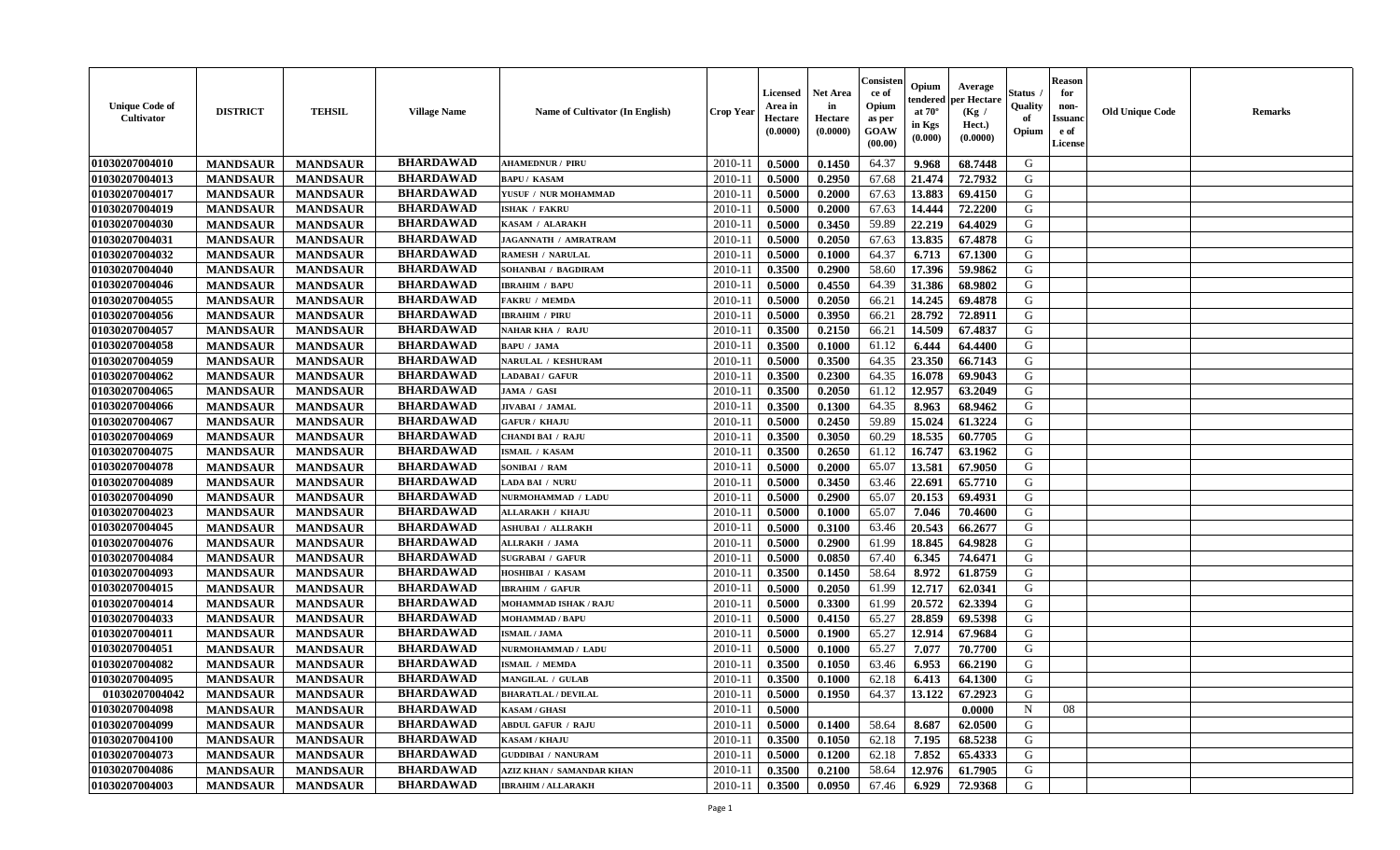| <b>Unique Code of</b><br><b>Cultivator</b> | <b>DISTRICT</b> | <b>TEHSIL</b>   | <b>Village Name</b> | <b>Name of Cultivator (In English)</b> | <b>Crop Year</b> | <b>Licensed</b><br>Area in<br>Hectare<br>(0.0000) | Net Area<br>in<br>Hectare<br>(0.0000) | Consisteı<br>ce of<br>Opium<br>as per<br>GOAW<br>(00.00) | Opium<br>endered<br>at $70^\circ$<br>in Kgs<br>(0.000) | Average<br>per Hectare<br>(Kg /<br>Hect.)<br>(0.0000) | Status<br>Quality<br>of<br>Opium | <b>Reason</b><br>for<br>non-<br><b>Issuand</b><br>e of<br>License | <b>Old Unique Code</b> | Remarks            |
|--------------------------------------------|-----------------|-----------------|---------------------|----------------------------------------|------------------|---------------------------------------------------|---------------------------------------|----------------------------------------------------------|--------------------------------------------------------|-------------------------------------------------------|----------------------------------|-------------------------------------------------------------------|------------------------|--------------------|
| 01030207004007                             | <b>MANDSAUR</b> | <b>MANDSAUR</b> | <b>BHARDAWAD</b>    | <b>ISMAIL / FAKARU HAJI</b>            | 2010-11          | 0.3500                                            | 0.2550                                | 61.65                                                    | 15.844                                                 | 62.1333                                               | G                                |                                                                   |                        |                    |
| 01030207004008                             | <b>MANDSAUR</b> | <b>MANDSAUR</b> | <b>BHARDAWAD</b>    | <b>SITABAI/KALU</b>                    | 2010-11          | 0.3500                                            | 0.1450                                | 61.65                                                    | 9.459                                                  | 65.2345                                               | G                                |                                                                   |                        |                    |
| 01030207004009                             | <b>MANDSAUR</b> | <b>MANDSAUR</b> | <b>BHARDAWAD</b>    | <b>KALABAI/BHANWARLAL</b>              | 2010-11          | 0.5000                                            | 0.1700                                | 65.34                                                    | 11.453                                                 | 67.3706                                               | G                                |                                                                   |                        |                    |
| 01030207004016                             | <b>MANDSAUR</b> | <b>MANDSAUR</b> | <b>BHARDAWAD</b>    | NARU KHAN/ KASAM KHAN                  | 2010-11          | 0.3500                                            | 0.3000                                | 65.34                                                    | 20.386                                                 | 67.9533                                               | G                                |                                                                   |                        |                    |
| 01030207004020                             | <b>MANDSAUR</b> | <b>MANDSAUR</b> | <b>BHARDAWAD</b>    | <b>GOPAL / TULSIRAM</b>                | 2010-11          | 0.3500                                            | 0.1000                                | 59.56                                                    | 6.364                                                  | 63.6400                                               | G                                |                                                                   |                        |                    |
| 01030207004021                             | <b>MANDSAUR</b> | <b>MANDSAUR</b> | <b>BHARDAWAD</b>    | MOHANDAS / NANURAMDAS                  | 2010-11          | 0.3500                                            | 0.1000                                | 65.34                                                    | 7.057                                                  | 70.5700                                               | G                                |                                                                   |                        |                    |
| 01030207004025                             | <b>MANDSAUR</b> | <b>MANDSAUR</b> | <b>BHARDAWAD</b>    | RAJARAM / BALARAM                      | $2010 - 11$      | 0.3500                                            | 0.2000                                | 61.65                                                    | 12.568                                                 | 62.8400                                               | G                                |                                                                   |                        |                    |
| 01030207004028                             | <b>MANDSAUR</b> | <b>MANDSAUR</b> | <b>BHARDAWAD</b>    | <b>IBRAHIM / ALLRAKH</b>               | 2010-11          | 0.5000                                            | 0.1500                                | 61.93                                                    | 9.511                                                  | 63.4067                                               | G                                |                                                                   |                        |                    |
| 01030207004036                             | <b>MANDSAUR</b> | <b>MANDSAUR</b> | <b>BHARDAWAD</b>    | NANDRAM / TULSIRAM                     | 2010-11          | 0.3500                                            | 0.2450                                | 57.91                                                    | 14.866                                                 | 60.6776                                               | G                                |                                                                   |                        |                    |
| 01030207004043                             | <b>MANDSAUR</b> | <b>MANDSAUR</b> | <b>BHARDAWAD</b>    | <b>KESURAM / LALA</b>                  | 2010-11          | 0.3500                                            | 0.2650                                | 61.93                                                    | 18.464                                                 | 69.6755                                               | G                                |                                                                   |                        |                    |
| 01030207004047                             | <b>MANDSAUR</b> | <b>MANDSAUR</b> | <b>BHARDAWAD</b>    | NURMOHAMMAD / NATHU                    | 2010-11          | 0.3500                                            | 0.3000                                | 61.93                                                    | 18.862                                                 | 62.8733                                               | G                                |                                                                   |                        |                    |
| 01030207004049                             | <b>MANDSAUR</b> | <b>MANDSAUR</b> | <b>BHARDAWAD</b>    | MANGILAL / KISHNALAL                   | 2010-11          | 0.3500                                            | 0.3500                                | 62.72                                                    | 22.436                                                 | 64.1029                                               | G                                |                                                                   |                        |                    |
| 01030207004050                             | <b>MANDSAUR</b> | <b>MANDSAUR</b> | <b>BHARDAWAD</b>    | <b>PYARIBAI / BAPU</b>                 | 2010-11          | 0.5000                                            | 0.1950                                | 65.88                                                    | 13.976                                                 | 71.6718                                               | G                                |                                                                   |                        |                    |
| 01030207004079                             | <b>MANDSAUR</b> | <b>MANDSAUR</b> | <b>BHARDAWAD</b>    | RAJU / GHASI                           | 2010-11          | 0.3500                                            | 0.2900                                | 62.72                                                    | 19.121                                                 | 65.9345                                               | G                                |                                                                   |                        |                    |
| 01030207004026                             | <b>MANDSAUR</b> | <b>MANDSAUR</b> | <b>BHARDAWAD</b>    | YUSUF / KHAJU                          | $2010 - 11$      | 0.3500                                            | 0.1350                                | 65.88                                                    | 9.788                                                  | 72.5037                                               | $\mathbf G$                      |                                                                   |                        |                    |
| 01030207004048                             | <b>MANDSAUR</b> | <b>MANDSAUR</b> | <b>BHARDAWAD</b>    | <b>FAKRU/ MEMDA CHOUHAN</b>            | 2010-11          | 0.5000                                            | 0.2950                                | 65.88                                                    | 19.689                                                 | 66.7424                                               | G                                |                                                                   |                        |                    |
| 01030207004061                             | <b>MANDSAUR</b> | <b>MANDSAUR</b> | <b>BHARDAWAD</b>    | KALIBAI / KHAJU                        | 2010-11          | 0.3500                                            | 0.1450                                | 64.77                                                    | 10.030                                                 | 69.1724                                               | G                                |                                                                   |                        | <b>NAME CHANGE</b> |
| 01030207004064                             | <b>MANDSAUR</b> | <b>MANDSAUR</b> | <b>BHARDAWAD</b>    | <b>ALLRAKH / LADU</b>                  | 2010-11          | 0.5000                                            | 0.3800                                | 62.72                                                    | 24.389                                                 | 64.1816                                               | G                                |                                                                   |                        |                    |
| 01030207004071                             | <b>MANDSAUR</b> | <b>MANDSAUR</b> | <b>BHARDAWAD</b>    | <b>GAFUR / BHIMA</b>                   | 2010-11          | 0.3500                                            | 0.1650                                | 68.63                                                    | 12.177                                                 | 73.8000                                               | G                                |                                                                   |                        |                    |
| 01030207004074                             | <b>MANDSAUR</b> | <b>MANDSAUR</b> | <b>BHARDAWAD</b>    | <b>MANIBAI / ALLARAKH</b>              | 2010-11          | 0.5000                                            | 0.4150                                | 60.23                                                    | 25,727                                                 | 61.9928                                               | G                                |                                                                   |                        |                    |
| 01030207004063                             | <b>MANDSAUR</b> | <b>MANDSAUR</b> | <b>BHARDAWAD</b>    | TAYYAB / LADU                          | 2010-11          | 0.3500                                            | 0.2150                                | 62.01                                                    | 14.014                                                 | 65.1814                                               | G                                |                                                                   |                        |                    |
| 01030207004005                             | <b>MANDSAUR</b> | <b>MANDSAUR</b> | <b>BHARDAWAD</b>    | <b>SHABBIR / RAJU</b>                  | 2010-11          | 0.5000                                            | 0.2950                                | 62.01                                                    | 19.409                                                 | 65.7932                                               | G                                |                                                                   |                        |                    |
| 01030207004102                             | <b>MANDSAUR</b> | <b>MANDSAUR</b> | <b>BHARDAWAD</b>    | <b>MAN SINGH / DULE SINGH</b>          | 2010-11          | 0.3500                                            | 0.3000                                | 62.01                                                    | 19.533                                                 | 65.1100                                               | G                                |                                                                   |                        |                    |
| 01030207004103                             | <b>MANDSAUR</b> | <b>MANDSAUR</b> | <b>BHARDAWAD</b>    | NURI BAI / PYARA                       | 2010-11          | 0.3500                                            | 0.2000                                | 63.46                                                    | 13.852                                                 | 69.2600                                               | G                                |                                                                   |                        |                    |
| 01030207004104                             | <b>MANDSAUR</b> | <b>MANDSAUR</b> | <b>BHARDAWAD</b>    | PAWAN KUNWAR / BHERU SINGH             | 2010-11          | 0.5000                                            | 0.1950                                | 53.91                                                    | 11.152                                                 | 57.1897                                               | G                                | 05                                                                |                        |                    |
| 01030207004105                             | <b>MANDSAUR</b> | <b>MANDSAUR</b> | <b>BHARDAWAD</b>    | NAHAR KHA / NATHU KHA                  | 2010-11          | 0.3500                                            | 0.1000                                | 62.01                                                    | 6.910                                                  | 69.1000                                               | G                                |                                                                   | 01030207055019         |                    |
| 01030207005004                             | <b>MANDSAUR</b> | <b>MANDSAUR</b> | <b>BHUNIYAKHEDI</b> | <b>BADRILAL / ONKARLAL</b>             | 2010-11          | 0.3500                                            | 0.1950                                | 65.51                                                    | 13.355                                                 | 68.4872                                               | G                                |                                                                   |                        |                    |
| 01030207005009                             | <b>MANDSAUR</b> | <b>MANDSAUR</b> | <b>BHUNIYAKHEDI</b> | <b>GANGA BAI / RATANLAL</b>            | 2010-11          | 0.5000                                            | 0.1950                                | 59.31                                                    | 11.532                                                 | 59.1385                                               | G                                |                                                                   |                        |                    |
| 01030207005010                             | <b>MANDSAUR</b> | <b>MANDSAUR</b> | <b>BHUNIYAKHEDI</b> | RAMCHANDRA / BHIMA                     | 2010-11          | 0.5000                                            | 0.2500                                | 63.32                                                    | 17.585                                                 | 70.3400                                               | G                                |                                                                   |                        |                    |
| 01030207005017                             | <b>MANDSAUR</b> | <b>MANDSAUR</b> | <b>BHUNIYAKHEDI</b> | <b>BHANWARLAL / LAXMAN</b>             | 2010-11          | 0.3500                                            | 0.1550                                | 58.34                                                    | 9.093                                                  | 58.6645                                               | G                                |                                                                   |                        |                    |
| 01030207005021                             | <b>MANDSAUR</b> | <b>MANDSAUR</b> | <b>BHUNIYAKHEDI</b> | KANVARLAL / LAKSHMAN                   | 2010-11          | 0.3500                                            | 0.1500                                | 61.15                                                    | 9.592                                                  | 63.9467                                               | G                                |                                                                   |                        |                    |
| 01030207005001                             | <b>MANDSAUR</b> | <b>MANDSAUR</b> | <b>BHUNIYAKHEDI</b> | <b>GANPAT / JAGANNATH</b>              | 2010-11          | 0.3500                                            | 0.3150                                | 57.64                                                    | 17.835                                                 | 56.6190                                               | G                                |                                                                   |                        |                    |
| 01030207005011                             | <b>MANDSAUR</b> | <b>MANDSAUR</b> | <b>BHUNIYAKHEDI</b> | RATANLAL / BHIMA                       | 2010-11          | 0.3500                                            | 0.2650                                | 63.66                                                    | 19.880                                                 | 75.0189                                               | G                                |                                                                   |                        |                    |
| 01030207005019                             | <b>MANDSAUR</b> | <b>MANDSAUR</b> | <b>BHUNIYAKHEDI</b> | HEMANT KUMAR / ANTARSINGH              | 2010-11          | 0.3500                                            | 0.1650                                | 60.40                                                    | 10.786                                                 | 65.3697                                               | G                                |                                                                   |                        |                    |
| 01030207005020                             | <b>MANDSAUR</b> | <b>MANDSAUR</b> | <b>BHUNIYAKHEDI</b> | <b>BHERU SINGH / SAWARUP SINGH</b>     | 2010-11          | 0.3500                                            | 0.1500                                | 63.83                                                    | 9.784                                                  | 65.2267                                               | G                                | 08                                                                |                        |                    |
| 01030207005030                             | <b>MANDSAUR</b> | <b>MANDSAUR</b> | <b>BHUNIYAKHEDI</b> | KANCHAN BAI / SHAMBHULAL               | 2010-11          | 0.3500                                            | 0.1700                                | 64.63                                                    | 11.578                                                 | 68.1059                                               | G                                |                                                                   |                        |                    |
| 01030207005015                             | <b>MANDSAUR</b> | <b>MANDSAUR</b> | <b>BHUNIYAKHEDI</b> | RADHESHYAM / SHANKRLAL                 | 2010-11          | 0.3500                                            | 0.2150                                | 64.63                                                    | 13.378                                                 | 62.2233                                               | G                                |                                                                   |                        |                    |
| 01030207002001                             | <b>MANDSAUR</b> | <b>MANDSAUR</b> | <b>BUGLIYA</b>      | <b>BADRILAL / HIRALAL</b>              | 2010-11          | 0.3500                                            | 0.3350                                | 58.71                                                    | 20.708                                                 | 61.8149                                               | G                                |                                                                   |                        |                    |
| 01030207002009                             | <b>MANDSAUR</b> | <b>MANDSAUR</b> | <b>BUGLIYA</b>      | SHIVNARAYAN / JAYRAM                   | 2010-11          | 0.3500                                            | 0.3550                                | 61.13                                                    | 23.133                                                 | 65.1634                                               | G                                |                                                                   |                        |                    |
| 01030207002018                             | <b>MANDSAUR</b> | <b>MANDSAUR</b> | <b>BUGLIYA</b>      | <b>AMBALAL / MULCHAND</b>              | $2010 - 11$      | 0.3500                                            | 0.3400                                | 61.13                                                    | 21.588                                                 | 63.4941                                               | ${\bf G}$                        |                                                                   |                        |                    |
| 01030207002026                             | <b>MANDSAUR</b> | <b>MANDSAUR</b> | <b>BUGLIYA</b>      | <b>BABULAL / RAMLAL</b>                | 2010-11          | 0.3500                                            | 0.3400                                | 58.71                                                    | 20.557                                                 | 60.4618                                               | G                                |                                                                   |                        |                    |
| 01030207002038                             | <b>MANDSAUR</b> | <b>MANDSAUR</b> | <b>BUGLIYA</b>      | <b>HIRABAI / HEMRAJ</b>                | 2010-11          | 0.3500                                            | 0.3400                                | 59.36                                                    | 20.895                                                 | 61.4559                                               | G                                |                                                                   |                        |                    |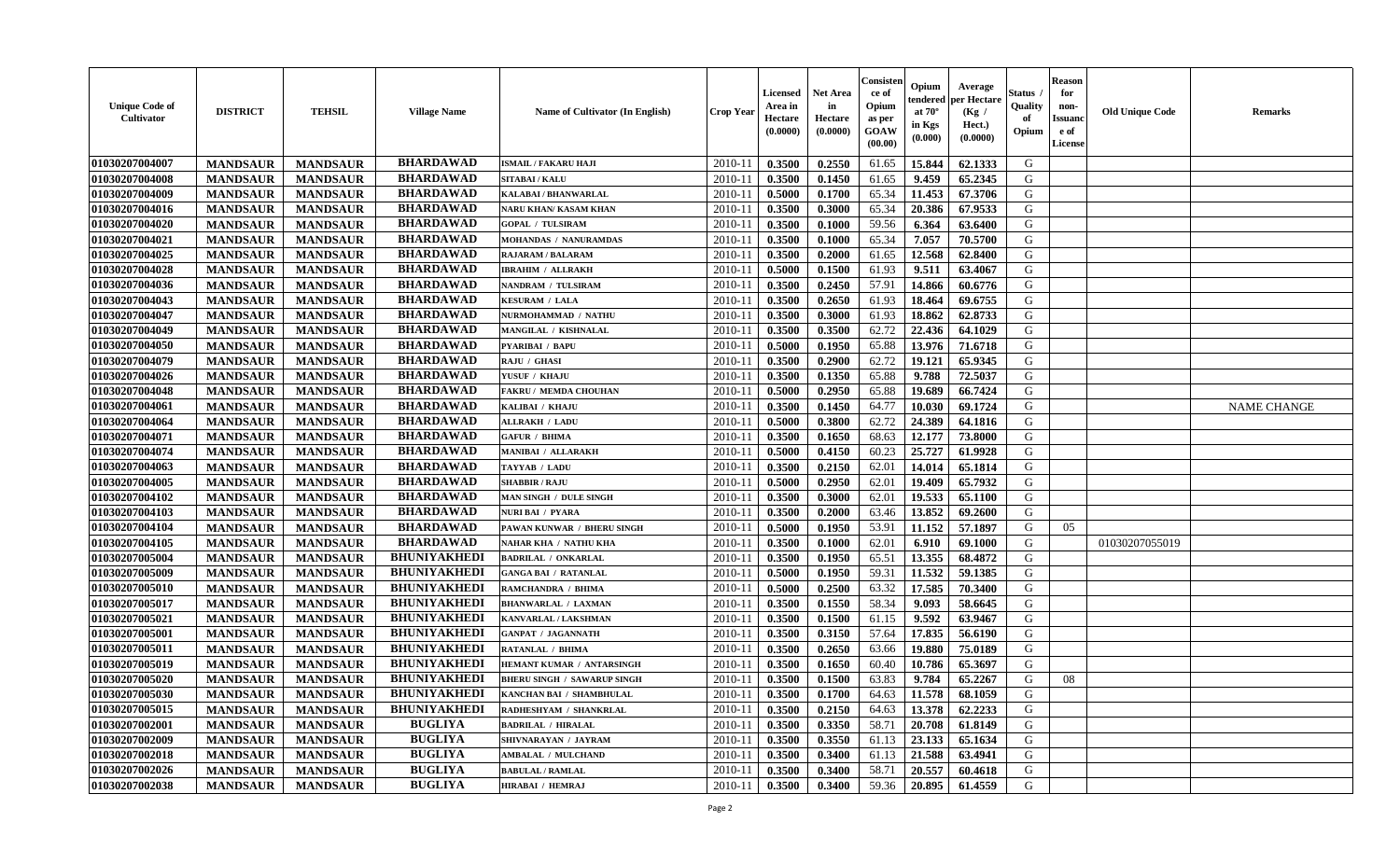| <b>Unique Code of</b><br><b>Cultivator</b> | <b>DISTRICT</b> | <b>TEHSIL</b>   | <b>Village Name</b> | Name of Cultivator (In English)         | <b>Crop Year</b> | Licensed<br>Area in<br>Hectare<br>(0.0000) | <b>Net Area</b><br>in<br>Hectare<br>(0.0000) | Consisteı<br>ce of<br>Opium<br>as per<br>GOAW<br>(00.00) | Opium<br>endered<br>at $70^\circ$<br>in Kgs<br>(0.000) | Average<br>per Hectare<br>(Kg /<br>Hect.)<br>(0.0000) | Status<br>Quality<br>of<br>Opium | <b>Reason</b><br>for<br>non-<br><b>Issuand</b><br>e of<br><b>License</b> | <b>Old Unique Code</b> | <b>Remarks</b> |
|--------------------------------------------|-----------------|-----------------|---------------------|-----------------------------------------|------------------|--------------------------------------------|----------------------------------------------|----------------------------------------------------------|--------------------------------------------------------|-------------------------------------------------------|----------------------------------|--------------------------------------------------------------------------|------------------------|----------------|
| 01030207002016                             | <b>MANDSAUR</b> | <b>MANDSAUR</b> | <b>BUGLIYA</b>      | AMBABI BAI / BHERULAL                   | 2010-11          | 0.3500                                     | 0.2900                                       | 61.13                                                    | 18.208                                                 | 62.7862                                               | G                                |                                                                          |                        |                |
| 01030207002002                             | <b>MANDSAUR</b> | <b>MANDSAUR</b> | <b>BUGLIYA</b>      | <b>BAPULAL / KALU</b>                   | 2010-11          | 0.3500                                     | 0.1550                                       | 64.96                                                    | 10.134                                                 | 65.3806                                               | G                                |                                                                          |                        |                |
| 01030207002031                             | <b>MANDSAUR</b> | <b>MANDSAUR</b> | <b>BUGLIYA</b>      | SOHANBAI / RAMCHANDRA                   | 2010-11          | 0.3500                                     | 0.2350                                       | 58.71                                                    | 14.938                                                 | 63.5660                                               | G                                |                                                                          |                        |                |
| 01030207007006                             | <b>MANDSAUR</b> | <b>MANDSAUR</b> | <b>DAWOODKHEDI</b>  | PRABHULAL / CHUNILAL                    | 2010-11          | 0.5000                                     | 0.5000                                       | 65.26                                                    | 35.707                                                 | 71.4140                                               | G                                |                                                                          |                        |                |
| 01030207007008                             | <b>MANDSAUR</b> | <b>MANDSAUR</b> | <b>DAWOODKHEDI</b>  | <b>KANCHAN BAI / RAMLAL</b>             | 2010-11          | 0.5000                                     | 0.3550                                       | 64.83                                                    | 23.654                                                 | 66.6310                                               | G                                |                                                                          |                        |                |
| 01030207007009                             | <b>MANDSAUR</b> | <b>MANDSAUR</b> | <b>DAWOODKHEDI</b>  | <b>JAGANANTH / CHUNILAL</b>             | 2010-11          | 0.3500                                     | 0.2050                                       | 61.05                                                    | 14.582                                                 | 71.1317                                               | G                                |                                                                          |                        |                |
| 01030207007010                             | <b>MANDSAUR</b> | <b>MANDSAUR</b> | <b>DAWOODKHEDI</b>  | SITARAM / CHUNILAL                      | 2010-11          | 0.5000                                     | 0.3600                                       | 62.07                                                    | 23.870                                                 | 66.3056                                               | G                                |                                                                          |                        |                |
| 01030207007011                             | <b>MANDSAUR</b> | <b>MANDSAUR</b> | <b>DAWOODKHEDI</b>  | MAGANIRAM / CHUNILAL                    | 2010-11          | 0.3500                                     | 0.3200                                       | 59.06                                                    | 20.848                                                 | 65.1500                                               | G                                |                                                                          |                        |                |
| 01030207007023                             | <b>MANDSAUR</b> | <b>MANDSAUR</b> | <b>DAWOODKHEDI</b>  | RAMIBAI / MOTILAL                       | 2010-11          | 0.3500                                     | 0.2900                                       | 64.83                                                    | 19.106                                                 | 65.8828                                               | G                                |                                                                          |                        |                |
| 01030207007024                             | <b>MANDSAUR</b> | <b>MANDSAUR</b> | <b>DAWOODKHEDI</b>  | <b>BHARATLAL / UDAYRAM</b>              | 2010-11          | 0.3500                                     | 0.1100                                       | 64.83                                                    | 8.085                                                  | 73.5000                                               | G                                |                                                                          |                        |                |
| 01030207007022                             | <b>MANDSAUR</b> | <b>MANDSAUR</b> | <b>DAWOODKHEDI</b>  | <b>BHANWARLAL / NANDA</b>               | 2010-11          | 0.3500                                     | 0.1950                                       | 58.11                                                    | 12.120                                                 | 62.1538                                               | G                                | 08                                                                       |                        |                |
| 01030207007016                             | <b>MANDSAUR</b> | <b>MANDSAUR</b> | <b>DAWOODKHEDI</b>  | RAMLAL / BHUWAN                         | 2010-11          | 0.3500                                     | 0.3450                                       | 59.06                                                    | 20.165                                                 | 58.4493                                               | G                                |                                                                          |                        |                |
| 01030207007018                             | <b>MANDSAUR</b> | <b>MANDSAUR</b> | <b>DAWOODKHEDI</b>  | <b>BHERULAL / NANDA</b>                 | 2010-11          | 0.3500                                     | 0.2100                                       | 61.05                                                    | 13.344                                                 | 63.5429                                               | G                                |                                                                          |                        |                |
| 01030207007014                             | <b>MANDSAUR</b> | <b>MANDSAUR</b> | <b>DAWOODKHEDI</b>  | RAJARAM / ONKARLAL                      | $2010 - 11$      | 0.3500                                     | 0.1500                                       | 61.41                                                    | 9.378                                                  | 62.5200                                               | G                                |                                                                          |                        |                |
| 01030207010004                             | <b>MANDSAUR</b> | <b>MANDSAUR</b> | <b>DHARIYAKHEDI</b> | LALKUNWER / MOKAMSINGH                  | 2010-11          | 0.3500                                     | 0.1900                                       | 65.01                                                    | 12.528                                                 | 65.9368                                               | G                                |                                                                          |                        |                |
| 01030207010005                             | <b>MANDSAUR</b> | <b>MANDSAUR</b> | <b>DHARIYAKHEDI</b> | <b>MANGILAL / NANURAM</b>               | 2010-11          | 0.3500                                     | 0.2050                                       | 63.44                                                    | 13.458                                                 | 65.6488                                               | G                                |                                                                          |                        |                |
| 01030207010006                             | <b>MANDSAUR</b> | <b>MANDSAUR</b> | <b>DHARIYAKHEDI</b> | DAYAL SINGH / BHARAT SINGH              | 2010-11          | 0.3500                                     | 0.1000                                       | 67.03                                                    | 6.636                                                  | 66.3600                                               | G                                |                                                                          |                        |                |
| 01030207010007                             | <b>MANDSAUR</b> | <b>MANDSAUR</b> | <b>DHARIYAKHEDI</b> | RAMCHANDRA / KHIMA                      | 2010-11          | 0.5000                                     | 0.2700                                       | 63.44                                                    | 16.929                                                 | 62.7000                                               | G                                |                                                                          |                        |                |
| 01030207010012                             | <b>MANDSAUR</b> | <b>MANDSAUR</b> | <b>DHARIYAKHEDI</b> | <b>NATHULAL / BHAGCHAND</b>             | 2010-11          | 0.5000                                     | 0.3500                                       | 63.44                                                    | 22.530                                                 | 64.3714                                               | G                                |                                                                          |                        |                |
| 01030207010013                             | <b>MANDSAUR</b> | <b>MANDSAUR</b> | <b>DHARIYAKHEDI</b> | <b>BHANWARSINGH / BALWANT SINGH</b>     | 2010-11          | 0.3500                                     | 0.2050                                       | 65.01                                                    | 13.392                                                 | 65.3268                                               | G                                |                                                                          |                        |                |
| 01030207010014                             | <b>MANDSAUR</b> | <b>MANDSAUR</b> | <b>DHARIYAKHEDI</b> | HUKUM SINGH / MADHO SINGH               | 2010-11          | 0.3500                                     | 0.3350                                       | 65.20                                                    | 22.056                                                 | 65.8388                                               | G                                |                                                                          |                        |                |
| 01030207010016                             | <b>MANDSAUR</b> | <b>MANDSAUR</b> | <b>DHARIYAKHEDI</b> | PRATAPSINGH / TAKHATSINGH               | 2010-11          | 0.3500                                     | 0.3450                                       | 65.83                                                    | 22.204                                                 | 64.3594                                               | G                                |                                                                          |                        |                |
| 01030207010019                             | <b>MANDSAUR</b> | <b>MANDSAUR</b> | <b>DHARIYAKHEDI</b> | RUP SINGH / RAM SINGH                   | $2010 - 11$      | 0.5000                                     | 0.1950                                       | 63.44                                                    | 12.797                                                 | 65.6256                                               | G                                |                                                                          |                        |                |
| 01030207010022                             | <b>MANDSAUR</b> | <b>MANDSAUR</b> | <b>DHARIYAKHEDI</b> | PRAHLAD SINGH / RAMLAL                  | 2010-11          | 0.5000                                     | 0.1850                                       | 64.85                                                    | 12.674                                                 | 68.5081                                               | G                                |                                                                          |                        |                |
| 01030207010025                             | <b>MANDSAUR</b> | <b>MANDSAUR</b> | <b>DHARIYAKHEDI</b> | LAKSHMIBAI / JAYASHNKAR                 | 2010-11          | 0.3500                                     | 0.1200                                       | 65.83                                                    | 8.135                                                  | 67.7917                                               | G                                |                                                                          |                        |                |
| 01030207010028                             | <b>MANDSAUR</b> | <b>MANDSAUR</b> | <b>DHARIYAKHEDI</b> | DEVILAL / KANA                          | 2010-11          | 0.5000                                     | 0.2200                                       | 65.62                                                    | 15.458                                                 | 70.2636                                               | G                                |                                                                          |                        |                |
| 01030207010032                             | <b>MANDSAUR</b> | <b>MANDSAUR</b> | <b>DHARIYAKHEDI</b> | <b>CHAGANLAL / RAMBAKSH</b>             | 2010-11          | 0.5000                                     | 0.3550                                       | 64.61                                                    | 23.444                                                 | 66.0394                                               | G                                |                                                                          |                        |                |
| 01030207010035                             | <b>MANDSAUR</b> | <b>MANDSAUR</b> | <b>DHARIYAKHEDI</b> | <b>BHANWARLAL / BHAGIRATH</b>           | 2010-11          | 0.5000                                     | 0.1950                                       | 67.03                                                    | 14.268                                                 | 73.1692                                               | G                                |                                                                          |                        |                |
| 01030207010037                             | <b>MANDSAUR</b> | <b>MANDSAUR</b> | <b>DHARIYAKHEDI</b> | <b>CHENRAM / KHIMA</b>                  | 2010-11          | 0.5000                                     | 0.4000                                       | 64.01                                                    | 25.193                                                 | 62.9825                                               | G                                |                                                                          |                        |                |
| 01030207010038                             | <b>MANDSAUR</b> | <b>MANDSAUR</b> | <b>DHARIYAKHEDI</b> | <b>BHERULAL / KISHAN</b>                | 2010-11          | 0.5000                                     | 0.1950                                       | 65.83                                                    | 13.702                                                 | 70.2667                                               | G                                |                                                                          |                        |                |
| 01030207010042                             | <b>MANDSAUR</b> | <b>MANDSAUR</b> | <b>DHARIYAKHEDI</b> | <b>BADRILAL / PRABHULAL</b>             | 2010-11          | 0.3500                                     | 0.0800                                       | 63.17                                                    | 5.306                                                  | 66.3250                                               | ${\bf G}$                        |                                                                          |                        |                |
| 01030207010043                             | <b>MANDSAUR</b> | <b>MANDSAUR</b> | <b>DHARIYAKHEDI</b> | MAN SINGH / SHAMBHU SINGH               | 2010-11          | 0.3500                                     | 0.2000                                       | 65.21                                                    | 13.294                                                 | 66.4700                                               | G                                |                                                                          |                        |                |
| 01030207010046                             | <b>MANDSAUR</b> | <b>MANDSAUR</b> | <b>DHARIYAKHEDI</b> | <b>BALURAM / HARLAL</b>                 | 2010-11          | 0.5000                                     | 0.1200                                       | 63.17                                                    | 8.275                                                  | 68.9583                                               | G                                |                                                                          |                        |                |
| 01030207010047                             | <b>MANDSAUR</b> | <b>MANDSAUR</b> | <b>DHARIYAKHEDI</b> | <b>HARLAL / BHERULAL</b>                | 2010-11          | 0.5000                                     | 0.2300                                       | 63.17                                                    | 14.701                                                 | 63.9174                                               | G                                |                                                                          |                        |                |
| 01030207010048                             | <b>MANDSAUR</b> | <b>MANDSAUR</b> | <b>DHARIYAKHEDI</b> | <b>BALWANT SINGH / BALBAHADUR SINGH</b> | 2010-11          | 0.3500                                     | 0.2600                                       | 63.17                                                    | 16.659                                                 | 64.0731                                               | G                                |                                                                          |                        |                |
| 01030207010049                             | <b>MANDSAUR</b> | <b>MANDSAUR</b> | <b>DHARIYAKHEDI</b> | RAMCHANDSINGH / BALBAHADURSINGH         | 2010-11          | 0.3500                                     | 0.1900                                       | 68.38                                                    | 13.266                                                 | 69.8211                                               | G                                |                                                                          |                        |                |
| 01030207010050                             | <b>MANDSAUR</b> | <b>MANDSAUR</b> | <b>DHARIYAKHEDI</b> | <b>CHENSINGH / TAKHATSINGH</b>          | 2010-11          | 0.5000                                     | 0.4600                                       | 57.68                                                    | 26.821                                                 | 58.3065                                               | G                                |                                                                          |                        |                |
| 01030207010052                             | <b>MANDSAUR</b> | <b>MANDSAUR</b> | <b>DHARIYAKHEDI</b> | NEPAL SINGH / RANJIT SINGH              | 2010-11          | 0.3500                                     | 0.3000                                       | 62.08                                                    | 19.351                                                 | 64.5033                                               | G                                |                                                                          |                        |                |
| 01030207010055                             | <b>MANDSAUR</b> | <b>MANDSAUR</b> | <b>DHARIYAKHEDI</b> | KUSHAL SINGH / BHAGWAN SINGH            | $2010 - 11$      | 0.3500                                     | 0.3400                                       | 63.17                                                    | 22.624                                                 | 66.5412                                               | G                                |                                                                          |                        |                |
| 01030207010061                             | <b>MANDSAUR</b> | <b>MANDSAUR</b> | <b>DHARIYAKHEDI</b> | <b>JETRAM / MANNA</b>                   | $2010 - 11$      | 0.3500                                     | 0.2250                                       | 63.58                                                    | 14.651                                                 | 65.1156                                               | G                                |                                                                          |                        |                |
| 01030207010065                             | <b>MANDSAUR</b> | <b>MANDSAUR</b> | <b>DHARIYAKHEDI</b> | DASHRATH SINGH / BHARAT SINGH           | 2010-11          | 0.3500                                     | 0.0850                                       | 65.21                                                    | 5.552                                                  | 65.3176                                               | G                                |                                                                          |                        |                |
| 01030207010066                             | <b>MANDSAUR</b> | <b>MANDSAUR</b> | <b>DHARIYAKHEDI</b> | <b>GANESHRAM / MAGANIRAM</b>            | 2010-11          | 0.5000                                     | 0.1600                                       | 63.58                                                    | 11.045                                                 | 69.0313                                               | G                                |                                                                          |                        |                |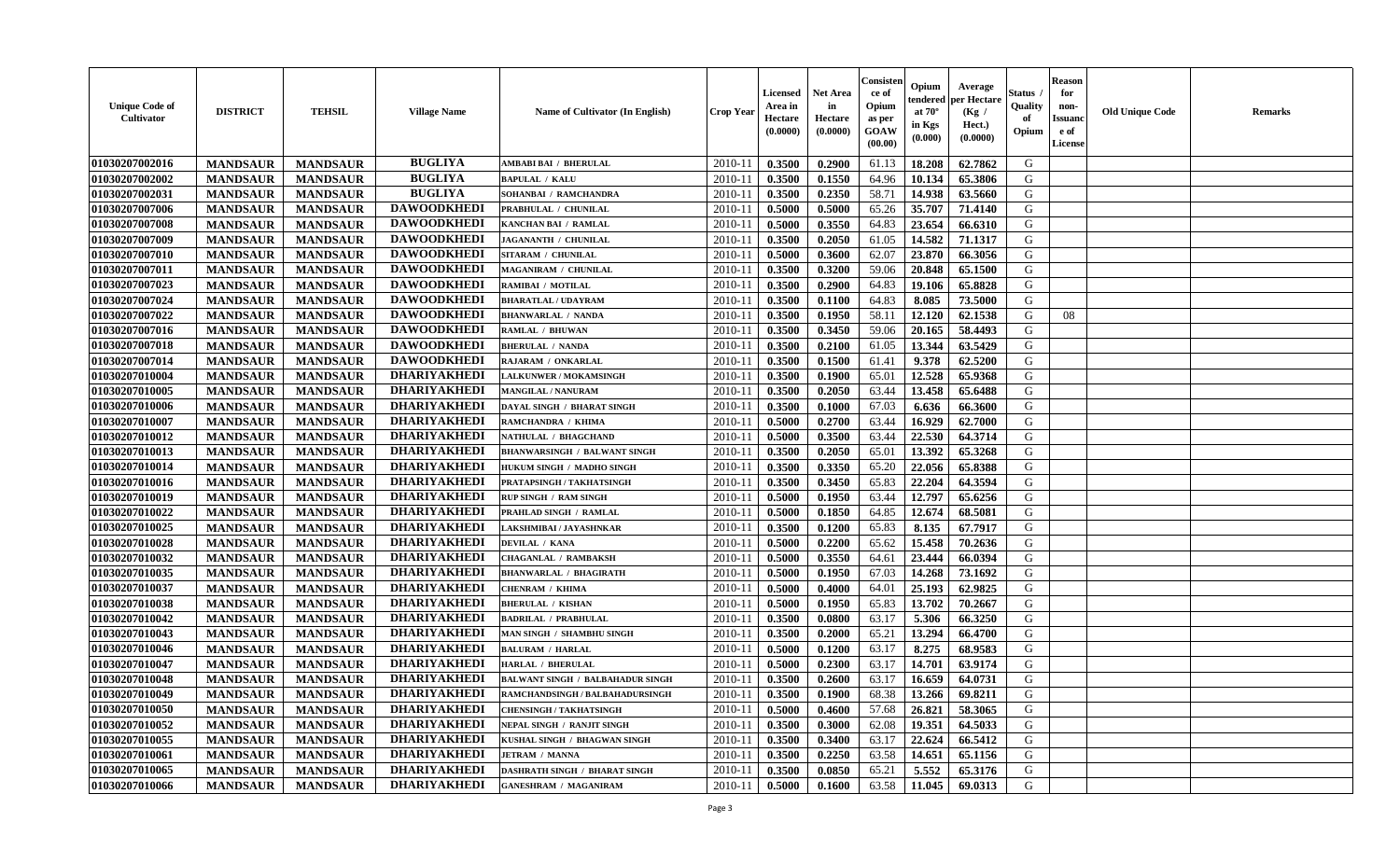| <b>Unique Code of</b><br><b>Cultivator</b> | <b>DISTRICT</b> | <b>TEHSIL</b>   | <b>Village Name</b> | Name of Cultivator (In English)     | <b>Crop Year</b> | <b>Licensed</b><br>Area in<br>Hectare<br>(0.0000) | Net Area<br>in<br>Hectare<br>(0.0000) | Consisteı<br>ce of<br>Opium<br>as per<br>GOAW<br>(00.00) | Opium<br>endered<br>at $70^\circ$<br>in Kgs<br>(0.000) | Average<br>per Hectare<br>(Kg /<br>Hect.)<br>(0.0000) | Status<br>Quality<br>of<br>Opium | <b>Reason</b><br>for<br>non-<br><b>Issuand</b><br>e of<br>License | <b>Old Unique Code</b> | Remarks            |
|--------------------------------------------|-----------------|-----------------|---------------------|-------------------------------------|------------------|---------------------------------------------------|---------------------------------------|----------------------------------------------------------|--------------------------------------------------------|-------------------------------------------------------|----------------------------------|-------------------------------------------------------------------|------------------------|--------------------|
| 01030207010073                             | <b>MANDSAUR</b> | <b>MANDSAUR</b> | <b>DHARIYAKHEDI</b> | MADHAVLAL / KANA                    | 2010-11          | 0.5000                                            | 0.3550                                | 63.58                                                    | 24.451                                                 | 68.8761                                               | G                                |                                                                   |                        |                    |
| 01030207010074                             | <b>MANDSAUR</b> | <b>MANDSAUR</b> | <b>DHARIYAKHEDI</b> | <b>BADRILAL / BALURAM</b>           | 2010-11          | 0.3500                                            | 0.2700                                | 63.70                                                    | 17.627                                                 | 65.2852                                               | G                                |                                                                   |                        |                    |
| 01030207010077                             | <b>MANDSAUR</b> | <b>MANDSAUR</b> | <b>DHARIYAKHEDI</b> | <b>AMAR SINGH / BHAGWAN SINGH</b>   | 2010-11          | 0.5000                                            | 0.1300                                | 68.47                                                    | 8.803                                                  | 67.7154                                               | G                                |                                                                   |                        |                    |
| 01030207010078                             | <b>MANDSAUR</b> | <b>MANDSAUR</b> | <b>DHARIYAKHEDI</b> | <b>OMPRAKASH / SALAGRAM</b>         | 2010-11          | 0.5000                                            | 0.1150                                | 65.85                                                    | 8.024                                                  | 69.7739                                               | G                                |                                                                   |                        |                    |
| 01030207010079                             | <b>MANDSAUR</b> | <b>MANDSAUR</b> | <b>DHARIYAKHEDI</b> | <b>GOPAL / BASANTILAL</b>           | 2010-11          | 0.3500                                            | 0.1950                                | 63.70                                                    | 13.486                                                 | 69.1590                                               | G                                |                                                                   |                        |                    |
| 01030207010081                             | <b>MANDSAUR</b> | <b>MANDSAUR</b> | <b>DHARIYAKHEDI</b> | <b>JAWAHARLAL/JAGDISH</b>           | 2010-11          | 0.5000                                            | 0.3100                                | 60.51                                                    | 18.793                                                 | 60.6226                                               | G                                |                                                                   |                        |                    |
| 01030207010082                             | <b>MANDSAUR</b> | <b>MANDSAUR</b> | <b>DHARIYAKHEDI</b> | PANNALAL / HIRALAL                  | $2010 - 11$      | 0.5000                                            | 0.2050                                | 60.54                                                    | 13.933                                                 | 67.9659                                               | G                                |                                                                   |                        |                    |
| 01030207010084                             | <b>MANDSAUR</b> | <b>MANDSAUR</b> | <b>DHARIYAKHEDI</b> | KACHRU SINGH / MANOHAR SINGH        | 2010-11          | 0.3500                                            | 0.2500                                | 59.05                                                    | 14.973                                                 | 59.8920                                               | G                                |                                                                   |                        |                    |
| 01030207010086                             | <b>MANDSAUR</b> | <b>MANDSAUR</b> | <b>DHARIYAKHEDI</b> | <b>MANOHAR SINGH / LAL SINGH</b>    | 2010-11          | 0.3500                                            | 0.1600                                | 66.07                                                    | 10.656                                                 | 66.6000                                               | G                                |                                                                   |                        |                    |
| 01030207010089                             | <b>MANDSAUR</b> | <b>MANDSAUR</b> | <b>DHARIYAKHEDI</b> | KAILASH / RAMLAL                    | 2010-11          | 0.3500                                            | 0.2550                                | 64.46                                                    | 17.091                                                 | 67.0235                                               | G                                |                                                                   |                        |                    |
| 01030207010090                             | <b>MANDSAUR</b> | <b>MANDSAUR</b> | <b>DHARIYAKHEDI</b> | <b>CHEN SINGH / PRATAP SINGH</b>    | 2010-11          | 0.5000                                            | 0.2100                                | 67.00                                                    | 14.156                                                 | 67.4095                                               | $\mathbf{I}$                     | 02                                                                |                        |                    |
| 01030207010106                             | <b>MANDSAUR</b> | <b>MANDSAUR</b> | <b>DHARIYAKHEDI</b> | UMABAI / RAJENDRA SINGH             | 2010-11          | 0.3500                                            | 0.1000                                | 64.46                                                    | 6.354                                                  | 63.5400                                               | G                                |                                                                   |                        |                    |
| 01030207010110                             | <b>MANDSAUR</b> | <b>MANDSAUR</b> | <b>DHARIYAKHEDI</b> | <b>GUDDIBAI / RAMESHCHANDRA</b>     | 2010-11          | 0.5000                                            | 0.2400                                | 63.70                                                    | 16.043                                                 | 66.8458                                               | G                                |                                                                   |                        |                    |
| 01030207010115                             | <b>MANDSAUR</b> | <b>MANDSAUR</b> | <b>DHARIYAKHEDI</b> | <b>JAGDISH / JAYSHANKAR SHARMA</b>  | 2010-11          | 0.5000                                            | 0.1200                                | 64.46                                                    | 7.855                                                  | 65.4583                                               | G                                |                                                                   |                        |                    |
| 01030207010119                             | <b>MANDSAUR</b> | <b>MANDSAUR</b> | <b>DHARIYAKHEDI</b> | CHAMANLAL / PRABHULAL               | 2010-11          | 0.5000                                            | 0.1600                                | 63.70                                                    | 10.347                                                 | 64.6688                                               | $\mathbf G$                      |                                                                   |                        |                    |
| 01030207010120                             | <b>MANDSAUR</b> | <b>MANDSAUR</b> | <b>DHARIYAKHEDI</b> | <b>JAGDISH / RATANLAL</b>           | 2010-11          | 0.5000                                            | 0.3250                                | 67.01                                                    | 22.266                                                 | 68.5108                                               | G                                |                                                                   |                        |                    |
| 01030207010121                             | <b>MANDSAUR</b> | <b>MANDSAUR</b> | DHARIYAKHEDI        | KALU SINGH / HUKUM SINGH            | 2010-11          | 0.5000                                            | 0.2050                                | 63.52                                                    | 13.439                                                 | 65.5561                                               | G                                |                                                                   |                        |                    |
| 01030207010122                             | <b>MANDSAUR</b> | <b>MANDSAUR</b> | <b>DHARIYAKHEDI</b> | SAMRATHMAL / DEVILAL                | 2010-11          | 0.5000                                            | 0.3200                                | 63.52                                                    | 21.833                                                 | 68.2281                                               | G                                |                                                                   |                        |                    |
| 01030207010126                             | <b>MANDSAUR</b> | <b>MANDSAUR</b> | <b>DHARIYAKHEDI</b> | <b>BANSHILAL / BHERULAL</b>         | 2010-11          | 0.5000                                            | 0.1950                                | 66.53                                                    | 13.563                                                 | 69.5538                                               | G                                |                                                                   |                        |                    |
| 01030207010128                             | <b>MANDSAUR</b> | <b>MANDSAUR</b> | <b>DHARIYAKHEDI</b> | <b>BHAGWAN SINGH / TAKHAT SINGH</b> | 2010-11          | 0.5000                                            | 0.1300                                | 67.29                                                    | 8.738                                                  | 67.2154                                               | G                                |                                                                   |                        |                    |
| 01030207010130                             | <b>MANDSAUR</b> | <b>MANDSAUR</b> | <b>DHARIYAKHEDI</b> | TANKU BAI / BALU                    | 2010-11          | 0.3500                                            | 0.2100                                | 63.52                                                    | 13.357                                                 | 63.6048                                               | G                                |                                                                   |                        |                    |
| 01030207010136                             | <b>MANDSAUR</b> | <b>MANDSAUR</b> | <b>DHARIYAKHEDI</b> | SHIVNARAYAN / KALL                  | 2010-11          | 0.3500                                            | 0.1650                                | 66.53                                                    | 11.272                                                 | 68.3152                                               | G                                |                                                                   |                        |                    |
| 01030207010137                             | <b>MANDSAUR</b> | <b>MANDSAUR</b> | <b>DHARIYAKHEDI</b> | <b>SAREKUNWAR / BHANWAR SINGH</b>   | 2010-11          | 0.5000                                            | 0.5000                                | 60.90                                                    | 31.529                                                 | 63.0580                                               | G                                |                                                                   |                        |                    |
| 01030207010142                             | <b>MANDSAUR</b> | <b>MANDSAUR</b> | <b>DHARIYAKHEDI</b> | <b>MOHAN / KACHRU</b>               | 2010-11          | 0.5000                                            | 0.3700                                | 63.52                                                    | 23.856                                                 | 64.4757                                               | G                                |                                                                   |                        |                    |
| 01030207010143                             | <b>MANDSAUR</b> | <b>MANDSAUR</b> | <b>DHARIYAKHEDI</b> | <b>AMBALAL / KISHANLAL</b>          | 2010-11          | 0.3500                                            | 0.2400                                | 66.07                                                    | 16.244                                                 | 67.6833                                               | G                                |                                                                   |                        |                    |
| 01030207010144                             | <b>MANDSAUR</b> | <b>MANDSAUR</b> | <b>DHARIYAKHEDI</b> | RAMESHWAR / PRABHULAL               | 2010-11          | 0.3500                                            | 0.1000                                | 66.25                                                    | 6.739                                                  | 67.3900                                               | G                                |                                                                   |                        |                    |
| 01030207010149                             | <b>MANDSAUR</b> | <b>MANDSAUR</b> | <b>DHARIYAKHEDI</b> | <b>BALARAM / RAMBAKSH</b>           | 2010-11          | 0.5000                                            | 0.3300                                | 66.25                                                    | 22.165                                                 | 67.1667                                               | G                                |                                                                   |                        |                    |
| 01030207010152                             | <b>MANDSAUR</b> | <b>MANDSAUR</b> | <b>DHARIYAKHEDI</b> | SHETAN KUNVAR / KALUSINGH           | 2010-11          | 0.5000                                            | 0.3400                                | 61.71                                                    | 22.348                                                 | 65.7294                                               | G                                |                                                                   |                        |                    |
| 01030207010153                             | <b>MANDSAUR</b> | <b>MANDSAUR</b> | <b>DHARIYAKHEDI</b> | <b>SURAJ BAI / ROD SINGH</b>        | 2010-11          | 0.5000                                            | 0.4450                                | 61.23                                                    | 27.588                                                 | 61.9955                                               | G                                |                                                                   |                        |                    |
| 01030207010165                             | <b>MANDSAUR</b> | <b>MANDSAUR</b> | <b>DHARIYAKHEDI</b> | RUKMAN BAI / JAGANNATH              | 2010-11          | 0.5000                                            | 0.1400                                | 64.04                                                    | 9.158                                                  | 65.4143                                               | G                                |                                                                   |                        |                    |
| 01030207010175                             | <b>MANDSAUR</b> | <b>MANDSAUR</b> | <b>DHARIYAKHEDI</b> | KAMLASHANKAR / CHAMPALAL            | 2010-11          | 0.5000                                            | 0.2450                                | 62.08                                                    | 15.201                                                 | 62.0449                                               | G                                |                                                                   |                        |                    |
| 01030207010176                             | <b>MANDSAUR</b> | <b>MANDSAUR</b> | <b>DHARIYAKHEDI</b> | MANGI BAI / MADANLAL                | 2010-11          | 0.3500                                            | 0.1850                                | 63.23                                                    | 12.023                                                 | 64.9892                                               | G                                |                                                                   |                        |                    |
| 01030207010182                             | <b>MANDSAUR</b> | <b>MANDSAUR</b> | <b>DHARIYAKHEDI</b> | SHAMBHUSINGH / MADANSINGH           | 2010-11          | 0.3500                                            | 0.1600                                | 63.23                                                    | 9.999                                                  | 62.4938                                               | G                                |                                                                   |                        | <b>NAME CHANGE</b> |
| 01030207010183                             | <b>MANDSAUR</b> | <b>MANDSAUR</b> | <b>DHARIYAKHEDI</b> | TEJRAM / RAMCHANDRA                 | 2010-11          | 0.3500                                            | 0.1400                                | 62.87                                                    | 9.170                                                  | 65.5000                                               | G                                |                                                                   |                        |                    |
| 01030207010188                             | <b>MANDSAUR</b> | <b>MANDSAUR</b> | <b>DHARIYAKHEDI</b> | TULSIRAM / KANA                     | 2010-11          | 0.5000                                            | 0.4900                                | 60.54                                                    | 30.504                                                 | 62.2531                                               | G                                |                                                                   |                        |                    |
| 01030207010189                             | <b>MANDSAUR</b> | <b>MANDSAUR</b> | <b>DHARIYAKHEDI</b> | <b>CHENARAM / JAGANNATH</b>         | 2010-11          | 0.5000                                            | 0.2150                                | 66.19                                                    | 14.770                                                 | 68.6977                                               | G                                |                                                                   |                        |                    |
| 01030207010191                             | <b>MANDSAUR</b> | <b>MANDSAUR</b> | <b>DHARIYAKHEDI</b> | <b>BHERU SINGH / HINDU SINGH</b>    | 2010-11          | 0.5000                                            | 0.3350                                | 67.51                                                    | 21.642                                                 | 64.6030                                               | G                                |                                                                   |                        |                    |
| 01030207010192                             | <b>MANDSAUR</b> | <b>MANDSAUR</b> | <b>DHARIYAKHEDI</b> | YUSUF KHA / BASHIR KHA              | 2010-11          | 0.3500                                            | 0.0700                                | 62.87                                                    | 4.661                                                  | 66.5857                                               | G                                |                                                                   |                        |                    |
| 01030207010195                             | <b>MANDSAUR</b> | <b>MANDSAUR</b> | <b>DHARIYAKHEDI</b> | <b>GOVIND SINGH / LAL SINGH</b>     | 2010-11          | 0.5000                                            | 0.2100                                | 60.54                                                    | 12.860                                                 | 61.2381                                               | G                                |                                                                   |                        |                    |
| 01030207010202                             | <b>MANDSAUR</b> | <b>MANDSAUR</b> | <b>DHARIYAKHEDI</b> | <b>BHERULAL / KACHRULAL</b>         | 2010-11          | 0.5000                                            | 0.3950                                | 62.87                                                    | 24.277                                                 | 61.4608                                               | ${\bf G}$                        |                                                                   |                        |                    |
| 01030207010204                             | <b>MANDSAUR</b> | <b>MANDSAUR</b> | <b>DHARIYAKHEDI</b> | MOHANLAL / KASHIRAM                 | 2010-11          | 0.5000                                            | 0.2550                                | 62.87                                                    | 16.472                                                 | 64.5961                                               | G                                |                                                                   |                        |                    |
| 01030207010205                             | <b>MANDSAUR</b> | <b>MANDSAUR</b> | <b>DHARIYAKHEDI</b> | CHAINRAM / RUGNATH                  | 2010-11          | 0.5000                                            | 0.2000                                | 62.76                                                    | 13.278                                                 | 66.3900                                               | G                                |                                                                   |                        |                    |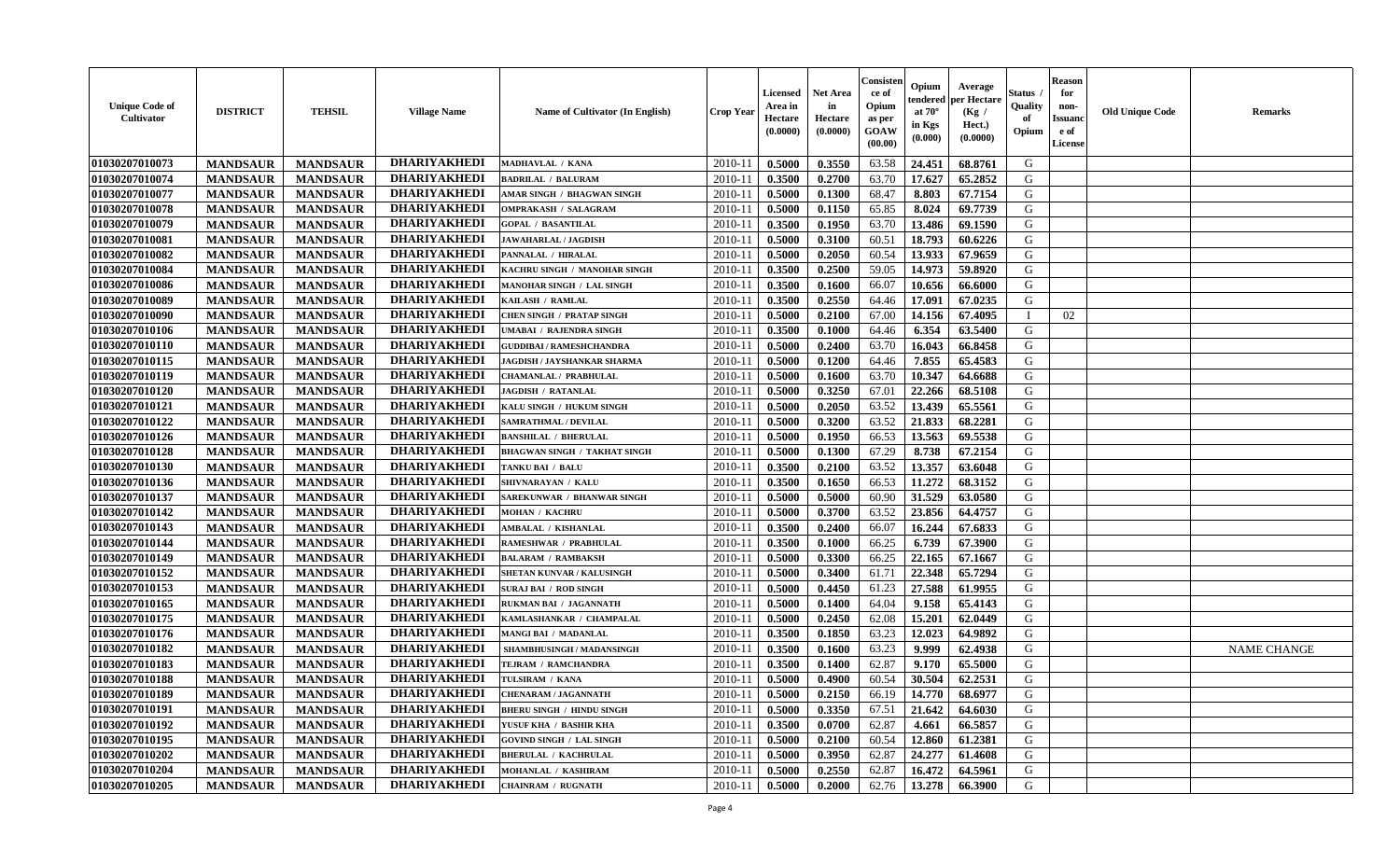| <b>Unique Code of</b><br><b>Cultivator</b> | <b>DISTRICT</b> | <b>TEHSIL</b>   | <b>Village Name</b> | Name of Cultivator (In English)      | <b>Crop Year</b> | <b>Licensed</b><br>Area in<br>Hectare<br>(0.0000) | Net Area<br>in<br>Hectare<br>(0.0000) | Consisteı<br>ce of<br>Opium<br>as per<br>GOAW<br>(00.00) | Opium<br>endered<br>at $70^\circ$<br>in Kgs<br>(0.000) | Average<br>per Hectare<br>(Kg /<br>Hect.)<br>(0.0000) | Status<br>Quality<br>of<br>Opium | <b>Reason</b><br>for<br>non-<br>Issuano<br>e of<br>License | <b>Old Unique Code</b> | Remarks            |
|--------------------------------------------|-----------------|-----------------|---------------------|--------------------------------------|------------------|---------------------------------------------------|---------------------------------------|----------------------------------------------------------|--------------------------------------------------------|-------------------------------------------------------|----------------------------------|------------------------------------------------------------|------------------------|--------------------|
| 01030207010207                             | <b>MANDSAUR</b> | <b>MANDSAUR</b> | <b>DHARIYAKHEDI</b> | <b>SURATRAM / NANURAM</b>            | 2010-11          | 0.3500                                            | 0.1000                                | 60.54                                                    | 6.556                                                  | 65.5600                                               | G                                |                                                            |                        |                    |
| 01030207010208                             | <b>MANDSAUR</b> | <b>MANDSAUR</b> | <b>DHARIYAKHEDI</b> | ISHWARLAL / RAJARAM                  | 2010-11          | 0.5000                                            | 0.2300                                | 59.53                                                    | 14.049                                                 | 61.0826                                               | G                                |                                                            |                        |                    |
| 01030207010124                             | <b>MANDSAUR</b> | <b>MANDSAUR</b> | <b>DHARIYAKHEDI</b> | <b>BHERULAL / MANGILAL</b>           | 2010-11          | 0.5000                                            | 0.1450                                | 66.19                                                    | 10.174                                                 | 70.1655                                               | G                                |                                                            |                        |                    |
| 01030207010034                             | <b>MANDSAUR</b> | <b>MANDSAUR</b> | <b>DHARIYAKHEDI</b> | NARAYANBAI / VARDICHAND              | 2010-11          | 0.3500                                            | 0.1500                                | 66.13                                                    | 10.751                                                 | 71.6733                                               | G                                |                                                            |                        |                    |
| 01030207010118                             | <b>MANDSAUR</b> | <b>MANDSAUR</b> | <b>DHARIYAKHEDI</b> | YASHPALSINGH / SHIVPALSINGH          | 2010-11          | 0.3500                                            | 0.3250                                | 62.76                                                    | 20.702                                                 | 63.6985                                               | G                                |                                                            |                        |                    |
| 01030207010092                             | <b>MANDSAUR</b> | <b>MANDSAUR</b> | <b>DHARIYAKHEDI</b> | <b>JALAM SINGH / RAM SINGH</b>       | 2010-11          | 0.5000                                            | 0.3600                                | 59.53                                                    | 21.431                                                 | 59.5306                                               | G                                |                                                            |                        |                    |
| 01030207010093                             | <b>MANDSAUR</b> | <b>MANDSAUR</b> | <b>DHARIYAKHEDI</b> | <b>GAJRAJ SINGH / BHOPAL SINGH</b>   | $2010 - 11$      | 0.3500                                            | 0.2200                                | 58.02                                                    | 13.278                                                 | 60.3545                                               | G                                |                                                            |                        |                    |
| 01030207010155                             | <b>MANDSAUR</b> | <b>MANDSAUR</b> | <b>DHARIYAKHEDI</b> | <b>HULASIBAI / RAMESHWAR</b>         | 2010-11          | 0.3500                                            | 0.1800                                | 59.53                                                    | 10.920                                                 | 60.6667                                               | G                                |                                                            |                        |                    |
| 01030207010123                             | <b>MANDSAUR</b> | <b>MANDSAUR</b> | <b>DHARIYAKHEDI</b> | <b>GITA BAI / ONKAR</b>              | 2010-11          | 0.5000                                            | 0.2900                                | 62.76                                                    | 18.891                                                 | 65.1414                                               | G                                |                                                            |                        |                    |
| 01030207010011                             | <b>MANDSAUR</b> | <b>MANDSAUR</b> | <b>DHARIYAKHEDI</b> | PRABHULAL / HIRALAL                  | 2010-11          | 0.3500                                            | 0.3050                                | 66.13                                                    | 21.473                                                 | 70.4033                                               | G                                |                                                            |                        |                    |
| 01030207010125                             | <b>MANDSAUR</b> | <b>MANDSAUR</b> | <b>DHARIYAKHEDI</b> | MANGILAL / JAMNASHANKAR              | 2010-11          | 0.3500                                            | 0.1950                                | 59.53                                                    | 11.889                                                 | 60.9692                                               | G                                |                                                            |                        |                    |
| 01030207010116                             | <b>MANDSAUR</b> | <b>MANDSAUR</b> | <b>DHARIYAKHEDI</b> | <b>AHSAN / NIJAM SHAH</b>            | 2010-11          | 0.3500                                            | 0.1500                                | 59.90                                                    | 10.320                                                 | 68.8000                                               | G                                |                                                            |                        |                    |
| 01030207010196                             | <b>MANDSAUR</b> | <b>MANDSAUR</b> | <b>DHARIYAKHEDI</b> | USMAN / NIJAM SHAH                   | 2010-11          | 0.3500                                            | 0.2450                                | 62.76                                                    | 15.699                                                 | 64.0776                                               | G                                |                                                            |                        |                    |
| 01030207010094                             | <b>MANDSAUR</b> | <b>MANDSAUR</b> | <b>DHARIYAKHEDI</b> | <b>BHOPAL SINGH / BHARAT SINGH</b>   | 2010-11          | 0.3500                                            | 0.1050                                | 66.13                                                    | 6.537                                                  | 62.2571                                               | G                                |                                                            |                        |                    |
| 01030207010009                             | <b>MANDSAUR</b> | <b>MANDSAUR</b> | <b>DHARIYAKHEDI</b> | <b>BADRILAL / KACHRU</b>             | 2010-11          | 0.5000                                            | 0.1550                                | 63.95                                                    | 9.940                                                  | 64.1290                                               | $\mathbf G$                      |                                                            |                        |                    |
| 01030207010001                             | <b>MANDSAUR</b> | <b>MANDSAUR</b> | <b>DHARIYAKHEDI</b> | SHAMBHU LAL / BHANWARLAL             | 2010-11          | 0.3500                                            | 0.1500                                | 65.74                                                    | 10.039                                                 | 66.9267                                               | G                                |                                                            |                        |                    |
| 01030207010080                             | <b>MANDSAUR</b> | <b>MANDSAUR</b> | <b>DHARIYAKHEDI</b> | RAMESHCHANDRA / SHAMBHULAL           | 2010-11          | 0.5000                                            | 0.2500                                | 63.95                                                    | 16.188                                                 | 64.7520                                               | G                                |                                                            |                        |                    |
| 01030207010021                             | <b>MANDSAUR</b> | <b>MANDSAUR</b> | <b>DHARIYAKHEDI</b> | <b>MANGIBAI / BANSHILAL</b>          | 2010-11          | 0.5000                                            | 0.1000                                | 63.95                                                    | 6.614                                                  | 66.1400                                               | G                                |                                                            |                        |                    |
| 01030207010148                             | <b>MANDSAUR</b> | <b>MANDSAUR</b> | <b>DHARIYAKHEDI</b> | <b>SURAJBAI / DEVILAL</b>            | 2010-11          | 0.5000                                            | 0.1100                                | 65.74                                                    | 7.579                                                  | 68.9000                                               | G                                |                                                            |                        |                    |
| 01030207010177                             | <b>MANDSAUR</b> | <b>MANDSAUR</b> | <b>DHARIYAKHEDI</b> | <b>GOPAL SINGH / RAM SINGH</b>       | 2010-11          | 0.5000                                            | 0.3200                                | 61.98                                                    | 19.550                                                 | 61.0938                                               | G                                |                                                            |                        |                    |
| 01030207010209                             | <b>MANDSAUR</b> | <b>MANDSAUR</b> | <b>DHARIYAKHEDI</b> | <b>BANOBEE / BASHIR</b>              | 2010-11          | 0.3500                                            | 0.3400                                | 61.98                                                    | 22.153                                                 | 65.1559                                               | G                                |                                                            |                        |                    |
| 01030207010024                             | <b>MANDSAUR</b> | <b>MANDSAUR</b> | <b>DHARIYAKHEDI</b> | SAJJANSINGH / NAGUSINGH              | 2010-11          | 0.3500                                            | 0.2000                                | 61.98                                                    | 12.715                                                 | 63.5750                                               | G                                |                                                            |                        |                    |
| 01030207010064                             | <b>MANDSAUR</b> | <b>MANDSAUR</b> | <b>DHARIYAKHEDI</b> | <b>MANOHAR SINGH / NATHU SINGH</b>   | 2010-11          | 0.3500                                            | 0.1650                                | 60.27                                                    | 10.280                                                 | 62.3030                                               | G                                |                                                            |                        |                    |
| 01030207010190                             | <b>MANDSAUR</b> | <b>MANDSAUR</b> | <b>DHARIYAKHEDI</b> | <b>GAJRAJ SINGH / BHERU SINGH</b>    | 2010-11          | 0.5000                                            | 0.1500                                | 65.21                                                    | 9.446                                                  | 62.9733                                               | G                                |                                                            |                        |                    |
| 01030207010018                             | <b>MANDSAUR</b> | <b>MANDSAUR</b> | <b>DHARIYAKHEDI</b> | PREM SINGH / SHANKAR SINGH           | 2010-11          | 0.3500                                            | 0.1950                                | 58.38                                                    | 12.719                                                 | 65.2256                                               | G                                |                                                            |                        |                    |
| 01030207010198                             | <b>MANDSAUR</b> | <b>MANDSAUR</b> | <b>DHARIYAKHEDI</b> | SURESH KUMAR / CHAGANLAL             | 2010-11          | 0.5000                                            | 0.1200                                | 61.98                                                    | 8.128                                                  | 67.7333                                               | G                                |                                                            |                        |                    |
| 01030207010138                             | <b>MANDSAUR</b> | <b>MANDSAUR</b> | <b>DHARIYAKHEDI</b> | LAKSHMIBAI / KANA                    | 2010-11          | 0.5000                                            | 0.4350                                | 63.04                                                    | 28.008                                                 | 64.3862                                               | G                                |                                                            |                        |                    |
| 01030207010150                             | <b>MANDSAUR</b> | <b>MANDSAUR</b> | <b>DHARIYAKHEDI</b> | <b>BHANWAR SINGH / BAHADUR SINGH</b> | 2010-11          | 0.5000                                            | 0.2400                                | 63.04                                                    | 15.067                                                 | 62.7792                                               | G                                |                                                            |                        |                    |
| 01030207010002                             | <b>MANDSAUR</b> | <b>MANDSAUR</b> | <b>DHARIYAKHEDI</b> | <b>KALURAM / NANURAM</b>             | 2010-11          | 0.3500                                            | 0.3300                                | 63.04                                                    | 21.686                                                 | 65.7152                                               | G                                |                                                            |                        |                    |
| 01030207010161                             | <b>MANDSAUR</b> | <b>MANDSAUR</b> | <b>DHARIYAKHEDI</b> | <b>GOPAL / NATHU</b>                 | 2010-11          | 0.5000                                            | 0.1950                                | 63.04                                                    | 12.806                                                 | 65.6718                                               | G                                |                                                            |                        |                    |
| 01030207010211                             | <b>MANDSAUR</b> | <b>MANDSAUR</b> | <b>DHARIYAKHEDI</b> | SOHAN KUNWAR / BAPU SINGH            | 2010-11          | 0.5000                                            | 0.1800                                | 67.46                                                    | 12.152                                                 | 67.5111                                               | G                                |                                                            |                        |                    |
| 01030207010212                             | <b>MANDSAUR</b> | <b>MANDSAUR</b> | <b>DHARIYAKHEDI</b> | ARJUN SINGH / MANGU SINGH            | 2010-11          | 0.5000                                            | 0.2550                                | 63.78                                                    | 15.499                                                 | 60.7804                                               | G                                |                                                            |                        |                    |
| 01030207010213                             | <b>MANDSAUR</b> | <b>MANDSAUR</b> | <b>DHARIYAKHEDI</b> | CHAMANLAL URF CHIMAN / RATANLAL      | 2010-11          | 0.3500                                            | 0.2150                                | 72.93                                                    | 15.690                                                 | 72.9767                                               | G                                |                                                            |                        |                    |
| 01030207010053                             | <b>MANDSAUR</b> | <b>MANDSAUR</b> | <b>DHARIYAKHEDI</b> | PARWAT SINGH / RANJIT SINGH          | 2010-11          | 0.3500                                            | 0.3350                                | 60.27                                                    | 21.491                                                 | 64.1522                                               | G                                |                                                            |                        |                    |
| 01030207010129                             | <b>MANDSAUR</b> | <b>MANDSAUR</b> | <b>DHARIYAKHEDI</b> | SHAMBHU SINGH / ARJUN SINGH          | 2010-11          | 0.3500                                            | 0.2250                                | 60.27                                                    | 14.465                                                 | 64.2889                                               | G                                |                                                            |                        |                    |
| 01030207010131                             | <b>MANDSAUR</b> | <b>MANDSAUR</b> | <b>DHARIYAKHEDI</b> | <b>GITA BAI / KALU SINGH</b>         | 2010-11          | 0.3500                                            | 0.2000                                | 60.27                                                    | 12.881                                                 | 64.4050                                               | G                                |                                                            |                        |                    |
| 01030207010201                             | <b>MANDSAUR</b> | <b>MANDSAUR</b> | <b>DHARIYAKHEDI</b> | NANDU BAI / ONKARLAL                 | 2010-11          | 0.3500                                            | 0.1850                                | 62.25                                                    | 11.312                                                 | 61.1459                                               | G                                |                                                            |                        |                    |
| 01030207010033                             | <b>MANDSAUR</b> | <b>MANDSAUR</b> | <b>DHARIYAKHEDI</b> | RAJ KUNWAR / RAGUNATH SINGH          | 2010-11          | 0.3500                                            | 0.1500                                | 62.25                                                    | 9.186                                                  | 61.2400                                               | G                                |                                                            |                        |                    |
| 01030207010100                             | <b>MANDSAUR</b> | <b>MANDSAUR</b> | <b>DHARIYAKHEDI</b> | RUKMAN BAI / MANNALAL                | 2010-11          | 0.5000                                            | 0.0950                                | 67.46                                                    | 7.237                                                  | 76.1789                                               | G                                |                                                            |                        |                    |
| 01030207010127                             | <b>MANDSAUR</b> | <b>MANDSAUR</b> | <b>DHARIYAKHEDI</b> | <b>AMRATRAM / DHURA</b>              | 2010-11          | 0.3500                                            | 0.1950                                | 62.25                                                    | 12.752                                                 | 65.3949                                               | ${\bf G}$                        |                                                            |                        | <b>NAME CHANGE</b> |
| 01030207010154                             | <b>MANDSAUR</b> | <b>MANDSAUR</b> | <b>DHARIYAKHEDI</b> | <b>MODIRAM / DEVA</b>                | 2010-11          | 0.3500                                            | 0.1000                                | 62.25                                                    | 6.928                                                  | 69.2800                                               | G                                |                                                            |                        | <b>NAME CHANGE</b> |
| 01030207010171                             | <b>MANDSAUR</b> | <b>MANDSAUR</b> | <b>DHARIYAKHEDI</b> | LAXMAN SINGH / AMAR SINGH            | 2010-11          | 0.3500                                            | 0.1600                                | 56.55                                                    | 9.533                                                  | 59.5813                                               | G                                |                                                            |                        |                    |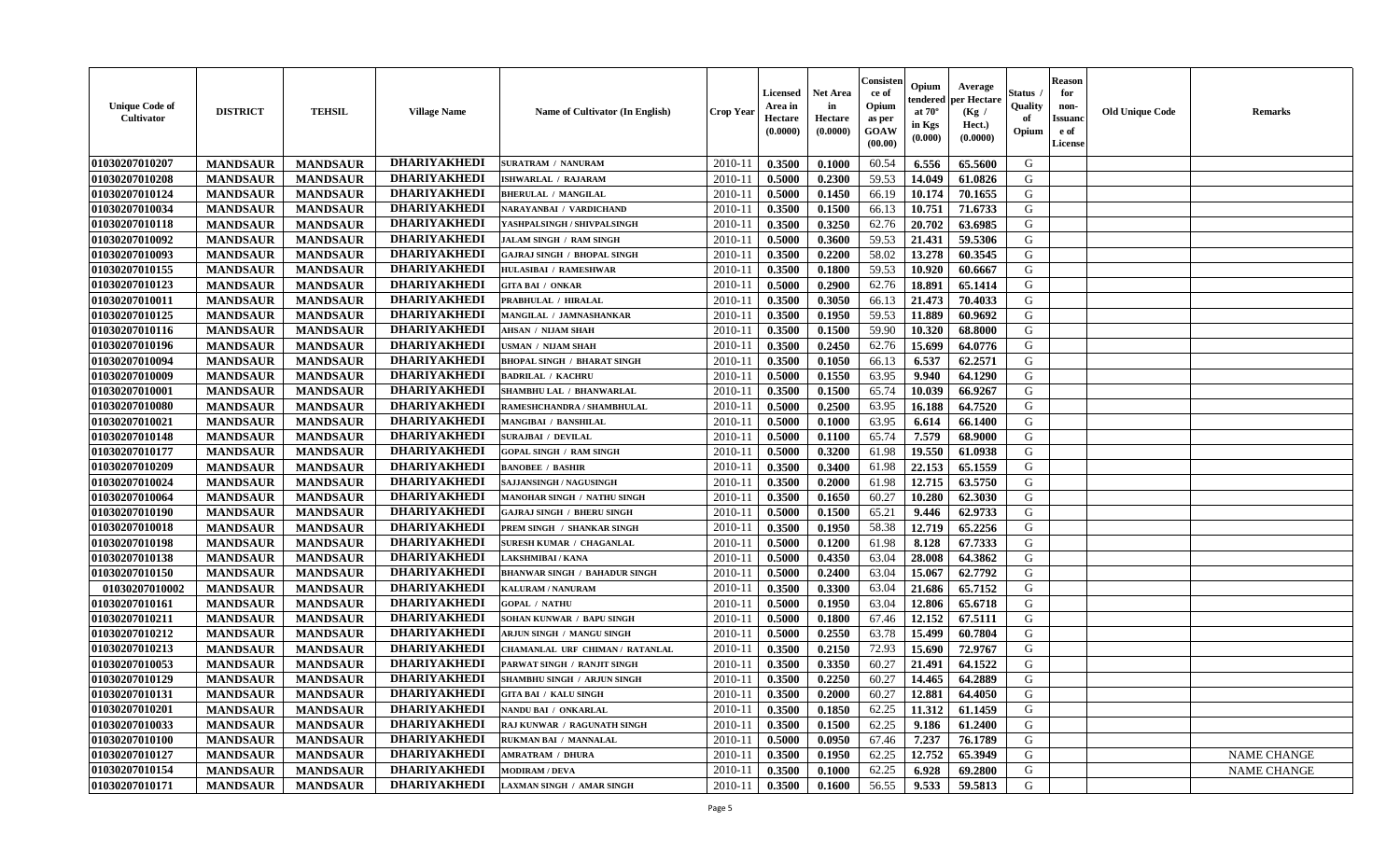| <b>Unique Code of</b><br>Cultivator | <b>DISTRICT</b> | <b>TEHSIL</b>   | <b>Village Name</b>  | Name of Cultivator (In English)   | <b>Crop Year</b> | Licensed<br>Area in<br>Hectare<br>(0.0000) | <b>Net Area</b><br>in<br>Hectare<br>(0.0000) | Consisteı<br>ce of<br>Opium<br>as per<br><b>GOAW</b><br>(00.00) | Opium<br>:endereo<br>at $70^\circ$<br>in Kgs<br>(0.000) | Average<br>per Hectare<br>(Kg /<br>Hect.)<br>(0.0000) | Status<br>Quality<br>of<br>Opium | <b>Reason</b><br>for<br>non-<br><b>Issuano</b><br>e of<br>License | <b>Old Unique Code</b> | <b>Remarks</b>              |
|-------------------------------------|-----------------|-----------------|----------------------|-----------------------------------|------------------|--------------------------------------------|----------------------------------------------|-----------------------------------------------------------------|---------------------------------------------------------|-------------------------------------------------------|----------------------------------|-------------------------------------------------------------------|------------------------|-----------------------------|
| 01030207010017                      | <b>MANDSAUR</b> | <b>MANDSAUR</b> | <b>DHARIYAKHEDI</b>  | <b>BAPULAL / RANGLAL</b>          | 2010-11          | 0.5000                                     | 0.3150                                       | 63.38                                                           | 21.015                                                  | 66.7143                                               | G                                |                                                                   |                        |                             |
| 01030207010015                      | <b>MANDSAUR</b> | <b>MANDSAUR</b> | <b>DHARIYAKHEDI</b>  | KUSHAL SINGH / NAHAR SINGH        | $2010 - 11$      | 0.3500                                     | 0.0500                                       | 66.86                                                           | 3.305                                                   | 66.1000                                               | G                                |                                                                   |                        |                             |
| 01030207010060                      | <b>MANDSAUR</b> | <b>MANDSAUR</b> | <b>DHARIYAKHEDI</b>  | DILIP SINGH / SHAMBHU SINGH       | $2010 - 11$      | 0.5000                                     | 0.2200                                       | 65.69                                                           | 14.677                                                  | 66.7136                                               | G                                |                                                                   |                        |                             |
| 01030207010087                      | <b>MANDSAUR</b> | <b>MANDSAUR</b> | <b>DHARIYAKHEDI</b>  | RAJENDRA SINGH / LAXMAN SINGH     | 2010-11          | 0.3500                                     | 0.2000                                       | 63.23                                                           | 12.818                                                  | 64.0900                                               | G                                |                                                                   |                        |                             |
| 01030207010102                      | <b>MANDSAUR</b> | <b>MANDSAUR</b> | <b>DHARIYAKHEDI</b>  | SATYANARAYAN / MOTILAL            | 2010-11          | 0.3500                                     | 0.1850                                       | 65.69                                                           | 12.706                                                  | 68.6811                                               | G                                |                                                                   |                        |                             |
| 01030207010135                      | <b>MANDSAUR</b> | <b>MANDSAUR</b> | <b>DHARIYAKHEDI</b>  | <b>AVANTIBAI / KALURAM</b>        | 2010-11          | 0.5000                                     | 0.2150                                       | 65.69                                                           | 13.832                                                  | 64.3349                                               | G                                |                                                                   |                        |                             |
| 01030207010117                      | <b>MANDSAUR</b> | <b>MANDSAUR</b> | <b>DHARIYAKHEDI</b>  | <b>DURGASHANKAR / KALURAM</b>     | 2010-11          | 0.5000                                     | 0.2550                                       | 63.23                                                           | 16.413                                                  | 64.3647                                               | G                                |                                                                   |                        |                             |
| 01030207010214                      | <b>MANDSAUR</b> | <b>MANDSAUR</b> | <b>DHARIYAKHEDI</b>  | <b>BALMUKUND / DEVA JI</b>        | 2010-11          | 0.3500                                     | 0.1900                                       | 60.54                                                           | 12.419                                                  | 65.3632                                               | G                                |                                                                   |                        |                             |
| 01030207010215                      | <b>MANDSAUR</b> | <b>MANDSAUR</b> | <b>DHARIYAKHEDI</b>  | RAMVILAS / BAPULAL                | 2010-11          | 0.3500                                     | 0.0950                                       | 66.19                                                           | 6.704                                                   | 70.5684                                               | G                                |                                                                   |                        | TRANSFER/DUNGLAWADA<br>M-II |
| 01030207012001                      | <b>MANDSAUR</b> | <b>MANDSAUR</b> | <b>GUJRADA</b>       | RAMKISHAN / NANDRAM               | 2010-11          | 0.3500                                     | 0.1850                                       | 65.98                                                           | 12.263                                                  | 66.2865                                               | G                                |                                                                   |                        |                             |
| 01030207012002                      | <b>MANDSAUR</b> | <b>MANDSAUR</b> | <b>GUJRADA</b>       | RAJARAM / FAKIRCHAND              | 2010-11          | 0.3500                                     | 0.2750                                       | 65.49                                                           | 18.524                                                  | 67.3600                                               | G                                |                                                                   |                        |                             |
| 01030207012006                      | <b>MANDSAUR</b> | <b>MANDSAUR</b> | <b>GUJRADA</b>       | <b>AMRITRAM / NANDA</b>           | $2010 - 11$      | 0.3500                                     | 0.3100                                       | 65.98                                                           | 20.774                                                  | 67.0129                                               | G                                |                                                                   |                        |                             |
| 01030207012009                      | <b>MANDSAUR</b> | <b>MANDSAUR</b> | <b>GUJRADA</b>       | <b>AMBALAL / NANDRAM</b>          | $2010 - 11$      | 0.5000                                     | 0.2000                                       | 65.65                                                           | 13.974                                                  | 69.8700                                               | G                                |                                                                   |                        |                             |
| 01030207012010                      | <b>MANDSAUR</b> | <b>MANDSAUR</b> | <b>GUJRADA</b>       | <b>GANGARAM / BHERA</b>           | 2010-11          | 0.3500                                     | 0.2200                                       | 72.28                                                           | 16.883                                                  | 76.7409                                               | G                                |                                                                   |                        |                             |
| 01030207012007                      | <b>MANDSAUR</b> | <b>MANDSAUR</b> | <b>GUJRADA</b>       | <b>BAGDIRAM / NANDRAM</b>         | 2010-11          | 0.5000                                     | 0.1550                                       | 61.76                                                           | 9.502                                                   | 61.3032                                               | G                                |                                                                   |                        |                             |
| 01030207012011                      | <b>MANDSAUR</b> | <b>MANDSAUR</b> | <b>GUJRADA</b>       | <b>BHARATSINGH / AMARSINGH</b>    | 2010-11          | 0.5000                                     | 0.4900                                       | 64.82                                                           | 35.114                                                  | 71.6612                                               | G                                |                                                                   |                        |                             |
| 01030207012012                      | <b>MANDSAUR</b> | <b>MANDSAUR</b> | <b>GUJRADA</b>       | <b>SHANKARLAL / NANDRAM</b>       | 2010-11          | 0.3500                                     | 0.1100                                       | 58.68                                                           | 6.656                                                   | 60.5091                                               | G                                |                                                                   |                        |                             |
| 01030207012013                      | <b>MANDSAUR</b> | <b>MANDSAUR</b> | <b>GUJRADA</b>       | <b>AMRITRAM / BHERULAL</b>        | 2010-11          | 0.5000                                     | 0.1950                                       | 65.48                                                           | 13.161                                                  | 67.4923                                               | G                                |                                                                   |                        |                             |
| 01030207012017                      | <b>MANDSAUR</b> | <b>MANDSAUR</b> | <b>GUJRADA</b>       | <b>JAGANNATH / KISHANLAL</b>      | 2010-11          | 0.5000                                     | 0.2500                                       | 68.59                                                           | 16.834                                                  | 67.3360                                               | G                                |                                                                   |                        |                             |
| 01030207012018                      | <b>MANDSAUR</b> | <b>MANDSAUR</b> | <b>GUJRADA</b>       | RAMLAL / CHUNNILAL                | 2010-11          | 0.5000                                     | 0.1950                                       | 62.68                                                           | 13.843                                                  | 70.9897                                               | G                                |                                                                   |                        |                             |
| 01030207012030                      | <b>MANDSAUR</b> | <b>MANDSAUR</b> | <b>GUJRADA</b>       | <b>HULASIBAI / MANGILAL</b>       | 2010-11          | 0.5000                                     | 0.3350                                       | 62.68                                                           | 22.726                                                  | 67.8388                                               | G                                |                                                                   |                        |                             |
| 01030207012035                      | <b>MANDSAUR</b> | <b>MANDSAUR</b> | <b>GUJRADA</b>       | RAMLAL / GULAB                    | 2010-11          | 0.5000                                     | 0.1900                                       | 63.28                                                           | 12.331                                                  | 64.9000                                               | G                                |                                                                   |                        |                             |
| 01030207012038                      | <b>MANDSAUR</b> | <b>MANDSAUR</b> | <b>GUJRADA</b>       | <b>HEMRAJ / KALU</b>              | 2010-11          | 0.5000                                     | 0.1000                                       | 62.82                                                           | 7.305                                                   | 73.0500                                               | G                                |                                                                   |                        |                             |
| 01030207012042                      | <b>MANDSAUR</b> | <b>MANDSAUR</b> | <b>GUJRADA</b>       | <b>CHUNNILAL / FAKIRLAL</b>       | $2010 - 11$      | 0.5000                                     | 0.1900                                       | 62.82                                                           | 11.317                                                  | 59.5632                                               | G                                |                                                                   |                        |                             |
| 01030207012044                      | <b>MANDSAUR</b> | <b>MANDSAUR</b> | <b>GUJRADA</b>       | <b>BABULAL / KACHRU</b>           | 2010-11          | 0.3500                                     | 0.0950                                       | 68.20                                                           | 6.820                                                   | 71.7895                                               | G                                |                                                                   |                        |                             |
| 01030207012050                      | <b>MANDSAUR</b> | <b>MANDSAUR</b> | <b>GUJRADA</b>       | NANDRAM / LACCHIRAM               | 2010-11          | 0.5000                                     | 0.3750                                       | 72.09                                                           | 28.342                                                  | 75.5787                                               | G                                |                                                                   |                        |                             |
| 01030207012052                      | <b>MANDSAUR</b> | <b>MANDSAUR</b> | <b>GUJRADA</b>       | RAMLAL / BHAGIRATH                | 2010-11          | 0.3500                                     | 0.2000                                       | 61.76                                                           | 13.111                                                  | 65.5550                                               | G                                |                                                                   |                        |                             |
| 01030207012060                      | <b>MANDSAUR</b> | <b>MANDSAUR</b> | <b>GUJRADA</b>       | <b>RAMPRATAP / KALU</b>           | 2010-11          | 0.5000                                     | 0.1650                                       | 66.55                                                           | 11.114                                                  | 67.3576                                               | G                                |                                                                   |                        |                             |
| 01030207012065                      | <b>MANDSAUR</b> | <b>MANDSAUR</b> | <b>GUJRADA</b>       | NANDUBAI / LAKSHMAN BAIRAGI       | $2010 - 11$      | 0.3500                                     | 0.2950                                       | 61.76                                                           | 20.143                                                  | 68.2814                                               | G                                |                                                                   |                        |                             |
| 01030207012070                      | <b>MANDSAUR</b> | <b>MANDSAUR</b> | <b>GUJRADA</b>       | <b>DEVRAM / BHERULAL</b>          | 2010-11          | 0.3500                                     | 0.1650                                       | 62.82                                                           | 10.913                                                  | 66.1394                                               | G                                |                                                                   |                        |                             |
| 01030207012040                      | <b>MANDSAUR</b> | <b>MANDSAUR</b> | <b>GUJRADA</b>       | <b>BHAGWANTIBAI / MOHANLAL</b>    | 2010-11          | 0.3500                                     | 0.2050                                       | 57.87                                                           | 11.946                                                  | 58.2732                                               | G                                |                                                                   |                        |                             |
| 01030207012015                      | <b>MANDSAUR</b> | <b>MANDSAUR</b> | <b>GUJRADA</b>       | <b>SUHAGBAI / GANESHRAM</b>       | $2010 - 11$      | 0.3500                                     | 0.2700                                       | 68.59                                                           | 18.950                                                  | 70.1852                                               | G                                |                                                                   |                        |                             |
| 01030207012003                      | <b>MANDSAUR</b> | <b>MANDSAUR</b> | <b>GUJRADA</b>       | <b>CHAMPALAL / RAMLAL</b>         | 2010-11          | 0.3500                                     | 0.3350                                       | 58.68                                                           | 21.821                                                  | 65.1373                                               | G                                |                                                                   |                        |                             |
| 01030207012037                      | <b>MANDSAUR</b> | <b>MANDSAUR</b> | <b>GUJRADA</b>       | <b>GULABKUNVAR / BHANVARSINGH</b> | 2010-11          | 0.3500                                     | 0.2550                                       | 68.59                                                           | 17.598                                                  | 69.0118                                               | G                                |                                                                   |                        |                             |
| 01030207012043                      | <b>MANDSAUR</b> | MANDSAUR        | <b>GUJRADA</b>       | KALU / NANDA GAYARI               | $2010-11$ 0.3500 |                                            | 0.3050                                       | 62.97                                                           |                                                         | $19.134 \mid 62.7344$                                 | $\mathbf{I}$                     | 02                                                                |                        |                             |
| 01030207012074                      | <b>MANDSAUR</b> | <b>MANDSAUR</b> | <b>GUJRADA</b>       | SHANTILAL / KISHANLAL             | 2010-11          | 0.3500                                     | 0.1550                                       | 62.49                                                           | 10.534                                                  | 67.9613                                               |                                  | 02                                                                |                        |                             |
| 01030207012025                      | <b>MANDSAUR</b> | <b>MANDSAUR</b> | <b>GUJRADA</b>       | <b>MANGILAL / HIRALAL</b>         | 2010-11          | 0.3500                                     | 0.2750                                       | 63.28                                                           | 18.270                                                  | 66.4364                                               | G                                |                                                                   |                        |                             |
| 01030207013001                      | <b>MANDSAUR</b> | <b>MANDSAUR</b> | <b>GURADIYA DEDA</b> | HUKMICHANDRA / LAXMINARAYAN       | 2010-11          | 0.5000                                     | 0.2050                                       | 67.61                                                           | 14.121                                                  | 68.8829                                               | G                                |                                                                   |                        |                             |
| 01030207013002                      | <b>MANDSAUR</b> | <b>MANDSAUR</b> | <b>GURADIYA DEDA</b> | <b>BHERULAL / BHANVARLAL</b>      | 2010-11          | 0.3500                                     | 0.2350                                       | 65.35                                                           | 15.945                                                  | 67.8511                                               | G                                |                                                                   |                        |                             |
| 01030207013003                      | <b>MANDSAUR</b> | <b>MANDSAUR</b> | <b>GURADIYA DEDA</b> | <b>GOPALKRISHAN / BAPULAL</b>     | 2010-11          | 0.3500                                     | 0.1950                                       | 67.61                                                           | 13.831                                                  | 70.9282                                               | G                                |                                                                   |                        |                             |
| 01030207013005                      | <b>MANDSAUR</b> | <b>MANDSAUR</b> | <b>GURADIYA DEDA</b> | <b>HIRALAL / BAPULAL</b>          | $2010-11$        | 0.3500                                     | 0.3450                                       | 64.27                                                           | 22.026                                                  | 63.8435                                               | G                                |                                                                   |                        |                             |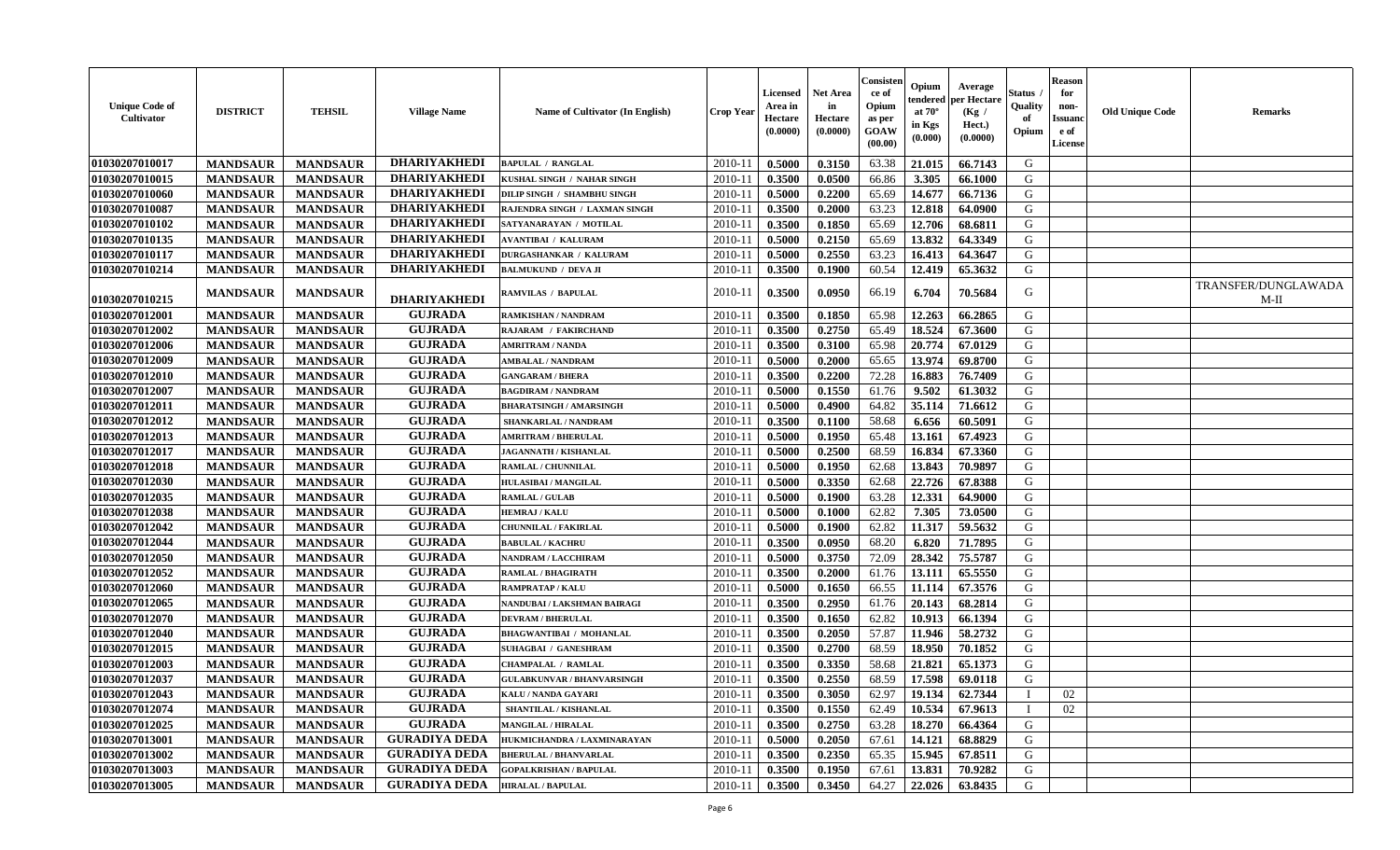| <b>Unique Code of</b><br><b>Cultivator</b> | <b>DISTRICT</b> | <b>TEHSIL</b>   | <b>Village Name</b>  | <b>Name of Cultivator (In English)</b> | <b>Crop Year</b> | <b>Licensed</b><br>Area in<br>Hectare<br>(0.0000) | <b>Net Area</b><br>in<br>Hectare<br>(0.0000) | Consister<br>ce of<br>Opium<br>as per<br><b>GOAW</b><br>(00.00) | Opium<br>endered<br>at $70^\circ$<br>in Kgs<br>$(\mathbf{0.000})$ | Average<br>per Hectare<br>(Kg /<br>Hect.)<br>(0.0000) | Status<br>Quality<br>of<br>Opium | <b>Reason</b><br>for<br>non-<br><b>Issuano</b><br>e of<br>License | <b>Old Unique Code</b> | <b>Remarks</b>                     |
|--------------------------------------------|-----------------|-----------------|----------------------|----------------------------------------|------------------|---------------------------------------------------|----------------------------------------------|-----------------------------------------------------------------|-------------------------------------------------------------------|-------------------------------------------------------|----------------------------------|-------------------------------------------------------------------|------------------------|------------------------------------|
| 01030207013008                             | <b>MANDSAUR</b> | <b>MANDSAUR</b> | <b>GURADIYA DEDA</b> | UMMEDRAM / SHOBHARAM                   | 2010-11          | 0.3500                                            | 0.3400                                       | 64.11                                                           | 22.759                                                            | 66.9382                                               | G                                |                                                                   |                        |                                    |
| 01030207013015                             | <b>MANDSAUR</b> | <b>MANDSAUR</b> | <b>GURADIYA DEDA</b> | <b>BAGDIRAM / AASHARAM</b>             | $2010 - 11$      | 0.3500                                            | 0.2900                                       | 62.00                                                           | 18.467                                                            | 63.6793                                               | G                                |                                                                   |                        |                                    |
| 01030207013016                             | <b>MANDSAUR</b> | <b>MANDSAUR</b> | <b>GURADIYA DEDA</b> | MANGILAL / BHUVANIRAM                  | $2010 - 1$       | 0.5000                                            | 0.2000                                       | 64.11                                                           | 13.765                                                            | 68.8250                                               | G                                |                                                                   |                        |                                    |
| 01030207013021                             | <b>MANDSAUR</b> | <b>MANDSAUR</b> | <b>GURADIYA DEDA</b> | <b>JAGDISH / NATHULAL</b>              | 2010-11          | 0.3500                                            | 0.3300                                       | 62.00                                                           | 20.938                                                            | 63.4485                                               | G                                |                                                                   |                        |                                    |
| 01030207013022                             | <b>MANDSAUR</b> | <b>MANDSAUR</b> | <b>GURADIYA DEDA</b> | <b>BANSHILAL / SHIVNARAYAN</b>         | 2010-11          | 0.3500                                            | 0.3300                                       | 64.11                                                           | 22.365                                                            | 67.7727                                               | G                                |                                                                   |                        |                                    |
| 01030207013023                             | <b>MANDSAUR</b> | <b>MANDSAUR</b> | <b>GURADIYA DEDA</b> | MANGILAL / NANDRAM                     | 2010-11          | 0.5000                                            |                                              |                                                                 |                                                                   | 0.0000                                                | $\mathbf N$                      |                                                                   |                        |                                    |
| 01030207013024                             | <b>MANDSAUR</b> | <b>MANDSAUR</b> | <b>GURADIYA DEDA</b> | RAMDAYAL / KALURAM                     | 2010-11          | 0.5000                                            | 0.2050                                       | 66.08                                                           | 14.320                                                            | 69.8537                                               | G                                |                                                                   |                        |                                    |
| 01030207013032                             | <b>MANDSAUR</b> | <b>MANDSAUR</b> | <b>GURADIYA DEDA</b> | KALABAI / JAGDISH / ONKARLAL           | $2010 - 11$      | 0.3500                                            | 0.0850                                       | 66.08                                                           | 5.985                                                             | 70.4118                                               | G                                |                                                                   |                        |                                    |
| 01030207013034                             | <b>MANDSAUR</b> | <b>MANDSAUR</b> | <b>GURADIYA DEDA</b> | KANVARLAL / KASHIRAM                   | 2010-11          | 0.3500                                            | 0.3400                                       | 66.08                                                           | 23.760                                                            | 69.8824                                               | G                                |                                                                   |                        |                                    |
| 01030207013040                             | <b>MANDSAUR</b> | <b>MANDSAUR</b> | <b>GURADIYA DEDA</b> | KAILASHCHANDRA / SHIVLAL               | $2010 - 11$      | 0.3500                                            | 0.3350                                       | 64.11                                                           | 21.422                                                            | 63.9463                                               | G                                |                                                                   |                        |                                    |
| 01030207013041                             | <b>MANDSAUR</b> | <b>MANDSAUR</b> | <b>GURADIYA DEDA</b> | <b>BHAGATRAM / KALURAM</b>             | 2010-11          | 0.3500                                            | 0.3000                                       | 68.35                                                           | 21.931                                                            | 73.1033                                               | G                                |                                                                   |                        |                                    |
| 01030207013046                             | <b>MANDSAUR</b> | <b>MANDSAUR</b> | <b>GURADIYA DEDA</b> | LAKSHMINARAYAN / BAPULAL               | 2010-11          | 0.3500                                            | 0.2250                                       | 65.13                                                           | 14.971                                                            | 66.5378                                               | G                                |                                                                   |                        |                                    |
| 01030207013047                             | <b>MANDSAUR</b> | <b>MANDSAUR</b> | <b>GURADIYA DEDA</b> | PANNALAL / GOTAM                       | 2010-11          | 0.5000                                            | 0.2350                                       | 68.35                                                           | 16.853                                                            | 71.7149                                               | G                                |                                                                   |                        |                                    |
| 01030207013049                             | <b>MANDSAUR</b> | <b>MANDSAUR</b> | <b>GURADIYA DEDA</b> | SHYAMSUNDAR / RATANLAL                 | 2010-11          | 0.5000                                            | 0.3850                                       | 62.04                                                           | 27.971                                                            | 72.6519                                               | G                                |                                                                   |                        |                                    |
| 01030207013050                             | <b>MANDSAUR</b> | <b>MANDSAUR</b> | <b>GURADIYA DEDA</b> | <b>BHERULAL / CHAMANLAL</b>            | 2010-11          | 0.5000                                            | 0.1500                                       | 64.63                                                           | 10.147                                                            | 67.6467                                               | G                                |                                                                   |                        |                                    |
| 01030207013055                             | <b>MANDSAUR</b> | <b>MANDSAUR</b> | <b>GURADIYA DEDA</b> | <b>RADHESHYAM / BHUVANIRAM</b>         | 2010-11          | 0.3500                                            | 0.1150                                       | 63.49                                                           | 7.202                                                             | 62.6261                                               | G                                |                                                                   |                        |                                    |
| 01030207013058                             | <b>MANDSAUR</b> | <b>MANDSAUR</b> | <b>GURADIYA DEDA</b> | <b>GANGARAM / JAGANNATH</b>            | 2010-11          | 0.5000                                            | 0.1650                                       | 59.67                                                           | 10.204                                                            | 61.8424                                               | G                                |                                                                   |                        |                                    |
| 01030207013061                             | <b>MANDSAUR</b> | <b>MANDSAUR</b> | <b>GURADIYA DEDA</b> | <b>BANSHILAL / MANGILAL</b>            | 2010-11          | 0.3500                                            | 0.1450                                       | 59.79                                                           | 8.302                                                             | 57.2552                                               | G                                |                                                                   |                        |                                    |
| 01030207013063                             | <b>MANDSAUR</b> | <b>MANDSAUR</b> | <b>GURADIYA DEDA</b> | <b>BAPULAL / MANNALAL</b>              | 2010-11          | 0.3500                                            | 0.3400                                       | 64.26                                                           | 22.996                                                            | 67.6353                                               | G                                |                                                                   |                        |                                    |
| 01030207013065                             | <b>MANDSAUR</b> | <b>MANDSAUR</b> | <b>GURADIYA DEDA</b> | <b>HIRALAL / BHUVANIRAM</b>            | 2010-11          | 0.3500                                            | 0.2900                                       | 64.49                                                           | 20.453                                                            | 70.5276                                               | G                                |                                                                   |                        |                                    |
| 01030207013071                             | <b>MANDSAUR</b> | <b>MANDSAUR</b> | <b>GURADIYA DEDA</b> | CHAMPABAI / DHANRAJ                    | $2010 - 11$      | 0.5000                                            | 0.4050                                       | 61.01                                                           | 25.607                                                            | 63.2272                                               | G                                |                                                                   |                        |                                    |
| 01030207013073                             | <b>MANDSAUR</b> | <b>MANDSAUR</b> | <b>GURADIYA DEDA</b> | KESHARBAI / BHAGIRATH                  | 2010-11          | 0.5000                                            | 0.1850                                       | 64.63                                                           | 12.815                                                            | 69.2703                                               | G                                |                                                                   |                        |                                    |
| 01030207013076                             | <b>MANDSAUR</b> | <b>MANDSAUR</b> | <b>GURADIYA DEDA</b> | <b>MADANLAL / KASHIRAM</b>             | 2010-11          | 0.3500                                            | 0.1800                                       | 68.76                                                           | 12.347                                                            | 68.5944                                               | G                                |                                                                   |                        |                                    |
| 01030207013079                             | <b>MANDSAUR</b> | <b>MANDSAUR</b> | <b>GURADIYA DEDA</b> | SHANTILAL / RATANLAL                   | $2010 - 11$      | 0.3500                                            | 0.0900                                       | 61.01                                                           | 6.040                                                             | 67.1111                                               | G                                |                                                                   |                        |                                    |
| 01030207013082                             | <b>MANDSAUR</b> | <b>MANDSAUR</b> | <b>GURADIYA DEDA</b> | PUSHKARLAL / LAXMINARAYAN              | $2010 - 1$       | 0.5000                                            | 0.2350                                       | 70.79                                                           | 17.050                                                            | 72.5532                                               | G                                |                                                                   |                        |                                    |
| 01030207013084                             | <b>MANDSAUR</b> | <b>MANDSAUR</b> | <b>GURADIYA DEDA</b> | <b>SUBHASHCHANDRA / PARASRAM</b>       | 2010-11          | 0.3500                                            | 0.1350                                       | 62.72                                                           | 8.548                                                             | 63.3185                                               | G                                |                                                                   |                        |                                    |
| 01030207013088                             | <b>MANDSAUR</b> | <b>MANDSAUR</b> | <b>GURADIYA DEDA</b> | <b>VIKRAM / NANDKISHOR</b>             | 2010-11          | 0.3500                                            | 0.2250                                       | 68.35                                                           | 16.472                                                            | 73.2089                                               | G                                |                                                                   |                        |                                    |
| 01030207013093                             | <b>MANDSAUR</b> | <b>MANDSAUR</b> | <b>GURADIYA DEDA</b> | SUGAN KUNWAR / BHUWANI SINGH           | 2010-11          | 0.5000                                            | 0.3100                                       | 59.79                                                           | 18.689                                                            | 60.2871                                               | G                                |                                                                   |                        | TRANSFER/PADLIYA<br><b>LALMUHA</b> |
| 01030207013094                             | <b>MANDSAUR</b> | <b>MANDSAUR</b> | <b>GURADIYA DEDA</b> | <b>DASHRATH / MANNALAL</b>             | $2010 - 11$      | 0.3500                                            | 0.1800                                       | 64.27                                                           | 11.862                                                            | 65.9000                                               | G                                |                                                                   |                        |                                    |
| 01030207013095                             | <b>MANDSAUR</b> | <b>MANDSAUR</b> | <b>GURADIYA DEDA</b> | <b>RAMESHVAR / KALURAM</b>             | 2010-11          | 0.3500                                            | 0.3200                                       | 64.63                                                           | 20.506                                                            | 64.0813                                               | G                                |                                                                   |                        |                                    |
| 01030207013100                             | <b>MANDSAUR</b> | <b>MANDSAUR</b> | <b>GURADIYA DEDA</b> | PUSHKARLAL / RAMPRASAD                 | 2010-11          | 0.3500                                            | 0.2300                                       | 64.63                                                           | 14.819                                                            | 64.4304                                               | G                                |                                                                   |                        |                                    |
| 01030207013104                             | <b>MANDSAUR</b> | <b>MANDSAUR</b> | <b>GURADIYA DEDA</b> | <b>GOPAL / RAJARAM</b>                 | $2010 - 11$      | 0.3500                                            | 0.3450                                       | 59.79                                                           | 21.909                                                            | 63.5043                                               | G                                |                                                                   |                        |                                    |
| 01030207013106                             | <b>MANDSAUR</b> | <b>MANDSAUR</b> | <b>GURADIYA DEDA</b> | <b>CHANDMAL / AMRITRAM</b>             | 2010-11          | 0.3500                                            | 0.3500                                       | 64.03                                                           | 22.612                                                            | 64.6057                                               | G                                |                                                                   |                        |                                    |
| 01030207013107                             | <b>MANDSAUR</b> | <b>MANDSAUR</b> | <b>GURADIYA DEDA</b> | <b>KISHOR / KANVARLAL</b>              | 2010-11          | 0.5000                                            | 0.3600                                       | 64.21                                                           | 23.758                                                            | 65.9944                                               | G                                |                                                                   |                        |                                    |
| 01030207013114                             | <b>MANDSAUR</b> | <b>MANDSAUR</b> | <b>GURADIYA DEDA</b> | <b>SAMPATBAI / BHANVARLAL</b>          | $2010-11$ 0.3500 |                                                   | 0.2300                                       | 62.07                                                           | 14.374 62.4957                                                    |                                                       | G                                |                                                                   |                        |                                    |
| 01030207013116                             | <b>MANDSAUR</b> | <b>MANDSAUR</b> | <b>GURADIYA DEDA</b> | RAMRATAN / CHENRAM                     | 2010-11          | 0.3500                                            | 0.2250                                       | 58.23                                                           | 13.110                                                            | 58.2667                                               | G                                |                                                                   |                        |                                    |
| 01030207013122                             | <b>MANDSAUR</b> | <b>MANDSAUR</b> | <b>GURADIYA DEDA</b> | RUKAMNIBAI / RAMCHANDRA                | 2010-11          | 0.3500                                            | 0.1000                                       | 67.27                                                           | 7.054                                                             | 70.5400                                               | G                                |                                                                   |                        |                                    |
| 01030207013126                             | <b>MANDSAUR</b> | <b>MANDSAUR</b> | <b>GURADIYA DEDA</b> | <b>BHERULAL / BALU JI</b>              | 2010-11          | 0.3500                                            | 0.0800                                       | 57.91                                                           | 5.038                                                             | 62.9750                                               | G                                |                                                                   |                        |                                    |
| 01030207013128                             | <b>MANDSAUR</b> | <b>MANDSAUR</b> | <b>GURADIYA DEDA</b> | PUSHKAR / RAMPRASD VYAPARI             | 2010-11          | 0.3500                                            | 0.1800                                       | 64.03                                                           | 12.074                                                            | 67.0778                                               | G                                |                                                                   |                        |                                    |
| 01030207013144                             | <b>MANDSAUR</b> | <b>MANDSAUR</b> | <b>GURADIYA DEDA</b> | SHYAMSUNDAR / GOPALKRISHAN             | 2010-11          | 0.5000                                            | 0.1000                                       | 67.27                                                           | 7.111                                                             | 71.1100                                               | G                                |                                                                   |                        |                                    |
| 01030207013146                             | <b>MANDSAUR</b> | <b>MANDSAUR</b> | <b>GURADIYA DEDA</b> | <b>BANVARILAL / RADHESHYAM</b>         | 2010-11          | 0.3500                                            | 0.1300                                       | 61.01                                                           | 8.480                                                             | 65.2308                                               | G                                |                                                                   |                        |                                    |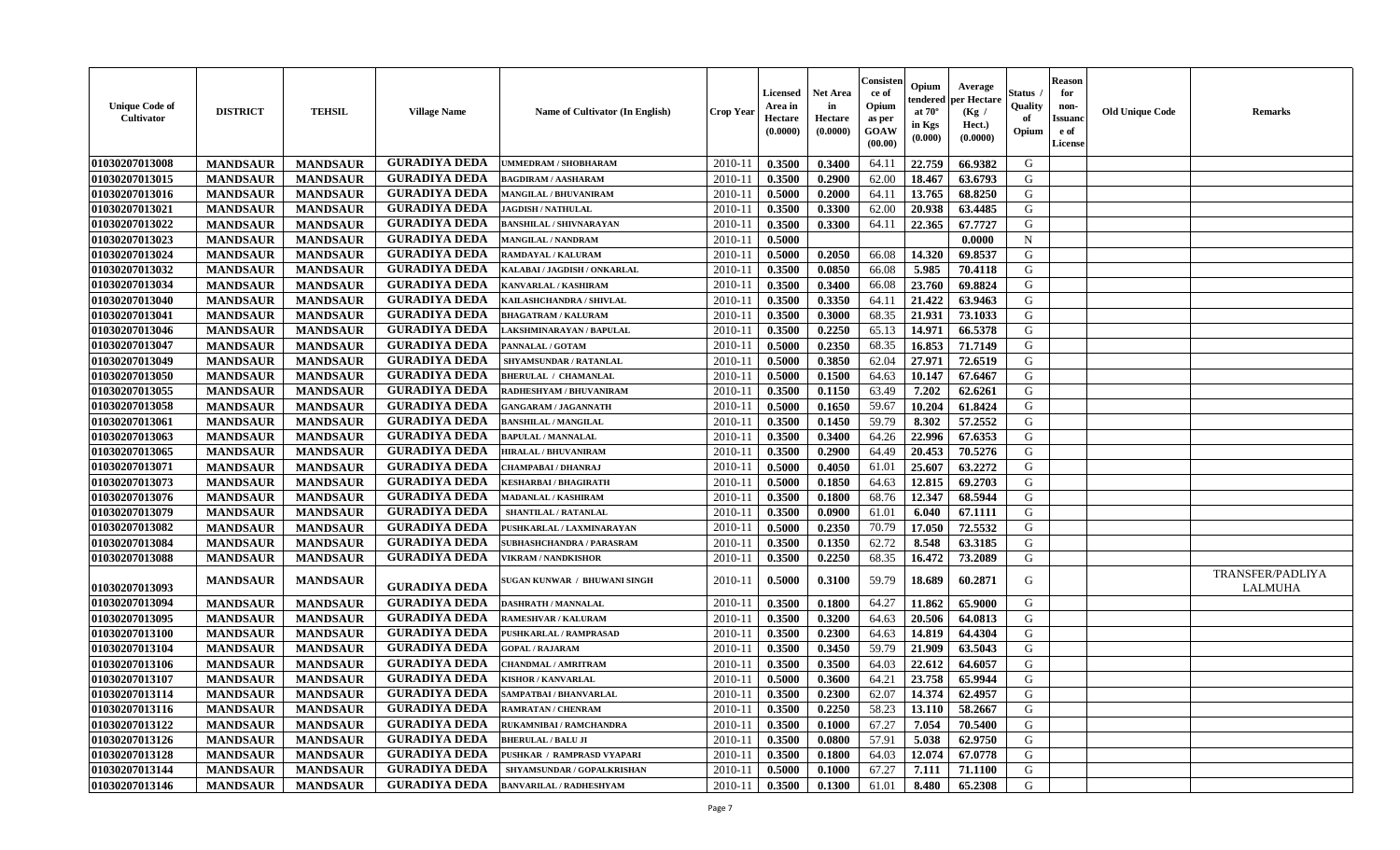| <b>Unique Code of</b><br><b>Cultivator</b> | <b>DISTRICT</b> | <b>TEHSIL</b>   | <b>Village Name</b>  | <b>Name of Cultivator (In English)</b> | <b>Crop Year</b> | <b>Licensed</b><br>Area in<br>Hectare<br>(0.0000) | Net Area<br>in<br>Hectare<br>(0.0000) | Consisteı<br>ce of<br>Opium<br>as per<br>GOAW<br>(00.00) | Opium<br>endered<br>at $70^\circ$<br>in Kgs<br>(0.000) | Average<br>per Hectare<br>(Kg /<br>Hect.)<br>(0.0000) | Status<br>Quality<br>of<br>Opium | <b>Reason</b><br>for<br>non-<br>Issuano<br>e of<br>License | <b>Old Unique Code</b> | Remarks            |
|--------------------------------------------|-----------------|-----------------|----------------------|----------------------------------------|------------------|---------------------------------------------------|---------------------------------------|----------------------------------------------------------|--------------------------------------------------------|-------------------------------------------------------|----------------------------------|------------------------------------------------------------|------------------------|--------------------|
| 01030207013151                             | <b>MANDSAUR</b> | <b>MANDSAUR</b> | <b>GURADIYA DEDA</b> | SATYNARAYAN / BHAIRULAL                | 2010-11          | 0.5000                                            | 0.1000                                | 64.03                                                    | 6.970                                                  | 69.7000                                               | G                                |                                                            |                        |                    |
| 01030207013152                             | <b>MANDSAUR</b> | <b>MANDSAUR</b> | <b>GURADIYA DEDA</b> | RAJMAL / LAKSHMINARAYAN                | 2010-11          | 0.5000                                            | 0.2450                                | 67.27                                                    | 17.606                                                 | 71.8612                                               | G                                |                                                            |                        |                    |
| 01030207013159                             | <b>MANDSAUR</b> | <b>MANDSAUR</b> | <b>GURADIYA DEDA</b> | <b>KALURAM / HIRALAL</b>               | 2010-11          | 0.3500                                            | 0.2000                                | 65.05                                                    | 13.279                                                 | 66.3950                                               | G                                |                                                            |                        |                    |
| 01030207013171                             | <b>MANDSAUR</b> | <b>MANDSAUR</b> | <b>GURADIYA DEDA</b> | PREMSUKH / BHAGATRAM                   | 2010-11          | 0.5000                                            | 0.1700                                | 61.01                                                    | 10.912                                                 | 64.1882                                               | G                                |                                                            |                        |                    |
| 01030207013143                             | <b>MANDSAUR</b> | <b>MANDSAUR</b> | <b>GURADIYA DEDA</b> | RANJITKUMAR / MADANLAL                 | 2010-11          | 0.3500                                            | 0.1650                                | 65.02                                                    | 11.406                                                 | 69.1273                                               | G                                |                                                            |                        |                    |
| 01030207013113                             | <b>MANDSAUR</b> | <b>MANDSAUR</b> | <b>GURADIYA DEDA</b> | RADHESHYAM / KANHAIYALAL               | 2010-11          | 0.3500                                            | 0.1550                                | 65.02                                                    | 10.217                                                 | 65.9161                                               | G                                |                                                            |                        |                    |
| 01030207013155                             | <b>MANDSAUR</b> | <b>MANDSAUR</b> | <b>GURADIYA DEDA</b> | KANCHANBAI / KANHAIYALAL               | $2010 - 11$      | 0.3500                                            | 0.2400                                | 65.02                                                    | 15.976                                                 | 66.5667                                               | G                                |                                                            |                        |                    |
| 01030207013164                             | <b>MANDSAUR</b> | <b>MANDSAUR</b> | <b>GURADIYA DEDA</b> | <b>GOTAMLAL / SUKHLAL</b>              | 2010-11          | 0.3500                                            | 0.1350                                | 65.02                                                    | 8.954                                                  | 66.3259                                               | G                                |                                                            |                        |                    |
| 01030207013075                             | <b>MANDSAUR</b> | <b>MANDSAUR</b> | <b>GURADIYA DEDA</b> | <b>BASANTIBAI / HIRALAL</b>            | 2010-11          | 0.3500                                            | 0.2050                                | 64.68                                                    | 13.481                                                 | 65.7610                                               | G                                |                                                            |                        |                    |
| 01030207013026                             | <b>MANDSAUR</b> | <b>MANDSAUR</b> | <b>GURADIYA DEDA</b> | RAMNARYAN / PYARCHANDRA                | 2010-11          | 0.3500                                            | 0.2450                                | 64.68                                                    | 16.900                                                 | 68.9796                                               | G                                |                                                            |                        |                    |
| 01030207013053                             | <b>MANDSAUR</b> | <b>MANDSAUR</b> | <b>GURADIYA DEDA</b> | <b>GHISIBAI/LAXMINARAYAN</b>           | 2010-11          | 0.3500                                            | 0.1850                                | 64.68                                                    | 12.382                                                 | 66.9297                                               | G                                |                                                            |                        |                    |
| 01030207013059                             | <b>MANDSAUR</b> | <b>MANDSAUR</b> | <b>GURADIYA DEDA</b> | NATHULAL / BHUVANIRAM                  | 2010-11          | 0.3500                                            | 0.1950                                | 65.05                                                    | 13.744                                                 | 70.4821                                               | G                                |                                                            |                        |                    |
| 01030207013060                             | <b>MANDSAUR</b> | <b>MANDSAUR</b> | <b>GURADIYA DEDA</b> | NANDRAM / GOBA                         | 2010-11          | 0.3500                                            | 0.2000                                | 63.54                                                    | 13.643                                                 | 68.2150                                               | G                                |                                                            |                        |                    |
| 01030207013066                             | <b>MANDSAUR</b> | <b>MANDSAUR</b> | <b>GURADIYA DEDA</b> | <b>MADANLAL / RATANLAL</b>             | 2010-11          | 0.5000                                            | 0.1750                                | 64.27                                                    | 12.055                                                 | 68.8857                                               | G                                |                                                            |                        |                    |
| 01030207013086                             | <b>MANDSAUR</b> | <b>MANDSAUR</b> | <b>GURADIYA DEDA</b> | SUGRABAI / ABDUL KARIM                 | 2010-11          | 0.3500                                            | 0.3450                                | 60.23                                                    | 21.046                                                 | 61.0029                                               | $\mathbf G$                      |                                                            |                        | <b>NAME CHANGE</b> |
| 01030207013097                             | <b>MANDSAUR</b> | <b>MANDSAUR</b> | <b>GURADIYA DEDA</b> | <b>SURAJBAI / JAGANNATH</b>            | 2010-11          | 0.3500                                            | 0.0550                                | 64.05                                                    | 3.816                                                  | 69.3818                                               | G                                |                                                            |                        |                    |
| 01030207013105                             | <b>MANDSAUR</b> | <b>MANDSAUR</b> | <b>GURADIYA DEDA</b> | <b>RAMESH / BHUVANIRAM</b>             | 2010-11          | 0.3500                                            | 0.1850                                | 60.23                                                    | 11.753                                                 | 63.5297                                               | G                                |                                                            |                        |                    |
| 01030207013108                             | <b>MANDSAUR</b> | <b>MANDSAUR</b> | <b>GURADIYA DEDA</b> | MANGILAL / RAMNARAYAN                  | 2010-11          | 0.3500                                            | 0.0350                                | 64.05                                                    | 2.425                                                  | 69.2857                                               | G                                |                                                            |                        |                    |
| 01030207013110                             | <b>MANDSAUR</b> | <b>MANDSAUR</b> | <b>GURADIYA DEDA</b> | RADHESHYAM / MANGILAL                  | 2010-11          | 0.3500                                            | 0.1650                                | 64.05                                                    | 12.911                                                 | 78.2485                                               | G                                |                                                            |                        |                    |
| 01030207013130                             | <b>MANDSAUR</b> | <b>MANDSAUR</b> | <b>GURADIYA DEDA</b> | KANVARLAL / DALURAM                    | 2010-11          | 0.5000                                            | 0.2050                                | 64.10                                                    | 14.038                                                 | 68.4780                                               | G                                |                                                            |                        |                    |
| 01030207013147                             | <b>MANDSAUR</b> | <b>MANDSAUR</b> | <b>GURADIYA DEDA</b> | <b>DEVILAL / BADRILAL</b>              | 2010-11          | 0.3500                                            | 0.3500                                | 64.10                                                    | 23.058                                                 | 65.8800                                               | G                                |                                                            |                        |                    |
| 01030207013150                             | <b>MANDSAUR</b> | <b>MANDSAUR</b> | <b>GURADIYA DEDA</b> | SATAYNARAYAN / MANGILAL                | 2010-11          | 0.3500                                            |                                       |                                                          |                                                        | 0.0000                                                | $\mathbf N$                      | 08                                                         |                        |                    |
| 01030207013156                             | <b>MANDSAUR</b> | <b>MANDSAUR</b> | <b>GURADIYA DEDA</b> | SHIVNARAYAN / MANSHARAM                | 2010-11          | 0.3500                                            | 0.1450                                | 64.10                                                    | 9.716                                                  | 67.0069                                               | G                                |                                                            |                        |                    |
| 01030207013163                             | <b>MANDSAUR</b> | <b>MANDSAUR</b> | <b>GURADIYA DEDA</b> | <b>DINDAYAL / MANGILAL</b>             | 2010-11          | 0.3500                                            | 0.2100                                | 63.58                                                    | 13.552                                                 | 64.5333                                               | G                                |                                                            |                        |                    |
| 01030207013167                             | <b>MANDSAUR</b> | <b>MANDSAUR</b> | <b>GURADIYA DEDA</b> | JHAMKU BAI / NATHU LAL                 | 2010-11          | 0.3500                                            | 0.2100                                | 61.62                                                    | 14.269                                                 | 67.9476                                               | G                                |                                                            |                        |                    |
| 01030207013169                             | <b>MANDSAUR</b> | <b>MANDSAUR</b> | <b>GURADIYA DEDA</b> | LAXMINARAYAN / BHAGWANLAL              | 2010-11          | 0.3500                                            | 0.1700                                | 65.76                                                    | 11.264                                                 | 66.2588                                               | G                                |                                                            |                        |                    |
| 01030207013067                             | <b>MANDSAUR</b> | <b>MANDSAUR</b> | <b>GURADIYA DEDA</b> | <b>BHAGATRAM / SHIVALAL</b>            | 2010-11          | 0.3500                                            | 0.3350                                | 65.14                                                    | 22.697                                                 | 67.7522                                               | G                                |                                                            |                        |                    |
| 01030207013176                             | <b>MANDSAUR</b> | <b>MANDSAUR</b> | <b>GURADIYA DEDA</b> | NIJAMUDDIN / MANGIYA                   | 2010-11          | 0.3500                                            | 0.1000                                | 65.76                                                    | 6.548                                                  | 65.4800                                               | G                                |                                                            |                        |                    |
| 01030207013177                             | <b>MANDSAUR</b> | <b>MANDSAUR</b> | <b>GURADIYA DEDA</b> | HALIMAN BI / MUSTAK                    | 2010-11          | 0.3500                                            | 0.1100                                | 65.05                                                    | 7.128                                                  | 64.8000                                               | G                                |                                                            |                        |                    |
| 01030207017001                             | <b>MANDSAUR</b> | <b>MANDSAUR</b> | <b>KAROLI</b>        | PANNALAL / VARDICHANDRA                | 2010-11          | 0.5000                                            | 0.3800                                | 59.84                                                    | 25.817                                                 | 67.9395                                               | G                                |                                                            |                        |                    |
| 01030207017002                             | <b>MANDSAUR</b> | <b>MANDSAUR</b> | <b>KAROLI</b>        | <b>GIRDHARILAL / VARDICHANDRA</b>      | 2010-11          | 0.5000                                            | 0.2300                                | 62.46                                                    | 16.052                                                 | 69.7913                                               | G                                |                                                            |                        |                    |
| 01030207017006                             | <b>MANDSAUR</b> | <b>MANDSAUR</b> | <b>KAROLI</b>        | NANDIBAI / BHANWARLAL                  | 2010-11          | 0.5000                                            | 0.1000                                | 62.46                                                    | 7.076                                                  | 70.7600                                               | G                                |                                                            |                        |                    |
| 01030207017009                             | <b>MANDSAUR</b> | <b>MANDSAUR</b> | <b>KAROLI</b>        | <b>MANGILAL / DOLATRAM</b>             | 2010-11          | 0.5000                                            | 0.2450                                | 62.46                                                    | 17.266                                                 | 70.4735                                               | G                                |                                                            |                        |                    |
| 01030207017011                             | <b>MANDSAUR</b> | <b>MANDSAUR</b> | <b>KAROLI</b>        | <b>RESHMKUNWAR / HIMMATSINGH</b>       | 2010-11          | 0.5000                                            | 0.3050                                | 64.89                                                    | 20.691                                                 | 67.8393                                               | G                                |                                                            |                        |                    |
| 01030207017013                             | <b>MANDSAUR</b> | <b>MANDSAUR</b> | <b>KAROLI</b>        | NARAYANSINGH / UDAYSINGH               | 2010-11          | 0.5000                                            | 0.4600                                | 63.88                                                    | 30.507                                                 | 66.3196                                               | G                                |                                                            |                        |                    |
| 01030207017014                             | <b>MANDSAUR</b> | <b>MANDSAUR</b> | <b>KAROLI</b>        | <b>MANGILAL / RAMLAL</b>               | 2010-11          | 0.5000                                            | 0.1500                                | 63.04                                                    | 11.167                                                 | 74.4467                                               | G                                |                                                            |                        |                    |
| 01030207017017                             | <b>MANDSAUR</b> | <b>MANDSAUR</b> | <b>KAROLI</b>        | <b>BHOPATSINGH / RAMSINGH</b>          | 2010-11          | 0.5000                                            | 0.4700                                | 60.22                                                    | 32.983                                                 | 70.1766                                               | G                                |                                                            |                        |                    |
| 01030207017018                             | <b>MANDSAUR</b> | <b>MANDSAUR</b> | <b>KAROLI</b>        | NATHUSINGH / SAJJANSINGH               | 2010-11          | 0.5000                                            | 0.2050                                | 63.04                                                    | 13.590                                                 | 66.2927                                               | G                                |                                                            |                        |                    |
| 01030207017020                             | <b>MANDSAUR</b> | <b>MANDSAUR</b> | <b>KAROLI</b>        | <b>MANGILAL / VARDICHADRA</b>          | 2010-11          | 0.5000                                            | 0.2000                                | 59.84                                                    | 13.045                                                 | 65.2250                                               | G                                |                                                            |                        |                    |
| 01030207017021                             | <b>MANDSAUR</b> | <b>MANDSAUR</b> | <b>KAROLI</b>        | <b>RAMSINGH / SAJJANSINGH</b>          | 2010-11          | 0.5000                                            | 0.3900                                | 62.81                                                    | 25.268                                                 | 64.7897                                               | ${\bf G}$                        |                                                            |                        |                    |
| 01030207017022                             | <b>MANDSAUR</b> | <b>MANDSAUR</b> | <b>KAROLI</b>        | <b>BHULIBAI/AMBALAL</b>                | 2010-11          | 0.5000                                            | 0.4050                                | 66.10                                                    | 28.857                                                 | 71.2519                                               | G                                |                                                            |                        |                    |
| 01030207017024                             | <b>MANDSAUR</b> | <b>MANDSAUR</b> | <b>KAROLI</b>        | RAMKISHAN / SHANKARLAL                 | 2010-11          | 0.5000                                            | 0.1550                                | 61.14                                                    | 11.337                                                 | 73.1419                                               | G                                |                                                            |                        |                    |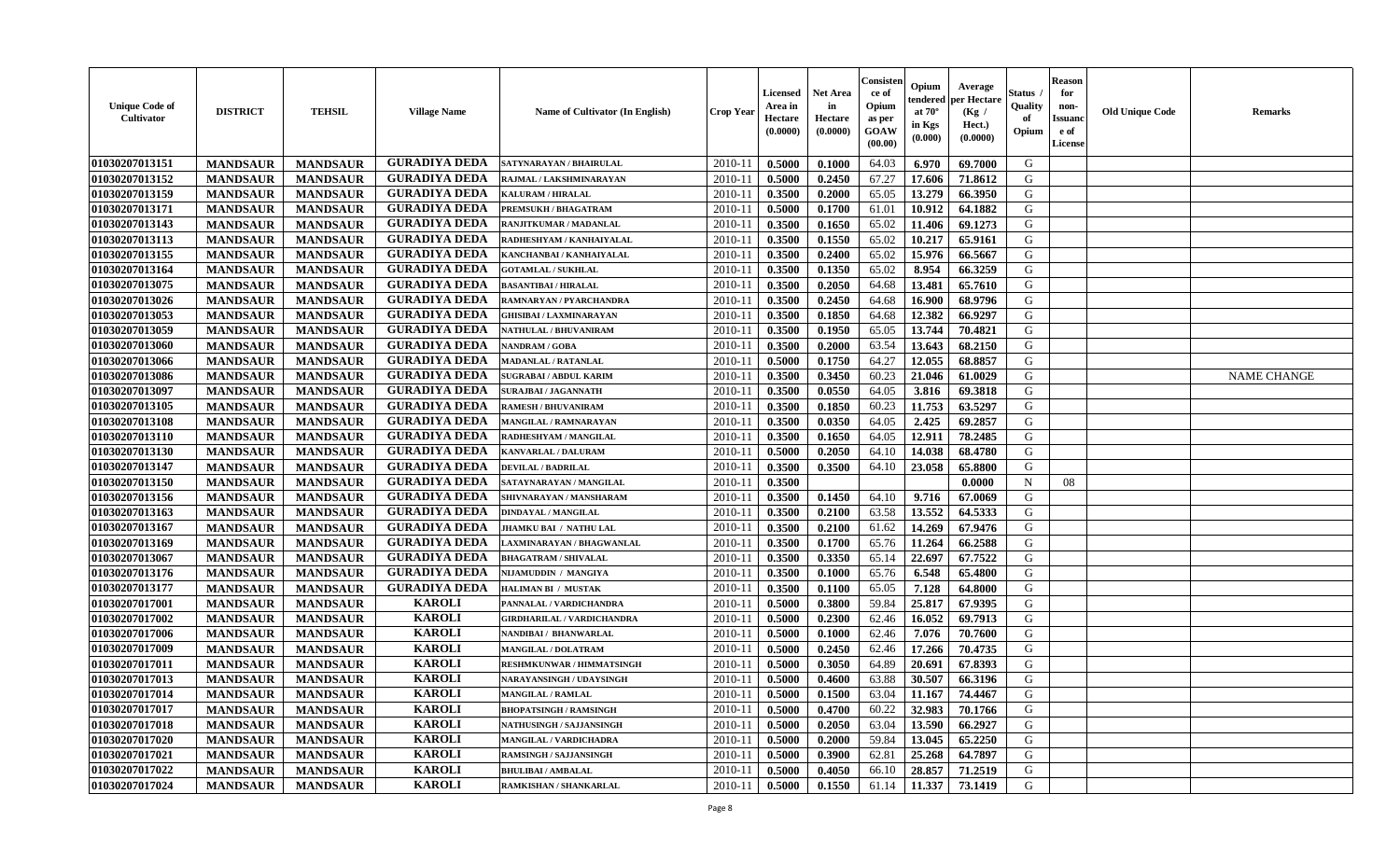| <b>Unique Code of</b><br><b>Cultivator</b> | <b>DISTRICT</b> | <b>TEHSIL</b>   | <b>Village Name</b> | Name of Cultivator (In English)  | <b>Crop Year</b> | <b>Licensed</b><br>Area in<br>Hectare<br>(0.0000) | <b>Net Area</b><br>in<br>Hectare<br>(0.0000) | Consisteı<br>ce of<br>Opium<br>as per<br><b>GOAW</b><br>(00.00) | Opium<br>endered<br>at $70^\circ$<br>in Kgs<br>$(\mathbf{0.000})$ | Average<br>per Hectare<br>(Kg)<br>Hect.)<br>(0.0000) | Status<br>Quality<br>of<br>Opium | Reason<br>for<br>non-<br>Issuan<br>e of<br><b>License</b> | <b>Old Unique Code</b> | <b>Remarks</b>   |
|--------------------------------------------|-----------------|-----------------|---------------------|----------------------------------|------------------|---------------------------------------------------|----------------------------------------------|-----------------------------------------------------------------|-------------------------------------------------------------------|------------------------------------------------------|----------------------------------|-----------------------------------------------------------|------------------------|------------------|
| 01030207017025                             | <b>MANDSAUR</b> | <b>MANDSAUR</b> | <b>KAROLI</b>       | SHANKARLAL / NATHULAL            | 2010-11          | 0.5000                                            | 0.2050                                       | 66.10                                                           | 14.240                                                            | 69.4634                                              | G                                |                                                           |                        |                  |
| 01030207017027                             | <b>MANDSAUR</b> | <b>MANDSAUR</b> | <b>KAROLI</b>       | RAJULAL / MODIRAM                | $2010 - 11$      | 0.5000                                            | 0.1000                                       | 66.10                                                           | 7.469                                                             | 74.6900                                              | G                                |                                                           |                        |                  |
| 01030207017029                             | <b>MANDSAUR</b> | <b>MANDSAUR</b> | <b>KAROLI</b>       | MANGUSINGH / AMARSINGH           | 2010-11          | 0.5000                                            | 0.3950                                       | 62.81                                                           | 27.215                                                            | 68.8987                                              | G                                |                                                           |                        |                  |
| 01030207017031                             | <b>MANDSAUR</b> | <b>MANDSAUR</b> | <b>KAROLI</b>       | <b>CHENSINGH / UDAYSINGH</b>     | 2010-11          | 0.5000                                            | 0.3050                                       | 64.65                                                           | 22.156                                                            | 72.6426                                              | G                                |                                                           |                        |                  |
| 01030207017032                             | <b>MANDSAUR</b> | <b>MANDSAUR</b> | <b>KAROLI</b>       | <b>DEVATSINGH / GULABSINGH</b>   | $2010 - 11$      | 0.5000                                            | 0.4200                                       | 60.69                                                           | 30.969                                                            | 73.7357                                              | G                                |                                                           |                        |                  |
| 01030207017033                             | <b>MANDSAUR</b> | <b>MANDSAUR</b> | <b>KAROLI</b>       | KARUSINGH / GULABSINGH           | 2010-11          | 0.5000                                            | 0.2350                                       | 59.84                                                           | 16.353                                                            | 69.5872                                              | G                                |                                                           |                        |                  |
| 01030207017038                             | <b>MANDSAUR</b> | <b>MANDSAUR</b> | <b>KAROLI</b>       | VISHNUKNUWAR / KUSHALSINGH       | 2010-11          | 0.5000                                            | 0.4950                                       | 61.90                                                           | 33.806                                                            | 68.2949                                              | G                                |                                                           |                        |                  |
| 01030207017041                             | <b>MANDSAUR</b> | <b>MANDSAUR</b> | <b>KAROLI</b>       | <b>KRISHNABAI / NANALAL</b>      | $2010 - 1$       | 0.5000                                            | 0.2750                                       | 63.64                                                           | 20.319                                                            | 73.8873                                              | G                                |                                                           |                        |                  |
| 01030207017043                             | <b>MANDSAUR</b> | <b>MANDSAUR</b> | <b>KAROLI</b>       | <b>AMRITRAM / PANNALAL</b>       | 2010-11          | 0.5000                                            | 0.2000                                       | 59.29                                                           | 13.315                                                            | 66.5750                                              | G                                |                                                           |                        |                  |
| 01030207017045                             | <b>MANDSAUR</b> | <b>MANDSAUR</b> | <b>KAROLI</b>       | <b>BHAGIRATH / PANNALAL</b>      | 2010-11          | 0.5000                                            | 0.4550                                       | 63.64                                                           | 31.311                                                            | 68.8154                                              | G                                |                                                           |                        |                  |
| 01030207017046                             | <b>MANDSAUR</b> | <b>MANDSAUR</b> | <b>KAROLI</b>       | RAJULAL / BALMUKAND              | $2010 - 1$       | 0.5000                                            | 0.4250                                       | 66.26                                                           | 30.943                                                            | 72.8071                                              | G                                |                                                           |                        |                  |
| 01030207017047                             | <b>MANDSAUR</b> | <b>MANDSAUR</b> | <b>KAROLI</b>       | DASHRATHLAL / BALMUKAND          | 2010-11          | 0.5000                                            | 0.2350                                       | 63.64                                                           | 16.655                                                            | 70.8723                                              | G                                |                                                           |                        |                  |
| 01030207017048                             | <b>MANDSAUR</b> | <b>MANDSAUR</b> | <b>KAROLI</b>       | ISHWAR SINGH / AMAR SINGH        | $2010 - 11$      | 0.5000                                            | 0.4000                                       | 63.06                                                           | 27.215                                                            | 68.0375                                              | G                                |                                                           |                        |                  |
| 01030207017049                             | <b>MANDSAUR</b> | <b>MANDSAUR</b> | <b>KAROLI</b>       | <b>KANTIBAI / TULSIRAM</b>       | $2010 - 11$      | 0.5000                                            | 0.2000                                       | 59.29                                                           | 13.476                                                            | 67.3800                                              | G                                |                                                           |                        |                  |
| 01030207017050                             | <b>MANDSAUR</b> | <b>MANDSAUR</b> | <b>KAROLI</b>       | <b>MANUBAI/DEVILAL</b>           | 2010-11          | 0.5000                                            | 0.3000                                       | 63.06                                                           | 20.684                                                            | 68.9467                                              | G                                |                                                           |                        |                  |
| 01030207017058                             | <b>MANDSAUR</b> | <b>MANDSAUR</b> | <b>KAROLI</b>       | SHYAMKUNWAR / JASVANTSINGH       | 2010-11          | 0.5000                                            | 0.4800                                       | 67.25                                                           | 33.539                                                            | 69.8729                                              | G                                |                                                           |                        |                  |
| 01030207017059                             | <b>MANDSAUR</b> | <b>MANDSAUR</b> | <b>KAROLI</b>       | NARENDRASINGH / BHNUVANISINGH    | 2010-11          | 0.5000                                            | 0.3000                                       | 57.10                                                           | 18.582                                                            | 61.9400                                              | G                                |                                                           |                        |                  |
| 01030207017061                             | <b>MANDSAUR</b> | <b>MANDSAUR</b> | <b>KAROLI</b>       | KHUMANSINGH / UKARSINGH          | 2010-11          | 0.5000                                            | 0.3850                                       | 57.41                                                           | 23.407                                                            | 60.7974                                              | G                                |                                                           |                        |                  |
| 01030207017062                             | <b>MANDSAUR</b> | <b>MANDSAUR</b> | <b>KAROLI</b>       | <b>GOPALSINGH / BHUVANSINGH</b>  | $2010 - 11$      | 0.5000                                            | 0.1100                                       | 57.41                                                           | 6.922                                                             | 62.9273                                              | G                                |                                                           |                        |                  |
| 01030207017028                             | <b>MANDSAUR</b> | <b>MANDSAUR</b> | <b>KAROLI</b>       | KISHOR / ONKARLAL                | 2010-11          | 0.5000                                            | 0.2900                                       | 64.97                                                           | 20.633                                                            | 71.1483                                              | G                                |                                                           |                        |                  |
| 01030207017037                             | <b>MANDSAUR</b> | <b>MANDSAUR</b> | <b>KAROLI</b>       | <b>ONKARLAL / GORDHANLAL</b>     | 2010-11          | 0.5000                                            | 0.1900                                       | 63.06                                                           | 13.153                                                            | 69.2263                                              | G                                |                                                           |                        |                  |
| 01030207017053                             | <b>MANDSAUR</b> | <b>MANDSAUR</b> | <b>KAROLI</b>       | KAILASHKUNWAR / BHAGVANSINGH     | $2010 - 1$       | 0.5000                                            | 0.3100                                       | 62.13                                                           | 20.902                                                            | 67.4258                                              | G                                |                                                           |                        |                  |
| 01030207017063                             | <b>MANDSAUR</b> | <b>MANDSAUR</b> | <b>KAROLI</b>       | KANWARLAL / DOLATRAM             | 2010-11          | 0.5000                                            | 0.4950                                       | 61.51                                                           | 33.804                                                            | 68.2909                                              | G                                |                                                           |                        |                  |
| 01030207017012                             | <b>MANDSAUR</b> | <b>MANDSAUR</b> | <b>KAROLI</b>       | MODIRAM / GORDHANLAL             | $2010 - 11$      | 0.5000                                            | 0.2200                                       | 64.75                                                           | 15.485                                                            | 70.3864                                              | G                                |                                                           |                        |                  |
| 01030207017026                             | <b>MANDSAUR</b> | <b>MANDSAUR</b> | <b>KAROLI</b>       | LAKSHMINARAYAN / MODIRAM         | $2010 - 11$      | 0.5000                                            | 0.1100                                       | 59.29                                                           | 6.996                                                             | 63.6000                                              | G                                |                                                           |                        |                  |
| 01030207017055                             | <b>MANDSAUR</b> | <b>MANDSAUR</b> | <b>KAROLI</b>       | <b>SHRIRAM / RATANLAL</b>        | $2010 - 11$      | 0.5000                                            | 0.2100                                       | 56.50                                                           | 13.035                                                            | 62.0714                                              | G                                |                                                           |                        |                  |
| 01030207017054                             | <b>MANDSAUR</b> | <b>MANDSAUR</b> | <b>KAROLI</b>       | <b>AMARSINGH / BALVANTSINGH</b>  | 2010-11          | 0.5000                                            | 0.1100                                       | 63.35                                                           | 7.801                                                             | 70.9182                                              | G                                |                                                           |                        |                  |
| 01030207017035                             | <b>MANDSAUR</b> | <b>MANDSAUR</b> | <b>KAROLI</b>       | <b>BHERUSINGH / MOTISINGH</b>    | 2010-11          | 0.5000                                            | 0.3600                                       | 63.35                                                           | 24.806                                                            | 68.9056                                              | G                                |                                                           |                        |                  |
| 01030207017044                             | <b>MANDSAUR</b> | <b>MANDSAUR</b> | <b>KAROLI</b>       | RAGHUVIRSINGH / RAMSINGH         | 2010-11          | 0.3500                                            | 0.2300                                       | 59.98                                                           | 15.818                                                            | 68.7739                                              | G                                |                                                           |                        |                  |
| 01030207017036                             | <b>MANDSAUR</b> | <b>MANDSAUR</b> | <b>KAROLI</b>       | <b>GOVINDSINGH / BHUVANSINGH</b> | $2010 - 11$      | 0.5000                                            | 0.3900                                       | 55.17                                                           | 23.573                                                            | 60.4436                                              | G                                |                                                           |                        |                  |
| 01030207017040                             | <b>MANDSAUR</b> | <b>MANDSAUR</b> | <b>KAROLI</b>       | NISHABAI / SHIVLAL               | 2010-11          | 0.5000                                            | 0.2000                                       | 59.98                                                           | 12.913                                                            | 64.5650                                              | G                                |                                                           |                        |                  |
| 01030207017004                             | <b>MANDSAUR</b> | <b>MANDSAUR</b> | <b>KAROLI</b>       | <b>AMBALAL / BAGDIRAM</b>        | $2010 - 11$      | 0.5000                                            | 0.1300                                       | 59.98                                                           | 9.391                                                             | 72.2385                                              | G                                |                                                           |                        |                  |
| 01030207017015                             | <b>MANDSAUR</b> | <b>MANDSAUR</b> | <b>KAROLI</b>       | <b>BALMUKUND / DOLATRAM</b>      | 2010-11          | 0.5000                                            | 0.2000                                       | 67.25                                                           | 14.737                                                            | 73.6850                                              | G                                |                                                           |                        |                  |
| 01030207023008                             | <b>MANDSAUR</b> | <b>MANDSAUR</b> | <b>MULTANPURA</b>   | <b>HASMATBAI/SHABBIR</b>         | $2010-11$        | 0.3500                                            | 0.3450                                       | 61.81                                                           | 22.119                                                            | 64.1130                                              | G                                |                                                           |                        |                  |
| 01030207023011                             | <b>MANDSAUR</b> | <b>MANDSAUR</b> | <b>MULTANPURA</b>   | RAHIM / IMAMBAKSH                | 2010-11          | 0.3500                                            | 0.3450                                       | 64.04                                                           | 22.908                                                            | 66.4000                                              | G                                |                                                           |                        |                  |
| 01030207023018                             | <b>MANDSAUR</b> | <b>MANDSAUR</b> | <b>MULTANPURA</b>   | <b>SUGRABAI/ABDUL</b>            | $2010-11$ 0.3500 |                                                   | 0.1000                                       | 67.26                                                           | 7.293                                                             | 72.9300                                              | G                                |                                                           |                        | NAME CHANGE      |
| 01030207023021                             | <b>MANDSAUR</b> | <b>MANDSAUR</b> | <b>MULTANPURA</b>   | <b>BABULAL / BHANVARLAL</b>      | 2010-11          | 0.3500                                            |                                              |                                                                 |                                                                   | 0.0000                                               | $\mathbf N$                      |                                                           |                        | TRANSFER/BUGLIYA |
| 01030207023024                             | <b>MANDSAUR</b> | <b>MANDSAUR</b> | <b>MULTANPURA</b>   | HASMATBAI / MAJID KHAN           | 2010-11          | 0.3500                                            | 0.2200                                       | 59.11                                                           | 12.928                                                            | 58.7636                                              | G                                |                                                           |                        |                  |
| 01030207023034                             | <b>MANDSAUR</b> | <b>MANDSAUR</b> | <b>MULTANPURA</b>   | SAIDIBAI / MOHAMMAD TIMARI       | 2010-11          | 0.5000                                            | 0.3000                                       | 64.04                                                           | 19.267                                                            | 64.2233                                              | G                                |                                                           |                        |                  |
| 01030207023038                             | <b>MANDSAUR</b> | <b>MANDSAUR</b> | <b>MULTANPURA</b>   | <b>AHMAD / VALI MOHAMMAD</b>     | 2010-11          | 0.3500                                            | 0.2250                                       | 64.04                                                           | 14.464                                                            | 64.2844                                              | G                                |                                                           |                        |                  |
| 01030207023039                             | <b>MANDSAUR</b> | <b>MANDSAUR</b> | <b>MULTANPURA</b>   | SHOKATSHAH / YASINSHAH           | 2010-11          | 0.3500                                            | 0.1750                                       | 59.11                                                           | 10.538                                                            | 60.2171                                              | G                                |                                                           |                        |                  |
| 01030207023075                             | <b>MANDSAUR</b> | <b>MANDSAUR</b> | <b>MULTANPURA</b>   | <b>GORDHAN / GANGARAM</b>        | 2010-11          | 0.3500                                            | 0.3400                                       | 63.57                                                           | 22.150                                                            | 65.1471                                              | G                                |                                                           |                        |                  |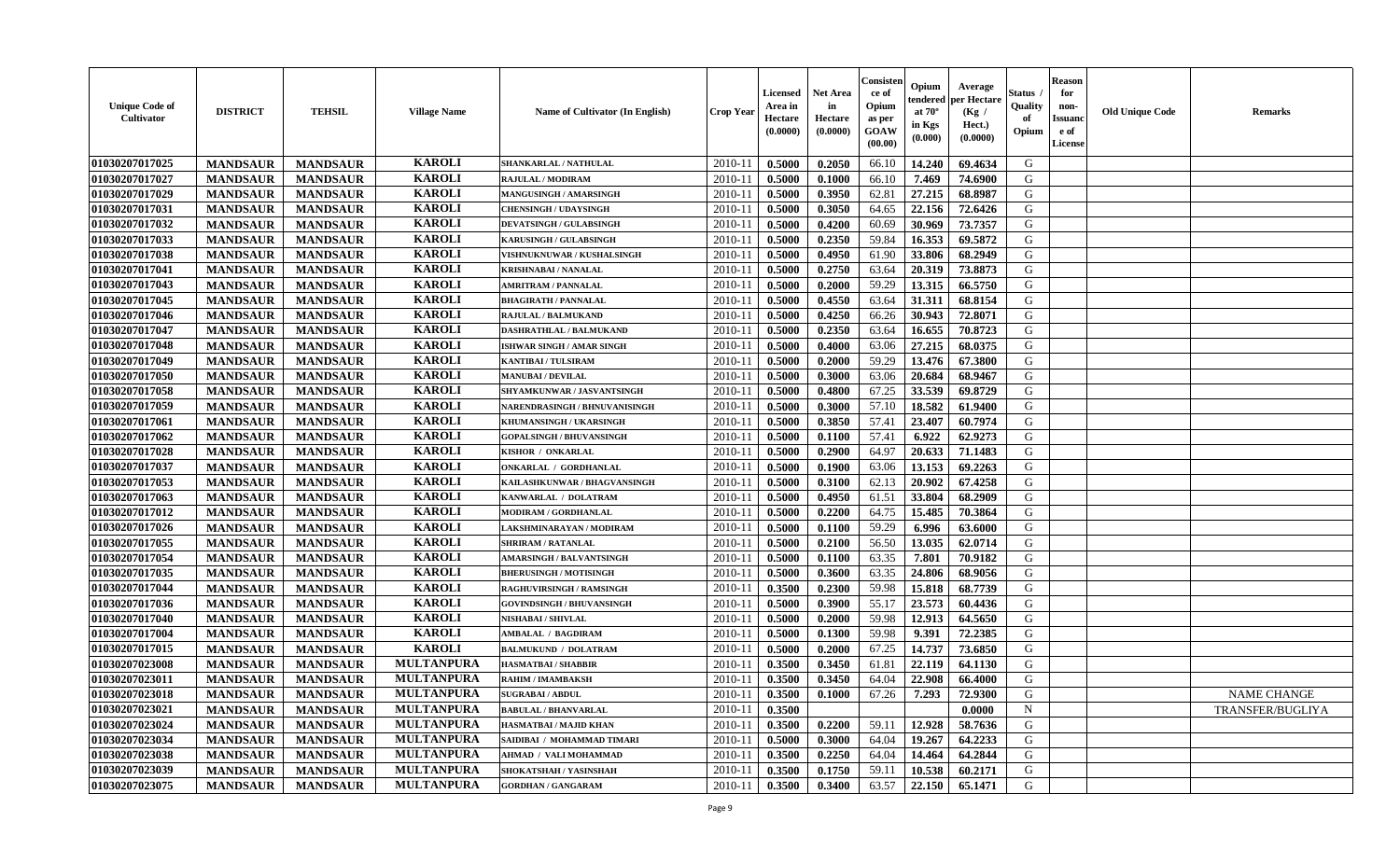| <b>Unique Code of</b><br><b>Cultivator</b> | <b>DISTRICT</b> | <b>TEHSIL</b>   | <b>Village Name</b> | <b>Name of Cultivator (In English)</b> | <b>Crop Year</b> | <b>Licensed</b><br>Area in<br>Hectare<br>(0.0000) | <b>Net Area</b><br>in<br>Hectare<br>(0.0000) | Consister<br>ce of<br>Opium<br>as per<br>GOAW<br>(00.00) | Opium<br>endered<br>at $70^\circ$<br>in Kgs<br>(0.000) | Average<br>per Hectare<br>(Kg /<br>Hect.)<br>(0.0000) | <b>Status</b> .<br>Quality<br>of<br>Opium | <b>Reason</b><br>for<br>non-<br><b>Issuand</b><br>e of<br>License | <b>Old Unique Code</b> | <b>Remarks</b>     |
|--------------------------------------------|-----------------|-----------------|---------------------|----------------------------------------|------------------|---------------------------------------------------|----------------------------------------------|----------------------------------------------------------|--------------------------------------------------------|-------------------------------------------------------|-------------------------------------------|-------------------------------------------------------------------|------------------------|--------------------|
| 01030207023082                             | <b>MANDSAUR</b> | <b>MANDSAUR</b> | <b>MULTANPURA</b>   | <b>BHERULAL / BABRU</b>                | 2010-11          | 0.3500                                            | 0.3500                                       | 61.81                                                    | 22.525                                                 | 64.3571                                               | G                                         |                                                                   |                        |                    |
| 01030207023072                             | <b>MANDSAUR</b> | <b>MANDSAUR</b> | <b>MULTANPURA</b>   | <b>GOPAL / CHHOGU</b>                  | $2010 - 11$      | 0.3500                                            | 0.3400                                       | 61.81                                                    | 21.483                                                 | 63.1853                                               | G                                         |                                                                   |                        |                    |
| 01030207023096                             | <b>MANDSAUR</b> | <b>MANDSAUR</b> | <b>MULTANPURA</b>   | <b>JUMMA / ABDUL RAHMAN</b>            | 2010-11          | 0.5000                                            | 0.4900                                       | 62.11                                                    | 30.993                                                 | 63.2510                                               | G                                         |                                                                   |                        |                    |
| 01030207023073                             | <b>MANDSAUR</b> | <b>MANDSAUR</b> | <b>MULTANPURA</b>   | RAMESHCHANDRA / BALARAM                | 2010-11          | 0.3500                                            | 0.3200                                       | 62.11                                                    | 20.771                                                 | 64.9094                                               | G                                         |                                                                   |                        |                    |
| 01030207023098                             | <b>MANDSAUR</b> | <b>MANDSAUR</b> | <b>MULTANPURA</b>   | <b>FATAMA BAI / SHAKUR</b>             | 2010-11          | 0.3500                                            | 0.2000                                       | 67.26                                                    | 13.884                                                 | 69.4200                                               | G                                         |                                                                   |                        |                    |
| 01030207023045                             | <b>MANDSAUR</b> | <b>MANDSAUR</b> | <b>MULTANPURA</b>   | <b>NATHULAL / BADRILAL</b>             | $2010 - 11$      | 0.3500                                            | 0.2100                                       | 63.33                                                    | 13.652                                                 | 65.0095                                               | G                                         |                                                                   |                        |                    |
| 01030207023101                             | <b>MANDSAUR</b> | <b>MANDSAUR</b> | <b>MULTANPURA</b>   | RAMLAL / JAGDISH                       | $2010 - 1$       | 0.3500                                            | 0.3300                                       | 64.72                                                    | 22.550                                                 | 68.3333                                               | G                                         |                                                                   |                        |                    |
| 01030207023103                             | <b>MANDSAUR</b> | <b>MANDSAUR</b> | <b>MULTANPURA</b>   | RAMPRSAD / MADANLAL                    | 2010-11          | 0.5000                                            | 0.4850                                       | 62.11                                                    | 29.981                                                 | 61.8165                                               | G                                         |                                                                   |                        |                    |
| 01030207023104                             | <b>MANDSAUR</b> | <b>MANDSAUR</b> | <b>MULTANPURA</b>   | <b>DHAPU BAI / RAMCHANDRA</b>          | 2010-11          | 0.3500                                            | 0.2250                                       | 64.72                                                    | 14.654                                                 | 65.1289                                               | G                                         |                                                                   |                        |                    |
| 01030207023105                             | <b>MANDSAUR</b> | <b>MANDSAUR</b> | <b>MULTANPURA</b>   | NANDRAM / ONKARLAL                     | 2010-11          | 0.3500                                            | 0.3400                                       | 61.17                                                    | 22.196                                                 | 65.2824                                               | G                                         |                                                                   |                        |                    |
| 01030207023094                             | <b>MANDSAUR</b> | <b>MANDSAUR</b> | <b>MULTANPURA</b>   | FAIZ MOHAMMAD / KUDHBAKSH              | 2010-11          | 0.3500                                            | 0.1950                                       | 64.06                                                    | 12.647                                                 | 64.8564                                               | G                                         |                                                                   |                        |                    |
| 01030207023084                             | <b>MANDSAUR</b> | <b>MANDSAUR</b> | <b>MULTANPURA</b>   | <b>AKHTAR HUSAIN / ISMAL</b>           | 2010-11          | 0.3500                                            | 0.3200                                       | 43.01                                                    | 5.625                                                  | 17.5781                                               | $\mathbf{I}$                              | 02                                                                |                        |                    |
| 01030207023071                             | <b>MANDSAUR</b> | <b>MANDSAUR</b> | <b>MULTANPURA</b>   | <b>BHANWARLAL / JAGANATH</b>           | 2010-11          | 0.3500                                            | 0.2950                                       | 60.40                                                    | 17.551                                                 | 59.4949                                               | G                                         |                                                                   |                        |                    |
| 01030207023037                             | <b>MANDSAUR</b> | <b>MANDSAUR</b> | <b>MULTANPURA</b>   | JAMILA BI / BABU                       | 2010-11          | 0.3500                                            | 0.1550                                       | 62.25                                                    | 9.729                                                  | 62.7677                                               | G                                         |                                                                   |                        |                    |
| 01030207023081                             | <b>MANDSAUR</b> | <b>MANDSAUR</b> | <b>MULTANPURA</b>   | <b>LJHAR HUSEN / SHAKUR</b>            | $2010 - 1$       | 0.3500                                            | 0.3500                                       | 61.77                                                    | 21.725                                                 | 62.0714                                               |                                           | 02                                                                |                        |                    |
| 01030207023023                             | <b>MANDSAUR</b> | <b>MANDSAUR</b> | <b>MULTANPURA</b>   | <b>JUMMA / IBRAHIM</b>                 | 2010-11          | 0.5000                                            | 0.3650                                       | 61.05                                                    | 23.208                                                 | 63.5836                                               | G                                         |                                                                   |                        |                    |
| 01030207023106                             | <b>MANDSAUR</b> | <b>MANDSAUR</b> | <b>MULTANPURA</b>   | KULSAMBAI / SALAMUDDIN                 | 2010-11          | 0.3500                                            | 0.3000                                       | 54.73                                                    | 16.708                                                 | 55.6933                                               | G                                         | 04                                                                |                        |                    |
| 01030207023107                             | <b>MANDSAUR</b> | <b>MANDSAUR</b> | <b>MULTANPURA</b>   | <b>SHYAMLAL / BHERULAL</b>             | 2010-11          | 0.3500                                            | 0.1700                                       | 59.42                                                    | 10.891                                                 | 64.0647                                               | G                                         | 08                                                                |                        |                    |
| 01030207023108                             | <b>MANDSAUR</b> | <b>MANDSAUR</b> | <b>MULTANPURA</b>   | KANHAIYALAL / BAGIRAM                  | 2010-11          | 0.3500                                            | 0.3050                                       | 61.55                                                    | 18.826                                                 | 61.7246                                               | G                                         |                                                                   |                        |                    |
| 01030207023085                             | <b>MANDSAUR</b> | <b>MANDSAUR</b> | <b>MULTANPURA</b>   | HUSAINBAKSH / FAKIR MO.                | 2010-11          | 0.3500                                            | 0.2650                                       | 59.06                                                    | 15.609                                                 | 58.9019                                               | G                                         |                                                                   |                        |                    |
| 01030207023109                             | <b>MANDSAUR</b> | <b>MANDSAUR</b> | <b>MULTANPURA</b>   | <b>GANPAT / VARDICHAND</b>             | 2010-11          | 0.3500                                            | 0.3300                                       | 61.41                                                    | 22.064                                                 | 66.8606                                               | G                                         |                                                                   | 01030207027141         |                    |
| 01030207025002                             | <b>MANDSAUR</b> | <b>MANDSAUR</b> | <b>NOGANVA</b>      | <b>MANGILAL / DOLATRAM</b>             | 2010-11          | 0.3500                                            | 0.3200                                       | 64.97                                                    | 21.078                                                 | 65.8688                                               | G                                         |                                                                   |                        |                    |
| 01030207025003                             | <b>MANDSAUR</b> | <b>MANDSAUR</b> | <b>NOGANVA</b>      | SOHANBAI / VISHNULAL                   | $2010 - 11$      | 0.3500                                            | 0.1900                                       | 62.27                                                    | 12.045                                                 | 63.3947                                               | G                                         |                                                                   |                        |                    |
| 01030207025005                             | <b>MANDSAUR</b> | <b>MANDSAUR</b> | <b>NOGANVA</b>      | <b>BHURIBAI / BAGDIRAM</b>             | 2010-11          | 0.5000                                            | 0.4800                                       | 67.06                                                    | 32.495                                                 | 67.6979                                               | ${\bf G}$                                 |                                                                   |                        |                    |
| 01030207025006                             | <b>MANDSAUR</b> | <b>MANDSAUR</b> | <b>NOGANVA</b>      | <b>MADANLAL / LAKSHMAN</b>             | 2010-11          | 0.5000                                            | 0.2750                                       | 61.74                                                    | 18.743                                                 | 68.1564                                               | G                                         |                                                                   |                        |                    |
| 01030207025008                             | <b>MANDSAUR</b> | <b>MANDSAUR</b> | <b>NOGANVA</b>      | <b>BHANWAR SINGH / BHERU SINGH</b>     | 2010-11          | 0.3500                                            | 0.2800                                       | 62.27                                                    | 17.827                                                 | 63.6679                                               | G                                         |                                                                   |                        | <b>NAME CHANGE</b> |
| 01030207025009                             | <b>MANDSAUR</b> | <b>MANDSAUR</b> | <b>NOGANVA</b>      | <b>MANGIBAI/AMBALAL</b>                | 2010-11          | 0.5000                                            | 0.4300                                       | 67.06                                                    | 29.257                                                 | 68.0395                                               | G                                         |                                                                   |                        |                    |
| 01030207025010                             | <b>MANDSAUR</b> | <b>MANDSAUR</b> | <b>NOGANVA</b>      | PYARCHAND / BHUWAN                     | 2010-11          | 0.3500                                            | 0.3200                                       | 62.96                                                    | 21.209                                                 | 66.2781                                               | G                                         |                                                                   |                        |                    |
| 01030207025011                             | <b>MANDSAUR</b> | <b>MANDSAUR</b> | <b>NOGANVA</b>      | <b>SURATRAM / AMRITRAM</b>             | 2010-11          | 0.3500                                            | 0.2350                                       | 67.64                                                    | 16.272                                                 | 69.2426                                               | G                                         |                                                                   |                        |                    |
| 01030207025012                             | <b>MANDSAUR</b> | <b>MANDSAUR</b> | <b>NOGANVA</b>      | <b>BAPULAL / JAYCHAND</b>              | 2010-11          | 0.5000                                            | 0.5000                                       | 67.06                                                    | 33.635                                                 | 67.2700                                               | G                                         |                                                                   |                        |                    |
| 01030207025013                             | <b>MANDSAUR</b> | <b>MANDSAUR</b> | <b>NOGANVA</b>      | <b>HIRABAI/LABHCHANDRA</b>             | $2010 - 11$      | 0.3500                                            | 0.1950                                       | 66.01                                                    | 13.315                                                 | 68.2821                                               | G                                         |                                                                   |                        |                    |
| 01030207025014                             | <b>MANDSAUR</b> | <b>MANDSAUR</b> | <b>NOGANVA</b>      | PRATAPBAI/PRABHULAL                    | 2010-11          | 0.5000                                            | 0.5000                                       | 63.31                                                    | 32.161                                                 | 64.3220                                               | G                                         |                                                                   |                        |                    |
| 01030207025015                             | <b>MANDSAUR</b> | <b>MANDSAUR</b> | <b>NOGANVA</b>      | <b>CHIMANLAL / CHATURBHUJ</b>          | 2010-11          | 0.5000                                            | 0.3750                                       | 67.02                                                    | 25.630                                                 | 68.3467                                               | G                                         |                                                                   |                        |                    |
| 01030207025016                             | <b>MANDSAUR</b> | <b>MANDSAUR</b> | <b>NOGANVA</b>      | <b>DINDAYAL / SHIVSHANKAR</b>          | 2010-11          | 0.3500                                            | 0.1950                                       | 64.05                                                    | 12.645                                                 | 64.8462                                               | G                                         |                                                                   |                        |                    |
| 01030207025019                             | <b>MANDSAUR</b> | <b>MANDSAUR</b> | <b>NOGANVA</b>      | KASTURIBAI / BHERULAL                  | 2010-11          | 0.5000                                            | 0.3700                                       | 67.06                                                    | 24.937                                                 | 67.3973                                               | ${\bf G}$                                 |                                                                   |                        |                    |
| 01030207025020                             | <b>MANDSAUR</b> | <b>MANDSAUR</b> | <b>NOGANVA</b>      | <b>HIRALAL / BHANVARLAL</b>            | 2010-11          | 0.5000                                            | 0.4300                                       | 66.16                                                    | 29.318                                                 | 68.1814                                               | G                                         |                                                                   |                        |                    |
| 01030207025023                             | <b>MANDSAUR</b> | <b>MANDSAUR</b> | <b>NOGANVA</b>      | RAGURAJ SINGH / SAJJAN SINGH           | 2010-11          | 0.5000                                            | 0.3150                                       | 64.05                                                    | 21.146                                                 | 67.1302                                               | G                                         |                                                                   |                        |                    |
| 01030207025025                             | <b>MANDSAUR</b> | <b>MANDSAUR</b> | <b>NOGANVA</b>      | NARAYANSINGH / NAHARSINGH              | 2010-11          | 0.5000                                            | 0.2000                                       | 64.05                                                    | 12.828                                                 | 64.1400                                               | G                                         |                                                                   |                        |                    |
| 01030207025026                             | <b>MANDSAUR</b> | <b>MANDSAUR</b> | <b>NOGANVA</b>      | <b>BALMUKUND / BHUWAN</b>              | $2010 - 11$      | 0.5000                                            | 0.2050                                       | 64.05                                                    | 13.579                                                 | 66.2390                                               | G                                         |                                                                   |                        |                    |
| 01030207025027                             | <b>MANDSAUR</b> | <b>MANDSAUR</b> | <b>NOGANVA</b>      | <b>BALARAM / LAXMICHAND</b>            | $2010 - 11$      | 0.3500                                            | 0.2650                                       | 64.03                                                    | 17.160                                                 | 64.7547                                               | ${\bf G}$                                 |                                                                   |                        |                    |
| 01030207025028                             | <b>MANDSAUR</b> | <b>MANDSAUR</b> | <b>NOGANVA</b>      | RUKMAN BAI / UDAYRAM                   | 2010-11          | 0.3500                                            | 0.2600                                       | 62.96                                                    | 16.981                                                 | 65.3115                                               | G                                         |                                                                   |                        |                    |
| 01030207025029                             | <b>MANDSAUR</b> | <b>MANDSAUR</b> | <b>NOGANVA</b>      | <b>SUKHIBAI / LAKSHMICHND</b>          | 2010-11          | 0.5000                                            | 0.3500                                       | 67.06                                                    | 23.730                                                 | 67.8000                                               | G                                         |                                                                   |                        |                    |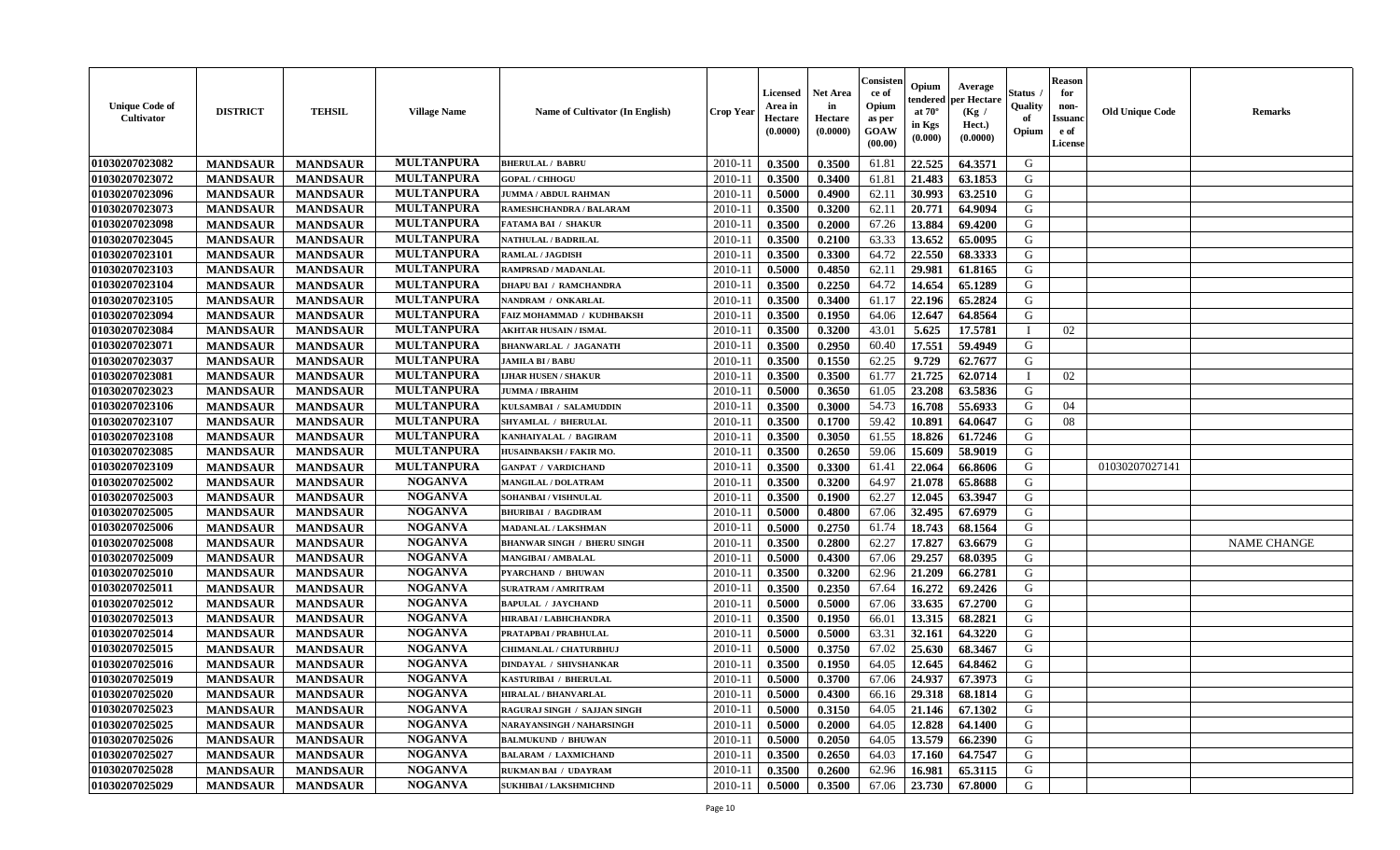| <b>Unique Code of</b><br><b>Cultivator</b> | <b>DISTRICT</b> | <b>TEHSIL</b>   | <b>Village Name</b> | <b>Name of Cultivator (In English)</b> | <b>Crop Year</b> | <b>Licensed</b><br>Area in<br>Hectare<br>(0.0000) | <b>Net Area</b><br>in<br>Hectare<br>(0.0000) | Consister<br>ce of<br>Opium<br>as per<br><b>GOAW</b><br>(00.00) | Opium<br>endered<br>at $70^{\circ}$<br>in Kgs<br>$(\mathbf{0.000})$ | Average<br>per Hectare<br>(Kg)<br>Hect.)<br>(0.0000) | Status<br>Quality<br>of<br>Opium | <b>Reason</b><br>for<br>non-<br><b>Issuano</b><br>e of<br>License | <b>Old Unique Code</b> | <b>Remarks</b> |
|--------------------------------------------|-----------------|-----------------|---------------------|----------------------------------------|------------------|---------------------------------------------------|----------------------------------------------|-----------------------------------------------------------------|---------------------------------------------------------------------|------------------------------------------------------|----------------------------------|-------------------------------------------------------------------|------------------------|----------------|
| 01030207025030                             | <b>MANDSAUR</b> | <b>MANDSAUR</b> | <b>NOGANVA</b>      | <b>HIRALAL / BHERULAL</b>              | 2010-11          | 0.5000                                            | 0.1100                                       | 66.62                                                           | 7.776                                                               | 70.6909                                              | G                                |                                                                   |                        |                |
| 01030207025031                             | <b>MANDSAUR</b> | <b>MANDSAUR</b> | <b>NOGANVA</b>      | MANGIBAI / NIRBHERAM                   | $2010 - 11$      | 0.5000                                            | 0.3950                                       | 64.03                                                           | 26.115                                                              | 66.1139                                              | G                                |                                                                   |                        |                |
| 01030207025033                             | <b>MANDSAUR</b> | <b>MANDSAUR</b> | <b>NOGANVA</b>      | <b>KESHARBAI/NANDA</b>                 | $2010 - 1$       | 0.5000                                            | 0.4850                                       | 64.03                                                           | 32.152                                                              | 66.2928                                              | G                                |                                                                   |                        |                |
| 01030207025037                             | <b>MANDSAUR</b> | <b>MANDSAUR</b> | <b>NOGANVA</b>      | TULSIRAM / NANDRAM                     | $2010 - 11$      | 0.5000                                            | 0.2700                                       | 67.02                                                           | 18.507                                                              | 68.5444                                              | G                                |                                                                   |                        |                |
| 01030207025038                             | <b>MANDSAUR</b> | <b>MANDSAUR</b> | <b>NOGANVA</b>      | <b>HIRALAL / JAGANNATH</b>             | 2010-11          | 0.3500                                            | 0.2300                                       | 67.06                                                           | 15.778                                                              | 68.6000                                              | G                                |                                                                   |                        |                |
| 01030207025042                             | <b>MANDSAUR</b> | <b>MANDSAUR</b> | <b>NOGANVA</b>      | <b>GENDIBAI / BHAGIRATH</b>            | $2010 - 11$      | 0.3500                                            | 0.2000                                       | 67.84                                                           | 13.665                                                              | 68.3250                                              | G                                |                                                                   |                        |                |
| 01030207025044                             | <b>MANDSAUR</b> | <b>MANDSAUR</b> | <b>NOGANVA</b>      | <b>TARABAI / BHERULAL</b>              | 2010-11          | 0.5000                                            | 0.2000                                       | 65.61                                                           | 13.722                                                              | 68.6100                                              | G                                |                                                                   |                        |                |
| 01030207025046                             | <b>MANDSAUR</b> | <b>MANDSAUR</b> | <b>NOGANVA</b>      | KALABAI / SAVRAM                       | 2010-11          | 0.3500                                            | 0.1650                                       | 67.06                                                           | 11.333                                                              | 68.6848                                              | G                                |                                                                   |                        |                |
| 01030207025050                             | <b>MANDSAUR</b> | <b>MANDSAUR</b> | <b>NOGANVA</b>      | <b>SHANTILAL / LABCHAND</b>            | 2010-11          | 0.5000                                            | 0.4350                                       | 67.23                                                           | 29.994                                                              | 68.9517                                              | G                                |                                                                   |                        |                |
| 01030207025051                             | <b>MANDSAUR</b> | <b>MANDSAUR</b> | <b>NOGANVA</b>      | MOHANPAL SINGH / LAXMAN SINGH          | $2010 - 1$       | 0.5000                                            | 0.4750                                       | 67.23                                                           | 33.087                                                              | 69.6568                                              | G                                |                                                                   |                        |                |
| 01030207025059                             | <b>MANDSAUR</b> | <b>MANDSAUR</b> | <b>NOGANVA</b>      | <b>JAGDISH / MANGILAL</b>              | 2010-11          | 0.5000                                            | 0.3200                                       | 64.03                                                           | 21.505                                                              | 67.2031                                              | G                                |                                                                   |                        |                |
| 01030207025062                             | <b>MANDSAUR</b> | <b>MANDSAUR</b> | <b>NOGANVA</b>      | SURESHKUMAR / LAXMINARAYAN             | 2010-11          | 0.3500                                            | 0.2400                                       | 59.15                                                           | 14.416                                                              | 60.0667                                              | G                                |                                                                   |                        |                |
| 01030207025063                             | <b>MANDSAUR</b> | <b>MANDSAUR</b> | <b>NOGANVA</b>      | <b>BABULAL / LAXMINARAYAN</b>          | 2010-11          | 0.3500                                            | 0.2700                                       | 67.23                                                           | 18.181                                                              | 67.3370                                              | G                                |                                                                   |                        |                |
| 01030207025070                             | <b>MANDSAUR</b> | <b>MANDSAUR</b> | <b>NOGANVA</b>      | LAXMAN SINGH / SAJJAN SINGH            | $2010 - 11$      | 0.3500                                            | 0.2850                                       | 64.56                                                           | 19.128                                                              | 67.1158                                              | G                                |                                                                   |                        |                |
| 01030207025071                             | <b>MANDSAUR</b> | <b>MANDSAUR</b> | <b>NOGANVA</b>      | KOMAL SINGH / BHANWAR SINGH            | $2010 - 11$      | 0.5000                                            | 0.3700                                       | 64.56                                                           | 26.645                                                              | 72.0135                                              | G                                |                                                                   |                        |                |
| 01030207025072                             | <b>MANDSAUR</b> | <b>MANDSAUR</b> | <b>NOGANVA</b>      | <b>DASHRATH SINGH / BHARAT SINGH</b>   | 2010-11          | 0.3500                                            | 0.2550                                       | 64.56                                                           | 17.007                                                              | 66.6941                                              | G                                |                                                                   |                        |                |
| 01030207025078                             | <b>MANDSAUR</b> | <b>MANDSAUR</b> | <b>NOGANVA</b>      | PANNALAL / BHAGIRATH                   | 2010-11          | 0.5000                                            | 0.5050                                       | 65.18                                                           | 33.922                                                              | 67.1723                                              | G                                |                                                                   |                        |                |
| 01030207025084                             | <b>MANDSAUR</b> | <b>MANDSAUR</b> | <b>NOGANVA</b>      | <b>BHUWAN / BHERULAL</b>               | 2010-11          | 0.3500                                            | 0.2950                                       | 62.96                                                           | 19.671                                                              | 66.6814                                              | G                                |                                                                   |                        |                |
| 01030207025085                             | <b>MANDSAUR</b> | <b>MANDSAUR</b> | <b>NOGANVA</b>      | SAMPATBAI / HAJARILAL                  | $2010 - 11$      | 0.3500                                            | 0.3300                                       | 69.15                                                           | 23.007                                                              | 69.7182                                              | G                                |                                                                   |                        |                |
| 01030207025091                             | <b>MANDSAUR</b> | <b>MANDSAUR</b> | <b>NOGANVA</b>      | PARVATSINGH / NATHUSINGH               | 2010-11          | 0.3500                                            | 0.3550                                       | 59.15                                                           | 21.159                                                              | 59.6028                                              | G                                |                                                                   |                        |                |
| 01030207025095                             | <b>MANDSAUR</b> | <b>MANDSAUR</b> | <b>NOGANVA</b>      | KANCHAN BAI / NATHU                    | $2010 - 11$      | 0.3500                                            | 0.3050                                       | 65.10                                                           | 20.553                                                              | 67.3869                                              | G                                |                                                                   |                        |                |
| 01030207025099                             | <b>MANDSAUR</b> | <b>MANDSAUR</b> | <b>NOGANVA</b>      | MOHAN KUNWAR / MAHIPAL SINGH           | 2010-11          | 0.5000                                            | 0.3150                                       | 65.10                                                           | 21.111                                                              | 67.0190                                              | G                                |                                                                   |                        |                |
| 01030207025100                             | <b>MANDSAUR</b> | <b>MANDSAUR</b> | <b>NOGANVA</b>      | HIRALAL / SHOBHARAM                    | 2010-11          | 0.5000                                            | 0.1900                                       | 67.23                                                           | 13.350                                                              | 70.2632                                              | G                                |                                                                   |                        |                |
| 01030207025032                             | <b>MANDSAUR</b> | <b>MANDSAUR</b> | <b>NOGANVA</b>      | VAJABAI / BHURIYA                      | $2010 - 11$      | 0.3500                                            | 0.2200                                       | 67.23                                                           | 16.183                                                              | 73.5591                                              | G                                |                                                                   |                        |                |
| 01030207025001                             | <b>MANDSAUR</b> | <b>MANDSAUR</b> | <b>NOGANVA</b>      | <b>BHARATSINGH / NAHARSINGH</b>        | $2010 - 11$      | 0.3500                                            | 0.1900                                       | 66.19                                                           | 13.295                                                              | 69.9737                                              | G                                |                                                                   |                        |                |
| 01030207025024                             | <b>MANDSAUR</b> | <b>MANDSAUR</b> | <b>NOGANVA</b>      | <b>ONKARLAL / AMARCHAND</b>            | 2010-11          | 0.5000                                            | 0.3100                                       | 62.96                                                           | 20.831                                                              | 67.1968                                              | G                                |                                                                   |                        |                |
| 01030207025004                             | <b>MANDSAUR</b> | <b>MANDSAUR</b> | <b>NOGANVA</b>      | RADHESHYAM / NANDA                     | $2010 - 11$      | 0.3500                                            | 0.1800                                       | 59.15                                                           | 10.985                                                              | 61.0278                                              | G                                |                                                                   |                        |                |
| 01030207025101                             | <b>MANDSAUR</b> | <b>MANDSAUR</b> | <b>NOGANVA</b>      | PUNAMCHANDRA / HIRALAL                 | 2010-11          | 0.3500                                            | 0.2950                                       | 64.03                                                           | 19.209                                                              | 65.1153                                              | G                                |                                                                   |                        |                |
| 01030207025102                             | <b>MANDSAUR</b> | <b>MANDSAUR</b> | <b>NOGANVA</b>      | <b>AMRITRAM / NANDA</b>                | 2010-11          | 0.3500                                            | 0.2500                                       | 64.03                                                           | 16.538                                                              | 66.1520                                              | G                                |                                                                   |                        |                |
| 01030207025040                             | <b>MANDSAUR</b> | <b>MANDSAUR</b> | <b>NOGANVA</b>      | <b>SURESHKUMAR / HIRALAL</b>           | $2010 - 11$      | 0.3500                                            | 0.2050                                       | 69.37                                                           | 14.895                                                              | 72.6585                                              | G                                |                                                                   |                        |                |
| 01030207025017                             | <b>MANDSAUR</b> | <b>MANDSAUR</b> | <b>NOGANVA</b>      | <b>RUKMANIBAI / RAMLAL</b>             | 2010-11          | 0.5000                                            | 0.2250                                       | 65.10                                                           | 15.773                                                              | 70.1022                                              | G                                |                                                                   |                        |                |
| 01030207025018                             | <b>MANDSAUR</b> | <b>MANDSAUR</b> | <b>NOGANVA</b>      | <b>KISHANLAL / GOBA</b>                | 2010-11          | 0.5000                                            | 0.3450                                       | 64.03                                                           | 22.694                                                              | 65.7797                                              | G                                |                                                                   |                        |                |
| 01030207026001                             | <b>MANDSAUR</b> | <b>MANDSAUR</b> | <b>PITHAKHEDI</b>   | PANKESH / MOTILAL                      | $2010 - 11$      | 0.5000                                            | 0.4900                                       | 64.85                                                           | 31.109                                                              | 63.4878                                              | G                                |                                                                   |                        |                |
| 01030207026002                             | <b>MANDSAUR</b> | <b>MANDSAUR</b> | <b>PITHAKHEDI</b>   | MANGILAL URF MAHADEV / PRAYRCHAND      | 2010-11          | 0.3500                                            | 0.3000                                       | 64.85                                                           | 18.677                                                              | 62.2567                                              | G                                |                                                                   |                        |                |
| 01030207026005                             | <b>MANDSAUR</b> | <b>MANDSAUR</b> | <b>PITHAKHEDI</b>   | <b>GOPAL / KISHNALAL</b>               | 2010-11          | 0.5000                                            | 0.2000                                       | 62.36                                                           | 12.935                                                              | 64.6750                                              | G                                |                                                                   |                        |                |
| 01030207026006                             | <b>MANDSAUR</b> | <b>MANDSAUR</b> | PITHAKHEDI          | NARAYANSINGH / BALWANTSINGH            | $2010 - 11$      | 0.5000                                            | 0.4450                                       | 59.04                                                           |                                                                     | $\mid$ 27.470   61.7303                              | G                                |                                                                   |                        |                |
| 01030207026009                             | <b>MANDSAUR</b> | <b>MANDSAUR</b> | <b>PITHAKHEDI</b>   | MANGIBAI / CHUNILAL                    | 2010-11          | 0.5000                                            | 0.3500                                       | 64.23                                                           | 22.526                                                              | 64.3600                                              | G                                |                                                                   |                        | NAME CHANGE    |
| 01030207026012                             | <b>MANDSAUR</b> | <b>MANDSAUR</b> | <b>PITHAKHEDI</b>   | NIRMALAKUNWAR / SHYAMSINGH             | 2010-11          | 0.3500                                            | 0.3450                                       | 64.23                                                           | 22.875                                                              | 66.3043                                              | G                                |                                                                   |                        |                |
| 01030207026013                             | <b>MANDSAUR</b> | <b>MANDSAUR</b> | <b>PITHAKHEDI</b>   | <b>GOVINDSINGH / MANOHARSINGH</b>      | 2010-11          | 0.5000                                            | 0.4250                                       | 62.36                                                           | 26.833                                                              | 63.1365                                              | G                                |                                                                   |                        |                |
| 01030207026017                             | <b>MANDSAUR</b> | <b>MANDSAUR</b> | <b>PITHAKHEDI</b>   | <b>JAGDISH / BHUWAN</b>                | 2010-11          | 0.3500                                            | 0.2300                                       | 64.23                                                           | 14.947                                                              | 64.9870                                              | G                                |                                                                   |                        |                |
| 01030207026024                             | <b>MANDSAUR</b> | <b>MANDSAUR</b> | <b>PITHAKHEDI</b>   | SHNKARLAL / PYARCHAND                  | 2010-11          | 0.5000                                            | 0.2950                                       | 67.60                                                           | 20.512                                                              | 69.5322                                              | G                                |                                                                   |                        |                |
| 01030207026025                             | <b>MANDSAUR</b> | <b>MANDSAUR</b> | <b>PITHAKHEDI</b>   | KISHOR / CHUNILAL                      | $2010-11$        | 0.5000                                            | 0.2550                                       | 64.46                                                           | 17.017                                                              | 66.7333                                              | G                                |                                                                   |                        |                |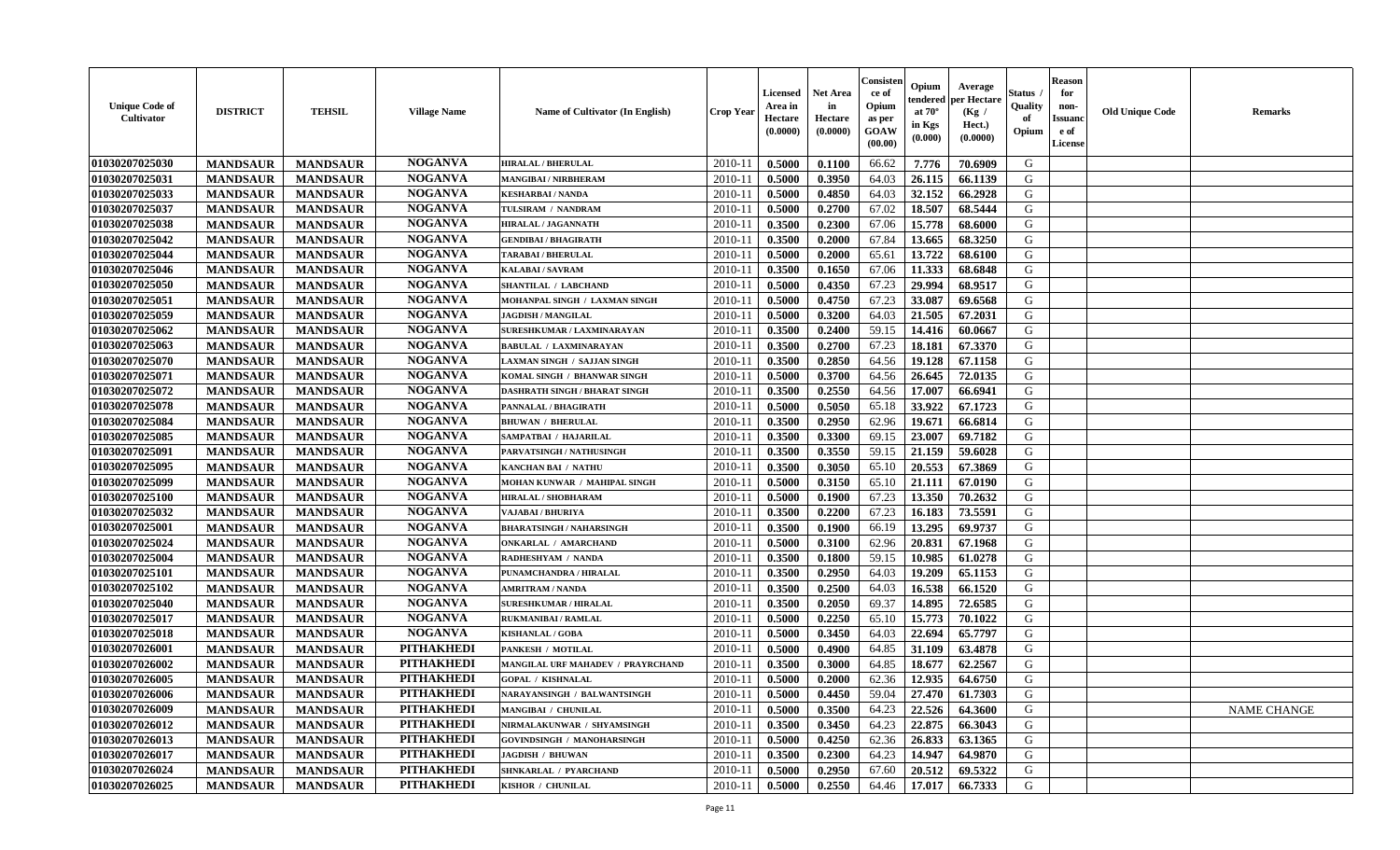| <b>Unique Code of</b><br>Cultivator | <b>DISTRICT</b> | <b>TEHSIL</b>   | <b>Village Name</b> | <b>Name of Cultivator (In English)</b> | Crop Year   | <b>Licensed</b><br>Area in<br>Hectare<br>(0.0000) | <b>Net Area</b><br>in<br>Hectare<br>(0.0000) | Consister<br>ce of<br>Opium<br>as per<br><b>GOAW</b><br>(00.00) | Opium<br>endered<br>at $70^{\circ}$<br>in Kgs<br>$(\mathbf{0.000})$ | Average<br>per Hectare<br>(Kg /<br>Hect.)<br>(0.0000) | Status<br>Quality<br>of<br>Opium | <b>Reason</b><br>for<br>non-<br><b>Issuanc</b><br>e of<br><b>License</b> | <b>Old Unique Code</b> | <b>Remarks</b> |
|-------------------------------------|-----------------|-----------------|---------------------|----------------------------------------|-------------|---------------------------------------------------|----------------------------------------------|-----------------------------------------------------------------|---------------------------------------------------------------------|-------------------------------------------------------|----------------------------------|--------------------------------------------------------------------------|------------------------|----------------|
| 01030207026027                      | <b>MANDSAUR</b> | <b>MANDSAUR</b> | <b>PITHAKHEDI</b>   | TAMUSINGH / LAKSHMANSINGH              | 2010-11     | 0.5000                                            | 0.4950                                       | 60.27                                                           | 29.997                                                              | 60.6000                                               | G                                |                                                                          |                        |                |
| 01030207026031                      | <b>MANDSAUR</b> | <b>MANDSAUR</b> | <b>PITHAKHEDI</b>   | <b>BHANWAR SINGH / MANGU SINGH</b>     | 2010-11     | 0.5000                                            | 0.4450                                       | 64.46                                                           | 29.025                                                              | 65,2247                                               | G                                |                                                                          |                        |                |
| 01030207026033                      | <b>MANDSAUR</b> | <b>MANDSAUR</b> | <b>PITHAKHEDI</b>   | NAGU SINGH / PRATAP SINGH              | 2010-11     | 0.5000                                            | 0.4000                                       | 62.36                                                           | 25.585                                                              | 63.9625                                               | G                                |                                                                          |                        |                |
| 01030207026034                      | <b>MANDSAUR</b> | <b>MANDSAUR</b> | <b>PITHAKHEDI</b>   | LAXMINARAYAN / TULSIRAM                | 2010-11     | 0.5000                                            | 0.3850                                       | 61.95                                                           | 24.107                                                              | 62.6156                                               | G                                |                                                                          |                        |                |
| 01030207026035                      | <b>MANDSAUR</b> | <b>MANDSAUR</b> | <b>PITHAKHEDI</b>   | <b>JAGDISH / JAYRAM</b>                | $2010 - 11$ | 0.3500                                            | 0.2550                                       | 64.46                                                           | 15.535                                                              | 60.9216                                               | G                                |                                                                          |                        |                |
| 01030207026036                      | <b>MANDSAUR</b> | <b>MANDSAUR</b> | <b>PITHAKHEDI</b>   | MAHENDRA SINGH / DAYAL SINGH           | $2010 - 11$ | 0.3500                                            | 0.2100                                       | 64.90                                                           | 14.204                                                              | 67.6381                                               | G                                |                                                                          |                        |                |
| 01030207026039                      | <b>MANDSAUR</b> | <b>MANDSAUR</b> | <b>PITHAKHEDI</b>   | <b>GAJRAJ SINGH / DAYAL SINGH</b>      | 2010-11     | 0.5000                                            | 0.4350                                       | 64.85                                                           | 31.684                                                              | 72.8368                                               | ${\bf G}$                        |                                                                          |                        |                |
| 01030207026040                      | <b>MANDSAUR</b> | <b>MANDSAUR</b> | <b>PITHAKHEDI</b>   | <b>BABULAL / RAMLAL</b>                | 2010-11     | 0.5000                                            | 0.1800                                       | 61.95                                                           | 11.310                                                              | 62.8333                                               | G                                |                                                                          |                        |                |
| 01030207026042                      | <b>MANDSAUR</b> | <b>MANDSAUR</b> | <b>PITHAKHEDI</b>   | KAILASHCHANDRA / BHURALAL              | 2010-11     | 0.3500                                            | 0.3000                                       | 62.93                                                           | 19.580                                                              | 65.2667                                               | G                                |                                                                          |                        |                |
| 01030207026043                      | <b>MANDSAUR</b> | <b>MANDSAUR</b> | <b>PITHAKHEDI</b>   | MUBARIK / MANGTU                       | 2010-11     | 0.5000                                            | 0.3450                                       | 60.27                                                           | 21.869                                                              | 63.3884                                               | G                                |                                                                          |                        |                |
| 01030207026045                      | <b>MANDSAUR</b> | <b>MANDSAUR</b> | <b>PITHAKHEDI</b>   | PREM SINGH / MOHAN SINGH               | 2010-11     | 0.3500                                            | 0.3500                                       | 61.95                                                           | 22.187                                                              | 63.3914                                               | G                                |                                                                          |                        |                |
| 01030207026050                      | <b>MANDSAUR</b> | <b>MANDSAUR</b> | <b>PITHAKHEDI</b>   | <b>BHAGWANSINGH / NAHARSINGH</b>       | 2010-11     | 0.5000                                            | 0.4000                                       | 64.90                                                           | 27.304                                                              | 68.2600                                               | G                                |                                                                          |                        |                |
| 01030207026056                      | <b>MANDSAUR</b> | <b>MANDSAUR</b> | <b>PITHAKHEDI</b>   | <b>ONKARSINGH / NARAYANSINGH</b>       | 2010-11     | 0.3500                                            | 0.2650                                       | 62.67                                                           | 16.491                                                              | 62.2302                                               | G                                |                                                                          |                        |                |
| 01030207026058                      | <b>MANDSAUR</b> | <b>MANDSAUR</b> | <b>PITHAKHEDI</b>   | KAILASH / BHERULAL                     | $2010 - 11$ | 0.5000                                            | 0.4950                                       | 61.52                                                           | 30.549                                                              | 61.7152                                               |                                  | 02                                                                       |                        |                |
| 01030207026059                      | <b>MANDSAUR</b> | <b>MANDSAUR</b> | <b>PITHAKHEDI</b>   | DAYAL SINGH / RAM SINGH                | 2010-11     | 0.3500                                            | 0.3250                                       | 59.32                                                           | 19.830                                                              | 61.0154                                               | G                                |                                                                          |                        |                |
| 01030207026060                      | <b>MANDSAUR</b> | <b>MANDSAUR</b> | <b>PITHAKHEDI</b>   | <b>RAGHUVIR SINGH / RAM SINGH</b>      | 2010-11     | 0.5000                                            | 0.3800                                       | 57.69                                                           | 21.988                                                              | 57.8632                                               | G                                |                                                                          |                        |                |
| 01030207026065                      | <b>MANDSAUR</b> | <b>MANDSAUR</b> | <b>PITHAKHEDI</b>   | RAGHUNATH / RAM SINGH                  | 2010-11     | 0.5000                                            | 0.3950                                       | 62.67                                                           | 24.853                                                              | 62.9190                                               | G                                |                                                                          |                        |                |
| 01030207026066                      | <b>MANDSAUR</b> | <b>MANDSAUR</b> | <b>PITHAKHEDI</b>   | PRAHLADSINGH / HUKUM SINGH             | 2010-11     | 0.5000                                            | 0.4800                                       | 59.32                                                           | 28.058                                                              | 58.4542                                               | G                                |                                                                          |                        |                |
| 01030207026098                      | <b>MANDSAUR</b> | <b>MANDSAUR</b> | <b>PITHAKHEDI</b>   | RAMESHVAR / LAKSHMAN                   | 2010-11     | 0.3500                                            | 0.3500                                       | 62.67                                                           | 23.850                                                              | 68.1429                                               | G                                |                                                                          |                        |                |
| 01030207026099                      | <b>MANDSAUR</b> | <b>MANDSAUR</b> | <b>PITHAKHEDI</b>   | SHANKARLAL / BHURALAL                  | 2010-11     | 0.3500                                            | 0.3100                                       | 62.79                                                           | 19.994                                                              | 64.4968                                               | G                                |                                                                          |                        |                |
| 01030207026101                      | <b>MANDSAUR</b> | <b>MANDSAUR</b> | <b>PITHAKHEDI</b>   | <b>JAGDISHCHAND / BHURALAL</b>         | 2010-11     | 0.3500                                            | 0.3050                                       | 59.32                                                           | 18.364                                                              | 60.2098                                               | G                                |                                                                          |                        |                |
| 01030207026102                      | <b>MANDSAUR</b> | <b>MANDSAUR</b> | <b>PITHAKHEDI</b>   | MUNSHILAL / GANGARAM                   | $2010 - 11$ | 0.3500                                            | 0.2300                                       | 59.19                                                           | 13.850                                                              | 60.2174                                               | G                                |                                                                          |                        |                |
| 01030207026103                      | <b>MANDSAUR</b> | <b>MANDSAUR</b> | <b>PITHAKHEDI</b>   | PRAHLAD / MOHANLAL                     | 2010-11     | 0.3500                                            | 0.1900                                       | 62.79                                                           | 12.603                                                              | 66.3316                                               | G                                |                                                                          |                        |                |
| 01030207026104                      | <b>MANDSAUR</b> | <b>MANDSAUR</b> | <b>PITHAKHEDI</b>   | <b>SHRIRAM / BHERULAL</b>              | 2010-11     | 0.5000                                            | 0.2400                                       | 62.79                                                           | 14.738                                                              | 61.4083                                               | G                                |                                                                          |                        |                |
| 01030207026105                      | <b>MANDSAUR</b> | <b>MANDSAUR</b> | <b>PITHAKHEDI</b>   | PRABHULAL / BHURULAL                   | 2010-11     | 0.5000                                            | 0.2950                                       | 59.19                                                           | 16.844                                                              | 57.0983                                               | G                                |                                                                          |                        |                |
| 01030207026026                      | <b>MANDSAUR</b> | <b>MANDSAUR</b> | <b>PITHAKHEDI</b>   | <b>GANGASINGH / KALUSINGH</b>          | 2010-11     | 0.3500                                            | 0.3400                                       | 59.19                                                           | 19.795                                                              | 58.2206                                               | G                                |                                                                          |                        |                |
| 01030207026028                      | <b>MANDSAUR</b> | <b>MANDSAUR</b> | <b>PITHAKHEDI</b>   | HANSRAJ SINGH / KALU SINGH             | 2010-11     | 0.5000                                            | 0.4400                                       | 58.68                                                           | 26.180                                                              | 59.5000                                               | G                                |                                                                          |                        |                |
| 01030207026106                      | <b>MANDSAUR</b> | <b>MANDSAUR</b> | <b>PITHAKHEDI</b>   | <b>GOPAL / KARULAL</b>                 | 2010-11     | 0.3500                                            | 0.3400                                       | 61.48                                                           | 21.439                                                              | 63.0559                                               | G                                |                                                                          |                        |                |
| 01030207026107                      | <b>MANDSAUR</b> | <b>MANDSAUR</b> | <b>PITHAKHEDI</b>   | <b>AHMAD / IMAM BAKSH</b>              | 2010-11     | 0.3500                                            | 0.3350                                       | 55.90                                                           | 20.124                                                              | 60.0716                                               | G                                |                                                                          |                        |                |
| 01030207026108                      | <b>MANDSAUR</b> | <b>MANDSAUR</b> | <b>PITHAKHEDI</b>   | LAKSHMINARAYAN / NANDA                 | $2010 - 11$ | 0.5000                                            | 0.2450                                       | 65.98                                                           | 17.013                                                              | 69.4408                                               | G                                | 08                                                                       |                        |                |
| 01030207026109                      | <b>MANDSAUR</b> | <b>MANDSAUR</b> | <b>PITHAKHEDI</b>   | AVANTI BAI / LAXMINARAYAN              | 2010-11     | 0.3500                                            | 0.0950                                       | 64.90                                                           | 7.306                                                               | 76.9053                                               | G                                |                                                                          |                        |                |
| 01030207026110                      | <b>MANDSAUR</b> | <b>MANDSAUR</b> | <b>PITHAKHEDI</b>   | KHEMRAJ / BHERULAL                     | 2010-11     | 0.3500                                            | 0.1550                                       | 64.90                                                           | 9.633                                                               | 62.1484                                               | G                                |                                                                          |                        |                |
| 01030207026111                      | <b>MANDSAUR</b> | <b>MANDSAUR</b> | <b>PITHAKHEDI</b>   | RADHI BAI / NANDRAM                    | 2010-11     | 0.3500                                            | 0.3400                                       | 61.48                                                           | 23.231                                                              | 68.3265                                               | G                                | 08                                                                       | 01030207023005         |                |
| 01030207026112                      | <b>MANDSAUR</b> | <b>MANDSAUR</b> | <b>PITHAKHEDI</b>   | <b>ASHOKKUMAR / MOHANLAL</b>           | 2010-11     | 0.3500                                            | 0.3350                                       | 60.93                                                           | 21.935                                                              | 65.4776                                               | G                                |                                                                          | 01030207027089         |                |
| 01030207026088                      | <b>MANDSAUR</b> | <b>MANDSAUR</b> | <b>PITHAKHEDI</b>   | UMMED SINGH / RATAN SINGH              | 2010-11     | 0.5000                                            | 0.4700                                       | 61.48                                                           | 30.538                                                              | 64.9745                                               | G                                |                                                                          | 01040209073076         |                |
| 01030207027009                      | <b>MANDSAUR</b> | <b>MANDSAUR</b> | <b>RALAYATA</b>     | RAMLAL / FAKIRCHAND                    | 2010-11     | 0.3500                                            | 0.3400                                       | 63.12                                                           | 21.623                                                              | 63.5971                                               | G                                |                                                                          |                        |                |
| 01030207027014                      | <b>MANDSAUR</b> | <b>MANDSAUR</b> | <b>RALAYATA</b>     | <b>BABULAL / HEMRAJ</b>                | 2010-11     | 0.3500                                            | 0.1650                                       | 64.09                                                           | 10.804                                                              | 65.4788                                               | G                                |                                                                          |                        |                |
| 01030207027068                      | <b>MANDSAUR</b> | <b>MANDSAUR</b> | <b>RALAYATA</b>     | RAMESHVAR / GOVARDHAN                  | 2010-11     | 0.5000                                            | 0.2450                                       | 61.47                                                           | 16.035                                                              | 65.4490                                               | G                                |                                                                          |                        |                |
| 01030207027074                      | <b>MANDSAUR</b> | <b>MANDSAUR</b> | <b>RALAYATA</b>     | <b>BABULAL / MANGILAL</b>              | $2010 - 11$ | 0.3500                                            | 0.3500                                       | 61.47                                                           | 21.532                                                              | 61.5200                                               | ${\bf G}$                        |                                                                          |                        |                |
| 01030207027076                      | <b>MANDSAUR</b> | <b>MANDSAUR</b> | <b>RALAYATA</b>     | PAPPUBAI / NANURAM                     | $2010 - 11$ | 0.3500                                            | 0.2950                                       | 67.01                                                           | 20.371                                                              | 69.0542                                               | G                                |                                                                          |                        |                |
| 01030207027077                      | <b>MANDSAUR</b> | <b>MANDSAUR</b> | <b>RALAYATA</b>     | LALIBAI / MANGILAL                     | 2010-11     | 0.3500                                            | 0.1450                                       | 59.24                                                           | 9.902                                                               | 68.2897                                               | G                                |                                                                          |                        |                |
| 01030207027090                      | <b>MANDSAUR</b> | <b>MANDSAUR</b> | <b>RALAYATA</b>     | <b>OMPRAKASH / HARIRAM</b>             | 2010-11     | 0.3500                                            | 0.2400                                       | 62.33                                                           | 15.600                                                              | 65.0000                                               | G                                |                                                                          |                        |                |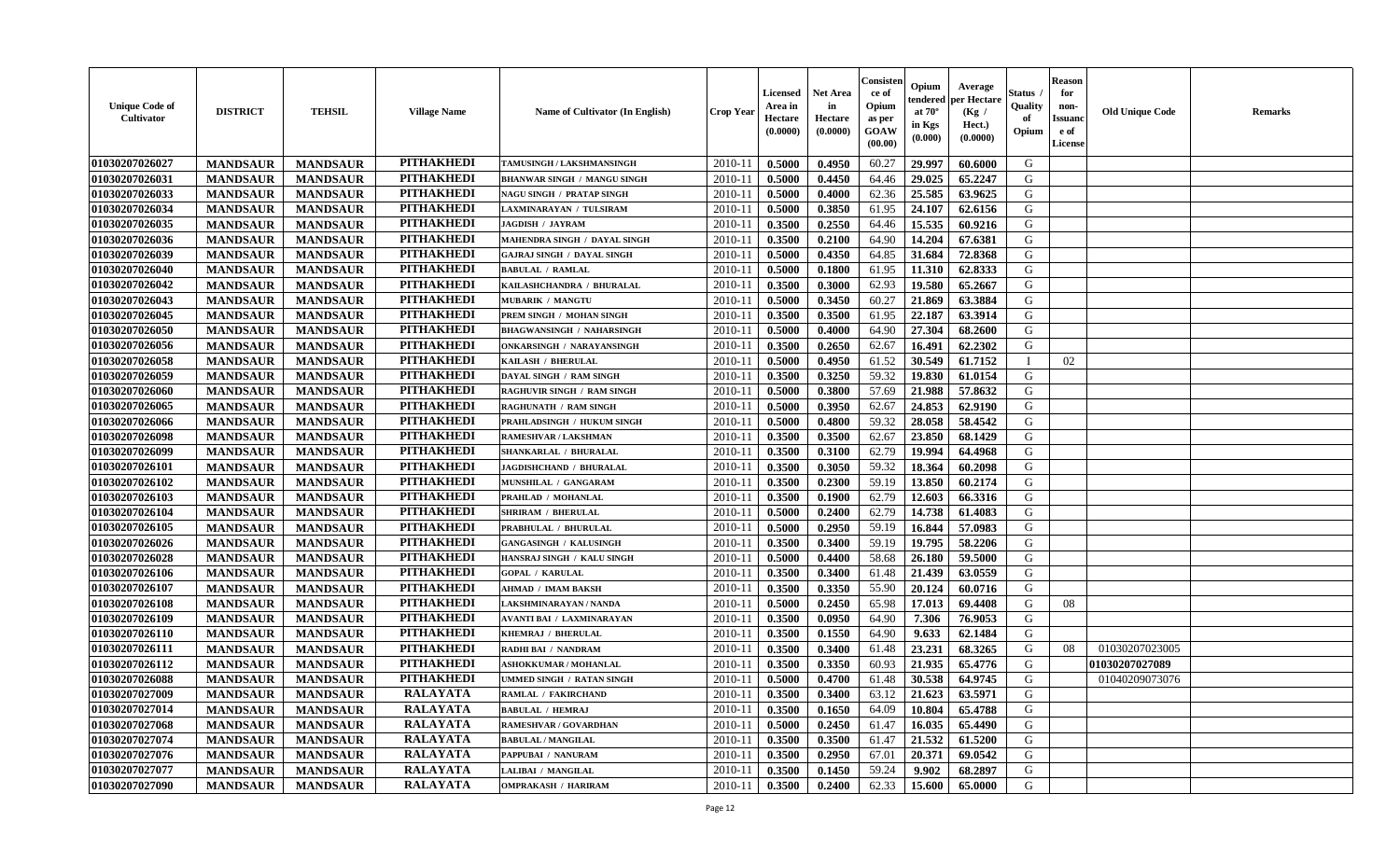| <b>Unique Code of</b><br><b>Cultivator</b> | <b>DISTRICT</b> | <b>TEHSIL</b>   | <b>Village Name</b> | <b>Name of Cultivator (In English)</b> | <b>Crop Year</b> | <b>Licensed</b><br>Area in<br>Hectare<br>(0.0000) | <b>Net Area</b><br>in<br>Hectare<br>(0.0000) | Consisteı<br>ce of<br>Opium<br>as per<br>GOAW<br>(00.00) | Opium<br>endered<br>at $70^{\circ}$<br>in Kgs<br>(0.000) | Average<br>oer Hectare<br>(Kg /<br>Hect.)<br>(0.0000) | Status<br>Quality<br>of<br>Opium | <b>Reason</b><br>for<br>non-<br><b>Issuand</b><br>e of<br>License | <b>Old Unique Code</b> | Remarks            |
|--------------------------------------------|-----------------|-----------------|---------------------|----------------------------------------|------------------|---------------------------------------------------|----------------------------------------------|----------------------------------------------------------|----------------------------------------------------------|-------------------------------------------------------|----------------------------------|-------------------------------------------------------------------|------------------------|--------------------|
| 01030207027091                             | <b>MANDSAUR</b> | <b>MANDSAUR</b> | <b>RALAYATA</b>     | VARDICHAND / FAKIRCHAND                | 2010-11          | 0.3500                                            | 0.2150                                       | 64.12                                                    | 14.427                                                   | 67.1023                                               | G                                |                                                                   |                        |                    |
| 01030207027098                             | <b>MANDSAUR</b> | <b>MANDSAUR</b> | <b>RALAYATA</b>     | KAVERIBAI / BADRILAL                   | $2010 - 11$      | 0.5000                                            | 0.2500                                       | 61.35                                                    | 15.539                                                   | 62.1560                                               | G                                |                                                                   |                        |                    |
| 01030207027126                             | <b>MANDSAUR</b> | <b>MANDSAUR</b> | <b>RALAYATA</b>     | RAMLAL / MODA                          | 2010-11          | 0.3500                                            | 0.3550                                       | 64.12                                                    | 23.422                                                   | 65.9775                                               | G                                |                                                                   |                        |                    |
| 01030207027004                             | <b>MANDSAUR</b> | <b>MANDSAUR</b> | <b>RALAYATA</b>     | SHANTIBAI / MOHANLAL                   | 2010-11          | 0.3500                                            | 0.3250                                       | 62.43                                                    | 20.397                                                   | 62.7600                                               | G                                |                                                                   |                        |                    |
| 01030207027106                             | <b>MANDSAUR</b> | <b>MANDSAUR</b> | <b>RALAYATA</b>     | SHYAMLAL / MANGILAL                    | 2010-11          | 0.3500                                            | 0.2200                                       | 55.51                                                    | 12.791                                                   | 58.1409                                               | G                                |                                                                   |                        |                    |
| 01030207027005                             | <b>MANDSAUR</b> | <b>MANDSAUR</b> | <b>RALAYATA</b>     | MANGILAL / RAMCHANDRA                  | 2010-11          | 0.3500                                            | 0.2000                                       | 64.12                                                    | 13.584                                                   | 67.9200                                               | G                                |                                                                   |                        |                    |
| 01030207027154                             | <b>MANDSAUR</b> | <b>MANDSAUR</b> | <b>RALAYATA</b>     | KANHAIYALAL / KALURAM                  | 2010-11          | 0.3500                                            | 0.2650                                       | 64.36                                                    | 17.708                                                   | 66.8226                                               | G                                |                                                                   |                        |                    |
| 01030207027119                             | <b>MANDSAUR</b> | <b>MANDSAUR</b> | <b>RALAYATA</b>     | <b>BABULAL / HIRALAL</b>               | 2010-11          | 0.3500                                            | 0.2950                                       | 64.12                                                    | 19.254                                                   | 65.2678                                               | G                                |                                                                   |                        |                    |
| 01030207027152                             | <b>MANDSAUR</b> | <b>MANDSAUR</b> | <b>RALAYATA</b>     | <b>DHURA / KACHRU</b>                  | 2010-11          | 0.3500                                            | 0.1000                                       | 66.68                                                    | 7.059                                                    | 70.5900                                               | G                                |                                                                   |                        |                    |
| 01030207027142                             | <b>MANDSAUR</b> | <b>MANDSAUR</b> | <b>RALAYATA</b>     | RAMCHADNRA / GOPI                      | 2010-11          | 0.3500                                            | 0.1800                                       | 58.06                                                    | 10.824                                                   | 60.1333                                               | G                                |                                                                   |                        |                    |
| 01030207027075                             | <b>MANDSAUR</b> | <b>MANDSAUR</b> | <b>RALAYATA</b>     | MANGILAL / NANDA                       | 2010-11          | 0.5000                                            | 0.3450                                       | 61.47                                                    | 21.084                                                   | 61.1130                                               | G                                |                                                                   |                        |                    |
| 01030207027082                             | <b>MANDSAUR</b> | <b>MANDSAUR</b> | <b>RALAYATA</b>     | <b>PRATAP / BABRU</b>                  | 2010-11          | 0.3500                                            | 0.1050                                       | 58.97                                                    | 6.689                                                    | 63.7048                                               | G                                |                                                                   |                        |                    |
| 01030207027117                             | <b>MANDSAUR</b> | <b>MANDSAUR</b> | <b>RALAYATA</b>     | VARDIBAI / BABRU                       | 2010-11          | 0.3500                                            | 0.2500                                       | 58.11                                                    | 15.017                                                   | 60.0680                                               | G                                |                                                                   |                        |                    |
| 01030207027109                             | <b>MANDSAUR</b> | <b>MANDSAUR</b> | <b>RALAYATA</b>     | SHANTIBAI / KAILASH                    | 2010-11          | 0.3500                                            | 0.2000                                       | 58.11                                                    | 12.577                                                   | 62.8850                                               | G                                |                                                                   |                        |                    |
| 01030207027115                             | <b>MANDSAUR</b> | <b>MANDSAUR</b> | <b>RALAYATA</b>     | <b>BHULIBAI / CHATRBHUJ</b>            | 2010-11          | 0.3500                                            | 0.2500                                       | 58.11                                                    | 15.059                                                   | 60.2360                                               | G                                |                                                                   |                        |                    |
| 01030207027138                             | <b>MANDSAUR</b> | <b>MANDSAUR</b> | <b>RALAYATA</b>     | <b>GIRDHARI / LALA</b>                 | 2010-11          | 0.3500                                            | 0.2600                                       | 61.47                                                    | 15.850                                                   | 60.9615                                               | G                                |                                                                   |                        |                    |
| 01030207030001                             | <b>MANDSAUR</b> | <b>MANDSAUR</b> | <b>RINDWAN</b>      | <b>BALWANT SINGH / BAHADUR SINGH</b>   | 2010-11          | 0.5000                                            | 0.3400                                       | 64.92                                                    | 23.000                                                   | 67.6471                                               | G                                |                                                                   |                        | <b>NAME CHANGE</b> |
| 01030207030004                             | <b>MANDSAUR</b> | <b>MANDSAUR</b> | <b>RINDWAN</b>      | <b>BAGDIRAM / JIVA</b>                 | 2010-11          | 0.5000                                            | 0.1550                                       | 66.25                                                    | 11.395                                                   | 73.5161                                               | G                                |                                                                   |                        |                    |
| 01030207030006                             | <b>MANDSAUR</b> | <b>MANDSAUR</b> | <b>RINDWAN</b>      | <b>BALWANT SINGH / JUJHAR SINGH</b>    | 2010-11          | 0.3500                                            | 0.2950                                       | 64.92                                                    | 20.468                                                   | 69.3831                                               | G                                |                                                                   |                        |                    |
| 01030207030007                             | <b>MANDSAUR</b> | <b>MANDSAUR</b> | <b>RINDWAN</b>      | <b>GOPAL / MATHURALAL</b>              | 2010-11          | 0.5000                                            | 0.1750                                       | 62.50                                                    | 11.580                                                   | 66.1714                                               | G                                |                                                                   |                        |                    |
| 01030207030010                             | <b>MANDSAUR</b> | <b>MANDSAUR</b> | <b>RINDWAN</b>      | FULCHAND / KISHANLAL                   | 2010-11          | 0.5000                                            | 0.1500                                       | 66.25                                                    | 10.780                                                   | 71.8667                                               | G                                |                                                                   |                        |                    |
| 01030207030013                             | <b>MANDSAUR</b> | <b>MANDSAUR</b> | <b>RINDWAN</b>      | NANDRAM / DHANNA                       | 2010-11          | 0.5000                                            | 0.2050                                       | 65.84                                                    | 14.447                                                   | 70.4732                                               | G                                |                                                                   |                        |                    |
| 01030207030014                             | <b>MANDSAUR</b> | <b>MANDSAUR</b> | <b>RINDWAN</b>      | <b>BHANWARLAL / HAJARILAL</b>          | 2010-11          | 0.5000                                            | 0.3150                                       | 65.84                                                    | 20.777                                                   | 65.9587                                               | G                                |                                                                   |                        |                    |
| 01030207030019                             | <b>MANDSAUR</b> | <b>MANDSAUR</b> | <b>RINDWAN</b>      | <b>BHERULAL / RAMLAL</b>               | 2010-11          | 0.5000                                            | 0.4950                                       | 62.08                                                    | 32.246                                                   | 65.1434                                               | G                                |                                                                   |                        |                    |
| 01030207030020                             | <b>MANDSAUR</b> | <b>MANDSAUR</b> | <b>RINDWAN</b>      | <b>CHAINRAM / BHERULAL</b>             | 2010-11          | 0.5000                                            | 0.1550                                       | 65.84                                                    | 10.516                                                   | 67.8452                                               | G                                |                                                                   |                        |                    |
| 01030207030022                             | <b>MANDSAUR</b> | <b>MANDSAUR</b> | <b>RINDWAN</b>      | <b>BANSHILAL / MOTILAL</b>             | 2010-11          | 0.5000                                            | 0.1550                                       | 65.62                                                    | 10.518                                                   | 67.8581                                               | G                                |                                                                   |                        |                    |
| 01030207030023                             | <b>MANDSAUR</b> | <b>MANDSAUR</b> | <b>RINDWAN</b>      | <b>BHANWARLAL / BHERULAL</b>           | 2010-11          | 0.5000                                            | 0.2500                                       | 57.83                                                    | 15.399                                                   | 61.5960                                               | G                                |                                                                   |                        |                    |
| 01030207030024                             | <b>MANDSAUR</b> | <b>MANDSAUR</b> | <b>RINDWAN</b>      | <b>FATE SINGH / JUJHAR SINGH</b>       | 2010-11          | 0.3500                                            | 0.3250                                       | 63.38                                                    | 22.138                                                   | 68.1169                                               | G                                |                                                                   |                        |                    |
| 01030207030025                             | <b>MANDSAUR</b> | <b>MANDSAUR</b> | <b>RINDWAN</b>      | <b>GENDKUNWAR / BHERUSINGH</b>         | 2010-11          | 0.5000                                            | 0.1350                                       | 65.84                                                    | 9.528                                                    | 70.5778                                               | G                                |                                                                   |                        |                    |
| 01030207030026                             | <b>MANDSAUR</b> | <b>MANDSAUR</b> | <b>RINDWAN</b>      | <b>GOVINDSINGH / BALWANT SINGH</b>     | 2010-11          | 0.5000                                            | 0.4900                                       | 64.52                                                    | 32.334                                                   | 65.9878                                               | G                                |                                                                   |                        |                    |
| 01030207030029                             | <b>MANDSAUR</b> | <b>MANDSAUR</b> | <b>RINDWAN</b>      | <b>BHANWARLAL / DHURA</b>              | 2010-11          | 0.5000                                            | 0.1450                                       | 63.38                                                    | 9.878                                                    | 68.1241                                               | G                                |                                                                   |                        |                    |
| 01030207030030                             | <b>MANDSAUR</b> | <b>MANDSAUR</b> | <b>RINDWAN</b>      | <b>BHUWANI SINGH / RATAN SINGH</b>     | 2010-11          | 0.5000                                            | 0.4600                                       | 63.47                                                    | 30.166                                                   | 65.5783                                               | G                                |                                                                   |                        |                    |
| 01030207030035                             | <b>MANDSAUR</b> | <b>MANDSAUR</b> | <b>RINDWAN</b>      | HANGAMI BAI / CHATARBHUJ               | 2010-11          | 0.5000                                            | 0.3300                                       | 64.52                                                    | 23.762                                                   | 72.0061                                               | G                                |                                                                   |                        |                    |
| 01030207030036                             | <b>MANDSAUR</b> | <b>MANDSAUR</b> | <b>RINDWAN</b>      | <b>NARAYAN / BHUWAN</b>                | 2010-11          | 0.5000                                            | 0.1750                                       | 64.52                                                    | 11.826                                                   | 67.5771                                               | G                                |                                                                   |                        |                    |
| 01030207030039                             | <b>MANDSAUR</b> | <b>MANDSAUR</b> | <b>RINDWAN</b>      | <b>GOPAL / VARDICHAND</b>              | 2010-11          | 0.5000                                            | 0.2300                                       | 70.59                                                    | 17.174                                                   | 74.6696                                               | G                                |                                                                   |                        |                    |
| 01030207030042                             | <b>MANDSAUR</b> | <b>MANDSAUR</b> | <b>RINDWAN</b>      | <b>RANVIR SINGH / LAL SINGH</b>        | 2010-11          | 0.3500                                            | 0.2950                                       | 63.47                                                    | 19.467                                                   | 65.9898                                               | G                                |                                                                   |                        |                    |
| 01030207030043                             | <b>MANDSAUR</b> | <b>MANDSAUR</b> | <b>RINDWAN</b>      | <b>GHANSHYAM / VARDICHAND</b>          | 2010-11          | 0.5000                                            | 0.4000                                       | 71.04                                                    | 28.842                                                   | 72.1050                                               | G                                |                                                                   |                        |                    |
| 01030207030044                             | <b>MANDSAUR</b> | <b>MANDSAUR</b> | <b>RINDWAN</b>      | PUNAMCHNAD / RAMNARAYAN                | 2010-11          | 0.5000                                            | 0.4900                                       | 63.47                                                    | 30.883                                                   | 63.0265                                               | G                                |                                                                   |                        |                    |
| 01030207030017                             | <b>MANDSAUR</b> | <b>MANDSAUR</b> | <b>RINDWAN</b>      | <b>BHERULAL / DOULATRAM</b>            | $2010 - 11$      | 0.5000                                            | 0.1950                                       | 64.52                                                    | 13.300                                                   | 68.2051                                               | G                                |                                                                   |                        |                    |
| 01030207030015                             | <b>MANDSAUR</b> | <b>MANDSAUR</b> | <b>RINDWAN</b>      | RAMESHWAR / KISHANLAL                  | 2010-11          | 0.5000                                            | 0.1100                                       | 66.57                                                    | 7.684                                                    | 69.8545                                               | ${\bf G}$                        |                                                                   |                        |                    |
| 01030207030012                             | <b>MANDSAUR</b> | <b>MANDSAUR</b> | <b>RINDWAN</b>      | UDAYRAM / KISHANLAL                    | 2010-11          | 0.5000                                            | 0.1950                                       | 65.58                                                    | 13.940                                                   | 71.4872                                               | G                                |                                                                   |                        |                    |
| 01030207030021                             | <b>MANDSAUR</b> | <b>MANDSAUR</b> | <b>RINDWAN</b>      | LAXMINARAYAN / HIRALAL                 | 2010-11          | 0.5000                                            | 0.1500                                       | 66.33                                                    | 10.016                                                   | 66.7733                                               | G                                |                                                                   |                        |                    |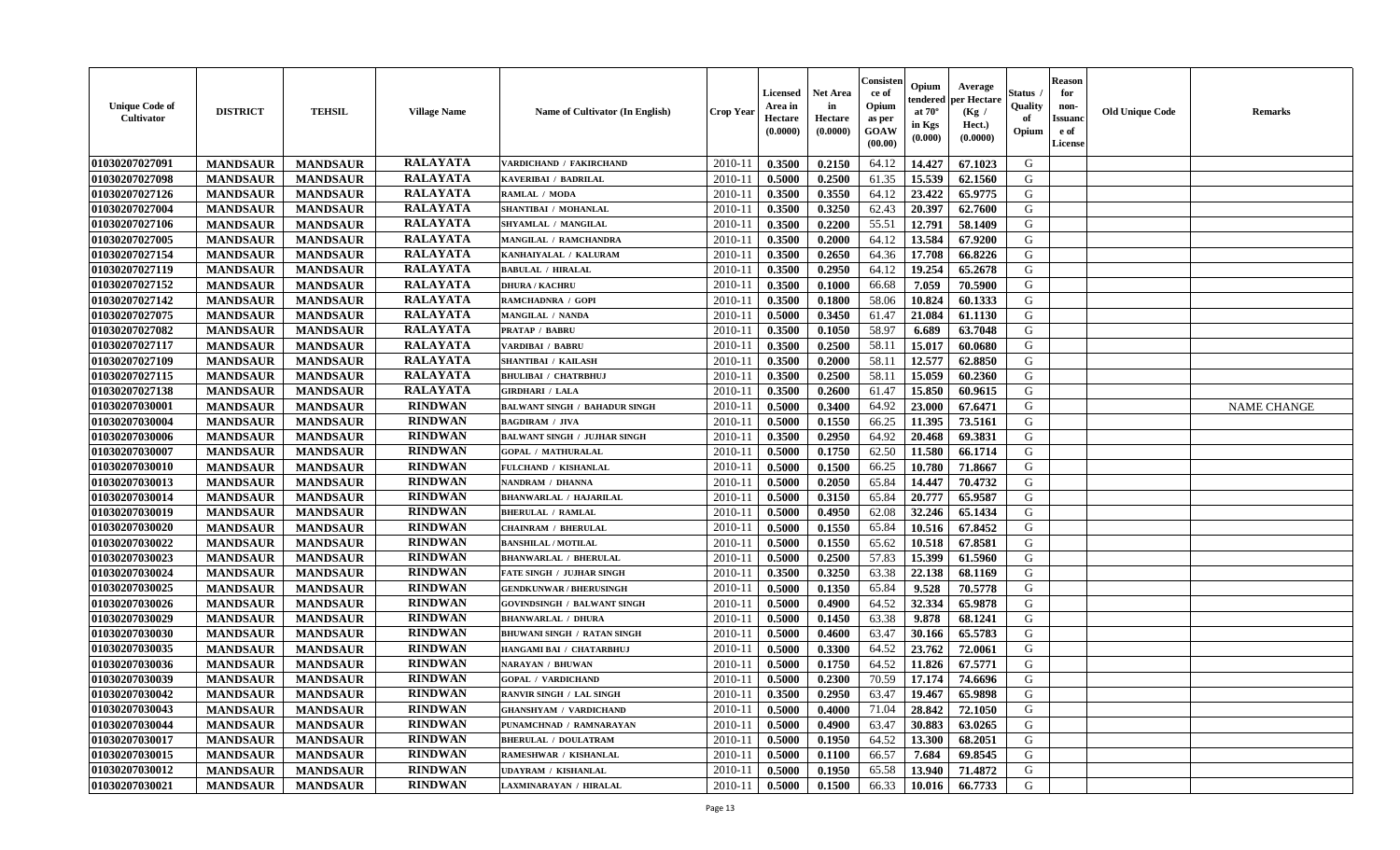| <b>Unique Code of</b><br><b>Cultivator</b> | <b>DISTRICT</b> | <b>TEHSIL</b>   | <b>Village Name</b> | Name of Cultivator (In English)       | <b>Crop Year</b> | <b>Licensed</b><br>Area in<br>Hectare<br>(0.0000) | Net Area<br>in<br>Hectare<br>(0.0000) | Consisteı<br>ce of<br>Opium<br>as per<br>GOAW<br>(00.00) | Opium<br>endered<br>at $70^\circ$<br>in Kgs<br>(0.000) | Average<br>per Hectare<br>(Kg /<br>Hect.)<br>(0.0000) | Status<br>Quality<br>of<br>Opium | <b>Reason</b><br>for<br>non-<br><b>Issuanc</b><br>e of<br>License | <b>Old Unique Code</b> | Remarks |
|--------------------------------------------|-----------------|-----------------|---------------------|---------------------------------------|------------------|---------------------------------------------------|---------------------------------------|----------------------------------------------------------|--------------------------------------------------------|-------------------------------------------------------|----------------------------------|-------------------------------------------------------------------|------------------------|---------|
| 01030207030016                             | <b>MANDSAUR</b> | <b>MANDSAUR</b> | <b>RINDWAN</b>      | KISHANLAL / SURATRAM                  | 2010-11          | 0.5000                                            | 0.3400                                | 66.33                                                    | 23.670                                                 | 69.6176                                               | G                                |                                                                   |                        |         |
| 01030207030008                             | <b>MANDSAUR</b> | <b>MANDSAUR</b> | <b>RINDWAN</b>      | <b>BHERU SINGH / PRATAP SINGH</b>     | $2010 - 11$      | 0.3500                                            | 0.2950                                | 63.38                                                    | 18.878                                                 | 63.9932                                               | G                                |                                                                   |                        |         |
| 01030207030005                             | <b>MANDSAUR</b> | <b>MANDSAUR</b> | <b>RINDWAN</b>      | AMBALAL / KESHURAM                    | 2010-11          | 0.3500                                            | 0.2350                                | 66.33                                                    | 16.147                                                 | 68.7106                                               | G                                |                                                                   |                        |         |
| 01030207028209                             | <b>MANDSAUR</b> | <b>MANDSAUR</b> | <b>REWASDEWDA</b>   | <b>JAGDISH / NANALAL</b>              | 2010-11          | 0.5000                                            | 0.2850                                | 69.11                                                    | 22.757                                                 | 79.8491                                               | G                                |                                                                   |                        |         |
| 01030207028001                             | <b>MANDSAUR</b> | <b>MANDSAUR</b> | <b>REWASDEWDA</b>   | <b>NANALAL / RAMLAL</b>               | 2010-11          | 0.5000                                            | 0.2500                                | 69.11                                                    | 18.976                                                 | 75.9040                                               | G                                |                                                                   |                        |         |
| 01030207028003                             | <b>MANDSAUR</b> | <b>MANDSAUR</b> | <b>REWASDEWDA</b>   | SOHANBAI / PUNAMCHNAD                 | $2010 - 11$      | 0.5000                                            | 0.2900                                | 64.51                                                    | 20.063                                                 | 69.1828                                               | G                                |                                                                   |                        |         |
| 01030207028005                             | <b>MANDSAUR</b> | <b>MANDSAUR</b> | <b>REWASDEWDA</b>   | <b>GOPAL / RUPA</b>                   | $2010 - 11$      | 0.5000                                            | 0.5000                                | 59.14                                                    | 31.902                                                 | 63.8040                                               | G                                |                                                                   |                        |         |
| 01030207028007                             | <b>MANDSAUR</b> | <b>MANDSAUR</b> | <b>REWASDEWDA</b>   | LAXMICHNAD / PANNALAL                 | 2010-11          | 0.5000                                            | 0.1900                                | 61.91                                                    | 12.453                                                 | 65.5421                                               | G                                |                                                                   |                        |         |
| 01030207028009                             | <b>MANDSAUR</b> | <b>MANDSAUR</b> | <b>REWASDEWDA</b>   | MOHANLAL / MATHURALAL                 | 2010-11          | 0.5000                                            | 0.3000                                | 61.91                                                    | 19.024                                                 | 63.4133                                               | G                                |                                                                   |                        |         |
| 01030207028010                             | <b>MANDSAUR</b> | <b>MANDSAUR</b> | <b>REWASDEWDA</b>   | <b>DIWAN / BHUWAN</b>                 | 2010-11          | 0.5000                                            | 0.3000                                | 64.51                                                    | 20.680                                                 | 68.9333                                               | G                                |                                                                   |                        |         |
| 01030207028011                             | <b>MANDSAUR</b> | <b>MANDSAUR</b> | <b>REWASDEWDA</b>   | <b>MAGANIBAI / NANDA</b>              | 2010-11          | 0.5000                                            | 0.4850                                | 64.33                                                    | 34.132                                                 | 70.3753                                               | G                                |                                                                   |                        |         |
| 01030207028013                             | <b>MANDSAUR</b> | <b>MANDSAUR</b> | <b>REWASDEWDA</b>   | PARMANAND / CHUNILAL                  | 2010-11          | 0.3500                                            | 0.3300                                | 61.91                                                    | 22.049                                                 | 66.8152                                               | G                                |                                                                   |                        |         |
| 01030207028014                             | <b>MANDSAUR</b> | <b>MANDSAUR</b> | <b>REWASDEWDA</b>   | <b>GOVARDHAN / BHERULAL</b>           | 2010-11          | 0.5000                                            | 0.1450                                | 66.40                                                    | 10.330                                                 | 71.2414                                               | G                                |                                                                   |                        |         |
| 01030207028015                             | <b>MANDSAUR</b> | <b>MANDSAUR</b> | <b>REWASDEWDA</b>   | RADHESHYAM / MANGILAL                 | 2010-11          | 0.5000                                            | 0.2000                                | 66.40                                                    | 14.599                                                 | 72.9950                                               | G                                |                                                                   |                        |         |
| 01030207028016                             | <b>MANDSAUR</b> | <b>MANDSAUR</b> | <b>REWASDEWDA</b>   | KAVERI BAI / PANNALAL                 | 2010-11          | 0.5000                                            | 0.2400                                | 62.68                                                    | 15.965                                                 | 66.5208                                               | $\mathbf G$                      |                                                                   |                        |         |
| 01030207028017                             | <b>MANDSAUR</b> | <b>MANDSAUR</b> | <b>REWASDEWDA</b>   | PANIBAI / BHERULAL                    | 2010-11          | 0.5000                                            | 0.1950                                | 62.68                                                    | 13.100                                                 | 67.1795                                               | G                                |                                                                   |                        |         |
| 01030207028104                             | <b>MANDSAUR</b> | <b>MANDSAUR</b> | <b>REWASDEWDA</b>   | MODIRAM / GANPAT                      | 2010-11          | 0.5000                                            | 0.4050                                | 62.68                                                    | 26.487                                                 | 65.4000                                               | G                                |                                                                   |                        |         |
| 01030207028111                             | <b>MANDSAUR</b> | <b>MANDSAUR</b> | <b>REWASDEWDA</b>   | RAMCHAND / GOPAL                      | 2010-11          | 0.5000                                            | 0.4900                                | 59.07                                                    | 31.872                                                 | 65.0449                                               | G                                |                                                                   |                        |         |
| 01030207028021                             | <b>MANDSAUR</b> | <b>MANDSAUR</b> | <b>REWASDEWDA</b>   | <b>GOVERDHAN SINGH / PARVAT SINGH</b> | 2010-11          | 0.5000                                            | 0.4900                                | 62.12                                                    | 31.060                                                 | 63.3878                                               | G                                |                                                                   |                        |         |
| 01030207028023                             | <b>MANDSAUR</b> | <b>MANDSAUR</b> | <b>REWASDEWDA</b>   | <b>SURATRAM / BHAGIRATH</b>           | 2010-11          | 0.5000                                            | 0.4200                                | 68.22                                                    | 30.182                                                 | 71.8619                                               | G                                |                                                                   |                        |         |
| 01030207028026                             | <b>MANDSAUR</b> | <b>MANDSAUR</b> | <b>REWASDEWDA</b>   | <b>DHPUBAI / VARDA</b>                | 2010-11          | 0.5000                                            | 0.1450                                | 69.49                                                    | 10.384                                                 | 71.6138                                               | G                                |                                                                   |                        |         |
| 01030207028027                             | <b>MANDSAUR</b> | <b>MANDSAUR</b> | <b>REWASDEWDA</b>   | RADHESHYAM / CHUNILAL                 | 2010-11          | 0.3500                                            | 0.3000                                | 63.95                                                    | 19.761                                                 | 65.8700                                               | G                                |                                                                   |                        |         |
| 01030207028028                             | <b>MANDSAUR</b> | <b>MANDSAUR</b> | <b>REWASDEWDA</b>   | FAKIRCHAND / NANURAM                  | 2010-11          | 0.5000                                            | 0.4000                                | 68.22                                                    | 29.179                                                 | 72.9475                                               | G                                |                                                                   |                        |         |
| 01030207028029                             | <b>MANDSAUR</b> | <b>MANDSAUR</b> | <b>REWASDEWDA</b>   | HIRALAL / PANNALAL                    | 2010-11          | 0.5000                                            | 0.2050                                | 68.38                                                    | 15.112                                                 | 73.7171                                               | G                                |                                                                   |                        |         |
| 01030207028030                             | <b>MANDSAUR</b> | <b>MANDSAUR</b> | <b>REWASDEWDA</b>   | <b>GANESHRAM / VARDA</b>              | 2010-11          | 0.5000                                            | 0.2150                                | 66.40                                                    | 15.044                                                 | 69.9721                                               | G                                |                                                                   |                        |         |
| 01030207028032                             | <b>MANDSAUR</b> | <b>MANDSAUR</b> | <b>REWASDEWDA</b>   | KISHANLAL / MATHURALAL                | 2010-11          | 0.5000                                            | 0.4800                                | 60.49                                                    | 30.884                                                 | 64.3417                                               | G                                |                                                                   |                        |         |
| 01030207028033                             | <b>MANDSAUR</b> | <b>MANDSAUR</b> | <b>REWASDEWDA</b>   | <b>CHAGANIBAI / MANGILAL</b>          | 2010-11          | 0.5000                                            | 0.2650                                | 65.25                                                    | 18.680                                                 | 70.4906                                               | G                                |                                                                   |                        |         |
| 01030207028034                             | <b>MANDSAUR</b> | <b>MANDSAUR</b> | <b>REWASDEWDA</b>   | <b>KANKUBAI/TAIKA</b>                 | 2010-11          | 0.5000                                            | 0.4400                                | 58.83                                                    | 27.272                                                 | 61.9818                                               | G                                |                                                                   |                        |         |
| 01030207028036                             | <b>MANDSAUR</b> | <b>MANDSAUR</b> | <b>REWASDEWDA</b>   | CHAMPALAL / KESARIMAL / SUNDARBAI     | 2010-11          | 0.5000                                            | 0.1300                                | 65.25                                                    | 8.902                                                  | 68.4769                                               | G                                |                                                                   |                        |         |
| 01030207028037                             | <b>MANDSAUR</b> | <b>MANDSAUR</b> | <b>REWASDEWDA</b>   | MANGILAL / RAMLAL                     | 2010-11          | 0.5000                                            | 0.4000                                | 65.25                                                    | 27.107                                                 | 67.7675                                               | G                                |                                                                   |                        |         |
| 01030207028040                             | <b>MANDSAUR</b> | <b>MANDSAUR</b> | <b>REWASDEWDA</b>   | KANHAIYALAL / AMRITRAM                | 2010-11          | 0.5000                                            | 0.2050                                | 65.97                                                    | 14.758                                                 | 71.9902                                               | G                                |                                                                   |                        |         |
| 01030207028041                             | <b>MANDSAUR</b> | <b>MANDSAUR</b> | <b>REWASDEWDA</b>   | RATANLAL / MOTILAL                    | 2010-11          | 0.5000                                            | 0.1000                                | 65.97                                                    | 6.851                                                  | 68.5100                                               | G                                |                                                                   |                        |         |
| 01030207028043                             | <b>MANDSAUR</b> | <b>MANDSAUR</b> | <b>REWASDEWDA</b>   | LAXMIBAI / BHGWATILAL                 | 2010-11          | 0.5000                                            | 0.2900                                | 67.65                                                    | 20.160                                                 | 69.5172                                               | G                                |                                                                   |                        |         |
| 01030207028044                             | <b>MANDSAUR</b> | <b>MANDSAUR</b> | <b>REWASDEWDA</b>   | MULCHAND / KALURAM                    | 2010-11          | 0.3500                                            | 0.2000                                | 62.12                                                    | 12.823                                                 | 64.1150                                               | G                                |                                                                   |                        |         |
| 01030207028046                             | <b>MANDSAUR</b> | <b>MANDSAUR</b> | <b>REWASDEWDA</b>   | LAXMINARAYAN / CHUNILAL               | 2010-11          | 0.5000                                            | 0.1900                                | 62.12                                                    | 12.113                                                 | 63.7526                                               | G                                |                                                                   |                        |         |
| 01030207028054                             | <b>MANDSAUR</b> | <b>MANDSAUR</b> | <b>REWASDEWDA</b>   | <b>CHAGANLAL / PANNALAL</b>           | 2010-11          | 0.5000                                            | 0.4800                                | 65.97                                                    | 32.712                                                 | 68.1500                                               | G                                |                                                                   |                        |         |
| 01030207028056                             | <b>MANDSAUR</b> | <b>MANDSAUR</b> | <b>REWASDEWDA</b>   | MANGIBAI / RATANLAL                   | 2010-11          | 0.5000                                            | 0.4400                                | 61.10                                                    | 27.757                                                 | 63.0841                                               | G                                |                                                                   |                        |         |
| 01030207028061                             | <b>MANDSAUR</b> | <b>MANDSAUR</b> | <b>REWASDEWDA</b>   | <b>BASANTIBAI / AMBARAM</b>           | 2010-11          | 0.5000                                            | 0.2950                                | 58.90                                                    | 18.612                                                 | 63.0915                                               | G                                |                                                                   |                        |         |
| 01030207028062                             | <b>MANDSAUR</b> | <b>MANDSAUR</b> | <b>REWASDEWDA</b>   | TULSIRAMDAS / RAMDAS                  | 2010-11          | 0.3500                                            | 0.1000                                | 65.97                                                    | 6.965                                                  | 69.6500                                               | G                                |                                                                   |                        |         |
| 01030207028067                             | <b>MANDSAUR</b> | <b>MANDSAUR</b> | <b>REWASDEWDA</b>   | <b>HIRALAL / NANALAL</b>              | 2010-11          | 0.5000                                            | 0.3000                                | 66.37                                                    | 20.783                                                 | 69.2767                                               | ${\bf G}$                        |                                                                   |                        |         |
| 01030207028068                             | <b>MANDSAUR</b> | <b>MANDSAUR</b> | <b>REWASDEWDA</b>   | <b>GOPAL / RAMLAL</b>                 | 2010-11          | 0.5000                                            | 0.3800                                | 67.59                                                    | 27.065                                                 | 71.2237                                               | G                                |                                                                   |                        |         |
| 01030207028069                             | <b>MANDSAUR</b> | <b>MANDSAUR</b> | <b>REWASDEWDA</b>   | KISHANLAL / BHAGWAN                   | 2010-11          | 0.5000                                            | 0.3450                                | 67.59                                                    | 24.168                                                 | 70.0522                                               | G                                |                                                                   |                        |         |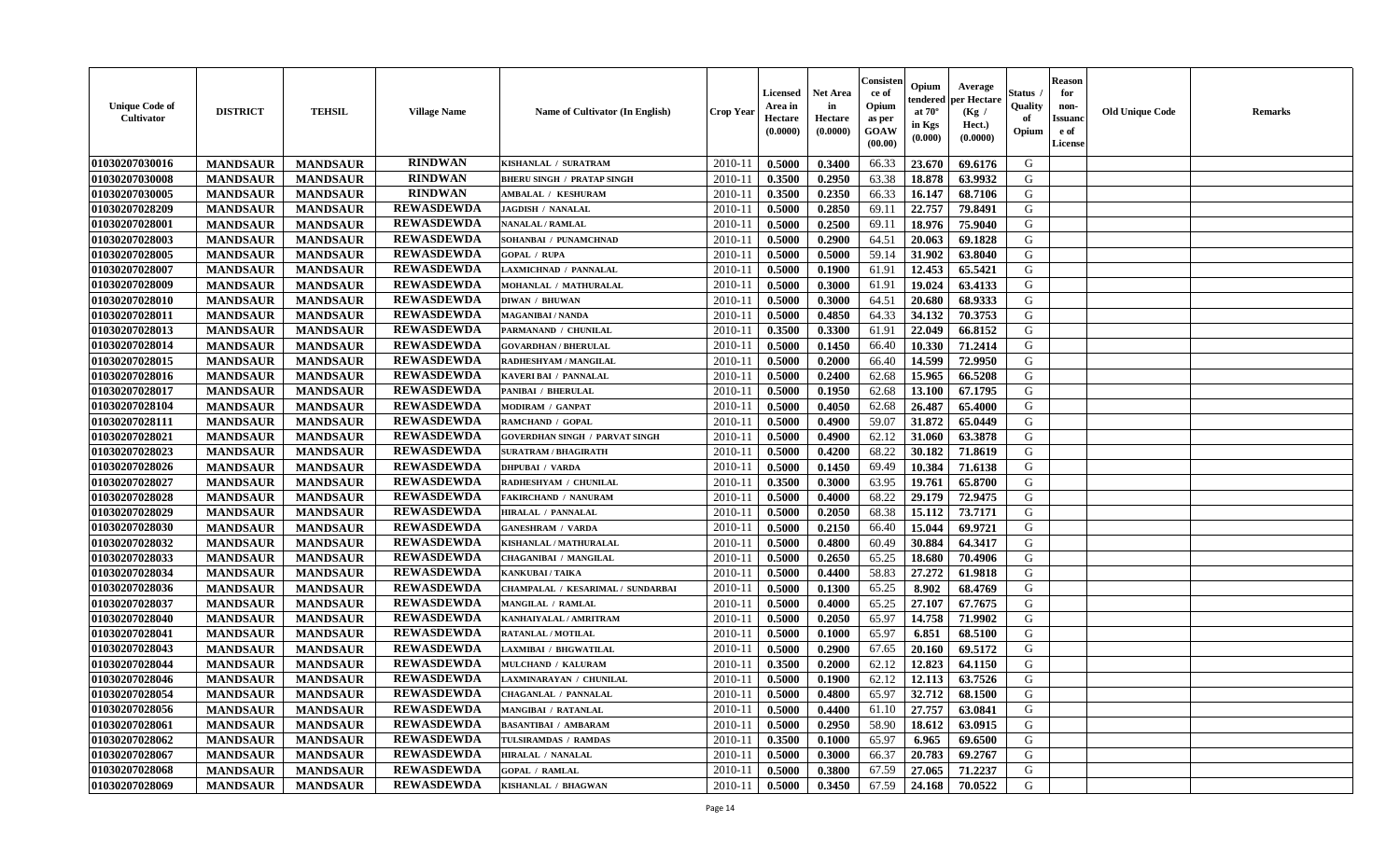| <b>Unique Code of</b><br>Cultivator | <b>DISTRICT</b> | <b>TEHSIL</b>   | <b>Village Name</b> | Name of Cultivator (In English) | <b>Crop Year</b> | <b>Licensed</b><br>Area in<br>Hectare<br>(0.0000) | Net Area<br>in<br>Hectare<br>(0.0000) | Consister<br>ce of<br>Opium<br>as per<br>GOAW<br>(00.00) | Opium<br>endered<br>at $70^\circ$<br>in Kgs<br>(0.000) | Average<br>per Hectare<br>(Kg /<br>Hect.)<br>(0.0000) | Status<br>Quality<br>of<br>Opium | <b>Reason</b><br>for<br>non-<br>Issuano<br>e of<br>License | <b>Old Unique Code</b> | Remarks            |
|-------------------------------------|-----------------|-----------------|---------------------|---------------------------------|------------------|---------------------------------------------------|---------------------------------------|----------------------------------------------------------|--------------------------------------------------------|-------------------------------------------------------|----------------------------------|------------------------------------------------------------|------------------------|--------------------|
| 01030207028071                      | <b>MANDSAUR</b> | <b>MANDSAUR</b> | <b>REWASDEWDA</b>   | KAILASH / HARIRAM               | 2010-11          | 0.5000                                            | 0.4850                                | 65.48                                                    | 33.760                                                 | 69.6082                                               | G                                |                                                            |                        |                    |
| 01030207028073                      | <b>MANDSAUR</b> | <b>MANDSAUR</b> | <b>REWASDEWDA</b>   | VINOD / RAMCHAND                | 2010-11          | 0.5000                                            | 0.1950                                | 61.10                                                    | 12.639                                                 | 64.8154                                               | G                                |                                                            |                        |                    |
| 01030207028074                      | <b>MANDSAUR</b> | <b>MANDSAUR</b> | <b>REWASDEWDA</b>   | <b>BANSHILAL / RAMCHAND</b>     | 2010-11          | 0.5000                                            | 0.2950                                | 66.37                                                    | 20.992                                                 | 71.1593                                               | G                                |                                                            |                        |                    |
| 01030207028075                      | <b>MANDSAUR</b> | <b>MANDSAUR</b> | <b>REWASDEWDA</b>   | KANWARLAL / RAMCHAND            | 2010-11          | 0.5000                                            | 0.2550                                | 66.51                                                    | 17.350                                                 | 68.0392                                               | G                                |                                                            |                        |                    |
| 01030207028076                      | <b>MANDSAUR</b> | <b>MANDSAUR</b> | <b>REWASDEWDA</b>   | KARULAL / BHAGWATILAL           | 2010-11          | 0.5000                                            | 0.4900                                | 60.91                                                    | 31.743                                                 | 64.7816                                               | G                                |                                                            |                        |                    |
| 01030207028082                      | <b>MANDSAUR</b> | <b>MANDSAUR</b> | <b>REWASDEWDA</b>   | <b>MANMAL / SHANTILAL</b>       | 2010-11          | 0.5000                                            | 0.3850                                | 61.10                                                    | 24.178                                                 | 62.8000                                               | G                                |                                                            |                        |                    |
| 01030207028083                      | <b>MANDSAUR</b> | <b>MANDSAUR</b> | <b>REWASDEWDA</b>   | RAMNATH / DALAMCHANDRA          | $2010 - 11$      | 0.5000                                            | 0.2150                                | 63.21                                                    | 14.800                                                 | 68.8372                                               | G                                |                                                            |                        |                    |
| 01030207028086                      | <b>MANDSAUR</b> | <b>MANDSAUR</b> | <b>REWASDEWDA</b>   | <b>GOPAL / RATANLAL</b>         | 2010-11          | 0.5000                                            | 0.4150                                | 63.21                                                    | 27.135                                                 | 65.3855                                               | G                                |                                                            |                        |                    |
| 01030207028087                      | <b>MANDSAUR</b> | <b>MANDSAUR</b> | <b>REWASDEWDA</b>   | KAMLA BAI / GANESHRAM           | 2010-11          | 0.5000                                            | 0.3650                                | 63.21                                                    | 24.679                                                 | 67.6137                                               | G                                |                                                            |                        |                    |
| 01030207028092                      | <b>MANDSAUR</b> | <b>MANDSAUR</b> | <b>REWASDEWDA</b>   | <b>GANESHRAM / DIWAN</b>        | 2010-11          | 0.5000                                            | 0.4200                                | 63.24                                                    | 28.422                                                 | 67.6714                                               | G                                |                                                            |                        |                    |
| 01030207028102                      | <b>MANDSAUR</b> | <b>MANDSAUR</b> | <b>REWASDEWDA</b>   | <b>GANESHRAM / MAGANRAM</b>     | 2010-11          | 0.5000                                            | 0.2400                                | 63.24                                                    | 17.120                                                 | 71.3333                                               | G                                |                                                            |                        |                    |
| 01030207028105                      | <b>MANDSAUR</b> | <b>MANDSAUR</b> | <b>REWASDEWDA</b>   | <b>SUBHASH / NANALAL</b>        | 2010-11          | 0.5000                                            | 0.2950                                | 65.32                                                    | 20.977                                                 | 71.1085                                               | G                                |                                                            |                        |                    |
| 01030207028110                      | <b>MANDSAUR</b> | <b>MANDSAUR</b> | <b>REWASDEWDA</b>   | <b>BASANTILAL / KISHNA</b>      | 2010-11          | 0.5000                                            | 0.2400                                | 65.32                                                    | 16.703                                                 | 69.5958                                               | G                                |                                                            |                        |                    |
| 01030207028114                      | <b>MANDSAUR</b> | <b>MANDSAUR</b> | <b>REWASDEWDA</b>   | <b>GOVINDRAM CHUNILAL</b>       | 2010-11          | 0.5000                                            | 0.3650                                | 63.24                                                    | 25.043                                                 | 68.6110                                               | G                                |                                                            |                        |                    |
| 01030207028116                      | <b>MANDSAUR</b> | <b>MANDSAUR</b> | <b>REWASDEWDA</b>   | PANNALAL / CHUNILAL             | 2010-11          | 0.5000                                            | 0.2450                                | 62.22                                                    | 16.257                                                 | 66.3551                                               | G                                |                                                            |                        |                    |
| 01030207028117                      | <b>MANDSAUR</b> | <b>MANDSAUR</b> | <b>REWASDEWDA</b>   | KAILASH / BHERULAL              | 2010-11          | 0.5000                                            | 0.2700                                | 65.32                                                    | 18.691                                                 | 69.2259                                               | G                                |                                                            |                        |                    |
| 01030207028120                      | <b>MANDSAUR</b> | <b>MANDSAUR</b> | <b>REWASDEWDA</b>   | KANHAIYALAL / VARDICHAND        | 2010-11          | 0.5000                                            | 0.1500                                | 65.47                                                    | 10.456                                                 | 69.7067                                               | G                                |                                                            |                        |                    |
| 01030207028123                      | <b>MANDSAUR</b> | <b>MANDSAUR</b> | <b>REWASDEWDA</b>   | NIHALCHAND / KANHAIYALAL        | 2010-11          | 0.5000                                            | 0.2050                                | 62.22                                                    | 13.626                                                 | 66.4683                                               | G                                |                                                            |                        |                    |
| 01030207028125                      | <b>MANDSAUR</b> | <b>MANDSAUR</b> | <b>REWASDEWDA</b>   | <b>SUKHLAL / LAXMICHNAD</b>     | 2010-11          | 0.5000                                            | 0.2300                                | 67.59                                                    | 16.318                                                 | 70.9478                                               | G                                |                                                            |                        |                    |
| 01030207028129                      | <b>MANDSAUR</b> | <b>MANDSAUR</b> | <b>REWASDEWDA</b>   | RAMNATH / MATHURALAL            | 2010-11          | 0.5000                                            | 0.3850                                | 65.47                                                    | 26.151                                                 | 67.9247                                               | G                                |                                                            |                        |                    |
| 01030207028131                      | <b>MANDSAUR</b> | <b>MANDSAUR</b> | <b>REWASDEWDA</b>   | <b>BADRILAL / JAGNATH</b>       | 2010-11          | 0.5000                                            | 0.2950                                | 64.30                                                    | 22.138                                                 | 75.0441                                               | G                                |                                                            |                        |                    |
| 01030207028133                      | <b>MANDSAUR</b> | <b>MANDSAUR</b> | <b>REWASDEWDA</b>   | <b>HIRALAL / RATANLAL</b>       | 2010-11          | 0.5000                                            | 0.3550                                | 64.30                                                    | 24.636                                                 | 69.3972                                               | G                                |                                                            |                        |                    |
| 01030207028138                      | <b>MANDSAUR</b> | <b>MANDSAUR</b> | <b>REWASDEWDA</b>   | MOHANLAL / RADHAKISHAN          | 2010-11          | 0.3500                                            | 0.2000                                | 62.22                                                    | 12.515                                                 | 62.5750                                               | G                                |                                                            |                        |                    |
| 01030207028142                      | <b>MANDSAUR</b> | <b>MANDSAUR</b> | <b>REWASDEWDA</b>   | <b>MADANLAL / NANDUBAI</b>      | 2010-11          | 0.5000                                            | 0.3700                                | 68.12                                                    | 25.681                                                 | 69.4081                                               | G                                |                                                            |                        |                    |
| 01030207028149                      | <b>MANDSAUR</b> | <b>MANDSAUR</b> | <b>REWASDEWDA</b>   | <b>GITA BAI / LAXMINARAYAN</b>  | 2010-11          | 0.5000                                            | 0.4750                                | 65.64                                                    | 33.458                                                 | 70.4379                                               | G                                |                                                            |                        |                    |
| 01030207028154                      | <b>MANDSAUR</b> | <b>MANDSAUR</b> | <b>REWASDEWDA</b>   | <b>JAGDISH / BHAGIRATH</b>      | 2010-11          | 0.3500                                            | 0.2450                                | 65.39                                                    | 17.039                                                 | 69.5469                                               | G                                |                                                            |                        |                    |
| 01030207028160                      | <b>MANDSAUR</b> | <b>MANDSAUR</b> | <b>REWASDEWDA</b>   | <b>GHISIBAI / HIRALAL</b>       | 2010-11          | 0.5000                                            | 0.2750                                | 65.39                                                    | 19.981                                                 | 72.6582                                               | G                                |                                                            |                        |                    |
| 01030207028165                      | <b>MANDSAUR</b> | <b>MANDSAUR</b> | <b>REWASDEWDA</b>   | <b>BHAGIRATH / DADAMCHAND</b>   | 2010-11          | 0.5000                                            | 0.3300                                | 62.47                                                    | 21.516                                                 | 65.2000                                               | G                                |                                                            |                        |                    |
| 01030207028168                      | <b>MANDSAUR</b> | <b>MANDSAUR</b> | <b>REWASDEWDA</b>   | <b>GANGABAI / RAMCHAND</b>      | 2010-11          | 0.5000                                            | 0.4000                                | 65.49                                                    | 27.478                                                 | 68.6950                                               | G                                |                                                            |                        |                    |
| 01030207028173                      | <b>MANDSAUR</b> | <b>MANDSAUR</b> | <b>REWASDEWDA</b>   | MAGANIBAI / KACHRUMAI           | 2010-11          | 0.5000                                            | 0.1500                                | 65.49                                                    | 10.291                                                 | 68.6067                                               | G                                |                                                            |                        |                    |
| 01030207028176                      | <b>MANDSAUR</b> | <b>MANDSAUR</b> | <b>REWASDEWDA</b>   | <b>AMBALAL / TRILOK</b>         | 2010-11          | 0.5000                                            | 0.3000                                | 62.47                                                    | 19.616                                                 | 65.3867                                               | G                                |                                                            |                        |                    |
| 01030207028180                      | <b>MANDSAUR</b> | <b>MANDSAUR</b> | <b>REWASDEWDA</b>   | <b>ONKAR / JAGANATH</b>         | 2010-11          | 0.5000                                            | 0.3200                                | 65.49                                                    | 22.407                                                 | 70.0219                                               | G                                |                                                            |                        |                    |
| 01030207028185                      | <b>MANDSAUR</b> | <b>MANDSAUR</b> | <b>REWASDEWDA</b>   | <b>BADRILAL / RAMLAL</b>        | 2010-11          | 0.3500                                            | 0.2350                                | 63.79                                                    | 15.601                                                 | 66.3872                                               | G                                |                                                            |                        |                    |
| 01030207028186                      | <b>MANDSAUR</b> | <b>MANDSAUR</b> | <b>REWASDEWDA</b>   | <b>DURGABAI/KISHANLAL</b>       | 2010-11          | 0.5000                                            | 0.2100                                | 60.74                                                    | 13.484                                                 | 64.2095                                               | G                                |                                                            |                        |                    |
| 01030207028192                      | <b>MANDSAUR</b> | <b>MANDSAUR</b> | <b>REWASDEWDA</b>   | KANWARLAL / NANURAM             | 2010-11          | 0.5000                                            | 0.3400                                | 64.34                                                    | 22.795                                                 | 67.0441                                               | G                                |                                                            |                        |                    |
| 01030207028213                      | <b>MANDSAUR</b> | <b>MANDSAUR</b> | <b>REWASDEWDA</b>   | NONDRAM / PANNALAL              | 2010-11          | 0.5000                                            | 0.2000                                | 66.07                                                    | 14.375                                                 | 71.8750                                               | G                                |                                                            |                        |                    |
| 01030207028214                      | <b>MANDSAUR</b> | <b>MANDSAUR</b> | <b>REWASDEWDA</b>   | KANHAIYALAL / RAMCHAND          | 2010-11          | 0.5000                                            | 0.2400                                | 62.72                                                    | 15.698                                                 | 65.4083                                               | G                                |                                                            |                        |                    |
| 01030207028216                      | <b>MANDSAUR</b> | <b>MANDSAUR</b> | <b>REWASDEWDA</b>   | VIDHYABAI / BHANWARLAL          | 2010-11          | 0.5000                                            | 0.1900                                | 62.72                                                    | 13.225                                                 | 69.6053                                               | G                                |                                                            |                        |                    |
| 01030207028217                      | <b>MANDSAUR</b> | <b>MANDSAUR</b> | <b>REWASDEWDA</b>   | KANHAIYALAL / NANDA             | 2010-11          | 0.5000                                            | 0.4550                                | 62.92                                                    | 32.395                                                 | 71.1978                                               | G                                |                                                            |                        |                    |
| 01030207028218                      | <b>MANDSAUR</b> | <b>MANDSAUR</b> | <b>REWASDEWDA</b>   | <b>JAGANATH / KANIRAM</b>       | 2010-11          | 0.5000                                            | 0.2150                                | 66.07                                                    | 15.413                                                 | 71.6884                                               | G                                |                                                            |                        | <b>NAME CHANGE</b> |
| 01030207028190                      | <b>MANDSAUR</b> | <b>MANDSAUR</b> | <b>REWASDEWDA</b>   | <b>BADRILAL / KASTURCHAND</b>   | 2010-11          | 0.5000                                            | 0.2400                                | 62.20                                                    | 15.728                                                 | 65.5333                                               | G                                |                                                            |                        |                    |
| 01030207028206                      | <b>MANDSAUR</b> | <b>MANDSAUR</b> | <b>REWASDEWDA</b>   | <b>DHARAMCHAND / PANNALAL</b>   | 2010-11          | 0.3500                                            | 0.1500                                | 60.74                                                    | 9.441                                                  | 62.9400                                               | G                                |                                                            |                        |                    |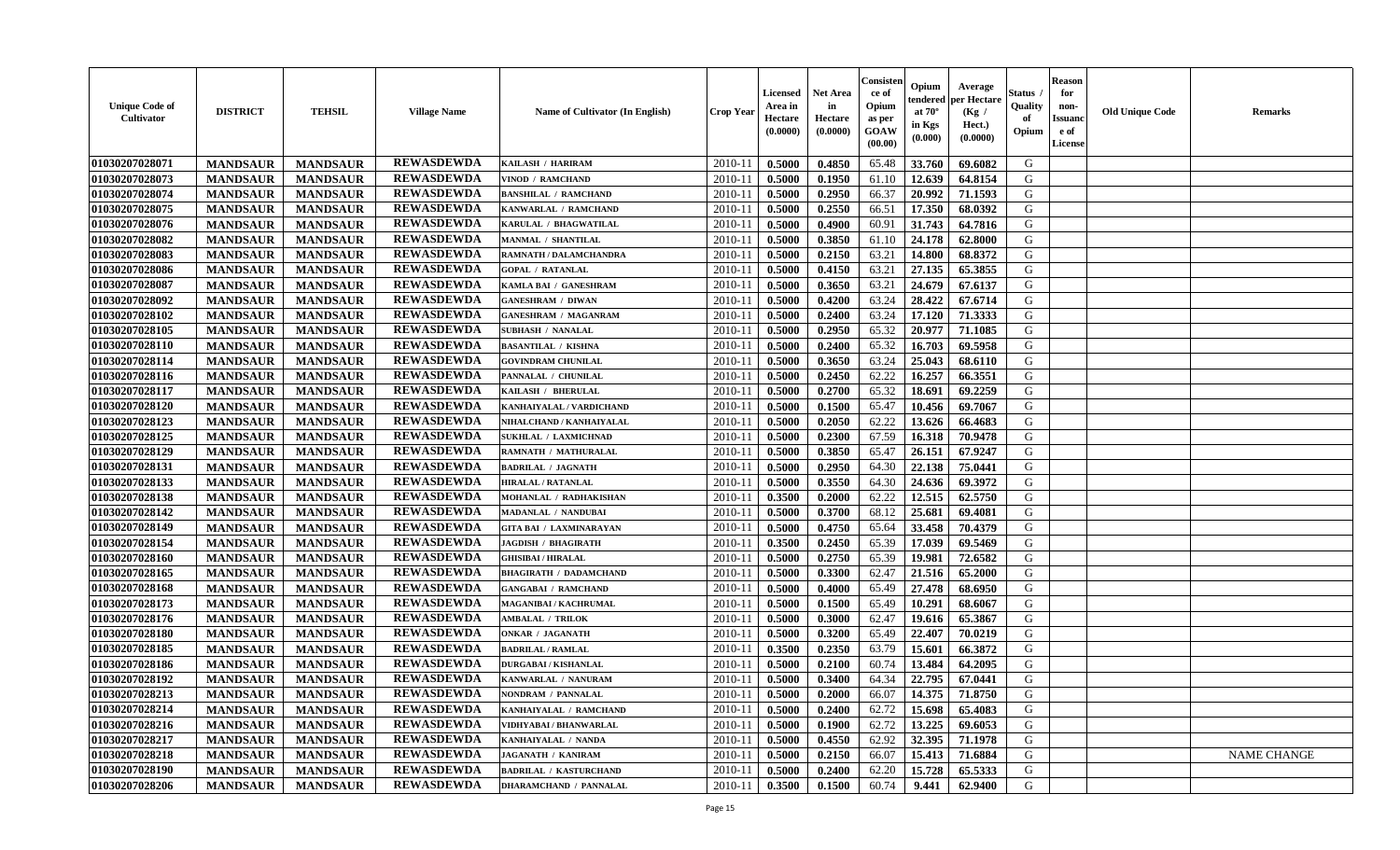| <b>Unique Code of</b><br><b>Cultivator</b> | <b>DISTRICT</b> | <b>TEHSIL</b>   | <b>Village Name</b> | Name of Cultivator (In English)     | <b>Crop Year</b> | Licensed<br>Area in<br>Hectare<br>(0.0000) | Net Area<br>in<br>Hectare<br>(0.0000) | Consisteı<br>ce of<br>Opium<br>as per<br>GOAW<br>(00.00) | Opium<br>endered<br>at $70^\circ$<br>in Kgs<br>(0.000) | Average<br>per Hectare<br>(Kg /<br>Hect.)<br>(0.0000) | Status<br>Quality<br>of<br>Opium | <b>Reason</b><br>for<br>non-<br><b>Issuand</b><br>e of<br>License | <b>Old Unique Code</b> | Remarks            |
|--------------------------------------------|-----------------|-----------------|---------------------|-------------------------------------|------------------|--------------------------------------------|---------------------------------------|----------------------------------------------------------|--------------------------------------------------------|-------------------------------------------------------|----------------------------------|-------------------------------------------------------------------|------------------------|--------------------|
| 01030207028205                             | <b>MANDSAUR</b> | <b>MANDSAUR</b> | <b>REWASDEWDA</b>   | MANGILAL / DEVILAL                  | 2010-11          | 0.5000                                     | 0.2900                                | 62.20                                                    | 18.891                                                 | 65.1414                                               | G                                |                                                                   |                        |                    |
| 01030207028220                             | <b>MANDSAUR</b> | <b>MANDSAUR</b> | <b>REWASDEWDA</b>   | <b>JAGDISH / MANGILAL</b>           | 2010-11          | 0.5000                                     | 0.1450                                | 62.20                                                    | 9.614                                                  | 66.3034                                               | G                                |                                                                   |                        |                    |
| 01030207028058                             | <b>MANDSAUR</b> | <b>MANDSAUR</b> | <b>REWASDEWDA</b>   | <b>JAGDISH / NANURAM</b>            | 2010-11          | 0.3500                                     | 0.1000                                | 60.74                                                    | 7.167                                                  | 71.6700                                               | G                                |                                                                   |                        |                    |
| 01030207028179                             | <b>MANDSAUR</b> | <b>MANDSAUR</b> | <b>REWASDEWDA</b>   | LAXMNA / MATHURALAL                 | 2010-11          | 0.5000                                     | 0.2400                                | 66.07                                                    | 17.376                                                 | 72.4000                                               | G                                |                                                                   |                        |                    |
| 01030207028064                             | <b>MANDSAUR</b> | <b>MANDSAUR</b> | <b>REWASDEWDA</b>   | RUPNARAYAN / RAMESHCHAND            | 2010-11          | 0.5000                                     | 0.2900                                | 65.39                                                    | 21.383                                                 | 73.7345                                               | G                                |                                                                   |                        |                    |
| 01030207028049                             | <b>MANDSAUR</b> | <b>MANDSAUR</b> | <b>REWASDEWDA</b>   | KESHAR BAI / BHUWANISHANKAR         | $2010 - 11$      | 0.3500                                     | 0.1500                                | 63.19                                                    | 10.165                                                 | 67.7667                                               | G                                |                                                                   |                        |                    |
| 01030207028197                             | <b>MANDSAUR</b> | <b>MANDSAUR</b> | <b>REWASDEWDA</b>   | NANURAM / PYARAJI                   | $2010 - 11$      | 0.5000                                     | 0.3000                                | 64.93                                                    | 21.214                                                 | 70.7133                                               | G                                |                                                                   |                        |                    |
| 01030207028170                             | <b>MANDSAUR</b> | <b>MANDSAUR</b> | <b>REWASDEWDA</b>   | RATANLAL / NARAYAN                  | 2010-11          | 0.5000                                     | 0.1850                                | 63.19                                                    | 12.629                                                 | 68.2649                                               | G                                |                                                                   |                        |                    |
| 01030207028122                             | <b>MANDSAUR</b> | <b>MANDSAUR</b> | <b>REWASDEWDA</b>   | RAMNARAYAN / NANURAM                | 2010-11          | 0.5000                                     | 0.3150                                | 64.93                                                    | 21.622                                                 | 68.6413                                               | G                                |                                                                   |                        |                    |
| 01030207028097                             | <b>MANDSAUR</b> | <b>MANDSAUR</b> | <b>REWASDEWDA</b>   | KAMAL / BHERULAL                    | 2010-11          | 0.5000                                     | 0.4500                                | 59.96                                                    | 29.295                                                 | 65.1000                                               | G                                |                                                                   |                        |                    |
| 01030207028163                             | <b>MANDSAUR</b> | <b>MANDSAUR</b> | <b>REWASDEWDA</b>   | <b>DHAPU BAI / MANNALAL</b>         | 2010-11          | 0.5000                                     | 0.2800                                | 63.19                                                    | 18.758                                                 | 66.9929                                               | G                                |                                                                   |                        |                    |
| 01030207028066                             | <b>MANDSAUR</b> | <b>MANDSAUR</b> | <b>REWASDEWDA</b>   | <b>JAMANABAI / PURANMAL</b>         | 2010-11          | 0.5000                                     | 0.3100                                | 70.15                                                    | 25.384                                                 | 81.8839                                               | G                                |                                                                   |                        |                    |
| 01030207028159                             | <b>MANDSAUR</b> | <b>MANDSAUR</b> | <b>REWASDEWDA</b>   | NANURAM / NATHU                     | 2010-11          | 0.5000                                     | 0.4450                                | 62.64                                                    | 28.949                                                 | 65.0539                                               | G                                |                                                                   |                        | <b>NAME CHANGE</b> |
| 01030207028063                             | <b>MANDSAUR</b> | <b>MANDSAUR</b> | <b>REWASDEWDA</b>   | <b>KESARBAI / MADANLAL</b>          | 2010-11          | 0.5000                                     | 0.2900                                | 64.93                                                    | 20.221                                                 | 69.7276                                               | G                                |                                                                   |                        |                    |
| 01030207028006                             | <b>MANDSAUR</b> | <b>MANDSAUR</b> | <b>REWASDEWDA</b>   | <b>BHAGUDIBAI / BHAGWAN</b>         | 2010-11          | 0.3500                                     | 0.3350                                | 62.64                                                    | 23.034                                                 | 68.7582                                               | $\mathbf G$                      |                                                                   |                        |                    |
| 01030207028080                             | <b>MANDSAUR</b> | <b>MANDSAUR</b> | <b>REWASDEWDA</b>   | MUNNIBAI / DHANNALAL                | 2010-11          | 0.5000                                     | 0.2000                                | 68.12                                                    | 15.278                                                 | 76.3900                                               | G                                |                                                                   |                        |                    |
| 01030207028124                             | <b>MANDSAUR</b> | <b>MANDSAUR</b> | <b>REWASDEWDA</b>   | NYAYSHANKAR / MANGILAL              | 2010-11          | 0.5000                                     | 0.4400                                | 64.93                                                    | 29.747                                                 | 67.6068                                               | G                                |                                                                   |                        |                    |
| 01030207028132                             | <b>MANDSAUR</b> | <b>MANDSAUR</b> | <b>REWASDEWDA</b>   | <b>GITABAI / MANGILAL</b>           | 2010-11          | 0.5000                                     | 0.3050                                | 62.64                                                    | 20.850                                                 | 68.3607                                               | G                                |                                                                   |                        |                    |
| 01030207028152                             | <b>MANDSAUR</b> | <b>MANDSAUR</b> | <b>REWASDEWDA</b>   | <b>GODAWRIBAI / RATANLAL</b>        | 2010-11          | 0.5000                                     | 0.2050                                | 64.56                                                    | 13.880                                                 | 67.7073                                               | G                                |                                                                   |                        |                    |
| 01030207028008                             | <b>MANDSAUR</b> | <b>MANDSAUR</b> | <b>REWASDEWDA</b>   | <b>RUGHNATH / RUPA</b>              | 2010-11          | 0.5000                                     | 0.2000                                | 62.75                                                    | 13.034                                                 | 65.1700                                               | G                                |                                                                   |                        |                    |
| 01030207028050                             | <b>MANDSAUR</b> | <b>MANDSAUR</b> | <b>REWASDEWDA</b>   | MULCHAND / MANGILAL                 | 2010-11          | 0.5000                                     | 0.2250                                | 64.56                                                    | 15.375                                                 | 68.3333                                               | G                                |                                                                   |                        |                    |
| 01030207028182                             | <b>MANDSAUR</b> | <b>MANDSAUR</b> | <b>REWASDEWDA</b>   | MANGILAL / KHYALIRAM                | 2010-11          | 0.5000                                     | 0.1900                                | 59.96                                                    | 11.941                                                 | 62.8474                                               | G                                |                                                                   |                        |                    |
| 01030207028072                             | <b>MANDSAUR</b> | <b>MANDSAUR</b> | <b>REWASDEWDA</b>   | <b>AMBARAM / HIRALAL</b>            | 2010-11          | 0.5000                                     | 0.1250                                | 64.56                                                    | 8.734                                                  | 69.8720                                               | G                                |                                                                   |                        |                    |
| 01030207028022                             | <b>MANDSAUR</b> | <b>MANDSAUR</b> | <b>REWASDEWDA</b>   | <b>NOJIBAI / KISHANLAL</b>          | 2010-11          | 0.5000                                     | 0.1400                                | 62.75                                                    | 9.278                                                  | 66.2714                                               | G                                |                                                                   |                        |                    |
| 01030207028089                             | <b>MANDSAUR</b> | <b>MANDSAUR</b> | <b>REWASDEWDA</b>   | <b>BHANWAR SINGH / KISHOR SINGH</b> | 2010-11          | 0.5000                                     | 0.3000                                | 59.96                                                    | 19.024                                                 | 63.4133                                               | G                                |                                                                   |                        |                    |
| 01030207028167                             | <b>MANDSAUR</b> | <b>MANDSAUR</b> | <b>REWASDEWDA</b>   | RUKMANIBAI / AMRATRAM               | 2010-11          | 0.5000                                     | 0.2600                                | 63.62                                                    | 17.105                                                 | 65.7885                                               | G                                |                                                                   |                        |                    |
| 01030207028024                             | <b>MANDSAUR</b> | <b>MANDSAUR</b> | <b>REWASDEWDA</b>   | NANDUBAI / VARDICHANDRA             | 2010-11          | 0.5000                                     | 0.1950                                | 62.75                                                    | 13.258                                                 | 67.9897                                               | G                                |                                                                   |                        |                    |
| 01030207028128                             | <b>MANDSAUR</b> | <b>MANDSAUR</b> | <b>REWASDEWDA</b>   | <b>RAMNRAYAN / BHERULAL</b>         | 2010-11          | 0.5000                                     | 0.4950                                | 65.17                                                    | 34.233                                                 | 69.1576                                               | G                                |                                                                   |                        |                    |
| 01030207028171                             | <b>MANDSAUR</b> | <b>MANDSAUR</b> | <b>REWASDEWDA</b>   | NANURAM / HIRALAL                   | 2010-11          | 0.5000                                     | 0.2750                                | 62.26                                                    | 18.393                                                 | 66.8836                                               | G                                |                                                                   |                        |                    |
| 01030207028094                             | <b>MANDSAUR</b> | <b>MANDSAUR</b> | <b>REWASDEWDA</b>   | <b>DHAPU BAI / DALLA</b>            | 2010-11          | 0.3500                                     | 0.3450                                | 58.89                                                    | 20.906                                                 | 60.5971                                               | G                                |                                                                   |                        |                    |
| 01030207028121                             | <b>MANDSAUR</b> | <b>MANDSAUR</b> | <b>REWASDEWDA</b>   | <b>AMBALAL / DEVA</b>               | 2010-11          | 0.3500                                     | 0.2050                                | 58.89                                                    | 12.098                                                 | 59.0146                                               | G                                |                                                                   |                        |                    |
| 01030207028198                             | <b>MANDSAUR</b> | <b>MANDSAUR</b> | <b>REWASDEWDA</b>   | RUPA / TULSIRAM                     | 2010-11          | 0.5000                                     | 0.4200                                | 62.26                                                    | 29.191                                                 | 69.5024                                               | G                                |                                                                   |                        |                    |
| 01030207028115                             | <b>MANDSAUR</b> | <b>MANDSAUR</b> | <b>REWASDEWDA</b>   | MANGIBAI / SHIVNARAYAN              | 2010-11          | 0.5000                                     | 0.1500                                | 63.62                                                    | 10.252                                                 | 68.3467                                               | G                                |                                                                   |                        |                    |
| 01030207028084                             | <b>MANDSAUR</b> | <b>MANDSAUR</b> | <b>REWASDEWDA</b>   | <b>MANAK / MOHANLAL</b>             | 2010-11          | 0.5000                                     | 0.2000                                | 62.27                                                    | 13.121                                                 | 65.6050                                               | G                                |                                                                   |                        |                    |
| 01030207028107                             | <b>MANDSAUR</b> | <b>MANDSAUR</b> | <b>REWASDEWDA</b>   | MAHAVIR PRASAD / GOUTAM LAL         | 2010-11          | 0.3500                                     | 0.2950                                | 63.62                                                    | 20.095                                                 | 68.1186                                               | G                                |                                                                   |                        |                    |
| 01030207028144                             | <b>MANDSAUR</b> | <b>MANDSAUR</b> | <b>REWASDEWDA</b>   | MUNNALAL / NANDA                    | 2010-11          | 0.5000                                     | 0.2700                                | 62.46                                                    | 17.640                                                 | 65.3333                                               | G                                |                                                                   |                        |                    |
| 01030207028155                             | <b>MANDSAUR</b> | <b>MANDSAUR</b> | <b>REWASDEWDA</b>   | <b>GOTAM / TRILOKCHANDRA</b>        | 2010-11          | 0.5000                                     | 0.2750                                | 65.75                                                    | 19.547                                                 | 71.0800                                               | G                                |                                                                   |                        |                    |
| 01030207028004                             | <b>MANDSAUR</b> | <b>MANDSAUR</b> | <b>REWASDEWDA</b>   | MANGILAL / MANNALAL                 | 2010-11          | 0.3500                                     | 0.2000                                | 62.46                                                    | 13.304                                                 | 66.5200                                               | G                                |                                                                   |                        |                    |
| 01030207028042                             | <b>MANDSAUR</b> | <b>MANDSAUR</b> | <b>REWASDEWDA</b>   | <b>KESARBAI / RADHAKISHAN</b>       | $2010 - 11$      | 0.5000                                     | 0.3500                                | 62.46                                                    | 23.583                                                 | 67.3800                                               | G                                |                                                                   |                        |                    |
| 01030207028187                             | <b>MANDSAUR</b> | <b>MANDSAUR</b> | <b>REWASDEWDA</b>   | RAMRATAN / KISHANLAL                | 2010-11          | 0.5000                                     | 0.2350                                | 65.75                                                    | 16.672                                                 | 70.9447                                               | ${\bf G}$                        |                                                                   |                        |                    |
| 01030207028203                             | <b>MANDSAUR</b> | <b>MANDSAUR</b> | <b>REWASDEWDA</b>   | KARULAL / BAGDIRAM                  | 2010-11          | 0.5000                                     | 0.2450                                | 58.89                                                    | 15.303                                                 | 62.4612                                               | G                                |                                                                   |                        |                    |
| 01030207028139                             | <b>MANDSAUR</b> | <b>MANDSAUR</b> | <b>REWASDEWDA</b>   | <b>GOPAL / DADAMCHAND</b>           | 2010-11          | 0.5000                                     | 0.1300                                | 62.73                                                    | 8.576                                                  | 65.9692                                               | G                                |                                                                   |                        |                    |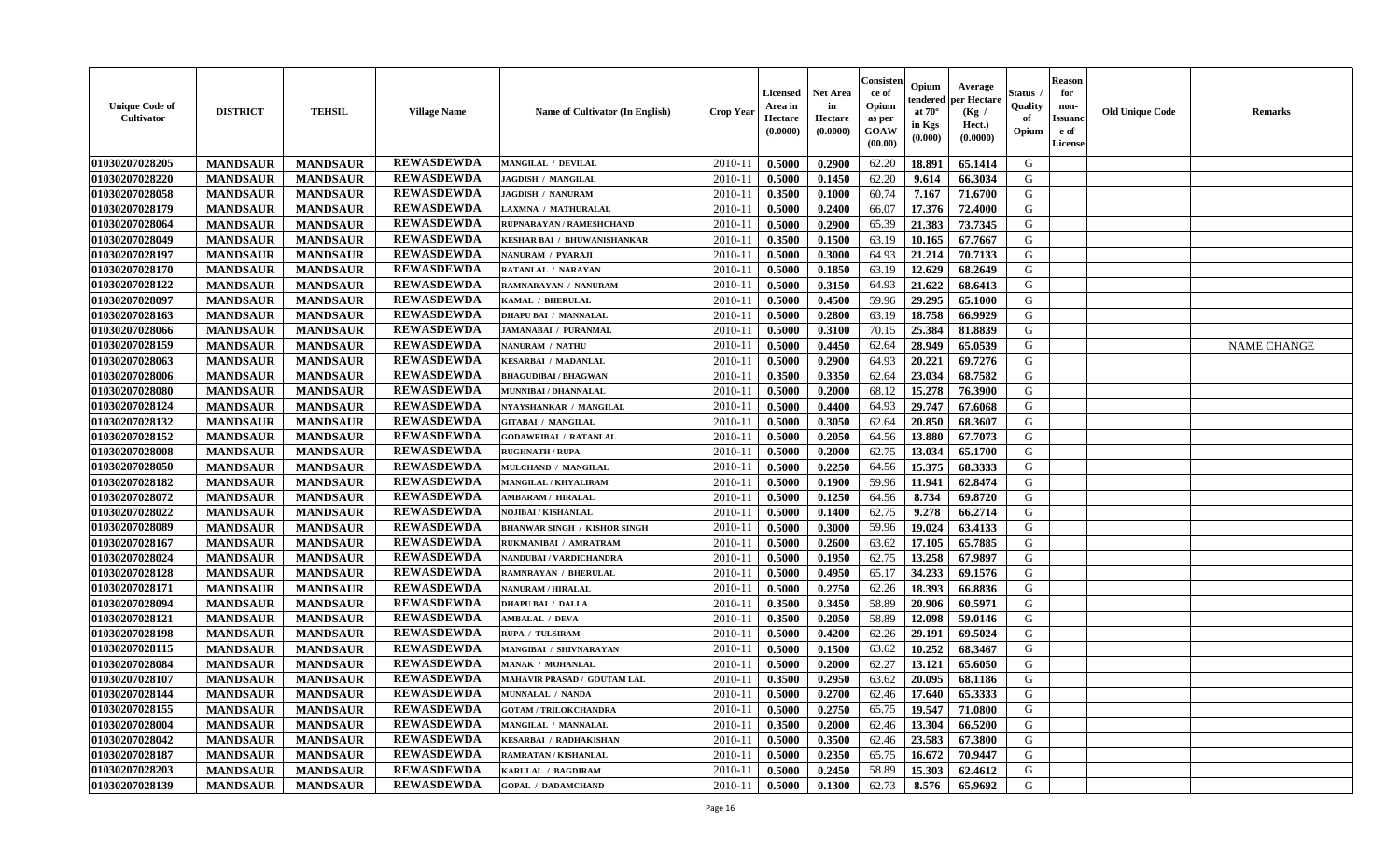| <b>Unique Code of</b><br>Cultivator | <b>DISTRICT</b> | <b>TEHSIL</b>   | <b>Village Name</b> | Name of Cultivator (In English) | <b>Crop Year</b> | <b>Licensed</b><br>Area in<br>Hectare<br>(0.0000) | <b>Net Area</b><br>in<br>Hectare<br>(0.0000) | Consisten<br>ce of<br>Opium<br>as per<br><b>GOAW</b><br>(00.00) | Opium<br>tendered<br>at $70^\circ$<br>in Kgs<br>$(\mathbf{0.000})$ | Average<br>per Hectare<br>(Kg /<br>Hect.)<br>(0.0000) | Status .<br>Quality<br>of<br>Opium | <b>Reason</b><br>for<br>non-<br><b>Issuanc</b><br>e of<br>License | <b>Old Unique Code</b> | <b>Remarks</b>     |
|-------------------------------------|-----------------|-----------------|---------------------|---------------------------------|------------------|---------------------------------------------------|----------------------------------------------|-----------------------------------------------------------------|--------------------------------------------------------------------|-------------------------------------------------------|------------------------------------|-------------------------------------------------------------------|------------------------|--------------------|
| 01030207028208                      | <b>MANDSAUR</b> | <b>MANDSAUR</b> | <b>REWASDEWDA</b>   | <b>DULICHAND / RATANLAL</b>     | 2010-11          | 0.5000                                            | 0.1800                                       | 62.73                                                           | 12.241                                                             | 68.0056                                               | G                                  |                                                                   |                        |                    |
| 01030207028212                      | <b>MANDSAUR</b> | <b>MANDSAUR</b> | <b>REWASDEWDA</b>   | NANDLAL / NANALAL               | $2010 - 11$      | 0.5000                                            | 0.2050                                       | 65.75                                                           | 14.521                                                             | 70.8341                                               | G                                  |                                                                   |                        |                    |
| 01030207028060                      | <b>MANDSAUR</b> | <b>MANDSAUR</b> | <b>REWASDEWDA</b>   | <b>BHUWANIBAI / RAMESHCHAND</b> | $2010 - 1$       | 0.5000                                            | 0.1500                                       | 59.49                                                           | 10.343                                                             | 68.9533                                               | G                                  |                                                                   |                        |                    |
| 01030207028195                      | <b>MANDSAUR</b> | <b>MANDSAUR</b> | <b>REWASDEWDA</b>   | <b>BAPULAL / BHAGIRATH</b>      | 2010-11          | 0.5000                                            | 0.4200                                       | 62.73                                                           | 27.099                                                             | 64.5214                                               | G                                  |                                                                   |                        |                    |
| 01030207028077                      | <b>MANDSAUR</b> | <b>MANDSAUR</b> | <b>REWASDEWDA</b>   | <b>SUBHASH / DALAMCHANDRA</b>   | 2010-11          | 0.5000                                            | 0.2350                                       | 62.62                                                           | 16.890                                                             | 71.8723                                               | G                                  |                                                                   |                        |                    |
| 01030207028181                      | <b>MANDSAUR</b> | <b>MANDSAUR</b> | <b>REWASDEWDA</b>   | SALIM KHA / D.P. GAFURAN BI     | $2010 - 11$      | 0.5000                                            | 0.3100                                       | 59.49                                                           | 20.082                                                             | 64.7806                                               | G                                  |                                                                   |                        |                    |
| 01030207028053                      | <b>MANDSAUR</b> | <b>MANDSAUR</b> | <b>REWASDEWDA</b>   | KAILASH / NANDA                 | 2010-11          | 0.3500                                            | 0.2000                                       | 59.49                                                           | 12.977                                                             | 64.8850                                               | G                                  |                                                                   |                        |                    |
| 01030207028221                      | <b>MANDSAUR</b> | <b>MANDSAUR</b> | <b>REWASDEWDA</b>   | <b>GITABAI / RAMLAL</b>         | $2010 - 11$      | 0.5000                                            | 0.1350                                       | 62.62                                                           | 9.411                                                              | 69.7111                                               | G                                  |                                                                   |                        |                    |
| 01030207028136                      | <b>MANDSAUR</b> | <b>MANDSAUR</b> | <b>REWASDEWDA</b>   | <b>BHERULAL / DEVA</b>          | 2010-11          | 0.5000                                            | 0.3950                                       | 62.62                                                           | 26.730                                                             | 67.6709                                               | G                                  |                                                                   |                        |                    |
| 01030207031003                      | <b>MANDSAUR</b> | <b>MANDSAUR</b> | <b>SABAKHEDA</b>    | <b>BAGDIBAI / SHANKARLAL</b>    | 2010-11          | 0.3500                                            | 0.1600                                       | 64.29                                                           | 10.544                                                             | 65.9000                                               | G                                  |                                                                   |                        |                    |
| 01030207031012                      | <b>MANDSAUR</b> | <b>MANDSAUR</b> | <b>SABAKHEDA</b>    | <b>BHAGIRATH / MANGILAL</b>     | $2010 - 11$      | 0.3500                                            | 0.3250                                       | 65.77                                                           | 22.662                                                             | 69.7292                                               | G                                  |                                                                   |                        |                    |
| 01030207031007                      | <b>MANDSAUR</b> | <b>MANDSAUR</b> | <b>SABAKHEDA</b>    | <b>JAMANALAL / MANGILAL</b>     | 2010-11          | 0.3500                                            | 0.3500                                       | 64.29                                                           | 22.823                                                             | 65.2086                                               | G                                  |                                                                   |                        |                    |
| 01030207031016                      | <b>MANDSAUR</b> | <b>MANDSAUR</b> | <b>SABAKHEDA</b>    | KOMALRAM / MANGILAL             | $2010 - 11$      | 0.3500                                            | 0.3300                                       | 64.29                                                           | 22.437                                                             | 67.9909                                               | G                                  |                                                                   |                        |                    |
| 01030207031017                      | <b>MANDSAUR</b> | <b>MANDSAUR</b> | <b>SABAKHEDA</b>    | MADANLAL / GOVINDRAM            | $2010 - 1$       | 0.3500                                            | 0.2000                                       | 61.61                                                           | 12.630                                                             | 63.1500                                               | G                                  |                                                                   |                        |                    |
| 01030207031024                      | <b>MANDSAUR</b> | <b>MANDSAUR</b> | <b>SABAKHEDA</b>    | <b>GHANSHYAM / CHAMPALAL</b>    | 2010-11          | 0.5000                                            | 0.1550                                       | 62.14                                                           | 10.448                                                             | 67.4065                                               | G                                  |                                                                   |                        |                    |
| 01030207031028                      | <b>MANDSAUR</b> | <b>MANDSAUR</b> | <b>SABAKHEDA</b>    | JHAMAKLAL / MOTILAL             | 2010-11          | 0.3500                                            | 0.3250                                       | 58.06                                                           | 20.620                                                             | 63.4462                                               | G                                  |                                                                   |                        |                    |
| 01030207031034                      | <b>MANDSAUR</b> | <b>MANDSAUR</b> | <b>SABAKHEDA</b>    | <b>GOBARLAL / NIMBAJI</b>       | $2010 - 11$      | 0.5000                                            | 0.2150                                       | 64.27                                                           | 14.277                                                             | 66.4047                                               | G                                  |                                                                   |                        |                    |
| 01030207031037                      | <b>MANDSAUR</b> | <b>MANDSAUR</b> | <b>SABAKHEDA</b>    | KOMALRAM / BADRILAL             | 2010-11          | 0.5000                                            | 0.1750                                       | 68.17                                                           | 11.930                                                             | 68.1714                                               | G                                  |                                                                   |                        |                    |
| 01030207031042                      | <b>MANDSAUR</b> | <b>MANDSAUR</b> | <b>SABAKHEDA</b>    | RAMCHADNRA / KACHARMAL          | $2010 - 11$      | 0.3500                                            | 0.3100                                       | 64.27                                                           | 20.980                                                             | 67.6774                                               | G                                  |                                                                   |                        |                    |
| 01030207031044                      |                 |                 | <b>SABAKHEDA</b>    | <b>JHAMKUBAI / LAXMINARAYAN</b> |                  | 0.3500                                            | 0.1500                                       |                                                                 | 10.157                                                             |                                                       |                                    |                                                                   |                        |                    |
|                                     | <b>MANDSAUR</b> | <b>MANDSAUR</b> | <b>SABAKHEDA</b>    |                                 | 2010-11          |                                                   |                                              | 65.77                                                           |                                                                    | 67.7133                                               | G                                  |                                                                   |                        |                    |
| 01030207031045                      | <b>MANDSAUR</b> | <b>MANDSAUR</b> |                     | <b>RAMESHCHNAD / BABRU</b>      | 2010-11          | 0.3500                                            | 0.2350                                       | 65.94                                                           | 16.381                                                             | 69.7064                                               | G                                  |                                                                   |                        |                    |
| 01030207031047                      | <b>MANDSAUR</b> | <b>MANDSAUR</b> | <b>SABAKHEDA</b>    | RAMKISHAN / KALU                | $2010 - 11$      | 0.5000                                            | 0.1500                                       | 61.61                                                           | 9.787                                                              | 65,2467                                               | G                                  |                                                                   |                        |                    |
| 01030207031048                      | <b>MANDSAUR</b> | <b>MANDSAUR</b> | <b>SABAKHEDA</b>    | <b>KESHURAM / DALU</b>          | 2010-11          | 0.5000                                            | 0.4400                                       | 64.27                                                           | 28.426                                                             | 64.6045                                               | G                                  |                                                                   |                        |                    |
| 01030207031049                      | <b>MANDSAUR</b> | <b>MANDSAUR</b> | <b>SABAKHEDA</b>    | <b>BHERULAL / SAMDA</b>         | 2010-11          | 0.5000                                            | 0.2750                                       | 56.89                                                           | 16.791                                                             | 61.0582                                               | G                                  |                                                                   |                        |                    |
| 01030207031051                      | <b>MANDSAUR</b> | <b>MANDSAUR</b> | <b>SABAKHEDA</b>    | <b>ONKARLAL / RATANLAL</b>      | $2010 - 1$       | 0.5000                                            | 0.4450                                       | 65.94                                                           | 30.737                                                             | 69.0719                                               | G                                  |                                                                   |                        |                    |
| 01030207031052                      | <b>MANDSAUR</b> | <b>MANDSAUR</b> | <b>SABAKHEDA</b>    | AMBALAL / MOTILAL               | 2010-11          | 0.3500                                            | 0.2850                                       | 64.27                                                           | 19.455                                                             | 68.2632                                               | G                                  |                                                                   |                        |                    |
| 01030207031053                      | <b>MANDSAUR</b> | <b>MANDSAUR</b> | <b>SABAKHEDA</b>    | KANHAIYALAL / BHANWARLAL        | $2010 - 11$      | 0.5000                                            | 0.4600                                       | 64.66                                                           | 29.873                                                             | 64.9413                                               | G                                  |                                                                   |                        |                    |
| 01030207031054                      | <b>MANDSAUR</b> | <b>MANDSAUR</b> | <b>SABAKHEDA</b>    | <b>ONKARLAL / CHAINRAM</b>      | 2010-11          | 0.3500                                            | 0.3550                                       | 61.61                                                           | 22.681                                                             | 63.8901                                               | G                                  |                                                                   |                        |                    |
| 01030207031055                      | <b>MANDSAUR</b> | <b>MANDSAUR</b> | <b>SABAKHEDA</b>    | HAJARILAL / BHERULAL            | 2010-11          | 0.5000                                            | 0.2850                                       | 64.66                                                           | 19.740                                                             | 69.2632                                               | G                                  |                                                                   |                        | <b>NAME CHANGE</b> |
| 01030207031060                      | <b>MANDSAUR</b> | <b>MANDSAUR</b> | <b>SABAKHEDA</b>    | <b>JAN KUNWAR / BHAGIRATH</b>   | $2010 - 11$      | 0.3500                                            | 0.2800                                       | 68.57                                                           | 19.229                                                             | 68.6750                                               | G                                  |                                                                   |                        |                    |
| 01030207031069                      | <b>MANDSAUR</b> | <b>MANDSAUR</b> | <b>SABAKHEDA</b>    | NANI BAI / KISHAN LAL           | 2010-11          | 0.5000                                            | 0.2000                                       | 67.05                                                           | 14.301                                                             | 71.5050                                               | G                                  |                                                                   |                        |                    |
| 01030207031072                      | <b>MANDSAUR</b> | <b>MANDSAUR</b> | <b>SABAKHEDA</b>    | <b>RAMNIWAS / DEVRAM</b>        | 2010-11          | 0.3500                                            | 0.2900                                       | 67.05                                                           | 20.259                                                             | 69.8586                                               | G                                  |                                                                   |                        |                    |
| 01030207031073                      | <b>MANDSAUR</b> | <b>MANDSAUR</b> | <b>SABAKHEDA</b>    | KANKUBAI / MANGU                | $2010 - 11$      | 0.5000                                            | 0.4900                                       | 68.57                                                           | 34.804                                                             | 71.0286                                               | G                                  |                                                                   |                        |                    |
| 01030207031076                      | <b>MANDSAUR</b> | <b>MANDSAUR</b> | <b>SABAKHEDA</b>    | <b>LALIBAI / MANGILAL</b>       | 2010-11          | 0.3500                                            | 0.1100                                       | 61.61                                                           | 7.323                                                              | 66.5727                                               | G                                  |                                                                   |                        |                    |
| 01030207031077                      | <b>MANDSAUR</b> | <b>MANDSAUR</b> | <b>SABAKHEDA</b>    | <b>CHATRA NAND / VARDIBAI</b>   | 2010-11          | 0.3500                                            | 0.3400                                       | 61.11                                                           | 21.083                                                             | 62.0088                                               | G                                  |                                                                   |                        |                    |
| 01030207031083                      | <b>MANDSAUR</b> | <b>MANDSAUR</b> | SABAKHEDA           | NATHU / JAGANATH                |                  | $2010-11$ 0.3500                                  | 0.3400                                       | 68.57                                                           |                                                                    | 23.941 70.4147                                        | G                                  |                                                                   |                        |                    |
| 01030207031085                      | <b>MANDSAUR</b> | <b>MANDSAUR</b> | <b>SABAKHEDA</b>    | RAM KUNWAR / VARDICHAND         | 2010-11          | 0.3500                                            | 0.2850                                       | 66.04                                                           | 19.123                                                             | 67.0982                                               | G                                  |                                                                   |                        |                    |
| 01030207031089                      | <b>MANDSAUR</b> | <b>MANDSAUR</b> | <b>SABAKHEDA</b>    | <b>BHAGATRAM / BHAGWAN</b>      | 2010-11          | 0.3500                                            | 0.1650                                       | 64.66                                                           | 10.872                                                             | 65.8909                                               | G                                  |                                                                   |                        |                    |
| 01030207031091                      | <b>MANDSAUR</b> | <b>MANDSAUR</b> | <b>SABAKHEDA</b>    | <b>SAVIBAI / HEMA BHIL</b>      | 2010-11          | 0.5000                                            | 0.1000                                       | 65.01                                                           | 6.510                                                              | 65.1000                                               | G                                  |                                                                   |                        |                    |
| 01030207031097                      | <b>MANDSAUR</b> | <b>MANDSAUR</b> | <b>SABAKHEDA</b>    | MOHANBAI / RAMCHANDRA           | 2010-11          | 0.5000                                            |                                              |                                                                 |                                                                    | 0.0000                                                | $\mathbf N$                        |                                                                   |                        |                    |
| 01030207031098                      | <b>MANDSAUR</b> | <b>MANDSAUR</b> | <b>SABAKHEDA</b>    | SHYAMSUNDAR / SALAGRAM          | 2010-11          | 0.3500                                            | 0.2050                                       | 67.13                                                           | 14.807                                                             | 72.2293                                               | G                                  |                                                                   |                        |                    |
| 01030207031103                      | <b>MANDSAUR</b> | <b>MANDSAUR</b> | <b>SABAKHEDA</b>    | <b>BALURAM / KISHANLAL</b>      | $2010 - 11$      | 0.3500                                            | 0.3250                                       | 64.66                                                           | 21.698                                                             | 66.7631                                               | G                                  |                                                                   |                        |                    |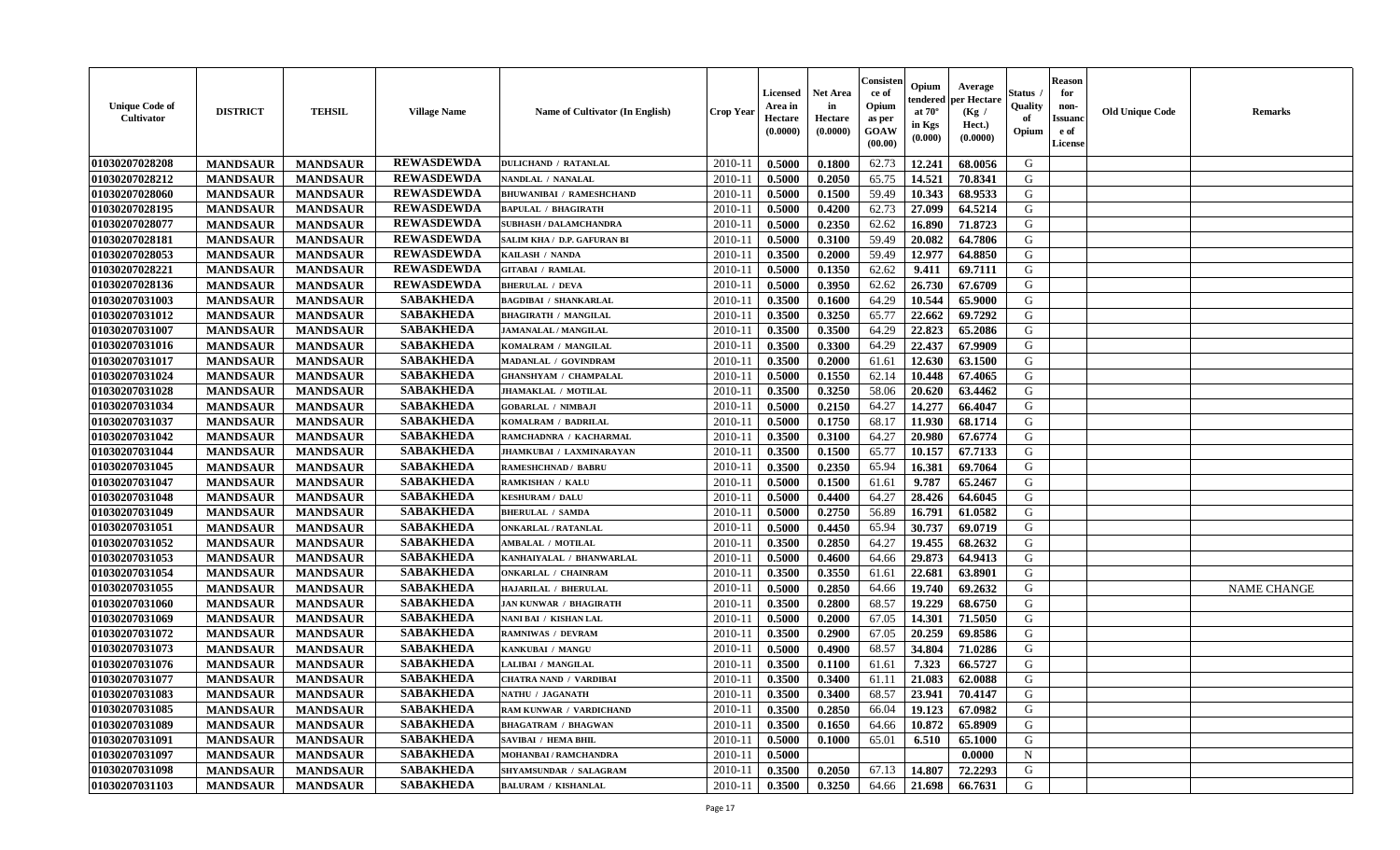| <b>Unique Code of</b><br><b>Cultivator</b> | <b>DISTRICT</b> | <b>TEHSIL</b>   | <b>Village Name</b> | Name of Cultivator (In English)   | <b>Crop Year</b> | <b>Licensed</b><br>Area in<br>Hectare<br>(0.0000) | Net Area<br>in<br>Hectare<br>(0.0000) | Consister<br>ce of<br>Opium<br>as per<br>GOAW<br>(00.00) | Opium<br>endered<br>at $70^\circ$<br>in Kgs<br>(0.000) | Average<br>per Hectare<br>(Kg /<br>Hect.)<br>(0.0000) | Status<br>Quality<br>of<br>Opium | <b>Reason</b><br>for<br>non-<br><b>Issuand</b><br>e of<br>License | <b>Old Unique Code</b> | Remarks |
|--------------------------------------------|-----------------|-----------------|---------------------|-----------------------------------|------------------|---------------------------------------------------|---------------------------------------|----------------------------------------------------------|--------------------------------------------------------|-------------------------------------------------------|----------------------------------|-------------------------------------------------------------------|------------------------|---------|
| 01030207031112                             | <b>MANDSAUR</b> | <b>MANDSAUR</b> | <b>SABAKHEDA</b>    | KALU / BHERA                      | 2010-11          | 0.3500                                            | 0.1150                                | 61.11                                                    | 7.421                                                  | 64.5304                                               | G                                |                                                                   |                        |         |
| 01030207031113                             | <b>MANDSAUR</b> | <b>MANDSAUR</b> | <b>SABAKHEDA</b>    | <b>CHANDRABAI / RAGHUNATH</b>     | 2010-11          | 0.3500                                            | 0.3150                                | 64.92                                                    | 20.403                                                 | 64.7714                                               | П                                | 02                                                                |                        |         |
| 01030207031116                             | <b>MANDSAUR</b> | <b>MANDSAUR</b> | <b>SABAKHEDA</b>    | RAMESHCHAND / UDAYRAM             | 2010-11          | 0.3500                                            | 0.1800                                | 65.06                                                    | 13.282                                                 | 73.7889                                               | G                                |                                                                   |                        |         |
| 01030207031117                             | <b>MANDSAUR</b> | <b>MANDSAUR</b> | <b>SABAKHEDA</b>    | RAMESHCHAND / RAMKISHAN           | 2010-11          | 0.5000                                            | 0.3050                                | 64.18                                                    | 20.098                                                 | 65.8951                                               | G                                |                                                                   |                        |         |
| 01030207031121                             | <b>MANDSAUR</b> | <b>MANDSAUR</b> | <b>SABAKHEDA</b>    | RAMCHANDRAIBAI / MANGILAL         | 2010-11          | 0.3500                                            | 0.2600                                | 61.11                                                    | 16.037                                                 | 61.6808                                               | G                                |                                                                   |                        |         |
| 01030207031123                             | <b>MANDSAUR</b> | <b>MANDSAUR</b> | <b>SABAKHEDA</b>    | <b>SITARAM / RAMCHAND</b>         | 2010-11          | 0.3500                                            | 0.1150                                | 68.79                                                    | 8.117                                                  | 70.5826                                               | $\mathbf{I}$                     | 02                                                                |                        |         |
| 01030207031124                             | <b>MANDSAUR</b> | <b>MANDSAUR</b> | <b>SABAKHEDA</b>    | MANGILAL / SALAGRAM               | $2010 - 11$      | 0.5000                                            | 0.2350                                | 67.51                                                    | 17.090                                                 | 72.7234                                               | G                                |                                                                   |                        |         |
| 01030207031128                             | <b>MANDSAUR</b> | <b>MANDSAUR</b> | <b>SABAKHEDA</b>    | <b>DHAKHIBAI / BAPULAL</b>        | 2010-11          | 0.3500                                            | 0.0950                                | 61.03                                                    | 6.304                                                  | 66.3579                                               | G                                |                                                                   |                        |         |
| 01030207031140                             | <b>MANDSAUR</b> | <b>MANDSAUR</b> | <b>SABAKHEDA</b>    | <b>GHANSHYAM / ONKARLAL</b>       | 2010-11          | 0.3500                                            | 0.1050                                | 64.18                                                    | 6.711                                                  | 63.9143                                               | G                                |                                                                   |                        |         |
| 01030207031142                             | <b>MANDSAUR</b> | <b>MANDSAUR</b> | <b>SABAKHEDA</b>    | <b>JANIBAI / RAGHUNATH</b>        | 2010-11          | 0.3500                                            | 0.1850                                | 64.18                                                    | 12.607                                                 | 68.1459                                               | G                                |                                                                   |                        |         |
| 01030207031143                             | <b>MANDSAUR</b> | <b>MANDSAUR</b> | <b>SABAKHEDA</b>    | <b>SURAJMAL / RAMCHAND</b>        | 2010-11          | 0.3500                                            | 0.2050                                | 67.08                                                    | 13.914                                                 | 67.8732                                               | G                                |                                                                   |                        |         |
| 01030207031145                             | <b>MANDSAUR</b> | <b>MANDSAUR</b> | <b>SABAKHEDA</b>    | PARMANAND / RAMCHANDRA            | 2010-11          | 0.3500                                            | 0.2050                                | 65.00                                                    | 13.631                                                 | 66.4927                                               | G                                |                                                                   |                        |         |
| 01030207031146                             | <b>MANDSAUR</b> | <b>MANDSAUR</b> | <b>SABAKHEDA</b>    | <b>GOPILAL / MANNALAL</b>         | 2010-11          | 0.5000                                            | 0.4550                                | 65.00                                                    | 31.859                                                 | 70.0198                                               | G                                |                                                                   |                        |         |
| 01030207031150                             | <b>MANDSAUR</b> | <b>MANDSAUR</b> | <b>SABAKHEDA</b>    | RAMESHCHAND / JAGDISH             | 2010-11          | 0.5000                                            | 0.1450                                | 67.13                                                    | 10.338                                                 | 71.2966                                               | G                                |                                                                   |                        |         |
| 01030207031152                             | <b>MANDSAUR</b> | <b>MANDSAUR</b> | <b>SABAKHEDA</b>    | AXMINARAYAN / RAMNIWAS            | 2010-11          | 0.3500                                            | 0.3400                                | 66.76                                                    | 22.145                                                 | 65.1324                                               | $\mathbf G$                      |                                                                   |                        |         |
| 01030207031153                             | <b>MANDSAUR</b> | <b>MANDSAUR</b> | <b>SABAKHEDA</b>    | SHIVLAL / BASANTILAL              | 2010-11          | 0.3500                                            | 0.1000                                | 65.00                                                    | 6.974                                                  | 69.7400                                               | G                                |                                                                   |                        |         |
| 01030207031158                             | <b>MANDSAUR</b> | <b>MANDSAUR</b> | <b>SABAKHEDA</b>    | RAM LAL / MANGILAL                | 2010-11          | 0.3500                                            | 0.2250                                | 65.00                                                    | 15.451                                                 | 68.6711                                               | G                                |                                                                   |                        |         |
| 01030207031160                             | <b>MANDSAUR</b> | <b>MANDSAUR</b> | <b>SABAKHEDA</b>    | PARASRAM / TULSIRAM               | 2010-11          | 0.5000                                            | 0.1850                                | 67.24                                                    | 13.333                                                 | 72.0703                                               | G                                |                                                                   |                        |         |
| 01030207031162                             | <b>MANDSAUR</b> | <b>MANDSAUR</b> | <b>SABAKHEDA</b>    | <b>AMRATRAM / RAGHUNATH</b>       | 2010-11          | 0.3500                                            | 0.1100                                | 59.86                                                    | 6.781                                                  | 61.6455                                               | G                                |                                                                   |                        |         |
| 01030207031165                             | <b>MANDSAUR</b> | <b>MANDSAUR</b> | <b>SABAKHEDA</b>    | RAMKUNWAR / SHANKARLAL            | 2010-11          | 0.3500                                            | 0.1550                                | 67.24                                                    | 11.162                                                 | 72.0129                                               | G                                |                                                                   |                        |         |
| 01030207031167                             | <b>MANDSAUR</b> | <b>MANDSAUR</b> | <b>SABAKHEDA</b>    | MOHANBAI / KESHURAM               | 2010-11          | 0.3500                                            | 0.1500                                | 65.06                                                    | 10.372                                                 | 69.1467                                               | G                                |                                                                   |                        |         |
| 01030207031173                             | <b>MANDSAUR</b> | <b>MANDSAUR</b> | <b>SABAKHEDA</b>    | RAJMAL / HIRALAL                  | 2010-11          | 0.5000                                            | 0.2050                                | 59.80                                                    | 13.421                                                 | 65.4683                                               | G                                |                                                                   |                        |         |
| 01030207031183                             | <b>MANDSAUR</b> | <b>MANDSAUR</b> | <b>SABAKHEDA</b>    | <b>JUGALKISHOR / RAMNARAYAN</b>   | 2010-11          | 0.3500                                            | 0.2600                                | 65.06                                                    | 17.483                                                 | 67.2423                                               | G                                |                                                                   |                        |         |
| 01030207031186                             | <b>MANDSAUR</b> | <b>MANDSAUR</b> | <b>SABAKHEDA</b>    | LAXMINARAYAN / RADHESHYAM         | 2010-11          | 0.5000                                            | 0.2800                                | 59.35                                                    | 17.525                                                 | 62.5893                                               | G                                |                                                                   |                        |         |
| 01030207031187                             | <b>MANDSAUR</b> | <b>MANDSAUR</b> | <b>SABAKHEDA</b>    | RAMESHCHAND / SALAGRAM            | 2010-11          | 0.3500                                            | 0.1100                                | 68.57                                                    | 7.866                                                  | 71.5091                                               | G                                |                                                                   |                        |         |
| 01030207031190                             | <b>MANDSAUR</b> | <b>MANDSAUR</b> | <b>SABAKHEDA</b>    | HIRALAL / GOBA                    | 2010-11          | 0.5000                                            | 0.2000                                | 68.57                                                    | 14.723                                                 | 73.6150                                               | G                                |                                                                   |                        |         |
| 01030207031195                             | <b>MANDSAUR</b> | <b>MANDSAUR</b> | <b>SABAKHEDA</b>    | PRAHLAD / KACHRMAL                | 2010-11          | 0.5000                                            | 0.1200                                | 58.81                                                    | 7.393                                                  | 61.6083                                               | G                                |                                                                   |                        |         |
| 01030207031200                             | <b>MANDSAUR</b> | <b>MANDSAUR</b> | <b>SABAKHEDA</b>    | <b>BHAGATRAM / ONKARLAL</b>       | 2010-11          | 0.5000                                            | 0.2500                                | 65.67                                                    | 17.787                                                 | 71.1480                                               | G                                |                                                                   |                        |         |
| 01030207031207                             | <b>MANDSAUR</b> | <b>MANDSAUR</b> | <b>SABAKHEDA</b>    | <b>GHISALAL / DEVRAM</b>          | 2010-11          | 0.5000                                            | 0.5050                                | 58.61                                                    | 29.313                                                 | 58.0455                                               | G                                |                                                                   |                        |         |
| 01030207031208                             | <b>MANDSAUR</b> | <b>MANDSAUR</b> | <b>SABAKHEDA</b>    | <b>BALMUKUND / MODIRAM</b>        | 2010-11          | 0.3500                                            | 0.1300                                | 55.13                                                    | 7.498                                                  | 57.6769                                               | G                                |                                                                   |                        |         |
| 01030207031211                             | <b>MANDSAUR</b> | <b>MANDSAUR</b> | <b>SABAKHEDA</b>    | MUNNABAI / RAMNIWAS               | 2010-11          | 0.3500                                            | 0.3150                                | 62.03                                                    | 19.841                                                 | 62.9873                                               | G                                |                                                                   |                        |         |
| 01030207031213                             | <b>MANDSAUR</b> | <b>MANDSAUR</b> | <b>SABAKHEDA</b>    | <b>GOPAL / CHAMPALAL</b>          | 2010-11          | 0.5000                                            | 0.4750                                | 59.07                                                    | 29.147                                                 | 61.3621                                               | G                                |                                                                   |                        |         |
| 01030207031215                             | <b>MANDSAUR</b> | <b>MANDSAUR</b> | <b>SABAKHEDA</b>    | TULSIBAI / SHAMBHULAL             | 2010-11          | 0.5000                                            | 0.1950                                | 64.23                                                    | 13.030                                                 | 66.8205                                               | G                                |                                                                   |                        |         |
| 01030207031216                             | <b>MANDSAUR</b> | <b>MANDSAUR</b> | <b>SABAKHEDA</b>    | <b>INDARMAL / HIRALAL</b>         | 2010-11          | 0.5000                                            | 0.3150                                | 67.12                                                    | 21.363                                                 | 67.8190                                               | G                                |                                                                   |                        |         |
| 01030207031221                             | <b>MANDSAUR</b> | <b>MANDSAUR</b> | <b>SABAKHEDA</b>    | YASHWANT / PRAHLAD                | 2010-11          | 0.5000                                            | 0.2450                                | 65.67                                                    | 16.539                                                 | 67.5061                                               | G                                |                                                                   |                        |         |
| 01030207031224                             | <b>MANDSAUR</b> | <b>MANDSAUR</b> | <b>SABAKHEDA</b>    | <b>DINESH KUMAR / KANHAIYALAL</b> | 2010-11          | 0.3500                                            | 0.1750                                | 62.29                                                    | 11.524                                                 | 65.8514                                               | G                                |                                                                   |                        |         |
| 01030207031225                             | <b>MANDSAUR</b> | <b>MANDSAUR</b> | <b>SABAKHEDA</b>    | <b>MOHANBAI / BHERULAL</b>        | 2010-11          | 0.5000                                            | 0.4750                                | 67.12                                                    | 32.093                                                 | 67.5642                                               | G                                |                                                                   |                        |         |
| 01030207031228                             | <b>MANDSAUR</b> | <b>MANDSAUR</b> | <b>SABAKHEDA</b>    | KISHORILAL / MANGILAL             | 2010-11          | 0.5000                                            | 0.2050                                | 59.07                                                    | 12.641                                                 | 61.6634                                               | G                                |                                                                   |                        |         |
| 01030207031229                             | <b>MANDSAUR</b> | <b>MANDSAUR</b> | <b>SABAKHEDA</b>    | <b>DEVRAM / PITHA</b>             | 2010-11          | 0.3500                                            | 0.1350                                | 67.12                                                    | 9.723                                                  | 72.0222                                               | G                                |                                                                   |                        |         |
| 01030207031232                             | <b>MANDSAUR</b> | <b>MANDSAUR</b> | <b>SABAKHEDA</b>    | RATANLAL / BHANWARLAL             | 2010-11          | 0.3500                                            | 0.1700                                | 63.53                                                    | 11.263                                                 | 66.2529                                               | ${\bf G}$                        |                                                                   |                        |         |
| 01030207031236                             |                 |                 | <b>SABAKHEDA</b>    |                                   | 2010-11          | 0.5000                                            |                                       | 63.53                                                    |                                                        |                                                       | G                                |                                                                   |                        |         |
|                                            | <b>MANDSAUR</b> | <b>MANDSAUR</b> | <b>SABAKHEDA</b>    | SATAYNARAYAN / HIRALAL            |                  |                                                   | 0.4200                                |                                                          | 27.391                                                 | 65.2167                                               | G                                |                                                                   |                        |         |
| 01030207031237                             | <b>MANDSAUR</b> | <b>MANDSAUR</b> |                     | KARULAL / JAGANNATH               | 2010-11          | 0.3500                                            | 0.2000                                | 55.25                                                    | 11.137                                                 | 55.6850                                               |                                  | 04                                                                |                        |         |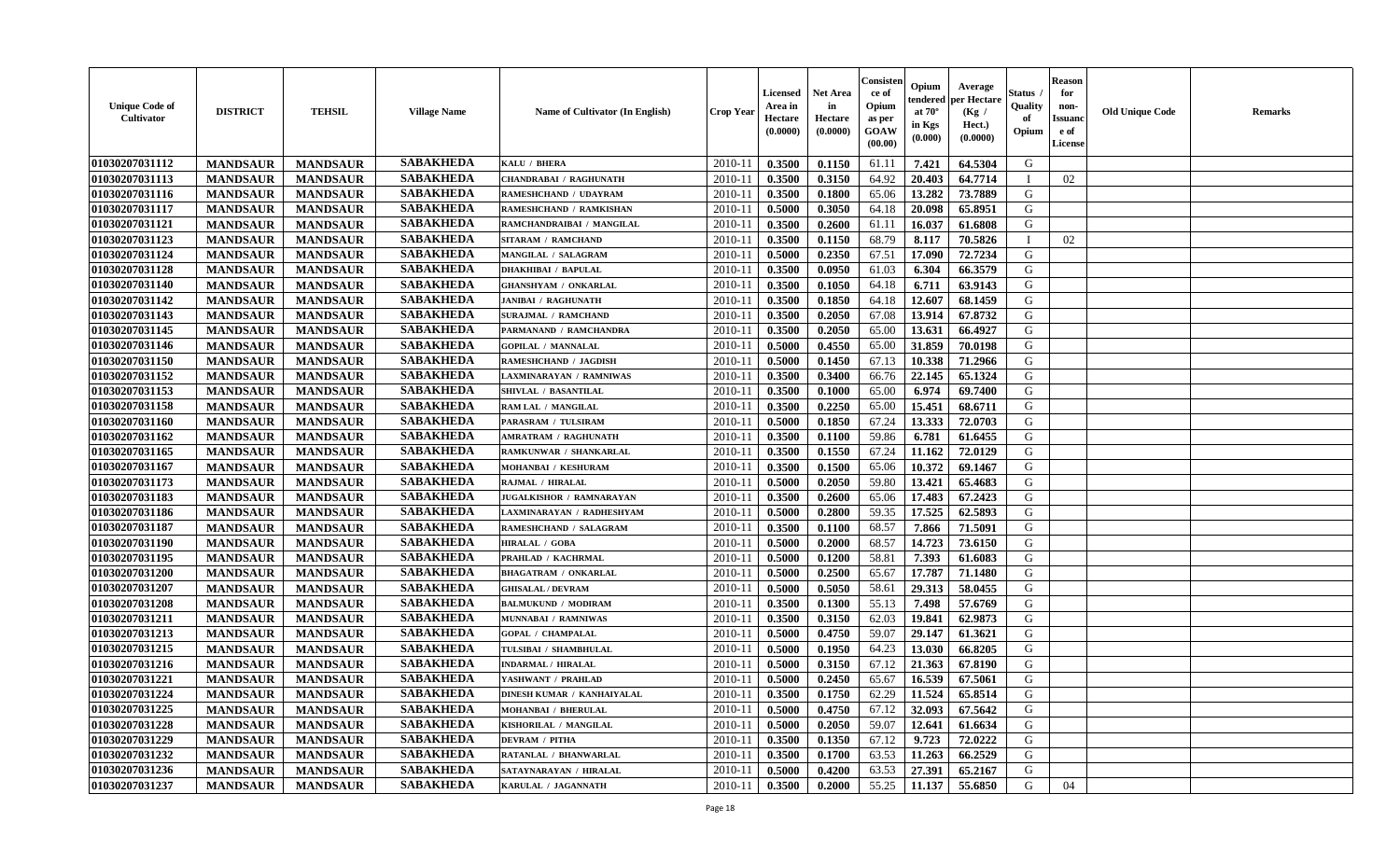| <b>Unique Code of</b><br>Cultivator | <b>DISTRICT</b> | <b>TEHSIL</b>   | <b>Village Name</b> | Name of Cultivator (In English) | <b>Crop Year</b> | <b>Licensed</b><br>Area in<br>Hectare<br>(0.0000) | <b>Net Area</b><br>in<br>Hectare<br>(0.0000) | Consister<br>ce of<br>Opium<br>as per<br>GOAW<br>(00.00) | Opium<br>endered<br>at $70^\circ$<br>in Kgs<br>(0.000) | Average<br>per Hectare<br>(Kg /<br>Hect.)<br>(0.0000) | Status .<br>Quality<br>of<br>Opium | <b>Reason</b><br>for<br>non-<br><b>Issuand</b><br>e of<br>License | <b>Old Unique Code</b> | <b>Remarks</b>     |
|-------------------------------------|-----------------|-----------------|---------------------|---------------------------------|------------------|---------------------------------------------------|----------------------------------------------|----------------------------------------------------------|--------------------------------------------------------|-------------------------------------------------------|------------------------------------|-------------------------------------------------------------------|------------------------|--------------------|
| 01030207031238                      | <b>MANDSAUR</b> | <b>MANDSAUR</b> | <b>SABAKHEDA</b>    | RAJENDRA KUMAR / AMBALAL        | 2010-11          | 0.5000                                            | 0.3250                                       | 63.53                                                    | 21.047                                                 | 64.7600                                               | G                                  |                                                                   |                        |                    |
| 01030207031244                      | <b>MANDSAUR</b> | <b>MANDSAUR</b> | <b>SABAKHEDA</b>    | <b>OMPRAKASH / GOPILAL</b>      | $2010-11$        | 0.3500                                            | 0.3400                                       | 64.76                                                    | 23.425                                                 | 68.8971                                               | G                                  |                                                                   |                        |                    |
| 01030207031245                      | <b>MANDSAUR</b> | <b>MANDSAUR</b> | <b>SABAKHEDA</b>    | MADANLAL / RAMKISHAN            | 2010-11          | 0.3500                                            | 0.2100                                       | 58.81                                                    | 12.762                                                 | 60.7714                                               | G                                  |                                                                   |                        |                    |
| 01030207031246                      | <b>MANDSAUR</b> | <b>MANDSAUR</b> | <b>SABAKHEDA</b>    | KALA BAI / RADHESHYAM           | 2010-11          | 0.3500                                            | 0.2400                                       | 64.76                                                    | 15.931                                                 | 66.3792                                               | G                                  |                                                                   |                        |                    |
| 01030207031255                      | <b>MANDSAUR</b> | <b>MANDSAUR</b> | <b>SABAKHEDA</b>    | RAJENDRA KUMAR / LAXMINARAYAN   | 2010-11          | 0.3500                                            | 0.2400                                       | 65.48                                                    | 16.538                                                 | 68.9083                                               | G                                  |                                                                   |                        |                    |
| 01030207031259                      | <b>MANDSAUR</b> | <b>MANDSAUR</b> | <b>SABAKHEDA</b>    | NAR SINGH / RAMNARAYAN          | 2010-11          | 0.5000                                            | 0.1100                                       | 71.11                                                    | 8.035                                                  | 73.0455                                               | G                                  |                                                                   |                        |                    |
| 01030207031261                      | <b>MANDSAUR</b> | <b>MANDSAUR</b> | <b>SABAKHEDA</b>    | <b>GOPAL / NANURAM</b>          | $2010 - 11$      | 0.3500                                            | 0.1250                                       | 64.76                                                    | 8.715                                                  | 69.7200                                               | G                                  |                                                                   |                        |                    |
| 01030207031263                      | <b>MANDSAUR</b> | <b>MANDSAUR</b> | <b>SABAKHEDA</b>    | RAMESHCHAND / NANURAM           | 2010-11          | 0.3500                                            | 0.1550                                       | 64.23                                                    | 10.424                                                 | 67.2516                                               | G                                  |                                                                   |                        |                    |
| 01030207031264                      | <b>MANDSAUR</b> | <b>MANDSAUR</b> | <b>SABAKHEDA</b>    | <b>NARENDRA / RAMESHCHAND</b>   | 2010-11          | 0.3500                                            | 0.1350                                       | 65.67                                                    | 9.072                                                  | 67.2000                                               | G                                  |                                                                   |                        |                    |
| 01030207031105                      | <b>MANDSAUR</b> | <b>MANDSAUR</b> | <b>SABAKHEDA</b>    | LAXMINARAYAN / MOHANLAL         | 2010-11          | 0.5000                                            | 0.1000                                       | 65.40                                                    | 6.839                                                  | 68.3900                                               | G                                  |                                                                   |                        |                    |
| 01030207031134                      | <b>MANDSAUR</b> | <b>MANDSAUR</b> | <b>SABAKHEDA</b>    | <b>DASHRATH / ONKARLAL</b>      | 2010-11          | 0.5000                                            | 0.2950                                       | 64.92                                                    | 20.320                                                 | 68.8814                                               | G                                  |                                                                   |                        |                    |
| 01030207031266                      | <b>MANDSAUR</b> | <b>MANDSAUR</b> | <b>SABAKHEDA</b>    | <b>FAKIRCHAND / HARLAL</b>      | 2010-11          | 0.5000                                            | 0.0800                                       | 71.81                                                    | 6.155                                                  | 76.9375                                               | G                                  |                                                                   |                        |                    |
| 01030207031269                      | <b>MANDSAUR</b> | <b>MANDSAUR</b> | <b>SABAKHEDA</b>    | <b>RAMESHVAR / NARAYAN</b>      | 2010-11          | 0.5000                                            | 0.2600                                       | 61.59                                                    | 17.069                                                 | 65.6500                                               | G                                  |                                                                   |                        |                    |
| 01030207031273                      | <b>MANDSAUR</b> | <b>MANDSAUR</b> | <b>SABAKHEDA</b>    | MAHESH KUMAR / GORISHANKAR      | 2010-11          | 0.3500                                            | 0.3050                                       | 61.59                                                    | 18.926                                                 | 62.0525                                               | G                                  |                                                                   |                        |                    |
| 01030207031281                      | <b>MANDSAUR</b> | <b>MANDSAUR</b> | <b>SABAKHEDA</b>    | <b>DEVIRAM / UDAYRAM</b>        | $2010 - 1$       | 0.3500                                            | 0.3150                                       | 64.17                                                    | 20.855                                                 | 66.2063                                               | ${\bf G}$                          |                                                                   |                        |                    |
| 01030207031283                      | <b>MANDSAUR</b> | <b>MANDSAUR</b> | <b>SABAKHEDA</b>    | RADHSHYAM / RAMKISHAN           | 2010-11          | 0.3500                                            | 0.2350                                       | 64.17                                                    | 15.621                                                 | 66.4723                                               | G                                  |                                                                   |                        |                    |
| 01030207031285                      | <b>MANDSAUR</b> | <b>MANDSAUR</b> | <b>SABAKHEDA</b>    | PRABHULAL / CHAMPALAL           | 2010-11          | 0.5000                                            | 0.1900                                       | 64.17                                                    | 12.559                                                 | 66.1000                                               | G                                  |                                                                   |                        |                    |
| 01030207031293                      | <b>MANDSAUR</b> | <b>MANDSAUR</b> | <b>SABAKHEDA</b>    | RAKESH KUMAR / RAMESH CHAND     | 2010-11          | 0.5000                                            | 0.4850                                       | 66.24                                                    | 34.256                                                 | 70.6309                                               | G                                  |                                                                   |                        |                    |
| 01030207031294                      | <b>MANDSAUR</b> | <b>MANDSAUR</b> | <b>SABAKHEDA</b>    | RAMDAYAL / JHAMAKLAL            | 2010-11          | 0.5000                                            | 0.1000                                       | 64.17                                                    | 6.921                                                  | 69.2100                                               | G                                  |                                                                   |                        |                    |
| 01030207031296                      |                 |                 | <b>SABAKHEDA</b>    | <b>CHAINRAM / HAJARILAL</b>     |                  |                                                   |                                              | 65.40                                                    |                                                        |                                                       | G                                  |                                                                   |                        |                    |
|                                     | <b>MANDSAUR</b> | <b>MANDSAUR</b> | <b>SABAKHEDA</b>    |                                 | 2010-11          | 0.5000                                            | 0.3150                                       |                                                          | 21.703                                                 | 68.8984                                               |                                    |                                                                   |                        |                    |
| 01030207031298                      | <b>MANDSAUR</b> | <b>MANDSAUR</b> | <b>SABAKHEDA</b>    | SHANTILAL / KESHURAM GAYARI     | 2010-11          | 0.5000                                            |                                              |                                                          |                                                        | 0.0000                                                | $\mathbf N$                        |                                                                   |                        |                    |
| 01030207031303                      | <b>MANDSAUR</b> | <b>MANDSAUR</b> |                     | <b>BHAGIRATH / KESHURAM</b>     | 2010-11          | 0.3500                                            | 0.2000                                       | 62.70                                                    | 12.818                                                 | 64.0900                                               | G                                  |                                                                   |                        |                    |
| 01030207031305                      | <b>MANDSAUR</b> | <b>MANDSAUR</b> | <b>SABAKHEDA</b>    | <b>SURESHCHAND / DEVRAM</b>     | $2010 - 11$      | 0.3500                                            | 0.3500                                       | 68.44                                                    | 23.592                                                 | 67.4057                                               | G                                  |                                                                   |                        |                    |
| 01030207031310                      | <b>MANDSAUR</b> | <b>MANDSAUR</b> | <b>SABAKHEDA</b>    | NIRBHAYRAM / MANGILAL           | 2010-11          | 0.5000                                            | 0.2150                                       | 62.70                                                    | 14.260                                                 | 66.3256                                               | G                                  |                                                                   |                        |                    |
| 01030207031311                      | <b>MANDSAUR</b> | <b>MANDSAUR</b> | <b>SABAKHEDA</b>    | <b>SHYAMLAL / BHAGWAN</b>       | 2010-11          | 0.5000                                            | 0.1000                                       | 62.70                                                    | 6.933                                                  | 69.3300                                               | G                                  |                                                                   |                        |                    |
| 01030207031023                      | <b>MANDSAUR</b> | <b>MANDSAUR</b> | <b>SABAKHEDA</b>    | <b>BABULAL / SALAGRAM</b>       | 2010-11          | 0.3500                                            | 0.1200                                       | 67.61                                                    | 8.190                                                  | 68.2500                                               | G                                  |                                                                   |                        |                    |
| 01030207031092                      | <b>MANDSAUR</b> | <b>MANDSAUR</b> | <b>SABAKHEDA</b>    | <b>SITABAI/ CHENRAM</b>         | 2010-11          | 0.5000                                            | 0.2500                                       | 69.56                                                    | 17.917                                                 | 71.6680                                               | G                                  |                                                                   |                        |                    |
| 01030207031136                      | <b>MANDSAUR</b> | <b>MANDSAUR</b> | <b>SABAKHEDA</b>    | RAVINDRA KUMAR / OMPRAKASH      | 2010-11          | 0.3500                                            | 0.3150                                       | 64.43                                                    | 20.894                                                 | 66.3302                                               | G                                  |                                                                   |                        |                    |
| 01030207031320                      | <b>MANDSAUR</b> | <b>MANDSAUR</b> | <b>SABAKHEDA</b>    | <b>SAMRATH / AMBALAL</b>        | 2010-11          | 0.3500                                            | 0.1900                                       | 64.43                                                    | 13.374                                                 | 70.3895                                               | G                                  |                                                                   |                        |                    |
| 01030207031203                      | <b>MANDSAUR</b> | <b>MANDSAUR</b> | <b>SABAKHEDA</b>    | LAXMINARAYAN / DEVRAM           | 2010-11          | 0.3500                                            | 0.2850                                       | 59.23                                                    | 18.793                                                 | 65.9404                                               | G                                  |                                                                   |                        |                    |
| 01030207031288                      | <b>MANDSAUR</b> | <b>MANDSAUR</b> | <b>SABAKHEDA</b>    | <b>BALMUKUND / HIRALAL</b>      | $2010 - 11$      | 0.3500                                            | 0.1050                                       | 61.59                                                    | 7.074                                                  | 67.3714                                               | G                                  |                                                                   |                        |                    |
| 01030207031331                      | <b>MANDSAUR</b> | <b>MANDSAUR</b> | <b>SABAKHEDA</b>    | <b>BANSHILAL / GANPAT</b>       | 2010-11          | 0.5000                                            | 0.1950                                       | 64.43                                                    | 13.052                                                 | 66.9333                                               | G                                  |                                                                   |                        |                    |
| 01030207031278                      | <b>MANDSAUR</b> | <b>MANDSAUR</b> | <b>SABAKHEDA</b>    | SANJAY / BHAGATRAM              | 2010-11          | 0.3500                                            | 0.2950                                       | 60.46                                                    | 18.846                                                 | 63.8847                                               | G                                  |                                                                   |                        |                    |
| 01030207031015                      | <b>MANDSAUR</b> | <b>MANDSAUR</b> | <b>SABAKHEDA</b>    | <b>RAMRATAN / GANGARAM</b>      | 2010-11          | 0.5000                                            | 0.1650                                       | 64.43                                                    | 10.861                                                 | 65.8242                                               | G                                  |                                                                   |                        |                    |
| 01030207031212                      | <b>MANDSAUR</b> | <b>MANDSAUR</b> | <b>SABAKHEDA</b>    | <b>BHANWARLAL / HIRALAL</b>     | 2010-11          | 0.5000                                            | 0.2050                                       | 70.74                                                    | 14.916                                                 | 72.7610                                               | $\mathbf{I}$                       | 02                                                                |                        |                    |
| 01030207031220                      | <b>MANDSAUR</b> | <b>MANDSAUR</b> | <b>SABAKHEDA</b>    | <b>DEVILAL / GOPILAL</b>        | 2010-11          | 0.5000                                            | 0.3550                                       | 70.63                                                    | 25.538                                                 | 71.9380                                               | G                                  |                                                                   |                        |                    |
| 01030207031176                      | <b>MANDSAUR</b> | <b>MANDSAUR</b> | <b>SABAKHEDA</b>    | <b>BHERULAL / KESHURAM</b>      | 2010-11          | 0.5000                                            | 0.2400                                       | 62.03                                                    | 15.313                                                 | 63.8042                                               | G                                  |                                                                   |                        |                    |
| 01030207031206                      | <b>MANDSAUR</b> | <b>MANDSAUR</b> | <b>SABAKHEDA</b>    | <b>BADRILAL / RAMJAS</b>        | 2010-11          | 0.5000                                            | 0.3200                                       | 62.03                                                    | 20.204                                                 | 63.1375                                               | G                                  |                                                                   |                        |                    |
| 01030207031247                      | <b>MANDSAUR</b> | <b>MANDSAUR</b> | <b>SABAKHEDA</b>    | <b>UDAYRAM / RAMCHANDRA</b>     | 2010-11          | 0.5000                                            | 0.3550                                       | 64.92                                                    | 22.833                                                 | 64.3183                                               | G                                  |                                                                   |                        |                    |
| 01030207031157                      | <b>MANDSAUR</b> | <b>MANDSAUR</b> | <b>SABAKHEDA</b>    | TULSIRAM / RAMA                 | 2010-11          | 0.3500                                            | 0.2100                                       | 64.92                                                    | 13.726                                                 | 65.3619                                               | ${\bf G}$                          |                                                                   |                        | <b>NAME CHANGE</b> |
| 01030207031194                      | <b>MANDSAUR</b> | <b>MANDSAUR</b> | <b>SABAKHEDA</b>    | KANHAIYALAL / BADRILAL          | 2010-11          | 0.3500                                            | 0.1700                                       | 64.92                                                    | 11.287                                                 | 66.3941                                               | G                                  |                                                                   |                        |                    |
| 01030207031258                      | <b>MANDSAUR</b> | <b>MANDSAUR</b> | <b>SABAKHEDA</b>    | <b>DINESH / RAMLAL</b>          | 2010-11          | 0.5000                                            | 0.4600                                       | 56.71                                                    | 27.593                                                 | 59.9848                                               | G                                  |                                                                   |                        |                    |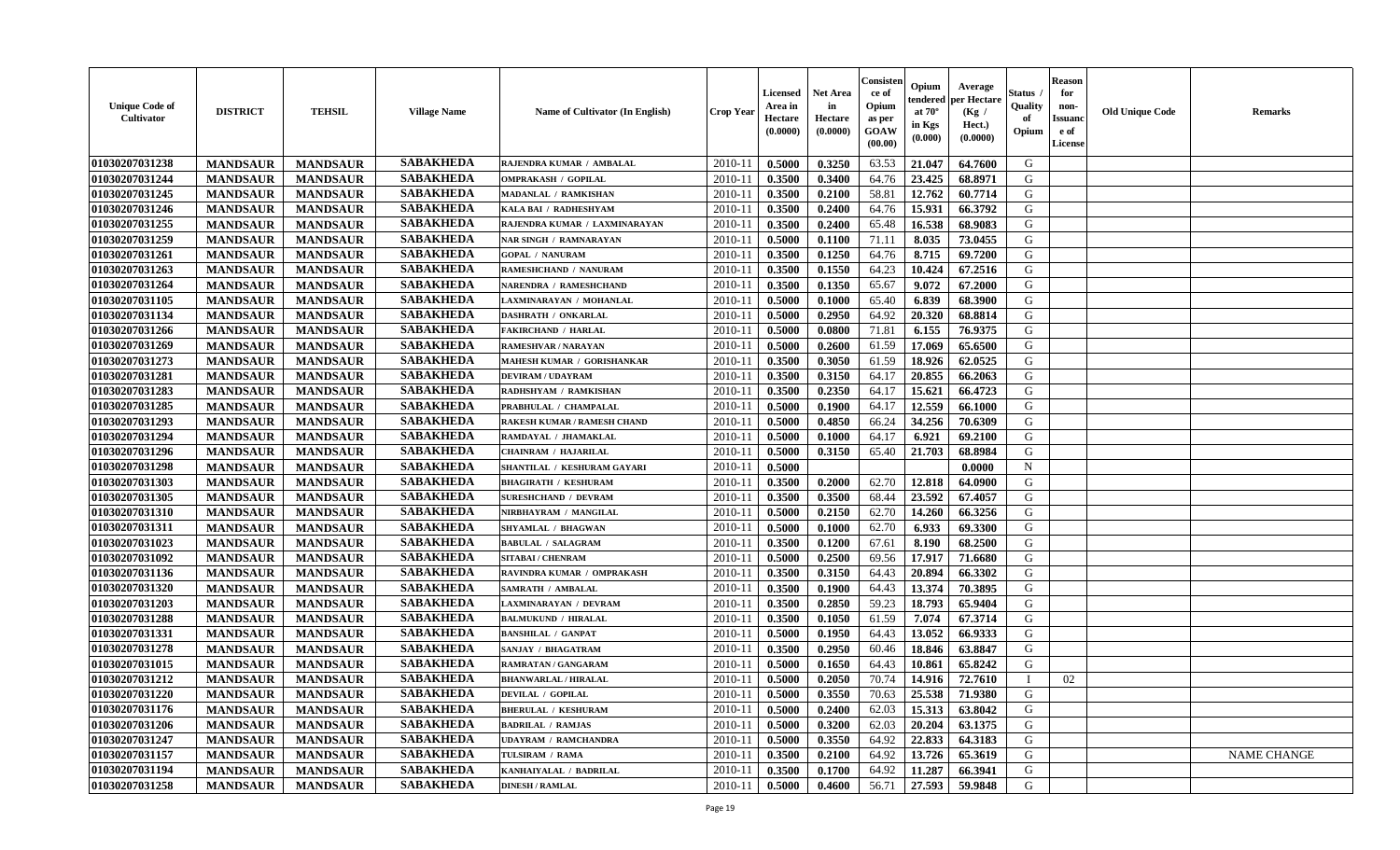| <b>Unique Code of</b><br>Cultivator | <b>DISTRICT</b> | <b>TEHSIL</b>   | <b>Village Name</b> | Name of Cultivator (In English) | <b>Crop Year</b> | <b>Licensed</b><br>Area in<br>Hectare<br>(0.0000) | <b>Net Area</b><br>in<br>Hectare<br>(0.0000) | Consisten<br>ce of<br>Opium<br>as per<br><b>GOAW</b><br>(00.00) | Opium<br>tendered<br>at $70^\circ$<br>in Kgs<br>$(\mathbf{0.000})$ | Average<br>per Hectare<br>(Kg /<br>Hect.)<br>(0.0000) | Status .<br>Quality<br>of<br>Opium | <b>Reason</b><br>for<br>non-<br><b>Issuanc</b><br>e of<br>License | <b>Old Unique Code</b> | <b>Remarks</b>     |
|-------------------------------------|-----------------|-----------------|---------------------|---------------------------------|------------------|---------------------------------------------------|----------------------------------------------|-----------------------------------------------------------------|--------------------------------------------------------------------|-------------------------------------------------------|------------------------------------|-------------------------------------------------------------------|------------------------|--------------------|
| 01030207031277                      | <b>MANDSAUR</b> | <b>MANDSAUR</b> | <b>SABAKHEDA</b>    | SATAYNARAYAN / CHAINRAM         | 2010-11          | 0.5000                                            | 0.4200                                       | 67.61                                                           | 29.111                                                             | 69.3119                                               | G                                  |                                                                   |                        |                    |
| 01030207031164                      | <b>MANDSAUR</b> | <b>MANDSAUR</b> | <b>SABAKHEDA</b>    | RAJMAL / BHAGATRAM              | $2010 - 11$      | 0.3500                                            | 0.3050                                       | 67.61                                                           | 20.351                                                             | 66.7246                                               | G                                  |                                                                   |                        |                    |
| 01030207031040                      | <b>MANDSAUR</b> | <b>MANDSAUR</b> | <b>SABAKHEDA</b>    | SUBHASHCHAND / BANSHILAL        | $2010 - 1$       | 0.5000                                            | 0.1750                                       | 62.31                                                           | 11.278                                                             | 64.4457                                               | G                                  |                                                                   |                        |                    |
| 01030207031217                      | <b>MANDSAUR</b> | <b>MANDSAUR</b> | <b>SABAKHEDA</b>    | MAN KUNWARBAI / ONKARLAL        | 2010-11          | 0.5000                                            | 0.4100                                       | 68.73                                                           | 29.701                                                             | 72.4415                                               | G                                  |                                                                   |                        |                    |
| 01030207031118                      | <b>MANDSAUR</b> | <b>MANDSAUR</b> | <b>SABAKHEDA</b>    | MOHANLAL / PRAYAGBAI            | 2010-11          | 0.3500                                            | 0.2000                                       | 62.31                                                           | 13.049                                                             | 65.2450                                               | G                                  |                                                                   |                        |                    |
| 01030207031189                      | <b>MANDSAUR</b> | <b>MANDSAUR</b> | <b>SABAKHEDA</b>    | <b>LILASHANKAR / SHIVLAL</b>    | $2010 - 11$      | 0.5000                                            | 0.1050                                       | 62.31                                                           | 7.166                                                              | 68.2476                                               | G                                  |                                                                   |                        |                    |
| 01030207031196                      | <b>MANDSAUR</b> | <b>MANDSAUR</b> | <b>SABAKHEDA</b>    | PRAHLAD / GOPAL                 | 2010-11          | 0.3500                                            | 0.2050                                       | 64.00                                                           | 13.970                                                             | 68.1463                                               | G                                  |                                                                   |                        |                    |
| 01030207031267                      | <b>MANDSAUR</b> | <b>MANDSAUR</b> | <b>SABAKHEDA</b>    | KANHAIYALAL / HARLAL            | $2010 - 11$      | 0.3500                                            | 0.1300                                       | 61.59                                                           | 8.103                                                              | 62.3308                                               | G                                  |                                                                   |                        |                    |
| 01030207031065                      | <b>MANDSAUR</b> | <b>MANDSAUR</b> | <b>SABAKHEDA</b>    | NANDLAL / SHIVLAL               | 2010-11          | 0.5000                                            | 0.1350                                       | 64.00                                                           | 8.722                                                              | 64.6074                                               | G                                  |                                                                   |                        |                    |
| 01030207031078                      | <b>MANDSAUR</b> | <b>MANDSAUR</b> | <b>SABAKHEDA</b>    | RAMLAL / PRABHULAL              | 2010-11          | 0.3500                                            | 0.3250                                       | 64.17                                                           | 21.625                                                             | 66.5385                                               | G                                  |                                                                   |                        |                    |
| 01030207031086                      | <b>MANDSAUR</b> | <b>MANDSAUR</b> | <b>SABAKHEDA</b>    | <b>SURESH / CHAINRAM</b>        | $2010 - 11$      | 0.5000                                            | 0.3000                                       | 64.17                                                           | 20.342                                                             | 67.8067                                               | G                                  |                                                                   |                        |                    |
| 01030207031334                      | <b>MANDSAUR</b> | <b>MANDSAUR</b> | <b>SABAKHEDA</b>    | <b>BAGDIRAM / KARULAL</b>       | 2010-11          | 0.5000                                            | 0.3600                                       | 56.47                                                           | 21.096                                                             | 58.6000                                               | G                                  |                                                                   |                        |                    |
| 01030207031336                      | <b>MANDSAUR</b> | <b>MANDSAUR</b> | <b>SABAKHEDA</b>    | <b>BHAGIRATH / KALU</b>         | $2010 - 11$      | 0.3500                                            | 0.1550                                       | 64.17                                                           | 10.130                                                             | 65.3548                                               | G                                  |                                                                   |                        |                    |
| 01030207031338                      | <b>MANDSAUR</b> | <b>MANDSAUR</b> | <b>SABAKHEDA</b>    | KARULAL / CHAMPALAL             | $2010 - 1$       | 0.5000                                            | 0.1000                                       | 65.49                                                           | 6.914                                                              | 69.1400                                               | G                                  |                                                                   |                        |                    |
| 01030207031001                      | <b>MANDSAUR</b> | <b>MANDSAUR</b> | <b>SABAKHEDA</b>    | RATANBAI / MANGILAL             | 2010-11          | 0.3500                                            | 0.2800                                       | 64.13                                                           | 18.103                                                             | 64.6536                                               | G                                  |                                                                   |                        |                    |
| 01030207031025                      | <b>MANDSAUR</b> | <b>MANDSAUR</b> | <b>SABAKHEDA</b>    | NARAYAN / MOTILAL               | 2010-11          | 0.5000                                            | 0.3000                                       | 61.20                                                           | 19.663                                                             | 65.5433                                               | G                                  |                                                                   |                        |                    |
| 01030207031297                      | <b>MANDSAUR</b> | <b>MANDSAUR</b> | <b>SABAKHEDA</b>    | <b>BADRILAL / CHIMANLAL</b>     | $2010 - 11$      | 0.3500                                            | 0.1100                                       | 64.59                                                           | 7.299                                                              | 66.3545                                               | G                                  |                                                                   |                        |                    |
| 01030207031151                      | <b>MANDSAUR</b> | <b>MANDSAUR</b> | <b>SABAKHEDA</b>    | SATAYNARAYAN / LAXMINARAYAN     | 2010-11          | 0.5000                                            | 0.4450                                       | 66.82                                                           | 29.601                                                             | 66.5191                                               | G                                  |                                                                   |                        |                    |
| 01030207031026                      | <b>MANDSAUR</b> | <b>MANDSAUR</b> | <b>SABAKHEDA</b>    | PRAHLAD / GANGARAM              | $2010 - 11$      | 0.3500                                            | 0.1350                                       | 62.17                                                           | 9.050                                                              | 67.0370                                               | G                                  |                                                                   |                        |                    |
| 01030207031041                      | <b>MANDSAUR</b> | <b>MANDSAUR</b> | <b>SABAKHEDA</b>    | VINOD KUMAR / ONKARLAL          | 2010-11          | 0.5000                                            | 0.1900                                       | 67.61                                                           | 13.445                                                             | 70.7632                                               | G                                  |                                                                   |                        |                    |
| 01030207031062                      | <b>MANDSAUR</b> | <b>MANDSAUR</b> | <b>SABAKHEDA</b>    | PYARIBAI / MOHANLAL             | 2010-11          | 0.5000                                            | 0.1050                                       | 65.40                                                           | 7.222                                                              | 68.7810                                               | G                                  |                                                                   |                        |                    |
| 01030207031067                      | <b>MANDSAUR</b> | <b>MANDSAUR</b> | <b>SABAKHEDA</b>    | NANDUBAI / PANNALAL             | $2010 - 11$      | 0.3500                                            | 0.3400                                       | 62.84                                                           | 23.062                                                             | 67.8294                                               | G                                  |                                                                   |                        |                    |
| 01030207031084                      | <b>MANDSAUR</b> | <b>MANDSAUR</b> | <b>SABAKHEDA</b>    | <b>MOHAN / PRABHULAL</b>        | 2010-11          | 0.3500                                            | 0.2100                                       | 64.65                                                           | 14.001                                                             | 66.6714                                               | G                                  |                                                                   |                        |                    |
| 01030207031094                      | <b>MANDSAUR</b> | <b>MANDSAUR</b> | <b>SABAKHEDA</b>    | JHAMAKLAL / SALAGRAM            | 2010-11          | 0.5000                                            | 0.1000                                       | 61.20                                                           | 6.828                                                              | 68.2800                                               | G                                  |                                                                   |                        |                    |
| 01030207031096                      | <b>MANDSAUR</b> | <b>MANDSAUR</b> | <b>SABAKHEDA</b>    | RAMLAL / MAGNIRAM               | $2010 - 1$       | 0.3500                                            | 0.2300                                       | 69.22                                                           | 16.128                                                             | 70.1217                                               | G                                  |                                                                   |                        |                    |
| 01030207031102                      | <b>MANDSAUR</b> | <b>MANDSAUR</b> | <b>SABAKHEDA</b>    | <b>GANGARAM / CHAMPALAL</b>     | 2010-11          | 0.3500                                            | 0.1950                                       | 64.65                                                           | 13.373                                                             | 68.5795                                               | G                                  |                                                                   |                        | <b>NAME CHANGE</b> |
| 01030207031106                      | <b>MANDSAUR</b> | <b>MANDSAUR</b> | <b>SABAKHEDA</b>    | <b>BAGADIBAI/GODHA</b>          | $2010-11$        | 0.5000                                            |                                              |                                                                 |                                                                    | 0.0000                                                | N                                  | 08                                                                |                        |                    |
| 01030207031138                      | <b>MANDSAUR</b> | <b>MANDSAUR</b> | <b>SABAKHEDA</b>    | PANNALAL / LAXMAN               | 2010-11          | 0.5000                                            | 0.3200                                       | 64.65                                                           | 20.873                                                             | 65,2281                                               | G                                  |                                                                   |                        |                    |
| 01030207031166                      | <b>MANDSAUR</b> | <b>MANDSAUR</b> | <b>SABAKHEDA</b>    | <b>CHENRAM / NIMBA</b>          | 2010-11          | 0.3500                                            | 0.2700                                       | 64.16                                                           | 17.754                                                             | 65.7556                                               | G                                  |                                                                   |                        |                    |
| 01030207031172                      | <b>MANDSAUR</b> | <b>MANDSAUR</b> | <b>SABAKHEDA</b>    | JAMNALAL / RAIKLAL              | $2010 - 11$      | 0.5000                                            | 0.1550                                       | 64.16                                                           | 10.046                                                             | 64.8129                                               | G                                  |                                                                   |                        |                    |
| 01030207031234                      | <b>MANDSAUR</b> | <b>MANDSAUR</b> | <b>SABAKHEDA</b>    | MADANLAL / GOUTAM               | 2010-11          | 0.3500                                            | 0.2900                                       | 62.39                                                           | 18.503                                                             | 63.8034                                               | G                                  |                                                                   |                        |                    |
| 01030207031295                      | <b>MANDSAUR</b> | <b>MANDSAUR</b> | <b>SABAKHEDA</b>    | KARULAL / MADHU GAYARI          | 2010-11          | 0.5000                                            | 0.1550                                       | 62.39                                                           | 10.125                                                             | 65.3226                                               | G                                  |                                                                   |                        |                    |
| 01030207031306                      | <b>MANDSAUR</b> | <b>MANDSAUR</b> | <b>SABAKHEDA</b>    | ANIL KUMAR / PARMANAND          | $2010 - 11$      | 0.3500                                            | 0.2350                                       | 62.39                                                           | 16.168                                                             | 68.8000                                               | G                                  |                                                                   |                        |                    |
| 01030207031307                      | <b>MANDSAUR</b> | <b>MANDSAUR</b> | <b>SABAKHEDA</b>    | RAJENDRA KUMAR / VINDO KUMAR    | 2010-11          | 0.3500                                            | 0.1150                                       | 67.13                                                           | 8.180                                                              | 71.1304                                               | G                                  |                                                                   |                        |                    |
| 01030207031095                      | <b>MANDSAUR</b> | <b>MANDSAUR</b> | <b>SABAKHEDA</b>    | RADHESHYAM / MANGILAL           | 2010-11          | 0.5000                                            | 0.2050                                       | 59.26                                                           | 12.529                                                             | 61.1171                                               | G                                  |                                                                   |                        |                    |
| 01030207031318                      | <b>MANDSAUR</b> | <b>MANDSAUR</b> | <b>SABAKHEDA</b>    | <b>SUNIL / GOPAL</b>            |                  | $2010-11$ 0.3500                                  | 0.1600                                       | 63.08                                                           | 10.769                                                             | 67.3063                                               | G                                  |                                                                   |                        |                    |
| 01030207031243                      | <b>MANDSAUR</b> | <b>MANDSAUR</b> | <b>SABAKHEDA</b>    | <b>GHANSHYAM / NARAYAN</b>      | 2010-11          | 0.3500                                            | 0.1350                                       | 61.23                                                           | 8.362                                                              | 61.9407                                               | G                                  |                                                                   |                        |                    |
| 01030207031071                      | <b>MANDSAUR</b> | <b>MANDSAUR</b> | <b>SABAKHEDA</b>    | <b>BHAGATRAM / DALURAM</b>      | 2010-11          | 0.5000                                            |                                              |                                                                 |                                                                    | 0.0000                                                | $\mathbf N$                        |                                                                   |                        |                    |
| 01030207031009                      | <b>MANDSAUR</b> | <b>MANDSAUR</b> | <b>SABAKHEDA</b>    | KANWARLAL / CHUNILAL            | 2010-11          | 0.5000                                            | 0.2650                                       | 64.16                                                           | 17.571                                                             | 66.3057                                               | G                                  |                                                                   |                        |                    |
| 01030207031099                      | <b>MANDSAUR</b> | <b>MANDSAUR</b> | <b>SABAKHEDA</b>    | VINOD / SALAGRAM                | 2010-11          | 0.3500                                            | 0.1300                                       | 61.23                                                           | 8.222                                                              | 63.2462                                               | G                                  |                                                                   |                        |                    |
| 01030207031101                      | <b>MANDSAUR</b> | <b>MANDSAUR</b> | <b>SABAKHEDA</b>    | <b>JAGDISH / BADRILAL</b>       | 2010-11          | 0.3500                                            | 0.3250                                       | 59.26                                                           | 20.191                                                             | 62.1262                                               | G                                  |                                                                   |                        |                    |
| 01030207031122                      | <b>MANDSAUR</b> | <b>MANDSAUR</b> | <b>SABAKHEDA</b>    | <b>KESHI BAI / NANDA</b>        | $2010-11$        | 0.3500                                            | 0.3350                                       | 59.26                                                           | 20.529                                                             | 61.2806                                               | G                                  |                                                                   |                        |                    |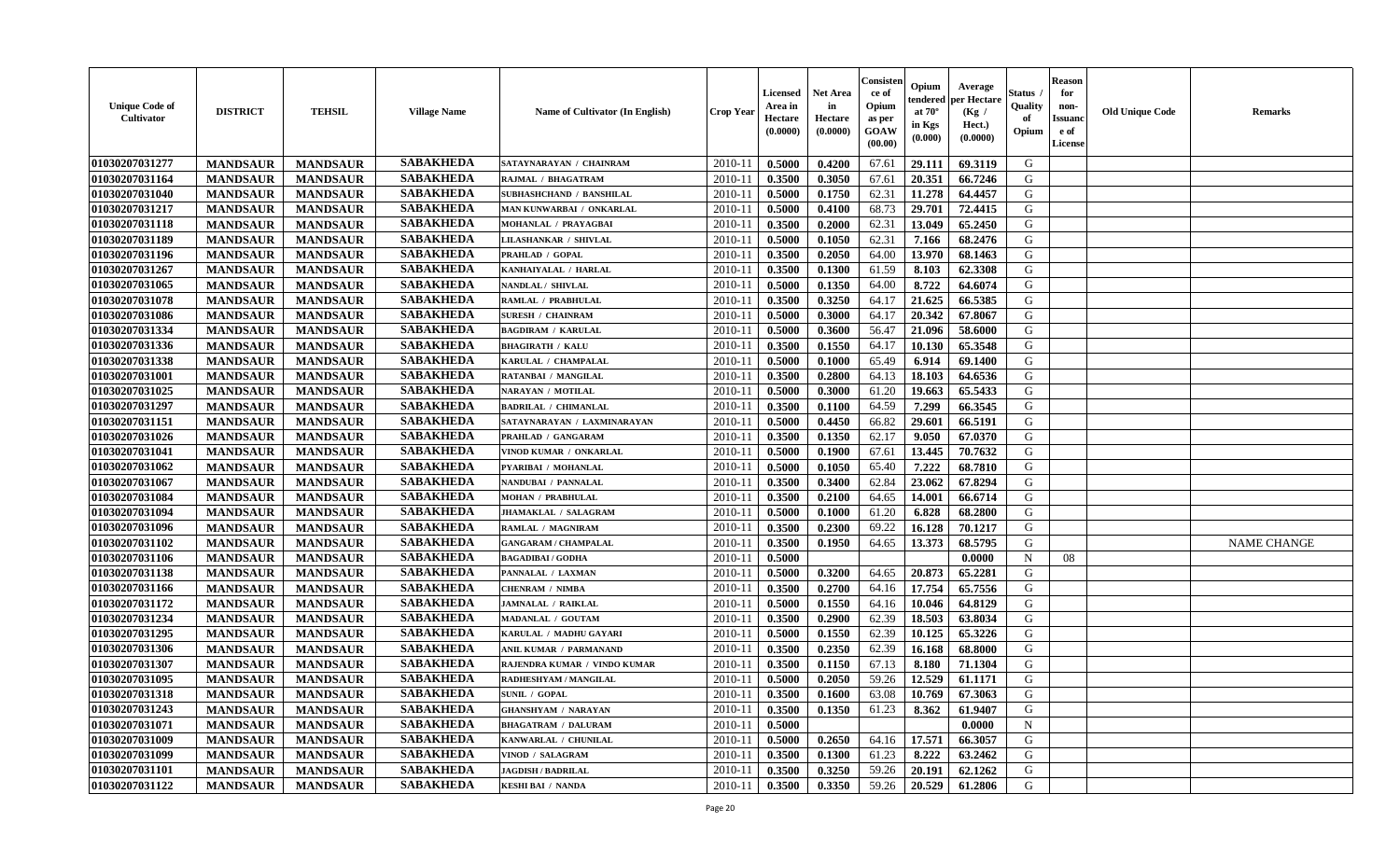| <b>Unique Code of</b><br>Cultivator | <b>DISTRICT</b> | <b>TEHSIL</b>   | <b>Village Name</b> | Name of Cultivator (In English)        | <b>Crop Year</b> | <b>Licensed</b><br>Area in<br>Hectare<br>(0.0000) | Net Area<br>in<br>Hectare<br>(0.0000) | Consiste<br>ce of<br>Opium<br>as per<br>GOAW<br>(00.00) | Opium<br>endereo<br>at 70°<br>in Kgs<br>(0.000) | Average<br>er Hectare<br>(Kg /<br>Hect.)<br>(0.0000) | Status<br>Quality<br>of<br>Opium | <b>Reason</b><br>for<br>non-<br><b>Issuand</b><br>e of<br><b>License</b> | <b>Old Unique Code</b> | Remarks            |
|-------------------------------------|-----------------|-----------------|---------------------|----------------------------------------|------------------|---------------------------------------------------|---------------------------------------|---------------------------------------------------------|-------------------------------------------------|------------------------------------------------------|----------------------------------|--------------------------------------------------------------------------|------------------------|--------------------|
| 01030207031137                      | <b>MANDSAUR</b> | <b>MANDSAUR</b> | <b>SABAKHEDA</b>    | RAMDAYAL / BAPULAL                     | 2010-11          | 0.5000                                            | 0.2150                                | 64.29                                                   | 14.309                                          | 66.5535                                              | G                                |                                                                          |                        |                    |
| 01030207031197                      | <b>MANDSAUR</b> | <b>MANDSAUR</b> | <b>SABAKHEDA</b>    | <b>BHERULAL / BADRILAL</b>             | 2010-11          | 0.3500                                            | 0.1650                                | 59.26                                                   | 10.015                                          | 60.6970                                              | G                                |                                                                          |                        |                    |
| 01030207031262                      | <b>MANDSAUR</b> | <b>MANDSAUR</b> | <b>SABAKHEDA</b>    | <b>CHAGANLAL / NANURAM</b>             | 2010-11          | 0.3500                                            | 0.3050                                | 58.81                                                   | 18.718                                          | 61.3705                                              | G                                |                                                                          |                        |                    |
| 01030207031300                      | <b>MANDSAUR</b> | <b>MANDSAUR</b> | <b>SABAKHEDA</b>    | PRAHLAD / BHERULAL                     | 2010-11          | 0.5000                                            | 0.4200                                | 60.20                                                   | 26.402                                          | 62.8619                                              | G                                |                                                                          |                        |                    |
| 01030207031321                      | <b>MANDSAUR</b> | <b>MANDSAUR</b> | <b>SABAKHEDA</b>    | MANOHARLAL / ONKARLAL                  | 2010-11          | 0.5000                                            | 0.2000                                | 60.72                                                   | 13.107                                          | 65.5350                                              | G                                |                                                                          |                        |                    |
| 01030207031339                      | <b>MANDSAUR</b> | <b>MANDSAUR</b> | <b>SABAKHEDA</b>    | <b>BHAGWAN / RAMA</b>                  | $2010 - 11$      | 0.3500                                            | 0.3100                                | 61.20                                                   | 19.794                                          | 63.8516                                              | G                                |                                                                          |                        | <b>NAME CHANGE</b> |
| 01030207031275                      | <b>MANDSAUR</b> | <b>MANDSAUR</b> | <b>SABAKHEDA</b>    | PARMANAND / KISHANLAL                  | 2010-11          | 0.3500                                            | 0.1450                                | 64.16                                                   | 9.844                                           | 67.8897                                              | G                                |                                                                          |                        |                    |
| 01030207031301                      | <b>MANDSAUR</b> | <b>MANDSAUR</b> | <b>SABAKHEDA</b>    | <b>BHERULAL / BHANWARLAL</b>           | 2010-11          | 0.3500                                            | 0.2850                                | 61.20                                                   | 8.988                                           | 31.5368                                              | G                                | 04                                                                       |                        |                    |
| 01030207031317                      | <b>MANDSAUR</b> | <b>MANDSAUR</b> | <b>SABAKHEDA</b>    | VASHUDEV / NANDKISHOR                  | $2010 - 11$      | 0.3500                                            | 0.1300                                | 65.77                                                   | 8.841                                           | 68.0077                                              | G                                |                                                                          |                        |                    |
| 01030207031199                      | <b>MANDSAUR</b> | <b>MANDSAUR</b> | <b>SABAKHEDA</b>    | NANDKISHOR / GANPATLAL                 | 2010-11          | 0.3500                                            | 0.2250                                | 65.77                                                   | 14.826                                          | 65.8933                                              | G                                |                                                                          |                        |                    |
| 01030207031163                      | <b>MANDSAUR</b> | <b>MANDSAUR</b> | <b>SABAKHEDA</b>    | <b>MANOHAR / NANDKISHOR</b>            | 2010-11          | 0.3500                                            | 0.2200                                | 56.47                                                   | 12.625                                          | 57.3864                                              | G                                |                                                                          |                        |                    |
| 01030207031340                      | <b>MANDSAUR</b> | <b>MANDSAUR</b> | <b>SABAKHEDA</b>    | <b>BADRI LAL / RAMCHANDRAA</b>         | 2010-11          | 0.3500                                            | 0.2500                                | 65.77                                                   | 16.649                                          | 66.5960                                              | G                                |                                                                          | 01030207029017         | <b>NAME CHANGE</b> |
| 01030207032006                      | <b>MANDSAUR</b> | <b>MANDSAUR</b> | <b>SINDPAN</b>      | NANDRAM / DHURA                        | 2010-11          | 0.5000                                            | 0.4850                                | 60.58                                                   | 31.017                                          | 63.9526                                              | G                                |                                                                          |                        |                    |
| 01030207032009                      | <b>MANDSAUR</b> | <b>MANDSAUR</b> | <b>SINDPAN</b>      | SUKHIBAI / KANIRAM                     | $2010 - 11$      | 0.3500                                            | 0.2200                                | 62.00                                                   | 14.198                                          | 64.5364                                              | $\mathbf G$                      |                                                                          |                        |                    |
| 01030207032011                      | <b>MANDSAUR</b> | <b>MANDSAUR</b> | <b>SINDPAN</b>      | NANDRAM / NARAYAN                      | 2010-11          | 0.3500                                            | 0.2450                                | 61.00                                                   | 16.182                                          | 66.0490                                              | G                                |                                                                          |                        |                    |
| 01030207032017                      | <b>MANDSAUR</b> | <b>MANDSAUR</b> | <b>SINDPAN</b>      | RUKMANBAI / RAJARAM                    | 2010-11          | 0.5000                                            | 0.4550                                | 61.00                                                   | 29.332                                          | 64.4659                                              | G                                |                                                                          |                        |                    |
| 01030207032021                      | <b>MANDSAUR</b> | <b>MANDSAUR</b> | <b>SINDPAN</b>      | MODIRAM / CHAMPALAL                    | 2010-11          | 0.5000                                            | 0.5000                                | 60.87                                                   | 32.470                                          | 64.9400                                              | G                                |                                                                          |                        |                    |
| 01030207032027                      | <b>MANDSAUR</b> | <b>MANDSAUR</b> | <b>SINDPAN</b>      | RAMESHWAR / KISHANLAL                  | $2010 - 11$      | 0.5000                                            | 0.3100                                | 64.56                                                   | 21.176                                          | 68.3097                                              | G                                |                                                                          |                        |                    |
| 01030207032031                      | <b>MANDSAUR</b> | <b>MANDSAUR</b> | <b>SINDPAN</b>      | <b>BHAGWAN / POKHAR</b>                | 2010-11          | 0.5000                                            | 0.1300                                | 62.00                                                   | 9.663                                           | 74.3308                                              | G                                |                                                                          |                        |                    |
| 01030207032066                      | <b>MANDSAUR</b> | <b>MANDSAUR</b> | <b>SINDPAN</b>      | PRAHLAD / MOHANLAL                     | 2010-11          | 0.5000                                            | 0.3250                                | 62.00                                                   | 21.842                                          | 67.2062                                              | G                                |                                                                          |                        |                    |
| 01030207032067                      | <b>MANDSAUR</b> | <b>MANDSAUR</b> | <b>SINDPAN</b>      | KANHAIYALAL / MOHANLAL                 | 2010-11          | 0.5000                                            | 0.2900                                | 62.00                                                   | 19.636                                          | 67.7103                                              | G                                |                                                                          |                        |                    |
| 01030207032069                      | <b>MANDSAUR</b> | <b>MANDSAUR</b> | <b>SINDPAN</b>      | <b>BAPULAL / MOTILAL</b>               | 2010-11          | 0.3500                                            | 0.3550                                | 64.56                                                   | 24.210                                          | 68.1972                                              | G                                |                                                                          |                        |                    |
| 01030207032075                      | <b>MANDSAUR</b> | <b>MANDSAUR</b> | <b>SINDPAN</b>      | RADHESHYAM / KACHRULAL                 | $2010 - 11$      | 0.5000                                            | 0.4000                                | 60.84                                                   | 25.874                                          | 64.6850                                              | G                                |                                                                          |                        |                    |
| 01030207032093                      | <b>MANDSAUR</b> | <b>MANDSAUR</b> | <b>SINDPAN</b>      | RADHESHYAM./ NANDA                     | 2010-11          | 0.3500                                            | 0.1550                                | 61.90                                                   | 10.833                                          | 69.8903                                              | G                                |                                                                          |                        |                    |
| 01030207032104                      | <b>MANDSAUR</b> | <b>MANDSAUR</b> | <b>SINDPAN</b>      | <b>OMPRAKASH / NANDRAM</b>             | 2010-11          | 0.5000                                            | 0.4000                                | 61.90                                                   | 27.156                                          | 67.8900                                              | G                                |                                                                          |                        |                    |
| 01030207032107                      | <b>MANDSAUR</b> | <b>MANDSAUR</b> | <b>SINDPAN</b>      | KISHOR / KANHAIYALAL                   | 2010-11          | 0.3500                                            | 0.3500                                | 61.90                                                   | 22.832                                          | 65.2343                                              | G                                |                                                                          |                        |                    |
| 01030207032051                      | <b>MANDSAUR</b> | <b>MANDSAUR</b> | <b>SINDPAN</b>      | MANGILAL / KACHRU                      | 2010-11          | 0.3500                                            | 0.3400                                | 58.87                                                   | 21.656                                          | 63.6941                                              | G                                |                                                                          |                        |                    |
| 01030207032022                      | <b>MANDSAUR</b> | <b>MANDSAUR</b> | <b>SINDPAN</b>      | KACHRU / BHANWARLAL                    | 2010-11          | 0.3500                                            | 0.1000                                | 61.90                                                   | 6.553                                           | 65.5300                                              | G                                |                                                                          |                        |                    |
| 01030207032018                      | <b>MANDSAUR</b> | <b>MANDSAUR</b> | <b>SINDPAN</b>      | KANCHANBAI / BHERULAL                  | 2010-11          | 0.3500                                            | 0.1950                                | 63.38                                                   | 12.911                                          | 66.2103                                              | G                                |                                                                          |                        |                    |
| 01030207032019                      | <b>MANDSAUR</b> | <b>MANDSAUR</b> | <b>SINDPAN</b>      | <b>MANGIBAI / HIRALAL</b>              | 2010-11          | 0.5000                                            | 0.2100                                | 63.38                                                   | 14.251                                          | 67.8619                                              | G                                |                                                                          |                        |                    |
| 01030207032046                      | <b>MANDSAUR</b> | <b>MANDSAUR</b> | <b>SINDPAN</b>      | <b>GOVERDHAN SINGH / BHANWAR SINGH</b> | $2010-11$        | 0.3500                                            | 0.1200                                | 61.63                                                   | 7.827                                           | 65.2250                                              | G                                |                                                                          |                        |                    |
| 01030207032057                      | <b>MANDSAUR</b> | <b>MANDSAUR</b> | <b>SINDPAN</b>      | <b>SURESH KUMAR / GOPILAL</b>          | 2010-11          | 0.5000                                            | 0.3850                                | 58.87                                                   | 24.633                                          | 63.9818                                              | G                                |                                                                          |                        |                    |
| 01030207032094                      | <b>MANDSAUR</b> | <b>MANDSAUR</b> | <b>SINDPAN</b>      | <b>BHANWARLAL / BHUWAN</b>             | 2010-11          | 0.5000                                            | 0.2700                                | 59.92                                                   | 18.096                                          | 67.0222                                              | G                                |                                                                          |                        |                    |
| 01030207032053                      | <b>MANDSAUR</b> | <b>MANDSAUR</b> | <b>SINDPAN</b>      | <b>ATAMARAM / RAMCHAND</b>             | 2010-11          | 0.3500                                            | 0.1850                                | 64.02                                                   | 12.164                                          | 65.7514                                              | G                                |                                                                          |                        |                    |
| 01030207032072                      | <b>MANDSAUR</b> | <b>MANDSAUR</b> | <b>SINDPAN</b>      | VISHNULAL / RAMESHWER                  | 2010-11          | 0.5000                                            | 0.4600                                | 63.07                                                   | 30.328                                          | 65.9304                                              | G                                |                                                                          |                        |                    |
| 01030207032001                      | <b>MANDSAUR</b> | <b>MANDSAUR</b> | <b>SINDPAN</b>      | KALU / BHUWAN                          | 2010-11          | 0.3500                                            | 0.1300                                | 62.82                                                   | 8.328                                           | 64.0615                                              | G                                |                                                                          |                        |                    |
| 01030207032013                      | <b>MANDSAUR</b> | <b>MANDSAUR</b> | <b>SINDPAN</b>      | <b>ONKARLAL / NANDA</b>                | $2010 - 11$      | 0.3500                                            | 0.2500                                | 62.82                                                   | 15.723                                          | 62.8920                                              | G                                |                                                                          |                        |                    |
| 01030207032043                      | <b>MANDSAUR</b> | <b>MANDSAUR</b> | <b>SINDPAN</b>      | SHANKARLAL / KASHIRAM                  | 2010-11          | 0.3500                                            | 0.2000                                | 62.82                                                   | 12.869                                          | 64.3450                                              | G                                |                                                                          |                        |                    |
| 01030207032036                      | <b>MANDSAUR</b> | <b>MANDSAUR</b> | <b>SINDPAN</b>      | <b>BABULAL / MANGILAL</b>              | 2010-11          | 0.3500                                            | 0.2100                                | 62.29                                                   | 14.478                                          | 68.9429                                              | ${\bf G}$                        |                                                                          |                        |                    |
| 01030207032038                      | <b>MANDSAUR</b> | <b>MANDSAUR</b> | <b>SINDPAN</b>      | <b>BANSHILAL / MANGILAL</b>            | $2010 - 11$      | 0.3500                                            | 0.2950                                | 60.02                                                   | 18.298                                          | 62.0271                                              | G                                |                                                                          |                        |                    |
| 01030207032060                      | <b>MANDSAUR</b> | <b>MANDSAUR</b> | <b>SINDPAN</b>      | RAMESHCHAND / KACHRU                   | 2010-11          | 0.3500                                            | 0.1950                                | 59.92                                                   | 11.753                                          | 60.2718                                              | G                                |                                                                          |                        |                    |
| 01030207032090                      | <b>MANDSAUR</b> | <b>MANDSAUR</b> | <b>SINDPAN</b>      | PANIBAI / UDA                          | 2010-11          | 0.3500                                            | 0.3150                                | 62.19                                                   | 19.234                                          | 61.0603                                              | $\mathbf I$                      | 02                                                                       |                        |                    |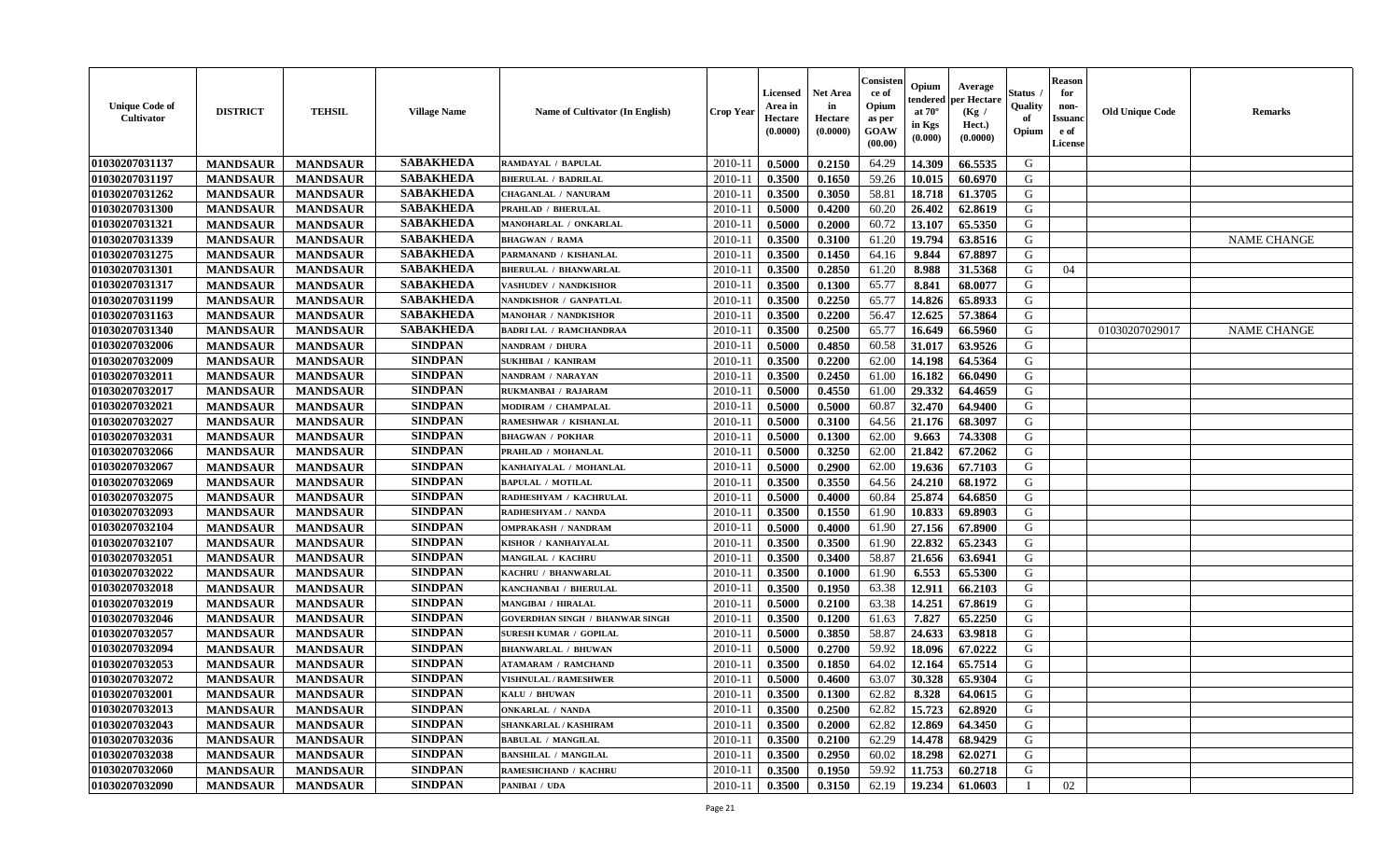| <b>Unique Code of</b><br>Cultivator | <b>DISTRICT</b> | <b>TEHSIL</b>   | <b>Village Name</b> | Name of Cultivator (In English)  | <b>Crop Year</b> | <b>Licensed</b><br>Area in<br>Hectare<br>(0.0000) | <b>Net Area</b><br>in<br>Hectare<br>(0.0000) | Consisteı<br>ce of<br>Opium<br>as per<br>GOAW<br>(00.00) | Opium<br>endered<br>at $70^{\circ}$<br>in Kgs<br>(0.000) | Average<br>oer Hectare<br>(Kg /<br>Hect.)<br>(0.0000) | Status<br>Quality<br>of<br>Opium | <b>Reason</b><br>for<br>non-<br><b>Issuand</b><br>e of<br>License | <b>Old Unique Code</b> | <b>Remarks</b>     |
|-------------------------------------|-----------------|-----------------|---------------------|----------------------------------|------------------|---------------------------------------------------|----------------------------------------------|----------------------------------------------------------|----------------------------------------------------------|-------------------------------------------------------|----------------------------------|-------------------------------------------------------------------|------------------------|--------------------|
| 01030207032029                      | <b>MANDSAUR</b> | <b>MANDSAUR</b> | <b>SINDPAN</b>      | SHIVNARAYAN / SHANKARLAL         | 2010-11          | 0.3500                                            | 0.2000                                       | 61.69                                                    | 13.069                                                   | 65.3450                                               | G                                |                                                                   |                        |                    |
| 01030207032039                      | <b>MANDSAUR</b> | <b>MANDSAUR</b> | <b>SINDPAN</b>      | <b>FAKIRCHAND / DEVILAL</b>      | $2010 - 11$      | 0.3500                                            | 0.2850                                       | 61.45                                                    | 18.549                                                   | 65.0842                                               | G                                |                                                                   |                        |                    |
| 01030207032048                      | <b>MANDSAUR</b> | <b>MANDSAUR</b> | <b>SINDPAN</b>      | MISHRILAL / CHAMPALAL            | 2010-11          | 0.3500                                            | 0.3500                                       | 61.69                                                    | 23.160                                                   | 66.1714                                               | G                                |                                                                   |                        |                    |
| 01030207032054                      | <b>MANDSAUR</b> | <b>MANDSAUR</b> | <b>SINDPAN</b>      | <b>BHERULAL / KANIRAM</b>        | 2010-11          | 0.3500                                            | 0.1850                                       | 50.27                                                    | 9.494                                                    | 51.3189                                               | G                                | 04                                                                |                        |                    |
| 01030207032111                      | <b>MANDSAUR</b> | <b>MANDSAUR</b> | <b>SINDPAN</b>      | MADANLAL / JAGANATH              | 2010-11          | 0.3500                                            | 0.1700                                       | 59.92                                                    | 10.854                                                   | 63.8471                                               | G                                |                                                                   |                        |                    |
| 01030207033038                      | <b>MANDSAUR</b> | <b>MANDSAUR</b> | <b>ACHERA</b>       | <b>BHERULAL / NANURAM</b>        | 2010-11          | 0.3500                                            | 0.1400                                       | 58.07                                                    | 7.980                                                    | 57.0000                                               | G                                |                                                                   |                        |                    |
| 01030207033005                      | <b>MANDSAUR</b> | <b>MANDSAUR</b> | <b>ACHERA</b>       | PRABHULAL / AMRATRAM             | 2010-11          | 0.3500                                            | 0.1600                                       | 59.89                                                    | 9.634                                                    | 60.2125                                               | G                                |                                                                   |                        |                    |
| 01030207033033                      | <b>MANDSAUR</b> | <b>MANDSAUR</b> | <b>ACHERA</b>       | RUKAMAN BAI / PURANMAL           | 2010-11          | 0.3500                                            | 0.2050                                       | 55.97                                                    | 11.778                                                   | 57.4537                                               | G                                |                                                                   |                        |                    |
| 01030207033025                      | <b>MANDSAUR</b> | <b>MANDSAUR</b> | <b>ACHERA</b>       | HABIB / GULSHERKHAN              | 2010-11          | 0.3500                                            | 0.1450                                       | 61.13                                                    | 9.431                                                    | 65.0414                                               | G                                |                                                                   |                        |                    |
| 01030207033028                      | <b>MANDSAUR</b> | <b>MANDSAUR</b> | <b>ACHERA</b>       | <b>MANGILAL / GORDHAN</b>        | 2010-11          | 0.3500                                            | 0.3400                                       | 56.52                                                    | 19.863                                                   | 58.4206                                               | G                                |                                                                   |                        |                    |
| 01030207033031                      | <b>MANDSAUR</b> | <b>MANDSAUR</b> | <b>ACHERA</b>       | KANWARLAL / GORDHAN              | 2010-11          | 0.3500                                            | 0.3100                                       | 58.82                                                    | 18.184                                                   | 58.6581                                               | G                                |                                                                   |                        |                    |
| 01030207036003                      | <b>MANDSAUR</b> | <b>MANDSAUR</b> | <b>AGHORIYA</b>     | VAKTA / KACHARU                  | 2010-11          | 0.5000                                            | 0.4000                                       | 65.89                                                    | 27.100                                                   | 67.7500                                               | G                                |                                                                   |                        |                    |
| 01030207036009                      | <b>MANDSAUR</b> | <b>MANDSAUR</b> | <b>AGHORIYA</b>     | RAMCHANDRA / KACHARU             | 2010-11          | 0.5000                                            | 0.1850                                       | 65.74                                                    | 12.500                                                   | 67.5676                                               | G                                |                                                                   |                        |                    |
| 01030207036014                      | <b>MANDSAUR</b> | <b>MANDSAUR</b> | <b>AGHORIYA</b>     | <b>JANIBAI / BHERA</b>           | 2010-11          | 0.5000                                            | 0.4400                                       | 63.95                                                    | 28.905                                                   | 65.6932                                               | G                                |                                                                   |                        |                    |
| 01030207036005                      | <b>MANDSAUR</b> | <b>MANDSAUR</b> | <b>AGHORIYA</b>     | BHNVARIBAI / NATHIBAI / MANGILAL | $2010 - 11$      | 0.5000                                            | 0.4000                                       | 62.47                                                    | 27.130                                                   | 67.8250                                               | G                                |                                                                   |                        |                    |
| 01030207036013                      | <b>MANDSAUR</b> | <b>MANDSAUR</b> | <b>AGHORIYA</b>     | SHNBHULAL / RAJARAM              | 2010-11          | 0.5000                                            | 0.2400                                       | 62.47                                                    | 15.555                                                   | 64.8125                                               | G                                |                                                                   |                        |                    |
| 01030207036010                      | <b>MANDSAUR</b> | <b>MANDSAUR</b> | <b>AGHORIYA</b>     | SITABAI / GIRADHARI              | 2010-11          | 0.5000                                            | 0.4950                                       | 63.52                                                    | 33.874                                                   | 68.4323                                               | G                                |                                                                   |                        | <b>NAME CHANGE</b> |
| 01030207036030                      | <b>MANDSAUR</b> | <b>MANDSAUR</b> | <b>AGHORIYA</b>     | AMBALAL / HARLAL                 | 2010-11          | 0.3500                                            | 0.3450                                       | 59.90                                                    | 20.734                                                   | 60.0986                                               | G                                |                                                                   |                        |                    |
| 01030207036039                      | <b>MANDSAUR</b> | <b>MANDSAUR</b> | <b>AGHORIYA</b>     | SHANTILAL / MANGILAL             | 2010-11          | 0.5000                                            | 0.4500                                       | 59.90                                                    | 28.153                                                   | 62.5622                                               | G                                |                                                                   |                        |                    |
| 01030207036025                      | <b>MANDSAUR</b> | <b>MANDSAUR</b> | <b>AGHORIYA</b>     | MANGILAL / FAKIRCHAND            | 2010-11          | 0.5000                                            | 0.4950                                       | 67.03                                                    | 33.649                                                   | 67.9778                                               | G                                |                                                                   |                        |                    |
| 01030207036012                      | <b>MANDSAUR</b> | <b>MANDSAUR</b> | <b>AGHORIYA</b>     | TULASIRAM / VARADA               | 2010-11          | 0.3500                                            | 0.2800                                       | 62.47                                                    | 17.295                                                   | 61.7679                                               | G                                |                                                                   |                        |                    |
| 01030207036001                      | <b>MANDSAUR</b> | <b>MANDSAUR</b> | <b>AGHORIYA</b>     | AXMINARAYAN / KACHRU             | 2010-11          | 0.3500                                            | 0.2300                                       | 63.13                                                    | 15.665                                                   | 68.1087                                               | G                                |                                                                   |                        |                    |
| 01030207036029                      | <b>MANDSAUR</b> | <b>MANDSAUR</b> | <b>AGHORIYA</b>     | <b>NARAYANADAS / MOHANADAS</b>   | 2010-11          | 0.5000                                            | 0.2200                                       | 63.13                                                    | 14.808                                                   | 67.3091                                               | G                                |                                                                   |                        |                    |
| 01030207036022                      | <b>MANDSAUR</b> | <b>MANDSAUR</b> | <b>AGHORIYA</b>     | DEVILAL / BHANVARLAL             | 2010-11          | 0.3500                                            | 0.2950                                       | 65.12                                                    | 20.438                                                   | 69.2814                                               | G                                |                                                                   |                        |                    |
| 01030207037001                      | <b>MANDSAUR</b> | <b>MANDSAUR</b> | <b>AMLAWAD</b>      | <b>HASTIMAL BAGMAL</b>           | 2010-11          | 0.5000                                            | 0.4700                                       | 59.65                                                    | 28.606                                                   | 60.8638                                               | G                                |                                                                   |                        |                    |
| 01030207037003                      | <b>MANDSAUR</b> | <b>MANDSAUR</b> | <b>AMLAWAD</b>      | <b>BALARAM BAGDIRAM</b>          | 2010-11          | 0.5000                                            | 0.2500                                       | 65.16                                                    | 17.323                                                   | 69.2920                                               | G                                |                                                                   |                        |                    |
| 01030207037004                      | <b>MANDSAUR</b> | <b>MANDSAUR</b> | <b>AMLAWAD</b>      | <b>GANGARAM / RAMCHANDRA</b>     | 2010-11          | 0.5000                                            | 0.4850                                       | 62.54                                                    | 30.618                                                   | 63.1299                                               | G                                |                                                                   |                        |                    |
| 01030207037010                      | <b>MANDSAUR</b> | <b>MANDSAUR</b> | <b>AMLAWAD</b>      | NAGULAL CHUNNILAL                | 2010-11          | 0.5000                                            | 0.5000                                       | 64.34                                                    | 32.409                                                   | 64.8180                                               | G                                |                                                                   |                        |                    |
| 01030207037011                      | <b>MANDSAUR</b> | <b>MANDSAUR</b> | <b>AMLAWAD</b>      | <b>CHUNNILAL DEVRAM</b>          | 2010-11          | 0.5000                                            | 0.3450                                       | 62.54                                                    | 22.121                                                   | 64.1188                                               | G                                |                                                                   |                        |                    |
| 01030207037013                      | <b>MANDSAUR</b> | <b>MANDSAUR</b> | <b>AMLAWAD</b>      | AKSHMAN MANGILAL                 | 2010-11          | 0.5000                                            | 0.4250                                       | 62.54                                                    | 27.071                                                   | 63.6965                                               | G                                |                                                                   |                        |                    |
| 01030207037017                      | <b>MANDSAUR</b> | <b>MANDSAUR</b> | <b>AMLAWAD</b>      | GOVERDHANLAL VARDICHANDRA        | 2010-11          | 0.5000                                            | 0.2550                                       | 62.54                                                    | 16.412                                                   | 64.3608                                               | ${\bf G}$                        |                                                                   |                        |                    |
| 01030207037019                      | <b>MANDSAUR</b> | <b>MANDSAUR</b> | <b>AMLAWAD</b>      | <b>MANJU MAGANLAL</b>            | 2010-11          | 0.5000                                            | 0.2700                                       | 62.73                                                    | 17.403                                                   | 64.4556                                               | G                                |                                                                   |                        |                    |
| 01030207037020                      | <b>MANDSAUR</b> | <b>MANDSAUR</b> | <b>AMLAWAD</b>      | RAMESHCHAND / KARULAL            | 2010-11          | 0.5000                                            | 0.1650                                       | 67.64                                                    | 12.272                                                   | 74.3758                                               | G                                |                                                                   |                        |                    |
| 01030207037022                      | <b>MANDSAUR</b> | <b>MANDSAUR</b> | <b>AMLAWAD</b>      | <b>GOPALDAS / AMARDAS</b>        | 2010-11          | 0.5000                                            | 0.3500                                       | 62.73                                                    | 21.920                                                   | 62.6286                                               | G                                |                                                                   |                        |                    |
| 01030207037024                      | <b>MANDSAUR</b> | <b>MANDSAUR</b> | <b>AMLAWAD</b>      | PRAHLAD / LAXMAN                 | 2010-11          | 0.5000                                            | 0.4850                                       | 64.34                                                    | 31.389                                                   | 64.7196                                               | G                                |                                                                   |                        |                    |
| 01030207037025                      | <b>MANDSAUR</b> | <b>MANDSAUR</b> | <b>AMLAWAD</b>      | PRAHLAD / KANHAIYALAL            | 2010-11          | 0.5000                                            | 0.2100                                       | 62.73                                                    | 13.514                                                   | 64.3524                                               | G                                |                                                                   |                        |                    |
| 01030207037026                      | <b>MANDSAUR</b> | <b>MANDSAUR</b> | <b>AMLAWAD</b>      | KHAYALIRAM / VARDICHAND          | 2010-11          | 0.5000                                            | 0.4400                                       | 62.73                                                    | 27.987                                                   | 63.6068                                               | G                                |                                                                   |                        |                    |
| 01030207037028                      | <b>MANDSAUR</b> | <b>MANDSAUR</b> | <b>AMLAWAD</b>      | <b>GANPAT / HIRALAL</b>          | 2010-11          | 0.5000                                            | 0.3400                                       | 64.34                                                    | 22.050                                                   | 64.8529                                               | G                                |                                                                   |                        |                    |
| 01030207037029                      | <b>MANDSAUR</b> | <b>MANDSAUR</b> | <b>AMLAWAD</b>      | DASHRATH / KANHAIYALAL           | 2010-11          | 0.5000                                            | 0.2100                                       | 63.80                                                    | 13.453                                                   | 64.0619                                               | $\mathbf G$                      |                                                                   |                        |                    |
| 01030207037030                      | <b>MANDSAUR</b> | <b>MANDSAUR</b> | <b>AMLAWAD</b>      | <b>GOPAL BHANWARLAL</b>          | 2010-11          | 0.5000                                            | 0.4500                                       | 63.80                                                    | 29.029                                                   | 64.5089                                               | G                                |                                                                   |                        |                    |
| 01030207037031                      | <b>MANDSAUR</b> | <b>MANDSAUR</b> | <b>AMLAWAD</b>      | PRAHLAD / BHANWARLAL             | 2010-11          | 0.5000                                            |                                              |                                                          |                                                          | 0.0000                                                | $_{\rm F}$                       |                                                                   |                        |                    |
| 01030207037035                      | <b>MANDSAUR</b> | <b>MANDSAUR</b> | <b>AMLAWAD</b>      | <b>JAGDISH / MANALAL</b>         | 2010-11          | 0.5000                                            | 0.3700                                       | 63.80                                                    | 24,262                                                   | 65.5730                                               | G                                |                                                                   |                        |                    |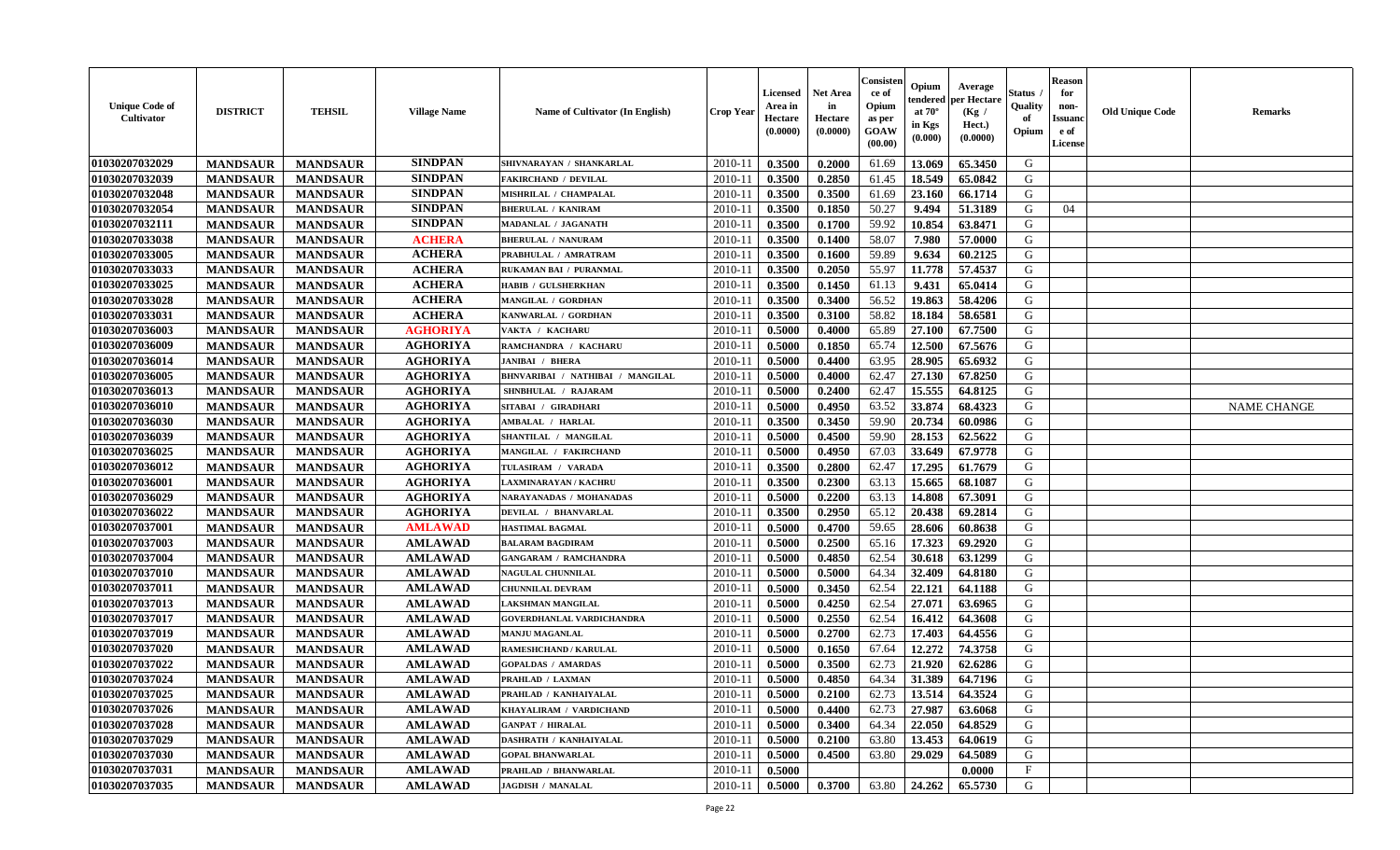| <b>Unique Code of</b><br>Cultivator | <b>DISTRICT</b> | <b>TEHSIL</b>   | <b>Village Name</b> | Name of Cultivator (In English)    | <b>Crop Year</b> | <b>Licensed</b><br>Area in<br>Hectare<br>(0.0000) | <b>Net Area</b><br>in<br>Hectare<br>(0.0000) | Consister<br>ce of<br>Opium<br>as per<br>GOAW<br>(00.00) | Opium<br>endered<br>at $70^\circ$<br>in Kgs<br>(0.000) | Average<br>per Hectare<br>(Kg /<br>Hect.)<br>(0.0000) | <b>Status</b><br>Quality<br>of<br>Opium | <b>Reason</b><br>for<br>non-<br><b>Issuand</b><br>e of<br>License | <b>Old Unique Code</b> | <b>Remarks</b>     |
|-------------------------------------|-----------------|-----------------|---------------------|------------------------------------|------------------|---------------------------------------------------|----------------------------------------------|----------------------------------------------------------|--------------------------------------------------------|-------------------------------------------------------|-----------------------------------------|-------------------------------------------------------------------|------------------------|--------------------|
| 01030207037036                      | <b>MANDSAUR</b> | <b>MANDSAUR</b> | <b>AMLAWAD</b>      | <b>BALARAM / RADHAKISHAN</b>       | 2010-11          | 0.5000                                            | 0.3150                                       | 61.52                                                    | 20.029                                                 | 63.5841                                               | G                                       |                                                                   |                        |                    |
| 01030207037038                      | <b>MANDSAUR</b> | <b>MANDSAUR</b> | <b>AMLAWAD</b>      | SHIVLAL / BHERULAL                 | $2010 - 11$      | 0.5000                                            | 0.2950                                       | 63.80                                                    | 19.003                                                 | 64.4169                                               | G                                       |                                                                   |                        |                    |
| 01030207037039                      | <b>MANDSAUR</b> | <b>MANDSAUR</b> | <b>AMLAWAD</b>      | <b>BHAGIRATH / RAMLAL</b>          | 2010-11          | 0.5000                                            | 0.2500                                       | 64.32                                                    | 15.593                                                 | 62.3720                                               | G                                       |                                                                   |                        |                    |
| 01030207037040                      | <b>MANDSAUR</b> | <b>MANDSAUR</b> | <b>AMLAWAD</b>      | <b>GOPAL / RADHAKISHNA</b>         | 2010-11          | 0.3500                                            | 0.3150                                       | 61.52                                                    | 19.326                                                 | 61.3524                                               | G                                       |                                                                   |                        |                    |
| 01030207037041                      | <b>MANDSAUR</b> | <b>MANDSAUR</b> | <b>AMLAWAD</b>      | LAXMINARAYAN / SHOBHARAM           | 2010-11          | 0.5000                                            | 0.2650                                       | 64.32                                                    | 17.026                                                 | 64.2491                                               | G                                       |                                                                   |                        |                    |
| 01030207037043                      | <b>MANDSAUR</b> | <b>MANDSAUR</b> | <b>AMLAWAD</b>      | RAMPRASAD / RAM LAL                | $2010 - 11$      | 0.5000                                            | 0.4950                                       | 63.10                                                    | 31.225                                                 | 63.0808                                               | G                                       |                                                                   |                        |                    |
| 01030207037046                      | <b>MANDSAUR</b> | <b>MANDSAUR</b> | <b>AMLAWAD</b>      | <b>DASHRATH / RAMLAL</b>           | $2010 - 11$      | 0.5000                                            | 0.4850                                       | 63.10                                                    | 30.847                                                 | 63.6021                                               | ${\bf G}$                               |                                                                   |                        |                    |
| 01030207037047                      | <b>MANDSAUR</b> | <b>MANDSAUR</b> | <b>AMLAWAD</b>      | <b>JAGDISH / PRATHVIRAJ</b>        | 2010-11          | 0.5000                                            | 0.2850                                       | 68.38                                                    | 19.850                                                 | 69.6491                                               | G                                       |                                                                   |                        |                    |
| 01030207037048                      | <b>MANDSAUR</b> | <b>MANDSAUR</b> | <b>AMLAWAD</b>      | <b>BHAGATRAM / RAMLAL</b>          | 2010-11          | 0.5000                                            | 0.2000                                       | 64.32                                                    | 13.425                                                 | 67.1250                                               | G                                       |                                                                   |                        |                    |
| 01030207037049                      | <b>MANDSAUR</b> | <b>MANDSAUR</b> | <b>AMLAWAD</b>      | MANJU BAI / VANSHI LAL             | 2010-11          | 0.3500                                            | 0.2050                                       | 68.38                                                    | 14.204                                                 | 69.2878                                               | G                                       |                                                                   |                        |                    |
| 01030207037051                      | <b>MANDSAUR</b> | <b>MANDSAUR</b> | <b>AMLAWAD</b>      | <b>BAPULAL / PRATHVIRAJ</b>        | 2010-11          | 0.5000                                            | 0.2500                                       | 64.32                                                    | 16.071                                                 | 64.2840                                               | $\mathbf G$                             |                                                                   |                        |                    |
| 01030207037052                      | <b>MANDSAUR</b> | <b>MANDSAUR</b> | <b>AMLAWAD</b>      | KARULAL / JUJHAR                   | 2010-11          | 0.5000                                            | 0.1100                                       | 67.09                                                    | 7.591                                                  | 69.0091                                               | G                                       |                                                                   |                        |                    |
| 01030207037059                      | <b>MANDSAUR</b> | <b>MANDSAUR</b> | <b>AMLAWAD</b>      | SHANTILAL / MOHANALAL              | 2010-11          | 0.5000                                            | 0.5000                                       | 63.72                                                    | 30.959                                                 | 61.9180                                               | G                                       |                                                                   |                        |                    |
| 01030207037060                      | <b>MANDSAUR</b> | <b>MANDSAUR</b> | <b>AMLAWAD</b>      | <b>OMPRAKASH / RAMCHANDRAA</b>     | $2010 - 11$      | 0.5000                                            | 0.3400                                       | 63.72                                                    | 22.138                                                 | 65.1118                                               | G                                       |                                                                   |                        |                    |
| 01030207037061                      | <b>MANDSAUR</b> | <b>MANDSAUR</b> | <b>AMLAWAD</b>      | <b>GOPAL / BAPULAL</b>             | $2010 - 11$      | 0.5000                                            | 0.3050                                       | 67.09                                                    | 20.970                                                 | 68.7541                                               | G                                       |                                                                   |                        |                    |
| 01030207037062                      | <b>MANDSAUR</b> | <b>MANDSAUR</b> | <b>AMLAWAD</b>      | HARISH KUMAR / RATANLAL            | 2010-11          | 0.5000                                            | 0.4650                                       | 63.10                                                    | 29.846                                                 | 64.1849                                               | G                                       |                                                                   |                        |                    |
| 01030207037064                      | <b>MANDSAUR</b> | <b>MANDSAUR</b> | <b>AMLAWAD</b>      | <b>GHANSHYAM PURI / PRABHUPURI</b> | 2010-11          | 0.5000                                            | 0.4400                                       | 67.09                                                    | 29.711                                                 | 67.5250                                               | G                                       |                                                                   |                        |                    |
| 01030207037066                      |                 |                 | <b>AMLAWAD</b>      |                                    | 2010-11          |                                                   |                                              | 67.29                                                    | 20.389                                                 | 63.7156                                               | G                                       |                                                                   |                        |                    |
|                                     | <b>MANDSAUR</b> | <b>MANDSAUR</b> |                     | KANTILAL / CHAGANLAL               |                  | 0.5000                                            | 0.3200                                       |                                                          |                                                        |                                                       |                                         |                                                                   |                        |                    |
| 01030207037069                      | <b>MANDSAUR</b> | <b>MANDSAUR</b> | <b>AMLAWAD</b>      | DEVKANYABAI / RAMLAL               | 2010-11          | 0.5000                                            | 0.1400                                       | 61.46                                                    | 8.885                                                  | 63.4643                                               | G                                       |                                                                   |                        |                    |
| 01030207037070                      | <b>MANDSAUR</b> | <b>MANDSAUR</b> | <b>AMLAWAD</b>      | DASHRATH / GANGARAM                | 2010-11          | 0.3500                                            | 0.3550                                       | 62.46                                                    | 21.906                                                 | 61.7070                                               | G                                       |                                                                   |                        |                    |
| 01030207037072                      | <b>MANDSAUR</b> | <b>MANDSAUR</b> | <b>AMLAWAD</b>      | SHYAMSUNDAR / NARAYAN              | 2010-11          | 0.5000                                            | 0.3500                                       | 63.72                                                    | 22.502                                                 | 64.2914                                               | G                                       |                                                                   |                        |                    |
| 01030207037073                      | <b>MANDSAUR</b> | <b>MANDSAUR</b> | <b>AMLAWAD</b>      | NARAYAN / DHANRAJ                  | 2010-11          | 0.5000                                            | 0.3800                                       | 64.93                                                    | 24.469                                                 | 64.3921                                               | G                                       |                                                                   |                        |                    |
| 01030207037079                      | <b>MANDSAUR</b> | <b>MANDSAUR</b> | <b>AMLAWAD</b>      | <b>NATHULAL / HIRALAL</b>          | $2010 - 11$      | 0.5000                                            | 0.2550                                       | 64.93                                                    | 16.733                                                 | 65.6196                                               | ${\bf G}$                               |                                                                   |                        |                    |
| 01030207037080                      | <b>MANDSAUR</b> | <b>MANDSAUR</b> | <b>AMLAWAD</b>      | <b>BHANWARLAL / BHERULAL</b>       | 2010-11          | 0.5000                                            | 0.3450                                       | 62.46                                                    | 21.834                                                 | 63.2870                                               | G                                       |                                                                   |                        |                    |
| 01030207037081                      | <b>MANDSAUR</b> | <b>MANDSAUR</b> | <b>AMLAWAD</b>      | <b>NAGESHWAR / BAGDIRAM</b>        | 2010-11          | 0.5000                                            | 0.3500                                       | 62.46                                                    | 22.039                                                 | 62.9686                                               | G                                       |                                                                   |                        |                    |
| 01030207037082                      | <b>MANDSAUR</b> | <b>MANDSAUR</b> | <b>AMLAWAD</b>      | NANIBAI / MANGILAL                 | 2010-11          | 0.5000                                            | 0.2200                                       | 64.93                                                    | 14.452                                                 | 65.6909                                               | G                                       |                                                                   |                        |                    |
| 01030207037085                      | <b>MANDSAUR</b> | <b>MANDSAUR</b> | <b>AMLAWAD</b>      | RAMGOPAL / BADRILAL                | 2010-11          | 0.5000                                            | 0.2600                                       | 65.45                                                    | 17.905                                                 | 68.8654                                               | G                                       |                                                                   |                        |                    |
| 01030207037088                      | <b>MANDSAUR</b> | <b>MANDSAUR</b> | <b>AMLAWAD</b>      | KANCHANBAI / PRATHVIRAJ            | 2010-11          | 0.5000                                            | 0.3050                                       | 65.45                                                    | 20.346                                                 | 66.7082                                               | G                                       |                                                                   |                        |                    |
| 01030207037089                      | <b>MANDSAUR</b> | <b>MANDSAUR</b> | <b>AMLAWAD</b>      | <b>MADANLAL / NARAYAN</b>          | 2010-11          | 0.5000                                            | 0.4550                                       | 62.65                                                    | 28.604                                                 | 62.8659                                               | G                                       |                                                                   |                        |                    |
| 01030207037091                      | <b>MANDSAUR</b> | <b>MANDSAUR</b> | <b>AMLAWAD</b>      | <b>GORDHAN / NARAYAN</b>           | 2010-11          | 0.5000                                            | 0.3600                                       | 65.45                                                    | 23.973                                                 | 66.5917                                               | G                                       |                                                                   |                        |                    |
| 01030207037092                      | <b>MANDSAUR</b> | <b>MANDSAUR</b> | <b>AMLAWAD</b>      | DHANSHUK / KANTILAL                | $2010 - 11$      | 0.5000                                            | 0.1650                                       | 66.66                                                    | 11.075                                                 | 67.1212                                               | ${\bf G}$                               |                                                                   |                        |                    |
| 01030207037096                      | <b>MANDSAUR</b> | <b>MANDSAUR</b> | <b>AMLAWAD</b>      | MANGI LAL / VARDICHAND             | 2010-11          | 0.5000                                            | 0.1000                                       | 67.29                                                    | 6.642                                                  | 66.4200                                               | G                                       |                                                                   |                        |                    |
| 01030207037099                      | <b>MANDSAUR</b> | <b>MANDSAUR</b> | <b>AMLAWAD</b>      | <b>BAGMAL / RAKHABDAS</b>          | 2010-11          | 0.5000                                            | 0.4300                                       | 62.65                                                    | 27.217                                                 | 63.2953                                               | G                                       |                                                                   |                        | <b>NAME CHANGE</b> |
| 01030207037100                      | <b>MANDSAUR</b> | <b>MANDSAUR</b> | <b>AMLAWAD</b>      | <b>BANSHILAL / BHERULAL</b>        | 2010-11          | 0.5000                                            | 0.3400                                       | 62.65                                                    | 21.507                                                 | 63.2559                                               | G                                       |                                                                   |                        |                    |
| 01030207037103                      | <b>MANDSAUR</b> | <b>MANDSAUR</b> | <b>AMLAWAD</b>      | SHOBHARAM / MANALAL                | 2010-11          | 0.5000                                            | 0.2600                                       | 66.66                                                    | 17.370                                                 | 66.8077                                               | G                                       |                                                                   |                        |                    |
| 01030207037104                      | <b>MANDSAUR</b> | <b>MANDSAUR</b> | <b>AMLAWAD</b>      | <b>BADRILAL / VARDICHAND</b>       | 2010-11          | 0.5000                                            | 0.1800                                       | 65.94                                                    | 12.613                                                 | 70.0722                                               | G                                       |                                                                   |                        |                    |
| 01030207037116                      | <b>MANDSAUR</b> | <b>MANDSAUR</b> | <b>AMLAWAD</b>      | LAXMINARAYAN / HIRALAL             | 2010-11          | 0.5000                                            | 0.1800                                       | 68.38                                                    | 12.738                                                 | 70.7667                                               | G                                       |                                                                   |                        |                    |
| 01030207037105                      | <b>MANDSAUR</b> | <b>MANDSAUR</b> | <b>AMLAWAD</b>      | RADHESHYAM / HIRALAL               | 2010-11          | 0.5000                                            | 0.4900                                       | 67.84                                                    | 33.455                                                 | 68.2755                                               | G                                       |                                                                   |                        |                    |
| 01030207037106                      | <b>MANDSAUR</b> | <b>MANDSAUR</b> | <b>AMLAWAD</b>      | <b>GIRJABAI / GHANSHYAM</b>        | 2010-11          | 0.5000                                            | 0.4450                                       | 63.61                                                    | 28.325                                                 | 63.6517                                               | ${\bf G}$                               |                                                                   |                        |                    |
| 01030207037108                      | <b>MANDSAUR</b> | <b>MANDSAUR</b> | <b>AMLAWAD</b>      | RAMLAL / BHANWARLAL                | $2010 - 11$      | 0.5000                                            | 0.4050                                       | 63.61                                                    | 26.062                                                 | 64.3506                                               | G                                       |                                                                   |                        |                    |
| 01030207037109                      | <b>MANDSAUR</b> | <b>MANDSAUR</b> | <b>AMLAWAD</b>      | MOHANBAI / HARIRAM                 | 2010-11          | 0.5000                                            | 0.2950                                       | 65.85                                                    | 19.614                                                 | 66.4881                                               | G                                       |                                                                   |                        |                    |
| 01030207037111                      | <b>MANDSAUR</b> | <b>MANDSAUR</b> | <b>AMLAWAD</b>      | VARDIBAI / KACHRU                  | 2010-11          | 0.5000                                            | 0.4900                                       | 63.61                                                    | 31.878                                                 | 65.0571                                               | G                                       |                                                                   |                        |                    |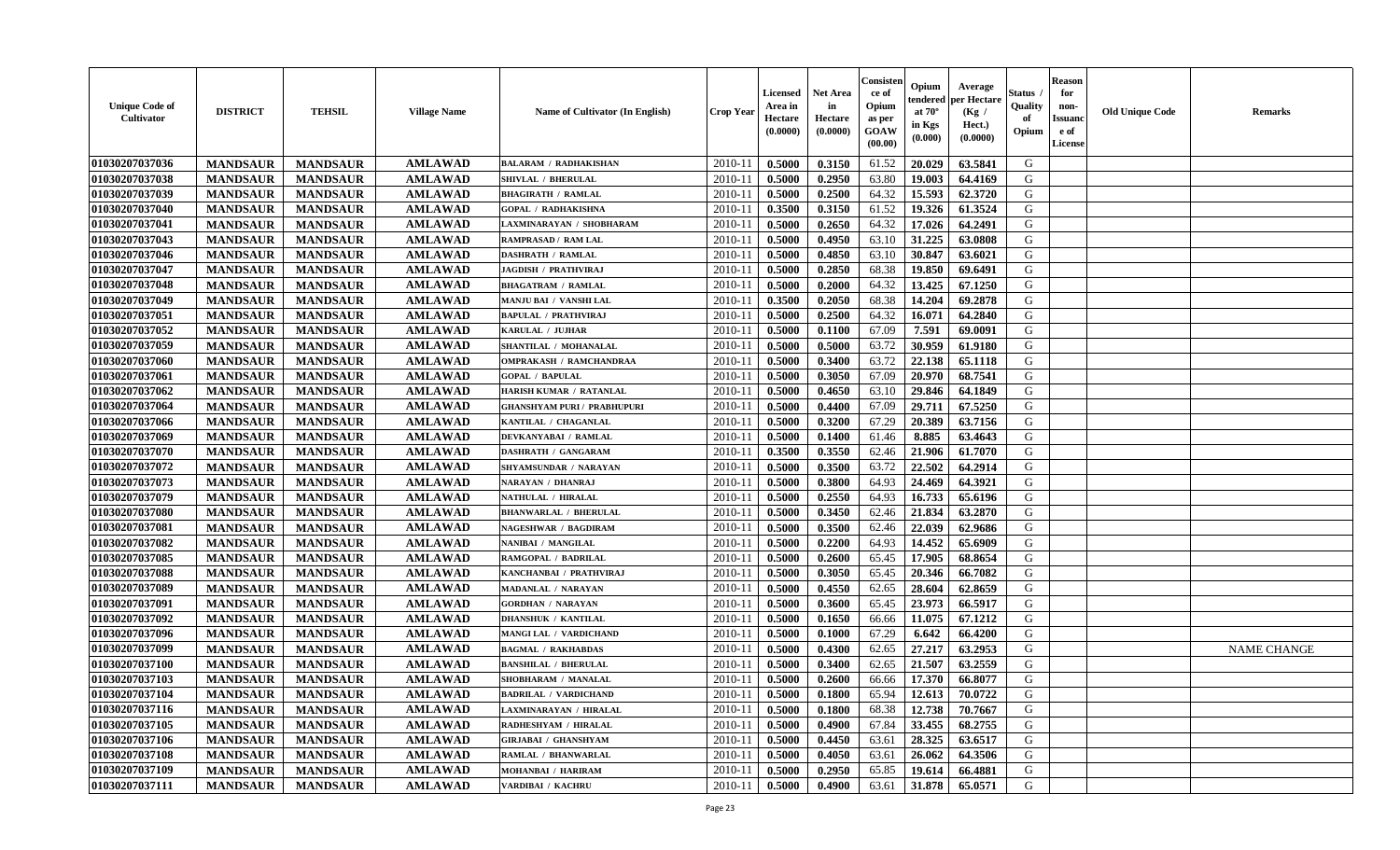| <b>Unique Code of</b><br>Cultivator | <b>DISTRICT</b> | <b>TEHSIL</b>   | <b>Village Name</b> | Name of Cultivator (In English) | <b>Crop Year</b> | <b>Licensed</b><br>Area in<br>Hectare<br>(0.0000) | <b>Net Area</b><br>in<br>Hectare<br>(0.0000) | Consister<br>ce of<br>Opium<br>as per<br>GOAW<br>(00.00) | Opium<br>endered<br>at $70^\circ$<br>in Kgs<br>(0.000) | Average<br>per Hectare<br>(Kg /<br>Hect.)<br>(0.0000) | <b>Status</b> .<br>Quality<br>of<br>Opium | <b>Reason</b><br>for<br>non-<br><b>Issuand</b><br>e of<br>License | <b>Old Unique Code</b> | <b>Remarks</b>     |
|-------------------------------------|-----------------|-----------------|---------------------|---------------------------------|------------------|---------------------------------------------------|----------------------------------------------|----------------------------------------------------------|--------------------------------------------------------|-------------------------------------------------------|-------------------------------------------|-------------------------------------------------------------------|------------------------|--------------------|
| 01030207037115                      | <b>MANDSAUR</b> | <b>MANDSAUR</b> | <b>AMLAWAD</b>      | KANHAIYALAL / MAGANIRAM         | 2010-11          | 0.5000                                            | 0.2500                                       | 65.85                                                    | 16.557                                                 | 66.2280                                               | G                                         |                                                                   |                        |                    |
| 01030207037119                      | <b>MANDSAUR</b> | <b>MANDSAUR</b> | <b>AMLAWAD</b>      | <b>DHURIBAI / CHAGANLAL</b>     | $2010 - 11$      | 0.5000                                            | 0.3150                                       | 63.86                                                    | 20.107                                                 | 63.8317                                               | G                                         |                                                                   |                        |                    |
| 01030207037120                      | <b>MANDSAUR</b> | <b>MANDSAUR</b> | <b>AMLAWAD</b>      | MADANLAL / CHAGANLAL            | 2010-11          | 0.5000                                            | 0.4500                                       | 65.85                                                    | 29.604                                                 | 65.7867                                               | G                                         |                                                                   |                        |                    |
| 01030207037122                      | <b>MANDSAUR</b> | <b>MANDSAUR</b> | <b>AMLAWAD</b>      | <b>BAPULAL / MANALAL</b>        | 2010-11          | 0.5000                                            | 0.4050                                       | 66.46                                                    | 25.654                                                 | 63.3432                                               | G                                         |                                                                   |                        |                    |
| 01030207037124                      | <b>MANDSAUR</b> | <b>MANDSAUR</b> | <b>AMLAWAD</b>      | SOHANBAI / RAMCHANDRAA          | 2010-11          | 0.3500                                            | 0.3500                                       | 64.27                                                    | 22.559                                                 | 64.4543                                               | G                                         |                                                                   |                        |                    |
| 01030207037125                      | <b>MANDSAUR</b> | <b>MANDSAUR</b> | <b>AMLAWAD</b>      | MULCHAND / MANALAL              | $2010 - 11$      | 0.5000                                            | 0.4100                                       | 64.27                                                    | 25.662                                                 | 62.5902                                               | G                                         |                                                                   |                        |                    |
| 01030207037126                      | <b>MANDSAUR</b> | <b>MANDSAUR</b> | <b>AMLAWAD</b>      | DHAPUBAI / KANHAIYALAL          | $2010 - 1$       | 0.5000                                            | 0.1450                                       | 64.27                                                    | 9.181                                                  | 63.3172                                               | G                                         |                                                                   |                        |                    |
| 01030207037127                      | <b>MANDSAUR</b> | <b>MANDSAUR</b> | <b>AMLAWAD</b>      | <b>BHERULAL / GOBA</b>          | 2010-11          | 0.5000                                            | 0.4750                                       | 66.28                                                    | 31.587                                                 | 66.4989                                               | G                                         |                                                                   |                        |                    |
| 01030207037131                      | <b>MANDSAUR</b> | <b>MANDSAUR</b> | <b>AMLAWAD</b>      | <b>DEVRAM / BHERULAL</b>        | 2010-11          | 0.5000                                            | 0.3500                                       | 66.28                                                    | 22.715                                                 | 64.9000                                               | G                                         |                                                                   |                        |                    |
| 01030207037132                      | <b>MANDSAUR</b> | <b>MANDSAUR</b> | <b>AMLAWAD</b>      | <b>GIRJABAI / BADRILAL</b>      | 2010-11          | 0.5000                                            | 0.4200                                       | 63.86                                                    | 27.442                                                 | 65.3381                                               | G                                         |                                                                   |                        |                    |
| 01030207037134                      | <b>MANDSAUR</b> | <b>MANDSAUR</b> | <b>AMLAWAD</b>      | RADHESHYAM / BOTLAL             | 2010-11          | 0.3500                                            | 0.1450                                       | 63.86                                                    | 9.479                                                  | 65.3724                                               | G                                         |                                                                   |                        |                    |
| 01030207037135                      | <b>MANDSAUR</b> | <b>MANDSAUR</b> | <b>AMLAWAD</b>      | KANHAIYALAL / NANDA             | 2010-11          | 0.3500                                            | 0.3050                                       | 63.86                                                    | 19.642                                                 | 64.4000                                               | G                                         |                                                                   |                        |                    |
| 01030207037139                      | <b>MANDSAUR</b> | <b>MANDSAUR</b> | <b>AMLAWAD</b>      | <b>BABULAL / NATHULAL</b>       | 2010-11          | 0.5000                                            | 0.5100                                       | 63.99                                                    | 31.922                                                 | 62.5922                                               | G                                         |                                                                   |                        |                    |
| 01030207037140                      | <b>MANDSAUR</b> | <b>MANDSAUR</b> | <b>AMLAWAD</b>      | RAMESHCHAND / BOTLAL            | 2010-11          | 0.5000                                            | 0.2000                                       | 66.28                                                    | 12.641                                                 | 63.2050                                               | G                                         |                                                                   |                        |                    |
| 01030207037144                      | <b>MANDSAUR</b> | <b>MANDSAUR</b> | <b>AMLAWAD</b>      | <b>NANDUBAI / MOHANLAL</b>      | $2010 - 1$       | 0.5000                                            | 0.3750                                       | 63.99                                                    | 24.563                                                 | 65.5013                                               | ${\bf G}$                                 |                                                                   |                        |                    |
| 01030207037149                      | <b>MANDSAUR</b> | <b>MANDSAUR</b> | <b>AMLAWAD</b>      | RAMCHANDRAA / PYARCHAND         | 2010-11          | 0.5000                                            | 0.1200                                       | 62.94                                                    | 7.202                                                  | 60.0167                                               | G                                         |                                                                   |                        |                    |
| 01030207037151                      | <b>MANDSAUR</b> | <b>MANDSAUR</b> | <b>AMLAWAD</b>      | SAMANDARABAI / NADARAM          | 2010-11          | 0.5000                                            | 0.3100                                       | 62.94                                                    | 20.069                                                 | 64.7387                                               | G                                         |                                                                   |                        |                    |
| 01030207037152                      | <b>MANDSAUR</b> | <b>MANDSAUR</b> | <b>AMLAWAD</b>      | <b>NAGUDAS / RAMDAS</b>         | 2010-11          | 0.5000                                            | 0.3150                                       | 62.94                                                    | 20.500                                                 | 65.0794                                               | G                                         |                                                                   |                        |                    |
| 01030207037158                      | <b>MANDSAUR</b> | <b>MANDSAUR</b> | <b>AMLAWAD</b>      | HARISH / RAMESHCHANDRA          | 2010-11          | 0.3500                                            | 0.3000                                       | 65.37                                                    | 19.779                                                 | 65.9300                                               | G                                         |                                                                   |                        |                    |
|                                     |                 |                 |                     | RAMCHANDRAA / VARDICHAND        | 2010-11          | 0.5000                                            | 0.4850                                       | 61.34                                                    | 30.381                                                 | 62.6412                                               | G                                         |                                                                   |                        |                    |
| 01030207037163<br>01030207037164    | <b>MANDSAUR</b> | <b>MANDSAUR</b> | <b>AMLAWAD</b>      |                                 |                  |                                                   |                                              |                                                          |                                                        |                                                       |                                           |                                                                   |                        |                    |
|                                     | <b>MANDSAUR</b> | <b>MANDSAUR</b> | <b>AMLAWAD</b>      | <b>DOLIRAM / BHANWARLAL</b>     | 2010-11          | 0.5000                                            | 0.2000                                       | 65.15                                                    | 13.207                                                 | 66.0350                                               | G                                         |                                                                   |                        |                    |
| 01030207037169                      | <b>MANDSAUR</b> | <b>MANDSAUR</b> | <b>AMLAWAD</b>      | <b>SURAJBAI / SHANKARLAL</b>    | 2010-11          | 0.3500                                            | 0.1400                                       | 61.34                                                    | 8.921                                                  | 63.7214                                               | G                                         |                                                                   |                        |                    |
| 01030207037170                      | <b>MANDSAUR</b> | <b>MANDSAUR</b> | <b>AMLAWAD</b>      | NARAYAN / BAGDIRAM              | $2010 - 11$      | 0.3500                                            | 0.3000                                       | 61.34                                                    | 18.122                                                 | 60.4067                                               | G                                         |                                                                   |                        |                    |
| 01030207037172                      | <b>MANDSAUR</b> | <b>MANDSAUR</b> | <b>AMLAWAD</b>      | <b>HIRALAL / MAGANIRAM</b>      | 2010-11          | 0.3500                                            | 0.2400                                       | 65.15                                                    | 15.878                                                 | 66.1583                                               | ${\bf G}$                                 |                                                                   |                        |                    |
| 01030207037178                      | <b>MANDSAUR</b> | <b>MANDSAUR</b> | <b>AMLAWAD</b>      | RATANBAI / MANGILAL             | 2010-11          | 0.3500                                            | 0.2000                                       | 58.64                                                    | 12.189                                                 | 60.9450                                               | G                                         |                                                                   |                        |                    |
| 01030207037050                      | <b>MANDSAUR</b> | <b>MANDSAUR</b> | <b>AMLAWAD</b>      | RAJ KUMAR / KANHAIYALAL         | 2010-11          | 0.5000                                            | 0.2000                                       | 63.14                                                    | 12.899                                                 | 64.4950                                               | G                                         |                                                                   |                        |                    |
| 01030207037177                      | <b>MANDSAUR</b> | <b>MANDSAUR</b> | <b>AMLAWAD</b>      | <b>RODA / DALU</b>              | 2010-11          | 0.5000                                            | 0.2350                                       | 65.15                                                    | 14.761                                                 | 62.8128                                               | G                                         |                                                                   |                        | <b>NAME CHANGE</b> |
| 01030207037175                      | <b>MANDSAUR</b> | <b>MANDSAUR</b> | <b>AMLAWAD</b>      | <b>UDAYRAM / DHURA</b>          | 2010-11          | 0.5000                                            | 0.2900                                       | 58.08                                                    | 18.362                                                 | 63.3172                                               | $\mathbf{I}$                              | 02                                                                |                        |                    |
| 01030207037021                      | <b>MANDSAUR</b> | <b>MANDSAUR</b> | <b>AMLAWAD</b>      | SHYAMKUMAR / BABULAL            | 2010-11          | 0.5000                                            | 0.4750                                       | 60.84                                                    | 28.864                                                 | 60.7663                                               | G                                         |                                                                   |                        |                    |
| 01030207037084                      | <b>MANDSAUR</b> | <b>MANDSAUR</b> | <b>AMLAWAD</b>      | <b>RAMIBAI / RAMCHANDRA</b>     | 2010-11          | 0.5000                                            | 0.2200                                       | 60.84                                                    | 13.715                                                 | 62.3409                                               | G                                         |                                                                   |                        | <b>NAME CHANGE</b> |
| 01030207037101                      | <b>MANDSAUR</b> | <b>MANDSAUR</b> | <b>AMLAWAD</b>      | PRATHVIRAJ / MAGNI RAM          | $2010 - 11$      | 0.3500                                            | 0.3100                                       | 67.12                                                    | 20.913                                                 | 67.4613                                               |                                           | 02                                                                |                        |                    |
| 01030207037027                      | <b>MANDSAUR</b> | <b>MANDSAUR</b> | <b>AMLAWAD</b>      | KAMALABAI / ISHWARLAL           | 2010-11          | 0.5000                                            | 0.1900                                       | 63.14                                                    | 12.114                                                 | 63.7579                                               | G                                         |                                                                   |                        |                    |
| 01030207037078                      | <b>MANDSAUR</b> | <b>MANDSAUR</b> | <b>AMLAWAD</b>      | <b>RAMLAL / BABRU</b>           | 2010-11          | 0.5000                                            | 0.5000                                       | 65.69                                                    | 32.864                                                 | 65.7280                                               | G                                         |                                                                   |                        |                    |
| 01030207037045                      | <b>MANDSAUR</b> | <b>MANDSAUR</b> | <b>AMLAWAD</b>      | <b>OMPRAKASH / MANGILAL</b>     | 2010-11          | 0.5000                                            | 0.3650                                       | 63.14                                                    | 23.389                                                 | 64.0795                                               | G                                         |                                                                   |                        |                    |
| 01030207037067                      | <b>MANDSAUR</b> | <b>MANDSAUR</b> | <b>AMLAWAD</b>      | <b>DEVILAL / NAGULAL</b>        | 2010-11          | 0.5000                                            | 0.2000                                       | 62.69                                                    | 12.708                                                 | 63.5400                                               | ${\bf G}$                                 |                                                                   |                        |                    |
| 01030207037094                      | <b>MANDSAUR</b> | <b>MANDSAUR</b> | <b>AMLAWAD</b>      | <b>DEVRAM / RADHAKISHAN</b>     | 2010-11          | 0.3500                                            | 0.1950                                       | 62.69                                                    | 12.681                                                 | 65.0308                                               | G                                         |                                                                   |                        |                    |
| 01030207037192                      | <b>MANDSAUR</b> | <b>MANDSAUR</b> | <b>AMLAWAD</b>      | PREMCHANDRAA / CHENRAM          | 2010-11          | 0.5000                                            | 0.1950                                       | 66.18                                                    | 13.227                                                 | 67.8308                                               | G                                         |                                                                   |                        |                    |
| 01030207037098                      | <b>MANDSAUR</b> | <b>MANDSAUR</b> | <b>AMLAWAD</b>      | <b>MANGILAL / BHERULAI</b>      | 2010-11          | 0.3500                                            | 0.3300                                       | 62.69                                                    | 20.580                                                 | 62.3636                                               | G                                         |                                                                   |                        |                    |
| 01030207037176                      | <b>MANDSAUR</b> | <b>MANDSAUR</b> | <b>AMLAWAD</b>      | NANALAL / GANESHRAM             | $2010 - 11$      | 0.5000                                            | 0.3450                                       | 62.69                                                    | 21.924                                                 | 63.5478                                               | G                                         |                                                                   |                        |                    |
| 01030207037032                      | <b>MANDSAUR</b> | <b>MANDSAUR</b> | <b>AMLAWAD</b>      | SUMITRABAI / KOMAL              | $2010 - 11$      | 0.5000                                            | 0.3200                                       | 63.10                                                    | 20.102                                                 | 62.8188                                               | ${\bf G}$                                 |                                                                   |                        |                    |
| 01030207037133                      | <b>MANDSAUR</b> | <b>MANDSAUR</b> | <b>AMLAWAD</b>      | SHIVNARAYAN / KANHAIYALAL       | 2010-11          | 0.5000                                            | 0.3100                                       | 63.10                                                    | 19.327                                                 | 62.3452                                               | G                                         |                                                                   |                        |                    |
| 01030207037123                      | <b>MANDSAUR</b> | <b>MANDSAUR</b> | <b>AMLAWAD</b>      | <b>BAGMAL / RATANLAL</b>        | 2010-11          | 0.5000                                            | 0.4300                                       | 65.59                                                    | 27.520                                                 | 64.0000                                               | G                                         |                                                                   |                        |                    |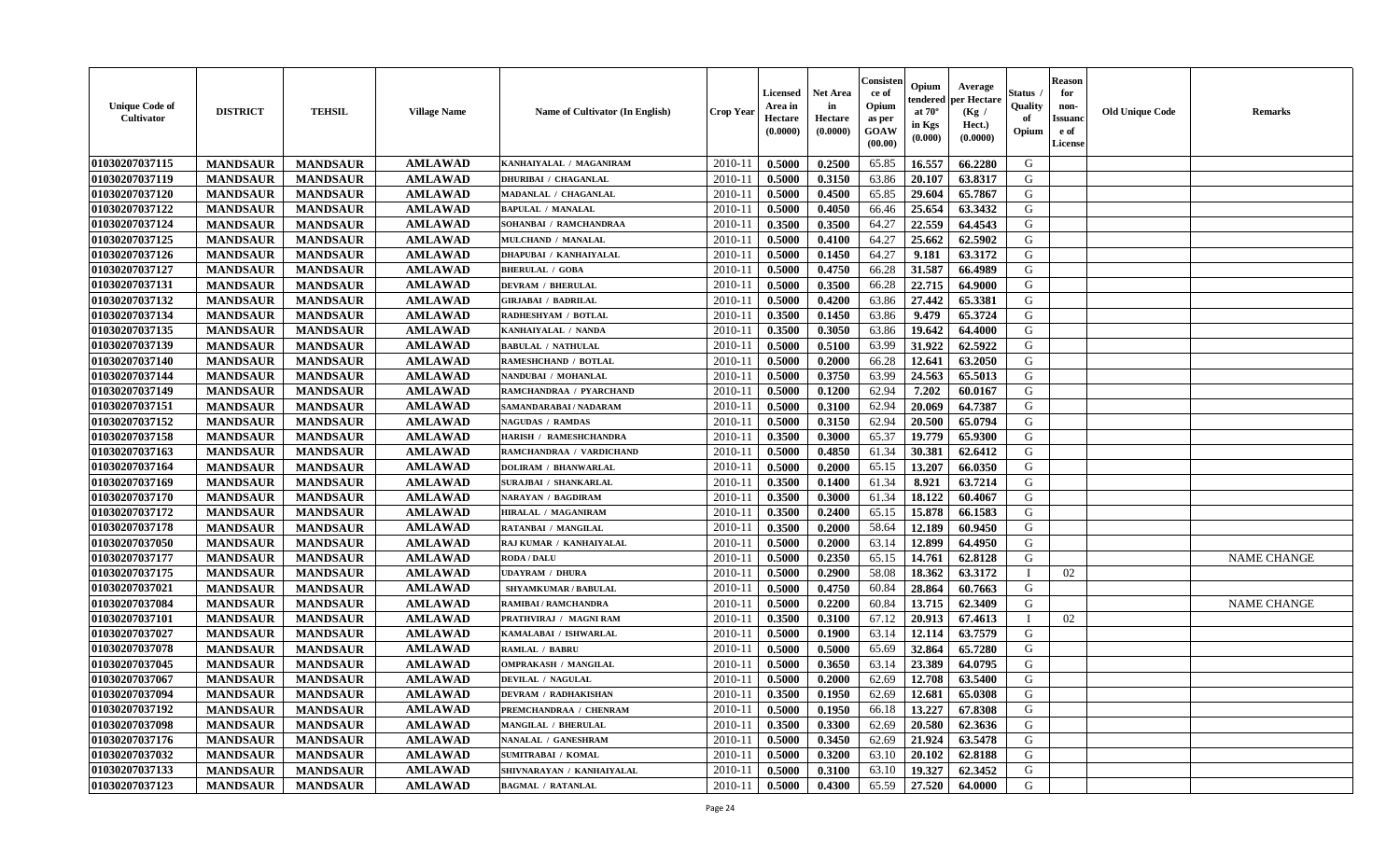| <b>Unique Code of</b><br>Cultivator | <b>DISTRICT</b> | <b>TEHSIL</b>   | <b>Village Name</b> | Name of Cultivator (In English)        | <b>Crop Year</b> | <b>Licensed</b><br>Area in<br>Hectare<br>(0.0000) | <b>Net Area</b><br>in<br>Hectare<br>(0.0000) | Consisten<br>ce of<br>Opium<br>as per<br><b>GOAW</b><br>(00.00) | Opium<br>tendered<br>at $70^\circ$<br>in Kgs<br>$(\mathbf{0.000})$ | Average<br>per Hectare<br>(Kg /<br>Hect.)<br>(0.0000) | Status .<br>Quality<br>of<br>Opium | <b>Reason</b><br>for<br>non-<br><b>Issuand</b><br>e of<br>License | <b>Old Unique Code</b> | <b>Remarks</b> |
|-------------------------------------|-----------------|-----------------|---------------------|----------------------------------------|------------------|---------------------------------------------------|----------------------------------------------|-----------------------------------------------------------------|--------------------------------------------------------------------|-------------------------------------------------------|------------------------------------|-------------------------------------------------------------------|------------------------|----------------|
| 01030207037016                      | <b>MANDSAUR</b> | <b>MANDSAUR</b> | <b>AMLAWAD</b>      | SAJJAN SINGH / MOD SINGH               | 2010-11          | 0.5000                                            | 0.3700                                       | 63.10                                                           | 23.527                                                             | 63.5865                                               | G                                  |                                                                   |                        |                |
| 01030207037037                      | <b>MANDSAUR</b> | <b>MANDSAUR</b> | <b>AMLAWAD</b>      | VIJAY KUMAR / KANWARLAL                | $2010 - 11$      | 0.3500                                            | 0.3350                                       | 60.84                                                           | 20.416                                                             | 60.9433                                               | G                                  |                                                                   |                        |                |
| 01030207037160                      | <b>MANDSAUR</b> | <b>MANDSAUR</b> | <b>AMLAWAD</b>      | SHAMBHUPURI / GOPAL PURI               | $2010 - 1$       | 0.3500                                            | 0.3400                                       | 63.37                                                           | 22.623                                                             | 66.5382                                               | G                                  |                                                                   |                        |                |
| 01030207037191                      | <b>MANDSAUR</b> | <b>MANDSAUR</b> | <b>AMLAWAD</b>      | NATHULAL / MOHANLAL                    | 2010-11          | 0.5000                                            | 0.2100                                       | 63.37                                                           | 13.606                                                             | 64.7905                                               | G                                  |                                                                   |                        |                |
| 01030207037128                      | <b>MANDSAUR</b> | <b>MANDSAUR</b> | <b>AMLAWAD</b>      | PRABHUPURI / TULSIPURI                 | 2010-11          | 0.5000                                            | 0.2450                                       | 63.37                                                           | 15.281                                                             | 62.3714                                               | G                                  |                                                                   |                        |                |
| 01030207037090                      | <b>MANDSAUR</b> | <b>MANDSAUR</b> | <b>AMLAWAD</b>      | NATHU / NAWALRAM                       | $2010 - 11$      | 0.5000                                            | 0.2000                                       | 67.84                                                           | 13.568                                                             | 67.8400                                               | G                                  |                                                                   |                        |                |
| 01030207037107                      | <b>MANDSAUR</b> | <b>MANDSAUR</b> | <b>AMLAWAD</b>      | <b>JAGANNATH / DALLA</b>               | 2010-11          | 0.5000                                            | 0.3050                                       | 63.49                                                           | 19.773                                                             | 64.8295                                               | G                                  |                                                                   |                        |                |
| 01030207037182                      | <b>MANDSAUR</b> | <b>MANDSAUR</b> | <b>AMLAWAD</b>      | SHYAMSUNDAR / MANAKLAL                 | $2010 - 11$      | 0.5000                                            | 0.3000                                       | 63.61                                                           | 19.628                                                             | 65.4267                                               | G                                  |                                                                   |                        |                |
| 01030207037002                      | <b>MANDSAUR</b> | <b>MANDSAUR</b> | <b>AMLAWAD</b>      | KOMAL MANAKLAL                         | 2010-11          | 0.5000                                            | 0.3250                                       | 65.59                                                           | 20.342                                                             | 62.5908                                               | G                                  |                                                                   |                        |                |
| 01030207037077                      | <b>MANDSAUR</b> | <b>MANDSAUR</b> | <b>AMLAWAD</b>      | MANAK LAL / RATANLAL                   | 2010-11          | 0.3500                                            | 0.2350                                       | 63.49                                                           | 14.449                                                             | 61.4851                                               | G                                  |                                                                   |                        |                |
| 01030207037146                      | <b>MANDSAUR</b> | <b>MANDSAUR</b> | <b>AMLAWAD</b>      | <b>JAGDISH / PRATHVIRAJ</b>            | $2010 - 11$      | 0.3500                                            | 0.3350                                       | 67.49                                                           | 22.600                                                             | 67.4627                                               | G                                  |                                                                   |                        |                |
| 01030207040002                      | <b>MANDSAUR</b> | <b>MANDSAUR</b> | <b>BADAKHEDI</b>    | MOHAMMAD / KASAM                       | 2010-11          | 0.3500                                            | 0.2550                                       | 60.68                                                           | 15.569                                                             | 61.0549                                               | G                                  |                                                                   |                        |                |
| 01030207040003                      | <b>MANDSAUR</b> | <b>MANDSAUR</b> | <b>BADAKHEDI</b>    | <b>NASRUDDIN / FAKIRA</b>              | $2010 - 11$      | 0.5000                                            | 0.0950                                       | 67.24                                                           | 6.993                                                              | 73.6105                                               | G                                  |                                                                   |                        |                |
| 01030207040004                      | <b>MANDSAUR</b> | <b>MANDSAUR</b> | <b>BADAKHEDI</b>    | <b>JANNATBAI / PIR SHAH FAKIR</b>      | $2010 - 1$       | 0.5000                                            | 0.1450                                       | 63.57                                                           | 9.726                                                              | 67.0759                                               | G                                  |                                                                   |                        |                |
| 01030207040007                      | <b>MANDSAUR</b> | <b>MANDSAUR</b> | <b>BADAKHEDI</b>    | <b>HABIB / KASAM GAHALOT</b>           | 2010-11          | 0.3500                                            | 0.3400                                       | 63.57                                                           | 22.022                                                             | 64.7706                                               | G                                  |                                                                   |                        |                |
| 01030207040008                      | <b>MANDSAUR</b> | <b>MANDSAUR</b> | <b>BADAKHEDI</b>    | YUSUF / KASAM                          | 2010-11          | 0.3500                                            | 0.3400                                       | 66.39                                                           | 23.066                                                             | 67.8412                                               | G                                  |                                                                   |                        |                |
| 01030207040012                      | <b>MANDSAUR</b> | <b>MANDSAUR</b> | <b>BADAKHEDI</b>    | ISMAIL / FAKRU JAMA                    | $2010 - 11$      | 0.3500                                            | 0.1600                                       | 63.17                                                           | 10.360                                                             | 64.7500                                               | G                                  |                                                                   |                        |                |
| 01030207040017                      | <b>MANDSAUR</b> | <b>MANDSAUR</b> | <b>BADAKHEDI</b>    | SATTAR / HAJI MOHAMMAD                 | 2010-11          | 0.3500                                            | 0.1750                                       | 63.17                                                           | 11.506                                                             | 65.7486                                               | G                                  |                                                                   |                        |                |
| 01030207040019                      | <b>MANDSAUR</b> | <b>MANDSAUR</b> | <b>BADAKHEDI</b>    | <b>GAPHUR / KASAM</b>                  | $2010 - 11$      | 0.3500                                            | 0.1450                                       | 66.39                                                           | 9.930                                                              | 68.4828                                               | G                                  |                                                                   |                        |                |
| 01030207040021                      | <b>MANDSAUR</b> | <b>MANDSAUR</b> | <b>BADAKHEDI</b>    | <b>BAPU / FAKRU</b>                    | 2010-11          | 0.5000                                            | 0.2900                                       | 63.17                                                           | 18.771                                                             | 64.7276                                               | G                                  |                                                                   |                        |                |
| 01030207040024                      | <b>MANDSAUR</b> | <b>MANDSAUR</b> | <b>BADAKHEDI</b>    | <b>SNTOSHABAI / BHERU</b>              | 2010-11          | 0.5000                                            | 0.4000                                       | 63.17                                                           | 25.665                                                             | 64.1625                                               | G                                  |                                                                   |                        |                |
| 01030207040026                      | <b>MANDSAUR</b> | <b>MANDSAUR</b> | <b>BADAKHEDI</b>    | <b>KASAM / ALLARAKH</b>                | $2010 - 11$      | 0.3500                                            | 0.2100                                       | 63.17                                                           | 14.240                                                             | 67.8095                                               | G                                  |                                                                   |                        |                |
| 01030207040027                      | <b>MANDSAUR</b> | <b>MANDSAUR</b> | <b>BADAKHEDI</b>    | PIR MOHAMMAD / KHAJU                   | 2010-11          | 0.5000                                            | 0.3800                                       | 60.36                                                           | 23.006                                                             | 60.5421                                               | G                                  |                                                                   |                        |                |
| 01030207040028                      | <b>MANDSAUR</b> | <b>MANDSAUR</b> | <b>BADAKHEDI</b>    | PIRU / ALLARAKH                        | 2010-11          | 0.5000                                            | 0.4850                                       | 63.61                                                           | 34.758                                                             | 71.6660                                               | G                                  |                                                                   |                        |                |
| 01030207040029                      | <b>MANDSAUR</b> | <b>MANDSAUR</b> | <b>BADAKHEDI</b>    | NURIBAI / KASAM JAMA                   | $2010 - 1$       | 0.5000                                            | 0.1850                                       | 66.39                                                           | 12.728                                                             | 68.8000                                               | G                                  |                                                                   |                        |                |
| 01030207040033                      | <b>MANDSAUR</b> | <b>MANDSAUR</b> | <b>BADAKHEDI</b>    | <b>NATHU / RAJU</b>                    | 2010-11          | 0.3500                                            | 0.1900                                       | 62.82                                                           | 12.905                                                             | 67.9211                                               | G                                  |                                                                   |                        |                |
| 01030207040034                      | <b>MANDSAUR</b> | <b>MANDSAUR</b> | <b>BADAKHEDI</b>    | <b>JIVA / RAJU</b>                     | $2010 - 11$      | 0.3500                                            | 0.2800                                       | 62.82                                                           | 18.729                                                             | 66.8893                                               | G                                  |                                                                   |                        |                |
| 01030207040041                      | <b>MANDSAUR</b> | <b>MANDSAUR</b> | <b>BADAKHEDI</b>    | <b>ISMAIL / KHAJU</b>                  | 2010-11          | 0.5000                                            | 0.3500                                       | 62.82                                                           | 22.454                                                             | 64.1543                                               | G                                  |                                                                   |                        |                |
| 01030207040042                      | <b>MANDSAUR</b> | <b>MANDSAUR</b> | <b>BADAKHEDI</b>    | NUR MOHAMMAD / ALLARAKH                | 2010-11          | 0.5000                                            | 0.2550                                       | 63.70                                                           | 16.717                                                             | 65.5569                                               | G                                  |                                                                   |                        |                |
| 01030207040047                      | <b>MANDSAUR</b> | <b>MANDSAUR</b> | <b>BADAKHEDI</b>    | NURIBAI / KASAM HAFIJ                  | $2010 - 11$      | 0.5000                                            | 0.3150                                       | 60.36                                                           | 19.229                                                             | 61.0444                                               | G                                  |                                                                   |                        |                |
| 01030207040049                      | <b>MANDSAUR</b> | <b>MANDSAUR</b> | <b>BADAKHEDI</b>    | <b>BHULIBAI / LADU</b>                 | 2010-11          | 0.3500                                            | 0.3400                                       | 62.24                                                           | 22.504                                                             | 66.1882                                               | G                                  |                                                                   |                        |                |
| 01030207040050                      | <b>MANDSAUR</b> | <b>MANDSAUR</b> | <b>BADAKHEDI</b>    | PYARA / KASAM                          | 2010-11          | 0.3500                                            | 0.3450                                       | 66.36                                                           | 23.311                                                             | 67.5681                                               | G                                  |                                                                   |                        |                |
| 01030207040052                      | <b>MANDSAUR</b> | <b>MANDSAUR</b> | <b>BADAKHEDI</b>    | ISMAIL / FAKIRA IMLIWALA               | $2010 - 11$      | 0.5000                                            | 0.1500                                       | 66.36                                                           | 10.087                                                             | 67.2467                                               | G                                  |                                                                   |                        |                |
| 01030207040057                      | <b>MANDSAUR</b> | <b>MANDSAUR</b> | <b>BADAKHEDI</b>    | HAMID SHAH / RAMJAN SHAH FAKIR PIRSHAH | $2010 - 11$      | 0.3500                                            | 0.1850                                       | 62.24                                                           | 12.421                                                             | 67.1405                                               | G                                  |                                                                   |                        |                |
| 01030207040059                      | <b>MANDSAUR</b> | <b>MANDSAUR</b> | <b>BADAKHEDI</b>    | YUSUF / ALLARAKH                       | 2010-11          | 0.3500                                            | 0.2550                                       | 62.24                                                           | 18.263                                                             | 71.6196                                               | G                                  |                                                                   |                        |                |
| 01030207040068                      | <b>MANDSAUR</b> | <b>MANDSAUR</b> | <b>BADAKHEDI</b>    | <b>NURI BAI / BHIMA</b>                | $2010 - 11$      | 0.5000                                            | 0.2050                                       | 61.16                                                           |                                                                    | $12.581$ 61.3707                                      | G                                  |                                                                   |                        |                |
| 01030207040072                      | <b>MANDSAUR</b> | <b>MANDSAUR</b> | <b>BADAKHEDI</b>    | MEHBUB / MOHAMMAD GEHLOD               | 2010-11          | 0.5000                                            | 0.4700                                       | 67.24                                                           | 31.987                                                             | 68.0574                                               | G                                  |                                                                   |                        |                |
| 01030207040073                      | <b>MANDSAUR</b> | <b>MANDSAUR</b> | <b>BADAKHEDI</b>    | <b>BABU / IBRAHIM</b>                  | 2010-11          | 0.5000                                            | 0.1800                                       | 63.79                                                           | 11.792                                                             | 65.5111                                               | G                                  |                                                                   |                        |                |
| 01030207040077                      | <b>MANDSAUR</b> | <b>MANDSAUR</b> | <b>BADAKHEDI</b>    | <b>MUBARIK HUSEN / PHAKARU</b>         | 2010-11          | 0.3500                                            | 0.1950                                       | 63.79                                                           | 13.369                                                             | 68.5590                                               | G                                  |                                                                   |                        |                |
| 01030207040078                      | <b>MANDSAUR</b> | <b>MANDSAUR</b> | <b>BADAKHEDI</b>    | <b>SUGRABAI / GAFUR</b>                | 2010-11          | 0.3500                                            | 0.2700                                       | 63.74                                                           | 18.029                                                             | 66.7741                                               | G                                  |                                                                   |                        |                |
| 01030207040079                      | <b>MANDSAUR</b> | <b>MANDSAUR</b> | <b>BADAKHEDI</b>    | <b>SABIR HUSSAIN / FAKRU</b>           | 2010-11          | 0.5000                                            | 0.1950                                       | 63.79                                                           | 13.496                                                             | 69.2103                                               | G                                  |                                                                   |                        |                |
| 01030207040080                      | <b>MANDSAUR</b> | <b>MANDSAUR</b> | <b>BADAKHEDI</b>    | HAPHIJ GAPHUR / NATHU JI               | $2010 - 11$      | 0.5000                                            | 0.3200                                       | 59.45                                                           | 20.340                                                             | 63.5625                                               | G                                  |                                                                   |                        |                |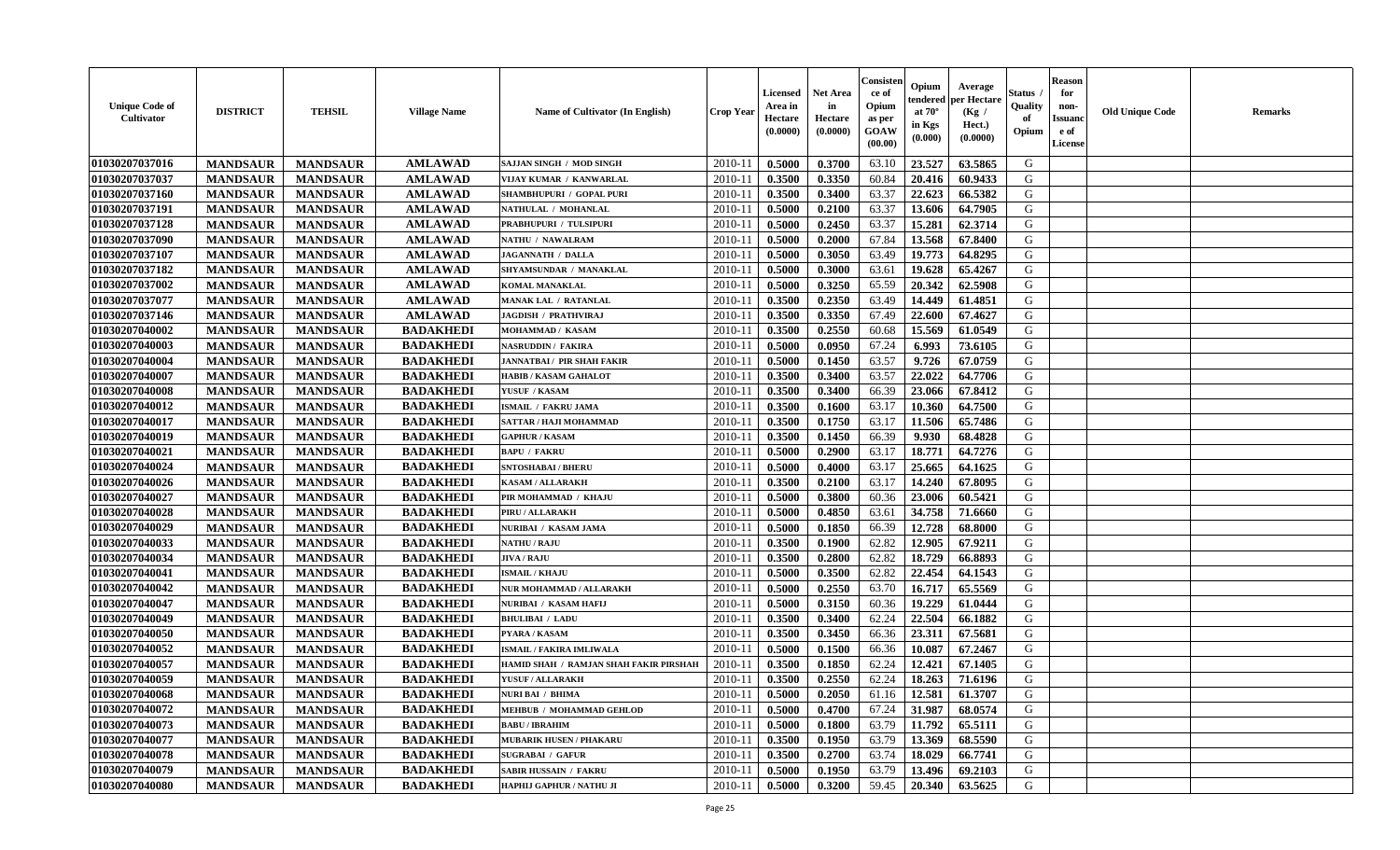| <b>Unique Code of</b><br><b>Cultivator</b> | <b>DISTRICT</b> | <b>TEHSIL</b>   | <b>Village Name</b> | Name of Cultivator (In English) | <b>Crop Year</b> | <b>Licensed</b><br>Area in<br>Hectare<br>(0.0000) | Net Area<br>in<br>Hectare<br>(0.0000) | Consisteı<br>ce of<br>Opium<br>as per<br>GOAW<br>(00.00) | Opium<br>endered<br>at $70^\circ$<br>in Kgs<br>(0.000) | Average<br>per Hectare<br>(Kg /<br>Hect.)<br>(0.0000) | Status<br>Quality<br>of<br>Opium | <b>Reason</b><br>for<br>non-<br><b>Issuanc</b><br>e of<br>License | <b>Old Unique Code</b> | Remarks |
|--------------------------------------------|-----------------|-----------------|---------------------|---------------------------------|------------------|---------------------------------------------------|---------------------------------------|----------------------------------------------------------|--------------------------------------------------------|-------------------------------------------------------|----------------------------------|-------------------------------------------------------------------|------------------------|---------|
| 01030207040086                             | <b>MANDSAUR</b> | <b>MANDSAUR</b> | <b>BADAKHEDI</b>    | TAJU / JAMA                     | 2010-11          | 0.3500                                            | 0.1950                                | 65.85                                                    | 13.556                                                 | 69.5179                                               | G                                |                                                                   |                        |         |
| 01030207040046                             | <b>MANDSAUR</b> | <b>MANDSAUR</b> | <b>BADAKHEDI</b>    | <b>SUGARABAI/KHAJU</b>          | 2010-11          | 0.5000                                            | 0.4400                                | 60.97                                                    | 27.942                                                 | 63.5045                                               | G                                |                                                                   |                        |         |
| 01030207040010                             | <b>MANDSAUR</b> | <b>MANDSAUR</b> | <b>BADAKHEDI</b>    | <b>MUBARIK / FAKARU</b>         | 2010-11          | 0.5000                                            | 0.4450                                | 63.93                                                    | 29.627                                                 | 66.5775                                               | G                                |                                                                   |                        |         |
| 01030207040009                             | <b>MANDSAUR</b> | <b>MANDSAUR</b> | <b>BADAKHEDI</b>    | <b>NARU / KAMRU FAKRU</b>       | 2010-11          | 0.5000                                            | 0.1600                                | 67.62                                                    | 11.041                                                 | 69.0063                                               | G                                |                                                                   |                        |         |
| 01030207040063                             | <b>MANDSAUR</b> | <b>MANDSAUR</b> | <b>BADAKHEDI</b>    | <b>SATTAR / KASAM MUNSHI</b>    | 2010-11          | 0.3500                                            | 0.1350                                | 63.93                                                    | 9.105                                                  | 67.4444                                               | G                                |                                                                   |                        |         |
| 01030207040013                             | <b>MANDSAUR</b> | <b>MANDSAUR</b> | <b>BADAKHEDI</b>    | YUSUPH / KHAJU                  | 2010-11          | 0.3500                                            | 0.3350                                | 63.93                                                    | 22.741                                                 | 67.8836                                               | G                                |                                                                   |                        |         |
| 01030207040084                             | <b>MANDSAUR</b> | <b>MANDSAUR</b> | <b>BADAKHEDI</b>    | KAYYUM / LADU                   | $2010 - 11$      | 0.5000                                            | 0.4850                                | 65.33                                                    | 32.273                                                 | 66.5423                                               | G                                |                                                                   |                        |         |
| 01030207040023                             | <b>MANDSAUR</b> | <b>MANDSAUR</b> | <b>BADAKHEDI</b>    | <b>RAJU / ALLARAKH</b>          | 2010-11          | 0.3500                                            | 0.1000                                | 62.12                                                    | 6.381                                                  | 63.8100                                               | G                                |                                                                   |                        |         |
| 01030207040076                             | <b>MANDSAUR</b> | <b>MANDSAUR</b> | <b>BADAKHEDI</b>    | <b>ISHAK / LADU</b>             | 2010-11          | 0.3500                                            | 0.2200                                | 65.33                                                    | 14.587                                                 | 66.3045                                               | G                                |                                                                   |                        |         |
| 01030207040096                             | <b>MANDSAUR</b> | <b>MANDSAUR</b> | <b>BADAKHEDI</b>    | <b>FAKRU / NATHU</b>            | 2010-11          | 0.3500                                            |                                       |                                                          |                                                        | 0.0000                                                | N                                |                                                                   |                        |         |
| 01030207040020                             | <b>MANDSAUR</b> | <b>MANDSAUR</b> | <b>BADAKHEDI</b>    | NUR MOHAMMAD / FAKRU            | 2010-11          | 0.5000                                            | 0.2550                                | 63.93                                                    | 16.512                                                 | 64.7529                                               | G                                |                                                                   |                        |         |
| 01030207040005                             | <b>MANDSAUR</b> | <b>MANDSAUR</b> | <b>BADAKHEDI</b>    | HAMID / LADU                    | 2010-11          | 0.5000                                            | 0.2100                                | 60.68                                                    | 13.289                                                 | 63.2810                                               | G                                |                                                                   |                        |         |
| 01030207040098                             | <b>MANDSAUR</b> | <b>MANDSAUR</b> | <b>BADAKHEDI</b>    | <b>ISHAK / NUR MOHAMMAD</b>     | 2010-11          | 0.5000                                            | 0.4750                                | 65.33                                                    | 31.508                                                 | 66.3326                                               | G                                |                                                                   |                        |         |
| 01030207040071                             | <b>MANDSAUR</b> | <b>MANDSAUR</b> | <b>BADAKHEDI</b>    | KAYYUM / NUR MOHAMMAD           | 2010-11          | 0.5000                                            | 0.4950                                | 66.39                                                    | 34.181                                                 | 69.0525                                               | G                                |                                                                   |                        |         |
| 01030207040100                             | <b>MANDSAUR</b> | <b>MANDSAUR</b> | <b>BADAKHEDI</b>    | <b>HASAM / GAFUR</b>            | $2010 - 11$      | 0.3500                                            | 0.1000                                | 67.16                                                    | 7.263                                                  | 72.6300                                               | $\mathbf G$                      |                                                                   |                        |         |
| 01030207040067                             | <b>MANDSAUR</b> | <b>MANDSAUR</b> | <b>BADAKHEDI</b>    | <b>BAPU SATTAR DHARIWAL</b>     | $2010 - 11$      | 0.5000                                            | 0.5000                                | 64.87                                                    | 33.065                                                 | 66.1300                                               | G                                |                                                                   |                        |         |
| 01030207040081                             | <b>MANDSAUR</b> | <b>MANDSAUR</b> | <b>BADAKHEDI</b>    | KASAM / ALLARAKH GHISI MOHAMMAD | 2010-11          | 0.3500                                            | 0.2350                                | 60.68                                                    | 14.581                                                 | 62.0468                                               | G                                |                                                                   |                        |         |
| 01030207040053                             | <b>MANDSAUR</b> | <b>MANDSAUR</b> | <b>BADAKHEDI</b>    | <b>FAKARU / KHAJU</b>           | 2010-11          | 0.5000                                            | 0.4850                                | 61.93                                                    | 30.425                                                 | 62.7320                                               | G                                |                                                                   |                        |         |
| 01030207040060                             | <b>MANDSAUR</b> | <b>MANDSAUR</b> | <b>BADAKHEDI</b>    | MAHAMMAD URF MEHBUB / FAKIRA    | 2010-11          | 0.3500                                            | 0.1600                                | 62.35                                                    | 10.225                                                 | 63.9063                                               | G                                |                                                                   |                        |         |
| 01030207040025                             | <b>MANDSAUR</b> | <b>MANDSAUR</b> | <b>BADAKHEDI</b>    | <b>SHNKAR / BAGDIRAM</b>        | 2010-11          | 0.5000                                            | 0.2400                                | 61.93                                                    | 15.341                                                 | 63.9208                                               | G                                |                                                                   |                        |         |
| 01030207040066                             | <b>MANDSAUR</b> | <b>MANDSAUR</b> | <b>BADAKHEDI</b>    | <b>RAMLAL / BHUVAN</b>          | 2010-11          | 0.5000                                            | 0.2000                                | 58.60                                                    | 12.365                                                 | 61.8250                                               | G                                |                                                                   |                        |         |
| 01030207040069                             | <b>MANDSAUR</b> | <b>MANDSAUR</b> | <b>BADAKHEDI</b>    | <b>AHAMADANUR / BHIMA</b>       | 2010-11          | 0.5000                                            | 0.3400                                | 64.87                                                    | 22.630                                                 | 66.5588                                               | G                                |                                                                   |                        |         |
| 01030207040048                             | <b>MANDSAUR</b> | <b>MANDSAUR</b> | <b>BADAKHEDI</b>    | <b>HASAM / ALLARAKH</b>         | 2010-11          | 0.3500                                            | 0.2150                                | 64.87                                                    | 14.058                                                 | 65.3860                                               | G                                |                                                                   |                        |         |
| 01030207040037                             | <b>MANDSAUR</b> | <b>MANDSAUR</b> | <b>BADAKHEDI</b>    | <b>ABBAS / TAJU</b>             | 2010-11          | 0.3500                                            | 0.2500                                | 65.45                                                    | 16.727                                                 | 66.9080                                               | G                                |                                                                   |                        |         |
| 01030207040082                             | <b>MANDSAUR</b> | <b>MANDSAUR</b> | <b>BADAKHEDI</b>    | <b>ISMAIL / KASAM AJAMERI</b>   | 2010-11          | 0.3500                                            | 0.3450                                | 61.93                                                    | 22.056                                                 | 63.9304                                               | G                                |                                                                   |                        |         |
| 01030207040085                             | <b>MANDSAUR</b> | <b>MANDSAUR</b> | <b>BADAKHEDI</b>    | <b>BABU / HASAM</b>             | 2010-11          | 0.3500                                            | 0.2550                                | 65.45                                                    | 17.195                                                 | 67.4314                                               | G                                |                                                                   |                        |         |
| 01030207040006                             | <b>MANDSAUR</b> | <b>MANDSAUR</b> | <b>BADAKHEDI</b>    | <b>MO.HUSEN / NUR MOHAMMAD</b>  | $2010 - 11$      | 0.5000                                            | 0.3050                                | 61.93                                                    | 19.216                                                 | 63.0033                                               | G                                |                                                                   |                        |         |
| 01030207040102                             | <b>MANDSAUR</b> | <b>MANDSAUR</b> | <b>BADAKHEDI</b>    | <b>JETUN / TAJU</b>             | 2010-11          | 0.5000                                            | 0.0500                                | 67.39                                                    | 3.524                                                  | 70.4800                                               | G                                |                                                                   |                        |         |
| 01030207040103                             | <b>MANDSAUR</b> | <b>MANDSAUR</b> | <b>BADAKHEDI</b>    | NURI BAI / MOHAMMAD             | 2010-11          | 0.5000                                            | 0.2050                                | 63.57                                                    | 13.459                                                 | 65.6537                                               | G                                |                                                                   |                        |         |
| 01030207040074                             | <b>MANDSAUR</b> | <b>MANDSAUR</b> | <b>BADAKHEDI</b>    | LAL MOHAMMAD URF LADU/ KHAJU    | 2010-11          | 0.3500                                            | 0.3050                                | 63.18                                                    | 19.487                                                 | 63.8918                                               | G                                |                                                                   |                        |         |
| 01030207040061                             | <b>MANDSAUR</b> | <b>MANDSAUR</b> | <b>BADAKHEDI</b>    | <b>RAJU / KASAM</b>             | 2010-11          | 0.3500                                            | 0.3400                                | 60.68                                                    | 21.151                                                 | 62.2088                                               | G                                |                                                                   |                        |         |
| 01030207041031                             | <b>MANDSAUR</b> | <b>MANDSAUR</b> | <b>BHALOT</b>       | <b>BADRILAL / TULSIRAM</b>      | 2010-11          | 0.5000                                            | 0.2750                                | 64.52                                                    | 18.388                                                 | 66.8655                                               | G                                |                                                                   |                        |         |
| 01030207041003                             | <b>MANDSAUR</b> | <b>MANDSAUR</b> | <b>BHALOT</b>       | RAMCHANDRA / BHUWAN             | 2010-11          | 0.5000                                            | 0.2900                                | 62.96                                                    | 18.888                                                 | 65.1310                                               | G                                |                                                                   |                        |         |
| 01030207041009                             | <b>MANDSAUR</b> | <b>MANDSAUR</b> | <b>BHALOT</b>       | <b>GOVINDRAM / GANGARAM</b>     | 2010-11          | 0.5000                                            | 0.3850                                | 61.84                                                    | 25.248                                                 | 65.5792                                               | G                                |                                                                   |                        |         |
| 01030207041010                             | <b>MANDSAUR</b> | <b>MANDSAUR</b> | <b>BHALOT</b>       | <b>DEVILAL / BHAGWAN</b>        | 2010-11          | 0.3500                                            | 0.3500                                | 61.84                                                    | 22.183                                                 | 63.3800                                               | G                                |                                                                   |                        |         |
| 01030207041011                             | <b>MANDSAUR</b> | <b>MANDSAUR</b> | <b>BHALOT</b>       | KANWARLAL / MANGILAL            | 2010-11          | 0.5000                                            | 0.4950                                | 59.93                                                    | 31.403                                                 | 63.4404                                               | G                                |                                                                   |                        |         |
| 01030207041012                             | <b>MANDSAUR</b> | <b>MANDSAUR</b> | <b>BHALOT</b>       | NATHULAL / GANGARAM             | 2010-11          | 0.5000                                            | 0.2950                                | 61.84                                                    | 18.720                                                 | 63.4576                                               | G                                |                                                                   |                        |         |
| 01030207041013                             | <b>MANDSAUR</b> | <b>MANDSAUR</b> | <b>BHALOT</b>       | <b>BHAGWAN / JASRAJ</b>         | 2010-11          | 0.5000                                            | 0.3200                                | 58.99                                                    | 20.276                                                 | 63.3625                                               | G                                |                                                                   |                        |         |
| 01030207041014                             | <b>MANDSAUR</b> | <b>MANDSAUR</b> | <b>BHALOT</b>       | <b>JAGDISH / RAGUNATH</b>       | $2010 - 11$      | 0.5000                                            | 0.1350                                | 61.64                                                    | 8.991                                                  | 66.6000                                               | G                                |                                                                   |                        |         |
| 01030207041015                             | <b>MANDSAUR</b> | <b>MANDSAUR</b> | <b>BHALOT</b>       | HIRANATH / ONKARNATH            | $2010 - 11$      | 0.5000                                            | 0.2700                                | 58.99                                                    | 16.517                                                 | 61.1741                                               | ${\bf G}$                        |                                                                   |                        |         |
| 01030207041016                             | <b>MANDSAUR</b> | <b>MANDSAUR</b> | <b>BHALOT</b>       | SHANTILAL / BHAGIRATH           | 2010-11          | 0.5000                                            | 0.2000                                | 61.64                                                    | 13.957                                                 | 69.7850                                               | G                                |                                                                   |                        |         |
| 01030207041020                             | <b>MANDSAUR</b> | <b>MANDSAUR</b> | <b>BHALOT</b>       | MANGILAL / GANGARAM             | 2010-11          | 0.5000                                            | 0.1600                                | 64.89                                                    | 10.596                                                 | 66.2250                                               | G                                |                                                                   |                        |         |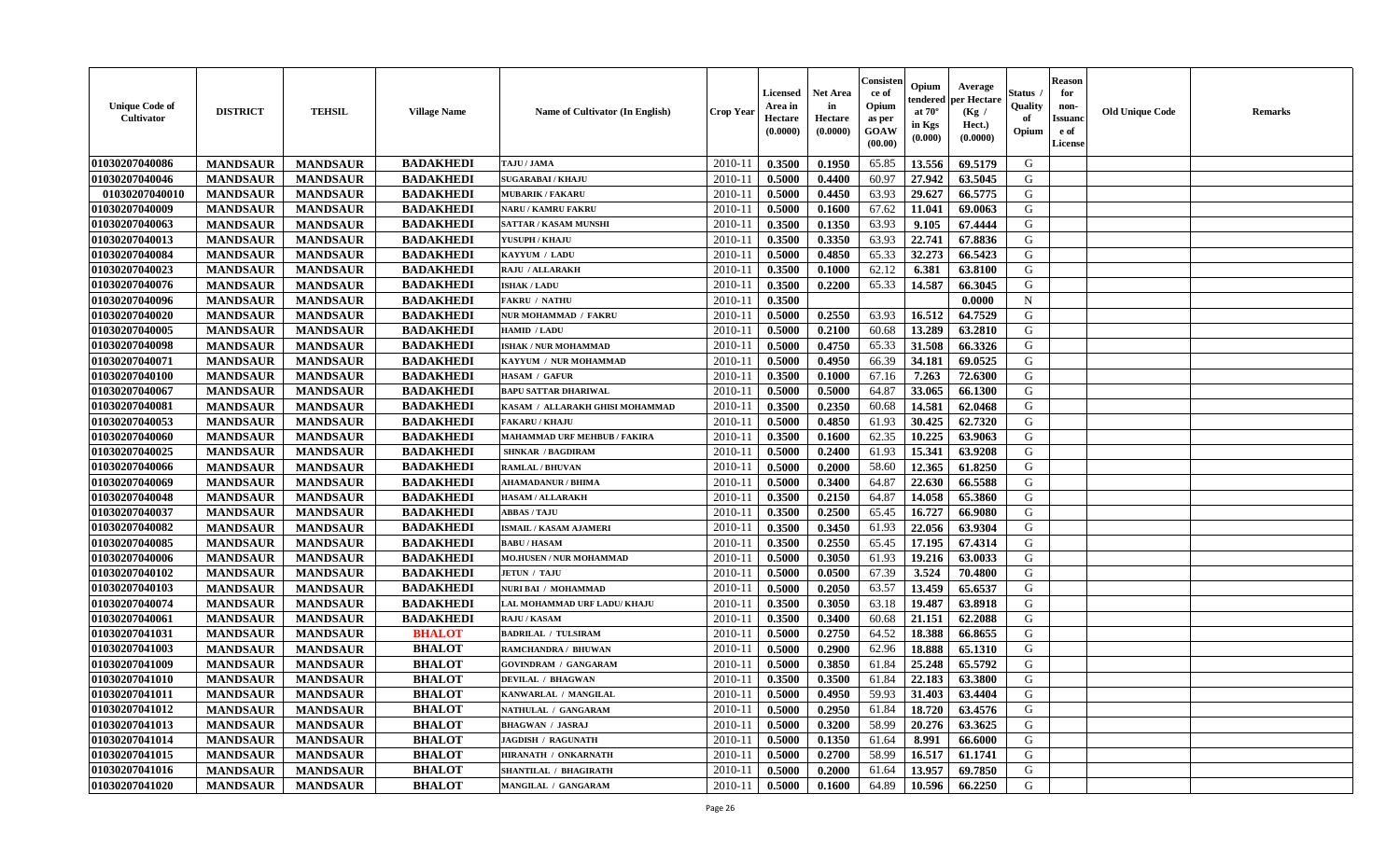| <b>Unique Code of</b><br><b>Cultivator</b> | <b>DISTRICT</b> | <b>TEHSIL</b>   | <b>Village Name</b> | Name of Cultivator (In English) | <b>Crop Year</b> | Licensed<br>Area in<br>Hectare<br>(0.0000) | <b>Net Area</b><br>in<br>Hectare<br>(0.0000) | Consisteı<br>ce of<br>Opium<br>as per<br>GOAW<br>(00.00) | Opium<br>endered<br>at $70^\circ$<br>in Kgs<br>(0.000) | Average<br>per Hectare<br>(Kg /<br>Hect.)<br>(0.0000) | Status<br>Quality<br>of<br>Opium | <b>Reason</b><br>for<br>non-<br><b>Issuand</b><br>e of<br>License | <b>Old Unique Code</b> | <b>Remarks</b>     |
|--------------------------------------------|-----------------|-----------------|---------------------|---------------------------------|------------------|--------------------------------------------|----------------------------------------------|----------------------------------------------------------|--------------------------------------------------------|-------------------------------------------------------|----------------------------------|-------------------------------------------------------------------|------------------------|--------------------|
| 01030207041021                             | <b>MANDSAUR</b> | <b>MANDSAUR</b> | <b>BHALOT</b>       | AMRATRAM / BAGDIRAM             | 2010-11          | 0.3500                                     | 0.2600                                       | 64.89                                                    | 17.307                                                 | 66.5654                                               | G                                |                                                                   |                        |                    |
| 01030207041023                             | <b>MANDSAUR</b> | <b>MANDSAUR</b> | <b>BHALOT</b>       | <b>ONKARLAL / MODAJI</b>        | 2010-11          | 0.3500                                     | 0.3050                                       | 61.64                                                    | 18.536                                                 | 60.7738                                               | G                                |                                                                   |                        |                    |
| 01030207041024                             | <b>MANDSAUR</b> | <b>MANDSAUR</b> | <b>BHALOT</b>       | <b>DINDAYAL / AMRU</b>          | 2010-11          | 0.5000                                     | 0.2400                                       | 64.89                                                    | 16.510                                                 | 68.7917                                               | G                                |                                                                   |                        |                    |
| 01030207041025                             | <b>MANDSAUR</b> | <b>MANDSAUR</b> | <b>BHALOT</b>       | <b>UDAYRAM / KESHURAM</b>       | 2010-11          | 0.5000                                     | 0.1950                                       | 62.11                                                    | 12.564                                                 | 64.4308                                               | G                                |                                                                   |                        |                    |
| 01030207041027                             | <b>MANDSAUR</b> | <b>MANDSAUR</b> | <b>BHALOT</b>       | PREMCHAND / BAGDIRAM            | 2010-11          | 0.5000                                     | 0.3550                                       | 58.99                                                    | 22.458                                                 | 63.2620                                               | G                                |                                                                   |                        |                    |
| 01030207041029                             | <b>MANDSAUR</b> | <b>MANDSAUR</b> | <b>BHALOT</b>       | <b>SHYAMLAL / BHERULAL</b>      | 2010-11          | 0.5000                                     | 0.3950                                       | 63.52                                                    | 27.187                                                 | 68.8278                                               | G                                |                                                                   |                        |                    |
| 01030207041030                             | <b>MANDSAUR</b> | <b>MANDSAUR</b> | <b>BHALOT</b>       | KACHRU / NANURAM                | 2010-11          | 0.5000                                     | 0.1450                                       | 66.56                                                    | 10.421                                                 | 71.8690                                               | G                                |                                                                   |                        |                    |
| 01030207041032                             | <b>MANDSAUR</b> | <b>MANDSAUR</b> | <b>BHALOT</b>       | <b>GANGARAM / FATTA</b>         | 2010-11          | 0.5000                                     | 0.2000                                       | 66.07                                                    | 15.026                                                 | 75.1300                                               | G                                |                                                                   |                        |                    |
| 01030207041033                             | <b>MANDSAUR</b> | <b>MANDSAUR</b> | <b>BHALOT</b>       | <b>SHANTILAL / TEKA</b>         | 2010-11          | 0.5000                                     | 0.3400                                       | 66.56                                                    | 25.521                                                 | 75.0618                                               | G                                |                                                                   |                        |                    |
| 01030207041035                             | <b>MANDSAUR</b> | <b>MANDSAUR</b> | <b>BHALOT</b>       | <b>MANGILAL / TEKA (SUTHAR)</b> | 2010-11          | 0.5000                                     | 0.4000                                       | 62.11                                                    | 26.636                                                 | 66.5900                                               | G                                |                                                                   |                        |                    |
| 01030207041036                             | <b>MANDSAUR</b> | <b>MANDSAUR</b> | <b>BHALOT</b>       | <b>UDAYLAL / HANSRAJ</b>        | 2010-11          | 0.5000                                     | 0.2600                                       | 58.99                                                    | 16.399                                                 | 63.0731                                               | $\mathbf G$                      |                                                                   |                        | <b>NAME CHANGE</b> |
| 01030207041038                             | <b>MANDSAUR</b> | <b>MANDSAUR</b> | <b>BHALOT</b>       | <b>RAMPRASAD / AMRU</b>         | 2010-11          | 0.5000                                     | 0.2400                                       | 62.81                                                    | 15.990                                                 | 66.6250                                               | G                                |                                                                   |                        |                    |
| 01030207041041                             | <b>MANDSAUR</b> | <b>MANDSAUR</b> | <b>BHALOT</b>       | <b>BHERULAL / BHUWAN</b>        | 2010-11          | 0.3500                                     | 0.3400                                       | 62.81                                                    | 22.315                                                 | 65.6324                                               | G                                |                                                                   |                        |                    |
| 01030207041046                             | <b>MANDSAUR</b> | <b>MANDSAUR</b> | <b>BHALOT</b>       | RATANLAL / RAMCHANDRAA          | $2010 - 11$      | 0.5000                                     | 0.2000                                       | 61.99                                                    | 13.319                                                 | 66.5950                                               | G                                |                                                                   |                        |                    |
| 01030207041051                             | <b>MANDSAUR</b> | <b>MANDSAUR</b> | <b>BHALOT</b>       | <b>BADRILAL / TEKA</b>          | 2010-11          | 0.5000                                     | 0.4350                                       | 61.70                                                    | 27.501                                                 | 63.2207                                               | G                                |                                                                   |                        |                    |
| 01030207041054                             | <b>MANDSAUR</b> | <b>MANDSAUR</b> | <b>BHALOT</b>       | <b>KESHIBAI / NARAYAN</b>       | 2010-11          | 0.5000                                     | 0.2800                                       | 61.70                                                    | 17.752                                                 | 63.4000                                               | G                                |                                                                   |                        | <b>NAME CHANGE</b> |
| 01030207041057                             | <b>MANDSAUR</b> | <b>MANDSAUR</b> | <b>BHALOT</b>       | <b>GANGARAM / BHUWAN</b>        | 2010-11          | 0.5000                                     | 0.2550                                       | 61.70                                                    | 16.800                                                 | 65.8824                                               | G                                |                                                                   |                        |                    |
| 01030207041060                             | <b>MANDSAUR</b> | <b>MANDSAUR</b> | <b>BHALOT</b>       | <b>RAM KUNWAR / VISHNU</b>      | 2010-11          | 0.5000                                     | 0.3850                                       | 61.22                                                    | 24.357                                                 | 63.2649                                               | G                                |                                                                   |                        |                    |
| 01030207041067                             | <b>MANDSAUR</b> | <b>MANDSAUR</b> | <b>BHALOT</b>       | RUPLAL / BHORIRAM               | 2010-11          | 0.5000                                     | 0.3650                                       | 62.82                                                    | 23.701                                                 | 64.9342                                               | G                                |                                                                   |                        |                    |
| 01030207041069                             | <b>MANDSAUR</b> | <b>MANDSAUR</b> | <b>BHALOT</b>       | SHYAMLAL / NEMICHAND            | 2010-11          | 0.5000                                     | 0.2250                                       | 61.49                                                    | 14.362                                                 | 63.8311                                               | G                                |                                                                   |                        |                    |
| 01030207041073                             | <b>MANDSAUR</b> | <b>MANDSAUR</b> | <b>BHALOT</b>       | <b>NANDRAM / BHERULAL</b>       | 2010-11          | 0.5000                                     |                                              |                                                          |                                                        | 0.0000                                                | F                                |                                                                   |                        |                    |
| 01030207041077                             | <b>MANDSAUR</b> | <b>MANDSAUR</b> | <b>BHALOT</b>       | <b>AMARU / KESHURAM</b>         | 2010-11          | 0.3500                                     | 0.2100                                       | 62.82                                                    | 13.955                                                 | 66.4524                                               | G                                |                                                                   |                        |                    |
| 01030207041080                             | <b>MANDSAUR</b> | <b>MANDSAUR</b> | <b>BHALOT</b>       | <b>DEVA / BHERA</b>             | $2010 - 11$      | 0.3500                                     | 0.2050                                       | 62.82                                                    | 13.776                                                 | 67.2000                                               | G                                |                                                                   |                        |                    |
| 01030207041084                             | <b>MANDSAUR</b> | <b>MANDSAUR</b> | <b>BHALOT</b>       | KAMALNATH / SHAMBHUNATH         | 2010-11          | 0.3500                                     | 0.1000                                       | 67.09                                                    | 7.428                                                  | 74.2800                                               | G                                |                                                                   |                        |                    |
| 01030207041088                             | <b>MANDSAUR</b> | <b>MANDSAUR</b> | <b>BHALOT</b>       | SITABAI / KESHURAM              | 2010-11          | 0.5000                                     | 0.1850                                       | 62.11                                                    | 11.748                                                 | 63.5027                                               | G                                |                                                                   |                        |                    |
| 01030207041092                             | <b>MANDSAUR</b> | <b>MANDSAUR</b> | <b>BHALOT</b>       | <b>RAMIBAI / BHERULAL</b>       | 2010-11          | 0.3500                                     | 0.3350                                       | 58.53                                                    | 20.067                                                 | 59.9015                                               | $\mathbf{I}$                     | 02                                                                |                        |                    |
| 01030207041103                             | <b>MANDSAUR</b> | <b>MANDSAUR</b> | <b>BHALOT</b>       | NANDIBAI / JASRAJ               | 2010-11          | 0.5000                                     | 0.3050                                       | 62.11                                                    | 20.896                                                 | 68.5115                                               | G                                |                                                                   |                        |                    |
| 01030207041107                             | <b>MANDSAUR</b> | <b>MANDSAUR</b> | <b>BHALOT</b>       | <b>BHANWARLAL / PANNALAL</b>    | 2010-11          | 0.3500                                     | 0.2000                                       | 62.11                                                    | 12.688                                                 | 63.4400                                               | G                                |                                                                   |                        |                    |
| 01030207041115                             | <b>MANDSAUR</b> | <b>MANDSAUR</b> | <b>BHALOT</b>       | <b>DEVA / GOPAL</b>             | 2010-11          | 0.3500                                     | 0.3250                                       | 62.96                                                    | 21.370                                                 | 65.7538                                               | G                                |                                                                   |                        |                    |
| 01030207041126                             | <b>MANDSAUR</b> | <b>MANDSAUR</b> | <b>BHALOT</b>       | <b>BHERULAL / MODA</b>          | 2010-11          | 0.3500                                     | 0.3000                                       | 62.96                                                    | 20.165                                                 | 67.2167                                               | G                                |                                                                   |                        |                    |
| 01030207041127                             | <b>MANDSAUR</b> | <b>MANDSAUR</b> | <b>BHALOT</b>       | <b>BAGDIRAM / BHERA</b>         | $2010 - 11$      | 0.5000                                     | 0.2450                                       | 65.35                                                    | 16.057                                                 | 65.5388                                               | ${\bf G}$                        |                                                                   |                        |                    |
| 01030207041134                             | <b>MANDSAUR</b> | <b>MANDSAUR</b> | <b>BHALOT</b>       | <b>RAMCHANDRA / DHURA</b>       | 2010-11          | 0.3500                                     | 0.3300                                       | 62.95                                                    | 22.122                                                 | 67.0364                                               | G                                |                                                                   |                        |                    |
| 01030207041137                             | <b>MANDSAUR</b> | <b>MANDSAUR</b> | <b>BHALOT</b>       | <b>GITABAI / UDA</b>            | 2010-11          | 0.3500                                     | 0.3000                                       | 61.38                                                    | 18.282                                                 | 60.9400                                               | G                                |                                                                   |                        |                    |
| 01030207041144                             | <b>MANDSAUR</b> | <b>MANDSAUR</b> | <b>BHALOT</b>       | <b>RAMESHWAR / NATHU</b>        | 2010-11          | 0.5000                                     | 0.3750                                       | 61.38                                                    | 24.254                                                 | 64.6773                                               | G                                |                                                                   |                        |                    |
| 01030207041145                             | <b>MANDSAUR</b> | <b>MANDSAUR</b> | <b>BHALOT</b>       | <b>JANIBAI / BHERA</b>          | 2010-11          | 0.3500                                     | 0.2400                                       | 52.15                                                    | 10.408                                                 | 43.3667                                               | G                                | 04                                                                |                        |                    |
| 01030207041147                             | <b>MANDSAUR</b> | <b>MANDSAUR</b> | <b>BHALOT</b>       | <b>MANGILAL / RAMCHANDRA</b>    | 2010-11          | 0.3500                                     | 0.3000                                       | 61.38                                                    | 18.870                                                 | 62.9000                                               | G                                |                                                                   |                        |                    |
| 01030207041149                             | <b>MANDSAUR</b> | <b>MANDSAUR</b> | <b>BHALOT</b>       | DALU / MANNA                    | 2010-11          | 0.5000                                     | 0.3000                                       | 59.53                                                    | 18.743                                                 | 62.4767                                               | G                                |                                                                   |                        |                    |
| 01030207041152                             | <b>MANDSAUR</b> | <b>MANDSAUR</b> | <b>BHALOT</b>       | MANGILAL / BAGDIRAM             | 2010-11          | 0.5000                                     | 0.2400                                       | 64.52                                                    | 16.600                                                 | 69.1667                                               | G                                |                                                                   |                        |                    |
| 01030207041167                             | <b>MANDSAUR</b> | <b>MANDSAUR</b> | <b>BHALOT</b>       | <b>BAPULAL / DHURA</b>          | 2010-11          | 0.3500                                     | 0.2300                                       | 64.52                                                    | 16.139                                                 | 70.1696                                               | G                                |                                                                   |                        |                    |
| 01030207041179                             | <b>MANDSAUR</b> | <b>MANDSAUR</b> | <b>BHALOT</b>       | <b>SITABAI / TULSIRAM</b>       | $2010 - 11$      | 0.5000                                     | 0.4050                                       | 66.45                                                    | 27.444                                                 | 67.7630                                               | G                                |                                                                   |                        |                    |
| 01030207041188                             | <b>MANDSAUR</b> | <b>MANDSAUR</b> | <b>BHALOT</b>       | <b>BAPULAL / KANHAIYALAL</b>    | 2010-11          | 0.5000                                     | 0.4700                                       | 61.00                                                    | 29.210                                                 | 62.1489                                               | G                                |                                                                   |                        |                    |
| 01030207041190                             | <b>MANDSAUR</b> | <b>MANDSAUR</b> | <b>BHALOT</b>       | <b>MANGILAL / BHAGIRATH</b>     | 2010-11          | 0.3500                                     | 0.3500                                       | 61.00                                                    | 22.221                                                 | 63.4886                                               | G                                |                                                                   |                        |                    |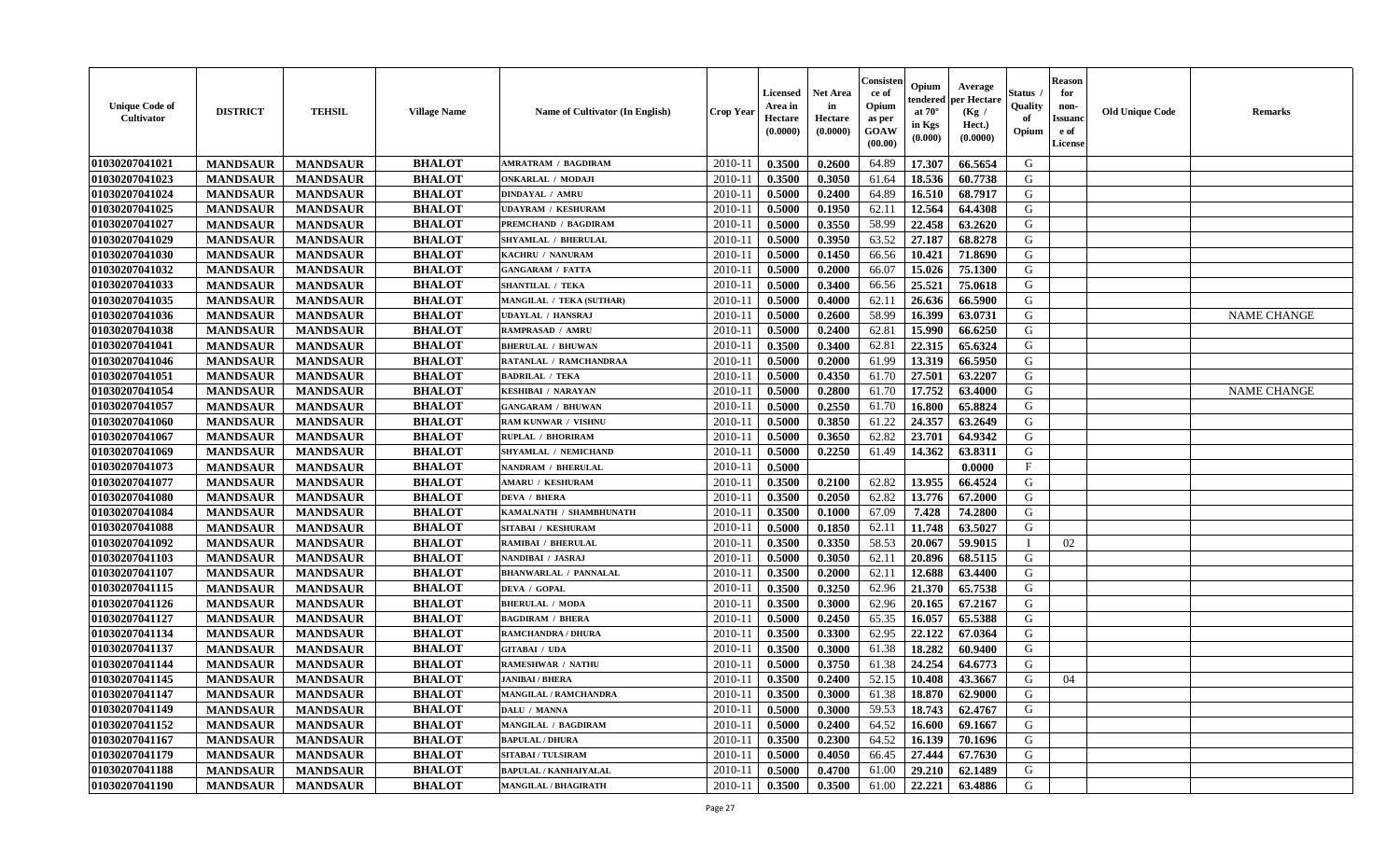| <b>Unique Code of</b><br><b>Cultivator</b> | <b>DISTRICT</b> | <b>TEHSIL</b>   | <b>Village Name</b> | Name of Cultivator (In English) | <b>Crop Year</b> | <b>Licensed</b><br>Area in<br>Hectare<br>(0.0000) | Net Area<br>in<br>Hectare<br>(0.0000) | Consister<br>ce of<br>Opium<br>as per<br>GOAW<br>(00.00) | Opium<br>endered<br>at $70^\circ$<br>in Kgs<br>(0.000) | Average<br>per Hectare<br>(Kg /<br>Hect.)<br>(0.0000) | Status<br>Quality<br>of<br>Opium | <b>Reason</b><br>for<br>non-<br><b>Issuanc</b><br>e of<br>License | <b>Old Unique Code</b> | Remarks |
|--------------------------------------------|-----------------|-----------------|---------------------|---------------------------------|------------------|---------------------------------------------------|---------------------------------------|----------------------------------------------------------|--------------------------------------------------------|-------------------------------------------------------|----------------------------------|-------------------------------------------------------------------|------------------------|---------|
| 01030207041191                             | <b>MANDSAUR</b> | <b>MANDSAUR</b> | <b>BHALOT</b>       | RAMPRATAPIBAI / CHUNNILAL       | 2010-11          | 0.3500                                            | 0.2900                                | 63.60                                                    | 18.935                                                 | 65.2931                                               | G                                |                                                                   |                        |         |
| 01030207041204                             | <b>MANDSAUR</b> | <b>MANDSAUR</b> | <b>BHALOT</b>       | <b>DULICHAND / BAGDIRAM</b>     | 2010-11          | 0.5000                                            | 0.3100                                | 62.55                                                    | 20.186                                                 | 65.1161                                               | G                                |                                                                   |                        |         |
| 01030207041221                             | <b>MANDSAUR</b> | <b>MANDSAUR</b> | <b>BHALOT</b>       | <b>OMPRAKASH / NANDRAM</b>      | 2010-11          | 0.3500                                            | 0.2000                                | 64.02                                                    | 14.533                                                 | 72.6650                                               | G                                |                                                                   |                        |         |
| 01030207041227                             | <b>MANDSAUR</b> | <b>MANDSAUR</b> | <b>BHALOT</b>       | <b>BHERA / KISHAN</b>           | 2010-11          | 0.5000                                            | 0.4050                                | 62.55                                                    | 27.281                                                 | 67.3605                                               | G                                |                                                                   |                        |         |
| 01030207041049                             | <b>MANDSAUR</b> | <b>MANDSAUR</b> | <b>BHALOT</b>       | <b>TAMA BAI / BAJERAM</b>       | 2010-11          | 0.3500                                            |                                       |                                                          |                                                        | 0.0000                                                | $_{\rm F}$                       |                                                                   |                        |         |
| 01030207041058                             | <b>MANDSAUR</b> | <b>MANDSAUR</b> | <b>BHALOT</b>       | KALU / BHUWAN                   | 2010-11          | 0.3500                                            | 0.2750                                | 53.67                                                    | 15.810                                                 | 57.4909                                               | G                                | 05                                                                |                        |         |
| 01030207041055                             | <b>MANDSAUR</b> | <b>MANDSAUR</b> | <b>BHALOT</b>       | MANNALAL / BHAGWAN              | $2010 - 11$      | 0.5000                                            | 0.5000                                | 62.57                                                    | 33.886                                                 | 67.7720                                               | G                                |                                                                   |                        |         |
| 01030207041108                             | <b>MANDSAUR</b> | <b>MANDSAUR</b> | <b>BHALOT</b>       | MANNALAL / JAYRAM               | 2010-11          | 0.5000                                            | 0.3600                                | 59.00                                                    | 21.493                                                 | 59.7028                                               | G                                |                                                                   |                        |         |
| 01030207041224                             | <b>MANDSAUR</b> | <b>MANDSAUR</b> | <b>BHALOT</b>       | PRABHULAL / HARLAL              | 2010-11          | 0.5000                                            | 0.4800                                | 59.00                                                    | 30.183                                                 | 62.8813                                               | G                                |                                                                   |                        |         |
| 01030207041096                             | <b>MANDSAUR</b> | <b>MANDSAUR</b> | <b>BHALOT</b>       | HARLAL / CHAMPALAL              | 2010-11          | 0.3500                                            | 0.2400                                | 62.55                                                    | 16.343                                                 | 68.0958                                               | G                                |                                                                   |                        |         |
| 01030207041083                             | <b>MANDSAUR</b> | <b>MANDSAUR</b> | <b>BHALOT</b>       | <b>BALURAM / TULSIRAM</b>       | 2010-11          | 0.5000                                            | 0.2400                                | 61.11                                                    | 15.312                                                 | 63.8000                                               | G                                |                                                                   |                        |         |
| 01030207041087                             | <b>MANDSAUR</b> | <b>MANDSAUR</b> | <b>BHALOT</b>       | VISHNULAL / BHAGWANLAL          | 2010-11          | 0.5000                                            | 0.4000                                | 62.06                                                    | 26.704                                                 | 66.7600                                               | G                                |                                                                   |                        |         |
| 01030207041064                             | <b>MANDSAUR</b> | <b>MANDSAUR</b> | <b>BHALOT</b>       | TULSIRAM / MOTI                 | 2010-11          | 0.5000                                            | 0.2500                                | 61.11                                                    | 16.028                                                 | 64.1120                                               | G                                |                                                                   |                        |         |
| 01030207041222                             | <b>MANDSAUR</b> | <b>MANDSAUR</b> | <b>BHALOT</b>       | RAMRATAN / MOHANLAL             | 2010-11          | 0.5000                                            | 0.4900                                | 59.00                                                    | 29.281                                                 | 59.7571                                               | G                                |                                                                   |                        |         |
| 01030207041043                             | <b>MANDSAUR</b> | <b>MANDSAUR</b> | <b>BHALOT</b>       | DEVA / KASTURA (KUMAWAT)        | 2010-11          | 0.3500                                            | 0.1000                                | 65.86                                                    | 7.094                                                  | 70.9400                                               | $\mathbf G$                      |                                                                   |                        |         |
| 01030207041125                             | <b>MANDSAUR</b> | <b>MANDSAUR</b> | <b>BHALOT</b>       | <b>MANIBAI / KISHANLAL</b>      | 2010-11          | 0.3500                                            | 0.3150                                | 63.61                                                    | 20.900                                                 | 66.3492                                               | G                                |                                                                   |                        |         |
| 01030207041231                             | <b>MANDSAUR</b> | <b>MANDSAUR</b> | <b>BHALOT</b>       | SHYAMLAL / KACHRULAL            | 2010-11          | 0.5000                                            | 0.1300                                | 65.08                                                    | 9.093                                                  | 69.9462                                               | G                                |                                                                   |                        |         |
| 01030207041207                             | <b>MANDSAUR</b> | <b>MANDSAUR</b> | <b>BHALOT</b>       | <b>MANGIBAI / DHANA</b>         | 2010-11          | 0.3500                                            | 0.3300                                | 61.11                                                    | 21.624                                                 | 65.5273                                               | G                                |                                                                   |                        |         |
| 01030207041232                             | <b>MANDSAUR</b> | <b>MANDSAUR</b> | <b>BHALOT</b>       | <b>RATAN / RAM</b>              | 2010-11          | 0.5000                                            | 0.2000                                | 62.06                                                    | 12.864                                                 | 64.3200                                               | G                                |                                                                   |                        |         |
| 01030207041070                             | <b>MANDSAUR</b> | <b>MANDSAUR</b> | <b>BHALOT</b>       | NATHULAL / RAMLAL               | 2010-11          | 0.3500                                            | 0.3500                                | 62.06                                                    | 22.483                                                 | 64.2371                                               | G                                |                                                                   |                        |         |
| 01030207041072                             | <b>MANDSAUR</b> | <b>MANDSAUR</b> | <b>BHALOT</b>       | <b>GANESHRAM / RATAN</b>        | 2010-11          | 0.5000                                            | 0.2100                                | 64.10                                                    | 14.835                                                 | 70.6429                                               | G                                |                                                                   |                        |         |
| 01030207041136                             | <b>MANDSAUR</b> | <b>MANDSAUR</b> | <b>BHALOT</b>       | <b>RAGHUNATH / ONKAR</b>        | 2010-11          | 0.5000                                            | 0.1250                                | 64.10                                                    | 8.580                                                  | 68.6400                                               | G                                |                                                                   |                        |         |
| 01030207041159                             | <b>MANDSAUR</b> | <b>MANDSAUR</b> | <b>BHALOT</b>       | VARDI BAI / RAMLAL              | 2010-11          | 0.3500                                            | 0.2950                                | 64.10                                                    | 19.523                                                 | 66.1797                                               | G                                |                                                                   |                        |         |
| 01030207041162                             | <b>MANDSAUR</b> | <b>MANDSAUR</b> | <b>BHALOT</b>       | <b>MOHANLAL / DEVA</b>          | 2010-11          | 0.5000                                            | 0.2800                                | 64.71                                                    | 19.145                                                 | 68.3750                                               | G                                |                                                                   |                        |         |
| 01030207041135                             | <b>MANDSAUR</b> | <b>MANDSAUR</b> | <b>BHALOT</b>       | KOMALSINGH / FULCHAND           | 2010-11          | 0.3500                                            | 0.2950                                | 59.22                                                    | 18.172                                                 | 61.6000                                               | G                                |                                                                   |                        |         |
| 01030207041212                             | <b>MANDSAUR</b> | <b>MANDSAUR</b> | <b>BHALOT</b>       | NATHIBAI / HIRA                 | 2010-11          | 0.3500                                            | 0.2450                                | 65.31                                                    | 15.618                                                 | 63.7469                                               | G                                |                                                                   |                        |         |
| 01030207041199                             | <b>MANDSAUR</b> | <b>MANDSAUR</b> | <b>BHALOT</b>       | <b>SHNKARLAL / NATHU</b>        | 2010-11          | 0.5000                                            | 0.5050                                | 60.15                                                    | 30.436                                                 | 60.2693                                               | G                                |                                                                   |                        |         |
| 01030207041044                             | <b>MANDSAUR</b> | <b>MANDSAUR</b> | <b>BHALOT</b>       | KAMERI BAI / GORDHAN            | 2010-11          | 0.3500                                            | 0.3000                                | 67.86                                                    | 21.172                                                 | 70.5733                                               | $\mathbf{I}$                     | 02                                                                |                        |         |
| 01030207041050                             | <b>MANDSAUR</b> | <b>MANDSAUR</b> | <b>BHALOT</b>       | <b>DEVILAL / FATTA</b>          | 2010-11          | 0.5000                                            | 0.2900                                | 64.71                                                    | 19.311                                                 | 66.5897                                               | G                                |                                                                   |                        |         |
| 01030207041097                             | <b>MANDSAUR</b> | <b>MANDSAUR</b> | <b>BHALOT</b>       | <b>GANESHRAM / KESHURAM</b>     | 2010-11          | 0.3500                                            | 0.2350                                | 65.35                                                    | 16.422                                                 | 69.8809                                               | G                                |                                                                   |                        |         |
| 01030207041131                             | <b>MANDSAUR</b> | <b>MANDSAUR</b> | <b>BHALOT</b>       | <b>BAGDIRAM / BHAGIRATH</b>     | 2010-11          | 0.5000                                            | 0.4250                                | 61.00                                                    | 26.901                                                 | 63.2965                                               | G                                |                                                                   |                        |         |
| 01030207041148                             | <b>MANDSAUR</b> | <b>MANDSAUR</b> | <b>BHALOT</b>       | <b>BADAMABAI/BHERULAL</b>       | 2010-11          | 0.5000                                            | 0.4600                                | 64.71                                                    | 30.469                                                 | 66.2370                                               | G                                |                                                                   |                        |         |
| 01030207041160                             | <b>MANDSAUR</b> | <b>MANDSAUR</b> | <b>BHALOT</b>       | SITARAM / CHUNNILAL             | 2010-11          | 0.5000                                            | 0.2450                                | 57.54                                                    | 14.903                                                 | 60.8286                                               | G                                |                                                                   |                        |         |
| 01030207041165                             | <b>MANDSAUR</b> | <b>MANDSAUR</b> | <b>BHALOT</b>       | <b>RAMIBAI/KESHURAM</b>         | 2010-11          | 0.5000                                            |                                       |                                                          |                                                        | 0.0000                                                | $\mathbf N$                      |                                                                   |                        |         |
| 01030207041218                             | <b>MANDSAUR</b> | <b>MANDSAUR</b> | <b>BHALOT</b>       | RUKMAN BAI / BADRILAL           | 2010-11          | 0.5000                                            | 0.3950                                | 57.54                                                    | 24.833                                                 | 62.8684                                               | G                                |                                                                   |                        |         |
| 01030207041112                             | <b>MANDSAUR</b> | <b>MANDSAUR</b> | <b>BHALOT</b>       | <b>GEND KUNWAR / KALU SINGH</b> | 2010-11          | 0.5000                                            | 0.3950                                | 57.54                                                    | 24.833                                                 | 62.8684                                               | G                                |                                                                   |                        |         |
| 01030207041175                             | <b>MANDSAUR</b> | <b>MANDSAUR</b> | <b>BHALOT</b>       | RUKMANI BAI / RAMCHANDRA TELI   | 2010-11          | 0.3500                                            | 0.3400                                | 62.45                                                    | 21.724                                                 | 63.8941                                               | G                                |                                                                   |                        |         |
| 01030207041163                             | <b>MANDSAUR</b> | <b>MANDSAUR</b> | <b>BHALOT</b>       | <b>BHAGIRATH / NATHU</b>        | 2010-11          | 0.5000                                            | 0.4550                                | 62.45                                                    | 30.904                                                 | 67.9209                                               | G                                |                                                                   |                        |         |
| 01030207041065                             | <b>MANDSAUR</b> | <b>MANDSAUR</b> | <b>BHALOT</b>       | <b>BHAGWAN / MANNA</b>          | 2010-11          | 0.5000                                            | 0.4300                                | 61.31                                                    | 27.125                                                 | 63.0814                                               | G                                |                                                                   |                        |         |
| 01030207041111                             | <b>MANDSAUR</b> | <b>MANDSAUR</b> | <b>BHALOT</b>       | <b>BADRILAL / PANNALAL</b>      | 2010-11          | 0.5000                                            | 0.1950                                | 62.45                                                    | 12.481                                                 | 64.0051                                               | ${\bf G}$                        |                                                                   |                        |         |
| 01030207041228                             | <b>MANDSAUR</b> | <b>MANDSAUR</b> | <b>BHALOT</b>       | SALAGRAM / AASHARAM             | 2010-11          | 0.5000                                            | 0.4700                                | 61.31                                                    | 30.646                                                 | 65.2043                                               | G                                |                                                                   |                        |         |
| 01030207041075                             | <b>MANDSAUR</b> | <b>MANDSAUR</b> | <b>BHALOT</b>       | <b>RATAN LAL / NARAYAN</b>      | 2010-11          | 0.5000                                            | 0.4550                                | 63.10                                                    | 29.783                                                 | 65.4571                                               | G                                |                                                                   |                        |         |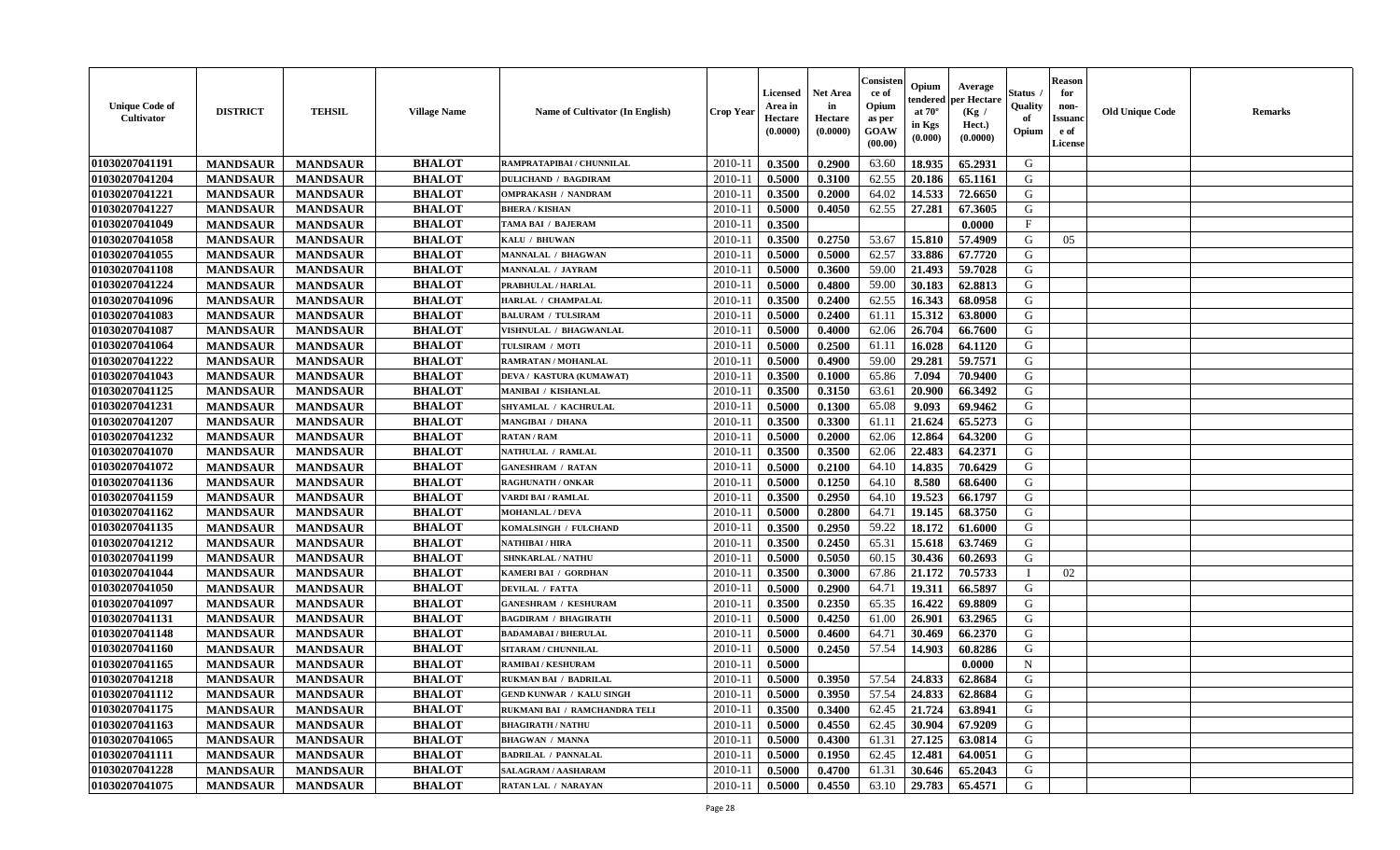| <b>Unique Code of</b><br><b>Cultivator</b> | <b>DISTRICT</b> | <b>TEHSIL</b>   | <b>Village Name</b> | Name of Cultivator (In English)  | <b>Crop Year</b> | Licensed<br>Area in<br>Hectare<br>(0.0000) | <b>Net Area</b><br>in<br>Hectare<br>(0.0000) | Consisteı<br>ce of<br>Opium<br>as per<br>GOAW<br>(00.00) | Opium<br>endered<br>at $70^{\circ}$<br>in Kgs<br>(0.000) | Average<br>per Hectare<br>(Kg /<br>Hect.)<br>(0.0000) | Status<br>Quality<br>of<br>Opium | <b>Reason</b><br>for<br>non-<br><b>Issuand</b><br>e of<br><b>License</b> | <b>Old Unique Code</b> | <b>Remarks</b> |
|--------------------------------------------|-----------------|-----------------|---------------------|----------------------------------|------------------|--------------------------------------------|----------------------------------------------|----------------------------------------------------------|----------------------------------------------------------|-------------------------------------------------------|----------------------------------|--------------------------------------------------------------------------|------------------------|----------------|
| 01030207041202                             | <b>MANDSAUR</b> | <b>MANDSAUR</b> | <b>BHALOT</b>       | <b>SITARAM / DALU</b>            | 2010-11          | 0.5000                                     | 0.4800                                       | 57.54                                                    | 29,444                                                   | 61.3417                                               | G                                |                                                                          |                        |                |
| 01030207041047                             | <b>MANDSAUR</b> | <b>MANDSAUR</b> | <b>BHALOT</b>       | SAJJANBAI / BHERULAL             | $2010 - 11$      | 0.3500                                     | 0.3300                                       | 61.31                                                    | 21.896                                                   | 66.3515                                               | G                                |                                                                          |                        |                |
| 01030207041215                             | <b>MANDSAUR</b> | <b>MANDSAUR</b> | <b>BHALOT</b>       | RUKMANI BAI / RAMCHAND GAYARI    | 2010-11          | 0.3500                                     | 0.2100                                       | 63.10                                                    | 13.774                                                   | 65.5905                                               | G                                |                                                                          |                        |                |
| 01030207041233                             | <b>MANDSAUR</b> | <b>MANDSAUR</b> | <b>BHALOT</b>       | <b>DURGASHANKAR / NATHULAL</b>   | 2010-11          | 0.3500                                     | 0.1900                                       | 63.10                                                    | 12.196                                                   | 64.1895                                               | G                                |                                                                          |                        |                |
| 01030207041068                             | <b>MANDSAUR</b> | <b>MANDSAUR</b> | <b>BHALOT</b>       | KANTI BAI / MOTI LAL             | 2010-11          | 0.3500                                     | 0.1100                                       | 61.92                                                    | 7.209                                                    | 65.5364                                               | G                                |                                                                          |                        |                |
| 01030208043003                             | <b>MANDSAUR</b> | <b>DALODA</b>   | <b>CHOUSLA</b>      | <b>MOHAN / KACHRU</b>            | 2010-11          | 0.5000                                     | 0.1500                                       | 69.40                                                    | 10.975                                                   | 73.1667                                               | G                                |                                                                          |                        |                |
| 01030208043006                             | <b>MANDSAUR</b> | <b>DALODA</b>   | <b>CHOUSLA</b>      | <b>BAGDIRAM / RAM CHAMAR</b>     | 2010-11          | 0.5000                                     | 0.2200                                       | 64.09                                                    | 14.622                                                   | 66.4636                                               | G                                |                                                                          |                        |                |
| 01030208043007                             | <b>MANDSAUR</b> | <b>DALODA</b>   | <b>CHOUSLA</b>      | <b>GOPAL SINGH / BHERU SINGH</b> | 2010-11          | 0.5000                                     | 0.4200                                       | 61.96                                                    | 25.908                                                   | 61.6857                                               | G                                |                                                                          |                        |                |
| 01030208043008                             | <b>MANDSAUR</b> | <b>DALODA</b>   | <b>CHOUSLA</b>      | RAMESHWAR / UDAYRAM              | 2010-11          | 0.5000                                     | 0.3350                                       | 66.54                                                    | 21.901                                                   | 65.3761                                               | G                                |                                                                          |                        |                |
| 01030208043009                             | <b>MANDSAUR</b> | <b>DALODA</b>   | <b>CHOUSLA</b>      | MOHANLAL / RATANLAL              | 2010-11          | 0.5000                                     | 0.1700                                       | 58.23                                                    | 10.082                                                   | 59.3059                                               | G                                |                                                                          |                        |                |
| 01030208043011                             | <b>MANDSAUR</b> | <b>DALODA</b>   | <b>CHOUSLA</b>      | <b>JAMANA BAI / DOULATRAM</b>    | 2010-11          | 0.5000                                     | 0.2150                                       | 67.28                                                    | 14.754                                                   | 68.6233                                               | $\mathbf G$                      |                                                                          |                        |                |
| 01030208043013                             | <b>MANDSAUR</b> | <b>DALODA</b>   | <b>CHOUSLA</b>      | <b>MOHAN SINGH / HARI SINGH</b>  | 2010-11          | 0.5000                                     | 0.5000                                       | 66.54                                                    | 32.928                                                   | 65.8560                                               | G                                |                                                                          |                        |                |
| 01030208043016                             | <b>MANDSAUR</b> | <b>DALODA</b>   | <b>CHOUSLA</b>      | PRAKASH / MOHANLAL               | 2010-11          | 0.5000                                     | 0.2800                                       | 58.25                                                    | 17.026                                                   | 60.8071                                               | G                                |                                                                          |                        |                |
| 01030208043021                             | <b>MANDSAUR</b> | <b>DALODA</b>   | <b>CHOUSLA</b>      | MANGILAL / BAJERAM               | $2010 - 11$      | 0.5000                                     | 0.2100                                       | 66.54                                                    | 14.620                                                   | 69.6190                                               | G                                |                                                                          |                        |                |
| 01030208043022                             | <b>MANDSAUR</b> | <b>DALODA</b>   | <b>CHOUSLA</b>      | NATHU / RAMCHAND                 | 2010-11          | 0.5000                                     | 0.2600                                       | 58.25                                                    | 15.886                                                   | 61.1000                                               | G                                |                                                                          |                        |                |
| 01030208043025                             | <b>MANDSAUR</b> | <b>DALODA</b>   | <b>CHOUSLA</b>      | LALU / TULSIRAM                  | 2010-11          | 0.5000                                     | 0.4900                                       | 61.96                                                    | 30.325                                                   | 61.8878                                               | G                                |                                                                          |                        |                |
| 01030208043028                             | <b>MANDSAUR</b> | <b>DALODA</b>   | <b>CHOUSLA</b>      | SHYAMLAL / SAJJANLAL             | 2010-11          | 0.3500                                     | 0.2250                                       | 64.09                                                    | 14.091                                                   | 62.6267                                               | G                                |                                                                          |                        |                |
| 01030208043032                             | <b>MANDSAUR</b> | <b>DALODA</b>   | <b>CHOUSLA</b>      | <b>BHAGIRATH / TULSIRAM</b>      | 2010-11          | 0.5000                                     | 0.5000                                       | 58.25                                                    | 28.850                                                   | 57.7000                                               | G                                |                                                                          |                        |                |
| 01030208043035                             | <b>MANDSAUR</b> | <b>DALODA</b>   | <b>CHOUSLA</b>      | <b>DHANNA / CHAINARAM</b>        | 2010-11          | 0.5000                                     | 0.4950                                       | 63.03                                                    | 31.389                                                   | 63.4121                                               | G                                |                                                                          |                        |                |
| 01030208043052                             | <b>MANDSAUR</b> | <b>DALODA</b>   | <b>CHOUSLA</b>      | <b>RATNI BAI / RAM SINGH</b>     | 2010-11          | 0.5000                                     | 0.5000                                       | 59.56                                                    | 30.793                                                   | 61.5860                                               | G                                |                                                                          |                        |                |
| 01030208043060                             | <b>MANDSAUR</b> | <b>DALODA</b>   | <b>CHOUSLA</b>      | SANTOSHABAI / BALAMUKAND         | 2010-11          | 0.5000                                     | 0.2000                                       | 63.03                                                    | 12.669                                                   | 63.3450                                               | G                                |                                                                          |                        |                |
| 01030208043026                             | <b>MANDSAUR</b> | <b>DALODA</b>   | <b>CHOUSLA</b>      | NANDUBAI / MOTI                  | 2010-11          | 0.5000                                     | 0.4100                                       | 55.65                                                    | 22.832                                                   | 55.6878                                               | G                                | 04                                                                       |                        |                |
| 01030208043072                             | <b>MANDSAUR</b> | <b>DALODA</b>   | <b>CHOUSLA</b>      | NANDRAM / SHAMBHULAL             | $2010 - 11$      | 0.5000                                     | 0.3800                                       | 63.03                                                    | 24.780                                                   | 65.2105                                               | G                                |                                                                          |                        |                |
| 01030208043073                             | <b>MANDSAUR</b> | <b>DALODA</b>   | <b>CHOUSLA</b>      | RAMESHWAR / BHAGIRATH            | 2010-11          | 0.5000                                     | 0.4900                                       | 62.29                                                    | 30.887                                                   | 63.0347                                               | G                                |                                                                          |                        |                |
| 01030208043074                             | <b>MANDSAUR</b> | <b>DALODA</b>   | <b>CHOUSLA</b>      | SHAMBHULAL / NANDRAM             | 2010-11          | 0.5000                                     | 0.3250                                       | 63.71                                                    | 21.043                                                   | 64.7477                                               | G                                |                                                                          |                        |                |
| 01030208043020                             | <b>MANDSAUR</b> | <b>DALODA</b>   | <b>CHOUSLA</b>      | NAGULAL / NANURAM                | 2010-11          | 0.5000                                     | 0.4000                                       | 59.56                                                    | 24.607                                                   | 61.5175                                               | G                                |                                                                          |                        |                |
| 01030208043068                             | <b>MANDSAUR</b> | <b>DALODA</b>   | <b>CHOUSLA</b>      | <b>BALKISHAN / SALAGRAM</b>      | 2010-11          | 0.5000                                     | 0.4150                                       | 59.01                                                    | 27.094                                                   | 65.2867                                               | G                                |                                                                          |                        |                |
| 01030208043004                             | <b>MANDSAUR</b> | <b>DALODA</b>   | <b>CHOUSLA</b>      | <b>BAHADUR SINGH / UDAYRAM</b>   | 2010-11          | 0.5000                                     | 0.2850                                       | 70.87                                                    | 21.119                                                   | 74.1018                                               | G                                |                                                                          |                        |                |
| 01030208043027                             | <b>MANDSAUR</b> | <b>DALODA</b>   | <b>CHOUSLA</b>      | <b>SAJJAN BAI / GOPAL</b>        | 2010-11          | 0.5000                                     | 0.1050                                       | 59.10                                                    | 7.041                                                    | 67.0571                                               | $\mathbf{I}$                     | 02                                                                       |                        |                |
| 01030208043001                             | <b>MANDSAUR</b> | <b>DALODA</b>   | <b>CHOUSLA</b>      | RAM SINGH / LAL SINGH            | 2010-11          | 0.5000                                     | 0.4900                                       | 62.29                                                    | 31.056                                                   | 63.3796                                               | G                                |                                                                          |                        |                |
| 01030208043019                             | <b>MANDSAUR</b> | <b>DALODA</b>   | <b>CHOUSLA</b>      | DEVRAM / CHAMPALAL               | $2010 - 1$       | 0.5000                                     | 0.4500                                       | 63.33                                                    | 30.697                                                   | 68.2156                                               | G                                |                                                                          |                        |                |
| 01030208043005                             | <b>MANDSAUR</b> | <b>DALODA</b>   | <b>CHOUSLA</b>      | <b>SHALIBAI / KISHAN</b>         | 2010-11          | 0.3500                                     | 0.2650                                       | 63.33                                                    | 17.081                                                   | 64.4566                                               | G                                |                                                                          |                        |                |
| 01030208044011                             | <b>MANDSAUR</b> | <b>DALODA</b>   | <b>DORANA</b>       | PREMDAS / DAWARKADAS             | 2010-11          | 0.5000                                     | 0.4000                                       | 65.17                                                    | 26.059                                                   | 65.1475                                               | G                                |                                                                          |                        |                |
| 01030208044003                             | <b>MANDSAUR</b> | <b>DALODA</b>   | <b>DORANA</b>       | KASAM / HUSSAIN                  | 2010-11          | 0.3500                                     | 0.2700                                       | 65.17                                                    | 17.438                                                   | 64.5852                                               | G                                |                                                                          |                        |                |
| 01030208044020                             | <b>MANDSAUR</b> | <b>DALODA</b>   | <b>DORANA</b>       | JHAMKUBAI / BHERULAL             | 2010-11          | 0.5000                                     | 0.2050                                       | 63.33                                                    | 13.887                                                   | 67.7415                                               | G                                |                                                                          |                        |                |
| 01030208044028                             | <b>MANDSAUR</b> | <b>DALODA</b>   | <b>DORANA</b>       | <b>MANNALAL / BAGDIRAM</b>       | 2010-11          | 0.3500                                     | 0.3400                                       | 63.33                                                    | 22.410                                                   | 65.9118                                               | G                                |                                                                          |                        |                |
| 01030208044040                             | <b>MANDSAUR</b> | <b>DALODA</b>   | <b>DORANA</b>       | HASIRANBAI / NUR MO.             | 2010-11          | 0.3500                                     | 0.3200                                       | 62.15                                                    | 20.012                                                   | 62.5375                                               | G                                |                                                                          |                        |                |
| 01030208044041                             | <b>MANDSAUR</b> | <b>DALODA</b>   | <b>DORANA</b>       | PREMSINGH / BAHADURSINGH         | 2010-11          | 0.3500                                     | 0.3300                                       | 62.15                                                    | 20.563                                                   | 62.3121                                               | G                                |                                                                          |                        |                |
| 01030208044024                             | <b>MANDSAUR</b> | <b>DALODA</b>   | <b>DORANA</b>       | <b>DHAPUBAI / AMARA</b>          | $2010 - 11$      | 0.3500                                     | 0.1000                                       | 62.15                                                    | 6.615                                                    | 66.1500                                               | G                                |                                                                          |                        |                |
| 01030208044039                             | <b>MANDSAUR</b> | <b>DALODA</b>   | <b>DORANA</b>       | MANGILAL / SUKHA                 | $2010 - 11$      | 0.5000                                     | 0.4800                                       | 61.30                                                    | 30.904                                                   | 64.3833                                               | G                                |                                                                          |                        |                |
| 01030208044022                             | <b>MANDSAUR</b> | <b>DALODA</b>   | <b>DORANA</b>       | <b>MARIYAMBEE / BASHIR</b>       | 2010-11          | 0.3500                                     | 0.3450                                       | 67.16                                                    | 23,477                                                   | 68.0493                                               | G                                |                                                                          |                        |                |
| 01030208044067                             | <b>MANDSAUR</b> | <b>DALODA</b>   | <b>DORANA</b>       | <b>MANGIBAI / BHERULAL</b>       | 2010-11          | 0.3500                                     | 0.2000                                       | 62.71                                                    | 13.214                                                   | 66.0700                                               | G                                |                                                                          |                        |                |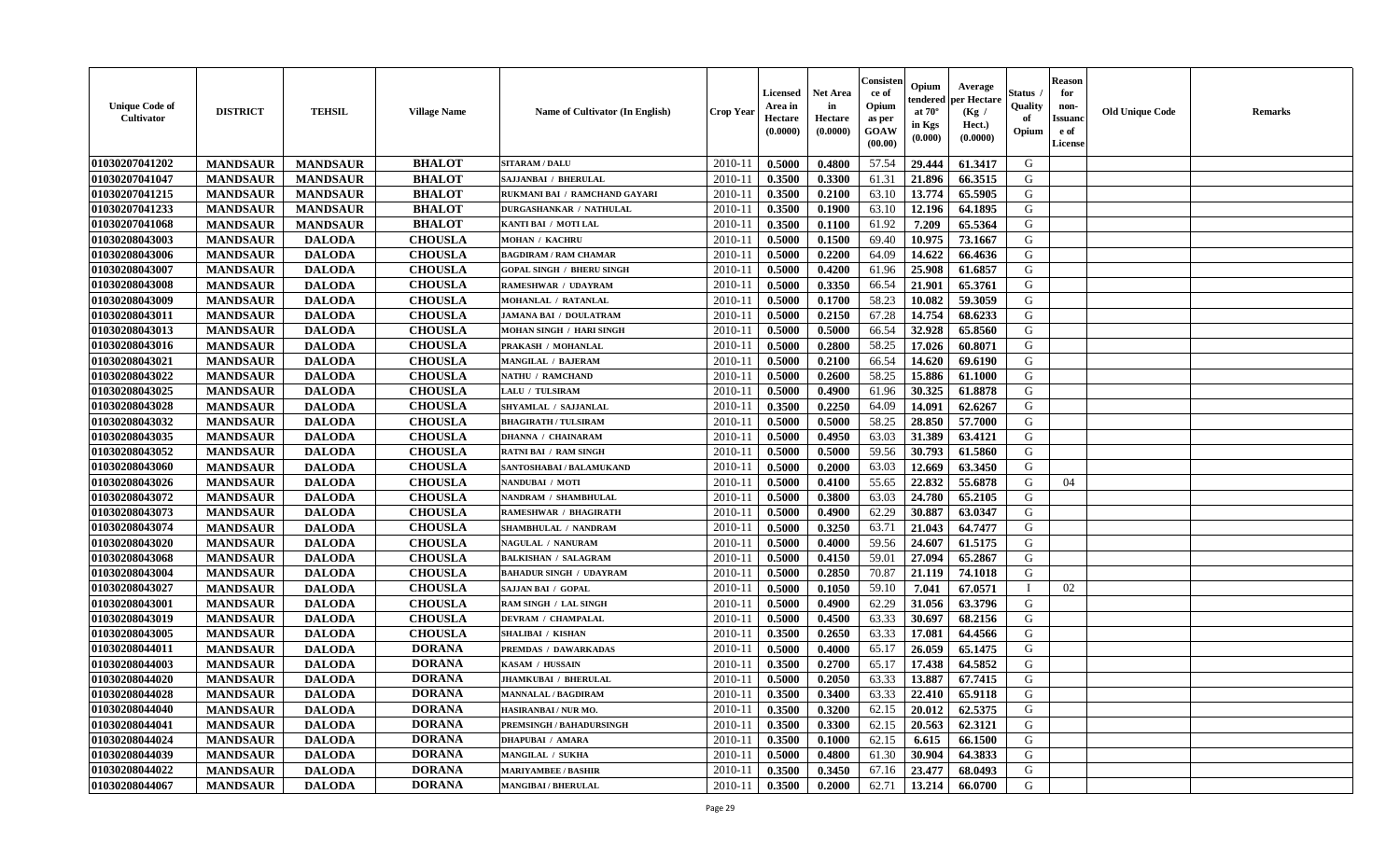| <b>Unique Code of</b><br><b>Cultivator</b> | <b>DISTRICT</b> | <b>TEHSIL</b> | <b>Village Name</b> | Name of Cultivator (In English)   | <b>Crop Year</b> | <b>Licensed</b><br>Area in<br>Hectare<br>(0.0000) | Net Area<br>in<br>Hectare<br>(0.0000) | Consisteı<br>ce of<br>Opium<br>as per<br>GOAW<br>(00.00) | Opium<br>endered<br>at $70^\circ$<br>in Kgs<br>(0.000) | Average<br>per Hectare<br>(Kg /<br>Hect.)<br>(0.0000) | Status<br>Quality<br>of<br>Opium | <b>Reason</b><br>for<br>non-<br>Issuano<br>e of<br>License | <b>Old Unique Code</b> | Remarks            |
|--------------------------------------------|-----------------|---------------|---------------------|-----------------------------------|------------------|---------------------------------------------------|---------------------------------------|----------------------------------------------------------|--------------------------------------------------------|-------------------------------------------------------|----------------------------------|------------------------------------------------------------|------------------------|--------------------|
| 01030208044017                             | <b>MANDSAUR</b> | <b>DALODA</b> | <b>DORANA</b>       | <b>BADRILAL / GIRDHARI</b>        | 2010-11          | 0.3500                                            | 0.2000                                | 61.30                                                    | 13.302                                                 | 66.5100                                               | G                                |                                                            |                        |                    |
| 01030208044016                             | <b>MANDSAUR</b> | <b>DALODA</b> | <b>DORANA</b>       | <b>BALARAM / MATHURA LAL</b>      | 2010-11          | 0.3500                                            | 0.3100                                | 67.16                                                    | 21.817                                                 | 70.3774                                               | G                                |                                                            |                        |                    |
| 01030208044025                             | <b>MANDSAUR</b> | <b>DALODA</b> | <b>DORANA</b>       | MOHANSINGH / BHAGVATSINGH         | 2010-11          | 0.5000                                            | 0.2350                                | 60.56                                                    | 15.477                                                 | 65.8596                                               | G                                |                                                            |                        |                    |
| 01030208044050                             | <b>MANDSAUR</b> | <b>DALODA</b> | <b>DORANA</b>       | RUKAMANBAI / KASHIRAM             | 2010-11          | 0.3500                                            | 0.2150                                | 61.30                                                    | 13.337                                                 | 62.0326                                               | G                                |                                                            |                        |                    |
| 01030208044060                             | <b>MANDSAUR</b> | <b>DALODA</b> | <b>DORANA</b>       | <b>RAMCHANDRA / FAKIRA</b>        | 2010-11          | 0.5000                                            | 0.2000                                | 61.99                                                    | 13.151                                                 | 65.7550                                               | G                                |                                                            |                        |                    |
| 01030208044058                             | <b>MANDSAUR</b> | <b>DALODA</b> | <b>DORANA</b>       | SITABAI / MOTILAL                 | 2010-11          | 0.3500                                            | 0.1950                                | 67.16                                                    | 14.468                                                 | 74.1949                                               | G                                |                                                            |                        |                    |
| 01030208044005                             | <b>MANDSAUR</b> | <b>DALODA</b> | <b>DORANA</b>       | <b>BILAL HUSEN / ISMAIL</b>       | $2010 - 11$      | 0.3500                                            | 0.3300                                | 61.99                                                    | 20.864                                                 | 63.2242                                               | G                                |                                                            |                        |                    |
| 01030208044070                             | <b>MANDSAUR</b> | <b>DALODA</b> | <b>DORANA</b>       | <b>SHERSHAH / HABIB SHAH</b>      | 2010-11          | 0.3500                                            | 0.2950                                | 61.99                                                    | 19.155                                                 | 64.9322                                               | G                                |                                                            |                        |                    |
| 01030208044021                             | <b>MANDSAUR</b> | <b>DALODA</b> | <b>DORANA</b>       | MANGILAL / BAGDIRAM               | 2010-11          | 0.5000                                            | 0.3500                                | 62.71                                                    | 23.454                                                 | 67.0114                                               | G                                |                                                            |                        |                    |
| 01030208044032                             | <b>MANDSAUR</b> | <b>DALODA</b> | <b>DORANA</b>       | <b>RATAN / DALU</b>               | 2010-11          | 0.5000                                            | 0.3750                                | 62.71                                                    | 24.367                                                 | 64.9787                                               | G                                |                                                            |                        |                    |
| 01030208044061                             | <b>MANDSAUR</b> | <b>DALODA</b> | <b>DORANA</b>       | <b>GANGARAM / SAVA</b>            | 2010-11          | 0.3500                                            | 0.1950                                | 62.24                                                    | 12.893                                                 | 66.1179                                               | G                                |                                                            |                        |                    |
| 01030208044075                             | <b>MANDSAUR</b> | <b>DALODA</b> | <b>DORANA</b>       | <b>DHANNALAL / BAGDIRAM</b>       | 2010-11          | 0.3500                                            | 0.2800                                | 54.25                                                    | 16.461                                                 | 58.7893                                               | G                                | 05                                                         |                        |                    |
| 01030208045019                             | <b>MANDSAUR</b> | <b>DALODA</b> | <b>FATEHGARH</b>    | SHANKARLAL / PUNAMCHANDRA         | 2010-11          | 0.3500                                            | 0.2700                                | 59.26                                                    | 15.966                                                 | 59.1333                                               | G                                |                                                            |                        |                    |
| 01030208045001                             | <b>MANDSAUR</b> | <b>DALODA</b> | <b>FATEHGARH</b>    | <b>NAGULAL / NATHULAL</b>         | 2010-11          | 0.5000                                            | 0.4650                                | 60.33                                                    | 28.898                                                 | 62.1462                                               | G                                |                                                            |                        |                    |
| 01030208045002                             | <b>MANDSAUR</b> | <b>DALODA</b> | <b>FATEHGARH</b>    | RAMESHACHANDRA / MANSHARAM        | $2010 - 11$      | 0.5000                                            | 0.4900                                | 61.73                                                    | 31.870                                                 | 65.0408                                               | $\mathbf G$                      |                                                            |                        |                    |
| 01030208045003                             | <b>MANDSAUR</b> | <b>DALODA</b> | <b>FATEHGARH</b>    | <b>RAMSUKH / PANNALAL</b>         | $2010 - 11$      | 0.5000                                            | 0.3550                                | 62.11                                                    | 21.694                                                 | 61.1099                                               | G                                |                                                            |                        |                    |
| 01030208045005                             | <b>MANDSAUR</b> | <b>DALODA</b> | <b>FATEHGARH</b>    | <b>NANDALAL / SHAVLAL</b>         | 2010-11          | 0.5000                                            | 0.4850                                | 57.32                                                    | 28.562                                                 | 58.8907                                               | G                                |                                                            |                        |                    |
| 01030208045015                             | <b>MANDSAUR</b> | <b>DALODA</b> | <b>FATEHGARH</b>    | <b>RAMESHVAR / KANIRAM</b>        | 2010-11          | 0.3500                                            | 0.3400                                | 62.11                                                    | 21.570                                                 | 63.4412                                               | G                                |                                                            |                        |                    |
| 01030208045024                             | <b>MANDSAUR</b> | <b>DALODA</b> | <b>FATEHGARH</b>    | <b>BANSHILAL NANURAM</b>          | 2010-11          | 0.5000                                            | 0.3000                                | 59.26                                                    | 18.100                                                 | 60.3333                                               | G                                |                                                            |                        |                    |
| 01030208045025                             | <b>MANDSAUR</b> | <b>DALODA</b> | <b>FATEHGARH</b>    | KARULAL / JAGANNATH               | 2010-11          | 0.5000                                            | 0.3750                                | 62.11                                                    | 23.859                                                 | 63.6240                                               | G                                |                                                            |                        |                    |
| 01030208045010                             | <b>MANDSAUR</b> | <b>DALODA</b> | <b>FATEHGARH</b>    | RAMKANYABAI / RAMCHANDRA          | 2010-11          | 0.5000                                            | 0.3100                                | 59.26                                                    | 18.269                                                 | 58.9323                                               | G                                |                                                            |                        |                    |
| 01030208045007                             | <b>MANDSAUR</b> | <b>DALODA</b> | <b>FATEHGARH</b>    | <b>BASNTIBAI / NATHULAL</b>       | 2010-11          | 0.3500                                            | 0.2300                                | 56.40                                                    | 13.633                                                 | 59.2739                                               | G                                |                                                            |                        |                    |
| 01030208047003                             | <b>MANDSAUR</b> | <b>DALODA</b> | <b>GYANPURA</b>     | <b>GANGARAM / BHANVARLAL</b>      | 2010-11          | 0.5000                                            | 0.4900                                | 66.96                                                    | 33.164                                                 | 67.6816                                               | G                                |                                                            |                        |                    |
| 01030208047001                             | <b>MANDSAUR</b> | <b>DALODA</b> | <b>GYANPURA</b>     | <b>SULEMAN / NABI BAKSH</b>       | 2010-11          | 0.3500                                            | 0.2400                                | 61.68                                                    | 15.931                                                 | 66.3792                                               | G                                |                                                            |                        | <b>NAME CHANGE</b> |
| 01030208047005                             | <b>MANDSAUR</b> | <b>DALODA</b> | <b>GYANPURA</b>     | <b>CHUNNILAL / NANDA</b>          | 2010-11          | 0.3500                                            | 0.3550                                | 62.30                                                    | 22.179                                                 | 62.4761                                               | G                                |                                                            |                        |                    |
| 01030208047008                             | <b>MANDSAUR</b> | <b>DALODA</b> | <b>GYANPURA</b>     | VAJERAM / PYARCHANDRA             | 2010-11          | 0.5000                                            | 0.3200                                | 61.68                                                    | 20.469                                                 | 63.9656                                               | G                                |                                                            |                        |                    |
| 01030208047011                             | <b>MANDSAUR</b> | <b>DALODA</b> | <b>GYANPURA</b>     | <b>GOTAMLAL / LAKSHMAN</b>        | 2010-11          | 0.3500                                            | 0.1250                                | 63.18                                                    | 8.259                                                  | 66.0720                                               | G                                |                                                            |                        |                    |
| 01030208047015                             | <b>MANDSAUR</b> | <b>DALODA</b> | <b>GYANPURA</b>     | <b>GOVINDRAM / UDA</b>            | 2010-11          | 0.5000                                            | 0.3600                                | 57.91                                                    | 21.816                                                 | 60.6000                                               | G                                |                                                            |                        |                    |
| 01030208047017                             | <b>MANDSAUR</b> | <b>DALODA</b> | <b>GYANPURA</b>     | MAGILAL / GORDHANLAL              | 2010-11          | 0.5000                                            | 0.4850                                | 63.18                                                    | 31.888                                                 | 65.7485                                               | G                                |                                                            |                        |                    |
| 01030208047002                             | <b>MANDSAUR</b> | <b>DALODA</b> | <b>GYANPURA</b>     | <b>GORISHANKAR / GANGARAM</b>     | 2010-11          | 0.5000                                            | 0.1350                                | 66.96                                                    | 9.939                                                  | 73.6222                                               | G                                |                                                            |                        |                    |
| 01030208047004                             | <b>MANDSAUR</b> | <b>DALODA</b> | <b>GYANPURA</b>     | <b>UDAYRAM / GANGARAM</b>         | 2010-11          | 0.5000                                            | 0.4150                                | 60.23                                                    | 26.191                                                 | 63.1108                                               | G                                |                                                            |                        |                    |
| 01030208047010                             | <b>MANDSAUR</b> | <b>DALODA</b> | <b>GYANPURA</b>     | PANNALAL / BHANVARLAL             | 2010-11          | 0.5000                                            | 0.4100                                | 65.88                                                    | 28.394                                                 | 69.2537                                               | G                                |                                                            |                        |                    |
| 01030208047006                             | <b>MANDSAUR</b> | <b>DALODA</b> | <b>GYANPURA</b>     | <b>JUJHAR / BALU</b>              | 2010-11          | 0.5000                                            | 0.2000                                | 60.55                                                    | 12.525                                                 | 62.6250                                               | G                                |                                                            |                        |                    |
| 01030208047025                             | <b>MANDSAUR</b> | <b>DALODA</b> | <b>GYANPURA</b>     | MANGILAL / NANURAM                | 2010-11          | 0.5000                                            | 0.2650                                | 60.37                                                    | 16.343                                                 | 61.6717                                               | G                                |                                                            |                        |                    |
| 01030208047020                             | <b>MANDSAUR</b> | <b>DALODA</b> | <b>GYANPURA</b>     | LAKSHMINARAYAN / VAJERAM          | 2010-11          | 0.3500                                            | 0.3500                                | 58.62                                                    | 22.661                                                 | 64.7457                                               | G                                |                                                            |                        |                    |
| 01030208049018                             | <b>MANDSAUR</b> | <b>DALODA</b> | <b>HANUMANTI</b>    | <b>KISHANLAL / KASHIRAM</b>       | 2010-11          | 0.5000                                            | 0.2950                                | 63.89                                                    | 19.687                                                 | 66.7356                                               | G                                |                                                            |                        |                    |
| 01030208049003                             | <b>MANDSAUR</b> | <b>DALODA</b> | <b>HANUMANTI</b>    | SHYAMSUNDAR / KISHANLAL           | 2010-11          | 0.5000                                            | 0.4000                                | 66.73                                                    | 27.073                                                 | 67.6825                                               | G                                |                                                            |                        |                    |
| 01030208049008                             | <b>MANDSAUR</b> | <b>DALODA</b> | <b>HANUMANTI</b>    | <b>JUJHARSINGH / BHANVARSINGH</b> | 2010-11          | 0.5000                                            | 0.4650                                | 65.03                                                    | 30.239                                                 | 65.0301                                               | G                                |                                                            |                        |                    |
| 01030208049010                             | <b>MANDSAUR</b> | <b>DALODA</b> | <b>HANUMANTI</b>    | <b>RAMPRASAD / MADHODAS</b>       | $2010 - 11$      | 0.5000                                            | 0.4500                                | 63.89                                                    | 28.440                                                 | 63.2000                                               | G                                |                                                            |                        |                    |
| 01030208049012                             | <b>MANDSAUR</b> | <b>DALODA</b> | <b>HANUMANTI</b>    | <b>FULKUNWAR BAI / BHAGATRAM</b>  | $2010 - 11$      | 0.5000                                            | 0.3550                                | 60.95                                                    | 22.421                                                 | 63.1577                                               | ${\bf G}$                        |                                                            |                        |                    |
| 01030208049013                             | <b>MANDSAUR</b> | <b>DALODA</b> | <b>HANUMANTI</b>    | MOHANLAL / JAGDISH                | 2010-11          | 0.5000                                            | 0.3550                                | 66.73                                                    | 26.368                                                 | 74.2761                                               | G                                |                                                            |                        |                    |
| 01030208049016                             | <b>MANDSAUR</b> | <b>DALODA</b> | <b>HANUMANTI</b>    | <b>GOPAL / BHERULAL</b>           | 2010-11          | 0.5000                                            | 0.3650                                | 63.84                                                    | 23.794                                                 | 65.1890                                               | G                                |                                                            |                        |                    |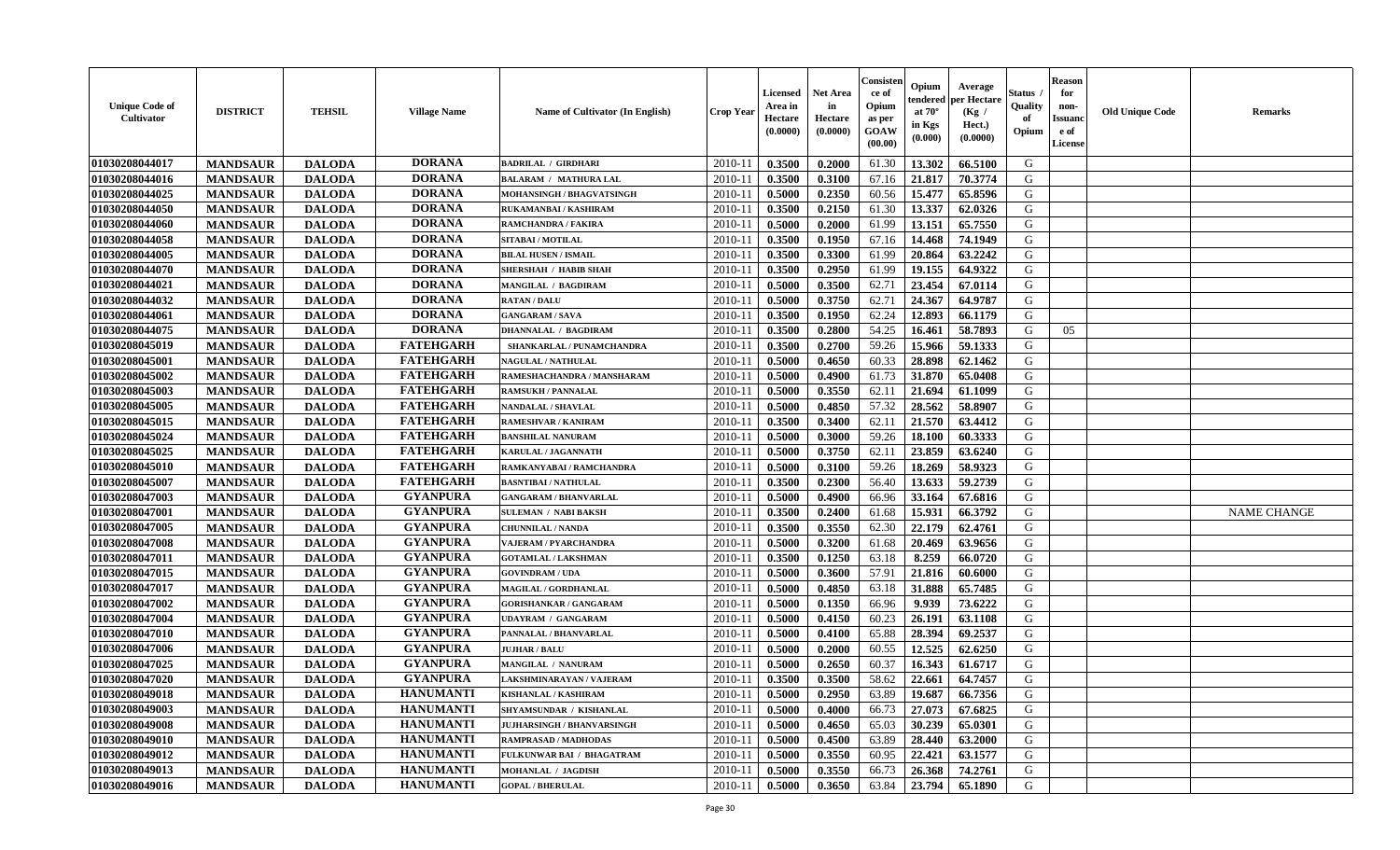| <b>Unique Code of</b><br><b>Cultivator</b> | <b>DISTRICT</b> | <b>TEHSIL</b> | <b>Village Name</b> | <b>Name of Cultivator (In English)</b> | <b>Crop Year</b> | <b>Licensed</b><br>Area in<br>Hectare<br>(0.0000) | Net Area<br>in<br>Hectare<br>(0.0000) | Consisteı<br>ce of<br>Opium<br>as per<br>GOAW<br>(00.00) | Opium<br>endered<br>at $70^\circ$<br>in Kgs<br>(0.000) | Average<br>per Hectare<br>(Kg /<br>Hect.)<br>(0.0000) | Status<br>Quality<br>of<br>Opium | <b>Reason</b><br>for<br>non-<br>Issuano<br>e of<br>License | <b>Old Unique Code</b> | Remarks |
|--------------------------------------------|-----------------|---------------|---------------------|----------------------------------------|------------------|---------------------------------------------------|---------------------------------------|----------------------------------------------------------|--------------------------------------------------------|-------------------------------------------------------|----------------------------------|------------------------------------------------------------|------------------------|---------|
| 01030208049017                             | <b>MANDSAUR</b> | <b>DALODA</b> | <b>HANUMANTI</b>    | <b>DHAPUBAI / BHERULAL</b>             | 2010-11          | 0.5000                                            | 0.3050                                | 66.73                                                    | 20.124                                                 | 65.9803                                               | G                                |                                                            |                        |         |
| 01030208049021                             | <b>MANDSAUR</b> | <b>DALODA</b> | <b>HANUMANTI</b>    | RAMRATAN / MANGILAL                    | 2010-11          | 0.5000                                            | 0.3100                                | 66.49                                                    | 20.764                                                 | 66.9806                                               | G                                |                                                            |                        |         |
| 01030208049022                             | <b>MANDSAUR</b> | <b>DALODA</b> | <b>HANUMANTI</b>    | <b>VENIRAM / FULCHAND</b>              | 2010-11          | 0.5000                                            | 0.3450                                | 63.84                                                    | 21.459                                                 | 62.2000                                               | G                                |                                                            |                        |         |
| 01030208049025                             | <b>MANDSAUR</b> | <b>DALODA</b> | <b>HANUMANTI</b>    | JAGANNATH / MADHULAL                   | 2010-11          | 0.5000                                            | 0.4450                                | 66.49                                                    | 29.569                                                 | 66.4472                                               | G                                |                                                            |                        |         |
| 01030208049039                             | <b>MANDSAUR</b> | <b>DALODA</b> | <b>HANUMANTI</b>    | <b>JAGDISH / DEVRAM</b>                | 2010-11          | 0.3500                                            | 0.3250                                | 66.49                                                    | 22.844                                                 | 70.2892                                               | G                                |                                                            |                        |         |
| 01030208049040                             | <b>MANDSAUR</b> | <b>DALODA</b> | <b>HANUMANTI</b>    | LAXMAN SINGH / MANGU SINGH             | 2010-11          | 0.3500                                            | 0.2500                                | 60.95                                                    | 16.369                                                 | 65.4760                                               | G                                |                                                            |                        |         |
| 01030208049041                             | <b>MANDSAUR</b> | <b>DALODA</b> | <b>HANUMANTI</b>    | RAGHUVIRSINGH / AMARSINGH              | $2010 - 11$      | 0.5000                                            | 0.2650                                | 63.84                                                    | 17.711                                                 | 66.8340                                               | G                                |                                                            |                        |         |
| 01030208049042                             | <b>MANDSAUR</b> | <b>DALODA</b> | <b>HANUMANTI</b>    | SALAGRAM / BHANVARLAL                  | 2010-11          | 0.3500                                            | 0.1800                                | 60.95                                                    | 11.180                                                 | 62.1111                                               | G                                |                                                            |                        |         |
| 01030208049043                             | <b>MANDSAUR</b> | <b>DALODA</b> | <b>HANUMANTI</b>    | RAMCHANDRA / MOTILAL                   | 2010-11          | 0.5000                                            | 0.1950                                | 65.82                                                    | 12.703                                                 | 65.1436                                               | G                                |                                                            |                        |         |
| 01030208049044                             | <b>MANDSAUR</b> | <b>DALODA</b> | <b>HANUMANTI</b>    | <b>MUKESHKUMAR / RAMRATAN</b>          | 2010-11          | 0.5000                                            |                                       |                                                          |                                                        | 0.0000                                                | $\mathbf{F}$                     |                                                            |                        |         |
| 01030208049046                             | <b>MANDSAUR</b> | <b>DALODA</b> | <b>HANUMANTI</b>    | <b>BADRILAL / KANHAIYALAL</b>          | 2010-11          | 0.3500                                            | 0.2450                                | 62.55                                                    | 15.602                                                 | 63.6816                                               | G                                |                                                            |                        |         |
| 01030208049006                             | <b>MANDSAUR</b> | <b>DALODA</b> | <b>HANUMANTI</b>    | <b>SURESHCHANDRA / RAMRATAN</b>        | 2010-11          | 0.3500                                            | 0.2250                                | 62.55                                                    | 14.476                                                 | 64.3378                                               | G                                |                                                            |                        |         |
| 01030208049014                             | <b>MANDSAUR</b> | <b>DALODA</b> | <b>HANUMANTI</b>    | <b>KASHIRAM / DHANNA</b>               | 2010-11          | 0.5000                                            | 0.1550                                | 62.55                                                    | 10.035                                                 | 64.7419                                               | G                                |                                                            |                        |         |
| 01030208049015                             | <b>MANDSAUR</b> | <b>DALODA</b> | <b>HANUMANTI</b>    | LAXMINARAYAN / BHANWARLAL              | 2010-11          | 0.5000                                            | 0.4950                                | 63.00                                                    | 31.311                                                 | 63.2545                                               | G                                |                                                            |                        |         |
| 01030208049019                             | <b>MANDSAUR</b> | <b>DALODA</b> | <b>HANUMANTI</b>    | <b>HARLAL / BHAGVAN</b>                | 2010-11          | 0.5000                                            | 0.3700                                | 65.82                                                    | 23.846                                                 | 64.4486                                               | ${\bf G}$                        |                                                            |                        |         |
| 01030208049020                             | <b>MANDSAUR</b> | <b>DALODA</b> | <b>HANUMANTI</b>    | <b>RAMRATAN / RAMLAL</b>               | 2010-11          | 0.5000                                            | 0.3400                                | 63.00                                                    | 21.411                                                 | 62.9735                                               | G                                |                                                            |                        |         |
| 01030208049049                             | <b>MANDSAUR</b> | <b>DALODA</b> | <b>HANUMANTI</b>    | RAMESHVAR / RAGHUNATH                  | 2010-11          | 0.5000                                            | 0.3900                                | 63.89                                                    | 28.139                                                 | 72.1513                                               | G                                |                                                            |                        |         |
| 01030208049036                             | <b>MANDSAUR</b> | <b>DALODA</b> | <b>HANUMANTI</b>    | PREMCHAND / VAJERAM                    | 2010-11          | 0.5000                                            | 0.1850                                | 63.00                                                    | 11.979                                                 | 64.7514                                               | G                                |                                                            |                        |         |
| 01030208049050                             | <b>MANDSAUR</b> | <b>DALODA</b> | <b>HANUMANTI</b>    | MANGILAL / PUNAMCHANDRA                | 2010-11          | 0.3500                                            | 0.2400                                | 60.68                                                    | 14.927                                                 | 62.1958                                               | G                                |                                                            |                        |         |
| 01030208049051                             | <b>MANDSAUR</b> | <b>DALODA</b> | <b>HANUMANTI</b>    | <b>NANDKISHOR / RAMESHWAR</b>          | 2010-11          | 0.5000                                            | 0.3800                                | 63.59                                                    | 24.682                                                 | 64.9526                                               | G                                |                                                            |                        |         |
| 01030208049052                             | <b>MANDSAUR</b> | <b>DALODA</b> | <b>HANUMANTI</b>    | <b>BHERULAL / HIRALAL</b>              | 2010-11          | 0.3500                                            | 0.3350                                | 63.59                                                    | 20.540                                                 | 61.3134                                               | G                                |                                                            |                        |         |
| 01030208049053                             | <b>MANDSAUR</b> | <b>DALODA</b> | <b>HANUMANTI</b>    | LAKSHMINARAYAN / RAMLAL                | 2010-11          | 0.3500                                            | 0.2900                                | 63.59                                                    | 17.823                                                 | 61.4586                                               | G                                |                                                            |                        |         |
| 01030208049005                             | <b>MANDSAUR</b> | <b>DALODA</b> | <b>HANUMANTI</b>    | MANMOHAN / LAKSHMINARAYAN              | 2010-11          | 0.5000                                            | 0.4050                                | 63.82                                                    | 24.707                                                 | 61.0049                                               | G                                |                                                            |                        |         |
| 01030208049024                             | <b>MANDSAUR</b> | <b>DALODA</b> | <b>HANUMANTI</b>    | <b>BHAGIRATH / GOTAMLAL</b>            | 2010-11          | 0.5000                                            | 0.2000                                | 63.22                                                    | 12.888                                                 | 64.4400                                               | G                                |                                                            |                        |         |
| 01030208049054                             | <b>MANDSAUR</b> | <b>DALODA</b> | <b>HANUMANTI</b>    | <b>NAVALRAM / RAMLAL</b>               | 2010-11          | 0.5000                                            | 0.2200                                | 63.82                                                    | 13.895                                                 | 63.1591                                               | G                                |                                                            |                        |         |
| 01030208049057                             | <b>MANDSAUR</b> | <b>DALODA</b> | <b>HANUMANTI</b>    | MANOHARLAL / NAVALRAM                  | 2010-11          | 0.5000                                            | 0.1850                                | 63.82                                                    | 11.561                                                 | 62.4919                                               | G                                |                                                            |                        |         |
| 01030208049001                             | <b>MANDSAUR</b> | <b>DALODA</b> | <b>HANUMANTI</b>    | <b>MADANLAL / VENIRAM</b>              | 2010-11          | 0.5000                                            | 0.3100                                | 65.82                                                    | 20.630                                                 | 66.5484                                               | G                                |                                                            |                        |         |
| 01030208050001                             | <b>MANDSAUR</b> | <b>DALODA</b> | <b>JAWASIYA</b>     | <b>BALKRISHAN / MAGANIRAM</b>          | 2010-11          | 0.5000                                            | 0.2950                                | 62.80                                                    | 21.926                                                 | 74.3254                                               | G                                |                                                            |                        |         |
| 01030208050002                             | <b>MANDSAUR</b> | <b>DALODA</b> | <b>JAWASIYA</b>     | <b>GOPAL / NATHU</b>                   | 2010-11          | 0.5000                                            | 0.5000                                | 63.77                                                    | 32.987                                                 | 65.9740                                               | G                                |                                                            |                        |         |
| 01030208050003                             | <b>MANDSAUR</b> | <b>DALODA</b> | <b>JAWASIYA</b>     | <b>GENDALAL / MAGANIRAM</b>            | 2010-11          | 0.5000                                            | 0.4950                                | 62.80                                                    | 31.570                                                 | 63.7778                                               | G                                |                                                            |                        |         |
| 01030208050010                             | <b>MANDSAUR</b> | <b>DALODA</b> | <b>JAWASIYA</b>     | PRAHLAD / BALARAM                      | 2010-11          | 0.5000                                            | 0.4900                                | 64.04                                                    | 34.682                                                 | 70.7796                                               | G                                |                                                            |                        |         |
| 01030208050011                             | <b>MANDSAUR</b> | <b>DALODA</b> | <b>JAWASIYA</b>     | DASHRATH / LAXMINARAYAN                | 2010-11          | 0.5000                                            | 0.3050                                | 61.50                                                    | 19.645                                                 | 64.4098                                               | G                                |                                                            |                        |         |
| 01030208050015                             | <b>MANDSAUR</b> | <b>DALODA</b> | <b>JAWASIYA</b>     | RADHESHYAM / GANGARAM                  | 2010-11          | 0.5000                                            | 0.4750                                | 62.80                                                    | 30.996                                                 | 65.2547                                               | G                                |                                                            |                        |         |
| 01030208050016                             | <b>MANDSAUR</b> | <b>DALODA</b> | <b>JAWASIYA</b>     | NIRBHAYRAM / BALARAM                   | 2010-11          | 0.5000                                            | 0.2250                                | 66.15                                                    | 15.640                                                 | 69.5111                                               | G                                |                                                            |                        |         |
| 01030208050020                             | <b>MANDSAUR</b> | <b>DALODA</b> | <b>JAWASIYA</b>     | PRABHULAL / RAMLAL                     | 2010-11          | 0.5000                                            | 0.4750                                | 63.21                                                    | 31.569                                                 | 66.4611                                               | G                                |                                                            |                        |         |
| 01030208050021                             | <b>MANDSAUR</b> | <b>DALODA</b> | <b>JAWASIYA</b>     | <b>BHERULAL / RATANLAL</b>             | 2010-11          | 0.5000                                            | 0.2550                                | 63.21                                                    | 16.570                                                 | 64.9804                                               | G                                |                                                            |                        |         |
| 01030208050022                             | <b>MANDSAUR</b> | <b>DALODA</b> | <b>JAWASIYA</b>     | <b>JASVANT / LAXMINARAYAN</b>          | 2010-11          | 0.5000                                            | 0.1300                                | 63.21                                                    | 8.506                                                  | 65.4308                                               | G                                |                                                            |                        |         |
| 01030208050024                             | <b>MANDSAUR</b> | <b>DALODA</b> | <b>JAWASIYA</b>     | RAMLAL / GANESHRAM                     | 2010-11          | 0.5000                                            | 0.3550                                | 66.71                                                    | 23.939                                                 | 67.4338                                               | G                                |                                                            |                        |         |
| 01030208050025                             | <b>MANDSAUR</b> | <b>DALODA</b> | <b>JAWASIYA</b>     | JAWAHARLAL / MOHANLAL                  | $2010 - 11$      | 0.5000                                            | 0.1550                                | 66.15                                                    | 10.452                                                 | 67.4323                                               | G                                |                                                            |                        |         |
| 01030208050027                             | <b>MANDSAUR</b> | <b>DALODA</b> | <b>JAWASIYA</b>     | <b>KESHURAM / DEVA</b>                 | $2010 - 11$      | 0.5000                                            | 0.4000                                | 61.64                                                    | 25.070                                                 | 62.6750                                               | ${\bf G}$                        |                                                            |                        |         |
| 01030208050029                             | <b>MANDSAUR</b> | <b>DALODA</b> | <b>JAWASIYA</b>     | SHYAMSUNDAR / NATHULAL                 | 2010-11          | 0.5000                                            | 0.4650                                | 61.64                                                    | 29.658                                                 | 63.7806                                               | G                                |                                                            |                        |         |
| 01030208050030                             | <b>MANDSAUR</b> | <b>DALODA</b> | <b>JAWASIYA</b>     | <b>RAMESHCHANDRA / BALARAM</b>         | 2010-11          | 0.5000                                            | 0.3750                                | 61.64                                                    | 23.591                                                 | 62.9093                                               | G                                |                                                            |                        |         |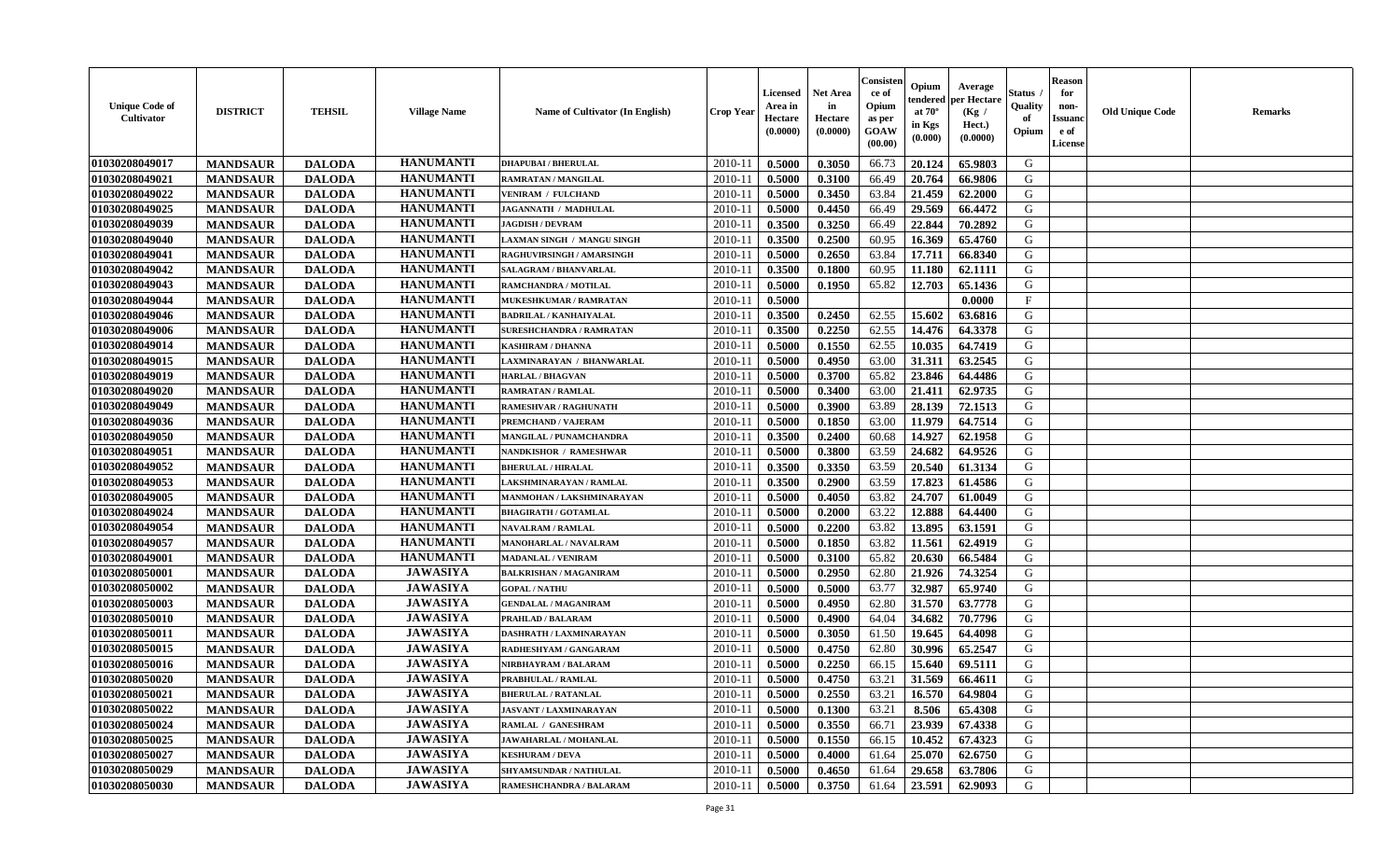| <b>Unique Code of</b><br><b>Cultivator</b> | <b>DISTRICT</b> | <b>TEHSIL</b> | <b>Village Name</b> | Name of Cultivator (In English) | <b>Crop Year</b> | Licensed<br>Area in<br>Hectare<br>(0.0000) | <b>Net Area</b><br>in<br>Hectare<br>(0.0000) | Consisteı<br>ce of<br>Opium<br>as per<br>GOAW<br>(00.00) | Opium<br>endered<br>at $70^\circ$<br>in Kgs<br>(0.000) | Average<br>per Hectare<br>(Kg /<br>Hect.)<br>(0.0000) | Status<br>Quality<br>of<br>Opium | <b>Reason</b><br>for<br>non-<br><b>Issuand</b><br>e of<br>License | <b>Old Unique Code</b> | <b>Remarks</b> |
|--------------------------------------------|-----------------|---------------|---------------------|---------------------------------|------------------|--------------------------------------------|----------------------------------------------|----------------------------------------------------------|--------------------------------------------------------|-------------------------------------------------------|----------------------------------|-------------------------------------------------------------------|------------------------|----------------|
| 01030208050031                             | <b>MANDSAUR</b> | <b>DALODA</b> | <b>JAWASIYA</b>     | <b>BALARAM / BHAGIRATH</b>      | 2010-11          | 0.5000                                     | 0.5050                                       | 60.51                                                    | 31.984                                                 | 63.3347                                               | G                                |                                                                   |                        |                |
| 01030208050032                             | <b>MANDSAUR</b> | <b>DALODA</b> | <b>JAWASIYA</b>     | <b>SHANTIBAI / BAPULAL</b>      | 2010-11          | 0.5000                                     | 0.4300                                       | 61.50                                                    | 28.281                                                 | 65.7698                                               | G                                |                                                                   |                        |                |
| 01030208050035                             | <b>MANDSAUR</b> | <b>DALODA</b> | <b>JAWASIYA</b>     | <b>AMBALAL / SHRILAL</b>        | 2010-11          | 0.5000                                     | 0.3050                                       | 62.89                                                    | 19.864                                                 | 65.1279                                               | G                                |                                                                   |                        |                |
| 01030208050037                             | <b>MANDSAUR</b> | <b>DALODA</b> | <b>JAWASIYA</b>     | <b>LILABAI/DEVRAM</b>           | 2010-11          | 0.5000                                     | 0.4750                                       | 61.50                                                    | 30.188                                                 | 63.5537                                               | G                                |                                                                   |                        |                |
| 01030208050038                             | <b>MANDSAUR</b> | <b>DALODA</b> | <b>JAWASIYA</b>     | PRABHULAL / PRITHVIRAJ          | 2010-11          | 0.5000                                     | 0.4950                                       | 61.44                                                    | 30.527                                                 | 61.6707                                               | G                                |                                                                   |                        |                |
| 01030208050039                             | <b>MANDSAUR</b> | <b>DALODA</b> | <b>JAWASIYA</b>     | <b>BHERULAL / BHANWARLAL</b>    | 2010-11          | 0.5000                                     | 0.3650                                       | 62.89                                                    | 23.943                                                 | 65.5973                                               | G                                |                                                                   |                        |                |
| 01030208050040                             | <b>MANDSAUR</b> | <b>DALODA</b> | <b>JAWASIYA</b>     | PANNALAL / SHOBHARAM            | 2010-11          | 0.5000                                     | 0.3950                                       | 61.44                                                    | 25.287                                                 | 64.0177                                               | G                                |                                                                   |                        |                |
| 01030208050047                             | <b>MANDSAUR</b> | <b>DALODA</b> | <b>JAWASIYA</b>     | <b>BHERA / KANIRAM</b>          | 2010-11          | 0.5000                                     | 0.2350                                       | 61.44                                                    | 14.667                                                 | 62.4128                                               | G                                |                                                                   |                        |                |
| 01030208050053                             | <b>MANDSAUR</b> | <b>DALODA</b> | <b>JAWASIYA</b>     | <b>CHATURBHUJ / NANURAM</b>     | 2010-11          | 0.3500                                     | 0.3300                                       | 62.89                                                    | 21.302                                                 | 64.5515                                               | G                                |                                                                   |                        |                |
| 01030208050058                             | <b>MANDSAUR</b> | <b>DALODA</b> | <b>JAWASIYA</b>     | MOHANLAL / KISHANLAL            | 2010-11          | 0.5000                                     | 0.3450                                       | 63.41                                                    | 22.547                                                 | 65.3536                                               | G                                |                                                                   |                        |                |
| 01030208050060                             | <b>MANDSAUR</b> | <b>DALODA</b> | <b>JAWASIYA</b>     | <b>KACHRU / ONKAR</b>           | 2010-11          | 0.5000                                     | 0.3000                                       | 63.41                                                    | 19.422                                                 | 64.7400                                               | $\mathbf G$                      |                                                                   |                        |                |
| 01030208050069                             | <b>MANDSAUR</b> | <b>DALODA</b> | <b>JAWASIYA</b>     | <b>BHAGATRAM / BALARAM</b>      | 2010-11          | 0.5000                                     | 0.4250                                       | 63.41                                                    | 27.719                                                 | 65,2212                                               | G                                |                                                                   |                        |                |
| 01030208050070                             | <b>MANDSAUR</b> | <b>DALODA</b> | <b>JAWASIYA</b>     | <b>MOHANLAL / JAGDISH</b>       | 2010-11          | 0.5000                                     | 0.4700                                       | 60.51                                                    | 29.278                                                 | 62.2936                                               | G                                |                                                                   |                        |                |
| 01030208050072                             | <b>MANDSAUR</b> | <b>DALODA</b> | <b>JAWASIYA</b>     | SHANKARLAL / KAWARLAL (REWA)    | $2010 - 11$      | 0.5000                                     | 0.4900                                       | 64.76                                                    | 32.519                                                 | 66.3653                                               | G                                |                                                                   |                        |                |
| 01030208050074                             | <b>MANDSAUR</b> | <b>DALODA</b> | <b>JAWASIYA</b>     | <b>BAPULAL / BALARAM</b>        | 2010-11          | 0.3500                                     | 0.3300                                       | 60.51                                                    | 20.228                                                 | 61.2970                                               | G                                |                                                                   |                        |                |
| 01030208050077                             | <b>MANDSAUR</b> | <b>DALODA</b> | <b>JAWASIYA</b>     | UMMEDRAM / KISHANLAL            | 2010-11          | 0.3500                                     | 0.3450                                       | 64.47                                                    | 23.136                                                 | 67.0609                                               | G                                |                                                                   |                        |                |
| 01030208050078                             | <b>MANDSAUR</b> | <b>DALODA</b> | <b>JAWASIYA</b>     | <b>DASHRATH / PYARCHAND</b>     | 2010-11          | 0.5000                                     | 0.4900                                       | 66.15                                                    | 32.886                                                 | 67.1143                                               | G                                |                                                                   |                        |                |
| 01030208050079                             | <b>MANDSAUR</b> | <b>DALODA</b> | <b>JAWASIYA</b>     | PRAKASH / CHAMPALAL             | 2010-11          | 0.5000                                     | 0.1850                                       | 67.98                                                    | 13.479                                                 | 72.8595                                               | G                                |                                                                   |                        |                |
| 01030208050081                             | <b>MANDSAUR</b> | <b>DALODA</b> | <b>JAWASIYA</b>     | <b>GANGARAM / NAGULAL</b>       | 2010-11          | 0.3500                                     | 0.2500                                       | 65.67                                                    | 16.736                                                 | 66.9440                                               | G                                |                                                                   |                        |                |
| 01030208050084                             | <b>MANDSAUR</b> | <b>DALODA</b> | <b>JAWASIYA</b>     | <b>BALARAM / GORDHAN</b>        | 2010-11          | 0.5000                                     | 0.4600                                       | 64.47                                                    | 29.656                                                 | 64.4696                                               | G                                |                                                                   |                        |                |
| 01030208050085                             | <b>MANDSAUR</b> | <b>DALODA</b> | <b>JAWASIYA</b>     | MADANLAL / KANWARLAL            | 2010-11          | 0.5000                                     | 0.4000                                       | 64.47                                                    | 27.188                                                 | 67.9700                                               | G                                |                                                                   |                        |                |
| 01030208050086                             | <b>MANDSAUR</b> | <b>DALODA</b> | <b>JAWASIYA</b>     | RAMKANYABAI / PRITHVIRAJ        | 2010-11          | 0.3500                                     | 0.2900                                       | 60.51                                                    | 18.749                                                 | 64.6517                                               | G                                |                                                                   |                        |                |
| 01030208050087                             | <b>MANDSAUR</b> | <b>DALODA</b> | <b>JAWASIYA</b>     | <b>BHANWARLAL / HIRALAL</b>     | $2010 - 11$      | 0.5000                                     | 0.4250                                       | 58.83                                                    | 25.751                                                 | 60.5906                                               | G                                |                                                                   |                        |                |
| 01030208050088                             | <b>MANDSAUR</b> | <b>DALODA</b> | <b>JAWASIYA</b>     | SHANKARLAL / KANWARLAL          | 2010-11          | 0.5000                                     | 0.2900                                       | 62.66                                                    | 19.272                                                 | 66.4552                                               | G                                |                                                                   |                        |                |
| 01030208050090                             | <b>MANDSAUR</b> | <b>DALODA</b> | <b>JAWASIYA</b>     | <b>GENDALAL / KANWARLAL</b>     | 2010-11          | 0.5000                                     | 0.4050                                       | 67.98                                                    | 27.590                                                 | 68.1235                                               | G                                |                                                                   |                        |                |
| 01030208050091                             | <b>MANDSAUR</b> | <b>DALODA</b> | <b>JAWASIYA</b>     | <b>SAMPAT BAI / BHAGATRAM</b>   | 2010-11          | 0.5000                                     | 0.4950                                       | 64.63                                                    | 33.755                                                 | 68.1919                                               | G                                |                                                                   |                        |                |
| 01030208050092                             | <b>MANDSAUR</b> | <b>DALODA</b> | <b>JAWASIYA</b>     | <b>KASTURCHAND / DHURA</b>      | 2010-11          | 0.5000                                     | 0.3200                                       | 62.66                                                    | 21.349                                                 | 66.7156                                               | G                                |                                                                   |                        |                |
| 01030208050093                             | <b>MANDSAUR</b> | <b>DALODA</b> | <b>JAWASIYA</b>     | <b>BALARAM / SURATRAM</b>       | 2010-11          | 0.5000                                     | 0.4700                                       | 62.66                                                    | 31.106                                                 | 66.1830                                               | G                                |                                                                   |                        |                |
| 01030208050094                             | <b>MANDSAUR</b> | <b>DALODA</b> | <b>JAWASIYA</b>     | <b>MANGILAL / DEVA</b>          | 2010-11          | 0.5000                                     | 0.3100                                       | 62.86                                                    | 19.891                                                 | 64.1645                                               | G                                |                                                                   |                        |                |
| 01030208050095                             | <b>MANDSAUR</b> | <b>DALODA</b> | <b>JAWASIYA</b>     | RAMESHCHNDRA / MOTILAL          | 2010-11          | 0.5000                                     | 0.3000                                       | 65.67                                                    | 20.142                                                 | 67.1400                                               | G                                |                                                                   |                        |                |
| 01030208050098                             | <b>MANDSAUR</b> | <b>DALODA</b> | <b>JAWASIYA</b>     | <b>BALARAM / BAPULAL</b>        | $2010 - 11$      | 0.5000                                     | 0.1400                                       | 65.67                                                    | 9.447                                                  | 67.4786                                               | ${\bf G}$                        |                                                                   |                        |                |
| 01030208050099                             | <b>MANDSAUR</b> | <b>DALODA</b> | <b>JAWASIYA</b>     | MANGILAL / GENDALAL             | 2010-11          | 0.5000                                     | 0.1400                                       | 64.00                                                    | 9.289                                                  | 66.3500                                               | G                                |                                                                   |                        |                |
| 01030208050101                             | <b>MANDSAUR</b> | <b>DALODA</b> | <b>JAWASIYA</b>     | PYARCHAND / NANURAM             | 2010-11          | 0.3500                                     | 0.2850                                       | 62.86                                                    | 18.876                                                 | 66.2316                                               | G                                |                                                                   |                        |                |
| 01030208050102                             | <b>MANDSAUR</b> | <b>DALODA</b> | <b>JAWASIYA</b>     | <b>JAWAHARLAL / TEKA</b>        | 2010-11          | 0.5000                                     | 0.2500                                       | 64.00                                                    | 16.686                                                 | 66.7440                                               | G                                |                                                                   |                        |                |
| 01030208050104                             | <b>MANDSAUR</b> | <b>DALODA</b> | <b>JAWASIYA</b>     | <b>MANSUKHLAL / PRATHVIRAJ</b>  | 2010-11          | 0.5000                                     | 0.4450                                       | 62.86                                                    | 29.401                                                 | 66.0697                                               | G                                |                                                                   |                        |                |
| 01030208050105                             | <b>MANDSAUR</b> | <b>DALODA</b> | <b>JAWASIYA</b>     | <b>BADRILAL / NANURAM</b>       | 2010-11          | 0.5000                                     | 0.4900                                       | 64.94                                                    | 32.804                                                 | 66.9469                                               | G                                |                                                                   |                        |                |
| 01030208050106                             | <b>MANDSAUR</b> | <b>DALODA</b> | <b>JAWASIYA</b>     | VARDIBAI / MANGILAL             | 2010-11          | 0.3500                                     | 0.3450                                       | 68.19                                                    | 25.474                                                 | 73.8377                                               | G                                |                                                                   |                        |                |
| 01030208050107                             | <b>MANDSAUR</b> | <b>DALODA</b> | <b>JAWASIYA</b>     | RAMCHANDRI BAI / KISHANLAL      | 2010-11          | 0.5000                                     | 0.3050                                       | 62.90                                                    | 19.571                                                 | 64.1672                                               | G                                |                                                                   |                        |                |
| 01030208050108                             | <b>MANDSAUR</b> | <b>DALODA</b> | <b>JAWASIYA</b>     | <b>KACHRU / DHULIBAI</b>        | $2010 - 11$      | 0.5000                                     | 0.3400                                       | 65.33                                                    | 23.640                                                 | 69.5294                                               | ${\bf G}$                        |                                                                   |                        |                |
| 01030208050109                             | <b>MANDSAUR</b> | <b>DALODA</b> | <b>JAWASIYA</b>     | <b>MANGILAL / SALAGRAM</b>      | $2010 - 11$      | 0.3500                                     | 0.2700                                       | 65.33                                                    | 17.863                                                 | 66.1593                                               | G                                |                                                                   |                        |                |
| 01030208050110                             | <b>MANDSAUR</b> | <b>DALODA</b> | <b>JAWASIYA</b>     | <b>BALARAM / GULABCHAND</b>     | 2010-11          | 0.5000                                     | 0.3050                                       | 62.90                                                    | 19.571                                                 | 64.1672                                               | G                                |                                                                   |                        |                |
| 01030208050111                             | <b>MANDSAUR</b> | <b>DALODA</b> | <b>JAWASIYA</b>     | <b>BHERULAL / DHANNA</b>        | 2010-11          | 0.5000                                     | 0.4900                                       | 68.19                                                    | 33.705                                                 | 68.7857                                               | G                                |                                                                   |                        |                |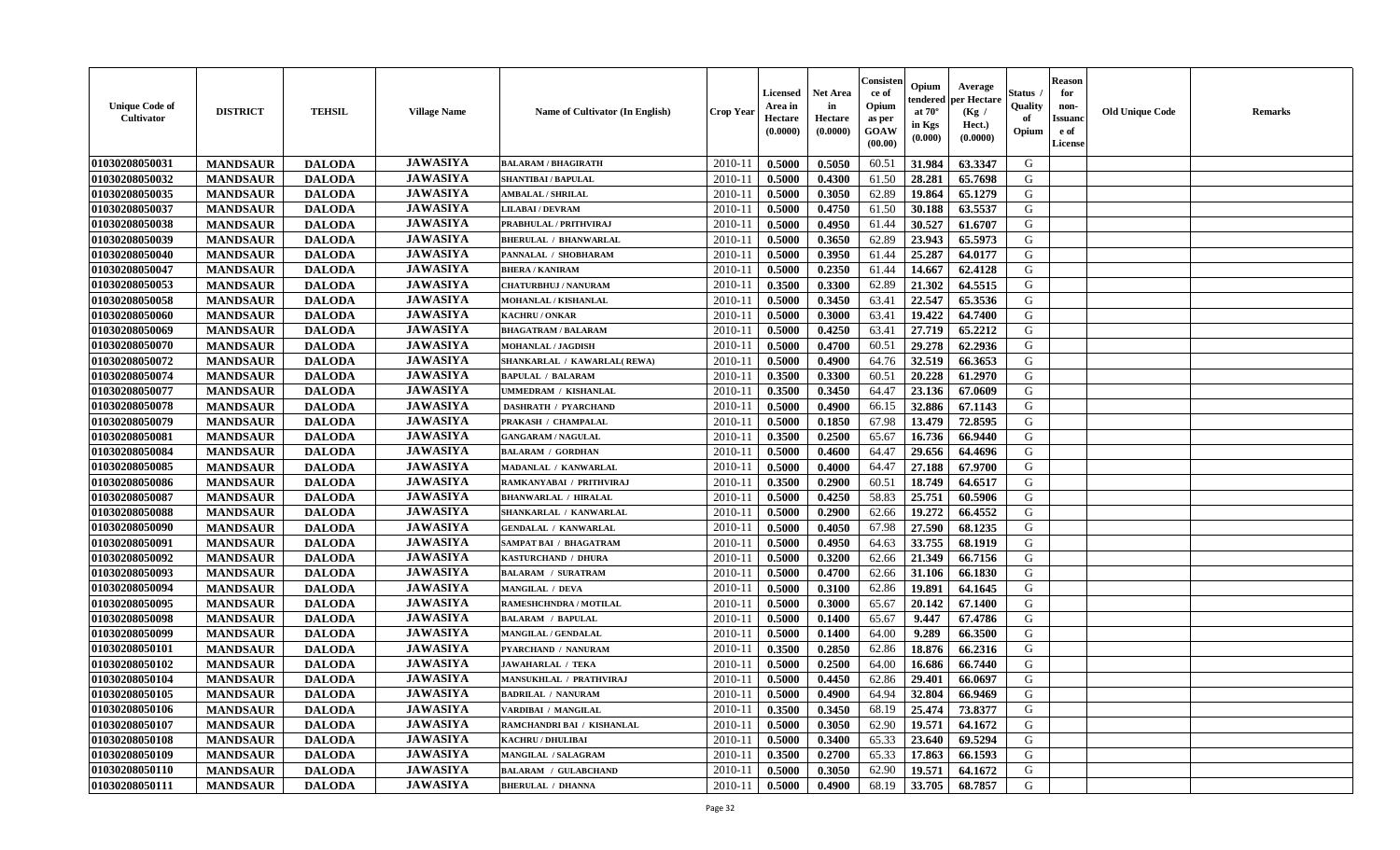| <b>Unique Code of</b><br><b>Cultivator</b> | <b>DISTRICT</b> | <b>TEHSIL</b> | <b>Village Name</b> | <b>Name of Cultivator (In English)</b> | <b>Crop Year</b> | <b>Licensed</b><br>Area in<br>Hectare<br>(0.0000) | <b>Net Area</b><br>in<br>Hectare<br>(0.0000) | Consisteı<br>ce of<br>Opium<br>as per<br>GOAW<br>(00.00) | Opium<br>endered<br>at $70^\circ$<br>in Kgs<br>(0.000) | Average<br>per Hectare<br>(Kg /<br>Hect.)<br>(0.0000) | Status<br>Quality<br>of<br>Opium | <b>Reason</b><br>for<br>non-<br><b>Issuand</b><br>e of<br>License | <b>Old Unique Code</b> | Remarks |
|--------------------------------------------|-----------------|---------------|---------------------|----------------------------------------|------------------|---------------------------------------------------|----------------------------------------------|----------------------------------------------------------|--------------------------------------------------------|-------------------------------------------------------|----------------------------------|-------------------------------------------------------------------|------------------------|---------|
| 01030208050112                             | <b>MANDSAUR</b> | <b>DALODA</b> | <b>JAWASIYA</b>     | PARMANAND / RAMLAL                     | 2010-11          | 0.5000                                            | 0.3900                                       | 62.90                                                    | 25.340                                                 | 64.9744                                               | G                                |                                                                   |                        |         |
| 01030208050113                             | <b>MANDSAUR</b> | <b>DALODA</b> | <b>JAWASIYA</b>     | RAMI BAI / VARADLAL                    | 2010-11          | 0.3500                                            | 0.3350                                       | 65.30                                                    | 23.070                                                 | 68.8657                                               | G                                |                                                                   |                        |         |
| 01030208050114                             | <b>MANDSAUR</b> | <b>DALODA</b> | <b>JAWASIYA</b>     | <b>GANGABAI / DEVRAM</b>               | 2010-11          | 0.3500                                            | 0.2250                                       | 63.00                                                    | 14.931                                                 | 66.3600                                               | G                                |                                                                   |                        |         |
| 01030208050115                             | <b>MANDSAUR</b> | <b>DALODA</b> | <b>JAWASIYA</b>     | <b>MAGANIRAM / TEKA</b>                | 2010-11          | 0.5000                                            | 0.4100                                       | 57.92                                                    | 24.624                                                 | 60.0585                                               | G                                |                                                                   |                        |         |
| 01030208050116                             | <b>MANDSAUR</b> | <b>DALODA</b> | <b>JAWASIYA</b>     | <b>HIRALAL / DHURA</b>                 | 2010-11          | 0.5000                                            | 0.2650                                       | 65.30                                                    | 17.790                                                 | 67.1321                                               | G                                |                                                                   |                        |         |
| 01030208050119                             | <b>MANDSAUR</b> | <b>DALODA</b> | <b>JAWASIYA</b>     | NANIBAI / BALARAM                      | 2010-11          | 0.3500                                            | 0.3100                                       | 53.78                                                    | 17.233                                                 | 55.5903                                               | G                                | 04                                                                |                        |         |
| 01030208050120                             | <b>MANDSAUR</b> | <b>DALODA</b> | <b>JAWASIYA</b>     | MANGILAL / LAXMAN                      | $2010 - 11$      | 0.5000                                            | 0.4950                                       | 65.30                                                    | 32.706                                                 | 66.0727                                               | G                                |                                                                   |                        |         |
| 01030208050121                             | <b>MANDSAUR</b> | <b>DALODA</b> | <b>JAWASIYA</b>     | <b>LAXMIBAI / BHERULAL</b>             | 2010-11          | 0.5000                                            | 0.4750                                       | 60.39                                                    | 29.220                                                 | 61.5158                                               | G                                |                                                                   |                        |         |
| 01030208050127                             | <b>MANDSAUR</b> | <b>DALODA</b> | <b>JAWASIYA</b>     | <b>BALARAM / HIRALAL</b>               | 2010-11          | 0.5000                                            | 0.2600                                       | 63.43                                                    | 17.045                                                 | 65.5577                                               | G                                |                                                                   |                        |         |
| 01030208050129                             | <b>MANDSAUR</b> | <b>DALODA</b> | <b>JAWASIYA</b>     | <b>NAGULAL / BASANTILAL</b>            | 2010-11          | 0.5000                                            | 0.5000                                       | 59.56                                                    | 32.069                                                 | 64.1380                                               | G                                |                                                                   |                        |         |
| 01030208050130                             | <b>MANDSAUR</b> | <b>DALODA</b> | <b>JAWASIYA</b>     | <b>GANESHRAM / CHAMPALAL</b>           | 2010-11          | 0.3500                                            | 0.3450                                       | 60.39                                                    | 22.413                                                 | 64.9652                                               | G                                |                                                                   |                        |         |
| 01030208050131                             | <b>MANDSAUR</b> | <b>DALODA</b> | <b>JAWASIYA</b>     | <b>MANGILAL / BHAGIRATH</b>            | 2010-11          | 0.5000                                            | 0.4800                                       | 65.38                                                    | 31.868                                                 | 66.3917                                               | G                                |                                                                   |                        |         |
| 01030208050133                             | <b>MANDSAUR</b> | <b>DALODA</b> | <b>JAWASIYA</b>     | RADHESHYAM / GORISHANKAR               | 2010-11          | 0.5000                                            | 0.4500                                       | 65.38                                                    | 33.120                                                 | 73.6000                                               | G                                |                                                                   |                        |         |
| 01030208050134                             | <b>MANDSAUR</b> | <b>DALODA</b> | <b>JAWASIYA</b>     | ONKAR / BHAGGA                         | 2010-11          | 0.3500                                            | 0.2950                                       | 63.83                                                    | 19.778                                                 | 67.0441                                               | G                                |                                                                   |                        |         |
| 01030208050135                             | <b>MANDSAUR</b> | <b>DALODA</b> | <b>JAWASIYA</b>     | <b>CHETRAM / GATTUBAI</b>              | 2010-11          | 0.3500                                            | 0.3400                                       | 60.39                                                    | 21.792                                                 | 64.0941                                               | $\mathbf G$                      |                                                                   |                        |         |
| 01030208050137                             | <b>MANDSAUR</b> | <b>DALODA</b> | <b>JAWASIYA</b>     | SHANKARLAL / GANESHRAM                 | 2010-11          | 0.5000                                            | 0.3300                                       | 60.97                                                    | 20.765                                                 | 62.9242                                               | G                                |                                                                   |                        |         |
| 01030208050139                             | <b>MANDSAUR</b> | <b>DALODA</b> | <b>JAWASIYA</b>     | <b>MEHTABBAI/RAMLAL</b>                | 2010-11          | 0.5000                                            | 0.4300                                       | 65.38                                                    | 30.122                                                 | 70.0512                                               | G                                |                                                                   |                        |         |
| 01030208050141                             | <b>MANDSAUR</b> | <b>DALODA</b> | <b>JAWASIYA</b>     | KANWARLAL / MODIRAM                    | 2010-11          | 0.5000                                            | 0.1700                                       | 63.83                                                    | 11.143                                                 | 65.5471                                               | G                                |                                                                   |                        |         |
| 01030208050143                             | <b>MANDSAUR</b> | <b>DALODA</b> | <b>JAWASIYA</b>     | <b>JAWAHARLAL / BHANNA</b>             | 2010-11          | 0.5000                                            | 0.3250                                       | 63.83                                                    | 20.954                                                 | 64.4738                                               | G                                |                                                                   |                        |         |
| 01030208050145                             | <b>MANDSAUR</b> | <b>DALODA</b> | <b>JAWASIYA</b>     | VIJAYSHANKAR / GULABCHAND              | 2010-11          | 0.5000                                            | 0.4400                                       | 62.83                                                    | 29.386                                                 | 66.7864                                               | G                                |                                                                   |                        |         |
| 01030208050148                             | <b>MANDSAUR</b> | <b>DALODA</b> | <b>JAWASIYA</b>     | <b>BHAGATRAM / BHANWARLAL</b>          | 2010-11          | 0.5000                                            | 0.4900                                       | 59.20                                                    | 30.885                                                 | 63.0306                                               | G                                |                                                                   |                        |         |
| 01030208050149                             | <b>MANDSAUR</b> | <b>DALODA</b> | <b>JAWASIYA</b>     | <b>SITABAI / PYARCHAND</b>             | 2010-11          | 0.5000                                            | 0.4350                                       | 62.83                                                    | 27.861                                                 | 64.0483                                               | G                                |                                                                   |                        |         |
| 01030208050150                             | <b>MANDSAUR</b> | <b>DALODA</b> | <b>JAWASIYA</b>     | KANWARLAL / RAMLAL                     | 2010-11          | 0.5000                                            | 0.4950                                       | 62.83                                                    | 31.666                                                 | 63.9717                                               | G                                |                                                                   |                        |         |
| 01030208050151                             | <b>MANDSAUR</b> | <b>DALODA</b> | <b>JAWASIYA</b>     | <b>GANGABAI / KANWARLAL</b>            | 2010-11          | 0.5000                                            | 0.3900                                       | 63.47                                                    | 25.959                                                 | 66.5615                                               | G                                |                                                                   |                        |         |
| 01030208050152                             | <b>MANDSAUR</b> | <b>DALODA</b> | <b>JAWASIYA</b>     | <b>MANGIBAI / BHAGATRAM</b>            | 2010-11          | 0.5000                                            | 0.4800                                       | 63.47                                                    | 31.771                                                 | 66.1896                                               | G                                |                                                                   |                        |         |
| 01030208050153                             | <b>MANDSAUR</b> | <b>DALODA</b> | <b>JAWASIYA</b>     | <b>DURGABAI/BAPULAL</b>                | 2010-11          | 0.5000                                            | 0.4600                                       | 65.38                                                    | 30.579                                                 | 66.4761                                               | G                                |                                                                   |                        |         |
| 01030208050154                             | <b>MANDSAUR</b> | <b>DALODA</b> | <b>JAWASIYA</b>     | <b>BHULIBAI / BHAGATRAM</b>            | 2010-11          | 0.3500                                            | 0.3550                                       | 63.47                                                    | 22.577                                                 | 63.5972                                               | G                                |                                                                   |                        |         |
| 01030208050155                             | <b>MANDSAUR</b> | <b>DALODA</b> | <b>JAWASIYA</b>     | <b>MOHANLAL / KALU</b>                 | 2010-11          | 0.5000                                            | 0.4950                                       | 60.63                                                    | 31.398                                                 | 63.4303                                               | G                                |                                                                   |                        |         |
| 01030208050156                             | <b>MANDSAUR</b> | <b>DALODA</b> | <b>JAWASIYA</b>     | MOHANLAL / BHERULAL                    | 2010-11          | 0.5000                                            | 0.2150                                       | 63.80                                                    | 13.854                                                 | 64.4372                                               | G                                |                                                                   |                        |         |
| 01030208050157                             | <b>MANDSAUR</b> | <b>DALODA</b> | <b>JAWASIYA</b>     | <b>RAMNARAYAN / BHAGIRATH</b>          | 2010-11          | 0.5000                                            | 0.3000                                       | 63.80                                                    | 20.334                                                 | 67.7800                                               | G                                |                                                                   |                        |         |
| 01030208050158                             | <b>MANDSAUR</b> | <b>DALODA</b> | <b>JAWASIYA</b>     | HARDERAM / AMBALAL                     | 2010-11          | 0.5000                                            | 0.3750                                       | 63.80                                                    | 25.055                                                 | 66.8133                                               | G                                |                                                                   |                        |         |
| 01030208050159                             | <b>MANDSAUR</b> | <b>DALODA</b> | <b>JAWASIYA</b>     | <b>GANGABAI / RADHAKISHAN</b>          | 2010-11          | 0.3500                                            | 0.2500                                       | 63.54                                                    | 16.357                                                 | 65.4280                                               | G                                |                                                                   |                        |         |
| 01030208050160                             | <b>MANDSAUR</b> | <b>DALODA</b> | <b>JAWASIYA</b>     | <b>BAPULAL / BHAGIRATH</b>             | 2010-11          | 0.5000                                            | 0.4500                                       | 65.38                                                    | 30.420                                                 | 67.6000                                               | G                                |                                                                   |                        |         |
| 01030208050162                             | <b>MANDSAUR</b> | <b>DALODA</b> | <b>JAWASIYA</b>     | <b>AMBALAL / BHERA (PATIDAR)</b>       | 2010-11          | 0.3500                                            | 0.3300                                       | 63.54                                                    | 21.912                                                 | 66.4000                                               | G                                |                                                                   |                        |         |
| 01030208050167                             | <b>MANDSAUR</b> | <b>DALODA</b> | <b>JAWASIYA</b>     | TEJRAM / SHIVRAM                       | 2010-11          | 0.5000                                            | 0.5100                                       | 64.45                                                    | 33.367                                                 | 65.4255                                               | G                                |                                                                   |                        |         |
| 01030208050168                             | <b>MANDSAUR</b> | <b>DALODA</b> | <b>JAWASIYA</b>     | <b>ASHOK / BHERULAL</b>                | 2010-11          | 0.5000                                            | 0.5100                                       | 66.21                                                    | 34.864                                                 | 68.3608                                               | G                                |                                                                   |                        |         |
| 01030208050170                             | <b>MANDSAUR</b> | <b>DALODA</b> | <b>JAWASIYA</b>     | <b>BHERULAL / MANGILAL</b>             | 2010-11          | 0.5000                                            | 0.3400                                       | 61.23                                                    | 22.734                                                 | 66.8647                                               | G                                |                                                                   |                        |         |
| 01030208050173                             | <b>MANDSAUR</b> | <b>DALODA</b> | <b>JAWASIYA</b>     | HANSIBAI / UDA                         | 2010-11          | 0.5000                                            | 0.3200                                       | 61.23                                                    | 20.127                                                 | 62.8969                                               | G                                |                                                                   |                        |         |
| 01030208050176                             | <b>MANDSAUR</b> | <b>DALODA</b> | <b>JAWASIYA</b>     | <b>NANDRAM / BAGDIRAM</b>              | 2010-11          | 0.3500                                            | 0.1300                                       | 63.54                                                    | 9.241                                                  | 71.0846                                               | G                                |                                                                   |                        |         |
| 01030208050177                             | <b>MANDSAUR</b> | <b>DALODA</b> | <b>JAWASIYA</b>     | LAKSHMINARAYAN / MOTI                  | 2010-11          | 0.3500                                            | 0.3450                                       | 63.46                                                    | 22.274                                                 | 64.5623                                               | ${\bf G}$                        |                                                                   |                        |         |
| 01030208050178                             | <b>MANDSAUR</b> | <b>DALODA</b> | <b>JAWASIYA</b>     | <b>GOPAL / DHAPUBAI</b>                | 2010-11          | 0.5000                                            | 0.4950                                       | 64.08                                                    | 32.122                                                 | 64.8929                                               | G                                |                                                                   |                        |         |
| 01030208050180                             | <b>MANDSAUR</b> | <b>DALODA</b> | <b>JAWASIYA</b>     | <b>DHURALAL / GANESHARAM</b>           | 2010-11          | 0.5000                                            | 0.4600                                       | 63.21                                                    | 29.230                                                 | 63.5435                                               | G                                |                                                                   |                        |         |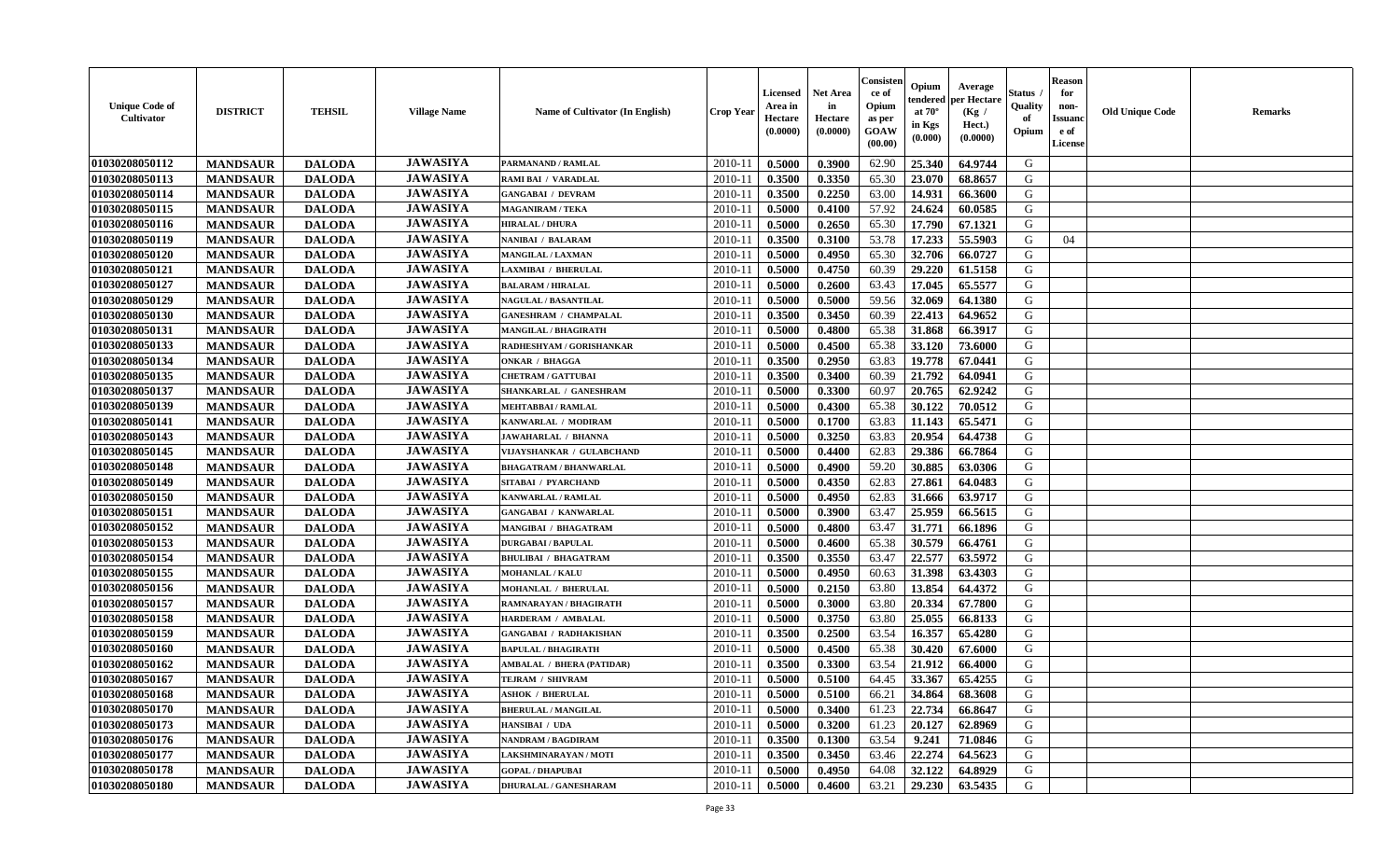| <b>Unique Code of</b><br>Cultivator | <b>DISTRICT</b> | <b>TEHSIL</b> | <b>Village Name</b> | <b>Name of Cultivator (In English)</b> | <b>Crop Year</b> | <b>Licensed</b><br>Area in<br>Hectare<br>(0.0000) | <b>Net Area</b><br>in<br>Hectare<br>(0.0000) | Consister<br>ce of<br>Opium<br>as per<br>GOAW<br>(00.00) | Opium<br>endered<br>at $70^\circ$<br>in Kgs<br>(0.000) | Average<br>per Hectare<br>(Kg /<br>Hect.)<br>(0.0000) | <b>Status</b> .<br>Quality<br>of<br>Opium | <b>Reason</b><br>for<br>non-<br><b>Issuand</b><br>e of<br>License | <b>Old Unique Code</b> | <b>Remarks</b> |
|-------------------------------------|-----------------|---------------|---------------------|----------------------------------------|------------------|---------------------------------------------------|----------------------------------------------|----------------------------------------------------------|--------------------------------------------------------|-------------------------------------------------------|-------------------------------------------|-------------------------------------------------------------------|------------------------|----------------|
| 01030208050184                      | <b>MANDSAUR</b> | <b>DALODA</b> | <b>JAWASIYA</b>     | NANDKISHOR / BADAMIBAI                 | 2010-11          | 0.5000                                            | 0.2650                                       | 65.65                                                    | 18.279                                                 | 68.9774                                               | G                                         |                                                                   |                        |                |
| 01030208050013                      | <b>MANDSAUR</b> | <b>DALODA</b> | <b>JAWASIYA</b>     | PRAKASH / AMBALAL                      | $2010 - 11$      | 0.5000                                            | 0.3900                                       | 59.86                                                    | 24.765                                                 | 63.5000                                               | G                                         |                                                                   |                        |                |
| 01030208050192                      | <b>MANDSAUR</b> | <b>DALODA</b> | <b>JAWASIYA</b>     | RAGHUNATH / AMBALAL                    | 2010-11          | 0.5000                                            | 0.4850                                       | 58.41                                                    | 28.629                                                 | 59.0289                                               | G                                         |                                                                   |                        |                |
| 01030208050123                      | <b>MANDSAUR</b> | <b>DALODA</b> | <b>JAWASIYA</b>     | <b>AMRITRAM / NANDA</b>                | 2010-11          | 0.5000                                            | 0.4850                                       | 61.41                                                    | 30.547                                                 | 62.9835                                               | G                                         |                                                                   |                        |                |
| 01030208050017                      | <b>MANDSAUR</b> | <b>DALODA</b> | <b>JAWASIYA</b>     | PREMSHANKAR / GANGARAM                 | 2010-11          | 0.5000                                            | 0.4750                                       | 62.60                                                    | 30.549                                                 | 64.3137                                               | G                                         |                                                                   |                        |                |
| 01030208050172                      | <b>MANDSAUR</b> | <b>DALODA</b> | <b>JAWASIYA</b>     | <b>SHOKINDAS / GOPIDAS</b>             | 2010-11          | 0.3500                                            | 0.1150                                       | 62.60                                                    | 7.932                                                  | 68.9739                                               | G                                         |                                                                   |                        |                |
| 01030208050005                      | <b>MANDSAUR</b> | <b>DALODA</b> | <b>JAWASIYA</b>     | RADHESHYAM / MOHANLAL                  | $2010 - 1$       | 0.5000                                            | 0.4050                                       | 65.37                                                    | 27.399                                                 | 67.6519                                               | G                                         |                                                                   |                        |                |
| 01030208050174                      | <b>MANDSAUR</b> | <b>DALODA</b> | <b>JAWASIYA</b>     | <b>BHERULAL / RATANLAL</b>             | 2010-11          | 0.5000                                            | 0.4050                                       | 62.60                                                    | 25.371                                                 | 62.6444                                               | G                                         |                                                                   |                        |                |
| 01030208050179                      | <b>MANDSAUR</b> | <b>DALODA</b> | <b>JAWASIYA</b>     | NARAMDASHANKAR / RADHA BAI             | 2010-11          | 0.5000                                            | 0.3900                                       | 61.41                                                    | 24.178                                                 | 61.9949                                               | G                                         |                                                                   |                        |                |
| 01030208050194                      | <b>MANDSAUR</b> | <b>DALODA</b> | <b>JAWASIYA</b>     | <b>GITABAI/BHAGVATILAL</b>             | 2010-11          | 0.3500                                            | 0.2400                                       | 62.60                                                    | 15.999                                                 | 66.6625                                               | G                                         |                                                                   |                        |                |
| 01030208050052                      | <b>MANDSAUR</b> | <b>DALODA</b> | <b>JAWASIYA</b>     | <b>RAMIBAI / BHERULAL</b>              | 2010-11          | 0.5000                                            | 0.2900                                       | 64.10                                                    | 18.983                                                 | 65.4586                                               | G                                         |                                                                   |                        |                |
| 01030208050012                      | <b>MANDSAUR</b> | <b>DALODA</b> | <b>JAWASIYA</b>     | MANGILAL / CHAMPALAL                   | 2010-11          | 0.5000                                            | 0.3650                                       | 61.41                                                    | 22.283                                                 | 61.0493                                               | G                                         |                                                                   |                        |                |
| 01030208050144                      | <b>MANDSAUR</b> | <b>DALODA</b> | <b>JAWASIYA</b>     | RAMNARAYAN / PRATHVIRAJ                | 2010-11          | 0.5000                                            | 0.1550                                       | 64.10                                                    | 10.485                                                 | 67.6452                                               | G                                         |                                                                   |                        |                |
| 01030208050146                      | <b>MANDSAUR</b> | <b>DALODA</b> | <b>JAWASIYA</b>     | <b>GULABCHAND / BAGDIRAM</b>           | 2010-11          | 0.5000                                            | 0.4900                                       | 65.37                                                    | 32.834                                                 | 67.0082                                               | G                                         |                                                                   |                        |                |
| 01030208050163                      | <b>MANDSAUR</b> | <b>DALODA</b> | <b>JAWASIYA</b>     | <b>RAMRATAN / MODIRAM</b>              | $2010 - 1$       | 0.5000                                            | 0.5000                                       | 62.35                                                    | 31.977                                                 | 63.9540                                               |                                           | 02                                                                |                        |                |
| 01030208050042                      | <b>MANDSAUR</b> | <b>DALODA</b> | <b>JAWASIYA</b>     | KISHANLAL / JAGNATH                    | 2010-11          | 0.5000                                            | 0.4950                                       | 62.71                                                    | 34.446                                                 | 69.5879                                               | G                                         |                                                                   |                        |                |
| 01030208050201                      | <b>MANDSAUR</b> | <b>DALODA</b> | <b>JAWASIYA</b>     | <b>BHAGWATILAL MANGILAL</b>            | 2010-11          | 0.3500                                            | 0.2500                                       | 63.72                                                    | 17.751                                                 | 71.0040                                               | G                                         |                                                                   |                        |                |
| 01030208050067                      | <b>MANDSAUR</b> | <b>DALODA</b> | <b>JAWASIYA</b>     | <b>AMBALAL / DHURALAL</b>              | 2010-11          | 0.5000                                            | 0.4450                                       | 63.72                                                    | 29.511                                                 | 66.3169                                               | G                                         |                                                                   |                        |                |
| 01030208050103                      | <b>MANDSAUR</b> | <b>DALODA</b> | <b>JAWASIYA</b>     | KISHANLAL / GANESHRAM                  | 2010-11          | 0.5000                                            | 0.4750                                       | 65.37                                                    | 31.817                                                 | 66.9832                                               | G                                         |                                                                   |                        |                |
|                                     |                 |               | <b>JAWASIYA</b>     |                                        |                  |                                                   | 0.3200                                       |                                                          | 21.319                                                 | 66.6219                                               | G                                         |                                                                   |                        |                |
| 01030208050185                      | <b>MANDSAUR</b> | <b>DALODA</b> | <b>JAWASIYA</b>     | RAMNARAYAN / DEVRAM                    | 2010-11          | 0.3500                                            |                                              | 63.72                                                    |                                                        |                                                       |                                           |                                                                   |                        |                |
| 01030208050175                      | <b>MANDSAUR</b> | <b>DALODA</b> |                     | <b>GOPALBAI/MURALIDAS</b>              | 2010-11          | 0.3500                                            | 0.2850                                       | 62.35                                                    | 18.251                                                 | 64.0386                                               | G                                         |                                                                   |                        |                |
| 01030208050169                      | <b>MANDSAUR</b> | <b>DALODA</b> | <b>JAWASIYA</b>     | <b>BHERULAL / BHAGATRAM</b>            | 2010-11          | 0.5000                                            | 0.4950                                       | 61.41                                                    | 30.837                                                 | 62.2970                                               | G                                         |                                                                   |                        |                |
| 01030208050125                      | <b>MANDSAUR</b> | <b>DALODA</b> | <b>JAWASIYA</b>     | <b>RAMRATAN / PYARCHAND</b>            | $2010 - 11$      | 0.5000                                            | 0.4700                                       | 63.46                                                    | 31.032                                                 | 66.0255                                               | ${\bf G}$                                 |                                                                   |                        |                |
| 01030208050023                      | <b>MANDSAUR</b> | <b>DALODA</b> | <b>JAWASIYA</b>     | <b>BHANWARLAL / KESHURAM</b>           | 2010-11          | 0.5000                                            | 0.4500                                       | 61.41                                                    | 28.222                                                 | 62.7156                                               | ${\bf G}$                                 |                                                                   |                        |                |
| 01030208050202                      | <b>MANDSAUR</b> | <b>DALODA</b> | <b>JAWASIYA</b>     | <b>GANPATLAL / MOTI</b>                | 2010-11          | 0.5000                                            | 0.2900                                       | 63.46                                                    | 20.434                                                 | 70.4621                                               | G                                         |                                                                   |                        |                |
| 01030208050118                      | <b>MANDSAUR</b> | <b>DALODA</b> | <b>JAWASIYA</b>     | <b>KISHANLAL / HARIRAM</b>             | 2010-11          | 0.5000                                            | 0.4000                                       | 61.28                                                    | 25.781                                                 | 64.4525                                               | G                                         |                                                                   |                        |                |
| 01030208050041                      | <b>MANDSAUR</b> | <b>DALODA</b> | <b>JAWASIYA</b>     | <b>GORDHAN / BHAGIRATH</b>             | 2010-11          | 0.5000                                            | 0.4200                                       | 65.37                                                    | 27.129                                                 | 64.5929                                               | G                                         |                                                                   |                        |                |
| 01030208050089                      | <b>MANDSAUR</b> | <b>DALODA</b> | <b>JAWASIYA</b>     | MOHANLAL / NANDA                       | 2010-11          | 0.5000                                            | 0.2050                                       | 65.39                                                    | 14.246                                                 | 69.4927                                               | G                                         |                                                                   |                        |                |
| 01030208050096                      | <b>MANDSAUR</b> | <b>DALODA</b> | <b>JAWASIYA</b>     | SUNDARBAI / CHAMPALAL                  | 2010-11          | 0.5000                                            | 0.4450                                       | 63.46                                                    | 28.874                                                 | 64.8854                                               | G                                         |                                                                   |                        |                |
| 01030208050171                      | <b>MANDSAUR</b> | <b>DALODA</b> | <b>JAWASIYA</b>     | SAJJANBAI / GANGARAM                   | 2010-11          | 0.5000                                            | 0.3950                                       | 61.28                                                    | 25.265                                                 | 63.9620                                               | G                                         |                                                                   |                        |                |
| 01030208050182                      | <b>MANDSAUR</b> | <b>DALODA</b> | <b>JAWASIYA</b>     | <b>KALURAM / KHIMA</b>                 | $2010 - 11$      | 0.5000                                            | 0.2550                                       | 66.61                                                    | 18.356                                                 | 71.9843                                               | G                                         |                                                                   |                        |                |
| 01030208050136                      | <b>MANDSAUR</b> | <b>DALODA</b> | <b>JAWASIYA</b>     | MOHANBAI / MANGILAL                    | 2010-11          | 0.5000                                            | 0.1900                                       | 63.46                                                    | 12.556                                                 | 66.0842                                               | G                                         |                                                                   |                        |                |
| 01030208050203                      | <b>MANDSAUR</b> | <b>DALODA</b> | <b>JAWASIYA</b>     | KAMALSINGH / NAHARSINGH                | 2010-11          | 0.5000                                            | 0.1200                                       | 62.44                                                    | 8.144                                                  | 67.8667                                               | G                                         |                                                                   |                        |                |
| 01030208050204                      | <b>MANDSAUR</b> | <b>DALODA</b> | <b>JAWASIYA</b>     | <b>VARDICHAND / PRABHU</b>             | 2010-11          | 0.5000                                            | 0.1400                                       | 62.44                                                    | 9.937                                                  | 70.9786                                               | G                                         |                                                                   |                        |                |
| 01030208050036                      | <b>MANDSAUR</b> | <b>DALODA</b> | <b>JAWASIYA</b>     | <b>BASANTIBAI / DEVILAL</b>            | 2010-11          | 0.5000                                            | 0.4850                                       | 57.32                                                    | 31.051                                                 | 64.0227                                               | ${\bf G}$                                 |                                                                   |                        |                |
| 01030208050057                      | <b>MANDSAUR</b> | <b>DALODA</b> | <b>JAWASIYA</b>     | <b>RAMNIVAS / NATHU</b>                | 2010-11          | 0.3500                                            | 0.2350                                       | 66.61                                                    | 15.977                                                 | 67.9872                                               | G                                         |                                                                   |                        |                |
| 01030208050061                      | <b>MANDSAUR</b> | <b>DALODA</b> | <b>JAWASIYA</b>     | CHUNNILAL / GOPAL                      | 2010-11          | 0.3500                                            | 0.1900                                       | 63.43                                                    | 12.179                                                 | 64.1000                                               | G                                         |                                                                   |                        |                |
| 01030208050140                      | <b>MANDSAUR</b> | <b>DALODA</b> | <b>JAWASIYA</b>     | <b>GOPAL / MANGILAL</b>                | 2010-11          | 0.3500                                            | 0.2600                                       | 63.43                                                    | 17.081                                                 | 65.6962                                               | G                                         |                                                                   |                        |                |
| 01030208050044                      | <b>MANDSAUR</b> | <b>DALODA</b> | <b>JAWASIYA</b>     | UMMEDRAM / AMBALAL                     | $2010 - 11$      | 0.3500                                            | 0.3200                                       | 65.67                                                    | 22.121                                                 | 69.1281                                               | G                                         |                                                                   |                        |                |
| 01030208050208                      | <b>MANDSAUR</b> | <b>DALODA</b> | <b>JAWASIYA</b>     | PREMBAI / MEWALAL                      | $2010 - 11$      | 0.5000                                            | 0.1150                                       | 66.61                                                    | 7.765                                                  | 67.5217                                               | ${\bf G}$                                 |                                                                   | 01030208047023         |                |
| 01030208051002                      | <b>MANDSAUR</b> | <b>DALODA</b> | <b>KARNAKHEDI</b>   | <b>JAGDISH / RUPRAM</b>                | 2010-11          | 0.5000                                            | 0.3200                                       | 66.00                                                    | 20.960                                                 | 65.5000                                               | G                                         |                                                                   |                        |                |
| 01030208051003                      | <b>MANDSAUR</b> | <b>DALODA</b> | <b>KARNAKHEDI</b>   | RAMESHVAR / RUPRAM GHATIWALA           | 2010-11          | 0.5000                                            | 0.2100                                       | 66.00                                                    | 13.775                                                 | 65.5952                                               | G                                         |                                                                   |                        |                |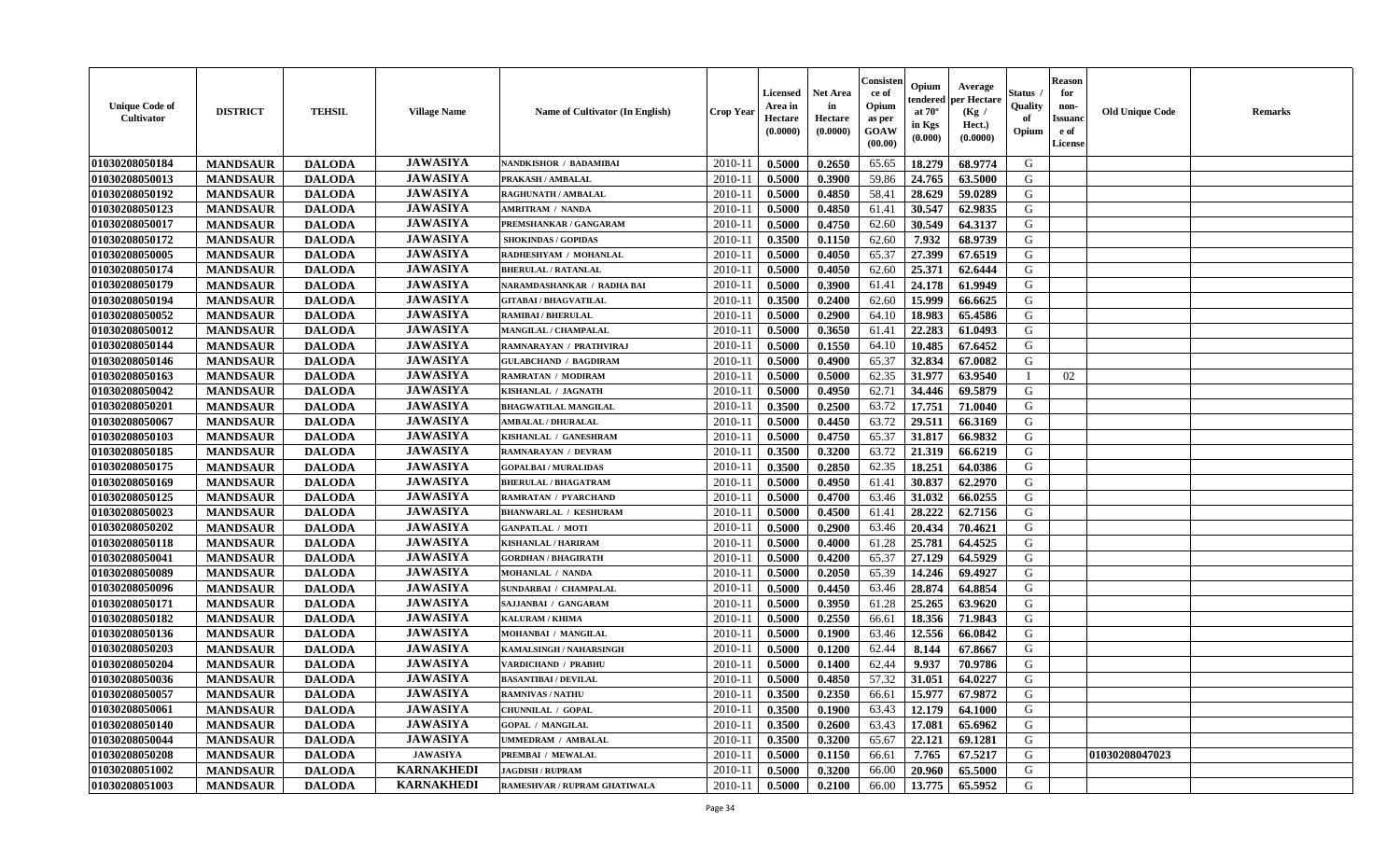| <b>Unique Code of</b><br><b>Cultivator</b> | <b>DISTRICT</b> | <b>TEHSIL</b> | <b>Village Name</b> | Name of Cultivator (In English) | <b>Crop Year</b> | Licensed<br>Area in<br>Hectare<br>(0.0000) | <b>Net Area</b><br>in<br>Hectare<br>(0.0000) | Consisteı<br>ce of<br>Opium<br>as per<br>GOAW<br>(00.00) | Opium<br>endered<br>at $70^\circ$<br>in Kgs<br>(0.000) | Average<br>per Hectare<br>(Kg /<br>Hect.)<br>(0.0000) | Status<br>Quality<br>of<br>Opium | <b>Reason</b><br>for<br>non-<br><b>Issuand</b><br>e of<br>License | <b>Old Unique Code</b> | <b>Remarks</b> |
|--------------------------------------------|-----------------|---------------|---------------------|---------------------------------|------------------|--------------------------------------------|----------------------------------------------|----------------------------------------------------------|--------------------------------------------------------|-------------------------------------------------------|----------------------------------|-------------------------------------------------------------------|------------------------|----------------|
| 01030208051006                             | <b>MANDSAUR</b> | <b>DALODA</b> | <b>KARNAKHEDI</b>   | RAMNIVAS / SALAGRAM             | 2010-11          | 0.5000                                     | 0.5050                                       | 67.62                                                    | 33.675                                                 | 66.6832                                               | G                                |                                                                   |                        |                |
| 01030208051007                             | <b>MANDSAUR</b> | <b>DALODA</b> | <b>KARNAKHEDI</b>   | <b>DEVILAL / RUPRAM</b>         | 2010-11          | 0.5000                                     | 0.2850                                       | 66.00                                                    | 19.489                                                 | 68.3825                                               | G                                |                                                                   |                        |                |
| 01030208051009                             | <b>MANDSAUR</b> | <b>DALODA</b> | <b>KARNAKHEDI</b>   | RADHESHYAM / TARACHANDRA        | 2010-11          | 0.5000                                     | 0.3900                                       | 67.62                                                    | 26.478                                                 | 67.8923                                               | G                                |                                                                   |                        |                |
| 01030208051010                             | <b>MANDSAUR</b> | <b>DALODA</b> | <b>KARNAKHEDI</b>   | <b>JAGDISH / BHERULAL</b>       | 2010-11          | 0.5000                                     | 0.4650                                       | 65.94                                                    | 33.111                                                 | 71.2065                                               | G                                |                                                                   |                        |                |
| 01030208051011                             | <b>MANDSAUR</b> | <b>DALODA</b> | <b>KARNAKHEDI</b>   | <b>DEVRAM / HARIRAM</b>         | 2010-11          | 0.5000                                     | 0.4000                                       | 65.94                                                    | 26.593                                                 | 66.4825                                               | G                                |                                                                   |                        |                |
| 01030208051014                             | <b>MANDSAUR</b> | <b>DALODA</b> | <b>KARNAKHEDI</b>   | <b>BHANVARLAL / RUPRAM</b>      | 2010-11          | 0.5000                                     | 0.3750                                       | 63.73                                                    | 24.099                                                 | 64.2640                                               | G                                |                                                                   |                        |                |
| 01030208051016                             | <b>MANDSAUR</b> | <b>DALODA</b> | <b>KARNAKHEDI</b>   | <b>KESARBAI/GOTAMLAL</b>        | 2010-11          | 0.5000                                     | 0.1950                                       | 65.94                                                    | 13.094                                                 | 67.1487                                               | G                                |                                                                   |                        |                |
| 01030208051017                             | <b>MANDSAUR</b> | <b>DALODA</b> | <b>KARNAKHEDI</b>   | <b>JAGDISH / HIRALAL</b>        | 2010-11          | 0.5000                                     | 0.2350                                       | 66.54                                                    | 16.093                                                 | 68.4809                                               | G                                |                                                                   |                        |                |
| 01030208051021                             | <b>MANDSAUR</b> | <b>DALODA</b> | <b>KARNAKHEDI</b>   | SHIVNARAYAN / RUPRAM            | 2010-11          | 0.5000                                     | 0.1950                                       | 66.54                                                    | 13.764                                                 | 70.5846                                               | G                                |                                                                   |                        |                |
| 01030208051023                             | <b>MANDSAUR</b> | <b>DALODA</b> | <b>KARNAKHEDI</b>   | <b>BALARAM / DEVRAM</b>         | 2010-11          | 0.3500                                     | 0.2350                                       | 66.54                                                    | 18.184                                                 | 77.3787                                               | G                                |                                                                   |                        |                |
| 01030208051024                             | <b>MANDSAUR</b> | <b>DALODA</b> | <b>KARNAKHEDI</b>   | <b>RUGNATH / GIRDHARI</b>       | 2010-11          | 0.5000                                     | 0.2950                                       | 67.34                                                    | 22.116                                                 | 74.9695                                               | $\mathbf G$                      |                                                                   |                        |                |
| 01030208051027                             | <b>MANDSAUR</b> | <b>DALODA</b> | <b>KARNAKHEDI</b>   | <b>BALARAM / NANDA</b>          | 2010-11          | 0.5000                                     | 0.5050                                       | 68.27                                                    | 34.330                                                 | 67.9802                                               | G                                |                                                                   |                        |                |
| 01030208051004                             | <b>MANDSAUR</b> | <b>DALODA</b> | <b>KARNAKHEDI</b>   | JAGDISH / RUPRAM (RAWAT)        | 2010-11          | 0.5000                                     | 0.4050                                       | 64.02                                                    | 26.788                                                 | 66.1432                                               | G                                |                                                                   |                        |                |
| 01030208051029                             | <b>MANDSAUR</b> | <b>DALODA</b> | <b>KARNAKHEDI</b>   | <b>HARIRAM / DHANNA</b>         | $2010 - 11$      | 0.5000                                     | 0.4850                                       | 64.98                                                    | 33.066                                                 | 68.1773                                               | G                                |                                                                   |                        |                |
| 01030208051030                             | <b>MANDSAUR</b> | <b>DALODA</b> | <b>KARNAKHEDI</b>   | RAMCHANDRAA / DHURA             | 2010-11          | 0.5000                                     | 0.2450                                       | 66.14                                                    | 17.036                                                 | 69.5347                                               | G                                |                                                                   |                        |                |
| 01030208051032                             | <b>MANDSAUR</b> | <b>DALODA</b> | <b>KARNAKHEDI</b>   | <b>JAGDISH / GIRDHARI</b>       | 2010-11          | 0.3500                                     | 0.1600                                       | 63.73                                                    | 10.561                                                 | 66.0063                                               | G                                |                                                                   |                        |                |
| 01030208051033                             | <b>MANDSAUR</b> | <b>DALODA</b> | <b>KARNAKHEDI</b>   | MUNNIBAI / KACHRULAL            | 2010-11          | 0.5000                                     | 0.2750                                       | 66.14                                                    | 18.963                                                 | 68.9564                                               | G                                |                                                                   |                        |                |
| 01030208051034                             | <b>MANDSAUR</b> | <b>DALODA</b> | <b>KARNAKHEDI</b>   | RAMNARAYAN / RATANLAL           | 2010-11          | 0.5000                                     | 0.1550                                       | 67.24                                                    | 10.720                                                 | 69.1613                                               | G                                |                                                                   |                        |                |
| 01030208051035                             | <b>MANDSAUR</b> | <b>DALODA</b> | <b>KARNAKHEDI</b>   | TARACHANDRA / VARDA             | 2010-11          | 0.5000                                     | 0.4000                                       | 66.14                                                    | 26.560                                                 | 66.4000                                               | G                                |                                                                   |                        |                |
| 01030208051036                             | <b>MANDSAUR</b> | <b>DALODA</b> | <b>KARNAKHEDI</b>   | <b>BULAKBAI/SALAGRAM</b>        | 2010-11          | 0.5000                                     | 0.5000                                       | 64.45                                                    | 32.428                                                 | 64.8560                                               | G                                |                                                                   |                        |                |
| 01030208051038                             | <b>MANDSAUR</b> | <b>DALODA</b> | <b>KARNAKHEDI</b>   | <b>CHETRAM / KISHANLAL</b>      | 2010-11          | 0.5000                                     | 0.3600                                       | 65.55                                                    | 23.017                                                 | 63.9361                                               | G                                |                                                                   |                        |                |
| 01030208051039                             | <b>MANDSAUR</b> | <b>DALODA</b> | <b>KARNAKHEDI</b>   | <b>BALARAM / SALAGRAM</b>       | 2010-11          | 0.5000                                     | 0.1350                                       | 64.45                                                    | 9.631                                                  | 71.3407                                               | G                                |                                                                   |                        |                |
| 01030208051042                             | <b>MANDSAUR</b> | <b>DALODA</b> | <b>KARNAKHEDI</b>   | LAKHMICHANDRA / NANDA           | $2010 - 11$      | 0.5000                                     | 0.4950                                       | 67.37                                                    | 31.876                                                 | 64.3960                                               | G                                |                                                                   |                        |                |
| 01030208051044                             | <b>MANDSAUR</b> | <b>DALODA</b> | <b>KARNAKHEDI</b>   | <b>BAPULAL / TARACHANDRA</b>    | 2010-11          | 0.5000                                     | 0.2050                                       | 67.37                                                    | 13.609                                                 | 66.3854                                               | G                                |                                                                   |                        |                |
| 01030208051045                             | <b>MANDSAUR</b> | <b>DALODA</b> | <b>KARNAKHEDI</b>   | <b>KALABAI/BHUVAN</b>           | 2010-11          | 0.5000                                     | 0.4000                                       | 64.65                                                    | 26.045                                                 | 65.1125                                               | G                                |                                                                   |                        |                |
| 01030208051046                             | <b>MANDSAUR</b> | <b>DALODA</b> | <b>KARNAKHEDI</b>   | <b>KANVERIBAI / HIRALAL</b>     | 2010-11          | 0.5000                                     | 0.3250                                       | 68.49                                                    | 23.110                                                 | 71.1077                                               | G                                |                                                                   |                        |                |
| 01030208051047                             | <b>MANDSAUR</b> | <b>DALODA</b> | <b>KARNAKHEDI</b>   | <b>BASANTIBAI / NANDRAM</b>     | 2010-11          | 0.5000                                     | 0.3750                                       | 64.65                                                    | 23.699                                                 | 63.1973                                               | G                                |                                                                   |                        |                |
| 01030208051051                             | <b>MANDSAUR</b> | <b>DALODA</b> | <b>KARNAKHEDI</b>   | <b>NAGUDAS / RODIDAS</b>        | 2010-11          | 0.5000                                     | 0.3400                                       | 64.65                                                    | 21.695                                                 | 63.8088                                               | G                                |                                                                   |                        |                |
| 01030208051052                             | <b>MANDSAUR</b> | <b>DALODA</b> | <b>KARNAKHEDI</b>   | <b>RAMESHWAR / BAGDIRAM</b>     | 2010-11          | 0.5000                                     | 0.3750                                       | 65.56                                                    | 24.735                                                 | 65.9600                                               | G                                |                                                                   |                        |                |
| 01030208051067                             | <b>MANDSAUR</b> | <b>DALODA</b> | <b>KARNAKHEDI</b>   | PARVATIBAI / GHANSHYAM          | 2010-11          | 0.3500                                     | 0.2100                                       | 65.56                                                    | 14.180                                                 | 67.5238                                               | G                                |                                                                   |                        |                |
| 01030208051080                             | <b>MANDSAUR</b> | <b>DALODA</b> | <b>KARNAKHEDI</b>   | SHANTILAL / RAMLAL              | 2010-11          | 0.5000                                     | 0.4850                                       | 64.19                                                    | 30.362                                                 | 62.6021                                               | ${\bf G}$                        |                                                                   |                        |                |
| 01030208051082                             | <b>MANDSAUR</b> | <b>DALODA</b> | <b>KARNAKHEDI</b>   | <b>BHERULAL / DEVRAM</b>        | 2010-11          | 0.5000                                     | 0.3100                                       | 65.56                                                    | 20.502                                                 | 66.1355                                               | G                                |                                                                   |                        |                |
| 01030208051083                             | <b>MANDSAUR</b> | <b>DALODA</b> | <b>KARNAKHEDI</b>   | RAMCHANDRA / AMBARAM            | 2010-11          | 0.3500                                     | 0.2950                                       | 65.02                                                    | 19.552                                                 | 66.2780                                               | G                                |                                                                   |                        |                |
| 01030208051084                             | <b>MANDSAUR</b> | <b>DALODA</b> | <b>KARNAKHEDI</b>   | MANGILAL / NAGULAL              | 2010-11          | 0.5000                                     | 0.4950                                       | 63.66                                                    | 31.730                                                 | 64.1010                                               | G                                |                                                                   |                        |                |
| 01030208051089                             | <b>MANDSAUR</b> | <b>DALODA</b> | <b>KARNAKHEDI</b>   | PRABHULAL / AASHARAM            | 2010-11          | 0.5000                                     | 0.2400                                       | 59.98                                                    | 14.772                                                 | 61.5500                                               | G                                |                                                                   |                        |                |
| 01030208051090                             | <b>MANDSAUR</b> | <b>DALODA</b> | <b>KARNAKHEDI</b>   | <b>DHAPUBAI/GANESHRAM</b>       | 2010-11          | 0.5000                                     | 0.1300                                       | 65.33                                                    | 8.568                                                  | 65.9077                                               | G                                |                                                                   |                        |                |
| 01030208051091                             | <b>MANDSAUR</b> | <b>DALODA</b> | <b>KARNAKHEDI</b>   | <b>RAMIBAI / RAMKUNWAR</b>      | 2010-11          | 0.5000                                     | 0.3150                                       | 64.19                                                    | 19.853                                                 | 63.0254                                               | G                                |                                                                   |                        |                |
| 01030208051094                             | <b>MANDSAUR</b> | <b>DALODA</b> | <b>KARNAKHEDI</b>   | RAMA / VARDA MALI               | 2010-11          | 0.5000                                     | 0.3300                                       | 65.33                                                    | 21.876                                                 | 66.2909                                               | G                                |                                                                   |                        |                |
| 01030208051095                             | <b>MANDSAUR</b> | <b>DALODA</b> | <b>KARNAKHEDI</b>   | <b>BHUVANIRAM / DEVRAM</b>      | $2010 - 11$      | 0.5000                                     | 0.1950                                       | 64.19                                                    | 12.939                                                 | 66.3538                                               | G                                |                                                                   |                        |                |
| 01030208051101                             | <b>MANDSAUR</b> | <b>DALODA</b> | <b>KARNAKHEDI</b>   | <b>BHERULAL / KISHANLAL</b>     | $2010 - 11$      | 0.5000                                     | 0.3150                                       | 67.37                                                    | 21.587                                                 | 68.5302                                               | G                                |                                                                   |                        |                |
| 01030208051103                             | <b>MANDSAUR</b> | <b>DALODA</b> | <b>KARNAKHEDI</b>   | <b>BHAGUBAI/NANURAM</b>         | 2010-11          | 0.5000                                     | 0.4650                                       | 65.33                                                    | 30.229                                                 | 65.0086                                               | G                                |                                                                   |                        |                |
| 01030208051104                             | <b>MANDSAUR</b> | <b>DALODA</b> | <b>KARNAKHEDI</b>   | <b>KASHIRAM / SHIVRAM</b>       | 2010-11          | 0.5000                                     | 0.4050                                       | 63.73                                                    | 26.257                                                 | 64.8321                                               | G                                |                                                                   |                        |                |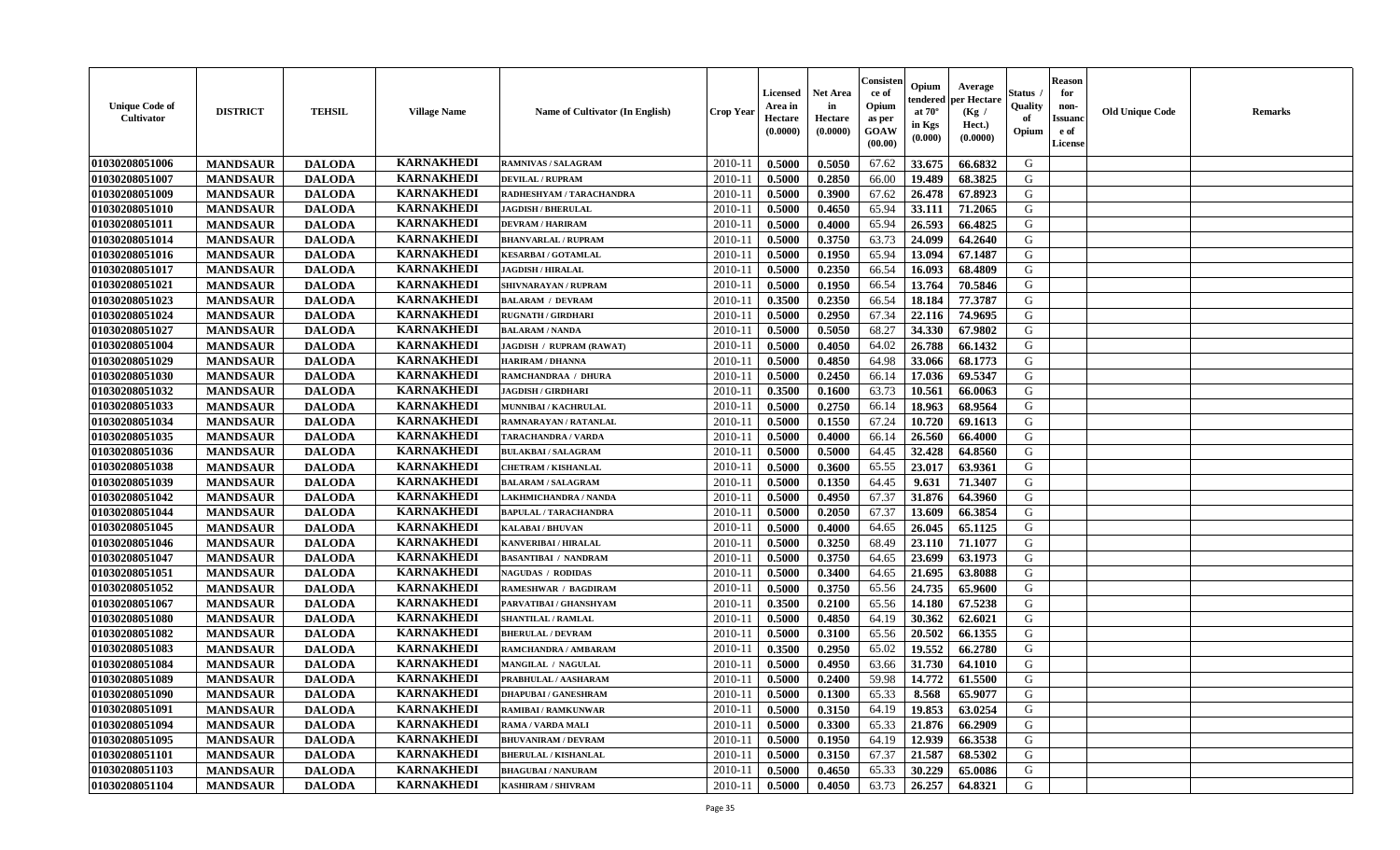| <b>Unique Code of</b><br><b>Cultivator</b> | <b>DISTRICT</b> | <b>TEHSIL</b> | <b>Village Name</b> | Name of Cultivator (In English) | <b>Crop Year</b> | <b>Licensed</b><br>Area in<br>Hectare<br>(0.0000) | <b>Net Area</b><br>in<br>Hectare<br>(0.0000) | Consister<br>ce of<br>Opium<br>as per<br>GOAW<br>(00.00) | Opium<br>endered<br>at $70^\circ$<br>in Kgs<br>(0.000) | Average<br>per Hectare<br>(Kg /<br>Hect.)<br>(0.0000) | Status<br>Quality<br>of<br>Opium | <b>Reason</b><br>for<br>non-<br>Issuano<br>e of<br>License | <b>Old Unique Code</b> | <b>Remarks</b>     |
|--------------------------------------------|-----------------|---------------|---------------------|---------------------------------|------------------|---------------------------------------------------|----------------------------------------------|----------------------------------------------------------|--------------------------------------------------------|-------------------------------------------------------|----------------------------------|------------------------------------------------------------|------------------------|--------------------|
| 01030208051105                             | <b>MANDSAUR</b> | <b>DALODA</b> | <b>KARNAKHEDI</b>   | NANURAM / MAGANA                | 2010-11          | 0.5000                                            | 0.2650                                       | 65.11                                                    | 17.803                                                 | 67.1811                                               | G                                |                                                            |                        |                    |
| 01030208051109                             | <b>MANDSAUR</b> | <b>DALODA</b> | <b>KARNAKHEDI</b>   | <b>GUNDILAL / BHUVAN</b>        | 2010-11          | 0.5000                                            | 0.4700                                       | 66.00                                                    | 31.275                                                 | 66.5426                                               | G                                |                                                            |                        |                    |
| 01030208051111                             | <b>MANDSAUR</b> | <b>DALODA</b> | <b>KARNAKHEDI</b>   | <b>MANGILAL / RAMLAL</b>        | 2010-11          | 0.5000                                            | 0.2000                                       | 66.00                                                    | 13.417                                                 | 67.0850                                               | G                                |                                                            |                        |                    |
| 01030208051113                             | <b>MANDSAUR</b> | <b>DALODA</b> | <b>KARNAKHEDI</b>   | KASHIRAM / NANURAM              | 2010-11          | 0.5000                                            | 0.4450                                       | 66.00                                                    | 29.709                                                 | 66.7618                                               | G                                |                                                            |                        |                    |
| 01030208051114                             | <b>MANDSAUR</b> | <b>DALODA</b> | <b>KARNAKHEDI</b>   | <b>SALAGRAM / NANURAM</b>       | 2010-11          | 0.5000                                            | 0.4300                                       | 65.11                                                    | 28.779                                                 | 66.9279                                               | G                                |                                                            |                        |                    |
| 01030208051121                             | <b>MANDSAUR</b> | <b>DALODA</b> | <b>KARNAKHEDI</b>   | SAKURANBANO / ALLABAKSH         | 2010-11          | 0.5000                                            | 0.2050                                       | 64.45                                                    | 13.332                                                 | 65.0341                                               | G                                |                                                            |                        |                    |
| 01030208051124                             | <b>MANDSAUR</b> | <b>DALODA</b> | <b>KARNAKHEDI</b>   | <b>KACHRU / HARIRAM</b>         | 2010-11          | 0.5000                                            | 0.3550                                       | 67.62                                                    | 24.846                                                 | 69.9887                                               | G                                |                                                            |                        |                    |
| 01030208051127                             | <b>MANDSAUR</b> | <b>DALODA</b> | <b>KARNAKHEDI</b>   | <b>DEVRAM / NANURAM</b>         | 2010-11          | 0.5000                                            | 0.4550                                       | 65.55                                                    | 33.459                                                 | 73.5363                                               | G                                |                                                            |                        |                    |
| 01030208051128                             | <b>MANDSAUR</b> | <b>DALODA</b> | <b>KARNAKHEDI</b>   | KACHRU / BHUWAN                 | 2010-11          | 0.5000                                            | 0.2500                                       | 61.15                                                    | 16.301                                                 | 65.2040                                               | G                                |                                                            |                        |                    |
| 01030208051135                             | <b>MANDSAUR</b> | <b>DALODA</b> | <b>KARNAKHEDI</b>   | <b>TULSIBAI/BHERU</b>           | 2010-11          | 0.5000                                            | 0.1500                                       | 63.57                                                    | 10.126                                                 | 67.5067                                               | G                                |                                                            |                        |                    |
| 01030208051138                             | <b>MANDSAUR</b> | <b>DALODA</b> | <b>KARNAKHEDI</b>   | KANHAIYALAL / NANDRAM           | 2010-11          | 0.5000                                            | 0.4200                                       | 66.68                                                    | 26.501                                                 | 63.0976                                               | $\mathbf G$                      |                                                            |                        |                    |
| 01030208051141                             | <b>MANDSAUR</b> | <b>DALODA</b> | <b>KARNAKHEDI</b>   | RADHESHYAM / SAGU JI            | 2010-11          | 0.5000                                            | 0.4000                                       | 63.53                                                    | 26.202                                                 | 65.5050                                               | G                                |                                                            |                        |                    |
| 01030208051143                             | <b>MANDSAUR</b> | <b>DALODA</b> | <b>KARNAKHEDI</b>   | <b>RAMDAYAL / SURATRAM</b>      | 2010-11          | 0.5000                                            | 0.2650                                       | 65.11                                                    | 20.045                                                 | 75.6415                                               | G                                |                                                            |                        |                    |
| 01030208051144                             | <b>MANDSAUR</b> | <b>DALODA</b> | <b>KARNAKHEDI</b>   | <b>BADRILAL / RAMLAL</b>        | 2010-11          | 0.5000                                            | 0.2000                                       | 65.48                                                    | 13.227                                                 | 66.1350                                               | G                                |                                                            |                        |                    |
| 01030208051146                             | <b>MANDSAUR</b> | <b>DALODA</b> | <b>KARNAKHEDI</b>   | RAGHUNATH / MANGILAL            | 2010-11          | 0.5000                                            | 0.2500                                       | 59.11                                                    | 14.870                                                 | 59.4800                                               | G                                |                                                            |                        |                    |
| 01030208051148                             | <b>MANDSAUR</b> | <b>DALODA</b> | <b>KARNAKHEDI</b>   | KACHRULAL / GANESHRAM           | 2010-11          | 0.5000                                            | 0.2550                                       | 63.53                                                    | 16.073                                                 | 63.0314                                               | G                                |                                                            |                        |                    |
| 01030208051149                             | <b>MANDSAUR</b> | <b>DALODA</b> | <b>KARNAKHEDI</b>   | RAMKUNWARBAI / GORDHANLAL       | 2010-11          | 0.5000                                            | 0.2000                                       | 65.48                                                    | 13.358                                                 | 66.7900                                               | G                                |                                                            |                        |                    |
| 01030208051153                             | <b>MANDSAUR</b> | <b>DALODA</b> | <b>KARNAKHEDI</b>   | KANWARLAL / NAGULAL             | 2010-11          | 0.5000                                            | 0.4350                                       | 63.53                                                    | 27,409                                                 | 63.0092                                               | G                                |                                                            |                        |                    |
| 01030208051154                             | <b>MANDSAUR</b> | <b>DALODA</b> | <b>KARNAKHEDI</b>   | <b>NAGULAL / RAMCHANDRA</b>     | 2010-11          | 0.5000                                            | 0.4800                                       | 65.48                                                    | 31.674                                                 | 65.9875                                               | G                                |                                                            |                        |                    |
| 01030208051155                             | <b>MANDSAUR</b> | <b>DALODA</b> | <b>KARNAKHEDI</b>   | <b>NAGU / KESHURAM</b>          | 2010-11          | 0.5000                                            | 0.2900                                       | 65.96                                                    | 20.212                                                 | 69.6966                                               | G                                |                                                            |                        |                    |
| 01030208051156                             | <b>MANDSAUR</b> | <b>DALODA</b> | <b>KARNAKHEDI</b>   | <b>BAPULAL / SALAGRAM</b>       | 2010-11          | 0.5000                                            | 0.4700                                       | 65.96                                                    | 31.284                                                 | 66.5617                                               | G                                |                                                            |                        |                    |
| 01030208051157                             | <b>MANDSAUR</b> | <b>DALODA</b> | <b>KARNAKHEDI</b>   | <b>JAGDISH / KACHRU</b>         | 2010-11          | 0.5000                                            | 0.1600                                       | 65.96                                                    | 10.478                                                 | 65.4875                                               | G                                |                                                            |                        |                    |
| 01030208051159                             | <b>MANDSAUR</b> | <b>DALODA</b> | <b>KARNAKHEDI</b>   | <b>BALARAM / CHUNNILAL</b>      | $2010 - 11$      | 0.5000                                            | 0.2700                                       | 65.41                                                    | 17.820                                                 | 66.0000                                               | G                                |                                                            |                        |                    |
| 01030208051160                             | <b>MANDSAUR</b> | <b>DALODA</b> | <b>KARNAKHEDI</b>   | FULKUNWARBAI / BHERULAL         | 2010-11          | 0.5000                                            | 0.2000                                       | 63.71                                                    | 12.915                                                 | 64.5750                                               | G                                |                                                            |                        |                    |
| 01030208051164                             | <b>MANDSAUR</b> | <b>DALODA</b> | <b>KARNAKHEDI</b>   | <b>MOHANLAL / DOLATRAM</b>      | 2010-11          | 0.5000                                            | 0.5000                                       | 63.71                                                    | 32.310                                                 | 64.6200                                               | G                                |                                                            |                        |                    |
| 01030208051166                             | <b>MANDSAUR</b> | <b>DALODA</b> | <b>KARNAKHEDI</b>   | RAJAMAL / PANNALAL              | 2010-11          | 0.5000                                            | 0.2500                                       | 63.71                                                    | 16.164                                                 | 64.6560                                               | G                                |                                                            |                        |                    |
| 01030208051167                             | <b>MANDSAUR</b> | <b>DALODA</b> | <b>KARNAKHEDI</b>   | <b>RAMLAL / BHERULAL</b>        | 2010-11          | 0.5000                                            | 0.3700                                       | 61.15                                                    | 23.324                                                 | 63.0378                                               | G                                |                                                            |                        |                    |
| 01030208051054                             | <b>MANDSAUR</b> | <b>DALODA</b> | <b>KARNAKHEDI</b>   | <b>SHANKARLAL / NATHU</b>       | 2010-11          | 0.5000                                            | 0.2000                                       | 63.82                                                    | 13.010                                                 | 65.0500                                               | G                                |                                                            |                        |                    |
| 01030208051008                             | <b>MANDSAUR</b> | <b>DALODA</b> | <b>KARNAKHEDI</b>   | <b>DASHRATH / AMRITRAM</b>      | 2010-11          | 0.5000                                            | 0.4900                                       | 65.41                                                    | 31.490                                                 | 64.2653                                               | G                                |                                                            |                        |                    |
| 01030208051019                             | <b>MANDSAUR</b> | <b>DALODA</b> | <b>KARNAKHEDI</b>   | <b>BHUVANIRAM / RAMESHVAR</b>   | 2010-11          | 0.5000                                            | 0.2050                                       | 69.95                                                    | 14.709                                                 | 71.7512                                               | G                                |                                                            |                        |                    |
| 01030208051063                             | <b>MANDSAUR</b> | <b>DALODA</b> | <b>KARNAKHEDI</b>   | <b>BHUWANIBAI / HIRALAL</b>     | 2010-11          | 0.3500                                            | 0.1900                                       | 63.82                                                    | 12.226                                                 | 64.3474                                               | ${\bf G}$                        |                                                            |                        |                    |
| 01030208051078                             | <b>MANDSAUR</b> | <b>DALODA</b> | <b>KARNAKHEDI</b>   | <b>SUKHIBAI / JANKIDAS</b>      | 2010-11          | 0.5000                                            | 0.2300                                       | 65.41                                                    | 15.044                                                 | 65.4087                                               | G                                |                                                            |                        |                    |
| 01030208051096                             | <b>MANDSAUR</b> | <b>DALODA</b> | <b>KARNAKHEDI</b>   | <b>BHERULAL / BAGDIRAM</b>      | 2010-11          | 0.5000                                            | 0.3250                                       | 66.03                                                    | 21.979                                                 | 67.6277                                               | G                                |                                                            |                        |                    |
| 01030208051106                             | <b>MANDSAUR</b> | <b>DALODA</b> | <b>KARNAKHEDI</b>   | SHANTIBAI / SAJJANRAM           | 2010-11          | 0.5000                                            | 0.3350                                       | 66.03                                                    | 21.931                                                 | 65.4657                                               | G                                |                                                            |                        |                    |
| 01030208051110                             | <b>MANDSAUR</b> | <b>DALODA</b> | <b>KARNAKHEDI</b>   | <b>KISHAN / KESHURAM</b>        | 2010-11          | 0.5000                                            | 0.4150                                       | 63.82                                                    | 26.285                                                 | 63.3373                                               | G                                |                                                            |                        |                    |
| 01030208051116                             | <b>MANDSAUR</b> | <b>DALODA</b> | <b>KARNAKHEDI</b>   | <b>BAGDIRAM / NANDA DHOBI</b>   | 2010-11          | 0.5000                                            | 0.2050                                       | 66.03                                                    | 13.819                                                 | 67.4098                                               | G                                |                                                            |                        |                    |
| 01030208051122                             | <b>MANDSAUR</b> | <b>DALODA</b> | <b>KARNAKHEDI</b>   | <b>RAMA / NANDA</b>             | 2010-11          | 0.3500                                            | 0.1400                                       | 62.46                                                    | 9.458                                                  | 67.5571                                               | G                                |                                                            |                        |                    |
| 01030208051130                             | <b>MANDSAUR</b> | <b>DALODA</b> | <b>KARNAKHEDI</b>   | NANDRAM / JAGANNATH             | 2010-11          | 0.5000                                            | 0.4150                                       | 62.95                                                    | 26.448                                                 | 63.7301                                               | G                                |                                                            |                        |                    |
| 01030208051133                             | <b>MANDSAUR</b> | <b>DALODA</b> | <b>KARNAKHEDI</b>   | <b>MANNALAL / NANDA</b>         | 2010-11          | 0.5000                                            | 0.1200                                       | 63.13                                                    | 7.801                                                  | 65.0083                                               | G                                |                                                            |                        |                    |
| 01030208051134                             | <b>MANDSAUR</b> | <b>DALODA</b> | <b>KARNAKHEDI</b>   | SAJJANBAI / GAUTAM              | 2010-11          | 0.5000                                            | 0.1650                                       | 62.46                                                    | 10.475                                                 | 63.4848                                               | G                                |                                                            |                        |                    |
| 01030208051139                             | <b>MANDSAUR</b> | <b>DALODA</b> | <b>KARNAKHEDI</b>   | KISHANLAL / NATHULAL            | 2010-11          | 0.3500                                            | 0.3000                                       | 62.00                                                    | 19.433                                                 | 64.7767                                               | G                                |                                                            |                        | <b>NAME CHANGE</b> |
| 01030208051147                             | <b>MANDSAUR</b> | <b>DALODA</b> | <b>KARNAKHEDI</b>   | <b>DEVRAM / NANDRAM</b>         | 2010-11          | 0.3500                                            | 0.3100                                       | 62.00                                                    | 19.849                                                 | 64.0290                                               | G                                |                                                            |                        |                    |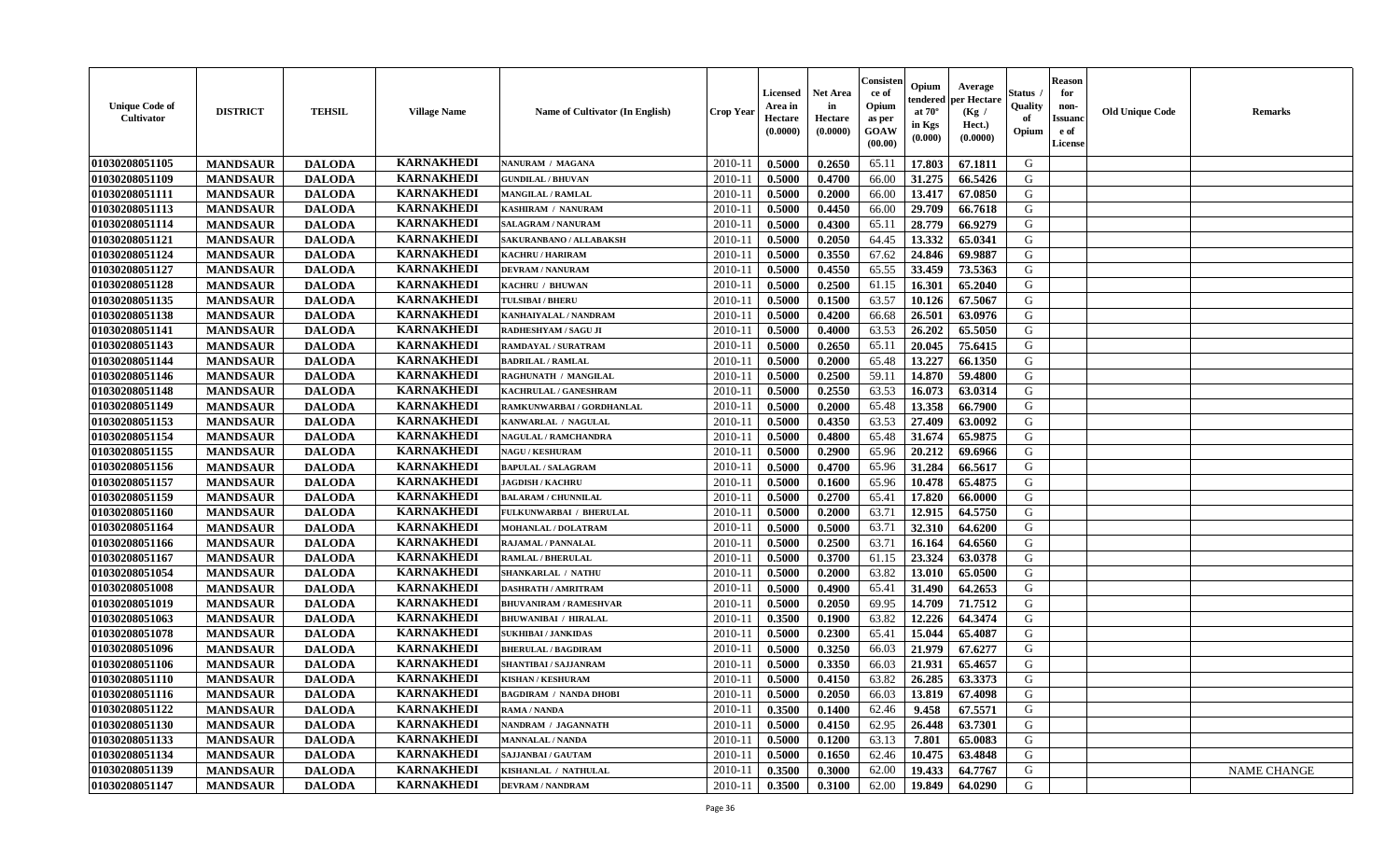| <b>Unique Code of</b><br>Cultivator | <b>DISTRICT</b> | <b>TEHSIL</b>   | <b>Village Name</b>    | <b>Name of Cultivator (In English)</b> | <b>Crop Year</b> | Licensed<br>Area in<br><b>Hectare</b><br>(0.0000) | <b>Net Area</b><br>in<br>Hectare<br>(0.0000) | Consisten<br>ce of<br>Opium<br>as per<br>GOAW<br>(00.00) | Opium<br>tendered<br>at $70^\circ$<br>in Kgs<br>(0.000) | Average<br>per Hectare<br>(Kg /<br>Hect.)<br>(0.0000) | Status<br>Quality<br>оf<br>Opium | <b>Reason</b><br>for<br>non-<br>Issuanc<br>e of<br>License | <b>Old Unique Code</b> | Remarks            |
|-------------------------------------|-----------------|-----------------|------------------------|----------------------------------------|------------------|---------------------------------------------------|----------------------------------------------|----------------------------------------------------------|---------------------------------------------------------|-------------------------------------------------------|----------------------------------|------------------------------------------------------------|------------------------|--------------------|
| 01030208051108                      | <b>MANDSAUR</b> | <b>DALODA</b>   | <b>KARNAKHEDI</b>      | RAMCHANDRA / MAGAN                     | 2010-11          | 0.5000                                            | 0.4350                                       | 62.00                                                    | 26.775                                                  | 61.5517                                               | G                                |                                                            |                        |                    |
| 01030208051075                      | <b>MANDSAUR</b> | <b>DALODA</b>   | <b>KARNAKHEDI</b>      | <b>BHAGATRAM / SHAVRAM</b>             | 2010-11          | 0.5000                                            | 0.1700                                       | 65.42                                                    | 10.682                                                  | 62.8353                                               | G                                |                                                            |                        |                    |
| 01030208051013                      | <b>MANDSAUR</b> | <b>DALODA</b>   | <b>KARNAKHEDI</b>      | <b>GOPAL / RAMNARAYAN</b>              | 2010-11          | 0.5000                                            | 0.4000                                       | 64.14                                                    | 25.738                                                  | 64.3450                                               | G                                |                                                            |                        |                    |
| 01030208051015                      | <b>MANDSAUR</b> | <b>DALODA</b>   | <b>KARNAKHEDI</b>      | <b>ONKARLAL / PANNALAL</b>             | 2010-11          | 0.5000                                            | 0.3450                                       | 64.66                                                    | 23.000                                                  | 66.6667                                               | G                                |                                                            |                        |                    |
| 01030208051040                      | <b>MANDSAUR</b> | <b>DALODA</b>   | <b>KARNAKHEDI</b>      | <b>RUPRAM / BAGDIRAM</b>               | 2010-11          | 0.5000                                            | 0.2450                                       | 62.09                                                    | 15.824                                                  | 64.5878                                               | G                                |                                                            |                        | <b>NAME CHANGE</b> |
| 01030208051059                      | <b>MANDSAUR</b> | <b>DALODA</b>   | <b>KARNAKHEDI</b>      | MANGILAL / RAM                         | 2010-11          | 0.5000                                            | 0.1850                                       | 62.00                                                    | 12.179                                                  | 65.8324                                               | G                                |                                                            |                        |                    |
| 01030208051169                      | <b>MANDSAUR</b> | <b>DALODA</b>   | <b>KARNAKHEDI</b>      | SAJJANBAI / BHAGATRAM                  | 2010-11          | 0.3500                                            | 0.3200                                       | 65.37                                                    | 20.349                                                  | 63.5906                                               | G                                |                                                            |                        | <b>NAME CHANGE</b> |
| 01030208051085                      | <b>MANDSAUR</b> | <b>DALODA</b>   | <b>KARNAKHEDI</b>      | <b>BHERULAL / SUKHLAL</b>              | 2010-11          | 0.5000                                            | 0.3900                                       | 64.59                                                    | 25.661                                                  | 65.7974                                               | G                                |                                                            |                        |                    |
| 01030208051068                      | <b>MANDSAUR</b> | <b>DALODA</b>   | <b>KARNAKHEDI</b>      | <b>RAMESHVAR / NANDA</b>               | 2010-11          | 0.5000                                            | 0.1000                                       | 71.18                                                    | 7.708                                                   | 77.0800                                               | G                                |                                                            |                        |                    |
| 01030208051020                      | <b>MANDSAUR</b> | <b>DALODA</b>   | <b>KARNAKHEDI</b>      | <b>PUSHKAR / GANPATLAL</b>             | 2010-11          | 0.5000                                            | 0.4850                                       | 62.09                                                    | 30.424                                                  | 62.7299                                               | G                                |                                                            |                        |                    |
| 01030208051026                      | <b>MANDSAUR</b> | <b>DALODA</b>   | <b>KARNAKHEDI</b>      | RAMESHVAR / RUPRAM DHARIWAL            | 2010-11          | 0.5000                                            | 0.2150                                       | 64.59                                                    | 14.164                                                  | 65.8791                                               | G                                |                                                            |                        |                    |
| 01030208051031                      | <b>MANDSAUR</b> | <b>DALODA</b>   | <b>KARNAKHEDI</b>      | <b>KACHRU / PANNALAL TELI</b>          | 2010-11          | 0.5000                                            | 0.4000                                       | 63.69                                                    | 26.031                                                  | 65.0775                                               | G                                |                                                            |                        |                    |
| 01030208051049                      | <b>MANDSAUR</b> | <b>DALODA</b>   | <b>KARNAKHEDI</b>      | DEVRAM / BAGDIRAM (GAYARI)             | 2010-11          | 0.5000                                            | 0.5050                                       | 62.00                                                    | 31.815                                                  | 63.0000                                               | G                                |                                                            |                        |                    |
| 01030208051088                      | <b>MANDSAUR</b> | <b>DALODA</b>   | <b>KARNAKHEDI</b>      | SHIVNARAYAN / KANCHANBAI               | 2010-11          | 0.5000                                            | 0.2050                                       | 65.42                                                    | 13.645                                                  | 66.5610                                               | G                                |                                                            |                        |                    |
| 01030208051012                      | <b>MANDSAUR</b> | <b>DALODA</b>   | <b>KARNAKHEDI</b>      | <b>BALARAM / NANDA TELI</b>            | 2010-11          | 0.5000                                            | 0.3750                                       | 63.69                                                    | 26.004                                                  | 69.3440                                               | G                                |                                                            |                        |                    |
| 01030208051048                      | <b>MANDSAUR</b> | <b>DALODA</b>   | <b>KARNAKHEDI</b>      | <b>SUKHDEV JAYKISHAN</b>               | 2010-11          | 0.5000                                            | 0.4100                                       | 63.69                                                    | 26.404                                                  | 64.4000                                               | G                                |                                                            |                        |                    |
| 01030208051057                      | <b>MANDSAUR</b> | <b>DALODA</b>   | <b>KARNAKHEDI</b>      | <b>HIRALAL / PARATHA</b>               | 2010-11          | 0.5000                                            | 0.3750                                       | 63.28                                                    | 24.544                                                  | 65.4507                                               | G                                |                                                            |                        |                    |
| 01030208051073                      | <b>MANDSAUR</b> | <b>DALODA</b>   | <b>KARNAKHEDI</b>      | KANCHANBAI / BHERULAL                  | 2010-11          | 0.3500                                            | 0.1950                                       | 64.59                                                    | 13.121                                                  | 67.2872                                               | ${\bf G}$                        |                                                            |                        |                    |
| 01030208051126                      | <b>MANDSAUR</b> | <b>DALODA</b>   | <b>KARNAKHEDI</b>      | KANVARLAL / KASHIRAM                   | 2010-11          | 0.5000                                            | 0.4450                                       | 64.59                                                    | 28.844                                                  | 64.8180                                               | G                                |                                                            |                        |                    |
| 01030208051058                      | <b>MANDSAUR</b> | <b>DALODA</b>   | <b>KARNAKHEDI</b>      | <b>BAPULAL / ONKAR</b>                 | 2010-11          | 0.5000                                            | 0.2600                                       | 63.47                                                    | 16.874                                                  | 64.9000                                               | G                                |                                                            |                        |                    |
| 01030208051117                      | <b>MANDSAUR</b> | <b>DALODA</b>   | <b>KARNAKHEDI</b>      | RAMKANYABAI / RADHESHYAM               | 2010-11          | 0.5000                                            | 0.2900                                       | 63.47                                                    | 18.524                                                  | 63.8759                                               | G                                |                                                            |                        |                    |
| 01030208051107                      | <b>MANDSAUR</b> | <b>DALODA</b>   | <b>KARNAKHEDI</b>      | <b>RAMLAL / KASHIRAM</b>               | 2010-11          | 0.5000                                            | 0.4100                                       | 64.73                                                    | 27.039                                                  | 65.9488                                               | G                                |                                                            |                        |                    |
| 01030208051102                      | <b>MANDSAUR</b> | <b>DALODA</b>   | <b>KARNAKHEDI</b>      | RAKESH / BHERULAL / SHANIBAI           | 2010-11          | 0.3500                                            | 0.1650                                       | 63.47                                                    | 10.554                                                  | 63.9636                                               | ${\bf G}$                        |                                                            |                        |                    |
| 01030207052006                      | <b>MANDSAUR</b> | <b>MANDSAUR</b> | KHAJURI BADALYA        | PANNALAL / MODIRAM                     | 2010-11          | 0.5000                                            | 0.4700                                       | 62.64                                                    | 30.711                                                  | 65.3426                                               | G                                |                                                            |                        |                    |
| 01030207052008                      | <b>MANDSAUR</b> | <b>MANDSAUR</b> | <b>KHAJURI BADALYA</b> | AKSHMINARAYAN / PYARCHANDRA            | 2010-11          | 0.3500                                            | 0.3100                                       | 58.74                                                    | 18.830                                                  | 60.7419                                               | G                                |                                                            |                        |                    |
| 01030207052009                      | <b>MANDSAUR</b> | <b>MANDSAUR</b> | KHAJURI BADALYA        | RUKAMANABAI / GHASI                    | 2010-11          | 0.3500                                            | 0.1200                                       | 59.47                                                    | 8.062                                                   | 67.1833                                               | G                                |                                                            |                        |                    |
| 01030207052017                      | <b>MANDSAUR</b> | <b>MANDSAUR</b> | <b>KHAJURI BADALYA</b> | <b>KHAJU / PIRU</b>                    | 2010-11          | 0.3500                                            | 0.2150                                       | 62.64                                                    | 13.826                                                  | 64.3070                                               | G                                |                                                            |                        |                    |
| 01030207052030                      | <b>MANDSAUR</b> | <b>MANDSAUR</b> | <b>KHAJURI BADALYA</b> | SAGA / DEVA JI                         | 2010-11          | 0.3500                                            | 0.1400                                       | 64.12                                                    | 9.526                                                   | 68.0429                                               | G                                |                                                            |                        |                    |
| 01030207052039                      | <b>MANDSAUR</b> | <b>MANDSAUR</b> | KHAJURI BADALYA        | SALIM / HUSSAIN                        | 2010-11          | 0.3500                                            | 0.1700                                       | 65.50                                                    | 10.985                                                  | 64.6176                                               | G                                |                                                            |                        |                    |
| 01030207052049                      | <b>MANDSAUR</b> | <b>MANDSAUR</b> | <b>KHAJURI BADALYA</b> | PYARIBAI / LALU                        | 2010-11          | 0.3500                                            | 0.2200                                       | 66.58                                                    | 14.610                                                  | 66.4091                                               | G                                |                                                            |                        |                    |
| 01030207052026                      | <b>MANDSAUR</b> | <b>MANDSAUR</b> | KHAJURI BADALYA        | <b>BADAMBAI / NATHU</b>                | 2010-11          | 0.3500                                            | 0.2500                                       | 65.50                                                    | 16.843                                                  | 67.3720                                               | G                                |                                                            |                        |                    |
| 01030207052010                      | <b>MANDSAUR</b> | <b>MANDSAUR</b> | KHAJURI BADALYA        | <b>GAFUR / PIRU</b>                    | 2010-11          | 0.3500                                            | 0.1850                                       | 59.01                                                    | 11.844                                                  | 64.0216                                               | G                                |                                                            |                        |                    |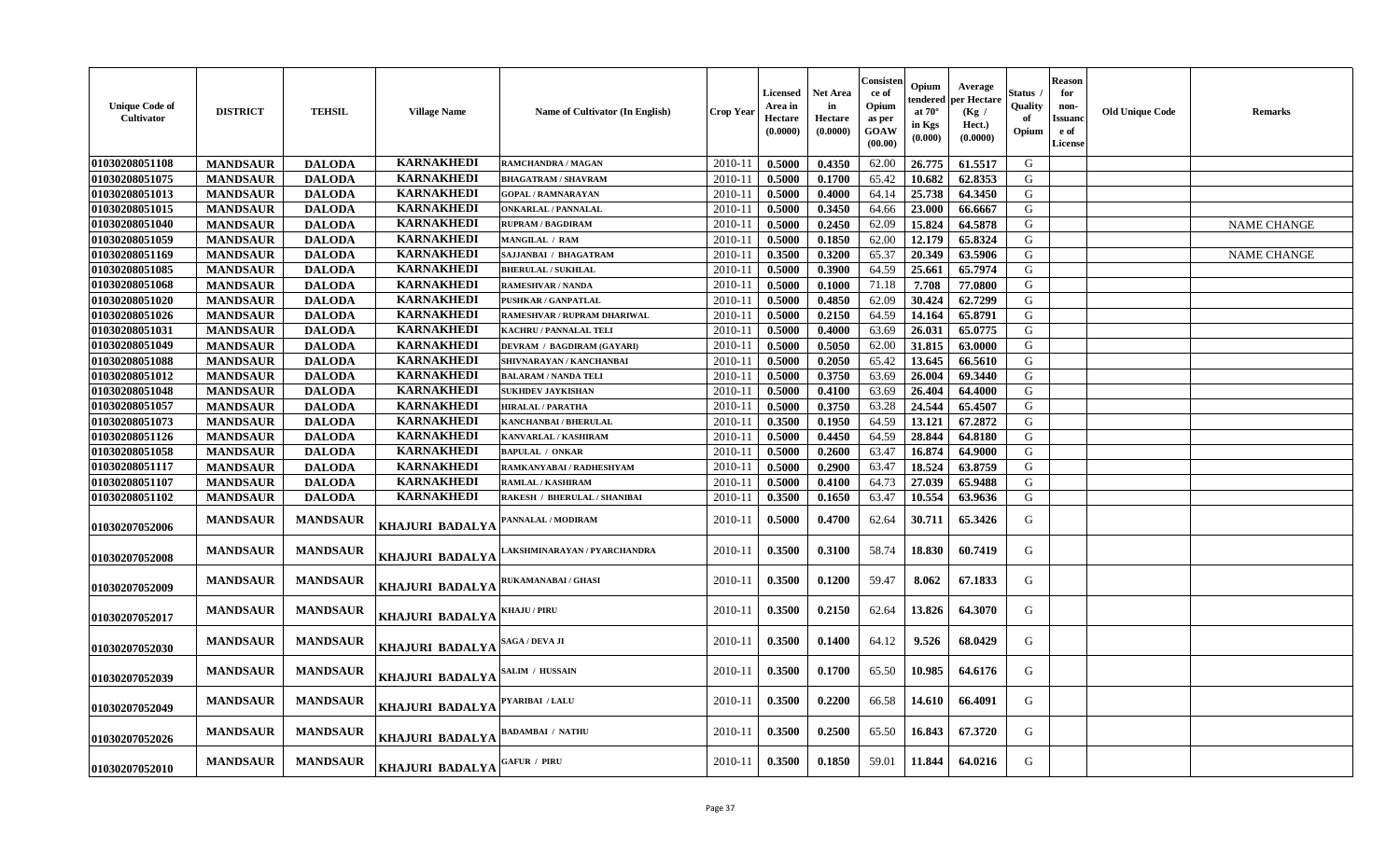| <b>Unique Code of</b><br>Cultivator | <b>DISTRICT</b> | <b>TEHSIL</b>   | <b>Village Name</b> | Name of Cultivator (In English)           | <b>Crop Year</b> | Licensed<br>Area in<br>Hectare<br>(0.0000) | Net Area<br>in<br>Hectare<br>(0.0000) | Consister<br>ce of<br>Opium<br>as per<br>GOAW<br>(00.00) | Opium<br>endere<br>at $70^\circ$<br>in Kgs<br>$(\mathbf{0.000})$ | Average<br>per Hectare<br>(Kg /<br>Hect.)<br>(0.0000) | Status<br>Quality<br>of<br>Opium | <b>Reason</b><br>for<br>non-<br><b>Issuano</b><br>e of<br>License | <b>Old Unique Code</b> | <b>Remarks</b>     |
|-------------------------------------|-----------------|-----------------|---------------------|-------------------------------------------|------------------|--------------------------------------------|---------------------------------------|----------------------------------------------------------|------------------------------------------------------------------|-------------------------------------------------------|----------------------------------|-------------------------------------------------------------------|------------------------|--------------------|
| 01030207052042                      | <b>MANDSAUR</b> | <b>MANDSAUR</b> | KHAJURI BADALYA     | <b>AFSARSHAH / YASINSHAH</b>              | 2010-11          | 0.3500                                     | 0.2050                                | 65.50                                                    | 13.746                                                           | 67.0537                                               | G                                |                                                                   |                        |                    |
| 01030208054026                      | <b>MANDSAUR</b> | <b>DALODA</b>   | <b>MANGROLA</b>     | PREMSINGH / PRATAPSINGH                   | $2010 - 11$      | 0.3500                                     | 0.2000                                | 61.99                                                    | 12.354                                                           | 61.7700                                               | G                                |                                                                   |                        |                    |
| 01030208054001                      | <b>MANDSAUR</b> | <b>DALODA</b>   | <b>MANGROLA</b>     | <b>AMARSINGH / UKARSINGH</b>              | $2010-11$        | 0.5000                                     | 0.4850                                | 61.99                                                    | 31.677                                                           | 65.3134                                               | G                                |                                                                   |                        |                    |
| 01030208054003                      | <b>MANDSAUR</b> | <b>DALODA</b>   | <b>MANGROLA</b>     | <b>JAGDISH / KESHURAM</b>                 | 2010-11          | 0.5000                                     | 0.4800                                | 61.99                                                    | 30.251                                                           | 63.0229                                               | G                                |                                                                   |                        |                    |
| 01030208054005                      | <b>MANDSAUR</b> | <b>DALODA</b>   | <b>MANGROLA</b>     | KASHIRAM / BHERA                          | $2010 - 11$      | 0.5000                                     | 0.2550                                | 61.74                                                    | 16.740                                                           | 65.6471                                               | G                                |                                                                   |                        |                    |
| 01030208054008                      | <b>MANDSAUR</b> | <b>DALODA</b>   | <b>MANGROLA</b>     | <b>SHIVRAM / NANURAM</b>                  | 2010-11          | 0.3500                                     | 0.2050                                | 66.10                                                    | 13.551                                                           | 66.1024                                               | G                                |                                                                   |                        |                    |
| 01030208054012                      | <b>MANDSAUR</b> | <b>DALODA</b>   | <b>MANGROLA</b>     | <b>BHANWARSINGH / ARJUNSINGH</b>          | $2010 - 11$      | 0.5000                                     | 0.5100                                | 63.49                                                    | 32.489                                                           | 63.7039                                               | G                                |                                                                   |                        |                    |
| 01030208054013                      | <b>MANDSAUR</b> | <b>DALODA</b>   | <b>MANGROLA</b>     | <b>KACHRULAL / BHANVARLAL</b>             | 2010-11          | 0.5000                                     | 0.4000                                | 61.74                                                    | 25.728                                                           | 64.3200                                               | G                                |                                                                   |                        |                    |
| 01030208054014                      | <b>MANDSAUR</b> | <b>DALODA</b>   | <b>MANGROLA</b>     | RAMA / KISHAN                             | 2010-11          | 0.5000                                     | 0.2050                                | 61.74                                                    | 12.745                                                           | 62.1707                                               | G                                | 08                                                                |                        | <b>NAME CHANGE</b> |
| 01030208054019                      | <b>MANDSAUR</b> | <b>DALODA</b>   | <b>MANGROLA</b>     | <b>BASNTILAL / VENIRAM</b>                | 2010-11          | 0.3500                                     | 0.1800                                | 62.54                                                    | 11.489                                                           | 63.8278                                               | G                                |                                                                   |                        |                    |
| 01030208054020                      | <b>MANDSAUR</b> | <b>DALODA</b>   | <b>MANGROLA</b>     | MIRABAI / KANWARLAL                       | 2010-11          | 0.5000                                     | 0.3000                                | 65.59                                                    | 19.977                                                           | 66.5900                                               | G                                |                                                                   |                        |                    |
| 01030208054029                      | <b>MANDSAUR</b> | <b>DALODA</b>   | <b>MANGROLA</b>     | <b>GANESHRAM / BHAGVAN</b>                | $2010 - 11$      | 0.5000                                     | 0.4350                                | 62.54                                                    | 28.045                                                           | 64.4713                                               | G                                |                                                                   |                        |                    |
| 01030208054030                      | <b>MANDSAUR</b> | <b>DALODA</b>   | <b>MANGROLA</b>     | <b>KACHRULAL / SHIVLAL</b>                | $2010 - 1$       | 0.3500                                     | 0.1350                                | 62.54                                                    | 8.747                                                            | 64.7926                                               | G                                |                                                                   |                        |                    |
| 01030208054031                      | <b>MANDSAUR</b> | <b>DALODA</b>   | <b>MANGROLA</b>     | CHAMPABAI / MULCHANDRA                    | 2010-11          | 0.3500                                     | 0.2550                                | 63.40                                                    | 16.348                                                           | 64.1098                                               | G                                |                                                                   |                        | <b>NAME CHANGE</b> |
| 01030208054048                      | <b>MANDSAUR</b> | <b>DALODA</b>   | <b>MANGROLA</b>     | <b>MAINABAI/MANNALAL</b>                  | 2010-11          | 0.5000                                     | 0.4200                                | 61.60                                                    | 25.714                                                           | 61.2238                                               | G                                |                                                                   |                        |                    |
| 01030208054049                      | <b>MANDSAUR</b> | <b>DALODA</b>   | <b>MANGROLA</b>     | <b>GOTAMLAL / CHATARBHUJ</b>              | $2010 - 11$      | 0.3500                                     | 0.1000                                | 64.17                                                    | 6.472                                                            | 64.7200                                               | G                                |                                                                   |                        |                    |
| 01030208054035                      | <b>MANDSAUR</b> | <b>DALODA</b>   | <b>MANGROLA</b>     | <b>HIRALAL / DEVRAM</b>                   | 2010-11          | 0.5000                                     | 0.4050                                | 61.60                                                    | 26.189                                                           | 64.6642                                               | G                                |                                                                   |                        |                    |
| 01030208054004                      | <b>MANDSAUR</b> | <b>DALODA</b>   | <b>MANGROLA</b>     | <b>AMBALAL / SHOBHARAM</b>                | $2010 - 11$      | 0.5000                                     | 0.1850                                | 58.10                                                    | 11.164                                                           | 60.3459                                               | G                                |                                                                   |                        |                    |
| 01030208054022                      | <b>MANDSAUR</b> | <b>DALODA</b>   | <b>MANGROLA</b>     | <b>BHERU MANNA</b>                        | 2010-11          | 0.5000                                     | 0.3350                                | 63.40                                                    | 23.268                                                           | 69.4567                                               | G                                |                                                                   |                        |                    |
| 01030208054040                      | <b>MANDSAUR</b> | <b>DALODA</b>   | <b>MANGROLA</b>     | <b>SHANTIBAI / BHANWERLAL</b>             | 2010-11          | 0.3500                                     | 0.3300                                | 58.10                                                    | 19.571                                                           | 59.3061                                               | G                                |                                                                   | 01030208054040         |                    |
| 01030208054047                      | <b>MANDSAUR</b> | <b>DALODA</b>   | <b>MANGROLA</b>     | <b>JHAMKUBAI / MATHURALAL / BHAWARLAL</b> | $2010-1$         | 0.3500                                     | 0.0950                                | 66.10                                                    | 6.657                                                            | 70.0737                                               | G                                |                                                                   | 01030208050126         |                    |
| 01030208057002                      | <b>MANDSAUR</b> | <b>DALODA</b>   | <b>NANDAWATA</b>    | <b>BHAGIRATH / VARADA</b>                 | 2010-11          | 0.5000                                     | 0.2600                                | 58.43                                                    | 15.951                                                           | 61.3500                                               | G                                |                                                                   |                        |                    |
| 01030208057019                      | <b>MANDSAUR</b> | <b>DALODA</b>   | <b>NANDAWATA</b>    | <b>BALARAM / ONKAR</b>                    | 2010-11          | 0.5000                                     | 0.1700                                | 64.88                                                    | 11.289                                                           | 66.4059                                               | G                                |                                                                   |                        |                    |
| 01030208057023                      | <b>MANDSAUR</b> | <b>DALODA</b>   | <b>NANDAWATA</b>    | <b>BHAGVANSINGH / BAHADURSINGH</b>        | $2010 - 1$       | 0.3500                                     | 0.1750                                | 61.39                                                    | 11.112                                                           | 63.4971                                               | G                                |                                                                   |                        |                    |
| 01030208057024                      | <b>MANDSAUR</b> | <b>DALODA</b>   | <b>NANDAWATA</b>    | <b>SHAVRAM / VAJERAM</b>                  | 2010-11          | 0.5000                                     | 0.2100                                | 61.39                                                    | 13.383                                                           | 63.7286                                               | G                                |                                                                   |                        |                    |
| 01030208057025                      | <b>MANDSAUR</b> | <b>DALODA</b>   | <b>NANDAWATA</b>    | <b>SURAJBAI / MANGILAL</b>                | 2010-11          | 0.3500                                     | 0.3250                                | 58.36                                                    | 20.193                                                           | 62.1323                                               | G                                |                                                                   |                        |                    |
| 01030208057029                      | <b>MANDSAUR</b> | <b>DALODA</b>   | <b>NANDAWATA</b>    | KAMLABAI / LAKSHMINARAYAN                 | $2010 - 11$      | 0.3500                                     | 0.2100                                | 61.39                                                    | 14.427                                                           | 68.7000                                               | G                                |                                                                   |                        |                    |
| 01030208057031                      | <b>MANDSAUR</b> | <b>DALODA</b>   | <b>NANDAWATA</b>    | SAMPATBAI / AMRITRAM                      | 2010-11          | 0.5000                                     | 0.4000                                | 61.92                                                    | 25.697                                                           | 64.2425                                               | G                                |                                                                   |                        |                    |
| 01030208057036                      | <b>MANDSAUR</b> | <b>DALODA</b>   | <b>NANDAWATA</b>    | FULKUNVAR / RATANLAL                      | $2010 - 11$      | 0.3500                                     | 0.2100                                | 61.92                                                    | 12.862                                                           | 61.2476                                               | G                                |                                                                   |                        |                    |
| 01030208057037                      | <b>MANDSAUR</b> | <b>DALODA</b>   | <b>NANDAWATA</b>    | <b>KANVERIBAI / RODA</b>                  | 2010-11          | 0.5000                                     | 0.2950                                | 62.12                                                    | 19.160                                                           | 64.9492                                               | G                                |                                                                   |                        |                    |
| 01030208057042                      | <b>MANDSAUR</b> | <b>DALODA</b>   | <b>NANDAWATA</b>    | <b>BANSHILAL / VARDA</b>                  | 2010-11          | 0.5000                                     | 0.4200                                | 63.94                                                    | 27.056                                                           | 64.4190                                               | G                                |                                                                   |                        |                    |
| 01030208057043                      | <b>MANDSAUR</b> | <b>DALODA</b>   | <b>NANDAWATA</b>    | <b>BHAGVANTIBAI / RADHESHYAM</b>          | $2010 - 11$      | 0.5000                                     | 0.2900                                | 63.84                                                    | 18.878                                                           | 65.0966                                               | G                                |                                                                   |                        |                    |
| 01030208057053                      | <b>MANDSAUR</b> | <b>DALODA</b>   | <b>NANDAWATA</b>    | <b>GANESHRAM / BHERULAL</b>               | 2010-11          | 0.3500                                     | 0.3300                                | 63.94                                                    | 21.740                                                           | 65.8788                                               | G                                |                                                                   |                        |                    |
| 01030208057054                      | <b>MANDSAUR</b> | <b>DALODA</b>   | <b>NANDAWATA</b>    | MOHANBAI / RAMLAL                         | 2010-11          | 0.5000                                     | 0.2050                                | 61.92                                                    | 13.242                                                           | 64.5951                                               | G                                |                                                                   |                        |                    |
| 01030208057055                      | <b>MANDSAUR</b> | <b>DALODA</b>   | <b>NANDAWATA</b>    | LAKSHMINARAYAN / AMBARAM                  | $2010-11$ 0.3500 |                                            | 0.3000                                | 63.94                                                    |                                                                  | 19.703 65.6767                                        | G                                |                                                                   |                        |                    |
| 01030208057065                      | <b>MANDSAUR</b> | <b>DALODA</b>   | <b>NANDAWATA</b>    | NANDA / MOTI                              | 2010-11          | 0.3500                                     | 0.2950                                | 63.67                                                    | 19.656                                                           | 66.6305                                               | - 1                              | 02                                                                |                        |                    |
| 01030208057066                      | <b>MANDSAUR</b> | <b>DALODA</b>   | <b>NANDAWATA</b>    | NANDI BAI / BHUVAN                        | 2010-11          | 0.5000                                     | 0.2750                                | 58.81                                                    | 16.038                                                           | 58.3200                                               |                                  | 02                                                                |                        |                    |
| 01030208057067                      | <b>MANDSAUR</b> | <b>DALODA</b>   | <b>NANDAWATA</b>    | <b>GUL MOHAMMAD / ALLANUR</b>             | 2010-11          | 0.5000                                     | 0.2000                                | 67.02                                                    | 13.959                                                           | 69.7950                                               | G                                |                                                                   |                        |                    |
| 01030208057070                      | <b>MANDSAUR</b> | <b>DALODA</b>   | <b>NANDAWATA</b>    | <b>RATANLAL / DEVRAM</b>                  | 2010-11          | 0.5000                                     | 0.3200                                | 61.82                                                    | 20.683                                                           | 64.6344                                               | G                                |                                                                   |                        |                    |
| 01030208057072                      | <b>MANDSAUR</b> | <b>DALODA</b>   | <b>NANDAWATA</b>    | SITABAI / BANSHILAL                       | 2010-11          | 0.3500                                     | 0.1000                                | 64.63                                                    | 6.971                                                            | 69.7100                                               | G                                |                                                                   |                        |                    |
| 01030208057079                      | <b>MANDSAUR</b> | <b>DALODA</b>   | <b>NANDAWATA</b>    | RAJENDRA / MOHANLAL                       | $2010-11$        | 0.5000                                     | 0.1900                                | 64.63                                                    | 12.677                                                           | 66.7211                                               | G                                |                                                                   |                        |                    |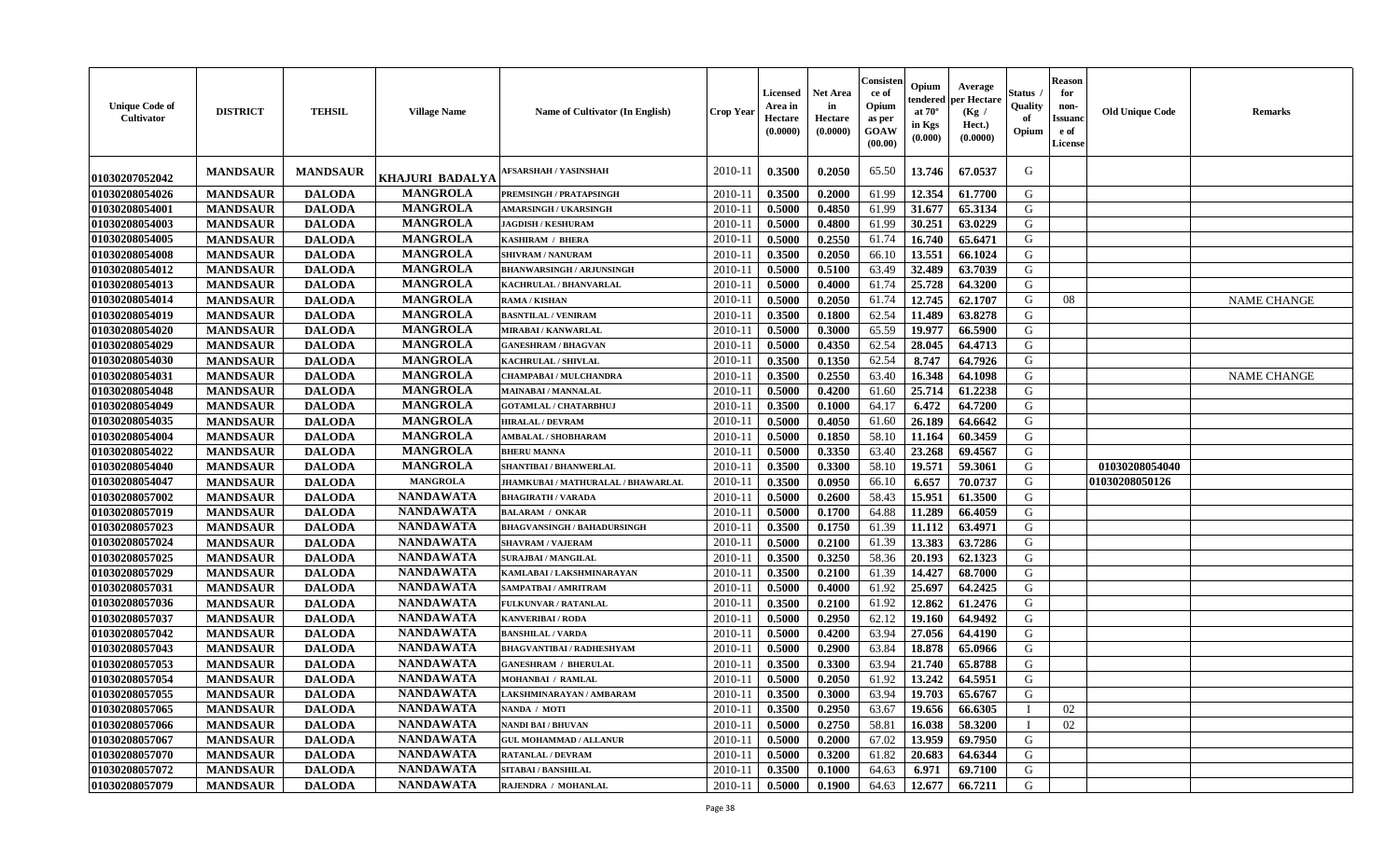| <b>Unique Code of</b><br><b>Cultivator</b> | <b>DISTRICT</b> | <b>TEHSIL</b> | <b>Village Name</b> | Name of Cultivator (In English)  | <b>Crop Year</b> | <b>Licensed</b><br>Area in<br>Hectare<br>(0.0000) | <b>Net Area</b><br>in<br>Hectare<br>(0.0000) | Consisteı<br>ce of<br>Opium<br>as per<br>GOAW<br>(00.00) | Opium<br>endered<br>at $70^\circ$<br>in Kgs<br>(0.000) | Average<br>per Hectare<br>(Kg /<br>Hect.)<br>(0.0000) | Status<br>Quality<br>of<br>Opium | <b>Reason</b><br>for<br>non-<br>Issuano<br>e of<br>License | <b>Old Unique Code</b> | <b>Remarks</b>     |
|--------------------------------------------|-----------------|---------------|---------------------|----------------------------------|------------------|---------------------------------------------------|----------------------------------------------|----------------------------------------------------------|--------------------------------------------------------|-------------------------------------------------------|----------------------------------|------------------------------------------------------------|------------------------|--------------------|
| 01030208057005                             | <b>MANDSAUR</b> | <b>DALODA</b> | <b>NANDAWATA</b>    | MOHANLAL / BHERULAL              | 2010-11          | 0.5000                                            | 0.2100                                       | 64.63                                                    | 13.960                                                 | 66.4762                                               | G                                |                                                            |                        |                    |
| 01030208057006                             | <b>MANDSAUR</b> | <b>DALODA</b> | <b>NANDAWATA</b>    | <b>SHANTILAL / BHERULAL</b>      | 2010-11          | 0.5000                                            | 0.1000                                       | 61.22                                                    | 6.341                                                  | 63.4100                                               | G                                |                                                            |                        |                    |
| 01030208057008                             | <b>MANDSAUR</b> | <b>DALODA</b> | <b>NANDAWATA</b>    | <b>GANPAT SINGH / BHOM SINGH</b> | 2010-11          | 0.3500                                            | 0.2000                                       | 62.98                                                    | 12.974                                                 | 64.8700                                               | $\mathbf{I}$                     | 02                                                         |                        |                    |
| 01030208057011                             | <b>MANDSAUR</b> | <b>DALODA</b> | <b>NANDAWATA</b>    | RAMESHCHANDRA / BHERULAL         | 2010-11          | 0.5000                                            | 0.4650                                       | 58.13                                                    | 28.940                                                 | 62.2366                                               | G                                |                                                            |                        |                    |
| 01030208057027                             | <b>MANDSAUR</b> | <b>DALODA</b> | <b>NANDAWATA</b>    | <b>GOPAL / RAMLAL</b>            | 2010-11          | 0.5000                                            | 0.2950                                       | 63.80                                                    | 19.459                                                 | 65.9627                                               | G                                |                                                            |                        |                    |
| 01030208057035                             | <b>MANDSAUR</b> | <b>DALODA</b> | <b>NANDAWATA</b>    | MANGILAL / BHAGWAN               | 2010-11          | 0.5000                                            | 0.2850                                       | 66.51                                                    | 19.145                                                 | 67.1754                                               | G                                |                                                            |                        |                    |
| 01030208057047                             | <b>MANDSAUR</b> | <b>DALODA</b> | <b>NANDAWATA</b>    | <b>BHERULAL / KACHRU</b>         | 2010-11          | 0.5000                                            | 0.5000                                       | 64.08                                                    | 32.479                                                 | 64.9580                                               | G                                |                                                            |                        |                    |
| 01030208057048                             | <b>MANDSAUR</b> | <b>DALODA</b> | <b>NANDAWATA</b>    | <b>CHENRAM / RATANLAL</b>        | 2010-11          | 0.5000                                            | 0.5000                                       | 61.22                                                    | 30.942                                                 | 61.8840                                               | G                                |                                                            |                        |                    |
| 01030208057049                             | <b>MANDSAUR</b> | <b>DALODA</b> | <b>NANDAWATA</b>    | CHNDABAI / SALAGRAM / BAGDIBAI   | 2010-11          | 0.3500                                            | 0.3550                                       | 60.23                                                    | 22.130                                                 | 62.3380                                               | <sup>1</sup>                     | 02                                                         |                        |                    |
| 01030208057074                             | <b>MANDSAUR</b> | <b>DALODA</b> | <b>NANDAWATA</b>    | KAMLABAI / RAMPRATAP             | 2010-11          | 0.5000                                            | 0.2100                                       | 64.08                                                    | 13.969                                                 | 66.5190                                               | G                                |                                                            |                        |                    |
| 01030208057077                             | <b>MANDSAUR</b> | <b>DALODA</b> | <b>NANDAWATA</b>    | MOHANLAL / JAGANNATH             | 2010-11          | 0.5000                                            | 0.2200                                       | 64.08                                                    | 14.189                                                 | 64.4955                                               | $\mathbf G$                      |                                                            |                        |                    |
| 01030208057088                             | <b>MANDSAUR</b> | <b>DALODA</b> | <b>NANDAWATA</b>    | <b>ASHARAM / KALURAM</b>         | 2010-11          | 0.5000                                            | 0.2850                                       | 66.51                                                    | 19.402                                                 | 68.0772                                               | G                                |                                                            |                        |                    |
| 01030208057004                             | <b>MANDSAUR</b> | <b>DALODA</b> | <b>NANDAWATA</b>    | LAKSHMINARAYAN / BHERULAL        | 2010-11          | 0.5000                                            | 0.2000                                       | 66.51                                                    | 13.559                                                 | 67.7950                                               | G                                |                                                            |                        |                    |
| 01030208057073                             | <b>MANDSAUR</b> | <b>DALODA</b> | <b>NANDAWATA</b>    | <b>SUNDARBAI / SUKHLAL</b>       | $2010 - 11$      | 0.5000                                            | 0.1800                                       | 67.69                                                    | 13.499                                                 | 74.9944                                               | G                                |                                                            |                        |                    |
| 01030208057078                             | <b>MANDSAUR</b> | <b>DALODA</b> | <b>NANDAWATA</b>    | <b>GANGARAM / BAGDIRAM</b>       | 2010-11          | 0.5000                                            | 0.3550                                       | 61.22                                                    | 21.121                                                 | 59.4958                                               | G                                |                                                            |                        |                    |
| 01030208057084                             | <b>MANDSAUR</b> | <b>DALODA</b> | <b>NANDAWATA</b>    | PYARIBAI / RUGANATH              | 2010-11          | 0.3500                                            | 0.2800                                       | 61.22                                                    | 16.442                                                 | 58.7214                                               | G                                |                                                            |                        |                    |
| 01030208057090                             | <b>MANDSAUR</b> | <b>DALODA</b> | <b>NANDAWATA</b>    | <b>BAPULAL / LALU</b>            | 2010-11          | 0.5000                                            | 0.3250                                       | 62.44                                                    | 23.513                                                 | 72.3477                                               | G                                |                                                            |                        |                    |
| 01030208057092                             | <b>MANDSAUR</b> | <b>DALODA</b> | <b>NANDAWATA</b>    | <b>ONKARLAL / GANGARAM</b>       | 2010-11          | 0.5000                                            | 0.3100                                       | 67.69                                                    | 21.429                                                 | 69.1258                                               | G                                |                                                            |                        |                    |
| 01030208057094                             | <b>MANDSAUR</b> | <b>DALODA</b> | <b>NANDAWATA</b>    | <b>HIRALAL / DHAPUBAI</b>        | 2010-11          | 0.5000                                            | 0.1150                                       | 57.58                                                    | 6.770                                                  | 58.8696                                               | $\mathbf{I}$                     | 02                                                         |                        |                    |
| 01030208057104                             | <b>MANDSAUR</b> | <b>DALODA</b> | <b>NANDAWATA</b>    | SAMPATBAI / BHAGVANSINGH         | 2010-11          | 0.5000                                            | 0.1500                                       | 61.88                                                    | 9.689                                                  | 64.5933                                               | G                                |                                                            |                        |                    |
| 01030208057109                             | <b>MANDSAUR</b> | <b>DALODA</b> | <b>NANDAWATA</b>    | HUSSAIN/HAMIRBAI/ ALLANUR        | 2010-11          | 0.3500                                            | 0.2150                                       | 64.08                                                    | 13.786                                                 | 64.1209                                               | G                                |                                                            |                        |                    |
| 01030208057111                             | <b>MANDSAUR</b> | <b>DALODA</b> | <b>NANDAWATA</b>    | <b>BAPULAL / BHANWARLAL</b>      | 2010-11          | 0.5000                                            | 0.4950                                       | 64.34                                                    | 32.051                                                 | 64.7495                                               | G                                |                                                            |                        |                    |
| 01030208057113                             | <b>MANDSAUR</b> | <b>DALODA</b> | <b>NANDAWATA</b>    | <b>BAGDIBAI/DEV JI</b>           | $2010 - 11$      | 0.3500                                            | 0.1950                                       | 61.88                                                    | 12.685                                                 | 65.0513                                               | G                                |                                                            |                        |                    |
| 01030208057116                             | <b>MANDSAUR</b> | <b>DALODA</b> | <b>NANDAWATA</b>    | SHANKARLAL / GANGARAM            | 2010-11          | 0.5000                                            | 0.3550                                       | 61.88                                                    | 22.480                                                 | 63.3239                                               | G                                |                                                            |                        |                    |
| 01030208057124                             | <b>MANDSAUR</b> | <b>DALODA</b> | <b>NANDAWATA</b>    | <b>BALKUNWAR / BASANTILAL</b>    | 2010-11          | 0.3500                                            | 0.3550                                       | 60.64                                                    | 21.683                                                 | 61.0789                                               | G                                |                                                            |                        |                    |
| 01030208057127                             | <b>MANDSAUR</b> | <b>DALODA</b> | <b>NANDAWATA</b>    | FAKIR MOHAMMAD / GUL MOHAMMAD    | 2010-11          | 0.5000                                            | 0.4000                                       | 62.89                                                    | 24.985                                                 | 62.4625                                               | G                                |                                                            |                        |                    |
| 01030208057140                             | <b>MANDSAUR</b> | <b>DALODA</b> | <b>NANDAWATA</b>    | <b>BADRILAL / KACHRU</b>         | 2010-11          | 0.3500                                            | 0.3050                                       | 56.71                                                    | 17.783                                                 | 58.3049                                               | G                                |                                                            |                        |                    |
| 01030208057145                             | <b>MANDSAUR</b> | <b>DALODA</b> | <b>NANDAWATA</b>    | KAMALSINGH / BHAGVANSINGH        | 2010-11          | 0.3500                                            | 0.2200                                       | 59.40                                                    | 14.281                                                 | 64.9136                                               | G                                |                                                            |                        |                    |
| 01030208057146                             | <b>MANDSAUR</b> | <b>DALODA</b> | <b>NANDAWATA</b>    | <b>RUGANATH / DHURA</b>          | 2010-11          | 0.3500                                            | 0.3450                                       | 64.64                                                    | 23.012                                                 | 66.7014                                               | $\mathbf{I}$                     | 02                                                         |                        |                    |
| 01030208057147                             | <b>MANDSAUR</b> | <b>DALODA</b> | <b>NANDAWATA</b>    | <b>MOHANALAL / GHASI</b>         | 2010-11          | 0.5000                                            | 0.3350                                       | 59.05                                                    | 19.866                                                 | 59.3015                                               | G                                |                                                            |                        |                    |
| 01030208057156                             | <b>MANDSAUR</b> | <b>DALODA</b> | <b>NANDAWATA</b>    | <b>SURATRAM / VARDICHAND</b>     | 2010-11          | 0.3500                                            | 0.3200                                       | 61.17                                                    | 20.169                                                 | 63.0281                                               | ${\bf G}$                        |                                                            |                        |                    |
| 01030208057161                             | <b>MANDSAUR</b> | <b>DALODA</b> | <b>NANDAWATA</b>    | <b>GANESHRAM / DHURA</b>         | 2010-11          | 0.3500                                            | 0.3450                                       | 60.65                                                    | 21.808                                                 | 63.2116                                               | G                                |                                                            |                        |                    |
| 01030208057163                             | <b>MANDSAUR</b> | <b>DALODA</b> | <b>NANDAWATA</b>    | PARVATSINGH / BHAGVANSINGH       | 2010-11          | 0.3500                                            | 0.3300                                       | 59.71                                                    | 20.276                                                 | 61.4424                                               | T                                | 02                                                         |                        |                    |
| 01030208057166                             | <b>MANDSAUR</b> | <b>DALODA</b> | <b>NANDAWATA</b>    | PYARCHAND KANA GAYARI            | 2010-11          | 0.3500                                            | 0.2750                                       | 62.89                                                    | 18.669                                                 | 67.8873                                               | G                                |                                                            |                        |                    |
| 01030208057168                             | <b>MANDSAUR</b> | <b>DALODA</b> | <b>NANDAWATA</b>    | NIRMALAKUMAR / KANHAIYALAL       | 2010-11          | 0.5000                                            | 0.3250                                       | 66.72                                                    | 22.752                                                 | 70.0062                                               | G                                |                                                            |                        |                    |
| 01030208057105                             | <b>MANDSAUR</b> | <b>DALODA</b> | <b>NANDAWATA</b>    | <b>BHANWARLA / RAMNARAYAN</b>    | 2010-11          | 0.5000                                            | 0.1500                                       | 66.61                                                    | 10.562                                                 | 70.4133                                               | $\mathbf I$                      | 02                                                         |                        |                    |
| 01030208057112                             | <b>MANDSAUR</b> | <b>DALODA</b> | <b>NANDAWATA</b>    | HAKLAL / GANGARAM                | 2010-11          | 0.3500                                            | 0.3300                                       | 64.99                                                    | 21.660                                                 | 65.6364                                               | G                                |                                                            |                        |                    |
| 01030208057118                             | <b>MANDSAUR</b> | <b>DALODA</b> | <b>NANDAWATA</b>    | RADHABAI / PYARCHANDRA           | 2010-11          | 0.5000                                            | 0.1150                                       | 62.89                                                    | 7.529                                                  | 65.4696                                               | G                                |                                                            |                        | <b>NAME CHANGE</b> |
| 01030208057123                             | <b>MANDSAUR</b> | <b>DALODA</b> | <b>NANDAWATA</b>    | PARVATI BAI / BALU               | $2010 - 11$      | 0.5000                                            | 0.1850                                       | 67.09                                                    | 12.498                                                 | 67.5568                                               | G                                |                                                            |                        |                    |
| 01030208057137                             | <b>MANDSAUR</b> | <b>DALODA</b> | <b>NANDAWATA</b>    | <b>RAMESHVAR / KALU</b>          | $2010 - 11$      | 0.5000                                            | 0.1750                                       | 67.09                                                    | 12.000                                                 | 68.5714                                               | G                                |                                                            |                        |                    |
| 01030208057138                             | <b>MANDSAUR</b> | <b>DALODA</b> | <b>NANDAWATA</b>    | <b>BAPULAL / SHANTILAL</b>       | 2010-11          | 0.5000                                            | 0.2050                                       | 66.42                                                    | 14.375                                                 | 70.1220                                               | G                                |                                                            |                        |                    |
| 01030208057142                             | <b>MANDSAUR</b> | <b>DALODA</b> | <b>NANDAWATA</b>    | <b>BALU / GANGARAM</b>           | 2010-11          | 0.5000                                            | 0.5000                                       | 62.05                                                    | 31.725                                                 | 63.4500                                               | G                                |                                                            |                        |                    |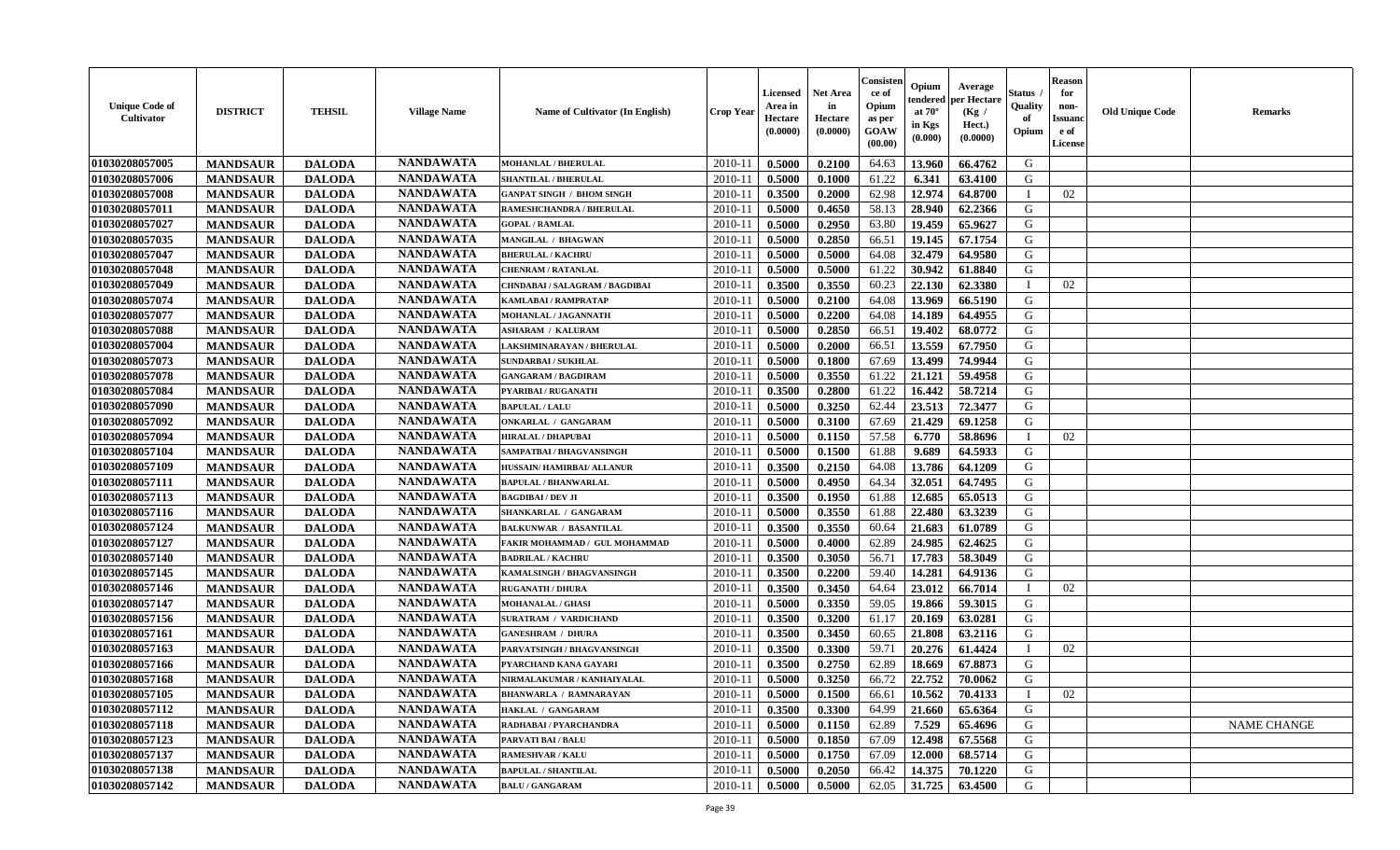| <b>Unique Code of</b><br>Cultivator | <b>DISTRICT</b> | <b>TEHSIL</b> | <b>Village Name</b> | Name of Cultivator (In English)      | <b>Crop Year</b> | Licensed<br>Area in<br>Hectare<br>(0.0000) | Net Area<br>in<br>Hectare<br>(0.0000) | Consisteı<br>ce of<br>Opium<br>as per<br><b>GOAW</b><br>(00.00) | Opium<br>:endereo<br>at $70^\circ$<br>in Kgs<br>$(\mathbf{0.000})$ | Average<br>per Hectare<br>(Kg /<br>Hect.)<br>(0.0000) | Status<br>Quality<br>of<br>Opium | <b>Reason</b><br>for<br>non-<br><b>Issuano</b><br>e of<br>License | <b>Old Unique Code</b> | <b>Remarks</b>     |
|-------------------------------------|-----------------|---------------|---------------------|--------------------------------------|------------------|--------------------------------------------|---------------------------------------|-----------------------------------------------------------------|--------------------------------------------------------------------|-------------------------------------------------------|----------------------------------|-------------------------------------------------------------------|------------------------|--------------------|
| 01030208057150                      | <b>MANDSAUR</b> | <b>DALODA</b> | <b>NANDAWATA</b>    | MADHUSUDHAN / DEVRAM                 | 2010-11          | 0.5000                                     | 0.1400                                | 65.45                                                           | 9.771                                                              | 69.7929                                               | G                                |                                                                   |                        |                    |
| 01030208057154                      | <b>MANDSAUR</b> | <b>DALODA</b> | <b>NANDAWATA</b>    | PARASHRAM / MATHURALAL               | $2010 - 11$      | 0.5000                                     | 0.0900                                | 66.42                                                           | 6.291                                                              | 69.9000                                               | G                                |                                                                   |                        |                    |
| 01030208057157                      | <b>MANDSAUR</b> | <b>DALODA</b> | <b>NANDAWATA</b>    | <b>RANCHHOD / PANNALAL</b>           | $2010 - 11$      | 0.5000                                     | 0.1000                                | 66.65                                                           | 7.122                                                              | 71,2200                                               |                                  | 02                                                                |                        |                    |
| 01030208057167                      | <b>MANDSAUR</b> | <b>DALODA</b> | <b>NANDAWATA</b>    | PREMCHAND / KISHANALAL               | 2010-11          | 0.3500                                     | 0.3000                                | 64.75                                                           | 20.091                                                             | 66.9700                                               | G                                |                                                                   |                        | <b>NAME CHANGE</b> |
| 01030208057061                      | <b>MANDSAUR</b> | <b>DALODA</b> | <b>NANDAWATA</b>    | NANDLAL / KANJI                      | 2010-11          | 0.3500                                     | 0.3300                                | 58.53                                                           | 19.465                                                             | 58.9848                                               | G                                |                                                                   |                        |                    |
| 01030208057135                      | <b>MANDSAUR</b> | <b>DALODA</b> | <b>NANDAWATA</b>    | RAMKUNWARBAI / ATAMARAM              | 2010-11          | 0.5000                                     | 0.1050                                | 66.42                                                           | 7.126                                                              | 67.8667                                               | G                                |                                                                   |                        |                    |
| 01030208057139                      | <b>MANDSAUR</b> | <b>DALODA</b> | <b>NANDAWATA</b>    | NANDIBAI / PRITHVIRAJ                | 2010-11          | 0.5000                                     | 0.3250                                | 65.03                                                           | 21.172                                                             | 65.1446                                               | - 1                              | 02                                                                |                        |                    |
| 01030208057001                      | <b>MANDSAUR</b> | <b>DALODA</b> | <b>NANDAWATA</b>    | <b>BHAGIRATH / BHERULAL</b>          | $2010 - 11$      | 0.5000                                     | 0.2150                                | 65.28                                                           | 15.126                                                             | 70.3535                                               | G                                |                                                                   |                        |                    |
| 01030208057058                      | <b>MANDSAUR</b> | <b>DALODA</b> | <b>NANDAWATA</b>    | KACHRULAL / KANA                     | 2010-11          | 0.3500                                     | 0.2800                                | 58.53                                                           | 17.158                                                             | 61.2786                                               | G                                |                                                                   |                        |                    |
| 01030208057085                      | <b>MANDSAUR</b> | <b>DALODA</b> | <b>NANDAWATA</b>    | <b>LAXMAN / BHERA</b>                | 2010-11          | 0.5000                                     | 0.2250                                | 63.46                                                           | 14.260                                                             | 63.3778                                               | G                                |                                                                   |                        |                    |
| 01030208057164                      | <b>MANDSAUR</b> | <b>DALODA</b> | <b>NANDAWATA</b>    | <b>BALARAM / MAGANIRAM</b>           | 2010-11          | 0.3500                                     | 0.3600                                | 60.72                                                           | 21.929                                                             | 60.9139                                               | G                                |                                                                   |                        |                    |
| 01030208057080                      | <b>MANDSAUR</b> | <b>DALODA</b> | <b>NANDAWATA</b>    | SHRIPAL / UMMEDRAM                   | 2010-11          | 0.5000                                     | 0.2500                                | 58.53                                                           | 15.176                                                             | 60.7040                                               | G                                |                                                                   |                        |                    |
| 01030208057108                      | <b>MANDSAUR</b> | <b>DALODA</b> | <b>NANDAWATA</b>    | NANURAM / VARDA                      | 2010-11          | 0.3500                                     | 0.3300                                | 58.53                                                           | 20.368                                                             | 61.7212                                               | G                                |                                                                   |                        |                    |
| 01030208057095                      | <b>MANDSAUR</b> | <b>DALODA</b> | <b>NANDAWATA</b>    | RAKESH KUMAR / BHAGWATIPRASAD        | $2010 - 1$       | 0.5000                                     | 0.3000                                | 61.39                                                           | 19.618                                                             | 65.3933                                               | G                                |                                                                   |                        |                    |
| 01030208057172                      | <b>MANDSAUR</b> | <b>DALODA</b> | <b>NANDAWATA</b>    | RAMPRASAD / NIRBHAYRAM               | 2010-11          | 0.5000                                     | 0.2000                                | 60.72                                                           | 12.621                                                             | 63.1050                                               | G                                |                                                                   |                        |                    |
| 01030208057173                      | <b>MANDSAUR</b> | <b>DALODA</b> | <b>NANDAWATA</b>    | <b>BHERULAL / NIRBHAYRAM</b>         | 2010-11          | 0.5000                                     | 0.1100                                | 63.46                                                           | 7.135                                                              | 64.8636                                               | G                                |                                                                   |                        |                    |
| 01030208057174                      | <b>MANDSAUR</b> | <b>DALODA</b> | <b>NANDAWATA</b>    | <b>MEVALAL / NATHU</b>               | 2010-11          | 0.5000                                     | 0.2700                                | 63.46                                                           | 17.651                                                             | 65.3741                                               | G                                |                                                                   |                        |                    |
| 01030208057176                      | <b>MANDSAUR</b> | <b>DALODA</b> | <b>NANDAWATA</b>    | SHOBHARAM / CHUNNILAL                | 2010-11          | 0.3500                                     | 0.1300                                | 60.91                                                           | 8.266                                                              | 63.5846                                               | - 1                              | 02                                                                |                        |                    |
| 01030208057052                      | <b>MANDSAUR</b> | <b>DALODA</b> | <b>NANDAWATA</b>    | <b>SHOBHARAM / ONKARLAL</b>          | $2010 - 11$      | 0.5000                                     | 0.1650                                | 66.42                                                           | 11.386                                                             | 69.0061                                               | G                                |                                                                   |                        |                    |
| 01030208057017                      | <b>MANDSAUR</b> | <b>DALODA</b> | <b>NANDAWATA</b>    | <b>UDAYLAL / RAGHUNATH</b>           | 2010-11          | 0.5000                                     | 0.2200                                | 66.93                                                           | 15.480                                                             | 70.3636                                               | G                                |                                                                   |                        |                    |
| 01030208057125                      | <b>MANDSAUR</b> | <b>DALODA</b> | <b>NANDAWATA</b>    | HIMMATSINGH / SHIVSINGH              | 2010-11          | 0.5000                                     | 0.3000                                | 63.46                                                           | 19.346                                                             | 64.4867                                               | G                                |                                                                   |                        |                    |
| 01030208057117                      | <b>MANDSAUR</b> | <b>DALODA</b> | <b>NANDAWATA</b>    | <b>DALU / SALAGRAM</b>               | $2010 - 11$      | 0.5000                                     | 0.4850                                | 61.31                                                           | 31.251                                                             | 64.4351                                               | G                                |                                                                   |                        | <b>NAME CHANGE</b> |
| 01030208057128                      | <b>MANDSAUR</b> | <b>DALODA</b> | <b>NANDAWATA</b>    | <b>KALABAI/AMBALAL</b>               | 2010-11          | 0.5000                                     | 0.2900                                | 66.89                                                           | 20.401                                                             | 70.3483                                               | G                                |                                                                   |                        |                    |
| 01030208057103                      | <b>MANDSAUR</b> | <b>DALODA</b> | <b>NANDAWATA</b>    | LAXMINARAYAN / SHOBHARAM             | 2010-11          | 0.5000                                     | 0.2650                                | 66.89                                                           | 18.251                                                             | 68.8717                                               | G                                |                                                                   |                        |                    |
| 01030208057181                      | <b>MANDSAUR</b> | <b>DALODA</b> | <b>NANDAWATA</b>    | <b>BHERULAL / SUKHLAL (BADA)</b>     | $2010 - 1$       | 0.3500                                     | 0.1700                                | 57.19                                                           | 9.992                                                              | 58.7765                                               | G                                |                                                                   |                        |                    |
| 01030208057186                      | <b>MANDSAUR</b> | <b>DALODA</b> | <b>NANDAWATA</b>    | <b>JAGDISH / BHANVARLAL</b>          | 2010-11          | 0.5000                                     | 0.2650                                | 61.22                                                           | 17.238                                                             | 65.0491                                               | G                                |                                                                   |                        |                    |
| 01030208057131                      | <b>MANDSAUR</b> | <b>DALODA</b> | <b>NANDAWATA</b>    | <b>JAWAHARLAL / GABBA</b>            | $2010-11$        | 0.5000                                     | 0.2000                                | 62.81                                                           | 12.768                                                             | 63.8400                                               | G                                |                                                                   |                        |                    |
| 01030208057187                      | <b>MANDSAUR</b> | <b>DALODA</b> | <b>NANDAWATA</b>    | <b>BHAGATRAM / DEVRAM</b>            | 2010-11          | 0.3500                                     | 0.2300                                | 60.13                                                           | 14.285                                                             | 62.1087                                               | G                                |                                                                   |                        |                    |
| 01030208057158                      | <b>MANDSAUR</b> | <b>DALODA</b> | <b>NANDAWATA</b>    | NAGULAL URAF NAGESHWAR PITA SURATRAM | 2010-11          | 0.5000                                     | 0.5000                                | 62.81                                                           | 31.450                                                             | 62.9000                                               | G                                |                                                                   |                        |                    |
| 01030208057189                      | <b>MANDSAUR</b> | <b>DALODA</b> | <b>NANDAWATA</b>    | MANKUNWARBAI / ATAMARAM              | $2010 - 11$      | 0.5000                                     | 0.2050                                | 64.88                                                           | 13.551                                                             | 66.1024                                               | G                                |                                                                   |                        |                    |
| 01030208057013                      | <b>MANDSAUR</b> | <b>DALODA</b> | <b>NANDAWATA</b>    | RADHESHYAMPURI / MADHOPURI           | 2010-11          | 0.5000                                     | 0.2350                                | 67.09                                                           | 16.859                                                             | 71.7404                                               | G                                |                                                                   |                        |                    |
| 01030208057012                      | <b>MANDSAUR</b> | <b>DALODA</b> | <b>NANDAWATA</b>    | <b>CHUNNILAL / DURGA</b>             | 2010-11          | 0.3500                                     | 0.1050                                | 65.25                                                           | 7.550                                                              | 71.9048                                               | G                                |                                                                   |                        |                    |
| 01030208057153                      | <b>MANDSAUR</b> | <b>DALODA</b> | <b>NANDAWATA</b>    | MANGIBAI / VARDICHANDRA              | $2010 - 11$      | 0.3500                                     | 0.2700                                | 56.43                                                           | 15.502                                                             | 57.4148                                               | G                                |                                                                   |                        |                    |
| 01030208057030                      | <b>MANDSAUR</b> | <b>DALODA</b> | <b>NANDAWATA</b>    | <b>MANGU / NANDA BALAI</b>           | 2010-11          | 0.5000                                     | 0.4450                                | 56.43                                                           | 26.184                                                             | 58.8404                                               | G                                |                                                                   |                        |                    |
| 01030208057122                      | <b>MANDSAUR</b> | <b>DALODA</b> | <b>NANDAWATA</b>    | <b>BAPULAL / KESHURAM</b>            | 2010-11          | 0.5000                                     | 0.2250                                | 62.81                                                           | 15.227                                                             | 67.6756                                               | G                                |                                                                   |                        |                    |
| 01030208057155                      | <b>MANDSAUR</b> | <b>DALODA</b> | <b>NANDAWATA</b>    | <b>TULSIRAM / BABRU</b>              |                  | $2010-11$   0.5000                         | 0.2050                                |                                                                 | 60.36 12.926                                                       | 63.0537                                               | G                                |                                                                   |                        |                    |
| 01030208057039                      | <b>MANDSAUR</b> | <b>DALODA</b> | <b>NANDAWATA</b>    | <b>MANGILAL / BAGDIRAM</b>           | 2010-11          | 0.5000                                     | 0.1950                                | 60.36                                                           | 12.581                                                             | 64.5179                                               | G                                |                                                                   |                        |                    |
| 01030208057060                      | <b>MANDSAUR</b> | <b>DALODA</b> | <b>NANDAWATA</b>    | <b>BABULAL / HIRALAL</b>             | 2010-11          | 0.5000                                     | 0.1850                                | 60.36                                                           | 11.649                                                             | 62.9676                                               | G                                |                                                                   |                        |                    |
| 01030208057068                      | <b>MANDSAUR</b> | <b>DALODA</b> | <b>NANDAWATA</b>    | <b>DEVBAI / NANURAM</b>              | 2010-11          | 0.3500                                     | 0.3400                                | 60.13                                                           | 20.960                                                             | 61.6471                                               | G                                |                                                                   |                        |                    |
| 01030208057009                      | <b>MANDSAUR</b> | <b>DALODA</b> | <b>NANDAWATA</b>    | <b>CHANDMAL / MANGILAL</b>           | 2010-11          | 0.5000                                     | 0.4600                                | 60.36                                                           | 28.179                                                             | 61.2587                                               | G                                |                                                                   |                        |                    |
| 01030208057177                      | <b>MANDSAUR</b> | <b>DALODA</b> | <b>NANDAWATA</b>    | <b>JAGNNATH / BAGDIRAM</b>           | 2010-11          | 0.3500                                     | 0.1600                                | 63.05                                                           | 10.214                                                             | 63.8375                                               | G                                |                                                                   |                        |                    |
| 01030208057015                      | <b>MANDSAUR</b> | <b>DALODA</b> | <b>NANDAWATA</b>    | KESHURAM / LACHHIRAM                 | $2010-11$        | 0.3500                                     | 0.2000                                | 56.43                                                           | 11.665                                                             | 58.3250                                               | G                                |                                                                   |                        |                    |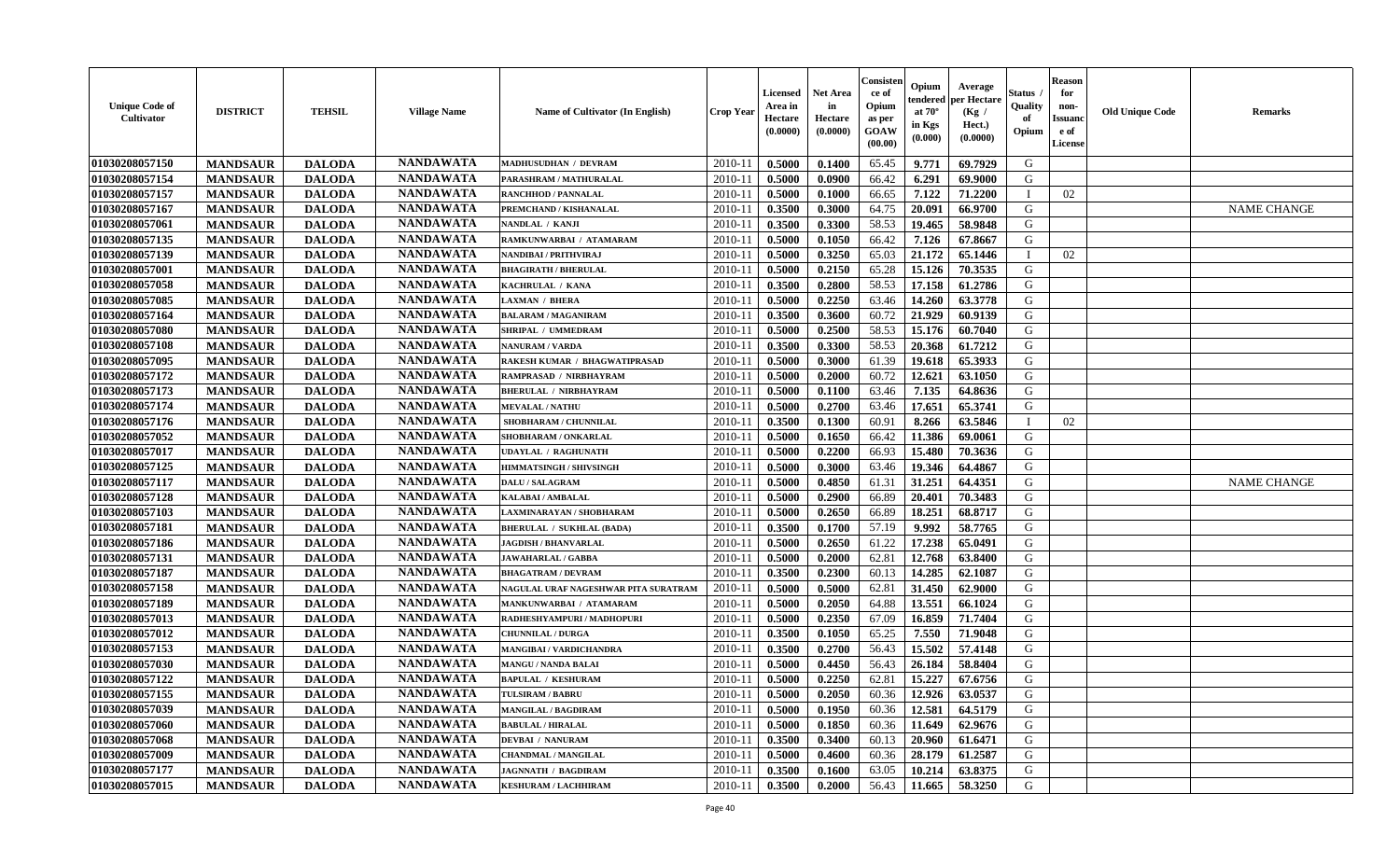| <b>Unique Code of</b><br><b>Cultivator</b> | <b>DISTRICT</b> | <b>TEHSIL</b>   | <b>Village Name</b> | <b>Name of Cultivator (In English)</b> | <b>Crop Year</b> | <b>Licensed</b><br>Area in<br>Hectare<br>(0.0000) | Net Area<br>in<br>Hectare<br>(0.0000) | Consisteı<br>ce of<br>Opium<br>as per<br>GOAW<br>(00.00) | Opium<br>endered<br>at $70^\circ$<br>in Kgs<br>(0.000) | Average<br>per Hectare<br>(Kg /<br>Hect.)<br>(0.0000) | Status<br>Quality<br>of<br>Opium | <b>Reason</b><br>for<br>non-<br><b>Issuand</b><br>e of<br>License | <b>Old Unique Code</b> | Remarks |
|--------------------------------------------|-----------------|-----------------|---------------------|----------------------------------------|------------------|---------------------------------------------------|---------------------------------------|----------------------------------------------------------|--------------------------------------------------------|-------------------------------------------------------|----------------------------------|-------------------------------------------------------------------|------------------------|---------|
| 01030208057003                             | <b>MANDSAUR</b> | <b>DALODA</b>   | <b>NANDAWATA</b>    | RUGNATHPURI / MOHANPURI                | 2010-11          | 0.5000                                            | 0.3550                                | 61.66                                                    | 22.453                                                 | 63.2479                                               | G                                |                                                                   |                        |         |
| 01030208057059                             | <b>MANDSAUR</b> | <b>DALODA</b>   | <b>NANDAWATA</b>    | RAMNARAYAN / KALURAM                   | 2010-11          | 0.3500                                            | 0.1600                                | 60.13                                                    | 9.861                                                  | 61.6313                                               | G                                |                                                                   |                        |         |
| 01030208057130                             | <b>MANDSAUR</b> | <b>DALODA</b>   | <b>NANDAWATA</b>    | <b>BALU / BHERA BALAI</b>              | 2010-11          | 0.3500                                            | 0.3200                                | 60.13                                                    | 19.551                                                 | 61.0969                                               | G                                |                                                                   |                        |         |
| 01030208057098                             | <b>MANDSAUR</b> | <b>DALODA</b>   | <b>NANDAWATA</b>    | <b>CHUNNILAL / BHAIRA</b>              | 2010-11          | 0.5000                                            | 0.2850                                | 63.40                                                    | 18.812                                                 | 66.0070                                               | G                                |                                                                   |                        |         |
| 01030208057120                             | <b>MANDSAUR</b> | <b>DALODA</b>   | <b>NANDAWATA</b>    | <b>NATHU / KISHANLAL</b>               | 2010-11          | 0.5000                                            | 0.0900                                | 60.60                                                    | 6.138                                                  | 68.2000                                               | $\mathbf{I}$                     | 02                                                                |                        |         |
| 01030208057190                             | <b>MANDSAUR</b> | <b>DALODA</b>   | <b>NANDAWATA</b>    | SHRIPAL / SHOBHAGMAL                   | 2010-11          | 0.3500                                            | 0.1400                                | 57.12                                                    | 8.601                                                  | 61.4357                                               | G                                |                                                                   |                        |         |
| 01030208057171                             | <b>MANDSAUR</b> | <b>DALODA</b>   | <b>NANDAWATA</b>    | <b>TULSIRAM / BHIMSINGH</b>            | $2010 - 11$      | 0.3500                                            | 0.2100                                | 55.55                                                    | 12.134                                                 | 57.7810                                               | G                                |                                                                   |                        |         |
| 01030208057076                             | <b>MANDSAUR</b> | <b>DALODA</b>   | <b>NANDAWATA</b>    | PARVATIBAI / BHANVARLAL                | 2010-11          | 0.3500                                            | 0.2800                                | 67.09                                                    | 19.159                                                 | 68.4250                                               | G                                |                                                                   |                        |         |
| 01030208057096                             | <b>MANDSAUR</b> | <b>DALODA</b>   | <b>NANDAWATA</b>    | <b>NABINUR / ALLBAKSH</b>              | 2010-11          | 0.3500                                            | 0.2150                                | 59.86                                                    | 14.204                                                 | 66.0651                                               | $\mathbf I$                      | 02                                                                |                        |         |
| 01030208057121                             | <b>MANDSAUR</b> | <b>DALODA</b>   | <b>NANDAWATA</b>    | <b>CHAGANLAL / LACCHIRAM</b>           | 2010-11          | 0.3500                                            | 0.3400                                | 58.42                                                    | 20.581                                                 | 60.5324                                               | G                                |                                                                   |                        |         |
| 01030208057106                             | <b>MANDSAUR</b> | <b>DALODA</b>   | <b>NANDAWATA</b>    | <b>BADRILAL / SUKHLAL</b>              | 2010-11          | 0.3500                                            | 0.1050                                | 71.05                                                    | 8.445                                                  | 80.4286                                               | G                                |                                                                   |                        |         |
| 01030208057134                             | <b>MANDSAUR</b> | <b>DALODA</b>   | <b>NANDAWATA</b>    | <b>BHANWARLAL / SUKHLAL</b>            | 2010-11          | 0.3500                                            | 0.3400                                | 62.10                                                    | 21.700                                                 | 63.8235                                               | G                                |                                                                   |                        |         |
| 01030208057041                             | <b>MANDSAUR</b> | <b>DALODA</b>   | <b>NANDAWATA</b>    | <b>MANGILAL / RAMLAL</b>               | 2010-11          | 0.3500                                            | 0.1900                                | 62.10                                                    | 12.402                                                 | 65.2737                                               | G                                |                                                                   |                        |         |
| 01030207059001                             | <b>MANDSAUR</b> | <b>MANDSAUR</b> | <b>RAJAKHEDI</b>    | KISHAN SINGH / DEVIDAN                 | 2010-11          | 0.5000                                            | 0.4900                                | 60.81                                                    | 32.131                                                 | 65.5735                                               | G                                |                                                                   |                        |         |
| 01030207059003                             | <b>MANDSAUR</b> | <b>MANDSAUR</b> | <b>RAJAKHEDI</b>    | <b>GOPALDAN / KARNIDAN</b>             | 2010-11          | 0.5000                                            | 0.3300                                | 65.28                                                    | 22.932                                                 | 69.4909                                               | $\mathbf G$                      |                                                                   |                        |         |
| 01030207059004                             | <b>MANDSAUR</b> | <b>MANDSAUR</b> | <b>RAJAKHEDI</b>    | <b>INDARSINGH / DEVIDAN JI</b>         | 2010-11          | 0.5000                                            | 0.1850                                | 60.02                                                    | 12.030                                                 | 65.0270                                               | G                                |                                                                   |                        |         |
| 01030207059005                             | <b>MANDSAUR</b> | <b>MANDSAUR</b> | <b>RAJAKHEDI</b>    | <b>GOPAL / AMBARAM</b>                 | 2010-11          | 0.5000                                            | 0.4450                                | 61.84                                                    | 28.093                                                 | 63.1303                                               | G                                |                                                                   |                        |         |
| 01030207059008                             | <b>MANDSAUR</b> | <b>MANDSAUR</b> | <b>RAJAKHEDI</b>    | <b>GOPAL / MANGU</b>                   | 2010-11          | 0.5000                                            | 0.1700                                | 61.84                                                    | 11.334                                                 | 66.6706                                               | G                                |                                                                   |                        |         |
| 01030207059009                             | <b>MANDSAUR</b> | <b>MANDSAUR</b> | <b>RAJAKHEDI</b>    | <b>BHERULAL / MODIRAM</b>              | 2010-11          | 0.5000                                            | 0.2050                                | 61.84                                                    | 13.110                                                 | 63.9512                                               | G                                |                                                                   |                        |         |
| 01030207059010                             | <b>MANDSAUR</b> | <b>MANDSAUR</b> | <b>RAJAKHEDI</b>    | PUNAMCHAND / PANNALAL                  | 2010-11          | 0.3500                                            | 0.2300                                | 62.90                                                    | 14.808                                                 | 64.3826                                               | G                                |                                                                   |                        |         |
| 01030207059011                             | <b>MANDSAUR</b> | <b>MANDSAUR</b> | <b>RAJAKHEDI</b>    | <b>BAPULAL / RAM LAL</b>               | 2010-11          | 0.3500                                            | 0.3400                                | 62.90                                                    | 22.240                                                 | 65.4118                                               | G                                |                                                                   |                        |         |
| 01030207059013                             | <b>MANDSAUR</b> | <b>MANDSAUR</b> | <b>RAJAKHEDI</b>    | <b>RAMLAL / KANIRAM</b>                | 2010-11          | 0.5000                                            | 0.2950                                | 63.74                                                    | 20.461                                                 | 69.3593                                               | G                                |                                                                   |                        |         |
| 01030207059014                             | <b>MANDSAUR</b> | <b>MANDSAUR</b> | <b>RAJAKHEDI</b>    | HIRALAL / RADHESHYAM                   | 2010-11          | 0.3500                                            | 0.2500                                | 62.90                                                    | 16.839                                                 | 67.3560                                               | G                                |                                                                   |                        |         |
| 01030207059015                             | <b>MANDSAUR</b> | <b>MANDSAUR</b> | <b>RAJAKHEDI</b>    | <b>BALUDAS / GOPALDAS</b>              | 2010-11          | 0.5000                                            | 0.4700                                | 62.01                                                    | 29.481                                                 | 62.7255                                               | G                                |                                                                   |                        |         |
| 01030207059016                             | <b>MANDSAUR</b> | <b>MANDSAUR</b> | <b>RAJAKHEDI</b>    | PARWAT SINGH / RUP SINGH               | 2010-11          | 0.5000                                            | 0.2450                                | 62.01                                                    | 17.389                                                 | 70.9755                                               | G                                |                                                                   |                        |         |
| 01030207059017                             | <b>MANDSAUR</b> | <b>MANDSAUR</b> | <b>RAJAKHEDI</b>    | <b>BALMUKAND / LAKSHMAN</b>            | 2010-11          | 0.5000                                            | 0.4900                                | 62.01                                                    | 31.173                                                 | 63.6184                                               | G                                |                                                                   |                        |         |
| 01030207059018                             | <b>MANDSAUR</b> | <b>MANDSAUR</b> | <b>RAJAKHEDI</b>    | RADHESHYAM / GANGARAM                  | 2010-11          | 0.5000                                            | 0.2000                                | 61.95                                                    | 13.302                                                 | 66.5100                                               | G                                |                                                                   |                        |         |
| 01030207059020                             | <b>MANDSAUR</b> | <b>MANDSAUR</b> | <b>RAJAKHEDI</b>    | <b>RAMNIVAS / SUKHA JI</b>             | 2010-11          | 0.5000                                            | 0.3100                                | 63.74                                                    | 22.145                                                 | 71.4355                                               | G                                |                                                                   |                        |         |
| 01030207059024                             | <b>MANDSAUR</b> | <b>MANDSAUR</b> | <b>RAJAKHEDI</b>    | <b>BALCHAND / GIRDHARI</b>             | 2010-11          | 0.5000                                            | 0.3500                                | 64.86                                                    | 23.813                                                 | 68.0371                                               | G                                |                                                                   |                        |         |
| 01030207059025                             | <b>MANDSAUR</b> | <b>MANDSAUR</b> | <b>RAJAKHEDI</b>    | <b>SHANTILAL / BHERULAL</b>            | 2010-11          | 0.3500                                            | 0.2100                                | 63.72                                                    | 14.373                                                 | 68.4429                                               | G                                |                                                                   |                        |         |
| 01030207059030                             | <b>MANDSAUR</b> | <b>MANDSAUR</b> | <b>RAJAKHEDI</b>    | TULSIRAM / PRABHULAL                   | 2010-11          | 0.5000                                            | 0.2100                                | 64.86                                                    | 14.519                                                 | 69.1381                                               | G                                |                                                                   |                        |         |
| 01030207059031                             | <b>MANDSAUR</b> | <b>MANDSAUR</b> | <b>RAJAKHEDI</b>    | KANWARLAL / VARDA                      | 2010-11          | 0.5000                                            | 0.3800                                | 62.57                                                    | 25.681                                                 | 67.5816                                               | G                                |                                                                   |                        |         |
| 01030207059032                             | <b>MANDSAUR</b> | <b>MANDSAUR</b> | <b>RAJAKHEDI</b>    | <b>AMBALAL / VARDA</b>                 | 2010-11          | 0.5000                                            | 0.2750                                | 67.44                                                    | 20.829                                                 | 75.7418                                               | G                                |                                                                   |                        |         |
| 01030207059033                             | <b>MANDSAUR</b> | <b>MANDSAUR</b> | <b>RAJAKHEDI</b>    | SHAMBHULAL / JAGANNATH                 | 2010-11          | 0.5000                                            | 0.2500                                | 64.86                                                    | 17.549                                                 | 70.1960                                               | G                                |                                                                   |                        |         |
| 01030207059035                             | <b>MANDSAUR</b> | <b>MANDSAUR</b> | <b>RAJAKHEDI</b>    | LAXMINARAYAN / BHERULAL                | 2010-11          | 0.5000                                            | 0.1450                                | 66.12                                                    | 10.173                                                 | 70.1586                                               | G                                |                                                                   |                        |         |
| 01030207059036                             | <b>MANDSAUR</b> | <b>MANDSAUR</b> | <b>RAJAKHEDI</b>    | <b>BABULAL / NANDA</b>                 | 2010-11          | 0.5000                                            | 0.3900                                | 64.05                                                    | 25.492                                                 | 65.3641                                               | G                                |                                                                   |                        |         |
| 01030207059037                             | <b>MANDSAUR</b> | <b>MANDSAUR</b> | <b>RAJAKHEDI</b>    | <b>RAMESH / JAGANATH</b>               | 2010-11          | 0.5000                                            | 0.1400                                | 61.57                                                    | 9.086                                                  | 64.9000                                               | G                                |                                                                   |                        |         |
| 01030207059038                             | <b>MANDSAUR</b> | <b>MANDSAUR</b> | <b>RAJAKHEDI</b>    | VISHNU / RAJARAM                       | 2010-11          | 0.5000                                            | 0.1100                                | 66.12                                                    | 7.443                                                  | 67.6636                                               | G                                |                                                                   |                        |         |
| 01030207059039                             | <b>MANDSAUR</b> | <b>MANDSAUR</b> | <b>RAJAKHEDI</b>    | <b>DEVRAM / BAGDIRAM</b>               | 2010-11          | 0.5000                                            | 0.4900                                | 61.95                                                    | 31.816                                                 | 64.9306                                               | G                                |                                                                   |                        |         |
| 01030207059042                             | <b>MANDSAUR</b> | <b>MANDSAUR</b> | <b>RAJAKHEDI</b>    | <b>GORDHAN / GANGARAM</b>              | 2010-11          | 0.5000                                            | 0.3600                                | 66.12                                                    | 24.729                                                 | 68.6917                                               | ${\bf G}$                        |                                                                   |                        |         |
| 01030207059043                             | <b>MANDSAUR</b> | <b>MANDSAUR</b> | RAJAKHEDI           | <b>JAGDISH / BAGDIRAM</b>              | 2010-11          | 0.3500                                            | 0.1550                                | 58.84                                                    | 10.247                                                 | 66.1097                                               | G                                |                                                                   |                        |         |
| 01030207059046                             | <b>MANDSAUR</b> | <b>MANDSAUR</b> | <b>RAJAKHEDI</b>    | <b>BADRILAL / GIRDHARI</b>             | 2010-11          | 0.5000                                            | 0.2100                                | 67.01                                                    | 14.982                                                 | 71.3429                                               | G                                |                                                                   |                        |         |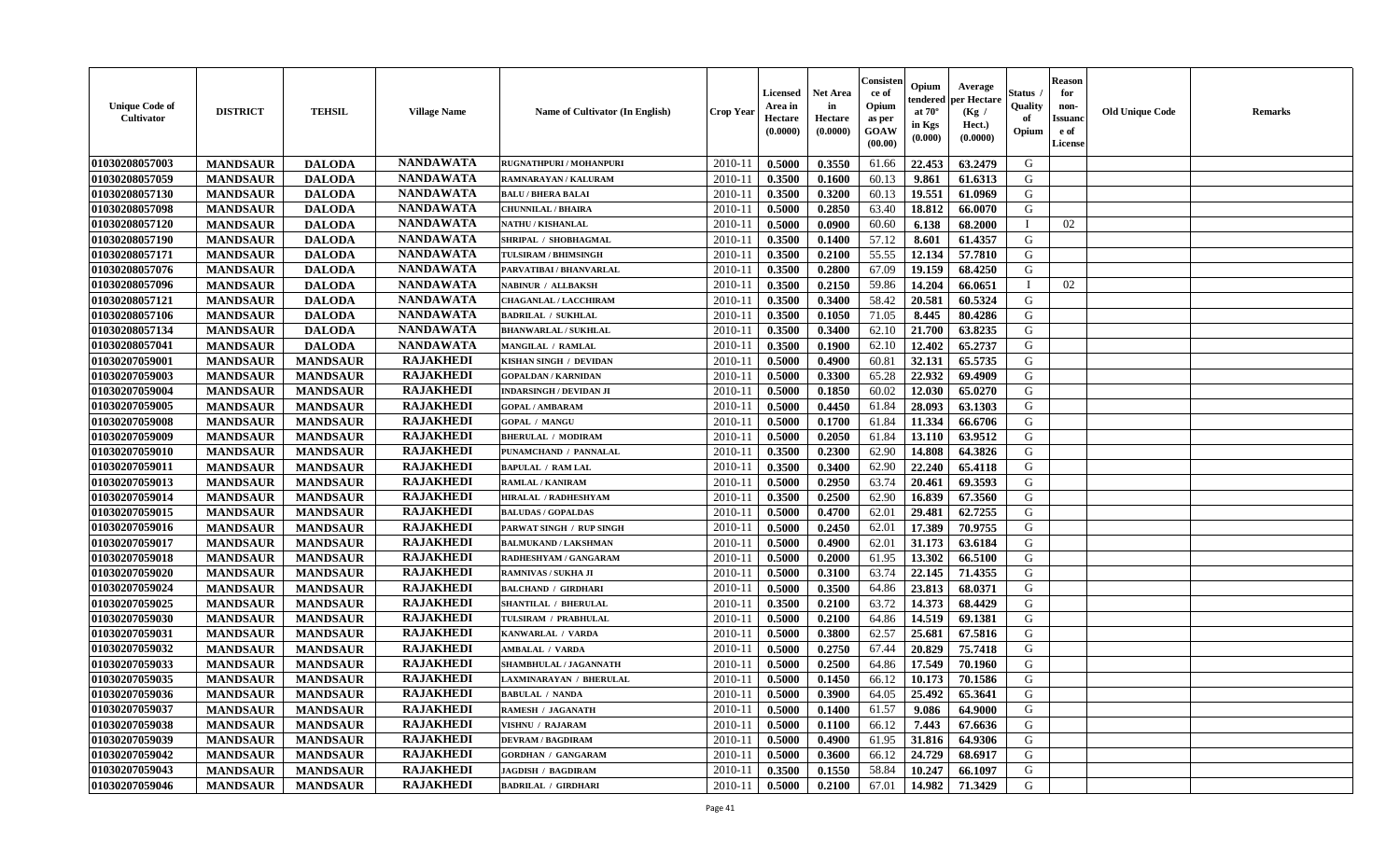| <b>Unique Code of</b><br><b>Cultivator</b> | <b>DISTRICT</b> | <b>TEHSIL</b>   | <b>Village Name</b> | Name of Cultivator (In English) | <b>Crop Year</b> | <b>Licensed</b><br>Area in<br>Hectare<br>(0.0000) | Net Area<br>in<br>Hectare<br>(0.0000) | Consisteı<br>ce of<br>Opium<br>as per<br>GOAW<br>(00.00) | Opium<br>endered<br>at $70^\circ$<br>in Kgs<br>(0.000) | Average<br>per Hectare<br>(Kg /<br>Hect.)<br>(0.0000) | Status<br>Quality<br>of<br>Opium | <b>Reason</b><br>for<br>non-<br><b>Issuand</b><br>e of<br>License | <b>Old Unique Code</b> | Remarks            |
|--------------------------------------------|-----------------|-----------------|---------------------|---------------------------------|------------------|---------------------------------------------------|---------------------------------------|----------------------------------------------------------|--------------------------------------------------------|-------------------------------------------------------|----------------------------------|-------------------------------------------------------------------|------------------------|--------------------|
| 01030207059047                             | <b>MANDSAUR</b> | <b>MANDSAUR</b> | <b>RAJAKHEDI</b>    | <b>GOPAL / NARSINGH</b>         | 2010-11          | 0.5000                                            | 0.2900                                | 64.08                                                    | 19.444                                                 | 67.0483                                               | G                                |                                                                   |                        |                    |
| 01030207059048                             | <b>MANDSAUR</b> | <b>MANDSAUR</b> | <b>RAJAKHEDI</b>    | RAMCHANDRA / BHERULAL           | 2010-11          | 0.3500                                            | 0.1000                                | 67.01                                                    | 7.591                                                  | 75.9100                                               | G                                |                                                                   |                        |                    |
| 01030207059049                             | <b>MANDSAUR</b> | <b>MANDSAUR</b> | <b>RAJAKHEDI</b>    | <b>BALARAM / KANHIYALAL</b>     | 2010-11          | 0.5000                                            | 0.1100                                | 74.83                                                    | 8.531                                                  | 77.5545                                               | G                                |                                                                   |                        |                    |
| 01030207059050                             | <b>MANDSAUR</b> | <b>MANDSAUR</b> | <b>RAJAKHEDI</b>    | <b>BALARAM / PANNALAL</b>       | 2010-11          | 0.5000                                            | 0.2800                                | 61.95                                                    | 18.116                                                 | 64.7000                                               | G                                |                                                                   |                        |                    |
| 01030207059053                             | <b>MANDSAUR</b> | <b>MANDSAUR</b> | <b>RAJAKHEDI</b>    | <b>BAGDIRAM / DOLA</b>          | 2010-11          | 0.3500                                            | 0.1500                                | 67.01                                                    | 10.827                                                 | 72.1800                                               | G                                |                                                                   |                        |                    |
| 01030207059054                             | <b>MANDSAUR</b> | <b>MANDSAUR</b> | <b>RAJAKHEDI</b>    | <b>DEUBAI / VARDA</b>           | 2010-11          | 0.5000                                            | 0.1900                                | 63.24                                                    | 13.118                                                 | 69.0421                                               | G                                |                                                                   |                        |                    |
| 01030207059055                             | <b>MANDSAUR</b> | <b>MANDSAUR</b> | <b>RAJAKHEDI</b>    | <b>MODIRAM / DEVA</b>           | $2010 - 11$      | 0.5000                                            | 0.2100                                | 63.39                                                    | 14.589                                                 | 69.4714                                               | G                                |                                                                   |                        |                    |
| 01030207059059                             | <b>MANDSAUR</b> | <b>MANDSAUR</b> | <b>RAJAKHEDI</b>    | <b>JAGDISH / GIRDHARI</b>       | 2010-11          | 0.5000                                            | 0.2350                                | 63.39                                                    | 15.866                                                 | 67.5149                                               | G                                |                                                                   |                        |                    |
| 01030207059060                             | <b>MANDSAUR</b> | <b>MANDSAUR</b> | <b>RAJAKHEDI</b>    | MATHURALAL / LAXMAN             | 2010-11          | 0.5000                                            | 0.1100                                | 63.39                                                    | 6.946                                                  | 63.1455                                               | G                                |                                                                   |                        |                    |
| 01030207059061                             | <b>MANDSAUR</b> | <b>MANDSAUR</b> | <b>RAJAKHEDI</b>    | <b>MOHANBAI/BAGDIRAM</b>        | 2010-11          | 0.3500                                            | 0.1100                                | 65.47                                                    | 7.398                                                  | 67.2545                                               | G                                | 08                                                                |                        |                    |
| 01030207059063                             | <b>MANDSAUR</b> | <b>MANDSAUR</b> | <b>RAJAKHEDI</b>    | <b>JAGANNATH / BALARAM</b>      | 2010-11          | 0.5000                                            | 0.1850                                | 64.33                                                    | 13.096                                                 | 70.7892                                               | G                                |                                                                   |                        | <b>NAME CHANGE</b> |
| 01030207059065                             | <b>MANDSAUR</b> | <b>MANDSAUR</b> | <b>RAJAKHEDI</b>    | <b>GANGARAM / NANURAM</b>       | 2010-11          | 0.5000                                            | 0.3900                                | 61.88                                                    | 25.663                                                 | 65.8026                                               | G                                |                                                                   |                        |                    |
| 01030207059066                             | <b>MANDSAUR</b> | <b>MANDSAUR</b> | <b>RAJAKHEDI</b>    | <b>MANGIBAI/LAKSHMAN</b>        | 2010-11          | 0.5000                                            | 0.3400                                | 62.92                                                    | 22.085                                                 | 64.9559                                               | G                                |                                                                   |                        |                    |
| 01030207059068                             | <b>MANDSAUR</b> | <b>MANDSAUR</b> | <b>RAJAKHEDI</b>    | SHIVNARAYAN / NANDA             | 2010-11          | 0.5000                                            | 0.0950                                | 66.12                                                    | 7.188                                                  | 75.6632                                               | G                                |                                                                   |                        |                    |
| 01030207059070                             | <b>MANDSAUR</b> | <b>MANDSAUR</b> | <b>RAJAKHEDI</b>    | RADHESHYAM / MODA               | 2010-11          | 0.3500                                            | 0.2400                                | 64.33                                                    | 16.671                                                 | 69.4625                                               | $\mathbf G$                      |                                                                   |                        |                    |
| 01030207059072                             | <b>MANDSAUR</b> | <b>MANDSAUR</b> | <b>RAJAKHEDI</b>    | <b>NARSINGH / BHAGVAN</b>       | 2010-11          | 0.5000                                            | 0.3200                                | 64.33                                                    | 20.576                                                 | 64.3000                                               | G                                |                                                                   |                        |                    |
| 01030207059075                             | <b>MANDSAUR</b> | <b>MANDSAUR</b> | <b>RAJAKHEDI</b>    | <b>AMBALAL / BALU</b>           | 2010-11          | 0.5000                                            | 0.2600                                | 64.31                                                    | 19.008                                                 | 73.1077                                               | G                                |                                                                   |                        |                    |
| 01030207059077                             | <b>MANDSAUR</b> | <b>MANDSAUR</b> | <b>RAJAKHEDI</b>    | <b>DEVIDAN / KANIDAN</b>        | 2010-11          | 0.5000                                            | 0.4250                                | 59.04                                                    | 25.632                                                 | 60.3106                                               | G                                |                                                                   |                        |                    |
| 01030207059080                             | <b>MANDSAUR</b> | <b>MANDSAUR</b> | <b>RAJAKHEDI</b>    | <b>DINESH / GOPILAL</b>         | 2010-11          | 0.3500                                            | 0.2950                                | 62.92                                                    | 20.431                                                 | 69.2576                                               | G                                |                                                                   |                        |                    |
| 01030207059081                             | <b>MANDSAUR</b> | <b>MANDSAUR</b> | <b>RAJAKHEDI</b>    | <b>GITABAI / GIRDHARI</b>       | 2010-11          | 0.5000                                            | 0.3350                                | 64.31                                                    | 22.288                                                 | 66.5313                                               | G                                |                                                                   |                        |                    |
| 01030207059082                             | <b>MANDSAUR</b> | <b>MANDSAUR</b> | <b>RAJAKHEDI</b>    | KASTURIBAI / PURALAL            | 2010-11          | 0.3500                                            | 0.1200                                | 64.31                                                    | 8.057                                                  | 67.1417                                               | G                                |                                                                   |                        |                    |
| 01030207059083                             | <b>MANDSAUR</b> | <b>MANDSAUR</b> | <b>RAJAKHEDI</b>    | <b>NARSINGH / MODIRAM</b>       | 2010-11          | 0.5000                                            | 0.2200                                | 64.85                                                    | 15.305                                                 | 69.5682                                               | G                                |                                                                   |                        |                    |
| 01030207059086                             | <b>MANDSAUR</b> | <b>MANDSAUR</b> | <b>RAJAKHEDI</b>    | <b>MOHANLAL / KESHURAM</b>      | 2010-11          | 0.5000                                            | 0.1600                                | 72.76                                                    | 11.662                                                 | 72.8875                                               | G                                |                                                                   |                        |                    |
| 01030207059088                             | <b>MANDSAUR</b> | <b>MANDSAUR</b> | <b>RAJAKHEDI</b>    | NATHULAL / LAXMAN               | 2010-11          | 0.5000                                            | 0.1500                                | 62.92                                                    | 9.842                                                  | 65.6133                                               | G                                |                                                                   |                        |                    |
| 01030207059089                             | <b>MANDSAUR</b> | <b>MANDSAUR</b> | <b>RAJAKHEDI</b>    | <b>MANGILAL / RUPA JI</b>       | 2010-11          | 0.5000                                            | 0.1750                                | 63.19                                                    | 11.898                                                 | 67.9886                                               | G                                |                                                                   |                        |                    |
| 01030207059093                             | <b>MANDSAUR</b> | <b>MANDSAUR</b> | <b>RAJAKHEDI</b>    | <b>JAGANNATH / BHERULAL</b>     | 2010-11          | 0.5000                                            | 0.2400                                | 63.19                                                    | 16.691                                                 | 69.5458                                               | G                                |                                                                   |                        |                    |
| 01030207059108                             | <b>MANDSAUR</b> | <b>MANDSAUR</b> | <b>RAJAKHEDI</b>    | PARASRAM / BHERULAL             | 2010-11          | 0.5000                                            | 0.3000                                | 70.02                                                    | 21.966                                                 | 73.2200                                               | T                                | 02                                                                |                        |                    |
| 01030207059109                             | <b>MANDSAUR</b> | <b>MANDSAUR</b> | <b>RAJAKHEDI</b>    | <b>AMBALAL / RODA</b>           | 2010-11          | 0.5000                                            | 0.2950                                | 64.85                                                    | 20.622                                                 | 69.9051                                               | G                                |                                                                   |                        |                    |
| 01030207059110                             | <b>MANDSAUR</b> | <b>MANDSAUR</b> | <b>RAJAKHEDI</b>    | TAKHATKUNVAR / GOVINDSINGH      | 2010-11          | 0.5000                                            | 0.1100                                | 63.19                                                    | 7.213                                                  | 65.5727                                               | G                                |                                                                   |                        |                    |
| 01030207059115                             | <b>MANDSAUR</b> | <b>MANDSAUR</b> | <b>RAJAKHEDI</b>    | <b>MOHANLAL / RODA</b>          | 2010-11          | 0.5000                                            | 0.1900                                | 63.17                                                    | 12.760                                                 | 67.1579                                               | G                                |                                                                   |                        |                    |
| 01030207059116                             | <b>MANDSAUR</b> | <b>MANDSAUR</b> | <b>RAJAKHEDI</b>    | KAMLASHANKAR / HARIRAM          | 2010-11          | 0.5000                                            | 0.3700                                | 63.17                                                    | 25.223                                                 | 68.1703                                               | G                                |                                                                   |                        |                    |
| 01030207059118                             | <b>MANDSAUR</b> | <b>MANDSAUR</b> | <b>RAJAKHEDI</b>    | RAMCHANDRA / NARAYAN            | 2010-11          | 0.5000                                            | 0.1000                                | 63.17                                                    | 7.364                                                  | 73.6400                                               | G                                |                                                                   |                        |                    |
| 01030207059119                             | <b>MANDSAUR</b> | <b>MANDSAUR</b> | <b>RAJAKHEDI</b>    | SHIVNARAYAN / HARIRAM           | 2010-11          | 0.5000                                            | 0.2400                                | 64.85                                                    | 17.222                                                 | 71.7583                                               | G                                |                                                                   |                        |                    |
| 01030207059121                             | <b>MANDSAUR</b> | <b>MANDSAUR</b> | <b>RAJAKHEDI</b>    | RADHAKISHAN / BHANVARLAL        | 2010-11          | 0.5000                                            | 0.3900                                | 61.02                                                    | 25.977                                                 | 66.6077                                               | G                                |                                                                   |                        |                    |
| 01030207059041                             | <b>MANDSAUR</b> | <b>MANDSAUR</b> | <b>RAJAKHEDI</b>    | <b>HARIRAM / NATHU</b>          | 2010-11          | 0.5000                                            | 0.2250                                | 62.67                                                    | 14.575                                                 | 64.7778                                               | G                                |                                                                   |                        |                    |
| 01030207059090                             | <b>MANDSAUR</b> | <b>MANDSAUR</b> | <b>RAJAKHEDI</b>    | KISHAN / SAVA                   | 2010-11          | 0.3500                                            | 0.1000                                | 64.23                                                    | 6.772                                                  | 67.7200                                               | G                                |                                                                   |                        |                    |
| 01030207059117                             | <b>MANDSAUR</b> | <b>MANDSAUR</b> | <b>RAJAKHEDI</b>    | JAGDISH / RODA                  | 2010-11          | 0.5000                                            | 0.1700                                | 62.67                                                    | 11.630                                                 | 68.4118                                               | G                                |                                                                   |                        |                    |
| 01030207059056                             | <b>MANDSAUR</b> | <b>MANDSAUR</b> | <b>RAJAKHEDI</b>    | <b>BANSHIDAS / RAMDAS</b>       | 2010-11          | 0.5000                                            |                                       |                                                          |                                                        | 0.0000                                                | N                                | 08                                                                |                        |                    |
| 01030207059071                             | <b>MANDSAUR</b> | <b>MANDSAUR</b> | <b>RAJAKHEDI</b>    | <b>RADHIBAI / BAGDIRAM</b>      | $2010 - 11$      | 0.5000                                            | 0.1100                                | 62.67                                                    | 8.004                                                  | 72.7636                                               | G                                |                                                                   |                        |                    |
| 01030207059076                             | <b>MANDSAUR</b> | <b>MANDSAUR</b> | <b>RAJAKHEDI</b>    | RAJENDRA SINGH / MADHU SINGH    | $2010 - 11$      | 0.3500                                            | 0.2950                                | 58.00                                                    | 17.127                                                 | 58.0576                                               | G                                | 08                                                                |                        |                    |
| 01030207059103                             | <b>MANDSAUR</b> | <b>MANDSAUR</b> | RAJAKHEDI           | KANIRAM / CHUNNILAL             | 2010-11          | 0.5000                                            | 0.3100                                | 63.74                                                    | 20.278                                                 | 65.4129                                               | G                                |                                                                   |                        |                    |
| 01030207059069                             | <b>MANDSAUR</b> | <b>MANDSAUR</b> | <b>RAJAKHEDI</b>    | RADHESHYAM / LAXMAN             | 2010-11          | 0.3500                                            | 0.2150                                | 62.99                                                    | 14.011                                                 | 65.1674                                               | G                                |                                                                   |                        |                    |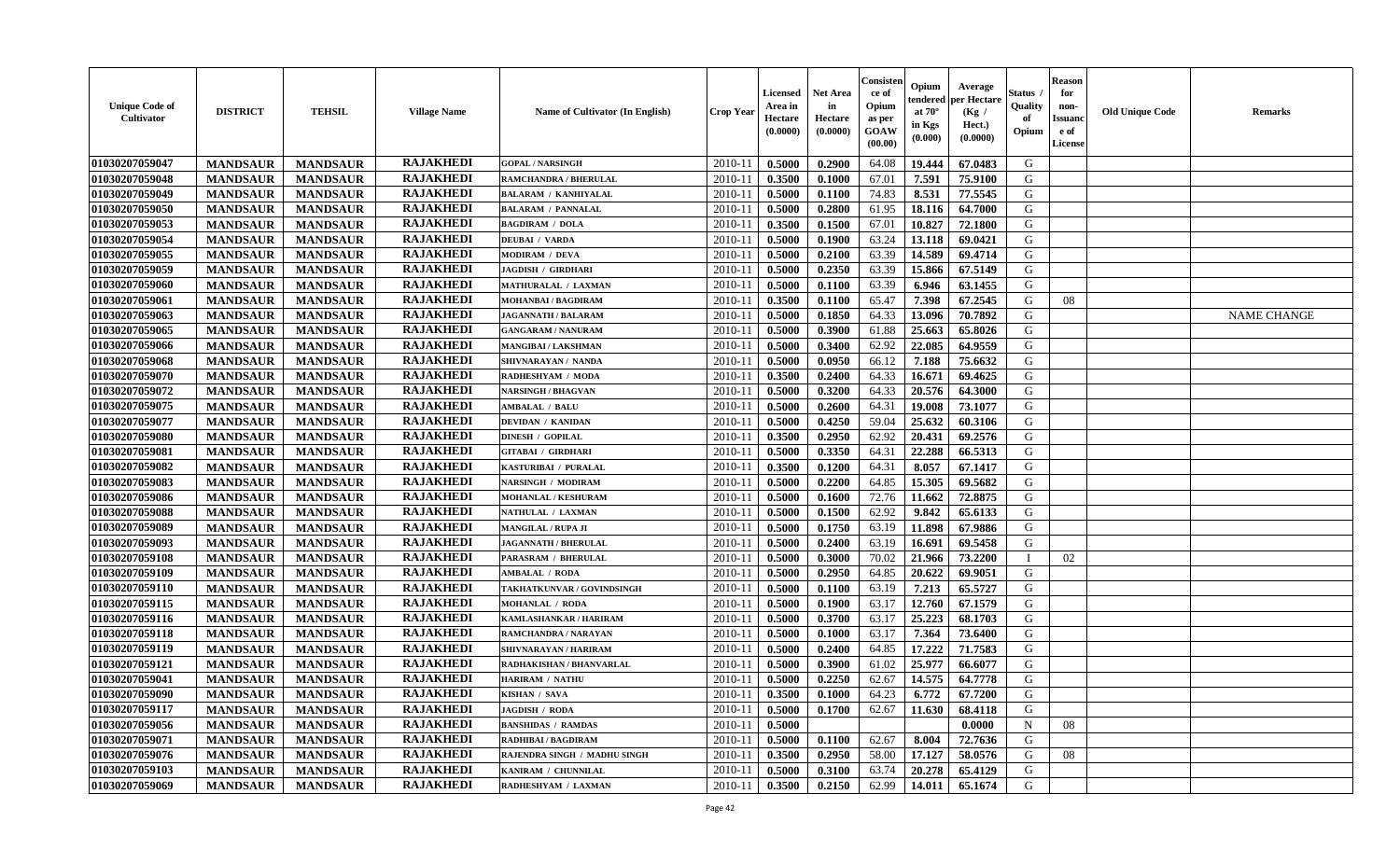| <b>Unique Code of</b><br>Cultivator | <b>DISTRICT</b> | <b>TEHSIL</b>   | <b>Village Name</b> | Name of Cultivator (In English) | <b>Crop Year</b> | <b>Licensed</b><br>Area in<br>Hectare<br>(0.0000) | <b>Net Area</b><br>in<br>Hectare<br>(0.0000) | Consister<br>ce of<br>Opium<br>as per<br>GOAW<br>(00.00) | Opium<br>endered<br>at $70^\circ$<br>in Kgs<br>(0.000) | Average<br>per Hectare<br>(Kg /<br>Hect.)<br>(0.0000) | <b>Status</b> .<br>Quality<br>of<br>Opium | <b>Reason</b><br>for<br>non-<br><b>Issuand</b><br>e of<br>License | <b>Old Unique Code</b> | <b>Remarks</b> |
|-------------------------------------|-----------------|-----------------|---------------------|---------------------------------|------------------|---------------------------------------------------|----------------------------------------------|----------------------------------------------------------|--------------------------------------------------------|-------------------------------------------------------|-------------------------------------------|-------------------------------------------------------------------|------------------------|----------------|
| 01030207059123                      | <b>MANDSAUR</b> | <b>MANDSAUR</b> | <b>RAJAKHEDI</b>    | <b>ISHWARLAL / MODIRAM</b>      | 2010-11          | 0.5000                                            | 0.1900                                       | 62.99                                                    | 12.706                                                 | 66.8737                                               | G                                         |                                                                   |                        |                |
| 01030207059124                      | <b>MANDSAUR</b> | <b>MANDSAUR</b> | <b>RAJAKHEDI</b>    | <b>BHANVARIBAI/RODA</b>         | $2010 - 11$      | 0.3500                                            | 0.1800                                       | 62.80                                                    | 11.950                                                 | 66.3889                                               | G                                         |                                                                   |                        |                |
| 01030207059125                      | <b>MANDSAUR</b> | <b>MANDSAUR</b> | <b>RAJAKHEDI</b>    | <b>BHANWARIBAI / KANIRAM</b>    | 2010-11          | 0.5000                                            | 0.2650                                       | 62.80                                                    | 17.907                                                 | 67.5736                                               | G                                         |                                                                   |                        |                |
| 01030207059126                      | <b>MANDSAUR</b> | <b>MANDSAUR</b> | <b>RAJAKHEDI</b>    | <b>MANGILAL / RAMLAL</b>        | 2010-11          | 0.5000                                            | 0.1850                                       | 62.80                                                    | 11.986                                                 | 64.7892                                               | G                                         |                                                                   |                        |                |
| 01030207059127                      | <b>MANDSAUR</b> | <b>MANDSAUR</b> | <b>RAJAKHEDI</b>    | <b>MODIRAM / KACHRU</b>         | 2010-11          | 0.5000                                            | 0.2050                                       | 63.38                                                    | 13.844                                                 | 67.5317                                               | G                                         |                                                                   |                        |                |
| 01030207059128                      | <b>MANDSAUR</b> | <b>MANDSAUR</b> | <b>RAJAKHEDI</b>    | <b>SUGANBAI / RAJARAM</b>       | 2010-11          | 0.5000                                            | 0.1850                                       | 63.38                                                    | 12.694                                                 | 68.6162                                               | G                                         |                                                                   |                        |                |
| 01030207059129                      | <b>MANDSAUR</b> | <b>MANDSAUR</b> | <b>RAJAKHEDI</b>    | KANIRAM / ONKAR                 | $2010 - 1$       | 0.3500                                            | 0.2800                                       | 62.81                                                    | 18.287                                                 | 65.3107                                               | G                                         |                                                                   |                        |                |
| 01030207059130                      | <b>MANDSAUR</b> | <b>MANDSAUR</b> | <b>RAJAKHEDI</b>    | RADHAKISHAN / GIRDHARI          | 2010-11          | 0.3500                                            | 0.1950                                       | 63.78                                                    | 13.221                                                 | 67.8000                                               | G                                         |                                                                   |                        |                |
| 01030207059131                      | <b>MANDSAUR</b> | <b>MANDSAUR</b> | <b>RAJAKHEDI</b>    | <b>BHANWARIBAI / AMBALAL</b>    | 2010-11          | 0.3500                                            | 0.1000                                       | 67.08                                                    | 6.986                                                  | 69.8600                                               | G                                         |                                                                   |                        |                |
| 01030207059132                      | <b>MANDSAUR</b> | <b>MANDSAUR</b> | <b>RAJAKHEDI</b>    | <b>GOPAL / KANIRAM</b>          | 2010-11          | 0.5000                                            | 0.1450                                       | 61.36                                                    | 9.616                                                  | 66.3172                                               | G                                         |                                                                   |                        |                |
| 01030207059133                      | <b>MANDSAUR</b> | <b>MANDSAUR</b> | <b>RAJAKHEDI</b>    | <b>NARAYAN / DUGGA</b>          | 2010-11          | 0.3500                                            | 0.1950                                       | 61.36                                                    | 12.851                                                 | 65.9026                                               | G                                         |                                                                   |                        |                |
| 01030207059134                      | <b>MANDSAUR</b> | <b>MANDSAUR</b> | <b>RAJAKHEDI</b>    | <b>MOHANLAL / VARDA</b>         | 2010-11          | 0.5000                                            | 0.1000                                       | 61.36                                                    | 6.495                                                  | 64.9500                                               | G                                         |                                                                   |                        |                |
| 01030207059112                      | <b>MANDSAUR</b> | <b>MANDSAUR</b> | <b>RAJAKHEDI</b>    | <b>BADRILAL / VARDA</b>         | 2010-11          | 0.5000                                            | 0.1050                                       | 64.78                                                    | 7.394                                                  | 70.4190                                               | G                                         |                                                                   |                        |                |
| 01030207059040                      | <b>MANDSAUR</b> | <b>MANDSAUR</b> | <b>RAJAKHEDI</b>    | KANHAIYALAL / VARDA             | 2010-11          | 0.5000                                            | 0.1550                                       | 61.36                                                    | 9.984                                                  | 64.4129                                               | G                                         |                                                                   |                        |                |
| 01030207059067                      | <b>MANDSAUR</b> | <b>MANDSAUR</b> | <b>RAJAKHEDI</b>    | <b>BHERULAL / KESHURAM</b>      | $2010 - 1$       | 0.3500                                            | 0.1450                                       | 64.78                                                    | 9.921                                                  | 68.4207                                               | ${\bf G}$                                 |                                                                   |                        |                |
| 01030207059034                      | <b>MANDSAUR</b> | <b>MANDSAUR</b> | <b>RAJAKHEDI</b>    | RADHESHYAM / BHERULAL           | 2010-11          | 0.5000                                            | 0.1450                                       | 64.40                                                    | 9.945                                                  | 68.5862                                               | G                                         |                                                                   |                        |                |
| 01030207059084                      |                 |                 | <b>RAJAKHEDI</b>    | <b>ONKAR / KACHRU</b>           | 2010-11          |                                                   |                                              | 61.88                                                    |                                                        |                                                       | G                                         |                                                                   |                        |                |
|                                     | <b>MANDSAUR</b> | <b>MANDSAUR</b> | <b>RAJAKHEDI</b>    |                                 |                  | 0.3500                                            | 0.2000                                       |                                                          | 13.180                                                 | 65.9000                                               |                                           |                                                                   |                        |                |
| 01030207059094                      | <b>MANDSAUR</b> | <b>MANDSAUR</b> |                     | SATYNARAYAN / ISHWARDAS         | 2010-11          | 0.5000                                            | 0.1550                                       | 67.84                                                    | 10.961                                                 | 70.7161                                               | G                                         |                                                                   |                        |                |
| 01030207059064                      | <b>MANDSAUR</b> | <b>MANDSAUR</b> | <b>RAJAKHEDI</b>    | <b>GHISIBAI / BAGDIBAI</b>      | 2010-11          | 0.5000                                            | 0.3050                                       | 61.88                                                    | 19.121                                                 | 62.6918                                               | G                                         |                                                                   |                        |                |
| 01030207059135                      | <b>MANDSAUR</b> | <b>MANDSAUR</b> | <b>RAJAKHEDI</b>    | <b>BHANWARLAL / KANIRAM</b>     | 2010-11          | 0.5000                                            | 0.3100                                       | 63.38                                                    | 20.888                                                 | 67.3806                                               | G                                         |                                                                   |                        |                |
| 01030207059002                      | <b>MANDSAUR</b> | <b>MANDSAUR</b> | <b>RAJAKHEDI</b>    | <b>BHARAT SINGH / DEVIDAN</b>   | 2010-11          | 0.5000                                            | 0.3950                                       | 53.54                                                    | 22.166                                                 | 56.1165                                               | G                                         | 05                                                                |                        |                |
| 01030207059106                      | <b>MANDSAUR</b> | <b>MANDSAUR</b> | <b>RAJAKHEDI</b>    | RATAN KUNWAR / PRAHLADSINGH     | 2010-11          | 0.3500                                            | 0.3500                                       | 61.88                                                    | 21.640                                                 | 61.8286                                               | G                                         |                                                                   |                        |                |
| 01030207059100                      | <b>MANDSAUR</b> | <b>MANDSAUR</b> | <b>RAJAKHEDI</b>    | RAMKANYABAI / BAGDIRAM          | $2010 - 11$      | 0.5000                                            | 0.1000                                       | 69.96                                                    | 7.296                                                  | 72.9600                                               | G                                         |                                                                   |                        |                |
| 01030207059052                      | <b>MANDSAUR</b> | <b>MANDSAUR</b> | <b>RAJAKHEDI</b>    | SHYAMLAL / BAGDIRAM             | 2010-11          | 0.5000                                            | 0.1450                                       | 61.48                                                    | 9.442                                                  | 65.1172                                               | ${\bf G}$                                 |                                                                   |                        |                |
| 01030207059027                      | <b>MANDSAUR</b> | <b>MANDSAUR</b> | <b>RAJAKHEDI</b>    | <b>SURYPAL / UMRAVSINGH</b>     | 2010-11          | 0.3500                                            | 0.1150                                       | 61.48                                                    | 7.184                                                  | 62.4696                                               | G                                         |                                                                   |                        |                |
| 01030207059097                      | <b>MANDSAUR</b> | <b>MANDSAUR</b> | <b>RAJAKHEDI</b>    | <b>HARIRAM / BALCHAND</b>       | 2010-11          | 0.3500                                            | 0.1950                                       | 59.34                                                    | 12.114                                                 | 62.1231                                               | $\mathsf G$                               |                                                                   |                        |                |
| 01030207059136                      | <b>MANDSAUR</b> | <b>MANDSAUR</b> | <b>RAJAKHEDI</b>    | <b>RAJARAM / DEVRAM</b>         | 2010-11          | 0.3500                                            | 0.2600                                       | 61.48                                                    | 16.020                                                 | 61.6154                                               | G                                         |                                                                   | 01030207034014         |                |
| 01030207059137                      | <b>MANDSAUR</b> | <b>MANDSAUR</b> | <b>RAJAKHEDI</b>    | RAMLAL / MAGNIRAM               | 2010-11          | 0.3500                                            | 0.3100                                       | 61.88                                                    | 19.130                                                 | 61.7097                                               | G                                         |                                                                   | 01030207034007         |                |
| 01030207059138                      | <b>MANDSAUR</b> | <b>MANDSAUR</b> | <b>RAJAKHEDI</b>    | JASHODABAI / GOPAL              | 2010-11          | 0.3500                                            | 0.2850                                       | 63.81                                                    | 18.459                                                 | 64.7684                                               | G                                         |                                                                   | 01040209082026         |                |
| 01030207062005                      | <b>MANDSAUR</b> | <b>MANDSAUR</b> | <b>SEJPURIYA</b>    | MANGILAL / GANPATLAL            | 2010-11          | 0.5000                                            | 0.4650                                       | 64.64                                                    | 32.348                                                 | 69.5656                                               | G                                         |                                                                   |                        |                |
| 01030207062001                      | <b>MANDSAUR</b> | <b>MANDSAUR</b> | <b>SEJPURIYA</b>    | CHAMPALAL / BHUWAN              | $2010 - 11$      | 0.5000                                            | 0.3150                                       | 64.67                                                    | 22.745                                                 | 72.2063                                               | G                                         |                                                                   |                        |                |
| 01030207062004                      | <b>MANDSAUR</b> | <b>MANDSAUR</b> | <b>SEJPURIYA</b>    | NANDKISHOR / BALMUKUND          | 2010-11          | 0.5000                                            | 0.2150                                       | 64.67                                                    | 14.551                                                 | 67.6791                                               | G                                         |                                                                   |                        |                |
| 01030207062009                      | <b>MANDSAUR</b> | <b>MANDSAUR</b> | <b>SEJPURIYA</b>    | NARAYAN / GANGARAM              | 2010-11          | 0.5000                                            | 0.1350                                       | 63.58                                                    | 9.346                                                  | 69.2296                                               | G                                         |                                                                   |                        |                |
| 01030207062010                      | <b>MANDSAUR</b> | <b>MANDSAUR</b> | <b>SEJPURIYA</b>    | <b>GOPAL / BHERULAL</b>         | 2010-11          | 0.3500                                            | 0.3550                                       | 63.58                                                    | 24.042                                                 | 67.7239                                               | G                                         |                                                                   |                        |                |
| 01030207062016                      | <b>MANDSAUR</b> | <b>MANDSAUR</b> | <b>SEJPURIYA</b>    | RAMESH / SHANKARLAL             | 2010-11          | 0.5000                                            | 0.4900                                       | 62.43                                                    | 31.911                                                 | 65.1245                                               | ${\bf G}$                                 |                                                                   |                        |                |
| 01030207062017                      | <b>MANDSAUR</b> | <b>MANDSAUR</b> | <b>SEJPURIYA</b>    | <b>BHANWARBAI / RAMCHANDRA</b>  | 2010-11          | 0.3500                                            | 0.3100                                       | 65.44                                                    | 20.716                                                 | 66.8258                                               | G                                         |                                                                   |                        |                |
| 01030207062018                      | <b>MANDSAUR</b> | <b>MANDSAUR</b> | <b>SEJPURIYA</b>    | SUGAN KUNWAR / BHANWAR SINGH    | 2010-11          | 0.3500                                            | 0.2550                                       | 65.44                                                    | 16.799                                                 | 65.8784                                               | G                                         |                                                                   |                        |                |
| 01030207062022                      | <b>MANDSAUR</b> | <b>MANDSAUR</b> | <b>SEJPURIYA</b>    | <b>LILABAI / NANDLAL</b>        | 2010-11          | 0.5000                                            | 0.2250                                       | 63.58                                                    | 15.187                                                 | 67.4978                                               | G                                         |                                                                   |                        |                |
| 01030207062023                      | <b>MANDSAUR</b> | <b>MANDSAUR</b> | <b>SEJPURIYA</b>    | <b>GOPAL / NANDRAM</b>          | $2010 - 11$      | 0.5000                                            | 0.3350                                       | 65.44                                                    | 21.633                                                 | 64.5761                                               | G                                         |                                                                   |                        |                |
| 01030207062024                      | <b>MANDSAUR</b> | <b>MANDSAUR</b> | <b>SEJPURIYA</b>    | PRABHULAL / NANDRAM             | $2010 - 11$      | 0.3500                                            | 0.2000                                       | 64.92                                                    | 13.355                                                 | 66.7750                                               | ${\bf G}$                                 |                                                                   |                        |                |
| 01030207062026                      | <b>MANDSAUR</b> | <b>MANDSAUR</b> | <b>SEJPURIYA</b>    | MOHANLAL / VARDICHAND           | 2010-11          | 0.3500                                            | 0.3050                                       | 62.46                                                    | 21.129                                                 | 69.2754                                               | G                                         |                                                                   |                        |                |
| 01030207062028                      | <b>MANDSAUR</b> | <b>MANDSAUR</b> | <b>SEJPURIYA</b>    | <b>BHANWARLAL / MOHANLAL</b>    | 2010-11          | 0.5000                                            | 0.2950                                       | 62.46                                                    | 20.621                                                 | 69.9017                                               | G                                         |                                                                   |                        |                |
|                                     |                 |                 |                     |                                 |                  |                                                   |                                              |                                                          |                                                        |                                                       |                                           |                                                                   |                        |                |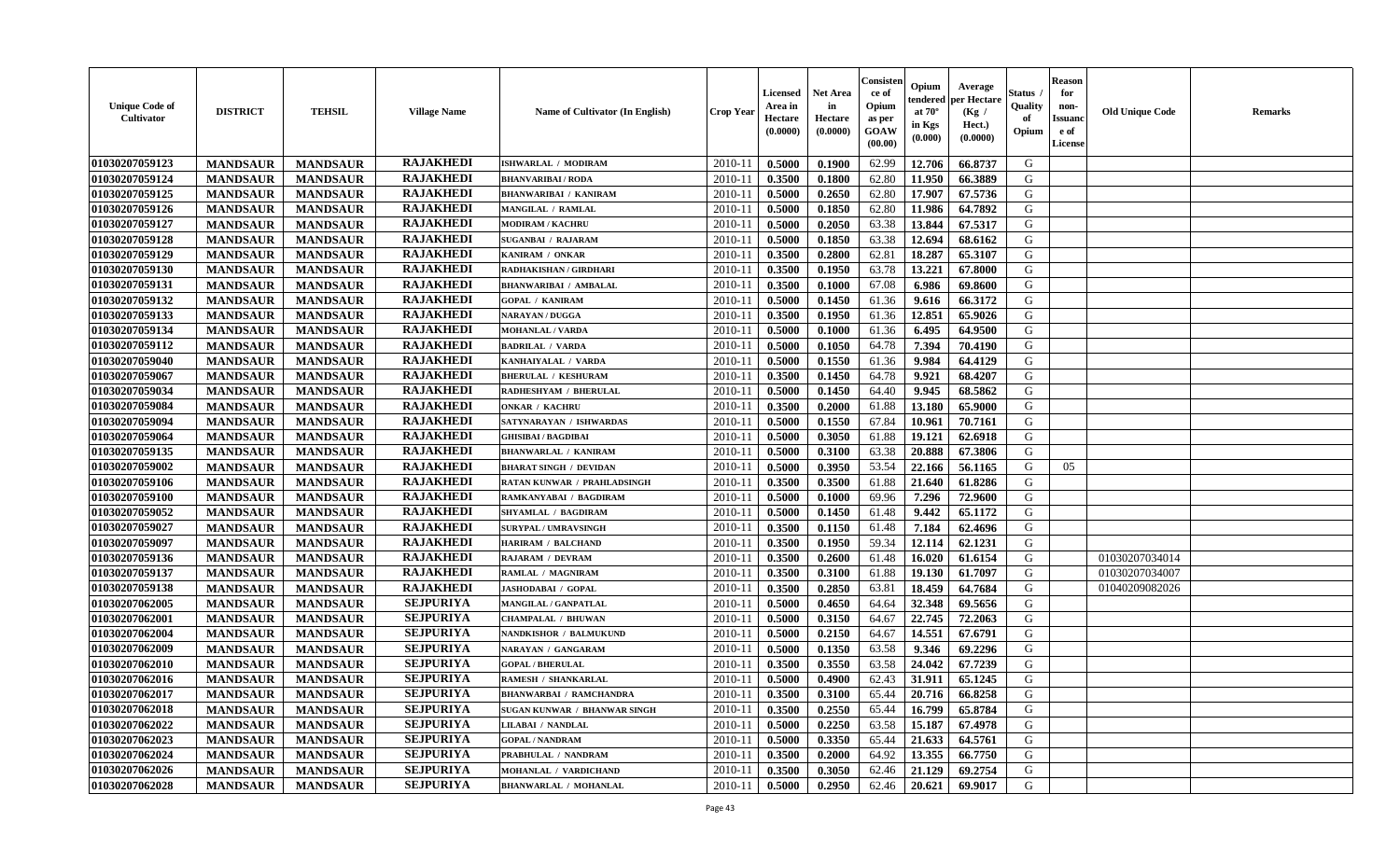| <b>Unique Code of</b><br>Cultivator | <b>DISTRICT</b> | <b>TEHSIL</b>   | <b>Village Name</b> | Name of Cultivator (In English) | <b>Crop Year</b> | <b>Licensed</b><br>Area in<br>Hectare<br>(0.0000) | <b>Net Area</b><br>in<br>Hectare<br>(0.0000) | Consister<br>ce of<br>Opium<br>as per<br>GOAW<br>(00.00) | Opium<br>endered<br>at $70^\circ$<br>in Kgs<br>(0.000) | Average<br>per Hectare<br>(Kg /<br>Hect.)<br>(0.0000) | <b>Status</b><br>Quality<br>of<br>Opium | <b>Reason</b><br>for<br>non-<br><b>Issuand</b><br>e of<br>License | <b>Old Unique Code</b> | <b>Remarks</b>     |
|-------------------------------------|-----------------|-----------------|---------------------|---------------------------------|------------------|---------------------------------------------------|----------------------------------------------|----------------------------------------------------------|--------------------------------------------------------|-------------------------------------------------------|-----------------------------------------|-------------------------------------------------------------------|------------------------|--------------------|
| 01030207062030                      | <b>MANDSAUR</b> | <b>MANDSAUR</b> | <b>SEJPURIYA</b>    | JAGDISH / MATHURALAL            | 2010-11          | 0.5000                                            | 0.2000                                       | 68.28                                                    | 14.553                                                 | 72.7650                                               | G                                       |                                                                   |                        |                    |
| 01030207062034                      | <b>MANDSAUR</b> | <b>MANDSAUR</b> | <b>SEJPURIYA</b>    | <b>BHERULAL / HIRALAL</b>       | 2010-11          | 0.5000                                            | 0.3950                                       | 64.92                                                    | 27.999                                                 | 70.8835                                               | G                                       |                                                                   |                        |                    |
| 01030207062035                      | <b>MANDSAUR</b> | <b>MANDSAUR</b> | <b>SEJPURIYA</b>    | <b>MANGILAL / NATHU</b>         | 2010-11          | 0.5000                                            | 0.1900                                       | 64.92                                                    | 13.132                                                 | 69.1158                                               | G                                       |                                                                   |                        |                    |
| 01030207062036                      | <b>MANDSAUR</b> | <b>MANDSAUR</b> | <b>SEJPURIYA</b>    | <b>SHANTIBAI / RATANLAL</b>     | 2010-11          | 0.5000                                            | 0.2100                                       | 68.28                                                    | 14.183                                                 | 67.5381                                               | G                                       |                                                                   |                        |                    |
| 01030207062043                      | <b>MANDSAUR</b> | <b>MANDSAUR</b> | <b>SEJPURIYA</b>    | SHANTILAL / NANDRAM             | 2010-11          | 0.5000                                            | 0.5000                                       | 66.81                                                    | 39.027                                                 | 78.0540                                               | G                                       |                                                                   |                        |                    |
| 01030207062047                      | <b>MANDSAUR</b> | <b>MANDSAUR</b> | <b>SEJPURIYA</b>    | CHENGIR / NANDGIR               | 2010-11          | 0.5000                                            | 0.4850                                       | 62.24                                                    | 32.925                                                 | 67.8866                                               | G                                       |                                                                   |                        |                    |
| 01030207062048                      | <b>MANDSAUR</b> | <b>MANDSAUR</b> | <b>SEJPURIYA</b>    | <b>BADRILAL / MANGILAL</b>      | $2010 - 11$      | 0.5000                                            | 0.4650                                       | 63.18                                                    | 31.067                                                 | 66.8108                                               | G                                       |                                                                   |                        |                    |
| 01030207062050                      | <b>MANDSAUR</b> | <b>MANDSAUR</b> | <b>SEJPURIYA</b>    | SURENDRA KUMAR / RANJIT SINGH   | 2010-11          | 0.5000                                            | 0.5050                                       | 58.94                                                    | 31.828                                                 | 63.0257                                               | G                                       |                                                                   |                        |                    |
| 01030207062051                      | <b>MANDSAUR</b> | <b>MANDSAUR</b> | <b>SEJPURIYA</b>    | <b>HIRALAL / KHEMRAJ</b>        | 2010-11          | 0.5000                                            | 0.2000                                       | 63.43                                                    | 13.067                                                 | 65.3350                                               | G                                       |                                                                   |                        |                    |
| 01030207062052                      | <b>MANDSAUR</b> | <b>MANDSAUR</b> | <b>SEJPURIYA</b>    | RAMNARAYAN / RATANLAL           | 2010-11          | 0.5000                                            | 0.3900                                       | 66.96                                                    | 27.473                                                 | 70.4436                                               | G                                       |                                                                   |                        |                    |
| 01030207062058                      | <b>MANDSAUR</b> | <b>MANDSAUR</b> | <b>SEJPURIYA</b>    | PRAKASH / MANGILAL              | 2010-11          | 0.5000                                            | 0.5050                                       | 62.95                                                    | 33.166                                                 | 65.6752                                               | G                                       |                                                                   |                        |                    |
| 01030207062061                      | <b>MANDSAUR</b> | <b>MANDSAUR</b> | <b>SEJPURIYA</b>    | <b>RAMLAL / BHERULAL</b>        | 2010-11          | 0.5000                                            | 0.5000                                       | 62.92                                                    | 33.977                                                 | 67.9540                                               | G                                       |                                                                   |                        |                    |
| 01030207062062                      | <b>MANDSAUR</b> | <b>MANDSAUR</b> | <b>SEJPURIYA</b>    | <b>RAMESHVAR / UDA</b>          | 2010-11          | 0.5000                                            | 0.4950                                       | 63.46                                                    | 32.655                                                 | 65.9697                                               | G                                       |                                                                   |                        |                    |
| 01030207062063                      | <b>MANDSAUR</b> | <b>MANDSAUR</b> | <b>SEJPURIYA</b>    | SAMPATBAI / MATHURALAL          | 2010-11          | 0.5000                                            | 0.4800                                       | 63.43                                                    | 31.407                                                 | 65.4313                                               | G                                       |                                                                   |                        |                    |
| 01030207062064                      | <b>MANDSAUR</b> | <b>MANDSAUR</b> | <b>SEJPURIYA</b>    | <b>GANGARAM / PARTHA</b>        | $2010 - 11$      | 0.5000                                            | 0.3850                                       | 65.37                                                    | 25.774                                                 | 66.9455                                               | G                                       |                                                                   |                        |                    |
| 01030207062070                      | <b>MANDSAUR</b> | <b>MANDSAUR</b> | <b>SEJPURIYA</b>    | <b>BADRILAL / KANIRAM</b>       | 2010-11          | 0.5000                                            | 0.4300                                       | 62.24                                                    | 27.341                                                 | 63.5837                                               | G                                       |                                                                   |                        |                    |
| 01030207062072                      | <b>MANDSAUR</b> | <b>MANDSAUR</b> | <b>SEJPURIYA</b>    | SAJJANBAI / SHANKARLAL          | 2010-11          | 0.3500                                            | 0.3450                                       | 63.43                                                    | 23.179                                                 | 67.1855                                               | G                                       |                                                                   |                        |                    |
| 01030207062075                      | <b>MANDSAUR</b> | <b>MANDSAUR</b> | <b>SEJPURIYA</b>    | <b>DHURALAL / RODA</b>          | 2010-11          | 0.3500                                            | 0.2000                                       | 65.37                                                    | 13.457                                                 | 67.2850                                               | G                                       |                                                                   |                        |                    |
| 01030207062081                      | <b>MANDSAUR</b> | <b>MANDSAUR</b> | <b>SEJPURIYA</b>    | <b>BANSHILAL / NANDRAM</b>      | 2010-11          | 0.5000                                            | 0.2150                                       | 63.77                                                    | 14.330                                                 | 66.6512                                               | G                                       |                                                                   |                        |                    |
| 01030207062083                      | <b>MANDSAUR</b> | <b>MANDSAUR</b> | <b>SEJPURIYA</b>    | SHYAMLAL / HARIRAM              | 2010-11          | 0.3500                                            | 0.2100                                       | 62.24                                                    | 13.426                                                 | 63.9333                                               | G                                       |                                                                   |                        |                    |
| 01030207062084                      | <b>MANDSAUR</b> | <b>MANDSAUR</b> | <b>SEJPURIYA</b>    | <b>BHANWARLAL / RATANLAL</b>    | 2010-11          | 0.3500                                            | 0.3500                                       | 62.46                                                    | 23.583                                                 | 67.3800                                               | G                                       |                                                                   |                        |                    |
| 01030207062086                      | <b>MANDSAUR</b> | <b>MANDSAUR</b> | <b>SEJPURIYA</b>    | <b>GOPAL / RAMCHANDRA</b>       | 2010-11          | 0.5000                                            | 0.4250                                       | 63.23                                                    | 28.417                                                 | 66.8635                                               | G                                       |                                                                   |                        |                    |
| 01030207062087                      | <b>MANDSAUR</b> | <b>MANDSAUR</b> | <b>SEJPURIYA</b>    | <b>BHANWARIBAI / PANNALAL</b>   | $2010 - 11$      | 0.5000                                            | 0.2000                                       | 63.23                                                    | 13.287                                                 | 66.4350                                               | ${\bf G}$                               |                                                                   |                        |                    |
| 01030207062090                      | <b>MANDSAUR</b> | <b>MANDSAUR</b> | <b>SEJPURIYA</b>    | <b>MANGUBAI/GORDHAN</b>         | 2010-11          | 0.5000                                            | 0.3500                                       | 63.23                                                    | 23.088                                                 | 65.9657                                               | G                                       |                                                                   |                        |                    |
| 01030207062094                      | <b>MANDSAUR</b> | <b>MANDSAUR</b> | <b>SEJPURIYA</b>    | PARMANAND / GANESHRAM           | 2010-11          | 0.5000                                            | 0.3700                                       | 61.60                                                    | 24.314                                                 | 65.7135                                               | G                                       |                                                                   |                        |                    |
| 01030207062100                      | <b>MANDSAUR</b> | <b>MANDSAUR</b> | <b>SEJPURIYA</b>    | <b>KISHANLAL / BAGDIRAM</b>     | 2010-11          | 0.5000                                            | 0.2000                                       | 65.77                                                    | 13.558                                                 | 67.7900                                               | G                                       |                                                                   |                        |                    |
| 01030207062118                      | <b>MANDSAUR</b> | <b>MANDSAUR</b> | <b>SEJPURIYA</b>    | PRATAPBAI / BIHARILAL           | 2010-11          | 0.5000                                            | 0.4800                                       | 61.60                                                    | 30.404                                                 | 63.3417                                               | G                                       |                                                                   |                        |                    |
| 01030207062122                      | <b>MANDSAUR</b> | <b>MANDSAUR</b> | <b>SEJPURIYA</b>    | <b>RATAN / PARTHA</b>           | 2010-11          | 0.5000                                            | 0.3600                                       | 65.98                                                    | 24.384                                                 | 67.7333                                               | G                                       |                                                                   |                        |                    |
| 01030207062123                      | <b>MANDSAUR</b> | <b>MANDSAUR</b> | <b>SEJPURIYA</b>    | <b>BAGDIBAI/DEVRAM</b>          | 2010-11          | 0.5000                                            | 0.1250                                       | 65.77                                                    | 8.851                                                  | 70.8080                                               | G                                       |                                                                   |                        |                    |
| 01030207062135                      | <b>MANDSAUR</b> | <b>MANDSAUR</b> | <b>SEJPURIYA</b>    | MOHANBAI / MOHANLAL             | 2010-11          | 0.5000                                            | 0.4750                                       | 61.08                                                    | 30.653                                                 | 64.5326                                               | G                                       |                                                                   |                        |                    |
| 01030207062060                      | <b>MANDSAUR</b> | <b>MANDSAUR</b> | <b>SEJPURIYA</b>    | <b>BADRILAL / KESHURAM</b>      | $2010 - 11$      | 0.5000                                            | 0.3500                                       | 64.93                                                    | 23.941                                                 | 68.4029                                               | ${\bf G}$                               |                                                                   |                        |                    |
| 01030207062111                      | <b>MANDSAUR</b> | <b>MANDSAUR</b> | <b>SEJPURIYA</b>    | PANNALAL / BHERA                | 2010-11          | 0.5000                                            | 0.4750                                       | 57.16                                                    | 28.033                                                 | 59.0168                                               | G                                       |                                                                   |                        | <b>NAME CHANGE</b> |
| 01030207062040                      | <b>MANDSAUR</b> | <b>MANDSAUR</b> | <b>SEJPURIYA</b>    | <b>BALURAM / BAGDIRAM</b>       | 2010-11          | 0.3500                                            | 0.2000                                       | 61.60                                                    | 13.420                                                 | 67.1000                                               | G                                       |                                                                   |                        |                    |
| 01030207062038                      | <b>MANDSAUR</b> | <b>MANDSAUR</b> | <b>SEJPURIYA</b>    | JASWANT SINGH / BEGAM SINGH     | 2010-11          | 0.5000                                            | 0.4900                                       | 63.81                                                    | 33.017                                                 | 67.3816                                               | G                                       |                                                                   |                        |                    |
| 01030207062104                      | <b>MANDSAUR</b> | <b>MANDSAUR</b> | <b>SEJPURIYA</b>    | MADAN / ONKAR                   | 2010-11          | 0.3500                                            | 0.2250                                       | 60.79                                                    | 14.381                                                 | 63.9156                                               | G                                       |                                                                   |                        |                    |
| 01030207062006                      | <b>MANDSAUR</b> | <b>MANDSAUR</b> | <b>SEJPURIYA</b>    | <b>BHUWANIBAI / JIVRAM</b>      | 2010-11          | 0.3500                                            | 0.2750                                       | 63.33                                                    | 18.909                                                 | 68.7600                                               | G                                       |                                                                   |                        |                    |
| 01030207062044                      | <b>MANDSAUR</b> | <b>MANDSAUR</b> | <b>SEJPURIYA</b>    | <b>BHERULAL / KISHANLAL</b>     | 2010-11          | 0.5000                                            | 0.4900                                       | 61.22                                                    | 32.429                                                 | 66.1816                                               | G                                       |                                                                   |                        |                    |
| 01030207062076                      | <b>MANDSAUR</b> | <b>MANDSAUR</b> | <b>SEJPURIYA</b>    | KHUMAN SINGH / GOVIND SINGH     | 2010-11          | 0.3500                                            | 0.1650                                       | 60.00                                                    | 9.823                                                  | 59.5333                                               | G                                       |                                                                   |                        |                    |
| 01030207062141                      | <b>MANDSAUR</b> | <b>MANDSAUR</b> | <b>SEJPURIYA</b>    | <b>CHENSINGH / SAJJANSINGH</b>  | 2010-11          | 0.5000                                            | 0.4550                                       | 63.33                                                    | 28.951                                                 | 63.6286                                               | ${\bf G}$                               |                                                                   |                        |                    |
| 01030207062155                      | <b>MANDSAUR</b> | <b>MANDSAUR</b> | <b>SEJPURIYA</b>    | SAMPATBAI / NANDA               | $2010 - 11$      | 0.5000                                            | 0.2900                                       | 63.33                                                    | 18.981                                                 | 65.4517                                               | G                                       |                                                                   |                        |                    |
| 01030207062007                      | <b>MANDSAUR</b> | <b>MANDSAUR</b> | <b>SEJPURIYA</b>    | <b>BHAGIRATH / DEVRAM</b>       | 2010-11          | 0.5000                                            | 0.2150                                       | 60.28                                                    | 13.520                                                 | 62.8837                                               | G                                       |                                                                   |                        |                    |
| 01030207062033                      | <b>MANDSAUR</b> | <b>MANDSAUR</b> | <b>SEJPURIYA</b>    | <b>LAXMICHAND / UDA</b>         | 2010-11          | 0.5000                                            | 0.4850                                       | 63.31                                                    | 31.854                                                 | 65.6784                                               | G                                       |                                                                   |                        |                    |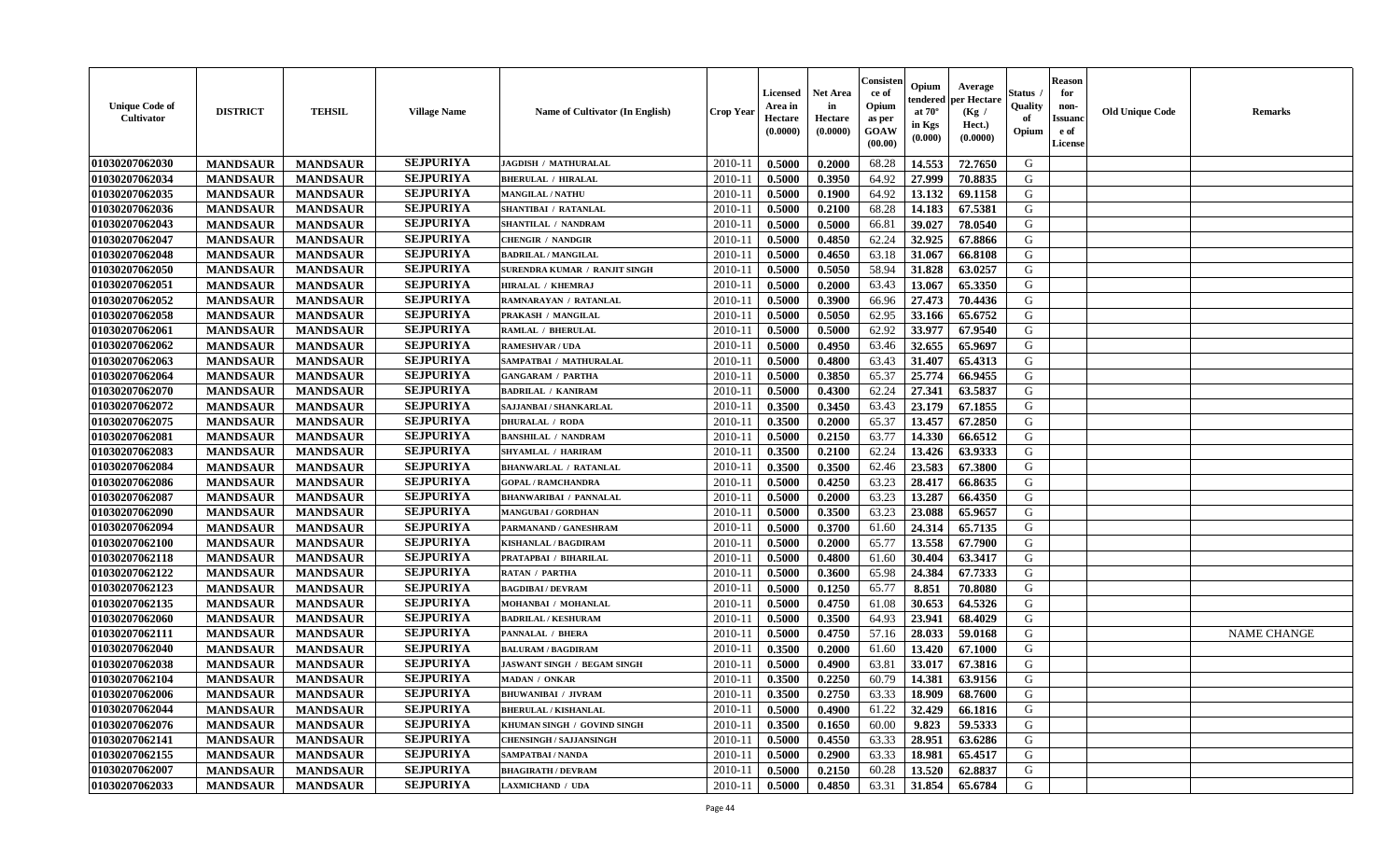| <b>Unique Code of</b><br>Cultivator | <b>DISTRICT</b> | <b>TEHSIL</b>   | <b>Village Name</b> | Name of Cultivator (In English)  | <b>Crop Year</b> | <b>Licensed</b><br>Area in<br>Hectare<br>(0.0000) | <b>Net Area</b><br>in<br>Hectare<br>(0.0000) | Consister<br>ce of<br>Opium<br>as per<br>GOAW<br>(00.00) | Opium<br>endered<br>at $70^\circ$<br>in Kgs<br>(0.000) | Average<br>per Hectare<br>(Kg /<br>Hect.)<br>(0.0000) | Status .<br>Quality<br>of<br>Opium | <b>Reason</b><br>for<br>non-<br><b>Issuand</b><br>e of<br>License | <b>Old Unique Code</b> | <b>Remarks</b>     |
|-------------------------------------|-----------------|-----------------|---------------------|----------------------------------|------------------|---------------------------------------------------|----------------------------------------------|----------------------------------------------------------|--------------------------------------------------------|-------------------------------------------------------|------------------------------------|-------------------------------------------------------------------|------------------------|--------------------|
| 01030207062147                      | <b>MANDSAUR</b> | <b>MANDSAUR</b> | <b>SEJPURIYA</b>    | <b>AMAR SINGH / SAJJAN SINGH</b> | 2010-11          | 0.5000                                            | 0.4400                                       | 63.70                                                    | 29.202                                                 | 66.3682                                               | G                                  |                                                                   |                        |                    |
| 01030207062002                      | <b>MANDSAUR</b> | <b>MANDSAUR</b> | <b>SEJPURIYA</b>    | SITABAI / MANGILAL               | $2010 - 11$      | 0.5000                                            | 0.2900                                       | 60.28                                                    | 17.361                                                 | 59.8655                                               | G                                  |                                                                   |                        |                    |
| 01030207062021                      | <b>MANDSAUR</b> | <b>MANDSAUR</b> | <b>SEJPURIYA</b>    | HARISHANKAR / GANPATLAL          | 2010-11          | 0.5000                                            | 0.3500                                       | 63.31                                                    | 24.049                                                 | 68.7114                                               | G                                  |                                                                   |                        |                    |
| 01030207062037                      | <b>MANDSAUR</b> | <b>MANDSAUR</b> | <b>SEJPURIYA</b>    | <b>RUKMANBAI / BHERULAL</b>      | 2010-11          | 0.5000                                            | 0.4500                                       | 65.77                                                    | 31.767                                                 | 70.5933                                               | G                                  |                                                                   |                        |                    |
| 01030207062049                      | <b>MANDSAUR</b> | <b>MANDSAUR</b> | <b>SEJPURIYA</b>    | KANWARLAL / AATMARAM             | 2010-11          | 0.5000                                            | 0.3900                                       | 65.37                                                    | 28.006                                                 | 71.8103                                               | G                                  |                                                                   |                        |                    |
| 01030207062069                      | <b>MANDSAUR</b> | <b>MANDSAUR</b> | <b>SEJPURIYA</b>    | MOHANBAI / RODA                  | 2010-11          | 0.5000                                            | 0.2400                                       | 63.31                                                    | 16.578                                                 | 69.0750                                               | G                                  |                                                                   |                        |                    |
| 01030207062082                      | <b>MANDSAUR</b> | <b>MANDSAUR</b> | <b>SEJPURIYA</b>    | KACHRU / KHEMRAJ                 | $2010 - 1$       | 0.5000                                            | 0.3150                                       | 63.42                                                    | 20.657                                                 | 65.5778                                               | G                                  |                                                                   |                        |                    |
| 01030207062085                      | <b>MANDSAUR</b> | <b>MANDSAUR</b> | <b>SEJPURIYA</b>    | <b>GOPAL / MOHANLAL</b>          | 2010-11          | 0.5000                                            | 0.3500                                       | 63.42                                                    | 23.746                                                 | 67.8457                                               | G                                  |                                                                   |                        |                    |
| 01030207062088                      | <b>MANDSAUR</b> | <b>MANDSAUR</b> | <b>SEJPURIYA</b>    | <b>GIRDHARILAL / BHAGWAN</b>     | 2010-11          | 0.3500                                            | 0.2900                                       | 60.28                                                    | 18.799                                                 | 64.8241                                               | G                                  |                                                                   |                        |                    |
| 01030207062091                      | <b>MANDSAUR</b> | <b>MANDSAUR</b> | <b>SEJPURIYA</b>    | <b>MANGIBAI / RAMLAL</b>         | 2010-11          | 0.5000                                            | 0.3950                                       | 62.61                                                    | 25.634                                                 | 64.8962                                               | G                                  |                                                                   |                        |                    |
| 01030207062092                      | <b>MANDSAUR</b> | <b>MANDSAUR</b> | <b>SEJPURIYA</b>    | <b>LALURAM / PYARCHANDRA</b>     | 2010-11          | 0.3500                                            | 0.3100                                       | 68.66                                                    | 22.148                                                 | 71.4452                                               | G                                  |                                                                   |                        |                    |
| 01030207062096                      | <b>MANDSAUR</b> | <b>MANDSAUR</b> | <b>SEJPURIYA</b>    | <b>BAGDIRAM / NANDA</b>          | 2010-11          | 0.3500                                            | 0.3450                                       | 61.24                                                    | 23.061                                                 | 66.8435                                               | G                                  |                                                                   |                        |                    |
| 01030207062098                      | <b>MANDSAUR</b> | <b>MANDSAUR</b> | <b>SEJPURIYA</b>    | <b>PURILAL / BAGDIRAM</b>        | 2010-11          | 0.5000                                            | 0.2900                                       | 62.84                                                    | 19.202                                                 | 66.2138                                               | G                                  |                                                                   |                        |                    |
| 01030207062105                      | <b>MANDSAUR</b> | <b>MANDSAUR</b> | <b>SEJPURIYA</b>    | SHIVLAL / SAMRATHLAL             | 2010-11          | 0.5000                                            | 0.3200                                       | 61.24                                                    | 19.886                                                 | 62.1438                                               | G                                  |                                                                   |                        |                    |
| 01030207062106                      | <b>MANDSAUR</b> | <b>MANDSAUR</b> | <b>SEJPURIYA</b>    | <b>BAGDIRAM / NANURAM</b>        | $2010 - 1$       | 0.5000                                            | 0.2000                                       | 64.16                                                    | 13.758                                                 | 68.7900                                               | ${\bf G}$                          |                                                                   |                        |                    |
| 01030207062108                      | <b>MANDSAUR</b> | <b>MANDSAUR</b> | <b>SEJPURIYA</b>    | <b>DEVRAM / BHAGIRATH</b>        | 2010-11          | 0.3500                                            | 0.3050                                       | 61.24                                                    | 20.235                                                 | 66.3443                                               | G                                  |                                                                   |                        |                    |
| 01030207062131                      | <b>MANDSAUR</b> | <b>MANDSAUR</b> | <b>SEJPURIYA</b>    | <b>DEUBAI/KANIRAM</b>            | 2010-11          | 0.5000                                            | 0.4850                                       | 60.52                                                    | 30.839                                                 | 63.5856                                               | G                                  |                                                                   |                        |                    |
| 01030207062140                      | <b>MANDSAUR</b> | <b>MANDSAUR</b> | <b>SEJPURIYA</b>    | <b>KANHAIYALAL / BHERA</b>       | 2010-11          | 0.5000                                            | 0.3100                                       | 65.02                                                    | 21.048                                                 | 67.8968                                               | G                                  |                                                                   |                        |                    |
| 01030207062093                      | <b>MANDSAUR</b> | <b>MANDSAUR</b> | <b>SEJPURIYA</b>    | <b>GORDHAN / KHESHURAM</b>       | 2010-11          | 0.5000                                            | 0.0950                                       | 60.52                                                    | 6.640                                                  | 69.8947                                               | G                                  |                                                                   |                        |                    |
|                                     |                 |                 | <b>SEJPURIYA</b>    | KAMLABAI / NANDGIR               |                  |                                                   | 0.5050                                       | 64.03                                                    | 32.171                                                 | 63.7050                                               | G                                  |                                                                   |                        |                    |
| 01030207062153                      | <b>MANDSAUR</b> | <b>MANDSAUR</b> | <b>SEJPURIYA</b>    |                                  | 2010-11          | 0.5000                                            |                                              |                                                          |                                                        |                                                       |                                    |                                                                   |                        |                    |
| 01030207062156                      | <b>MANDSAUR</b> | <b>MANDSAUR</b> | <b>TOLKHEDI</b>     | PYARA / RAM                      | 2010-11          | 0.5000                                            | 0.3200                                       | 60.52                                                    | 19.712                                                 | 61.6000                                               | G                                  |                                                                   |                        | <b>NAME CHANGE</b> |
| 01030208064003                      | <b>MANDSAUR</b> | <b>DALODA</b>   |                     | <b>GANESHRAM / UDA</b>           | 2010-11          | 0.5000                                            | 0.3650                                       | 61.66                                                    | 22.999                                                 | 63.0110                                               | G                                  |                                                                   |                        |                    |
| 01030208064007                      | <b>MANDSAUR</b> | <b>DALODA</b>   | <b>TOLKHEDI</b>     | <b>NATHULAL / NANDA</b>          | $2010 - 11$      | 0.3500                                            | 0.3400                                       | 66.58                                                    | 23.075                                                 | 67.8676                                               | G                                  |                                                                   |                        |                    |
| 01030208064012                      | <b>MANDSAUR</b> | <b>DALODA</b>   | <b>TOLKHEDI</b>     | LAXMINARAYAN / MANGILAL          | 2010-11          | 0.5000                                            | 0.4050                                       | 64.44                                                    | 26.264                                                 | 64.8494                                               | G                                  |                                                                   |                        |                    |
| 01030208064013                      | <b>MANDSAUR</b> | <b>DALODA</b>   | <b>TOLKHEDI</b>     | MULCHAND / BHUWAN                | 2010-11          | 0.5000                                            | 0.4950                                       | 57.98                                                    | 28.907                                                 | 58.3980                                               | G                                  |                                                                   |                        |                    |
| 01030208064017                      | <b>MANDSAUR</b> | <b>DALODA</b>   | <b>TOLKHEDI</b>     | KACHRU / GOVINDRAM               | 2010-11          | 0.3500                                            | 0.2300                                       | 61.61                                                    | 14.126                                                 | 61.4174                                               | G                                  |                                                                   |                        |                    |
| 01030208064020                      | <b>MANDSAUR</b> | <b>DALODA</b>   | <b>TOLKHEDI</b>     | <b>MOHANLAL / BABRU</b>          | 2010-11          | 0.3500                                            | 0.2000                                       | 64.46                                                    | 13.270                                                 | 66.3500                                               | G                                  |                                                                   |                        |                    |
| 01030208064002                      | <b>MANDSAUR</b> | <b>DALODA</b>   | <b>TOLKHEDI</b>     | <b>CHUNILAL / VAKTA</b>          | 2010-11          | 0.3500                                            | 0.2800                                       | 59.47                                                    | 17.306                                                 | 61.8071                                               | G                                  |                                                                   |                        | <b>NAME CHANGE</b> |
| 01030208064009                      | <b>MANDSAUR</b> | <b>DALODA</b>   | <b>TOLKHEDI</b>     | RAMPRATAP / HEMRAJ               | 2010-11          | 0.5000                                            | 0.2900                                       | 64.44                                                    | 19.811                                                 | 68.3138                                               | G                                  |                                                                   |                        |                    |
| 01030208064011                      | <b>MANDSAUR</b> | <b>DALODA</b>   | <b>TOLKHEDI</b>     | <b>DEVKARAN / RADHAKISHAN</b>    | 2010-11          | 0.3500                                            | 0.3200                                       | 61.66                                                    | 19.802                                                 | 61.8813                                               | G                                  |                                                                   |                        |                    |
| 01030208064022                      | <b>MANDSAUR</b> | <b>DALODA</b>   | <b>TOLKHEDI</b>     | <b>DALURAM / BHERULAL</b>        | $2010 - 11$      | 0.3500                                            | 0.3550                                       | 53.93                                                    | 20.270                                                 | 57.0986                                               | G                                  | 11                                                                |                        |                    |
| 01030208064026                      | <b>MANDSAUR</b> | <b>DALODA</b>   | <b>TOLKHEDI</b>     | SITARAM / ABJI                   | 2010-11          | 0.5000                                            | 0.3950                                       | 64.44                                                    | 26.402                                                 | 66.8405                                               | G                                  |                                                                   |                        | <b>NAME CHANGE</b> |
| 01030208065161                      | <b>MANDSAUR</b> | <b>DALODA</b>   | <b>AKODARA</b>      | SAJJANALAL / UDAYALAL            | 2010-11          | 0.5000                                            | 0.2700                                       | 70.75                                                    | 22.276                                                 | 82.5037                                               | G                                  |                                                                   |                        |                    |
| 01030208065001                      | <b>MANDSAUR</b> | <b>DALODA</b>   | <b>AKODARA</b>      | NABINUR / MOHAMMAD HUSSAIN       | 2010-11          | 0.5000                                            | 0.3200                                       | 62.76                                                    | 22.988                                                 | 71.8375                                               | G                                  |                                                                   |                        |                    |
| 01030208065002                      | <b>MANDSAUR</b> | <b>DALODA</b>   | <b>AKODARA</b>      | JAWARLAL / SHANKARLAL            | 2010-11          | 0.5000                                            | 0.2100                                       | 63.22                                                    | 13.186                                                 | 62.7905                                               | ${\bf G}$                          |                                                                   |                        |                    |
| 01030208065006                      | <b>MANDSAUR</b> | <b>DALODA</b>   | <b>AKODARA</b>      | RAMESHWAR / KACHRU               | 2010-11          | 0.5000                                            | 0.4300                                       | 65.83                                                    | 26.323                                                 | 61.2163                                               | G                                  |                                                                   |                        |                    |
| 01030208065007                      | <b>MANDSAUR</b> | <b>DALODA</b>   | <b>AKODARA</b>      | KANHAIYALAL / KACHRU             | 2010-11          | 0.5000                                            | 0.1350                                       | 66.93                                                    | 9.437                                                  | 69.9037                                               | G                                  |                                                                   |                        |                    |
| 01030208065008                      | <b>MANDSAUR</b> | <b>DALODA</b>   | <b>AKODARA</b>      | <b>DHANRAJ / BHERULAL</b>        | 2010-11          | 0.5000                                            | 0.1950                                       | 68.61                                                    | 13.261                                                 | 68.0051                                               | G                                  |                                                                   |                        |                    |
| 01030208065009                      | <b>MANDSAUR</b> | <b>DALODA</b>   | <b>AKODARA</b>      | <b>BABULAL / BHERULAL</b>        | $2010 - 11$      | 0.5000                                            | 0.2200                                       | 63.22                                                    | 14.288                                                 | 64.9455                                               | G                                  |                                                                   |                        |                    |
| 01030208065010                      | <b>MANDSAUR</b> | <b>DALODA</b>   | <b>AKODARA</b>      | RAMNIWAS / RADHESHYAM            | $2010 - 11$      | 0.5000                                            | 0.2000                                       | 63.22                                                    | 12.924                                                 | 64.6200                                               | ${\bf G}$                          |                                                                   |                        |                    |
| 01030208065012                      | <b>MANDSAUR</b> | <b>DALODA</b>   | <b>AKODARA</b>      | KARULAL / BADRILAL               | 2010-11          | 0.5000                                            | 0.2400                                       | 69.97                                                    | 17.333                                                 | 72.2208                                               | G                                  |                                                                   |                        |                    |
| 01030208065013                      | <b>MANDSAUR</b> | <b>DALODA</b>   | <b>AKODARA</b>      | <b>MUNIBAI / BALARAM</b>         | 2010-11          | 0.5000                                            | 0.4200                                       | 62.27                                                    | 26.420                                                 | 62.9048                                               | G                                  |                                                                   |                        |                    |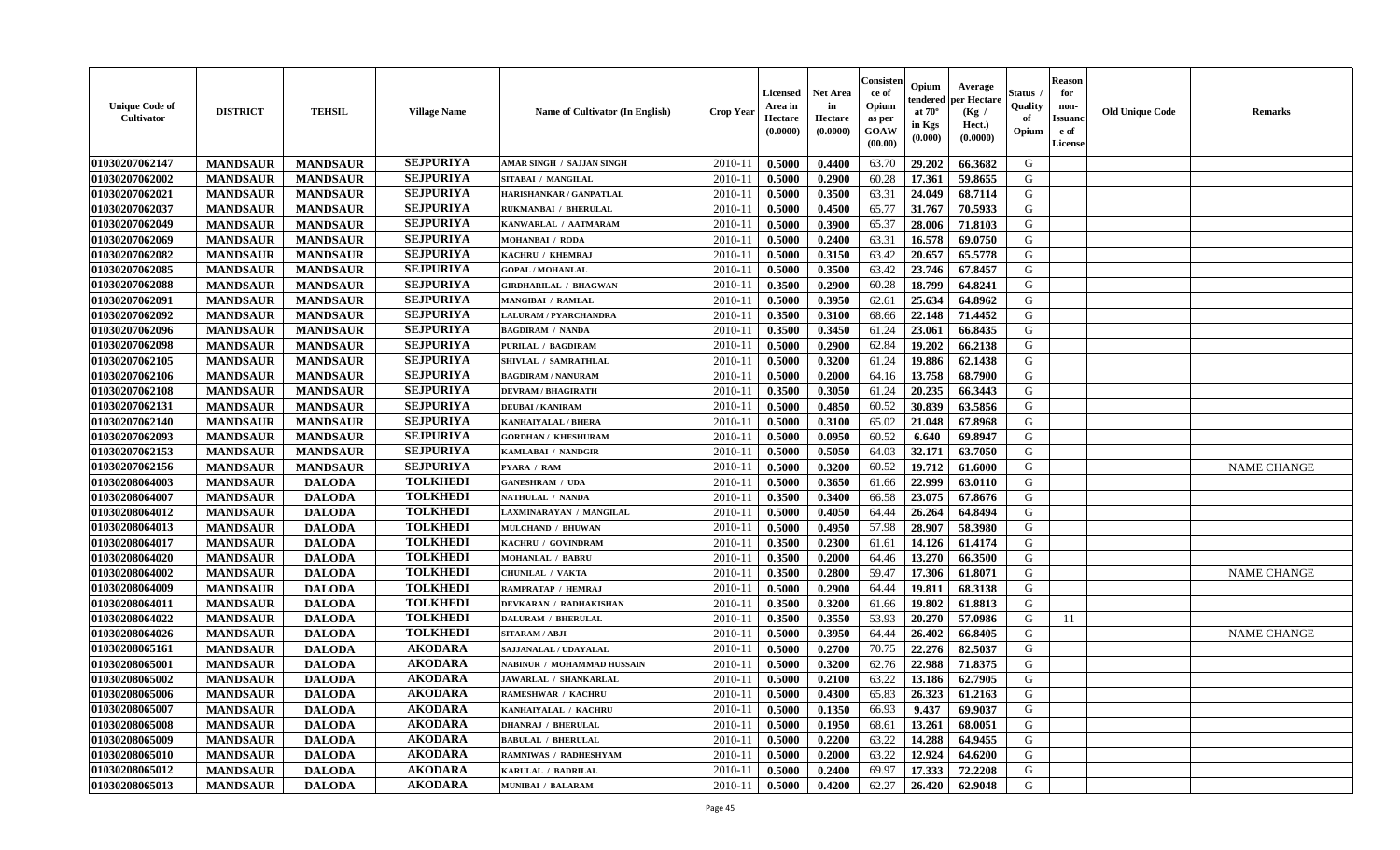| <b>Unique Code of</b><br><b>Cultivator</b> | <b>DISTRICT</b> | <b>TEHSIL</b> | <b>Village Name</b> | Name of Cultivator (In English) | <b>Crop Year</b> | Licensed<br>Area in<br>Hectare<br>(0.0000) | <b>Net Area</b><br>in<br>Hectare<br>(0.0000) | Consisteı<br>ce of<br>Opium<br>as per<br>GOAW<br>(00.00) | Opium<br>endered<br>at $70^\circ$<br>in Kgs<br>(0.000) | Average<br>per Hectare<br>(Kg /<br>Hect.)<br>(0.0000) | Status<br>Quality<br>of<br>Opium | <b>Reason</b><br>for<br>non-<br><b>Issuand</b><br>e of<br><b>License</b> | <b>Old Unique Code</b> | <b>Remarks</b> |
|--------------------------------------------|-----------------|---------------|---------------------|---------------------------------|------------------|--------------------------------------------|----------------------------------------------|----------------------------------------------------------|--------------------------------------------------------|-------------------------------------------------------|----------------------------------|--------------------------------------------------------------------------|------------------------|----------------|
| 01030208065014                             | <b>MANDSAUR</b> | <b>DALODA</b> | <b>AKODARA</b>      | <b>GORDHAN / RAMCHANDRA</b>     | 2010-11          | 0.5000                                     | 0.1750                                       | 66.90                                                    | 12.243                                                 | 69.9600                                               | G                                |                                                                          |                        |                |
| 01030208065017                             | <b>MANDSAUR</b> | <b>DALODA</b> | <b>AKODARA</b>      | <b>BALARAM / BHANWARLAL</b>     | 2010-11          | 0.5000                                     | 0.3950                                       | 66.93                                                    | 26.877                                                 | 68.0430                                               | G                                |                                                                          |                        |                |
| 01030208065018                             | <b>MANDSAUR</b> | <b>DALODA</b> | <b>AKODARA</b>      | KARULAL / BHANWARLAL            | 2010-11          | 0.5000                                     | 0.1850                                       | 66.93                                                    | 12.353                                                 | 66.7730                                               | G                                |                                                                          |                        |                |
| 01030208065020                             | <b>MANDSAUR</b> | <b>DALODA</b> | <b>AKODARA</b>      | <b>BALARAM / RAMLAL</b>         | 2010-11          | 0.5000                                     | 0.3850                                       | 66.99                                                    | 26.040                                                 | 67.6364                                               | G                                |                                                                          |                        |                |
| 01030208065021                             | <b>MANDSAUR</b> | <b>DALODA</b> | <b>AKODARA</b>      | LACHIRAM / RAMCHANDRAA          | 2010-11          | 0.5000                                     | 0.1950                                       | 66.99                                                    | 13.417                                                 | 68.8051                                               | G                                |                                                                          |                        |                |
| 01030208065022                             | <b>MANDSAUR</b> | <b>DALODA</b> | <b>AKODARA</b>      | <b>BHULIBAI / ONKAR</b>         | 2010-11          | 0.5000                                     | 0.4750                                       | 66.99                                                    | 31.514                                                 | 66.3453                                               | G                                |                                                                          |                        |                |
| 01030208065026                             | <b>MANDSAUR</b> | <b>DALODA</b> | <b>AKODARA</b>      | <b>MODIRAM / NANURAM</b>        | 2010-11          | 0.5000                                     | 0.4550                                       | 62.27                                                    | 28.591                                                 | 62.8374                                               | G                                |                                                                          |                        |                |
| 01030208065029                             | <b>MANDSAUR</b> | <b>DALODA</b> | <b>AKODARA</b>      | <b>BHANWARLAL / RAJARAM</b>     | 2010-11          | 0.5000                                     | 0.4200                                       | 68.00                                                    | 27.725                                                 | 66.0119                                               | G                                |                                                                          |                        |                |
| 01030208065031                             | <b>MANDSAUR</b> | <b>DALODA</b> | <b>AKODARA</b>      | AHMAD NUR / MOHD. HUSSAIN       | 2010-11          | 0.5000                                     | 0.4900                                       | 62.27                                                    | 30.939                                                 | 63.1408                                               | G                                |                                                                          |                        |                |
| 01030208065032                             | <b>MANDSAUR</b> | <b>DALODA</b> | <b>AKODARA</b>      | SHANKARLAL / DHANA BABRI        | 2010-11          | 0.5000                                     | 0.3850                                       | 69.85                                                    | 27.182                                                 | 70.6026                                               | G                                |                                                                          |                        |                |
| 01030208065033                             | <b>MANDSAUR</b> | <b>DALODA</b> | <b>AKODARA</b>      | KANTABAI / FULCHAND             | 2010-11          | 0.5000                                     | 0.2700                                       | 66.36                                                    | 18.078                                                 | 66.9556                                               | G                                |                                                                          |                        |                |
| 01030208065034                             | <b>MANDSAUR</b> | <b>DALODA</b> | <b>AKODARA</b>      | <b>LAXMINARAYAN / KISHAN</b>    | 2010-11          | 0.5000                                     | 0.4950                                       | 63.87                                                    | 32.044                                                 | 64.7354                                               | G                                |                                                                          |                        |                |
| 01030208065035                             | <b>MANDSAUR</b> | <b>DALODA</b> | <b>AKODARA</b>      | LALUPRASAD / BHUWANIRAM         | 2010-11          | 0.5000                                     | 0.2750                                       | 66.85                                                    | 18.775                                                 | 68.2727                                               | G                                |                                                                          |                        |                |
| 01030208065036                             | <b>MANDSAUR</b> | <b>DALODA</b> | <b>AKODARA</b>      | PRAKASH / BHUWANIRAM            | $2010 - 11$      | 0.5000                                     | 0.2800                                       | 66.36                                                    | 18.344                                                 | 65.5143                                               | G                                |                                                                          |                        |                |
| 01030208065038                             | <b>MANDSAUR</b> | <b>DALODA</b> | <b>AKODARA</b>      | <b>GANPAT / BHAGIRATH</b>       | 2010-11          | 0.5000                                     | 0.2650                                       | 63.87                                                    | 17.373                                                 | 65.5585                                               | G                                |                                                                          |                        |                |
| 01030208065039                             | <b>MANDSAUR</b> | <b>DALODA</b> | <b>AKODARA</b>      | <b>MANGILAL / DEVRAM</b>        | 2010-11          | 0.5000                                     | 0.2950                                       | 69.85                                                    | 21.105                                                 | 71.5424                                               | G                                |                                                                          |                        |                |
| 01030208065040                             | <b>MANDSAUR</b> | <b>DALODA</b> | <b>AKODARA</b>      | RAJKUNWARBAI / DOULATRAM        | 2010-11          | 0.5000                                     | 0.2000                                       | 63.05                                                    | 13.430                                                 | 67.1500                                               | G                                |                                                                          |                        |                |
| 01030208065041                             | <b>MANDSAUR</b> | <b>DALODA</b> | <b>AKODARA</b>      | <b>JAGDISH / BHUWANIRAM</b>     | 2010-11          | 0.5000                                     | 0.4950                                       | 66.36                                                    | 33.028                                                 | 66.7232                                               | G                                |                                                                          |                        |                |
| 01030208065042                             | <b>MANDSAUR</b> | <b>DALODA</b> | <b>AKODARA</b>      | <b>UDAYLAL / RAMESHWAR</b>      | 2010-11          | 0.5000                                     | 0.4100                                       | 66.85                                                    | 26.931                                                 | 65.6854                                               | G                                |                                                                          |                        |                |
| 01030208065043                             | <b>MANDSAUR</b> | <b>DALODA</b> | <b>AKODARA</b>      | VARDICHAND / BHERULAL           | 2010-11          | 0.5000                                     | 0.2350                                       | 63.05                                                    | 15.069                                                 | 64.1234                                               | G                                |                                                                          |                        |                |
| 01030208065044                             | <b>MANDSAUR</b> | <b>DALODA</b> | <b>AKODARA</b>      | <b>RAMPRASAD / SALAGRAM</b>     | 2010-11          | 0.5000                                     | 0.4300                                       | 65.29                                                    | 28.336                                                 | 65.8977                                               | G                                |                                                                          |                        |                |
| 01030208065049                             | <b>MANDSAUR</b> | <b>DALODA</b> | <b>AKODARA</b>      | <b>BALKRISHAN / KACHRU</b>      | 2010-11          | 0.5000                                     | 0.2550                                       | 65.29                                                    | 16.500                                                 | 64.7059                                               | G                                |                                                                          |                        |                |
| 01030208065052                             | <b>MANDSAUR</b> | <b>DALODA</b> | <b>AKODARA</b>      | SATYANRAYAN / MANGILAL          | $2010 - 11$      | 0.5000                                     | 0.3100                                       | 65.29                                                    | 20.398                                                 | 65.8000                                               | G                                |                                                                          |                        |                |
| 01030208065053                             | <b>MANDSAUR</b> | <b>DALODA</b> | <b>AKODARA</b>      | <b>DHAPUBAI / SHANTILAL</b>     | 2010-11          | 0.5000                                     | 0.1500                                       | 62.81                                                    | 9.655                                                  | 64.3667                                               | G                                |                                                                          |                        |                |
| 01030208065055                             | <b>MANDSAUR</b> | <b>DALODA</b> | <b>AKODARA</b>      | <b>BHUWANIRAM / RAMLAL</b>      | 2010-11          | 0.5000                                     | 0.1000                                       | 62.81                                                    | 6.380                                                  | 63.8000                                               | G                                |                                                                          |                        |                |
| 01030208065057                             | <b>MANDSAUR</b> | <b>DALODA</b> | <b>AKODARA</b>      | <b>BAPULAL / DHANNA</b>         | 2010-11          | 0.5000                                     | 0.5000                                       | 65.64                                                    | 33.279                                                 | 66.5580                                               | G                                |                                                                          |                        |                |
| 01030208065058                             | <b>MANDSAUR</b> | <b>DALODA</b> | <b>AKODARA</b>      | <b>SURESH / CHAINRAM</b>        | 2010-11          | 0.5000                                     | 0.1600                                       | 65.64                                                    | 10.981                                                 | 68.6313                                               | G                                |                                                                          |                        |                |
| 01030208065064                             | <b>MANDSAUR</b> | <b>DALODA</b> | <b>AKODARA</b>      | MOHAMMAD HUSSAIN / ISMAIL       | 2010-11          | 0.5000                                     | 0.2050                                       | 60.89                                                    | 12.639                                                 | 61.6537                                               | G                                |                                                                          |                        |                |
| 01030208065065                             | <b>MANDSAUR</b> | <b>DALODA</b> | <b>AKODARA</b>      | <b>BALARAM / GANGARAM</b>       | 2010-11          | 0.5000                                     | 0.5050                                       | 61.81                                                    | 30.569                                                 | 60.5327                                               | G                                |                                                                          |                        |                |
| 01030208065066                             | <b>MANDSAUR</b> | <b>DALODA</b> | <b>AKODARA</b>      | <b>BADRILAL / HIRALAL</b>       | 2010-11          | 0.5000                                     | 0.2450                                       | 65.64                                                    | 16.598                                                 | 67.7469                                               | G                                |                                                                          |                        |                |
| 01030208065067                             | <b>MANDSAUR</b> | <b>DALODA</b> | <b>AKODARA</b>      | MANGILAL / BHAGCHAND            | $2010 - 1$       | 0.5000                                     | 0.2700                                       | 62.81                                                    | 17.497                                                 | 64.8037                                               | ${\bf G}$                        |                                                                          |                        |                |
| 01030208065068                             | <b>MANDSAUR</b> | <b>DALODA</b> | <b>AKODARA</b>      | NANDLAL / KISHANLAL             | 2010-11          | 0.5000                                     | 0.4750                                       | 63.11                                                    | 29.977                                                 | 63.1095                                               | G                                |                                                                          |                        |                |
| 01030208065069                             | <b>MANDSAUR</b> | <b>DALODA</b> | <b>AKODARA</b>      | <b>SUBHASH / BHUWANIRAM</b>     | 2010-11          | 0.5000                                     | 0.4000                                       | 66.54                                                    | 27.044                                                 | 67.6100                                               | G                                |                                                                          |                        |                |
| 01030208065070                             | <b>MANDSAUR</b> | <b>DALODA</b> | <b>AKODARA</b>      | DEVENDRA / RAMCHANDRAA          | 2010-11          | 0.5000                                     | 0.1700                                       | 67.56                                                    | 11.427                                                 | 67.2176                                               | G                                |                                                                          |                        |                |
| 01030208065071                             | <b>MANDSAUR</b> | <b>DALODA</b> | <b>AKODARA</b>      | BHUWANIRAM / SURATRAM           | 2010-11          | 0.5000                                     | 0.3050                                       | 66.54                                                    | 20.333                                                 | 66.6656                                               | G                                |                                                                          |                        |                |
| 01030208065075                             | <b>MANDSAUR</b> | <b>DALODA</b> | <b>AKODARA</b>      | <b>GIRDHARI / HAJARI</b>        | 2010-11          | 0.5000                                     | 0.5000                                       | 66.54                                                    | 32.728                                                 | 65.4560                                               | G                                |                                                                          |                        |                |
| 01030208065078                             | <b>MANDSAUR</b> | <b>DALODA</b> | <b>AKODARA</b>      | RAMCHANDRIBAI / NATHULAL        | 2010-11          | 0.5000                                     | 0.1950                                       | 64.34                                                    | 13.070                                                 | 67.0256                                               | G                                |                                                                          |                        |                |
| 01030208065080                             | <b>MANDSAUR</b> | <b>DALODA</b> | <b>AKODARA</b>      | <b>JAGDISH / UMMEDRAM</b>       | 2010-11          | 0.5000                                     | 0.1900                                       | 64.34                                                    | 12.114                                                 | 63.7579                                               | G                                |                                                                          |                        |                |
| 01030208065081                             | <b>MANDSAUR</b> | <b>DALODA</b> | <b>AKODARA</b>      | DALURAM / BHUWANIRAM            | $2010 - 11$      | 0.5000                                     | 0.1650                                       | 60.67                                                    | 10.158                                                 | 61.5636                                               | G                                |                                                                          |                        |                |
| 01030208065082                             | <b>MANDSAUR</b> | <b>DALODA</b> | <b>AKODARA</b>      | <b>RAMESHWAR / HIRALAL</b>      | $2010 - 11$      | 0.5000                                     | 0.4300                                       | 63.11                                                    | 27.083                                                 | 62.9837                                               | G                                |                                                                          |                        |                |
| 01030208065083                             | <b>MANDSAUR</b> | <b>DALODA</b> | <b>AKODARA</b>      | VINOD KUMAR / BHANWARLAL        | 2010-11          | 0.5000                                     | 0.3150                                       | 67.56                                                    | 22.025                                                 | 69.9206                                               | G                                |                                                                          |                        |                |
| 01030208065084                             | <b>MANDSAUR</b> | <b>DALODA</b> | <b>AKODARA</b>      | NANDA / SURATRAM                | 2010-11          | 0.5000                                     | 0.4500                                       | 64.34                                                    | 28.824                                                 | 64.0533                                               | G                                |                                                                          |                        |                |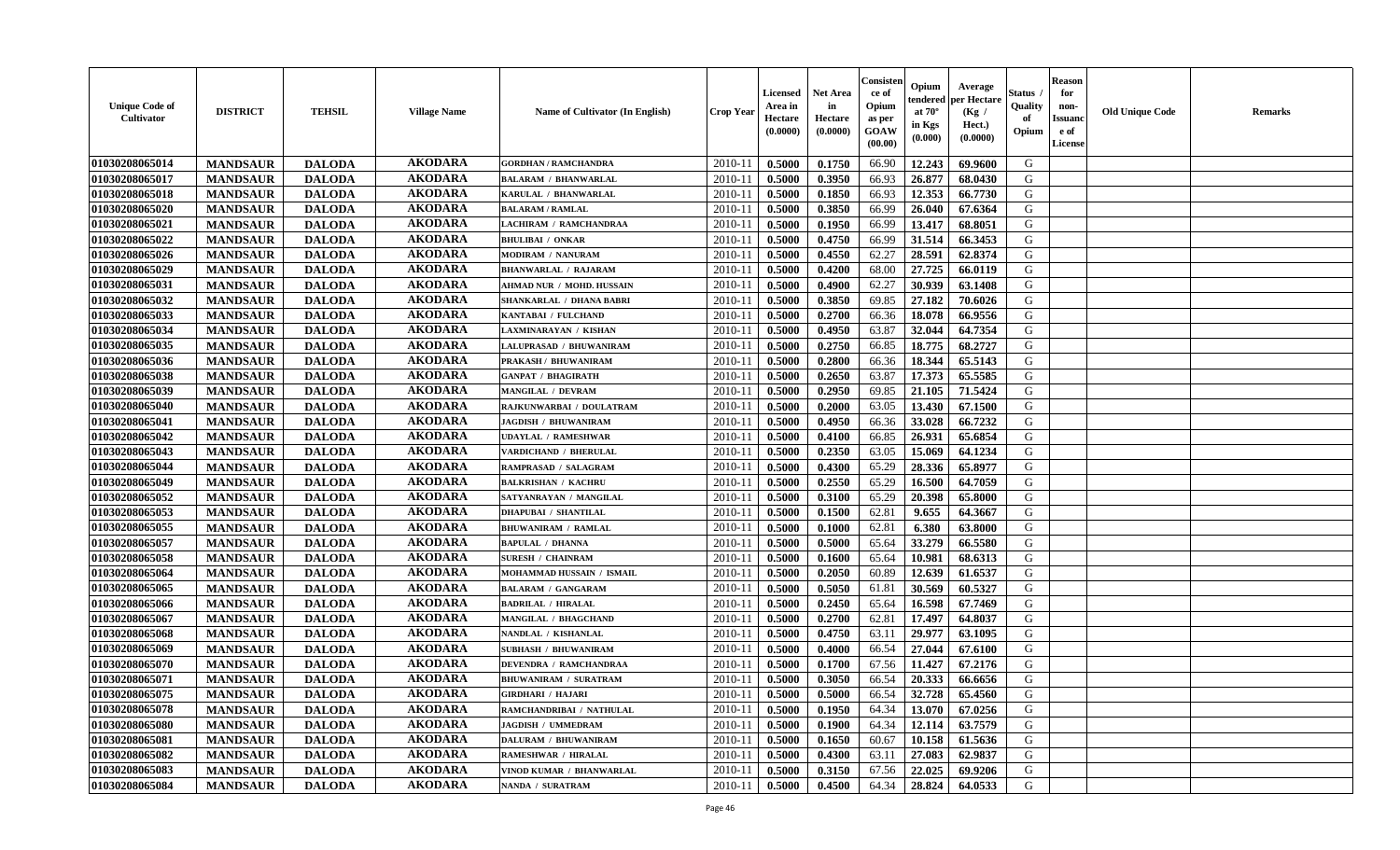| <b>Unique Code of</b><br>Cultivator | <b>DISTRICT</b> | <b>TEHSIL</b> | <b>Village Name</b> | <b>Name of Cultivator (In English)</b> | Crop Year   | Licensed<br>Area in<br>Hectare<br>(0.0000) | <b>Net Area</b><br>in<br>Hectare<br>(0.0000) | Consister<br>ce of<br>Opium<br>as per<br>GOAW<br>(00.00) | Opium<br>endered<br>at $70^\circ$<br>in Kgs<br>(0.000) | Average<br>per Hectare<br>(Kg /<br>Hect.)<br>(0.0000) | Status<br>Quality<br>of<br>Opium | <b>Reason</b><br>for<br>non-<br><b>Issuanc</b><br>e of<br><b>License</b> | <b>Old Unique Code</b> | <b>Remarks</b>     |
|-------------------------------------|-----------------|---------------|---------------------|----------------------------------------|-------------|--------------------------------------------|----------------------------------------------|----------------------------------------------------------|--------------------------------------------------------|-------------------------------------------------------|----------------------------------|--------------------------------------------------------------------------|------------------------|--------------------|
| 01030208065086                      | <b>MANDSAUR</b> | <b>DALODA</b> | <b>AKODARA</b>      | <b>BHERULAL / GANGARAM</b>             | 2010-11     | 0.5000                                     | 0.4100                                       | 63.11                                                    | 25.884                                                 | 63.1317                                               | G                                |                                                                          |                        |                    |
| 01030208065087                      | <b>MANDSAUR</b> | <b>DALODA</b> | <b>AKODARA</b>      | RAJENDRA / BHANWARLAL                  | 2010-11     | 0.5000                                     | 0.3250                                       | 63.37                                                    | 20.867                                                 | 64.2062                                               | G                                |                                                                          |                        |                    |
| 01030208065088                      | <b>MANDSAUR</b> | <b>DALODA</b> | <b>AKODARA</b>      | <b>DHANA / CHAMNA</b>                  | $2010 - 11$ | 0.5000                                     | 0.1750                                       | 63.37                                                    | 11.117                                                 | 63.5257                                               | G                                |                                                                          |                        |                    |
| 01030208065090                      | <b>MANDSAUR</b> | <b>DALODA</b> | <b>AKODARA</b>      | SHRILAL / SALAGRAM                     | 2010-11     | 0.5000                                     | 0.1300                                       | 64.79                                                    | 8.932                                                  | 68.7077                                               | G                                |                                                                          |                        |                    |
| 01030208065091                      | <b>MANDSAUR</b> | <b>DALODA</b> | <b>AKODARA</b>      | <b>INDRAJIT / SAJJANALAL</b>           | $2010 - 1$  | 0.5000                                     | 0.2600                                       | 65.83                                                    | 17.276                                                 | 66.4462                                               | G                                |                                                                          |                        |                    |
| 01030208065092                      | <b>MANDSAUR</b> | <b>DALODA</b> | <b>AKODARA</b>      | RADHESHYAM / UDAYRAM                   | $2010 - 1$  | 0.3500                                     | 0.2000                                       | 64.79                                                    | 13.115                                                 | 65.5750                                               | G                                |                                                                          |                        | <b>NAME CHANGE</b> |
| 01030208065093                      | <b>MANDSAUR</b> | <b>DALODA</b> | <b>AKODARA</b>      | MOTYABAI / MOHANLAL                    | $2010 - 1$  | 0.5000                                     | 0.3000                                       | 64.79                                                    | 18.771                                                 | 62.5700                                               | G                                |                                                                          |                        |                    |
| 01030208065094                      | <b>MANDSAUR</b> | <b>DALODA</b> | <b>AKODARA</b>      | SHANKARLAL / NANURAM                   | $2010 - 1$  | 0.5000                                     | 0.3550                                       | 63.37                                                    | 23.058                                                 | 64.9521                                               | G                                |                                                                          |                        |                    |
| 01030208065095                      | <b>MANDSAUR</b> | <b>DALODA</b> | <b>AKODARA</b>      | <b>BHAGIRATH / SURATRAM</b>            | 2010-11     | 0.5000                                     | 0.2000                                       | 64.79                                                    | 13.319                                                 | 66.5950                                               | G                                |                                                                          |                        |                    |
| 01030208065097                      | <b>MANDSAUR</b> | <b>DALODA</b> | <b>AKODARA</b>      | <b>BHUWANIRAM / BALARAM</b>            | 2010-11     | 0.5000                                     | 0.1100                                       | 66.69                                                    | 7.584                                                  | 68.9455                                               | G                                |                                                                          |                        |                    |
| 01030208065098                      | <b>MANDSAUR</b> | <b>DALODA</b> | <b>AKODARA</b>      | NIRBHAYRAM / RATANLAL                  | $2010 - 11$ | 0.5000                                     | 0.2500                                       | 66.77                                                    | 16.921                                                 | 67.6840                                               | $\mathbf G$                      |                                                                          |                        |                    |
| 01030208065099                      | <b>MANDSAUR</b> | <b>DALODA</b> | <b>AKODARA</b>      | <b>DALURAM / NANURAM</b>               | 2010-11     | 0.5000                                     | 0.2000                                       | 63.60                                                    | 13.374                                                 | 66.8700                                               | G                                |                                                                          |                        |                    |
| 01030208065100                      | <b>MANDSAUR</b> | <b>DALODA</b> | <b>AKODARA</b>      | VISHNULAL / KISHANLAI                  | $2010 - 11$ | 0.5000                                     | 0.3750                                       | 63.97                                                    | 24.409                                                 | 65.0907                                               | G                                |                                                                          |                        |                    |
| 01030208065102                      | <b>MANDSAUR</b> | <b>DALODA</b> | <b>AKODARA</b>      | KALURAM / DHURILAL                     | 2010-1      | 0.5000                                     | 0.1600                                       | 63.60                                                    | 10.349                                                 | 64.6813                                               | G                                |                                                                          |                        |                    |
| 01030208065103                      | <b>MANDSAUR</b> | <b>DALODA</b> | <b>AKODARA</b>      | <b>DILIP KUMAR / KALURAM</b>           | $2010 - 1$  | 0.5000                                     | 0.2400                                       | 66.97                                                    | 16.752                                                 | 69.8000                                               | G                                |                                                                          |                        |                    |
| 01030208065105                      | <b>MANDSAUR</b> | <b>DALODA</b> | <b>AKODARA</b>      | SATYANARAYAN / BHUWANIRAM              | 2010-11     | 0.5000                                     | 0.2650                                       | 66.97                                                    | 17.986                                                 | 67.8717                                               | G                                |                                                                          |                        |                    |
| 01030208065106                      | <b>MANDSAUR</b> | <b>DALODA</b> | <b>AKODARA</b>      | RAMESHWAR / BHAGTRAM                   | 2010-11     | 0.5000                                     | 0.4350                                       | 63.97                                                    | 28.138                                                 | 64.6851                                               | G                                |                                                                          |                        |                    |
| 01030208065109                      | <b>MANDSAUR</b> | <b>DALODA</b> | <b>AKODARA</b>      | <b>BHERU / KISHANLAL</b>               | $2010 - 11$ | 0.5000                                     | 0.1900                                       | 66.97                                                    | 13.002                                                 | 68.4316                                               | G                                |                                                                          |                        |                    |
| 01030208065110                      | <b>MANDSAUR</b> | <b>DALODA</b> | <b>AKODARA</b>      | <b>GOPAL / ONKARLAL</b>                | $2010 - 11$ | 0.5000                                     | 0.0950                                       | 63.97                                                    | 6.251                                                  | 65.8000                                               | G                                |                                                                          |                        |                    |
| 01030208065111                      | <b>MANDSAUR</b> | <b>DALODA</b> | <b>AKODARA</b>      | <b>BHERULAL / BABRU</b>                | 2010-11     | 0.5000                                     | 0.3000                                       | 69.00                                                    | 21.045                                                 | 70.1500                                               | G                                |                                                                          |                        |                    |
| 01030208065113                      | <b>MANDSAUR</b> | <b>DALODA</b> | <b>AKODARA</b>      | VALIBAI / RAGHUNATH                    | 2010-11     | 0.5000                                     | 0.3200                                       | 64.49                                                    | 20.711                                                 | 64.7219                                               | G                                |                                                                          |                        |                    |
| 01030208065115                      | <b>MANDSAUR</b> | <b>DALODA</b> | <b>AKODARA</b>      | KAMALABAI / GIRADHARILAL               | 2010-1      | 0.5000                                     | 0.3400                                       | 64.79                                                    | 21.705                                                 | 63.8382                                               | G                                |                                                                          |                        |                    |
| 01030208065116                      | <b>MANDSAUR</b> | <b>DALODA</b> | <b>AKODARA</b>      | SHIVNARAYAN / RAMLAL                   | 2010-1      | 0.5000                                     | 0.4150                                       | 63.90                                                    | 26.637                                                 | 64.1855                                               | G                                |                                                                          |                        |                    |
| 01030208065117                      | <b>MANDSAUR</b> | <b>DALODA</b> | <b>AKODARA</b>      | <b>RANCHOD / SHRIRAM</b>               | 2010-11     | 0.5000                                     | 0.3100                                       | 69.00                                                    | 21.528                                                 | 69.4452                                               | G                                |                                                                          |                        |                    |
| 01030208065119                      | <b>MANDSAUR</b> | <b>DALODA</b> | <b>AKODARA</b>      | <b>AMBALAL / BHUWANILAL</b>            | 2010-11     | 0.3500                                     | 0.2200                                       | 71.58                                                    | 16.249                                                 | 73.8591                                               | G                                |                                                                          |                        |                    |
| 01030208065120                      | <b>MANDSAUR</b> | <b>DALODA</b> | <b>AKODARA</b>      | <b>BHUWANIRAM / SHOBHARAM</b>          | $2010 - 11$ | 0.5000                                     | 0.4900                                       | 63.90                                                    | 31.777                                                 | 64.8510                                               | G                                |                                                                          |                        |                    |
| 01030208065123                      | <b>MANDSAUR</b> | <b>DALODA</b> | <b>AKODARA</b>      | <b>GOUTAM / BHANWARLAL</b>             | 2010-11     | 0.5000                                     | 0.1800                                       | 64.49                                                    | 11.562                                                 | 64.2333                                               | G                                |                                                                          |                        |                    |
| 01030208065125                      | <b>MANDSAUR</b> | <b>DALODA</b> | <b>AKODARA</b>      | <b>JASKUNWAR / BHUWAN</b>              | 2010-11     | 0.5000                                     | 0.4400                                       | 63.90                                                    | 28.344                                                 | 64.4182                                               | G                                |                                                                          |                        |                    |
| 01030208065126                      | <b>MANDSAUR</b> | <b>DALODA</b> | <b>AKODARA</b>      | MOHANLAL / ASHARAM                     | 2010-11     | 0.3500                                     | 0.1500                                       | 69.21                                                    | 10.401                                                 | 69.3400                                               | G                                |                                                                          |                        |                    |
| 01030208065127                      | <b>MANDSAUR</b> | <b>DALODA</b> | <b>AKODARA</b>      | <b>DEVRAM / PARASARAM</b>              | $2010 - 1$  | 0.5000                                     | 0.3100                                       | 63.90                                                    | 19.864                                                 | 64.0774                                               | G                                |                                                                          |                        |                    |
| 01030208065129                      | <b>MANDSAUR</b> | <b>DALODA</b> | <b>AKODARA</b>      | <b>MANGILAL / AMRITRAM</b>             | 2010-1      | 0.5000                                     | 0.2450                                       | 66.69                                                    | 16.453                                                 | 67.1551                                               | ${\bf G}$                        |                                                                          |                        |                    |
| 01030208065130                      | <b>MANDSAUR</b> | <b>DALODA</b> | <b>AKODARA</b>      | PRABHULAL / RATANLAL                   | $2010 - 1$  | 0.5000                                     | 0.2300                                       | 63.31                                                    | 15.638                                                 | 67.9913                                               | G                                |                                                                          |                        |                    |
| 01030208065131                      | <b>MANDSAUR</b> | <b>DALODA</b> | <b>AKODARA</b>      | <b>MANGILAL / BHANWARLAL</b>           | 2010-11     | 0.5000                                     | 0.4150                                       | 66.69                                                    | 28.238                                                 | 68.0434                                               | G                                |                                                                          |                        |                    |
| 01030208065132                      | <b>MANDSAUR</b> | <b>DALODA</b> | <b>AKODARA</b>      | RADHESHYAM / PARWATIBAI                | 2010-11     | 0.5000                                     | 0.2100                                       | 65.50                                                    | 14.279                                                 | 67.9952                                               | G                                |                                                                          |                        |                    |
| 01030208065133                      | <b>MANDSAUR</b> | <b>DALODA</b> | <b>AKODARA</b>      | <b>CHOTE KHA / ISMAIL KHA</b>          | 2010-11     | 0.5000                                     | 0.4000                                       | 63.32                                                    | 25.455                                                 | 63.6375                                               | G                                |                                                                          |                        |                    |
| 01030208065134                      | <b>MANDSAUR</b> | <b>DALODA</b> | <b>AKODARA</b>      | <b>SHANKAR / BHERA</b>                 | 2010-11     | 0.5000                                     | 0.1000                                       | 65.50                                                    | 6.765                                                  | 67.6500                                               | G                                |                                                                          |                        |                    |
| 01030208065136                      | <b>MANDSAUR</b> | <b>DALODA</b> | <b>AKODARA</b>      | <b>RUKMANIBAI / DEVRAM</b>             | 2010-11     | 0.5000                                     | 0.2050                                       | 65.50                                                    | 13.764                                                 | 67.1415                                               | G                                |                                                                          |                        |                    |
| 01030208065137                      | <b>MANDSAUR</b> | <b>DALODA</b> | <b>AKODARA</b>      | RADHAKISHAN / BHUWANILAL               | $2010 - 1$  | 0.5000                                     | 0.1550                                       | 66.97                                                    | 10.639                                                 | 68.6387                                               | G                                |                                                                          |                        |                    |
| 01030208065139                      | <b>MANDSAUR</b> | <b>DALODA</b> | <b>AKODARA</b>      | <b>BALARAM / DAYARAM</b>               | $2010-1$    | 0.5000                                     | 0.2400                                       | 66.97                                                    | 16.857                                                 | 70.2375                                               | G                                |                                                                          |                        |                    |
| 01030208065140                      | <b>MANDSAUR</b> | <b>DALODA</b> | <b>AKODARA</b>      | <b>GORISHANKAR / NANURAM</b>           | 2010-1      | 0.5000                                     | 0.2150                                       | 66.70                                                    | 14.893                                                 | 69.2698                                               | G                                |                                                                          |                        |                    |
| 01030208065142                      | <b>MANDSAUR</b> | <b>DALODA</b> | <b>AKODARA</b>      | <b>JAGANATH / HIRALAL</b>              | 2010-11     | 0.5000                                     | 0.2450                                       | 63.31                                                    | 15.629                                                 | 63.7918                                               | G                                |                                                                          |                        |                    |
| 01030208065143                      | <b>MANDSAUR</b> | <b>DALODA</b> | <b>AKODARA</b>      | RAMLAL / BAGDIRAM                      | 2010-11     | 0.5000                                     | 0.1500                                       | 63.96                                                    | 10.124                                                 | 67.4933                                               | G                                |                                                                          |                        |                    |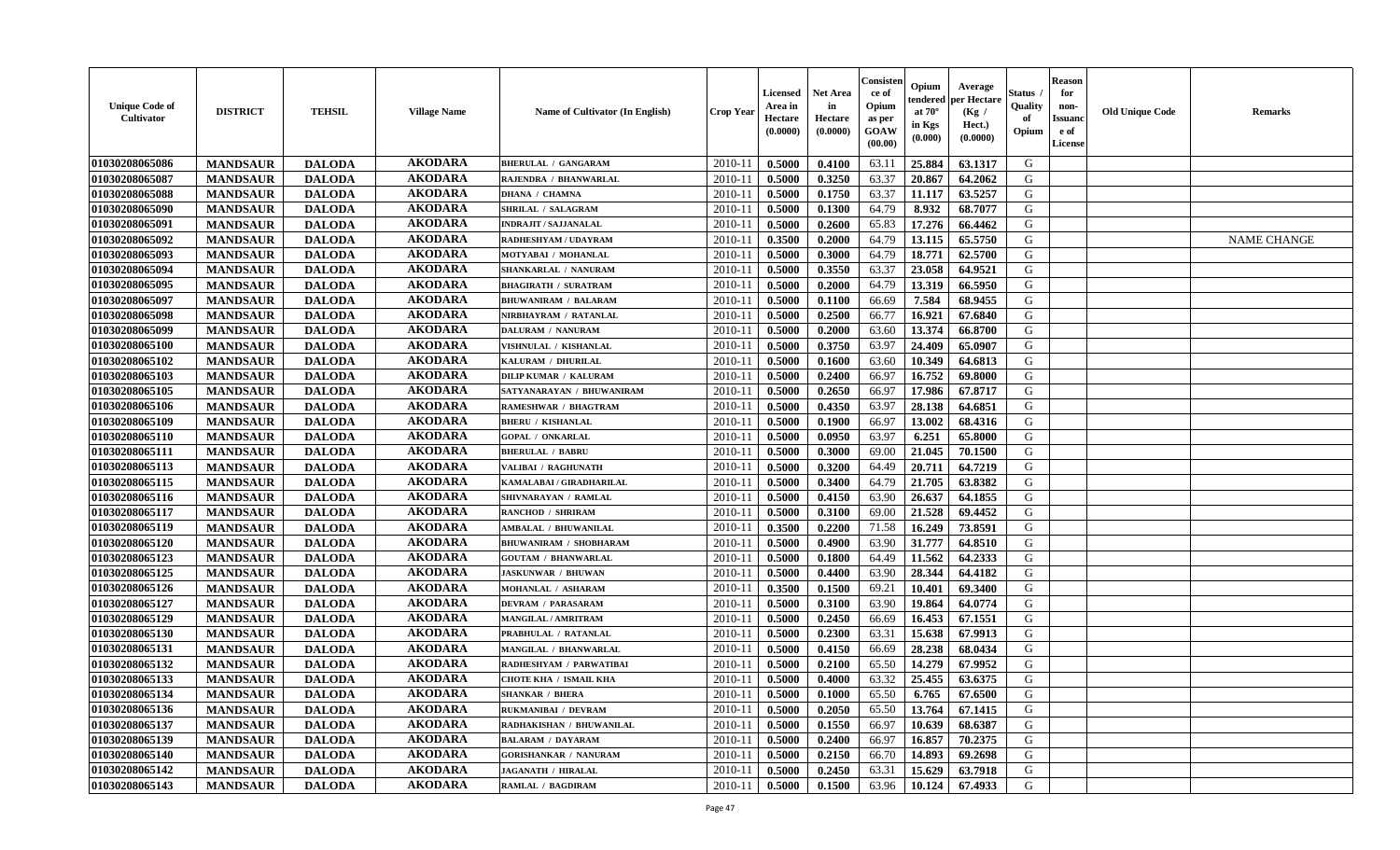| <b>Unique Code of</b><br><b>Cultivator</b> | <b>DISTRICT</b> | <b>TEHSIL</b> | <b>Village Name</b> | <b>Name of Cultivator (In English)</b> | <b>Crop Year</b> | Licensed<br>Area in<br>Hectare<br>(0.0000) | Net Area<br>in<br>Hectare<br>(0.0000) | Consisteı<br>ce of<br>Opium<br>as per<br>GOAW<br>(00.00) | Opium<br>endered<br>at $70^\circ$<br>in Kgs<br>(0.000) | Average<br>per Hectare<br>(Kg /<br>Hect.)<br>(0.0000) | Status<br>Quality<br>of<br>Opium | <b>Reason</b><br>for<br>non-<br><b>Issuand</b><br>e of<br>License | <b>Old Unique Code</b> | Remarks |
|--------------------------------------------|-----------------|---------------|---------------------|----------------------------------------|------------------|--------------------------------------------|---------------------------------------|----------------------------------------------------------|--------------------------------------------------------|-------------------------------------------------------|----------------------------------|-------------------------------------------------------------------|------------------------|---------|
| 01030208065146                             | <b>MANDSAUR</b> | <b>DALODA</b> | <b>AKODARA</b>      | RAJARAM / KACHRU                       | 2010-11          | 0.5000                                     | 0.2400                                | 66.77                                                    | 16.101                                                 | 67.0875                                               | G                                |                                                                   |                        |         |
| 01030208065147                             | <b>MANDSAUR</b> | <b>DALODA</b> | <b>AKODARA</b>      | <b>BHUWANIBAI / MANGILAL</b>           | 2010-11          | 0.5000                                     | 0.1700                                | 63.96                                                    | 11.156                                                 | 65.6235                                               | G                                |                                                                   |                        |         |
| 01030208065148                             | <b>MANDSAUR</b> | <b>DALODA</b> | <b>AKODARA</b>      | SHOBHARAM / NANURAM                    | 2010-11          | 0.5000                                     | 0.2100                                | 64.86                                                    | 13.824                                                 | 65.8286                                               | G                                |                                                                   |                        |         |
| 01030208065150                             | <b>MANDSAUR</b> | <b>DALODA</b> | <b>AKODARA</b>      | <b>BHANWARLAL / PARASRAM</b>           | 2010-11          | 0.5000                                     | 0.3150                                | 66.77                                                    | 20.641                                                 | 65.5270                                               | G                                |                                                                   |                        |         |
| 01030208065152                             | <b>MANDSAUR</b> | <b>DALODA</b> | <b>AKODARA</b>      | NANURAM / GANESHRAM                    | 2010-11          | 0.5000                                     | 0.3650                                | 63.96                                                    | 23.775                                                 | 65.1370                                               | G                                |                                                                   |                        |         |
| 01030208065153                             | <b>MANDSAUR</b> | <b>DALODA</b> | <b>AKODARA</b>      | <b>BANSHILAL / BHAGATRAM</b>           | $2010 - 11$      | 0.5000                                     | 0.1750                                | 66.77                                                    | 11.723                                                 | 66.9886                                               | G                                |                                                                   |                        |         |
| 01030208065155                             | <b>MANDSAUR</b> | <b>DALODA</b> | <b>AKODARA</b>      | DAYARAM / BHANWARLAL                   | $2010 - 11$      | 0.5000                                     | 0.3700                                | 69.21                                                    | 25.835                                                 | 69.8243                                               | G                                |                                                                   |                        |         |
| 01030208065156                             | <b>MANDSAUR</b> | <b>DALODA</b> | <b>AKODARA</b>      | NARENDRA KUMAR / SHANKARLAL            | 2010-11          | 0.5000                                     | 0.1500                                | 63.99                                                    | 9.845                                                  | 65.6333                                               | G                                |                                                                   |                        |         |
| 01030208065158                             | <b>MANDSAUR</b> | <b>DALODA</b> | <b>AKODARA</b>      | <b>BHERULAL / RATANLAL</b>             | 2010-11          | 0.5000                                     | 0.3200                                | 66.95                                                    | 21.644                                                 | 67.6375                                               | G                                |                                                                   |                        |         |
| 01030208065159                             | <b>MANDSAUR</b> | <b>DALODA</b> | <b>AKODARA</b>      | NATHULAL / BHUWAN                      | 2010-11          | 0.5000                                     | 0.3100                                | 63.32                                                    | 19.901                                                 | 64.1968                                               | G                                |                                                                   |                        |         |
| 01030208065163                             | <b>MANDSAUR</b> | <b>DALODA</b> | <b>AKODARA</b>      | MOHANLAL / NANDRAM                     | 2010-11          | 0.5000                                     | 0.2300                                | 66.89                                                    | 15.729                                                 | 68.3870                                               | G                                |                                                                   |                        |         |
| 01030208065164                             | <b>MANDSAUR</b> | <b>DALODA</b> | <b>AKODARA</b>      | <b>GANESHRAM / BHUWANILAL</b>          | 2010-11          | 0.5000                                     | 0.1000                                | 63.99                                                    | 6.902                                                  | 69.0200                                               | G                                |                                                                   |                        |         |
| 01030208065166                             | <b>MANDSAUR</b> | <b>DALODA</b> | <b>AKODARA</b>      | MAHENDRA KUMAR / BHAGWATILAL           | 2010-11          | 0.5000                                     | 0.1750                                | 63.99                                                    | 11.399                                                 | 65.1371                                               | G                                |                                                                   |                        |         |
| 01030208065170                             | <b>MANDSAUR</b> | <b>DALODA</b> | <b>AKODARA</b>      | <b>JAGANNATH / BHUWANIRAM</b>          | 2010-11          | 0.5000                                     | 0.1000                                | 63.90                                                    | 6.646                                                  | 66.4600                                               | G                                |                                                                   |                        |         |
| 01030208065173                             | <b>MANDSAUR</b> | <b>DALODA</b> | <b>AKODARA</b>      | RUKAMANIBAI / KARULAL                  | 2010-11          | 0.5000                                     | 0.2200                                | 64.49                                                    | 14.676                                                 | 66.7091                                               | $\mathbf G$                      |                                                                   |                        |         |
| 01030208065174                             | <b>MANDSAUR</b> | <b>DALODA</b> | <b>AKODARA</b>      | <b>RATANLAL / CHUNNILAL</b>            | 2010-11          | 0.5000                                     | 0.1750                                | 66.70                                                    | 11.749                                                 | 67.1371                                               | G                                |                                                                   |                        |         |
| 01030208065175                             | <b>MANDSAUR</b> | <b>DALODA</b> | <b>AKODARA</b>      | <b>CHANDRAASHEKHAR / JITMAL</b>        | 2010-11          | 0.5000                                     | 0.0800                                | 66.70                                                    | 5.736                                                  | 71.7000                                               | G                                |                                                                   |                        |         |
| 01030208065176                             | <b>MANDSAUR</b> | <b>DALODA</b> | <b>AKODARA</b>      | KALABAI / BHUWANIRAM                   | 2010-11          | 0.5000                                     | 0.2500                                | 63.70                                                    | 16.271                                                 | 65.0840                                               | G                                |                                                                   |                        |         |
| 01030208065177                             | <b>MANDSAUR</b> | <b>DALODA</b> | <b>AKODARA</b>      | <b>DEVRAM / SURATRAM</b>               | 2010-11          | 0.5000                                     | 0.4900                                | 63.90                                                    | 31.713                                                 | 64.7204                                               | G                                |                                                                   |                        |         |
| 01030208065178                             | <b>MANDSAUR</b> | <b>DALODA</b> | <b>AKODARA</b>      | RAMIBAI / NIRBHAYRAM                   | 2010-11          | 0.5000                                     | 0.2000                                | 60.07                                                    | 12.383                                                 | 61.9150                                               | G                                |                                                                   |                        |         |
| 01030208065179                             | <b>MANDSAUR</b> | <b>DALODA</b> | <b>AKODARA</b>      | SAJJANBAI / MADHULAL                   | 2010-11          | 0.5000                                     | 0.2650                                | 68.20                                                    | 18.385                                                 | 69.3774                                               | G                                |                                                                   |                        |         |
| 01030208065182                             | <b>MANDSAUR</b> | <b>DALODA</b> | <b>AKODARA</b>      | VARDICHANDRAA / RAJARAM                | 2010-11          | 0.5000                                     | 0.3100                                | 63.90                                                    | 20.138                                                 | 64.9613                                               | G                                |                                                                   |                        |         |
| 01030208065187                             | <b>MANDSAUR</b> | <b>DALODA</b> | <b>AKODARA</b>      | <b>BALU / SUKHA</b>                    | 2010-11          | 0.5000                                     | 0.3000                                | 63.70                                                    | 19.055                                                 | 63.5167                                               | G                                |                                                                   |                        |         |
| 01030208065188                             | <b>MANDSAUR</b> | <b>DALODA</b> | <b>AKODARA</b>      | LAXMINARAYAN / BAPULAL GAYARI          | 2010-11          | 0.5000                                     | 0.4900                                | 67.76                                                    | 31.286                                                 | 63.8490                                               | G                                |                                                                   |                        |         |
| 01030208065189                             | <b>MANDSAUR</b> | <b>DALODA</b> | <b>AKODARA</b>      | KISHANLAL / HIRALAL                    | 2010-11          | 0.5000                                     | 0.3950                                | 63.70                                                    | 25.580                                                 | 64.7595                                               | G                                |                                                                   |                        |         |
| 01030208065191                             | <b>MANDSAUR</b> | <b>DALODA</b> | <b>AKODARA</b>      | <b>BHERULAL / DHURA</b>                | 2010-11          | 0.5000                                     | 0.4550                                | 65.37                                                    | 29.715                                                 | 65.3077                                               | G                                |                                                                   |                        |         |
| 01030208065193                             | <b>MANDSAUR</b> | <b>DALODA</b> | <b>AKODARA</b>      | <b>BHANVARABAI / NANDARAM</b>          | 2010-11          | 0.5000                                     | 0.1300                                | 64.54                                                    | 8.335                                                  | 64.1154                                               | G                                |                                                                   |                        |         |
| 01030208065194                             | <b>MANDSAUR</b> | <b>DALODA</b> | <b>AKODARA</b>      | RAMKISHAN / BAPULAL                    | 2010-11          | 0.5000                                     | 0.3150                                | 64.54                                                    | 19.233                                                 | 61.0571                                               | G                                |                                                                   |                        |         |
| 01030208065196                             | <b>MANDSAUR</b> | <b>DALODA</b> | <b>AKODARA</b>      | RADHESHYAM / BHERULAL                  | 2010-11          | 0.5000                                     | 0.1450                                | 66.09                                                    | 9.687                                                  | 66.8069                                               | G                                |                                                                   |                        |         |
| 01030208065200                             | <b>MANDSAUR</b> | <b>DALODA</b> | <b>AKODARA</b>      | <b>BHAGVANTABAI PATI NANDA</b>         | 2010-11          | 0.5000                                     | 0.2950                                | 60.86                                                    | 18.223                                                 | 61.7729                                               | G                                |                                                                   |                        |         |
| 01030208065201                             | <b>MANDSAUR</b> | <b>DALODA</b> | <b>AKODARA</b>      | <b>BADRILAL / GANESHRAM</b>            | 2010-11          | 0.5000                                     | 0.3550                                | 60.86                                                    | 21.770                                                 | 61.3239                                               | G                                |                                                                   |                        |         |
| 01030208065205                             | <b>MANDSAUR</b> | <b>DALODA</b> | <b>AKODARA</b>      | <b>CHAGANLAL / BHUWANIRAM</b>          | 2010-11          | 0.3500                                     | 0.1000                                | 62.76                                                    | 6.572                                                  | 65.7200                                               | G                                |                                                                   |                        |         |
| 01030208065208                             | <b>MANDSAUR</b> | <b>DALODA</b> | <b>AKODARA</b>      | <b>BABULAL / GIRDHARILAL</b>           | 2010-11          | 0.5000                                     | 0.1450                                | 62.76                                                    | 9.405                                                  | 64.8621                                               | G                                |                                                                   |                        |         |
| 01030208065209                             | <b>MANDSAUR</b> | <b>DALODA</b> | <b>AKODARA</b>      | <b>FULCHAND / SHRIRAM</b>              | 2010-11          | 0.5000                                     | 0.3900                                | 66.09                                                    | 26.011                                                 | 66.6949                                               | G                                |                                                                   |                        |         |
| 01030208065212                             | <b>MANDSAUR</b> | <b>DALODA</b> | <b>AKODARA</b>      | NATHU / PREMA                          | 2010-11          | 0.5000                                     | 0.3000                                | 62.53                                                    | 18.839                                                 | 62.7967                                               | G                                |                                                                   |                        |         |
| 01030208065213                             | <b>MANDSAUR</b> | <b>DALODA</b> | <b>AKODARA</b>      | KANWARLAL / DEVRAM                     | 2010-11          | 0.5000                                     | 0.2850                                | 61.05                                                    | 17.809                                                 | 62.4877                                               | G                                |                                                                   |                        |         |
| 01030208065214                             | <b>MANDSAUR</b> | <b>DALODA</b> | <b>AKODARA</b>      | RAMCHANDRA / SHANKARALAL               | 2010-11          | 0.5000                                     | 0.1500                                | 67.09                                                    | 10.217                                                 | 68.1133                                               | G                                |                                                                   |                        |         |
| 01030208065215                             | <b>MANDSAUR</b> | <b>DALODA</b> | <b>AKODARA</b>      | <b>BABULAL / LAXMINARAYAN</b>          | 2010-11          | 0.5000                                     | 0.4000                                | 62.53                                                    | 25.271                                                 | 63.1775                                               | G                                |                                                                   |                        |         |
| 01030208065216                             | <b>MANDSAUR</b> | <b>DALODA</b> | <b>AKODARA</b>      | <b>BHAGWAN / RATANLAL</b>              | $2010 - 11$      | 0.5000                                     | 0.1800                                | 66.09                                                    | 12.113                                                 | 67.2944                                               | G                                |                                                                   |                        |         |
| 01030208065218                             | <b>MANDSAUR</b> | <b>DALODA</b> | <b>AKODARA</b>      | <b>BHUWANIRAM / MOHANLAL</b>           | $2010 - 11$      | 0.5000                                     | 0.1450                                | 67.76                                                    | 9.970                                                  | 68.7586                                               | ${\bf G}$                        |                                                                   |                        |         |
| 01030208065219                             | <b>MANDSAUR</b> | <b>DALODA</b> | <b>AKODARA</b>      | AMBARAM / BHUWANIRAM KACHNADIYA        | 2010-11          | 0.5000                                     | 0.2050                                | 66.72                                                    | 13.668                                                 | 66.6732                                               | G                                |                                                                   |                        |         |
| 01030208065221                             | <b>MANDSAUR</b> | <b>DALODA</b> | <b>AKODARA</b>      | <b>DAYARAM / BHAGATRAM</b>             | 2010-11          | 0.5000                                     | 0.2550                                | 66.72                                                    | 17.099                                                 | 67.0549                                               | G                                |                                                                   |                        |         |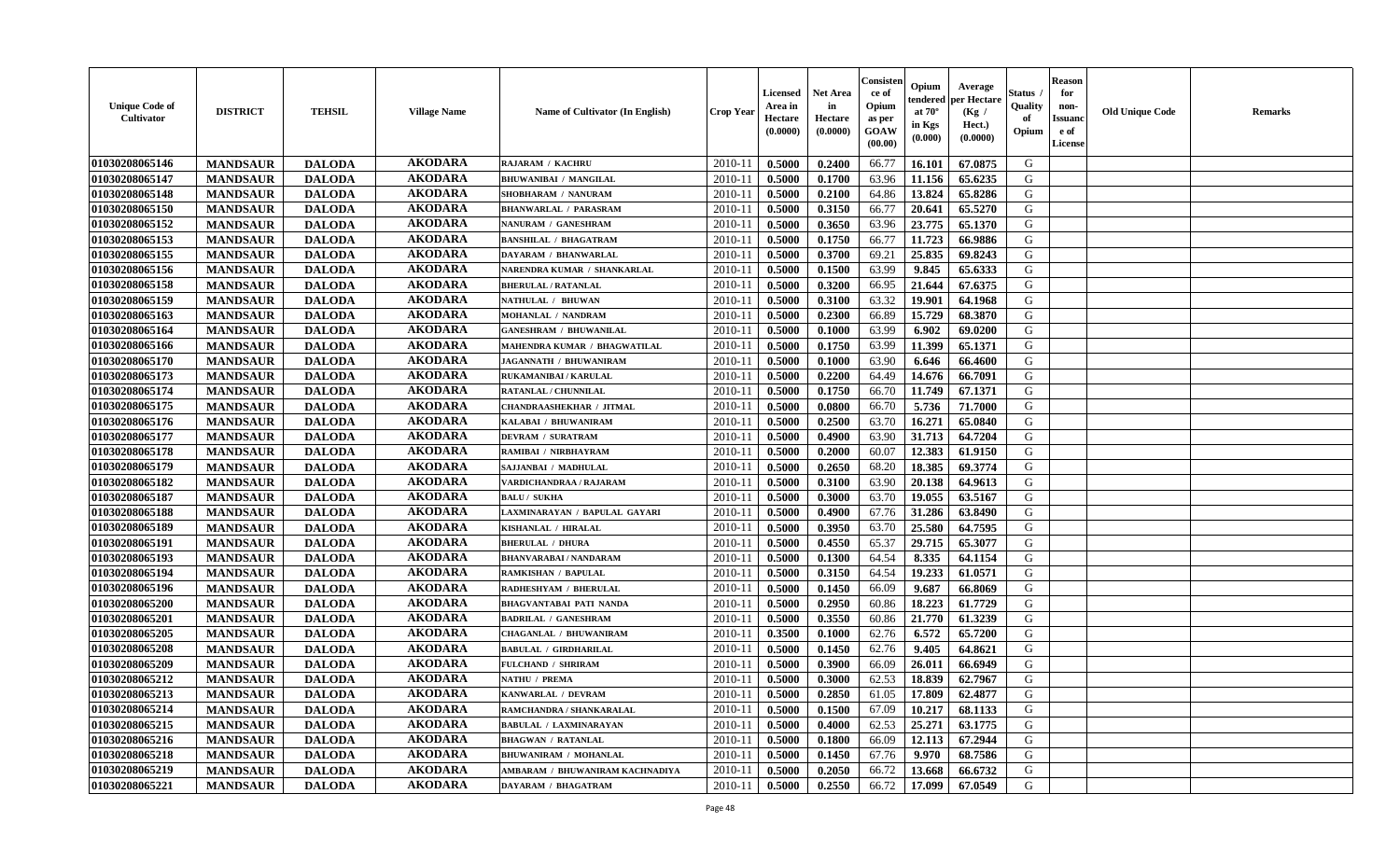| <b>Unique Code of</b><br><b>Cultivator</b> | <b>DISTRICT</b> | <b>TEHSIL</b> | <b>Village Name</b> | <b>Name of Cultivator (In English)</b> | <b>Crop Year</b> | Licensed<br>Area in<br>Hectare<br>(0.0000) | Net Area<br>in<br>Hectare<br>(0.0000) | Consisteı<br>ce of<br>Opium<br>as per<br>GOAW<br>(00.00) | Opium<br>endered<br>at $70^\circ$<br>in Kgs<br>(0.000) | Average<br>per Hectare<br>(Kg /<br>Hect.)<br>(0.0000) | Status<br>Quality<br>of<br>Opium | <b>Reason</b><br>for<br>non-<br><b>Issuand</b><br>e of<br>License | <b>Old Unique Code</b> | Remarks |
|--------------------------------------------|-----------------|---------------|---------------------|----------------------------------------|------------------|--------------------------------------------|---------------------------------------|----------------------------------------------------------|--------------------------------------------------------|-------------------------------------------------------|----------------------------------|-------------------------------------------------------------------|------------------------|---------|
| 01030208065222                             | <b>MANDSAUR</b> | <b>DALODA</b> | <b>AKODARA</b>      | KANTILAL / AMBALAL                     | 2010-11          | 0.5000                                     | 0.1850                                | 66.72                                                    | 12.439                                                 | 67.2378                                               | G                                |                                                                   |                        |         |
| 01030208065223                             | <b>MANDSAUR</b> | <b>DALODA</b> | <b>AKODARA</b>      | <b>DEVILAL / KARULAL</b>               | 2010-11          | 0.5000                                     | 0.1500                                | 62.53                                                    | 9.719                                                  | 64.7933                                               | G                                |                                                                   |                        |         |
| 01030208065226                             | <b>MANDSAUR</b> | <b>DALODA</b> | <b>AKODARA</b>      | <b>RAMNIVAS / MANGILAL</b>             | 2010-11          | 0.5000                                     | 0.2400                                | 65.80                                                    | 16.290                                                 | 67.8750                                               | G                                |                                                                   |                        |         |
| 01030208065227                             | <b>MANDSAUR</b> | <b>DALODA</b> | <b>AKODARA</b>      | <b>RAMNIVAS / JAGANNATH</b>            | 2010-11          | 0.5000                                     | 0.4700                                | 65.80                                                    | 29.084                                                 | 61.8809                                               | G                                |                                                                   |                        |         |
| 01030208065232                             | <b>MANDSAUR</b> | <b>DALODA</b> | <b>AKODARA</b>      | MUKESH KUMAR / SHIVNARAYAN             | 2010-11          | 0.5000                                     | 0.1600                                | 64.54                                                    | 10.511                                                 | 65.6938                                               | G                                |                                                                   |                        |         |
| 01030208065233                             | <b>MANDSAUR</b> | <b>DALODA</b> | <b>AKODARA</b>      | SHIVPRASAD / RATANLAL                  | $2010 - 11$      | 0.5000                                     | 0.1850                                | 61.58                                                    | 11.894                                                 | 64.2919                                               | G                                |                                                                   |                        |         |
| 01030208065235                             | <b>MANDSAUR</b> | <b>DALODA</b> | <b>AKODARA</b>      | HARISH KUMAR / GORISHANKAR             | $2010 - 11$      | 0.3500                                     | 0.2800                                | 65.80                                                    | 18.725                                                 | 66.8750                                               | G                                |                                                                   |                        |         |
| 01030208065236                             | <b>MANDSAUR</b> | <b>DALODA</b> | <b>AKODARA</b>      | NARAYAN / HARDEVRAM                    | 2010-11          | 0.5000                                     | 0.1650                                | 67.24                                                    | 11.565                                                 | 70.0909                                               | G                                |                                                                   |                        |         |
| 01030208065237                             | <b>MANDSAUR</b> | <b>DALODA</b> | <b>AKODARA</b>      | RAMPRASAD / RATANLAL                   | 2010-11          | 0.5000                                     | 0.2100                                | 63.72                                                    | 13.181                                                 | 62.7667                                               | G                                |                                                                   |                        |         |
| 01030208065238                             | <b>MANDSAUR</b> | <b>DALODA</b> | <b>AKODARA</b>      | <b>GOPILAL / GIRDHARILAL</b>           | 2010-11          | 0.5000                                     | 0.3050                                | 67.69                                                    | 20.558                                                 | 67.4033                                               | G                                |                                                                   |                        |         |
| 01030208065239                             | <b>MANDSAUR</b> | <b>DALODA</b> | <b>AKODARA</b>      | SHANTILAL / DEVRAM                     | 2010-11          | 0.5000                                     | 0.2350                                | 64.79                                                    | 15.327                                                 | 65.2213                                               | G                                |                                                                   |                        |         |
| 01030208065240                             | <b>MANDSAUR</b> | <b>DALODA</b> | <b>AKODARA</b>      | RAMESHWAR / DHURAJI                    | 2010-11          | 0.5000                                     | 0.1800                                | 67.69                                                    | 12.349                                                 | 68.6056                                               | G                                |                                                                   |                        |         |
| 01030208065241                             | <b>MANDSAUR</b> | <b>DALODA</b> | <b>AKODARA</b>      | KACHRULAL / RAMSHUKE                   | 2010-11          | 0.5000                                     | 0.5000                                | 63.72                                                    | 32.015                                                 | 64.0300                                               | G                                |                                                                   |                        |         |
| 01030208065242                             | <b>MANDSAUR</b> | <b>DALODA</b> | <b>AKODARA</b>      | MANGILAL / MOHANLAL                    | 2010-11          | 0.5000                                     | 0.2200                                | 65.00                                                    | 14.077                                                 | 63.9864                                               | G                                |                                                                   |                        |         |
| 01030208065243                             | <b>MANDSAUR</b> | <b>DALODA</b> | <b>AKODARA</b>      | <b>BABULAL / RAMLAL</b>                | $2010 - 11$      | 0.5000                                     | 0.3450                                | 63.72                                                    | 22.129                                                 | 64.1420                                               | $\mathbf G$                      |                                                                   |                        |         |
| 01030208065244                             | <b>MANDSAUR</b> | <b>DALODA</b> | <b>AKODARA</b>      | <b>BASANTILAL / BHUWANIRAM</b>         | 2010-11          | 0.3500                                     | 0.2000                                | 67.69                                                    | 13.896                                                 | 69.4800                                               | G                                |                                                                   |                        |         |
| 01030208065245                             | <b>MANDSAUR</b> | <b>DALODA</b> | <b>AKODARA</b>      | <b>JAGDISH / MANGILAL</b>              | 2010-11          | 0.5000                                     | 0.2050                                | 64.43                                                    | 13.245                                                 | 64.6098                                               | G                                |                                                                   |                        |         |
| 01030208065062                             | <b>MANDSAUR</b> | <b>DALODA</b> | <b>AKODARA</b>      | NARENDRA KUMAR / LAXMINARAYAN          | 2010-11          | 0.3500                                     | 0.3550                                | 60.86                                                    | 21.336                                                 | 60.1014                                               | G                                |                                                                   |                        |         |
| 01030208065211                             | <b>MANDSAUR</b> | <b>DALODA</b> | <b>AKODARA</b>      | YOGESHAKUMAR / BANSHILAL               | 2010-11          | 0.5000                                     | 0.1450                                | 60.86                                                    | 9.659                                                  | 66.6138                                               | G                                |                                                                   |                        |         |
| 01030208065202                             | <b>MANDSAUR</b> | <b>DALODA</b> | <b>AKODARA</b>      | <b>DALURAM / NANDRAM</b>               | 2010-11          | 0.5000                                     | 0.4300                                | 65.00                                                    | 28.684                                                 | 66.7070                                               | G                                |                                                                   |                        |         |
| 01030208065003                             | <b>MANDSAUR</b> | <b>DALODA</b> | <b>AKODARA</b>      | SHYAMABAI / ONKARLAL                   | 2010-11          | 0.5000                                     | 0.3200                                | 60.56                                                    | 19.639                                                 | 61.3719                                               | G                                |                                                                   |                        |         |
| 01030208065011                             | <b>MANDSAUR</b> | <b>DALODA</b> | <b>AKODARA</b>      | <b>GOPILAL / KACHRU</b>                | 2010-11          | 0.5000                                     | 0.1950                                | 64.43                                                    | 13.088                                                 | 67.1179                                               | G                                |                                                                   |                        |         |
| 01030208065045                             | <b>MANDSAUR</b> | <b>DALODA</b> | <b>AKODARA</b>      | <b>GOVINDRAM / JADAWCHAND</b>          | 2010-11          | 0.5000                                     | 0.2350                                | 64.43                                                    | 15.298                                                 | 65.0979                                               | G                                |                                                                   |                        |         |
| 01030208065206                             | <b>MANDSAUR</b> | <b>DALODA</b> | <b>AKODARA</b>      | MOHANALAL / CHUNNILAL                  | 2010-11          | 0.5000                                     | 0.1000                                | 63.29                                                    | 6.745                                                  | 67.4500                                               | G                                |                                                                   |                        |         |
| 01030208065184                             | <b>MANDSAUR</b> | <b>DALODA</b> | <b>AKODARA</b>      | SHANKARLAL / BAGDIRAM                  | 2010-11          | 0.5000                                     | 0.1000                                | 60.56                                                    | 6.177                                                  | 61.7700                                               | G                                |                                                                   |                        |         |
| 01030208065199                             | <b>MANDSAUR</b> | <b>DALODA</b> | <b>AKODARA</b>      | CHANDABAI / BHUVANIRAM                 | 2010-11          | 0.3500                                     | 0.3000                                | 63.29                                                    | 19.276                                                 | 64.2533                                               | G                                |                                                                   |                        |         |
| 01030208065037                             | <b>MANDSAUR</b> | <b>DALODA</b> | <b>AKODARA</b>      | <b>BHANWARLAL / MANGILAL</b>           | 2010-11          | 0.5000                                     | 0.1450                                | 63.29                                                    | 9.313                                                  | 64.2276                                               | G                                |                                                                   |                        |         |
| 01030208065050                             | <b>MANDSAUR</b> | <b>DALODA</b> | <b>AKODARA</b>      | MADANLAL / BHUWANILAL                  | 2010-11          | 0.5000                                     | 0.2750                                | 63.42                                                    | 16.861                                                 | 61.3127                                               | G                                |                                                                   |                        |         |
| 01030208065060                             | <b>MANDSAUR</b> | <b>DALODA</b> | <b>AKODARA</b>      | KANHAIYALAL / RADHAKISHAN              | 2010-11          | 0.5000                                     | 0.2400                                | 65.00                                                    | 15.981                                                 | 66.5875                                               | G                                |                                                                   |                        |         |
| 01030208065246                             | <b>MANDSAUR</b> | <b>DALODA</b> | <b>AKODARA</b>      | SHOBHABAI / RATANLAL                   | 2010-11          | 0.5000                                     | 0.3950                                | 63.42                                                    | 26.029                                                 | 65.8962                                               | G                                |                                                                   |                        |         |
| 01030208065220                             | <b>MANDSAUR</b> | <b>DALODA</b> | <b>AKODARA</b>      | <b>DINESH KUMAR / BHANWARLAL</b>       | 2010-11          | 0.5000                                     | 0.1700                                | 65.40                                                    | 10.922                                                 | 64.2471                                               | G                                |                                                                   |                        |         |
| 01030208065128                             | <b>MANDSAUR</b> | <b>DALODA</b> | <b>AKODARA</b>      | <b>DROPATIBAI / RADHESHYAM</b>         | 2010-11          | 0.5000                                     | 0.0900                                | 63.42                                                    | 5.853                                                  | 65.0333                                               | G                                |                                                                   |                        |         |
| 01030208065252                             | <b>MANDSAUR</b> | <b>DALODA</b> | <b>AKODARA</b>      | <b>BAPULAL / NANDLAL</b>               | 2010-11          | 0.5000                                     | 0.0900                                | 65.40                                                    | 5.634                                                  | 62.6000                                               | G                                |                                                                   |                        |         |
| 01030208065225                             | <b>MANDSAUR</b> | <b>DALODA</b> | <b>AKODARA</b>      | <b>ONKARALAL / PRABHULAL</b>           | 2010-11          | 0.5000                                     | 0.2150                                | 60.56                                                    | 12.977                                                 | 60.3581                                               | G                                |                                                                   |                        |         |
| 01030208065027                             | <b>MANDSAUR</b> | <b>DALODA</b> | <b>AKODARA</b>      | <b>GHANSHYAM / SHRILAL</b>             | 2010-11          | 0.5000                                     | 0.4500                                | 64.75                                                    | 29.822                                                 | 66.2711                                               | G                                |                                                                   |                        |         |
| 01030208065253                             | <b>MANDSAUR</b> | <b>DALODA</b> | <b>AKODARA</b>      | <b>PRAKASH / BAPULAL</b>               | 2010-11          | 0.5000                                     | 0.0900                                | 64.75                                                    | 5.818                                                  | 64.6444                                               | G                                |                                                                   |                        |         |
| 01030208065089                             | <b>MANDSAUR</b> | <b>DALODA</b> | <b>AKODARA</b>      | <b>KESHRUM / CHOTELAL</b>              | 2010-11          | 0.5000                                     | 0.1800                                | 64.75                                                    | 11.877                                                 | 65.9833                                               | G                                |                                                                   |                        |         |
| 01030208065254                             | <b>MANDSAUR</b> | <b>DALODA</b> | <b>AKODARA</b>      | <b>GOPILAL / SHOBHARAM</b>             | 2010-11          | 0.5000                                     | 0.2100                                | 63.29                                                    | 13.255                                                 | 63.1190                                               | G                                |                                                                   |                        |         |
| 01030208065255                             | <b>MANDSAUR</b> | <b>DALODA</b> | <b>AKODARA</b>      | <b>SURESH / SHOBHARAM</b>              | $2010 - 11$      | 0.5000                                     | 0.1500                                | 63.29                                                    | 9.521                                                  | 63.4733                                               | G                                |                                                                   |                        |         |
| 01030208065230                             | <b>MANDSAUR</b> | <b>DALODA</b> | <b>AKODARA</b>      | <b>SURESH KUMAR / SHANKARLAL</b>       | $2010 - 11$      | 0.5000                                     | 0.3050                                | 63.29                                                    | 19.746                                                 | 64.7410                                               | ${\bf G}$                        |                                                                   |                        |         |
| 01030208065074                             | <b>MANDSAUR</b> | <b>DALODA</b> | <b>AKODARA</b>      | SONIBAI / DEVRAM                       | 2010-11          | 0.5000                                     | 0.1650                                | 60.56                                                    | 9.932                                                  | 60.1939                                               | G                                |                                                                   |                        |         |
| 01030208065101                             | <b>MANDSAUR</b> | <b>DALODA</b> | <b>AKODARA</b>      | <b>BHAGATRAM / PARSARAM</b>            | 2010-11          | 0.5000                                     | 0.1400                                | 65.40                                                    | 9.249                                                  | 66.0643                                               | G                                |                                                                   |                        |         |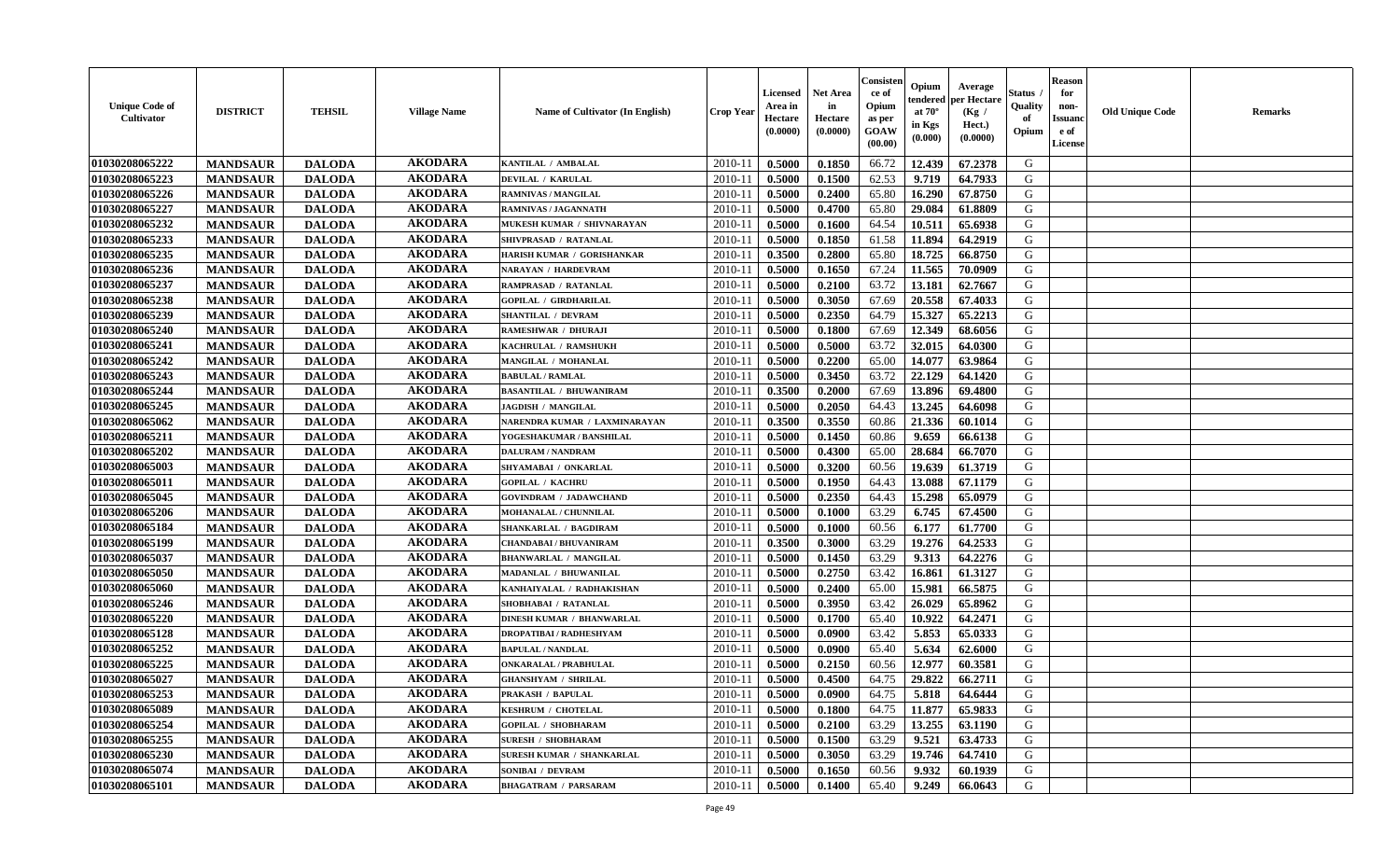| <b>Unique Code of</b><br>Cultivator | <b>DISTRICT</b> | <b>TEHSIL</b> | <b>Village Name</b> | <b>Name of Cultivator (In English)</b> | <b>Crop Year</b> | Licensed<br>Area in<br>Hectare<br>(0.0000) | <b>Net Area</b><br>in<br>Hectare<br>(0.0000) | Consister<br>ce of<br>Opium<br>as per<br>GOAW<br>(00.00) | Opium<br>endered<br>at $70^\circ$<br>in Kgs<br>$(\mathbf{0.000})$ | Average<br>per Hectare<br>(Kg /<br>Hect.)<br>(0.0000) | Status<br>Quality<br>of<br>Opium | <b>Reason</b><br>for<br>non-<br><b>Issuanc</b><br>e of<br>License | <b>Old Unique Code</b> | Remarks            |
|-------------------------------------|-----------------|---------------|---------------------|----------------------------------------|------------------|--------------------------------------------|----------------------------------------------|----------------------------------------------------------|-------------------------------------------------------------------|-------------------------------------------------------|----------------------------------|-------------------------------------------------------------------|------------------------|--------------------|
| 01030208065229                      | <b>MANDSAUR</b> | <b>DALODA</b> | <b>AKODARA</b>      | NARENDRA KUMAR / MADANLAL              | 2010-11          | 0.5000                                     | 0.3900                                       | 72.09                                                    | 28.506                                                            | 73.0923                                               | G                                |                                                                   |                        |                    |
| 01030208065061                      | <b>MANDSAUR</b> | <b>DALODA</b> | <b>AKODARA</b>      | LAXMINARAYAN / BAPULAL                 | $2010-1$         | 0.3500                                     | 0.3450                                       | 65.87                                                    | 22.678                                                            | 65.7333                                               | G                                |                                                                   |                        |                    |
| 01030208065048                      | <b>MANDSAUR</b> | <b>DALODA</b> | <b>AKODARA</b>      | SATYANRAYAN / RAMKISHAN D.P. BANSHILAL | $2010-1$         | 0.5000                                     | 0.2050                                       | 64.69                                                    | 12.744                                                            | 62.1659                                               | G                                |                                                                   |                        |                    |
| 01030208065250                      | <b>MANDSAUR</b> | <b>DALODA</b> | <b>AKODARA</b>      | MUKESH / SHRIRAM / D.P. SHOBHARAM      | 2010-11          | 0.3500                                     | 0.1050                                       | 67.76                                                    | 7.299                                                             | 69.5143                                               | G                                |                                                                   |                        | <b>NAME CHANGE</b> |
| 01030208066002                      | <b>MANDSAUR</b> | <b>DALODA</b> | <b>AILCHI</b>       | <b>KISHANALAL / KESHURAM</b>           | 2010-11          | 0.5000                                     | 0.4450                                       | 60.37                                                    | 26.701                                                            | 60.0022                                               | G                                |                                                                   |                        |                    |
| 01030208066004                      | <b>MANDSAUR</b> | <b>DALODA</b> | <b>AILCHI</b>       | HARIRAM / MOTI MALI                    | $2010 - 1$       | 0.5000                                     | 0.4750                                       | 64.87                                                    | 31.091                                                            | 65.4547                                               | G                                |                                                                   |                        |                    |
| 01030208066006                      | <b>MANDSAUR</b> | <b>DALODA</b> | <b>AILCHI</b>       | <b>DULESINGH / KARANASINGH</b>         | 2010-1           | 0.3500                                     | 0.1050                                       | 65.26                                                    | 6.862                                                             | 65.3524                                               | G                                |                                                                   |                        |                    |
| 01030208066007                      | <b>MANDSAUR</b> | <b>DALODA</b> | <b>AILCHI</b>       | <b>BHERULAL / HIRALAL</b>              | $2010 - 1$       | 0.5000                                     | 0.2550                                       | 65.26                                                    | 17.387                                                            | 68.1843                                               | G                                |                                                                   |                        |                    |
| 01030208066009                      | <b>MANDSAUR</b> | <b>DALODA</b> | <b>AILCHI</b>       | <b>AMARIBAI/KESHURAM</b>               | 2010-11          | 0.5000                                     | 0.2000                                       | 64.87                                                    | 13.215                                                            | 66.0750                                               | G                                |                                                                   |                        |                    |
| 01030208066010                      | <b>MANDSAUR</b> | <b>DALODA</b> | <b>AILCHI</b>       | <b>MOTILAL / BHERULAL</b>              | $2010 - 11$      | 0.5000                                     | 0.4000                                       | 64.37                                                    | 27.192                                                            | 67.9800                                               | G                                |                                                                   |                        |                    |
| 01030208066013                      | <b>MANDSAUR</b> | <b>DALODA</b> | <b>AILCHI</b>       | <b>NANDARAM / PRABHULAL</b>            | 2010-11          | 0.3500                                     | 0.3450                                       | 64.33                                                    | 22.791                                                            | 66.0609                                               | G                                |                                                                   |                        |                    |
| 01030208066014                      | <b>MANDSAUR</b> | <b>DALODA</b> | <b>AILCHI</b>       | RAMKUNWARBAI / BHERULAL                | 2010-11          | 0.5000                                     | 0.4900                                       | 63.03                                                    | 31.389                                                            | 64.0592                                               | G                                |                                                                   |                        |                    |
| 01030208066015                      | <b>MANDSAUR</b> | <b>DALODA</b> | <b>AILCHI</b>       | RAMCHANDRA / MAGANIRAM                 | 2010-11          | 0.5000                                     | 0.3900                                       | 63.03                                                    | 24.807                                                            | 63.6077                                               | G                                |                                                                   |                        |                    |
| 01030208066016                      | <b>MANDSAUR</b> | <b>DALODA</b> | <b>AILCHI</b>       | <b>BALU / BHERULAL</b>                 | $2010 - 11$      | 0.5000                                     | 0.4750                                       | 63.03                                                    | 30.759                                                            | 64.7558                                               | G                                |                                                                   |                        |                    |
| <b>01030208066022</b>               | <b>MANDSAUR</b> | <b>DALODA</b> | <b>AILCHI</b>       | <b>SURAJBAI / DASHRATH</b>             | 2010-1           | 0.5000                                     | 0.3050                                       | 60.37                                                    | 18.810                                                            | 61.6721                                               | G                                |                                                                   |                        |                    |
| 01030208066028                      | <b>MANDSAUR</b> | <b>DALODA</b> | <b>AILCHI</b>       | RATANLAL / LAXMAN                      | 2010-1           | 0.5000                                     | 0.0750                                       | 67.20                                                    | 5.203                                                             | 69.3733                                               | G                                |                                                                   |                        |                    |
| 01030208066032                      | <b>MANDSAUR</b> | <b>DALODA</b> | <b>AILCHI</b>       | LALAKUNVAR / KALUSINGH                 | 2010-11          | 0.5000                                     | 0.4050                                       | 64.21                                                    | 26.060                                                            | 64.3457                                               | G                                |                                                                   |                        |                    |
| 01030208066034                      | <b>MANDSAUR</b> | <b>DALODA</b> | <b>AILCHI</b>       | RADHESHYAM / BALARAM                   | 2010-11          | 0.5000                                     | 0.2900                                       | 64.21                                                    | 19.199                                                            | 66.2034                                               | G                                |                                                                   |                        |                    |
| 01030208066035                      | <b>MANDSAUR</b> | <b>DALODA</b> | <b>AILCHI</b>       | RAGHUNATH / MAGANIRAM                  | $2010 - 1$       | 0.5000                                     | 0.3850                                       | 65.50                                                    | 26.069                                                            | 67.7117                                               | G                                |                                                                   |                        |                    |
| 01030208066036                      | <b>MANDSAUR</b> | <b>DALODA</b> | <b>AILCHI</b>       | <b>LALACHAND / DHURA</b>               | 2010-11          | 0.3500                                     | 0.1650                                       | 66.81                                                    | 11.320                                                            | 68.6061                                               | G                                |                                                                   |                        |                    |
| 01030208066040                      | <b>MANDSAUR</b> | <b>DALODA</b> | <b>AILCHI</b>       | LACHCHHIBAI / ONKARALAL                | 2010-11          | 0.5000                                     | 0.2050                                       | 60.90                                                    | 12.824                                                            | 62.5561                                               | G                                |                                                                   |                        |                    |
| 01030208066043                      | <b>MANDSAUR</b> | <b>DALODA</b> | <b>AILCHI</b>       | <b>MANNUBAI/RATAN</b>                  | $2010 - 1$       | 0.5000                                     | 0.3550                                       | 60.90                                                    | 21.707                                                            | 61.1465                                               | G                                |                                                                   |                        |                    |
| 01030208066046                      | <b>MANDSAUR</b> | <b>DALODA</b> | <b>AILCHI</b>       | RADHABAI / MANAKALAL                   | $2010 - 1$       | 0.5000                                     | 0.1200                                       | 66.30                                                    | 8.089                                                             | 67.4083                                               | G                                |                                                                   |                        |                    |
| 01030208066051                      | <b>MANDSAUR</b> | <b>DALODA</b> | <b>AILCHI</b>       | SAMPATABAI / MOHAN                     | 2010-1           | 0.3500                                     | 0.2000                                       | 64.36                                                    | 13,277                                                            | 66.3850                                               | G                                |                                                                   |                        |                    |
| 01030208066055                      | <b>MANDSAUR</b> | <b>DALODA</b> | <b>AILCHI</b>       | RAMKUNWARBAI / MANGILAL                | $2010 - 1$       | 0.5000                                     | 0.2800                                       | 63.89                                                    | 18.546                                                            | 66.2357                                               | G                                |                                                                   |                        |                    |
| 01030208066057                      | <b>MANDSAUR</b> | <b>DALODA</b> | <b>AILCHI</b>       | <b>BHERUSINGH / RUPASINGH</b>          | 2010-11          | 0.5000                                     | 0.3350                                       | 63.16                                                    | 22.665                                                            | 67.6567                                               | G                                |                                                                   |                        |                    |
| 01030208066060                      | <b>MANDSAUR</b> | <b>DALODA</b> | <b>AILCHI</b>       | <b>BABU KHA / HURAMT KHAN</b>          | $2010 - 1$       | 0.5000                                     | 0.1000                                       | 62.41                                                    | 6.357                                                             | 63.5700                                               | G                                |                                                                   |                        |                    |
| 01030208066062                      | <b>MANDSAUR</b> | <b>DALODA</b> | <b>AILCHI</b>       | MUNNIBAI / DIPACHANDRA                 | 2010-11          | 0.5000                                     | 0.3500                                       | 60.37                                                    | 22.423                                                            | 64.0657                                               | G                                |                                                                   |                        |                    |
| 01030208066064                      | <b>MANDSAUR</b> | <b>DALODA</b> | <b>AILCHI</b>       | <b>NATHULAL / KACHRU</b>               | 2010-11          | 0.5000                                     | 0.1550                                       | 65.53                                                    | 10.784                                                            | 69.5742                                               | G                                |                                                                   |                        |                    |
| 01030208066065                      | <b>MANDSAUR</b> | <b>DALODA</b> | <b>AILCHI</b>       | RAMCHANDRA / TULASIRAM                 | $2010 - 1$       | 0.5000                                     | 0.2400                                       | 67.20                                                    | 16.416                                                            | 68.4000                                               | G                                |                                                                   |                        |                    |
| 01030208066069                      | <b>MANDSAUR</b> | <b>DALODA</b> | <b>AILCHI</b>       | <b>DEVARAM / MAGAN</b>                 | $2010 - 1$       | 0.3500                                     | 0.1700                                       | 60.90                                                    | 10.710                                                            | 63.0000                                               | G                                |                                                                   |                        |                    |
| 01030208066070                      | <b>MANDSAUR</b> | <b>DALODA</b> | <b>AILCHI</b>       | <b>BALARAM / RATANLAL</b>              | $2010 - 1$       | 0.5000                                     | 0.4350                                       | 64.77                                                    | 28.823                                                            | 66.2598                                               | G                                |                                                                   |                        |                    |
| 01030208066076                      | <b>MANDSAUR</b> | <b>DALODA</b> | <b>AILCHI</b>       | TAKHATSINGH / JUJHARSINGH              | $2010 - 1$       | 0.3500                                     | 0.1450                                       | 59.29                                                    | 9.139                                                             | 63.0276                                               | G                                |                                                                   |                        |                    |
| 01030208066078                      | <b>MANDSAUR</b> | <b>DALODA</b> | <b>AILCHI</b>       | <b>HARISINGH / PARVATASINGH</b>        | 2010-11          | 0.5000                                     | 0.2100                                       | 64.39                                                    | 13.862                                                            | 66.0095                                               | G                                |                                                                   |                        |                    |
| 01030208066079                      | <b>MANDSAUR</b> | <b>DALODA</b> | <b>AILCHI</b>       | <b>BALU / NAVRATAN</b>                 | 2010-11          | 0.3500                                     | 0.3000                                       | 63.97                                                    | 19.748                                                            | 65.8267                                               | G                                |                                                                   |                        |                    |
| 01030208066085                      | <b>MANDSAUR</b> | <b>DALODA</b> | <b>AILCHI</b>       | <b>RASHID KHAN / FULKHAN</b>           | 2010-11          | 0.5000                                     | 0.1350                                       | 63.97                                                    | 9.586                                                             | 71.0074                                               | G                                |                                                                   |                        |                    |
| 01030208066088                      | <b>MANDSAUR</b> | <b>DALODA</b> | <b>AILCHI</b>       | <b>KAILASH / BAGDIRAM</b>              | 2010-11          | 0.5000                                     | 0.3300                                       | 63.97                                                    | 21.658                                                            | 65.6303                                               | G                                |                                                                   |                        |                    |
| 01030208066089                      | <b>MANDSAUR</b> | <b>DALODA</b> | <b>AILCHI</b>       | <b>BAJERAM / BAGDIRAM</b>              | 2010-11          | 0.5000                                     | 0.1100                                       | 64.68                                                    | 7.605                                                             | 69.1364                                               | G                                |                                                                   |                        |                    |
| 01030208066091                      | <b>MANDSAUR</b> | <b>DALODA</b> | <b>AILCHI</b>       | <b>CHUNNILAL / VARDICHANDRA</b>        | 2010-1           | 0.5000                                     | 0.3550                                       | 64.22                                                    | 23.449                                                            | 66.0535                                               | G                                |                                                                   |                        |                    |
| 01030208066095                      | <b>MANDSAUR</b> | <b>DALODA</b> | <b>AILCHI</b>       | <b>BABULAL / FAKIRCHAND</b>            | 2010-1           | 0.5000                                     | 0.2250                                       | 64.68                                                    | 14.876                                                            | 66.1156                                               | ${\bf G}$                        |                                                                   |                        |                    |
| 01030208066096                      | <b>MANDSAUR</b> | <b>DALODA</b> | <b>AILCHI</b>       | <b>MANAKLAL / BHERULAL</b>             | $2010-1$         | 0.5000                                     | 0.4550                                       | 65.53                                                    | 30.556                                                            | 67.1560                                               | G                                |                                                                   |                        |                    |
| 01030208066098                      | <b>MANDSAUR</b> | <b>DALODA</b> | <b>AILCHI</b>       | <b>RAMRATAN / BHERULAL</b>             | 2010-11          | 0.5000                                     | 0.4700                                       | 64.66                                                    | 30.178                                                            | 64.2085                                               | G                                |                                                                   |                        |                    |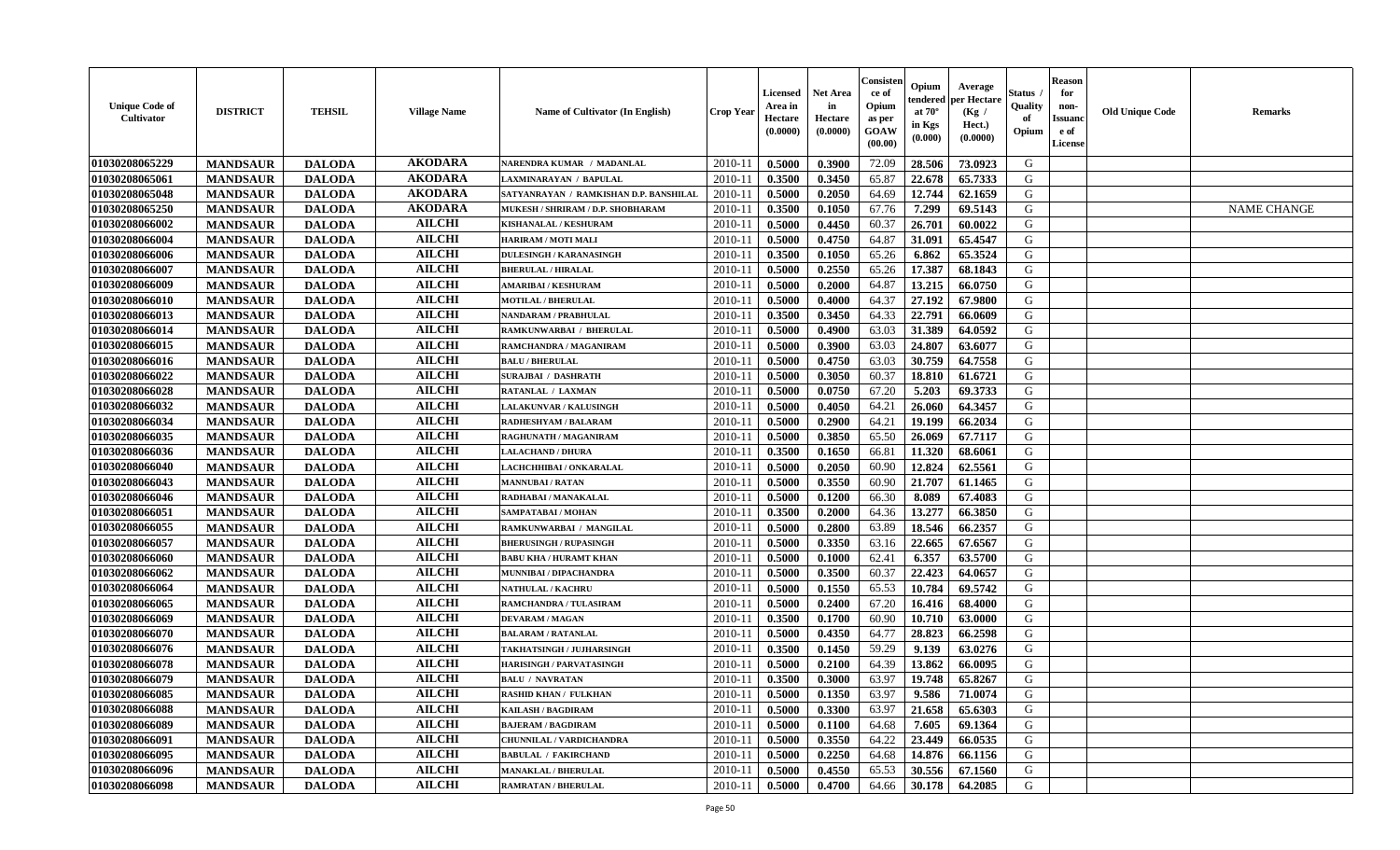| <b>Unique Code of</b><br><b>Cultivator</b> | <b>DISTRICT</b> | <b>TEHSIL</b> | <b>Village Name</b> | Name of Cultivator (In English)   | <b>Crop Year</b> | Licensed<br>Area in<br>Hectare<br>(0.0000) | <b>Net Area</b><br>in<br>Hectare<br>(0.0000) | Consisteı<br>ce of<br>Opium<br>as per<br>GOAW<br>(00.00) | Opium<br>endered<br>at $70^\circ$<br>in Kgs<br>(0.000) | Average<br>per Hectare<br>(Kg /<br>Hect.)<br>(0.0000) | Status<br>Quality<br>of<br>Opium | <b>Reason</b><br>for<br>non-<br><b>Issuand</b><br>e of<br><b>License</b> | <b>Old Unique Code</b> | <b>Remarks</b>     |
|--------------------------------------------|-----------------|---------------|---------------------|-----------------------------------|------------------|--------------------------------------------|----------------------------------------------|----------------------------------------------------------|--------------------------------------------------------|-------------------------------------------------------|----------------------------------|--------------------------------------------------------------------------|------------------------|--------------------|
| 01030208066100                             | <b>MANDSAUR</b> | <b>DALODA</b> | <b>AILCHI</b>       | RODMAL / NANDRAM                  | 2010-11          | 0.5000                                     | 0.3950                                       | 57.95                                                    | 23.097                                                 | 58.4734                                               | G                                |                                                                          |                        |                    |
| 01030208066102                             | <b>MANDSAUR</b> | <b>DALODA</b> | <b>AILCHI</b>       | RAMKISHAN / MANAKLAL              | 2010-11          | 0.5000                                     | 0.1050                                       | 64.25                                                    | 6.829                                                  | 65.0381                                               | G                                |                                                                          |                        |                    |
| 01030208066103                             | <b>MANDSAUR</b> | <b>DALODA</b> | <b>AILCHI</b>       | HANSRAJ / AMBARAM                 | 2010-11          | 0.5000                                     | 0.2850                                       | 64.37                                                    | 18.925                                                 | 66.4035                                               | G                                |                                                                          |                        |                    |
| 01030208066105                             | <b>MANDSAUR</b> | <b>DALODA</b> | <b>AILCHI</b>       | <b>GANESHRAM / RAMCHANDRA</b>     | 2010-11          | 0.5000                                     | 0.3000                                       | 63.07                                                    | 19.227                                                 | 64.0900                                               | G                                |                                                                          |                        |                    |
| 01030208066106                             | <b>MANDSAUR</b> | <b>DALODA</b> | <b>AILCHI</b>       | PANNALAL / MANAKLAL               | 2010-11          | 0.5000                                     | 0.3800                                       | 62.81                                                    | 24.245                                                 | 63.8026                                               | G                                |                                                                          |                        |                    |
| 01030208066107                             | <b>MANDSAUR</b> | <b>DALODA</b> | <b>AILCHI</b>       | <b>ONKARLAL / RATANLAL</b>        | $2010 - 11$      | 0.5000                                     | 0.3450                                       | 60.92                                                    | 21.261                                                 | 61.6261                                               | G                                |                                                                          |                        |                    |
| 01030208066108                             | <b>MANDSAUR</b> | <b>DALODA</b> | <b>AILCHI</b>       | SHAKUNTALABAI / BHAGIRATH         | 2010-11          | 0.3500                                     | 0.2600                                       | 60.92                                                    | 16.083                                                 | 61.8577                                               | G                                |                                                                          |                        |                    |
| 01030208066111                             | <b>MANDSAUR</b> | <b>DALODA</b> | <b>AILCHI</b>       | <b>DASHRATH / BALARAM</b>         | 2010-11          | 0.5000                                     | 0.2750                                       | 62.81                                                    | 17.811                                                 | 64.7673                                               | G                                |                                                                          |                        |                    |
| 01030208066112                             | <b>MANDSAUR</b> | <b>DALODA</b> | <b>AILCHI</b>       | <b>BABULAL / RAGHUNATH</b>        | 2010-11          | 0.5000                                     | 0.1900                                       | 62.81                                                    | 12.436                                                 | 65.4526                                               | G                                |                                                                          |                        |                    |
| 01030208066114                             | <b>MANDSAUR</b> | <b>DALODA</b> | <b>AILCHI</b>       | ISHWARLAL / AMBALAL               | 2010-11          | 0.5000                                     | 0.4900                                       | 62.81                                                    | 31.279                                                 | 63.8347                                               | G                                |                                                                          |                        |                    |
| 01030208066115                             | <b>MANDSAUR</b> | <b>DALODA</b> | <b>AILCHI</b>       | KAMLESH / PRABHULAL               | 2010-11          | 0.5000                                     | 0.1750                                       | 63.34                                                    | 11.953                                                 | 68.3029                                               | G                                |                                                                          |                        |                    |
| 01030208066117                             | <b>MANDSAUR</b> | <b>DALODA</b> | <b>AILCHI</b>       | <b>JAYRAM / LAXMAN</b>            | 2010-11          | 0.3500                                     | 0.2400                                       | 66.30                                                    | 16.262                                                 | 67.7583                                               | G                                |                                                                          |                        |                    |
| 01030208066119                             | <b>MANDSAUR</b> | <b>DALODA</b> | <b>AILCHI</b>       | KANWARLAL / CHAMPALAL             | 2010-11          | 0.3500                                     | 0.1800                                       | 67.20                                                    | 12.106                                                 | 67.2556                                               | G                                |                                                                          |                        |                    |
| 01030208066120                             | <b>MANDSAUR</b> | <b>DALODA</b> | <b>AILCHI</b>       | TULSIRAM / LAXMAN                 | $2010 - 11$      | 0.5000                                     | 0.1600                                       | 60.92                                                    | 9.982                                                  | 62.3875                                               | G                                |                                                                          |                        |                    |
| 01030208066121                             | <b>MANDSAUR</b> | <b>DALODA</b> | <b>AILCHI</b>       | KACHARMAL / NATHU                 | 2010-11          | 0.5000                                     | 0.2150                                       | 63.34                                                    | 14.894                                                 | 69.2744                                               | G                                |                                                                          |                        |                    |
| 01030208066122                             | <b>MANDSAUR</b> | <b>DALODA</b> | <b>AILCHI</b>       | RAMPRASAD / RAMCHADNRA            | 2010-11          | 0.5000                                     | 0.3900                                       | 63.34                                                    | 25.173                                                 | 64.5462                                               | G                                |                                                                          |                        |                    |
| 01030208066123                             | <b>MANDSAUR</b> | <b>DALODA</b> | <b>AILCHI</b>       | KAILASHCHANDRA / BALARAM          | 2010-11          | 0.3500                                     | 0.2900                                       | 66.30                                                    | 19.805                                                 | 68.2931                                               | G                                |                                                                          |                        |                    |
| 01030208066126                             | <b>MANDSAUR</b> | <b>DALODA</b> | <b>AILCHI</b>       | <b>JAKIR KHA / GUL KHA</b>        | 2010-11          | 0.5000                                     | 0.4550                                       | 65.25                                                    | 29.987                                                 | 65.9055                                               | G                                |                                                                          |                        |                    |
| 01030208066127                             | <b>MANDSAUR</b> | <b>DALODA</b> | <b>AILCHI</b>       | <b>BHANWARLAL / MANGILAL</b>      | 2010-11          | 0.5000                                     | 0.2350                                       | 61.24                                                    | 15.004                                                 | 63.8468                                               | G                                |                                                                          |                        |                    |
| 01030208066128                             | <b>MANDSAUR</b> | <b>DALODA</b> | <b>AILCHI</b>       | KANHAIYALAL / NATHU JI            | 2010-11          | 0.3500                                     | 0.3000                                       | 63.31                                                    | 19.228                                                 | 64.0933                                               | G                                |                                                                          |                        |                    |
| 01030208066125                             | <b>MANDSAUR</b> | <b>DALODA</b> | <b>AILCHI</b>       | <b>GOVINDRAM / PRABHULAL</b>      | 2010-11          | 0.5000                                     | 0.1450                                       | 68.05                                                    | 10.110                                                 | 69.7241                                               | G                                |                                                                          |                        |                    |
| 01030208066024                             | <b>MANDSAUR</b> | <b>DALODA</b> | <b>AILCHI</b>       | <b>SUNDARBAI / PRABHULAL</b>      | 2010-11          | 0.5000                                     | 0.3250                                       | 65.25                                                    | 21.197                                                 | 65.2215                                               | G                                |                                                                          |                        |                    |
| 01030208066118                             | <b>MANDSAUR</b> | <b>DALODA</b> | <b>AILCHI</b>       | <b>GOVINDRAM / BADRILAL</b>       | $2010 - 11$      | 0.5000                                     | 0.4000                                       | 60.89                                                    | 24.765                                                 | 61.9125                                               | G                                |                                                                          |                        |                    |
| 01030208066003                             | <b>MANDSAUR</b> | <b>DALODA</b> | <b>AILCHI</b>       | <b>NATHUGIR / SHNKARAGIR</b>      | 2010-11          | 0.5000                                     | 0.2250                                       | 60.57                                                    | 14.468                                                 | 64.3022                                               | G                                |                                                                          |                        |                    |
| 01030208066097                             | <b>MANDSAUR</b> | <b>DALODA</b> | <b>AILCHI</b>       | VARDICHAND / PRABHULAL            | 2010-11          | 0.5000                                     | 0.4500                                       | 64.02                                                    | 28.955                                                 | 64.3444                                               | G                                |                                                                          |                        |                    |
| 01030208066030                             | <b>MANDSAUR</b> | <b>DALODA</b> | <b>AILCHI</b>       | <b>GANGABAI/SALAGRAM</b>          | 2010-11          | 0.5000                                     | 0.4250                                       | 64.02                                                    | 28.013                                                 | 65.9129                                               | G                                | 09                                                                       |                        | <b>NAME CHANGE</b> |
| 01030208066033                             | <b>MANDSAUR</b> | <b>DALODA</b> | <b>AILCHI</b>       | <b>MANGIBAI / HIRALAL</b>         | 2010-11          | 0.3500                                     | 0.1700                                       | 60.92                                                    | 10.739                                                 | 63.1706                                               | G                                |                                                                          |                        |                    |
| 01030208066012                             | <b>MANDSAUR</b> | <b>DALODA</b> | <b>AILCHI</b>       | <b>DHAPUBAI / CHAMPALAL</b>       | 2010-11          | 0.3500                                     | 0.3000                                       | 60.57                                                    | 17.470                                                 | 58.2333                                               | G                                |                                                                          |                        |                    |
| 01030208066130                             | <b>MANDSAUR</b> | <b>DALODA</b> | <b>AILCHI</b>       | <b>BHULIBAI/RADHESHYAM</b>        | 2010-11          | 0.5000                                     | 0.1600                                       | 64.02                                                    | 10.408                                                 | 65.0500                                               | G                                |                                                                          |                        |                    |
| 01030208066135                             | <b>MANDSAUR</b> | <b>DALODA</b> | <b>AILCHI</b>       | <b>TEKCHAND / RAJARAM</b>         | 2010-11          | 0.5000                                     | 0.2650                                       | 63.47                                                    | 16.484                                                 | 62.2038                                               | G                                |                                                                          |                        |                    |
| 01030208066136                             | <b>MANDSAUR</b> | <b>DALODA</b> | <b>AILCHI</b>       | <b>BHAGIRATH / RAJARAM</b>        | $2010 - 1$       | 0.5000                                     | 0.2850                                       | 65.85                                                    | 18.871                                                 | 66.2140                                               | ${\bf G}$                        |                                                                          |                        |                    |
| 01030208066011                             | <b>MANDSAUR</b> | <b>DALODA</b> | <b>AILCHI</b>       | <b>BHANWARBAI / FAKIRCHAND</b>    | 2010-11          | 0.5000                                     | 0.1800                                       | 65.18                                                    | 12.086                                                 | 67.1444                                               | T                                | 02                                                                       |                        |                    |
| 01030208066025                             | <b>MANDSAUR</b> | <b>DALODA</b> | <b>AILCHI</b>       | <b>BASHIRAKHAN / JAMAL KHAN</b>   | 2010-11          | 0.5000                                     | 0.2050                                       | 60.97                                                    | 13.039                                                 | 63.6049                                               | G                                |                                                                          |                        |                    |
| 01030208066037                             | <b>MANDSAUR</b> | <b>DALODA</b> | <b>AILCHI</b>       | <b>MANGILAL / BAGDIRAM</b>        | 2010-11          | 0.5000                                     | 0.2350                                       | 64.45                                                    | 17.936                                                 | 76.3234                                               | G                                |                                                                          |                        |                    |
| 01030208066042                             | <b>MANDSAUR</b> | <b>DALODA</b> | <b>AILCHI</b>       | <b>PRABHULAL / NANDA</b>          | 2010-11          | 0.5000                                     | 0.4750                                       | 64.45                                                    | 30.899                                                 | 65.0505                                               | G                                |                                                                          |                        |                    |
| 01030208066019                             | <b>MANDSAUR</b> | <b>DALODA</b> | <b>AILCHI</b>       | <b>SALAGARAM / TULASIRAM</b>      | 2010-11          | 0.5000                                     | 0.3000                                       | 63.15                                                    | 19.216                                                 | 64.0533                                               | G                                |                                                                          |                        |                    |
| 01030208066131                             | <b>MANDSAUR</b> | <b>DALODA</b> | <b>AILCHI</b>       | KASTURIBAI / KISHANLAL            | 2010-11          | 0.3500                                     | 0.1500                                       | 65.85                                                    | 9.680                                                  | 64.5333                                               | G                                |                                                                          |                        |                    |
| 01030208066075                             | <b>MANDSAUR</b> | <b>DALODA</b> | <b>AILCHI</b>       | PARVATI / BASANTILAL              | 2010-11          | 0.3500                                     | 0.2850                                       | 64.04                                                    | 18.617                                                 | 65.3228                                               | G                                |                                                                          |                        |                    |
| 01030208067005                             | <b>MANDSAUR</b> | <b>DALODA</b> | <b>BANIKHEDI</b>    | MANGILAL / KISHANLAL              | $2010 - 11$      | 0.5000                                     | 0.2950                                       | 62.09                                                    | 18.707                                                 | 63.4136                                               | G                                |                                                                          | 01030207060114         |                    |
| 01030208067006                             | <b>MANDSAUR</b> | <b>DALODA</b> | <b>BANIKHEDI</b>    | <b>AMARLAL / MANGILAL BRAHMAN</b> | $2010 - 11$      | 0.5000                                     | 0.3400                                       | 61.17                                                    | 21.925                                                 | 64.4853                                               | G                                |                                                                          | 01030207060113         |                    |
| 01030208067025                             | <b>MANDSAUR</b> | <b>DALODA</b> | <b>BANIKHEDI</b>    | NAGULAL / RAM                     | 2010-11          | 0.3500                                     | 0.2150                                       | 62.90                                                    | 14.350                                                 | 66.7442                                               | G                                |                                                                          |                        |                    |
| 01030208067022                             | <b>MANDSAUR</b> | <b>DALODA</b> | <b>BANIKHEDI</b>    | RUPA / TEKA                       | 2010-11          | 0.5000                                     | 0.2000                                       | 58.71                                                    | 12.480                                                 | 62.4000                                               | G                                |                                                                          | 01030207093074         |                    |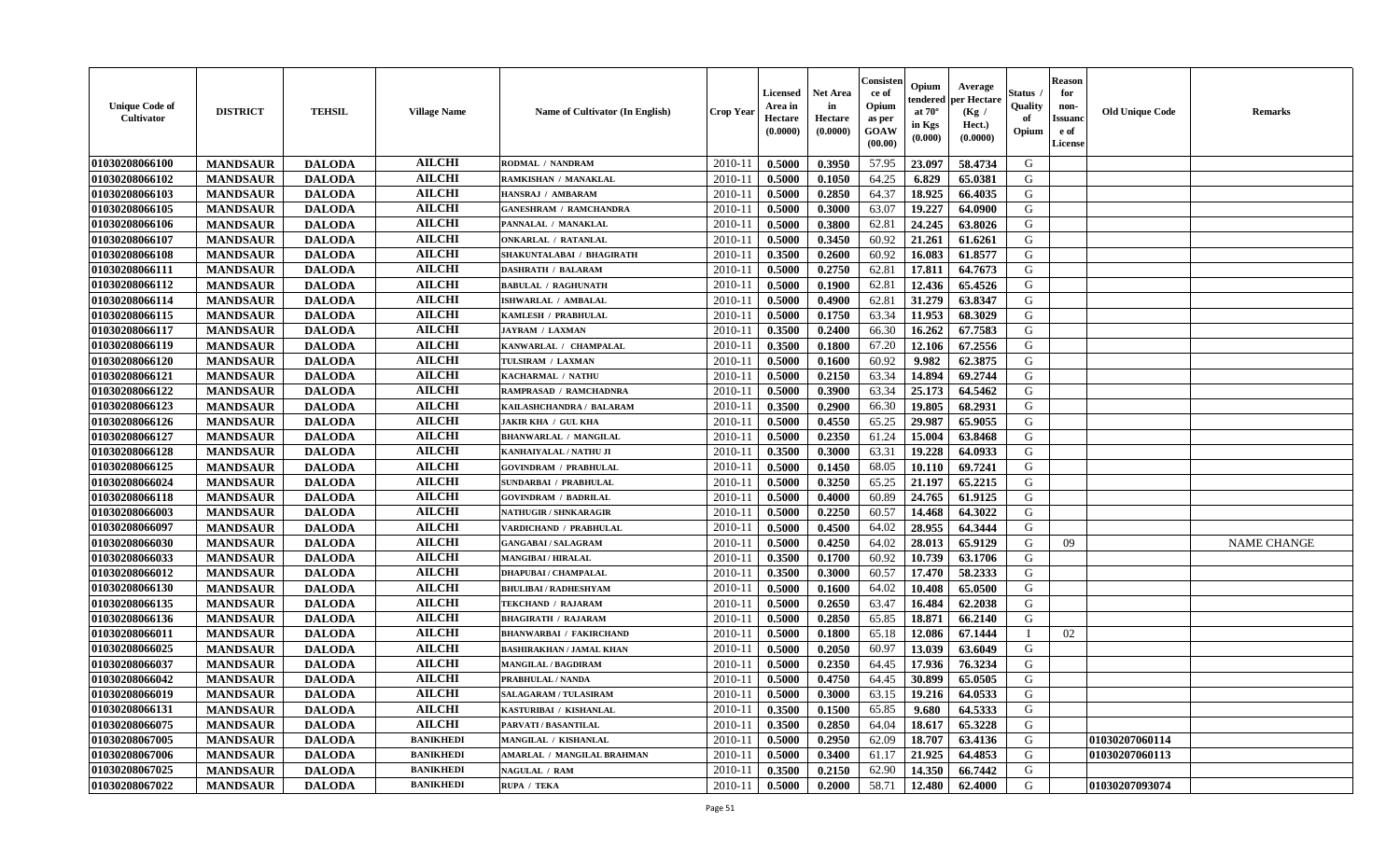| <b>Unique Code of</b><br><b>Cultivator</b> | <b>DISTRICT</b> | <b>TEHSIL</b> | <b>Village Name</b> | Name of Cultivator (In English) | <b>Crop Year</b> | Licensed<br>Area in<br>Hectare<br>(0.0000) | <b>Net Area</b><br>in<br>Hectare<br>(0.0000) | Consisteı<br>ce of<br>Opium<br>as per<br>GOAW<br>(00.00) | Opium<br>endered<br>at $70^\circ$<br>in Kgs<br>(0.000) | Average<br>per Hectare<br>(Kg /<br>Hect.)<br>(0.0000) | Status<br>Quality<br>of<br>Opium | <b>Reason</b><br>for<br>non-<br><b>Issuanc</b><br>e of<br><b>License</b> | <b>Old Unique Code</b> | <b>Remarks</b> |
|--------------------------------------------|-----------------|---------------|---------------------|---------------------------------|------------------|--------------------------------------------|----------------------------------------------|----------------------------------------------------------|--------------------------------------------------------|-------------------------------------------------------|----------------------------------|--------------------------------------------------------------------------|------------------------|----------------|
| 01030208067002                             | <b>MANDSAUR</b> | <b>DALODA</b> | <b>BANIKHEDI</b>    | MANGUSINGH / KHAYLSINGH         | 2010-11          | 0.5000                                     | 0.4950                                       | 66.16                                                    | 33.694                                                 | 68.0687                                               | T                                | 02                                                                       | 01030207089029         |                |
| 01030208067020                             | <b>MANDSAUR</b> | <b>DALODA</b> | <b>BANIKHEDI</b>    | SAJJAN KUNWAR RAMSINGH          | 2010-11          | 0.5000                                     | 0.4850                                       | 64.24                                                    | 32.579                                                 | 67.1732                                               | G                                |                                                                          | 01030207089037         |                |
| 01030208067024                             | <b>MANDSAUR</b> | <b>DALODA</b> | <b>BANIKHEDI</b>    | <b>MANGILAL / BABRU</b>         | 2010-11          | 0.5000                                     | 0.3050                                       | 62.78                                                    | 19.453                                                 | 63.7803                                               | G                                |                                                                          | 01030208076016         |                |
| 01030208068001                             | <b>MANDSAUR</b> | <b>DALODA</b> | <b>DALODA RAIL</b>  | RADHESHYAM / RAMLAL             | 2010-11          | 0.3500                                     | 0.1600                                       | 66.16                                                    | 10.775                                                 | 67.3438                                               | G                                |                                                                          |                        |                |
| 01030208068005                             | <b>MANDSAUR</b> | <b>DALODA</b> | <b>DALODA RAIL</b>  | NIRBHYRAM / RAMNARAYAN          | 2010-11          | 0.5000                                     | 0.2300                                       | 64.62                                                    | 15.029                                                 | 65.3435                                               | G                                |                                                                          |                        |                |
| 01030208068006                             | <b>MANDSAUR</b> | <b>DALODA</b> | <b>DALODA RAIL</b>  | <b>AMBARAM / RAMNARAYAN</b>     | 2010-11          | 0.5000                                     | 0.1650                                       | 64.03                                                    | 10.629                                                 | 64.4182                                               | G                                |                                                                          |                        |                |
| 01030208068012                             | <b>MANDSAUR</b> | <b>DALODA</b> | <b>DALODA RAIL</b>  | RADHESHYAM / KHIMA              | 2010-11          | 0.5000                                     | 0.3750                                       | 60.47                                                    | 24.508                                                 | 65.3547                                               | G                                |                                                                          |                        |                |
| 01030208068014                             | <b>MANDSAUR</b> | <b>DALODA</b> | <b>DALODA RAIL</b>  | KAILASHBAI / NANDKISHOR         | 2010-11          | 0.5000                                     | 0.4900                                       | 64.03                                                    | 31.887                                                 | 65.0755                                               | G                                |                                                                          |                        |                |
| 01030208068018                             | <b>MANDSAUR</b> | <b>DALODA</b> | <b>DALODA RAIL</b>  | <b>BHERULAL / RAMNARAYAN</b>    | 2010-11          | 0.5000                                     | 0.4950                                       | 64.02                                                    | 32.376                                                 | 65.4061                                               | G                                |                                                                          |                        |                |
| 01030208068019                             | <b>MANDSAUR</b> | <b>DALODA</b> | <b>DALODA RAIL</b>  | ISHWARLAL / MOHANLAL            | 2010-11          | 0.5000                                     | 0.3000                                       | 68.58                                                    | 20.917                                                 | 69.7233                                               | G                                |                                                                          |                        |                |
| 01030208068021                             | <b>MANDSAUR</b> | <b>DALODA</b> | <b>DALODA RAIL</b>  | <b>BANKATLAL / AMBARAM</b>      | 2010-11          | 0.5000                                     | 0.1850                                       | 64.02                                                    | 11.414                                                 | 61.6973                                               | $\mathbf G$                      |                                                                          |                        |                |
| 01030208068023                             | <b>MANDSAUR</b> | <b>DALODA</b> | <b>DALODA RAIL</b>  | <b>BHANWARLAL / BHERULAL</b>    | 2010-11          | 0.5000                                     | 0.3550                                       | 60.47                                                    | 22.097                                                 | 62.2451                                               | G                                |                                                                          |                        |                |
| 01030208068026                             | <b>MANDSAUR</b> | <b>DALODA</b> | <b>DALODA RAIL</b>  | MOHANLAL / HANSRAJ              | 2010-11          | 0.5000                                     | 0.2400                                       | 68.58                                                    | 16.812                                                 | 70.0500                                               | G                                |                                                                          |                        |                |
| 01030208068027                             | <b>MANDSAUR</b> | <b>DALODA</b> | <b>DALODA RAIL</b>  | <b>BADRILAL / KALU</b>          | $2010 - 11$      | 0.5000                                     | 0.3400                                       | 62.08                                                    | 21.489                                                 | 63.2029                                               | G                                |                                                                          |                        |                |
| 01030208068032                             | <b>MANDSAUR</b> | <b>DALODA</b> | <b>DALODA RAIL</b>  | <b>AMRITRAM / DEVICHAND</b>     | 2010-11          | 0.5000                                     | 0.2100                                       | 64.02                                                    | 13.682                                                 | 65.1524                                               | G                                |                                                                          |                        |                |
| 01030208068034                             | <b>MANDSAUR</b> | <b>DALODA</b> | <b>DALODA RAIL</b>  | <b>BALU / NANDA MALI</b>        | 2010-11          | 0.5000                                     | 0.1850                                       | 67.42                                                    | 12.858                                                 | 69.5027                                               | G                                |                                                                          |                        |                |
| 01030208068039                             | <b>MANDSAUR</b> | <b>DALODA</b> | <b>DALODA RAIL</b>  | <b>MADANLAL / RAMKISHAN</b>     | 2010-11          | 0.5000                                     | 0.3000                                       | 62.08                                                    | 18.766                                                 | 62.5533                                               | G                                |                                                                          |                        |                |
| 01030208068041                             | <b>MANDSAUR</b> | <b>DALODA</b> | <b>DALODA RAIL</b>  | <b>BHERULAL / KISHANLAL</b>     | 2010-11          | 0.5000                                     | 0.2000                                       | 60.47                                                    | 13.139                                                 | 65.6950                                               | G                                |                                                                          |                        |                |
| 01030208068042                             | <b>MANDSAUR</b> | <b>DALODA</b> | <b>DALODA RAIL</b>  | <b>BHANWARLAL / MOHANLAL</b>    | 2010-11          | 0.5000                                     | 0.2900                                       | 64.27                                                    | 18.592                                                 | 64.1103                                               | G                                |                                                                          |                        |                |
| 01030208068047                             | <b>MANDSAUR</b> | <b>DALODA</b> | <b>DALODA RAIL</b>  | <b>GANESHRAM / GOPAL</b>        | 2010-11          | 0.3500                                     | 0.1700                                       | 60.38                                                    | 10.868                                                 | 63.9294                                               | G                                |                                                                          |                        |                |
| 01030208068052                             | <b>MANDSAUR</b> | <b>DALODA</b> | <b>DALODA RAIL</b>  | <b>ATAMARAM / KALURAM</b>       | 2010-11          | 0.5000                                     | 0.3800                                       | 62.08                                                    | 24.584                                                 | 64.6947                                               | G                                |                                                                          |                        |                |
| 01030208068056                             | <b>MANDSAUR</b> | <b>DALODA</b> | <b>DALODA RAIL</b>  | <b>RATAN BAI / MANGILAL</b>     | 2010-11          | 0.5000                                     | 0.2000                                       | 64.27                                                    | 12.441                                                 | 62.2050                                               | G                                |                                                                          |                        |                |
| 01030208068058                             | <b>MANDSAUR</b> | <b>DALODA</b> | <b>DALODA RAIL</b>  | <b>PRABHULAL / JANIBAI</b>      | $2010 - 11$      | 0.5000                                     | 0.3100                                       | 56.22                                                    | 17.436                                                 | 56.2452                                               | G                                |                                                                          |                        |                |
| 01030208068061                             | <b>MANDSAUR</b> | <b>DALODA</b> | <b>DALODA RAIL</b>  | <b>BALURAM / UDA</b>            | 2010-11          | 0.5000                                     | 0.4700                                       | 62.91                                                    | 29.738                                                 | 63.2723                                               | G                                |                                                                          |                        |                |
| 01030208068068                             | <b>MANDSAUR</b> | <b>DALODA</b> | <b>DALODA RAIL</b>  | SAMPATBAI / RAMNARAYAN          | 2010-11          | 0.3500                                     | 0.1850                                       | 64.27                                                    | 12.129                                                 | 65.5622                                               | G                                |                                                                          |                        |                |
| 01030208068069                             | <b>MANDSAUR</b> | <b>DALODA</b> | <b>DALODA RAIL</b>  | <b>SAWARUP / GANGA</b>          | 2010-11          | 0.3500                                     | 0.1500                                       | 62.70                                                    | 10.552                                                 | 70.3467                                               | G                                |                                                                          |                        |                |
| 01030208068071                             | <b>MANDSAUR</b> | <b>DALODA</b> | <b>DALODA RAIL</b>  | <b>BALDEV / MODIRAM</b>         | 2010-11          | 0.5000                                     | 0.2300                                       | 64.52                                                    | 15.264                                                 | 66.3652                                               | G                                |                                                                          |                        |                |
| 01030208068072                             | <b>MANDSAUR</b> | <b>DALODA</b> | <b>DALODA RAIL</b>  | <b>JAGDISH / RAMNARAYAN</b>     | 2010-11          | 0.5000                                     | 0.4950                                       | 62.02                                                    | 32.791                                                 | 66.2444                                               | G                                |                                                                          |                        |                |
| 01030208068076                             | <b>MANDSAUR</b> | <b>DALODA</b> | <b>DALODA RAIL</b>  | <b>GABRULAL / BAGDIRAM</b>      | 2010-11          | 0.3500                                     | 0.2250                                       | 62.61                                                    | 14.427                                                 | 64.1200                                               | G                                |                                                                          |                        |                |
| 01030208068079                             | <b>MANDSAUR</b> | <b>DALODA</b> | <b>DALODA RAIL</b>  | RAMCHANDRA / GOPAL              | 2010-11          | 0.3500                                     | 0.2050                                       | 62.82                                                    | 13.901                                                 | 67.8098                                               | G                                |                                                                          |                        |                |
| 01030208068081                             | <b>MANDSAUR</b> | <b>DALODA</b> | <b>DALODA RAIL</b>  | KAMAL SINGH / BHERU SINGH       | $2010 - 1$       | 0.5000                                     | 0.1250                                       | 65.27                                                    | 9.296                                                  | 74.3680                                               | ${\bf G}$                        |                                                                          |                        |                |
| 01030208068085                             | <b>MANDSAUR</b> | <b>DALODA</b> | <b>DALODA RAIL</b>  | MUKANDLAL / RODA JI             | 2010-11          | 0.3500                                     | 0.3450                                       | 64.06                                                    | 20.426                                                 | 59.2058                                               | G                                |                                                                          |                        |                |
| 01030208068089                             | <b>MANDSAUR</b> | <b>DALODA</b> | <b>DALODA RAIL</b>  | <b>ONKARLAL / PRATHVIRAJ</b>    | 2010-11          | 0.5000                                     | 0.3600                                       | 59.15                                                    | 21.936                                                 | 60.9333                                               | G                                |                                                                          |                        |                |
| 01030208068093                             | <b>MANDSAUR</b> | <b>DALODA</b> | <b>DALODA RAIL</b>  | <b>DEVRAM / KALURAM</b>         | 2010-11          | 0.5000                                     | 0.1700                                       | 63.95                                                    | 11.337                                                 | 66.6882                                               | G                                |                                                                          |                        |                |
| 01030208068097                             | <b>MANDSAUR</b> | <b>DALODA</b> | <b>DALODA RAIL</b>  | KAMLABAI / SHIVNARAYAN          | 2010-11          | 0.5000                                     | 0.2100                                       | 63.95                                                    | 13.813                                                 | 65.7762                                               | G                                |                                                                          |                        |                |
| 01030208068109                             | <b>MANDSAUR</b> | <b>DALODA</b> | <b>DALODA RAIL</b>  | <b>BEGAM BI/AMIR KHAN</b>       | 2010-11          | 0.5000                                     | 0.1200                                       | 65.23                                                    | 8.107                                                  | 67.5583                                               | G                                |                                                                          |                        |                |
| 01030208068123                             | <b>MANDSAUR</b> | <b>DALODA</b> | <b>DALODA RAIL</b>  | MANGILAL / KALURAM CHOUHAN      | 2010-11          | 0.3500                                     | 0.1800                                       | 65.23                                                    | 12.319                                                 | 68.4389                                               | G                                |                                                                          |                        |                |
| 01030208068128                             | <b>MANDSAUR</b> | <b>DALODA</b> | <b>DALODA RAIL</b>  | RAMPRASAD / PRATHVIRAJ          | 2010-11          | 0.5000                                     | 0.3300                                       | 62.10                                                    | 20.892                                                 | 63.3091                                               | G                                |                                                                          |                        |                |
| 01030208068002                             | <b>MANDSAUR</b> | <b>DALODA</b> | <b>DALODA RAIL</b>  | RANCHODLAL / MOHANLAL           | 2010-11          | 0.5000                                     | 0.2050                                       | 62.71                                                    | 12.972                                                 | 63.2780                                               | G                                |                                                                          |                        |                |
| 01030208068101                             | <b>MANDSAUR</b> | <b>DALODA</b> | <b>DALODA RAIL</b>  | RAMDAYAL / KALURAM              | $2010 - 11$      | 0.5000                                     | 0.3950                                       | 62.71                                                    | 24.152                                                 | 61.1443                                               | G                                |                                                                          |                        |                |
| 01030208068113                             | <b>MANDSAUR</b> | <b>DALODA</b> | <b>DALODA RAIL</b>  | <b>GITA BAI / RAMCHADNRA</b>    | 2010-11          | 0.5000                                     | 0.5000                                       | 60.92                                                    | 30.704                                                 | 61.4080                                               | G                                |                                                                          |                        |                |
| 01030208068132                             | <b>MANDSAUR</b> | <b>DALODA</b> | <b>DALODA RAIL</b>  | <b>RAMESHWAR / BHANA</b>        | 2010-11          | 0.5000                                     | 0.2000                                       | 62.10                                                    | 13.431                                                 | 67.1550                                               | G                                |                                                                          |                        |                |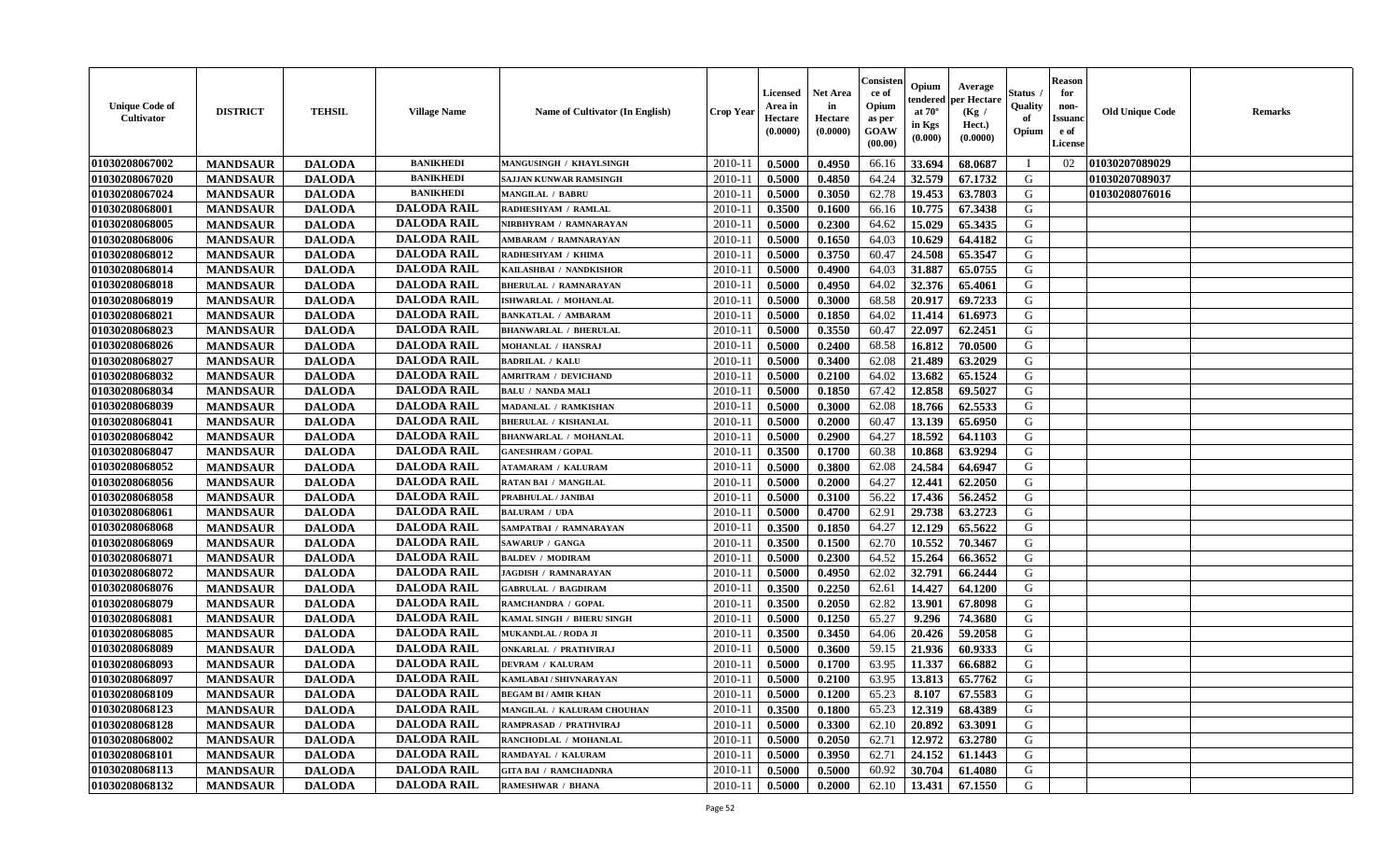| <b>Unique Code of</b><br>Cultivator | <b>DISTRICT</b> | <b>TEHSIL</b> | <b>Village Name</b>                        | Name of Cultivator (In English)           | <b>Crop Year</b> | Licensed<br>Area in<br>Hectare<br>(0.0000) | <b>Net Area</b><br>in<br>Hectare<br>(0.0000) | Consisten<br>ce of<br>Opium<br>as per<br>GOAW<br>(00.00) | Opium<br>tendered<br>at $70^\circ$<br>in Kgs<br>(0.000) | Average<br>per Hectare<br>(Kg /<br>Hect.)<br>(0.0000) | Status<br>Quality<br>of<br>Opium | <b>Reason</b><br>for<br>non-<br><b>Issuand</b><br>e of<br>License | <b>Old Unique Code</b> | <b>Remarks</b> |
|-------------------------------------|-----------------|---------------|--------------------------------------------|-------------------------------------------|------------------|--------------------------------------------|----------------------------------------------|----------------------------------------------------------|---------------------------------------------------------|-------------------------------------------------------|----------------------------------|-------------------------------------------------------------------|------------------------|----------------|
| 01030208068133                      | <b>MANDSAUR</b> | <b>DALODA</b> | <b>DALODA RAIL</b>                         | RADHESHYAM / BHAGIRATH                    | 2010-11          | 0.5000                                     | 0.2700                                       | 62.10                                                    | 17.583                                                  | 65.1222                                               | G                                |                                                                   |                        |                |
| 01030208068091                      | <b>MANDSAUR</b> | <b>DALODA</b> | <b>DALODA RAIL</b>                         | <b>BAPULAL / PANNALAL</b>                 | 2010-1           | 0.5000                                     | 0.1950                                       | 62.10                                                    | 12.660                                                  | 64.9231                                               | G                                |                                                                   |                        |                |
| 01030208068067                      | <b>MANDSAUR</b> | <b>DALODA</b> | <b>DALODA RAIL</b>                         | <b>MANGU / ONKARLAL</b>                   | 2010-1           | 0.3500                                     | 0.2000                                       | 67.68                                                    | 14.010                                                  | 70.0500                                               | G                                |                                                                   |                        |                |
| 01030208068051                      | <b>MANDSAUR</b> | <b>DALODA</b> | <b>DALODA RAIL</b>                         | <b>NATHU / PARTHA</b>                     | $2010 - 1$       | 0.3500                                     | 0.1000                                       | 66.00                                                    | 6.958                                                   | 69.5800                                               | G                                |                                                                   |                        |                |
| 01030208068088                      | <b>MANDSAUR</b> | <b>DALODA</b> | <b>DALODA RAIL</b>                         | <b>BHAGIRATH / BHANWARLAL</b>             | $2010 - 11$      | 0.3500                                     | 0.1250                                       | 69.56                                                    | 9.222                                                   | 73.7760                                               | G                                |                                                                   |                        |                |
| 01030208068054                      | <b>MANDSAUR</b> | <b>DALODA</b> | <b>DALODA RAIL</b>                         | RAMESHWAR / GAMERLAL                      | $2010-1$         | 0.5000                                     | 0.4450                                       | 65.32                                                    | 29.534                                                  | 66.3685                                               | G                                |                                                                   |                        |                |
| 01030208068004                      | <b>MANDSAUR</b> | <b>DALODA</b> | <b>DALODA RAIL</b>                         | <b>GOPAL / KESHURAM</b>                   | $2010 - 11$      | 0.5000                                     | 0.2750                                       | 62.70                                                    | 17.556                                                  | 63.8400                                               | G                                |                                                                   |                        |                |
| 01030208068057                      | <b>MANDSAUR</b> | <b>DALODA</b> | <b>DALODA RAIL</b>                         | SITABAI / DEVRAM                          | $2010 - 1$       | 0.5000                                     | 0.2400                                       | 66.00                                                    | 16.283                                                  | 67.8458                                               | G                                |                                                                   |                        |                |
| 01030208068024                      | <b>MANDSAUR</b> | <b>DALODA</b> | <b>DALODA RAIL</b>                         | <b>AMBARAM / BHERULAL</b>                 | 2010-11          | 0.3500                                     | 0.1000                                       | 64.53                                                    | 6.582                                                   | 65.8200                                               | G                                |                                                                   |                        |                |
| 01030208068031                      | <b>MANDSAUR</b> | <b>DALODA</b> | <b>DALODA RAIL</b>                         | <b>BAPULAL / ONKARLAL</b>                 | 2010-1           | 0.5000                                     | 0.3500                                       | 62.10                                                    | 22.152                                                  | 63.2914                                               | G                                |                                                                   |                        |                |
| 01030208068050                      | <b>MANDSAUR</b> | <b>DALODA</b> | <b>DALODA RAIL</b>                         | <b>CHAGANLAL / RAMKUNWAR</b>              | 2010-11          | 0.3500                                     | 0.2800                                       | 62.10                                                    | 17.734                                                  | 63.3357                                               | G                                |                                                                   |                        |                |
| 01030208068065                      | <b>MANDSAUR</b> | <b>DALODA</b> | <b>DALODA RAIL</b>                         | MUNNIBAI / BAGDIRAM                       | 2010-11          | 0.5000                                     | 0.2250                                       | 64.53                                                    | 15.266                                                  | 67.8489                                               | G                                |                                                                   |                        |                |
| 01030208068077                      | <b>MANDSAUR</b> | <b>DALODA</b> | <b>DALODA RAIL</b>                         | <b>SHIVNARAYAN / BHERULAL</b>             | $2010-1$         | 0.5000                                     | 0.2500                                       | 64.53                                                    | 16.732                                                  | 66.9280                                               | G                                |                                                                   |                        |                |
| 01030208068062                      | <b>MANDSAUR</b> | <b>DALODA</b> | <b>DALODA RAIL</b>                         | <b>DHANNA / RAM</b>                       | $2010-1$         | 0.3500                                     | 0.1500                                       | 61.48                                                    | 10.048                                                  | 66.9867                                               | G                                |                                                                   |                        |                |
| 01030208068134                      | <b>MANDSAUR</b> | <b>DALODA</b> | <b>DALODA RAIL</b>                         | RAMPRAHALAD / KISHANLAL                   | $2010 - 1$       | 0.5000                                     | 0.1950                                       | 64.99                                                    | 13.583                                                  | 69.6564                                               | G                                |                                                                   |                        |                |
| 01030208068103                      | <b>MANDSAUR</b> | <b>DALODA</b> | <b>DALODA RAIL</b>                         | NANDIBAI / RUPA                           | $2010 - 1$       | 0.3500                                     | 0.3300                                       | 60.92                                                    | 21.426                                                  | 64.9273                                               | G                                |                                                                   |                        |                |
| 01030208068105                      | <b>MANDSAUR</b> | <b>DALODA</b> | <b>DALODA RAIL</b>                         | <b>BHANWARLAL / RAMNARAYAN</b>            | 2010-11          | 0.5000                                     | 0.1550                                       | 64.99                                                    | 10.278                                                  | 66.3097                                               | G                                |                                                                   |                        |                |
| 01030208068036                      | <b>MANDSAUR</b> | <b>DALODA</b> | <b>DALODA RAIL</b>                         | <b>NANDRAM / GANGARAM</b>                 | $2010 - 11$      | 0.3500                                     | 0.3000                                       | 58.69                                                    | 19.217                                                  | 64.0567                                               | G                                |                                                                   |                        |                |
| 01030208072002                      | <b>MANDSAUR</b> | <b>DALODA</b> | <b>GURADIYA LALMUHA</b>                    | RAMLAL / BHANVARLAL                       | $2010 - 11$      | 0.5000                                     | 0.4050                                       | 67.17                                                    | 26.311                                                  | 64.9654                                               | G                                |                                                                   |                        |                |
| 01030208072001                      | <b>MANDSAUR</b> | <b>DALODA</b> | <b>GURADIYA LALMUHA</b>                    | <b>BRADILAL / NANDA</b>                   | $2010 - 11$      | 0.3500                                     | 0.3000                                       | 63.02                                                    | 20.355                                                  | 67.8500                                               | G                                |                                                                   |                        |                |
| 01030208072003                      | <b>MANDSAUR</b> | <b>DALODA</b> | <b>GURADIYA LALMUHA</b>                    | <b>DEVILAL / BALARAM</b>                  | $2010 - 1$       | 0.5000                                     | 0.2300                                       | 64.18                                                    | 15.064                                                  | 65.4957                                               | G                                |                                                                   |                        |                |
| 01030208072005                      | <b>MANDSAUR</b> | <b>DALODA</b> | <b>GURADIYA LALMUHA</b>                    | <b>DEVRAM / PYARELAL</b>                  | 2010-11          | 0.5000                                     | 0.3200                                       | 69.52                                                    | 22.683                                                  | 70.8844                                               | G                                |                                                                   |                        |                |
| 01030208072007                      | <b>MANDSAUR</b> | <b>DALODA</b> | <b>GURADIYA LALMUHA</b>                    | SHOBHARAM / DALIRAM                       | 2010-11          | 0.5000                                     | 0.2250                                       | 64.18                                                    | 15.036                                                  | 66.8267                                               | G                                |                                                                   |                        |                |
| 01030208072008                      | <b>MANDSAUR</b> | <b>DALODA</b> | <b>GURADIYA LALMUHA</b>                    | <b>TULSIRAM / MOTIRAM</b>                 | 2010-1           | 0.5000                                     | 0.2750                                       | 65.64                                                    | 18.689                                                  | 67.9600                                               | G                                |                                                                   |                        |                |
| 01030208072010                      | <b>MANDSAUR</b> | <b>DALODA</b> | <b>GURADIYA LALMUHA</b>                    | RAMCHANDRA / DALURAM                      | $2010-1$         | 0.5000                                     | 0.4750                                       | 66.32                                                    | 31.805                                                  | 66.9579                                               | G                                |                                                                   |                        |                |
| 01030208072011                      | <b>MANDSAUR</b> | <b>DALODA</b> | <b>GURADIYA LALMUHA</b>                    | RAMCHANDRIBAI / BHANWARLAL                | 2010-11          | 0.5000                                     | 0.2050                                       | 66.32                                                    | 14.249                                                  | 69.5073                                               | G                                |                                                                   |                        |                |
| 01030208072012                      | <b>MANDSAUR</b> | <b>DALODA</b> | <b>GURADIYA LALMUHA</b>                    | KANHAIYALAL / HIRALAL                     | $2010 - 1$       | 0.3500                                     | 0.2900                                       | 64.18                                                    | 19.089                                                  | 65.8241                                               | G                                |                                                                   |                        |                |
| 01030208072013                      | <b>MANDSAUR</b> | <b>DALODA</b> | <b>GURADIYA LALMUHA</b>                    | <b>CHATURBHUJ / VAJERAM</b>               | $2010 - 11$      | 0.3500                                     | 0.3500                                       | 63.48                                                    | 22.844                                                  | 65.2686                                               | G                                |                                                                   |                        |                |
| 01030208072015                      | <b>MANDSAUR</b> | <b>DALODA</b> | <b>GURADIYA LALMUHA</b>                    | <b>DHAPUBAI/SUKHLAL</b>                   | 2010-11          | 0.5000                                     | 0.5000                                       | 63.05                                                    | 31.885                                                  | 63.7700                                               | G                                |                                                                   |                        |                |
| 01030208072017                      | <b>MANDSAUR</b> | <b>DALODA</b> | <b>GURADIYA LALMUHA</b>                    | <b>BHAGIRATH / BHERA</b>                  | $2010 - 1$       | 0.5000                                     | 0.3200                                       | 66.32                                                    | 21.412                                                  | 66.9125                                               | G                                |                                                                   |                        |                |
| 01030208072020                      | <b>MANDSAUR</b> | <b>DALODA</b> | <b>GURADIYA LALMUHA</b>                    | KAVERIBAI / ONKARLAL                      | $2010 - 11$      | 0.5000                                     | 0.3000                                       | 66.60                                                    | 20.722                                                  | 69.0733                                               | G                                |                                                                   |                        |                |
| 01030208072021                      | <b>MANDSAUR</b> | <b>DALODA</b> | <b>GURADIYA LALMUHA</b>                    | RUKMANIBAI / GANGARAM                     | 2010-11          | 0.5000                                     | 0.3950                                       | 63.66                                                    | 25.637                                                  | 64.9038                                               | G                                |                                                                   |                        |                |
| 01030208072022                      | <b>MANDSAUR</b> | <b>DALODA</b> | <b>GURADIYA LALMUHA</b>                    | PAYARIBAI / RAMCHANDRA                    | 2010-1           | 0.5000                                     | 0.3500                                       | 59.55                                                    | 22.238                                                  | 63.5371                                               | G                                |                                                                   |                        |                |
| 01030208072023                      | <b>MANDSAUR</b> | <b>DALODA</b> | <b>GURADIYA LALMUHA</b>                    | <b>RAMLAL / GAMER</b>                     | 2010-11          | 0.5000                                     | 0.4550                                       | 65.94                                                    | 30.445                                                  | 66.9121                                               | G                                |                                                                   |                        |                |
| 01030208072024                      | <b>MANDSAUR</b> | <b>DALODA</b> | <b>GURADIYA LALMUHA GANGABAI / SITABAI</b> |                                           | 2010-11          | 0.5000                                     | 0.3050                                       | 63.66                                                    | 19.662                                                  | 64.4656                                               | G                                |                                                                   |                        |                |
| 01030208072026                      | <b>MANDSAUR</b> | <b>DALODA</b> | <b>GURADIYA LALMUHA  SOHANBAI/AMBARAM</b>  |                                           | 2010-11          | 0.5000                                     | 0.2950                                       | 65.94                                                    | 19.989                                                  | 67.7593                                               | G                                |                                                                   |                        |                |
| 01030208072028                      | <b>MANDSAUR</b> | <b>DALODA</b> | <b>GURADIYA LALMUHA</b>                    | <b>LAXMINARAYAN / NATHU</b>               | 2010-11          | 0.3500                                     | 0.2900                                       | 66.64                                                    | 19.345                                                  | 66.7069                                               | G                                |                                                                   |                        |                |
| 01030208072030                      | <b>MANDSAUR</b> | <b>DALODA</b> | <b>GURADIYA LALMUHA</b>                    | <b>RAMPRASAD / BHERUSHANKAR</b>           | 2010-11          | 0.5000                                     | 0.2000                                       | 63.66                                                    | 13.369                                                  | 66.8450                                               | G                                |                                                                   |                        |                |
| 01030208072032                      | <b>MANDSAUR</b> | <b>DALODA</b> |                                            | GURADIYA LALMUHA   PYARCHANDRA / BHORIRAM | 2010-11          | 0.5000                                     | 0.2700                                       | 64.32                                                    | 17.881                                                  | 66.2259                                               | G                                |                                                                   |                        |                |
| 01030208072036                      | <b>MANDSAUR</b> | <b>DALODA</b> | <b>GURADIYA LALMUHA</b>                    | MODIBAI / LAKSHMICHANDRA                  | 2010-11          | 0.5000                                     | 0.2800                                       | 62.53                                                    | 18.750                                                  | 66.9643                                               | G                                |                                                                   |                        |                |
| 01030208072039                      | <b>MANDSAUR</b> | <b>DALODA</b> | <b>GURADIYA LALMUHA</b>                    | <b>RAMCHANDRA / SHIVLAL</b>               | 2010-11          | 0.5000                                     | 0.3950                                       | 62.53                                                    | 25.128                                                  | 63.6152                                               | G                                |                                                                   |                        |                |
| 01030208072041                      | <b>MANDSAUR</b> | <b>DALODA</b> |                                            | GURADIYA LALMUHA SHANKARLAL / MOHANLAL    | 2010-11          | 0.5000                                     | 0.3800                                       | 66.64                                                    | 25.523                                                  | 67.1658                                               | G                                |                                                                   |                        |                |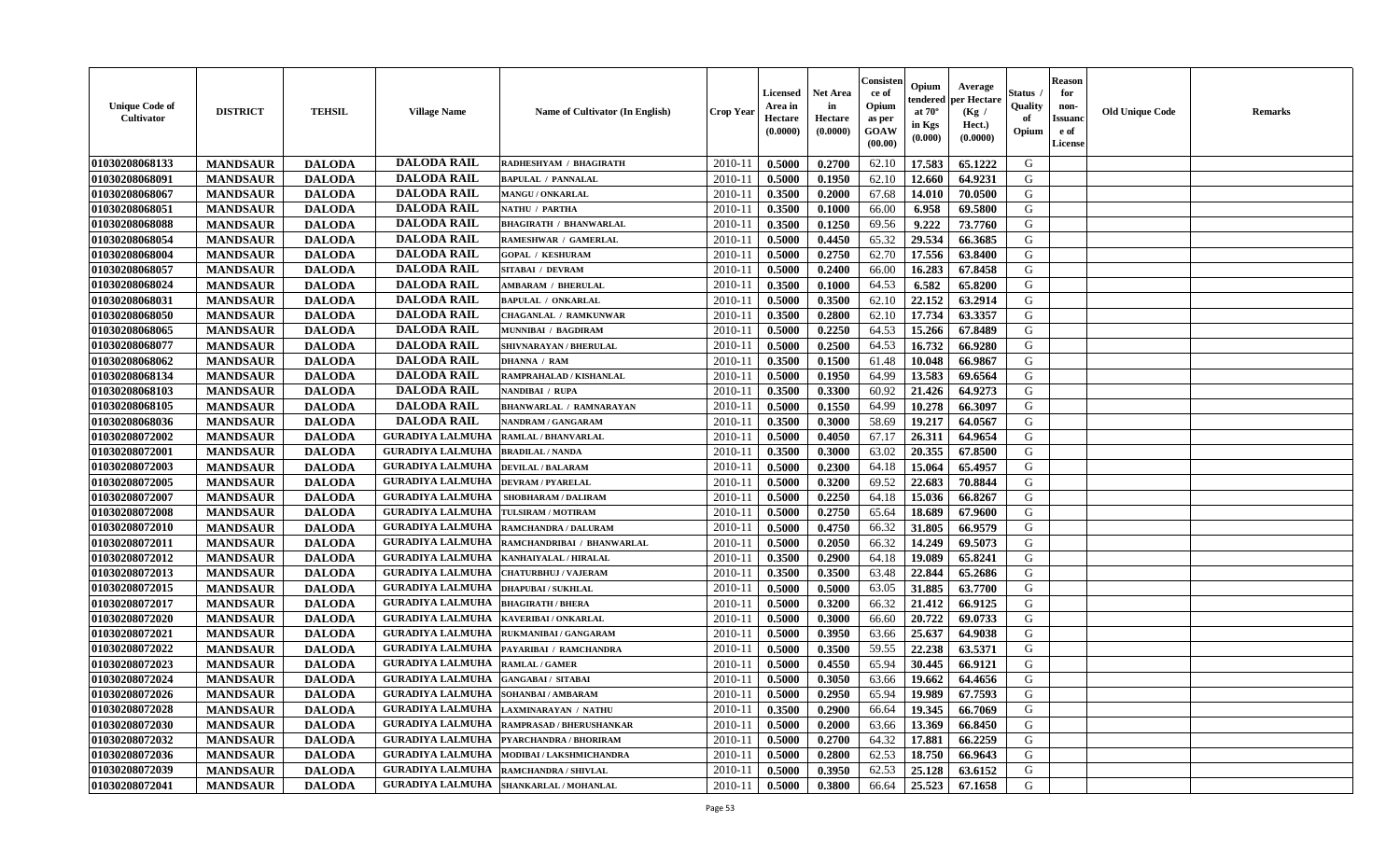| <b>Unique Code of</b><br><b>Cultivator</b> | <b>DISTRICT</b> | <b>TEHSIL</b> | <b>Village Name</b>                         | Name of Cultivator (In English)             | <b>Crop Year</b> | <b>Licensed</b><br>Area in<br>Hectare<br>(0.0000) | Net Area<br>in<br>Hectare<br>(0.0000) | Consister<br>ce of<br>Opium<br>as per<br><b>GOAW</b><br>(00.00) | Opium<br>endered<br>at $70^\circ$<br>in Kgs<br>(0.000) | Average<br>per Hectare<br>(Kg /<br>Hect.)<br>(0.0000) | Status<br>Quality<br>of<br>Opium | <b>Reason</b><br>for<br>non-<br><b>Issuano</b><br>e of<br>License | <b>Old Unique Code</b> | <b>Remarks</b> |
|--------------------------------------------|-----------------|---------------|---------------------------------------------|---------------------------------------------|------------------|---------------------------------------------------|---------------------------------------|-----------------------------------------------------------------|--------------------------------------------------------|-------------------------------------------------------|----------------------------------|-------------------------------------------------------------------|------------------------|----------------|
| 01030208072042                             | <b>MANDSAUR</b> | <b>DALODA</b> | <b>GURADIYA LALMUHA</b>                     | <b>MAINABAI / DALURAM</b>                   | 2010-11          | 0.3500                                            | 0.2550                                | 63.12                                                           | 16.366                                                 | 64.1804                                               | G                                |                                                                   |                        |                |
| 01030208072043                             | <b>MANDSAUR</b> | <b>DALODA</b> | <b>GURADIYA LALMUHA</b>                     | <b>KANIRAM / NAVALRAM</b>                   | $2010 - 11$      | 0.5000                                            | 0.2350                                | 63.12                                                           | 15.095                                                 | 64.2340                                               | G                                |                                                                   |                        |                |
| 01030208072044                             | <b>MANDSAUR</b> | <b>DALODA</b> | <b>GURADIYA LALMUHA</b>                     | <b>BHAIRULAL / KESHURAM</b>                 | $2010 - 11$      | 0.3500                                            | 0.1400                                | 59.55                                                           | 8.524                                                  | 60.8857                                               | G                                |                                                                   |                        |                |
| 01030208072045                             | <b>MANDSAUR</b> | <b>DALODA</b> | <b>GURADIYA LALMUHA</b>                     | RAMKUVARBAI / RAMCHANDRA                    | 2010-11          | 0.5000                                            | 0.5000                                | 63.53                                                           | 32.600                                                 | 65.2000                                               | G                                |                                                                   |                        |                |
| 01030208072047                             | <b>MANDSAUR</b> | <b>DALODA</b> | <b>GURADIYA LALMUHA</b>                     | NANDLAL / MOTILAL                           | 2010-11          | 0.5000                                            | 0.4450                                | 60.87                                                           | 28.035                                                 | 63.0000                                               | G                                |                                                                   |                        |                |
| 01030208072049                             | <b>MANDSAUR</b> | <b>DALODA</b> | <b>GURADIYA LALMUHA</b>                     | LALCHANDRA / MOD JI                         | 2010-11          | 0.5000                                            | 0.3850                                | 61.71                                                           | 24.023                                                 | 62.3974                                               | G                                |                                                                   |                        |                |
| 01030208072050                             | <b>MANDSAUR</b> | <b>DALODA</b> | <b>GURADIYA LALMUHA</b>                     | <b>BALARAM / DALURAM</b>                    | 2010-11          | 0.5000                                            | 0.4700                                | 61.71                                                           | 29.541                                                 | 62.8532                                               | G                                |                                                                   |                        |                |
| 01030208072051                             | <b>MANDSAUR</b> | <b>DALODA</b> | <b>GURADIYA LALMUHA</b>                     | TULASIRAM / SUGANDHLAL                      | 2010-11          | 0.5000                                            | 0.4400                                | 64.32                                                           | 28.779                                                 | 65.4068                                               | G                                |                                                                   |                        |                |
| 01030208072053                             | <b>MANDSAUR</b> | <b>DALODA</b> | <b>GURADIYA LALMUHA</b>                     | <b>HARDEVRAM / CHUNNILAL</b>                | 2010-11          | 0.5000                                            | 0.2200                                | 68.77                                                           | 15.454                                                 | 70.2455                                               | G                                |                                                                   |                        |                |
| 01030208072054                             | <b>MANDSAUR</b> | <b>DALODA</b> | <b>GURADIYA LALMUHA</b>                     | RAMCHANDRA / CHAMPALAL                      | $2010 - 11$      | 0.3500                                            | 0.1800                                | 64.32                                                           | 11.890                                                 | 66.0556                                               | G                                |                                                                   |                        |                |
| 01030208072062                             | <b>MANDSAUR</b> | <b>DALODA</b> | <b>GURADIYA LALMUHA</b>                     | SARDABAI / BHANVARLAL                       | 2010-11          | 0.3500                                            | 0.3050                                | 67.79                                                           | 21.518                                                 | 70.5508                                               | G                                |                                                                   |                        |                |
| 01030208072065                             | <b>MANDSAUR</b> | <b>DALODA</b> | <b>GURADIYA LALMUHA</b>                     | <b>KHEMIBAI/BALARAM</b>                     | 2010-11          | 0.5000                                            | 0.3400                                | 59.55                                                           | 20.587                                                 | 60.5500                                               | G                                |                                                                   |                        |                |
| 01030208072068                             | <b>MANDSAUR</b> | <b>DALODA</b> | <b>GURADIYA LALMUHA</b>                     | RATANLAL / SAVRUPLAL                        | 2010-11          | 0.5000                                            | 0.2000                                | 61.71                                                           | 12.483                                                 | 62.4150                                               | G                                |                                                                   |                        |                |
| 01030208072069                             | <b>MANDSAUR</b> | <b>DALODA</b> | <b>GURADIYA LALMUHA</b>                     | <b>KESHARBAI / MUNNALAL</b>                 | 2010-11          | 0.5000                                            | 0.1750                                | 64.76                                                           | 11.786                                                 | 67.3486                                               | G                                |                                                                   |                        |                |
| 01030208072071                             | <b>MANDSAUR</b> | <b>DALODA</b> | <b>GURADIYA LALMUHA</b>                     | RAJMAL / MAGANIRAM                          | 2010-11          | 0.5000                                            | 0.1400                                | 62.00                                                           | 8.839                                                  | 63.1357                                               | G                                |                                                                   |                        |                |
| 01030208072072                             | <b>MANDSAUR</b> | <b>DALODA</b> | <b>GURADIYA LALMUHA</b>                     | <b>MOHANLAL / KESHURAM</b>                  | 2010-11          | 0.5000                                            | 0.3500                                | 64.76                                                           | 23.092                                                 | 65.9771                                               | G                                |                                                                   |                        |                |
| 01030208072077                             | <b>MANDSAUR</b> | <b>DALODA</b> | <b>GURADIYA LALMUHA</b>                     | <b>SHANKARLAL / BAGDIRAM</b>                | 2010-11          | 0.5000                                            | 0.2300                                | 64.76                                                           | 15.126                                                 | 65.7652                                               | G                                |                                                                   |                        |                |
| 01030208072080                             | <b>MANDSAUR</b> | <b>DALODA</b> | <b>GURADIYA LALMUHA</b>                     | RAMCHANDRA / BAGDIRAM                       | 2010-11          | 0.3500                                            | 0.3350                                | 65.15                                                           | 21.937                                                 | 65.4836                                               | G                                |                                                                   |                        |                |
| 01030208072081                             | <b>MANDSAUR</b> | <b>DALODA</b> | <b>GURADIYA LALMUHA</b>                     | PUNIBAI / KESHURAM                          | 2010-11          | 0.5000                                            | 0.3550                                | 61.86                                                           | 22.111                                                 | 62.2845                                               | G                                |                                                                   |                        |                |
| 01030208072092                             | <b>MANDSAUR</b> | <b>DALODA</b> | <b>GURADIYA LALMUHA</b>                     | <b>NAGUDAS / BALARAMDAS</b>                 | 2010-11          | 0.3500                                            | 0.2100                                | 67.56                                                           | 14.371                                                 | 68.4333                                               | G                                |                                                                   |                        |                |
| 01030208072094                             | <b>MANDSAUR</b> | <b>DALODA</b> | <b>GURADIYA LALMUHA</b>                     | SALAGRAM / KISHANLAL                        | $2010 - 11$      | 0.5000                                            | 0.4350                                | 61.86                                                           | 27.855                                                 | 64.0345                                               | G                                |                                                                   |                        |                |
| 01030208072104                             | <b>MANDSAUR</b> | <b>DALODA</b> | <b>GURADIYA LALMUHA</b>                     | MULCHAND / PANNALAL                         | 2010-11          | 0.5000                                            | 0.2550                                | 61.86                                                           | 16.057                                                 | 62.9686                                               | G                                |                                                                   |                        |                |
| 01030208072109                             | <b>MANDSAUR</b> | <b>DALODA</b> | <b>GURADIYA LALMUHA</b>                     | PARASRAM / KESHURAM                         | 2010-11          | 0.5000                                            | 0.3800                                | 62.96                                                           | 23.673                                                 | 62.2974                                               | G                                |                                                                   |                        |                |
| 01030208072120                             | <b>MANDSAUR</b> | <b>DALODA</b> | <b>GURADIYA LALMUHA</b>                     | <b>RAMPRASAD / DEVRAM</b>                   | $2010 - 11$      | 0.5000                                            | 0.3000                                | 61.46                                                           | 19.044                                                 | 63.4800                                               | G                                |                                                                   |                        |                |
| 01030208072134                             | <b>MANDSAUR</b> | <b>DALODA</b> | <b>GURADIYA LALMUHA</b>                     | RAMESHVAR / PYARCHANDRA                     | $2010 - 11$      | 0.5000                                            | 0.2200                                | 65.15                                                           | 14.743                                                 | 67.0136                                               | G                                |                                                                   |                        |                |
| 01030208072135                             | <b>MANDSAUR</b> | <b>DALODA</b> | <b>GURADIYA LALMUHA</b>                     | <b>MOTILAL / PYARELAL</b>                   | 2010-11          | 0.5000                                            | 0.4800                                | 62.96                                                           | 30.895                                                 | 64.3646                                               | G                                |                                                                   |                        |                |
| 01030208072136                             | <b>MANDSAUR</b> | <b>DALODA</b> | <b>GURADIYA LALMUHA</b>                     | <b>DEUBAI/HARDEVRAM</b>                     | 2010-11          | 0.5000                                            | 0.2100                                | 65.56                                                           | 14.058                                                 | 66.9429                                               | G                                |                                                                   |                        |                |
| 01030208072137                             | <b>MANDSAUR</b> | <b>DALODA</b> | <b>GURADIYA LALMUHA</b>                     | RAMLAL / SHOBHARAM                          | 2010-11          | 0.5000                                            | 0.3400                                | 66.08                                                           | 22.505                                                 | 66.1912                                               | G                                |                                                                   |                        |                |
| 01030208072067                             | <b>MANDSAUR</b> | <b>DALODA</b> | <b>GURADIYA LALMUHA</b>                     | <b>SALAGRAM / RANCHHOD</b>                  | 2010-11          | 0.3500                                            | 0.2000                                | 66.08                                                           | 13.811                                                 | 69.0550                                               | G                                |                                                                   |                        |                |
| 01030208072139                             | <b>MANDSAUR</b> | <b>DALODA</b> | <b>GURADIYA LALMUHA</b>                     | <b>BALARAM / MOTILAL</b>                    | $2010 - 11$      | 0.3500                                            | 0.2100                                | 66.08                                                           | 14.122                                                 | 67.2476                                               | G                                |                                                                   |                        |                |
| 01030208072140                             | <b>MANDSAUR</b> | <b>DALODA</b> | <b>GURADIYA LALMUHA</b>                     | <b>SHIVLAL / KHEMRAJ</b>                    | 2010-11          | 0.5000                                            | 0.4900                                | 61.94                                                           | 32.005                                                 | 65.3163                                               | G                                |                                                                   |                        |                |
| 01030208072142                             | <b>MANDSAUR</b> | <b>DALODA</b> | <b>GURADIYA LALMUHA</b>                     | <b>MANSUKHLAL / BHUVANIRAM</b>              | 2010-11          | 0.5000                                            | 0.4900                                | 62.02                                                           | 30.806                                                 | 62.8694                                               | G                                |                                                                   |                        |                |
| 01030208072144                             | <b>MANDSAUR</b> | <b>DALODA</b> | <b>GURADIYA LALMUHA</b>                     | <b>ASHOKKUMAR / RUGANATH</b>                | $2010-11$        | 0.5000                                            | 0.3050                                | 59.15                                                           | 18.641                                                 | 61.1180                                               | G                                |                                                                   |                        |                |
| 01030208072145                             | <b>MANDSAUR</b> | <b>DALODA</b> | <b>GURADIYA LALMUHA</b>                     | <b>AMBARAM / BHANVARLAL</b>                 | 2010-11          | 0.5000                                            | 0.3000                                | 66.12                                                           | 21.404                                                 | 71.3467                                               | G                                |                                                                   |                        |                |
| 01030208072146                             | <b>MANDSAUR</b> | <b>DALODA</b> | <b>GURADIYA LALMUHA</b>                     | <b>DEVILAL / DOLATRAM</b>                   | 2010-11          | 0.5000                                            | 0.4300                                | 65.02                                                           | 28.404                                                 | 66.0558                                               | G                                |                                                                   |                        |                |
| 01030208072149                             | <b>MANDSAUR</b> | <b>DALODA</b> | <b>GURADIYA LALMUHA  JAGDISH / MANGILAL</b> |                                             | $2010-11$ 0.3500 |                                                   | 0.2100                                | 62.93                                                           | 13.512                                                 | 64.3429                                               | G                                |                                                                   |                        |                |
| 01030208072150                             | <b>MANDSAUR</b> | <b>DALODA</b> | <b>GURADIYA LALMUHA</b>                     | <b>GOPAL / BHANVARLAL</b>                   | 2010-11          | 0.5000                                            | 0.2100                                | 67.56                                                           | 14.651                                                 | 69.7667                                               | G                                |                                                                   |                        |                |
| 01030208072151                             | <b>MANDSAUR</b> | <b>DALODA</b> | <b>GURADIYA LALMUHA</b>                     | TAJ MOHAMMAD / NANE KHAN                    | 2010-11          | 0.3500                                            | 0.1900                                | 65.64                                                           | 13.044                                                 | 68.6526                                               | G                                |                                                                   |                        |                |
| 01030208072155                             | <b>MANDSAUR</b> | <b>DALODA</b> | <b>GURADIYA LALMUHA MANGILAL / BAGDIRAM</b> |                                             | 2010-11          | 0.5000                                            | 0.3700                                | 62.93                                                           | 23.707                                                 | 64.0730                                               | G                                |                                                                   |                        |                |
| 01030208072157                             | <b>MANDSAUR</b> | <b>DALODA</b> | <b>GURADIYA LALMUHA</b>                     | RAMDAYAL / PYARCHANDRA                      | 2010-11          | 0.5000                                            | 0.2700                                | 65.64                                                           | 18.323                                                 | 67.8630                                               | G                                |                                                                   |                        |                |
| 01030208072158                             | <b>MANDSAUR</b> | <b>DALODA</b> | <b>GURADIYA LALMUHA</b>                     | <b>JAGDISH / RAMCHANDRA</b>                 | 2010-11          | 0.5000                                            | 0.4750                                | 63.24                                                           | 33.129                                                 | 69.7453                                               | G                                |                                                                   |                        |                |
| 01030208072161                             | <b>MANDSAUR</b> | <b>DALODA</b> |                                             | GURADIYA LALMUHA JAMNASHANKAR / SHIVNARAYAN | 2010-11          | 0.5000                                            | 0.2750                                | 66.44                                                           | 18.432                                                 | 67.0255                                               | G                                |                                                                   |                        |                |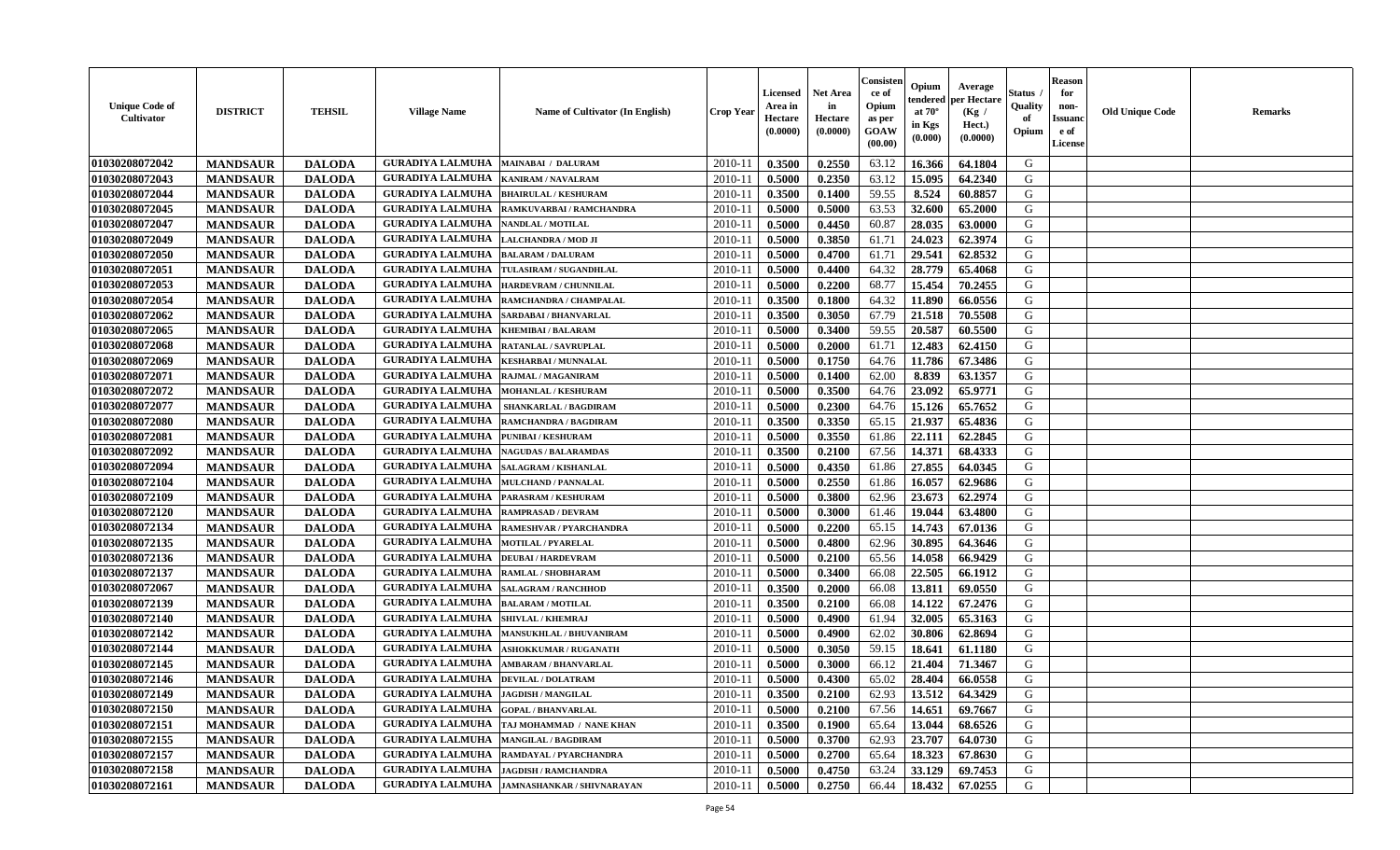| <b>Unique Code of</b><br>Cultivator | <b>DISTRICT</b> | <b>TEHSIL</b> | <b>Village Name</b>                            | Name of Cultivator (In English) | <b>Crop Year</b> | Licensed<br>Area in<br>Hectare<br>(0.0000) | Net Area<br>in<br>Hectare<br>(0.0000) | Consister<br>ce of<br>Opium<br>as per<br><b>GOAW</b><br>(00.00) | Opium<br>:endereo<br>at $70^\circ$<br>in Kgs<br>(0.000) | Average<br>per Hectare<br>(Kg /<br>Hect.)<br>(0.0000) | Status<br>Quality<br>of<br>Opium | <b>Reason</b><br>for<br>non-<br><b>Issuan</b><br>e of<br>License | <b>Old Unique Code</b> | <b>Remarks</b>     |
|-------------------------------------|-----------------|---------------|------------------------------------------------|---------------------------------|------------------|--------------------------------------------|---------------------------------------|-----------------------------------------------------------------|---------------------------------------------------------|-------------------------------------------------------|----------------------------------|------------------------------------------------------------------|------------------------|--------------------|
| 01030208072162                      | <b>MANDSAUR</b> | <b>DALODA</b> | <b>GURADIYA LALMUHA</b>                        | RADHESHYAM / CHUNNILAL          | 2010-11          | 0.5000                                     | 0.1950                                | 62.48                                                           | 12.782                                                  | 65.5487                                               | G                                |                                                                  |                        |                    |
| 01030208072165                      | <b>MANDSAUR</b> | <b>DALODA</b> | <b>GURADIYA LALMUHA</b>                        | VIDHYABAI / SHAYAMLAL           | $2010 - 11$      | 0.3500                                     | 0.1550                                | 62.48                                                           | 10.229                                                  | 65.9935                                               | G                                |                                                                  |                        |                    |
| 01030208072166                      | <b>MANDSAUR</b> | <b>DALODA</b> | <b>GURADIYA LALMUHA</b>                        | SAMANDBAI / MANGILAL            | $2010 - 11$      | 0.3500                                     | 0.3000                                | 66.44                                                           | 20.160                                                  | 67.2000                                               | G                                |                                                                  |                        |                    |
| 01030208072169                      | <b>MANDSAUR</b> | <b>DALODA</b> | <b>GURADIYA LALMUHA</b>                        | <b>ARJUNLAL / BHANVARLAL</b>    | 2010-11          | 0.5000                                     | 0.2200                                | 66.48                                                           | 14.787                                                  | 67.2136                                               | G                                |                                                                  |                        |                    |
| 01030208072170                      | <b>MANDSAUR</b> | <b>DALODA</b> | <b>GURADIYA LALMUHA</b>                        | LAKSHMINARAYAN / BHERULAL       | 2010-11          | 0.5000                                     | 0.2300                                | 62.48                                                           | 14.995                                                  | 65.1957                                               | G                                |                                                                  |                        |                    |
| 01030208072171                      | <b>MANDSAUR</b> | <b>DALODA</b> | <b>GURADIYA LALMUHA</b>                        | <b>GHANSHYAMDAS / ONKARDAS</b>  | 2010-11          | 0.5000                                     | 0.4900                                | 66.48                                                           | 32.518                                                  | 66.3633                                               | G                                |                                                                  |                        |                    |
| 01030208072175                      | <b>MANDSAUR</b> | <b>DALODA</b> | <b>GURADIYA LALMUHA</b>                        | <b>BANSHILAL / RATANLAL</b>     | 2010-11          | 0.5000                                     | 0.2300                                | 65.24                                                           | 15.471                                                  | 67.2652                                               | G                                |                                                                  |                        |                    |
| 01030208072178                      | <b>MANDSAUR</b> | <b>DALODA</b> | <b>GURADIYA LALMUHA</b>                        | <b>KARULAL / MANGILAL</b>       | $2010 - 11$      | 0.5000                                     | 0.4450                                | 65.24                                                           | 29,200                                                  | 65.6180                                               | G                                |                                                                  |                        |                    |
| 01030208072180                      | <b>MANDSAUR</b> | <b>DALODA</b> | <b>GURADIYA LALMUHA</b>                        | VARDIBAI / BAPULAL              | 2010-11          | 0.5000                                     | 0.2000                                | 65.24                                                           | 13.123                                                  | 65.6150                                               | G                                |                                                                  |                        |                    |
| 01030208072181                      | <b>MANDSAUR</b> | <b>DALODA</b> | <b>GURADIYA LALMUHA</b>                        | <b>NANDRAM / BHERULAL</b>       | 2010-11          | 0.5000                                     | 0.1050                                | 62.19                                                           | 6.948                                                   | 66.1714                                               | G                                |                                                                  |                        |                    |
| 01030208072182                      | <b>MANDSAUR</b> | <b>DALODA</b> | <b>GURADIYA LALMUHA</b>                        | <b>BHERULAL / SHAVRAM</b>       | 2010-11          | 0.3500                                     | 0.2900                                | 59.71                                                           | 17.393                                                  | 59,9759                                               | G                                |                                                                  |                        |                    |
| 01030208072183                      | <b>MANDSAUR</b> | <b>DALODA</b> | <b>GURADIYA LALMUHA</b>                        | JODHRAM / HARIRAM               | 2010-11          | 0.5000                                     | 0.4950                                | 59.71                                                           | 30.034                                                  | 60.6747                                               | G                                |                                                                  |                        |                    |
| 01030208072185                      | <b>MANDSAUR</b> | <b>DALODA</b> | <b>GURADIYA LALMUHA</b>                        | <b>MOTILAL / BHANVARLAL</b>     | 2010-11          | 0.5000                                     | 0.2000                                | 66.59                                                           | 13.527                                                  | 67.6350                                               | G                                |                                                                  |                        |                    |
| 01030208072193                      | <b>MANDSAUR</b> | <b>DALODA</b> | <b>GURADIYA LALMUHA</b>                        | YASHODABAI / HIRALAL            | $2010 - 11$      | 0.5000                                     | 0.3950                                | 63.77                                                           | 26.373                                                  | 66.7671                                               | G                                |                                                                  |                        |                    |
| 01030208072194                      | <b>MANDSAUR</b> | <b>DALODA</b> | <b>GURADIYA LALMUHA</b>                        | <b>BALARAM / GANESHRAM</b>      | 2010-11          | 0.5000                                     | 0.1550                                | 62.19                                                           | 10.075                                                  | 65.0000                                               | G                                |                                                                  |                        |                    |
| 01030208072197                      | <b>MANDSAUR</b> | <b>DALODA</b> | <b>GURADIYA LALMUHA</b>                        | KUSHALIBAI / BHERUSHANKAR       | 2010-11          | 0.5000                                     | 0.3600                                | 63.78                                                           | 24.000                                                  | 66.6667                                               | G                                |                                                                  |                        |                    |
| 01030208072014                      | <b>MANDSAUR</b> | <b>DALODA</b> | <b>GURADIYA LALMUHA</b>                        | <b>DEVRAM / HIRALAL</b>         | 2010-11          | 0.5000                                     | 0.2000                                | 63.78                                                           | 13.166                                                  | 65.8300                                               | G                                |                                                                  |                        | <b>NAME CHANGE</b> |
| 01030208072027                      | <b>MANDSAUR</b> | <b>DALODA</b> | <b>GURADIYA LALMUHA</b>                        | <b>NANURAM / SAVA</b>           | 2010-11          | 0.5000                                     | 0.4400                                | 64.16                                                           | 28.670                                                  | 65.1591                                               | G                                |                                                                  |                        |                    |
| 01030208072037                      | <b>MANDSAUR</b> | <b>DALODA</b> | <b>GURADIYA LALMUHA</b>                        | UMMEDRAM / SHOBHARAM            | $2010 - 11$      | 0.5000                                     | 0.2800                                | 65.56                                                           | 19.078                                                  | 68.1357                                               | G                                |                                                                  |                        |                    |
| 01030208072098                      | <b>MANDSAUR</b> | <b>DALODA</b> | <b>GURADIYA LALMUHA</b>                        | <b>RAMESHVAR / NARAYAN</b>      | 2010-11          | 0.5000                                     | 0.1850                                | 61.18                                                           | 11.458                                                  | 61.9351                                               | G                                |                                                                  |                        |                    |
| 01030208072107                      | <b>MANDSAUR</b> | <b>DALODA</b> | <b>GURADIYA LALMUHA</b>                        | PARMANAND / PRITHVIRAJ          | 2010-11          | 0.5000                                     | 0.3000                                | 63.16                                                           | 18.398                                                  | 61.3267                                               | G                                |                                                                  |                        |                    |
| 01030208072200                      | <b>MANDSAUR</b> | <b>DALODA</b> | <b>GURADIYA LALMUHA</b>                        | NAGESHVAR / NIRBHAYRAM          | $2010 - 11$      | 0.5000                                     | 0.2100                                | 65.53                                                           | 13.911                                                  | 66.2429                                               | G                                |                                                                  |                        |                    |
| 01030208072201                      | <b>MANDSAUR</b> | <b>DALODA</b> | <b>GURADIYA LALMUHA</b>                        | LAKSHMINARAYAN / NANIBAI        | 2010-11          | 0.5000                                     | 0.3950                                | 58.78                                                           | 23.747                                                  | 60.1190                                               | G                                |                                                                  |                        |                    |
| 01030208072202                      | <b>MANDSAUR</b> | <b>DALODA</b> | <b>GURADIYA LALMUHA</b>                        | RUKAMANIBAI / RAMLAL            | 2010-11          | 0.5000                                     | 0.4400                                | 63.78                                                           | 28.218                                                  | 64.1318                                               | G                                |                                                                  |                        |                    |
| 01030208072064                      | <b>MANDSAUR</b> | <b>DALODA</b> | <b>GURADIYA LALMUHA</b>                        | KANVARLAL / NANURAM             | $2010 - 11$      | 0.5000                                     | 0.2100                                | 62.48                                                           | 13.415                                                  | 63.8810                                               | G                                |                                                                  |                        |                    |
| 01030208072060                      | <b>MANDSAUR</b> | <b>DALODA</b> | <b>GURADIYA LALMUHA</b>                        | <b>BHUVANIRAM / DHANRAJ</b>     | 2010-11          | 0.5000                                     | 0.2450                                | 65.53                                                           | 16.392                                                  | 66.9061                                               | G                                |                                                                  |                        | <b>NAME CHANGE</b> |
| 01030208072206                      | <b>MANDSAUR</b> | <b>DALODA</b> | <b>GURADIYA LALMUHA</b>                        | <b>SURAJBAI / NANURAM</b>       | $2010-11$        | 0.5000                                     | 0.1900                                | 65.53                                                           | 12.469                                                  | 65.6263                                               | G                                |                                                                  |                        |                    |
| 01030208072156                      | <b>MANDSAUR</b> | <b>DALODA</b> | <b>GURADIYA LALMUHA</b>                        | <b>DHANNIBAI / RAMESHWAR</b>    | 2010-11          | 0.3500                                     | 0.3450                                | 64.34                                                           | 22.565                                                  | 65.4058                                               | G                                |                                                                  |                        |                    |
| 01030208072152                      | <b>MANDSAUR</b> | <b>DALODA</b> | <b>GURADIYA LALMUHA</b>                        | KANHAIYALAL / BHANVARLAL        | 2010-11          | 0.5000                                     | 0.4150                                | 66.72                                                           | 28.366                                                  | 68.3518                                               | G                                |                                                                  |                        |                    |
| 01030208072203                      | <b>MANDSAUR</b> | <b>DALODA</b> | <b>GURADIYA LALMUHA</b>                        | RAMKUVARBAI / KISHANLAL         | $2010 - 11$      | 0.5000                                     | 0.4750                                | 61.34                                                           | 29.724                                                  | 62.5768                                               | G                                |                                                                  |                        | <b>NAME CHANGE</b> |
| 01030208072207                      | <b>MANDSAUR</b> | <b>DALODA</b> | <b>GURADIYA LALMUHA</b>                        | RADHESHYAM / NATHULAL           | 2010-11          | 0.3500                                     | 0.2600                                | 62.66                                                           | 16.685                                                  | 64.1731                                               | G                                |                                                                  |                        |                    |
| 01030208072095                      | <b>MANDSAUR</b> | <b>DALODA</b> | <b>GURADIYA LALMUHA</b>                        | <b>DEVRAM / NANURAM</b>         | 2010-11          | 0.5000                                     | 0.1600                                | 60.28                                                           | 9.938                                                   | 62.1125                                               | G                                |                                                                  |                        |                    |
| 01030208072018                      | <b>MANDSAUR</b> | <b>DALODA</b> | <b>GURADIYA LALMUHA</b>                        | <b>RAMESHWAR / KHEMRAJ</b>      | $2010 - 11$      | 0.3500                                     | 0.1100                                | 61.92                                                           | 7.094                                                   | 64.4909                                               | G                                |                                                                  |                        |                    |
| 01030208072029                      | <b>MANDSAUR</b> | <b>DALODA</b> | <b>GURADIYA LALMUHA</b>                        | <b>RADHIBAI / MANGU</b>         | 2010-11          | 0.3500                                     | 0.2400                                | 63.16                                                           | 15.032                                                  | 62.6333                                               | G                                |                                                                  |                        |                    |
| 01030208072113                      | <b>MANDSAUR</b> | <b>DALODA</b> | <b>GURADIYA LALMUHA</b>                        | <b>KISHANLAL / NANURAM</b>      | 2010-11          | 0.5000                                     | 0.2100                                | 62.54                                                           | 13.777                                                  | 65.6048                                               | G                                |                                                                  |                        |                    |
| 01030208072082                      | <b>MANDSAUR</b> | <b>DALODA</b> | <b>GURADIYA LALMUHA   CHUNNILAL / RATANLAL</b> |                                 | $2010 - 11$      | 0.5000                                     | 0.1700                                | 64.83                                                           | 11.169                                                  | 65.7000                                               | G                                |                                                                  |                        |                    |
| 01030208072089                      | <b>MANDSAUR</b> | <b>DALODA</b> | <b>GURADIYA LALMUHA</b>                        | SAHIDANBAI / HUSSAINIBAI        | 2010-11          | 0.5000                                     | 0.0950                                | 62.08                                                           | 6.598                                                   | 69.4526                                               | G                                |                                                                  |                        |                    |
| 01030208072110                      | <b>MANDSAUR</b> | <b>DALODA</b> | <b>GURADIYA LALMUHA</b>                        | <b>RAMLAL / BABRU</b>           | 2010-11          | 0.5000                                     | 0.3600                                | 64.52                                                           | 24.121                                                  | 67.0028                                               | G                                |                                                                  |                        |                    |
| 01030208072141                      | <b>MANDSAUR</b> | <b>DALODA</b> | <b>GURADIYA LALMUHA RAJU / JAVAHARLAL</b>      |                                 | 2010-11          | 0.5000                                     | 0.2900                                | 66.72                                                           | 19.730                                                  | 68.0345                                               | G                                |                                                                  |                        |                    |
| 01030208072159                      | <b>MANDSAUR</b> | <b>DALODA</b> | <b>GURADIYA LALMUHA</b>                        | LAKSHMINARAYAN / BHERULAL       | 2010-11          | 0.5000                                     | 0.3200                                | 60.28                                                           | 19.178                                                  | 59.9313                                               | G                                |                                                                  |                        |                    |
| 01030208072192                      | <b>MANDSAUR</b> | <b>DALODA</b> | <b>GURADIYA LALMUHA</b>                        | <b>BALARAM / AMRITRAM</b>       | 2010-11          | 0.5000                                     | 0.4900                                | 66.19                                                           | 32.840                                                  | 67.0204                                               | G                                |                                                                  |                        |                    |
| 01030208072090                      | <b>MANDSAUR</b> | <b>DALODA</b> | <b>GURADIYA LALMUHA  BHERULAL / PARASRAM</b>   |                                 | 2010-11          | 0.5000                                     | 0.2100                                | 60.28                                                           | 12.512                                                  | 59.5810                                               | G                                |                                                                  |                        |                    |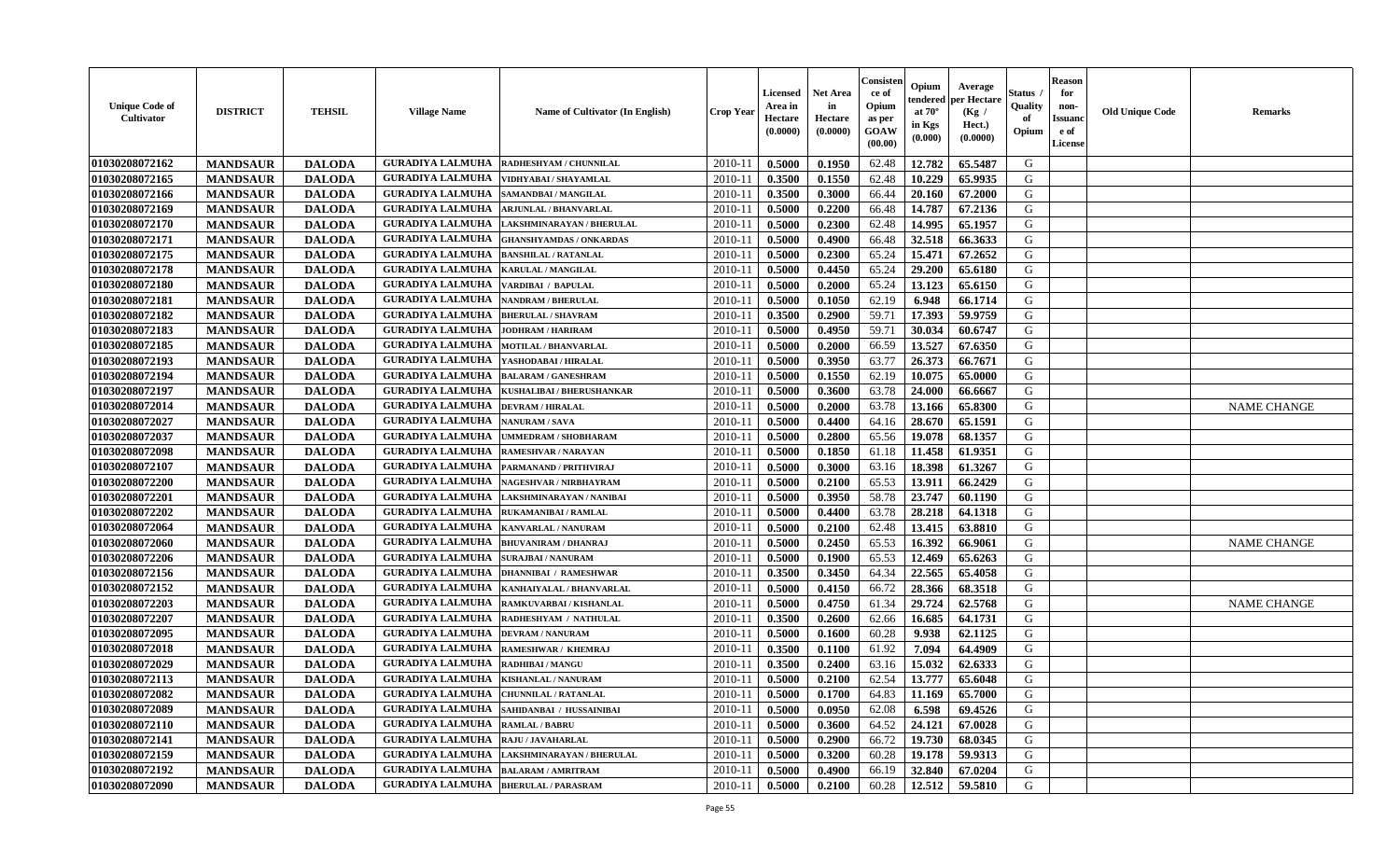| <b>Unique Code of</b><br><b>Cultivator</b> | <b>DISTRICT</b> | <b>TEHSIL</b> | <b>Village Name</b>     | Name of Cultivator (In English)  | <b>Crop Year</b> | <b>Licensed</b><br>Area in<br>Hectare<br>(0.0000) | <b>Net Area</b><br>in<br>Hectare<br>(0.0000) | Consisteı<br>ce of<br>Opium<br>as per<br>GOAW<br>(00.00) | Opium<br>endered<br>at $70^\circ$<br>in Kgs<br>(0.000) | Average<br>per Hectare<br>(Kg /<br>Hect.)<br>(0.0000) | Status<br>Quality<br>of<br>Opium | <b>Reason</b><br>for<br>non-<br><b>Issuand</b><br>e of<br>License | <b>Old Unique Code</b> | <b>Remarks</b> |
|--------------------------------------------|-----------------|---------------|-------------------------|----------------------------------|------------------|---------------------------------------------------|----------------------------------------------|----------------------------------------------------------|--------------------------------------------------------|-------------------------------------------------------|----------------------------------|-------------------------------------------------------------------|------------------------|----------------|
| 01030208072118                             | <b>MANDSAUR</b> | <b>DALODA</b> | <b>GURADIYA LALMUHA</b> | <b>AMRITRAM / SHAMBHU</b>        | 2010-11          | 0.5000                                            | 0.3350                                       | 59.47                                                    | 20.815                                                 | 62.1343                                               | G                                |                                                                   |                        |                |
| 01030208072209                             | <b>MANDSAUR</b> | <b>DALODA</b> | <b>GURADIYA LALMUHA</b> | <b>GOPIBAI / BADRILAL ANJANA</b> | 2010-11          | 0.3500                                            | 0.1900                                       | 65.02                                                    | 12.967                                                 | 68.2474                                               | G                                |                                                                   |                        |                |
| 01030208074001                             | <b>MANDSAUR</b> | <b>DALODA</b> | <b>LALAKHEDA</b>        | <b>SURATRAM / DHANRAJ</b>        | 2010-11          | 0.5000                                            | 0.2300                                       | 68.43                                                    | 16.159                                                 | 70.2565                                               | G                                |                                                                   |                        |                |
| 01030208074004                             | <b>MANDSAUR</b> | <b>DALODA</b> | <b>LALAKHEDA</b>        | <b>RAMIBAI / MANGILAL</b>        | 2010-11          | 0.5000                                            | 0.3600                                       | 64.97                                                    | 23.231                                                 | 64.5306                                               | G                                |                                                                   |                        |                |
| 01030208074002                             | <b>MANDSAUR</b> | <b>DALODA</b> | <b>LALAKHEDA</b>        | <b>BHERULAL / NATHU</b>          | 2010-11          | 0.5000                                            | 0.2750                                       | 65.34                                                    | 18.043                                                 | 65.6109                                               | G                                |                                                                   |                        |                |
| 01030208074008                             | <b>MANDSAUR</b> | <b>DALODA</b> | <b>LALAKHEDA</b>        | <b>BHANWARBAI / SURATRAM</b>     | 2010-11          | 0.3500                                            | 0.3500                                       | 63.35                                                    | 22.535                                                 | 64.3857                                               | G                                |                                                                   |                        |                |
| 01030208074009                             | <b>MANDSAUR</b> | <b>DALODA</b> | <b>LALAKHEDA</b>        | <b>RUGNATH / KANVARLAL</b>       | 2010-11          | 0.5000                                            | 0.2400                                       | 64.97                                                    | 16.057                                                 | 66.9042                                               | G                                |                                                                   |                        |                |
| 01030208074010                             | <b>MANDSAUR</b> | <b>DALODA</b> | <b>LALAKHEDA</b>        | <b>BHAGATRAM / TULSIRAM</b>      | 2010-11          | 0.5000                                            | 0.2950                                       | 64.30                                                    | 19.005                                                 | 64.4237                                               | G                                |                                                                   |                        |                |
| 01030208074012                             | <b>MANDSAUR</b> | <b>DALODA</b> | <b>LALAKHEDA</b>        | DAMARLAL / CHUNILAL              | 2010-11          | 0.5000                                            | 0.1700                                       | 64.30                                                    | 11.170                                                 | 65.7059                                               | G                                |                                                                   |                        |                |
| 01030208074015                             | <b>MANDSAUR</b> | <b>DALODA</b> | <b>LALAKHEDA</b>        | <b>BHAIRULAL / LACHIRAM</b>      | 2010-11          | 0.5000                                            | 0.3450                                       | 67.65                                                    | 23.649                                                 | 68.5478                                               | G                                |                                                                   |                        |                |
| 01030208074017                             | <b>MANDSAUR</b> | <b>DALODA</b> | <b>LALAKHEDA</b>        | KALAWANTIBAI / SHAVRAM           | 2010-11          | 0.3500                                            | 0.3400                                       | 67.65                                                    | 22.624                                                 | 66.5412                                               | $\mathbf G$                      |                                                                   |                        |                |
| 01030208074018                             | <b>MANDSAUR</b> | <b>DALODA</b> | <b>LALAKHEDA</b>        | <b>MAGNIRAM / KESHURAM</b>       | 2010-11          | 0.5000                                            | 0.2300                                       | 68.43                                                    | 16.149                                                 | 70.2130                                               | G                                |                                                                   |                        |                |
| 01030208074021                             | <b>MANDSAUR</b> | <b>DALODA</b> | <b>LALAKHEDA</b>        | <b>JAGDISH / TIKAMCHAND</b>      | 2010-11          | 0.3500                                            | 0.0900                                       | 67.00                                                    | 6.183                                                  | 68.7000                                               | G                                |                                                                   |                        |                |
| 01030208074023                             | <b>MANDSAUR</b> | <b>DALODA</b> | <b>LALAKHEDA</b>        | KANWARLAL / KESHURAM             | $2010 - 11$      | 0.5000                                            | 0.2550                                       | 64.30                                                    | 16.938                                                 | 66.4235                                               | G                                |                                                                   |                        |                |
| 01030208074028                             | <b>MANDSAUR</b> | <b>DALODA</b> | <b>LALAKHEDA</b>        | <b>AMRITRAM / NANDA</b>          | 2010-11          | 0.5000                                            | 0.1450                                       | 62.62                                                    | 9.366                                                  | 64.5931                                               | G                                |                                                                   |                        |                |
| 01030208074031                             | <b>MANDSAUR</b> | <b>DALODA</b> | <b>LALAKHEDA</b>        | <b>BHUVANIRAM / SHOBHARAM</b>    | 2010-11          | 0.5000                                            | 0.2400                                       | 68.99                                                    | 17.031                                                 | 70.9625                                               | G                                |                                                                   |                        |                |
| 01030208074036                             | <b>MANDSAUR</b> | <b>DALODA</b> | <b>LALAKHEDA</b>        | MOHANBAI / UMMEDRAM              | 2010-11          | 0.5000                                            | 0.1500                                       | 62.62                                                    | 9.545                                                  | 63.6333                                               | G                                |                                                                   |                        |                |
| 01030208074040                             | <b>MANDSAUR</b> | <b>DALODA</b> | <b>LALAKHEDA</b>        | HAJARILAL / MOTILAL              | 2010-11          | 0.5000                                            | 0.1650                                       | 67.00                                                    | 11.333                                                 | 68.6848                                               | G                                |                                                                   |                        |                |
| 01030208074041                             | <b>MANDSAUR</b> | <b>DALODA</b> | <b>LALAKHEDA</b>        | <b>CHENRAM / DEVRAM</b>          | 2010-11          | 0.5000                                            | 0.3300                                       | 67.65                                                    | 22.837                                                 | 69.2030                                               | G                                |                                                                   |                        |                |
| 01030208074042                             | <b>MANDSAUR</b> | <b>DALODA</b> | <b>LALAKHEDA</b>        | KALAWATI BAI / PANNALAL          | 2010-11          | 0.5000                                            | 0.2000                                       | 66.76                                                    | 13.438                                                 | 67.1900                                               | G                                |                                                                   |                        |                |
| 01030208074049                             | <b>MANDSAUR</b> | <b>DALODA</b> | <b>LALAKHEDA</b>        | JAGDISHCHANDRA / BANSHILAL       | 2010-11          | 0.5000                                            | 0.0800                                       | 62.62                                                    | 5.430                                                  | 67.8750                                               | G                                |                                                                   |                        |                |
| 01030208074050                             | <b>MANDSAUR</b> | <b>DALODA</b> | <b>LALAKHEDA</b>        | <b>BALMUKAND / RAMLAL</b>        | 2010-11          | 0.5000                                            | 0.3200                                       | 66.76                                                    | 20.476                                                 | 63.9875                                               | G                                |                                                                   |                        |                |
| 01030208074054                             | <b>MANDSAUR</b> | <b>DALODA</b> | <b>LALAKHEDA</b>        | VARDICHANDRA / NANDRAM           | $2010 - 11$      | 0.5000                                            | 0.3100                                       | 63.31                                                    | 20.413                                                 | 65.8484                                               | G                                |                                                                   |                        |                |
| 01030208074056                             | <b>MANDSAUR</b> | <b>DALODA</b> | <b>LALAKHEDA</b>        | <b>BHANVARBAI/BHERULAL</b>       | 2010-11          | 0.5000                                            | 0.2950                                       | 66.76                                                    | 19.542                                                 | 66.2441                                               | G                                |                                                                   |                        |                |
| 01030208074068                             | <b>MANDSAUR</b> | <b>DALODA</b> | <b>LALAKHEDA</b>        | SAMPATBAI / JAGANNATH            | 2010-11          | 0.5000                                            | 0.4250                                       | 63.31                                                    | 25.451                                                 | 59.8847                                               | G                                |                                                                   |                        |                |
| 01030208074069                             | <b>MANDSAUR</b> | <b>DALODA</b> | <b>LALAKHEDA</b>        | SHIVNARAYAN / SURATRAM           | 2010-11          | 0.5000                                            | 0.4450                                       | 67.33                                                    | 29.962                                                 | 67.3303                                               | G                                |                                                                   |                        |                |
| 01030208074070                             | <b>MANDSAUR</b> | <b>DALODA</b> | <b>LALAKHEDA</b>        | <b>BHANWARLAL / BHAGWAN</b>      | 2010-11          | 0.5000                                            | 0.1700                                       | 65.87                                                    | 11.734                                                 | 69.0235                                               | G                                |                                                                   |                        |                |
| 01030208074071                             | <b>MANDSAUR</b> | <b>DALODA</b> | <b>LALAKHEDA</b>        | ANESHVARBAI / RAMESHVAR          | 2010-11          | 0.5000                                            | 0.3650                                       | 67.02                                                    | 22.184                                                 | 60.7781                                               | G                                |                                                                   |                        |                |
| 01030208074073                             | <b>MANDSAUR</b> | <b>DALODA</b> | <b>LALAKHEDA</b>        | <b>RAMPRATAP / KARULAL</b>       | 2010-11          | 0.5000                                            | 0.2500                                       | 67.02                                                    | 16.688                                                 | 66.7520                                               | G                                |                                                                   |                        |                |
| 01030208074074                             | <b>MANDSAUR</b> | <b>DALODA</b> | <b>LALAKHEDA</b>        | <b>MULCHANDRA / DEVRAM</b>       | 2010-11          | 0.5000                                            | 0.3950                                       | 67.09                                                    | 26.894                                                 | 68.0861                                               | G                                |                                                                   |                        |                |
| 01030208074078                             | <b>MANDSAUR</b> | <b>DALODA</b> | <b>LALAKHEDA</b>        | RAMKARAN / SURATRAM              | 2010-11          | 0.5000                                            | 0.4450                                       | 63.31                                                    | 28.336                                                 | 63.6764                                               | ${\bf G}$                        |                                                                   |                        |                |
| 01030208074082                             | <b>MANDSAUR</b> | <b>DALODA</b> | <b>LALAKHEDA</b>        | CHAMPALAL / AMRATRAM             | 2010-11          | 0.5000                                            | 0.3000                                       | 68.01                                                    | 19.218                                                 | 64.0600                                               | G                                |                                                                   |                        |                |
| 01030208074083                             | <b>MANDSAUR</b> | <b>DALODA</b> | <b>LALAKHEDA</b>        | SHRIRAM / RAMNARAYAN             | 2010-11          | 0.5000                                            | 0.2900                                       | 66.15                                                    | 19.373                                                 | 66.8034                                               | G                                |                                                                   |                        |                |
| 01030208074065                             | <b>MANDSAUR</b> | <b>DALODA</b> | <b>LALAKHEDA</b>        | <b>UKARLAL / PARTHA</b>          | 2010-11          | 0.3500                                            | 0.2450                                       | 66.15                                                    | 16.434                                                 | 67.0776                                               | G                                |                                                                   |                        |                |
| 01030208074086                             | <b>MANDSAUR</b> | <b>DALODA</b> | <b>LALAKHEDA</b>        | <b>RAMNIVAS / NATHU</b>          | 2010-11          | 0.5000                                            | 0.2600                                       | 64.10                                                    | 16.867                                                 | 64.8731                                               | G                                |                                                                   |                        |                |
| 01030208074029                             | <b>MANDSAUR</b> | <b>DALODA</b> | <b>LALAKHEDA</b>        | <b>DEVBAI / RAMLAL BALAI</b>     | 2010-11          | 0.5000                                            | 0.2050                                       | 64.10                                                    | 13.314                                                 | 64.9463                                               | G                                |                                                                   |                        |                |
| 01030208074032                             | <b>MANDSAUR</b> | <b>DALODA</b> | <b>LALAKHEDA</b>        | KUSHALBAI / RADHESHYAM           | 2010-11          | 0.5000                                            | 0.3950                                       | 66.46                                                    | 25.663                                                 | 64.9696                                               | G                                |                                                                   |                        |                |
| 01030208074025                             | <b>MANDSAUR</b> | <b>DALODA</b> | <b>LALAKHEDA</b>        | <b>RAYSINGH / JUJHARSINGH</b>    | 2010-11          | 0.5000                                            | 0.1250                                       | 66.46                                                    | 8.450                                                  | 67.6000                                               | G                                |                                                                   |                        |                |
| 01030208074084                             | <b>MANDSAUR</b> | <b>DALODA</b> | <b>LALAKHEDA</b>        | <b>MOHANBAI/MODIRAM</b>          | $2010 - 11$      | 0.5000                                            | 0.1500                                       | 68.01                                                    | 9.813                                                  | 65.4200                                               | G                                |                                                                   |                        |                |
| 01030208074076                             | <b>MANDSAUR</b> | <b>DALODA</b> | <b>LALAKHEDA</b>        | <b>KAILASH / KARULAL</b>         | $2010 - 11$      | 0.5000                                            | 0.3500                                       | 64.10                                                    | 22.078                                                 | 63.0800                                               | G                                |                                                                   |                        |                |
| 01030208074064                             | <b>MANDSAUR</b> | <b>DALODA</b> | <b>LALAKHEDA</b>        | <b>JANKIDAS / RUPDAS</b>         | 2010-11          | 0.5000                                            | 0.1250                                       | 68.17                                                    | 9.291                                                  | 74.3280                                               | G                                |                                                                   |                        |                |
| 01030208074089                             | <b>MANDSAUR</b> | <b>DALODA</b> | <b>LALAKHEDA</b>        | <b>SAGAR BAI / RATANLAL</b>      | 2010-11          | 0.5000                                            | 0.1950                                       | 66.46                                                    | 13.653                                                 | 70.0154                                               | G                                |                                                                   | 01030207037087         |                |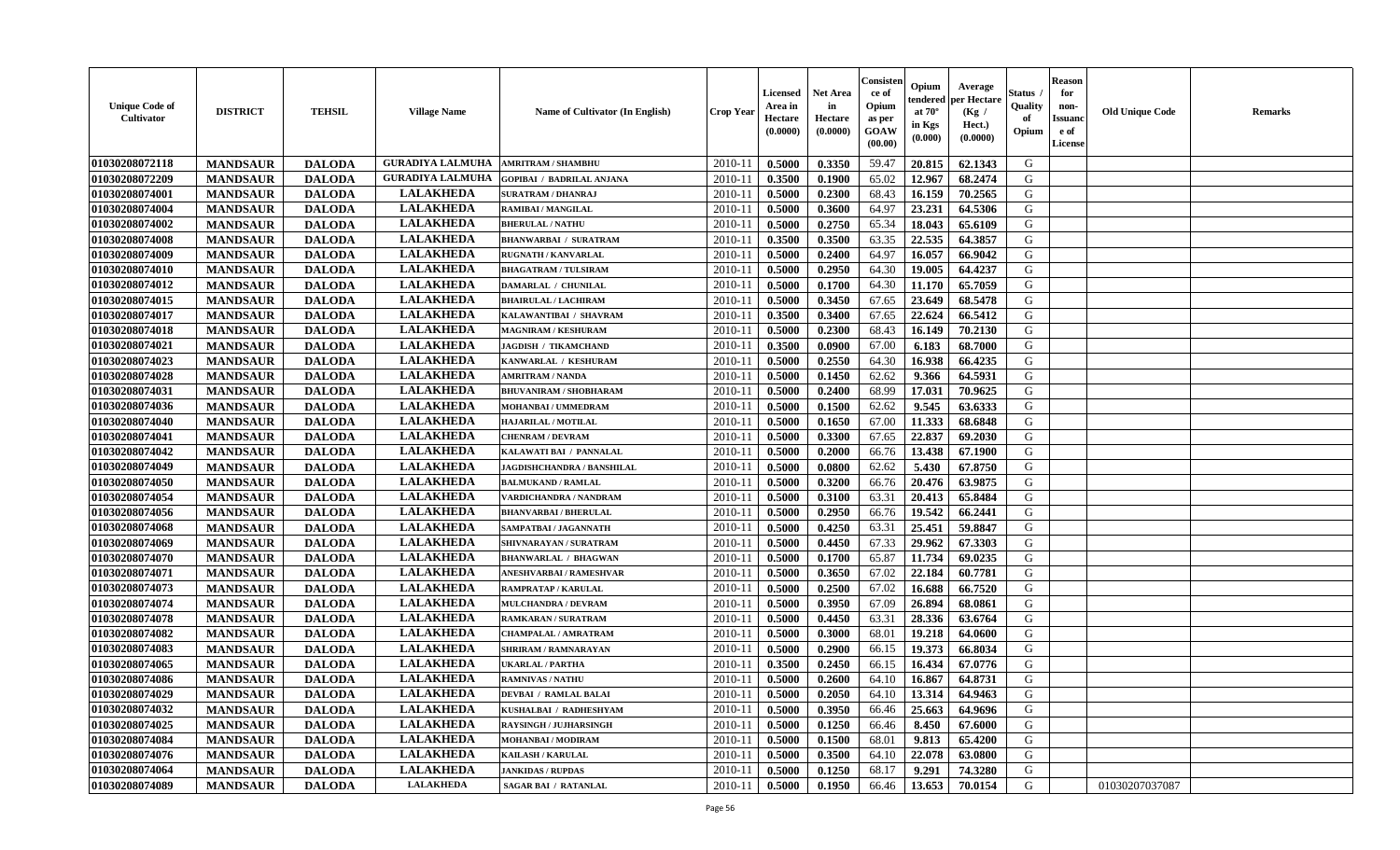| <b>Unique Code of</b><br><b>Cultivator</b> | <b>DISTRICT</b> | <b>TEHSIL</b> | <b>Village Name</b> | Name of Cultivator (In English)       | <b>Crop Year</b> | Licensed<br>Area in<br>Hectare<br>(0.0000) | <b>Net Area</b><br>in<br>Hectare<br>(0.0000) | Consisteı<br>ce of<br>Opium<br>as per<br>GOAW<br>(00.00) | Opium<br>endered<br>at $70^\circ$<br>in Kgs<br>(0.000) | Average<br>per Hectare<br>(Kg /<br>Hect.)<br>(0.0000) | Status<br>Quality<br>of<br>Opium | <b>Reason</b><br>for<br>non-<br><b>Issuand</b><br>e of<br><b>License</b> | <b>Old Unique Code</b> | <b>Remarks</b> |
|--------------------------------------------|-----------------|---------------|---------------------|---------------------------------------|------------------|--------------------------------------------|----------------------------------------------|----------------------------------------------------------|--------------------------------------------------------|-------------------------------------------------------|----------------------------------|--------------------------------------------------------------------------|------------------------|----------------|
| 01030208075080                             | <b>MANDSAUR</b> | <b>DALODA</b> | <b>MAJESARA</b>     | MOHANLAL / PUNAMCHAND                 | 2010-11          | 0.5000                                     | 0.4600                                       | 61.21                                                    | 28.576                                                 | 62.1217                                               | G                                |                                                                          |                        |                |
| 01030208075001                             | <b>MANDSAUR</b> | <b>DALODA</b> | <b>MAJESARA</b>     | TOKENDRASINGH / RAYSINGH              | 2010-11          | 0.5000                                     | 0.0500                                       | 68.09                                                    | 3.405                                                  | 68.1000                                               | G                                |                                                                          |                        |                |
| 01030208075003                             | <b>MANDSAUR</b> | <b>DALODA</b> | <b>MAJESARA</b>     | <b>GOPALSINGH / RAYSINGH</b>          | 2010-11          | 0.5000                                     | 0.0500                                       | 64.36                                                    | 3.328                                                  | 66.5600                                               | G                                |                                                                          |                        |                |
| 01030208075004                             | <b>MANDSAUR</b> | <b>DALODA</b> | <b>MAJESARA</b>     | <b>LILABAI/RAMCHANDRA</b>             | 2010-11          | 0.5000                                     | 0.2850                                       | 64.36                                                    | 18.315                                                 | 64.2632                                               | G                                |                                                                          |                        |                |
| 01030208075005                             | <b>MANDSAUR</b> | <b>DALODA</b> | <b>MAJESARA</b>     | <b>BADRILAL / PUNIRAM</b>             | 2010-11          | 0.5000                                     | 0.2750                                       | 61.87                                                    | 17.138                                                 | 62.3200                                               | G                                |                                                                          |                        |                |
| 01030208075007                             | <b>MANDSAUR</b> | <b>DALODA</b> | <b>MAJESARA</b>     | SHANKARLAL / RAMSHUKH                 | $2010 - 11$      | 0.5000                                     | 0.4950                                       | 64.85                                                    | 32.629                                                 | 65.9172                                               | G                                |                                                                          |                        |                |
| 01030208075010                             | <b>MANDSAUR</b> | <b>DALODA</b> | <b>MAJESARA</b>     | SHANTILAL / RAMNARAYAN                | 2010-11          | 0.5000                                     | 0.2850                                       | 61.87                                                    | 16.952                                                 | 59.4807                                               | G                                |                                                                          |                        |                |
| 01030208075012                             | <b>MANDSAUR</b> | <b>DALODA</b> | <b>MAJESARA</b>     | KANWARLAL / BHANWARLAL                | 2010-11          | 0.5000                                     | 0.1000                                       | 68.74                                                    | 6.913                                                  | 69.1300                                               | G                                |                                                                          |                        |                |
| 01030208075013                             | <b>MANDSAUR</b> | <b>DALODA</b> | <b>MAJESARA</b>     | KANWARLAL / KISHANLAL                 | 2010-11          | 0.5000                                     | 0.5000                                       | 61.87                                                    | 31.174                                                 | 62.3480                                               | G                                |                                                                          |                        |                |
| 01030208075014                             | <b>MANDSAUR</b> | <b>DALODA</b> | <b>MAJESARA</b>     | SOHAN SINGH / BAHADUR SINGH           | 2010-11          | 0.5000                                     | 0.0500                                       | 62.81                                                    | 3.293                                                  | 65.8600                                               | G                                |                                                                          |                        |                |
| 01030208075015                             | <b>MANDSAUR</b> | <b>DALODA</b> | <b>MAJESARA</b>     | JARELAL / SHANKARLAL                  | 2010-11          | 0.5000                                     | 0.1450                                       | 64.36                                                    | 9.295                                                  | 64.1034                                               | $\mathbf G$                      |                                                                          |                        |                |
| 01030208075016                             | <b>MANDSAUR</b> | <b>DALODA</b> | <b>MAJESARA</b>     | <b>BHANWAR SINGH / SHAMBHU SINGH</b>  | 2010-11          | 0.5000                                     | 0.1000                                       | 67.66                                                    | 7.240                                                  | 72.4000                                               | G                                |                                                                          |                        |                |
| 01030208075017                             | <b>MANDSAUR</b> | <b>DALODA</b> | <b>MAJESARA</b>     | <b>AANNDILAL / GAMERA</b>             | 2010-11          | 0.5000                                     | 0.0900                                       | 61.64                                                    | 5.891                                                  | 65.4556                                               | G                                |                                                                          |                        |                |
| 01030208075019                             | <b>MANDSAUR</b> | <b>DALODA</b> | <b>MAJESARA</b>     | NAGUSINGH / SHAMBHUSINGH              | $2010 - 11$      | 0.5000                                     | 0.2350                                       | 59.03                                                    | 14.226                                                 | 60.5362                                               | G                                |                                                                          |                        |                |
| 01030208075021                             | <b>MANDSAUR</b> | <b>DALODA</b> | <b>MAJESARA</b>     | DALPAT SINGH / LAL SINGH              | 2010-11          | 0.5000                                     | 0.0950                                       | 61.64                                                    | 6.270                                                  | 66.0000                                               | G                                |                                                                          |                        |                |
| 01030208075023                             | <b>MANDSAUR</b> | <b>DALODA</b> | <b>MAJESARA</b>     | SHANKARLAL / BHAGATRAM                | 2010-11          | 0.5000                                     | 0.2450                                       | 65.75                                                    | 15.583                                                 | 63.6041                                               | G                                |                                                                          |                        |                |
| 01030208075031                             | <b>MANDSAUR</b> | <b>DALODA</b> | <b>MAJESARA</b>     | <b>MANGILAL / KISHANLAL</b>           | 2010-11          | 0.5000                                     | 0.4750                                       | 65.13                                                    | 30.974                                                 | 65.2084                                               | G                                |                                                                          |                        |                |
| 01030208075032                             | <b>MANDSAUR</b> | <b>DALODA</b> | <b>MAJESARA</b>     | <b>JARESINGH / NATHESINGH</b>         | 2010-11          | 0.5000                                     | 0.1000                                       | 63.39                                                    | 6.910                                                  | 69.1000                                               | G                                |                                                                          |                        |                |
| 01030208075035                             | <b>MANDSAUR</b> | <b>DALODA</b> | <b>MAJESARA</b>     | <b>RAMVILAS / RAJARAM</b>             | 2010-11          | 0.5000                                     | 0.2350                                       | 65.75                                                    | 15.780                                                 | 67.1489                                               | G                                |                                                                          |                        |                |
| 01030208075036                             | <b>MANDSAUR</b> | <b>DALODA</b> | <b>MAJESARA</b>     | NATHIBAI / BHANVARLAL                 | 2010-11          | 0.5000                                     | 0.2550                                       | 65.75                                                    | 17.048                                                 | 66.8549                                               | G                                |                                                                          |                        |                |
| 01030208075037                             | <b>MANDSAUR</b> | <b>DALODA</b> | <b>MAJESARA</b>     | PARSADIBAI / RATANLAL                 | 2010-11          | 0.5000                                     | 0.1600                                       | 61.64                                                    | 10.091                                                 | 63.0688                                               | G                                |                                                                          |                        |                |
| 01030208075040                             | <b>MANDSAUR</b> | <b>DALODA</b> | <b>MAJESARA</b>     | <b>BALU / UMMEDRAM</b>                | 2010-11          | 0.5000                                     | 0.2000                                       | 62.84                                                    | 12.801                                                 | 64.0050                                               | G                                |                                                                          |                        |                |
| 01030208075043                             | <b>MANDSAUR</b> | <b>DALODA</b> | <b>MAJESARA</b>     | <b>DASHRATH / DEVA DAROGA</b>         | $2010 - 11$      | 0.5000                                     | 0.1500                                       | 67.14                                                    | 9.764                                                  | 65.0933                                               | G                                |                                                                          |                        |                |
| 01030208075046                             | <b>MANDSAUR</b> | <b>DALODA</b> | <b>MAJESARA</b>     | PARWATIBAI / LALA                     | 2010-11          | 0.5000                                     | 0.3450                                       | 62.84                                                    | 21.967                                                 | 63.6725                                               | G                                |                                                                          |                        |                |
| 01030208075047                             | <b>MANDSAUR</b> | <b>DALODA</b> | <b>MAJESARA</b>     | <b>JARESINGH / JUJHARSINGH</b>        | 2010-11          | 0.5000                                     | 0.1200                                       | 62.28                                                    | 7.767                                                  | 64.7250                                               | G                                |                                                                          |                        |                |
| 01030208075048                             | <b>MANDSAUR</b> | <b>DALODA</b> | <b>MAJESARA</b>     | RAMNARAYAN / PUNIRAM                  | 2010-11          | 0.5000                                     | 0.4850                                       | 62.84                                                    | 30.962                                                 | 63.8392                                               | G                                |                                                                          |                        |                |
| 01030208075049                             | <b>MANDSAUR</b> | <b>DALODA</b> | <b>MAJESARA</b>     | ANANT KUNVAR / VIKRAMSINGH            | 2010-11          | 0.5000                                     | 0.2250                                       | 65.60                                                    | 14.910                                                 | 66.2667                                               | G                                |                                                                          |                        |                |
| 01030208075050                             | <b>MANDSAUR</b> | <b>DALODA</b> | <b>MAJESARA</b>     | RAMDAYAL / KESHURAM                   | 2010-11          | 0.5000                                     | 0.1300                                       | 65.60                                                    | 8.341                                                  | 64.1615                                               | G                                |                                                                          |                        |                |
| 01030208075051                             | <b>MANDSAUR</b> | <b>DALODA</b> | <b>MAJESARA</b>     | <b>NANDRAM / BHAGIRATH</b>            | 2010-11          | 0.5000                                     | 0.1000                                       | 62.28                                                    | 6.450                                                  | 64.5000                                               | G                                |                                                                          |                        |                |
| 01030208075055                             | <b>MANDSAUR</b> | <b>DALODA</b> | <b>MAJESARA</b>     | DEVILAL / KANWARLAL                   | 2010-11          | 0.3500                                     | 0.0950                                       | 65.60                                                    | 6.785                                                  | 71.4211                                               | G                                |                                                                          |                        |                |
| 01030208075057                             | <b>MANDSAUR</b> | <b>DALODA</b> | <b>MAJESARA</b>     | RAMESHDAS / BHAGWANDAS                | $2010 - 1$       | 0.5000                                     | 0.1850                                       | 62.28                                                    | 11.637                                                 | 62.9027                                               | ${\bf G}$                        |                                                                          |                        |                |
| 01030208075058                             | <b>MANDSAUR</b> | <b>DALODA</b> | <b>MAJESARA</b>     | <b>DHAPUBAI/NANDA</b>                 | 2010-11          | 0.5000                                     | 0.0950                                       | 66.23                                                    | 6.481                                                  | 68.2211                                               | G                                |                                                                          |                        |                |
| 01030208075060                             | <b>MANDSAUR</b> | <b>DALODA</b> | <b>MAJESARA</b>     | HASIBAI / CHAINRAM                    | 2010-11          | 0.5000                                     | 0.2900                                       | 65.27                                                    | 18.714                                                 | 64.5310                                               | G                                |                                                                          |                        |                |
| 01030208075063                             | <b>MANDSAUR</b> | <b>DALODA</b> | <b>MAJESARA</b>     | PREMSINGH / BAHADURSINGH              | 2010-11          | 0.5000                                     | 0.0500                                       | 66.04                                                    | 3.340                                                  | 66.8000                                               | G                                |                                                                          |                        |                |
| 01030208075065                             | <b>MANDSAUR</b> | <b>DALODA</b> | <b>MAJESARA</b>     | AYODHYABAI / RADHESHYAM               | 2010-11          | 0.5000                                     | 0.2250                                       | 65.27                                                    | 14.807                                                 | 65.8089                                               | G                                |                                                                          |                        |                |
| 01030208075075                             | <b>MANDSAUR</b> | <b>DALODA</b> | <b>MAJESARA</b>     | <b>CHAMANLAL / RATANLAL</b>           | 2010-11          | 0.3500                                     | 0.3050                                       | 59.03                                                    | 18.586                                                 | 60.9377                                               | G                                |                                                                          |                        |                |
| 01030208075081                             | <b>MANDSAUR</b> | <b>DALODA</b> | <b>MAJESARA</b>     | <b>BHUPENDRA SINGH / MOTYA KUNWAR</b> | 2010-11          | 0.5000                                     | 0.2500                                       | 62.05                                                    | 15.716                                                 | 62.8640                                               | G                                |                                                                          |                        |                |
| 01030208075084                             | <b>MANDSAUR</b> | <b>DALODA</b> | <b>MAJESARA</b>     | MANSINGH / BHAGVANSINGH               | 2010-11          | 0.5000                                     | 0.2850                                       | 62.05                                                    | 17.870                                                 | 62.7018                                               | G                                |                                                                          |                        |                |
| 01030208075087                             | <b>MANDSAUR</b> | <b>DALODA</b> | <b>MAJESARA</b>     | <b>BHANWAR SINGH / PREM SINGH</b>     | $2010 - 11$      | 0.5000                                     | 0.1600                                       | 64.11                                                    | 10.944                                                 | 68.4000                                               | G                                |                                                                          |                        |                |
| 01030208075089                             | <b>MANDSAUR</b> | <b>DALODA</b> | <b>MAJESARA</b>     | <b>LALSINGH / KHUMANSINGH</b>         | $2010 - 11$      | 0.5000                                     | 0.0750                                       | 65.00                                                    | 5.154                                                  | 68.7200                                               | G                                |                                                                          |                        |                |
| 01030208075090                             | <b>MANDSAUR</b> | <b>DALODA</b> | <b>MAJESARA</b>     | <b>PREMSINGH / JARESINGH</b>          | 2010-11          | 0.3500                                     | 0.1150                                       | 62.05                                                    | 7.464                                                  | 64.9043                                               | G                                |                                                                          |                        |                |
| 01030208075093                             | <b>MANDSAUR</b> | <b>DALODA</b> | <b>MAJESARA</b>     | <b>CHUNILAL / BHAGIRATH</b>           | 2010-11          | 0.5000                                     | 0.1000                                       | 65.08                                                    | 6.778                                                  | 67.7800                                               | G                                |                                                                          |                        |                |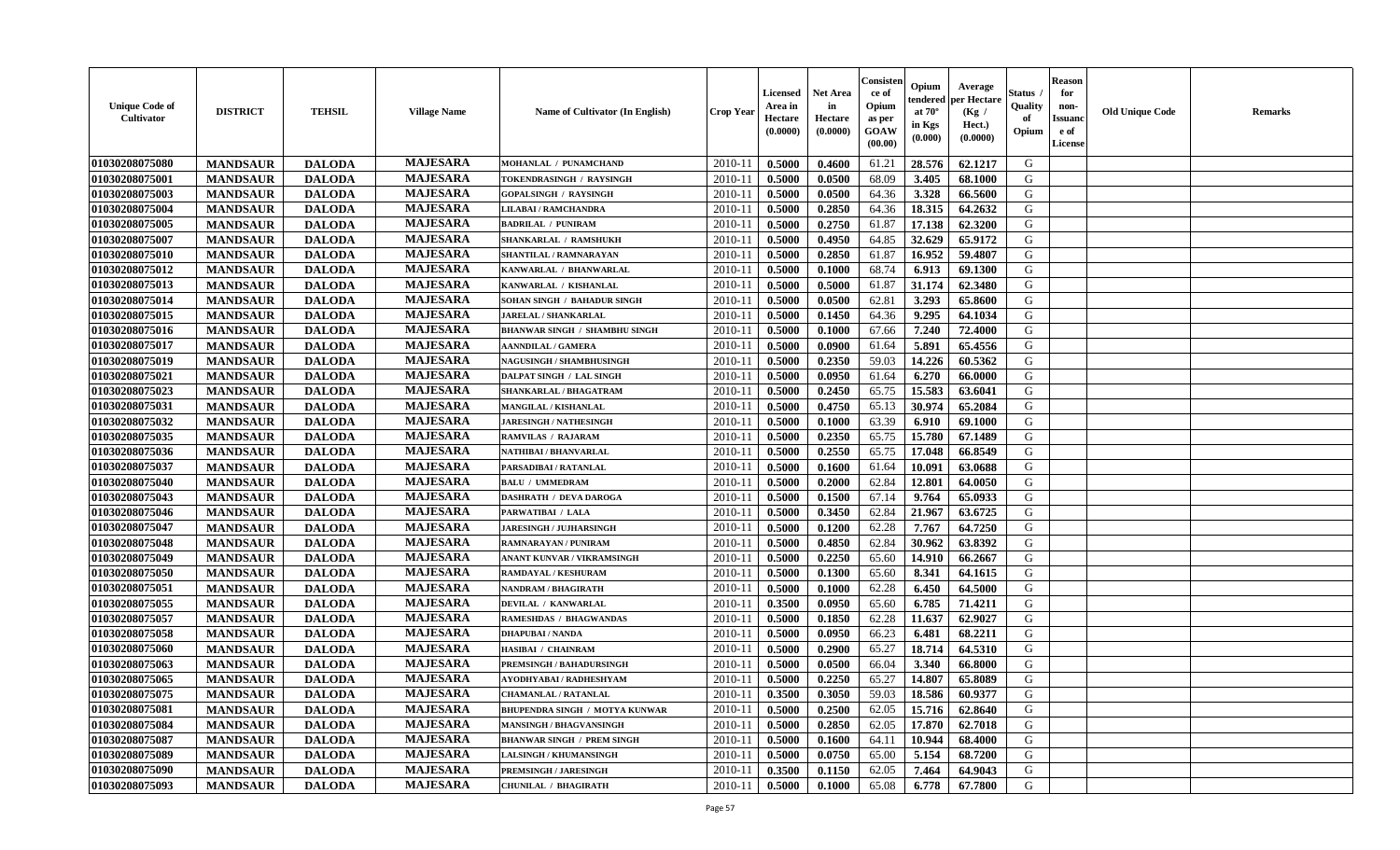| <b>Unique Code of</b><br>Cultivator | <b>DISTRICT</b> | <b>TEHSIL</b> | <b>Village Name</b>    | Name of Cultivator (In English)          | Crop Yeaı | Licensed<br>Area in<br>Hectare<br>(0.0000) | Net Area<br>in<br><b>Hectare</b><br>(0.0000) | Consisten<br>ce of<br>Opium<br>as per<br>GOAW<br>(00.00) | Opium<br>tendered<br>at $70^\circ$<br>in Kgs<br>(0.000) | Average<br>per Hectare<br>(Kg /<br>Hect.)<br>(0.0000) | Status<br>Quality<br>Opium | <b>Reason</b><br>for<br>non-<br>Issuanc<br>e of<br><b>License</b> | <b>Old Unique Code</b> | <b>Remarks</b>     |
|-------------------------------------|-----------------|---------------|------------------------|------------------------------------------|-----------|--------------------------------------------|----------------------------------------------|----------------------------------------------------------|---------------------------------------------------------|-------------------------------------------------------|----------------------------|-------------------------------------------------------------------|------------------------|--------------------|
| 01030208075009                      | <b>MANDSAUR</b> | <b>DALODA</b> | <b>MAJESARA</b>        | JAGDISH / RAMNARAYAN                     | 2010-11   | 0.5000                                     | 0.3650                                       | 62.53                                                    | 22.118                                                  | 60.5973                                               | G                          |                                                                   |                        |                    |
| 01030208075042                      | <b>MANDSAUR</b> | <b>DALODA</b> | <b>MAJESARA</b>        | <b>BHAGATRAM / GAMERLAL</b>              | 2010-11   | 0.5000                                     | 0.2350                                       | 66.12                                                    | 14.962                                                  | 63.6681                                               | G                          |                                                                   |                        |                    |
| 01030208075072                      | <b>MANDSAUR</b> | <b>DALODA</b> | <b>MAJESARA</b>        | PREMKUNVAR / BHERUSINGH                  | 2010-11   | 0.5000                                     | 0.1000                                       | 62.53                                                    | 6.217                                                   | 62.1700                                               | G                          |                                                                   |                        |                    |
| 01030208075082                      | <b>MANDSAUR</b> | <b>DALODA</b> | <b>MAJESARA</b>        | <b>VIRENDRSINGH / RAGHUVIRSINGH</b>      | 2010-11   | 0.5000                                     | 0.1750                                       | 66.12                                                    | 11.713                                                  | 66.9314                                               | G                          |                                                                   |                        |                    |
| 01030208075085                      | <b>MANDSAUR</b> | <b>DALODA</b> | <b>MAJESARA</b>        | <b>RAMESHVAR / BALMUKAND</b>             | 2010-11   | 0.5000                                     | 0.2100                                       | 66.04                                                    | 14.019                                                  | 66.7571                                               | G                          |                                                                   |                        |                    |
| 01030208075076                      | <b>MANDSAUR</b> | <b>DALODA</b> | <b>MAJESARA</b>        | <b>BALARAM / GANESHRAM</b>               | 2010-11   | 0.3500                                     | 0.1100                                       | 68.72                                                    | 7.697                                                   | 69.9727                                               | G                          |                                                                   |                        |                    |
| 01030208076001                      | <b>MANDSAUR</b> | <b>DALODA</b> | <b>NIMBAKHEDI</b>      | <b>PRABHULAL / GULAB</b>                 | 2010-11   | 0.3500                                     | 0.3550                                       | 67.42                                                    | 26.852                                                  | 75.6394                                               | G                          |                                                                   |                        |                    |
| 01030208076002                      | <b>MANDSAUR</b> | <b>DALODA</b> | <b>NIMBAKHEDI</b>      | <b>DALLIBAI/SHOBHARAM</b>                | 2010-11   | 0.5000                                     | 0.4950                                       | 61.47                                                    | 31.376                                                  | 63.3859                                               | G                          |                                                                   |                        | <b>NAME CHANGE</b> |
| 01030208076003                      | <b>MANDSAUR</b> | <b>DALODA</b> | <b>NIMBAKHEDI</b>      | <b>BABULAL URF RAMPRASAD/ GULABCHAND</b> | 2010-11   | 0.5000                                     | 0.4850                                       | 63.70                                                    | 31.896                                                  | 65.7649                                               | G                          |                                                                   |                        |                    |
| 01030208076004                      | <b>MANDSAUR</b> | <b>DALODA</b> | <b>NIMBAKHEDI</b>      | <b>AVANTIBAI / BHUVANILAL</b>            | 2010-11   | 0.5000                                     | 0.2000                                       | 64.99                                                    | 13.555                                                  | 67.7750                                               | G                          |                                                                   |                        |                    |
| 01030208076006                      | <b>MANDSAUR</b> | <b>DALODA</b> | <b>NIMBAKHEDI</b>      | NARAYANSINGH / BHUVANISINGH              | 2010-11   | 0.5000                                     | 0.1450                                       | 62.29                                                    | 9.228                                                   | 63.6414                                               | G                          |                                                                   |                        |                    |
| 01030208076008                      | <b>MANDSAUR</b> | <b>DALODA</b> | <b>NIMBAKHEDI</b>      | <b>RAJKUNVAR / UMRAVSINGH</b>            | 2010-11   | 0.3500                                     | 0.2950                                       | 61.33                                                    | 18.355                                                  | 62.2203                                               | G                          |                                                                   |                        |                    |
| 01030208076009                      | <b>MANDSAUR</b> | <b>DALODA</b> | <b>NIMBAKHEDI</b>      | <b>BABUKUNVAR / RATANSINGH</b>           | 2010-11   | 0.3500                                     | 0.1950                                       | 53.88                                                    | 11.615                                                  | 59.5641                                               | G                          | 05                                                                |                        |                    |
| 01030208076011                      | <b>MANDSAUR</b> | <b>DALODA</b> | <b>NIMBAKHEDI</b>      | <b>ABDUL SHAPHI / FATTEKHAN</b>          | 2010-11   | 0.5000                                     | 0.3000                                       | 62.29                                                    | 19.773                                                  | 65.9100                                               | ${\bf G}$                  |                                                                   |                        |                    |
| 01030208076015                      | <b>MANDSAUR</b> | <b>DALODA</b> | <b>NIMBAKHEDI</b>      | <b>MEHABUB KHAN / NATTHE KHAN</b>        | 2010-11   | 0.5000                                     | 0.3050                                       | 61.33                                                    | 17.987                                                  | 58.9738                                               | G                          |                                                                   |                        |                    |
| 01030208076017                      | <b>MANDSAUR</b> | <b>DALODA</b> | <b>NIMBAKHEDI</b>      | RAJ KUNWAR / NATHU SINGH                 | 2010-11   | 0.5000                                     | 0.2000                                       | 58.33                                                    | 12.624                                                  | 63.1200                                               | G                          |                                                                   |                        |                    |
| 01030208076018                      | <b>MANDSAUR</b> | <b>DALODA</b> | <b>NIMBAKHEDI</b>      | <b>RAMKISHAN / RAMA</b>                  | 2010-11   | 0.3500                                     | 0.2000                                       | 59.27                                                    | 12.514                                                  | 62.5700                                               | G                          |                                                                   |                        |                    |
| 01030208076025                      | <b>MANDSAUR</b> | <b>DALODA</b> | <b>NIMBAKHEDI</b>      | RATAN KUNWAR / JUJHAR SINGH              | 2010-11   | 0.3500                                     | 0.1950                                       | 59.36                                                    | 12.211                                                  | 62.6205                                               | G                          |                                                                   |                        |                    |
| 01030208076027                      | <b>MANDSAUR</b> | <b>DALODA</b> | <b>NIMBAKHEDI</b>      | <b>BHERUSINGH / DATARSINGH</b>           | 2010-11   | 0.5000                                     | 0.4600                                       | 61.33                                                    | 28.536                                                  | 62.0348                                               | G                          |                                                                   |                        |                    |
| 01030208076029                      | <b>MANDSAUR</b> | <b>DALODA</b> | <b>NIMBAKHEDI</b>      | PANKAJ / MANGILAL                        | 2010-11   | 0.3500                                     | 0.1500                                       | 59.36                                                    | 9.336                                                   | 62.2400                                               | G                          |                                                                   |                        |                    |
| 01030208076034                      | <b>MANDSAUR</b> | <b>DALODA</b> | <b>NIMBAKHEDI</b>      | SHAMBHUSINGH / BHANWARSINGH              | 2010-11   | 0.3500                                     | 0.3350                                       | 59.73                                                    | 19.975                                                  | 59.6269                                               | G                          |                                                                   |                        |                    |
| 01030208076035                      | <b>MANDSAUR</b> | <b>DALODA</b> | <b>NIMBAKHEDI</b>      | NANDIBAI / RAMLAL                        | 2010-11   | 0.3500                                     | 0.0950                                       | 64.32                                                    | 6.597                                                   | 69.4421                                               | ${\bf G}$                  |                                                                   |                        |                    |
| 01030208076042                      | <b>MANDSAUR</b> | <b>DALODA</b> | <b>NIMBAKHEDI</b>      | <b>SHANTIBAI / BHANVARLAL</b>            | 2010-11   | 0.3500                                     | 0.3050                                       | 59.73                                                    | 19.549                                                  | 64.0951                                               | G                          |                                                                   |                        |                    |
| 01030208076043                      | <b>MANDSAUR</b> | <b>DALODA</b> | <b>NIMBAKHEDI</b>      | <b>KARULAL / GANGARAM</b>                | 2010-11   | 0.3500                                     | 0.1650                                       | 64.32                                                    | 11.100                                                  | 67.2727                                               | G                          |                                                                   |                        |                    |
| 01030208076044                      | <b>MANDSAUR</b> | <b>DALODA</b> | <b>NIMBAKHEDI</b>      | <b>DEVILAL / RAMESHVAR</b>               | 2010-11   | 0.5000                                     | 0.3000                                       | 64.32                                                    | 19.985                                                  | 66.6167                                               | G                          |                                                                   |                        |                    |
| 01030208076038                      | <b>MANDSAUR</b> | <b>DALODA</b> | <b>NIMBAKHEDI</b>      | <b>BHANVARBAI/SAMMADBAI</b>              | 2010-11   | 0.3500                                     | 0.2100                                       | 57.02                                                    | 12.781                                                  | 60.8619                                               |                            | 02                                                                |                        |                    |
| 01030208076020                      | <b>MANDSAUR</b> | <b>DALODA</b> | <b>NIMBAKHEDI</b>      | YASINKHAN / BHUREKHAN                    | 2010-11   | 0.3500                                     | 0.2550                                       | 59.73                                                    | 15.043                                                  | 58.9922                                               | G                          |                                                                   |                        |                    |
| 01030208076033                      | <b>MANDSAUR</b> | <b>DALODA</b> | <b>NIMBAKHEDI</b>      | PRAKASH / NAGULAL                        | 2010-11   | 0.5000                                     | 0.2050                                       | 64.45                                                    | 13.378                                                  | 65.2585                                               | G                          |                                                                   |                        |                    |
| 01030208079001                      | <b>MANDSAUR</b> | <b>DALODA</b> | PADLIYA LALMUHA        | <b>BHAGWATILAL / CHUNILAL</b>            | 2010-11   | 0.5000                                     | 0.4250                                       | 63.55                                                    | 28.407                                                  | 66.8400                                               | G                          |                                                                   |                        |                    |
| 01030208079003                      | <b>MANDSAUR</b> | <b>DALODA</b> | PADLIYA LALMUHA        | <b>BHANWARBAI / UDAY SINGH</b>           | 2010-11   | 0.3500                                     | 0.3250                                       | 66.96                                                    | 22.231                                                  | 68.4031                                               | G                          |                                                                   |                        |                    |
| 01030208079005                      | <b>MANDSAUR</b> | <b>DALODA</b> | PADLIYA LALMUHA        | NANDIBAI / MOTI                          | 2010-11   | 0.5000                                     | 0.4800                                       | 65.10                                                    | 32.150                                                  | 66.9792                                               | G                          |                                                                   |                        |                    |
| 01030208079006                      | <b>MANDSAUR</b> | <b>DALODA</b> | <b>PADLIYA LALMUHA</b> | <b>DEUBAI/VAKTIRAM</b>                   | 2010-11   | 0.5000                                     | 0.3850                                       | 65.10                                                    | 25.315                                                  | 65.7532                                               | G                          |                                                                   |                        |                    |
| 01030208079007                      | <b>MANDSAUR</b> | <b>DALODA</b> | PADLIYA LALMUHA        | <b>BHABHUTLAL / GODA</b>                 | 2010-11   | 0.5000                                     | 0.3400                                       | 65.10                                                    | 21.939                                                  | 64.5265                                               | G                          |                                                                   |                        |                    |
| 01030208079008                      | <b>MANDSAUR</b> | <b>DALODA</b> | PADLIYA LALMUHA        | TEJ SINGH / DEVI SINGH                   | 2010-11   | 0.5000                                     | 0.3100                                       | 62.17                                                    | 20.711                                                  | 66.8097                                               | G                          |                                                                   |                        |                    |
| 01030208079010                      | <b>MANDSAUR</b> | <b>DALODA</b> | PADLIYA LALMUHA        | <b>MADANLAL / BADRILAL</b>               | 2010-11   | 0.3500                                     | 0.2050                                       | 64.39                                                    | 14.469                                                  | 70.5805                                               | G                          |                                                                   |                        |                    |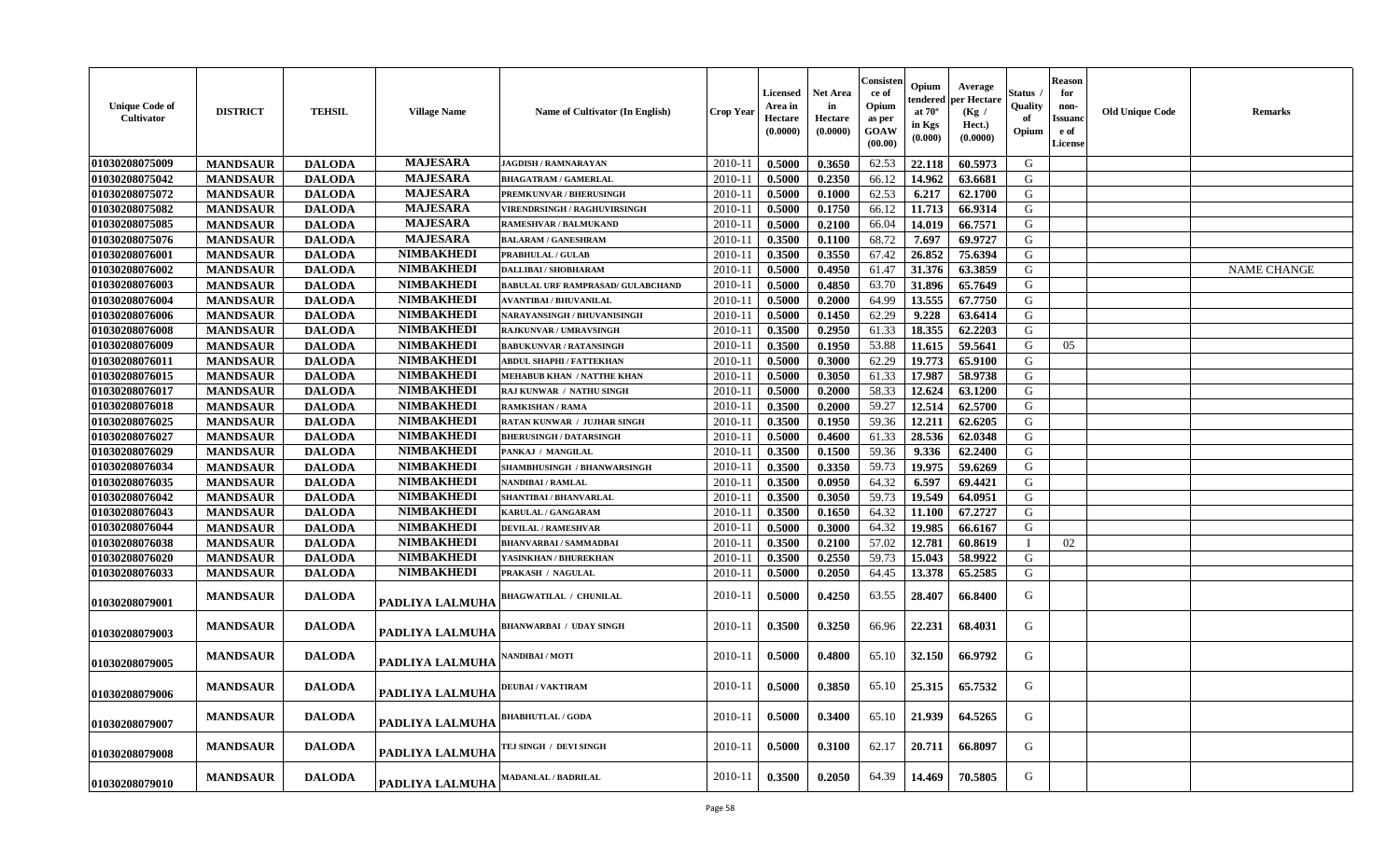| <b>Unique Code of</b><br>Cultivator | <b>DISTRICT</b> | <b>TEHSIL</b> | <b>Village Name</b>    | Name of Cultivator (In English)     | <b>Crop Year</b> | Licensed<br>Area in<br>Hectare<br>(0.0000) | Net Area<br>in<br>Hectare<br>(0.0000) | Consisten<br>ce of<br>Opium<br>as per<br>GOAW<br>(00.00) | Opium<br>tendered<br>at $70^\circ$<br>in Kgs<br>(0.000) | Average<br>per Hectare<br>(Kg /<br>Hect.)<br>(0.0000) | Status<br>Quality<br>of<br>Opium | <b>Reason</b><br>for<br>non-<br>Issuanc<br>e of<br><b>License</b> | <b>Old Unique Code</b> | <b>Remarks</b> |
|-------------------------------------|-----------------|---------------|------------------------|-------------------------------------|------------------|--------------------------------------------|---------------------------------------|----------------------------------------------------------|---------------------------------------------------------|-------------------------------------------------------|----------------------------------|-------------------------------------------------------------------|------------------------|----------------|
| 01030208079013                      | <b>MANDSAUR</b> | <b>DALODA</b> | <b>PADLIYA LALMUHA</b> | ARANSINGH / RAMSINGH                | 2010-11          | 0.5000                                     | 0.2300                                | 62.17                                                    | 15.427                                                  | 67.0739                                               | G                                |                                                                   |                        |                |
| 01030208079015                      | <b>MANDSAUR</b> | <b>DALODA</b> | <b>PADLIYA LALMUHA</b> | DEVILAL / RAJARAM                   | 2010-11          | 0.5000                                     | 0.1900                                | 65.58                                                    | 13.369                                                  | 70.3632                                               | G                                |                                                                   |                        |                |
| 01030208079016                      | <b>MANDSAUR</b> | <b>DALODA</b> | PADLIYA LALMUHA        | <b>GANGABAI / TULSIRAM</b>          | 2010-11          | 0.5000                                     | 0.3500                                | 62.17                                                    | 21.848                                                  | 62.4229                                               | G                                |                                                                   |                        |                |
| 01030208079017                      | <b>MANDSAUR</b> | <b>DALODA</b> | PADLIYA LALMUHA        | <b>NABIBAI / SAGU</b>               | 2010-11          | 0.5000                                     | 0.4100                                | 62.11                                                    | 25.705                                                  | 62.6951                                               | G                                |                                                                   |                        |                |
| 01030208079018                      | <b>MANDSAUR</b> | <b>DALODA</b> | PADLIYA LALMUHA        | <b>HTABAI/BHERULAL</b>              | 2010-11          | 0.5000                                     | 0.2350                                | 62.50                                                    | 14.393                                                  | 61.2468                                               | G                                |                                                                   |                        |                |
| 01030208079020                      | <b>MANDSAUR</b> | <b>DALODA</b> | <b>PADLIYA LALMUHA</b> | <b>OMPRAKASH / DEVIDAS</b>          | 2010-11          | 0.5000                                     | 0.4350                                | 61.97                                                    | 29.639                                                  | 68.1356                                               | G                                |                                                                   |                        |                |
| 01030208079021                      | <b>MANDSAUR</b> | <b>DALODA</b> | PADLIYA LALMUHA        | <b>GITABAI/BALARAM</b>              | 2010-11          | 0.5000                                     | 0.4800                                | 65.46                                                    | 32.824                                                  | 68.3833                                               | G                                |                                                                   |                        |                |
| 01030208079022                      | <b>MANDSAUR</b> | <b>DALODA</b> | PADLIYA LALMUHA        | <b>/ARDIBAI / MANGILAL</b>          | 2010-11          | 0.3500                                     | 0.3500                                | 61.97                                                    | 23.106                                                  | 66.0171                                               | G                                |                                                                   |                        |                |
| 01030208079023                      | <b>MANDSAUR</b> | <b>DALODA</b> | PADLIYA LALMUHA        | 'HAGANLAL / CHUNILAL                | 2010-11          | 0.3500                                     | 0.2200                                | 67.94                                                    | 14.918                                                  | 67.8091                                               | G                                |                                                                   |                        |                |
| 01030208079025                      | <b>MANDSAUR</b> | <b>DALODA</b> | <b>PADLIYA LALMUHA</b> | DHAPUBAI / KALU                     | 2010-11          | 0.5000                                     | 0.4600                                | 64.12                                                    | 30.695                                                  | 66.7283                                               | G                                |                                                                   |                        |                |
| 01030208079029                      | <b>MANDSAUR</b> | <b>DALODA</b> | PADLIYA LALMUHA        | <b>JUHARSINGH / NATHUSINGH</b>      | 2010-11          | 0.5000                                     | 0.2450                                | 64.12                                                    | 16.497                                                  | 67.3347                                               | G                                |                                                                   |                        |                |
| 01030208079031                      | <b>MANDSAUR</b> | <b>DALODA</b> | <b>PADLIYA LALMUHA</b> | <b>\AGUBAI / NAGULAL / GANGABAI</b> | 2010-11          | 0.5000                                     | 0.1600                                | 71.08                                                    | 11.596                                                  | 72.4750                                               | G                                |                                                                   |                        |                |
| 01030208079032                      | <b>MANDSAUR</b> | <b>DALODA</b> | PADLIYA LALMUHA        | <b>MADANLAL / NANDLAL</b>           | 2010-11          | 0.5000                                     | 0.4450                                | 66.14                                                    | 30.736                                                  | 69.0697                                               | G                                |                                                                   |                        |                |
| 01030208079034                      | <b>MANDSAUR</b> | <b>DALODA</b> | <b>PADLIYA LALMUHA</b> | ASHAKUNVAR / RAMESHVAR              | 2010-11          | 0.5000                                     | 0.4950                                | 66.41                                                    | 33.841                                                  | 68.3657                                               | G                                |                                                                   |                        |                |
| 01030208079035                      | <b>MANDSAUR</b> | <b>DALODA</b> | PADLIYA LALMUHA        | <b>MANGIBAI / GOTAMLAL</b>          | 2010-11          | 0.5000                                     | 0.2700                                | 66.41                                                    | 18.908                                                  | 70.0296                                               | G                                |                                                                   |                        |                |
| 01030208079041                      | <b>MANDSAUR</b> | <b>DALODA</b> | PADLIYA LALMUHA        | <b>ARULAL / LACHIRAM</b>            | 2010-11          | 0.5000                                     | 0.2700                                | 70.72                                                    | 19.812                                                  | 73.3778                                               | G                                |                                                                   |                        |                |
| 01030208079039                      | <b>MANDSAUR</b> | <b>DALODA</b> | PADLIYA LALMUHA        | <b>BHERULAL / KACHRU</b>            | 2010-11          | 0.5000                                     | 0.2000                                | 61.97                                                    | 12.722                                                  | 63.6100                                               | G                                |                                                                   |                        |                |
| 01030208079044                      | <b>MANDSAUR</b> | <b>DALODA</b> | <b>PADLIYA LALMUHA</b> | DEVILAL / KANWARLAL                 | 2010-11          | 0.3500                                     | 0.1050                                | 64.41                                                    | 7.297                                                   | 69.4952                                               | G                                |                                                                   |                        |                |
| 01030208079049                      | <b>MANDSAUR</b> | <b>DALODA</b> | PADLIYA LALMUHA        | RUKMANIBAI / DHANA                  | 2010-11          | 0.5000                                     | 0.3450                                | 63.55                                                    | 21.725                                                  | 62.9710                                               | G                                |                                                                   |                        |                |
| 01030208079052                      | <b>MANDSAUR</b> | <b>DALODA</b> | <b>PADLIYA LALMUHA</b> | RUKMANBAI / DEVRAM                  | 2010-11          | 0.5000                                     | 0.1550                                | 66.70                                                    | 10.453                                                  | 67.4387                                               | G                                |                                                                   |                        |                |
| 01030208079055                      | <b>MANDSAUR</b> | <b>DALODA</b> | PADLIYA LALMUHA        | PUNAM SINGH / LAXMAN SINGH          | 2010-11          | 0.5000                                     | 0.1950                                | 65.71                                                    | 13.893                                                  | 71.2462                                               | G                                |                                                                   |                        |                |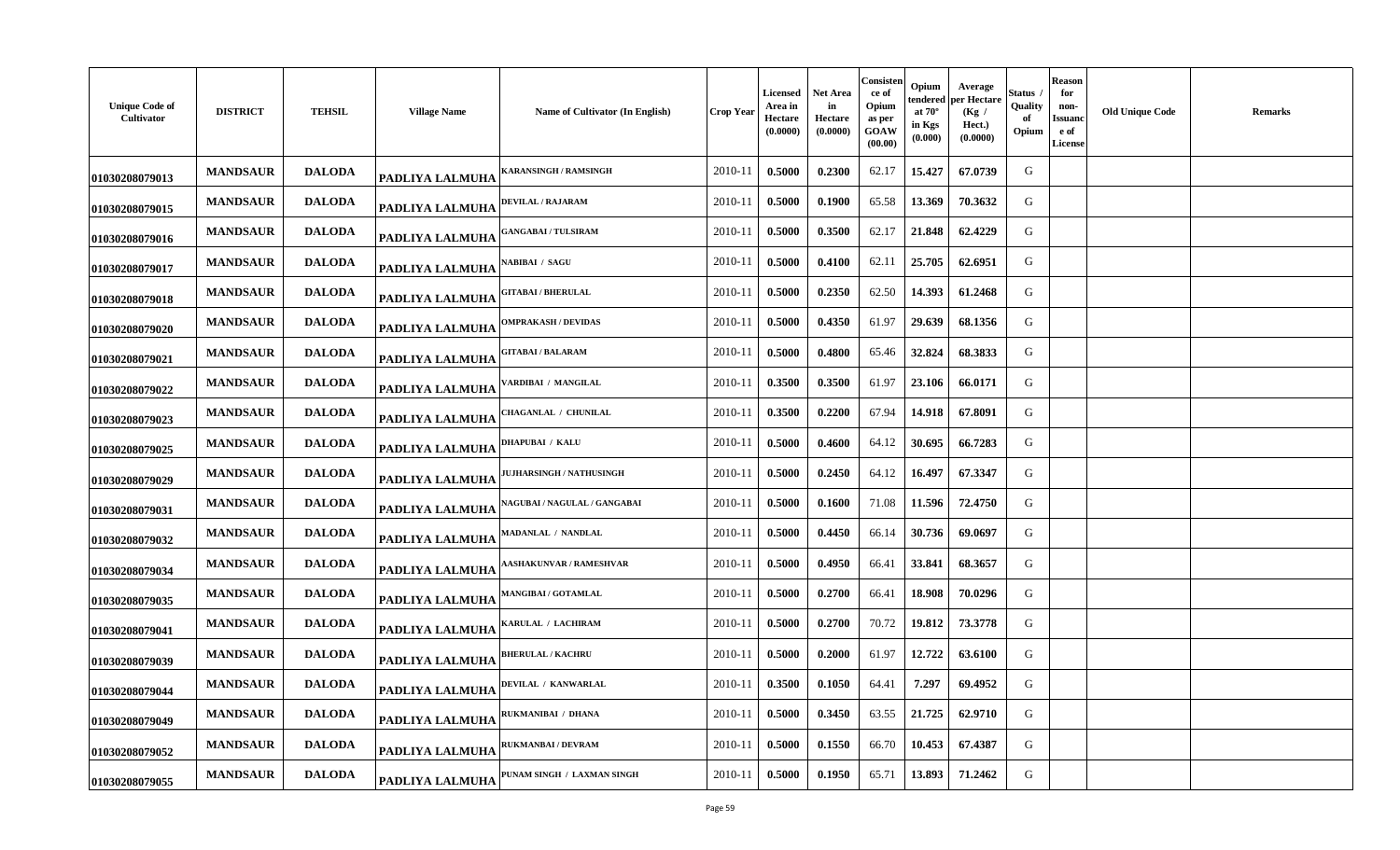| <b>Unique Code of</b><br>Cultivator | <b>DISTRICT</b> | <b>TEHSIL</b> | <b>Village Name</b>    | Name of Cultivator (In English) | <b>Crop Year</b> | Licensed<br>Area in<br>Hectare<br>(0.0000) | Net Area<br>in<br>Hectare<br>(0.0000) | Consisten<br>ce of<br>Opium<br>as per<br>GOAW<br>(00.00) | Opium<br>tendered<br>at $70^\circ$<br>in Kgs<br>(0.000) | Average<br>per Hectare<br>(Kg /<br>Hect.)<br>(0.0000) | Status<br>Quality<br>of<br>Opium | <b>Reason</b><br>for<br>non-<br>Issuanc<br>e of<br><b>License</b> | <b>Old Unique Code</b> | <b>Remarks</b> |
|-------------------------------------|-----------------|---------------|------------------------|---------------------------------|------------------|--------------------------------------------|---------------------------------------|----------------------------------------------------------|---------------------------------------------------------|-------------------------------------------------------|----------------------------------|-------------------------------------------------------------------|------------------------|----------------|
| 01030208079057                      | <b>MANDSAUR</b> | <b>DALODA</b> | <b>PADLIYA LALMUHA</b> | ANWARLAL / BAJERAM              | 2010-11          | 0.3500                                     | 0.3500                                | 64.12                                                    | 23.321                                                  | 66.6314                                               | G                                |                                                                   |                        |                |
| 01030208079058                      | <b>MANDSAUR</b> | <b>DALODA</b> | <b>PADLIYA LALMUHA</b> | HEMKUNWAR / LAXMAN SINGH        | 2010-11          | 0.5000                                     | 0.3100                                | 64.12                                                    | 20.637                                                  | 66.5710                                               | G                                |                                                                   |                        |                |
| 01030208079061                      | <b>MANDSAUR</b> | <b>DALODA</b> | PADLIYA LALMUHA        | KAMAL SINGH / AMAR SINGH        | 2010-11          | 0.3500                                     | 0.1500                                | 63.55                                                    | 10.168                                                  | 67.7867                                               | G                                |                                                                   |                        |                |
| 01030208079065                      | <b>MANDSAUR</b> | <b>DALODA</b> | PADLIYA LALMUHA        | KASTURIBAI / GANGARAM           | 2010-11          | 0.5000                                     | 0.4600                                | 66.56                                                    | 30.789                                                  | 66.9326                                               | G                                |                                                                   |                        |                |
| 01030208079067                      | <b>MANDSAUR</b> | <b>DALODA</b> | PADLIYA LALMUHA        | <b>ABHCHANDRA / DEVA</b>        | 2010-11          | 0.3500                                     | 0.0800                                | 65.79                                                    | 5.602                                                   | 70.0250                                               | G                                |                                                                   |                        |                |
| 01030208079071                      | <b>MANDSAUR</b> | <b>DALODA</b> | PADLIYA LALMUHA        | <b>BHERULAL / RAMLAL</b>        | 2010-11          | 0.5000                                     | 0.2300                                | 69.37                                                    | 16.223                                                  | 70.5348                                               | G                                |                                                                   |                        |                |
| 01030208079073                      | <b>MANDSAUR</b> | <b>DALODA</b> | PADLIYA LALMUHA        | SUNDARBAI / RATANLAL            | 2010-11          | 0.3500                                     | 0.2700                                | 64.12                                                    | 18.549                                                  | 68.7000                                               | G                                |                                                                   |                        |                |
| 01030208079074                      | <b>MANDSAUR</b> | <b>DALODA</b> | PADLIYA LALMUHA        | <b>TULSIRAM / VAKTA</b>         | 2010-11          | 0.5000                                     | 0.1650                                | 65.95                                                    | 12.163                                                  | 73.7152                                               | G                                |                                                                   |                        |                |
| 01030208079081                      | <b>MANDSAUR</b> | <b>DALODA</b> | PADLIYA LALMUHA        | <b>GOVINDRAM / VAKTA</b>        | 2010-11          | 0.5000                                     | 0.1450                                | 61.20                                                    | 9.617                                                   | 66.3241                                               | G                                |                                                                   |                        |                |
| 01030208079082                      | <b>MANDSAUR</b> | <b>DALODA</b> | <b>PADLIYA LALMUHA</b> | RAJIBAI / KHEMRAJ               | 2010-11          | 0.5000                                     | 0.2100                                | 65.20                                                    | 14.419                                                  | 68.6619                                               | G                                |                                                                   |                        |                |
| 01030208079085                      | <b>MANDSAUR</b> | <b>DALODA</b> | PADLIYA LALMUHA        | <b>AXMINARAYAN / BHAGWANDAS</b> | 2010-11          | 0.5000                                     | 0.3450                                | 65.20                                                    | 22.643                                                  | 65.6319                                               | G                                |                                                                   |                        |                |
| 01030208079086                      | <b>MANDSAUR</b> | <b>DALODA</b> | PADLIYA LALMUHA        | SITARAM / MANGILAL              | 2010-11          | 0.3500                                     | 0.3250                                | 65.79                                                    | 21.203                                                  | 65.2400                                               | G                                |                                                                   |                        |                |
| 01030208079088                      | <b>MANDSAUR</b> | <b>DALODA</b> | PADLIYA LALMUHA        | KANWARLAL / MANGILAL            | 2010-11          | 0.5000                                     | 0.2350                                | 60.42                                                    | 15.278                                                  | 65.0128                                               | G                                |                                                                   |                        |                |
| 01030208079099                      | <b>MANDSAUR</b> | <b>DALODA</b> | PADLIYA LALMUHA        | <b>DALU / ONKARLAL</b>          | 2010-11          | 0.5000                                     | 0.1600                                | 65.79                                                    | 10.620                                                  | 66.3750                                               | G                                |                                                                   |                        |                |
| 01030208079101                      | <b>MANDSAUR</b> | <b>DALODA</b> | <b>PADLIYA LALMUHA</b> | <b>AWALRAM / ONKARLAL</b>       | 2010-11          | 0.5000                                     | 0.1500                                | 65.20                                                    | 10.227                                                  | 68.1800                                               | G                                |                                                                   |                        |                |
| 01030208079103                      | <b>MANDSAUR</b> | <b>DALODA</b> | PADLIYA LALMUHA        | <b>BHURIBAI / VARDICHANDRA</b>  | 2010-11          | 0.5000                                     | 0.2700                                | 68.33                                                    | 19.289                                                  | 71.4407                                               | G                                |                                                                   |                        |                |
| 01030208079104                      | <b>MANDSAUR</b> | <b>DALODA</b> | PADLIYA LALMUHA        | <b>BHANVARSINGH / FULSINGH</b>  | 2010-11          | 0.3500                                     | 0.3000                                | 61.20                                                    | 19.173                                                  | 63.9100                                               | G                                |                                                                   |                        |                |
| 01030208079095                      | <b>MANDSAUR</b> | <b>DALODA</b> | <b>PADLIYA LALMUHA</b> | DEVILAL / CHAMPALAL             | 2010-11          | 0.5000                                     | 0.2100                                | 61.26                                                    | 12.943                                                  | 61.6333                                               | G                                |                                                                   |                        |                |
| 01030208079043                      | <b>MANDSAUR</b> | <b>DALODA</b> | <b>PADLIYA LALMUHA</b> | MOHANLAL / KASHIRAM             | 2010-11          | 0.3500                                     | 0.1950                                | 55.56                                                    | 11.533                                                  | 59.1436                                               | G                                |                                                                   |                        |                |
| 01030208079087                      | <b>MANDSAUR</b> | <b>DALODA</b> | <b>PADLIYA LALMUHA</b> | <b>MOHANBAI / BHERULAL</b>      | 2010-11          | 0.3500                                     | 0.3000                                | 61.20                                                    | 18.850                                                  | 62.8333                                               | G                                |                                                                   |                        |                |
| 01030208079004                      | <b>MANDSAUR</b> | <b>DALODA</b> | <b>PADLIYA LALMUHA</b> | <b>AMARSINGH / NIRBHESINGH</b>  | 2010-11          | 0.5000                                     | 0.1650                                | 64.02                                                    | 11.990                                                  | 72.6667                                               | G                                |                                                                   |                        |                |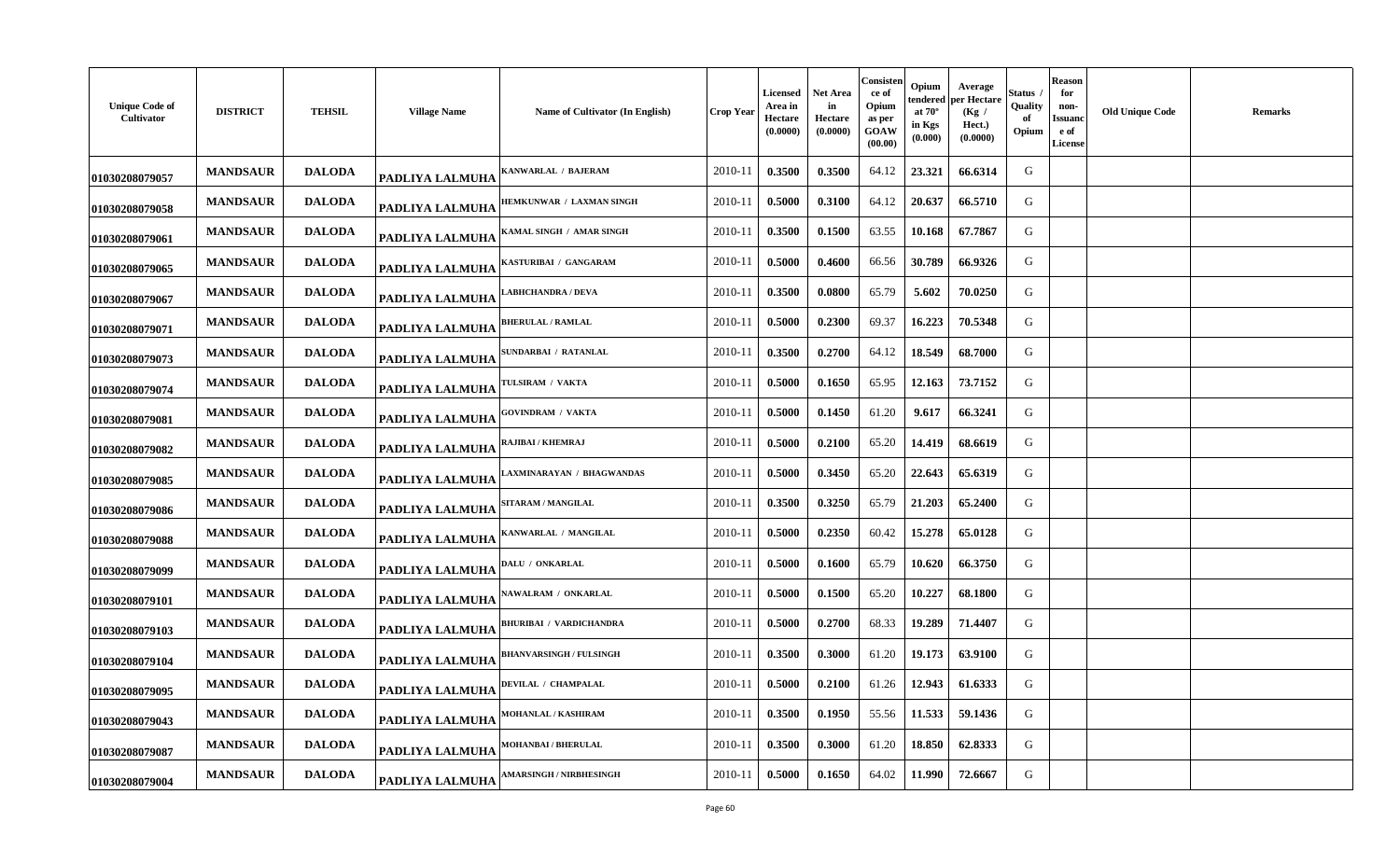| <b>Unique Code of</b><br>Cultivator | <b>DISTRICT</b> | <b>TEHSIL</b> | <b>Village Name</b>    | Name of Cultivator (In English) | <b>Crop Year</b> | Licensed<br>Area in<br>Hectare<br>(0.0000) | <b>Net Area</b><br>in<br>Hectare<br>(0.0000) | Consisten<br>ce of<br>Opium<br>as per<br>GOAW<br>(00.00) | Opium<br>tendered<br>at $70^\circ$<br>in Kgs<br>(0.000) | Average<br>per Hectare<br>(Kg)<br>Hect.)<br>(0.0000) | Status<br>Quality<br>of<br>Opium | <b>Reason</b><br>for<br>non-<br>Issuanc<br>e of<br><b>License</b> | <b>Old Unique Code</b> | <b>Remarks</b>     |
|-------------------------------------|-----------------|---------------|------------------------|---------------------------------|------------------|--------------------------------------------|----------------------------------------------|----------------------------------------------------------|---------------------------------------------------------|------------------------------------------------------|----------------------------------|-------------------------------------------------------------------|------------------------|--------------------|
| 01030208079053                      | <b>MANDSAUR</b> | <b>DALODA</b> | PADLIYA LALMUHA        | <b>CHUNNILAL / KALU</b>         | 2010-11          | 0.5000                                     | 0.3300                                       | 67.94                                                    | 22.760                                                  | 68.9697                                              | G                                |                                                                   |                        |                    |
| 01030208079070                      | <b>MANDSAUR</b> | <b>DALODA</b> | PADLIYA LALMUHA        | SAJJANBAI / RAMDAS              | 2010-11          | 0.3500                                     | 0.3250                                       | 61.02                                                    | 20.363                                                  | 62.6554                                              | G                                |                                                                   |                        |                    |
| 01030208079075                      | <b>MANDSAUR</b> | <b>DALODA</b> | <b>PADLIYA LALMUHA</b> | <b>BHAGUBAI / NANDA</b>         | 2010-11          | 0.5000                                     | 0.4100                                       | 59.01                                                    | 25.703                                                  | 62.6902                                              | G                                |                                                                   |                        |                    |
| 01030208079077                      | <b>MANDSAUR</b> | <b>DALODA</b> | <b>PADLIYA LALMUHA</b> | JORAWAR SINGH / UDAY SINGH      | 2010-11          | 0.5000                                     | 0.1700                                       | 64.02                                                    | 11.213                                                  | 65.9588                                              | G                                |                                                                   |                        |                    |
| 01030208079078                      | <b>MANDSAUR</b> | <b>DALODA</b> | <b>PADLIYA LALMUHA</b> | RUPLAL / ONKARLAL               | 2010-11          | 0.5000                                     | 0.1050                                       | 67.94                                                    | 8.056                                                   | 76.7238                                              | G                                |                                                                   |                        |                    |
| 01030208079100                      | <b>MANDSAUR</b> | <b>DALODA</b> | PADLIYA LALMUHA        | RAMLAL / NANURAM                | 2010-11          | 0.5000                                     | 0.4500                                       | 61.02                                                    | 28.287                                                  | 62.8600                                              | G                                |                                                                   |                        |                    |
| 01030208079105                      | <b>MANDSAUR</b> | <b>DALODA</b> | PADLIYA LALMUHA        | <b>GANGARAM / NANDRAM</b>       | 2010-11          | 0.5000                                     | 0.2050                                       | 61.02                                                    | 13.128                                                  | 64.0390                                              | G                                |                                                                   |                        |                    |
| 01030208078004                      | <b>MANDSAUR</b> | <b>DALODA</b> | <b>PATELA</b>          | <b>DEVILAL / BHERULAL</b>       | 2010-11          | 0.5000                                     | 0.2700                                       | 69.26                                                    | 19.076                                                  | 70.6519                                              | G                                |                                                                   |                        |                    |
| 01030208078001                      | <b>MANDSAUR</b> | <b>DALODA</b> | <b>PATELA</b>          | MATHURALAL / TULSIRAM           | 2010-11          | 0.5000                                     | 0.2000                                       | 62.29                                                    | 12.556                                                  | 62.7800                                              | G                                |                                                                   |                        |                    |
| 01030208078002                      | <b>MANDSAUR</b> | <b>DALODA</b> | <b>PATELA</b>          | LAKHMICHAND / RAMRATAN          | 2010-11          | 0.5000                                     | 0.3200                                       | 61.71                                                    | 19.800                                                  | 61.8750                                              | G                                |                                                                   |                        |                    |
| 01030208078003                      | <b>MANDSAUR</b> | <b>DALODA</b> | <b>PATELA</b>          | <b>LILABAI / NAGULAL</b>        | 2010-11          | 0.5000                                     | 0.4100                                       | 61.71                                                    | 25.451                                                  | 62.0756                                              | G                                |                                                                   |                        |                    |
| 01030208078006                      | <b>MANDSAUR</b> | <b>DALODA</b> | <b>PATELA</b>          | <b>NARAYAN / PARTHA</b>         | 2010-11          | 0.3500                                     | 0.1800                                       | 61.71                                                    | 11.875                                                  | 65.9722                                              | G                                |                                                                   |                        |                    |
| 01030208078007                      | <b>MANDSAUR</b> | <b>DALODA</b> | <b>PATELA</b>          | KANWARLAL / TULSIRAM            | 2010-11          | 0.5000                                     | 0.2000                                       | 62.29                                                    | 12.591                                                  | 62.9550                                              | G                                |                                                                   |                        |                    |
| 01030208078008                      | <b>MANDSAUR</b> | <b>DALODA</b> | <b>PATELA</b>          | RAMCHADNRA / SAWA               | 2010-11          | 0.5000                                     | 0.3350                                       | 67.66                                                    | 22.782                                                  | 68.0060                                              | G                                |                                                                   |                        |                    |
| 01030208078010                      | <b>MANDSAUR</b> | <b>DALODA</b> | <b>PATELA</b>          | GHANSHYAM / LAXMINACHAND        | 2010-11          | 0.5000                                     | 0.2150                                       | 69.26                                                    | 14.762                                                  | 68.6605                                              | G                                |                                                                   |                        |                    |
| 01030208078011                      | <b>MANDSAUR</b> | <b>DALODA</b> | <b>PATELA</b>          | RADHESHYAM / CHAGANLAL          | 2010-11          | 0.5000                                     | 0.2550                                       | 69.26                                                    | 19.284                                                  | 75.6235                                              | G                                |                                                                   |                        |                    |
| 01030208078013                      | <b>MANDSAUR</b> | <b>DALODA</b> | <b>PATELA</b>          | <b>NAGULAL / GULAB</b>          | 2010-11          | 0.5000                                     | 0.2050                                       | 64.17                                                    | 12.917                                                  | 63.0098                                              | G                                |                                                                   |                        |                    |
| 01030208078014                      | <b>MANDSAUR</b> | <b>DALODA</b> | <b>PATELA</b>          | KASTURIBAI / RAMESHWAR          | 2010-11          | 0.5000                                     | 0.1200                                       | 64.17                                                    | 7.774                                                   | 64.7833                                              | G                                |                                                                   |                        |                    |
| 01030208078015                      | <b>MANDSAUR</b> | <b>DALODA</b> | <b>PATELA</b>          | <b>DOLATRAM / DALURAM</b>       | 2010-11          | 0.5000                                     | 0.1800                                       | 62.29                                                    | 10.847                                                  | 60.2611                                              | G                                |                                                                   |                        |                    |
| 01030208078016                      | <b>MANDSAUR</b> | <b>DALODA</b> | <b>PATELA</b>          | <b>GOUTAMLAL / BHERULAL</b>     | 2010-11          | 0.5000                                     | 0.2050                                       | 62.29                                                    | 12.876                                                  | 62.8098                                              | G                                |                                                                   |                        |                    |
| 01030208078017                      | <b>MANDSAUR</b> | <b>DALODA</b> | <b>PATELA</b>          | RAMDAYAL / DEVRAM               | 2010-11          | 0.5000                                     | 0.4350                                       | 64.17                                                    | 27.648                                                  | 63.5586                                              | G                                |                                                                   |                        |                    |
| 01030208078018                      | <b>MANDSAUR</b> | <b>DALODA</b> | <b>PATELA</b>          | <b>BHAGATRAM / BHANWARLAL</b>   | 2010-11          | 0.5000                                     | 0.3550                                       | 57.22                                                    | 20.697                                                  | 58.3014                                              | G                                |                                                                   |                        |                    |
| 01030208078019                      | <b>MANDSAUR</b> | <b>DALODA</b> | <b>PATELA</b>          | RAMESHWAR / PAYARCHAND          | 2010-11          | 0.5000                                     | 0.3850                                       | 62.00                                                    | 24.083                                                  | 62.5532                                              | G                                |                                                                   |                        |                    |
| 01030208078020                      | <b>MANDSAUR</b> | <b>DALODA</b> | <b>PATELA</b>          | NAGULAL / KACHRU                | 2010-11          | 0.3500                                     | 0.2850                                       | 64.66                                                    | 18.456                                                  | 64.7579                                              | G                                |                                                                   |                        |                    |
| 01030208078021                      | <b>MANDSAUR</b> | <b>DALODA</b> | <b>PATELA</b>          | SITABAI / GANESHRAM             | 2010-11          | 0.5000                                     | 0.1500                                       | 65.74                                                    | 9.908                                                   | 66.0533                                              | G                                |                                                                   |                        |                    |
| 01030208078022                      | <b>MANDSAUR</b> | <b>DALODA</b> | <b>PATELA</b>          | JAGANATH / BHAGATRAM            | 2010-11          | 0.5000                                     | 0.3550                                       | 63.48                                                    | 21.765                                                  | 61.3099                                              | G                                |                                                                   |                        |                    |
| 01030208078023                      | <b>MANDSAUR</b> | <b>DALODA</b> | <b>PATELA</b>          | KAWERIBAI / RUPRAM              | 2010-11          | 0.5000                                     | 0.2450                                       | 65.74                                                    | 16.210                                                  | 66.1633                                              | G                                |                                                                   |                        |                    |
| 01030208078024                      | <b>MANDSAUR</b> | <b>DALODA</b> | <b>PATELA</b>          | <b>BASANTILAL / NANDRAM</b>     | 2010-11          | 0.5000                                     | 0.3650                                       | 62.46                                                    | 22,450                                                  | 61.5068                                              | G                                |                                                                   |                        |                    |
| 01030208078025                      | <b>MANDSAUR</b> | <b>DALODA</b> | <b>PATELA</b>          | <b>BHERULAL / GULAB KUMAWAT</b> | 2010-11          | 0.5000                                     | 0.2450                                       | 65.74                                                    | 16.764                                                  | 68.4245                                              | G                                |                                                                   |                        |                    |
| 01030208078026                      | <b>MANDSAUR</b> | <b>DALODA</b> | <b>PATELA</b>          | <b>ONKARLAL / RATANLAL</b>      | 2010-11          | 0.5000                                     | 0.4900                                       | 67.85                                                    | 33.867                                                  | 69.1163                                              | G                                |                                                                   |                        |                    |
| 01030208078027                      | <b>MANDSAUR</b> | <b>DALODA</b> | <b>PATELA</b>          | <b>DEVILAL / SUNDARBAI</b>      | 2010-11          | 0.5000                                     | 0.4300                                       | 67.85                                                    | 29.515                                                  | 68.6395                                              | G                                |                                                                   |                        | <b>NAME CHANGE</b> |
| 01030208078028                      | <b>MANDSAUR</b> | <b>DALODA</b> | <b>PATELA</b>          | RAMNIWAS / SAVA                 | 2010-11          | 0.5000                                     | 0.1000                                       | 65.42                                                    | 6.710                                                   | 67.1000                                              | G                                |                                                                   |                        |                    |
| 01030208078029                      | <b>MANDSAUR</b> | <b>DALODA</b> | <b>PATELA</b>          | <b>BHERULAL / KODAR</b>         | 2010-11          | 0.5000                                     | 0.3700                                       | 64.51                                                    | 21.860                                                  | 59.0811                                              | G                                |                                                                   |                        |                    |
| 01030208078031                      | <b>MANDSAUR</b> | <b>DALODA</b> | <b>PATELA</b>          | RAMNARAYAN / KESHURAM           | 2010-11          | 0.5000                                     | 0.2000                                       | 64.51                                                    | 12.847                                                  | 64.2350                                              | G                                |                                                                   |                        |                    |
| 01030208078032                      | <b>MANDSAUR</b> | <b>DALODA</b> | <b>PATELA</b>          | <b>SAVITRI / KARULAL</b>        | 2010-11          | 0.5000                                     | 0.2900                                       | 63.63                                                    | 18.725                                                  | 64.5690                                              | G                                |                                                                   |                        |                    |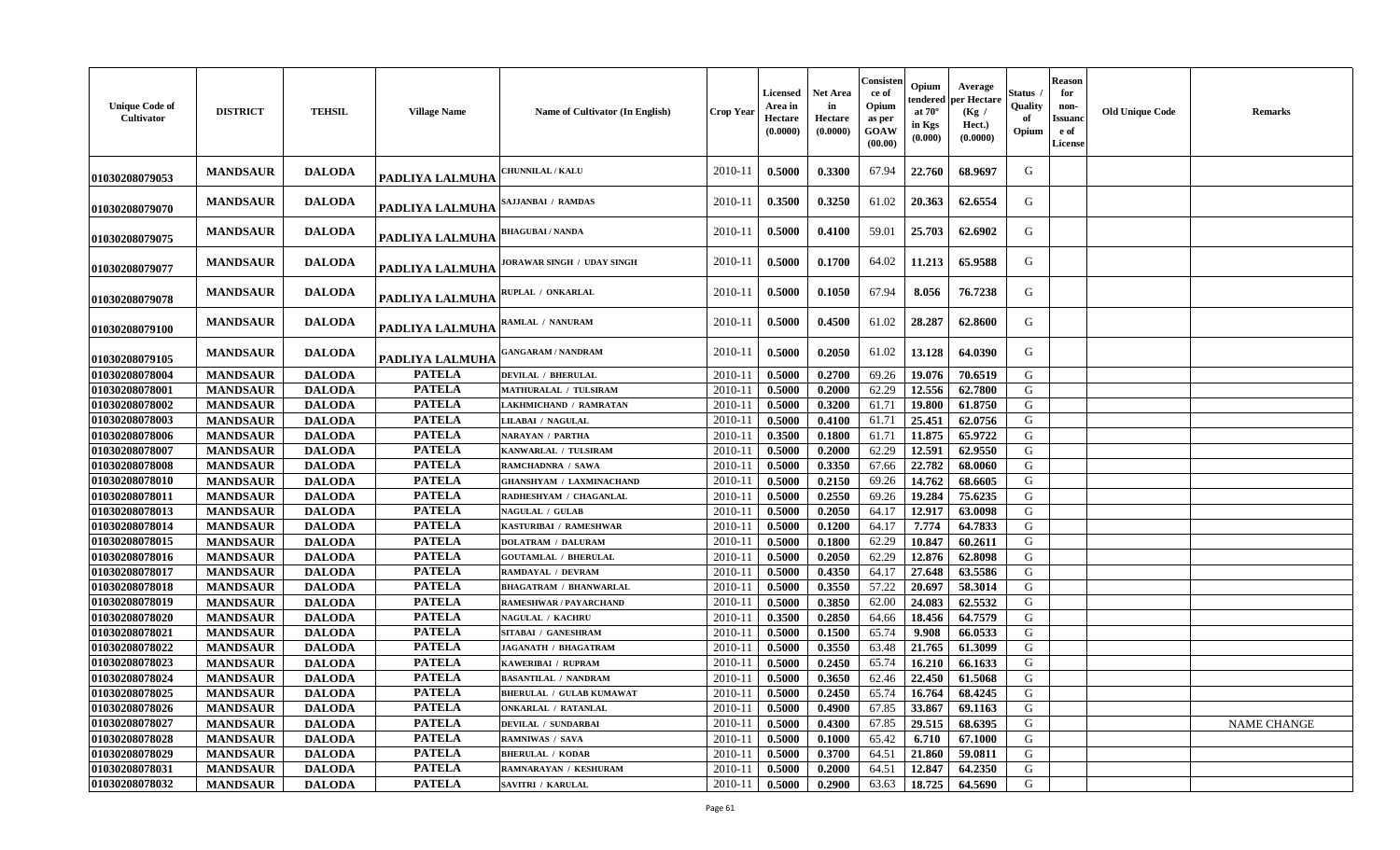| <b>Unique Code of</b><br><b>Cultivator</b> | <b>DISTRICT</b> | <b>TEHSIL</b> | <b>Village Name</b> | Name of Cultivator (In English)   | <b>Crop Year</b> | Licensed<br>Area in<br>Hectare<br>(0.0000) | Net Area<br>in<br>Hectare<br>(0.0000) | Consisteı<br>ce of<br>Opium<br>as per<br>GOAW<br>(00.00) | Opium<br>endered<br>at $70^\circ$<br>in Kgs<br>(0.000) | Average<br>per Hectare<br>(Kg /<br>Hect.)<br>(0.0000) | Status<br>Quality<br>of<br>Opium | <b>Reason</b><br>for<br>non-<br><b>Issuand</b><br>e of<br>License | <b>Old Unique Code</b> | Remarks            |
|--------------------------------------------|-----------------|---------------|---------------------|-----------------------------------|------------------|--------------------------------------------|---------------------------------------|----------------------------------------------------------|--------------------------------------------------------|-------------------------------------------------------|----------------------------------|-------------------------------------------------------------------|------------------------|--------------------|
| 01030208078033                             | <b>MANDSAUR</b> | <b>DALODA</b> | <b>PATELA</b>       | KHEMRAJ / RAMKISHAN               | 2010-11          | 0.5000                                     | 0.2100                                | 65.81                                                    | 14.215                                                 | 67.6905                                               | G                                |                                                                   |                        |                    |
| 01030208078034                             | <b>MANDSAUR</b> | <b>DALODA</b> | <b>PATELA</b>       | <b>BASANTILAL / KACHRU</b>        | $2010 - 11$      | 0.5000                                     | 0.1450                                | 67.78                                                    | 10.060                                                 | 69.3793                                               | G                                |                                                                   |                        |                    |
| 01030208078035                             | <b>MANDSAUR</b> | <b>DALODA</b> | <b>PATELA</b>       | <b>SURATRAM / GULAB</b>           | 2010-11          | 0.5000                                     | 0.3000                                | 63.63                                                    | 19.407                                                 | 64.6900                                               | G                                |                                                                   |                        | <b>NAME CHANGE</b> |
| 01030208078036                             | <b>MANDSAUR</b> | <b>DALODA</b> | <b>PATELA</b>       | RAMESHWAR / BHERULAL PATIDAR      | 2010-11          | 0.5000                                     | 0.4850                                | 63.42                                                    | 32.281                                                 | 66.5588                                               | G                                |                                                                   |                        |                    |
| 01030208078037                             | <b>MANDSAUR</b> | <b>DALODA</b> | <b>PATELA</b>       | <b>GANGABAI/VARDA</b>             | 2010-11          | 0.5000                                     | 0.1600                                | 65.81                                                    | 10.379                                                 | 64.8688                                               | G                                |                                                                   |                        |                    |
| 01030208078038                             | <b>MANDSAUR</b> | <b>DALODA</b> | <b>PATELA</b>       | NANDLAL / JAGDISH                 | $2010 - 11$      | 0.3500                                     | 0.2800                                | 62.78                                                    | 17.453                                                 | 62.3321                                               | G                                |                                                                   |                        |                    |
| 01030208078039                             | <b>MANDSAUR</b> | <b>DALODA</b> | <b>PATELA</b>       | RAMESHCHANDRA / PARASRAM          | $2010 - 11$      | 0.5000                                     | 0.1850                                | 62.78                                                    | 11.372                                                 | 61.4703                                               | G                                |                                                                   |                        |                    |
| 01030208078040                             | <b>MANDSAUR</b> | <b>DALODA</b> | <b>PATELA</b>       | KHUDABAKSH / SULEMAN              | 2010-11          | 0.5000                                     | 0.2650                                | 60.58                                                    | 16.158                                                 | 60.9736                                               | G                                |                                                                   |                        |                    |
| 01030208078043                             | <b>MANDSAUR</b> | <b>DALODA</b> | <b>PATELA</b>       | MULCHAND / CHUNNILAL              | 2010-11          | 0.5000                                     | 0.1050                                | 65.39                                                    | 7.071                                                  | 67.3429                                               | G                                |                                                                   |                        |                    |
| 01030208078044                             | <b>MANDSAUR</b> | <b>DALODA</b> | <b>PATELA</b>       | MOHANLAL / RAMRATAN               | 2010-11          | 0.5000                                     | 0.1700                                | 69.33                                                    | 13.004                                                 | 76.4941                                               | G                                |                                                                   |                        |                    |
| 01030208078045                             | <b>MANDSAUR</b> | <b>DALODA</b> | <b>PATELA</b>       | HIRALAL / CHAMPALAL               | 2010-11          | 0.5000                                     | 0.2000                                | 65.39                                                    | 12.695                                                 | 63.4750                                               | G                                |                                                                   |                        |                    |
| 01030208078047                             | <b>MANDSAUR</b> | <b>DALODA</b> | <b>PATELA</b>       | PARWAT SINGH / BASANT SINGH       | 2010-11          | 0.5000                                     | 0.2000                                | 67.43                                                    | 13.534                                                 | 67.6700                                               | G                                |                                                                   |                        |                    |
| 01030208078048                             | <b>MANDSAUR</b> | <b>DALODA</b> | <b>PATELA</b>       | RUPARAM / RAMKISHAN               | 2010-11          | 0.5000                                     | 0.5050                                | 63.81                                                    | 33.281                                                 | 65.9030                                               | G                                |                                                                   |                        |                    |
| 01030208078049                             | <b>MANDSAUR</b> | <b>DALODA</b> | <b>PATELA</b>       | MANGILAL / RATANLAL               | 2010-11          | 0.5000                                     | 0.2700                                | 67.43                                                    | 17.985                                                 | 66.6111                                               | G                                |                                                                   |                        |                    |
| 01030208078050                             | <b>MANDSAUR</b> | <b>DALODA</b> | <b>PATELA</b>       | PANNALAL / SHOBHARAM              | $2010 - 11$      | 0.5000                                     | 0.3000                                | 67.18                                                    | 20.279                                                 | 67.5967                                               | G                                |                                                                   |                        |                    |
| 01030208078051                             | <b>MANDSAUR</b> | <b>DALODA</b> | <b>PATELA</b>       | <b>BHANWAR KUNWAR / RUP SINGH</b> | $2010 - 11$      | 0.5000                                     | 0.1050                                | 65.39                                                    | 6.819                                                  | 64.9429                                               | G                                |                                                                   |                        |                    |
| 01030208078052                             | <b>MANDSAUR</b> | <b>DALODA</b> | <b>PATELA</b>       | SOHANBAI / NATHULAL               | 2010-11          | 0.5000                                     | 0.1900                                | 64.01                                                    | 12.482                                                 | 65.6947                                               | G                                |                                                                   |                        |                    |
| 01030208078053                             | <b>MANDSAUR</b> | <b>DALODA</b> | <b>PATELA</b>       | KARULAL / RANCHOD                 | 2010-11          | 0.5000                                     | 0.2450                                | 63.81                                                    | 16.044                                                 | 65.4857                                               | G                                |                                                                   |                        |                    |
| 01030208078055                             | <b>MANDSAUR</b> | <b>DALODA</b> | <b>PATELA</b>       | KHUSHALIRAM / KESARLAL            | 2010-11          | 0.5000                                     | 0.2550                                | 65.55                                                    | 17.015                                                 | 66.7255                                               | G                                |                                                                   |                        |                    |
| 01030208078056                             | <b>MANDSAUR</b> | <b>DALODA</b> | <b>PATELA</b>       | KISHANLAL / TULSIRAM              | 2010-11          | 0.5000                                     | 0.4250                                | 64.04                                                    | 26.933                                                 | 63.3718                                               | G                                |                                                                   |                        |                    |
| 01030208078057                             | <b>MANDSAUR</b> | <b>DALODA</b> | <b>PATELA</b>       | MOTILAL / SHANKARLAL              | 2010-11          | 0.5000                                     | 0.2900                                | 63.81                                                    | 19.316                                                 | 66.6069                                               | G                                |                                                                   |                        |                    |
| 01030208078061                             | <b>MANDSAUR</b> | <b>DALODA</b> | <b>PATELA</b>       | NIRBHAYRAM / RAMLAL               | 2010-11          | 0.5000                                     | 0.4400                                | 63.90                                                    | 28.125                                                 | 63.9205                                               | G                                |                                                                   |                        |                    |
| 01030208078064                             | <b>MANDSAUR</b> | <b>DALODA</b> | <b>PATELA</b>       | <b>DEUBAI/MAGNIRAM</b>            | 2010-11          | 0.5000                                     | 0.3700                                | 65.47                                                    | 24.879                                                 | 67.2405                                               | G                                |                                                                   |                        |                    |
| 01030208078065                             | <b>MANDSAUR</b> | <b>DALODA</b> | <b>PATELA</b>       | RAMCHANDRA / TULSIRAM             | 2010-11          | 0.5000                                     | 0.1400                                | 63.47                                                    | 9.375                                                  | 66.9643                                               | G                                |                                                                   |                        |                    |
| 01030208078066                             | <b>MANDSAUR</b> | <b>DALODA</b> | <b>PATELA</b>       | CHUNILAL / UMMEDRAM               | 2010-11          | 0.5000                                     | 0.1700                                | 60.58                                                    | 10.229                                                 | 60.1706                                               | G                                |                                                                   |                        |                    |
| 01030208078068                             | <b>MANDSAUR</b> | <b>DALODA</b> | <b>PATELA</b>       | MATHURALAL / HARIRAM              | 2010-11          | 0.5000                                     | 0.2450                                | 63.08                                                    | 15.788                                                 | 64.4408                                               | G                                |                                                                   |                        |                    |
| 01030208078070                             | <b>MANDSAUR</b> | <b>DALODA</b> | <b>PATELA</b>       | PUNAMCHAND / NANURAM              | 2010-11          | 0.5000                                     | 0.4150                                | 63.08                                                    | 25.908                                                 | 62.4289                                               | G                                |                                                                   |                        |                    |
| 01030208078072                             | <b>MANDSAUR</b> | <b>DALODA</b> | <b>PATELA</b>       | RAMCHANDRAA / BAJERAM             | 2010-11          | 0.5000                                     | 0.3050                                | 63.08                                                    | 20.555                                                 | 67.3934                                               | G                                |                                                                   |                        |                    |
| 01030208078074                             | <b>MANDSAUR</b> | <b>DALODA</b> | <b>PATELA</b>       | SHIVNARAYAN / RAMRATAN            | 2010-11          | 0.5000                                     | 0.1500                                | 62.81                                                    | 9.736                                                  | 64.9067                                               | G                                |                                                                   |                        |                    |
| 01030208078075                             | <b>MANDSAUR</b> | <b>DALODA</b> | <b>PATELA</b>       | TULSIRAM / PARTHA                 | 2010-11          | 0.5000                                     | 0.1200                                | 69.04                                                    | 8.038                                                  | 66.9833                                               | G                                |                                                                   |                        |                    |
| 01030208078078                             | <b>MANDSAUR</b> | <b>DALODA</b> | <b>PATELA</b>       | <b>RUPRAM / KESHURAM</b>          | 2010-11          | 0.5000                                     | 0.1950                                | 65.47                                                    | 12.711                                                 | 65.1846                                               | G                                |                                                                   |                        |                    |
| 01030208078081                             | <b>MANDSAUR</b> | <b>DALODA</b> | <b>PATELA</b>       | <b>JANIBAI / LALU</b>             | 2010-11          | 0.5000                                     | 0.5000                                | 63.54                                                    | 31.661                                                 | 63.3220                                               | G                                |                                                                   |                        |                    |
| 01030208078083                             | <b>MANDSAUR</b> | <b>DALODA</b> | <b>PATELA</b>       | <b>DALURAM / SUKHKHA</b>          | 2010-11          | 0.5000                                     | 0.1200                                | 65.47                                                    | 7.725                                                  | 64.3750                                               | G                                |                                                                   |                        | <b>NAME CHANGE</b> |
| 01030208078085                             | <b>MANDSAUR</b> | <b>DALODA</b> | <b>PATELA</b>       | <b>RAMESHWAR / SURATRAM</b>       | 2010-11          | 0.5000                                     | 0.2000                                | 65.33                                                    | 13.234                                                 | 66.1700                                               | G                                |                                                                   |                        |                    |
| 01030208078086                             | <b>MANDSAUR</b> | <b>DALODA</b> | <b>PATELA</b>       | <b>NAGULAL / BABRU</b>            | 2010-11          | 0.5000                                     | 0.3100                                | 65.33                                                    | 20.374                                                 | 65.7226                                               | G                                |                                                                   |                        |                    |
| 01030208078087                             | <b>MANDSAUR</b> | <b>DALODA</b> | <b>PATELA</b>       | <b>DEVBAI / SAVA</b>              | 2010-11          | 0.5000                                     | 0.0950                                | 65.33                                                    | 6.682                                                  | 70.3368                                               | G                                |                                                                   |                        |                    |
| 01030208078088                             | <b>MANDSAUR</b> | <b>DALODA</b> | <b>PATELA</b>       | DEVILAL / MANGILAL CHAMAR         | 2010-11          | 0.5000                                     | 0.1000                                | 65.82                                                    | 7.033                                                  | 70.3300                                               | G                                |                                                                   |                        |                    |
| 01030208078089                             | <b>MANDSAUR</b> | <b>DALODA</b> | <b>PATELA</b>       | <b>BASANTILAL / NANDA TEL</b>     | 2010-11          | 0.5000                                     | 0.1600                                | 65.82                                                    | 10.475                                                 | 65.4688                                               | G                                |                                                                   |                        |                    |
| 01030208078090                             | <b>MANDSAUR</b> | <b>DALODA</b> | <b>PATELA</b>       | <b>BALMUKUND / GOVINDRAM</b>      | $2010 - 11$      | 0.5000                                     | 0.3050                                | 62.81                                                    | 19.408                                                 | 63.6328                                               | G                                |                                                                   |                        |                    |
| 01030208078091                             | <b>MANDSAUR</b> | <b>DALODA</b> | <b>PATELA</b>       | <b>GORDHANLAL / DEUBAI</b>        | $2010 - 11$      | 0.5000                                     | 0.1400                                | 65.82                                                    | 9.375                                                  | 66.9643                                               | ${\bf G}$                        |                                                                   |                        |                    |
| 01030208078092                             | <b>MANDSAUR</b> | <b>DALODA</b> | <b>PATELA</b>       | <b>GANGABAI / TULSIRAM</b>        | 2010-11          | 0.5000                                     | 0.1950                                | 56.33                                                    | 11.692                                                 | 59.9590                                               | G                                |                                                                   |                        |                    |
| 01030208078093                             | <b>MANDSAUR</b> | <b>DALODA</b> | <b>PATELA</b>       | <b>RAJ KUNWAR / JAGDISH</b>       | 2010-11          | 0.5000                                     | 0.1300                                | 65.82                                                    | 8.801                                                  | 67.7000                                               | G                                |                                                                   |                        |                    |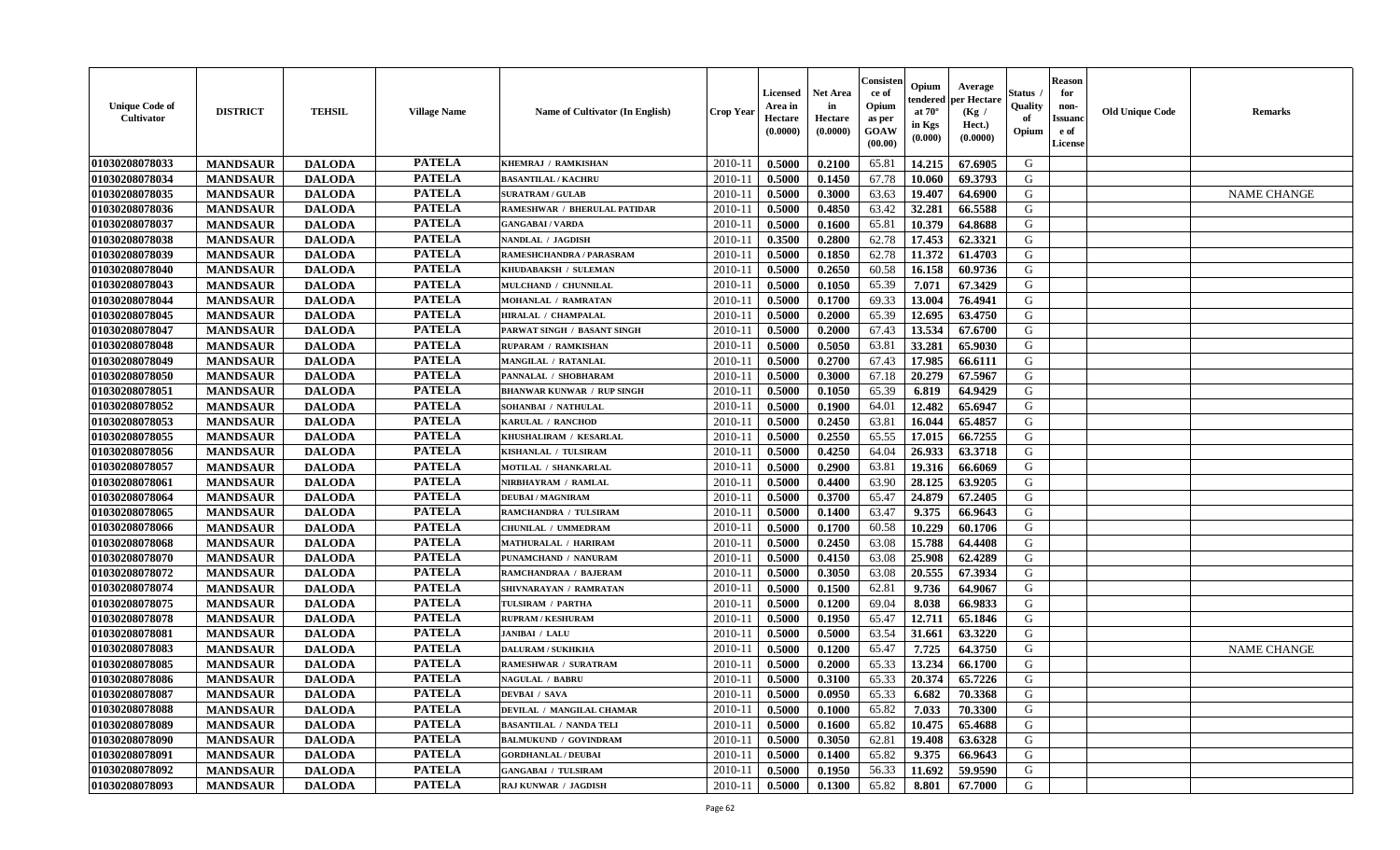| <b>Unique Code of</b><br><b>Cultivator</b> | <b>DISTRICT</b> | <b>TEHSIL</b> | <b>Village Name</b> | Name of Cultivator (In English)      | <b>Crop Year</b> | <b>Licensed</b><br>Area in<br>Hectare<br>(0.0000) | <b>Net Area</b><br>in<br>Hectare<br>(0.0000) | Consisteı<br>ce of<br>Opium<br>as per<br><b>GOAW</b><br>(00.00) | Opium<br>endered<br>at $70^\circ$<br>in Kgs<br>$(\mathbf{0.000})$ | Average<br>per Hectare<br>(Kg /<br>Hect.)<br>(0.0000) | Status<br>Quality<br>of<br>Opium | <b>Reason</b><br>for<br>non-<br>Issuan<br>e of<br><b>License</b> | <b>Old Unique Code</b> | <b>Remarks</b>     |
|--------------------------------------------|-----------------|---------------|---------------------|--------------------------------------|------------------|---------------------------------------------------|----------------------------------------------|-----------------------------------------------------------------|-------------------------------------------------------------------|-------------------------------------------------------|----------------------------------|------------------------------------------------------------------|------------------------|--------------------|
| 01030208078094                             | <b>MANDSAUR</b> | <b>DALODA</b> | <b>PATELA</b>       | PRATHVIRAJ / DOULATRAM               | 2010-11          | 0.5000                                            | 0.1450                                       | 67.11                                                           | 9.808                                                             | 67.6414                                               | G                                |                                                                  |                        |                    |
| 01030208078095                             | <b>MANDSAUR</b> | <b>DALODA</b> | <b>PATELA</b>       | LAXMINARAYAN / BABULAL               | $2010 - 11$      | 0.5000                                            | 0.3100                                       | 64.51                                                           | 20.192                                                            | 65.1355                                               | G                                |                                                                  |                        |                    |
| 01030208078096                             | <b>MANDSAUR</b> | <b>DALODA</b> | <b>PATELA</b>       | KANHAIYALAL / BHERULAL DHOBI         | 2010-11          | 0.5000                                            | 0.2850                                       | 62.81                                                           | 16.959                                                            | 59.5053                                               | G                                |                                                                  |                        |                    |
| 01030208078097                             | <b>MANDSAUR</b> | <b>DALODA</b> | <b>PATELA</b>       | MANGILAL / KACHRU                    | 2010-11          | 0.5000                                            | 0.1250                                       | 62.84                                                           | 7.918                                                             | 63.3440                                               | G                                |                                                                  |                        |                    |
| 01030208078098                             | <b>MANDSAUR</b> | <b>DALODA</b> | <b>PATELA</b>       | <b>BHAGIRATH / KANWARLAL PATIDAR</b> | $2010 - 11$      | 0.3500                                            | 0.2150                                       | 62.84                                                           | 13.654                                                            | 63.5070                                               | G                                |                                                                  |                        |                    |
| 01030208078099                             | <b>MANDSAUR</b> | <b>DALODA</b> | <b>PATELA</b>       | HAKIM / SULEMAN MANSURI              | 2010-11          | 0.5000                                            | 0.3050                                       | 62.84                                                           | 19.229                                                            | 63.0459                                               | G                                |                                                                  |                        |                    |
| 01030208078100                             | <b>MANDSAUR</b> | <b>DALODA</b> | <b>PATELA</b>       | <b>CHUNILAL / BAGDIRAM PATIDAR</b>   | 2010-11          | 0.5000                                            | 0.1400                                       | 67.42                                                           | 9.497                                                             | 67.8357                                               | G                                |                                                                  |                        |                    |
| 01030208078101                             | <b>MANDSAUR</b> | <b>DALODA</b> | <b>PATELA</b>       | RUKMANBAI / MAGNIRAM                 | $2010 - 1$       | 0.5000                                            | 0.2900                                       | 63.63                                                           | 18.089                                                            | 62.3759                                               | G                                |                                                                  |                        |                    |
| 01030208078102                             | <b>MANDSAUR</b> | <b>DALODA</b> | <b>PATELA</b>       | <b>JAGANATH / KASTURA BHIL</b>       | 2010-11          | 0.5000                                            | 0.3850                                       | 65.84                                                           | 25.753                                                            | 66.8909                                               | G                                |                                                                  |                        |                    |
| 01030208078103                             | <b>MANDSAUR</b> | <b>DALODA</b> | <b>PATELA</b>       | HABIB / HUSSAIN MANSURI              | 2010-11          | 0.5000                                            | 0.1700                                       | 65.82                                                           | 11.471                                                            | 67.4765                                               | G                                |                                                                  |                        |                    |
| 01030208078104                             | <b>MANDSAUR</b> | <b>DALODA</b> | <b>PATELA</b>       | UDAYLAL / LACHIRAM GAYARI            | $2010 - 11$      | 0.3500                                            | 0.2100                                       | 65.82                                                           | 14.057                                                            | 66.9381                                               | G                                |                                                                  |                        |                    |
| 01030208078106                             | <b>MANDSAUR</b> | <b>DALODA</b> | <b>PATELA</b>       | KISHANLAL / BAJERAM KUMAWAT          | 2010-11          | 0.5000                                            | 0.1200                                       | 65.82                                                           | 8.039                                                             | 66.9917                                               | G                                |                                                                  |                        |                    |
| 01030208078107                             | <b>MANDSAUR</b> | <b>DALODA</b> | <b>PATELA</b>       | AYODHAYABAI / TEKCHAND KUMAR         | $2010 - 11$      | 0.3500                                            | 0.2400                                       | 63.80                                                           | 15.440                                                            | 64.3333                                               | G                                |                                                                  |                        |                    |
| 01030208078108                             | <b>MANDSAUR</b> | <b>DALODA</b> | <b>PATELA</b>       | RAMCHANDRAA / DOULATRAM              | $2010 - 11$      | 0.5000                                            | 0.1750                                       | 65.84                                                           | 11.955                                                            | 68.3143                                               | G                                |                                                                  |                        |                    |
| 01030208078110                             | <b>MANDSAUR</b> | <b>DALODA</b> | <b>PATELA</b>       | <b>MADAN SINGH / RUP SINGH</b>       | 2010-11          | 0.5000                                            | 0.2400                                       | 66.91                                                           | 15.504                                                            | 64.6000                                               | G                                |                                                                  |                        |                    |
| 01030208078111                             | <b>MANDSAUR</b> | <b>DALODA</b> | <b>PATELA</b>       | <b>BABULAL / KISHANLAL PATIDAR</b>   | 2010-11          | 0.5000                                            | 0.2100                                       | 66.91                                                           | 13.936                                                            | 66.3619                                               | G                                |                                                                  |                        |                    |
| 01030208078112                             | <b>MANDSAUR</b> | <b>DALODA</b> | <b>PATELA</b>       | KANHAIYALAL / BHERULAL KUMAWAT       | 2010-11          | 0.5000                                            | 0.4950                                       | 63.80                                                           | 31.253                                                            | 63.1374                                               | G                                |                                                                  |                        |                    |
| 01030208078113                             | <b>MANDSAUR</b> | <b>DALODA</b> | <b>PATELA</b>       | <b>RAMESHWAR / BHERULAL</b>          | 2010-11          | 0.5000                                            | 0.3500                                       | 66.91                                                           | 23.887                                                            | 68.2486                                               | G                                |                                                                  |                        |                    |
| 01030208078114                             | <b>MANDSAUR</b> | <b>DALODA</b> | <b>PATELA</b>       | <b>RAMRATAN / RAMLAL SUTHAR</b>      | $2010 - 11$      | 0.5000                                            | 0.2900                                       | 63.80                                                           | 18.511                                                            | 63.8310                                               | G                                |                                                                  |                        |                    |
| 01030208078115                             | <b>MANDSAUR</b> | <b>DALODA</b> | <b>PATELA</b>       | <b>BHAGIRATH / RAMCHANDAR</b>        | 2010-11          | 0.5000                                            | 0.2000                                       | 64.28                                                           | 13.076                                                            | 65.3800                                               | G                                |                                                                  |                        |                    |
| 01030208078116                             | <b>MANDSAUR</b> | <b>DALODA</b> | <b>PATELA</b>       | SHIVLAL / KISHANLAL                  | 2010-11          | 0.5000                                            | 0.1650                                       | 61.65                                                           | 9.864                                                             | 59.7818                                               | G                                |                                                                  |                        |                    |
| 01030208078117                             | <b>MANDSAUR</b> | <b>DALODA</b> | <b>PATELA</b>       | <b>BHANWARLAL / KACHRU NAI</b>       | $2010 - 11$      | 0.5000                                            | 0.1800                                       | 64.28                                                           | 11.607                                                            | 64.4833                                               | G                                |                                                                  |                        |                    |
| 01030208078119                             | <b>MANDSAUR</b> | <b>DALODA</b> | <b>PATELA</b>       | RUPRAM / NANDA                       | 2010-11          | 0.5000                                            | 0.2600                                       | 64.28                                                           | 16.970                                                            | 65.2692                                               | G                                |                                                                  |                        |                    |
| 01030208078122                             | <b>MANDSAUR</b> | <b>DALODA</b> | <b>PATELA</b>       | <b>BHAGATRAM / GORDHANLAL</b>        | $2010 - 11$      | 0.5000                                            | 0.1550                                       | 65.64                                                           | 10.202                                                            | 65.8194                                               | G                                |                                                                  |                        |                    |
| 01030208078123                             | <b>MANDSAUR</b> | <b>DALODA</b> | <b>PATELA</b>       | <b>GANGABAI / KANWARLAL</b>          | $2010 - 11$      | 0.5000                                            | 0.1600                                       | 65.39                                                           | 10.341                                                            | 64.6313                                               | G                                |                                                                  |                        |                    |
| 01030208078124                             | <b>MANDSAUR</b> | <b>DALODA</b> | <b>PATELA</b>       | DEVILAL / MANGILAL PATIDAR           | $2010 - 11$      | 0.5000                                            | 0.2550                                       | 65.39                                                           | 16.861                                                            | 66.1216                                               | G                                |                                                                  |                        |                    |
| 01030208078125                             | <b>MANDSAUR</b> | <b>DALODA</b> | <b>PATELA</b>       | RAMNARAYAN / SUKHA                   | 2010-11          | 0.5000                                            | 0.4700                                       | 65.39                                                           | 30.033                                                            | 63.9000                                               | G                                |                                                                  |                        |                    |
| 01030208078127                             | <b>MANDSAUR</b> | <b>DALODA</b> | <b>PATELA</b>       | KALABAI / SHIVNARAYAN                | 2010-11          | 0.5000                                            | 0.1150                                       | 64.85                                                           | 7.884                                                             | 68.5565                                               | G                                |                                                                  |                        |                    |
| 01030208078129                             | <b>MANDSAUR</b> | <b>DALODA</b> | <b>PATELA</b>       | KANCHANBAI / CHIMANLAL               | 2010-11          | 0.5000                                            | 0.4600                                       | 65.51                                                           | 29.742                                                            | 64.6565                                               | G                                |                                                                  |                        |                    |
| 01030208078121                             | <b>MANDSAUR</b> | <b>DALODA</b> | <b>PATELA</b>       | SUNDARLAL / MATHURALAL               | 2010-11          | 0.5000                                            | 0.2700                                       | 61.65                                                           | 16.628                                                            | 61.5852                                               | G                                |                                                                  |                        |                    |
| 01030208078059                             | <b>MANDSAUR</b> | <b>DALODA</b> | <b>PATELA</b>       | <b>MADHOLAL / NANURAM</b>            | 2010-11          | 0.5000                                            | 0.1000                                       | 63.75                                                           | 6.758                                                             | 67.5800                                               | G                                |                                                                  |                        |                    |
| 01030208078084                             | <b>MANDSAUR</b> | <b>DALODA</b> | <b>PATELA</b>       | <b>DULESINGH / NATHUSINGH</b>        | $2010 - 11$      | 0.3500                                            | 0.1900                                       | 65.51                                                           | 12.484                                                            | 65.7053                                               | G                                |                                                                  |                        | <b>NAME CHANGE</b> |
| 01030208078132                             | <b>MANDSAUR</b> | <b>DALODA</b> | <b>PATELA</b>       | <b>BALMUKUND / CHUNNILAL</b>         | 2010-11          | 0.5000                                            | 0.1000                                       | 65.90                                                           | 7.164                                                             | 71.6400                                               | G                                |                                                                  |                        |                    |
| 01030208078041                             | <b>MANDSAUR</b> | <b>DALODA</b> | <b>PATELA</b>       | <b>MANGILAL / SHOBHARAM</b>          | 2010-11          | 0.5000                                            | 0.4100                                       | 65.84                                                           | 24.784                                                            | 60.4488                                               | G                                |                                                                  |                        | <b>NAME CHANGE</b> |
| 01030208078135                             | <b>MANDSAUR</b> | <b>DALODA</b> | <b>PATELA</b>       | <b>DEVILAL / BASANTILAL</b>          | 2010-11          | 0.5000                                            | 0.4850                                       | 64.62                                                           | 31.691                                                            | 65.3423                                               | G                                |                                                                  |                        |                    |
| 01030208078136                             | <b>MANDSAUR</b> | <b>DALODA</b> | PATELA              | <b>HARIVALLABH / BALARAM</b>         | $2010-11$ 0.5000 |                                                   | 0.1300                                       | 65.90                                                           | 8.878                                                             | 68.2923                                               | G                                |                                                                  |                        |                    |
| 01030208078138                             | <b>MANDSAUR</b> | <b>DALODA</b> | <b>PATELA</b>       | <b>HIRALAL / KALURAM</b>             | 2010-11          | 0.5000                                            | 0.4000                                       | 61.15                                                           | 24.609                                                            | 61.5225                                               | G                                |                                                                  |                        |                    |
| 01030208080016                             | <b>MANDSAUR</b> | <b>DALODA</b> | PIPLIYA MUJHAWER    | <b>GANESHRAM / GULAB</b>             | 2010-11          | 0.5000                                            | 0.2050                                       | 67.32                                                           | 14.108                                                            | 68.8195                                               | G                                |                                                                  |                        |                    |
| 01030208080004                             | <b>MANDSAUR</b> | <b>DALODA</b> | PIPLIYA MUJHAWER    | <b>CHAINSINGH / VAKTAWARSINGH</b>    | 2010-11          | 0.3500                                            | 0.1250                                       | 64.72                                                           | 8.746                                                             | 69.9680                                               | G                                |                                                                  |                        |                    |
| 01030208080008                             | <b>MANDSAUR</b> | <b>DALODA</b> | PIPLIYA MUJHAWER    | PRABHULAL / BABRU                    | 2010-11          | 0.5000                                            | 0.1500                                       | 65.76                                                           | 10.493                                                            | 69.9533                                               | G                                |                                                                  |                        |                    |
| 01030208080012                             | <b>MANDSAUR</b> | <b>DALODA</b> | PIPLIYA MUJHAWER    | PREMKUNWAR / ONKARLAL                | 2010-11          | 0.5000                                            | 0.2400                                       | 57.77                                                           | 14.698                                                            | 61.2417                                               | G                                |                                                                  |                        |                    |
| 01030208080015                             | <b>MANDSAUR</b> | <b>DALODA</b> | PIPLIYA MUJHAWER    | KAILASH / SHAVRAM                    | 2010-11          | 0.5000                                            | 0.2050                                       | 67.32                                                           | 13.060                                                            | 63.7073                                               | G                                |                                                                  |                        |                    |
|                                            |                 |               |                     |                                      |                  |                                                   |                                              |                                                                 |                                                                   |                                                       |                                  |                                                                  |                        |                    |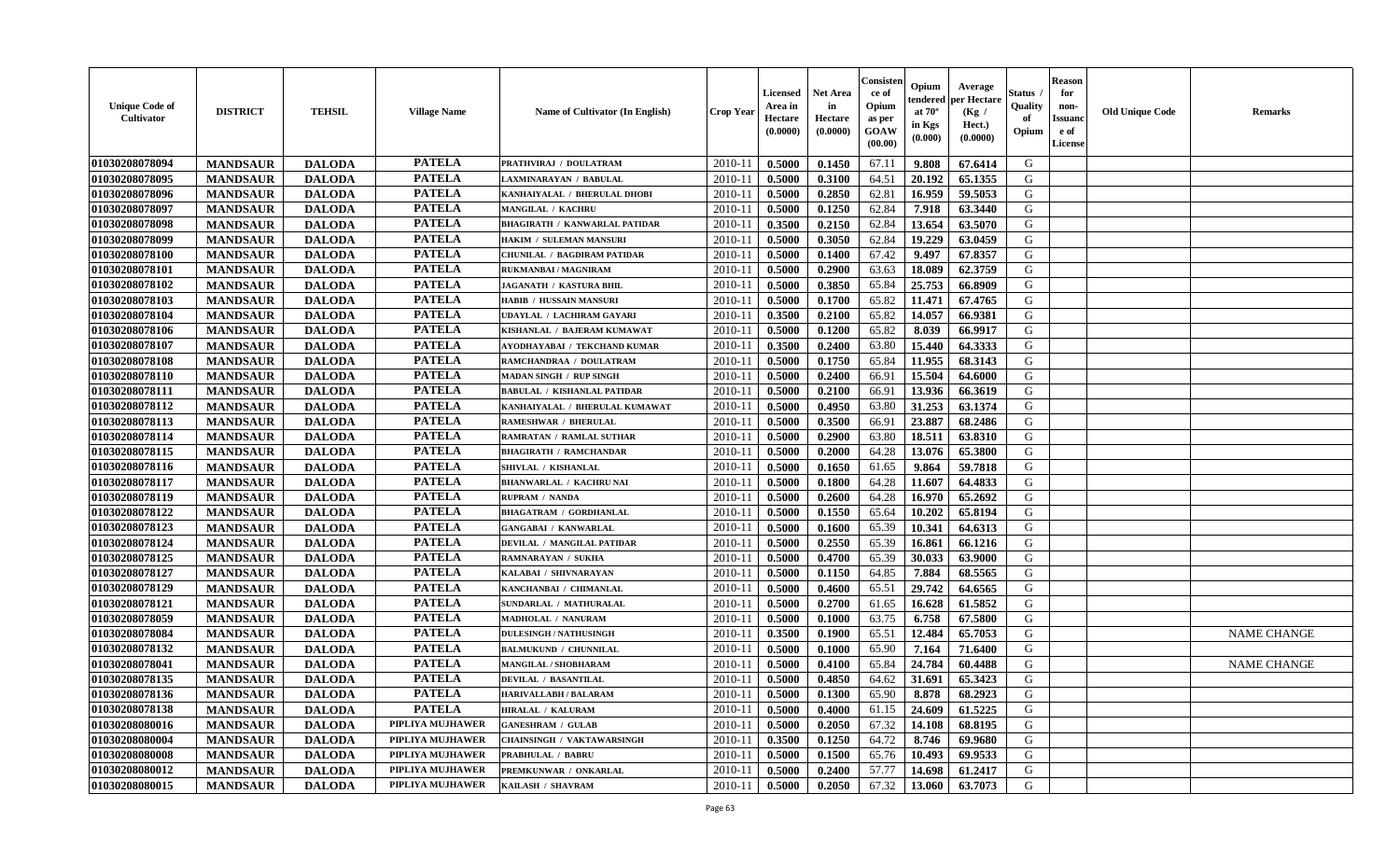| <b>Unique Code of</b><br><b>Cultivator</b> | <b>DISTRICT</b> | <b>TEHSIL</b> | <b>Village Name</b> | Name of Cultivator (In English)   | <b>Crop Year</b> | <b>Licensed</b><br>Area in<br>Hectare<br>(0.0000) | <b>Net Area</b><br>in<br>Hectare<br>(0.0000) | Consister<br>ce of<br>Opium<br>as per<br><b>GOAW</b><br>(00.00) | Opium<br>endered<br>at $70^\circ$<br>in Kgs<br>(0.000) | Average<br>per Hectare<br>(Kg /<br>Hect.)<br>(0.0000) | Status<br>Quality<br>of<br>Opium | <b>Reason</b><br>for<br>non-<br><b>Issuand</b><br>e of<br><b>License</b> | <b>Old Unique Code</b> | <b>Remarks</b> |
|--------------------------------------------|-----------------|---------------|---------------------|-----------------------------------|------------------|---------------------------------------------------|----------------------------------------------|-----------------------------------------------------------------|--------------------------------------------------------|-------------------------------------------------------|----------------------------------|--------------------------------------------------------------------------|------------------------|----------------|
| 01030208080023                             | <b>MANDSAUR</b> | <b>DALODA</b> | PIPLIYA MUJHAWER    | <b>MANGILAL / BHERULAL</b>        | 2010-11          | 0.3500                                            | 0.0850                                       | 59.45                                                           | 6.140                                                  | 72.2353                                               | G                                |                                                                          |                        |                |
| 01030208080025                             | <b>MANDSAUR</b> | <b>DALODA</b> | PIPLIYA MUJHAWER    | MOD SINGH / KHUMAN SINGH          | 2010-11          | 0.3500                                            | 0.1000                                       | 64.15                                                           | 6.452                                                  | 64.5200                                               | G                                |                                                                          |                        |                |
| 01030208080032                             | <b>MANDSAUR</b> | <b>DALODA</b> | PIPLIYA MUJHAWER    | <b>CHUNNILAL / BABRU</b>          | 2010-11          | 0.3500                                            | 0.2500                                       | 64.15                                                           | 16.734                                                 | 66.9360                                               | G                                |                                                                          |                        |                |
| 01030208080033                             | <b>MANDSAUR</b> | <b>DALODA</b> | PIPLIYA MUJHAWER    | MOHAN SINGH / LAL SINGH           | 2010-11          | 0.3500                                            | 0.2000                                       | 65.76                                                           | 13.763                                                 | 68.8150                                               | G                                |                                                                          |                        |                |
| 01030208080013                             | <b>MANDSAUR</b> | <b>DALODA</b> | PIPLIYA MUJHAWER    | SHARIF MOHAMMAD / SAID MOHAMMAD   | 2010-11          | 0.3500                                            | 0.3100                                       | 61.33                                                           | 19.976                                                 | 64.4387                                               | G                                |                                                                          |                        |                |
| 01030208080038                             | <b>MANDSAUR</b> | <b>DALODA</b> | PIPLIYA MUJHAWER    | <b>NAGULAL / CHUNILAL</b>         | $2010 - 11$      | 0.5000                                            | 0.3100                                       | 66.15                                                           | 19.930                                                 | 64.2903                                               | G                                |                                                                          |                        |                |
| 01030208080028                             | <b>MANDSAUR</b> | <b>DALODA</b> | PIPLIYA MUJHAWER    | <b>HUKUM SINGH / CHIMAN SINGH</b> | 2010-11          | 0.3500                                            | 0.3100                                       | 61.53                                                           | 19.479                                                 | 62.8355                                               | $\mathbf G$                      |                                                                          |                        |                |
| 01030208080001                             | <b>MANDSAUR</b> | <b>DALODA</b> | PIPLIYA MUJHAWER    | <b>CHAGANLAL / BAGDIRAM</b>       | 2010-11          | 0.3500                                            | 0.3500                                       | 65.76                                                           | 23.711                                                 | 67.7457                                               | G                                |                                                                          |                        |                |
| 01030208080006                             | <b>MANDSAUR</b> | <b>DALODA</b> | PIPLIYA MUJHAWER    | <b>BHERULAL / DEVRAM</b>          | 2010-11          | 0.5000                                            | 0.2000                                       | 61.76                                                           | 12.705                                                 | 63.5250                                               | G                                |                                                                          |                        |                |
| 01030208080018                             | <b>MANDSAUR</b> | <b>DALODA</b> | PIPLIYA MUJHAWER    | KANCHANBAI / RUPA                 | 2010-11          | 0.5000                                            | 0.3800                                       | 67.32                                                           | 25.668                                                 | 67.5474                                               | G                                |                                                                          |                        |                |
| 01030208080014                             | <b>MANDSAUR</b> | <b>DALODA</b> | PIPLIYA MUJHAWER    | RAFIK MOHAMMAD / SHARIF MOHAMMAD  | $2010 - 11$      | 0.3500                                            | 0.3300                                       | 64.15                                                           | 19.529                                                 | 59.1788                                               | G                                |                                                                          |                        |                |
| 01030208080040                             | <b>MANDSAUR</b> | <b>DALODA</b> | PIPLIYA MUJHAWER    | <b>GIRDHARI / BABRU</b>           | 2010-11          | 0.5000                                            | 0.4350                                       | 64.17                                                           | 29.142                                                 | 66.9931                                               | G                                |                                                                          | 01030207034004         |                |
| 01030208081019                             | <b>MANDSAUR</b> | <b>DALODA</b> | <b>RAKODA</b>       | KANHAIYALAL / RAMNARAYAN          | 2010-11          | 0.5000                                            | 0.2100                                       | 67.94                                                           | 14.073                                                 | 67.0143                                               | G                                |                                                                          |                        |                |
| 01030208081082                             | <b>MANDSAUR</b> | <b>DALODA</b> | <b>RAKODA</b>       | <b>ONKARLAL / BHERULAL</b>        | 2010-11          | 0.5000                                            | 0.2000                                       | 72.42                                                           | 14.639                                                 | 73.1950                                               | G                                |                                                                          |                        |                |
| 01030208081002                             | <b>MANDSAUR</b> | <b>DALODA</b> | <b>RAKODA</b>       | <b>BALMUKUND / BALARAM</b>        | $2010 - 11$      | 0.5000                                            | 0.1650                                       | 67.94                                                           | 11.395                                                 | 69.0606                                               | ${\bf G}$                        |                                                                          |                        |                |
| 01030208081003                             | <b>MANDSAUR</b> | <b>DALODA</b> | <b>RAKODA</b>       | <b>BHUWANILAL / DEVILAL</b>       | 2010-11          | 0.5000                                            | 0.3700                                       | 62.94                                                           | 23.890                                                 | 64.5676                                               | G                                |                                                                          |                        |                |
| 01030208081006                             | <b>MANDSAUR</b> | <b>DALODA</b> | <b>RAKODA</b>       | <b>JAGANNATH / MANNALAL</b>       | 2010-11          | 0.5000                                            | 0.1500                                       | 58.03                                                           | 9.169                                                  | 61.1267                                               | G                                |                                                                          |                        |                |
| 01030208081007                             | <b>MANDSAUR</b> | <b>DALODA</b> | <b>RAKODA</b>       | VARDICHAND / BHAGIRATH            | 2010-11          | 0.3500                                            | 0.3250                                       | 67.94                                                           | 22.478                                                 | 69.1631                                               | G                                |                                                                          |                        |                |
| 01030208081008                             | <b>MANDSAUR</b> | <b>DALODA</b> | <b>RAKODA</b>       | RAMCHANDRAA / BALARAM             | 2010-11          | 0.5000                                            | 0.2500                                       | 65.46                                                           | 16.599                                                 | 66.3960                                               | G                                |                                                                          |                        |                |
| 01030208081009                             | <b>MANDSAUR</b> | <b>DALODA</b> | <b>RAKODA</b>       | <b>JAGDISH / KHUSHALILAL</b>      | 2010-11          | 0.5000                                            | 0.3800                                       | 63.51                                                           | 24.669                                                 | 64.9184                                               | G                                |                                                                          |                        |                |
| 01030208081011                             | <b>MANDSAUR</b> | <b>DALODA</b> | <b>RAKODA</b>       | <b>BABULAL / BALARAM</b>          | 2010-11          | 0.5000                                            | 0.1200                                       | 65.46                                                           | 8.089                                                  | 67.4083                                               | G                                |                                                                          |                        |                |
| 01030208081012                             | <b>MANDSAUR</b> | <b>DALODA</b> | <b>RAKODA</b>       | KRISHNABAI / LAXMINARAYAN         | 2010-11          | 0.5000                                            | 0.2500                                       | 63.51                                                           | 16.449                                                 | 65.7960                                               | G                                |                                                                          |                        |                |
| 01030208081015                             | <b>MANDSAUR</b> | <b>DALODA</b> | <b>RAKODA</b>       | <b>GUNWANT KUMAR / RADHESHYAM</b> | $2010 - 1$       | 0.5000                                            | 0.2200                                       | 65.46                                                           | 14.457                                                 | 65.7136                                               | G                                |                                                                          |                        |                |
| 01030208081016                             | <b>MANDSAUR</b> | <b>DALODA</b> | <b>RAKODA</b>       | KANHAIYALAL / DEVILAL             | 2010-11          | 0.5000                                            | 0.2150                                       | 65.33                                                           | 13.971                                                 | 64.9814                                               | G                                |                                                                          |                        |                |
| 01030208081018                             | <b>MANDSAUR</b> | <b>DALODA</b> | <b>RAKODA</b>       | <b>RAJESH / JAWHARLAL</b>         | 2010-11          | 0.3500                                            | 0.1200                                       | 65.33                                                           | 7.914                                                  | 65.9500                                               | G                                |                                                                          |                        |                |
| 01030208081022                             | <b>MANDSAUR</b> | <b>DALODA</b> | <b>RAKODA</b>       | <b>RAMLAL / SURATRAM</b>          | 2010-11          | 0.5000                                            | 0.2850                                       | 67.11                                                           | 19.299                                                 | 67.7158                                               | G                                |                                                                          |                        |                |
| 01030208081023                             | <b>MANDSAUR</b> | <b>DALODA</b> | <b>RAKODA</b>       | PARWATIBAI / AMBARAM              | 2010-11          | 0.5000                                            | 0.1450                                       | 63.93                                                           | 9.361                                                  | 64.5586                                               | G                                |                                                                          |                        |                |
| 01030208081025                             | <b>MANDSAUR</b> | <b>DALODA</b> | <b>RAKODA</b>       | RAM KUNWARBAI / CHAMPALAL         | 2010-11          | 0.5000                                            | 0.2250                                       | 63.93                                                           | 14.631                                                 | 65.0267                                               | G                                |                                                                          |                        |                |
| 01030208081026                             | <b>MANDSAUR</b> | <b>DALODA</b> | <b>RAKODA</b>       | <b>RATANLAL / BHERULAL</b>        | 2010-11          | 0.5000                                            | 0.4900                                       | 64.98                                                           | 33.103                                                 | 67.5571                                               | G                                |                                                                          |                        |                |
| 01030208081027                             | <b>MANDSAUR</b> | <b>DALODA</b> | <b>RAKODA</b>       | <b>MULCHANDRA / RUPA</b>          | 2010-11          | 0.5000                                            | 0.1500                                       | 67.10                                                           | 10.209                                                 | 68.0600                                               | G                                |                                                                          |                        |                |
| 01030208081029                             | <b>MANDSAUR</b> | <b>DALODA</b> | <b>RAKODA</b>       | <b>BALARAM / CHATURBHUJ</b>       | $2010 - 11$      | 0.5000                                            | 0.3000                                       | 64.98                                                           | 19.837                                                 | 66.1233                                               | $\mathbf G$                      |                                                                          |                        |                |
| 01030208081032                             | <b>MANDSAUR</b> | <b>DALODA</b> | <b>RAKODA</b>       | <b>BASANTILAL / RATANLAL</b>      | $2010 - 11$      | 0.5000                                            | 0.3250                                       | 65.85                                                           | 21.683                                                 | 66.7169                                               | G                                |                                                                          |                        |                |
| 01030208081034                             | <b>MANDSAUR</b> | <b>DALODA</b> | <b>RAKODA</b>       | <b>BANSHILAL / RAJARAM</b>        | 2010-11          | 0.5000                                            | 0.2800                                       | 65.76                                                           | 18.601                                                 | 66.4321                                               | G                                |                                                                          |                        |                |
| 01030208081035                             | <b>MANDSAUR</b> | <b>DALODA</b> | <b>RAKODA</b>       | <b>BALU / GOPAL</b>               | 2010-11          | 0.5000                                            | 0.3700                                       | 65.76                                                           | 24.594                                                 | 66.4703                                               | G                                |                                                                          |                        |                |
| 01030208081036                             | <b>MANDSAUR</b> | <b>DALODA</b> | <b>RAKODA</b>       | <b>BALARAM / RATANLAL</b>         | 2010-11          | 0.3500                                            | 0.2000                                       | 65.76                                                           | 13.518                                                 | 67.5900                                               | G                                |                                                                          |                        |                |
| 01030208081037                             | <b>MANDSAUR</b> | <b>DALODA</b> | <b>RAKODA</b>       | <b>RAMRATAN / BALU</b>            | 2010-11          | 0.5000                                            | 0.4950                                       | 66.27                                                           | 32.027                                                 | 64.7010                                               | G                                |                                                                          |                        |                |
| 01030208081038                             | <b>MANDSAUR</b> | <b>DALODA</b> | <b>RAKODA</b>       | <b>BASANTILAL / CHUNNILAL</b>     | 2010-11          | 0.5000                                            | 0.2200                                       | 67.10                                                           | 14.618                                                 | 66.4455                                               | G                                |                                                                          |                        |                |
| 01030208081039                             | <b>MANDSAUR</b> | <b>DALODA</b> | <b>RAKODA</b>       | <b>BALARAM / RUPRAM</b>           | 2010-11          | 0.5000                                            | 0.2000                                       | 67.72                                                           | 13.476                                                 | 67.3800                                               | G                                |                                                                          |                        |                |
| 01030208081040                             | <b>MANDSAUR</b> | <b>DALODA</b> | <b>RAKODA</b>       | LACHIRAM / DHANNA                 | 2010-11          | 0.5000                                            | 0.2800                                       | 59.67                                                           | 17.415                                                 | 62.1964                                               | G                                |                                                                          |                        |                |
| 01030208081041                             | <b>MANDSAUR</b> | <b>DALODA</b> | <b>RAKODA</b>       | <b>BHERULAL / BHANWARLAL</b>      | $2010 - 11$      | 0.5000                                            | 0.4100                                       | 66.28                                                           | 29,447                                                 | 71.8220                                               | G                                |                                                                          |                        |                |
| 01030208081042                             | <b>MANDSAUR</b> | <b>DALODA</b> | <b>RAKODA</b>       | SAMANDARBAI / BAPULAL             | 2010-11          | 0.5000                                            | 0.2000                                       | 66.16                                                           | 13.147                                                 | 65.7350                                               | G                                |                                                                          |                        |                |
| 01030208081043                             | <b>MANDSAUR</b> | <b>DALODA</b> | <b>RAKODA</b>       | <b>DINESH / DHURILAL</b>          | 2010-11          | 0.5000                                            | 0.2800                                       | 67.17                                                           | 19.105                                                 | 68.2321                                               | G                                |                                                                          |                        |                |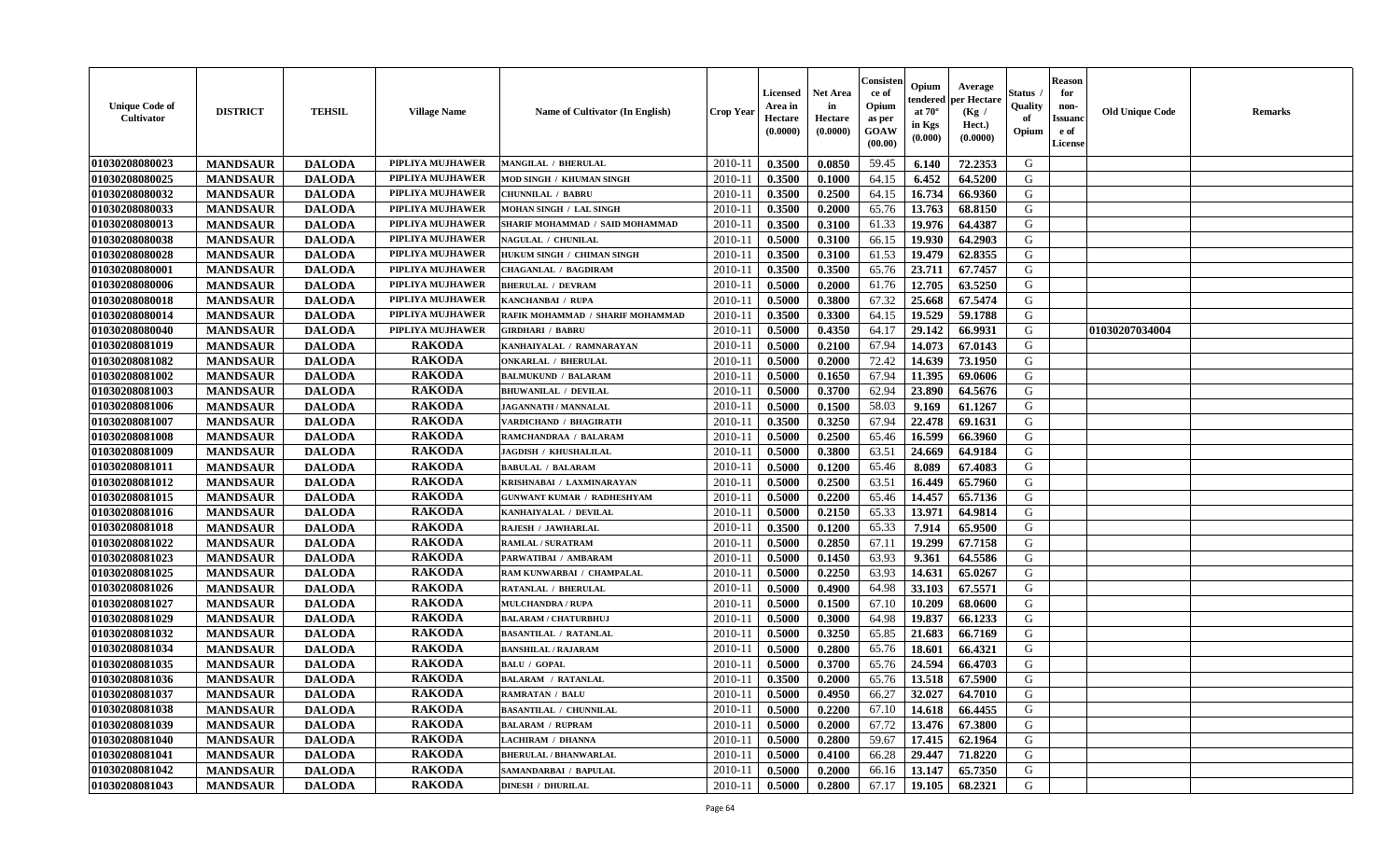| <b>Unique Code of</b><br><b>Cultivator</b> | <b>DISTRICT</b> | <b>TEHSIL</b> | <b>Village Name</b> | <b>Name of Cultivator (In English)</b> | <b>Crop Year</b> | Licensed<br>Area in<br>Hectare<br>(0.0000) | <b>Net Area</b><br>in<br>Hectare<br>(0.0000) | Consister<br>ce of<br>Opium<br>as per<br>GOAW<br>(00.00) | Opium<br>endered<br>at $70^\circ$<br>in Kgs<br>(0.000) | Average<br>per Hectare<br>(Kg /<br>Hect.)<br>(0.0000) | Status<br>Quality<br>of<br>Opium | <b>Reason</b><br>for<br>non-<br><b>Issuanc</b><br>e of<br><b>License</b> | <b>Old Unique Code</b> | <b>Remarks</b> |
|--------------------------------------------|-----------------|---------------|---------------------|----------------------------------------|------------------|--------------------------------------------|----------------------------------------------|----------------------------------------------------------|--------------------------------------------------------|-------------------------------------------------------|----------------------------------|--------------------------------------------------------------------------|------------------------|----------------|
| 01030208081044                             | <b>MANDSAUR</b> | <b>DALODA</b> | <b>RAKODA</b>       | RAMKUNWAR / HAJARILAL                  | 2010-11          | 0.5000                                     | 0.1500                                       | 66.92                                                    | 10.172                                                 | 67.8133                                               | G                                |                                                                          |                        |                |
| 01030208081045                             | <b>MANDSAUR</b> | <b>DALODA</b> | <b>RAKODA</b>       | KANHAIYALAL / BHANWARLAL               | 2010-11          | 0.5000                                     | 0.4000                                       | 66.92                                                    | 27.370                                                 | 68.4250                                               | G                                |                                                                          |                        |                |
| 01030208081050                             | <b>MANDSAUR</b> | <b>DALODA</b> | <b>RAKODA</b>       | NATHULAL / RATANLAL                    | $2010 - 11$      | 0.5000                                     | 0.4550                                       | 70.06                                                    | 32.428                                                 | 71.2703                                               | G                                |                                                                          |                        |                |
| 01030208081051                             | <b>MANDSAUR</b> | <b>DALODA</b> | <b>RAKODA</b>       | <b>DEVILAL / PUNAMCHAND</b>            | 2010-11          | 0.5000                                     | 0.4000                                       | 66.92                                                    | 26.271                                                 | 65.6775                                               | G                                |                                                                          |                        |                |
| 01030208081053                             | <b>MANDSAUR</b> | <b>DALODA</b> | <b>RAKODA</b>       | <b>BHAGATRAM / SURATRAM</b>            | $2010 - 1$       | 0.5000                                     | 0.1300                                       | 66.21                                                    | 9.080                                                  | 69.8462                                               | G                                |                                                                          |                        |                |
| 01030208081054                             | <b>MANDSAUR</b> | <b>DALODA</b> | <b>RAKODA</b>       | <b>BASANTILAL / BALARAM</b>            | $2010 - 1$       | 0.5000                                     | 0.3000                                       | 67.21                                                    | 19.971                                                 | 66.5700                                               | G                                |                                                                          |                        |                |
| 01030208081055                             | <b>MANDSAUR</b> | <b>DALODA</b> | <b>RAKODA</b>       | RATANBAI / KHEMRAJ                     | $2010 - 1$       | 0.5000                                     | 0.1000                                       | 66.21                                                    | 6.706                                                  | 67.0600                                               | G                                |                                                                          |                        |                |
| 01030208081056                             | <b>MANDSAUR</b> | <b>DALODA</b> | <b>RAKODA</b>       | RATANBAI / MANGILAL                    | $2010 - 1$       | 0.5000                                     | 0.3000                                       | 66.21                                                    | 20.081                                                 | 66.9367                                               | G                                |                                                                          |                        |                |
| 01030208081058                             | <b>MANDSAUR</b> | <b>DALODA</b> | <b>RAKODA</b>       | <b>DHAPUBAI / BALARAM</b>              | 2010-11          | 0.5000                                     | 0.3550                                       | 67.21                                                    | 22.890                                                 | 64.4789                                               | G                                |                                                                          |                        |                |
| 01030208081059                             | <b>MANDSAUR</b> | <b>DALODA</b> | <b>RAKODA</b>       | CHAGANLAL / CHATURBHUJ                 | 2010-11          | 0.5000                                     | 0.3300                                       | 65.21                                                    | 21.911                                                 | 66.3970                                               | G                                |                                                                          |                        |                |
| 01030208081060                             | <b>MANDSAUR</b> | <b>DALODA</b> | <b>RAKODA</b>       | RAMESHWAR / KANWARLAL                  | $2010 - 11$      | 0.3500                                     | 0.2700                                       | 65.21                                                    | 18.128                                                 | 67.1407                                               | G                                |                                                                          |                        |                |
| 01030208081063                             | <b>MANDSAUR</b> | <b>DALODA</b> | <b>RAKODA</b>       | <b>SURESH / BHUWANILAL</b>             | 2010-11          | 0.5000                                     | 0.2400                                       | 72.42                                                    | 18.012                                                 | 75.0500                                               | G                                |                                                                          |                        |                |
| 01030208081064                             | <b>MANDSAUR</b> | <b>DALODA</b> | <b>RAKODA</b>       | <b>MANALAL / NANURAM</b>               | $2010 - 11$      | 0.5000                                     | 0.3050                                       | 68.66                                                    | 20.157                                                 | 66.0885                                               | G                                |                                                                          |                        |                |
| 01030208081065                             | <b>MANDSAUR</b> | <b>DALODA</b> | <b>RAKODA</b>       | <b>KISHANLAL / DEVA</b>                | 2010-1           | 0.5000                                     | 0.2400                                       | 65.21                                                    | 15.799                                                 | 65.8292                                               | G                                |                                                                          |                        |                |
| 01030208081067                             | <b>MANDSAUR</b> | <b>DALODA</b> | <b>RAKODA</b>       | <b>BHULIBAI / RAMLAL</b>               | 2010-11          | 0.5000                                     | 0.2050                                       | 66.27                                                    | 13.898                                                 | 67.7951                                               | G                                |                                                                          |                        |                |
| 01030208081068                             | <b>MANDSAUR</b> | <b>DALODA</b> | <b>RAKODA</b>       | <b>RATANLAL / RUPRAM</b>               | 2010-11          | 0.5000                                     | 0.3200                                       | 66.27                                                    | 21.358                                                 | 66.7438                                               | G                                |                                                                          |                        |                |
| 01030208081069                             | <b>MANDSAUR</b> | <b>DALODA</b> | <b>RAKODA</b>       | NANDRAM / RAMLAL                       | 2010-11          | 0.5000                                     | 0.2650                                       | 66.27                                                    | 17.808                                                 | 67.2000                                               | G                                |                                                                          |                        |                |
| 01030208081070                             | <b>MANDSAUR</b> | <b>DALODA</b> | <b>RAKODA</b>       | SHIVLAL / CHUNILAL                     | $2010 - 11$      | 0.5000                                     | 0.2000                                       | 67.09                                                    | 13.150                                                 | 65.7500                                               | G                                |                                                                          |                        |                |
| 01030208081072                             | <b>MANDSAUR</b> | <b>DALODA</b> | <b>RAKODA</b>       | JAGDISH / CHATURBHUJ                   | $2010 - 11$      | 0.5000                                     | 0.1900                                       | 72.42                                                    | 14.060                                                 | 74.0000                                               | G                                |                                                                          |                        |                |
| 01030208081075                             | <b>MANDSAUR</b> | <b>DALODA</b> | <b>RAKODA</b>       | <b>RAMNARAYAN / RUPRAM</b>             | 2010-11          | 0.5000                                     | 0.1700                                       | 63.87                                                    | 10.931                                                 | 64.3000                                               | G                                |                                                                          |                        |                |
| 01030208081077                             | <b>MANDSAUR</b> | <b>DALODA</b> | <b>RAKODA</b>       | <b>BHAGATRAM / RATANLAL</b>            | 2010-11          | 0.5000                                     | 0.1100                                       | 66.65                                                    | 7.512                                                  | 68.2909                                               | G                                |                                                                          |                        |                |
| 01030208081079                             | <b>MANDSAUR</b> | <b>DALODA</b> | <b>RAKODA</b>       | <b>VENIRAM / GOPAL</b>                 | 2010-1           | 0.5000                                     | 0.1750                                       | 63.87                                                    | 11.296                                                 | 64.5486                                               | G                                |                                                                          |                        |                |
| 01030208081084                             | <b>MANDSAUR</b> | <b>DALODA</b> | <b>RAKODA</b>       | <b>BADRILAL / NARAYAN</b>              | 2010-1           | 0.5000                                     | 0.3450                                       | 66.56                                                    | 23.210                                                 | 67.2754                                               | G                                |                                                                          |                        |                |
| 01030208081085                             | <b>MANDSAUR</b> | <b>DALODA</b> | <b>RAKODA</b>       | PUNAMCHAND / GIRDHARI                  | 2010-11          | 0.3500                                     | 0.1100                                       | 62.67                                                    | 6.921                                                  | 62.9182                                               | G                                |                                                                          |                        |                |
| 01030208081088                             | <b>MANDSAUR</b> | <b>DALODA</b> | <b>RAKODA</b>       | RAMESHWAR / BHANWARLAL                 | 2010-11          | 0.5000                                     | 0.1700                                       | 68.66                                                    | 11.849                                                 | 69.7000                                               | G                                |                                                                          |                        |                |
| 01030208081092                             | <b>MANDSAUR</b> | <b>DALODA</b> | <b>RAKODA</b>       | <b>BALARAM / RUPRAM</b>                | $2010 - 11$      | 0.5000                                     | 0.0600                                       | 62.22                                                    | 4.115                                                  | 68.5833                                               | G                                |                                                                          |                        |                |
| 01030208081093                             | <b>MANDSAUR</b> | <b>DALODA</b> | <b>RAKODA</b>       | SHYAMLAL / PRABHULAL                   | 2010-11          | 0.3500                                     | 0.1300                                       | 66.19                                                    | 8.841                                                  | 68.0077                                               | G                                |                                                                          |                        |                |
| 01030208081014                             | <b>MANDSAUR</b> | <b>DALODA</b> | <b>RAKODA</b>       | JAGDISH / KANHAIYALAL                  | 2010-11          | 0.5000                                     | 0.2500                                       | 68.66                                                    | 18.430                                                 | 73.7200                                               | G                                |                                                                          |                        |                |
| 01030208081097                             | <b>MANDSAUR</b> | <b>DALODA</b> | <b>RAKODA</b>       | NANDRAM / BHERULAL                     | 2010-11          | 0.5000                                     | 0.4500                                       | 63.51                                                    | 29.405                                                 | 65.3444                                               | G                                |                                                                          |                        |                |
| 01030208081098                             | <b>MANDSAUR</b> | <b>DALODA</b> | <b>RAKODA</b>       | KANWARLAL / NIRBHYARAM                 | $2010 - 1$       | 0.5000                                     | 0.2050                                       | 66.28                                                    | 13.881                                                 | 67.7122                                               | G                                |                                                                          |                        |                |
| 01030208081099                             | <b>MANDSAUR</b> | <b>DALODA</b> | <b>RAKODA</b>       | JAWAHARLAL / NAWALRAM                  | 2010-1           | 0.5000                                     | 0.2500                                       | 66.28                                                    | 16.674                                                 | 66.6960                                               | G                                |                                                                          |                        |                |
| 01030208081103                             | <b>MANDSAUR</b> | <b>DALODA</b> | <b>RAKODA</b>       | RAMESHWAR / KHUSHALIRAM                | $2010 - 1$       | 0.3500                                     | 0.1400                                       | 63.93                                                    | 9.471                                                  | 67.6500                                               | G                                |                                                                          |                        |                |
| 01030208081104                             | <b>MANDSAUR</b> | <b>DALODA</b> | <b>RAKODA</b>       | <b>GULABBAI/AMRATRAM</b>               | 2010-11          | 0.3500                                     | 0.0850                                       | 67.19                                                    | 5.846                                                  | 68.7765                                               | G                                |                                                                          |                        |                |
| 01030208081108                             | <b>MANDSAUR</b> | <b>DALODA</b> | <b>RAKODA</b>       | SALAGRAM / NIRBHAYRAM                  | 2010-11          | 0.5000                                     | 0.1200                                       | 64.15                                                    | 7.991                                                  | 66.5917                                               | G                                |                                                                          |                        |                |
| 01030208081110                             | <b>MANDSAUR</b> | <b>DALODA</b> | <b>RAKODA</b>       | PREMCHANDRA / BALARAM                  | 2010-11          | 0.5000                                     | 0.2950                                       | 63.25                                                    | 18.252                                                 | 61.8712                                               | G                                |                                                                          |                        |                |
| 01030208081117                             | <b>MANDSAUR</b> | <b>DALODA</b> | <b>RAKODA</b>       | RAMLAL / KISHANLAL                     | 2010-11          | 0.5000                                     | 0.1000                                       | 59.67                                                    | 6.172                                                  | 61.7200                                               | G                                |                                                                          |                        |                |
| 01030208081118                             | <b>MANDSAUR</b> | <b>DALODA</b> | <b>RAKODA</b>       | SHIVNARAYAN / CHAMARLAL                | 2010-11          | 0.5000                                     | 0.1500                                       | 64.15                                                    | 9.778                                                  | 65.1867                                               | G                                |                                                                          |                        |                |
| 01030208081120                             | <b>MANDSAUR</b> | <b>DALODA</b> | <b>RAKODA</b>       | <b>CHAINRAM / ASHARAM</b>              | $2010 - 11$      | 0.5000                                     | 0.2000                                       | 63.25                                                    | 13.111                                                 | 65.5550                                               | G                                |                                                                          |                        |                |
| 01030208081121                             | <b>MANDSAUR</b> | <b>DALODA</b> | <b>RAKODA</b>       | <b>GOPAL / HIRALAL</b>                 | $2010-1$         | 0.3500                                     | 0.2000                                       | 64.15                                                    | 13.426                                                 | 67.1300                                               | G                                |                                                                          |                        |                |
| 01030208081190                             | <b>MANDSAUR</b> | <b>DALODA</b> | <b>RAKODA</b>       | MOHANBAI / RAMESHWAR                   | 2010-1           | 0.5000                                     | 0.2950                                       | 55.19                                                    | 16.289                                                 | 55.2169                                               | G                                | 04                                                                       |                        |                |
| 01030208081126                             | <b>MANDSAUR</b> | <b>DALODA</b> | <b>RAKODA</b>       | <b>GHANSHYAM / BHAGATRAM</b>           | 2010-11          | 0.5000                                     | 0.1000                                       | 66.04                                                    | 6.793                                                  | 67.9300                                               | G                                |                                                                          |                        |                |
| 01030208081127                             | <b>MANDSAUR</b> | <b>DALODA</b> | <b>RAKODA</b>       | RADHESHYAM / RUPRAM TELI               | 2010-11          | 0.5000                                     | 0.1050                                       | 59.67                                                    | 6.564                                                  | 62.5143                                               | G                                |                                                                          |                        |                |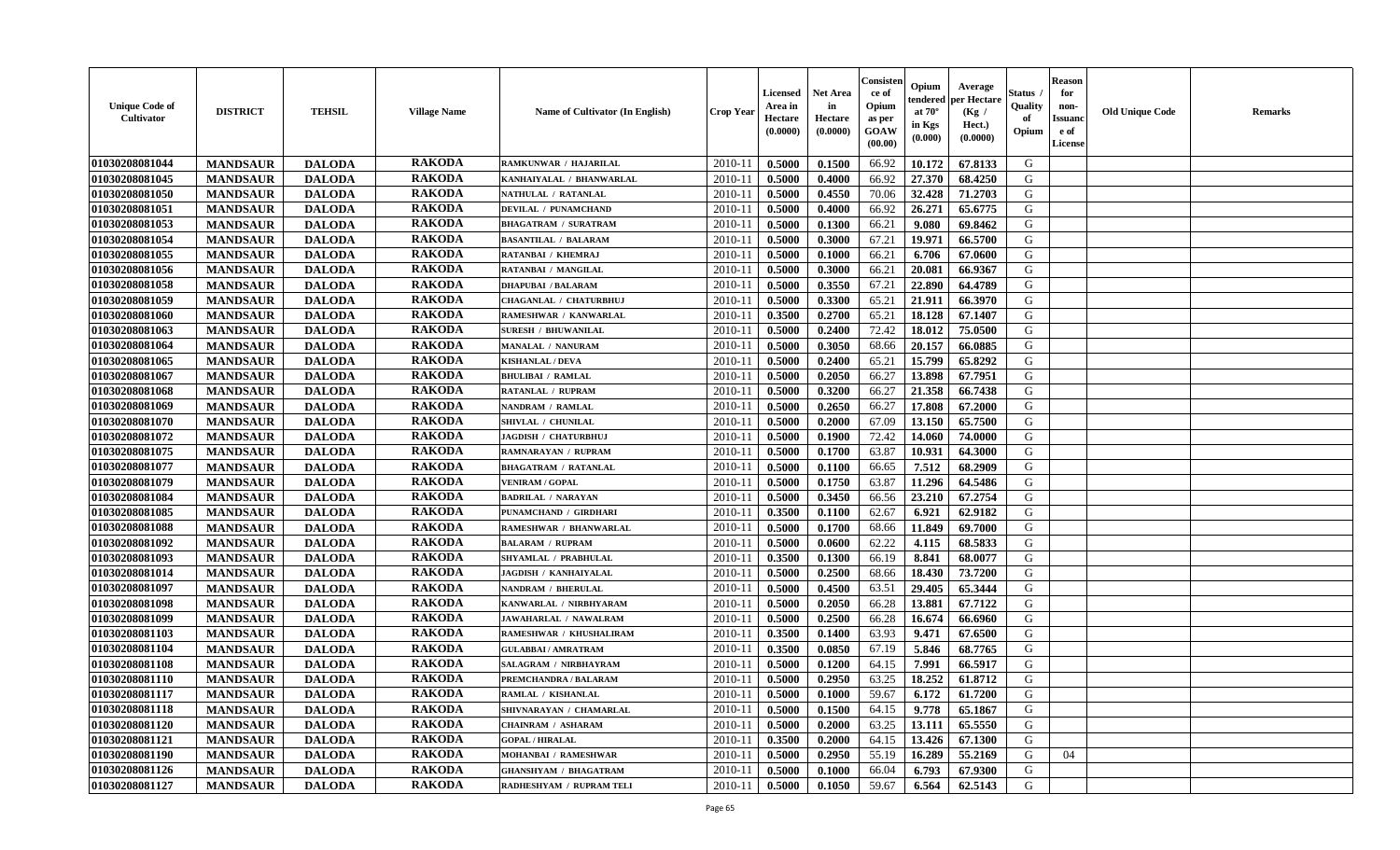| <b>Unique Code of</b><br><b>Cultivator</b> | <b>DISTRICT</b> | <b>TEHSIL</b> | <b>Village Name</b> | <b>Name of Cultivator (In English)</b> | <b>Crop Year</b> | Licensed<br>Area in<br>Hectare<br>(0.0000) | <b>Net Area</b><br>in<br>Hectare<br>(0.0000) | Consister<br>ce of<br>Opium<br>as per<br>GOAW<br>(00.00) | Opium<br>endered<br>at $70^\circ$<br>in Kgs<br>(0.000) | Average<br>per Hectare<br>(Kg /<br>Hect.)<br>(0.0000) | Status<br>Quality<br>of<br>Opium | <b>Reason</b><br>for<br>non-<br><b>Issuanc</b><br>e of<br><b>License</b> | <b>Old Unique Code</b> | <b>Remarks</b> |
|--------------------------------------------|-----------------|---------------|---------------------|----------------------------------------|------------------|--------------------------------------------|----------------------------------------------|----------------------------------------------------------|--------------------------------------------------------|-------------------------------------------------------|----------------------------------|--------------------------------------------------------------------------|------------------------|----------------|
| 01030208081131                             | <b>MANDSAUR</b> | <b>DALODA</b> | <b>RAKODA</b>       | RADHESHYAM / SHIVLAL                   | 2010-11          | 0.5000                                     | 0.1450                                       | 66.04                                                    | 9.538                                                  | 65.7793                                               | G                                |                                                                          |                        |                |
| 01030208081132                             | <b>MANDSAUR</b> | <b>DALODA</b> | <b>RAKODA</b>       | DASHRATH / ONKARLAL                    | 2010-11          | 0.5000                                     | 0.4900                                       | 62.98                                                    | 30.986                                                 | 63.2367                                               | G                                |                                                                          |                        |                |
| 01030208081134                             | <b>MANDSAUR</b> | <b>DALODA</b> | <b>RAKODA</b>       | <b>MEWALAL / RAMLAL</b>                | $2010 - 11$      | 0.5000                                     | 0.1250                                       | 65.82                                                    | 8.115                                                  | 64.9200                                               | G                                |                                                                          |                        |                |
| 01030208081138                             | <b>MANDSAUR</b> | <b>DALODA</b> | <b>RAKODA</b>       | <b>PANALAL / RUPRAM</b>                | 2010-11          | 0.5000                                     | 0.1900                                       | 66.04                                                    | 13.708                                                 | 72.1474                                               | G                                |                                                                          |                        |                |
| 01030208081140                             | <b>MANDSAUR</b> | <b>DALODA</b> | <b>RAKODA</b>       | <b>SURESHCHAND / JAWAHARLAL</b>        | $2010 - 1$       | 0.5000                                     | 0.1200                                       | 66.01                                                    | 7.959                                                  | 66.3250                                               | G                                |                                                                          |                        |                |
| 01030208081143                             | <b>MANDSAUR</b> | <b>DALODA</b> | <b>RAKODA</b>       | <b>JAGDISH / AMBARAM</b>               | $2010 - 1$       | 0.5000                                     | 0.2100                                       | 63.05                                                    | 13.331                                                 | 63.4810                                               | G                                |                                                                          |                        |                |
| 01030208081145                             | <b>MANDSAUR</b> | <b>DALODA</b> | <b>RAKODA</b>       | <b>GOPAL / RAMLAL</b>                  | $2010 - 1$       | 0.5000                                     | 0.2450                                       | 63.05                                                    | 15.546                                                 | 63.4531                                               | G                                |                                                                          |                        |                |
| 01030208081146                             | <b>MANDSAUR</b> | <b>DALODA</b> | <b>RAKODA</b>       | SHANKARLAL / BHAGATRAM                 | $2010 - 1$       | 0.3500                                     | 0.3450                                       | 67.87                                                    | 23.347                                                 | 67.6725                                               | G                                |                                                                          |                        |                |
| 01030208081147                             | <b>MANDSAUR</b> | <b>DALODA</b> | <b>RAKODA</b>       | <b>LILESH / RAMESHWAR</b>              | 2010-11          | 0.5000                                     | 0.2000                                       | 66.01                                                    | 13.702                                                 | 68.5100                                               | G                                |                                                                          |                        |                |
| 01030208081148                             | <b>MANDSAUR</b> | <b>DALODA</b> | <b>RAKODA</b>       | <b>ATAMARAM / MANNALAL</b>             | 2010-11          | 0.5000                                     | 0.1600                                       | 66.01                                                    | 10.986                                                 | 68.6625                                               | G                                |                                                                          |                        |                |
| 01030208081149                             | <b>MANDSAUR</b> | <b>DALODA</b> | <b>RAKODA</b>       | <b>MAHESH / BAPULAL</b>                | $2010 - 11$      | 0.5000                                     | 0.1000                                       | 64.80                                                    | 6.647                                                  | 66.4700                                               | G                                |                                                                          |                        |                |
| 01030208081150                             | <b>MANDSAUR</b> | <b>DALODA</b> | <b>RAKODA</b>       | PAPPULAL / BHERULAL                    | 2010-11          | 0.5000                                     | 0.2000                                       | 67.70                                                    | 13.482                                                 | 67.4100                                               | G                                |                                                                          |                        |                |
| 01030208081151                             | <b>MANDSAUR</b> | <b>DALODA</b> | <b>RAKODA</b>       | <b>SUNDARLAL / KASHIRAM</b>            | $2010 - 11$      | 0.3500                                     | 0.2000                                       | 63.05                                                    | 12.700                                                 | 63.5000                                               | G                                |                                                                          |                        |                |
| 01030208081152                             | <b>MANDSAUR</b> | <b>DALODA</b> | <b>RAKODA</b>       | VANIRAM / PANNALAL                     | 2010-1           | 0.5000                                     | 0.2050                                       | 64.47                                                    | 13.704                                                 | 66.8488                                               | G                                |                                                                          |                        |                |
| 01030208081153                             | <b>MANDSAUR</b> | <b>DALODA</b> | <b>RAKODA</b>       | UDAYLAL / CHAMPALAL                    | 2010-11          | 0.5000                                     | 0.4750                                       | 64.80                                                    | 31.021                                                 | 65.3074                                               | G                                |                                                                          |                        |                |
| 01030208081158                             | <b>MANDSAUR</b> | <b>DALODA</b> | <b>RAKODA</b>       | <b>RAMNIWAS / BHAIYALAL</b>            | 2010-11          | 0.5000                                     | 0.2750                                       | 63.28                                                    | 17.221                                                 | 62.6218                                               | G                                |                                                                          |                        |                |
| 01030208081159                             | <b>MANDSAUR</b> | <b>DALODA</b> | <b>RAKODA</b>       | <b>BASANTILAL / PANNALAL</b>           | 2010-11          | 0.5000                                     | 0.2500                                       | 67.19                                                    | 17.815                                                 | 71.2600                                               | G                                |                                                                          |                        |                |
| 01030208081161                             | <b>MANDSAUR</b> | <b>DALODA</b> | <b>RAKODA</b>       | RUKAMANIBAI / MADANLAL                 | $2010 - 11$      | 0.5000                                     | 0.5000                                       | 64.80                                                    | 31.974                                                 | 63.9480                                               | G                                | 01                                                                       |                        |                |
| 01030208081162                             | <b>MANDSAUR</b> | <b>DALODA</b> | <b>RAKODA</b>       | ABHA KUNWAR / RADHESHYAM               | $2010-1$         | 0.5000                                     | 0.2200                                       | 64.47                                                    | 14.211                                                 | 64.5955                                               | G                                |                                                                          |                        |                |
| 01030208081164                             | <b>MANDSAUR</b> | <b>DALODA</b> | <b>RAKODA</b>       | <b>UDAYLAL / KANWARLAL</b>             | 2010-11          | 0.5000                                     | 0.2050                                       | 65.90                                                    | 13.867                                                 | 67.6439                                               | G                                |                                                                          |                        |                |
| 01030208081166                             | <b>MANDSAUR</b> | <b>DALODA</b> | <b>RAKODA</b>       | MANOHARLAL / AMBALAL                   | 2010-11          | 0.3500                                     | 0.2700                                       | 65.90                                                    | 18.348                                                 | 67.9556                                               | G                                |                                                                          |                        |                |
| 01030208081167                             | <b>MANDSAUR</b> | <b>DALODA</b> | <b>RAKODA</b>       | <b>OMPRAKASH / NANDRAM</b>             | 2010-1           | 0.5000                                     | 0.2050                                       | 67.70                                                    | 14.053                                                 | 68.5512                                               | G                                |                                                                          |                        |                |
| 01030208081168                             | <b>MANDSAUR</b> | <b>DALODA</b> | <b>RAKODA</b>       | MUKESH / RADHESHYAM                    | 2010-1           | 0.5000                                     | 0.1300                                       | 65.90                                                    | 8.944                                                  | 68.8000                                               | G                                |                                                                          |                        |                |
| 01030208081169                             | <b>MANDSAUR</b> | <b>DALODA</b> | <b>RAKODA</b>       | DEVILAL / KACHRULAL                    | 2010-11          | 0.5000                                     | 0.3500                                       | 64.47                                                    | 22.767                                                 | 65.0486                                               | G                                |                                                                          |                        |                |
| 01030208081171                             | <b>MANDSAUR</b> | <b>DALODA</b> | <b>RAKODA</b>       | JUJHARLAL / PRABHULAL                  | 2010-11          | 0.5000                                     | 0.2550                                       | 63.10                                                    | 16.325                                                 | 64.0196                                               | G                                |                                                                          |                        |                |
| 01030208081172                             | <b>MANDSAUR</b> | <b>DALODA</b> | <b>RAKODA</b>       | <b>JAGDISH / HARDEVRAM</b>             | $2010 - 11$      | 0.5000                                     | 0.2600                                       | 63.10                                                    | 16.667                                                 | 64.1038                                               | G                                |                                                                          |                        |                |
| 01030208081163                             | <b>MANDSAUR</b> | <b>DALODA</b> | <b>RAKODA</b>       | <b>SHANTILAL / NAGULAL</b>             | 2010-11          | 0.5000                                     | 0.2800                                       | 63.10                                                    | 18.074                                                 | 64.5500                                               | G                                |                                                                          |                        |                |
| 01030208081087                             | <b>MANDSAUR</b> | <b>DALODA</b> | <b>RAKODA</b>       | AMRATRAM / BHANWARLAL                  | 2010-11          | 0.5000                                     | 0.2600                                       | 65.99                                                    | 17.308                                                 | 66.5692                                               | G                                |                                                                          |                        |                |
| 01030208081066                             | <b>MANDSAUR</b> | <b>DALODA</b> | <b>RAKODA</b>       | <b>NANDRAM / BALARAM</b>               | 2010-11          | 0.5000                                     | 0.1050                                       | 67.70                                                    | 7.215                                                  | 68.7143                                               | G                                |                                                                          |                        |                |
| 01030208081141                             | <b>MANDSAUR</b> | <b>DALODA</b> | <b>RAKODA</b>       | <b>GHANSHYAM / RAMESHWAR</b>           | $2010 - 1$       | 0.5000                                     | 0.3000                                       | 64.39                                                    | 19.805                                                 | 66.0167                                               | G                                |                                                                          |                        |                |
| 01030208081156                             | <b>MANDSAUR</b> | <b>DALODA</b> | <b>RAKODA</b>       | NIRBHAYARAM / DEVARAM / PUNAMCHAND     | 2010-1           | 0.3500                                     | 0.1000                                       | 64.39                                                    | 6.227                                                  | 62.2700                                               | ${\bf G}$                        |                                                                          |                        |                |
| 01030208081115                             | <b>MANDSAUR</b> | <b>DALODA</b> | <b>RAKODA</b>       | KACHRU / GANESHRAM                     | $2010-1$         | 0.5000                                     | 0.2850                                       | 64.39                                                    | 18.406                                                 | 64.5825                                               | G                                |                                                                          |                        |                |
| 01030208081176                             | <b>MANDSAUR</b> | <b>DALODA</b> | <b>RAKODA</b>       | <b>BHAGATRAM / SAVRAM</b>              | 2010-11          | 0.5000                                     | 0.0900                                       | 62.93                                                    | 5.844                                                  | 64.9333                                               | G                                |                                                                          |                        |                |
| 01030208081086                             | <b>MANDSAUR</b> | <b>DALODA</b> | <b>RAKODA</b>       | SHANKARLAL / SAMPATBAI                 | 2010-11          | 0.5000                                     | 0.2000                                       | 65.99                                                    | 13.679                                                 | 68.3950                                               | G                                |                                                                          |                        |                |
| 01030208081177                             | <b>MANDSAUR</b> | <b>DALODA</b> | <b>RAKODA</b>       | KANHAIYALAL / KISHANLAL                | 2010-11          | 0.5000                                     | 0.2450                                       | 65.99                                                    | 16.507                                                 | 67.3755                                               | G                                |                                                                          |                        |                |
| 01030208081180                             | <b>MANDSAUR</b> | <b>DALODA</b> | <b>RAKODA</b>       | VARDICHAND / AMRATRAM                  | 2010-11          | 0.3500                                     | 0.2450                                       | 65.68                                                    | 17.058                                                 | 69.6245                                               | G                                |                                                                          |                        |                |
| 01030208081182                             | <b>MANDSAUR</b> | <b>DALODA</b> | <b>RAKODA</b>       | MANGAL KUMAR / RAM LAL                 | 2010-11          | 0.5000                                     | 0.2700                                       | 62.93                                                    | 19.050                                                 | 70.5556                                               | G                                |                                                                          |                        |                |
| 01030208081129                             | <b>MANDSAUR</b> | <b>DALODA</b> | <b>RAKODA</b>       | <b>OMPRAKASH / BHAGATRAM</b>           | 2010-11          | 0.3500                                     | 0.1000                                       | 65.68                                                    | 6.709                                                  | 67.0900                                               | G                                |                                                                          |                        |                |
| 01030208081185                             | <b>MANDSAUR</b> | <b>DALODA</b> | <b>RAKODA</b>       | <b>SAMANDALAL / BHERULAL</b>           | $2010-1$         | 0.3500                                     | 0.2200                                       | 62.93                                                    | 13.979                                                 | 63.5409                                               | G                                |                                                                          |                        |                |
| 01030208081187                             | <b>MANDSAUR</b> | <b>DALODA</b> | <b>RAKODA</b>       | RAMIBAI / KHEMRAJ                      | 2010-1           | 0.3500                                     | 0.2000                                       | 63.03                                                    | 12.795                                                 | 63.9750                                               | G                                |                                                                          |                        |                |
| 01030208081049                             | <b>MANDSAUR</b> | <b>DALODA</b> | <b>RAKODA</b>       | <b>GANGABAI / PAYARA</b>               | 2010-11          | 0.5000                                     | 0.1950                                       | 65.68                                                    | 13.793                                                 | 70.7333                                               | G                                |                                                                          |                        |                |
| 01030208081155                             | <b>MANDSAUR</b> | <b>DALODA</b> | <b>RAKODA</b>       | KANHAIYALAL / RUPRAM                   | 2010-11          | 0.3500                                     | 0.2100                                       | 69.11                                                    | 14.878                                                 | 70.8476                                               | G                                |                                                                          |                        |                |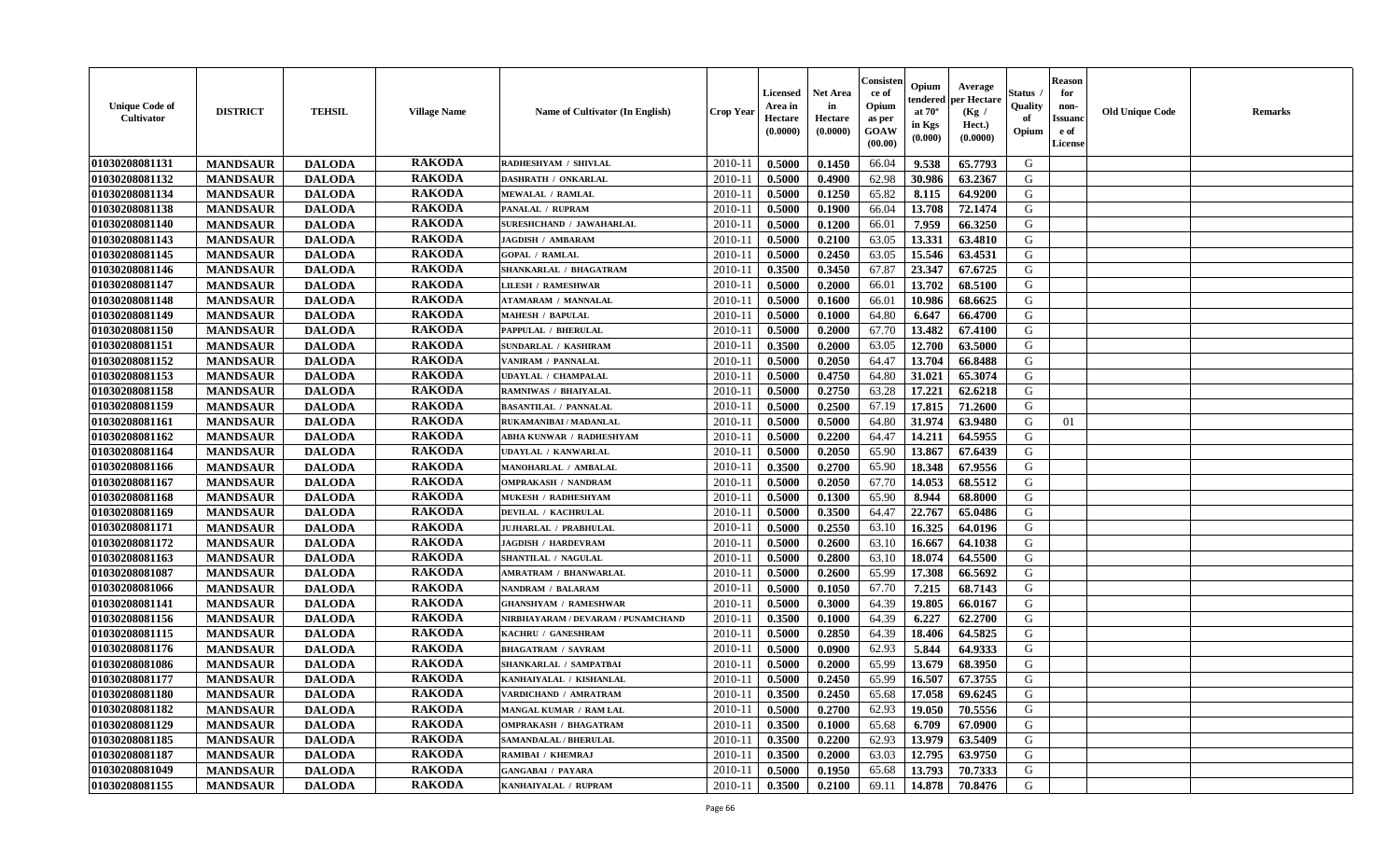| <b>Unique Code of</b><br><b>Cultivator</b> | <b>DISTRICT</b> | <b>TEHSIL</b> | <b>Village Name</b> | Name of Cultivator (In English) | <b>Crop Year</b> | Licensed<br>Area in<br>Hectare<br>(0.0000) | <b>Net Area</b><br>in<br>Hectare<br>(0.0000) | Consisteı<br>ce of<br>Opium<br>as per<br>GOAW<br>(00.00) | Opium<br>endered<br>at $70^\circ$<br>in Kgs<br>(0.000) | Average<br>per Hectare<br>(Kg /<br>Hect.)<br>(0.0000) | Status<br>Quality<br>of<br>Opium | <b>Reason</b><br>for<br>non-<br><b>Issuand</b><br>e of<br>License | <b>Old Unique Code</b> | <b>Remarks</b>     |
|--------------------------------------------|-----------------|---------------|---------------------|---------------------------------|------------------|--------------------------------------------|----------------------------------------------|----------------------------------------------------------|--------------------------------------------------------|-------------------------------------------------------|----------------------------------|-------------------------------------------------------------------|------------------------|--------------------|
| 01030208081061                             | <b>MANDSAUR</b> | <b>DALODA</b> | <b>RAKODA</b>       | KASHIRAM / BHANWARLAL           | 2010-11          | 0.5000                                     | 0.1000                                       | 63.03                                                    | 6.366                                                  | 63.6600                                               | G                                |                                                                   |                        |                    |
| 01030208081005                             | <b>MANDSAUR</b> | <b>DALODA</b> | <b>RAKODA</b>       | <b>BAPULAL / KANHAIYALAL</b>    | 2010-11          | 0.3500                                     | 0.1400                                       | 64.51                                                    | 9.778                                                  | 69.8429                                               | G                                |                                                                   |                        |                    |
| 01030208081083                             | <b>MANDSAUR</b> | <b>DALODA</b> | <b>RAKODA</b>       | <b>RAM SINGH / DHANA</b>        | 2010-11          | 0.3500                                     | 0.3450                                       | 63.03                                                    | 21.853                                                 | 63.3420                                               | G                                |                                                                   |                        |                    |
| 01030208082062                             | <b>MANDSAUR</b> | <b>DALODA</b> | <b>SEMLIYA HIRA</b> | RAMNARAYAN / MAGNIRAM           | 2010-11          | 0.3500                                     | 0.3450                                       | 63.74                                                    | 22.582                                                 | 65.4551                                               | G                                |                                                                   |                        |                    |
| 01030208082001                             | <b>MANDSAUR</b> | <b>DALODA</b> | <b>SEMLIYA HIRA</b> | <b>GANPATLAL / MANNALAL</b>     | 2010-11          | 0.5000                                     | 0.2300                                       | 65.35                                                    | 15,292                                                 | 66.4870                                               | G                                |                                                                   |                        |                    |
| 01030208082002                             | <b>MANDSAUR</b> | <b>DALODA</b> | <b>SEMLIYA HIRA</b> | KANWARLAL / AMRATRAM            | 2010-11          | 0.3500                                     | 0.3000                                       | 63.74                                                    | 19.386                                                 | 64.6200                                               | G                                |                                                                   |                        |                    |
| 01030208082005                             | <b>MANDSAUR</b> | <b>DALODA</b> | <b>SEMLIYA HIRA</b> | MANGILAL / MADHOLAL             | 2010-11          | 0.5000                                     | 0.3050                                       | 63.74                                                    | 19.987                                                 | 65.5311                                               | G                                |                                                                   |                        |                    |
| 01030208082009                             | <b>MANDSAUR</b> | <b>DALODA</b> | <b>SEMLIYA HIRA</b> | <b>RAMESHVAR / TULSIRAM</b>     | 2010-11          | 0.5000                                     | 0.1850                                       | 62.99                                                    | 11.851                                                 | 64.0595                                               | G                                |                                                                   |                        |                    |
| 01030208082011                             | <b>MANDSAUR</b> | <b>DALODA</b> | <b>SEMLIYA HIRA</b> | LILABAI / KISHAN                | 2010-11          | 0.3500                                     | 0.3550                                       | 60.83                                                    | 22.151                                                 | 62.3972                                               | G                                |                                                                   |                        |                    |
| 01030208082012                             | <b>MANDSAUR</b> | <b>DALODA</b> | <b>SEMLIYA HIRA</b> | <b>BALARAM / AMRITRAM</b>       | 2010-11          | 0.5000                                     | 0.4900                                       | 62.99                                                    | 31.540                                                 | 64.3673                                               | G                                |                                                                   |                        |                    |
| 01030208082013                             | <b>MANDSAUR</b> | <b>DALODA</b> | <b>SEMLIYA HIRA</b> | SATAYNARAYAN / CHAMPABAI        | 2010-11          | 0.5000                                     | 0.2000                                       | 62.99                                                    | 13.120                                                 | 65.6000                                               | $\mathbf G$                      |                                                                   |                        |                    |
| 01030208082014                             | <b>MANDSAUR</b> | <b>DALODA</b> | <b>SEMLIYA HIRA</b> | <b>GITABAI/NANURAM</b>          | 2010-11          | 0.5000                                     | 0.1250                                       | 62.99                                                    | 9.053                                                  | 72.4240                                               | G                                |                                                                   |                        |                    |
| 01030208082016                             | <b>MANDSAUR</b> | <b>DALODA</b> | <b>SEMLIYA HIRA</b> | <b>SUHAGBAI/SUKHLAL</b>         | 2010-11          | 0.5000                                     | 0.1000                                       | 65.35                                                    | 7.030                                                  | 70.3000                                               | G                                |                                                                   |                        |                    |
| 01030208082017                             | <b>MANDSAUR</b> | <b>DALODA</b> | <b>SEMLIYA HIRA</b> | PRABHULAL / MADHO KULMI         | $2010 - 11$      | 0.5000                                     | 0.4600                                       | 65.37                                                    | 28.922                                                 | 62.8739                                               | G                                |                                                                   |                        |                    |
| 01030208082018                             | <b>MANDSAUR</b> | <b>DALODA</b> | <b>SEMLIYA HIRA</b> | RADHESHYAM / BALARAM            | 2010-11          | 0.3500                                     | 0.2150                                       | 65.37                                                    | 14.615                                                 | 67.9767                                               | G                                |                                                                   |                        |                    |
| 01030208082021                             | <b>MANDSAUR</b> | <b>DALODA</b> | <b>SEMLIYA HIRA</b> | <b>SHANTIBAI / BHERULAL</b>     | 2010-11          | 0.5000                                     | 0.4500                                       | 62.91                                                    | 28.543                                                 | 63.4289                                               | G                                |                                                                   |                        |                    |
| 01030208082023                             | <b>MANDSAUR</b> | <b>DALODA</b> | <b>SEMLIYA HIRA</b> | UMARAO SINGH / SHAITAN KUNWAR   | 2010-11          | 0.5000                                     | 0.2350                                       | 56.92                                                    | 14.653                                                 | 62.3532                                               | G                                |                                                                   |                        |                    |
| 01030208082024                             | <b>MANDSAUR</b> | <b>DALODA</b> | <b>SEMLIYA HIRA</b> | <b>AVANTIBAI / CHAMARLAL</b>    | 2010-11          | 0.5000                                     | 0.3950                                       | 65.37                                                    | 26.279                                                 | 66.5291                                               | G                                |                                                                   |                        |                    |
| 01030208082025                             | <b>MANDSAUR</b> | <b>DALODA</b> | <b>SEMLIYA HIRA</b> | PRAKASHCHANDRA / AMARATRAM      | 2010-11          | 0.5000                                     | 0.1000                                       | 62.91                                                    | 6.480                                                  | 64.8000                                               | G                                |                                                                   |                        |                    |
| 01030208082026                             | <b>MANDSAUR</b> | <b>DALODA</b> | <b>SEMLIYA HIRA</b> | <b>RUGNATH / RAM KUMHAR</b>     | 2010-11          | 0.5000                                     | 0.2200                                       | 62.91                                                    | 13.984                                                 | 63.5636                                               | G                                |                                                                   |                        |                    |
| 01030208082027                             | <b>MANDSAUR</b> | <b>DALODA</b> | <b>SEMLIYA HIRA</b> | LACHHIBAI / BALURAM             | 2010-11          | 0.5000                                     | 0.4800                                       | 65.17                                                    | 32.371                                                 | 67.4396                                               | G                                |                                                                   |                        |                    |
| 01030208082030                             | <b>MANDSAUR</b> | <b>DALODA</b> | <b>SEMLIYA HIRA</b> | <b>BHANVARLAL / KISHANLAL</b>   | 2010-11          | 0.5000                                     | 0.2100                                       | 65.17                                                    | 13.872                                                 | 66.0571                                               | G                                |                                                                   |                        |                    |
| 01030208082031                             | <b>MANDSAUR</b> | <b>DALODA</b> | <b>SEMLIYA HIRA</b> | HURJABAI / GANESHRAM            | $2010 - 11$      | 0.5000                                     | 0.2900                                       | 66.50                                                    | 19.390                                                 | 66.8621                                               | G                                |                                                                   |                        |                    |
| 01030208082033                             | <b>MANDSAUR</b> | <b>DALODA</b> | <b>SEMLIYA HIRA</b> | NARAYAN / MATHURABAI            | 2010-11          | 0.3500                                     | 0.1700                                       | 66.50                                                    | 11.809                                                 | 69.4647                                               | G                                |                                                                   |                        |                    |
| 01030208082034                             | <b>MANDSAUR</b> | <b>DALODA</b> | <b>SEMLIYA HIRA</b> | <b>UDAYLAL / SHIVNARAYAN</b>    | 2010-11          | 0.5000                                     | 0.2000                                       | 66.50                                                    | 13.842                                                 | 69.2100                                               | G                                |                                                                   |                        |                    |
| 01030208082035                             | <b>MANDSAUR</b> | <b>DALODA</b> | <b>SEMLIYA HIRA</b> | <b>BALARAM / NANDA KULMI</b>    | 2010-11          | 0.5000                                     | 0.2800                                       | 65.35                                                    | 19.381                                                 | 69.2179                                               | G                                |                                                                   |                        |                    |
| 01030208082036                             | <b>MANDSAUR</b> | <b>DALODA</b> | <b>SEMLIYA HIRA</b> | <b>DHANNA / MANNA</b>           | 2010-11          | 0.5000                                     | 0.4050                                       | 65.17                                                    | 26.962                                                 | 66.5728                                               | G                                |                                                                   |                        |                    |
| 01030208082038                             | <b>MANDSAUR</b> | <b>DALODA</b> | <b>SEMLIYA HIRA</b> | <b>DILIP KUMAR / BHERULAL</b>   | 2010-11          | 0.5000                                     | 0.2000                                       | 63.26                                                    | 13.248                                                 | 66.2400                                               | G                                |                                                                   |                        |                    |
| 01030208082042                             | <b>MANDSAUR</b> | <b>DALODA</b> | <b>SEMLIYA HIRA</b> | <b>BHANWARLAL / BHERULAL</b>    | 2010-11          | 0.5000                                     | 0.4550                                       | 60.28                                                    | 28.194                                                 | 61.9648                                               | G                                |                                                                   |                        |                    |
| 01030208082044                             | <b>MANDSAUR</b> | <b>DALODA</b> | <b>SEMLIYA HIRA</b> | KANHAIYALAL / AMRATRAM          | 2010-11          | 0.5000                                     | 0.1100                                       | 62.29                                                    | 7.146                                                  | 64.9636                                               | G                                |                                                                   |                        |                    |
| 01030208082045                             | <b>MANDSAUR</b> | <b>DALODA</b> | <b>SEMLIYA HIRA</b> | NATHULAL / GANESHRAM GAYARI     | $2010 - 1$       | 0.5000                                     | 0.2950                                       | 63.29                                                    | 20.081                                                 | 68.0712                                               |                                  | 02                                                                |                        |                    |
| 01030208082046                             | <b>MANDSAUR</b> | <b>DALODA</b> | <b>SEMLIYA HIRA</b> | <b>GOPAL / GANPAT</b>           | 2010-11          | 0.5000                                     | 0.2900                                       | 63.48                                                    | 18.962                                                 | 65.3862                                               | I                                | 02                                                                |                        |                    |
| 01030208082047                             | <b>MANDSAUR</b> | <b>DALODA</b> | <b>SEMLIYA HIRA</b> | <b>DHAPUBAI / KANWARLAL</b>     | 2010-11          | 0.5000                                     | 0.3050                                       | 62.76                                                    | 19.698                                                 | 64.5836                                               | G                                |                                                                   |                        |                    |
| 01030208082048                             | <b>MANDSAUR</b> | <b>DALODA</b> | <b>SEMLIYA HIRA</b> | JUJHAR SINGH / BHUWANI SINGH    | 2010-11          | 0.5000                                     | 0.1500                                       | 59.92                                                    | 9.870                                                  | 65.8000                                               | G                                |                                                                   |                        |                    |
| 01030208082049                             | <b>MANDSAUR</b> | <b>DALODA</b> | <b>SEMLIYA HIRA</b> | <b>BAJRANGLAL / CHAMARLAL</b>   | 2010-11          | 0.5000                                     | 0.3050                                       | 62.76                                                    | 19.805                                                 | 64.9344                                               | G                                |                                                                   |                        | <b>NAME CHANGE</b> |
| 01030208082050                             | <b>MANDSAUR</b> | <b>DALODA</b> | <b>SEMLIYA HIRA</b> | MOHANLAL / KHIMA                | 2010-11          | 0.5000                                     | 0.2150                                       | 65.35                                                    | 14.153                                                 | 65.8279                                               | G                                |                                                                   |                        |                    |
| 01030208082051                             | <b>MANDSAUR</b> | <b>DALODA</b> | <b>SEMLIYA HIRA</b> | RUKAMANBAI / MADHO              | 2010-11          | 0.5000                                     | 0.2850                                       | 66.09                                                    | 19.600                                                 | 68.7719                                               | G                                |                                                                   |                        | <b>NAME CHANGE</b> |
| 01030208082054                             | <b>MANDSAUR</b> | <b>DALODA</b> | <b>SEMLIYA HIRA</b> | RAMCHANDRA / SHANKARLAL         | 2010-11          | 0.5000                                     | 0.2100                                       | 72.37                                                    | 15.311                                                 | 72.9095                                               | G                                |                                                                   |                        |                    |
| 01030208082060                             | <b>MANDSAUR</b> | <b>DALODA</b> | <b>SEMLIYA HIRA</b> | PRATAPBAI / BHANWARLAL          | $2010 - 11$      | 0.5000                                     | 0.1750                                       | 64.78                                                    | 11.660                                                 | 66.6286                                               | G                                |                                                                   |                        | <b>NAME CHANGE</b> |
| 01030208082064                             | <b>MANDSAUR</b> | <b>DALODA</b> | <b>SEMLIYA HIRA</b> | <b>BADRILAL / BHARATRAM</b>     | $2010 - 11$      | 0.5000                                     | 0.2350                                       | 62.76                                                    | 15.278                                                 | 65.0128                                               | G                                |                                                                   |                        |                    |
| 01030208082065                             | <b>MANDSAUR</b> | <b>DALODA</b> | <b>SEMLIYA HIRA</b> | <b>HIRALAL / NANDIBAI</b>       | 2010-11          | 0.5000                                     | 0.3000                                       | 64.78                                                    | 19.915                                                 | 66.3833                                               | G                                |                                                                   |                        |                    |
| 01030208082067                             | <b>MANDSAUR</b> | <b>DALODA</b> | <b>SEMLIYA HIRA</b> | <b>CHAINRAM / GANESHRAM</b>     | 2010-11          | 0.3500                                     | 0.1950                                       | 62.31                                                    | 12.560                                                 | 64.4103                                               | G                                |                                                                   |                        |                    |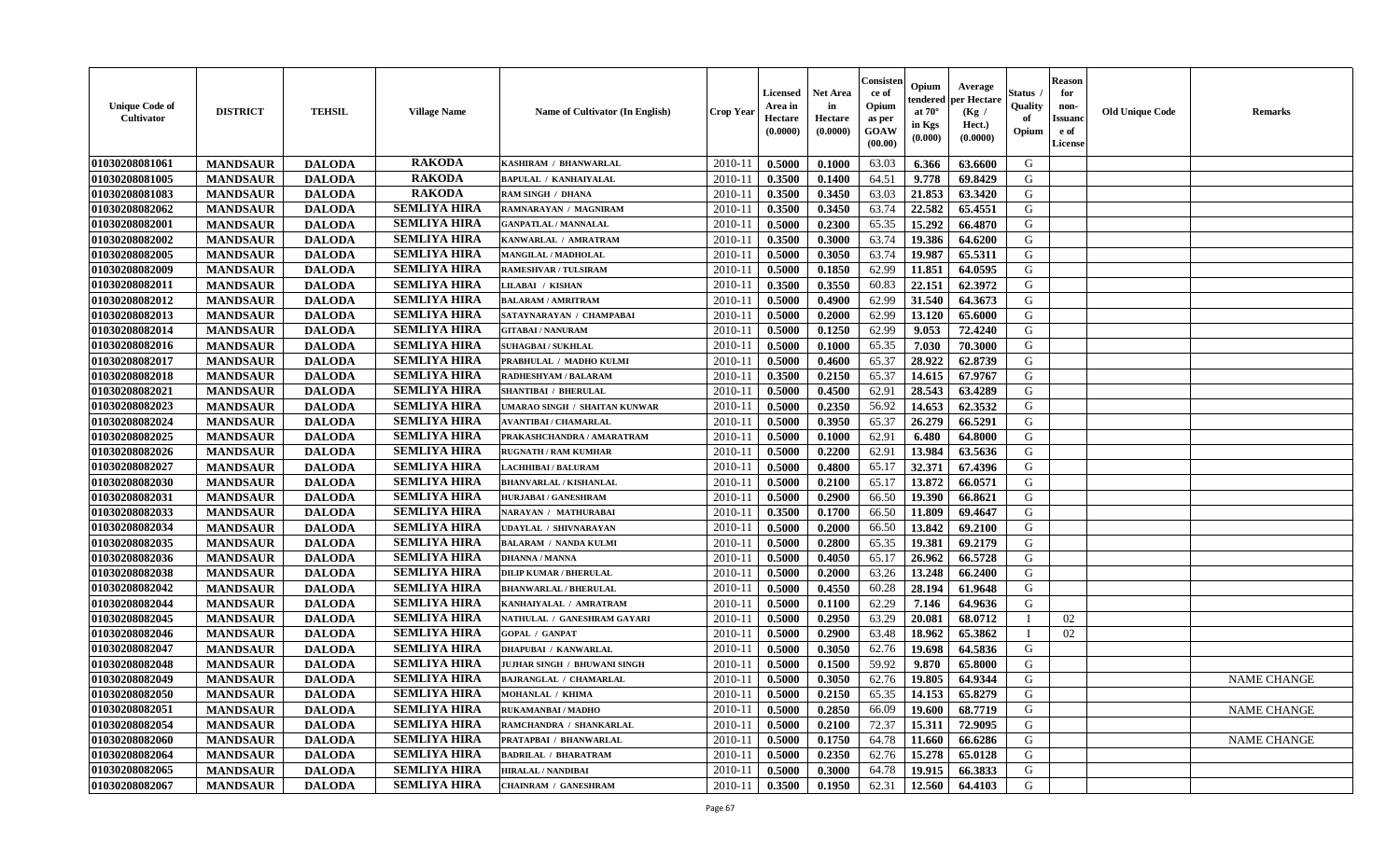| <b>Unique Code of</b><br><b>Cultivator</b> | <b>DISTRICT</b> | <b>TEHSIL</b> | <b>Village Name</b> | Name of Cultivator (In English) | <b>Crop Year</b> | <b>Licensed</b><br>Area in<br>Hectare<br>(0.0000) | <b>Net Area</b><br>in<br>Hectare<br>(0.0000) | Consister<br>ce of<br>Opium<br>as per<br>GOAW<br>(00.00) | Opium<br>endered<br>at $70^\circ$<br>in Kgs<br>(0.000) | Average<br>per Hectare<br>(Kg /<br>Hect.)<br>(0.0000) | Status<br>Quality<br>of<br>Opium | <b>Reason</b><br>for<br>non-<br><b>Issuand</b><br>e of<br><b>License</b> | <b>Old Unique Code</b> | <b>Remarks</b> |
|--------------------------------------------|-----------------|---------------|---------------------|---------------------------------|------------------|---------------------------------------------------|----------------------------------------------|----------------------------------------------------------|--------------------------------------------------------|-------------------------------------------------------|----------------------------------|--------------------------------------------------------------------------|------------------------|----------------|
| 01030208082069                             | <b>MANDSAUR</b> | <b>DALODA</b> | <b>SEMLIYA HIRA</b> | <b>BAGDIRAM / BHAGIRATH</b>     | 2010-11          | 0.5000                                            | 0.1750                                       | 64.78                                                    | 11.290                                                 | 64.5143                                               | G                                |                                                                          |                        |                |
| 01030208082070                             | <b>MANDSAUR</b> | <b>DALODA</b> | <b>SEMLIYA HIRA</b> | <b>GENDIBAI / RAMGIR</b>        | 2010-11          | 0.3500                                            | 0.2350                                       | 64.93                                                    | 15.926                                                 | 67.7702                                               | G                                |                                                                          |                        |                |
| 01030208082071                             | <b>MANDSAUR</b> | <b>DALODA</b> | <b>SEMLIYA HIRA</b> | <b>BABU KHA / IBRAHIM KHA</b>   | 2010-11          | 0.3500                                            | 0.2600                                       | 60.28                                                    | 16.388                                                 | 63.0308                                               | G                                |                                                                          |                        |                |
| 01030208082074                             | <b>MANDSAUR</b> | <b>DALODA</b> | <b>SEMLIYA HIRA</b> | RAMESHWAR / BHANWARLAL          | 2010-11          | 0.5000                                            | 0.2450                                       | 65.35                                                    | 16.730                                                 | 68.2857                                               | G                                |                                                                          |                        |                |
| 01030208082075                             | <b>MANDSAUR</b> | <b>DALODA</b> | <b>SEMLIYA HIRA</b> | PRAKASHCHAND / GANESHRAM        | 2010-11          | 0.5000                                            | 0.2150                                       | 62.31                                                    | 13.753                                                 | 63.9674                                               | G                                |                                                                          |                        |                |
| 01030208082076                             | <b>MANDSAUR</b> | <b>DALODA</b> | <b>SEMLIYA HIRA</b> | <b>DHAPUBAI/PREMCHAND</b>       | 2010-11          | 0.5000                                            | 0.2300                                       | 62.31                                                    | 15.293                                                 | 66.4913                                               | G                                |                                                                          |                        |                |
| 01030208082078                             | <b>MANDSAUR</b> | <b>DALODA</b> | <b>SEMLIYA HIRA</b> | TULSIBAI / NANDA                | 2010-11          | 0.5000                                            | 0.1650                                       | 64.93                                                    | 11.381                                                 | 68.9758                                               | G                                |                                                                          |                        |                |
| 01030208082080                             | <b>MANDSAUR</b> | <b>DALODA</b> | <b>SEMLIYA HIRA</b> | <b>BHERULAL / NANDA</b>         | 2010-11          | 0.5000                                            | 0.1250                                       | 64.93                                                    | 8.367                                                  | 66.9360                                               | G                                |                                                                          |                        |                |
| 01030208082081                             | <b>MANDSAUR</b> | <b>DALODA</b> | <b>SEMLIYA HIRA</b> | <b>RATAN / KASHIRAM</b>         | 2010-11          | 0.3500                                            | 0.1250                                       | 62.65                                                    | 8.673                                                  | 69.3840                                               | G                                |                                                                          |                        |                |
| 01030208082091                             | <b>MANDSAUR</b> | <b>DALODA</b> | <b>SEMLIYA HIRA</b> | MANGILAL / NANDARAM             | 2010-11          | 0.5000                                            | 0.3950                                       | 62.65                                                    | 24.657                                                 | 62.4228                                               | G                                |                                                                          |                        |                |
| 01030208082092                             | <b>MANDSAUR</b> | <b>DALODA</b> | <b>SEMLIYA HIRA</b> | <b>RATANBAI/NAGU</b>            | 2010-11          | 0.3500                                            | 0.2050                                       | 60.28                                                    | 13.038                                                 | 63.6000                                               | $\mathbf G$                      |                                                                          |                        |                |
| 01030208082093                             | <b>MANDSAUR</b> | <b>DALODA</b> | <b>SEMLIYA HIRA</b> | NATHULAL / GANESHRAM PATIDAR    | 2010-11          | 0.3500                                            | 0.3400                                       | 61.69                                                    | 21.045                                                 | 61.8971                                               | $\mathbf{I}$                     | 02                                                                       |                        |                |
| 01030208082095                             | <b>MANDSAUR</b> | <b>DALODA</b> | <b>SEMLIYA HIRA</b> | SHIVNARAYAN / SUKHLAL           | 2010-11          | 0.5000                                            | 0.1700                                       | 66.01                                                    | 11.552                                                 | 67.9529                                               | G                                |                                                                          |                        |                |
| 01030208082096                             | <b>MANDSAUR</b> | <b>DALODA</b> | <b>SEMLIYA HIRA</b> | SONIBAI / KANHAIYALAL           | 2010-11          | 0.5000                                            | 0.4300                                       | 62.65                                                    | 27.351                                                 | 63.6070                                               | G                                |                                                                          |                        |                |
| 01030208082100                             | <b>MANDSAUR</b> | <b>DALODA</b> | <b>SEMLIYA HIRA</b> | RAMLAL / DEVA KUMAWAT           | 2010-11          | 0.5000                                            | 0.2100                                       | 65.33                                                    | 14.214                                                 | 67.6857                                               | G                                |                                                                          |                        |                |
| 01030208082103                             | <b>MANDSAUR</b> | <b>DALODA</b> | <b>SEMLIYA HIRA</b> | KISHANLAL / NATHULAL            | 2010-11          | 0.5000                                            | 0.4150                                       | 60.68                                                    | 26.006                                                 | 62.6651                                               | G                                |                                                                          |                        |                |
| 01030208082105                             | <b>MANDSAUR</b> | <b>DALODA</b> | <b>SEMLIYA HIRA</b> | <b>DEVRAM / BHUVANILAL</b>      | 2010-11          | 0.5000                                            | 0.2700                                       | 65.33                                                    | 18.012                                                 | 66.7111                                               | G                                |                                                                          |                        |                |
| 01030208082108                             | <b>MANDSAUR</b> | <b>DALODA</b> | <b>SEMLIYA HIRA</b> | SAJJAN KUNWAR / RAM SINGH       | 2010-11          | 0.5000                                            | 0.2300                                       | 65.33                                                    | 15.427                                                 | 67.0739                                               | G                                |                                                                          |                        |                |
| 01030208082109                             | <b>MANDSAUR</b> | <b>DALODA</b> | <b>SEMLIYA HIRA</b> | <b>CHAMARLAL / KALU</b>         | 2010-11          | 0.3500                                            | 0.2950                                       | 57.58                                                    | 17.866                                                 | 60.5627                                               | G                                |                                                                          |                        |                |
| 01030208082114                             | <b>MANDSAUR</b> | <b>DALODA</b> | <b>SEMLIYA HIRA</b> | <b>DILIP KUMAR / NANDRAM</b>    | 2010-11          | 0.5000                                            | 0.4800                                       | 62.81                                                    | 32.715                                                 | 68.1563                                               | G                                | 01                                                                       |                        |                |
| 01030208082115                             | <b>MANDSAUR</b> | <b>DALODA</b> | <b>SEMLIYA HIRA</b> | <b>BADRILAL / CHAMPABAI</b>     | 2010-11          | 0.5000                                            | 0.1800                                       | 63.79                                                    | 11.455                                                 | 63.6389                                               | G                                |                                                                          |                        |                |
| 01030208082121                             | <b>MANDSAUR</b> | <b>DALODA</b> | <b>SEMLIYA HIRA</b> | MOHANLAL / NATHULAL             | 2010-11          | 0.5000                                            | 0.4250                                       | 66.01                                                    | 28.828                                                 | 67.8306                                               | G                                |                                                                          |                        |                |
| 01030208082122                             | <b>MANDSAUR</b> | <b>DALODA</b> | <b>SEMLIYA HIRA</b> | <b>BHAGATRAM / GANESHRAM</b>    | $2010 - 11$      | 0.5000                                            | 0.2800                                       | 66.01                                                    | 19.199                                                 | 68.5679                                               | G                                |                                                                          |                        |                |
| 01030208082125                             | <b>MANDSAUR</b> | <b>DALODA</b> | <b>SEMLIYA HIRA</b> | MANGILAL / BHANWARLAL           | 2010-11          | 0.5000                                            | 0.2550                                       | 72.37                                                    | 18.940                                                 | 74.2745                                               | G                                |                                                                          |                        |                |
| 01030208082127                             | <b>MANDSAUR</b> | <b>DALODA</b> | <b>SEMLIYA HIRA</b> | CHUNILAL / DHANA                | 2010-11          | 0.5000                                            | 0.1000                                       | 66.32                                                    | 6.755                                                  | 67.5500                                               | G                                |                                                                          |                        |                |
| 01030208082132                             | <b>MANDSAUR</b> | <b>DALODA</b> | <b>SEMLIYA HIRA</b> | MANGILAL / CHAMPALAL            | 2010-11          | 0.5000                                            | 0.1750                                       | 63.79                                                    | 11.646                                                 | 66.5486                                               | G                                |                                                                          |                        |                |
| 01030208082135                             | <b>MANDSAUR</b> | <b>DALODA</b> | <b>SEMLIYA HIRA</b> | MOTYABAI / RUPANATH             | 2010-11          | 0.5000                                            | 0.1800                                       | 66.32                                                    | 12.468                                                 | 69.2667                                               | G                                |                                                                          |                        |                |
| 01030208082139                             | <b>MANDSAUR</b> | <b>DALODA</b> | <b>SEMLIYA HIRA</b> | MOHANBAI / BHUWANIRAM           | 2010-11          | 0.5000                                            | 0.1250                                       | 63.79                                                    | 8.311                                                  | 66.4880                                               | G                                |                                                                          |                        |                |
| 01030208082177                             | <b>MANDSAUR</b> | <b>DALODA</b> | <b>SEMLIYA HIRA</b> | RAJENDRAKUMAR / BHERULAL        | 2010-11          | 0.5000                                            | 0.2850                                       | 62.56                                                    | 18.393                                                 | 64.5368                                               | G                                |                                                                          |                        |                |
| 01030208082141                             | <b>MANDSAUR</b> | <b>DALODA</b> | <b>SEMLIYA HIRA</b> | PRAKASHCHANDRA / SHIVNARAYAN    | 2010-11          | 0.5000                                            | 0.2000                                       | 62.56                                                    | 13.138                                                 | 65.6900                                               | G                                |                                                                          |                        |                |
| 01030208082142                             | <b>MANDSAUR</b> | <b>DALODA</b> | <b>SEMLIYA HIRA</b> | RAMESHVAR / BALARAM             | 2010-11          | 0.5000                                            | 0.1000                                       | 60.68                                                    | 6.068                                                  | 60.6800                                               | ${\bf G}$                        |                                                                          |                        |                |
| 01030208082144                             | <b>MANDSAUR</b> | <b>DALODA</b> | <b>SEMLIYA HIRA</b> | RAMCHANDRA / NANURAM            | 2010-11          | 0.5000                                            | 0.1450                                       | 66.32                                                    | 10.043                                                 | 69.2621                                               | G                                |                                                                          |                        |                |
| 01030208082146                             | <b>MANDSAUR</b> | <b>DALODA</b> | <b>SEMLIYA HIRA</b> | <b>HIRANATH / RUPANATH</b>      | 2010-11          | 0.5000                                            | 0.4000                                       | 62.56                                                    | 25.131                                                 | 62.8275                                               | G                                |                                                                          |                        |                |
| 01030208082147                             | <b>MANDSAUR</b> | <b>DALODA</b> | <b>SEMLIYA HIRA</b> | <b>PUSHKAR / BALARAM</b>        | 2010-11          | 0.5000                                            | 0.4300                                       | 60.68                                                    | 26.587                                                 | 61.8302                                               | G                                |                                                                          |                        |                |
| 01030208082148                             | <b>MANDSAUR</b> | <b>DALODA</b> | <b>SEMLIYA HIRA</b> | KANHAIYALAL / GANPATLAL         | 2010-11          | 0.5000                                            | 0.2300                                       | 66.27                                                    | 15.498                                                 | 67.3826                                               | G                                |                                                                          |                        |                |
| 01030208082152                             | <b>MANDSAUR</b> | <b>DALODA</b> | <b>SEMLIYA HIRA</b> | <b>JAGDISH / NATHULAL</b>       | 2010-11          | 0.5000                                            | 0.2250                                       | 60.78                                                    | 14.561                                                 | 64.7156                                               | G                                |                                                                          |                        |                |
| 01030208082153                             | <b>MANDSAUR</b> | <b>DALODA</b> | <b>SEMLIYA HIRA</b> | RADHESHYAM / PRABHULAL          | 2010-11          | 0.5000                                            | 0.3750                                       | 66.27                                                    | 25.978                                                 | 69.2747                                               | G                                |                                                                          |                        |                |
| 01030208082154                             | <b>MANDSAUR</b> | <b>DALODA</b> | <b>SEMLIYA HIRA</b> | RESHAMBAI / DEVILAL             | 2010-11          | 0.5000                                            | 0.3350                                       | 66.27                                                    | 22.617                                                 | 67.5134                                               | G                                |                                                                          |                        |                |
| 01030208082155                             | <b>MANDSAUR</b> | <b>DALODA</b> | <b>SEMLIYA HIRA</b> | SHANTIBAI / AVANTILAL           | 2010-11          | 0.5000                                            | 0.2450                                       | 63.37                                                    | 15.562                                                 | 63.5184                                               | G                                |                                                                          |                        |                |
| 01030208082156                             | <b>MANDSAUR</b> | <b>DALODA</b> | <b>SEMLIYA HIRA</b> | RADHESHYAM / PUNAMCHAND         | $2010 - 11$      | 0.5000                                            | 0.1300                                       | 63.37                                                    | 8.401                                                  | 64.6231                                               | G                                |                                                                          |                        |                |
| 01030208082157                             | <b>MANDSAUR</b> | <b>DALODA</b> | <b>SEMLIYA HIRA</b> | PRAKASHCHAND / PRABHULAL        | 2010-11          | 0.5000                                            | 0.2600                                       | 57.76                                                    | 15.348                                                 | 59.0308                                               | G                                |                                                                          |                        |                |
| 01030208082158                             | <b>MANDSAUR</b> | <b>DALODA</b> | <b>SEMLIYA HIRA</b> | <b>MANGILAL / PRABHULAL</b>     | 2010-11          | 0.5000                                            | 0.1900                                       | 63.37                                                    | 12.230                                                 | 64.3684                                               | G                                |                                                                          |                        |                |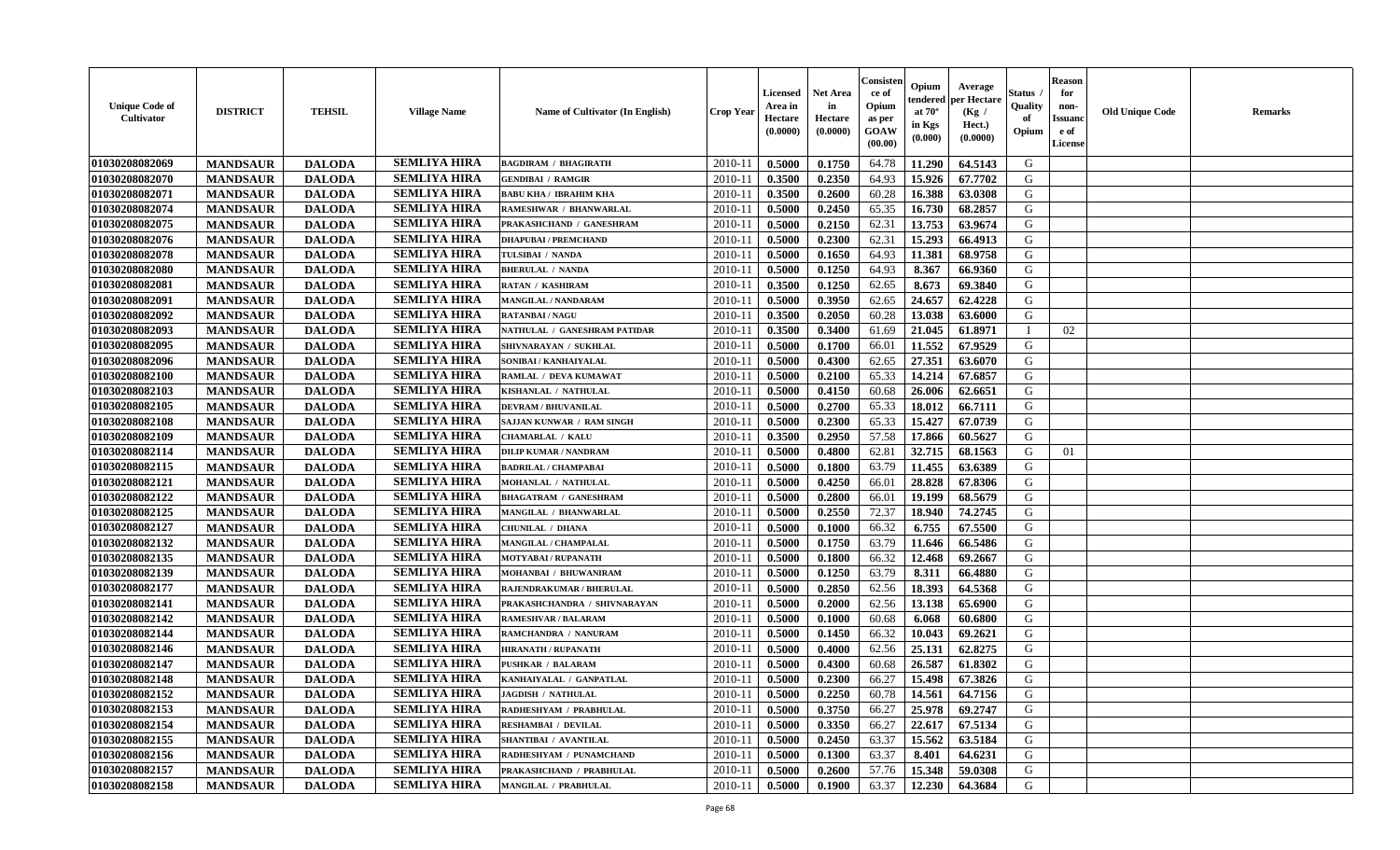| <b>Unique Code of</b><br><b>Cultivator</b> | <b>DISTRICT</b> | <b>TEHSIL</b> | <b>Village Name</b> | Name of Cultivator (In English) | <b>Crop Year</b> | <b>Licensed</b><br>Area in<br>Hectare<br>(0.0000) | <b>Net Area</b><br>in<br>Hectare<br>(0.0000) | Consisteı<br>ce of<br>Opium<br>as per<br>GOAW<br>(00.00) | Opium<br>endered<br>at $70^\circ$<br>in Kgs<br>(0.000) | Average<br>per Hectare<br>(Kg /<br>Hect.)<br>(0.0000) | Status<br>Quality<br>of<br>Opium | <b>Reason</b><br>for<br>non-<br>Issuano<br>e of<br>License | <b>Old Unique Code</b> | <b>Remarks</b>     |
|--------------------------------------------|-----------------|---------------|---------------------|---------------------------------|------------------|---------------------------------------------------|----------------------------------------------|----------------------------------------------------------|--------------------------------------------------------|-------------------------------------------------------|----------------------------------|------------------------------------------------------------|------------------------|--------------------|
| 01030208082159                             | <b>MANDSAUR</b> | <b>DALODA</b> | <b>SEMLIYA HIRA</b> | SATYANRAYAN / SHIVNARAYAN       | 2010-11          | 0.5000                                            | 0.1350                                       | 72.37                                                    | 10.152                                                 | 75.2000                                               | G                                |                                                            |                        |                    |
| 01030208082162                             | <b>MANDSAUR</b> | <b>DALODA</b> | <b>SEMLIYA HIRA</b> | <b>BHERULAL / KANWARLAL</b>     | 2010-11          | 0.5000                                            | 0.3150                                       | 64.70                                                    | 20.917                                                 | 66.4032                                               | G                                |                                                            |                        |                    |
| 01030208082165                             | <b>MANDSAUR</b> | <b>DALODA</b> | <b>SEMLIYA HIRA</b> | <b>NAGGIBAI / BALMUKUND</b>     | 2010-11          | 0.5000                                            | 0.1000                                       | 62.78                                                    | 6.691                                                  | 66.9100                                               | G                                |                                                            |                        |                    |
| 01030208082166                             | <b>MANDSAUR</b> | <b>DALODA</b> | <b>SEMLIYA HIRA</b> | PREMCHAND / BHERULAL            | 2010-11          | 0.5000                                            | 0.4950                                       | 65.14                                                    | 32.877                                                 | 66.4182                                               | G                                |                                                            |                        |                    |
| 01030208082167                             | <b>MANDSAUR</b> | <b>DALODA</b> | <b>SEMLIYA HIRA</b> | PANNALAL / DULICHAND            | 2010-11          | 0.5000                                            | 0.2050                                       | 62.78                                                    | 13.704                                                 | 66.8488                                               | G                                |                                                            |                        |                    |
| 01030208082169                             | <b>MANDSAUR</b> | <b>DALODA</b> | <b>SEMLIYA HIRA</b> | <b>DEVILAL / BHAGATRAM</b>      | 2010-11          | 0.5000                                            | 0.1500                                       | 62.78                                                    | 9.883                                                  | 65.8867                                               | G                                |                                                            |                        |                    |
| 01030208082170                             | <b>MANDSAUR</b> | <b>DALODA</b> | <b>SEMLIYA HIRA</b> | <b>RAMESHWAR / BHERULAL</b>     | 2010-11          | 0.5000                                            | 0.1450                                       | 63.51                                                    | 9.644                                                  | 66.5103                                               | G                                |                                                            |                        |                    |
| 01030208082020                             | <b>MANDSAUR</b> | <b>DALODA</b> | <b>SEMLIYA HIRA</b> | KANWARLAL / GOVINDRAM           | 2010-11          | 0.5000                                            | 0.1800                                       | 63.51                                                    | 11.795                                                 | 65.5278                                               | G                                |                                                            |                        |                    |
| 01030208082106                             | <b>MANDSAUR</b> | <b>DALODA</b> | <b>SEMLIYA HIRA</b> | <b>UDAYLAL / BALMUKUND</b>      | 2010-11          | 0.3500                                            | 0.2000                                       | 63.51                                                    | 13.165                                                 | 65.8250                                               | G                                |                                                            |                        |                    |
| 01030208082007                             | <b>MANDSAUR</b> | <b>DALODA</b> | <b>SEMLIYA HIRA</b> | NANDKISHOR / RAMKISHAN          | 2010-11          | 0.5000                                            | 0.1500                                       | 60.78                                                    | 9.542                                                  | 63.6133                                               | G                                |                                                            |                        |                    |
| 01030208082008                             | <b>MANDSAUR</b> | <b>DALODA</b> | <b>SEMLIYA HIRA</b> | <b>BALARAM / RAMRATAN</b>       | 2010-11          | 0.5000                                            | 0.1000                                       | 60.78                                                    | 6.269                                                  | 62.6900                                               | $\mathbf G$                      |                                                            |                        |                    |
| 01030208082010                             | <b>MANDSAUR</b> | <b>DALODA</b> | <b>SEMLIYA HIRA</b> | MANGILAL / SHIVNARAYAN          | 2010-11          | 0.5000                                            | 0.2300                                       | 64.70                                                    | 15.399                                                 | 66.9522                                               | G                                |                                                            |                        |                    |
| 01030208082053                             | <b>MANDSAUR</b> | <b>DALODA</b> | <b>SEMLIYA HIRA</b> | NANDRAM / BALARAM               | 2010-11          | 0.5000                                            | 0.2200                                       | 63.54                                                    | 14.569                                                 | 66.2227                                               | G                                |                                                            |                        |                    |
| 01030208082160                             | <b>MANDSAUR</b> | <b>DALODA</b> | <b>SEMLIYA HIRA</b> | <b>BAGDIBAI / DEVILAL</b>       | 2010-11          | 0.5000                                            | 0.2000                                       | 64.70                                                    | 13.532                                                 | 67.6600                                               | G                                |                                                            |                        |                    |
| 01030208082171                             | <b>MANDSAUR</b> | <b>DALODA</b> | <b>SEMLIYA HIRA</b> | KAMERIBAI / RUPA                | 2010-11          | 0.3500                                            | 0.0500                                       | 63.65                                                    | 3.373                                                  | 67.4600                                               | G                                |                                                            |                        |                    |
| 01030208082173                             | <b>MANDSAUR</b> | <b>DALODA</b> | <b>SEMLIYA HIRA</b> | KANVARLAL / KALURAM             | 2010-11          | 0.3500                                            | 0.3400                                       | 63.54                                                    | 22.175                                                 | 65.2206                                               | G                                |                                                            |                        |                    |
| 01030208082174                             | <b>MANDSAUR</b> | <b>DALODA</b> | <b>SEMLIYA HIRA</b> | MADHOLAL / KALURAM JI           | 2010-11          | 0.5000                                            | 0.3800                                       | 63.54                                                    | 24.381                                                 | 64.1605                                               | G                                |                                                            |                        |                    |
| 01030208082101                             | <b>MANDSAUR</b> | <b>DALODA</b> | <b>SEMLIYA HIRA</b> | <b>BASNTIBAI / BHERULAL</b>     | 2010-11          | 0.3500                                            | 0.1900                                       | 63.65                                                    | 12.603                                                 | 66.3316                                               | G                                |                                                            |                        |                    |
| 01030208082175                             | <b>MANDSAUR</b> | <b>DALODA</b> | <b>SEMLIYA HIRA</b> | <b>DHAPUBAI / HARIRAM KUMAR</b> | 2010-11          | 0.5000                                            | 0.1250                                       | 63.65                                                    | 8.638                                                  | 69.1040                                               | G                                | 08                                                         |                        |                    |
| 01030208082176                             | <b>MANDSAUR</b> | <b>DALODA</b> | <b>SEMLIYA HIRA</b> | <b>DHANA / BHERA</b>            | 2010-11          | 0.3500                                            | 0.1100                                       | 62.37                                                    | 7.075                                                  | 64.3182                                               | G                                |                                                            |                        | <b>NAME CHANGE</b> |
| 01030208082128                             | <b>MANDSAUR</b> | <b>DALODA</b> | <b>SEMLIYA HIRA</b> | <b>BHAIRU / KARU</b>            | 2010-11          | 0.5000                                            | 0.1000                                       | 66.81                                                    | 6.815                                                  | 68.1500                                               | G                                |                                                            |                        |                    |
| 01030208082168                             | <b>MANDSAUR</b> | <b>DALODA</b> | <b>SEMLIYA HIRA</b> | KOMALRAM / KASTURIBAI           | 2010-11          | 0.5000                                            | 0.2200                                       | 63.65                                                    | 14.421                                                 | 65.5500                                               | G                                |                                                            |                        |                    |
| 01030208082068                             | <b>MANDSAUR</b> | <b>DALODA</b> | <b>SEMLIYA HIRA</b> | <b>NARENDRA KUMAR / BALARAM</b> | $2010 - 11$      | 0.5000                                            | 0.1100                                       | 65.16                                                    | 7.149                                                  | 64.9909                                               | G                                |                                                            |                        |                    |
| 01030208082097                             | <b>MANDSAUR</b> | <b>DALODA</b> | <b>SEMLIYA HIRA</b> | KACHRU / RAMLAL                 | 2010-11          | 0.5000                                            | 0.1750                                       | 62.37                                                    | 11.432                                                 | 65.3257                                               | G                                |                                                            |                        |                    |
| 01030208082164                             | <b>MANDSAUR</b> | <b>DALODA</b> | <b>SEMLIYA HIRA</b> | <b>CHATAR SINGH / MOD SINGH</b> | 2010-11          | 0.5000                                            | 0.1100                                       | 63.63                                                    | 7.363                                                  | 66.9364                                               | G                                |                                                            |                        |                    |
| 01030208082041                             | <b>MANDSAUR</b> | <b>DALODA</b> | <b>SEMLIYA HIRA</b> | <b>MANGIBAI / AMBARAM</b>       | 2010-11          | 0.5000                                            | 0.4550                                       | 62.31                                                    | 28.939                                                 | 63.6022                                               | G                                |                                                            |                        |                    |
| 01030208082066                             | <b>MANDSAUR</b> | <b>DALODA</b> | <b>SEMLIYA HIRA</b> | <b>CHANDRABAI / HIRALAL</b>     | 2010-11          | 0.5000                                            | 0.1750                                       | 66.81                                                    | 12.331                                                 | 70.4629                                               | G                                |                                                            |                        |                    |
| 01030208082136                             | <b>MANDSAUR</b> | <b>DALODA</b> | <b>SEMLIYA HIRA</b> | <b>BHERU / BHUWAN</b>           | 2010-11          | 0.5000                                            | 0.1150                                       | 62.50                                                    | 7.473                                                  | 64.9826                                               | G                                |                                                            |                        |                    |
| 01030208083001                             | <b>MANDSAUR</b> | <b>DALODA</b> | <b>TAJKHEDI</b>     | <b>BHAGVANSINGH / MOTISINGH</b> | 2010-11          | 0.5000                                            | 0.2200                                       | 60.44                                                    | 13.823                                                 | 62.8318                                               | G                                |                                                            |                        |                    |
| 01030208083002                             | <b>MANDSAUR</b> | <b>DALODA</b> | <b>TAJKHEDI</b>     | SHOBHARAM / DALURAM             | 2010-11          | 0.5000                                            | 0.3050                                       | 63.32                                                    | 19.783                                                 | 64.8623                                               | G                                |                                                            |                        |                    |
| 01030208083003                             | <b>MANDSAUR</b> | <b>DALODA</b> | <b>TAJKHEDI</b>     | <b>LALURAM / GOTAM</b>          | 2010-11          | 0.5000                                            | 0.1500                                       | 60.89                                                    | 9.916                                                  | 66.1067                                               | ${\bf G}$                        |                                                            |                        |                    |
| 01030208083004                             | <b>MANDSAUR</b> | <b>DALODA</b> | <b>TAJKHEDI</b>     | <b>MANGILAL / MAGNIRAM</b>      | 2010-11          | 0.5000                                            | 0.2000                                       | 63.32                                                    | 12.845                                                 | 64,2250                                               | G                                |                                                            |                        |                    |
| 01030208083005                             | <b>MANDSAUR</b> | <b>DALODA</b> | <b>TAJKHEDI</b>     | <b>BALDEV / KESHURAM</b>        | 2010-11          | 0.5000                                            | 0.2000                                       | 63.51                                                    | 13.056                                                 | 65.2800                                               | G                                |                                                            |                        |                    |
| 01030208083006                             | <b>MANDSAUR</b> | <b>DALODA</b> | <b>TAJKHEDI</b>     | <b>SURAJBAI / MULCHAND</b>      | 2010-11          | 0.5000                                            | 0.4800                                       | 65.07                                                    | 31.252                                                 | 65.1083                                               | G                                |                                                            |                        |                    |
| 01030208083010                             | <b>MANDSAUR</b> | <b>DALODA</b> | <b>TAJKHEDI</b>     | <b>GANESHRAM / DALURAM</b>      | 2010-11          | 0.5000                                            | 0.4000                                       | 65.07                                                    | 26.985                                                 | 67.4625                                               | G                                |                                                            |                        |                    |
| 01030208083012                             | <b>MANDSAUR</b> | <b>DALODA</b> | <b>TAJKHEDI</b>     | <b>AMBARAM / GANGARAM</b>       | 2010-11          | 0.5000                                            | 0.2100                                       | 65.07                                                    | 13.646                                                 | 64.9810                                               | G                                |                                                            |                        |                    |
| 01030208083013                             | <b>MANDSAUR</b> | <b>DALODA</b> | <b>TAJKHEDI</b>     | <b>NANDRAM / BHERULAL</b>       | 2010-11          | 0.3500                                            | 0.2000                                       | 63.51                                                    | 13.482                                                 | 67.4100                                               | G                                |                                                            |                        | <b>NAME CHANGE</b> |
| 01030208083014                             | <b>MANDSAUR</b> | <b>DALODA</b> | <b>TAJKHEDI</b>     | <b>GULABSINGH / NAHARSINGH</b>  | 2010-11          | 0.5000                                            | 0.1900                                       | 65.77                                                    | 12.938                                                 | 68.0947                                               | G                                |                                                            |                        |                    |
| 01030208083016                             | <b>MANDSAUR</b> | <b>DALODA</b> | <b>TAJKHEDI</b>     | <b>DEVILAL / RATANLAL</b>       | $2010 - 11$      | 0.5000                                            | 0.2500                                       | 63.32                                                    | 16.843                                                 | 67.3720                                               | G                                |                                                            |                        |                    |
| 01030208083017                             | <b>MANDSAUR</b> | <b>DALODA</b> | <b>TAJKHEDI</b>     | TEJKUNWAR / NAGU SINGH          | $2010 - 11$      | 0.5000                                            | 0.4100                                       | 65.77                                                    | 27.548                                                 | 67.1902                                               | G                                |                                                            |                        |                    |
| 01030208083022                             | <b>MANDSAUR</b> | <b>DALODA</b> | <b>TAJKHEDI</b>     | <b>BALARAM / BHUWANISHANKAR</b> | 2010-11          | 0.5000                                            | 0.4000                                       | 65.77                                                    | 26.656                                                 | 66.6400                                               | G                                |                                                            |                        |                    |
| 01030208083025                             | <b>MANDSAUR</b> | <b>DALODA</b> | <b>TAJKHEDI</b>     | NATHULAL / RATANLAL             | 2010-11          | 0.5000                                            | 0.2200                                       | 63.51                                                    | 14.471                                                 | 65.7773                                               | G                                |                                                            |                        |                    |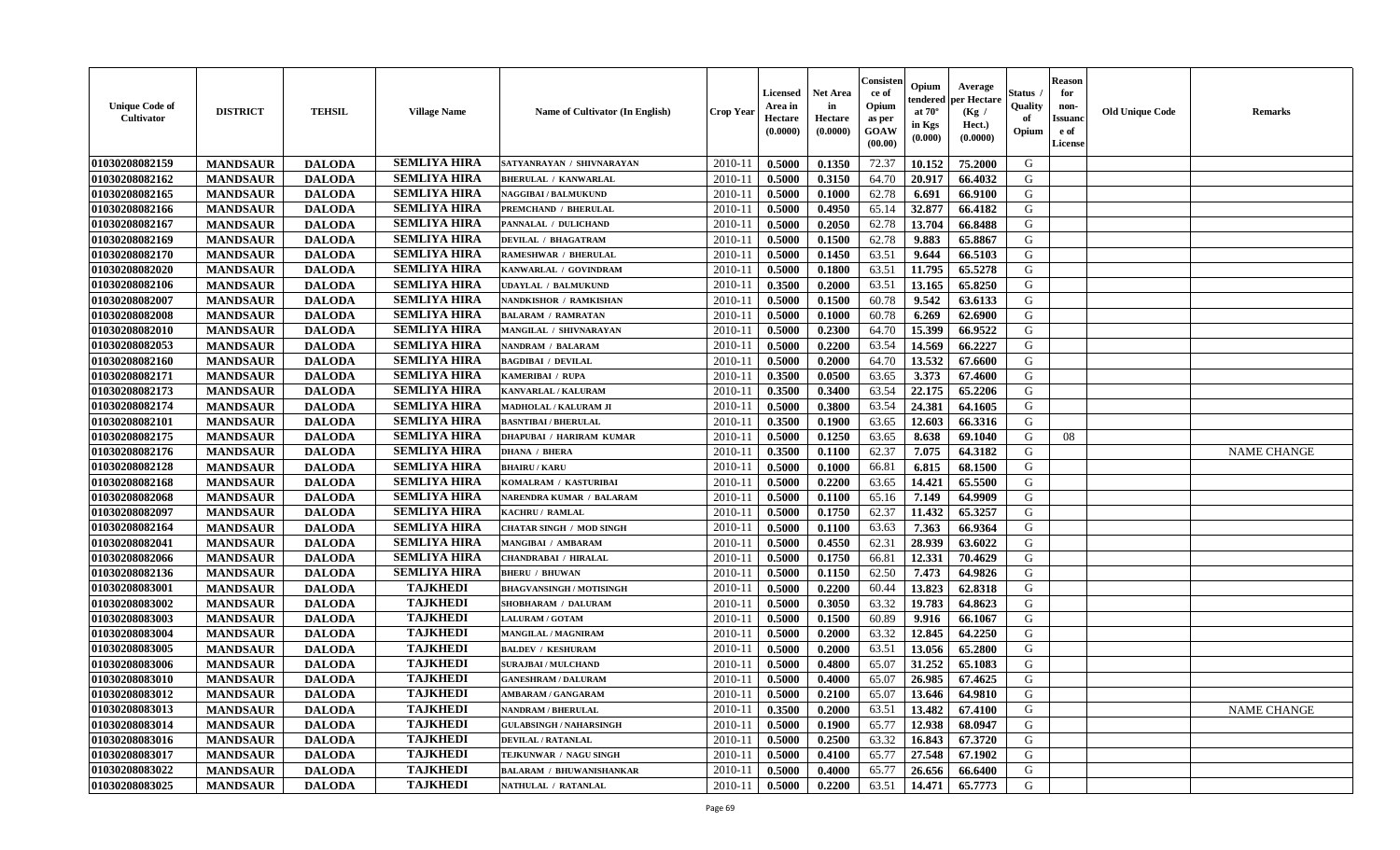| <b>Unique Code of</b><br><b>Cultivator</b> | <b>DISTRICT</b> | <b>TEHSIL</b>   | <b>Village Name</b> | <b>Name of Cultivator (In English)</b> | <b>Crop Year</b> | Licensed<br>Area in<br>Hectare<br>(0.0000) | Net Area<br>in<br>Hectare<br>(0.0000) | Consisteı<br>ce of<br>Opium<br>as per<br>GOAW<br>(00.00) | Opium<br>endered<br>at $70^{\circ}$<br>in Kgs<br>(0.000) | Average<br>per Hectare<br>(Kg /<br>Hect.)<br>(0.0000) | Status<br>Quality<br>of<br>Opium | <b>Reason</b><br>for<br>non-<br><b>Issuand</b><br>e of<br>License | <b>Old Unique Code</b> | Remarks |
|--------------------------------------------|-----------------|-----------------|---------------------|----------------------------------------|------------------|--------------------------------------------|---------------------------------------|----------------------------------------------------------|----------------------------------------------------------|-------------------------------------------------------|----------------------------------|-------------------------------------------------------------------|------------------------|---------|
| 01030208083033                             | <b>MANDSAUR</b> | <b>DALODA</b>   | <b>TAJKHEDI</b>     | <b>CHAINRAM / MAGANIRAM</b>            | 2010-11          | 0.5000                                     | 0.2600                                | 63.39                                                    | 16.545                                                   | 63.6346                                               | G                                |                                                                   |                        |         |
| 01030208083036                             | <b>MANDSAUR</b> | <b>DALODA</b>   | <b>TAJKHEDI</b>     | <b>NATTHE KHAN / BHURE KHAN</b>        | 2010-11          | 0.5000                                     | 0.3100                                | 63.39                                                    | 19.868                                                   | 64.0903                                               | G                                |                                                                   |                        |         |
| 01030208083038                             | <b>MANDSAUR</b> | <b>DALODA</b>   | <b>TAJKHEDI</b>     | <b>MOHAN / RAMA</b>                    | 2010-11          | 0.5000                                     | 0.3900                                | 67.37                                                    | 26.371                                                   | 67.6179                                               | G                                |                                                                   |                        |         |
| 01030208083045                             | <b>MANDSAUR</b> | <b>DALODA</b>   | <b>TAJKHEDI</b>     | HANS KUNWAR / DHUL SINGH               | 2010-11          | 0.3500                                     | 0.2650                                | 60.89                                                    | 16.762                                                   | 63.2528                                               | G                                |                                                                   |                        |         |
| 01030208083046                             | <b>MANDSAUR</b> | <b>DALODA</b>   | <b>TAJKHEDI</b>     | <b>GOPAL / LALURAM</b>                 | 2010-11          | 0.5000                                     | 0.1500                                | 63.39                                                    | 10.043                                                   | 66.9533                                               | G                                |                                                                   |                        |         |
| 01030208083047                             | <b>MANDSAUR</b> | <b>DALODA</b>   | <b>TAJKHEDI</b>     | MAHIPAL SINGH / BHAGWAN SINGH          | $2010 - 11$      | 0.5000                                     | 0.4800                                | 59.88                                                    | 29.204                                                   | 60.8417                                               | G                                |                                                                   |                        |         |
| 01030208083051                             | <b>MANDSAUR</b> | <b>DALODA</b>   | <b>TAJKHEDI</b>     | BHUWANI SINGH / VIKRAM SINGH           | $2010 - 11$      | 0.5000                                     | 0.3700                                | 63.25                                                    | 24.008                                                   | 64.8865                                               | G                                |                                                                   |                        |         |
| 01030208083054                             | <b>MANDSAUR</b> | <b>DALODA</b>   | <b>TAJKHEDI</b>     | KANHAIYALAL / KESHURAM                 | 2010-11          | 0.5000                                     | 0.2050                                | 63.25                                                    | 13.364                                                   | 65.1902                                               | G                                |                                                                   |                        |         |
| 01030208083055                             | <b>MANDSAUR</b> | <b>DALODA</b>   | <b>TAJKHEDI</b>     | <b>BHANWAR SINGH / BHERU SINGH</b>     | 2010-11          | 0.5000                                     | 0.1000                                | 65.92                                                    | 6.827                                                    | 68.2700                                               | G                                |                                                                   |                        |         |
| 01030208083056                             | <b>MANDSAUR</b> | <b>DALODA</b>   | <b>TAJKHEDI</b>     | RAMPRASAD / BAGDIRAM                   | 2010-11          | 0.3500                                     | 0.3450                                | 63.29                                                    | 22.079                                                   | 63.9971                                               | G                                |                                                                   |                        |         |
| 01030208083057                             | <b>MANDSAUR</b> | <b>DALODA</b>   | <b>TAJKHEDI</b>     | NARENDRA SINGH / DASHRATH SINGH        | 2010-11          | 0.5000                                     | 0.2950                                | 65.92                                                    | 19.993                                                   | 67.7729                                               | G                                |                                                                   |                        |         |
| 01030208083058                             | <b>MANDSAUR</b> | <b>DALODA</b>   | <b>TAJKHEDI</b>     | <b>DOLATSINGH / NAHAR SINGH</b>        | 2010-11          | 0.5000                                     | 0.1450                                | 66.33                                                    | 10.130                                                   | 69.8621                                               | G                                |                                                                   |                        |         |
| 01030208083059                             | <b>MANDSAUR</b> | <b>DALODA</b>   | <b>TAJKHEDI</b>     | KISHAN KUNWAR / KISHOR SINGH           | 2010-11          | 0.5000                                     | 0.1250                                | 63.25                                                    | 8.069                                                    | 64.5520                                               | G                                |                                                                   |                        |         |
| 01030208083060                             | <b>MANDSAUR</b> | <b>DALODA</b>   | <b>TAJKHEDI</b>     | ISHWAR SINGH / SARDAR SINGH            | 2010-11          | 0.5000                                     | 0.1800                                | 60.48                                                    | 11.223                                                   | 62.3500                                               | G                                |                                                                   |                        |         |
| 01030208083061                             | <b>MANDSAUR</b> | <b>DALODA</b>   | <b>TAJKHEDI</b>     | PUNAMCHAND / GANGARAM                  | $2010 - 11$      | 0.5000                                     | 0.2550                                | 63.75                                                    | 16.839                                                   | 66.0353                                               | $\mathbf G$                      |                                                                   |                        |         |
| 01030208083064                             | <b>MANDSAUR</b> | <b>DALODA</b>   | <b>TAJKHEDI</b>     | KAILASHLAL / RATANLAL                  | $2010 - 11$      | 0.5000                                     | 0.2100                                | 60.48                                                    | 13.003                                                   | 61.9190                                               | G                                |                                                                   |                        |         |
| 01030208083068                             | <b>MANDSAUR</b> | <b>DALODA</b>   | <b>TAJKHEDI</b>     | JITENDRA SINGH / RAGHUVIR SINGH        | 2010-11          | 0.5000                                     | 0.3950                                | 63.75                                                    | 26.219                                                   | 66.3772                                               | G                                |                                                                   |                        |         |
| 01030208083072                             | <b>MANDSAUR</b> | <b>DALODA</b>   | <b>TAJKHEDI</b>     | <b>BHARAT KUNWAR / DEVI SINGH</b>      | 2010-11          | 0.5000                                     | 0.1800                                | 69.13                                                    | 12.690                                                   | 70.5000                                               | G                                |                                                                   |                        |         |
| 01030208083075                             | <b>MANDSAUR</b> | <b>DALODA</b>   | <b>TAJKHEDI</b>     | RAJENDRA SINGH / SAWRUP SINGH          | 2010-11          | 0.5000                                     | 0.1000                                | 65.92                                                    | 6.780                                                    | 67.8000                                               | G                                |                                                                   |                        |         |
| 01030208083076                             | <b>MANDSAUR</b> | <b>DALODA</b>   | <b>TAJKHEDI</b>     | PREMCHAND / MANGILAL                   | 2010-11          | 0.5000                                     | 0.4650                                | 65.66                                                    | 31.104                                                   | 66.8903                                               | G                                |                                                                   |                        |         |
| 01030208083050                             | <b>MANDSAUR</b> | <b>DALODA</b>   | <b>TAJKHEDI</b>     | MODIRAM / GANGARAM                     | 2010-11          | 0.5000                                     | 0.2150                                | 65.66                                                    | 15.327                                                   | 71.2884                                               | G                                |                                                                   |                        |         |
| 01030208083018                             | <b>MANDSAUR</b> | <b>DALODA</b>   | <b>TAJKHEDI</b>     | <b>SUKHRAM / BHUWAN</b>                | 2010-11          | 0.5000                                     | 0.1200                                | 69.13                                                    | 8.592                                                    | 71.6000                                               | G                                |                                                                   |                        |         |
| 01030208083007                             | <b>MANDSAUR</b> | <b>DALODA</b>   | <b>TAJKHEDI</b>     | <b>BALWANT SINGH / MADAN SINGH</b>     | 2010-11          | 0.5000                                     | 0.2500                                | 65.66                                                    | 17.072                                                   | 68.2880                                               | G                                |                                                                   |                        |         |
| 01030208083042                             | <b>MANDSAUR</b> | <b>DALODA</b>   | <b>TAJKHEDI</b>     | <b>BHANWARLAL / PAYARCHAND</b>         | 2010-11          | 0.5000                                     | 0.3700                                | 66.97                                                    | 24.444                                                   | 66.0649                                               | G                                |                                                                   |                        |         |
| 01030208083077                             | <b>MANDSAUR</b> | <b>DALODA</b>   | <b>TAJKHEDI</b>     | <b>BHANWAR SINGH / SARDAR SINGH</b>    | 2010-11          | 0.3500                                     | 0.1250                                | 61.32                                                    | 8.112                                                    | 64.8960                                               | G                                |                                                                   |                        |         |
| 01030208083019                             | <b>MANDSAUR</b> | <b>DALODA</b>   | <b>TAJKHEDI</b>     | SHOBHARAM / PYARCHANDRA                | 2010-11          | 0.5000                                     | 0.2050                                | 69.13                                                    | 14.251                                                   | 69.5171                                               | G                                |                                                                   |                        |         |
| 01030208083044                             | <b>MANDSAUR</b> | <b>DALODA</b>   | <b>TAJKHEDI</b>     | RAJENDRA KUMAR / SHOBHARAM             | $2010 - 11$      | 0.5000                                     | 0.2050                                | 63.75                                                    | 13.123                                                   | 64.0146                                               | G                                |                                                                   |                        |         |
| 01030207035011                             | <b>MANDSAUR</b> | <b>MANDSAUR</b> | <b>AADHARI</b>      | <b>BAGDIBAI / BHAGIRATH</b>            | 2010-11          | 0.3500                                     | 0.3400                                | 59.31                                                    | 21.097                                                   | 62.0500                                               | G                                |                                                                   |                        |         |
| 01030207035014                             | <b>MANDSAUR</b> | <b>MANDSAUR</b> | <b>AADHARI</b>      | KANIRAM / JUJHAR                       | 2010-11          | 0.5000                                     | 0.3700                                | 62.10                                                    | 23.083                                                   | 62.3865                                               | G                                |                                                                   |                        |         |
| 01030207035018                             | <b>MANDSAUR</b> | <b>MANDSAUR</b> | <b>AADHARI</b>      | <b>BHERU SINGH / ONKAR SINGH</b>       | 2010-11          | 0.5000                                     | 0.4800                                | 52.85                                                    | 26.334                                                   | 54.8625                                               | G                                | 04                                                                |                        |         |
| 01030207035019                             | <b>MANDSAUR</b> | <b>MANDSAUR</b> | <b>AADHARI</b>      | <b>GOPALSINGH / ONKARSINGH</b>         | 2010-11          | 0.5000                                     | 0.4500                                | 57.63                                                    | 26.617                                                   | 59.1489                                               | G                                |                                                                   |                        |         |
| 01030207035020                             | <b>MANDSAUR</b> | <b>MANDSAUR</b> | <b>AADHARI</b>      | SATTUBAI / SITARAM                     | 2010-11          | 0.5000                                     | 0.1950                                | 56.43                                                    | 12.108                                                   | 62.0923                                               | G                                |                                                                   |                        |         |
| 01030207035021                             | <b>MANDSAUR</b> | <b>MANDSAUR</b> | <b>AADHARI</b>      | <b>BHAGIBAI / DEVA</b>                 | 2010-11          | 0.3500                                     | 0.3150                                | 54.31                                                    | 17.589                                                   | 55.8381                                               | G                                | 04                                                                |                        |         |
| 01030207035029                             | <b>MANDSAUR</b> | <b>MANDSAUR</b> | <b>AADHARI</b>      | KAMLABAI / VARDICHAND                  | 2010-11          | 0.3500                                     | 0.3450                                | 59.31                                                    | 20.648                                                   | 59.8493                                               | G                                |                                                                   |                        |         |
| 01030207035038                             | <b>MANDSAUR</b> | <b>MANDSAUR</b> | <b>AADHARI</b>      | KAWARIBAI / NATHU                      | 2010-11          | 0.5000                                     | 0.3700                                | 62.10                                                    | 24.237                                                   | 65.5054                                               | G                                |                                                                   |                        |         |
| 01030207035048                             | <b>MANDSAUR</b> | <b>MANDSAUR</b> | <b>AADHARI</b>      | <b>BHANVARLAL / KACHARU</b>            | 2010-11          | 0.5000                                     | 0.2950                                | 61.41                                                    | 18.546                                                   | 62.8678                                               | G                                |                                                                   |                        |         |
| 01030207035049                             | <b>MANDSAUR</b> | <b>MANDSAUR</b> | <b>AADHARI</b>      | <b>TULSIRAM / DHURA</b>                | 2010-11          | 0.5000                                     | 0.4800                                | 61.41                                                    | 30.679                                                   | 63.9146                                               | G                                |                                                                   |                        |         |
| 01030207035024                             | <b>MANDSAUR</b> | <b>MANDSAUR</b> | <b>AADHARI</b>      | JUJHAR SINGH / RAY SINGH               | 2010-11          | 0.5000                                     | 0.4400                                | 59.31                                                    | 27.088                                                   | 61.5636                                               | G                                |                                                                   |                        |         |
| 01030207035009                             | <b>MANDSAUR</b> | <b>MANDSAUR</b> | <b>AADHARI</b>      | DATARASINGH / ARJUNASINGH              | $2010 - 11$      | 0.5000                                     | 0.5000                                | 54.01                                                    | 27.954                                                   | 55.9080                                               | G                                | 04                                                                |                        |         |
| 01030207035002                             | <b>MANDSAUR</b> | <b>MANDSAUR</b> | <b>AADHARI</b>      | MOTYABAI / BHAGWAN                     | $2010 - 11$      | 0.5000                                     | 0.4600                                | 56.58                                                    | 26.075                                                   | 56.6848                                               | G                                |                                                                   |                        |         |
| 01030207035055                             | <b>MANDSAUR</b> | <b>MANDSAUR</b> | <b>AADHARI</b>      | <b>RAJARAM / SITARAM</b>               | 2010-11          | 0.5000                                     | 0.4650                                | 55.10                                                    | 27.235                                                   | 58.5699                                               | G                                |                                                                   |                        |         |
| 01030207035027                             | <b>MANDSAUR</b> | <b>MANDSAUR</b> | <b>AADHARI</b>      | <b>CHANDRAAKUNWAR / NARAYAN SINGH</b>  | 2010-11          | 0.3500                                     | 0.3350                                | 60.37                                                    | 20.491                                                   | 61.1672                                               | G                                |                                                                   |                        |         |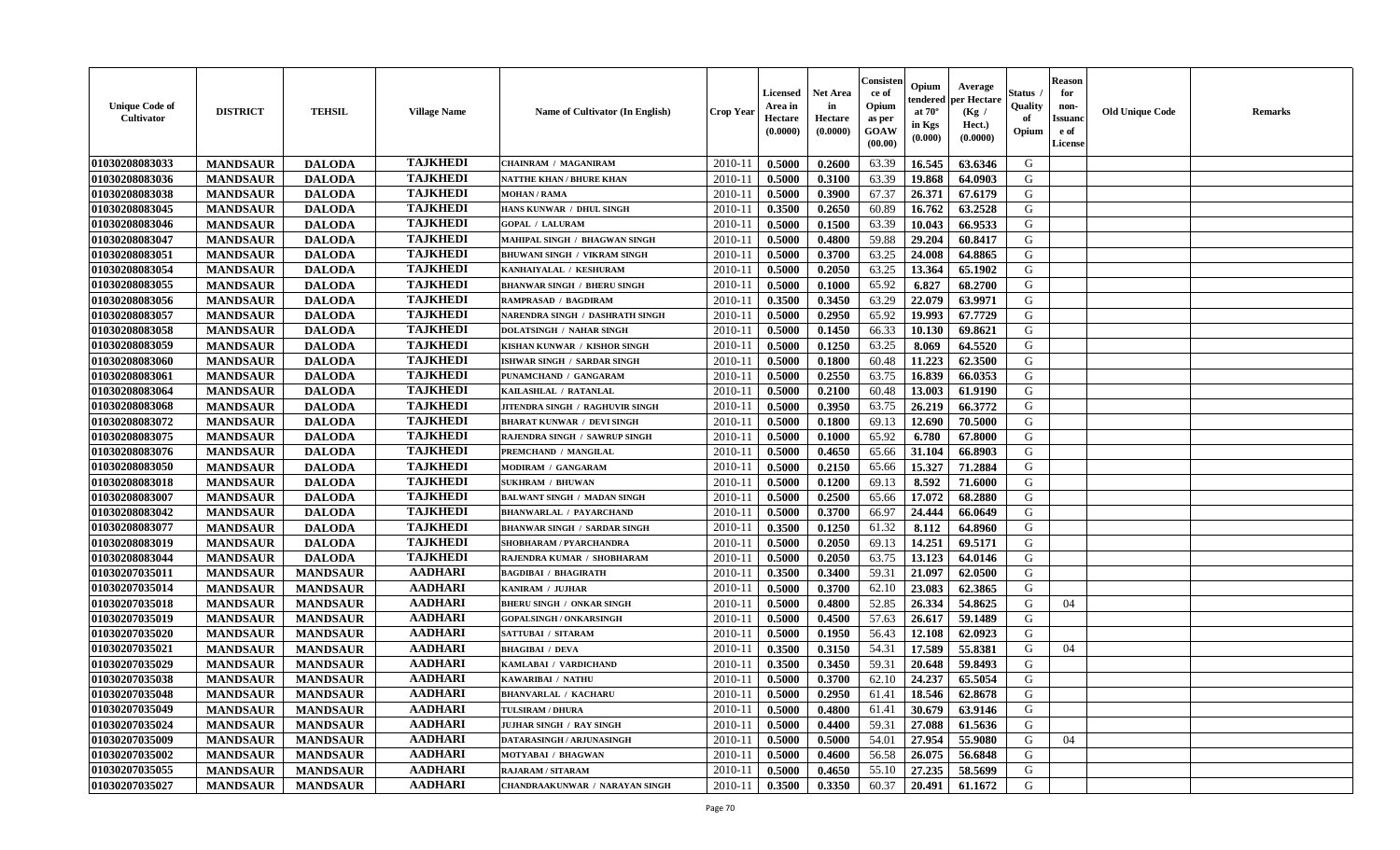| <b>Unique Code of</b><br>Cultivator | <b>DISTRICT</b> | <b>TEHSIL</b>   | <b>Village Name</b> | <b>Name of Cultivator (In English)</b> | <b>Crop Year</b> | <b>Licensed</b><br>Area in<br>Hectare<br>(0.0000) | Net Area<br>in<br>Hectare<br>(0.0000) | Consisteı<br>ce of<br>Opium<br>as per<br>GOAW<br>(00.00) | Opium<br>endered<br>at $70^\circ$<br>in Kgs<br>(0.000) | Average<br>per Hectare<br>(Kg /<br>Hect.)<br>(0.0000) | Status<br>Quality<br>of<br>Opium | <b>Reason</b><br>for<br>non-<br><b>Issuand</b><br>e of<br>License | <b>Old Unique Code</b> | Remarks |
|-------------------------------------|-----------------|-----------------|---------------------|----------------------------------------|------------------|---------------------------------------------------|---------------------------------------|----------------------------------------------------------|--------------------------------------------------------|-------------------------------------------------------|----------------------------------|-------------------------------------------------------------------|------------------------|---------|
| 01030207084004                      | <b>MANDSAUR</b> | <b>MANDSAUR</b> | <b>BABRECHA</b>     | <b>BHERULAL / KACHRU</b>               | 2010-11          | 0.5000                                            | 0.4650                                | 64.62                                                    | 30.676                                                 | 65.9699                                               | G                                |                                                                   |                        |         |
| 01030207084010                      | <b>MANDSAUR</b> | <b>MANDSAUR</b> | <b>BABRECHA</b>     | <b>JAGDISH / BALU</b>                  | 2010-11          | 0.5000                                            | 0.3200                                | 60.22                                                    | 19.959                                                 | 62.3719                                               | G                                |                                                                   |                        |         |
| 01030207084011                      | <b>MANDSAUR</b> | <b>MANDSAUR</b> | <b>BABRECHA</b>     | VAJERAM / GANGARAM                     | 2010-11          | 0.5000                                            | 0.4850                                | 60.68                                                    | 28.702                                                 | 59.1794                                               | G                                |                                                                   |                        |         |
| 01030207084014                      | <b>MANDSAUR</b> | <b>MANDSAUR</b> | <b>BABRECHA</b>     | <b>GORISHANKAR / BALARAM</b>           | 2010-11          | 0.5000                                            | 0.3200                                | 60.68                                                    | 19.652                                                 | 61.4125                                               | G                                |                                                                   |                        |         |
| 01030207084022                      | <b>MANDSAUR</b> | <b>MANDSAUR</b> | <b>BABRECHA</b>     | <b>BHULI BAI / JADAWCHAND</b>          | 2010-11          | 0.5000                                            | 0.4700                                | 60.68                                                    | 29.300                                                 | 62.3404                                               | G                                |                                                                   |                        |         |
| 01030207084026                      | <b>MANDSAUR</b> | <b>MANDSAUR</b> | <b>BABRECHA</b>     | DARIYAVBAI / NANURAM                   | 2010-11          | 0.5000                                            | 0.4850                                | 55.53                                                    | 28.035                                                 | 57.8041                                               | G                                |                                                                   |                        |         |
| 01030207084028                      | <b>MANDSAUR</b> | <b>MANDSAUR</b> | <b>BABRECHA</b>     | JAGANNATH / SALAGARAM                  | $2010 - 11$      | 0.5000                                            | 0.2500                                | 64.62                                                    | 16.164                                                 | 64.6560                                               | G                                |                                                                   |                        |         |
| 01030207084030                      | <b>MANDSAUR</b> | <b>MANDSAUR</b> | <b>BABRECHA</b>     | ISHWARLAL / RATANLAL                   | 2010-11          | 0.5000                                            | 0.2250                                | 62.00                                                    | 14.951                                                 | 66.4489                                               | G                                |                                                                   |                        |         |
| 01030207084031                      | <b>MANDSAUR</b> | <b>MANDSAUR</b> | <b>BABRECHA</b>     | <b>GORDHANLAL / RATANLAL</b>           | 2010-11          | 0.5000                                            | 0.4900                                | 59.94                                                    | 30.724                                                 | 62.7020                                               | G                                |                                                                   |                        |         |
| 01030207084034                      | <b>MANDSAUR</b> | <b>MANDSAUR</b> | <b>BABRECHA</b>     | <b>GANGABAI / BHANWARLAL</b>           | 2010-11          | 0.5000                                            | 0.4850                                | 60.26                                                    | 29.467                                                 | 60.7567                                               | G                                |                                                                   |                        |         |
| 01030207084035                      | <b>MANDSAUR</b> | <b>MANDSAUR</b> | <b>BABRECHA</b>     | <b>MANGU / KISHAN</b>                  | 2010-11          | 0.5000                                            | 0.3250                                | 60.26                                                    | 19.782                                                 | 60.8677                                               | G                                |                                                                   |                        |         |
| 01030207084044                      | <b>MANDSAUR</b> | <b>MANDSAUR</b> | <b>BABRECHA</b>     | <b>JAGANNATH / BHAGWAN</b>             | 2010-11          | 0.5000                                            | 0.4650                                | 66.28                                                    | 31.786                                                 | 68.3570                                               | G                                |                                                                   |                        |         |
| 01030207084060                      | <b>MANDSAUR</b> | <b>MANDSAUR</b> | <b>BABRECHA</b>     | RAMCHANDRAA / RATANLAL                 | 2010-11          | 0.5000                                            | 0.1750                                | 65.78                                                    | 12.263                                                 | 70.0743                                               | G                                |                                                                   |                        |         |
| 01030207084061                      | <b>MANDSAUR</b> | <b>MANDSAUR</b> | <b>BABRECHA</b>     | KAMLABAI / NANDKISHOR                  | 2010-11          | 0.5000                                            | 0.4700                                | 60.22                                                    | 28.527                                                 | 60.6957                                               | G                                |                                                                   |                        |         |
| 01030207084063                      | <b>MANDSAUR</b> | <b>MANDSAUR</b> | <b>BABRECHA</b>     | <b>BALU SINGH / GOVINDRAM</b>          | 2010-11          | 0.5000                                            | 0.1700                                | 62.31                                                    | 10.700                                                 | 62.9412                                               | $\mathbf G$                      |                                                                   |                        |         |
| 01030207084071                      | <b>MANDSAUR</b> | <b>MANDSAUR</b> | <b>BABRECHA</b>     | MANGILAL / GOUTAM                      | 2010-11          | 0.5000                                            | 0.4800                                | 66.46                                                    | 32.822                                                 | 68.3792                                               | G                                |                                                                   |                        |         |
| 01030207084072                      | <b>MANDSAUR</b> | <b>MANDSAUR</b> | <b>BABRECHA</b>     | <b>BHULIBAI / RODA</b>                 | 2010-11          | 0.5000                                            | 0.1600                                | 63.58                                                    | 10.527                                                 | 65.7938                                               | G                                |                                                                   |                        |         |
| 01030207084076                      | <b>MANDSAUR</b> | <b>MANDSAUR</b> | <b>BABRECHA</b>     | <b>BHANWARBAI / HIRALAL</b>            | 2010-11          | 0.5000                                            | 0.2900                                | 59.33                                                    | 18.011                                                 | 62.1069                                               | G                                |                                                                   |                        |         |
| 01030207084082                      | <b>MANDSAUR</b> | <b>MANDSAUR</b> | <b>BABRECHA</b>     | <b>BHANWARLAL / RATANLAL</b>           | 2010-11          | 0.5000                                            | 0.4200                                | 60.22                                                    | 26.359                                                 | 62.7595                                               | G                                |                                                                   |                        |         |
| 01030207084085                      | <b>MANDSAUR</b> | <b>MANDSAUR</b> | <b>BABRECHA</b>     | MANGILAL / NIRBHAYRAM                  | 2010-11          | 0.5000                                            | 0.4500                                | 64.62                                                    | 29.365                                                 | 65.2556                                               | G                                |                                                                   |                        |         |
| 01030207084087                      | <b>MANDSAUR</b> | <b>MANDSAUR</b> | <b>BABRECHA</b>     | <b>NANIBAI/MANGILAL</b>                | 2010-11          | 0.5000                                            | 0.4750                                | 62.31                                                    | 30.603                                                 | 64.4274                                               | G                                |                                                                   |                        |         |
| 01030207084089                      | <b>MANDSAUR</b> | <b>MANDSAUR</b> | <b>BABRECHA</b>     | <b>JAGDISH / NATHULAL</b>              | 2010-11          | 0.5000                                            | 0.4700                                | 63.58                                                    | 30.446                                                 | 64.7787                                               | G                                |                                                                   |                        |         |
| 01030207084091                      | <b>MANDSAUR</b> | <b>MANDSAUR</b> | <b>BABRECHA</b>     | <b>NAGUBAI/BALU</b>                    | 2010-11          | 0.5000                                            | 0.3650                                | 63.58                                                    | 24.197                                                 | 66.2932                                               | G                                |                                                                   |                        |         |
| 01030207084093                      | <b>MANDSAUR</b> | <b>MANDSAUR</b> | <b>BABRECHA</b>     | <b>BHERULAL / RAMLAL</b>               | 2010-11          | 0.5000                                            | 0.4350                                | 66.57                                                    | 29.500                                                 | 67.8161                                               | G                                |                                                                   |                        |         |
| 01030207084096                      | <b>MANDSAUR</b> | <b>MANDSAUR</b> | <b>BABRECHA</b>     | <b>BHERULAL / KISHAN</b>               | 2010-11          | 0.3500                                            | 0.3350                                | 59.33                                                    | 20.401                                                 | 60.8985                                               | G                                |                                                                   |                        |         |
| 01030207084002                      | <b>MANDSAUR</b> | <b>MANDSAUR</b> | <b>BABRECHA</b>     | <b>GANPAT / JAGNNATH</b>               | 2010-11          | 0.5000                                            | 0.2300                                | 64.01                                                    | 14.759                                                 | 64.1696                                               | G                                |                                                                   |                        |         |
| 01030207084005                      | <b>MANDSAUR</b> | <b>MANDSAUR</b> | <b>BABRECHA</b>     | <b>KAMLABAI/BHERULAL</b>               | 2010-11          | 0.5000                                            | 0.3000                                | 59.33                                                    | 17.816                                                 | 59.3867                                               | G                                |                                                                   |                        |         |
| 01030207084008                      | <b>MANDSAUR</b> | <b>MANDSAUR</b> | <b>BABRECHA</b>     | <b>GOPAL / BHERULAL</b>                | 2010-11          | 0.5000                                            | 0.2050                                | 65.92                                                    | 13.843                                                 | 67.5268                                               | G                                |                                                                   |                        |         |
| 01030207084017                      | <b>MANDSAUR</b> | <b>MANDSAUR</b> | <b>BABRECHA</b>     | <b>SHUKHDEV / BHERULAL</b>             | 2010-11          | 0.5000                                            | 0.3450                                | 62.31                                                    | 21.657                                                 | 62.7739                                               | G                                |                                                                   |                        |         |
| 01030207084018                      | <b>MANDSAUR</b> | <b>MANDSAUR</b> | <b>BABRECHA</b>     | PRATAPBAI / RODMAL                     | 2010-11          | 0.5000                                            | 0.3450                                | 64.01                                                    | 22.157                                                 | 64.2232                                               | G                                |                                                                   |                        |         |
| 01030207084029                      | <b>MANDSAUR</b> | <b>MANDSAUR</b> | <b>BABRECHA</b>     | <b>INDRAPRASAD / LALUPRASAD</b>        | 2010-11          | 0.5000                                            | 0.4600                                | 59.98                                                    | 28.491                                                 | 61.9370                                               | G                                |                                                                   |                        |         |
| 01030207084040                      | <b>MANDSAUR</b> | <b>MANDSAUR</b> | <b>BABRECHA</b>     | SAJJANBAI / LAXMICHAND                 | 2010-11          | 0.5000                                            | 0.4800                                | 61.32                                                    | 30.099                                                 | 62.7063                                               | G                                |                                                                   |                        |         |
| 01030207084052                      | <b>MANDSAUR</b> | <b>MANDSAUR</b> | <b>BABRECHA</b>     | <b>SHRAVAN KUMAR / NATHU</b>           | 2010-11          | 0.3500                                            | 0.3050                                | 54.15                                                    | 16.887                                                 | 55.3672                                               | G                                | 04                                                                |                        |         |
| 01030207084070                      | <b>MANDSAUR</b> | <b>MANDSAUR</b> | <b>BABRECHA</b>     | KAMLABAI / DEVA                        | 2010-11          | 0.5000                                            | 0.4450                                | 59.98                                                    | 27.522                                                 | 61.8472                                               | G                                |                                                                   |                        |         |
| 01030207084075                      | <b>MANDSAUR</b> | <b>MANDSAUR</b> | <b>BABRECHA</b>     | RAMCHANDRA / HIRALAL                   | 2010-11          | 0.5000                                            | 0.4800                                | 59.98                                                    | 28.173                                                 | 58.6938                                               | G                                |                                                                   |                        |         |
| 01030207084092                      | <b>MANDSAUR</b> | <b>MANDSAUR</b> | <b>BABRECHA</b>     | <b>BAGDIRAM / BHERA</b>                | 2010-11          | 0.5000                                            | 0.4950                                | 61.90                                                    | 30.428                                                 | 61.4707                                               | G                                |                                                                   |                        |         |
| 01030207084080                      | <b>MANDSAUR</b> | <b>MANDSAUR</b> | <b>BABRECHA</b>     | <b>LALU / BHUWAN</b>                   | 2010-11          | 0.5000                                            | 0.4800                                | 64.01                                                    | 31.219                                                 | 65.0396                                               | G                                |                                                                   |                        |         |
| 01030207084109                      | <b>MANDSAUR</b> | <b>MANDSAUR</b> | <b>BABRECHA</b>     | JAYKUNWERBAI / RAMSINGH                | 2010-11          | 0.5000                                            | 0.4750                                | 60.49                                                    | 29.234                                                 | 61.5453                                               | G                                |                                                                   |                        |         |
| 01030207084074                      | <b>MANDSAUR</b> | <b>MANDSAUR</b> | <b>BABRECHA</b>     | <b>KAMLABAI/PARMANAND</b>              | $2010 - 11$      | 0.5000                                            | 0.2950                                | 63.94                                                    | 18.488                                                 | 62.6712                                               | G                                |                                                                   |                        |         |
| 01030207084110                      | <b>MANDSAUR</b> | <b>MANDSAUR</b> | <b>BABRECHA</b>     | <b>SHRILAL / RAMLAL</b>                | 2010-11          | 0.3500                                            | 0.3000                                | 56.61                                                    | 17.080                                                 | 56.9333                                               | ${\bf G}$                        |                                                                   |                        |         |
| 01030207084019                      | <b>MANDSAUR</b> | <b>MANDSAUR</b> | <b>BABRECHA</b>     | <b>GANESHRAM / CUNILAL</b>             | 2010-11          | 0.5000                                            | 0.4750                                | 61.60                                                    | 30.897                                                 | 65.0463                                               | G                                |                                                                   |                        |         |
| 01030207084021                      | <b>MANDSAUR</b> | <b>MANDSAUR</b> | <b>BABRECHA</b>     | <b>BHUGUDIBAI / GULAB</b>              | 2010-11          | 0.5000                                            | 0.4150                                | 61.60                                                    | 27.262                                                 | 65.6916                                               | G                                |                                                                   |                        |         |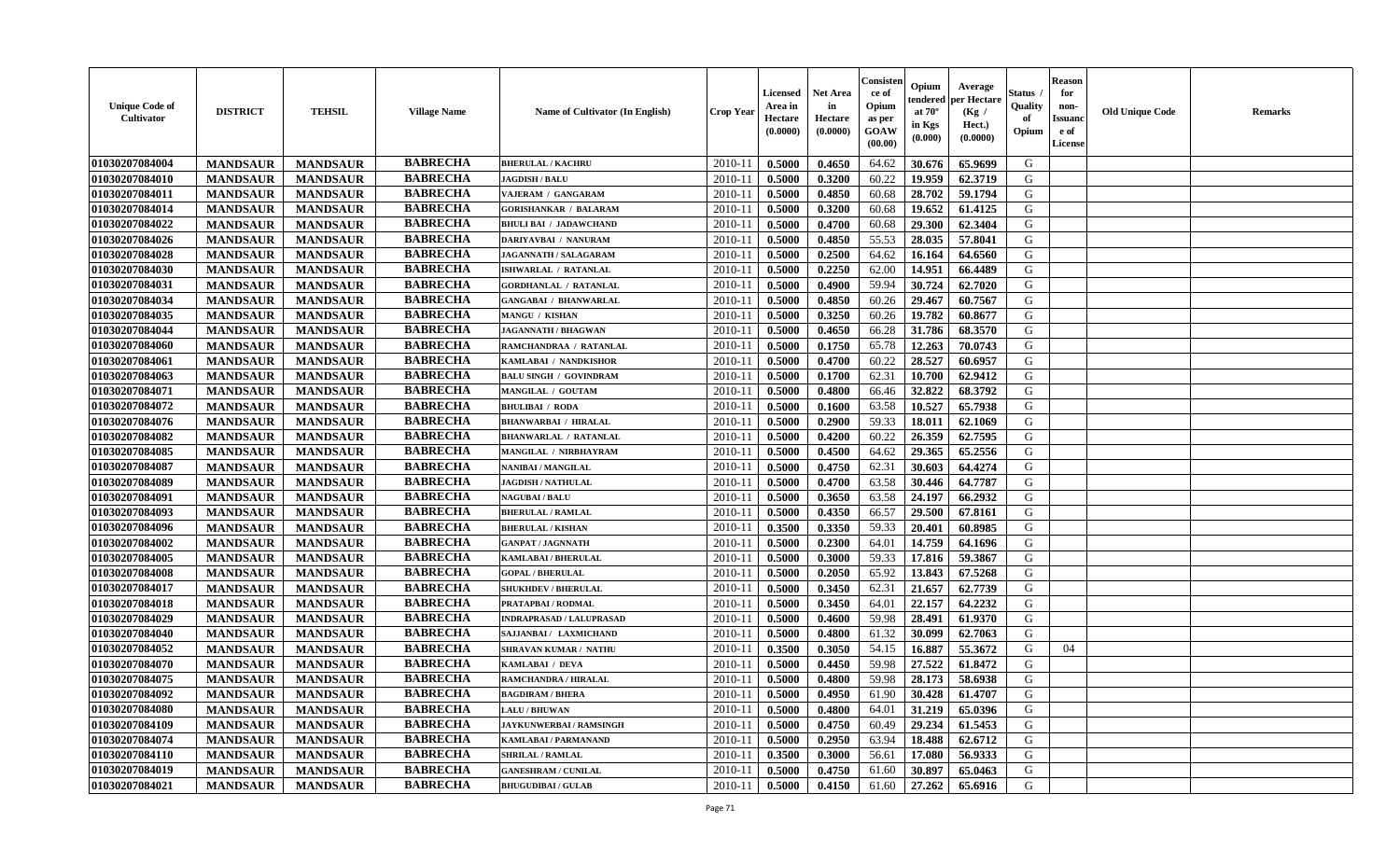| <b>Unique Code of</b><br><b>Cultivator</b> | <b>DISTRICT</b> | <b>TEHSIL</b>   | <b>Village Name</b> | <b>Name of Cultivator (In English)</b> | <b>Crop Year</b> | Licensed<br>Area in<br>Hectare<br>(0.0000) | <b>Net Area</b><br>in<br>Hectare<br>(0.0000) | Consister<br>ce of<br>Opium<br>as per<br>GOAW<br>(00.00) | Opium<br>endered<br>at $70^{\circ}$<br>in Kgs<br>$(\mathbf{0.000})$ | Average<br>per Hectare<br>(Kg /<br>Hect.)<br>(0.0000) | <b>Status</b> .<br>Quality<br>of<br>Opium | <b>Reason</b><br>for<br>non-<br><b>Issuand</b><br>e of<br>License | <b>Old Unique Code</b> | <b>Remarks</b>     |
|--------------------------------------------|-----------------|-----------------|---------------------|----------------------------------------|------------------|--------------------------------------------|----------------------------------------------|----------------------------------------------------------|---------------------------------------------------------------------|-------------------------------------------------------|-------------------------------------------|-------------------------------------------------------------------|------------------------|--------------------|
| 01030207084069                             | <b>MANDSAUR</b> | <b>MANDSAUR</b> | <b>BABRECHA</b>     | RAMKUNVAR / BAHADURASINGH              | 2010-11          | 0.5000                                     | 0.4750                                       | 61.60                                                    | 30.360                                                              | 63.9158                                               | G                                         |                                                                   |                        |                    |
| 01030207084077                             | <b>MANDSAUR</b> | <b>MANDSAUR</b> | <b>BABRECHA</b>     | <b>BHANWERLAL / KANHIYALAL</b>         | $2010 - 11$      | 0.5000                                     | 0.4850                                       | 64.67                                                    | 32.095                                                              | 66.1753                                               | G                                         |                                                                   |                        |                    |
| 01030207084023                             | <b>MANDSAUR</b> | <b>MANDSAUR</b> | <b>BABRECHA</b>     | <b>CHAMPALAL / BHERA</b>               | 2010-11          | 0.5000                                     | 0.2000                                       | 61.24                                                    | 12.615                                                              | 63.0750                                               | G                                         |                                                                   |                        |                    |
| 01030207084064                             | <b>MANDSAUR</b> | <b>MANDSAUR</b> | <b>BABRECHA</b>     | <b>JAWAHARLAL / DIPA</b>               | 2010-11          | 0.3500                                     | 0.3250                                       | 60.49                                                    | 19.581                                                              | 60.2492                                               | G                                         |                                                                   |                        |                    |
| 01030207084073                             | <b>MANDSAUR</b> | <b>MANDSAUR</b> | <b>BABRECHA</b>     | <b>BALURAM / RAMRATAN</b>              | 2010-11          | 0.5000                                     | 0.2250                                       | 60.49                                                    | 14.163                                                              | 62.9467                                               | G                                         |                                                                   |                        |                    |
| 01030207084027                             | <b>MANDSAUR</b> | <b>MANDSAUR</b> | <b>BABRECHA</b>     | <b>BALURAM / HIRALAL</b>               | $2010 - 11$      | 0.5000                                     | 0.4600                                       | 61.24                                                    | 28.424                                                              | 61.7913                                               | G                                         |                                                                   |                        |                    |
| 01030207085007                             | <b>MANDSAUR</b> | <b>MANDSAUR</b> | <b>BADWAN</b>       | <b>JAMNASHANKER / SHIVNARAYAN</b>      | $2010 - 1$       | 0.5000                                     | 0.4200                                       | 68.03                                                    | 30.895                                                              | 73.5595                                               |                                           | 02                                                                |                        |                    |
| 01030207085016                             | <b>MANDSAUR</b> | <b>MANDSAUR</b> | <b>BADWAN</b>       | <b>GORISHNKAR / BHERULAL</b>           | 2010-11          | 0.3500                                     | 0.2500                                       | 67.05                                                    | 17.452                                                              | 69.8080                                               | G                                         |                                                                   |                        |                    |
| 01030207085017                             | <b>MANDSAUR</b> | <b>MANDSAUR</b> | <b>BADWAN</b>       | <b>MODIRAM / RAMCHANDRA</b>            | 2010-11          | 0.5000                                     | 0.2900                                       | 65.27                                                    | 20.168                                                              | 69.5448                                               | G                                         |                                                                   |                        |                    |
| 01030207085018                             | <b>MANDSAUR</b> | <b>MANDSAUR</b> | <b>BADWAN</b>       | <b>BAGDIRAM / HARIRAM</b>              | 2010-11          | 0.3500                                     | 0.2650                                       | 65.27                                                    | 18.788                                                              | 70.8981                                               | G                                         |                                                                   |                        |                    |
| 01030207085028                             | <b>MANDSAUR</b> | <b>MANDSAUR</b> | <b>BADWAN</b>       | <b>SANTOSH BAI / HIRALAL</b>           | 2010-11          | 0.3500                                     | 0.1650                                       | 62.41                                                    | 10.503                                                              | 63.6545                                               | $\mathbf{I}$                              | 02                                                                |                        |                    |
| 01030207085031                             | <b>MANDSAUR</b> | <b>MANDSAUR</b> | <b>BADWAN</b>       | <b>NANIBAI / NANDA</b>                 | 2010-11          | 0.5000                                     | 0.2950                                       | 65.27                                                    | 19.469                                                              | 65.9966                                               | G                                         |                                                                   |                        |                    |
| 01030207085032                             | <b>MANDSAUR</b> | <b>MANDSAUR</b> | <b>BADWAN</b>       | <b>BHERULAL / BAGDIRAM</b>             | 2010-11          | 0.5000                                     | 0.2300                                       | 63.39                                                    | 14.897                                                              | 64.7696                                               | G                                         |                                                                   |                        |                    |
| 01030207085039                             | <b>MANDSAUR</b> | <b>MANDSAUR</b> | <b>BADWAN</b>       | KANKUBAI / BAGDIRAM                    | 2010-11          | 0.3500                                     | 0.3300                                       | 64.90                                                    | 21.806                                                              | 66.0788                                               | G                                         |                                                                   |                        |                    |
| 01030207085050                             | <b>MANDSAUR</b> | <b>MANDSAUR</b> | <b>BADWAN</b>       | <b>DARIYAVBAI / BHERULAL</b>           | $2010 - 1$       | 0.5000                                     | 0.3450                                       | 64.22                                                    | 20.752                                                              | 60.1507                                               | ${\bf G}$                                 |                                                                   |                        |                    |
| 01030207085090                             | <b>MANDSAUR</b> | <b>MANDSAUR</b> | <b>BADWAN</b>       | <b>BALURAM / LAXMAN</b>                | 2010-11          | 0.5000                                     | 0.1850                                       | 67.05                                                    | 12.241                                                              | 66.1676                                               | G                                         |                                                                   |                        |                    |
| 01030207085099                             | <b>MANDSAUR</b> | <b>MANDSAUR</b> | <b>BADWAN</b>       | <b>SALAGRAM / BAGDIRAM</b>             | 2010-11          | 0.5000                                     | 0.2500                                       | 63.93                                                    | 16.384                                                              | 65.5360                                               | G                                         |                                                                   |                        |                    |
| 01030207085101                             | <b>MANDSAUR</b> | <b>MANDSAUR</b> | <b>BADWAN</b>       | <b>NANDALAL / SITARAM</b>              | 2010-11          | 0.3500                                     | 0.2850                                       | 63.93                                                    | 17.836                                                              | 62.5825                                               | G                                         |                                                                   |                        |                    |
| 01030207085002                             | <b>MANDSAUR</b> | <b>MANDSAUR</b> | <b>BADWAN</b>       | <b>BHERULAL / DEVARAM</b>              | 2010-11          | 0.3500                                     | 0.2000                                       | 64.22                                                    | 13.349                                                              | 66.7450                                               | G                                         |                                                                   |                        |                    |
|                                            |                 |                 | <b>BADWAN</b>       | <b>DEVILAL / LAXMAN</b>                |                  |                                            | 0.4350                                       |                                                          |                                                                     |                                                       | G                                         |                                                                   |                        |                    |
| 01030207085006                             | <b>MANDSAUR</b> | <b>MANDSAUR</b> | <b>BADWAN</b>       |                                        | 2010-11          | 0.5000                                     |                                              | 63.93                                                    | 26.695                                                              | 61.3678                                               |                                           |                                                                   |                        |                    |
| 01030207085021                             | <b>MANDSAUR</b> | <b>MANDSAUR</b> | <b>BADWAN</b>       | <b>RAMNIVAS / BHAWATIBAI</b>           | 2010-11          | 0.5000                                     | 0.5050                                       | 68.04                                                    | 33.427                                                              | 66.1921                                               | G                                         |                                                                   |                        |                    |
| 01030207085034                             | <b>MANDSAUR</b> | <b>MANDSAUR</b> |                     | RADHESHYAM / BAGDIRAM                  | 2010-11          | 0.3500                                     | 0.1150                                       | 64.22                                                    | 7.798                                                               | 67.8087                                               | G                                         |                                                                   |                        |                    |
| 01030207085047                             | <b>MANDSAUR</b> | <b>MANDSAUR</b> | <b>BADWAN</b>       | <b>UDAYALAL / BHERULAL</b>             | $2010 - 1$       | 0.5000                                     | 0.2550                                       | 64.44                                                    | 16.515                                                              | 64.7647                                               | G                                         |                                                                   |                        | <b>NAME CHANGE</b> |
| 01030207085065                             | <b>MANDSAUR</b> | <b>MANDSAUR</b> | <b>BADWAN</b>       | <b>SALAGARAM / DALLA</b>               | 2010-11          | 0.5000                                     | 0.3600                                       | 62.32                                                    | 22.337                                                              | 62.0472                                               | ${\bf G}$                                 |                                                                   |                        | <b>NAME CHANGE</b> |
| 01030207085074                             | <b>MANDSAUR</b> | <b>MANDSAUR</b> | <b>BADWAN</b>       | <b>RAMLAL / BHERULAL</b>               | 2010-11          | 0.5000                                     | 0.3850                                       | 64.44                                                    | 25.610                                                              | 66.5195                                               | G                                         |                                                                   |                        |                    |
| 01030207085079                             | <b>MANDSAUR</b> | <b>MANDSAUR</b> | <b>BADWAN</b>       | <b>BHAGWANTIBAI / NANURAM</b>          | 2010-11          | 0.5000                                     | 0.3300                                       | 64.44                                                    | 20.740                                                              | 62.8485                                               | G                                         |                                                                   |                        |                    |
| 01030207085098                             | <b>MANDSAUR</b> | <b>MANDSAUR</b> | <b>BADWAN</b>       | <b>LILABAI / DEVILAL</b>               | 2010-11          | 0.3500                                     | 0.2000                                       | 62.32                                                    | 12.785                                                              | 63.9250                                               | G                                         |                                                                   |                        |                    |
| 01030207085108                             | <b>MANDSAUR</b> | <b>MANDSAUR</b> | <b>BADWAN</b>       | PARVATIBAI / DEVILAL                   | 2010-11          | 0.5000                                     | 0.4450                                       | 64.37                                                    | 28.773                                                              | 64.6584                                               | G                                         |                                                                   |                        |                    |
| 01030207085109                             | <b>MANDSAUR</b> | <b>MANDSAUR</b> | <b>BADWAN</b>       | <b>MANGILAL / KESHURAM</b>             | 2010-11          | 0.5000                                     | 0.3150                                       | 64.37                                                    | 20.350                                                              | 64.6032                                               | G                                         |                                                                   |                        |                    |
| 01030207085013                             | <b>MANDSAUR</b> | <b>MANDSAUR</b> | <b>BADWAN</b>       | KACHRULAL / MANGILAL                   | 2010-11          | 0.3500                                     | 0.1350                                       | 64.37                                                    | 9.462                                                               | 70.0889                                               | G                                         |                                                                   |                        |                    |
| 01030207085059                             | <b>MANDSAUR</b> | <b>MANDSAUR</b> | <b>BADWAN</b>       | <b>BADRILAL / HIRALAL</b>              | $2010 - 11$      | 0.5000                                     | 0.2850                                       | 62.66                                                    | 18.923                                                              | 66.3965                                               | G                                         |                                                                   |                        |                    |
| 01030207085005                             | <b>MANDSAUR</b> | <b>MANDSAUR</b> | <b>BADWAN</b>       | KANCHAN BAI / BADRILAL                 | 2010-11          | 0.3500                                     | 0.3550                                       | 62.32                                                    | 22.382                                                              | 63.0479                                               | G                                         |                                                                   |                        |                    |
| 01030207085055                             | <b>MANDSAUR</b> | <b>MANDSAUR</b> | <b>BADWAN</b>       | RAMLAL / KALU                          | 2010-11          | 0.3500                                     | 0.2000                                       | 62.66                                                    | 12.881                                                              | 64.4050                                               | G                                         |                                                                   |                        |                    |
| 01030207085115                             | <b>MANDSAUR</b> | <b>MANDSAUR</b> | <b>BADWAN</b>       | <b>DEVRAM / KAWERJI</b>                | 2010-11          | 0.5000                                     | 0.4200                                       | 68.33                                                    | 27.439                                                              | 65.3310                                               | G                                         |                                                                   |                        | <b>NAME CHANGE</b> |
| 01030207085112                             | <b>MANDSAUR</b> | <b>MANDSAUR</b> | <b>BADWAN</b>       | <b>KACHRU / BALURAM</b>                | 2010-11          | 0.5000                                     | 0.2350                                       | 68.33                                                    | 16.643                                                              | 70.8213                                               | ${\bf G}$                                 |                                                                   |                        |                    |
| 01030207085082                             | <b>MANDSAUR</b> | <b>MANDSAUR</b> | <b>BADWAN</b>       | PURALAL / KESHURAM                     | 2010-11          | 0.3500                                     | 0.2600                                       | 62.66                                                    | 16.515                                                              | 63.5192                                               | G                                         |                                                                   |                        |                    |
| 01030207085056                             | <b>MANDSAUR</b> | <b>MANDSAUR</b> | <b>BADWAN</b>       | <b>MOHANBAI/SITARAM</b>                | 2010-11          | 0.5000                                     | 0.2400                                       | 62.17                                                    | 15.800                                                              | 65.8333                                               | G                                         |                                                                   |                        |                    |
| 01030207085069                             | <b>MANDSAUR</b> | <b>MANDSAUR</b> | <b>BADWAN</b>       | <b>SITARAM / BHERULAL</b>              | 2010-11          | 0.5000                                     | 0.2800                                       | 61.30                                                    | 18.661                                                              | 66.6464                                               | G                                         |                                                                   |                        |                    |
| 01030207085120                             | <b>MANDSAUR</b> | <b>MANDSAUR</b> | <b>BADWAN</b>       | RAMKANYABAI / RATANLAL                 | $2010 - 11$      | 0.5000                                     | 0.1000                                       | 59.96                                                    | 6.142                                                               | 61.4200                                               | G                                         |                                                                   |                        |                    |
| 01030207085036                             | <b>MANDSAUR</b> | <b>MANDSAUR</b> | <b>BADWAN</b>       | <b>MANGILAL / BABRU</b>                | $2010 - 11$      | 0.3500                                     | 0.2650                                       | 62.17                                                    | 15.880                                                              | 59.9245                                               | ${\bf G}$                                 |                                                                   |                        |                    |
| 01030207085078                             | <b>MANDSAUR</b> | <b>MANDSAUR</b> | <b>BADWAN</b>       | NANDRAM / KISHANLAL                    | 2010-11          | 0.5000                                     | 0.2400                                       | 62.17                                                    | 15.773                                                              | 65.7208                                               | G                                         |                                                                   |                        |                    |
| 01030207085025                             | <b>MANDSAUR</b> | <b>MANDSAUR</b> | <b>BADWAN</b>       | <b>DOLATRAM / JAGANNATH</b>            | 2010-11          | 0.5000                                     | 0.4550                                       | 61.30                                                    | 27.927                                                              | 61.3780                                               | G                                         |                                                                   |                        |                    |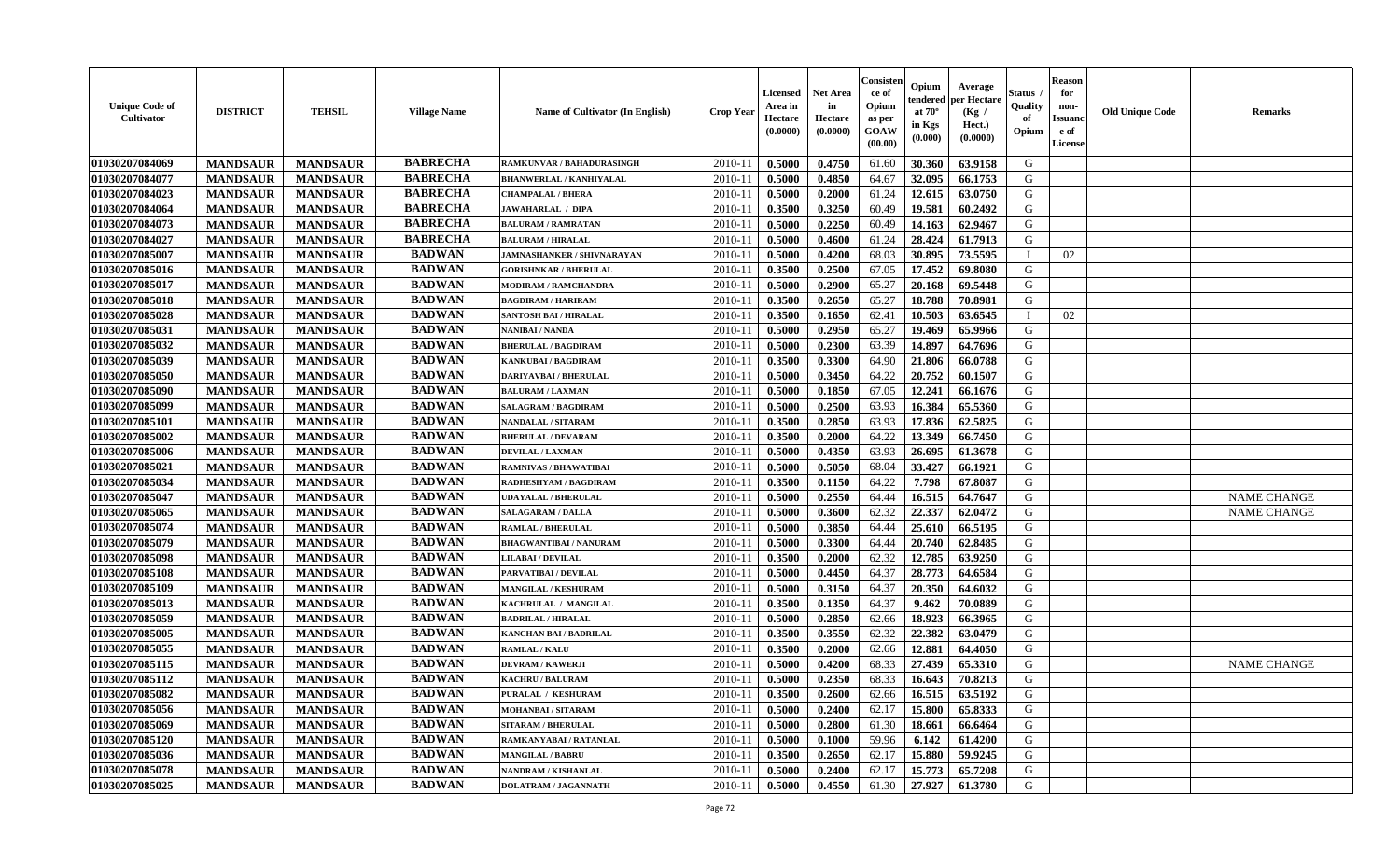| Consister<br><b>Reason</b><br>Opium<br>Average<br><b>Net Area</b><br><b>Status</b> .<br>for<br><b>Licensed</b><br>ce of<br>per Hectare<br>endered<br><b>Unique Code of</b><br>in<br>Opium<br>Quality<br>Area in<br>non-<br><b>DISTRICT</b><br><b>TEHSIL</b><br>at $70^{\circ}$<br><b>Village Name</b><br>Name of Cultivator (In English)<br><b>Crop Year</b><br>(Kg /<br><b>Cultivator</b><br>Hectare<br>of<br>Hectare<br><b>Issuand</b><br>as per<br>in Kgs<br>Hect.)<br>(0.0000)<br>(0.0000)<br>GOAW<br>e of<br>Opium<br>$(\mathbf{0.000})$<br>(0.0000)<br>(00.00)<br>License | <b>Old Unique Code</b> | <b>Remarks</b>     |
|---------------------------------------------------------------------------------------------------------------------------------------------------------------------------------------------------------------------------------------------------------------------------------------------------------------------------------------------------------------------------------------------------------------------------------------------------------------------------------------------------------------------------------------------------------------------------------|------------------------|--------------------|
| <b>BADWAN</b><br>01030207085094<br>2010-11<br>0.5000<br>0.4350<br>68.33<br>29.519<br>67.8598<br>G<br><b>MANDSAUR</b><br><b>MANDSAUR</b><br>RAMKANYABAI / RAMNARAYAN                                                                                                                                                                                                                                                                                                                                                                                                             |                        |                    |
| <b>BADWAN</b><br>01030207085085<br>G<br><b>MANDSAUR</b><br>$2010 - 11$<br>0.5000<br>0.2900<br>61.87<br>18.243<br>62.9069<br><b>MANDSAUR</b><br><b>SAMANDBAI / BHERULAL</b>                                                                                                                                                                                                                                                                                                                                                                                                      |                        |                    |
| <b>BADWAN</b><br>01030207085081<br>0.5000<br>0.3700<br>61.30<br>22.471<br>60.7324<br>G<br><b>MANDSAUR</b><br><b>MANDSAUR</b><br><b>GOVARDHAN / BHERULAL</b><br>2010-11                                                                                                                                                                                                                                                                                                                                                                                                          |                        |                    |
| <b>BADWAN</b><br>01030207085095<br><b>MANDSAUR</b><br><b>MANDSAUR</b><br>0.3500<br>0.1100<br>59.96<br>6.596<br>59.9636<br>G<br><b>JAGDISH / BAGDIRAM</b><br>2010-11                                                                                                                                                                                                                                                                                                                                                                                                             |                        |                    |
| 01030207085107<br><b>BADWAN</b><br><b>MANDSAUR</b><br><b>MANDSAUR</b><br>2010-11<br>0.3500<br>0.2800<br>65.77<br>19.731<br>70.4679<br>G<br><b>RAMCHANDRA / BHERULAL</b>                                                                                                                                                                                                                                                                                                                                                                                                         |                        |                    |
| <b>BADWAN</b><br>01030207085009<br><b>MANDSAUR</b><br><b>MANDSAUR</b><br>0.5000<br>0.2950<br>65.77<br>20.351<br>68.9864<br>G<br>$2010 - 11$<br><b>BAGADIBAI / MATA RAMKUNVAR</b>                                                                                                                                                                                                                                                                                                                                                                                                |                        |                    |
| <b>BADWAN</b><br>01030207085044<br><b>MANDSAUR</b><br><b>MANDSAUR</b><br>0.4850<br>65.77<br>31.889<br>65.7505<br>G<br>$2010 - 1$<br>0.5000<br><b>GOPAL / BAPULAL</b>                                                                                                                                                                                                                                                                                                                                                                                                            |                        |                    |
| 01030207085072<br><b>BADWAN</b><br>12.436<br>G<br><b>MANDSAUR</b><br><b>MANDSAUR</b><br>2010-11<br>0.3500<br>0.2000<br>61.87<br>62.1800<br>RAMCHANDRAA / BALDEV                                                                                                                                                                                                                                                                                                                                                                                                                 |                        |                    |
| 01030207085091<br><b>BADWAN</b><br>G<br><b>MANDSAUR</b><br><b>MANDSAUR</b><br>2010-11<br>0.3500<br>0.1800<br>61.87<br>11.623<br>64.5722<br>RAMKUNWARBAI / NATHU                                                                                                                                                                                                                                                                                                                                                                                                                 |                        |                    |
| <b>BAGYA</b><br>01030207086005<br>62.51<br>G<br><b>MANDSAUR</b><br>2010-11<br>0.5000<br>0.3300<br>21.128<br>64.0242<br><b>MANDSAUR</b><br><b>VARADICHAND / NANDA</b>                                                                                                                                                                                                                                                                                                                                                                                                            |                        |                    |
| <b>BAGYA</b><br>61.7200<br>G<br>01030207086012<br><b>MANDSAUR</b><br><b>MANDSAUR</b><br>2010-11<br>0.5000<br>0.3500<br>60.34<br>21.602<br><b>TULSIBAI/KISHAN</b>                                                                                                                                                                                                                                                                                                                                                                                                                |                        |                    |
| <b>BAGYA</b><br>13.222<br>01030207086013<br><b>MANDSAUR</b><br><b>MANDSAUR</b><br><b>MOTYABAI/VERDA</b><br>2010-11<br>0.3500<br>0.2150<br>64.05<br>61.4977<br>G                                                                                                                                                                                                                                                                                                                                                                                                                 |                        |                    |
| <b>BAGYA</b><br>01030207086014<br><b>MANDSAUR</b><br><b>MANDSAUR</b><br>0.3500<br>0.2100<br>13.185<br>62.7857<br>G<br><b>AMARLAL / KALU</b><br>2010-11<br>64.05                                                                                                                                                                                                                                                                                                                                                                                                                 |                        |                    |
| <b>BAGYA</b><br>01030207086016<br><b>MANDSAUR</b><br><b>MANDSAUR</b><br>2010-11<br>0.3500<br>0.3150<br>20.657<br>65.5778<br>G<br>64.21<br>RAMIBAI / RATANLAL                                                                                                                                                                                                                                                                                                                                                                                                                    |                        |                    |
| <b>BAGYA</b><br>25.162<br>${\bf G}$<br>01030207086017<br><b>MANDSAUR</b><br><b>MANDSAUR</b><br>$2010 - 1$<br>0.5000<br>0.4100<br>60.34<br>61.3707<br>OMPRAKASH / SHOBHARAM                                                                                                                                                                                                                                                                                                                                                                                                      |                        |                    |
| G<br>01030207086023<br><b>MANDSAUR</b><br><b>MANDSAUR</b><br><b>BAGYA</b><br>63.09<br>11.933<br>64.5027<br>2010-11<br>0.5000<br>0.1850<br>JANIBAI / KISHANLAL (GHATIWALA)                                                                                                                                                                                                                                                                                                                                                                                                       |                        |                    |
| <b>BAGYA</b><br>01030207086025<br>64.21<br>6.210<br>G<br><b>MANDSAUR</b><br><b>MANDSAUR</b><br>2010-11<br>0.5000<br>0.1000<br>62.1000<br><b>MANGU / NATHU</b>                                                                                                                                                                                                                                                                                                                                                                                                                   |                        |                    |
| <b>BAGYA</b><br>01030207086027<br><b>MANDSAUR</b><br>2010-11<br>0.2750<br>64.21<br>17.905<br>G<br><b>MANDSAUR</b><br>0.5000<br>65.1091<br><b>SAJJANBAI / DEVRAM</b>                                                                                                                                                                                                                                                                                                                                                                                                             |                        |                    |
| <b>BAGYA</b><br>64.73<br>12.724<br>G<br>01030207086029<br><b>MANDSAUR</b><br><b>MANDSAUR</b><br>2010-11<br>0.3500<br>0.1900<br>66.9684<br><b>NANALAL / VERDICHAND</b>                                                                                                                                                                                                                                                                                                                                                                                                           |                        |                    |
| <b>BAGYA</b><br>19.770<br>65.9000<br>G                                                                                                                                                                                                                                                                                                                                                                                                                                                                                                                                          |                        |                    |
| 01030207086032<br><b>MANDSAUR</b><br><b>MANDSAUR</b><br><b>SHAMBHULAL / BALU</b><br>2010-11<br>0.5000<br>0.3000<br>64.73<br><b>BAGYA</b>                                                                                                                                                                                                                                                                                                                                                                                                                                        |                        |                    |
| 01030207086037<br><b>MANDSAUR</b><br><b>MANDSAUR</b><br>0.3950<br>62.51<br>25.049<br>63.4152<br>G<br><b>SAJJANBAI / RATANLAL</b><br>2010-11<br>0.5000                                                                                                                                                                                                                                                                                                                                                                                                                           |                        |                    |
| <b>BAGYA</b><br>64.7538<br>01030207086001<br><b>MANDSAUR</b><br><b>MANDSAUR</b><br>2010-11<br>0.3500<br>0.1950<br>62.51<br>12.627<br>G<br>NANIBAI / BAGDIRAM                                                                                                                                                                                                                                                                                                                                                                                                                    |                        |                    |
| 01030207086039<br><b>MANDSAUR</b><br><b>BAGYA</b><br>27.394<br>62.9747<br>${\bf G}$<br><b>MANDSAUR</b><br>$2010 - 1$<br>0.5000<br>0.4350<br>60.34<br><b>VERDICHAND / BHAGWAN</b>                                                                                                                                                                                                                                                                                                                                                                                                |                        |                    |
| <b>BAGYA</b><br>${\bf G}$<br>01030207086022<br>64.73<br>19.863<br><b>MANDSAUR</b><br><b>MANDSAUR</b><br>2010-11<br>0.3500<br>0.3050<br>65.1246<br>JANIBAI / AMRA                                                                                                                                                                                                                                                                                                                                                                                                                |                        |                    |
| <b>BAGYA</b><br>G<br>01030207086041<br><b>MANDSAUR</b><br>2010-11<br>0.5000<br>0.3000<br>64.84<br>19.452<br>64.8400<br><b>MANDSAUR</b><br><b>SHIVRAM / HIRALAL</b>                                                                                                                                                                                                                                                                                                                                                                                                              |                        |                    |
| <b>BAGYA</b><br>01030207086031<br><b>MANDSAUR</b><br>2010-11<br>0.5000<br>0.2850<br>59.26<br>17.897<br>62.7965<br>G<br><b>MANDSAUR</b><br><b>BHANWERLAL / SHIVLAL</b>                                                                                                                                                                                                                                                                                                                                                                                                           |                        |                    |
| <b>BAGYA</b><br>01030207086007<br><b>MANDSAUR</b><br>0.1600<br>63.41<br>10.798<br>67.4875<br>G<br><b>MANDSAUR</b><br>2010-11<br>0.3500<br>UMRAWSINGH / BHANWERSINGH                                                                                                                                                                                                                                                                                                                                                                                                             |                        |                    |
| <b>BAGYA</b><br>0.2450<br>16.469<br>67.2204<br>G<br>01030207086024<br><b>MANDSAUR</b><br><b>MANDSAUR</b><br>LAXMINARAYAN / SHOBHARAM<br>2010-11<br>0.5000<br>64.84                                                                                                                                                                                                                                                                                                                                                                                                              |                        |                    |
| <b>BHATREWAS</b><br>23.595<br>65.5417<br>G<br>01030207087002<br><b>MANDSAUR</b><br><b>MANDSAUR</b><br><b>NARAYANIBAI / RATANLAL</b><br>2010-11<br>0.3500<br>0.3600<br>65.62                                                                                                                                                                                                                                                                                                                                                                                                     |                        |                    |
| <b>BHATREWAS</b><br>01030207087005<br>25.257<br><b>MANDSAUR</b><br><b>MANDSAUR</b><br>2010-11<br>0.5000<br>0.4150<br>63.85<br>60.8602<br>G<br><b>DHANNA / GHAMER</b>                                                                                                                                                                                                                                                                                                                                                                                                            |                        | <b>NAME CHANGE</b> |
| <b>BHATREWAS</b><br>01030207087006<br><b>MANDSAUR</b><br><b>MANDSAUR</b><br>60.63<br>18.414<br>61.3800<br>G<br>$2010 - 11$<br>0.5000<br>0.3000<br><b>MANSINGH / PANALAL</b>                                                                                                                                                                                                                                                                                                                                                                                                     |                        |                    |
| <b>BHATREWAS</b><br>01030207087009<br>G<br><b>MANDSAUR</b><br><b>MANDSAUR</b><br>2010-11<br>61.91<br>30.734<br>63.3691<br>0.5000<br>0.4850<br>RAMCHANDRA / NANDA                                                                                                                                                                                                                                                                                                                                                                                                                |                        |                    |
| <b>BHATREWAS</b><br>G<br>01030207087016<br><b>MANDSAUR</b><br>2010-11<br>0.5000<br>0.4850<br>61.91<br>28.364<br>58.4825<br><b>MANDSAUR</b><br>NANDIBAI / RAMCHANDRA                                                                                                                                                                                                                                                                                                                                                                                                             |                        |                    |
| <b>BHATREWAS</b><br>01030207087018<br>24.312<br>58.5831<br>G<br><b>MANDSAUR</b><br><b>MANDSAUR</b><br>2010-11<br>0.5000<br>0.4150<br>61.46<br><b>MANGALSINGH / HARIRAM</b>                                                                                                                                                                                                                                                                                                                                                                                                      |                        |                    |
| <b>BHATREWAS</b><br>${\bf G}$<br>01030207087032<br><b>MANDSAUR</b><br><b>MANDSAUR</b><br>0.5000<br>0.3300<br>63.79<br>21.224<br>64.3152<br>2010-11<br>LAXMINARAYAN / NATHU                                                                                                                                                                                                                                                                                                                                                                                                      |                        |                    |
| <b>BHATREWAS</b><br>63.22<br>20.718<br>G<br>01030207087033<br><b>MANDSAUR</b><br><b>MANDSAUR</b><br>0.3500<br>0.3400<br>60.9353<br><b>AASHARAM / BHUWAN</b><br>2010-11                                                                                                                                                                                                                                                                                                                                                                                                          |                        |                    |
| <b>BHATREWAS</b><br>01030207087047<br><b>MANDSAUR</b><br><b>MANDSAUR</b><br><b>JAYRAM / BAGDIRAM</b><br>2010-11<br>0.5000<br>0.4150<br>60.63<br>26.123<br>62.9470<br>G                                                                                                                                                                                                                                                                                                                                                                                                          |                        |                    |
| <b>BHATREWAS</b><br><b>MANDSAUR</b><br><b>MANDSAUR</b><br>0.3250<br>58.81<br>20.373<br>62.6862<br>G<br>01030207087049<br><b>BAGDIRAM / NANDA</b><br>2010-11<br>0.3500                                                                                                                                                                                                                                                                                                                                                                                                           |                        |                    |
| <b>BHATREWAS</b><br>01030207087053<br><b>MANDSAUR</b><br><b>MANDSAUR</b><br>0.3050<br>20.763<br>68.0754<br>G<br>$2010 - 11$<br>0.3500<br>64.48<br><b>KESHERBAI/AMBARAM</b>                                                                                                                                                                                                                                                                                                                                                                                                      |                        |                    |
| <b>BHATREWAS</b><br>33.391<br>${\bf G}$<br>01030207087056<br><b>MANDSAUR</b><br><b>MANDSAUR</b><br>0.5000<br>64.64<br>66.7820<br>$2010 - 11$<br>0.5000<br><b>SUNDERBAI/CHENRAM</b>                                                                                                                                                                                                                                                                                                                                                                                              |                        |                    |
| <b>BHATREWAS</b><br>G<br>01030207087057<br><b>MANDSAUR</b><br>2010-11<br>0.3500<br>0.3500<br>60.48<br>21.730<br>62.0857<br><b>MANDSAUR</b><br>NANDRAM / KALU                                                                                                                                                                                                                                                                                                                                                                                                                    |                        |                    |
| <b>BHATREWAS</b><br>G<br>01030207087059<br>2010-11<br>0.5000<br>0.4950<br>60.48<br>30.983<br>62.5919<br><b>MANDSAUR</b><br><b>MANDSAUR</b><br><b>GOPILAL / HERCHAND</b>                                                                                                                                                                                                                                                                                                                                                                                                         |                        |                    |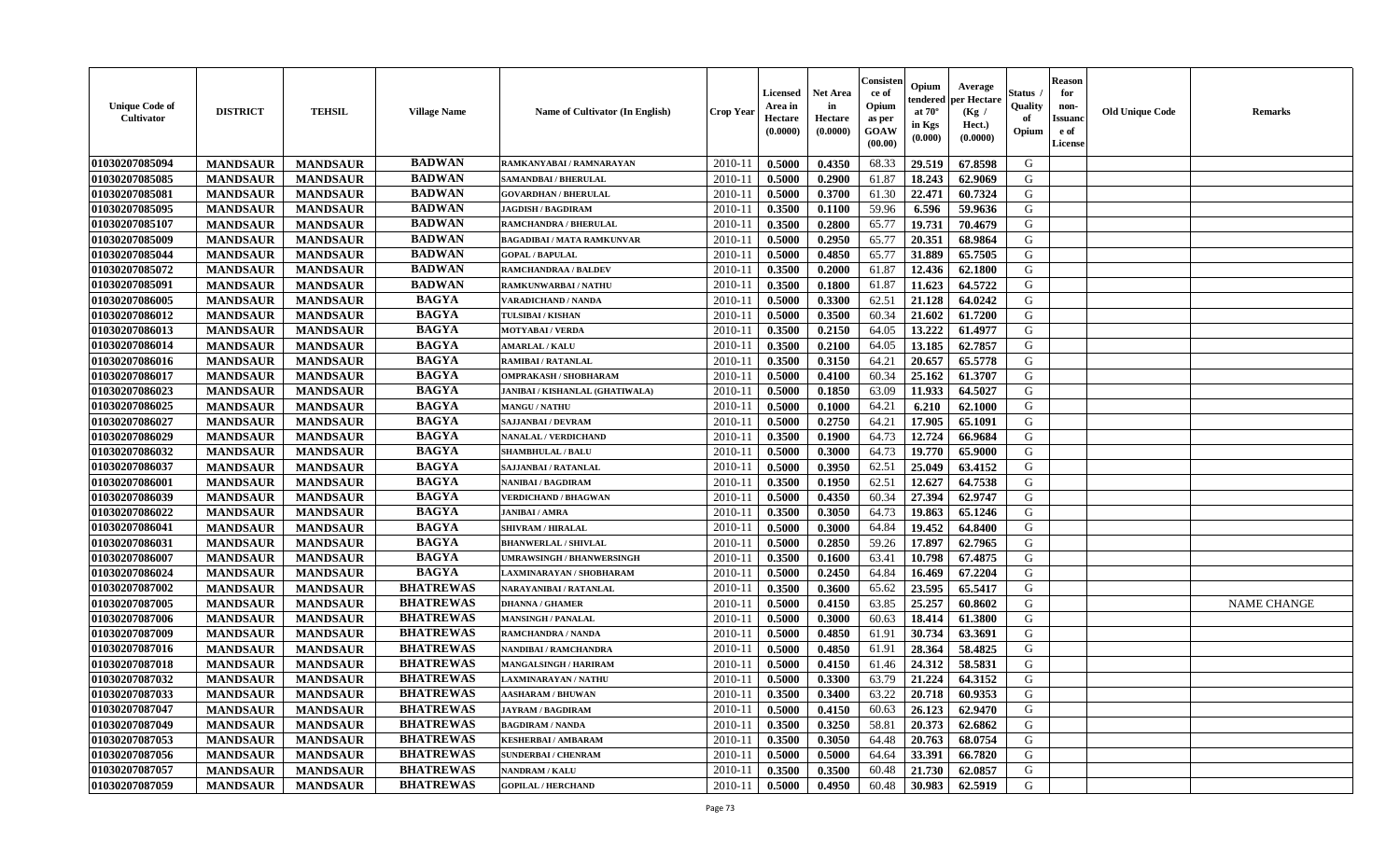| <b>Unique Code of</b><br><b>Cultivator</b> | <b>DISTRICT</b> | <b>TEHSIL</b>   | <b>Village Name</b> | <b>Name of Cultivator (In English)</b> | <b>Crop Year</b> | <b>Licensed</b><br>Area in<br>Hectare<br>(0.0000) | <b>Net Area</b><br>in<br>Hectare<br>(0.0000) | Consister<br>ce of<br>Opium<br>as per<br><b>GOAW</b><br>(00.00) | Opium<br>endered<br>at $70^\circ$<br>in Kgs<br>$(\mathbf{0.000})$ | Average<br>per Hectare<br>(Kg)<br>Hect.)<br>(0.0000) | Status<br>Quality<br>of<br>Opium | <b>Reason</b><br>for<br>non-<br><b>Issuano</b><br>e of<br>License | <b>Old Unique Code</b> | <b>Remarks</b>                      |
|--------------------------------------------|-----------------|-----------------|---------------------|----------------------------------------|------------------|---------------------------------------------------|----------------------------------------------|-----------------------------------------------------------------|-------------------------------------------------------------------|------------------------------------------------------|----------------------------------|-------------------------------------------------------------------|------------------------|-------------------------------------|
| 01030207087061                             | <b>MANDSAUR</b> | <b>MANDSAUR</b> | <b>BHATREWAS</b>    | <b>DALLA / DEVA</b>                    | 2010-11          | 0.3500                                            | 0.2800                                       | 63.79                                                           | 16.804                                                            | 60.0143                                              | G                                |                                                                   |                        |                                     |
| 01030207087063                             | <b>MANDSAUR</b> | <b>MANDSAUR</b> | <b>BHATREWAS</b>    | <b>MANGALSINGH / RAMLAL</b>            | $2010 - 1$       | 0.3500                                            | 0.1700                                       | 64.64                                                           | 10.915                                                            | 64.2059                                              | G                                |                                                                   |                        |                                     |
| 01030207087065                             | <b>MANDSAUR</b> | <b>MANDSAUR</b> | <b>BHATREWAS</b>    | KAMLABAI / BAGDIRAM                    | $2010 - 1$       | 0.5000                                            | 0.2750                                       | 61.32                                                           | 16.460                                                            | 59.8545                                              | G                                |                                                                   |                        |                                     |
| 01030207087067                             | <b>MANDSAUR</b> | <b>MANDSAUR</b> | <b>BHATREWAS</b>    | PRAHLADSINGH / UDAYLAL                 | $2010 - 11$      | 0.5000                                            | 0.4750                                       | 63.07                                                           | 30.409                                                            | 64.0189                                              | G                                |                                                                   |                        |                                     |
| 01030207087074                             | <b>MANDSAUR</b> | <b>MANDSAUR</b> | <b>BHATREWAS</b>    | <b>SAMRATH / HARCHANDRA</b>            | 2010-11          | 0.5000                                            | 0.5000                                       | 63.07                                                           | 32.301                                                            | 64.6020                                              | G                                |                                                                   |                        |                                     |
| 01030207087075                             | <b>MANDSAUR</b> | <b>MANDSAUR</b> | <b>BHATREWAS</b>    | <b>RAMESWER / RAGHUNATH</b>            | $2010 - 11$      | 0.3500                                            | 0.3450                                       | 61.55                                                           | 21.885                                                            | 63.4348                                              | G                                |                                                                   |                        |                                     |
| 01030207087026                             | <b>MANDSAUR</b> | <b>MANDSAUR</b> | <b>BHATREWAS</b>    | <b>AWANTABAI/BALU</b>                  | 2010-11          | 0.3500                                            | 0.2400                                       | 56.15                                                           | 14.310                                                            | 59.6250                                              | G                                |                                                                   |                        |                                     |
| 01030207087011                             | <b>MANDSAUR</b> | <b>MANDSAUR</b> | <b>BHATREWAS</b>    | SHOBHARAM / BAGDIRAM                   | $2010 - 11$      | 0.5000                                            | 0.2000                                       | 64.64                                                           | 13.196                                                            | 65.9800                                              | G                                |                                                                   |                        |                                     |
| 01030207087068                             | <b>MANDSAUR</b> | <b>MANDSAUR</b> | <b>BHATREWAS</b>    | <b>GANESHRAM / BAGDIRAM</b>            | 2010-11          | 0.3500                                            | 0.2850                                       | 61.55                                                           | 19.089                                                            | 66.9789                                              | G                                |                                                                   |                        |                                     |
| 01030207087030                             | <b>MANDSAUR</b> | <b>MANDSAUR</b> | <b>BHATREWAS</b>    | <b>SHANTIBAI / KISHAN</b>              | $2010 - 11$      | 0.5000                                            | 0.3250                                       | 58.81                                                           | 18.492                                                            | 56.8985                                              | G                                |                                                                   |                        |                                     |
| 01030207087022                             | <b>MANDSAUR</b> | <b>MANDSAUR</b> | <b>BHATREWAS</b>    | <b>DURGABAI/BHANWERLAL</b>             | 2010-11          | 0.3500                                            | 0.3150                                       | 60.48                                                           | 19.682                                                            | 62.4825                                              | G                                |                                                                   |                        |                                     |
| 01030207087023                             | <b>MANDSAUR</b> | <b>MANDSAUR</b> | <b>BHATREWAS</b>    | <b>BHANWERSINGH / RAMRATAN</b>         | 2010-11          | 0.5000                                            | 0.5000                                       | 58.09                                                           | 29.560                                                            | 59.1200                                              | G                                |                                                                   |                        |                                     |
| 01030207087046                             | <b>MANDSAUR</b> | <b>MANDSAUR</b> | <b>BHATREWAS</b>    | <b>BALURAM / SAVA</b>                  | 2010-11          | 0.3500                                            | 0.1250                                       | 58.81                                                           | 8.032                                                             | 64.2560                                              | G                                |                                                                   |                        |                                     |
| 01030207087076                             | <b>MANDSAUR</b> | <b>MANDSAUR</b> | <b>BHATREWAS</b>    | NERSINGH / SHOBHARAM                   | $2010 - 11$      | 0.3500                                            | 0.3250                                       | 63.79                                                           | 19.811                                                            | 60.9569                                              | G                                |                                                                   |                        |                                     |
| 01030207087015                             | <b>MANDSAUR</b> | <b>MANDSAUR</b> | <b>BHATREWAS</b>    | KACHARMAL / JETRAM                     | $2010 - 11$      | 0.3500                                            | 0.1000                                       | 58.09                                                           | 6.282                                                             | 62.8200                                              | G                                |                                                                   |                        |                                     |
| 01030207087058                             | <b>MANDSAUR</b> | <b>MANDSAUR</b> | <b>BHATREWAS</b>    | <b>MANGAL / DEVA</b>                   | 2010-11          | 0.5000                                            | 0.4950                                       | 61.83                                                           | 29.564                                                            | 59.7253                                              | G                                |                                                                   |                        |                                     |
| 01030207089004                             | <b>MANDSAUR</b> | <b>MANDSAUR</b> | <b>CHAJUKHEDA</b>   | <b>RAMSINGH / BALUSINGH</b>            | 2010-11          | 0.5000                                            | 0.2800                                       | 64.70                                                           | 18.236                                                            | 65.1286                                              | G                                |                                                                   |                        |                                     |
| 01030207089002                             | <b>MANDSAUR</b> | <b>MANDSAUR</b> | <b>CHAJUKHEDA</b>   | <b>DIPABAI/CHOTHMAL</b>                | 2010-11          | 0.5000                                            | 0.2050                                       | 61.56                                                           | 13.183                                                            | 64.3073                                              | G                                |                                                                   |                        |                                     |
| 01030207089010                             | <b>MANDSAUR</b> | <b>MANDSAUR</b> | <b>CHAJUKHEDA</b>   | <b>BHAGWATIBAI / MANGILAL</b>          | $2010 - 11$      | 0.3500                                            | 0.2150                                       | 61.56                                                           | 13.798                                                            | 64.1767                                              | G                                |                                                                   |                        |                                     |
| 01030207089017                             | <b>MANDSAUR</b> | <b>MANDSAUR</b> | <b>CHAJUKHEDA</b>   | <b>BHERULAL / UDA</b>                  | 2010-11          | 0.5000                                            | 0.1550                                       | 61.70                                                           | 9.387                                                             | 60.5613                                              | G                                |                                                                   |                        |                                     |
| 01030207089007                             | <b>MANDSAUR</b> | <b>MANDSAUR</b> | <b>CHAJUKHEDA</b>   | RATANLAL / CHUNILAL                    | $2010 - 11$      | 0.5000                                            | 0.2050                                       | 65.88                                                           | 14.362                                                            | 70.0585                                              | G                                |                                                                   |                        |                                     |
| 01030207089032                             | <b>MANDSAUR</b> | <b>MANDSAUR</b> | <b>CHAJUKHEDA</b>   | <b>ASHOK / VERDICHAND</b>              | 2010-11          | 0.5000                                            | 0.3600                                       | 61.56                                                           | 23.050                                                            | 64.0278                                              | G                                |                                                                   |                        |                                     |
| 01030207089033                             | <b>MANDSAUR</b> | <b>MANDSAUR</b> | <b>CHAJUKHEDA</b>   | NAMSHIBAI / RAMNARAYAN                 | 2010-11          | 0.5000                                            | 0.2050                                       | 65.88                                                           | 13.637                                                            | 66.5220                                              | G                                |                                                                   |                        | <b>IRAINSPER/RICCITA</b><br>DA CCIL |
| 01030207089009                             | <b>MANDSAUR</b> | <b>MANDSAUR</b> | <b>CHAJUKHEDA</b>   | RADHESHYAM / DEVIDAS                   | $2010 - 11$      | 0.5000                                            | 0.1550                                       | 61.70                                                           | 9.969                                                             | 64.3161                                              | G                                |                                                                   |                        |                                     |
| 01030207089006                             | <b>MANDSAUR</b> | <b>MANDSAUR</b> | <b>CHAJUKHEDA</b>   | KACHNBAI / BHERULAL                    | $2010 - 1$       | 0.5000                                            | 0.2250                                       | 68.74                                                           | 15.751                                                            | 70.0044                                              | G                                |                                                                   |                        |                                     |
| 01030207089034                             | <b>MANDSAUR</b> | <b>MANDSAUR</b> | <b>CHAJUKHEDA</b>   | <b>BHARATSINGH / BHANWERSINGH</b>      | 2010-11          | 0.5000                                            | 0.3400                                       | 61.70                                                           | 21.877                                                            | 64.3441                                              | G                                |                                                                   |                        |                                     |
| 01030207089035                             | <b>MANDSAUR</b> | <b>MANDSAUR</b> | <b>CHAJUKHEDA</b>   | <b>SHIVGIR / RATANGIR</b>              | $2010 - 11$      | 0.5000                                            | 0.2450                                       | 61.68                                                           | 15.191                                                            | 62.0041                                              | G                                |                                                                   |                        |                                     |
| 01030207091004                             | <b>MANDSAUR</b> | <b>MANDSAUR</b> | <b>DHAKADKHEDI</b>  | <b>GITABAI/ GANGARAM</b>               | 2010-11          | 0.3500                                            | 0.2350                                       | 61.76                                                           | 16.596                                                            | 70.6213                                              | G                                |                                                                   |                        |                                     |
| 01030207091005                             | <b>MANDSAUR</b> | <b>MANDSAUR</b> | <b>DHAKADKHEDI</b>  | <b>RATNIBAI / BHUWAN</b>               | 2010-11          | 0.3500                                            | 0.1750                                       | 61.00                                                           | 11.268                                                            | 64.3886                                              | G                                |                                                                   |                        |                                     |
| 01030207091008                             | <b>MANDSAUR</b> | <b>MANDSAUR</b> | <b>DHAKADKHEDI</b>  | <b>SHAMBHULAL / PURALAL</b>            | $2010 - 11$      | 0.3500                                            | 0.3350                                       | 61.00                                                           | 20.505                                                            | 61.2090                                              | G                                |                                                                   |                        |                                     |
| 01030207091011                             | <b>MANDSAUR</b> | <b>MANDSAUR</b> | <b>DHAKADKHEDI</b>  | <b>DEVILAL / RAMJI</b>                 | 2010-11          | 0.5000                                            | 0.2200                                       | 61.00                                                           | 13.803                                                            | 62.7409                                              | G                                |                                                                   |                        |                                     |
| 01030207091013                             | <b>MANDSAUR</b> | <b>MANDSAUR</b> | <b>DHAKADKHEDI</b>  | MADANSINGH / KALUSINGH                 | 2010-11          | 0.5000                                            | 0.2900                                       | 61.65                                                           | 17.975                                                            | 61.9828                                              | G                                |                                                                   |                        |                                     |
| 01030207091014                             | <b>MANDSAUR</b> | <b>MANDSAUR</b> | <b>DHAKADKHEDI</b>  | SITARAM / RAMCHANDRA                   | $2010 - 11$      | 0.5000                                            | 0.2550                                       | 61.65                                                           | 16.302                                                            | 63.9294                                              | G                                |                                                                   |                        |                                     |
| 01030207091015                             | <b>MANDSAUR</b> | <b>MANDSAUR</b> | <b>DHAKADKHEDI</b>  | <b>BAGDIRAM / BHERULAL</b>             | 2010-11          | 0.5000                                            | 0.3600                                       | 61.65                                                           | 22.995                                                            | 63.8750                                              | G                                |                                                                   |                        |                                     |
| 01030207091016                             | <b>MANDSAUR</b> | <b>MANDSAUR</b> | <b>DHAKADKHEDI</b>  | <b>NANDRAM / BHUWAN</b>                | 2010-11          | 0.3500                                            | 0.2700                                       | 60.32                                                           | 16.459                                                            | 60.9593                                              | G                                |                                                                   |                        |                                     |
| 01030207091020                             | <b>MANDSAUR</b> | <b>MANDSAUR</b> | <b>DHAKADKHEDI</b>  | <b>UMRAWSINGH / AMERSINGH</b>          | $2010-11$ 0.5000 |                                                   | 0.2000                                       |                                                                 |                                                                   | $60.32$   12.710   63.5500                           | G                                |                                                                   |                        |                                     |
| 01030207091021                             | <b>MANDSAUR</b> | <b>MANDSAUR</b> | <b>DHAKADKHEDI</b>  | <b>VISHNUDAS / SHANKERDAS</b>          | 2010-11          | 0.5000                                            | 0.2450                                       | 64.17                                                           | 16.052                                                            | 65.5184                                              | G                                |                                                                   |                        |                                     |
| 01030207091024                             | <b>MANDSAUR</b> | <b>MANDSAUR</b> | <b>DHAKADKHEDI</b>  | RAMCHANDRA / KALU                      | 2010-11          | 0.3500                                            | 0.1350                                       | 60.32                                                           | 8.428                                                             | 62.4296                                              | G                                |                                                                   |                        |                                     |
| 01030207091025                             | <b>MANDSAUR</b> | <b>MANDSAUR</b> | <b>DHAKADKHEDI</b>  | <b>BALURAM / DEVRAM</b>                | 2010-11          | 0.5000                                            | 0.3200                                       | 61.48                                                           | 20.631                                                            | 64.4719                                              | G                                |                                                                   |                        |                                     |
| 01030207091027                             | <b>MANDSAUR</b> | <b>MANDSAUR</b> | <b>DHAKADKHEDI</b>  | <b>MANGILAL / NANURAM</b>              | 2010-11          | 0.5000                                            | 0.3450                                       | 59.45                                                           | 20.340                                                            | 58.9565                                              | G                                |                                                                   |                        |                                     |
| 01030207091029                             | <b>MANDSAUR</b> | <b>MANDSAUR</b> | <b>DHAKADKHEDI</b>  | <b>MOHANLAL / RATANLAL</b>             | 2010-11          | 0.5000                                            | 0.4950                                       | 61.76                                                           | 31.198                                                            | 63.0263                                              | G                                |                                                                   |                        |                                     |
| 01030207091031                             | <b>MANDSAUR</b> | <b>MANDSAUR</b> | <b>DHAKADKHEDI</b>  | TULSIDAS / SHANKERDAS                  | $2010-11$        | 0.5000                                            | 0.2350                                       | 64.17                                                           |                                                                   | 15.859 67.4851                                       | G                                |                                                                   |                        |                                     |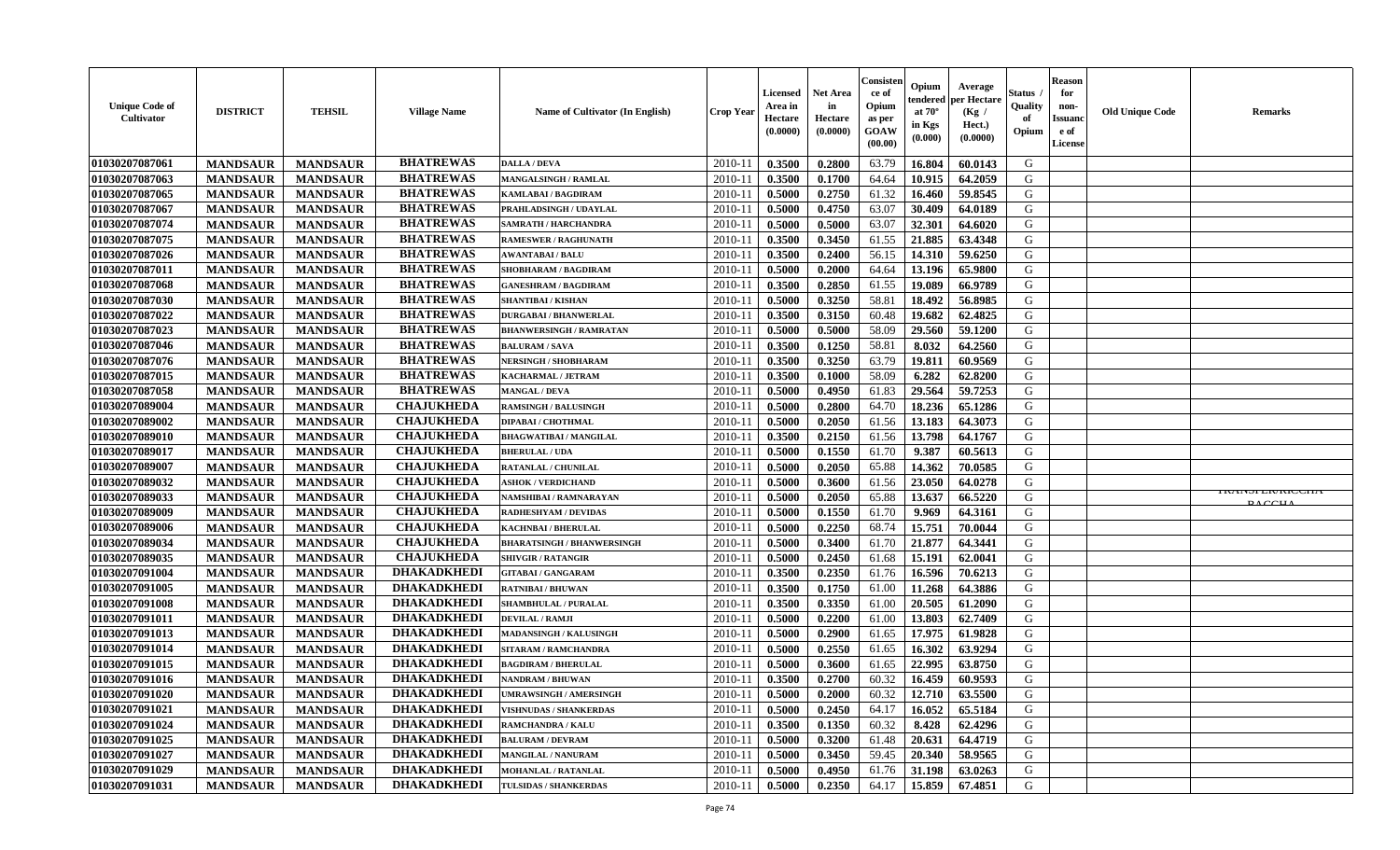| <b>Unique Code of</b><br><b>Cultivator</b> | <b>DISTRICT</b> | <b>TEHSIL</b>   | <b>Village Name</b> | Name of Cultivator (In English) | <b>Crop Year</b> | Licensed<br>Area in<br>Hectare<br>(0.0000) | <b>Net Area</b><br>in<br>Hectare<br>(0.0000) | Consister<br>ce of<br>Opium<br>as per<br>GOAW<br>(00.00) | Opium<br>endered<br>at $70^\circ$<br>in Kgs<br>(0.000) | Average<br>per Hectare<br>(Kg /<br>Hect.)<br>(0.0000) | <b>Status</b> .<br>Quality<br>of<br>Opium | <b>Reason</b><br>for<br>non-<br><b>Issuand</b><br>e of<br>License | <b>Old Unique Code</b> | <b>Remarks</b>     |
|--------------------------------------------|-----------------|-----------------|---------------------|---------------------------------|------------------|--------------------------------------------|----------------------------------------------|----------------------------------------------------------|--------------------------------------------------------|-------------------------------------------------------|-------------------------------------------|-------------------------------------------------------------------|------------------------|--------------------|
| 01030207091019                             | <b>MANDSAUR</b> | <b>MANDSAUR</b> | <b>DHAKADKHEDI</b>  | <b>BHAWERLAL / RAMCHANDRA</b>   | 2010-11          | 0.3500                                     | 0.3000                                       | 62.60                                                    | 18.816                                                 | 62.7200                                               | G                                         |                                                                   |                        |                    |
| 01030207091002                             | <b>MANDSAUR</b> | <b>MANDSAUR</b> | <b>DHAKADKHEDI</b>  | RAMNARAYAN / D.P.BAGDIRAM       | $2010 - 11$      | 0.5000                                     | 0.1100                                       | 62.60                                                    | 8.281                                                  | 75.2818                                               | G                                         |                                                                   |                        |                    |
| 01030207091030                             | <b>MANDSAUR</b> | <b>MANDSAUR</b> | <b>DHAKADKHEDI</b>  | <b>MOHANSINGH / BHAWERSINGH</b> | 2010-11          | 0.5000                                     | 0.2700                                       | 61.48                                                    | 16.477                                                 | 61.0259                                               | G                                         |                                                                   |                        |                    |
| 01030207091007                             | <b>MANDSAUR</b> | <b>MANDSAUR</b> | <b>DHAKADKHEDI</b>  | <b>JARESINGH / BHANWERSINGH</b> | 2010-11          | 0.5000                                     | 0.3900                                       | 56.19                                                    | 22.645                                                 | 58.0641                                               | G                                         |                                                                   |                        |                    |
| 01030207091028                             | <b>MANDSAUR</b> | <b>MANDSAUR</b> | <b>DHAKADKHEDI</b>  | SHMBHUSINGH / DEVISINGH         | 2010-11          | 0.3500                                     | 0.1300                                       | 59.45                                                    | 8.170                                                  | 62.8462                                               | G                                         |                                                                   |                        |                    |
| 01030207091001                             | <b>MANDSAUR</b> | <b>MANDSAUR</b> | <b>DHAKADKHEDI</b>  | MADANSINGH / AMARSINGH          | 2010-11          | 0.5000                                     | 0.2150                                       | 61.48                                                    | 14.448                                                 | 67.2000                                               | G                                         |                                                                   |                        |                    |
| 01030207091033                             | <b>MANDSAUR</b> | <b>MANDSAUR</b> | <b>DHAKADKHEDI</b>  | RAMESHWER / KISHANLAL           | $2010 - 1$       | 0.3500                                     | 0.2500                                       | 55.12                                                    | 14.567                                                 | 58.2680                                               | G                                         |                                                                   |                        |                    |
| 01030207091034                             | <b>MANDSAUR</b> | <b>MANDSAUR</b> | <b>DHAKADKHEDI</b>  | <b>BHIMSHING / UMARWSINGH</b>   | 2010-11          | 0.3500                                     | 0.1850                                       | 62.60                                                    | 11.840                                                 | 64.0000                                               | G                                         |                                                                   | 01030207107006         |                    |
| 01030207069035                             | <b>MANDSAUR</b> | <b>MANDSAUR</b> | <b>DHAMNAR</b>      | RAMPRASHAD / OKARLAL            | 2010-11          | 0.5000                                     | 0.2500                                       | 66.66                                                    | 16.884                                                 | 67.5360                                               | G                                         |                                                                   |                        |                    |
| 01030207069001                             | <b>MANDSAUR</b> | <b>MANDSAUR</b> | <b>DHAMNAR</b>      | PARWATIBAI / BADRILAL           | 2010-11          | 0.5000                                     | 0.2000                                       | 57.97                                                    | 12.563                                                 | 62.8150                                               | G                                         |                                                                   |                        |                    |
| 01030207069006                             | <b>MANDSAUR</b> | <b>MANDSAUR</b> | <b>DHAMNAR</b>      | <b>GOVINDRAM / RAJARAM</b>      | 2010-11          | 0.3500                                     |                                              |                                                          |                                                        | 0.0000                                                | $\rm F$                                   |                                                                   |                        |                    |
| 01030207069007                             | <b>MANDSAUR</b> | <b>MANDSAUR</b> | <b>DHAMNAR</b>      | <b>BALURAM / ASHARAM</b>        | 2010-11          | 0.5000                                     | 0.4950                                       | 58.62                                                    | 29.771                                                 | 60.1434                                               | G                                         |                                                                   |                        |                    |
| 01030207069012                             | <b>MANDSAUR</b> | <b>MANDSAUR</b> | <b>DHAMNAR</b>      | RADHESHYAM / ONKARLAL           | 2010-11          | 0.5000                                     | 0.3250                                       | 61.18                                                    | 20.390                                                 | 62.7385                                               | G                                         |                                                                   |                        |                    |
| 01030207069013                             | <b>MANDSAUR</b> | <b>MANDSAUR</b> | <b>DHAMNAR</b>      | <b>BHANWERLAL / RAMNARAYAN</b>  | 2010-11          | 0.5000                                     | 0.4600                                       | 63.24                                                    | 29.334                                                 | 63.7696                                               | G                                         |                                                                   |                        |                    |
| 01030207069019                             | <b>MANDSAUR</b> | <b>MANDSAUR</b> | <b>DHAMNAR</b>      | KANHIYALAL / RAMRATAN           | $2010 - 1$       | 0.5000                                     | 0.5050                                       | 63.24                                                    | 30.979                                                 | 61.3446                                               | ${\bf G}$                                 |                                                                   |                        |                    |
| 01030207069024                             | <b>MANDSAUR</b> | <b>MANDSAUR</b> | <b>DHAMNAR</b>      | <b>ONKARLAL / BHAGIRTH</b>      | 2010-11          | 0.5000                                     | 0.2500                                       | 61.18                                                    | 15.522                                                 | 62.0880                                               | G                                         |                                                                   |                        |                    |
| 01030207069025                             | <b>MANDSAUR</b> | <b>MANDSAUR</b> | <b>DHAMNAR</b>      | NANDRAM / BAGDIRAM              | 2010-11          | 0.5000                                     | 0.2500                                       | 64.07                                                    | 16.585                                                 | 66.3400                                               | G                                         |                                                                   |                        |                    |
| 01030207069028                             | <b>MANDSAUR</b> | <b>MANDSAUR</b> | <b>DHAMNAR</b>      | <b>ASHOK KUMAR / AMBARAM</b>    | 2010-11          | 0.5000                                     | 0.5000                                       | 66.49                                                    | 31.839                                                 | 63.6780                                               | G                                         |                                                                   |                        |                    |
| 01030207069029                             | <b>MANDSAUR</b> | <b>MANDSAUR</b> | <b>DHAMNAR</b>      | SHANTILAL / RAMNARAYAN          | 2010-11          | 0.5000                                     | 0.2900                                       | 63.97                                                    | 18.305                                                 | 63.1207                                               | G                                         |                                                                   |                        |                    |
|                                            |                 |                 | <b>DHAMNAR</b>      | <b>JAGDISGH / BAGDIRAM</b>      |                  |                                            | 0.3050                                       |                                                          | 19.647                                                 |                                                       | G                                         |                                                                   |                        |                    |
| 01030207069037                             | <b>MANDSAUR</b> | <b>MANDSAUR</b> | <b>DHAMNAR</b>      |                                 | 2010-11          | 0.3500                                     |                                              | 64.66                                                    |                                                        | 64.4164                                               |                                           |                                                                   |                        |                    |
| 01030207069039                             | <b>MANDSAUR</b> | <b>MANDSAUR</b> |                     | PRABHULAL / SHUKHA              | 2010-11          | 0.5000                                     | 0.4550                                       | 64.66                                                    | 28.515                                                 | 62.6703                                               | G                                         |                                                                   |                        | <b>NAME CHANGE</b> |
| 01030207069042                             | <b>MANDSAUR</b> | <b>MANDSAUR</b> | <b>DHAMNAR</b>      | HARISHANKAR / AMBALAL           | 2010-11          | 0.5000                                     | 0.2350                                       | 61.12                                                    | 15.516                                                 | 66.0255                                               | G                                         |                                                                   |                        |                    |
| 01030207069043                             | <b>MANDSAUR</b> | <b>MANDSAUR</b> | <b>DHAMNAR</b>      | RATANLAL / PARTHA GAYRI         | $2010 - 1$       | 0.5000                                     | 0.2200                                       | 62.99                                                    | 14.308                                                 | 65.0364                                               | ${\bf G}$                                 |                                                                   |                        |                    |
| 01030207069053                             | <b>MANDSAUR</b> | <b>MANDSAUR</b> | <b>DHAMNAR</b>      | <b>BADRILAL / ONKARLAL</b>      | 2010-11          | 0.5000                                     | 0.1950                                       | 64.66                                                    | 12.692                                                 | 65.0872                                               | ${\bf G}$                                 |                                                                   |                        |                    |
| 01030207069060                             | <b>MANDSAUR</b> | <b>MANDSAUR</b> | <b>DHAMNAR</b>      | SATYNARAYAN / NANDRAM           | 2010-11          | 0.5000                                     | 0.1500                                       | 62.99                                                    | 9.592                                                  | 63.9467                                               | G                                         |                                                                   |                        |                    |
| 01030207069073                             | <b>MANDSAUR</b> | <b>MANDSAUR</b> | <b>DHAMNAR</b>      | VINODAKUMAR / AVANTIPRASAD      | 2010-11          | 0.5000                                     | 0.2100                                       | 62.99                                                    | 13.678                                                 | 65.1333                                               | G                                         |                                                                   |                        |                    |
| 01030207069076                             | <b>MANDSAUR</b> | <b>MANDSAUR</b> | <b>DHAMNAR</b>      | <b>AMBALAL / DEVRAM</b>         | 2010-11          | 0.5000                                     | 0.2050                                       | 61.12                                                    | 12.486                                                 | 60.9073                                               | G                                         |                                                                   |                        |                    |
| 01030207069089                             | <b>MANDSAUR</b> | <b>MANDSAUR</b> | <b>DHAMNAR</b>      | <b>MOHANLAL / RODMAL</b>        | 2010-11          | 0.5000                                     | 0.2000                                       | 67.05                                                    | 13.793                                                 | 68.9650                                               | G                                         |                                                                   |                        |                    |
| 01030207069095                             | <b>MANDSAUR</b> | <b>MANDSAUR</b> | <b>DHAMNAR</b>      | <b>MUIKUND / BALARAM</b>        | 2010-11          | 0.5000                                     | 0.1800                                       | 67.05                                                    | 12.299                                                 | 68.3278                                               | G                                         |                                                                   |                        |                    |
| 01030207069097                             | <b>MANDSAUR</b> | <b>MANDSAUR</b> | <b>DHAMNAR</b>      | <b>DOLATRAM / NANDA</b>         | 2010-11          | 0.5000                                     | 0.4200                                       | 63.17                                                    | 26.892                                                 | 64.0286                                               | G                                         |                                                                   |                        |                    |
| 01030207069099                             | <b>MANDSAUR</b> | <b>MANDSAUR</b> | <b>DHAMNAR</b>      | RAMNARAYAN / PRABHULAL          | $2010 - 11$      | 0.5000                                     | 0.2050                                       | 63.17                                                    | 13.248                                                 | 64.6244                                               | G                                         |                                                                   |                        |                    |
| 01030207069021                             | <b>MANDSAUR</b> | <b>MANDSAUR</b> | <b>DHAMNAR</b>      | <b>RUKMANBAI/GIRDHARI</b>       | 2010-11          | 0.5000                                     | 0.2800                                       | 63.17                                                    | 17.859                                                 | 63.7821                                               | G                                         |                                                                   |                        |                    |
| 01030207069044                             | <b>MANDSAUR</b> | <b>MANDSAUR</b> | <b>DHAMNAR</b>      | <b>OMPRAKASH / RAMLAL</b>       | 2010-11          | 0.5000                                     | 0.3850                                       | 67.05                                                    | 26.648                                                 | 69.2156                                               | G                                         |                                                                   |                        |                    |
| 01030207069004                             | <b>MANDSAUR</b> | <b>MANDSAUR</b> | <b>DHAMNAR</b>      | RAMESHWAR / MANGILAL            | 2010-11          | 0.3500                                     | 0.2650                                       | 63.77                                                    | 17.928                                                 | 67.6528                                               | G                                         |                                                                   |                        |                    |
| 01030207069100                             | <b>MANDSAUR</b> | <b>MANDSAUR</b> | <b>DHAMNAR</b>      | RATANBAI / RAMCHANDRA           | 2010-11          | 0.5000                                     | 0.4850                                       | 62.73                                                    | 30.809                                                 | 63.5237                                               | ${\bf G}$                                 |                                                                   |                        |                    |
| 01030207069101                             | <b>MANDSAUR</b> | <b>MANDSAUR</b> | <b>DHAMNAR</b>      | <b>RAMESHVAR / BHERULAL</b>     | 2010-11          | 0.5000                                     | 0.2750                                       | 61.12                                                    | 17.096                                                 | 62.1673                                               | G                                         |                                                                   |                        |                    |
| 01030207069064                             | <b>MANDSAUR</b> | <b>MANDSAUR</b> | <b>DHAMNAR</b>      | <b>SOHANBAI/HIRALAL</b>         | 2010-11          | 0.3500                                     | 0.3000                                       | 66.58                                                    | 20.478                                                 | 68.2600                                               | G                                         |                                                                   |                        |                    |
| 01030207069107                             | <b>MANDSAUR</b> | <b>MANDSAUR</b> | <b>DHAMNAR</b>      | <b>MOHANLAL / DOLATRAM</b>      | 2010-11          | 0.3500                                     | 0.0650                                       | 66.70                                                    | 4.202                                                  | 64.6462                                               | G                                         |                                                                   |                        |                    |
| 01030207069109                             | <b>MANDSAUR</b> | <b>MANDSAUR</b> | <b>DHAMNAR</b>      | <b>SEJATJI / BABU KHA</b>       | $2010 - 11$      | 0.5000                                     |                                              |                                                          |                                                        | 0.0000                                                | $\mathbf{F}$                              |                                                                   |                        |                    |
| 01030207069110                             | <b>MANDSAUR</b> | <b>MANDSAUR</b> | <b>DHAMNAR</b>      | <b>RAMKUNWER / ONKARLAL</b>     | $2010 - 11$      | 0.5000                                     | 0.4950                                       | 60.82                                                    | 29.567                                                 | 59.7313                                               | ${\bf G}$                                 |                                                                   |                        |                    |
| 01030207069066                             | <b>MANDSAUR</b> | <b>MANDSAUR</b> | <b>DHAMNAR</b>      | CHENABAI / SITARAM              | 2010-11          | 0.5000                                     | 0.2950                                       | 60.82                                                    | 18.203                                                 | 61.7051                                               | G                                         |                                                                   |                        |                    |
| 01030207069069                             | <b>MANDSAUR</b> | <b>MANDSAUR</b> | <b>DHAMNAR</b>      | <b>BADRILAL / BHANWERLAL</b>    | 2010-11          | 0.5000                                     | 0.2850                                       | 60.82                                                    | 18.133                                                 | 63.6246                                               | G                                         |                                                                   |                        |                    |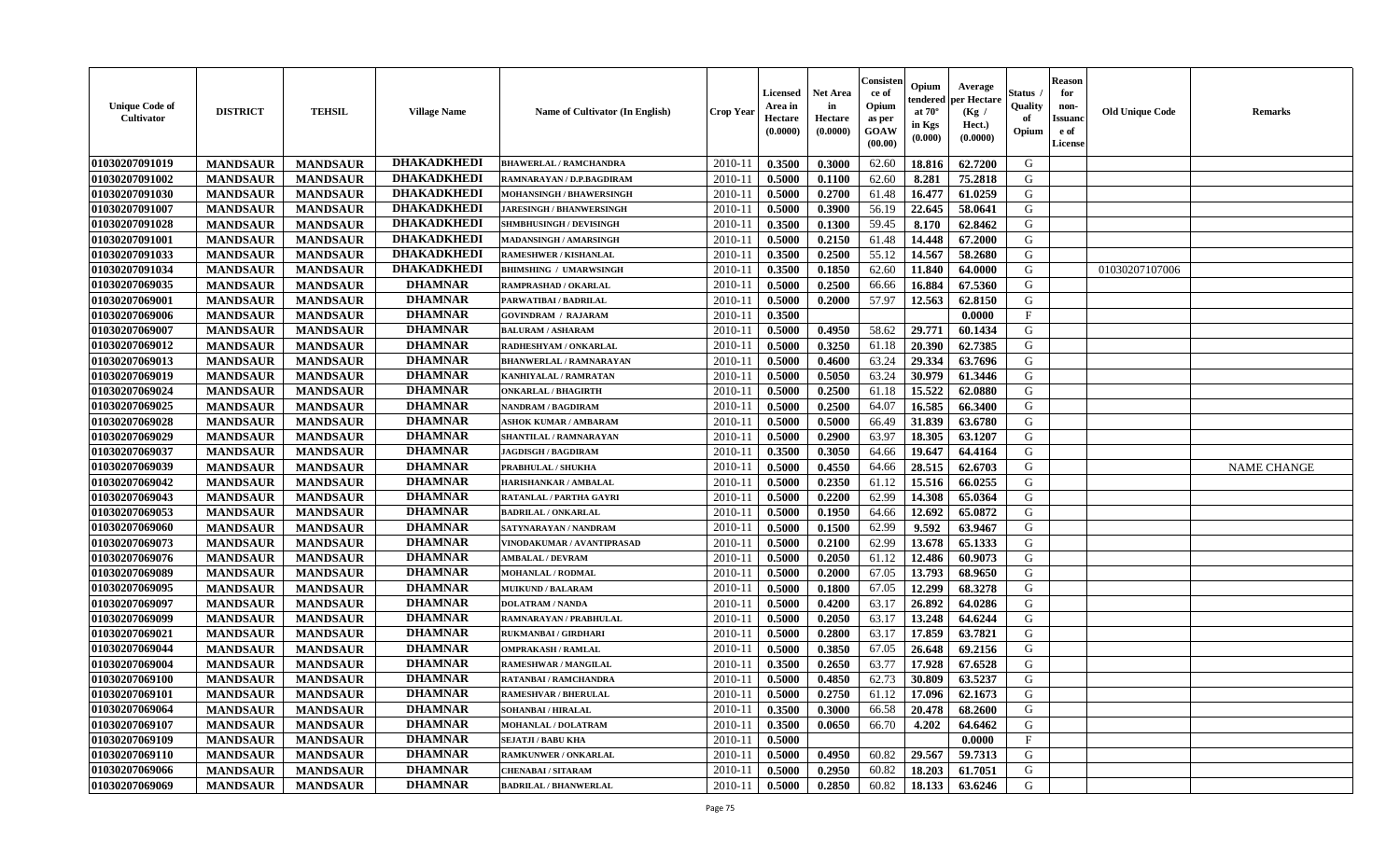| <b>Unique Code of</b><br><b>Cultivator</b> | <b>DISTRICT</b> | <b>TEHSIL</b>   | <b>Village Name</b> | <b>Name of Cultivator (In English)</b> | <b>Crop Year</b> | Licensed<br>Area in<br>Hectare<br>(0.0000) | Net Area<br>in<br>Hectare<br>(0.0000) | Consisteı<br>ce of<br>Opium<br>as per<br>GOAW<br>(00.00) | Opium<br>endered<br>at $70^\circ$<br>in Kgs<br>(0.000) | Average<br>per Hectare<br>(Kg /<br>Hect.)<br>(0.0000) | Status<br>Quality<br>of<br>Opium | <b>Reason</b><br>for<br>non-<br><b>Issuand</b><br>e of<br>License | <b>Old Unique Code</b> | Remarks |
|--------------------------------------------|-----------------|-----------------|---------------------|----------------------------------------|------------------|--------------------------------------------|---------------------------------------|----------------------------------------------------------|--------------------------------------------------------|-------------------------------------------------------|----------------------------------|-------------------------------------------------------------------|------------------------|---------|
| 01030207069098                             | <b>MANDSAUR</b> | <b>MANDSAUR</b> | <b>DHAMNAR</b>      | <b>KESHERBAI/NATHU</b>                 | 2010-11          | 0.5000                                     | 0.5050                                | 63.84                                                    | 33.562                                                 | 66.4594                                               | G                                |                                                                   |                        |         |
| 01030207069047                             | <b>MANDSAUR</b> | <b>MANDSAUR</b> | <b>DHAMNAR</b>      | SHANTILAL / RAMPRASHAD                 | 2010-11          | 0.5000                                     | 0.1950                                | 66.58                                                    | 12.983                                                 | 66.5795                                               | G                                |                                                                   |                        |         |
| 01030207069016                             | <b>MANDSAUR</b> | <b>MANDSAUR</b> | <b>DHAMNAR</b>      | NANDLAL / KACHRUMAL                    | 2010-11          | 0.5000                                     | 0.3900                                | 60.81                                                    | 23.959                                                 | 61.4333                                               | G                                |                                                                   |                        |         |
| 01030207069111                             | <b>MANDSAUR</b> | <b>MANDSAUR</b> | <b>DHAMNAR</b>      | <b>AMANABAI / HABIB KHA</b>            | 2010-11          | 0.3500                                     | 0.2550                                | 62.78                                                    | 15.318                                                 | 60.0706                                               | G                                |                                                                   |                        |         |
| 01030207069112                             | <b>MANDSAUR</b> | <b>MANDSAUR</b> | <b>DHAMNAR</b>      | <b>DHAPUBAI / BASNTILAL</b>            | 2010-11          | 0.5000                                     | 0.2000                                | 66.58                                                    | 13.478                                                 | 67.3900                                               | G                                |                                                                   |                        |         |
| 01030207069113                             | <b>MANDSAUR</b> | <b>MANDSAUR</b> | <b>DHAMNAR</b>      | <b>GITABAI/ UADAYRAM</b>               | 2010-11          | 0.3500                                     | 0.2400                                | 62.78                                                    | 15.399                                                 | 64.1625                                               | G                                |                                                                   |                        |         |
| 01030207069103                             | <b>MANDSAUR</b> | <b>MANDSAUR</b> | <b>DHAMNAR</b>      | <b>BAGDIRAM / BHERULAL</b>             | $2010 - 11$      | 0.5000                                     | 0.4950                                | 62.78                                                    | 32.027                                                 | 64.7010                                               | G                                |                                                                   |                        |         |
| 01030207070047                             | <b>MANDSAUR</b> | <b>MANDSAUR</b> | DHUNDHADKA          | RAISHAKHA / ALLARAKH                   | 2010-11          | 0.3500                                     | 0.3400                                | 58.71                                                    | 19.274                                                 | 56.6882                                               | G                                |                                                                   |                        |         |
| 01030207070005                             | <b>MANDSAUR</b> | <b>MANDSAUR</b> | DHUNDHADKA          | <b>BHARATRAM / NANDA</b>               | 2010-11          | 0.5000                                     | 0.4500                                | 65.60                                                    | 29.511                                                 | 65.5800                                               | G                                |                                                                   |                        |         |
| 01030207070010                             | <b>MANDSAUR</b> | <b>MANDSAUR</b> | DHUNDHADKA          | <b>NATHULAL / SALAGRAM</b>             | 2010-11          | 0.3500                                     | 0.3450                                | 58.71                                                    | 20.481                                                 | 59.3652                                               | G                                |                                                                   |                        |         |
| 01030207070015                             | <b>MANDSAUR</b> | <b>MANDSAUR</b> | DHUNDHADKA          | <b>NATHU / HIRA</b>                    | 2010-11          | 0.3500                                     | 0.2550                                | 61.59                                                    | 15.389                                                 | 60.3490                                               | G                                |                                                                   |                        |         |
| 01030207070016                             | <b>MANDSAUR</b> | <b>MANDSAUR</b> | DHUNDHADKA          | <b>BALMUKAND / BAGDIRAM</b>            | 2010-11          | 0.5000                                     | 0.3800                                | 63.07                                                    | 23.994                                                 | 63.1421                                               | G                                |                                                                   |                        |         |
| 01030207070020                             | <b>MANDSAUR</b> | <b>MANDSAUR</b> | DHUNDHADKA          | <b>DEVRAM / KISHAN</b>                 | 2010-11          | 0.5000                                     | 0.5000                                | 63.07                                                    | 32.724                                                 | 65.4480                                               | G                                |                                                                   |                        |         |
| 01030207070023                             | <b>MANDSAUR</b> | <b>MANDSAUR</b> | DHUNDHADKA          | <b>BADRILAL / BHUWAN</b>               | 2010-11          | 0.3500                                     | 0.1250                                | 61.78                                                    | 8.464                                                  | 67.7120                                               | G                                |                                                                   |                        |         |
| 01030207070024                             | <b>MANDSAUR</b> | <b>MANDSAUR</b> | DHUNDHADKA          | SHANKARLAL / PANNALAL                  | $2010 - 11$      | 0.5000                                     | 0.4300                                | 63.07                                                    | 28.201                                                 | 65.5837                                               | G                                |                                                                   |                        |         |
| 01030207070026                             | <b>MANDSAUR</b> | <b>MANDSAUR</b> | DHUNDHADKA          | NANDIBAI / LAXMAN                      | 2010-11          | 0.5000                                     | 0.1850                                | 63.58                                                    | 11.826                                                 | 63.9243                                               | G                                |                                                                   |                        |         |
| 01030207070028                             | <b>MANDSAUR</b> | <b>MANDSAUR</b> | DHUNDHADKA          | SARJUNABAI / MAGNIRAM                  | 2010-11          | 0.3500                                     | 0.2000                                | 65.60                                                    | 13.420                                                 | 67.1000                                               | G                                |                                                                   |                        |         |
| 01030207070030                             | <b>MANDSAUR</b> | <b>MANDSAUR</b> | DHUNDHADKA          | <b>RAMLAL / BAGDIRAM</b>               | 2010-11          | 0.5000                                     | 0.4900                                | 61.69                                                    | 30.951                                                 | 63.1653                                               | G                                |                                                                   |                        |         |
| 01030207070032                             | <b>MANDSAUR</b> | <b>MANDSAUR</b> | DHUNDHADKA          | <b>DEVRAM / RAMLAL</b>                 | 2010-11          | 0.3500                                     | 0.2900                                | 61.10                                                    | 18.365                                                 | 63.3276                                               | G                                |                                                                   |                        |         |
| 01030207070033                             | <b>MANDSAUR</b> | <b>MANDSAUR</b> | <b>DHUNDHADKA</b>   | <b>BASNTILAL / MOTILAL</b>             | 2010-11          | 0.3500                                     | 0.2000                                | 62.15                                                    | 14.046                                                 | 70.2300                                               | G                                |                                                                   |                        |         |
| 01030207070035                             | <b>MANDSAUR</b> | <b>MANDSAUR</b> | DHUNDHADKA          | RAMLAL / SITARAM                       | 2010-11          | 0.5000                                     | 0.3150                                | 63.58                                                    | 22.852                                                 | 72.5460                                               | G                                |                                                                   |                        |         |
| 01030207070037                             | <b>MANDSAUR</b> | <b>MANDSAUR</b> | DHUNDHADKA          | <b>RUPA / ONKAR</b>                    | 2010-11          | 0.5000                                     | 0.4500                                | 61.10                                                    | 26.299                                                 | 58.4422                                               | G                                |                                                                   |                        |         |
| 01030207070039                             | <b>MANDSAUR</b> | <b>MANDSAUR</b> | DHUNDHADKA          | <b>VISRAMDAS / GURURAMDAS</b>          | 2010-11          | 0.5000                                     | 0.1300                                | 63.58                                                    | 7.593                                                  | 58.4077                                               | G                                |                                                                   |                        |         |
| 01030207070043                             | <b>MANDSAUR</b> | <b>MANDSAUR</b> | DHUNDHADKA          | <b>KARULAL / BAGDIRAM</b>              | 2010-11          | 0.5000                                     | 0.1850                                | 63.61                                                    | 12.131                                                 | 65.5730                                               | G                                |                                                                   |                        |         |
| 01030207070044                             | <b>MANDSAUR</b> | <b>MANDSAUR</b> | DHUNDHADKA          | <b>BAPULAL / RUPRAM</b>                | 2010-11          | 0.5000                                     | 0.2250                                | 65.80                                                    | 16.140                                                 | 71.7333                                               | G                                |                                                                   |                        |         |
| 01030207070052                             | <b>MANDSAUR</b> | <b>MANDSAUR</b> | DHUNDHADKA          | <b>BADRILAL / RAMLAL</b>               | 2010-11          | 0.5000                                     | 0.3750                                | 62.96                                                    | 23.700                                                 | 63.2000                                               | G                                |                                                                   |                        |         |
| 01030207070064                             | <b>MANDSAUR</b> | <b>MANDSAUR</b> | DHUNDHADKA          | SALAGRAM / GANGARAM                    | 2010-11          | 0.5000                                     | 0.3000                                | 62.96                                                    | 19.626                                                 | 65.4200                                               | G                                |                                                                   |                        |         |
| 01030207070073                             | <b>MANDSAUR</b> | <b>MANDSAUR</b> | DHUNDHADKA          | <b>BALURAM / SHANKARLAL</b>            | 2010-11          | 0.5000                                     | 0.2000                                | 62.96                                                    | 13.105                                                 | 65.5250                                               | G                                |                                                                   |                        |         |
| 01030207070087                             | <b>MANDSAUR</b> | <b>MANDSAUR</b> | DHUNDHADKA          | <b>JUJHAR / KISHAN</b>                 | 2010-11          | 0.5000                                     | 0.3100                                | 62.96                                                    | 19.796                                                 | 63.8581                                               | G                                |                                                                   |                        |         |
| 01030207070089                             | <b>MANDSAUR</b> | <b>MANDSAUR</b> | DHUNDHADKA          | <b>SITRAM / NANURAM</b>                | 2010-11          | 0.5000                                     | 0.2300                                | 65.60                                                    | 15.144                                                 | 65.8435                                               | G                                |                                                                   |                        |         |
| 01030207070095                             | <b>MANDSAUR</b> | <b>MANDSAUR</b> | <b>DHUNDHADKA</b>   | NANDRAM / BAGDIRAM KUDIWALA            | $2010 - 11$      | 0.5000                                     | 0.4500                                | 63.61                                                    | 29.315                                                 | 65.1444                                               | G                                |                                                                   |                        |         |
| 01030207070098                             | <b>MANDSAUR</b> | <b>MANDSAUR</b> | DHUNDHADKA          | <b>VERDICHAND / BAGDIRAM</b>           | 2010-11          | 0.5000                                     | 0.3900                                | 63.61                                                    | 24.935                                                 | 63.9359                                               | G                                |                                                                   |                        |         |
| 01030207070100                             | <b>MANDSAUR</b> | <b>MANDSAUR</b> | DHUNDHADKA          | <b>BHERULAL / FAKIRCHANDRA</b>         | 2010-11          | 0.5000                                     | 0.3450                                | 63.40                                                    | 23.105                                                 | 66.9710                                               | G                                |                                                                   |                        |         |
| 01030207070101                             | <b>MANDSAUR</b> | <b>MANDSAUR</b> | DHUNDHADKA          | <b>LAXMICHAND / SHIVRAM</b>            | 2010-11          | 0.5000                                     | 0.3000                                | 63.40                                                    | 19.038                                                 | 63.4600                                               | G                                |                                                                   |                        |         |
| 01030207070103                             | <b>MANDSAUR</b> | <b>MANDSAUR</b> | DHUNDHADKA          | MOHANLAL / HIRALAL                     | 2010-11          | 0.5000                                     | 0.3400                                | 65.05                                                    | 22.507                                                 | 66.1971                                               | G                                |                                                                   |                        |         |
| 01030207070108                             | <b>MANDSAUR</b> | <b>MANDSAUR</b> | DHUNDHADKA          | NANDKISHOR / RAMCHANDRA MALI           | 2010-11          | 0.5000                                     | 0.1800                                | 58.17                                                    | 10.944                                                 | 60.8000                                               | G                                |                                                                   |                        |         |
| 01030207070109                             | <b>MANDSAUR</b> | <b>MANDSAUR</b> | DHUNDHADKA          | <b>SITABAI/KHUBRAM</b>                 | 2010-11          | 0.5000                                     | 0.4900                                | 63.40                                                    | 30.948                                                 | 63.1592                                               | G                                |                                                                   |                        |         |
| 01030207070112                             | <b>MANDSAUR</b> | <b>MANDSAUR</b> | DHUNDHADKA          | <b>BAPULAL / SHOBHAGMAL</b>            | 2010-11          | 0.3500                                     | 0.2850                                | 67.74                                                    | 18.154                                                 | 63.6982                                               | G                                |                                                                   |                        |         |
| 01030207070117                             | <b>MANDSAUR</b> | <b>MANDSAUR</b> | <b>DHUNDHADKA</b>   | <b>NAGU / BAGDIRAM</b>                 | $2010 - 11$      | 0.5000                                     | 0.1100                                | 64.75                                                    | 7.530                                                  | 68.4545                                               | G                                |                                                                   |                        |         |
| 01030207070121                             | <b>MANDSAUR</b> | <b>MANDSAUR</b> | <b>DHUNDHADKA</b>   | RAMCHANDRA / LAXMAN                    | 2010-11          | 0.5000                                     | 0.4200                                | 64.75                                                    | 27.195                                                 | 64.7500                                               | ${\bf G}$                        |                                                                   |                        |         |
| 01030207070124                             | <b>MANDSAUR</b> | <b>MANDSAUR</b> | <b>DHUNDHADKA</b>   | <b>BANSHILAL / SITARAM</b>             | 2010-11          | 0.5000                                     | 0.5000                                | 64.75                                                    | 32.690                                                 | 65.3800                                               | G                                |                                                                   |                        |         |
| 01030207070125                             | <b>MANDSAUR</b> | <b>MANDSAUR</b> | DHUNDHADKA          | <b>RAMLAL / SHALAGRAM</b>              | 2010-11          | 0.5000                                     | 0.3000                                | 58.71                                                    | 18.175                                                 | 60.5833                                               | G                                |                                                                   |                        |         |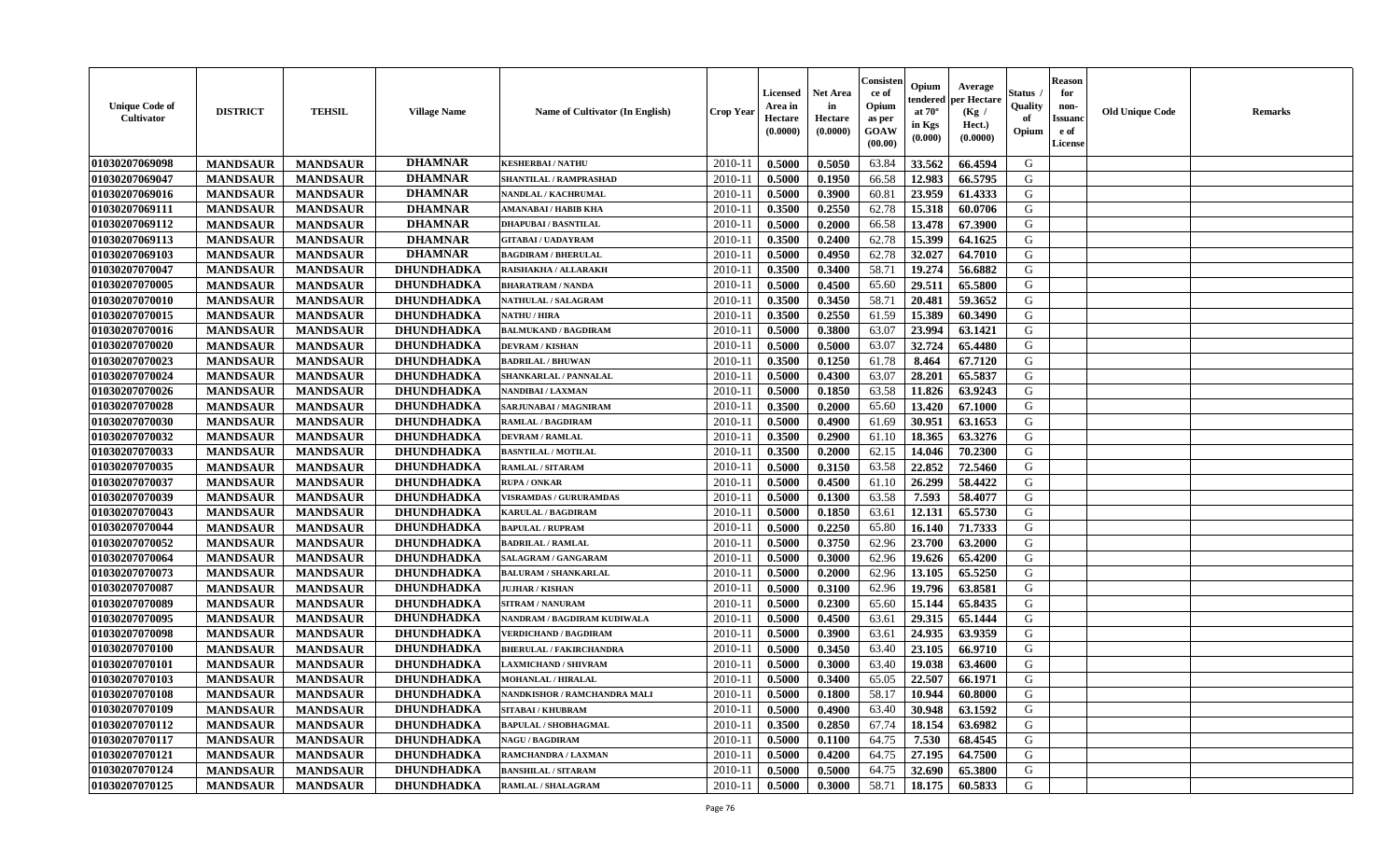| <b>Unique Code of</b><br>Cultivator | <b>DISTRICT</b> | <b>TEHSIL</b>   | <b>Village Name</b> | <b>Name of Cultivator (In English)</b> | Crop Year   | <b>Licensed</b><br>Area in<br>Hectare<br>(0.0000) | Net Area<br>in<br>Hectare<br>(0.0000) | Consister<br>ce of<br>Opium<br>as per<br><b>GOAW</b><br>(00.00) | Opium<br>endered<br>at $70^\circ$<br>in Kgs<br>(0.000) | Average<br>per Hectare<br>(Kg /<br>Hect.)<br>(0.0000) | Status<br>Quality<br>of<br>Opium | <b>Reason</b><br>for<br>non-<br><b>Issuanc</b><br>e of<br><b>License</b> | <b>Old Unique Code</b> | <b>Remarks</b>     |
|-------------------------------------|-----------------|-----------------|---------------------|----------------------------------------|-------------|---------------------------------------------------|---------------------------------------|-----------------------------------------------------------------|--------------------------------------------------------|-------------------------------------------------------|----------------------------------|--------------------------------------------------------------------------|------------------------|--------------------|
| 01030207070126                      | <b>MANDSAUR</b> | <b>MANDSAUR</b> | <b>DHUNDHADKA</b>   | KANHIYALAL / SHANKERLAL                | 2010-11     | 0.3500                                            | 0.2450                                | 67.74                                                           | 16.664                                                 | 68.0163                                               | G                                |                                                                          |                        |                    |
| 01030207070129                      | <b>MANDSAUR</b> | <b>MANDSAUR</b> | DHUNDHADKA          | KAILASHCHANDRA / SHAMBHULAL            | 2010-11     | 0.5000                                            | 0.2650                                | 64.15                                                           | 17.870                                                 | 67.4340                                               | G                                |                                                                          |                        |                    |
| 01030207070131                      | <b>MANDSAUR</b> | <b>MANDSAUR</b> | <b>DHUNDHADKA</b>   | PARWATIBAI / CHENGIR                   | 2010-11     | 0.3500                                            | 0.3150                                | 62.40                                                           | 19.781                                                 | 62.7968                                               | G                                |                                                                          |                        |                    |
| 01030207070132                      | <b>MANDSAUR</b> | <b>MANDSAUR</b> | <b>DHUNDHADKA</b>   | <b>BHERULAL / BAGDIRAM RATHORE</b>     | 2010-11     | 0.3500                                            | 0.1900                                | 57.36                                                           | 11.005                                                 | 57.9211                                               | G                                |                                                                          |                        |                    |
| 01030207070134                      | <b>MANDSAUR</b> | <b>MANDSAUR</b> | DHUNDHADKA          | RAMESHCHAND / BALMUKUND                | $2010 - 1$  | 0.5000                                            | 0.2700                                | 65.05                                                           | 18.604                                                 | 68.9037                                               | G                                |                                                                          |                        |                    |
| 01030207070135                      | <b>MANDSAUR</b> | <b>MANDSAUR</b> | <b>DHUNDHADKA</b>   | <b>SHANKERLAL / RANCHOR</b>            | $2010 - 11$ | 0.5000                                            | 0.2400                                | 65.05                                                           | 16.244                                                 | 67.6833                                               | G                                |                                                                          |                        |                    |
| 01030207070136                      | <b>MANDSAUR</b> | <b>MANDSAUR</b> | <b>DHUNDHADKA</b>   | YASWANTKUMAR / OMPRAKASH DHAKAD        | 2010-11     | 0.5000                                            | 0.4450                                | 62.40                                                           | 27.884                                                 | 62.6607                                               | G                                |                                                                          |                        |                    |
| 01030207070138                      | <b>MANDSAUR</b> | <b>MANDSAUR</b> | <b>DHUNDHADKA</b>   | <b>BAPULAL / MAGNIRAM</b>              | 2010-11     | 0.3500                                            | 0.2600                                | 62.40                                                           | 16.910                                                 | 65.0385                                               | G                                |                                                                          |                        |                    |
| 01030207070141                      | <b>MANDSAUR</b> | <b>MANDSAUR</b> | <b>DHUNDHADKA</b>   | <b>BADRILAL / BHERULAL MALI</b>        | 2010-11     | 0.3500                                            | 0.2900                                | 64.39                                                           | 19.078                                                 | 65.7862                                               | G                                |                                                                          |                        |                    |
| 01030207070144                      | <b>MANDSAUR</b> | <b>MANDSAUR</b> | <b>DHUNDHADKA</b>   | KARULAL / SHOBHARAM NANDA              | 2010-11     | 0.5000                                            | 0.3300                                | 67.31                                                           | 21.847                                                 | 66.2030                                               | G                                |                                                                          |                        |                    |
| 01030207070147                      | <b>MANDSAUR</b> | <b>MANDSAUR</b> | <b>DHUNDHADKA</b>   | RAMESHWER / ONKARLAL                   | 2010-11     | 0.5000                                            | 0.2750                                | 64.39                                                           | 17.808                                                 | 64.7564                                               | G                                |                                                                          |                        |                    |
| 01030207070046                      | <b>MANDSAUR</b> | <b>MANDSAUR</b> | <b>DHUNDHADKA</b>   | PREMLATABAI / DILIP                    | 2010-11     | 0.5000                                            | 0.3700                                | 64.39                                                           | 24.183                                                 | 65.3595                                               | G                                |                                                                          |                        |                    |
| 01030207070006                      | <b>MANDSAUR</b> | <b>MANDSAUR</b> | DHUNDHADKA          | NATHIBAI / BHANWERLAL                  | 2010-11     | 0.5000                                            | 0.3500                                | 64.21                                                           | 21.446                                                 | 61.2743                                               | G                                |                                                                          |                        |                    |
| 01030207070080                      | <b>MANDSAUR</b> | <b>MANDSAUR</b> | <b>DHUNDHADKA</b>   | RAMCHAND / ONKARLAL                    | $2010 - 11$ | 0.5000                                            | 0.2900                                | 61.66                                                           | 18.674                                                 | 64.3931                                               | ${\bf G}$                        |                                                                          |                        |                    |
| 01030207070013                      | <b>MANDSAUR</b> | <b>MANDSAUR</b> | DHUNDHADKA          | <b>BAPULAL / KESHRIMAL</b>             | 2010-11     | 0.5000                                            | 0.2100                                | 67.31                                                           | 14.549                                                 | 69.2810                                               | G                                |                                                                          |                        |                    |
| 01030207070001                      | <b>MANDSAUR</b> | <b>MANDSAUR</b> | <b>DHUNDHADKA</b>   | <b>RAMLAL / DEVRAM</b>                 | 2010-11     | 0.5000                                            | 0.2450                                | 69.57                                                           | 17.353                                                 | 70.8286                                               | G                                |                                                                          |                        |                    |
| 01030207070122                      | <b>MANDSAUR</b> | <b>MANDSAUR</b> | <b>DHUNDHADKA</b>   | <b>JAGDISH / DEVRAM</b>                | 2010-11     | 0.5000                                            | 0.2050                                | 67.31                                                           | 14.039                                                 | 68.4829                                               | G                                |                                                                          |                        |                    |
| 01030207070029                      | <b>MANDSAUR</b> | <b>MANDSAUR</b> | <b>DHUNDHADKA</b>   | NATHULAL / RAMCHAND                    | 2010-11     | 0.5000                                            | 0.4200                                | 69.57                                                           | 29.746                                                 | 70.8238                                               | G                                |                                                                          |                        |                    |
| 01030207070022                      | <b>MANDSAUR</b> | <b>MANDSAUR</b> | DHUNDHADKA          | <b>SHANKAR / BHAGIRATH</b>             | 2010-11     | 0.3500                                            | 0.2300                                | 64.50                                                           | 14.853                                                 | 64.5783                                               | G                                |                                                                          |                        |                    |
| 01030207070097                      | <b>MANDSAUR</b> | <b>MANDSAUR</b> | DHUNDHADKA          | <b>GOPAL / VERDICHAND</b>              | 2010-11     | 0.5000                                            | 0.2250                                | 59.56                                                           | 13.843                                                 | 61.5244                                               | G                                |                                                                          |                        |                    |
| 01030207070116                      | <b>MANDSAUR</b> | <b>MANDSAUR</b> | DHUNDHADKA          | KAILASHCHANDRA / MAGNIRAM              | 2010-11     | 0.5000                                            | 0.2050                                | 68.26                                                           | 14.198                                                 | 69.2585                                               | G                                |                                                                          |                        |                    |
| 01030207070011                      | <b>MANDSAUR</b> | <b>MANDSAUR</b> | DHUNDHADKA          | NARMADABAI / RANCHOD                   | $2010 - 11$ | 0.3500                                            | 0.1850                                | 59.56                                                           | 11.597                                                 | 62.6865                                               | G                                |                                                                          |                        |                    |
| 01030207070014                      | <b>MANDSAUR</b> | <b>MANDSAUR</b> | <b>DHUNDHADKA</b>   | <b>BHERA / DHURA</b>                   | 2010-11     | 0.5000                                            | 0.3850                                | 64.50                                                           | 25.422                                                 | 66.0312                                               | G                                |                                                                          |                        |                    |
| 01030207070062                      | <b>MANDSAUR</b> | <b>MANDSAUR</b> | <b>DHUNDHADKA</b>   | <b>RAMLAL / PURIYA</b>                 | 2010-11     | 0.3500                                            | 0.1950                                | 64.50                                                           | 12.965                                                 | 66.4872                                               | G                                |                                                                          |                        |                    |
| 01030207070067                      | <b>MANDSAUR</b> | <b>MANDSAUR</b> | <b>DHUNDHADKA</b>   | <b>BAGDIBAI / RAMCHAND</b>             | 2010-11     | 0.5000                                            | 0.4850                                | 63.14                                                           | 32.156                                                 | 66.3010                                               | G                                |                                                                          |                        |                    |
| 01030207070128                      | <b>MANDSAUR</b> | <b>MANDSAUR</b> | <b>DHUNDHADKA</b>   | RAMESHCHAND / DEWRAM MALI              | 2010-11     | 0.5000                                            | 0.4800                                | 66.63                                                           | 32.849                                                 | 68.4354                                               | G                                |                                                                          |                        |                    |
| 01030207070152                      | <b>MANDSAUR</b> | <b>MANDSAUR</b> | DHUNDHADKA          | <b>HASTIMAL / GENDALAL</b>             | 2010-11     | 0.5000                                            | 0.1800                                | 58.79                                                           | 10.624                                                 | 59.0222                                               | G                                |                                                                          |                        |                    |
| 01030207070002                      | <b>MANDSAUR</b> | <b>MANDSAUR</b> | <b>DHUNDHADKA</b>   | RADHEAHYAM / HIRALAL                   | 2010-11     | 0.5000                                            | 0.2300                                | 63.14                                                           | 14.459                                                 | 62.8652                                               | G                                |                                                                          |                        |                    |
| 01030207070031                      | <b>MANDSAUR</b> | <b>MANDSAUR</b> | <b>DHUNDHADKA</b>   | <b>RAMRATAN / BHUWAN</b>               | 2010-11     | 0.3500                                            | 0.3400                                | 63.14                                                           | 21.720                                                 | 63.8824                                               | G                                |                                                                          |                        |                    |
| 01030207070040                      | <b>MANDSAUR</b> | <b>MANDSAUR</b> | <b>DHUNDHADKA</b>   | MODIRAM / BHAGGA                       | $2010 - 11$ | 0.3500                                            | 0.3200                                | 59.56                                                           | 19.919                                                 | 62.2469                                               | G                                |                                                                          |                        |                    |
| 01030207070053                      | <b>MANDSAUR</b> | <b>MANDSAUR</b> | DHUNDHADKA          | KISHAN / DHURA                         | 2010-11     | 0.3500                                            | 0.3250                                | 62.66                                                           | 19.657                                                 | 60.4831                                               | ${\bf G}$                        |                                                                          |                        |                    |
| 01030207070008                      | <b>MANDSAUR</b> | <b>MANDSAUR</b> | <b>DHUNDHADKA</b>   | NANDLAL / RATANLAL                     | 2010-11     | 0.3500                                            | 0.1650                                | 66.63                                                           | 10.404                                                 | 63.0545                                               | G                                |                                                                          |                        |                    |
| 01030207092003                      | <b>MANDSAUR</b> | <b>MANDSAUR</b> | <b>GUDIYANA</b>     | KANHAIYALAL / HIRALAL                  | 2010-11     | 0.3500                                            | 0.1600                                | 60.00                                                           | 10.174                                                 | 63.5875                                               | G                                |                                                                          |                        |                    |
| 01030207092011                      | <b>MANDSAUR</b> | <b>MANDSAUR</b> | <b>GUDIYANA</b>     | RAMKUNWARBAI / RATANLAL                | 2010-11     | 0.3500                                            | 0.2500                                | 58.91                                                           | 14.904                                                 | 59.6160                                               | G                                |                                                                          |                        |                    |
| 01030207092016                      | <b>MANDSAUR</b> | <b>MANDSAUR</b> | <b>GUDIYANA</b>     | <b>DHAPUBAI/NANURAM</b>                | 2010-11     | 0.3500                                            | 0.3050                                | 59.42                                                           | 18.581                                                 | 60.9213                                               | G                                |                                                                          |                        |                    |
| 01030207092018                      | <b>MANDSAUR</b> | <b>MANDSAUR</b> | <b>GUDIYANA</b>     | <b>SUKHALAL / NANDA</b>                | 2010-11     | 0.3500                                            | 0.3250                                | 64.83                                                           | 20.922                                                 | 64.3754                                               | G                                |                                                                          |                        |                    |
| 01030207092012                      | <b>MANDSAUR</b> | <b>MANDSAUR</b> | <b>GUDIYANA</b>     | <b>BAPULAL / GANESHRAM</b>             | 2010-11     | 0.3500                                            | 0.3150                                | 61.17                                                           | 20.876                                                 | 66.2730                                               | G                                |                                                                          |                        |                    |
| 01030207092037                      | <b>MANDSAUR</b> | <b>MANDSAUR</b> | <b>GUDIYANA</b>     | MANGILAL / BHAGA                       | 2010-11     | 0.3500                                            | 0.3000                                | 61.17                                                           | 19.015                                                 | 63.3833                                               | G                                |                                                                          |                        |                    |
| 01030207092038                      | <b>MANDSAUR</b> | <b>MANDSAUR</b> | <b>GUDIYANA</b>     | RAMCHNDRIBAI / KISHANLAL               | $2010 - 11$ | 0.3500                                            | 0.2200                                | 60.00                                                           | 13.894                                                 | 63.1545                                               | ${\bf G}$                        |                                                                          | 01030207126038         |                    |
| 01030207071006                      | <b>MANDSAUR</b> | <b>MANDSAUR</b> | <b>GULIYANA</b>     | <b>PURALAL / BHERA</b>                 | $2010 - 11$ | 0.5000                                            | 0.4600                                | 66.71                                                           | 31.725                                                 | 68.9674                                               | G                                |                                                                          |                        |                    |
| 01030207071017                      | <b>MANDSAUR</b> | <b>MANDSAUR</b> | <b>GULIYANA</b>     | <b>MANGILAL / RODU</b>                 | 2010-11     | 0.5000                                            | 0.1000                                | 66.71                                                           | 6.538                                                  | 65.3800                                               | G                                |                                                                          |                        | <b>NAME CHANGE</b> |
| 01030207071004                      | <b>MANDSAUR</b> | <b>MANDSAUR</b> | <b>GULIYANA</b>     | <b>BAGDIRAM / VARDA</b>                | 2010-11     | 0.5000                                            | 0.4650                                | 64.52                                                           | 30.241                                                 | 65.0344                                               | G                                |                                                                          |                        |                    |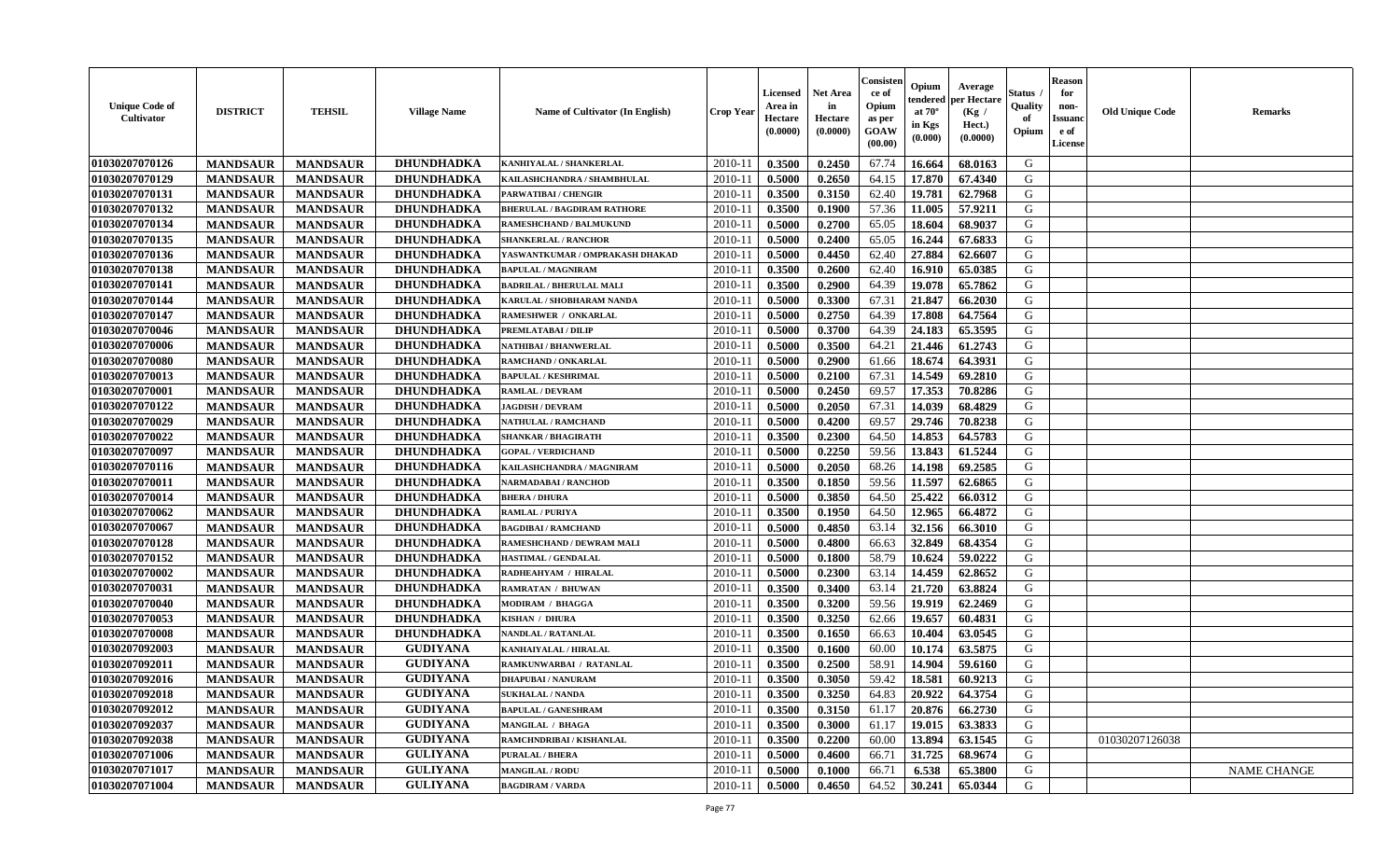| <b>Unique Code of</b><br><b>Cultivator</b> | <b>DISTRICT</b> | <b>TEHSIL</b>   | <b>Village Name</b> | <b>Name of Cultivator (In English)</b> | <b>Crop Year</b> | <b>Licensed</b><br>Area in<br>Hectare<br>(0.0000) | Net Area<br>in<br>Hectare<br>(0.0000) | Consisteı<br>ce of<br>Opium<br>as per<br>GOAW<br>(00.00) | Opium<br>endered<br>at $70^\circ$<br>in Kgs<br>(0.000) | Average<br>per Hectare<br>(Kg /<br>Hect.)<br>(0.0000) | Status<br>Quality<br>of<br>Opium | <b>Reason</b><br>for<br>non-<br><b>Issuand</b><br>e of<br>License | <b>Old Unique Code</b> | Remarks            |
|--------------------------------------------|-----------------|-----------------|---------------------|----------------------------------------|------------------|---------------------------------------------------|---------------------------------------|----------------------------------------------------------|--------------------------------------------------------|-------------------------------------------------------|----------------------------------|-------------------------------------------------------------------|------------------------|--------------------|
| 01030207071007                             | <b>MANDSAUR</b> | <b>MANDSAUR</b> | <b>GULIYANA</b>     | <b>GITABAI/BHERA</b>                   | 2010-11          | 0.5000                                            | 0.5000                                | 59.31                                                    | 28.604                                                 | 57.2080                                               | $\blacksquare$                   | 02                                                                |                        |                    |
| 01030207071008                             | <b>MANDSAUR</b> | <b>MANDSAUR</b> | <b>GULIYANA</b>     | <b>SHAMBHULAL / BHERA</b>              | 2010-11          | 0.5000                                            | 0.3000                                | 64.52                                                    | 19.642                                                 | 65.4733                                               | G                                |                                                                   |                        |                    |
| 01030207071009                             | <b>MANDSAUR</b> | <b>MANDSAUR</b> | <b>GULIYANA</b>     | NANDLAL / RUGGA                        | 2010-11          | 0.5000                                            | 0.2900                                | 63.11                                                    | 18.852                                                 | 65.0069                                               | G                                |                                                                   |                        |                    |
| 01030207071011                             | <b>MANDSAUR</b> | <b>MANDSAUR</b> | <b>GULIYANA</b>     | RAMCHANDRA / FATTA                     | 2010-11          | 0.3500                                            | 0.2250                                | 62.27                                                    | 15.381                                                 | 68.3600                                               | G                                | 11                                                                |                        |                    |
| 01030207071016                             | <b>MANDSAUR</b> | <b>MANDSAUR</b> | <b>GULIYANA</b>     | <b>GANGABAI / BHERULAL</b>             | 2010-11          | 0.5000                                            | 0.3000                                | 67.35                                                    | 21.369                                                 | 71.2300                                               | G                                |                                                                   |                        |                    |
| 01030207071023                             | <b>MANDSAUR</b> | <b>MANDSAUR</b> | <b>GULIYANA</b>     | SHIVNARAYAN / SITARAM                  | 2010-11          | 0.5000                                            | 0.4050                                | 63.11                                                    | 26.091                                                 | 64.4222                                               | G                                |                                                                   |                        |                    |
| 01030207071026                             | <b>MANDSAUR</b> | <b>MANDSAUR</b> | <b>GULIYANA</b>     | <b>KAMLABAI/GOPAL</b>                  | $2010 - 11$      | 0.5000                                            | 0.2700                                | 63.11                                                    | 17.725                                                 | 65.6481                                               | G                                |                                                                   |                        |                    |
| 01030207071027                             | <b>MANDSAUR</b> | <b>MANDSAUR</b> | <b>GULIYANA</b>     | KARULAL / FAKIRCHAND                   | 2010-11          | 0.5000                                            | 0.3200                                | 59.56                                                    | 19.587                                                 | 61.2094                                               | T                                | 02                                                                |                        |                    |
| 01030207071032                             | <b>MANDSAUR</b> | <b>MANDSAUR</b> | <b>GULIYANA</b>     | <b>MANGIBAI/SITARAM</b>                | 2010-11          | 0.5000                                            | 0.3650                                | 63.92                                                    | 24.472                                                 | 67.0466                                               | G                                |                                                                   |                        |                    |
| 01030207071056                             | <b>MANDSAUR</b> | <b>MANDSAUR</b> | <b>GULIYANA</b>     | <b>BASNTIBAI / RAMCHANDRA</b>          | 2010-11          | 0.3500                                            | 0.2500                                | 63.92                                                    | 16.153                                                 | 64.6120                                               | G                                |                                                                   |                        |                    |
| 01030207071057                             | <b>MANDSAUR</b> | <b>MANDSAUR</b> | <b>GULIYANA</b>     | <b>KAILASH / HIRALAL</b>               | 2010-11          | 0.5000                                            | 0.4350                                | 67.35                                                    | 29.134                                                 | 66.9747                                               | G                                |                                                                   |                        |                    |
| 01030207071058                             | <b>MANDSAUR</b> | <b>MANDSAUR</b> | <b>GULIYANA</b>     | RATANLAL / JAGANNATH                   | 2010-11          | 0.5000                                            | 0.3900                                | 63.92                                                    | 24.837                                                 | 63.6846                                               | G                                |                                                                   |                        |                    |
| 01030207071061                             | <b>MANDSAUR</b> | <b>MANDSAUR</b> | <b>GULIYANA</b>     | <b>BHANVARLAL / BHERULAL</b>           | 2010-11          | 0.5000                                            | 0.3550                                | 64.52                                                    | 23.393                                                 | 65.8958                                               | G                                |                                                                   |                        |                    |
| 01030207071064                             | <b>MANDSAUR</b> | <b>MANDSAUR</b> | <b>GULIYANA</b>     | RAMNARAYAN / BHERULAL                  | 2010-11          | 0.5000                                            | 0.3700                                | 65.51                                                    | 24.632                                                 | 66.5730                                               | G                                |                                                                   |                        |                    |
| 01030207071065                             | <b>MANDSAUR</b> | <b>MANDSAUR</b> | <b>GULIYANA</b>     | <b>BHANVARLAL / SITARAM</b>            | 2010-11          | 0.5000                                            | 0.2550                                | 65.51                                                    | 17.519                                                 | 68.7020                                               | $\mathbf G$                      |                                                                   |                        |                    |
| 01030207071068                             | <b>MANDSAUR</b> | <b>MANDSAUR</b> | <b>GULIYANA</b>     | PRABHULAL / BHERULAL                   | 2010-11          | 0.5000                                            | 0.3250                                | 66.86                                                    | 22.962                                                 | 70.6523                                               | G                                | 11                                                                |                        |                    |
| 01030207071069                             | <b>MANDSAUR</b> | <b>MANDSAUR</b> | <b>GULIYANA</b>     | <b>HIRALAL / RUGGA</b>                 | 2010-11          | 0.5000                                            | 0.3300                                | 65.51                                                    | 21.834                                                 | 66.1636                                               | G                                |                                                                   |                        |                    |
| 01030207071070                             | <b>MANDSAUR</b> | <b>MANDSAUR</b> | <b>GULIYANA</b>     | PURALAL / RAMCHANDRA                   | 2010-11          | 0.5000                                            | 0.1500                                | 64.27                                                    | 9.925                                                  | 66.1667                                               | G                                |                                                                   |                        |                    |
| 01030207071043                             | <b>MANDSAUR</b> | <b>MANDSAUR</b> | <b>GULIYANA</b>     | <b>MANGILAL / MEGHA</b>                | 2010-11          | 0.3500                                            | 0.2550                                | 57.69                                                    | 14.727                                                 | 57.7529                                               | G                                |                                                                   |                        |                    |
| 01030207071039                             | <b>MANDSAUR</b> | <b>MANDSAUR</b> | <b>GULIYANA</b>     | <b>MANGIBAI/DEVRAM</b>                 | 2010-11          | 0.3500                                            | 0.2050                                | 62.09                                                    | 12.720                                                 | 62.0488                                               | G                                |                                                                   |                        |                    |
| 01030207071042                             | <b>MANDSAUR</b> | <b>MANDSAUR</b> | <b>GULIYANA</b>     | PURALAL / BHAGWATILAL                  | 2010-11          | 0.5000                                            | 0.4500                                | 62.09                                                    | 27.018                                                 | 60.0400                                               | G                                |                                                                   |                        |                    |
| 01030207071072                             | <b>MANDSAUR</b> | <b>MANDSAUR</b> | <b>GULIYANA</b>     | <b>MOTILAL / BHERULAL</b>              | 2010-11          | 0.5000                                            | 0.3050                                | 62.09                                                    | 18.512                                                 | 60.6951                                               | G                                |                                                                   |                        |                    |
| 01030207071053                             | <b>MANDSAUR</b> | <b>MANDSAUR</b> | <b>GULIYANA</b>     | <b>KARULAL / LAKSHMAN</b>              | 2010-11          | 0.3500                                            | 0.2750                                | 58.23                                                    | 15.955                                                 | 58.0182                                               | G                                |                                                                   |                        |                    |
| 01030207071002                             | <b>MANDSAUR</b> | <b>MANDSAUR</b> | <b>GULIYANA</b>     | <b>NANDLAL / BHERULAL</b>              | 2010-11          | 0.5000                                            | 0.4150                                | 62.55                                                    | 27,227                                                 | 65.6072                                               | G                                |                                                                   |                        | <b>NAME CHANGE</b> |
| 01030207071003                             | <b>MANDSAUR</b> | <b>MANDSAUR</b> | <b>GULIYANA</b>     | <b>BHERULAL / KESHAR</b>               | 2010-11          | 0.5000                                            | 0.4250                                | 67.35                                                    | 28.855                                                 | 67.8941                                               | G                                |                                                                   |                        |                    |
| 01030207071013                             | <b>MANDSAUR</b> | <b>MANDSAUR</b> | <b>GULIYANA</b>     | <b>BHULIBAI / JAGANNATH</b>            | 2010-11          | 0.5000                                            | 0.3450                                | 64.27                                                    | 23.174                                                 | 67.1710                                               | G                                |                                                                   |                        |                    |
| 01030207071067                             | <b>MANDSAUR</b> | <b>MANDSAUR</b> | <b>GULIYANA</b>     | <b>BALMUKAND / VAJERAM</b>             | 2010-11          | 0.5000                                            | 0.2450                                | 64.27                                                    | 16.527                                                 | 67.4571                                               | G                                |                                                                   |                        |                    |
| 01030207071035                             | <b>MANDSAUR</b> | <b>MANDSAUR</b> | <b>GULIYANA</b>     | <b>BHANWARBAI / PRABHULAL</b>          | 2010-11          | 0.5000                                            |                                       |                                                          |                                                        | 0.0000                                                | $\mathbf{F}$                     |                                                                   |                        |                    |
| 01030207095004                             | <b>MANDSAUR</b> | <b>MANDSAUR</b> | <b>JHAKRDA</b>      | <b>HIRALAL / RAMCHANDRA</b>            | 2010-11          | 0.5000                                            | 0.4450                                | 61.75                                                    | 30.363                                                 | 68.2315                                               | G                                |                                                                   |                        |                    |
| 01030207095016                             | <b>MANDSAUR</b> | <b>MANDSAUR</b> | <b>JHAKRDA</b>      | RAMESHWAR / GANESHRAM                  | 2010-11          | 0.5000                                            | 0.4450                                | 61.05                                                    | 27.254                                                 | 61.2449                                               | G                                |                                                                   |                        |                    |
| 01030207095017                             | <b>MANDSAUR</b> | <b>MANDSAUR</b> | <b>JHAKRDA</b>      | <b>BALARAM / CHAMPALAL</b>             | 2010-11          | 0.3500                                            | 0.2600                                | 60.80                                                    | 18.283                                                 | 70.3192                                               | G                                |                                                                   |                        |                    |
| 01030207095030                             | <b>MANDSAUR</b> | <b>MANDSAUR</b> | <b>JHAKRDA</b>      | <b>OMPRAKASH / RAMESHWAR</b>           | 2010-11          | 0.5000                                            | 0.4400                                | 60.80                                                    | 26.874                                                 | 61.0773                                               | G                                |                                                                   |                        |                    |
| 01030207095033                             | <b>MANDSAUR</b> | <b>MANDSAUR</b> | <b>JHAKRDA</b>      | <b>BHERULAL / RAMCHADNRA</b>           | 2010-11          | 0.5000                                            | 0.4800                                | 58.33                                                    | 28.923                                                 | 60.2563                                               | G                                |                                                                   |                        |                    |
| 01030207095071                             | <b>MANDSAUR</b> | <b>MANDSAUR</b> | <b>JHAKRDA</b>      | <b>DEVILAL / RAMCHANDRA</b>            | 2010-11          | 0.5000                                            | 0.3050                                | 61.05                                                    | 20.801                                                 | 68.2000                                               | G                                |                                                                   |                        |                    |
| 01030207095031                             | <b>MANDSAUR</b> | <b>MANDSAUR</b> | <b>JHAKRDA</b>      | SITARAM / CHAMPALAL                    | 2010-11          | 0.3500                                            | 0.3050                                | 64.94                                                    | 20.809                                                 | 68.2262                                               | G                                |                                                                   |                        |                    |
| 01030207095015                             | <b>MANDSAUR</b> | <b>MANDSAUR</b> | <b>JHAKRDA</b>      | <b>DHAPUBAI/GOPAL</b>                  | 2010-11          | 0.3500                                            | 0.1000                                | 64.94                                                    | 6.086                                                  | 60.8600                                               | G                                |                                                                   |                        |                    |
| 01030207095014                             | <b>MANDSAUR</b> | <b>MANDSAUR</b> | <b>JHAKRDA</b>      | ISHWARLAL / GANESHRAM                  | 2010-11          | 0.5000                                            | 0.3500                                | 61.05                                                    | 23.173                                                 | 66.2086                                               | G                                |                                                                   |                        |                    |
| 01030207095001                             | <b>MANDSAUR</b> | <b>MANDSAUR</b> | <b>JHAKRDA</b>      | <b>BALARAM / BHUVAN</b>                | 2010-11          | 0.3500                                            | 0.3250                                | 64.94                                                    | 21.375                                                 | 65.7692                                               | G                                |                                                                   |                        |                    |
| 01030207095073                             | <b>MANDSAUR</b> | <b>MANDSAUR</b> | <b>JHAKRDA</b>      | NAGU / MANNA                           | 2010-11          | 0.5000                                            |                                       |                                                          |                                                        | 0.0000                                                | $\mathbf{F}$                     |                                                                   | 01030207112023         |                    |
| 01030207094004                             | <b>MANDSAUR</b> | <b>MANDSAUR</b> | <b>JHAWAL</b>       | <b>MANGILAL / NANURAM</b>              | 2010-11          | 0.5000                                            | 0.4950                                | 59.37                                                    | 30.414                                                 | 61.4424                                               | G                                |                                                                   |                        |                    |
| 01030207094009                             | <b>MANDSAUR</b> | <b>MANDSAUR</b> | <b>JHAWAL</b>       | <b>NANDRAM / KALU BALAI</b>            | 2010-11          | 0.5000                                            | 0.3500                                | 59.37                                                    | 21.153                                                 | 60.4371                                               | G                                |                                                                   |                        |                    |
| 01030207094013                             | <b>MANDSAUR</b> | <b>MANDSAUR</b> | <b>JHAWAL</b>       | <b>RAYSINGH / LAKSHMAN</b>             | 2010-11          | 0.3500                                            | 0.2100                                | 65.99                                                    | 13.179                                                 | 62.7571                                               | $\mathbf I$                      | 02                                                                |                        |                    |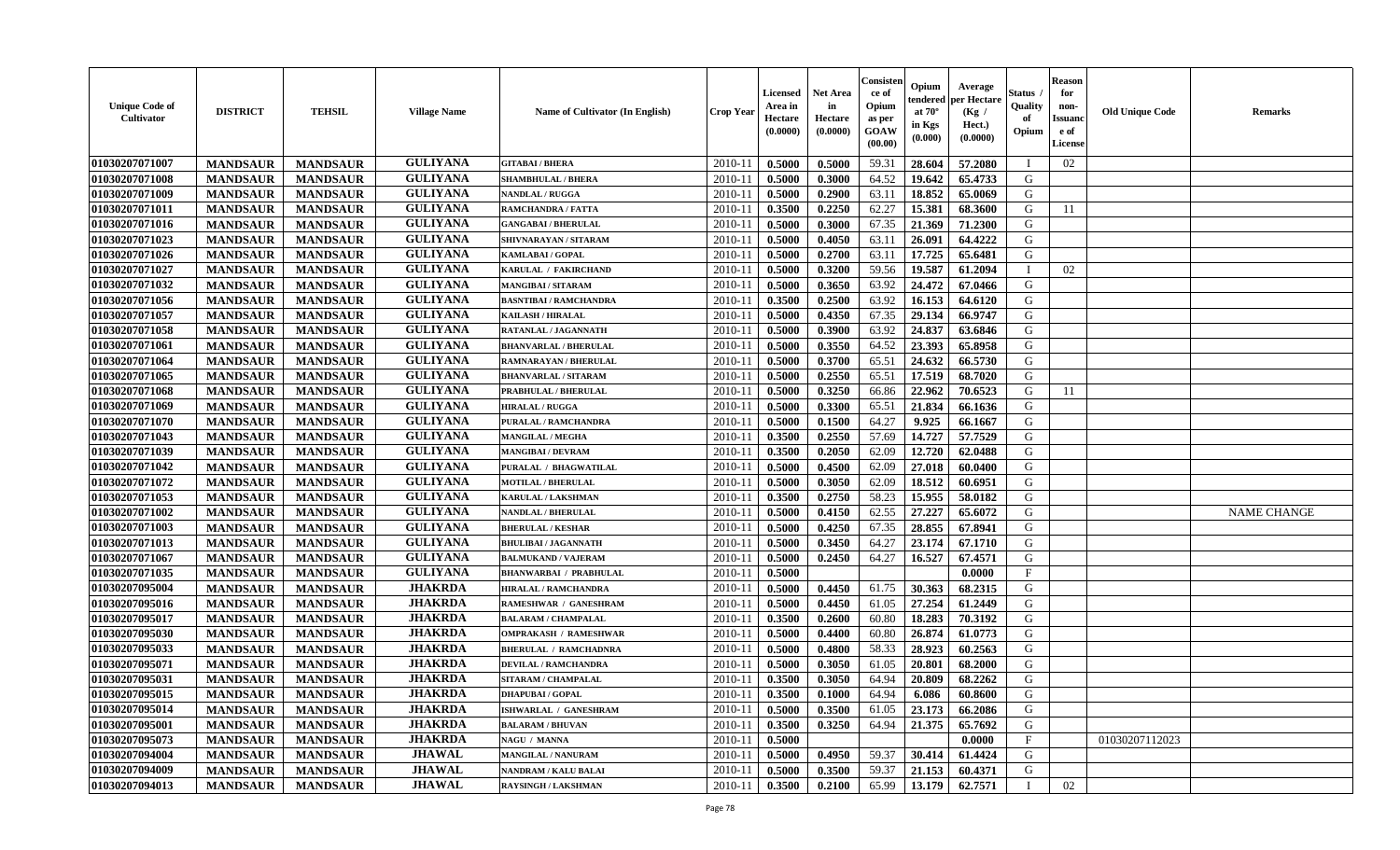| <b>Unique Code of</b><br><b>Cultivator</b> | <b>DISTRICT</b> | <b>TEHSIL</b>   | <b>Village Name</b> | <b>Name of Cultivator (In English)</b> | <b>Crop Year</b> | <b>Licensed</b><br>Area in<br>Hectare<br>(0.0000) | Net Area<br>in<br>Hectare<br>(0.0000) | Consisteı<br>ce of<br>Opium<br>as per<br>GOAW<br>(00.00) | Opium<br>endered<br>at $70^\circ$<br>in Kgs<br>(0.000) | Average<br>per Hectare<br>(Kg /<br>Hect.)<br>(0.0000) | Status<br>Quality<br>of<br>Opium | <b>Reason</b><br>for<br>non-<br><b>Issuand</b><br>e of<br>License | <b>Old Unique Code</b> | Remarks            |
|--------------------------------------------|-----------------|-----------------|---------------------|----------------------------------------|------------------|---------------------------------------------------|---------------------------------------|----------------------------------------------------------|--------------------------------------------------------|-------------------------------------------------------|----------------------------------|-------------------------------------------------------------------|------------------------|--------------------|
| 01030207094015                             | <b>MANDSAUR</b> | <b>MANDSAUR</b> | <b>JHAWAL</b>       | <b>BHERULAL / HANSRAJ</b>              | 2010-11          | 0.5000                                            | 0.4850                                | 59.37                                                    | 30.304                                                 | 62.4825                                               | G                                |                                                                   |                        |                    |
| 01030207094022                             | <b>MANDSAUR</b> | <b>MANDSAUR</b> | <b>JHAWAL</b>       | <b>BALURAM / DEVICHANDRA</b>           | 2010-11          | 0.5000                                            | 0.5000                                | 61.75                                                    | 32.648                                                 | 65.2960                                               | G                                |                                                                   |                        |                    |
| 01030207094029                             | <b>MANDSAUR</b> | <b>MANDSAUR</b> | <b>JHAWAL</b>       | <b>SUKHIBAI / RATANLAL</b>             | 2010-11          | 0.5000                                            | 0.4550                                | 60.22                                                    | 28.295                                                 | 62.1868                                               | G                                |                                                                   |                        |                    |
| 01030207094036                             | <b>MANDSAUR</b> | <b>MANDSAUR</b> | <b>JHAWAL</b>       | <b>BHERULAL / KESHURAM</b>             | 2010-11          | 0.5000                                            | 0.4300                                | 60.22                                                    | 26.187                                                 | 60.9000                                               | G                                |                                                                   |                        |                    |
| 01030207094037                             | <b>MANDSAUR</b> | <b>MANDSAUR</b> | <b>JHAWAL</b>       | RAMPRASAD / BHUVANISHANKAR             | 2010-11          | 0.5000                                            | 0.1850                                | 61.75                                                    | 11.953                                                 | 64.6108                                               | G                                |                                                                   |                        |                    |
| 01030207094043                             | <b>MANDSAUR</b> | <b>MANDSAUR</b> | <b>JHAWAL</b>       | <b>GANGARAM / BALURAM</b>              | $2010 - 11$      | 0.5000                                            | 0.4850                                | 61.75                                                    | 31.413                                                 | 64.7691                                               | G                                |                                                                   |                        |                    |
| 01030207094054                             | <b>MANDSAUR</b> | <b>MANDSAUR</b> | <b>JHAWAL</b>       | KANTILAL / HANSRAJ                     | $2010 - 11$      | 0.5000                                            | 0.4800                                | 63.04                                                    | 31.889                                                 | 66.4354                                               | G                                |                                                                   |                        |                    |
| 01030207094064                             | <b>MANDSAUR</b> | <b>MANDSAUR</b> | <b>JHAWAL</b>       | <b>DASHRATH / KANVARLAL</b>            | 2010-11          | 0.5000                                            | 0.5000                                | 59.37                                                    | 30.677                                                 | 61.3540                                               | G                                |                                                                   |                        |                    |
| 01030207094065                             | <b>MANDSAUR</b> | <b>MANDSAUR</b> | <b>JHAWAL</b>       | <b>GANESHRAM / NANURAM</b>             | 2010-11          | 0.3500                                            | 0.1500                                | 61.01                                                    | 9.587                                                  | 63.9133                                               | G                                |                                                                   |                        |                    |
| 01030207094071                             | <b>MANDSAUR</b> | <b>MANDSAUR</b> | <b>JHAWAL</b>       | JATANBAI / SHANKARLAL                  | 2010-11          | 0.5000                                            |                                       |                                                          |                                                        | 0.0000                                                | $_{\rm F}$                       |                                                                   |                        |                    |
| 01030207094081                             | <b>MANDSAUR</b> | <b>MANDSAUR</b> | <b>JHAWAL</b>       | <b>RAMIBAI / PRABHULAL</b>             | 2010-11          | 0.5000                                            | 0.4500                                | 61.01                                                    | 28.030                                                 | 62.2889                                               | G                                |                                                                   |                        |                    |
| 01030207094087                             | <b>MANDSAUR</b> | <b>MANDSAUR</b> | <b>JHAWAL</b>       | <b>SHOBHARAM / UDA</b>                 | 2010-11          | 0.3500                                            | 0.2450                                | 65.05                                                    | 15.956                                                 | 65.1265                                               | G                                |                                                                   |                        | <b>NAME CHANGE</b> |
| 01030207094099                             | <b>MANDSAUR</b> | <b>MANDSAUR</b> | <b>JHAWAL</b>       | <b>MANGIBAI/MANGILAL</b>               | 2010-11          | 0.5000                                            | 0.4800                                | 61.01                                                    | 30.505                                                 | 63.5521                                               | G                                |                                                                   |                        |                    |
| 01030207094103                             | <b>MANDSAUR</b> | <b>MANDSAUR</b> | <b>JHAWAL</b>       | RAM KUNWARBAI / GULABBAI               | 2010-11          | 0.5000                                            | 0.4800                                | 60.22                                                    | 30.299                                                 | 63.1229                                               | G                                |                                                                   |                        |                    |
| 01030207094005                             | <b>MANDSAUR</b> | <b>MANDSAUR</b> | <b>JHAWAL</b>       | <b>GITABAI/NANDLAL</b>                 | 2010-11          | 0.5000                                            | 0.2500                                | 61.41                                                    | 16.186                                                 | 64.7440                                               | $\mathbf G$                      |                                                                   |                        |                    |
| 01030207094067                             | <b>MANDSAUR</b> | <b>MANDSAUR</b> | <b>JHAWAL</b>       | <b>MANGIBAI/MANGILAL</b>               | 2010-11          | 0.3500                                            | 0.2500                                | 61.01                                                    | 16.185                                                 | 64.7400                                               | G                                |                                                                   |                        |                    |
| 01030207094094                             | <b>MANDSAUR</b> | <b>MANDSAUR</b> | <b>JHAWAL</b>       | <b>MAGNIRAM / BAGDIRAM</b>             | 2010-11          | 0.5000                                            | 0.4750                                | 60.22                                                    | 30.273                                                 | 63.7326                                               | G                                |                                                                   |                        |                    |
| 01030207094090                             | <b>MANDSAUR</b> | <b>MANDSAUR</b> | <b>JHAWAL</b>       | MOTIRAM / CHAMPALAL                    | 2010-11          | 0.5000                                            | 0.1000                                | 54.71                                                    | 5.823                                                  | 58.2300                                               | G                                | 05                                                                |                        |                    |
| 01030207094049                             | <b>MANDSAUR</b> | <b>MANDSAUR</b> | <b>JHAWAL</b>       | RAMIBAI / BAGDIRAM                     | 2010-11          | 0.5000                                            | 0.3350                                | 58.76                                                    | 21.254                                                 | 63.4448                                               | G                                |                                                                   |                        |                    |
| 01030207094012                             | <b>MANDSAUR</b> | <b>MANDSAUR</b> | <b>JHAWAL</b>       | RAMGOPAL / SHANKARLAL                  | 2010-11          | 0.3500                                            | 0.2900                                | 53.72                                                    | 16.599                                                 | 57.2379                                               | G                                | 05                                                                |                        |                    |
| 01030207094030                             | <b>MANDSAUR</b> | <b>MANDSAUR</b> | <b>JHAWAL</b>       | <b>BADRILAL / RAJARAM</b>              | 2010-11          | 0.3500                                            | 0.2900                                | 63.11                                                    | 19.149                                                 | 66.0310                                               | G                                |                                                                   |                        |                    |
| 01030207094104                             | <b>MANDSAUR</b> | <b>MANDSAUR</b> | <b>JHAWAL</b>       | <b>GENDALAL / FULCHANDRA</b>           | 2010-11          | 0.3500                                            | 0.3400                                | 60.33                                                    | 20.754                                                 | 61.0412                                               | G                                |                                                                   |                        |                    |
| 01030207094092                             | <b>MANDSAUR</b> | <b>MANDSAUR</b> | <b>JHAWAL</b>       | <b>BHANVARLAL / KALU</b>               | 2010-11          | 0.5000                                            | 0.4450                                | 60.33                                                    | 27.243                                                 | 61.2202                                               | G                                |                                                                   |                        |                    |
| 01030207094003                             | <b>MANDSAUR</b> | <b>MANDSAUR</b> | <b>JHAWAL</b>       | DAKUBAI / HEMRAJ                       | 2010-11          | 0.3500                                            | 0.3150                                | 58.76                                                    | 18.870                                                 | 59.9048                                               | G                                |                                                                   |                        |                    |
| 01030207094113                             | <b>MANDSAUR</b> | <b>MANDSAUR</b> | <b>JHAWAL</b>       | RAMKISHAN DEVILAL ANJANA               | 2010-11          | 0.3500                                            | 0.2850                                | 52.07                                                    | 15.502                                                 | 54.3930                                               | G                                | 04                                                                | 01030207098008         |                    |
| 01030207094114                             | <b>MANDSAUR</b> | <b>MANDSAUR</b> | <b>JHAWAL</b>       | DEVILAL / CHATURBHUJ MAHAJAN           | 2010-11          | 0.3500                                            | 0.2450                                | 58.76                                                    | 14.631                                                 | 59.7184                                               | G                                |                                                                   | 01030207098028         |                    |
| 01030207094115                             | <b>MANDSAUR</b> | <b>MANDSAUR</b> | <b>JHAWAL</b>       | SHIVLAL / NANURAM ANJANA               | $2010 - 11$      | 0.5000                                            | 0.4800                                | 59.26                                                    | 30.104                                                 | 62.7167                                               | G                                |                                                                   | 01030207098018         |                    |
| 01030207096009                             | <b>MANDSAUR</b> | <b>MANDSAUR</b> | <b>JHIRKAN</b>      | <b>KACHRU / SAVA</b>                   | 2010-11          | 0.3500                                            | 0.2650                                | 59.16                                                    | 15.669                                                 | 59.1283                                               | G                                |                                                                   |                        |                    |
| 01030207096022                             | <b>MANDSAUR</b> | <b>MANDSAUR</b> | <b>JHIRKAN</b>      | RAMSINGH / KAVARLAL                    | 2010-11          | 0.3500                                            | 0.2000                                | 63.10                                                    | 13.557                                                 | 67.7850                                               | $\mathbf{I}$                     | 02                                                                |                        |                    |
| 01030207096030                             | <b>MANDSAUR</b> | <b>MANDSAUR</b> | <b>JHIRKAN</b>      | <b>HARLAL / NANDA</b>                  | 2010-11          | 0.5000                                            | 0.4950                                | 59.36                                                    | 29.867                                                 | 60.3374                                               | G                                |                                                                   |                        |                    |
| 01030207096043                             | <b>MANDSAUR</b> | <b>MANDSAUR</b> | <b>JHIRKAN</b>      | <b>VISHNUBAI / CHAMPALAL</b>           | 2010-11          | 0.3500                                            | 0.1000                                | 58.30                                                    | 6.663                                                  | 66.6300                                               | G                                |                                                                   |                        |                    |
| 01030207096046                             | <b>MANDSAUR</b> | <b>MANDSAUR</b> | <b>JHIRKAN</b>      | <b>MAGNIRAM / RAMRATAN</b>             | 2010-11          | 0.3500                                            | 0.3550                                | 60.42                                                    | 21.915                                                 | 61.7324                                               | G                                |                                                                   |                        |                    |
| 01030207096058                             | <b>MANDSAUR</b> | <b>MANDSAUR</b> | <b>JHIRKAN</b>      | <b>TEKA / KESHAR</b>                   | 2010-11          | 0.3500                                            | 0.3400                                | 58.33                                                    | 20.099                                                 | 59.1147                                               | G                                |                                                                   |                        |                    |
| 01030207096093                             | <b>MANDSAUR</b> | <b>MANDSAUR</b> | <b>JHIRKAN</b>      | <b>RAMKUNVARBAI/KALU</b>               | 2010-11          | 0.5000                                            | 0.4050                                | 64.21                                                    | 26.555                                                 | 65.5679                                               | G                                |                                                                   |                        |                    |
| 01030207096045                             | <b>MANDSAUR</b> | <b>MANDSAUR</b> | <b>JHIRKAN</b>      | <b>BAGDIRAM / GANGARAM</b>             | 2010-11          | 0.5000                                            | 0.4900                                | 58.77                                                    | 30.099                                                 | 61.4265                                               | G                                |                                                                   |                        |                    |
| 01030207096061                             | <b>MANDSAUR</b> | <b>MANDSAUR</b> | <b>JHIRKAN</b>      | KARULAL / RAMA                         | 2010-11          | 0.3500                                            | 0.2750                                | 62.58                                                    | 17.880                                                 | 65.0182                                               | $\mathbf I$                      | 02                                                                |                        |                    |
| 01030207096056                             | <b>MANDSAUR</b> | <b>MANDSAUR</b> | <b>JHIRKAN</b>      | SUNDARBAI / KANHEYALAL                 | 2010-11          | 0.5000                                            | 0.4950                                | 63.27                                                    | 31.762                                                 | 64.1657                                               | G                                |                                                                   |                        |                    |
| 01030207096024                             | <b>MANDSAUR</b> | <b>MANDSAUR</b> | <b>JHIRKAN</b>      | RADHESHYAM / KACHRU                    | 2010-11          | 0.3500                                            | 0.2700                                | 67.47                                                    | 18.313                                                 | 67.8259                                               | G                                |                                                                   |                        |                    |
| 01030207096025                             | <b>MANDSAUR</b> | <b>MANDSAUR</b> | <b>JHIRKAN</b>      | RAMESHCHANDRA / KARULAL                | $2010 - 11$      | 0.3500                                            | 0.3500                                | 59.36                                                    | 21.064                                                 | 60.1829                                               | G                                |                                                                   |                        |                    |
| 01030207096028                             | <b>MANDSAUR</b> | <b>MANDSAUR</b> | <b>JHIRKAN</b>      | <b>DHIRAMLAL / BHUVAN JI</b>           | $2010 - 11$      | 0.3500                                            | 0.2500                                | 58.29                                                    | 15.006                                                 | 60.0240                                               | G                                |                                                                   |                        |                    |
| 01030207096087                             | <b>MANDSAUR</b> | <b>MANDSAUR</b> | <b>JHIRKAN</b>      | <b>BHULIBAI / MANGU</b>                | 2010-11          | 0.3500                                            | 0.2550                                | 59.23                                                    | 16.009                                                 | 62.7804                                               | G                                |                                                                   |                        |                    |
| 01030207096002                             | <b>MANDSAUR</b> | <b>MANDSAUR</b> | <b>JHIRKAN</b>      | RAMCHANDRA / KANIRAM                   | 2010-11          | 0.3500                                            | 0.1850                                | 61.31                                                    | 12.148                                                 | 65.6649                                               | G                                |                                                                   |                        |                    |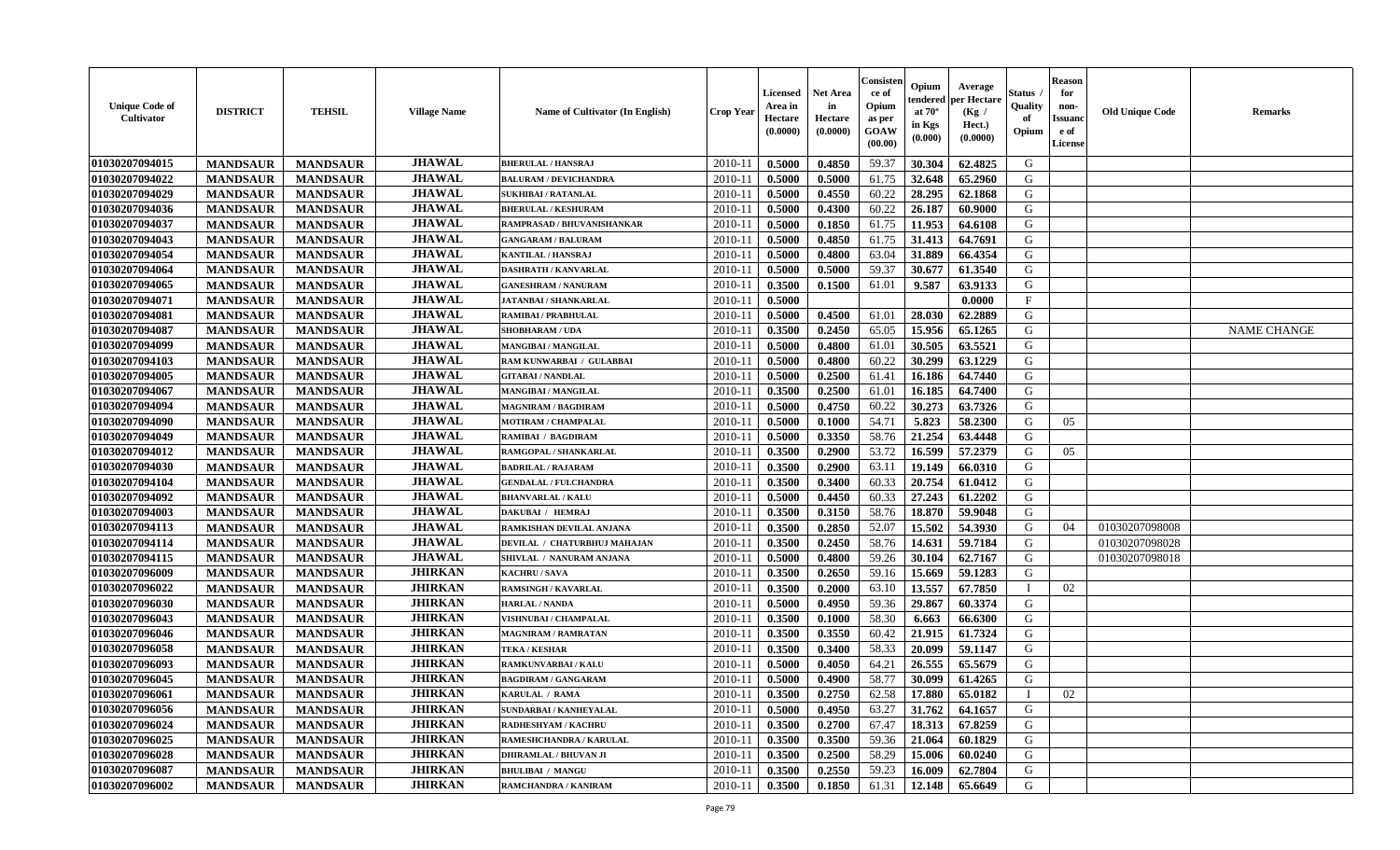| <b>Unique Code of</b><br>Cultivator | <b>DISTRICT</b> | <b>TEHSIL</b>   | <b>Village Name</b> | Name of Cultivator (In English)             | Crop Year   | <b>Licensed</b><br>Area in<br>Hectare<br>(0.0000) | <b>Net Area</b><br>in<br>Hectare<br>(0.0000) | Consister<br>ce of<br>Opium<br>as per<br><b>GOAW</b><br>(00.00) | Opium<br>endered<br>at $70^\circ$<br>in Kgs<br>(0.000) | Average<br>oer Hectare<br>(Kg /<br>Hect.)<br>(0.0000) | Status<br>Quality<br>of<br>Opium | <b>Reason</b><br>for<br>non-<br><b>Issuanc</b><br>e of<br><b>License</b> | <b>Old Unique Code</b> | <b>Remarks</b>     |
|-------------------------------------|-----------------|-----------------|---------------------|---------------------------------------------|-------------|---------------------------------------------------|----------------------------------------------|-----------------------------------------------------------------|--------------------------------------------------------|-------------------------------------------------------|----------------------------------|--------------------------------------------------------------------------|------------------------|--------------------|
| 01030207096099                      | <b>MANDSAUR</b> | <b>MANDSAUR</b> | <b>JHIRKAN</b>      | <b>BALU / NANDA</b>                         | 2010-11     | 0.3500                                            | 0.1900                                       | 67.01                                                           | 12.770                                                 | 67.2105                                               | G                                |                                                                          |                        |                    |
| 01030207096017                      | <b>MANDSAUR</b> | <b>MANDSAUR</b> | <b>JHIRKAN</b>      | TULSIBAI / RAMRATAN                         | 2010-11     | 0.3500                                            | 0.3100                                       | 58.67                                                           | 19.713                                                 | 63.5903                                               | $\mathbf I$                      | 02                                                                       |                        |                    |
| 01030207096068                      | <b>MANDSAUR</b> | <b>MANDSAUR</b> | <b>JHIRKAN</b>      | <b>BALU / BHERA</b>                         | $2010 - 1$  | 0.3500                                            | 0.1750                                       | 66.74                                                           | 11.851                                                 | 67.7200                                               | - I                              | 02                                                                       |                        |                    |
| 01030207096076                      | <b>MANDSAUR</b> | <b>MANDSAUR</b> | <b>JHIRKAN</b>      | KARU / HIRA JI                              | 2010-1      | 0.3500                                            | 0.2950                                       | 64.23                                                           | 20.306                                                 | 68.8339                                               | G                                |                                                                          |                        |                    |
| 01030207096078                      | <b>MANDSAUR</b> | <b>MANDSAUR</b> | <b>JHIRKAN</b>      | <b>KARULAL / KHIMA</b>                      | $2010 - 1$  | 0.3500                                            | 0.3450                                       | 64.23                                                           | 22.737                                                 | 65.9043                                               | G                                |                                                                          |                        |                    |
| 01030207096003                      | <b>MANDSAUR</b> | <b>MANDSAUR</b> | <b>JHIRKAN</b>      | <b>MOHANLAL / KANIRAM</b>                   | 2010-11     | 0.3500                                            | 0.2850                                       | 60.41                                                           | 18.580                                                 | 65.1930                                               | G                                |                                                                          |                        |                    |
| 01030207096100                      | <b>MANDSAUR</b> | <b>MANDSAUR</b> | <b>JHIRKAN</b>      | <b>SHAMBHULAL / JUJHAR</b>                  | $2010-1$    | 0.3500                                            | 0.3350                                       | 59.43                                                           | 20.962                                                 | 62.5731                                               | G                                |                                                                          |                        |                    |
| 01030207093001                      | <b>MANDSAUR</b> | <b>MANDSAUR</b> | <b>JOGIKHEDA</b>    | <b>BHANVARLAL / PYARCHANDRA</b>             | 2010-11     | 0.3500                                            | 0.2350                                       | 60.55                                                           | 14.255                                                 | 60.6596                                               | G                                |                                                                          |                        |                    |
| 01030207093003                      | <b>MANDSAUR</b> | <b>MANDSAUR</b> | <b>JOGIKHEDA</b>    | <b>BAGDIRAM / GULABCHANDRA</b>              | 2010-11     | 0.5000                                            | 0.4150                                       | 62.40                                                           | 26.654                                                 | 64.2265                                               | G                                |                                                                          |                        |                    |
| 01030207093004                      | <b>MANDSAUR</b> | <b>MANDSAUR</b> | <b>JOGIKHEDA</b>    | <b>DEVILAL / RAMNARAYAN</b>                 | $2010 - 1$  | 0.5000                                            | 0.4500                                       | 62.40                                                           | 28.009                                                 | 62.2422                                               | G                                |                                                                          |                        |                    |
| 01030207093005                      | <b>MANDSAUR</b> | <b>MANDSAUR</b> | <b>JOGIKHEDA</b>    | <b>GOPAL / BHANVARLAL</b>                   | $2010-1$    | 0.5000                                            | 0.2500                                       | 60.55                                                           | 16.072                                                 | 64.2880                                               | G                                |                                                                          |                        |                    |
| 01030207093020                      | <b>MANDSAUR</b> | <b>MANDSAUR</b> | <b>JOGIKHEDA</b>    | <b>SHANTILAL / TEKA</b>                     | 2010-11     | 0.3500                                            | 0.2850                                       | 62.81                                                           | 18.457                                                 | 64.7614                                               | G                                |                                                                          |                        |                    |
| 01030207093022                      | <b>MANDSAUR</b> | <b>MANDSAUR</b> | <b>JOGIKHEDA</b>    | <b>RUGNATH / BALDEV JI</b>                  | $2010-1$    | 0.5000                                            | 0.4600                                       | 62.81                                                           | 29.027                                                 | 63.1022                                               | G                                |                                                                          |                        |                    |
| 01030207093032                      | <b>MANDSAUR</b> | <b>MANDSAUR</b> | <b>JOGIKHEDA</b>    | <b>JANIBAI / MANGILAL</b>                   | $2010 - 11$ | 0.5000                                            | 0.2800                                       | 66.53                                                           | 19.265                                                 | 68.8036                                               | G                                |                                                                          |                        |                    |
| 01030207093035                      | <b>MANDSAUR</b> | <b>MANDSAUR</b> | <b>JOGIKHEDA</b>    | SAWRUPBAI / RAMCHADNRA                      | 2010-11     | 0.5000                                            | 0.2250                                       | 61.85                                                           | 14.835                                                 | 65.9333                                               | G                                |                                                                          |                        |                    |
| 01030207093036                      | <b>MANDSAUR</b> | <b>MANDSAUR</b> | <b>JOGIKHEDA</b>    | SHYAMUBAI / BHANWARLAL                      | 2010-1      | 0.3500                                            | 0.1850                                       | 61.09                                                           | 12.043                                                 | 65.0973                                               | G                                |                                                                          |                        | <b>NAME CHANGE</b> |
| 01030207093043                      | <b>MANDSAUR</b> | <b>MANDSAUR</b> | <b>JOGIKHEDA</b>    | <b>DHAPUBAI / GENDALAL</b>                  | 2010-1      | 0.5000                                            | 0.4500                                       | 60.55                                                           | 28.372                                                 | 63.0489                                               | G                                |                                                                          |                        |                    |
| 01030207093045                      | <b>MANDSAUR</b> | <b>MANDSAUR</b> | <b>JOGIKHEDA</b>    | KRISHANKUNWAR / RAN SINGH                   | $2010 - 1$  | 0.5000                                            | 0.4700                                       | 61.85                                                           | 29.980                                                 | 63.7872                                               | G                                |                                                                          |                        |                    |
| 01030207093047                      | <b>MANDSAUR</b> | <b>MANDSAUR</b> | <b>JOGIKHEDA</b>    | <b>DALURAM / BALDEVRAM</b>                  | $2010 - 1$  | 0.5000                                            | 0.5000                                       | 62.99                                                           | 32.206                                                 | 64.4120                                               | G                                |                                                                          |                        |                    |
| 01030207093051                      | <b>MANDSAUR</b> | <b>MANDSAUR</b> | <b>JOGIKHEDA</b>    | MANGILAL / UDA GAYARI                       | $2010 - 11$ | 0.5000                                            | 0.3000                                       | 62.25                                                           | 18.195                                                 | 60.6500                                               | G                                |                                                                          |                        |                    |
| 01030207093052                      | <b>MANDSAUR</b> | <b>MANDSAUR</b> | <b>JOGIKHEDA</b>    | <b>BHAGUBAI / RAMCHANDRA</b>                | 2010-11     | 0.5000                                            | 0.4350                                       | 61.53                                                           | 27.003                                                 | 62.0759                                               | G                                |                                                                          |                        |                    |
| 01030207093054                      | <b>MANDSAUR</b> | <b>MANDSAUR</b> | <b>JOGIKHEDA</b>    | <b>BHERULAL / KISHANLAL</b>                 | 2010-1      | 0.5000                                            | 0.2750                                       | 61.85                                                           | 17.565                                                 | 63.8727                                               | G                                |                                                                          |                        |                    |
| 01030207093060                      | <b>MANDSAUR</b> | <b>MANDSAUR</b> | <b>JOGIKHEDA</b>    | <b>KACHRU / HARIRAM</b>                     | 2010-1      | 0.3500                                            | 0.3450                                       | 60.15                                                           | 21.817                                                 | 63.2377                                               | ${\bf G}$                        |                                                                          |                        |                    |
| 01030207093065                      | <b>MANDSAUR</b> | <b>MANDSAUR</b> | <b>JOGIKHEDA</b>    | <b>CHAMPA / UDA</b>                         | 2010-11     | 0.5000                                            | 0.3450                                       | 60.15                                                           | 22.015                                                 | 63.8116                                               | G                                |                                                                          |                        |                    |
| 01030207093072                      | <b>MANDSAUR</b> | <b>MANDSAUR</b> | <b>JOGIKHEDA</b>    | KAMLAKUNVAR / MADHOSINGH /<br>CHANDRAKUNVAR | $2010 - 11$ | 0.5000                                            | 0.3950                                       | 60.15                                                           | 23.819                                                 | 60.3013                                               | G                                |                                                                          |                        |                    |
| 01030207093067                      | <b>MANDSAUR</b> | <b>MANDSAUR</b> | <b>JOGIKHEDA</b>    | <b>KAVERIBAI/RAJARAM</b>                    | 2010-11     | 0.5000                                            | 0.3350                                       | 56.81                                                           | 19.177                                                 | 57.2448                                               | G                                |                                                                          |                        |                    |
| 01030207093070                      | <b>MANDSAUR</b> | <b>MANDSAUR</b> | <b>JOGIKHEDA</b>    | <b>UMMEDIBAI / DOLA</b>                     | 2010-11     | 0.3500                                            | 0.2500                                       | 59.25                                                           | 14.880                                                 | 59.5200                                               | G                                |                                                                          |                        |                    |
| 01030207093026                      | <b>MANDSAUR</b> | <b>MANDSAUR</b> | <b>JOGIKHEDA</b>    | DEVILAL / JHAMAKLAL                         | 2010-1      | 0.5000                                            | 0.4900                                       | 63.77                                                           | 31.029                                                 | 63.3245                                               | G                                |                                                                          |                        |                    |
| 01030207093018                      | <b>MANDSAUR</b> | <b>MANDSAUR</b> | <b>JOGIKHEDA</b>    | <b>JAGDISH / KANIRAM</b>                    | $2010 - 1$  | 0.5000                                            | 0.2450                                       | 62.78                                                           | 15.507                                                 | 63.2939                                               | G                                |                                                                          |                        |                    |
| 01030207093015                      | <b>MANDSAUR</b> | <b>MANDSAUR</b> | <b>JOGIKHEDA</b>    | <b>SALAGRAM / NANURAM</b>                   | 2010-11     | 0.5000                                            | 0.2100                                       | 64.99                                                           | 12.989                                                 | 61.8524                                               | $\mathbf I$                      | 02                                                                       |                        |                    |
| 01030207093029                      | <b>MANDSAUR</b> | <b>MANDSAUR</b> | <b>JOGIKHEDA</b>    | DALURAM / PYARCHANDRA                       | 2010-11     | 0.5000                                            | 0.4800                                       | 59.25                                                           | 28.533                                                 | 59.4438                                               | G                                |                                                                          |                        |                    |
| 01030207093046                      | <b>MANDSAUR</b> | <b>MANDSAUR</b> | <b>JOGIKHEDA</b>    | <b>GANGARAM / NANURAM</b>                   | $2010 - 1$  | 0.3500                                            | 0.3450                                       | 62.40                                                           | 22.517                                                 | 65.2667                                               | G                                |                                                                          |                        |                    |
| 01030207093068                      | <b>MANDSAUR</b> | <b>MANDSAUR</b> | <b>JOGIKHEDA</b>    | <b>JHAMAKLAL / KALU JI</b>                  | 2010-11     | 0.5000                                            | 0.4700                                       | 59.25                                                           | 27.746                                                 | 59.0340                                               | G                                |                                                                          |                        |                    |
| 01030207093007                      | <b>MANDSAUR</b> | <b>MANDSAUR</b> | <b>JOGIKHEDA</b>    | <b>DEVILAL / MANGILAL</b>                   | 2010-1      | 0.5000                                            | 0.4650                                       | 61.85                                                           | 30.236                                                 | 65.0237                                               | G                                |                                                                          |                        |                    |
| 01030207093075                      | <b>MANDSAUR</b> | <b>MANDSAUR</b> | <b>JOGIKHEDA</b>    | <b>BHERULAL / RAMCHADNRA</b>                | $2010 - 11$ | 0.5000                                            | 0.3000                                       | 59.47                                                           | 18.036                                                 | 60.1200                                               | G                                |                                                                          |                        |                    |
| 01030207093076                      | <b>MANDSAUR</b> | <b>MANDSAUR</b> | <b>JOGIKHEDA</b>    | <b>KESHURAM / KANAJI</b>                    | $2010 - 11$ | 0.3500                                            | 0.1950                                       | 55.55                                                           | 11.261                                                 | 57.7487                                               | G                                |                                                                          | 01030207098048         |                    |
| 01030207097001                      | <b>MANDSAUR</b> | <b>MANDSAUR</b> | <b>KAYAMKHEDA</b>   | <b>MO. RAFIK / ABDUL SATTAR</b>             | $2010 - 11$ | 0.3500                                            | 0.2100                                       | 61.32                                                           | 12.317                                                 | 58.6524                                               | G                                |                                                                          |                        |                    |
| 01030207097004                      | <b>MANDSAUR</b> | <b>MANDSAUR</b> | <b>KAYAMKHEDA</b>   | <b>BADRILAL / NARAYAN</b>                   | 2010-11     | 0.3500                                            | 0.3050                                       | 63.86                                                           | 20.271                                                 | 66.4623                                               | G                                |                                                                          |                        |                    |
| 01030207097005                      | <b>MANDSAUR</b> | <b>MANDSAUR</b> | <b>KAYAMKHEDA</b>   | <b>GITABAI/ AMRITRAM</b>                    | 2010-11     | 0.3500                                            | 0.3350                                       | 58.09                                                           | 19.054                                                 | 56.8776                                               | G                                |                                                                          |                        |                    |
| 01030207097014                      | <b>MANDSAUR</b> | <b>MANDSAUR</b> | <b>KAYAMKHEDA</b>   | <b>BALURAM / NANURAM</b>                    | $2010-1$    | 0.5000                                            | 0.4900                                       | 60.56                                                           | 29.207                                                 | 59.6061                                               | G                                |                                                                          |                        |                    |
| 01030207097013                      | <b>MANDSAUR</b> | <b>MANDSAUR</b> | <b>KAYAMKHEDA</b>   | RASHID MOH. / VASALJI                       | 2010-11     | 0.3500                                            | 0.2000                                       | 63.86                                                           | 13.319                                                 | 66.5950                                               | G                                |                                                                          |                        |                    |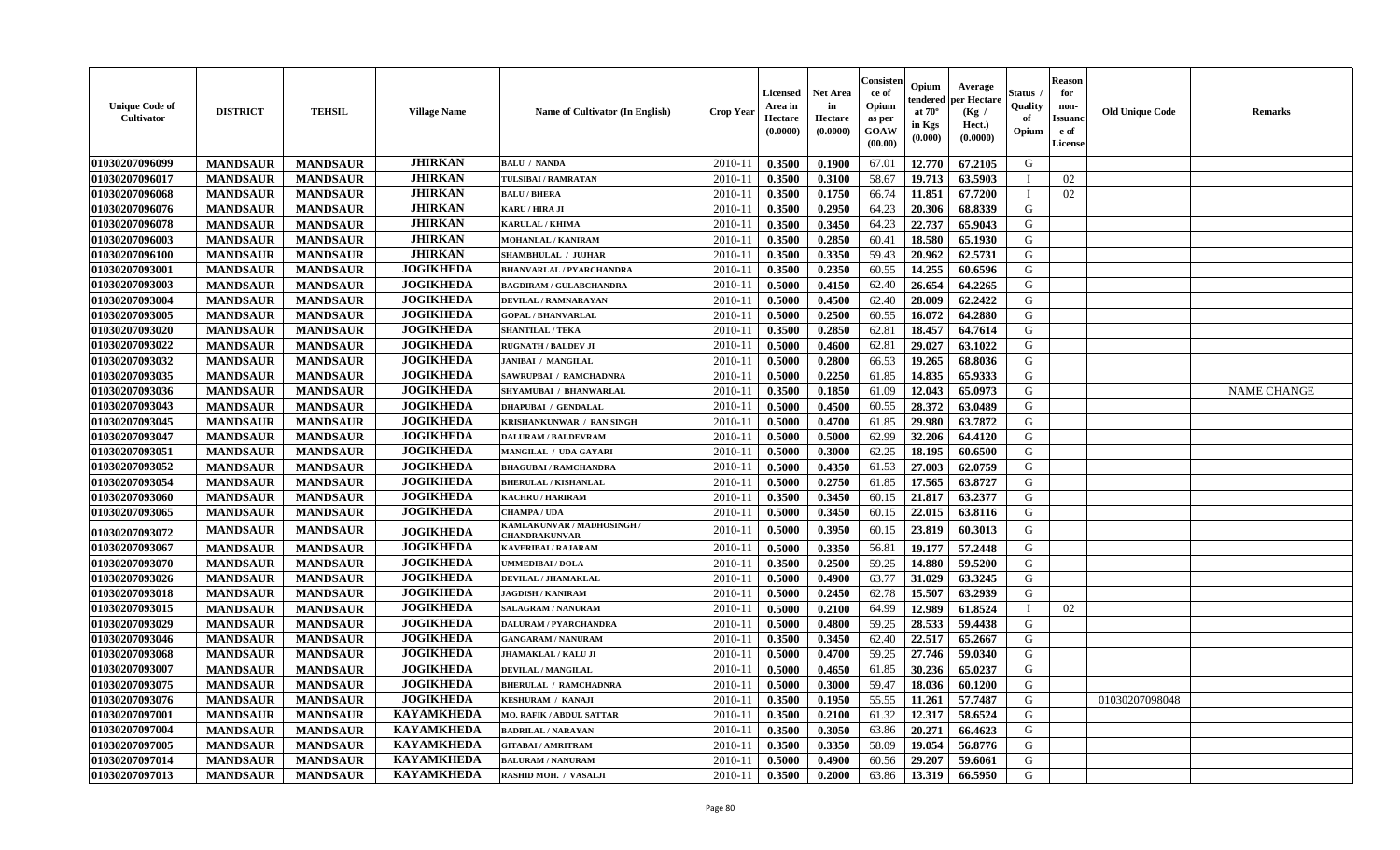| <b>Unique Code of</b><br>Cultivator | <b>DISTRICT</b> | <b>TEHSIL</b>   | <b>Village Name</b> | <b>Name of Cultivator (In English)</b> | <b>Crop Year</b> | <b>Licensed</b><br>Area in<br>Hectare<br>(0.0000) | <b>Net Area</b><br>in<br>Hectare<br>(0.0000) | Consisten<br>ce of<br>Opium<br>as per<br><b>GOAW</b><br>(00.00) | Opium<br>tendered<br>at $70^\circ$<br>in Kgs<br>$(\mathbf{0.000})$ | Average<br>per Hectare<br>(Kg /<br>Hect.)<br>(0.0000) | Status .<br>Quality<br>of<br>Opium | <b>Reason</b><br>for<br>non-<br><b>Issuanc</b><br>e of<br>License | <b>Old Unique Code</b> | <b>Remarks</b>     |
|-------------------------------------|-----------------|-----------------|---------------------|----------------------------------------|------------------|---------------------------------------------------|----------------------------------------------|-----------------------------------------------------------------|--------------------------------------------------------------------|-------------------------------------------------------|------------------------------------|-------------------------------------------------------------------|------------------------|--------------------|
| 01030207097015                      | <b>MANDSAUR</b> | <b>MANDSAUR</b> | <b>KAYAMKHEDA</b>   | <b>PUSHKAR / VARDICHANDRA</b>          | 2010-11          | 0.5000                                            | 0.3500                                       | 67.79                                                           | 23.436                                                             | 66.9600                                               | G                                  |                                                                   |                        |                    |
| 01030207097016                      | <b>MANDSAUR</b> | <b>MANDSAUR</b> | <b>KAYAMKHEDA</b>   | SHIVNARAYAN / NANDLAL                  | $2010 - 11$      | 0.3500                                            | 0.1850                                       | 63.22                                                           | 11.786                                                             | 63.7081                                               | G                                  |                                                                   |                        |                    |
| 01030207097018                      | <b>MANDSAUR</b> | <b>MANDSAUR</b> | <b>KAYAMKHEDA</b>   | RAMCHANDRAA / DOULATRAM                | $2010 - 1$       | 0.5000                                            | 0.3000                                       | 63.22                                                           | 19.309                                                             | 64.3633                                               | G                                  |                                                                   |                        |                    |
| 01030207097017                      | <b>MANDSAUR</b> | <b>MANDSAUR</b> | <b>KAYAMKHEDA</b>   | <b>BHAGVANSINGH / CHNDARSINGH</b>      | 2010-11          | 0.3500                                            | 0.2300                                       | 67.79                                                           | 16.763                                                             | 72.8826                                               | G                                  |                                                                   |                        |                    |
| 01030207097019                      | <b>MANDSAUR</b> | <b>MANDSAUR</b> | <b>KAYAMKHEDA</b>   | KARUSINGH / DEVISINGH                  | 2010-11          | 0.5000                                            | 0.2200                                       | 61.83                                                           | 12.984                                                             | 59.0182                                               | G                                  |                                                                   |                        |                    |
| 01030207099001                      | <b>MANDSAUR</b> | <b>MANDSAUR</b> | <b>LADUSA</b>       | <b>BALASHANKAR / BADRILAL</b>          | $2010 - 11$      | 0.5000                                            | 0.4850                                       | 69.72                                                           | 34.711                                                             | 71.5691                                               | G                                  |                                                                   |                        |                    |
| 01030207099003                      | <b>MANDSAUR</b> | <b>MANDSAUR</b> | <b>LADUSA</b>       | VARDICHANDRA / KISHANLAL               | 2010-11          | 0.5000                                            | 0.4950                                       | 58.89                                                           | 30.312                                                             | 61.2364                                               | G                                  |                                                                   |                        |                    |
| 01030207099015                      | <b>MANDSAUR</b> | <b>MANDSAUR</b> | <b>LADUSA</b>       | NANDLAL / DAYARAM                      | $2010 - 11$      | 0.5000                                            | 0.4900                                       | 61.44                                                           | 30.536                                                             | 62.3184                                               | G                                  |                                                                   |                        |                    |
| 01030207099006                      | <b>MANDSAUR</b> | <b>MANDSAUR</b> | <b>LADUSA</b>       | LAXMINARAYAN / ONKARLAL                | 2010-11          | 0.5000                                            | 0.4750                                       | 61.44                                                           | 30.913                                                             | 65.0800                                               | G                                  |                                                                   |                        |                    |
| 01030207099007                      | <b>MANDSAUR</b> | <b>MANDSAUR</b> | <b>LADUSA</b>       | PARMANAND / BADRILAL                   | 2010-11          | 0.5000                                            | 0.3400                                       | 62.72                                                           | 21.889                                                             | 64.3794                                               | G                                  |                                                                   |                        |                    |
| 01030207099025                      | <b>MANDSAUR</b> | <b>MANDSAUR</b> | <b>LADUSA</b>       | <b>BHERULAL / CHUNNILAL</b>            | $2010 - 11$      | 0.5000                                            | 0.2000                                       | 58.26                                                           | 11.602                                                             | 58.0100                                               | G                                  |                                                                   |                        |                    |
| 01030207099027                      | <b>MANDSAUR</b> | <b>MANDSAUR</b> | <b>LADUSA</b>       | <b>SHANTIBAI / KESHURAM</b>            | 2010-11          | 0.3500                                            | 0.2500                                       | 57.61                                                           | 14.057                                                             | 56.2280                                               | G                                  |                                                                   |                        |                    |
| 01030207099031                      | <b>MANDSAUR</b> | <b>MANDSAUR</b> | <b>LADUSA</b>       | <b>RADHESHYAM / BALARAM</b>            | $2010 - 11$      | 0.5000                                            | 0.3550                                       | 62.87                                                           | 21.699                                                             | 61.1239                                               | G                                  |                                                                   |                        |                    |
| 01030207099040                      | <b>MANDSAUR</b> | <b>MANDSAUR</b> | <b>LADUSA</b>       | <b>SHANTILAL / DEVA</b>                | $2010 - 1$       | 0.5000                                            | 0.4800                                       | 62.87                                                           | 31.471                                                             | 65.5646                                               | G                                  |                                                                   |                        |                    |
| 01030207099019                      | <b>MANDSAUR</b> | <b>MANDSAUR</b> | <b>LADUSA</b>       | <b>VASUDEV / RAMCHANDRA</b>            | 2010-11          | 0.5000                                            | 0.4050                                       | 54.87                                                           | 22.262                                                             | 54.9679                                               | G                                  | 04                                                                |                        |                    |
| 01030207099029                      | <b>MANDSAUR</b> | <b>MANDSAUR</b> | <b>LADUSA</b>       | KANHAIYALAL / AMIRCHANDRA              | 2010-11          | 0.5000                                            | 0.4700                                       | 60.44                                                           | 28.545                                                             | 60.7340                                               | G                                  |                                                                   |                        |                    |
| 01030207099016                      | <b>MANDSAUR</b> | <b>MANDSAUR</b> | <b>LADUSA</b>       | <b>MODIRAM / BADRILAL</b>              | $2010 - 11$      | 0.5000                                            | 0.4200                                       | 64.58                                                           | 27.769                                                             | 66.1167                                               | G                                  |                                                                   |                        |                    |
| 01030207099018                      | <b>MANDSAUR</b> | <b>MANDSAUR</b> | <b>LADUSA</b>       | RAMESHWAR / DAYARAM                    | 2010-11          | 0.5000                                            | 0.4800                                       | 64.58                                                           | 31.081                                                             | 64.7521                                               | G                                  |                                                                   |                        |                    |
| 01030207099021                      | <b>MANDSAUR</b> | <b>MANDSAUR</b> | <b>LADUSA</b>       | PUNAMCHAND / NATHU                     | $2010 - 11$      | 0.5000                                            | 0.4800                                       | 63.45                                                           | 31.045                                                             | 64.6771                                               | G                                  |                                                                   |                        |                    |
| 01030207099014                      | <b>MANDSAUR</b> | <b>MANDSAUR</b> | <b>LADUSA</b>       | <b>GITABAI/BAGDIRAM</b>                | 2010-11          | 0.5000                                            | 0.3500                                       | 63.45                                                           | 22.099                                                             | 63.1400                                               | G                                  |                                                                   |                        |                    |
| 01030207099022                      | <b>MANDSAUR</b> | <b>MANDSAUR</b> | <b>LADUSA</b>       | <b>DEVRAM / BALARAM</b>                | 2010-11          | 0.5000                                            | 0.3250                                       | 59.31                                                           | 20.309                                                             | 62.4892                                               | G                                  |                                                                   |                        |                    |
| 01030207099010                      | <b>MANDSAUR</b> | <b>MANDSAUR</b> | <b>LADUSA</b>       | <b>GHANSHYAM / KHUBRAJ</b>             | $2010 - 11$      | 0.5000                                            | 0.3400                                       | 57.76                                                           | 21.289                                                             | 62.6147                                               | G                                  |                                                                   |                        |                    |
| 01030207099011                      | <b>MANDSAUR</b> | <b>MANDSAUR</b> | <b>LADUSA</b>       | <b>GANGARAM / JIVRAM</b>               | 2010-11          | 0.5000                                            | 0.3200                                       | 60.44                                                           | 20.506                                                             | 64.0813                                               | G                                  |                                                                   |                        |                    |
| 01030207099043                      | <b>MANDSAUR</b> | <b>MANDSAUR</b> | <b>LADUSA</b>       | <b>GANGARAM / KISHAN</b>               | 2010-11          | 0.5000                                            | 0.2000                                       | 64.58                                                           | 13.497                                                             | 67.4850                                               | G                                  |                                                                   |                        |                    |
| 01030207099044                      | <b>MANDSAUR</b> | <b>MANDSAUR</b> | <b>LADUSA</b>       | MANGUSINGH / MODSHING                  | $2010 - 1$       | 0.3500                                            | 0.3400                                       | 55.87                                                           | 18.780                                                             | 55.2353                                               | G                                  | 04                                                                | 01030207107022         |                    |
| 01030207099045                      | <b>MANDSAUR</b> | <b>MANDSAUR</b> | <b>LADUSA</b>       | VIKRAMSINGH / MODSHING                 | 2010-11          | 0.3500                                            | 0.1750                                       | 67.37                                                           | 11.193                                                             | 63.9600                                               | G                                  |                                                                   | 01030207107021         |                    |
| 01030207100001                      | <b>MANDSAUR</b> | <b>MANDSAUR</b> | <b>LASUDAWAN</b>    | KAMLASHANKAR / BHERULAL                | $2010-11$        | 0.5000                                            | 0.3450                                       | 62.62                                                           | 22.892                                                             | 66.3536                                               | G                                  |                                                                   |                        |                    |
| 01030207100006                      | <b>MANDSAUR</b> | <b>MANDSAUR</b> | <b>LASUDAWAN</b>    | <b>GANPATLAL / MOHANLAL</b>            | 2010-11          | 0.5000                                            | 0.2950                                       | 59.56                                                           | 18.932                                                             | 64.1763                                               | G                                  |                                                                   |                        |                    |
| 01030207100008                      | <b>MANDSAUR</b> | <b>MANDSAUR</b> | <b>LASUDAWAN</b>    | <b>GOPAL / BHERULAL</b>                | 2010-11          | 0.5000                                            | 0.2500                                       | 59.56                                                           | 15,477                                                             | 61.9080                                               | G                                  |                                                                   |                        |                    |
| 01030207100009                      | <b>MANDSAUR</b> | <b>MANDSAUR</b> | <b>LASUDAWAN</b>    | <b>ONKARILAL / BHANWARLAL</b>          | $2010 - 11$      | 0.5000                                            | 0.2900                                       | 60.47                                                           | 18.867                                                             | 65.0586                                               | G                                  |                                                                   |                        |                    |
| 01030207100010                      | <b>MANDSAUR</b> | <b>MANDSAUR</b> | <b>LASUDAWAN</b>    | RATANLAL / BHANVARLAL                  | 2010-11          | 0.5000                                            | 0.2950                                       | 56.84                                                           | 18.976                                                             | 64.3254                                               | G                                  |                                                                   |                        |                    |
| 01030207100012                      | <b>MANDSAUR</b> | <b>MANDSAUR</b> | <b>LASUDAWAN</b>    | RAMNIVAS / BHANVARLAL                  | 2010-11          | 0.5000                                            | 0.3600                                       | 62.62                                                           | 28.599                                                             | 79.4417                                               | G                                  |                                                                   |                        |                    |
| 01030207100014                      | <b>MANDSAUR</b> | <b>MANDSAUR</b> | <b>LASUDAWAN</b>    | SHANKARLAL / NANDA                     | $2010 - 11$      | 0.5000                                            | 0.3700                                       | 58.76                                                           | 23.135                                                             | 62.5270                                               | G                                  |                                                                   |                        |                    |
| 01030207100020                      | <b>MANDSAUR</b> | <b>MANDSAUR</b> | <b>LASUDAWAN</b>    | <b>NARSINGH / MANGILAL</b>             | 2010-11          | 0.5000                                            | 0.4650                                       | 60.47                                                           | 28.931                                                             | 62.2172                                               | G                                  |                                                                   |                        |                    |
| 01030207100030                      | <b>MANDSAUR</b> | <b>MANDSAUR</b> | <b>LASUDAWAN</b>    | <b>DHAPUBAI/NAGULAL</b>                | 2010-11          | 0.5000                                            | 0.3800                                       | 58.19                                                           | 23.808                                                             | 62.6526                                               | G                                  |                                                                   |                        | <b>NAME CHANGE</b> |
| 01030207100032                      | <b>MANDSAUR</b> | <b>MANDSAUR</b> | <b>LASUDAWAN</b>    | AMBALAL / JAYRAM                       |                  | $2010-11$ 0.5000                                  | 0.2500                                       | 62.62                                                           |                                                                    | $19.851$ 79.4040                                      | G                                  |                                                                   |                        |                    |
| 01030207100034                      | <b>MANDSAUR</b> | <b>MANDSAUR</b> | <b>LASUDAWAN</b>    | <b>MANGILAL / BHUVAN</b>               | 2010-11          | 0.5000                                            | 0.4400                                       | 62.62                                                           | 28.957                                                             | 65.8114                                               | G                                  |                                                                   |                        |                    |
| 01030207100039                      | <b>MANDSAUR</b> | <b>MANDSAUR</b> | <b>LASUDAWAN</b>    | CHNDRAKALABAI / RAMPRASAD / HULASIBAI  | 2010-11          | 0.5000                                            | 0.2800                                       | 60.47                                                           | 18.331                                                             | 65.4679                                               | G                                  |                                                                   |                        |                    |
| 01030207100044                      | <b>MANDSAUR</b> | <b>MANDSAUR</b> | <b>LASUDAWAN</b>    | RAMCHANDRA / LAKSHMAN                  | 2010-11          | 0.3500                                            | 0.3250                                       | 59.74                                                           | 21.267                                                             | 65.4369                                               | G                                  |                                                                   |                        |                    |
| 01030207100047                      | <b>MANDSAUR</b> | <b>MANDSAUR</b> | <b>LASUDAWAN</b>    | <b>DHAPUBAI/HIRALAL</b>                | 2010-11          | 0.5000                                            | 0.4700                                       | 58.89                                                           | 29.571                                                             | 62.9170                                               | G                                  |                                                                   |                        |                    |
| 01030207100049                      | <b>MANDSAUR</b> | <b>MANDSAUR</b> | <b>LASUDAWAN</b>    | PRABHULAL / MODA JI                    | 2010-11          | 0.5000                                            | 0.2800                                       | 59.74                                                           | 18.579                                                             | 66.3536                                               | G                                  |                                                                   |                        |                    |
| 01030207100050                      | <b>MANDSAUR</b> | <b>MANDSAUR</b> | <b>LASUDAWAN</b>    | <b>LAKSHMINARAYAN / NATHU</b>          | $2010-11$        | 0.5000                                            | 0.2500                                       | 63.33                                                           | 16.529                                                             | 66.1160                                               | G                                  |                                                                   |                        |                    |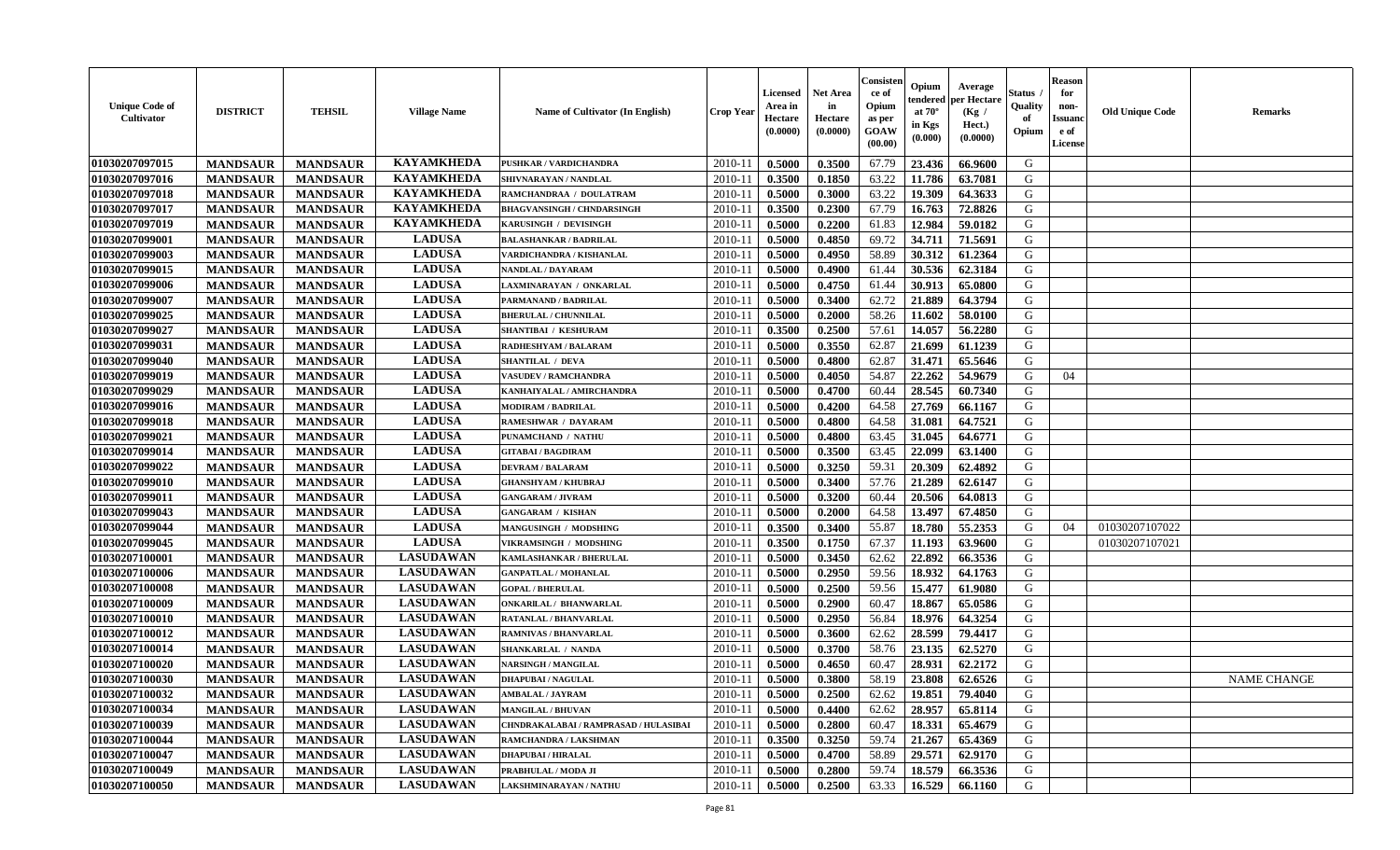| <b>LASUDAWAN</b><br>01030207100051<br>2010-11<br>0.5000<br>0.4950<br>62.41<br>36.519<br>73.7758<br>G<br><b>MANDSAUR</b><br><b>MANDSAUR</b><br>PANNALAL / RODA JI<br><b>LASUDAWAN</b><br>01030207100053<br>59.74<br>G<br><b>MANDSAUR</b><br><b>MANDSAUR</b><br>2010-11<br>0.5000<br>0.3500<br>21.344<br>60.9829<br>SHANTILAL / HARISHANKAR<br><b>LASUDAWAN</b><br>22.736<br>01030207100059<br><b>MANDSAUR</b><br>2010-11<br>0.5000<br>0.3800<br>59.43<br>59.8316<br>G<br><b>MANDSAUR</b><br><b>HIRALAL / GULAB</b><br><b>LASUDAWAN</b><br>01030207100063<br><b>MANDSAUR</b><br><b>MANDSAUR</b><br><b>KISHOR / MODIBAI</b><br>2010-11<br>0.5000<br>0.2300<br>63.33<br>15.027<br>65.3348<br>G<br><b>LASUDAWAN</b><br>01030207100064<br>28.968<br>64.3733<br><b>MANDSAUR</b><br><b>MANDSAUR</b><br>KISHANLAL / LAKSHMAN<br>2010-11<br>0.5000<br>0.4500<br>59.43<br>G<br><b>LASUDAWAN</b><br>01030207100067<br><b>MANDSAUR</b><br><b>MANDSAUR</b><br>0.5000<br>0.3200<br>63.33<br>21.994<br>68.7313<br>G<br>2010-11<br><b>BHERULAL / RAMCHANDRA</b><br><b>LASUDAWAN</b><br>01030207100073<br><b>MANDSAUR</b><br><b>MANDSAUR</b><br>13.149<br>64.1415<br>G<br>$2010 - 11$<br>0.5000<br>0.2050<br>60.12<br>SHANKARLAL / BHERULAL<br><b>LASUDAWAN</b><br>57.73<br>01030207100075<br><b>MANDSAUR</b><br><b>MANDSAUR</b><br>2010-11<br>0.5000<br>0.3000<br>18.243<br>60.8100<br>G<br>JHABBABAI / RAMCHANDRA<br><b>LASUDAWAN</b><br>01030207100084<br>2010-11<br>56.37<br>23.273<br><b>MANDSAUR</b><br><b>MANDSAUR</b><br>0.5000<br>0.3900<br>59.6744<br>G<br>SHOBHARAM / BHERA JI<br><b>LASUDAWAN</b><br>01030207100089<br>60.12<br>G<br><b>MANDSAUR</b><br><b>MANDSAUR</b><br>2010-11<br>0.5000<br>0.4600<br>30.112<br>65.4609<br><b>BADRILAL / NATHU</b><br><b>LASUDAWAN</b><br>29.199<br>G<br>01030207100092<br><b>MANDSAUR</b><br><b>MANDSAUR</b><br><b>SITABAI/NANDA</b><br>2010-11<br>0.5000<br>0.4350<br>62.62<br>67.1241<br><b>LASUDAWAN</b><br>30.850<br>01030207100095<br><b>MANDSAUR</b><br><b>MANDSAUR</b><br><b>DASHRATH / MOHANLAL</b><br>2010-11<br>0.5000<br>0.5000<br>60.66<br>61.7000<br>G<br><b>LASUDAWAN</b><br>01030207100101<br><b>MANDSAUR</b><br><b>MANDSAUR</b><br>25.131<br>G<br><b>BAGDIRAM / HARIRAM</b><br>2010-11<br>0.5000<br>0.3850<br>60.66<br>65.2753<br><b>LASUDAWAN</b><br>01030207100102<br><b>MANDSAUR</b><br><b>MANDSAUR</b><br>0.3550<br>57.31<br>20.722<br>58.3718<br>G<br><b>RATANBAI/BALU</b><br>2010-11<br>0.5000<br><b>LASUDAWAN</b><br>24.463<br>62.7256<br>${\bf G}$<br>01030207100113<br><b>MANDSAUR</b><br><b>MANDSAUR</b><br>0.5000<br>0.3900<br>60.66<br>$2010 - 11$<br><b>DHAPUBAI/RATANLAL</b><br><b>LASUDAWAN</b><br>01030207100119<br><b>MANDSAUR</b><br>57.31<br>19.895<br>58.5147<br>G<br><b>MANDSAUR</b><br>2010-11<br>0.3500<br>0.3400<br>LAKSHMINARAYAN / NARSINGH<br><b>LASUDAWAN</b><br>01030207100133<br>62.81<br>27.744<br>G<br><b>MANDSAUR</b><br><b>MANDSAUR</b><br>2010-11<br>0.5000<br>0.4150<br>66.8530<br>RAJUBAI / JAGANNATH<br>01030207100135<br><b>LASUDAWAN</b><br><b>MANDSAUR</b><br>2010-11<br>0.2950<br>60.27<br>18.753<br>63.5695<br>G<br><b>MANDSAUR</b><br>0.5000<br>KANHAIYALAL / BHERULAL<br><b>LASUDAWAN</b><br>01030207100138<br>0.3150<br>57.31<br>19.133<br>60.7397<br>G<br><b>MANDSAUR</b><br><b>MANDSAUR</b><br><b>BHANVARLAL / SAVRAM</b><br>2010-11<br>0.3500<br><b>LASUDAWAN</b><br>01030207100155<br>0.3650<br>57.61<br>22.032<br>60.3616<br><b>MANDSAUR</b><br><b>MANDSAUR</b><br>MANOHARSINGH / HARISHANKAR<br>2010-11<br>0.5000<br>G<br><b>LASUDAWAN</b><br>01030207100158<br><b>MANDSAUR</b><br><b>MANDSAUR</b><br>2010-11<br>0.5000<br>60.27<br>30.212<br>60.4240<br>G<br>PARIBAI / RATANLAL<br>0.5000<br><b>LASUDAWAN</b><br>01030207100163<br><b>MANDSAUR</b><br><b>MANDSAUR</b><br>2010-11<br>0.3500<br>0.3450<br>60.27<br>21.413<br>62.0667<br>G<br><b>RAMCHANDRADAS / SEVADAS</b><br><b>LASUDAWAN</b><br>01030207100175<br><b>MANDSAUR</b><br>19.552<br>66.2780<br>G<br><b>MANDSAUR</b><br>2010-11<br>0.5000<br>0.2950<br>62.81<br><b>SHRILAL / PRABHULAL</b><br><b>LASUDAWAN</b><br>62.81<br>G<br>01030207100176<br>2010-11<br>20.996<br><b>MANDSAUR</b><br><b>MANDSAUR</b><br>0.5000<br>0.3000<br>69.9867<br><b>BHANWARLAL / BHERULAL</b><br><b>LASUDAWAN</b><br>01030207100177<br><b>MANDSAUR</b><br><b>MANDSAUR</b><br>2010-11<br>0.1750<br>61.46<br>11.045<br>63.1143<br>G<br><b>RAJARAM / NANDA</b><br>0.5000<br><b>LASUDAWAN</b><br>01030207100178<br><b>MANDSAUR</b><br>2010-11<br>0.5000<br>0.2650<br>61.46<br>18.710<br>70.6038<br>G<br><b>MANDSAUR</b><br>LAKSHMINARAYAN / UDA<br><b>LASUDAWAN</b><br>28.588<br>63.5289<br>01030207100184<br><b>MANDSAUR</b><br>2010-11<br>0.4500<br>61.46<br>G<br><b>MANDSAUR</b><br>0.5000<br>KANHAIYALAL / RAMDEV<br><b>LASUDAWAN</b><br>01030207100007<br><b>MANDSAUR</b><br>0.1750<br>62.62<br>11.128<br>63.5886<br><b>MANDSAUR</b><br>RAGHUVIRSINGH / RAMDEV<br>2010-11<br>0.5000<br>G<br><b>LASUDAWAN</b><br>18.298<br>G<br>01030207100013<br><b>MANDSAUR</b><br><b>MANDSAUR</b><br>2010-11<br>0.5000<br>0.2650<br>65.45<br>69.0491<br><b>MOHANLAL / BHERULAL</b><br><b>LASUDAWAN</b><br>01030207100016<br><b>MANDSAUR</b><br><b>MANDSAUR</b><br>KISHANLAL / RAMCHANDRA<br>2010-11<br>0.5000<br>0.2500<br>63.25<br>16.779<br>67.1160<br>G<br><b>LASUDAWAN</b><br>01030207100021<br><b>MANDSAUR</b><br><b>MANDSAUR</b><br>63.23<br>33.024<br>67.3959<br>G<br><b>ONKARLAL / BALURAM</b><br>2010-11<br>0.5000<br>0.4900<br><b>LASUDAWAN</b><br>01030207100026<br>63.57<br>G<br><b>MANDSAUR</b><br><b>MANDSAUR</b><br>2010-11<br>13.459<br>67.2950<br><b>SUNDARLAL / VAJERAM</b><br>0.5000<br>0.2000<br><b>LASUDAWAN</b><br>G<br>01030207100033<br><b>MANDSAUR</b><br>2010-11<br>0.5000<br>0.3300<br>60.66<br>20.624<br>62.4970<br><b>MANDSAUR</b><br><b>BALARAM / NANURAM</b><br><b>LASUDAWAN</b><br>01030207100035<br>63.57<br>15.529<br>67.5174<br><b>MANDSAUR</b><br><b>MANDSAUR</b><br>NANDIBAI / BALU<br>2010-11<br>0.3500<br>0.2300<br>G<br><b>LASUDAWAN</b><br>0.3350<br>01030207100038<br><b>MANDSAUR</b><br>0.5000<br>60.00<br>20.340<br>60.7164<br>G<br><b>MANDSAUR</b><br>KISHANLAL / RUPA<br>2010-11<br><b>LASUDAWAN</b><br>01030207100041<br><b>MANDSAUR</b><br>0.3500<br>0.2750<br>54.29<br>15.093<br>54.8836<br>G<br><b>MANDSAUR</b><br><b>SURAJBAI / BHERUSINGH</b><br>2010-11<br>04<br><b>LASUDAWAN</b><br>01030207100042<br><b>MANDSAUR</b><br><b>MANDSAUR</b><br><b>BHERULAL / BALU JI</b><br>2010-11<br>0.5000<br>0.2000<br>60.00<br>12.669<br>63.3450<br>G<br><b>LASUDAWAN</b><br><b>MANDSAUR</b><br><b>MANDSAUR</b><br>0.3350<br>21.557<br>64.3493<br>G<br>01030207100065<br><b>MANGILAL / MODIRAM</b><br>2010-11<br>0.5000<br>60.00<br><b>LASUDAWAN</b><br>01030207100068<br><b>MANDSAUR</b><br><b>MANDSAUR</b><br>0.3550<br>57.61<br>21.324<br>G<br><b>MOHANBAI/MANGILAL</b><br>2010-11<br>0.5000<br>60.0676<br><b>LASUDAWAN</b><br>26.509<br>${\bf G}$<br>01030207100076<br><b>MANDSAUR</b><br><b>MANDSAUR</b><br>0.3900<br>63.57<br>67.9718<br>2010-11<br>0.5000<br><b>GOPAL / NANDRAM</b><br>G<br><b>LASUDAWAN</b><br>65.45<br>12.164<br>62.3795<br>01030207100078<br><b>MANDSAUR</b><br>2010-11<br>0.5000<br>0.1950<br><b>MANDSAUR</b><br>NANURAM / RAKVA | <b>Unique Code of</b><br><b>Cultivator</b> | <b>DISTRICT</b> | <b>TEHSIL</b>   | <b>Village Name</b> | <b>Name of Cultivator (In English)</b> | <b>Crop Year</b> | <b>Licensed</b><br>Area in<br>Hectare<br>(0.0000) | Net Area<br>in<br>Hectare<br>(0.0000) | Consisteı<br>ce of<br>Opium<br>as per<br>GOAW<br>(00.00) | Opium<br>endered<br>at $70^\circ$<br>in Kgs<br>(0.000) | Average<br>per Hectare<br>(Kg /<br>Hect.)<br>(0.0000) | Status<br>Quality<br>of<br>Opium | <b>Reason</b><br>for<br>non-<br><b>Issuand</b><br>e of<br>License | <b>Old Unique Code</b> | Remarks |
|----------------------------------------------------------------------------------------------------------------------------------------------------------------------------------------------------------------------------------------------------------------------------------------------------------------------------------------------------------------------------------------------------------------------------------------------------------------------------------------------------------------------------------------------------------------------------------------------------------------------------------------------------------------------------------------------------------------------------------------------------------------------------------------------------------------------------------------------------------------------------------------------------------------------------------------------------------------------------------------------------------------------------------------------------------------------------------------------------------------------------------------------------------------------------------------------------------------------------------------------------------------------------------------------------------------------------------------------------------------------------------------------------------------------------------------------------------------------------------------------------------------------------------------------------------------------------------------------------------------------------------------------------------------------------------------------------------------------------------------------------------------------------------------------------------------------------------------------------------------------------------------------------------------------------------------------------------------------------------------------------------------------------------------------------------------------------------------------------------------------------------------------------------------------------------------------------------------------------------------------------------------------------------------------------------------------------------------------------------------------------------------------------------------------------------------------------------------------------------------------------------------------------------------------------------------------------------------------------------------------------------------------------------------------------------------------------------------------------------------------------------------------------------------------------------------------------------------------------------------------------------------------------------------------------------------------------------------------------------------------------------------------------------------------------------------------------------------------------------------------------------------------------------------------------------------------------------------------------------------------------------------------------------------------------------------------------------------------------------------------------------------------------------------------------------------------------------------------------------------------------------------------------------------------------------------------------------------------------------------------------------------------------------------------------------------------------------------------------------------------------------------------------------------------------------------------------------------------------------------------------------------------------------------------------------------------------------------------------------------------------------------------------------------------------------------------------------------------------------------------------------------------------------------------------------------------------------------------------------------------------------------------------------------------------------------------------------------------------------------------------------------------------------------------------------------------------------------------------------------------------------------------------------------------------------------------------------------------------------------------------------------------------------------------------------------------------------------------------------------------------------------------------------------------------------------------------------------------------------------------------------------------------------------------------------------------------------------------------------------------------------------------------------------------------------------------------------------------------------------------------------------------------------------------------------------------------------------------------------------------------------------------------------------------------------------------------------------------------------------------------------------------------------------------------------------------------------------------------------------------------------------------------------------------------------------------------------------------------------------------------------------------------------------------------------------------------------------------------------------------------------------------------------------------------------------------------------------------------------------------------------------------------------------------------------------------------------------------------------------------------------------------------------------------------------------------------------------------------------------------------------------------------------------------------------------------------------------------------------------------------------------------------------------------------------------------------------------------------------------------------------------------------------------------------------------------------------------------------------------------------------------------------------------------------------------------------------------------------------------------------------------------------------------------------------------------------------------------------------------------------------------------------------------------------------------------------------------------------------------------------------------------------------------------------------------------------------------------------------------------------------------------------------------------------------------------------------------------------------------------------------------------------------------------------------------------------------------------------------|--------------------------------------------|-----------------|-----------------|---------------------|----------------------------------------|------------------|---------------------------------------------------|---------------------------------------|----------------------------------------------------------|--------------------------------------------------------|-------------------------------------------------------|----------------------------------|-------------------------------------------------------------------|------------------------|---------|
|                                                                                                                                                                                                                                                                                                                                                                                                                                                                                                                                                                                                                                                                                                                                                                                                                                                                                                                                                                                                                                                                                                                                                                                                                                                                                                                                                                                                                                                                                                                                                                                                                                                                                                                                                                                                                                                                                                                                                                                                                                                                                                                                                                                                                                                                                                                                                                                                                                                                                                                                                                                                                                                                                                                                                                                                                                                                                                                                                                                                                                                                                                                                                                                                                                                                                                                                                                                                                                                                                                                                                                                                                                                                                                                                                                                                                                                                                                                                                                                                                                                                                                                                                                                                                                                                                                                                                                                                                                                                                                                                                                                                                                                                                                                                                                                                                                                                                                                                                                                                                                                                                                                                                                                                                                                                                                                                                                                                                                                                                                                                                                                                                                                                                                                                                                                                                                                                                                                                                                                                                                                                                                                                                                                                                                                                                                                                                                                                                                                                                                                                                                                                                                                                                                                                                                                                                                                                                                                                                                                                                                                                                                                                                                                                                                  |                                            |                 |                 |                     |                                        |                  |                                                   |                                       |                                                          |                                                        |                                                       |                                  |                                                                   |                        |         |
|                                                                                                                                                                                                                                                                                                                                                                                                                                                                                                                                                                                                                                                                                                                                                                                                                                                                                                                                                                                                                                                                                                                                                                                                                                                                                                                                                                                                                                                                                                                                                                                                                                                                                                                                                                                                                                                                                                                                                                                                                                                                                                                                                                                                                                                                                                                                                                                                                                                                                                                                                                                                                                                                                                                                                                                                                                                                                                                                                                                                                                                                                                                                                                                                                                                                                                                                                                                                                                                                                                                                                                                                                                                                                                                                                                                                                                                                                                                                                                                                                                                                                                                                                                                                                                                                                                                                                                                                                                                                                                                                                                                                                                                                                                                                                                                                                                                                                                                                                                                                                                                                                                                                                                                                                                                                                                                                                                                                                                                                                                                                                                                                                                                                                                                                                                                                                                                                                                                                                                                                                                                                                                                                                                                                                                                                                                                                                                                                                                                                                                                                                                                                                                                                                                                                                                                                                                                                                                                                                                                                                                                                                                                                                                                                                                  |                                            |                 |                 |                     |                                        |                  |                                                   |                                       |                                                          |                                                        |                                                       |                                  |                                                                   |                        |         |
|                                                                                                                                                                                                                                                                                                                                                                                                                                                                                                                                                                                                                                                                                                                                                                                                                                                                                                                                                                                                                                                                                                                                                                                                                                                                                                                                                                                                                                                                                                                                                                                                                                                                                                                                                                                                                                                                                                                                                                                                                                                                                                                                                                                                                                                                                                                                                                                                                                                                                                                                                                                                                                                                                                                                                                                                                                                                                                                                                                                                                                                                                                                                                                                                                                                                                                                                                                                                                                                                                                                                                                                                                                                                                                                                                                                                                                                                                                                                                                                                                                                                                                                                                                                                                                                                                                                                                                                                                                                                                                                                                                                                                                                                                                                                                                                                                                                                                                                                                                                                                                                                                                                                                                                                                                                                                                                                                                                                                                                                                                                                                                                                                                                                                                                                                                                                                                                                                                                                                                                                                                                                                                                                                                                                                                                                                                                                                                                                                                                                                                                                                                                                                                                                                                                                                                                                                                                                                                                                                                                                                                                                                                                                                                                                                                  |                                            |                 |                 |                     |                                        |                  |                                                   |                                       |                                                          |                                                        |                                                       |                                  |                                                                   |                        |         |
|                                                                                                                                                                                                                                                                                                                                                                                                                                                                                                                                                                                                                                                                                                                                                                                                                                                                                                                                                                                                                                                                                                                                                                                                                                                                                                                                                                                                                                                                                                                                                                                                                                                                                                                                                                                                                                                                                                                                                                                                                                                                                                                                                                                                                                                                                                                                                                                                                                                                                                                                                                                                                                                                                                                                                                                                                                                                                                                                                                                                                                                                                                                                                                                                                                                                                                                                                                                                                                                                                                                                                                                                                                                                                                                                                                                                                                                                                                                                                                                                                                                                                                                                                                                                                                                                                                                                                                                                                                                                                                                                                                                                                                                                                                                                                                                                                                                                                                                                                                                                                                                                                                                                                                                                                                                                                                                                                                                                                                                                                                                                                                                                                                                                                                                                                                                                                                                                                                                                                                                                                                                                                                                                                                                                                                                                                                                                                                                                                                                                                                                                                                                                                                                                                                                                                                                                                                                                                                                                                                                                                                                                                                                                                                                                                                  |                                            |                 |                 |                     |                                        |                  |                                                   |                                       |                                                          |                                                        |                                                       |                                  |                                                                   |                        |         |
|                                                                                                                                                                                                                                                                                                                                                                                                                                                                                                                                                                                                                                                                                                                                                                                                                                                                                                                                                                                                                                                                                                                                                                                                                                                                                                                                                                                                                                                                                                                                                                                                                                                                                                                                                                                                                                                                                                                                                                                                                                                                                                                                                                                                                                                                                                                                                                                                                                                                                                                                                                                                                                                                                                                                                                                                                                                                                                                                                                                                                                                                                                                                                                                                                                                                                                                                                                                                                                                                                                                                                                                                                                                                                                                                                                                                                                                                                                                                                                                                                                                                                                                                                                                                                                                                                                                                                                                                                                                                                                                                                                                                                                                                                                                                                                                                                                                                                                                                                                                                                                                                                                                                                                                                                                                                                                                                                                                                                                                                                                                                                                                                                                                                                                                                                                                                                                                                                                                                                                                                                                                                                                                                                                                                                                                                                                                                                                                                                                                                                                                                                                                                                                                                                                                                                                                                                                                                                                                                                                                                                                                                                                                                                                                                                                  |                                            |                 |                 |                     |                                        |                  |                                                   |                                       |                                                          |                                                        |                                                       |                                  |                                                                   |                        |         |
|                                                                                                                                                                                                                                                                                                                                                                                                                                                                                                                                                                                                                                                                                                                                                                                                                                                                                                                                                                                                                                                                                                                                                                                                                                                                                                                                                                                                                                                                                                                                                                                                                                                                                                                                                                                                                                                                                                                                                                                                                                                                                                                                                                                                                                                                                                                                                                                                                                                                                                                                                                                                                                                                                                                                                                                                                                                                                                                                                                                                                                                                                                                                                                                                                                                                                                                                                                                                                                                                                                                                                                                                                                                                                                                                                                                                                                                                                                                                                                                                                                                                                                                                                                                                                                                                                                                                                                                                                                                                                                                                                                                                                                                                                                                                                                                                                                                                                                                                                                                                                                                                                                                                                                                                                                                                                                                                                                                                                                                                                                                                                                                                                                                                                                                                                                                                                                                                                                                                                                                                                                                                                                                                                                                                                                                                                                                                                                                                                                                                                                                                                                                                                                                                                                                                                                                                                                                                                                                                                                                                                                                                                                                                                                                                                                  |                                            |                 |                 |                     |                                        |                  |                                                   |                                       |                                                          |                                                        |                                                       |                                  |                                                                   |                        |         |
|                                                                                                                                                                                                                                                                                                                                                                                                                                                                                                                                                                                                                                                                                                                                                                                                                                                                                                                                                                                                                                                                                                                                                                                                                                                                                                                                                                                                                                                                                                                                                                                                                                                                                                                                                                                                                                                                                                                                                                                                                                                                                                                                                                                                                                                                                                                                                                                                                                                                                                                                                                                                                                                                                                                                                                                                                                                                                                                                                                                                                                                                                                                                                                                                                                                                                                                                                                                                                                                                                                                                                                                                                                                                                                                                                                                                                                                                                                                                                                                                                                                                                                                                                                                                                                                                                                                                                                                                                                                                                                                                                                                                                                                                                                                                                                                                                                                                                                                                                                                                                                                                                                                                                                                                                                                                                                                                                                                                                                                                                                                                                                                                                                                                                                                                                                                                                                                                                                                                                                                                                                                                                                                                                                                                                                                                                                                                                                                                                                                                                                                                                                                                                                                                                                                                                                                                                                                                                                                                                                                                                                                                                                                                                                                                                                  |                                            |                 |                 |                     |                                        |                  |                                                   |                                       |                                                          |                                                        |                                                       |                                  |                                                                   |                        |         |
|                                                                                                                                                                                                                                                                                                                                                                                                                                                                                                                                                                                                                                                                                                                                                                                                                                                                                                                                                                                                                                                                                                                                                                                                                                                                                                                                                                                                                                                                                                                                                                                                                                                                                                                                                                                                                                                                                                                                                                                                                                                                                                                                                                                                                                                                                                                                                                                                                                                                                                                                                                                                                                                                                                                                                                                                                                                                                                                                                                                                                                                                                                                                                                                                                                                                                                                                                                                                                                                                                                                                                                                                                                                                                                                                                                                                                                                                                                                                                                                                                                                                                                                                                                                                                                                                                                                                                                                                                                                                                                                                                                                                                                                                                                                                                                                                                                                                                                                                                                                                                                                                                                                                                                                                                                                                                                                                                                                                                                                                                                                                                                                                                                                                                                                                                                                                                                                                                                                                                                                                                                                                                                                                                                                                                                                                                                                                                                                                                                                                                                                                                                                                                                                                                                                                                                                                                                                                                                                                                                                                                                                                                                                                                                                                                                  |                                            |                 |                 |                     |                                        |                  |                                                   |                                       |                                                          |                                                        |                                                       |                                  |                                                                   |                        |         |
|                                                                                                                                                                                                                                                                                                                                                                                                                                                                                                                                                                                                                                                                                                                                                                                                                                                                                                                                                                                                                                                                                                                                                                                                                                                                                                                                                                                                                                                                                                                                                                                                                                                                                                                                                                                                                                                                                                                                                                                                                                                                                                                                                                                                                                                                                                                                                                                                                                                                                                                                                                                                                                                                                                                                                                                                                                                                                                                                                                                                                                                                                                                                                                                                                                                                                                                                                                                                                                                                                                                                                                                                                                                                                                                                                                                                                                                                                                                                                                                                                                                                                                                                                                                                                                                                                                                                                                                                                                                                                                                                                                                                                                                                                                                                                                                                                                                                                                                                                                                                                                                                                                                                                                                                                                                                                                                                                                                                                                                                                                                                                                                                                                                                                                                                                                                                                                                                                                                                                                                                                                                                                                                                                                                                                                                                                                                                                                                                                                                                                                                                                                                                                                                                                                                                                                                                                                                                                                                                                                                                                                                                                                                                                                                                                                  |                                            |                 |                 |                     |                                        |                  |                                                   |                                       |                                                          |                                                        |                                                       |                                  |                                                                   |                        |         |
|                                                                                                                                                                                                                                                                                                                                                                                                                                                                                                                                                                                                                                                                                                                                                                                                                                                                                                                                                                                                                                                                                                                                                                                                                                                                                                                                                                                                                                                                                                                                                                                                                                                                                                                                                                                                                                                                                                                                                                                                                                                                                                                                                                                                                                                                                                                                                                                                                                                                                                                                                                                                                                                                                                                                                                                                                                                                                                                                                                                                                                                                                                                                                                                                                                                                                                                                                                                                                                                                                                                                                                                                                                                                                                                                                                                                                                                                                                                                                                                                                                                                                                                                                                                                                                                                                                                                                                                                                                                                                                                                                                                                                                                                                                                                                                                                                                                                                                                                                                                                                                                                                                                                                                                                                                                                                                                                                                                                                                                                                                                                                                                                                                                                                                                                                                                                                                                                                                                                                                                                                                                                                                                                                                                                                                                                                                                                                                                                                                                                                                                                                                                                                                                                                                                                                                                                                                                                                                                                                                                                                                                                                                                                                                                                                                  |                                            |                 |                 |                     |                                        |                  |                                                   |                                       |                                                          |                                                        |                                                       |                                  |                                                                   |                        |         |
|                                                                                                                                                                                                                                                                                                                                                                                                                                                                                                                                                                                                                                                                                                                                                                                                                                                                                                                                                                                                                                                                                                                                                                                                                                                                                                                                                                                                                                                                                                                                                                                                                                                                                                                                                                                                                                                                                                                                                                                                                                                                                                                                                                                                                                                                                                                                                                                                                                                                                                                                                                                                                                                                                                                                                                                                                                                                                                                                                                                                                                                                                                                                                                                                                                                                                                                                                                                                                                                                                                                                                                                                                                                                                                                                                                                                                                                                                                                                                                                                                                                                                                                                                                                                                                                                                                                                                                                                                                                                                                                                                                                                                                                                                                                                                                                                                                                                                                                                                                                                                                                                                                                                                                                                                                                                                                                                                                                                                                                                                                                                                                                                                                                                                                                                                                                                                                                                                                                                                                                                                                                                                                                                                                                                                                                                                                                                                                                                                                                                                                                                                                                                                                                                                                                                                                                                                                                                                                                                                                                                                                                                                                                                                                                                                                  |                                            |                 |                 |                     |                                        |                  |                                                   |                                       |                                                          |                                                        |                                                       |                                  |                                                                   |                        |         |
|                                                                                                                                                                                                                                                                                                                                                                                                                                                                                                                                                                                                                                                                                                                                                                                                                                                                                                                                                                                                                                                                                                                                                                                                                                                                                                                                                                                                                                                                                                                                                                                                                                                                                                                                                                                                                                                                                                                                                                                                                                                                                                                                                                                                                                                                                                                                                                                                                                                                                                                                                                                                                                                                                                                                                                                                                                                                                                                                                                                                                                                                                                                                                                                                                                                                                                                                                                                                                                                                                                                                                                                                                                                                                                                                                                                                                                                                                                                                                                                                                                                                                                                                                                                                                                                                                                                                                                                                                                                                                                                                                                                                                                                                                                                                                                                                                                                                                                                                                                                                                                                                                                                                                                                                                                                                                                                                                                                                                                                                                                                                                                                                                                                                                                                                                                                                                                                                                                                                                                                                                                                                                                                                                                                                                                                                                                                                                                                                                                                                                                                                                                                                                                                                                                                                                                                                                                                                                                                                                                                                                                                                                                                                                                                                                                  |                                            |                 |                 |                     |                                        |                  |                                                   |                                       |                                                          |                                                        |                                                       |                                  |                                                                   |                        |         |
|                                                                                                                                                                                                                                                                                                                                                                                                                                                                                                                                                                                                                                                                                                                                                                                                                                                                                                                                                                                                                                                                                                                                                                                                                                                                                                                                                                                                                                                                                                                                                                                                                                                                                                                                                                                                                                                                                                                                                                                                                                                                                                                                                                                                                                                                                                                                                                                                                                                                                                                                                                                                                                                                                                                                                                                                                                                                                                                                                                                                                                                                                                                                                                                                                                                                                                                                                                                                                                                                                                                                                                                                                                                                                                                                                                                                                                                                                                                                                                                                                                                                                                                                                                                                                                                                                                                                                                                                                                                                                                                                                                                                                                                                                                                                                                                                                                                                                                                                                                                                                                                                                                                                                                                                                                                                                                                                                                                                                                                                                                                                                                                                                                                                                                                                                                                                                                                                                                                                                                                                                                                                                                                                                                                                                                                                                                                                                                                                                                                                                                                                                                                                                                                                                                                                                                                                                                                                                                                                                                                                                                                                                                                                                                                                                                  |                                            |                 |                 |                     |                                        |                  |                                                   |                                       |                                                          |                                                        |                                                       |                                  |                                                                   |                        |         |
|                                                                                                                                                                                                                                                                                                                                                                                                                                                                                                                                                                                                                                                                                                                                                                                                                                                                                                                                                                                                                                                                                                                                                                                                                                                                                                                                                                                                                                                                                                                                                                                                                                                                                                                                                                                                                                                                                                                                                                                                                                                                                                                                                                                                                                                                                                                                                                                                                                                                                                                                                                                                                                                                                                                                                                                                                                                                                                                                                                                                                                                                                                                                                                                                                                                                                                                                                                                                                                                                                                                                                                                                                                                                                                                                                                                                                                                                                                                                                                                                                                                                                                                                                                                                                                                                                                                                                                                                                                                                                                                                                                                                                                                                                                                                                                                                                                                                                                                                                                                                                                                                                                                                                                                                                                                                                                                                                                                                                                                                                                                                                                                                                                                                                                                                                                                                                                                                                                                                                                                                                                                                                                                                                                                                                                                                                                                                                                                                                                                                                                                                                                                                                                                                                                                                                                                                                                                                                                                                                                                                                                                                                                                                                                                                                                  |                                            |                 |                 |                     |                                        |                  |                                                   |                                       |                                                          |                                                        |                                                       |                                  |                                                                   |                        |         |
|                                                                                                                                                                                                                                                                                                                                                                                                                                                                                                                                                                                                                                                                                                                                                                                                                                                                                                                                                                                                                                                                                                                                                                                                                                                                                                                                                                                                                                                                                                                                                                                                                                                                                                                                                                                                                                                                                                                                                                                                                                                                                                                                                                                                                                                                                                                                                                                                                                                                                                                                                                                                                                                                                                                                                                                                                                                                                                                                                                                                                                                                                                                                                                                                                                                                                                                                                                                                                                                                                                                                                                                                                                                                                                                                                                                                                                                                                                                                                                                                                                                                                                                                                                                                                                                                                                                                                                                                                                                                                                                                                                                                                                                                                                                                                                                                                                                                                                                                                                                                                                                                                                                                                                                                                                                                                                                                                                                                                                                                                                                                                                                                                                                                                                                                                                                                                                                                                                                                                                                                                                                                                                                                                                                                                                                                                                                                                                                                                                                                                                                                                                                                                                                                                                                                                                                                                                                                                                                                                                                                                                                                                                                                                                                                                                  |                                            |                 |                 |                     |                                        |                  |                                                   |                                       |                                                          |                                                        |                                                       |                                  |                                                                   |                        |         |
|                                                                                                                                                                                                                                                                                                                                                                                                                                                                                                                                                                                                                                                                                                                                                                                                                                                                                                                                                                                                                                                                                                                                                                                                                                                                                                                                                                                                                                                                                                                                                                                                                                                                                                                                                                                                                                                                                                                                                                                                                                                                                                                                                                                                                                                                                                                                                                                                                                                                                                                                                                                                                                                                                                                                                                                                                                                                                                                                                                                                                                                                                                                                                                                                                                                                                                                                                                                                                                                                                                                                                                                                                                                                                                                                                                                                                                                                                                                                                                                                                                                                                                                                                                                                                                                                                                                                                                                                                                                                                                                                                                                                                                                                                                                                                                                                                                                                                                                                                                                                                                                                                                                                                                                                                                                                                                                                                                                                                                                                                                                                                                                                                                                                                                                                                                                                                                                                                                                                                                                                                                                                                                                                                                                                                                                                                                                                                                                                                                                                                                                                                                                                                                                                                                                                                                                                                                                                                                                                                                                                                                                                                                                                                                                                                                  |                                            |                 |                 |                     |                                        |                  |                                                   |                                       |                                                          |                                                        |                                                       |                                  |                                                                   |                        |         |
|                                                                                                                                                                                                                                                                                                                                                                                                                                                                                                                                                                                                                                                                                                                                                                                                                                                                                                                                                                                                                                                                                                                                                                                                                                                                                                                                                                                                                                                                                                                                                                                                                                                                                                                                                                                                                                                                                                                                                                                                                                                                                                                                                                                                                                                                                                                                                                                                                                                                                                                                                                                                                                                                                                                                                                                                                                                                                                                                                                                                                                                                                                                                                                                                                                                                                                                                                                                                                                                                                                                                                                                                                                                                                                                                                                                                                                                                                                                                                                                                                                                                                                                                                                                                                                                                                                                                                                                                                                                                                                                                                                                                                                                                                                                                                                                                                                                                                                                                                                                                                                                                                                                                                                                                                                                                                                                                                                                                                                                                                                                                                                                                                                                                                                                                                                                                                                                                                                                                                                                                                                                                                                                                                                                                                                                                                                                                                                                                                                                                                                                                                                                                                                                                                                                                                                                                                                                                                                                                                                                                                                                                                                                                                                                                                                  |                                            |                 |                 |                     |                                        |                  |                                                   |                                       |                                                          |                                                        |                                                       |                                  |                                                                   |                        |         |
|                                                                                                                                                                                                                                                                                                                                                                                                                                                                                                                                                                                                                                                                                                                                                                                                                                                                                                                                                                                                                                                                                                                                                                                                                                                                                                                                                                                                                                                                                                                                                                                                                                                                                                                                                                                                                                                                                                                                                                                                                                                                                                                                                                                                                                                                                                                                                                                                                                                                                                                                                                                                                                                                                                                                                                                                                                                                                                                                                                                                                                                                                                                                                                                                                                                                                                                                                                                                                                                                                                                                                                                                                                                                                                                                                                                                                                                                                                                                                                                                                                                                                                                                                                                                                                                                                                                                                                                                                                                                                                                                                                                                                                                                                                                                                                                                                                                                                                                                                                                                                                                                                                                                                                                                                                                                                                                                                                                                                                                                                                                                                                                                                                                                                                                                                                                                                                                                                                                                                                                                                                                                                                                                                                                                                                                                                                                                                                                                                                                                                                                                                                                                                                                                                                                                                                                                                                                                                                                                                                                                                                                                                                                                                                                                                                  |                                            |                 |                 |                     |                                        |                  |                                                   |                                       |                                                          |                                                        |                                                       |                                  |                                                                   |                        |         |
|                                                                                                                                                                                                                                                                                                                                                                                                                                                                                                                                                                                                                                                                                                                                                                                                                                                                                                                                                                                                                                                                                                                                                                                                                                                                                                                                                                                                                                                                                                                                                                                                                                                                                                                                                                                                                                                                                                                                                                                                                                                                                                                                                                                                                                                                                                                                                                                                                                                                                                                                                                                                                                                                                                                                                                                                                                                                                                                                                                                                                                                                                                                                                                                                                                                                                                                                                                                                                                                                                                                                                                                                                                                                                                                                                                                                                                                                                                                                                                                                                                                                                                                                                                                                                                                                                                                                                                                                                                                                                                                                                                                                                                                                                                                                                                                                                                                                                                                                                                                                                                                                                                                                                                                                                                                                                                                                                                                                                                                                                                                                                                                                                                                                                                                                                                                                                                                                                                                                                                                                                                                                                                                                                                                                                                                                                                                                                                                                                                                                                                                                                                                                                                                                                                                                                                                                                                                                                                                                                                                                                                                                                                                                                                                                                                  |                                            |                 |                 |                     |                                        |                  |                                                   |                                       |                                                          |                                                        |                                                       |                                  |                                                                   |                        |         |
|                                                                                                                                                                                                                                                                                                                                                                                                                                                                                                                                                                                                                                                                                                                                                                                                                                                                                                                                                                                                                                                                                                                                                                                                                                                                                                                                                                                                                                                                                                                                                                                                                                                                                                                                                                                                                                                                                                                                                                                                                                                                                                                                                                                                                                                                                                                                                                                                                                                                                                                                                                                                                                                                                                                                                                                                                                                                                                                                                                                                                                                                                                                                                                                                                                                                                                                                                                                                                                                                                                                                                                                                                                                                                                                                                                                                                                                                                                                                                                                                                                                                                                                                                                                                                                                                                                                                                                                                                                                                                                                                                                                                                                                                                                                                                                                                                                                                                                                                                                                                                                                                                                                                                                                                                                                                                                                                                                                                                                                                                                                                                                                                                                                                                                                                                                                                                                                                                                                                                                                                                                                                                                                                                                                                                                                                                                                                                                                                                                                                                                                                                                                                                                                                                                                                                                                                                                                                                                                                                                                                                                                                                                                                                                                                                                  |                                            |                 |                 |                     |                                        |                  |                                                   |                                       |                                                          |                                                        |                                                       |                                  |                                                                   |                        |         |
|                                                                                                                                                                                                                                                                                                                                                                                                                                                                                                                                                                                                                                                                                                                                                                                                                                                                                                                                                                                                                                                                                                                                                                                                                                                                                                                                                                                                                                                                                                                                                                                                                                                                                                                                                                                                                                                                                                                                                                                                                                                                                                                                                                                                                                                                                                                                                                                                                                                                                                                                                                                                                                                                                                                                                                                                                                                                                                                                                                                                                                                                                                                                                                                                                                                                                                                                                                                                                                                                                                                                                                                                                                                                                                                                                                                                                                                                                                                                                                                                                                                                                                                                                                                                                                                                                                                                                                                                                                                                                                                                                                                                                                                                                                                                                                                                                                                                                                                                                                                                                                                                                                                                                                                                                                                                                                                                                                                                                                                                                                                                                                                                                                                                                                                                                                                                                                                                                                                                                                                                                                                                                                                                                                                                                                                                                                                                                                                                                                                                                                                                                                                                                                                                                                                                                                                                                                                                                                                                                                                                                                                                                                                                                                                                                                  |                                            |                 |                 |                     |                                        |                  |                                                   |                                       |                                                          |                                                        |                                                       |                                  |                                                                   |                        |         |
|                                                                                                                                                                                                                                                                                                                                                                                                                                                                                                                                                                                                                                                                                                                                                                                                                                                                                                                                                                                                                                                                                                                                                                                                                                                                                                                                                                                                                                                                                                                                                                                                                                                                                                                                                                                                                                                                                                                                                                                                                                                                                                                                                                                                                                                                                                                                                                                                                                                                                                                                                                                                                                                                                                                                                                                                                                                                                                                                                                                                                                                                                                                                                                                                                                                                                                                                                                                                                                                                                                                                                                                                                                                                                                                                                                                                                                                                                                                                                                                                                                                                                                                                                                                                                                                                                                                                                                                                                                                                                                                                                                                                                                                                                                                                                                                                                                                                                                                                                                                                                                                                                                                                                                                                                                                                                                                                                                                                                                                                                                                                                                                                                                                                                                                                                                                                                                                                                                                                                                                                                                                                                                                                                                                                                                                                                                                                                                                                                                                                                                                                                                                                                                                                                                                                                                                                                                                                                                                                                                                                                                                                                                                                                                                                                                  |                                            |                 |                 |                     |                                        |                  |                                                   |                                       |                                                          |                                                        |                                                       |                                  |                                                                   |                        |         |
|                                                                                                                                                                                                                                                                                                                                                                                                                                                                                                                                                                                                                                                                                                                                                                                                                                                                                                                                                                                                                                                                                                                                                                                                                                                                                                                                                                                                                                                                                                                                                                                                                                                                                                                                                                                                                                                                                                                                                                                                                                                                                                                                                                                                                                                                                                                                                                                                                                                                                                                                                                                                                                                                                                                                                                                                                                                                                                                                                                                                                                                                                                                                                                                                                                                                                                                                                                                                                                                                                                                                                                                                                                                                                                                                                                                                                                                                                                                                                                                                                                                                                                                                                                                                                                                                                                                                                                                                                                                                                                                                                                                                                                                                                                                                                                                                                                                                                                                                                                                                                                                                                                                                                                                                                                                                                                                                                                                                                                                                                                                                                                                                                                                                                                                                                                                                                                                                                                                                                                                                                                                                                                                                                                                                                                                                                                                                                                                                                                                                                                                                                                                                                                                                                                                                                                                                                                                                                                                                                                                                                                                                                                                                                                                                                                  |                                            |                 |                 |                     |                                        |                  |                                                   |                                       |                                                          |                                                        |                                                       |                                  |                                                                   |                        |         |
|                                                                                                                                                                                                                                                                                                                                                                                                                                                                                                                                                                                                                                                                                                                                                                                                                                                                                                                                                                                                                                                                                                                                                                                                                                                                                                                                                                                                                                                                                                                                                                                                                                                                                                                                                                                                                                                                                                                                                                                                                                                                                                                                                                                                                                                                                                                                                                                                                                                                                                                                                                                                                                                                                                                                                                                                                                                                                                                                                                                                                                                                                                                                                                                                                                                                                                                                                                                                                                                                                                                                                                                                                                                                                                                                                                                                                                                                                                                                                                                                                                                                                                                                                                                                                                                                                                                                                                                                                                                                                                                                                                                                                                                                                                                                                                                                                                                                                                                                                                                                                                                                                                                                                                                                                                                                                                                                                                                                                                                                                                                                                                                                                                                                                                                                                                                                                                                                                                                                                                                                                                                                                                                                                                                                                                                                                                                                                                                                                                                                                                                                                                                                                                                                                                                                                                                                                                                                                                                                                                                                                                                                                                                                                                                                                                  |                                            |                 |                 |                     |                                        |                  |                                                   |                                       |                                                          |                                                        |                                                       |                                  |                                                                   |                        |         |
|                                                                                                                                                                                                                                                                                                                                                                                                                                                                                                                                                                                                                                                                                                                                                                                                                                                                                                                                                                                                                                                                                                                                                                                                                                                                                                                                                                                                                                                                                                                                                                                                                                                                                                                                                                                                                                                                                                                                                                                                                                                                                                                                                                                                                                                                                                                                                                                                                                                                                                                                                                                                                                                                                                                                                                                                                                                                                                                                                                                                                                                                                                                                                                                                                                                                                                                                                                                                                                                                                                                                                                                                                                                                                                                                                                                                                                                                                                                                                                                                                                                                                                                                                                                                                                                                                                                                                                                                                                                                                                                                                                                                                                                                                                                                                                                                                                                                                                                                                                                                                                                                                                                                                                                                                                                                                                                                                                                                                                                                                                                                                                                                                                                                                                                                                                                                                                                                                                                                                                                                                                                                                                                                                                                                                                                                                                                                                                                                                                                                                                                                                                                                                                                                                                                                                                                                                                                                                                                                                                                                                                                                                                                                                                                                                                  |                                            |                 |                 |                     |                                        |                  |                                                   |                                       |                                                          |                                                        |                                                       |                                  |                                                                   |                        |         |
|                                                                                                                                                                                                                                                                                                                                                                                                                                                                                                                                                                                                                                                                                                                                                                                                                                                                                                                                                                                                                                                                                                                                                                                                                                                                                                                                                                                                                                                                                                                                                                                                                                                                                                                                                                                                                                                                                                                                                                                                                                                                                                                                                                                                                                                                                                                                                                                                                                                                                                                                                                                                                                                                                                                                                                                                                                                                                                                                                                                                                                                                                                                                                                                                                                                                                                                                                                                                                                                                                                                                                                                                                                                                                                                                                                                                                                                                                                                                                                                                                                                                                                                                                                                                                                                                                                                                                                                                                                                                                                                                                                                                                                                                                                                                                                                                                                                                                                                                                                                                                                                                                                                                                                                                                                                                                                                                                                                                                                                                                                                                                                                                                                                                                                                                                                                                                                                                                                                                                                                                                                                                                                                                                                                                                                                                                                                                                                                                                                                                                                                                                                                                                                                                                                                                                                                                                                                                                                                                                                                                                                                                                                                                                                                                                                  |                                            |                 |                 |                     |                                        |                  |                                                   |                                       |                                                          |                                                        |                                                       |                                  |                                                                   |                        |         |
|                                                                                                                                                                                                                                                                                                                                                                                                                                                                                                                                                                                                                                                                                                                                                                                                                                                                                                                                                                                                                                                                                                                                                                                                                                                                                                                                                                                                                                                                                                                                                                                                                                                                                                                                                                                                                                                                                                                                                                                                                                                                                                                                                                                                                                                                                                                                                                                                                                                                                                                                                                                                                                                                                                                                                                                                                                                                                                                                                                                                                                                                                                                                                                                                                                                                                                                                                                                                                                                                                                                                                                                                                                                                                                                                                                                                                                                                                                                                                                                                                                                                                                                                                                                                                                                                                                                                                                                                                                                                                                                                                                                                                                                                                                                                                                                                                                                                                                                                                                                                                                                                                                                                                                                                                                                                                                                                                                                                                                                                                                                                                                                                                                                                                                                                                                                                                                                                                                                                                                                                                                                                                                                                                                                                                                                                                                                                                                                                                                                                                                                                                                                                                                                                                                                                                                                                                                                                                                                                                                                                                                                                                                                                                                                                                                  |                                            |                 |                 |                     |                                        |                  |                                                   |                                       |                                                          |                                                        |                                                       |                                  |                                                                   |                        |         |
|                                                                                                                                                                                                                                                                                                                                                                                                                                                                                                                                                                                                                                                                                                                                                                                                                                                                                                                                                                                                                                                                                                                                                                                                                                                                                                                                                                                                                                                                                                                                                                                                                                                                                                                                                                                                                                                                                                                                                                                                                                                                                                                                                                                                                                                                                                                                                                                                                                                                                                                                                                                                                                                                                                                                                                                                                                                                                                                                                                                                                                                                                                                                                                                                                                                                                                                                                                                                                                                                                                                                                                                                                                                                                                                                                                                                                                                                                                                                                                                                                                                                                                                                                                                                                                                                                                                                                                                                                                                                                                                                                                                                                                                                                                                                                                                                                                                                                                                                                                                                                                                                                                                                                                                                                                                                                                                                                                                                                                                                                                                                                                                                                                                                                                                                                                                                                                                                                                                                                                                                                                                                                                                                                                                                                                                                                                                                                                                                                                                                                                                                                                                                                                                                                                                                                                                                                                                                                                                                                                                                                                                                                                                                                                                                                                  |                                            |                 |                 |                     |                                        |                  |                                                   |                                       |                                                          |                                                        |                                                       |                                  |                                                                   |                        |         |
|                                                                                                                                                                                                                                                                                                                                                                                                                                                                                                                                                                                                                                                                                                                                                                                                                                                                                                                                                                                                                                                                                                                                                                                                                                                                                                                                                                                                                                                                                                                                                                                                                                                                                                                                                                                                                                                                                                                                                                                                                                                                                                                                                                                                                                                                                                                                                                                                                                                                                                                                                                                                                                                                                                                                                                                                                                                                                                                                                                                                                                                                                                                                                                                                                                                                                                                                                                                                                                                                                                                                                                                                                                                                                                                                                                                                                                                                                                                                                                                                                                                                                                                                                                                                                                                                                                                                                                                                                                                                                                                                                                                                                                                                                                                                                                                                                                                                                                                                                                                                                                                                                                                                                                                                                                                                                                                                                                                                                                                                                                                                                                                                                                                                                                                                                                                                                                                                                                                                                                                                                                                                                                                                                                                                                                                                                                                                                                                                                                                                                                                                                                                                                                                                                                                                                                                                                                                                                                                                                                                                                                                                                                                                                                                                                                  |                                            |                 |                 |                     |                                        |                  |                                                   |                                       |                                                          |                                                        |                                                       |                                  |                                                                   |                        |         |
|                                                                                                                                                                                                                                                                                                                                                                                                                                                                                                                                                                                                                                                                                                                                                                                                                                                                                                                                                                                                                                                                                                                                                                                                                                                                                                                                                                                                                                                                                                                                                                                                                                                                                                                                                                                                                                                                                                                                                                                                                                                                                                                                                                                                                                                                                                                                                                                                                                                                                                                                                                                                                                                                                                                                                                                                                                                                                                                                                                                                                                                                                                                                                                                                                                                                                                                                                                                                                                                                                                                                                                                                                                                                                                                                                                                                                                                                                                                                                                                                                                                                                                                                                                                                                                                                                                                                                                                                                                                                                                                                                                                                                                                                                                                                                                                                                                                                                                                                                                                                                                                                                                                                                                                                                                                                                                                                                                                                                                                                                                                                                                                                                                                                                                                                                                                                                                                                                                                                                                                                                                                                                                                                                                                                                                                                                                                                                                                                                                                                                                                                                                                                                                                                                                                                                                                                                                                                                                                                                                                                                                                                                                                                                                                                                                  |                                            |                 |                 |                     |                                        |                  |                                                   |                                       |                                                          |                                                        |                                                       |                                  |                                                                   |                        |         |
|                                                                                                                                                                                                                                                                                                                                                                                                                                                                                                                                                                                                                                                                                                                                                                                                                                                                                                                                                                                                                                                                                                                                                                                                                                                                                                                                                                                                                                                                                                                                                                                                                                                                                                                                                                                                                                                                                                                                                                                                                                                                                                                                                                                                                                                                                                                                                                                                                                                                                                                                                                                                                                                                                                                                                                                                                                                                                                                                                                                                                                                                                                                                                                                                                                                                                                                                                                                                                                                                                                                                                                                                                                                                                                                                                                                                                                                                                                                                                                                                                                                                                                                                                                                                                                                                                                                                                                                                                                                                                                                                                                                                                                                                                                                                                                                                                                                                                                                                                                                                                                                                                                                                                                                                                                                                                                                                                                                                                                                                                                                                                                                                                                                                                                                                                                                                                                                                                                                                                                                                                                                                                                                                                                                                                                                                                                                                                                                                                                                                                                                                                                                                                                                                                                                                                                                                                                                                                                                                                                                                                                                                                                                                                                                                                                  |                                            |                 |                 |                     |                                        |                  |                                                   |                                       |                                                          |                                                        |                                                       |                                  |                                                                   |                        |         |
|                                                                                                                                                                                                                                                                                                                                                                                                                                                                                                                                                                                                                                                                                                                                                                                                                                                                                                                                                                                                                                                                                                                                                                                                                                                                                                                                                                                                                                                                                                                                                                                                                                                                                                                                                                                                                                                                                                                                                                                                                                                                                                                                                                                                                                                                                                                                                                                                                                                                                                                                                                                                                                                                                                                                                                                                                                                                                                                                                                                                                                                                                                                                                                                                                                                                                                                                                                                                                                                                                                                                                                                                                                                                                                                                                                                                                                                                                                                                                                                                                                                                                                                                                                                                                                                                                                                                                                                                                                                                                                                                                                                                                                                                                                                                                                                                                                                                                                                                                                                                                                                                                                                                                                                                                                                                                                                                                                                                                                                                                                                                                                                                                                                                                                                                                                                                                                                                                                                                                                                                                                                                                                                                                                                                                                                                                                                                                                                                                                                                                                                                                                                                                                                                                                                                                                                                                                                                                                                                                                                                                                                                                                                                                                                                                                  |                                            |                 |                 |                     |                                        |                  |                                                   |                                       |                                                          |                                                        |                                                       |                                  |                                                                   |                        |         |
|                                                                                                                                                                                                                                                                                                                                                                                                                                                                                                                                                                                                                                                                                                                                                                                                                                                                                                                                                                                                                                                                                                                                                                                                                                                                                                                                                                                                                                                                                                                                                                                                                                                                                                                                                                                                                                                                                                                                                                                                                                                                                                                                                                                                                                                                                                                                                                                                                                                                                                                                                                                                                                                                                                                                                                                                                                                                                                                                                                                                                                                                                                                                                                                                                                                                                                                                                                                                                                                                                                                                                                                                                                                                                                                                                                                                                                                                                                                                                                                                                                                                                                                                                                                                                                                                                                                                                                                                                                                                                                                                                                                                                                                                                                                                                                                                                                                                                                                                                                                                                                                                                                                                                                                                                                                                                                                                                                                                                                                                                                                                                                                                                                                                                                                                                                                                                                                                                                                                                                                                                                                                                                                                                                                                                                                                                                                                                                                                                                                                                                                                                                                                                                                                                                                                                                                                                                                                                                                                                                                                                                                                                                                                                                                                                                  |                                            |                 |                 |                     |                                        |                  |                                                   |                                       |                                                          |                                                        |                                                       |                                  |                                                                   |                        |         |
|                                                                                                                                                                                                                                                                                                                                                                                                                                                                                                                                                                                                                                                                                                                                                                                                                                                                                                                                                                                                                                                                                                                                                                                                                                                                                                                                                                                                                                                                                                                                                                                                                                                                                                                                                                                                                                                                                                                                                                                                                                                                                                                                                                                                                                                                                                                                                                                                                                                                                                                                                                                                                                                                                                                                                                                                                                                                                                                                                                                                                                                                                                                                                                                                                                                                                                                                                                                                                                                                                                                                                                                                                                                                                                                                                                                                                                                                                                                                                                                                                                                                                                                                                                                                                                                                                                                                                                                                                                                                                                                                                                                                                                                                                                                                                                                                                                                                                                                                                                                                                                                                                                                                                                                                                                                                                                                                                                                                                                                                                                                                                                                                                                                                                                                                                                                                                                                                                                                                                                                                                                                                                                                                                                                                                                                                                                                                                                                                                                                                                                                                                                                                                                                                                                                                                                                                                                                                                                                                                                                                                                                                                                                                                                                                                                  |                                            |                 |                 |                     |                                        |                  |                                                   |                                       |                                                          |                                                        |                                                       |                                  |                                                                   |                        |         |
|                                                                                                                                                                                                                                                                                                                                                                                                                                                                                                                                                                                                                                                                                                                                                                                                                                                                                                                                                                                                                                                                                                                                                                                                                                                                                                                                                                                                                                                                                                                                                                                                                                                                                                                                                                                                                                                                                                                                                                                                                                                                                                                                                                                                                                                                                                                                                                                                                                                                                                                                                                                                                                                                                                                                                                                                                                                                                                                                                                                                                                                                                                                                                                                                                                                                                                                                                                                                                                                                                                                                                                                                                                                                                                                                                                                                                                                                                                                                                                                                                                                                                                                                                                                                                                                                                                                                                                                                                                                                                                                                                                                                                                                                                                                                                                                                                                                                                                                                                                                                                                                                                                                                                                                                                                                                                                                                                                                                                                                                                                                                                                                                                                                                                                                                                                                                                                                                                                                                                                                                                                                                                                                                                                                                                                                                                                                                                                                                                                                                                                                                                                                                                                                                                                                                                                                                                                                                                                                                                                                                                                                                                                                                                                                                                                  |                                            |                 |                 |                     |                                        |                  |                                                   |                                       |                                                          |                                                        |                                                       |                                  |                                                                   |                        |         |
|                                                                                                                                                                                                                                                                                                                                                                                                                                                                                                                                                                                                                                                                                                                                                                                                                                                                                                                                                                                                                                                                                                                                                                                                                                                                                                                                                                                                                                                                                                                                                                                                                                                                                                                                                                                                                                                                                                                                                                                                                                                                                                                                                                                                                                                                                                                                                                                                                                                                                                                                                                                                                                                                                                                                                                                                                                                                                                                                                                                                                                                                                                                                                                                                                                                                                                                                                                                                                                                                                                                                                                                                                                                                                                                                                                                                                                                                                                                                                                                                                                                                                                                                                                                                                                                                                                                                                                                                                                                                                                                                                                                                                                                                                                                                                                                                                                                                                                                                                                                                                                                                                                                                                                                                                                                                                                                                                                                                                                                                                                                                                                                                                                                                                                                                                                                                                                                                                                                                                                                                                                                                                                                                                                                                                                                                                                                                                                                                                                                                                                                                                                                                                                                                                                                                                                                                                                                                                                                                                                                                                                                                                                                                                                                                                                  |                                            |                 |                 |                     |                                        |                  |                                                   |                                       |                                                          |                                                        |                                                       |                                  |                                                                   |                        |         |
|                                                                                                                                                                                                                                                                                                                                                                                                                                                                                                                                                                                                                                                                                                                                                                                                                                                                                                                                                                                                                                                                                                                                                                                                                                                                                                                                                                                                                                                                                                                                                                                                                                                                                                                                                                                                                                                                                                                                                                                                                                                                                                                                                                                                                                                                                                                                                                                                                                                                                                                                                                                                                                                                                                                                                                                                                                                                                                                                                                                                                                                                                                                                                                                                                                                                                                                                                                                                                                                                                                                                                                                                                                                                                                                                                                                                                                                                                                                                                                                                                                                                                                                                                                                                                                                                                                                                                                                                                                                                                                                                                                                                                                                                                                                                                                                                                                                                                                                                                                                                                                                                                                                                                                                                                                                                                                                                                                                                                                                                                                                                                                                                                                                                                                                                                                                                                                                                                                                                                                                                                                                                                                                                                                                                                                                                                                                                                                                                                                                                                                                                                                                                                                                                                                                                                                                                                                                                                                                                                                                                                                                                                                                                                                                                                                  |                                            |                 |                 |                     |                                        |                  |                                                   |                                       |                                                          |                                                        |                                                       |                                  |                                                                   |                        |         |
|                                                                                                                                                                                                                                                                                                                                                                                                                                                                                                                                                                                                                                                                                                                                                                                                                                                                                                                                                                                                                                                                                                                                                                                                                                                                                                                                                                                                                                                                                                                                                                                                                                                                                                                                                                                                                                                                                                                                                                                                                                                                                                                                                                                                                                                                                                                                                                                                                                                                                                                                                                                                                                                                                                                                                                                                                                                                                                                                                                                                                                                                                                                                                                                                                                                                                                                                                                                                                                                                                                                                                                                                                                                                                                                                                                                                                                                                                                                                                                                                                                                                                                                                                                                                                                                                                                                                                                                                                                                                                                                                                                                                                                                                                                                                                                                                                                                                                                                                                                                                                                                                                                                                                                                                                                                                                                                                                                                                                                                                                                                                                                                                                                                                                                                                                                                                                                                                                                                                                                                                                                                                                                                                                                                                                                                                                                                                                                                                                                                                                                                                                                                                                                                                                                                                                                                                                                                                                                                                                                                                                                                                                                                                                                                                                                  |                                            |                 |                 |                     |                                        |                  |                                                   |                                       |                                                          |                                                        |                                                       |                                  |                                                                   |                        |         |
|                                                                                                                                                                                                                                                                                                                                                                                                                                                                                                                                                                                                                                                                                                                                                                                                                                                                                                                                                                                                                                                                                                                                                                                                                                                                                                                                                                                                                                                                                                                                                                                                                                                                                                                                                                                                                                                                                                                                                                                                                                                                                                                                                                                                                                                                                                                                                                                                                                                                                                                                                                                                                                                                                                                                                                                                                                                                                                                                                                                                                                                                                                                                                                                                                                                                                                                                                                                                                                                                                                                                                                                                                                                                                                                                                                                                                                                                                                                                                                                                                                                                                                                                                                                                                                                                                                                                                                                                                                                                                                                                                                                                                                                                                                                                                                                                                                                                                                                                                                                                                                                                                                                                                                                                                                                                                                                                                                                                                                                                                                                                                                                                                                                                                                                                                                                                                                                                                                                                                                                                                                                                                                                                                                                                                                                                                                                                                                                                                                                                                                                                                                                                                                                                                                                                                                                                                                                                                                                                                                                                                                                                                                                                                                                                                                  |                                            |                 |                 |                     |                                        |                  |                                                   |                                       |                                                          |                                                        |                                                       |                                  |                                                                   |                        |         |
|                                                                                                                                                                                                                                                                                                                                                                                                                                                                                                                                                                                                                                                                                                                                                                                                                                                                                                                                                                                                                                                                                                                                                                                                                                                                                                                                                                                                                                                                                                                                                                                                                                                                                                                                                                                                                                                                                                                                                                                                                                                                                                                                                                                                                                                                                                                                                                                                                                                                                                                                                                                                                                                                                                                                                                                                                                                                                                                                                                                                                                                                                                                                                                                                                                                                                                                                                                                                                                                                                                                                                                                                                                                                                                                                                                                                                                                                                                                                                                                                                                                                                                                                                                                                                                                                                                                                                                                                                                                                                                                                                                                                                                                                                                                                                                                                                                                                                                                                                                                                                                                                                                                                                                                                                                                                                                                                                                                                                                                                                                                                                                                                                                                                                                                                                                                                                                                                                                                                                                                                                                                                                                                                                                                                                                                                                                                                                                                                                                                                                                                                                                                                                                                                                                                                                                                                                                                                                                                                                                                                                                                                                                                                                                                                                                  |                                            |                 |                 |                     |                                        |                  |                                                   |                                       |                                                          |                                                        |                                                       |                                  |                                                                   |                        |         |
|                                                                                                                                                                                                                                                                                                                                                                                                                                                                                                                                                                                                                                                                                                                                                                                                                                                                                                                                                                                                                                                                                                                                                                                                                                                                                                                                                                                                                                                                                                                                                                                                                                                                                                                                                                                                                                                                                                                                                                                                                                                                                                                                                                                                                                                                                                                                                                                                                                                                                                                                                                                                                                                                                                                                                                                                                                                                                                                                                                                                                                                                                                                                                                                                                                                                                                                                                                                                                                                                                                                                                                                                                                                                                                                                                                                                                                                                                                                                                                                                                                                                                                                                                                                                                                                                                                                                                                                                                                                                                                                                                                                                                                                                                                                                                                                                                                                                                                                                                                                                                                                                                                                                                                                                                                                                                                                                                                                                                                                                                                                                                                                                                                                                                                                                                                                                                                                                                                                                                                                                                                                                                                                                                                                                                                                                                                                                                                                                                                                                                                                                                                                                                                                                                                                                                                                                                                                                                                                                                                                                                                                                                                                                                                                                                                  |                                            |                 |                 |                     |                                        |                  |                                                   |                                       |                                                          |                                                        |                                                       |                                  |                                                                   |                        |         |
|                                                                                                                                                                                                                                                                                                                                                                                                                                                                                                                                                                                                                                                                                                                                                                                                                                                                                                                                                                                                                                                                                                                                                                                                                                                                                                                                                                                                                                                                                                                                                                                                                                                                                                                                                                                                                                                                                                                                                                                                                                                                                                                                                                                                                                                                                                                                                                                                                                                                                                                                                                                                                                                                                                                                                                                                                                                                                                                                                                                                                                                                                                                                                                                                                                                                                                                                                                                                                                                                                                                                                                                                                                                                                                                                                                                                                                                                                                                                                                                                                                                                                                                                                                                                                                                                                                                                                                                                                                                                                                                                                                                                                                                                                                                                                                                                                                                                                                                                                                                                                                                                                                                                                                                                                                                                                                                                                                                                                                                                                                                                                                                                                                                                                                                                                                                                                                                                                                                                                                                                                                                                                                                                                                                                                                                                                                                                                                                                                                                                                                                                                                                                                                                                                                                                                                                                                                                                                                                                                                                                                                                                                                                                                                                                                                  | 01030207100087                             | <b>MANDSAUR</b> | <b>MANDSAUR</b> | <b>LASUDAWAN</b>    | <b>MANGIBAI/BADRILAL</b>               | 2010-11          | 0.5000                                            | 0.4600                                | 60.66                                                    | 28.398                                                 | 61.7348                                               | G                                |                                                                   |                        |         |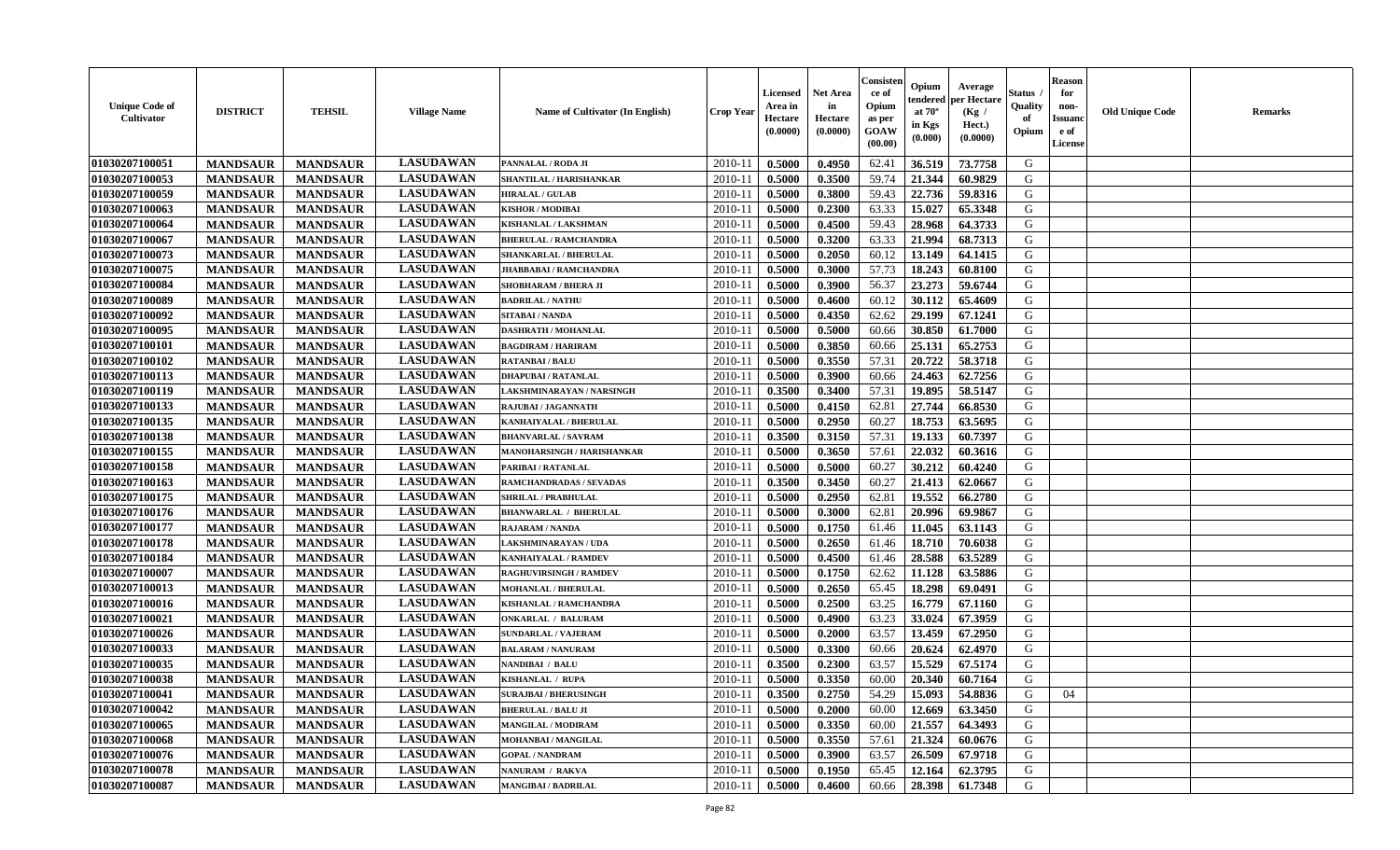| <b>Unique Code of</b><br>Cultivator | <b>DISTRICT</b>                    | <b>TEHSIL</b>                      | <b>Village Name</b> | Name of Cultivator (In English)    | <b>Crop Year</b> | <b>Licensed</b><br>Area in<br>Hectare<br>(0.0000) | <b>Net Area</b><br>in<br>Hectare<br>(0.0000) | Consister<br>ce of<br>Opium<br>as per<br>GOAW<br>(00.00) | Opium<br>endered<br>at $70^\circ$<br>in Kgs<br>(0.000) | Average<br>per Hectare<br>(Kg /<br>Hect.)<br>(0.0000) | <b>Status</b><br>Quality<br>of<br>Opium | <b>Reason</b><br>for<br>non-<br><b>Issuanc</b><br>e of<br>License | <b>Old Unique Code</b> | <b>Remarks</b>     |
|-------------------------------------|------------------------------------|------------------------------------|---------------------|------------------------------------|------------------|---------------------------------------------------|----------------------------------------------|----------------------------------------------------------|--------------------------------------------------------|-------------------------------------------------------|-----------------------------------------|-------------------------------------------------------------------|------------------------|--------------------|
| 01030207100098                      | <b>MANDSAUR</b>                    | <b>MANDSAUR</b>                    | <b>LASUDAWAN</b>    | KACHRIBAI / NANDIBAI               | 2010-11          | 0.5000                                            | 0.4700                                       | 57.61                                                    | 28.435                                                 | 60.5000                                               | G                                       |                                                                   |                        |                    |
| 01030207100104                      | <b>MANDSAUR</b>                    | <b>MANDSAUR</b>                    | <b>LASUDAWAN</b>    | <b>CHAMPALAL / TEKA</b>            | $2010 - 11$      | 0.5000                                            | 0.3700                                       | 63.04                                                    | 23.766                                                 | 64.2324                                               | G                                       |                                                                   |                        |                    |
| 01030207100117                      | <b>MANDSAUR</b>                    | <b>MANDSAUR</b>                    | <b>LASUDAWAN</b>    | <b>BHERULAL / HARIRAM</b>          | 2010-11          | 0.5000                                            | 0.4700                                       | 60.66                                                    | 29.143                                                 | 62.0064                                               | G                                       |                                                                   |                        |                    |
| 01030207100120                      | <b>MANDSAUR</b>                    | <b>MANDSAUR</b>                    | <b>LASUDAWAN</b>    | RAMESHVAR / JAMANABAI              | 2010-11          | 0.5000                                            | 0.3300                                       | 57.92                                                    | 20.123                                                 | 60.9788                                               | G                                       |                                                                   |                        |                    |
| 01030207100122                      | <b>MANDSAUR</b>                    | <b>MANDSAUR</b>                    | <b>LASUDAWAN</b>    | KANWARLAL / DEVILAL                | 2010-11          | 0.5000                                            | 0.4550                                       | 57.92                                                    | 26.999                                                 | 59.3385                                               | G                                       |                                                                   |                        |                    |
| 01030207100136                      | <b>MANDSAUR</b>                    | <b>MANDSAUR</b>                    | <b>LASUDAWAN</b>    | <b>MANGILAL / NANDRAM</b>          | $2010-11$        | 0.5000                                            | 0.4050                                       | 57.92                                                    | 25.369                                                 | 62.6395                                               | G                                       |                                                                   |                        |                    |
| 01030207100145                      | <b>MANDSAUR</b>                    | <b>MANDSAUR</b>                    | <b>LASUDAWAN</b>    | RAMGOPAL / PRAHLAD JI              | $2010 - 11$      | 0.5000                                            | 0.1500                                       | 65.45                                                    | 10.911                                                 | 72.7400                                               | G                                       |                                                                   |                        |                    |
| 01030207100146                      | <b>MANDSAUR</b>                    | <b>MANDSAUR</b>                    | <b>LASUDAWAN</b>    | RATANLAL / NANDRAM                 | 2010-11          | 0.5000                                            | 0.3000                                       | 63.04                                                    | 19.759                                                 | 65.8633                                               | G                                       |                                                                   |                        |                    |
| 01030207100150                      | <b>MANDSAUR</b>                    | <b>MANDSAUR</b>                    | <b>LASUDAWAN</b>    | <b>GOPAL / HARCHANDRA</b>          | 2010-11          | 0.5000                                            | 0.2800                                       | 62.79                                                    | 17.868                                                 | 63.8143                                               | G                                       |                                                                   |                        |                    |
| 01030207100159                      | <b>MANDSAUR</b>                    | <b>MANDSAUR</b>                    | <b>LASUDAWAN</b>    | <b>AMBALAL / KACHRULAL</b>         | 2010-11          | 0.5000                                            | 0.3250                                       | 63.04                                                    | 20.740                                                 | 63.8154                                               | G                                       |                                                                   |                        |                    |
| 01030207100166                      | <b>MANDSAUR</b>                    | <b>MANDSAUR</b>                    | <b>LASUDAWAN</b>    | RAM KUNWARBAI / ONKARLAL           | 2010-11          | 0.5000                                            | 0.2800                                       | 62.16                                                    | 18.186                                                 | 64.9500                                               | G                                       |                                                                   |                        |                    |
| 01030207100167                      | <b>MANDSAUR</b>                    | <b>MANDSAUR</b>                    | <b>LASUDAWAN</b>    | <b>JAGDISHCHANDRA / BHERULAL</b>   | 2010-11          | 0.5000                                            | 0.1900                                       | 65.22                                                    | 13.752                                                 | 72.3789                                               | G                                       |                                                                   |                        |                    |
| 01030207100188                      | <b>MANDSAUR</b>                    | <b>MANDSAUR</b>                    | <b>LASUDAWAN</b>    | <b>KAMALSINGH / RAMDEV</b>         | 2010-11          | 0.5000                                            | 0.2000                                       | 62.16                                                    | 13.142                                                 | 65.7100                                               | G                                       |                                                                   |                        |                    |
| 01030207100036                      | <b>MANDSAUR</b>                    | <b>MANDSAUR</b>                    | <b>LASUDAWAN</b>    | RAMLAL / BHERULAL                  | 2010-11          | 0.5000                                            | 0.2100                                       | 68.37                                                    | 15.159                                                 | 72.1857                                               | G                                       |                                                                   |                        |                    |
| 01030207100069                      | <b>MANDSAUR</b>                    | <b>MANDSAUR</b>                    | <b>LASUDAWAN</b>    | KANHAIYALAL / BHUWAN               | $2010 - 11$      | 0.5000                                            | 0.4050                                       | 62.16                                                    | 25.912                                                 | 63.9802                                               | G                                       |                                                                   |                        |                    |
| 01030207100110                      | <b>MANDSAUR</b>                    | <b>MANDSAUR</b>                    | <b>LASUDAWAN</b>    | NATHIBAI / NANDA                   | 2010-11          | 0.5000                                            | 0.2600                                       | 59.86                                                    | 15.726                                                 | 60.4846                                               | G                                       |                                                                   |                        |                    |
| 01030207100192                      | <b>MANDSAUR</b>                    | <b>MANDSAUR</b>                    | <b>LASUDAWAN</b>    | <b>RAMIBAI / BHERULAL</b>          | 2010-11          | 0.5000                                            | 0.4800                                       | 57.76                                                    | 28.723                                                 | 59.8396                                               | G                                       |                                                                   |                        |                    |
| 01030207100085                      | <b>MANDSAUR</b>                    | <b>MANDSAUR</b>                    | <b>LASUDAWAN</b>    | KAMLA BAI / MANGILAL               | 2010-11          | 0.5000                                            | 0.4300                                       | 59.86                                                    | 26.279                                                 | 61.1140                                               | G                                       |                                                                   |                        |                    |
| 01030207100126                      | <b>MANDSAUR</b>                    | <b>MANDSAUR</b>                    | <b>LASUDAWAN</b>    | <b>SUKHIBAI / BHUVAN</b>           | 2010-11          | 0.3500                                            | 0.2500                                       | 62.65                                                    | 16.191                                                 | 64.7640                                               | G                                       |                                                                   |                        |                    |
| 01030207100002                      | <b>MANDSAUR</b>                    | <b>MANDSAUR</b>                    | <b>LASUDAWAN</b>    | <b>SHAMBHULAL / BHERULAL</b>       | 2010-11          | 0.5000                                            | 0.4250                                       | 59.86                                                    | 29.015                                                 | 68.2706                                               | G                                       |                                                                   |                        |                    |
| 01030207100160                      | <b>MANDSAUR</b>                    | <b>MANDSAUR</b>                    | <b>LASUDAWAN</b>    | <b>GANPATLAL / HARCHANDRA</b>      | 2010-11          | 0.5000                                            | 0.5000                                       | 62.65                                                    | 32.059                                                 | 64.1180                                               | G                                       |                                                                   |                        |                    |
| 01030207100057                      | <b>MANDSAUR</b>                    | <b>MANDSAUR</b>                    | <b>LASUDAWAN</b>    | VARDICHAND / ONKARLAL              | 2010-11          | 0.5000                                            | 0.2400                                       | 58.28                                                    | 14.204                                                 | 59.1833                                               | G                                       |                                                                   |                        |                    |
| 01030207100081                      | <b>MANDSAUR</b>                    | <b>MANDSAUR</b>                    | <b>LASUDAWAN</b>    | PRAHLAD / RATANLAL                 | $2010 - 11$      | 0.5000                                            | 0.1450                                       | 62.65                                                    | 9.926                                                  | 68.4552                                               | ${\bf G}$                               |                                                                   |                        |                    |
| 01030207100091                      | <b>MANDSAUR</b>                    | <b>MANDSAUR</b>                    | <b>LASUDAWAN</b>    | <b>RAMPRATAP / SEVA</b>            | 2010-11          | 0.5000                                            | 0.5150                                       | 57.63                                                    | 30.593                                                 | 59.4039                                               | G                                       |                                                                   |                        |                    |
| 01030207100141                      | <b>MANDSAUR</b>                    | <b>MANDSAUR</b>                    | <b>LASUDAWAN</b>    | <b>BHANWAR SINGH / BHERU SINGH</b> | 2010-11          | 0.5000                                            | 0.3800                                       | 57.76                                                    | 22.196                                                 | 58.4105                                               | G                                       |                                                                   |                        |                    |
| 01030207100173                      |                                    |                                    | <b>LASUDAWAN</b>    | <b>MAGANBAI / RAMESHWAR</b>        | 2010-11          | 0.5000                                            | 0.3850                                       | 54.01                                                    | 23.016                                                 | 59.7818                                               | G                                       | 05                                                                |                        |                    |
| 01030207100060                      | <b>MANDSAUR</b><br><b>MANDSAUR</b> | <b>MANDSAUR</b><br><b>MANDSAUR</b> | <b>LASUDAWAN</b>    | <b>KAMLABAI/KANIRAM</b>            | 2010-11          | 0.5000                                            | 0.2600                                       | 58.28                                                    | 16.327                                                 | 62.7962                                               | G                                       |                                                                   |                        | <b>NAME CHANGE</b> |
| 01030207100096                      |                                    | <b>MANDSAUR</b>                    | <b>LASUDAWAN</b>    | RAMCHANDRAA / MANGILAL             | 2010-11          | 0.5000                                            | 0.2000                                       | 58.28                                                    | 12.847                                                 | 64.2350                                               | G                                       |                                                                   |                        |                    |
| 01030207100157                      | <b>MANDSAUR</b><br><b>MANDSAUR</b> | <b>MANDSAUR</b>                    | <b>LASUDAWAN</b>    | <b>JAVAHARLAL / MANGILAL</b>       | 2010-11          | 0.5000                                            | 0.4700                                       | 51.63                                                    | 25.358                                                 | 53.9532                                               | G                                       | 04                                                                |                        |                    |
| 01030207100170                      | <b>MANDSAUR</b>                    | <b>MANDSAUR</b>                    | <b>LASUDAWAN</b>    | <b>BHANWARLAL / KESHURAM</b>       | 2010-11          | 0.5000                                            | 0.3000                                       | 62.74                                                    | 20.157                                                 | 67.1900                                               | G                                       |                                                                   |                        |                    |
| 01030207100182                      |                                    | <b>MANDSAUR</b>                    | <b>LASUDAWAN</b>    |                                    |                  |                                                   | 0.4450                                       |                                                          | 26.768                                                 | 60.1528                                               | ${\bf G}$                               |                                                                   |                        |                    |
|                                     | <b>MANDSAUR</b>                    |                                    | <b>LASUDAWAN</b>    | MANGILAL / NANDA (NAI)             | $2010 - 11$      | 0.5000                                            |                                              | 57.76                                                    |                                                        |                                                       |                                         |                                                                   |                        |                    |
| 01030207100121                      | <b>MANDSAUR</b>                    | <b>MANDSAUR</b>                    |                     | <b>MOHANLAL / DEVILAL</b>          | 2010-11          | 0.5000                                            | 0.3050                                       | 56.94                                                    | 18.579                                                 | 60.9148                                               | G                                       |                                                                   |                        |                    |
| 01030207100023                      | <b>MANDSAUR</b>                    | <b>MANDSAUR</b>                    | <b>LASUDAWAN</b>    | <b>RAJARAM / KARU</b>              | 2010-11          | 0.5000                                            | 0.4650                                       | 62.74                                                    | 31.083                                                 | 66.8452                                               | G                                       |                                                                   |                        |                    |
| 01030207100106                      | <b>MANDSAUR</b>                    | <b>MANDSAUR</b>                    | <b>LASUDAWAN</b>    | <b>JAGDISH / LALA</b>              | 2010-11          | 0.3500                                            | 0.2950                                       | 59.84                                                    | 18.320                                                 | 62.1017                                               | G                                       |                                                                   |                        |                    |
| 01030207100115                      | <b>MANDSAUR</b>                    | <b>MANDSAUR</b>                    | <b>LASUDAWAN</b>    | <b>RAMPRATAP / GULAB</b>           | 2010-11          | 0.5000                                            | 0.2700                                       | 59.84                                                    | 16.704                                                 | 61.8667                                               | G                                       |                                                                   |                        | <b>NAME CHANGE</b> |
| 01030207100149                      | <b>MANDSAUR</b>                    | <b>MANDSAUR</b>                    | <b>LASUDAWAN</b>    | RADHESHYAM / HARCHANDRA            | 2010-11          | 0.5000                                            | 0.4950                                       | 62.74                                                    | 31.800                                                 | 64.2424                                               | G                                       |                                                                   |                        |                    |
| 01030207100153                      | <b>MANDSAUR</b>                    | <b>MANDSAUR</b>                    | <b>LASUDAWAN</b>    | <b>BHANWARLAL / NANURAM</b>        | 2010-11          | 0.5000                                            | 0.2000                                       | 57.35                                                    | 12.265                                                 | 61.3250                                               | G                                       |                                                                   |                        |                    |
| 01030207100154                      | <b>MANDSAUR</b>                    | <b>MANDSAUR</b>                    | <b>LASUDAWAN</b>    | <b>BALURAM / DEVILAL</b>           | 2010-11          | 0.3500                                            | 0.1850                                       | 59.84                                                    | 11.635                                                 | 62.8919                                               | G                                       |                                                                   |                        | <b>NAME CHANGE</b> |
| 01030207100088                      | <b>MANDSAUR</b>                    | <b>MANDSAUR</b>                    | <b>LASUDAWAN</b>    | <b>NANIBAI / GIRDHARI</b>          | $2010 - 11$      | 0.3500                                            | 0.3300                                       | 57.33                                                    | 20.549                                                 | 62.2697                                               | G                                       |                                                                   |                        |                    |
| 01030207100169                      | <b>MANDSAUR</b>                    | <b>MANDSAUR</b>                    | <b>LASUDAWAN</b>    | <b>DEVILAL / BHERULAL</b>          | $2010 - 11$      | 0.5000                                            | 0.3400                                       | 57.57                                                    | 19.845                                                 | 58.3676                                               | G                                       |                                                                   |                        |                    |
| 01030207100134                      | <b>MANDSAUR</b>                    | <b>MANDSAUR</b>                    | <b>LASUDAWAN</b>    | NANDUBAI / GANESHRAM               | 2010-11          | 0.5000                                            | 0.3150                                       | 62.97                                                    | 20.249                                                 | 64.2825                                               | G                                       |                                                                   |                        |                    |
| 01030207100045                      | <b>MANDSAUR</b>                    | <b>MANDSAUR</b>                    | <b>LASUDAWAN</b>    | <b>BHAGIBAI/KACHRU</b>             | 2010-11          | 0.5000                                            | 0.3050                                       | 62.97                                                    | 19.764                                                 | 64.8000                                               | G                                       |                                                                   |                        |                    |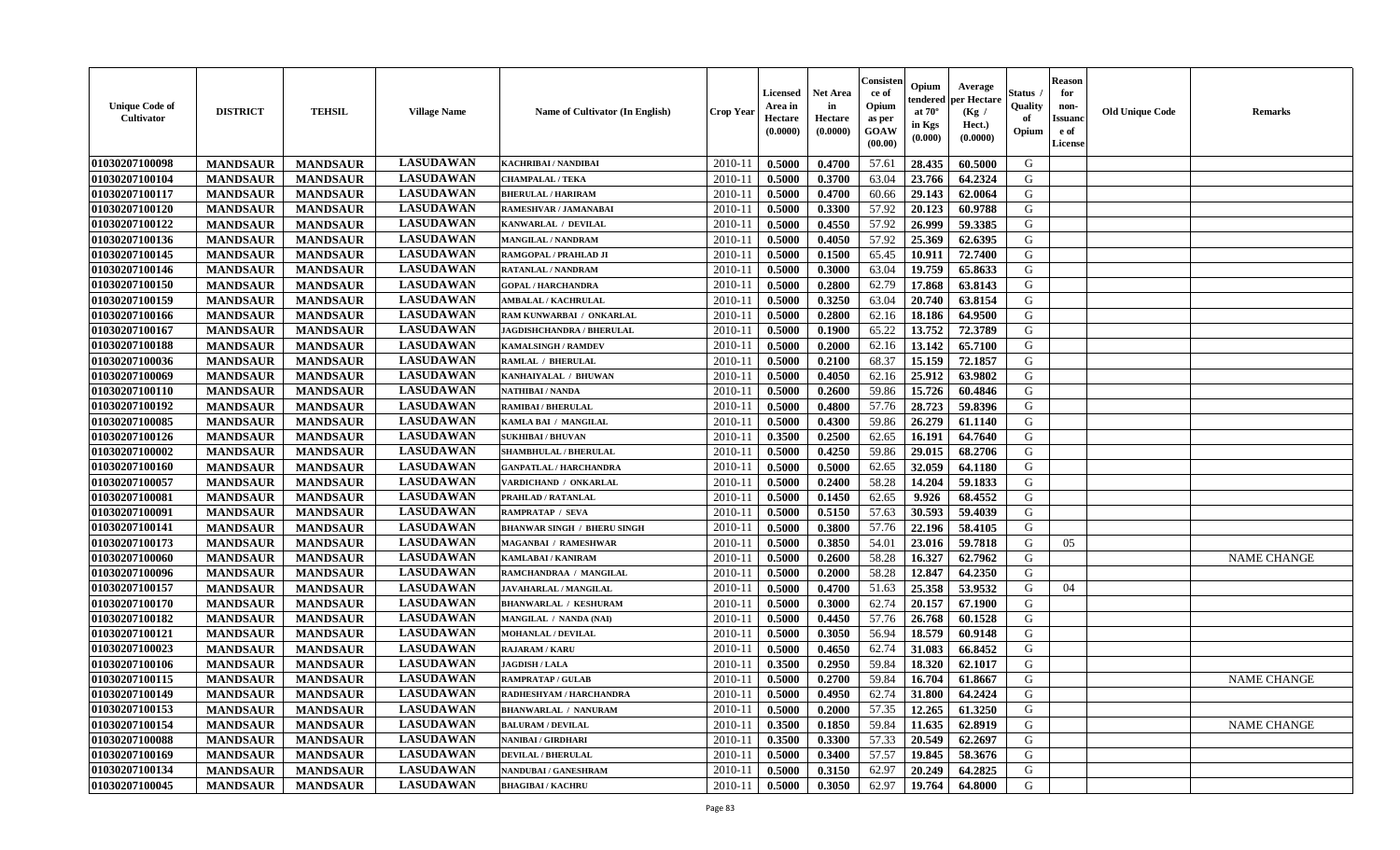| <b>Unique Code of</b><br><b>Cultivator</b> | <b>DISTRICT</b> | <b>TEHSIL</b>   | <b>Village Name</b>               | Name of Cultivator (In English)   | <b>Crop Year</b> | <b>Licensed</b><br>Area in<br>Hectare<br>(0.0000) | Net Area<br>in<br>Hectare<br>(0.0000) | Consisteı<br>-ce of<br>Opium<br>as per<br><b>GOAW</b><br>(00.00) | Opium<br>endered<br>at $70^\circ$<br>in Kgs<br>(0.000) | Average<br>oer Hectare<br>(Kg /<br>Hect.)<br>(0.0000) | Status<br>Quality<br>of<br>Opium | <b>Reason</b><br>for<br>non-<br>Issuanc<br>e of<br><b>License</b> | <b>Old Unique Code</b> | <b>Remarks</b> |
|--------------------------------------------|-----------------|-----------------|-----------------------------------|-----------------------------------|------------------|---------------------------------------------------|---------------------------------------|------------------------------------------------------------------|--------------------------------------------------------|-------------------------------------------------------|----------------------------------|-------------------------------------------------------------------|------------------------|----------------|
| 01030207100132                             | <b>MANDSAUR</b> | <b>MANDSAUR</b> | <b>LASUDAWAN</b>                  | <b>BAPULAL / GIRDHARILAL</b>      | 2010-11          | 0.5000                                            | 0.3050                                | 59.84                                                            | 20.619                                                 | 67.6033                                               | G                                |                                                                   |                        |                |
| 01030207100137                             | <b>MANDSAUR</b> | <b>MANDSAUR</b> | <b>LASUDAWAN</b>                  | KAILASHCHANDRA / RATANLAL         | 2010-11          | 0.5000                                            | 0.4100                                | 60.08                                                            | 25.010                                                 | 61.0000                                               | G                                |                                                                   |                        |                |
| 01030207100162                             | <b>MANDSAUR</b> | <b>MANDSAUR</b> | <b>LASUDAWAN</b>                  | TARACHANDRA / BALARAM             | 2010-11          | 0.5000                                            | 0.3700                                | 60.08                                                            | 23.620                                                 | 63.8378                                               | G                                |                                                                   |                        |                |
| 01030207100074                             | <b>MANDSAUR</b> | <b>MANDSAUR</b> | <b>LASUDAWAN</b>                  | <b>HAKIM / BAKSHU MANSURI</b>     | 2010-11          | 0.5000                                            | 0.3750                                | 62.97                                                            | 25.242                                                 | 67.3120                                               | G                                |                                                                   |                        |                |
| 01030207100082                             | <b>MANDSAUR</b> | <b>MANDSAUR</b> | <b>LASUDAWAN</b>                  | NATHIBAI / KESHURAM               | 2010-11          | 0.5000                                            | 0.4550                                | 54.18                                                            | 24.884                                                 | 54.6901                                               | G                                | 04                                                                |                        |                |
| 01030207100144                             | <b>MANDSAUR</b> | <b>MANDSAUR</b> | <b>LASUDAWAN</b>                  | <b>BASANTIBAI / MATHURALAL</b>    | $2010 - 11$      | 0.3500                                            | 0.2350                                | 56.99                                                            | 14.036                                                 | 59.7277                                               | G                                |                                                                   |                        |                |
| 01030207100131                             | <b>MANDSAUR</b> | <b>MANDSAUR</b> | <b>LASUDAWAN</b>                  | <b>KANHEYALAL / HIRALAL</b>       | 2010-11          | 0.5000                                            | 0.4250                                | 60.08                                                            | 26.916                                                 | 63.3318                                               | G                                |                                                                   |                        |                |
| 01030207100156                             | <b>MANDSAUR</b> | <b>MANDSAUR</b> | <b>LASUDAWAN</b>                  | <b>SURESHCHANDRA / RAMCHANDRA</b> | 2010-11          | 0.5000                                            | 0.2950                                | 67.74                                                            | 20.022                                                 | 67.8712                                               | G                                |                                                                   |                        |                |
| 01030207100062                             | <b>MANDSAUR</b> | <b>MANDSAUR</b> | <b>LASUDAWAN</b>                  | KACHRULAL / MANGILAL              | 2010-11          | 0.5000                                            | 0.4450                                | 54.29                                                            | 25.136                                                 | 56.4854                                               | G                                | 05                                                                |                        |                |
| 01030207100193                             | <b>MANDSAUR</b> | <b>MANDSAUR</b> | <b>LASUDAWAN</b>                  | <b>ISHWARLAL / RAMPRATAP</b>      | 2010-11          | 0.3500                                            | 0.1050                                | 60.83                                                            | 7.108                                                  | 67.6952                                               | G                                |                                                                   |                        |                |
| 01030207101003                             | <b>MANDSAUR</b> | <b>MANDSAUR</b> | <b>LUHARI SHEKH</b>               | <b>FAKIRCHAND / KANWARLAL</b>     | 2010-11          | 0.5000                                            | 0.4050                                | 67.18                                                            | 27.669                                                 | 68.3185                                               | G                                |                                                                   |                        |                |
| 01030207101004                             | <b>MANDSAUR</b> | <b>MANDSAUR</b> | <b>LUHARI SHEKH</b>               | LAKSHMINARAYAN / BALMUKAND        | 2010-11          | 0.5000                                            | 0.4850                                | 67.37                                                            | 33.213                                                 | 68.4804                                               | G                                |                                                                   |                        |                |
| 01030207101005                             | <b>MANDSAUR</b> | <b>MANDSAUR</b> | <b>LUHARI SHEKH</b>               | <b>GITABAI/KANVARLAL</b>          | 2010-11          | 0.5000                                            | 0.3000                                | 63.45                                                            | 19.697                                                 | 65.6567                                               | G                                |                                                                   |                        |                |
| 01030207101007                             | <b>MANDSAUR</b> | <b>MANDSAUR</b> | <b>LUHARI SHEKH</b>               | DEVILAL / D.PU. MODIRAM           | 2010-11          | 0.3500                                            | 0.1950                                | 61.13                                                            | 11.615                                                 | 59.5641                                               | ${\bf G}$                        |                                                                   |                        |                |
| 01030207101008                             | <b>MANDSAUR</b> | <b>MANDSAUR</b> | <b>LUHARI SHEKH</b>               | <b>MAGNIRAM / JAYRAM</b>          | 2010-11          | 0.5000                                            | 0.1800                                | 62.87                                                            | 12.197                                                 | 67.7611                                               | G                                |                                                                   |                        |                |
| 01030207101009                             | <b>MANDSAUR</b> | <b>MANDSAUR</b> | <b>LUHARI SHEKH</b>               | <b>MAHAVIRDAS / GOMATIDAS</b>     | 2010-11          | 0.5000                                            | 0.3700                                | 61.13                                                            | 23.692                                                 | 64.0324                                               | G                                |                                                                   |                        |                |
| 01030207101011                             | <b>MANDSAUR</b> | <b>MANDSAUR</b> | <b>LUHARI SHEKH</b>               | <b>BHAGATRAM / BHANWARLAL</b>     | 2010-11          | 0.5000                                            | 0.4750                                | 61.13                                                            | 30.006                                                 | 63.1705                                               | G                                |                                                                   |                        |                |
| 01030207101001                             | <b>MANDSAUR</b> | <b>MANDSAUR</b> | <b>LUHARI SHEKH</b>               | <b>SUKHLAL / NANDA JI</b>         | 2010-11          | 0.3500                                            | 0.3100                                | 61.44                                                            | 19.371                                                 | 62.4871                                               | G                                |                                                                   |                        |                |
| 01030207102006                             | <b>MANDSAUR</b> | <b>MANDSAUR</b> | <b>LUHARI</b><br><b>SREEPANTH</b> | SAJJANBAI / KANVARLAL             | 2010-11          | 0.3500                                            | 0.2600                                | 60.94                                                            | 16.288                                                 | 62.6462                                               | G                                |                                                                   |                        |                |
| 01030207102009                             | <b>MANDSAUR</b> | <b>MANDSAUR</b> | <b>LUHARI</b><br><b>SREEPANTH</b> | <b>BHAGVAN / KALU</b>             | 2010-11          | 0.5000                                            | 0.4700                                | 63.65                                                            | 30.788                                                 | 65.5064                                               | G                                |                                                                   |                        |                |
| 01030207102010                             | <b>MANDSAUR</b> | <b>MANDSAUR</b> | <b>LUHARI</b><br><b>SREEPANTH</b> | BHANVARIBAI / BEVA MANSINGH       | 2010-11          | 0.5000                                            | 0.3350                                | 60.94                                                            | 21.729                                                 | 64.8627                                               | G                                |                                                                   |                        |                |
| 01030207102011                             | <b>MANDSAUR</b> | <b>MANDSAUR</b> | <b>LUHARI</b><br><b>SREEPANTH</b> | <b>BHUVAN / FAKIRA</b>            | 2010-11          | 0.3500                                            | 0.1900                                | 63.65                                                            | 13.103                                                 | 68.9632                                               | G                                |                                                                   |                        |                |
| 01030207102012                             | <b>MANDSAUR</b> | <b>MANDSAUR</b> | <b>LUHARI</b><br><b>SREEPANTH</b> | <b>BHULIBAI / KARULAL</b>         | 2010-11          | 0.5000                                            | 0.3000                                | 60.94                                                            | 19.118                                                 | 63.7267                                               | G                                |                                                                   |                        |                |
| 01030207102024                             | <b>MANDSAUR</b> | <b>MANDSAUR</b> | <b>LUHARI</b><br><b>SREEPANTH</b> | <b>SAMRATH / RAMLAL</b>           | 2010-11          | 0.5000                                            | 0.2900                                | 62.15                                                            | 18.574                                                 | 64.0483                                               | G                                |                                                                   |                        |                |
| 01030207102030                             | <b>MANDSAUR</b> | <b>MANDSAUR</b> | <b>LUHARI</b><br><b>SREEPANTH</b> | TULSIRAM / GOVINDRAM              | 2010-11          | 0.3500                                            | 0.2000                                | 66.20                                                            | 13.571                                                 | 67.8550                                               | G                                |                                                                   |                        |                |
| 01030207102031                             | <b>MANDSAUR</b> | <b>MANDSAUR</b> | <b>LUHARI</b><br><b>SREEPANTH</b> | MEGHRAJ / RAMLAL                  | 2010-11          | 0.3500                                            | 0.1950                                | 60.14                                                            | 12.767                                                 | 65.4718                                               | G                                |                                                                   |                        |                |
| 01030207102034                             | <b>MANDSAUR</b> | <b>MANDSAUR</b> | <b>LUHARI</b><br><b>SREEPANTH</b> | KISHANLAL / GOVINDRAM             | 2010-11          | 0.3500                                            | 0.1950                                | 60.14                                                            | 12.260                                                 | 62.8718                                               | G                                |                                                                   |                        |                |
| 01030207102036                             | <b>MANDSAUR</b> | <b>MANDSAUR</b> | <b>LUHARI</b><br><b>SREEPANTH</b> | RAJARAM / GOVINDRAM               | 2010-11          | 0.5000                                            | 0.4100                                | 63.65                                                            | 26.515                                                 | 64.6707                                               | G                                |                                                                   |                        |                |
| 01030207102039                             | <b>MANDSAUR</b> | <b>MANDSAUR</b> | <b>LUHARI</b><br><b>SREEPANTH</b> | KAILASH / VARDA JI                | 2010-11          | 0.5000                                            | 0.3550                                | 62.15                                                            | 22.640                                                 | 63.7746                                               | G                                |                                                                   |                        |                |
| 01030207102045                             | <b>MANDSAUR</b> | <b>MANDSAUR</b> | <b>LUHARI</b><br><b>SREEPANTH</b> | RATANLAL / MANGILAL               | 2010-11          | 0.5000                                            | 0.3950                                | 59.08                                                            | 23.531                                                 | 59.5722                                               | G                                |                                                                   |                        |                |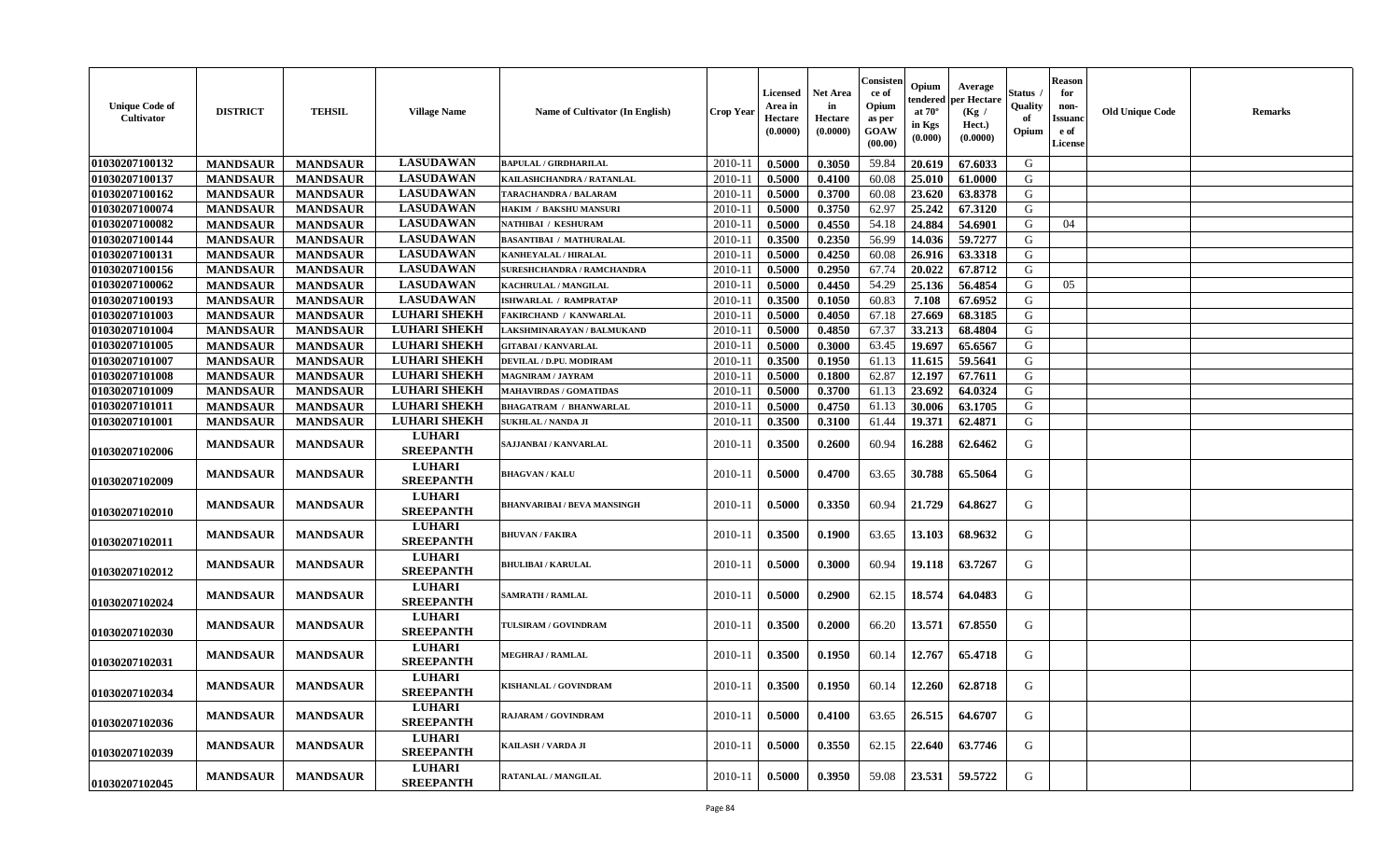| <b>Unique Code of</b><br>Cultivator | <b>DISTRICT</b> | <b>TEHSIL</b>   | <b>Village Name</b>               | Name of Cultivator (In English) | <b>Crop Year</b> | <b>Licensed</b><br>Area in<br>Hectare<br>(0.0000) | <b>Net Area</b><br>in<br>Hectare<br>(0.0000) | Consisten<br>ce of<br>Opium<br>as per<br>GOAW<br>(00.00) | Opium<br>tendered<br>at $70^\circ$<br>in Kgs<br>(0.000) | Average<br>per Hectare<br>(Kg /<br>Hect.)<br>(0.0000) | Status<br>Quality<br>of<br>Opium | <b>Reason</b><br>for<br>non-<br>Issuanc<br>e of<br>License | <b>Old Unique Code</b> | <b>Remarks</b>     |
|-------------------------------------|-----------------|-----------------|-----------------------------------|---------------------------------|------------------|---------------------------------------------------|----------------------------------------------|----------------------------------------------------------|---------------------------------------------------------|-------------------------------------------------------|----------------------------------|------------------------------------------------------------|------------------------|--------------------|
| 01030207102050                      | <b>MANDSAUR</b> | <b>MANDSAUR</b> | <b>LUHARI</b><br><b>SREEPANTH</b> | <b>GANESHRAM / VERDA</b>        | 2010-11          | 0.5000                                            | 0.3950                                       | 60.14                                                    | 24.898                                                  | 63.0329                                               | G                                |                                                            |                        |                    |
| 01030207102040                      | <b>MANDSAUR</b> | <b>MANDSAUR</b> | <b>LUHARI</b><br><b>SREEPANTH</b> | <b>GOPAL / RAMLAL</b>           | 2010-11          | 0.3500                                            | 0.0950                                       | 62.15                                                    | 6.304                                                   | 66.3579                                               | G                                |                                                            |                        |                    |
| 01030207102047                      | <b>MANDSAUR</b> | <b>MANDSAUR</b> | <b>LUHARI</b><br><b>SREEPANTH</b> | <b>ONKARLAL / RUGHNATH</b>      | 2010-11          | 0.5000                                            | 0.2900                                       | 62.01                                                    | 18.089                                                  | 62.3759                                               | G                                |                                                            |                        |                    |
| 01030207102048                      | <b>MANDSAUR</b> | <b>MANDSAUR</b> | <b>LUHARI</b><br><b>SREEPANTH</b> | <b>INDRASINGH / KARULAL</b>     | 2010-11          | 0.5000                                            | 0.3850                                       | 59.91                                                    | 23.724                                                  | 61.6208                                               | G                                |                                                            |                        |                    |
| 01030207102043                      | <b>MANDSAUR</b> | <b>MANDSAUR</b> | <b>LUHARI</b><br><b>SREEPANTH</b> | <b>JNKARLAL / MANGILAL</b>      | 2010-11          | 0.5000                                            | 0.2000                                       | 68.84                                                    | 13.965                                                  | 69.8250                                               | G                                |                                                            |                        |                    |
| 01030207102020                      | <b>MANDSAUR</b> | <b>MANDSAUR</b> | <b>LUHARI</b><br><b>SREEPANTH</b> | BHUVANILAL / DHANNA JI          | 2010-11          | 0.3500                                            | 0.1950                                       | 58.53                                                    | 11.982                                                  | 61.4462                                               | G                                |                                                            |                        | <b>NAME CHANGE</b> |
| 01030207056003                      | <b>MANDSAUR</b> | <b>MANDSAUR</b> | <b>MOHMMADPURA</b>                | <b>SITABAI/BHAGGA</b>           | 2010-11          | 0.3500                                            | 0.3200                                       | 61.08                                                    | 21.299                                                  | 66.5594                                               | G                                |                                                            |                        |                    |
| 01030207056026                      | <b>MANDSAUR</b> | <b>MANDSAUR</b> | <b>MOHMMADPURA</b>                | <b>SITARAM / CHUNILAL</b>       | 2010-11          | 0.3500                                            | 0.2700                                       | 64.10                                                    | 17.289                                                  | 64.0333                                               | G                                |                                                            |                        |                    |
| 01030207056028                      | <b>MANDSAUR</b> | <b>MANDSAUR</b> | <b>MOHMMADPURA</b>                | <b>DHAPUBAI/FATTA JI</b>        | 2010-11          | 0.3500                                            | 0.2300                                       | 56.29                                                    | 12.472                                                  | 54.2261                                               | G                                | 04                                                         |                        |                    |
| 01030207056031                      | <b>MANDSAUR</b> | <b>MANDSAUR</b> | <b>MOHMMADPURA</b>                | <b>TULSIBAI / FULCHAND</b>      | 2010-11          | 0.3500                                            | 0.3250                                       | 61.12                                                    | 16.738                                                  | 51.5015                                               | G                                | 04                                                         |                        |                    |
| 01030207056032                      | <b>MANDSAUR</b> | <b>MANDSAUR</b> | <b>MOHMMADPURA</b>                | <b>DOLATRAM / GORILAL</b>       | 2010-11          | 0.3500                                            | 0.2800                                       | 61.12                                                    | 17.856                                                  | 63.7714                                               | G                                |                                                            |                        |                    |
| 01030207056033                      | <b>MANDSAUR</b> | <b>MANDSAUR</b> | <b>MOHMMADPURA</b>                | <b>JAMNABAI/SITARAM</b>         | 2010-11          | 0.3500                                            | 0.3150                                       | 61.08                                                    | 19.040                                                  | 60.4444                                               | G                                |                                                            |                        |                    |
| 01030207056034                      | <b>MANDSAUR</b> | <b>MANDSAUR</b> | <b>MOHMMADPURA</b>                | <b>MANGILAL / RAMLAL</b>        | 2010-11          | 0.3500                                            | 0.1950                                       | 67.15                                                    | 13.459                                                  | 69.0205                                               | G                                |                                                            |                        |                    |
| 01030207056002                      | <b>MANDSAUR</b> | <b>MANDSAUR</b> | <b>MOHMMADPURA</b>                | <b>KOSIBAI/RAMLAL</b>           | 2010-11          | 0.3500                                            | 0.1550                                       | 67.15                                                    | 11.329                                                  | 73.0903                                               | G                                |                                                            |                        |                    |
| 01030207077003                      | <b>MANDSAUR</b> | <b>MANDSAUR</b> | NIPANIYA AFZALPUR                 | <b>CHENSINGH / UDESINGH</b>     | 2010-11          | 0.3500                                            | 0.2200                                       | 63.41                                                    | 14.702                                                  | 66.8273                                               | G                                |                                                            |                        |                    |
| 01030207077007                      | <b>MANDSAUR</b> | <b>MANDSAUR</b> | <b>NIPANIYA AFZALPUR</b>          | <b>RAMLAL / ONKARLAL</b>        | 2010-11          | 0.5000                                            | 0.4500                                       | 65.47                                                    | 30.219                                                  | 67.1533                                               | G                                |                                                            |                        |                    |
| 01030207077009                      | <b>MANDSAUR</b> | <b>MANDSAUR</b> | NIPANIYA AFZALPUR                 | <b>GITABAI/KESHURAM</b>         | 2010-11          | 0.3500                                            | 0.2850                                       | 64.84                                                    | 20.082                                                  | 70.4632                                               | G                                |                                                            |                        |                    |
| 01030207077015                      | <b>MANDSAUR</b> | <b>MANDSAUR</b> | NIPANIYA AFZALPUR                 | <b>BHERULAL / HIRALAL</b>       | 2010-11          | 0.5000                                            | 0.3000                                       | 63.22                                                    | 19.517                                                  | 65.0567                                               | G                                |                                                            |                        |                    |
| 01030207077028                      | <b>MANDSAUR</b> | <b>MANDSAUR</b> | NIPANIYA AFZALPUR                 | <b>BHUVANSINGH / BHERUSINGH</b> | 2010-11          | 0.3500                                            | 0.3450                                       | 62.93                                                    | 21.486                                                  | 62.2783                                               | G                                |                                                            |                        |                    |
| 01030207077034                      | <b>MANDSAUR</b> | <b>MANDSAUR</b> | NIPANIYA AFZALPUR                 | <b>MOHANLAL / PANNALAL</b>      | 2010-11          | 0.5000                                            | 0.1650                                       | 59.26                                                    | 9.515                                                   | 57.6667                                               | G                                |                                                            |                        |                    |
| 01030207077038                      | <b>MANDSAUR</b> | <b>MANDSAUR</b> | NIPANIYA AFZALPUR                 | AXMINARAYAN / BHERULAL          | 2010-11          | 0.5000                                            | 0.4050                                       | 62.93                                                    | 25.963                                                  | 64.1062                                               | G                                |                                                            |                        |                    |
| 01030207077041                      | <b>MANDSAUR</b> | <b>MANDSAUR</b> | <b>NIPANIYA AFZALPUR</b>          | KHURSHID / MOHD. KHAJU          | 2010-11          | 0.5000                                            | 0.2900                                       | 63.41                                                    | 19.068                                                  | 65.7517                                               | G                                |                                                            |                        |                    |
| 01030207077045                      | <b>MANDSAUR</b> | <b>MANDSAUR</b> | NIPANIYA AFZALPUR                 | <b>RUKAMANBAI/RATANLAL</b>      | 2010-11          | 0.3500                                            | 0.2400                                       | 65.47                                                    | 16.508                                                  | 68.7833                                               | G                                |                                                            |                        |                    |
| 01030207077048                      | <b>MANDSAUR</b> | <b>MANDSAUR</b> | NIPANIYA AFZALPUR                 | <b>CHAMPABAI/RAMA</b>           | 2010-11          | 0.5000                                            | 0.2150                                       | 62.93                                                    | 13.494                                                  | 62.7628                                               | G                                |                                                            |                        |                    |
| 01030207077051                      | <b>MANDSAUR</b> | <b>MANDSAUR</b> | <b>NIPANIYA AFZALPUR</b>          | RAMESHWAR / BHAGIRATH           | 2010-11          | 0.3500                                            | 0.2750                                       | 61.34                                                    | 17.456                                                  | 63.4764                                               | G                                |                                                            |                        |                    |
| 01030207077052                      | <b>MANDSAUR</b> | <b>MANDSAUR</b> | NIPANIYA AFZALPUR                 | <b>ANIRAM / HARIRAM</b>         | 2010-11          | 0.5000                                            | 0.2700                                       | 64.72                                                    | 18.316                                                  | 67.8370                                               | G                                |                                                            |                        |                    |
| 01030207077055                      | <b>MANDSAUR</b> | <b>MANDSAUR</b> | NIPANIYA AFZALPUR                 | AHMAD KHAN / KHAJU JI           | 2010-11          | 0.3500                                            | 0.2300                                       | 64.72                                                    | 15.080                                                  | 65.5652                                               | G                                |                                                            |                        |                    |
| 01030207077021                      | <b>MANDSAUR</b> | <b>MANDSAUR</b> | NIPANIYA AFZALPUR                 | <b>BALUBAI/RAMA</b>             | 2010-11          | 0.5000                                            | 0.3550                                       | 59.26                                                    | 20.258                                                  | 57.0648                                               | G                                |                                                            |                        |                    |
| 01030207077020                      | <b>MANDSAUR</b> | <b>MANDSAUR</b> | NIPANIYA AFZALPUR                 | <b>GOMKUNVAR / GORDHANSINGH</b> | 2010-11          | 0.3500                                            | 0.2950                                       | 61.11                                                    | 18.429                                                  | 62.4712                                               | П                                | 02                                                         |                        |                    |
| 01030207077058                      | <b>MANDSAUR</b> | <b>MANDSAUR</b> | <b>NIPANIYA AFZALPUR</b>          | <b>MANGILAL / TORIRAM</b>       | 2010-11          | 0.3500                                            | 0.2000                                       | 61.34                                                    | 12.636                                                  | 63.1800                                               | G                                |                                                            |                        |                    |
| 01030207077031                      | <b>MANDSAUR</b> | <b>MANDSAUR</b> | <b>NIPANIYA AFZALPUR</b>          | <b>HMERBAI/BHERULAL</b>         | 2010-11          | 0.5000                                            | 0.1700                                       | 51.97                                                    | 9.852                                                   | 57.9529                                               | $\mathbf{I}$                     | 02                                                         |                        |                    |
| 01030207077039                      | <b>MANDSAUR</b> | <b>MANDSAUR</b> | NIPANIYA AFZALPUR                 | <b>MANGILAL / GANGARAM</b>      | 2010-11          | 0.5000                                            | 0.4650                                       | 58.67                                                    | 27.617                                                  | 59.3914                                               | G                                |                                                            |                        |                    |
| 01030207077018                      | <b>MANDSAUR</b> | <b>MANDSAUR</b> | NIPANIYA AFZALPUR                 | <b>BHULIBAI / RAMESHWAR</b>     | 2010-11          | 0.3500                                            | 0.3100                                       | 58.90                                                    | 19.403                                                  | 62.5903                                               | G                                |                                                            |                        |                    |
| 01030207077022                      | <b>MANDSAUR</b> | <b>MANDSAUR</b> | NIPANIYA AFZALPUR                 | RAMLAL / BHUVAN                 | 2010-11          | 0.3500                                            | 0.3150                                       | 61.34                                                    | 19.673                                                  | 62.4540                                               | G                                |                                                            |                        |                    |
| 01030207077016                      | <b>MANDSAUR</b> | <b>MANDSAUR</b> | NIPANIYA AFZALPUR                 | <b>GANGABAI / HEMRAJ</b>        | 2010-11          | 0.5000                                            | 0.1600                                       | 56.43                                                    | 9.553                                                   | 59.7063                                               | G                                |                                                            |                        |                    |
| 01030207077029                      | <b>MANDSAUR</b> | <b>MANDSAUR</b> | NIPANIYA AFZALPUR                 | VISHRAM / KALU JI               | 2010-11          | 0.5000                                            | 0.2900                                       | 61.33                                                    | 18.933                                                  | 65.2862                                               | G                                |                                                            |                        |                    |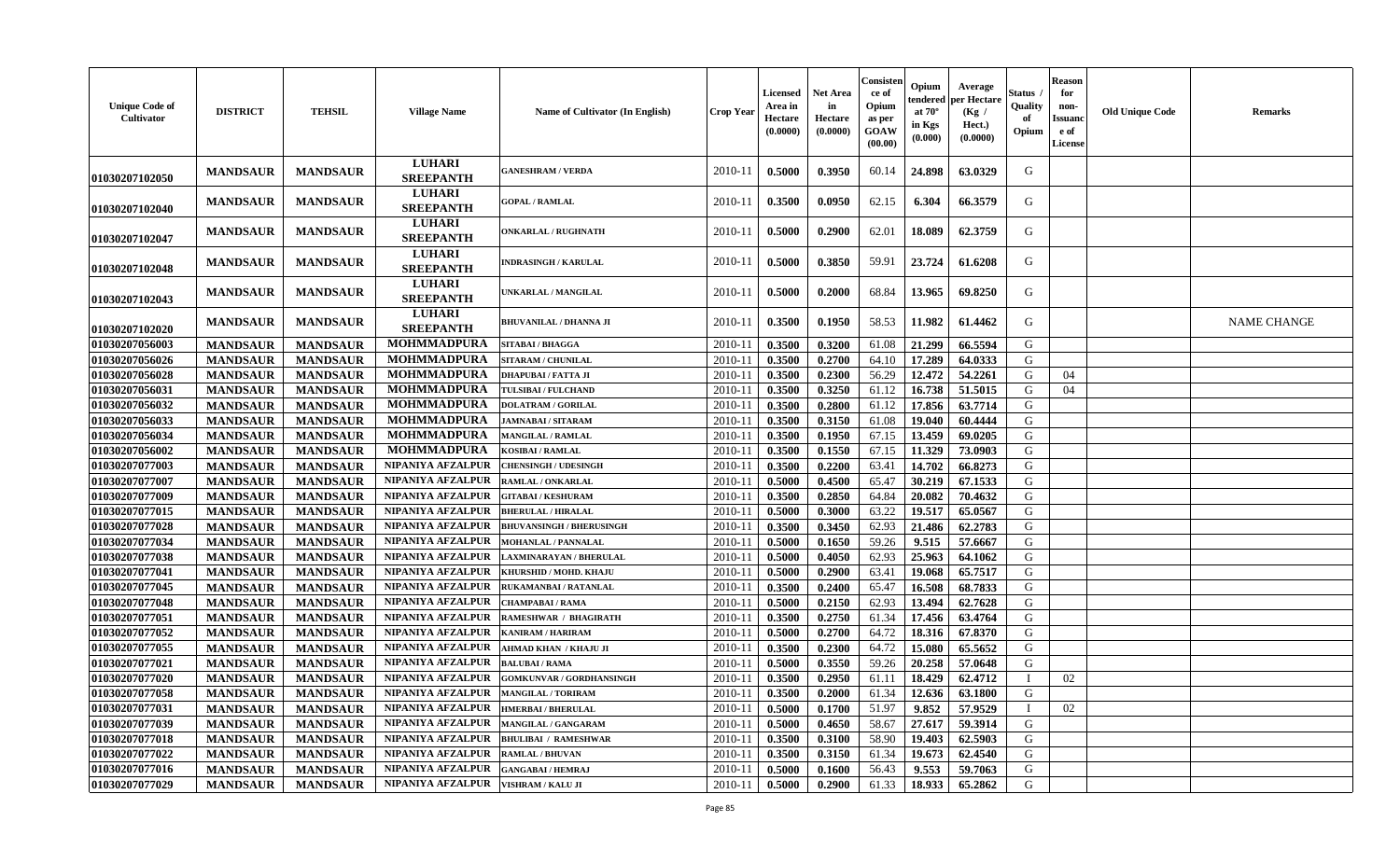| <b>Unique Code of</b><br>Cultivator | <b>DISTRICT</b> | <b>TEHSIL</b>   | <b>Village Name</b> | <b>Name of Cultivator (In English)</b>                  | <b>Crop Year</b> | <b>Licensed</b><br>Area in<br>Hectare<br>(0.0000) | <b>Net Area</b><br>in<br>Hectare<br>(0.0000) | Consisten<br>ce of<br>Opium<br>as per<br>GOAW<br>(00.00) | Opium<br>tendered<br>at $70^\circ$<br>in Kgs<br>(0.000) | Average<br>per Hectare<br>(Kg /<br>Hect.)<br>(0.0000) | Status<br>Quality<br>of<br>Opium | <b>Reason</b><br>for<br>non-<br><b>Issuanc</b><br>e of<br>License | <b>Old Unique Code</b> | <b>Remarks</b>     |
|-------------------------------------|-----------------|-----------------|---------------------|---------------------------------------------------------|------------------|---------------------------------------------------|----------------------------------------------|----------------------------------------------------------|---------------------------------------------------------|-------------------------------------------------------|----------------------------------|-------------------------------------------------------------------|------------------------|--------------------|
| 01030207077005                      | <b>MANDSAUR</b> | <b>MANDSAUR</b> | NIPANIYA AFZALPUR   | <b>MOHANLAL / BHERULAL</b>                              | 2010-11          | 0.3500                                            | 0.3400                                       | 67.10                                                    | 23.341                                                  | 68.6500                                               | G                                |                                                                   |                        |                    |
| 01030207077011                      | <b>MANDSAUR</b> | <b>MANDSAUR</b> | NIPANIYA AFZALPUR   | <b>SAJJANBAI / KACHRU</b>                               | $2010 - 11$      | 0.5000                                            | 0.4750                                       | 61.33                                                    | 30.104                                                  | 63.3768                                               | G                                |                                                                   |                        |                    |
| 01030207077013                      | <b>MANDSAUR</b> | <b>MANDSAUR</b> | NIPANIYA AFZALPUR   | <b>BHARATKUNVAR / RATANSINGH</b>                        | $2010 - 1$       | 0.5000                                            | 0.2750                                       | 65.30                                                    | 18.527                                                  | 67.3709                                               | G                                |                                                                   |                        |                    |
| 01030207077023                      | <b>MANDSAUR</b> | <b>MANDSAUR</b> | NIPANIYA AFZALPUR   | <b>BASHIR NABI / NABIBAKSH</b>                          | 2010-11          | 0.5000                                            | 0.4850                                       | 61.35                                                    | 30.579                                                  | 63.0495                                               | G                                |                                                                   |                        |                    |
| 01030207106005                      | <b>MANDSAUR</b> | <b>MANDSAUR</b> | <b>PINDA</b>        | KANIYALAL / HAJARILAL                                   | 2010-11          | 0.5000                                            | 0.3300                                       | 65.80                                                    | 22.682                                                  | 68.7333                                               | G                                |                                                                   |                        |                    |
| 01030207106006                      | <b>MANDSAUR</b> | <b>MANDSAUR</b> | <b>PINDA</b>        | <b>BADRILAL / HAJARILAL</b>                             | $2010 - 11$      | 0.5000                                            | 0.3300                                       | 62.89                                                    | 21.769                                                  | 65.9667                                               | G                                |                                                                   |                        |                    |
| 01030207106007                      | <b>MANDSAUR</b> | <b>MANDSAUR</b> | <b>PINDA</b>        | RAMESHCHAND / BHAGATRAM                                 | 2010-11          | 0.5000                                            | 0.4550                                       | 65.48                                                    | 30.682                                                  | 67.4330                                               | G                                |                                                                   |                        |                    |
| 01030207106008                      | <b>MANDSAUR</b> | <b>MANDSAUR</b> | <b>PINDA</b>        | LAKSHMICHANDRA / BHAGATRAM                              | $2010 - 11$      | 0.5000                                            | 0.2050                                       | 65.80                                                    | 13.395                                                  | 65.3415                                               | G                                |                                                                   |                        |                    |
| 01030207106017                      | <b>MANDSAUR</b> | <b>MANDSAUR</b> | <b>PINDA</b>        | MANGILAL / GORISHANKER                                  | 2010-11          | 0.3500                                            | 0.2000                                       | 61.24                                                    | 12.379                                                  | 61.8950                                               | G                                |                                                                   |                        |                    |
| 01030207106021                      | <b>MANDSAUR</b> | <b>MANDSAUR</b> | <b>PINDA</b>        | SATAYNARAYAN / NANDRAM                                  | 2010-11          | 0.3500                                            | 0.2000                                       | 65.80                                                    | 13.527                                                  | 67.6350                                               | G                                |                                                                   |                        |                    |
| 01030207106023                      | <b>MANDSAUR</b> | <b>MANDSAUR</b> | <b>PINDA</b>        | KAILASH / SITARAM                                       | $2010 - 11$      | 0.5000                                            | 0.2800                                       | 61.24                                                    | 17.445                                                  | 62.3036                                               | G                                |                                                                   |                        |                    |
| 01030207106034                      | <b>MANDSAUR</b> | <b>MANDSAUR</b> | <b>PINDA</b>        | <b>SHANKARDAS / BHUWANDAS</b>                           | 2010-11          | 0.3500                                            | 0.2000                                       | 66.06                                                    | 13.750                                                  | 68.7500                                               | G                                |                                                                   |                        |                    |
| 01030207106037                      | <b>MANDSAUR</b> | <b>MANDSAUR</b> | <b>PINDA</b>        | <b>DOLATRAM / KESHURAM</b>                              | $2010 - 11$      | 0.3500                                            | 0.2300                                       | 64.70                                                    | 15.352                                                  | 66.7478                                               | G                                |                                                                   |                        |                    |
| 01030207106039                      | <b>MANDSAUR</b> | <b>MANDSAUR</b> | <b>PINDA</b>        | SATAYNARAYAN / DEVILAL                                  | $2010 - 1$       | 0.3500                                            | 0.2600                                       | 64.70                                                    | 17.312                                                  | 66.5846                                               | G                                |                                                                   |                        |                    |
| 01030207106040                      | <b>MANDSAUR</b> | <b>MANDSAUR</b> | <b>PINDA</b>        | <b>NATHULAL / BHAGWAN</b>                               | 2010-11          | 0.3500                                            | 0.2000                                       | 66.06                                                    | 13.137                                                  | 65.6850                                               | G                                |                                                                   |                        | <b>NAME CHANGE</b> |
| 01030207106041                      | <b>MANDSAUR</b> | <b>MANDSAUR</b> | <b>PINDA</b>        | <b>BAPULAL / RAMJAS</b>                                 | 2010-11          | 0.5000                                            | 0.4500                                       | 65.00                                                    | 30.355                                                  | 67.4556                                               | G                                |                                                                   |                        |                    |
| 01030207106042                      | <b>MANDSAUR</b> | <b>MANDSAUR</b> | <b>PINDA</b>        | TULSIRAM / RAMESHWER                                    | $2010 - 11$      | 0.3500                                            | 0.2350                                       | 63.76                                                    | 15.822                                                  | 67.3277                                               | G                                |                                                                   |                        |                    |
| 01030207106045                      | <b>MANDSAUR</b> | <b>MANDSAUR</b> | <b>PINDA</b>        | <b>HAJARILAL / DEVRAM</b>                               | 2010-11          | 0.5000                                            | 0.3350                                       | 65.00                                                    | 22.499                                                  | 67.1612                                               | G                                |                                                                   |                        |                    |
| 01030207106047                      | <b>MANDSAUR</b> | <b>MANDSAUR</b> | <b>PINDA</b>        | <b>DINESH / DEVILAL</b>                                 | $2010 - 11$      | 0.3500                                            | 0.3100                                       | 66.31                                                    | 19.940                                                  | 64.3226                                               | G                                |                                                                   |                        |                    |
| 01030207106048                      | <b>MANDSAUR</b> | <b>MANDSAUR</b> | <b>PINDA</b>        | <b>RAMESHVAR / MAGNIRAM</b>                             | 2010-11          | 0.3500                                            | 0.3300                                       | 65.00                                                    | 22.917                                                  | 69.4455                                               | G                                |                                                                   |                        |                    |
| 01030207106050                      | <b>MANDSAUR</b> | <b>MANDSAUR</b> | <b>PINDA</b>        | RAMNARAYAN / PRABHULAL                                  | 2010-11          | 0.3500                                            | 0.2000                                       | 65.00                                                    | 13.334                                                  | 66.6700                                               | G                                |                                                                   |                        |                    |
| 01030207106051                      | <b>MANDSAUR</b> | <b>MANDSAUR</b> | <b>PINDA</b>        | <b>BHUVANDAS / MADHODAS</b>                             | $2010 - 11$      | 0.3500                                            | 0.1550                                       | 61.24                                                    | 10.428                                                  | 67.2774                                               | G                                |                                                                   |                        |                    |
| 01030207106054                      | <b>MANDSAUR</b> | <b>MANDSAUR</b> | <b>PINDA</b>        | <b>UMENDRAM / SAWRAM</b>                                | 2010-11          | 0.3500                                            | 0.3100                                       | 65.00                                                    | 20.234                                                  | 65.2710                                               | G                                |                                                                   |                        |                    |
| 01030207106056                      | <b>MANDSAUR</b> | <b>MANDSAUR</b> | <b>PINDA</b>        | SHYAMLAL / D.P.KANWERLAL                                | 2010-11          | 0.5000                                            | 0.4300                                       | 61.73                                                    | 27.417                                                  | 63.7605                                               | G                                |                                                                   |                        |                    |
| 01030207106057                      | <b>MANDSAUR</b> | <b>MANDSAUR</b> | <b>PINDA</b>        | <b>RAMLAL / MAGNIRAM</b>                                | $2010 - 1$       | 0.3500                                            | 0.3100                                       | 65.00                                                    | 21.014                                                  | 67.7871                                               | G                                |                                                                   |                        |                    |
| 01030207106059                      | <b>MANDSAUR</b> | <b>MANDSAUR</b> | <b>PINDA</b>        | SATAYNARAYAN / CHUNILAL / SHOBHARAM                     | 2010-11          | 0.3500                                            | 0.1550                                       | 64.55                                                    | 10.144                                                  | 65.4452                                               | G                                |                                                                   |                        |                    |
|                                     |                 |                 | <b>PINDA</b>        |                                                         |                  |                                                   |                                              |                                                          |                                                         | 64.2074                                               | G                                |                                                                   |                        |                    |
| 01030207106062                      | <b>MANDSAUR</b> | <b>MANDSAUR</b> | <b>PINDA</b>        | <b>RATANLAL / RANCHOR</b><br><b>BALARAM / CHAMPALAL</b> | $2010 - 11$      | 0.5000                                            | 0.2700                                       | 64.55                                                    | 17.336<br>14.147                                        |                                                       | G                                |                                                                   |                        |                    |
| 01030207106064                      | <b>MANDSAUR</b> | <b>MANDSAUR</b> | <b>PINDA</b>        |                                                         | 2010-11          | 0.3500                                            | 0.2050                                       | 67.46                                                    |                                                         | 69.0098<br>65,2719                                    | G                                |                                                                   |                        |                    |
| 01030207106065                      | <b>MANDSAUR</b> | <b>MANDSAUR</b> | <b>PINDA</b>        | MUKESH / DEVRAM / HAJAMBAI                              | 2010-11          | 0.5000                                            | 0.3200                                       | 64.55                                                    | 20.887                                                  |                                                       |                                  |                                                                   |                        |                    |
| 01030207106068<br>01030207106069    | <b>MANDSAUR</b> | <b>MANDSAUR</b> | <b>PINDA</b>        | <b>NAGGA / BHERA</b>                                    | $2010 - 11$      | 0.3500                                            | 0.1000                                       | 61.73                                                    | 5.882<br>20.921                                         | 58.8200<br>58.9324                                    | G                                |                                                                   |                        |                    |
|                                     | <b>MANDSAUR</b> | <b>MANDSAUR</b> |                     | KANCHANBAI / GAWARIYA                                   | 2010-11          | 0.5000                                            | 0.3550                                       | 60.34                                                    |                                                         |                                                       | G                                |                                                                   |                        |                    |
| 01030207106070                      | <b>MANDSAUR</b> | <b>MANDSAUR</b> | <b>PINDA</b>        | <b>BHARATBHUSHAN / MOHANLAL</b>                         | 2010-11          | 0.3500                                            | 0.2250                                       | 60.34                                                    | 13.749                                                  | 61.1067                                               | G                                |                                                                   |                        |                    |
| 01030207106072                      | <b>MANDSAUR</b> | <b>MANDSAUR</b> | <b>PINDA</b>        | SHANKARLAL / NANDRAM                                    | $2010-11$        | 0.3500                                            | 0.2850                                       | 64.55                                                    | 19.088                                                  | 66.9754                                               | G                                |                                                                   |                        |                    |
| 01030207106073                      | <b>MANDSAUR</b> | <b>MANDSAUR</b> | <b>PINDA</b>        | RAMDAYAL / BASANTILAL                                   | 2010-11          | 0.3500                                            | 0.2250                                       | 66.64                                                    | 15.441                                                  | 68.6267                                               | G                                |                                                                   |                        |                    |
| 01030207106078                      | <b>MANDSAUR</b> | <b>MANDSAUR</b> | <b>PINDA</b>        | KANWERLAL / RUGHNATH                                    | 2010-11          | 0.5000                                            | 0.3450                                       | 59.79                                                    | 21.294                                                  | 61.7217                                               | G                                |                                                                   |                        |                    |
| 01030207106080                      | <b>MANDSAUR</b> | <b>MANDSAUR</b> | <b>PINDA</b>        | <b>RAMLAL / HIRALAL</b>                                 | $2010 - 11$      | 0.3500                                            | 0.2250                                       | 60.34                                                    | 14.137                                                  | 62.8311                                               | G                                |                                                                   |                        | <b>NAME CHANGE</b> |
| 01030207106085                      | <b>MANDSAUR</b> | <b>MANDSAUR</b> | <b>PINDA</b>        | <b>BHERULAL / DEVRAM</b>                                | 2010-11          | 0.3500                                            | 0.1550                                       | 67.06                                                    | 10.299                                                  | 66.4452                                               | G                                |                                                                   |                        |                    |
| 01030207106087                      | <b>MANDSAUR</b> | <b>MANDSAUR</b> | <b>PINDA</b>        | <b>NARAYANSINGH / LALSINGH</b>                          | 2010-11          | 0.3500                                            | 0.1500                                       | 65.07                                                    | 10.671                                                  | 71.1400                                               | G                                |                                                                   |                        |                    |
| 01030207106091                      | <b>MANDSAUR</b> | <b>MANDSAUR</b> | <b>PINDA</b>        | KARANSINGH / BHAWERSINGH                                | 2010-11          | 0.3500                                            | 0.1400                                       | 65.07                                                    | 9.668                                                   | 69.0571                                               | G                                |                                                                   |                        |                    |
| 01030207106093                      | <b>MANDSAUR</b> | <b>MANDSAUR</b> | PINDA               | VISHNUKUMAR / BHAGATRAM                                 | 2010-11          | 0.5000                                            | 0.4750                                       | 61.43                                                    | 29.267                                                  | 61.6147                                               | G                                |                                                                   |                        |                    |
| 01030207106095                      | <b>MANDSAUR</b> | <b>MANDSAUR</b> | <b>PINDA</b>        | RATANBAI / MANGYA                                       | 2010-11          | 0.5000                                            | 0.2300                                       | 61.43                                                    | 14.313                                                  | 62.2304                                               | G                                |                                                                   |                        |                    |
| 01030207106097                      | <b>MANDSAUR</b> | <b>MANDSAUR</b> | <b>PINDA</b>        | <b>MADANLAL / SITARAM</b>                               | $2010 - 11$      | 0.5000                                            | 0.3150                                       | 65.07                                                    | 20.832                                                  | 66.1333                                               | G                                |                                                                   |                        |                    |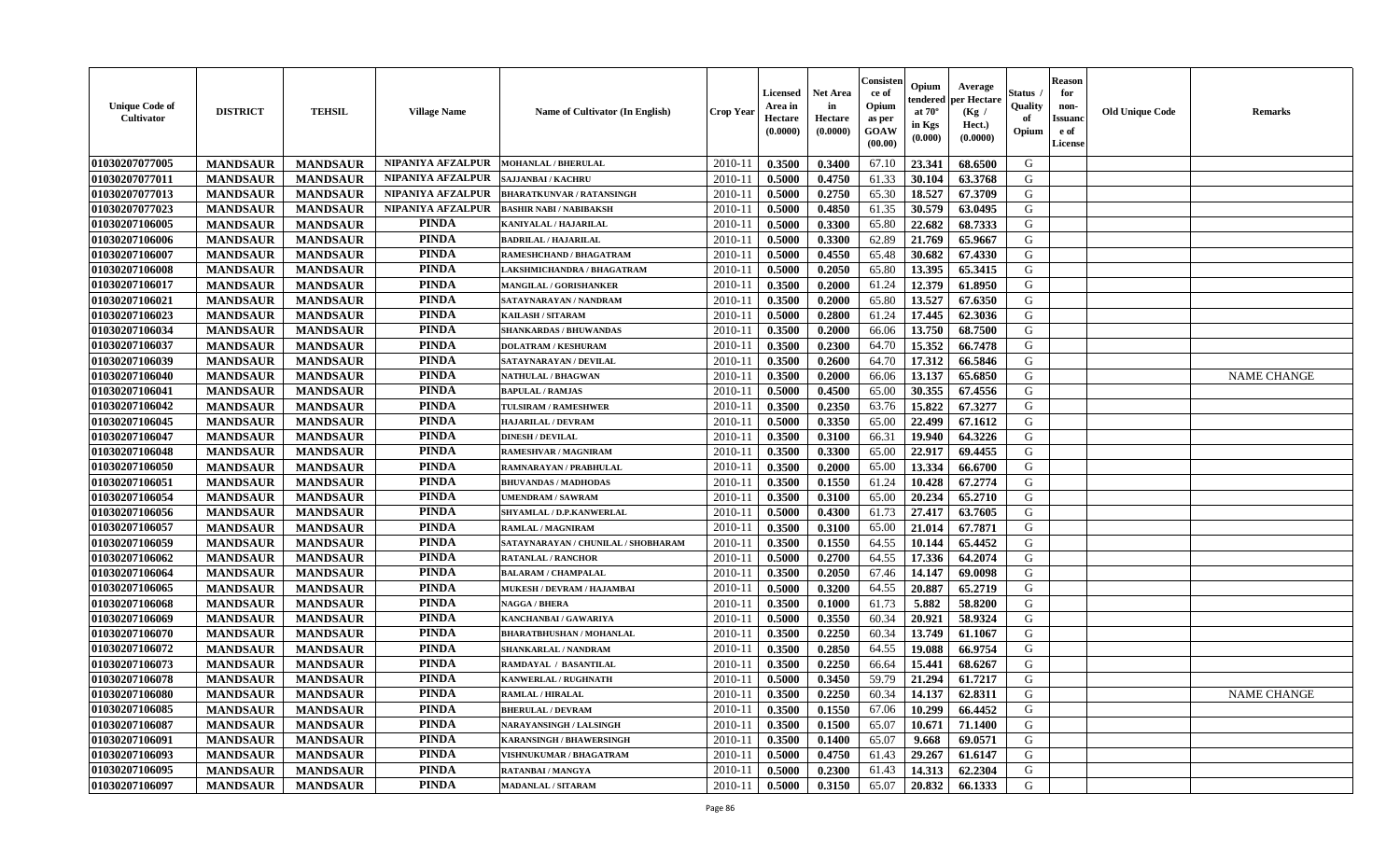| <b>Unique Code of</b><br><b>Cultivator</b> | <b>DISTRICT</b> | <b>TEHSIL</b>   | <b>Village Name</b> | <b>Name of Cultivator (In English)</b> | Crop Year   | Licensed<br>Area in<br>Hectare<br>(0.0000) | <b>Net Area</b><br>in<br>Hectare<br>(0.0000) | Consister<br>ce of<br>Opium<br>as per<br>GOAW<br>(00.00) | Opium<br>endered<br>at $70^\circ$<br>in Kgs<br>(0.000) | Average<br>per Hectare<br>(Kg /<br>Hect.)<br>(0.0000) | Status<br>Quality<br>of<br>Opium | <b>Reason</b><br>for<br>non-<br><b>Issuanc</b><br>e of<br><b>License</b> | <b>Old Unique Code</b> | <b>Remarks</b>     |
|--------------------------------------------|-----------------|-----------------|---------------------|----------------------------------------|-------------|--------------------------------------------|----------------------------------------------|----------------------------------------------------------|--------------------------------------------------------|-------------------------------------------------------|----------------------------------|--------------------------------------------------------------------------|------------------------|--------------------|
| 01030207106099                             | <b>MANDSAUR</b> | <b>MANDSAUR</b> | <b>PINDA</b>        | SHIVNARAYAN / DHURILAL                 | 2010-11     | 0.5000                                     | 0.4600                                       | 64.52                                                    | 31.117                                                 | 67.6457                                               | G                                |                                                                          |                        |                    |
| 01030207106025                             | <b>MANDSAUR</b> | <b>MANDSAUR</b> | <b>PINDA</b>        | <b>DINESH / BAJERAM</b>                | 2010-11     | 0.5000                                     | 0.2200                                       | 64.52                                                    | 14.342                                                 | 65.1909                                               | G                                |                                                                          |                        |                    |
| 01030207106032                             | <b>MANDSAUR</b> | <b>MANDSAUR</b> | <b>PINDA</b>        | KARIMANBAI / SATTARSAH                 | $2010 - 11$ | 0.5000                                     | 0.1700                                       | 64.52                                                    | 10.176                                                 | 59.8588                                               | G                                |                                                                          |                        |                    |
| 01030207106038                             | <b>MANDSAUR</b> | <b>MANDSAUR</b> | <b>PINDA</b>        | PUNAMCHAND / KESHURAM                  | $2010 - 11$ | 0.5000                                     | 0.3800                                       | 63.02                                                    | 24.614                                                 | 64.7737                                               | G                                |                                                                          |                        |                    |
| 01030207106043                             | <b>MANDSAUR</b> | <b>MANDSAUR</b> | <b>PINDA</b>        | <b>OMPRAKASH / HIRALAL</b>             | $2010 - 1$  | 0.3500                                     | 0.3300                                       | 61.43                                                    | 21.097                                                 | 63.9303                                               | G                                |                                                                          |                        |                    |
| 01030207106088                             | <b>MANDSAUR</b> | <b>MANDSAUR</b> | <b>PINDA</b>        | <b>BADAMBAI/MANGILAL</b>               | $2010 - 1$  | 0.3500                                     | 0.3000                                       | 63.02                                                    | 19.176                                                 | 63.9200                                               | G                                |                                                                          |                        |                    |
| 01030207106089                             | <b>MANDSAUR</b> | <b>MANDSAUR</b> | <b>PINDA</b>        | <b>VERDICHAND / BHERA</b>              | $2010 - 1$  | 0.3500                                     | 0.3450                                       | 62.16                                                    | 21.649                                                 | 62.7507                                               | G                                |                                                                          |                        | <b>NAME CHANGE</b> |
| 01030207106029                             | <b>MANDSAUR</b> | <b>MANDSAUR</b> | <b>PINDA</b>        | SHIVNARAYAN / BAGDIRAM                 | $2010 - 1$  | 0.3500                                     | 0.3050                                       | 66.11                                                    | 20.390                                                 | 66.8525                                               | G                                |                                                                          |                        |                    |
| 01030207106101                             | <b>MANDSAUR</b> | <b>MANDSAUR</b> | <b>PINDA</b>        | <b>ONKARLAL / KANWERLAL</b>            | 2010-11     | 0.3500                                     | 0.1500                                       | 65.26                                                    | 9.864                                                  | 65.7600                                               | G                                |                                                                          |                        |                    |
| 01030207106084                             | <b>MANDSAUR</b> | <b>MANDSAUR</b> | <b>PINDA</b>        | <b>VENIRAM / BHUWAN</b>                | 2010-11     | 0.3500                                     | 0.2000                                       | 63.02                                                    | 12.388                                                 | 61.9400                                               | G                                |                                                                          |                        |                    |
| 01030207106012                             | <b>MANDSAUR</b> | <b>MANDSAUR</b> | <b>PINDA</b>        | <b>DHANSHING / DHULSHING</b>           | 2010-11     | 0.5000                                     | 0.3450                                       | 63.31                                                    | 22.466                                                 | 65.1188                                               | G                                |                                                                          |                        |                    |
| 01030207106011                             | <b>MANDSAUR</b> | <b>MANDSAUR</b> | <b>PINDA</b>        | RAJENDRA / JHUJHARSINGH                | 2010-11     | 0.3500                                     | 0.3500                                       | 61.73                                                    | 21.835                                                 | 62.3857                                               | G                                |                                                                          |                        |                    |
| 01030207106060                             | <b>MANDSAUR</b> | <b>MANDSAUR</b> | <b>PINDA</b>        | RAMKUNWARBAI / SITARAM                 | $2010-1$    | 0.3500                                     | 0.1350                                       | 63.31                                                    | 8.909                                                  | 65.9926                                               | G                                |                                                                          |                        |                    |
| 01030207106063                             | <b>MANDSAUR</b> | <b>MANDSAUR</b> | <b>PINDA</b>        | LALKUNWARBAI / GUMANSINGH              | 2010-1      | 0.3500                                     | 0.2350                                       | 61.87                                                    | 13.470                                                 | 57.3191                                               | G                                |                                                                          |                        |                    |
| 01030207106022                             | <b>MANDSAUR</b> | <b>MANDSAUR</b> | <b>PINDA</b>        | <b>JUJHARSINGH / JAYSINGH</b>          | $2010 - 1$  | 0.3500                                     | 0.2100                                       | 63.31                                                    | 13.367                                                 | 63.6524                                               | G                                |                                                                          |                        |                    |
| 01030207106075                             | <b>MANDSAUR</b> | <b>MANDSAUR</b> | <b>PINDA</b>        | <b>SUGANBAI/FULKUNWARBAI</b>           | 2010-11     | 0.3500                                     | 0.2100                                       | 65.36                                                    | 14.024                                                 | 66.7810                                               | G                                |                                                                          |                        |                    |
| 01030207106031                             | <b>MANDSAUR</b> | <b>MANDSAUR</b> | <b>PINDA</b>        | <b>RAMNARAYAN / KARU</b>               | $2010 - 1$  | 0.5000                                     | 0.1950                                       | 62.14                                                    | 12.268                                                 | 62.9128                                               | G                                |                                                                          |                        |                    |
| 01030207106049                             | <b>MANDSAUR</b> | <b>MANDSAUR</b> | <b>PINDA</b>        | <b>KALU / BHERA</b>                    | $2010 - 11$ | 0.5000                                     | 0.1800                                       | 65.36                                                    | 11.989                                                 | 66.6056                                               | G                                | 09                                                                       |                        |                    |
| 01030207106067                             | <b>MANDSAUR</b> | <b>MANDSAUR</b> | <b>PINDA</b>        | RADHESHYAM / SHANKERLAL                | $2010-1$    | 0.3500                                     | 0.3500                                       | 65.36                                                    | 23.306                                                 | 66.5886                                               | G                                |                                                                          |                        |                    |
| 01030207106086                             | <b>MANDSAUR</b> | <b>MANDSAUR</b> | <b>PINDA</b>        | <b>JHUJHAR / DEVA</b>                  | 2010-11     | 0.3500                                     | 0.2250                                       | 59.79                                                    | 14.068                                                 | 62.5244                                               | G                                |                                                                          |                        |                    |
| 01030207106015                             | <b>MANDSAUR</b> | <b>MANDSAUR</b> | <b>PINDA</b>        | <b>SALAGRAM / RANCHOR</b>              | 2010-11     | 0.5000                                     | 0.2300                                       | 62.14                                                    | 14.248                                                 | 61.9478                                               | G                                |                                                                          |                        |                    |
| 01030207106016                             | <b>MANDSAUR</b> | <b>MANDSAUR</b> | <b>PINDA</b>        | <b>BAGIRATH / DEVRAM</b>               | 2010-1      | 0.3500                                     | 0.1900                                       | 62.14                                                    | 11.718                                                 | 61.6737                                               | G                                |                                                                          |                        |                    |
| 01030207106066                             | <b>MANDSAUR</b> | <b>MANDSAUR</b> | <b>PINDA</b>        | <b>BHANWARBAI/RAMESHWER</b>            | 2010-1      | 0.3500                                     | 0.1150                                       | 66.64                                                    | 7.968                                                  | 69.2870                                               | G                                |                                                                          |                        |                    |
| 01030207060049                             | <b>MANDSAUR</b> | <b>MANDSAUR</b> | RICHABACCHA         | LAXMINARAYAN / GIRDHARI                | 2010-11     | 0.5000                                     | 0.3050                                       | 64.48                                                    | 20.449                                                 | 67.0459                                               | G                                |                                                                          |                        |                    |
| 01030207060002                             | <b>MANDSAUR</b> | <b>MANDSAUR</b> | RICHABACCHA         | MANOHARLAL / CHATARBHUJ                | 2010-11     | 0.3500                                     | 0.1900                                       | 62.86                                                    | 12.734                                                 | 67.0211                                               | G                                |                                                                          |                        |                    |
| 01030207060003                             | <b>MANDSAUR</b> | <b>MANDSAUR</b> | RICHABACCHA         | <b>NANDRAM / BHERULAL</b>              | $2010 - 11$ | 0.3500                                     | 0.3000                                       | 64.48                                                    | 19.620                                                 | 65.4000                                               | G                                |                                                                          |                        |                    |
| 01030207060004                             | <b>MANDSAUR</b> | <b>MANDSAUR</b> | RICHABACCHA         | <b>PRABHULAL / BHERULAL</b>            | 2010-11     | 0.5000                                     | 0.4050                                       | 62.86                                                    | 26.581                                                 | 65.6321                                               | G                                |                                                                          |                        |                    |
| 01030207060007                             | <b>MANDSAUR</b> | <b>MANDSAUR</b> | RICHABACCHA         | <b>DEVRAM / KALU</b>                   | 2010-11     | 0.3500                                     | 0.1950                                       | 65.44                                                    | 14.481                                                 | 74.2615                                               | G                                |                                                                          |                        |                    |
| 01030207060008                             | <b>MANDSAUR</b> | <b>MANDSAUR</b> | RICHABACCHA         | <b>MOHANLAL / NANURAM</b>              | 2010-11     | 0.3500                                     | 0.2050                                       | 65.44                                                    | 14.116                                                 | 68.8585                                               | G                                |                                                                          |                        |                    |
| 01030207060009                             | <b>MANDSAUR</b> | <b>MANDSAUR</b> | RICHABACCHA         | <b>RAJARAM / RAMA</b>                  | $2010 - 1$  | 0.5000                                     | 0.4000                                       | 67.07                                                    | 27.374                                                 | 68.4350                                               | G                                |                                                                          |                        |                    |
| 01030207060010                             | <b>MANDSAUR</b> | <b>MANDSAUR</b> | RICHABACCHA         | <b>BHERULAL / BHANVARLAL</b>           | 2010-1      | 0.5000                                     | 0.2900                                       | 65.44                                                    | 20.127                                                 | 69.4034                                               | ${\bf G}$                        |                                                                          |                        |                    |
| 01030207060014                             | <b>MANDSAUR</b> | <b>MANDSAUR</b> | RICHABACCHA         | <b>VARDISHANKAR / LALA</b>             | $2010 - 1$  | 0.5000                                     | 0.2900                                       | 64.55                                                    | 19.254                                                 | 66.3931                                               | G                                |                                                                          |                        |                    |
| 01030207060015                             | <b>MANDSAUR</b> | <b>MANDSAUR</b> | RICHABACCHA         | <b>INDARMAL / BHERULAL</b>             | 2010-11     | 0.5000                                     | 0.1950                                       | 64.55                                                    | 11.979                                                 | 61.4308                                               | G                                |                                                                          |                        | <b>NAME CHANGE</b> |
| 01030207060018                             | <b>MANDSAUR</b> | <b>MANDSAUR</b> | RICHABACCHA         | RADHESHYAM / GIRDHARILAL               | 2010-11     | 0.3500                                     | 0.3400                                       | 62.86                                                    | 22.279                                                 | 65.5265                                               | G                                |                                                                          |                        |                    |
| 01030207060021                             | <b>MANDSAUR</b> | <b>MANDSAUR</b> | RICHABACCHA         | <b>BHERU / DEVA</b>                    | 2010-11     | 0.5000                                     | 0.3700                                       | 64.55                                                    | 24.022                                                 | 64.9243                                               | G                                |                                                                          |                        |                    |
| 01030207060023                             | <b>MANDSAUR</b> | <b>MANDSAUR</b> | RICHABACCHA         | <b>MANGILAL / PYARCHAND</b>            | 2010-11     | 0.5000                                     | 0.3250                                       | 59.43                                                    | 20.435                                                 | 62.8769                                               | G                                | 09                                                                       |                        |                    |
| 01030207060024                             | <b>MANDSAUR</b> | <b>MANDSAUR</b> | RICHABACCHA         | KANWARLAL / KANHIYALAL                 | 2010-11     | 0.3500                                     | 0.3000                                       | 63.15                                                    | 20.028                                                 | 66.7600                                               | G                                |                                                                          |                        |                    |
| 01030207060025                             | <b>MANDSAUR</b> | <b>MANDSAUR</b> | RICHABACCHA         | RAMNARAYAN / CHUNILAI                  | $2010 - 1$  | 0.5000                                     | 0.2800                                       | 63.15                                                    | 18.710                                                 | 66.8214                                               | G                                |                                                                          |                        |                    |
| 01030207060027                             | <b>MANDSAUR</b> | <b>MANDSAUR</b> | RICHABACCHA         | PREMLATA / MADHULAL                    | 2010-1      | 0.5000                                     | 0.1800                                       | 65.76                                                    | 12.588                                                 | 69.9333                                               | G                                |                                                                          |                        |                    |
| 01030207060028                             | <b>MANDSAUR</b> | <b>MANDSAUR</b> | RICHABACCHA         | <b>BAGDIBAI/MANGILAL</b>               | 2010-1      | 0.3500                                     | 0.3450                                       | 63.15                                                    | 22.752                                                 | 65.9478                                               | G                                |                                                                          |                        |                    |
| 01030207060029                             | <b>MANDSAUR</b> | <b>MANDSAUR</b> | RICHABACCHA         | RAMPRATAP / GULABCHAND                 | 2010-11     | 0.3500                                     | 0.3250                                       | 62.81                                                    | 21.400                                                 | 65.8462                                               | G                                |                                                                          |                        |                    |
| 01030207060031                             | <b>MANDSAUR</b> | <b>MANDSAUR</b> | <b>RICHABACCHA</b>  | <b>NATHULAL / ONKAR</b>                | 2010-11     | 0.3500                                     | 0.2950                                       | 65.76                                                    | 19.935                                                 | 67.5763                                               | G                                |                                                                          |                        |                    |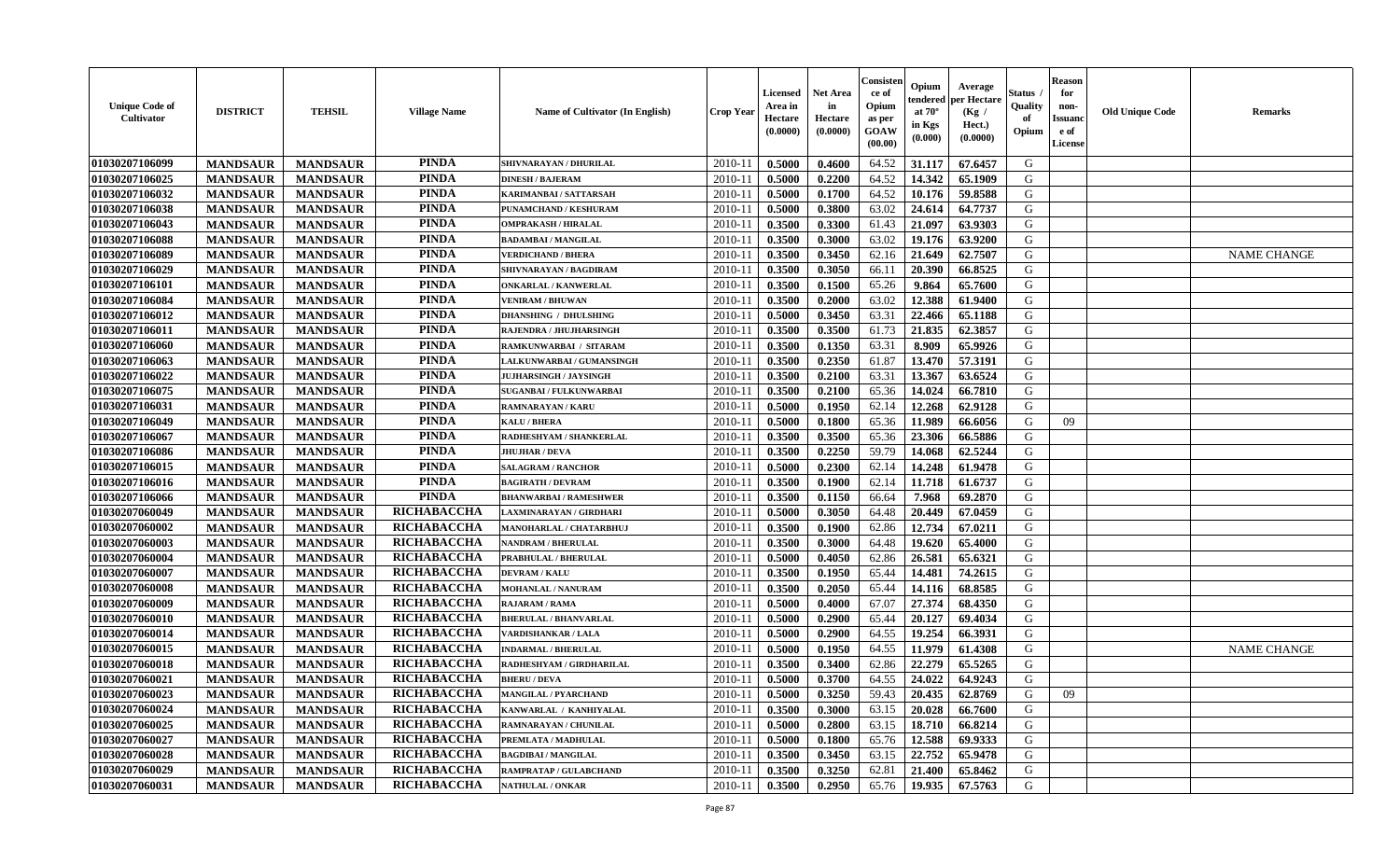| <b>Unique Code of</b><br>Cultivator | <b>DISTRICT</b> | <b>TEHSIL</b>   | <b>Village Name</b> | Name of Cultivator (In English)   | <b>Crop Year</b> | <b>Licensed</b><br>Area in<br>Hectare<br>(0.0000) | <b>Net Area</b><br>in<br>Hectare<br>(0.0000) | Consister<br>ce of<br>Opium<br>as per<br>GOAW<br>(00.00) | Opium<br>endered<br>at $70^{\circ}$<br>in Kgs<br>(0.000) | Average<br>per Hectare<br>(Kg /<br>Hect.)<br>(0.0000) | <b>Status</b> .<br>Quality<br>of<br>Opium | <b>Reason</b><br>for<br>non-<br><b>Issuanc</b><br>e of<br>License | <b>Old Unique Code</b> | <b>Remarks</b>     |
|-------------------------------------|-----------------|-----------------|---------------------|-----------------------------------|------------------|---------------------------------------------------|----------------------------------------------|----------------------------------------------------------|----------------------------------------------------------|-------------------------------------------------------|-------------------------------------------|-------------------------------------------------------------------|------------------------|--------------------|
| 01030207060032                      | <b>MANDSAUR</b> | <b>MANDSAUR</b> | RICHABACCHA         | <b>JMENDRAM / BAGDIRAM</b>        | 2010-11          | 0.3500                                            | 0.3200                                       | 62.81                                                    | 20.377                                                   | 63.6781                                               | G                                         |                                                                   |                        |                    |
| 01030207060033                      | <b>MANDSAUR</b> | <b>MANDSAUR</b> | RICHABACCHA         | <b>MOHANLAL / PANALAL</b>         | $2010 - 11$      | 0.3500                                            | 0.2400                                       | 62.81                                                    | 15.326                                                   | 63.8583                                               | G                                         |                                                                   |                        |                    |
| 01030207060034                      | <b>MANDSAUR</b> | <b>MANDSAUR</b> | RICHABACCHA         | <b>KAMLABAI/KISHOR</b>            | 2010-11          | 0.5000                                            | 0.3000                                       | 63.93                                                    | 19.234                                                   | 64.1133                                               | G                                         |                                                                   |                        |                    |
| 01030207060036                      | <b>MANDSAUR</b> | <b>MANDSAUR</b> | RICHABACCHA         | NANDRAM / KALU                    | 2010-11          | 0.3500                                            | 0.2850                                       | 59.17                                                    | 18.064                                                   | 63.3825                                               | G                                         |                                                                   |                        |                    |
| 01030207060037                      | <b>MANDSAUR</b> | <b>MANDSAUR</b> | RICHABACCHA         | <b>BABULAL / RAMLAL</b>           | 2010-11          | 0.5000                                            | 0.2100                                       | 63.93                                                    | 13.864                                                   | 66.0190                                               | G                                         |                                                                   |                        |                    |
| 01030207060042                      | <b>MANDSAUR</b> | <b>MANDSAUR</b> | RICHABACCHA         | <b>BHAWERSINGH / KALUSINGH</b>    | 2010-11          | 0.5000                                            | 0.1400                                       | 62.60                                                    | 9.095                                                    | 64.9643                                               | G                                         |                                                                   |                        |                    |
| 01030207060045                      | <b>MANDSAUR</b> | <b>MANDSAUR</b> | RICHABACCHA         | KANWERLAL / BHANWERLAL            | $2010 - 1$       | 0.5000                                            | 0.2000                                       | 65.76                                                    | 14.063                                                   | 70.3150                                               | G                                         |                                                                   |                        |                    |
| 01030207060046                      | <b>MANDSAUR</b> | <b>MANDSAUR</b> | RICHABACCHA         | <b>MATHURADAS / BHAWERLAL</b>     | 2010-11          | 0.5000                                            | 0.2350                                       | 64.16                                                    | 16.737                                                   | 71.2213                                               | G                                         |                                                                   |                        |                    |
| 01030207060048                      | <b>MANDSAUR</b> | <b>MANDSAUR</b> | RICHABACCHA         | MADHOLAL / CHATURBHUJ             | 2010-11          | 0.3500                                            | 0.3050                                       | 65.76                                                    | 21.250                                                   | 69.6721                                               | G                                         |                                                                   |                        |                    |
| 01030207060058                      | <b>MANDSAUR</b> | <b>MANDSAUR</b> | RICHABACCHA         | <b>BHUWAN / HIRALAL</b>           | 2010-11          | 0.3500                                            | 0.2650                                       | 67.07                                                    | 18.942                                                   | 71.4792                                               | G                                         |                                                                   |                        |                    |
| 01030207060060                      | <b>MANDSAUR</b> | <b>MANDSAUR</b> | RICHABACCHA         | <b>BHUWAN / NANDA</b>             | 2010-11          | 0.3500                                            | 0.2300                                       | 63.12                                                    | 14.527                                                   | 63.1609                                               | G                                         |                                                                   |                        |                    |
| 01030207060061                      | <b>MANDSAUR</b> | <b>MANDSAUR</b> | RICHABACCHA         | <b>SUNDARLAL / GIRDHARI</b>       | 2010-11          | 0.3500                                            | 0.3400                                       | 59.17                                                    | 20.845                                                   | 61.3088                                               | G                                         |                                                                   |                        |                    |
| 01030207060062                      | <b>MANDSAUR</b> | <b>MANDSAUR</b> | RICHABACCHA         | <b>JAGDISH / UMENDRAM</b>         | 2010-11          | 0.3500                                            | 0.2800                                       | 56.45                                                    | 15.524                                                   | 55.4429                                               | G                                         | 04                                                                |                        |                    |
| 01030207060067                      | <b>MANDSAUR</b> | <b>MANDSAUR</b> | RICHABACCHA         | MANGILAL / BAGDIRAM BHAMI         | 2010-11          | 0.5000                                            | 0.1900                                       | 59.43                                                    | 11.767                                                   | 61.9316                                               | G                                         |                                                                   |                        |                    |
| 01030207060068                      | <b>MANDSAUR</b> | <b>MANDSAUR</b> | RICHABACCHA         | <b>BHAWERLAL / BAGDIRAM</b>       | $2010 - 1$       | 0.3500                                            | 0.1850                                       | 63.12                                                    | 12.164                                                   | 65.7514                                               | ${\bf G}$                                 |                                                                   |                        |                    |
| 01030207060070                      | <b>MANDSAUR</b> | <b>MANDSAUR</b> | RICHABACCHA         | <b>CHANDERSINGH / PARWATSINGH</b> | 2010-11          | 0.3500                                            | 0.2050                                       | 63.12                                                    | 13.706                                                   | 66.8585                                               | G                                         |                                                                   |                        |                    |
| 01030207060076                      | <b>MANDSAUR</b> | <b>MANDSAUR</b> | RICHABACCHA         | PRABHULAL / GIRDHARI              | 2010-11          | 0.3500                                            | 0.3000                                       | 62.75                                                    | 19.883                                                   | 66.2767                                               | ${\bf G}$                                 |                                                                   |                        |                    |
| 01030207060077                      | <b>MANDSAUR</b> | <b>MANDSAUR</b> | RICHABACCHA         | <b>DEVILAL / RAMLAL</b>           | 2010-11          | 0.5000                                            | 0.3900                                       | 62.75                                                    | 25.441                                                   | 65.2333                                               | G                                         |                                                                   |                        |                    |
| 01030207060079                      | <b>MANDSAUR</b> | <b>MANDSAUR</b> | RICHABACCHA         | <b>KELASH / MANGILAL</b>          | 2010-11          | 0.3500                                            | 0.1650                                       | 62.75                                                    | 10.425                                                   | 63.1818                                               | G                                         |                                                                   |                        | <b>NAME CHANGE</b> |
|                                     |                 |                 | <b>RICHABACCHA</b>  | SHANKERLAL / MANGILAL             |                  |                                                   | 0.2050                                       | 63.32                                                    |                                                          | 66.3659                                               | G                                         |                                                                   |                        |                    |
| 01030207060080                      | <b>MANDSAUR</b> | <b>MANDSAUR</b> | RICHABACCHA         | <b>VINOD / INDERMAL</b>           | 2010-11          | 0.5000                                            |                                              |                                                          | 13.605                                                   |                                                       |                                           |                                                                   |                        |                    |
| 01030207060083                      | <b>MANDSAUR</b> | <b>MANDSAUR</b> |                     |                                   | 2010-11          | 0.5000                                            | 0.2300                                       | 66.08                                                    | 15.821                                                   | 68.7870                                               | G                                         |                                                                   |                        |                    |
| 01030207060084                      | <b>MANDSAUR</b> | <b>MANDSAUR</b> | RICHABACCHA         | SHIVNARAYAN / NANDRAM             | 2010-11          | 0.5000                                            | 0.2950                                       | 66.08                                                    | 19.767                                                   | 67.0068                                               | G                                         |                                                                   |                        |                    |
| 01030207060085                      | <b>MANDSAUR</b> | <b>MANDSAUR</b> | RICHABACCHA         | <b>DASRATH / PRABHULAL</b>        | $2010 - 11$      | 0.5000                                            | 0.4600                                       | 63.32                                                    | 30.502                                                   | 66.3087                                               | G                                         |                                                                   |                        |                    |
| 01030207060086                      | <b>MANDSAUR</b> | <b>MANDSAUR</b> | RICHABACCHA         | <b>BHAGIRATH / PRABHULAL</b>      | 2010-11          | 0.5000                                            | 0.3200                                       | 63.32                                                    | 19.711                                                   | 61.5969                                               | G                                         |                                                                   |                        |                    |
| 01030207060092                      | <b>MANDSAUR</b> | <b>MANDSAUR</b> | RICHABACCHA         | <b>RAMESHWER / NANURAM</b>        | 2010-11          | 0.5000                                            | 0.4950                                       | 66.08                                                    | 33.436                                                   | 67.5475                                               | G                                         |                                                                   |                        |                    |
| 01030207060093                      | <b>MANDSAUR</b> | <b>MANDSAUR</b> | RICHABACCHA         | <b>SHANKERLAL / DEVRAM</b>        | 2010-11          | 0.5000                                            | 0.3550                                       | 60.21                                                    | 21.220                                                   | 59.7746                                               | G                                         |                                                                   |                        |                    |
| 01030207060094                      | <b>MANDSAUR</b> | <b>MANDSAUR</b> | RICHABACCHA         | LILABAI / GOPAL                   | 2010-11          | 0.3500                                            | 0.3400                                       | 63.20                                                    | 22.391                                                   | 65.8559                                               | G                                         |                                                                   |                        |                    |
| 01030207060056                      | <b>MANDSAUR</b> | <b>MANDSAUR</b> | RICHABACCHA         | <b>KRISHANBAI / OMPRAKASH</b>     | 2010-11          | 0.5000                                            | 0.2500                                       | 66.08                                                    | 17.105                                                   | 68.4200                                               | G                                         |                                                                   |                        |                    |
| 01030207060012                      | <b>MANDSAUR</b> | <b>MANDSAUR</b> | RICHABACCHA         | KAMLABAI / RATANLAL               | 2010-11          | 0.5000                                            | 0.3450                                       | 63.20                                                    | 21.669                                                   | 62.8087                                               | G                                         |                                                                   |                        |                    |
| 01030207060019                      | <b>MANDSAUR</b> | <b>MANDSAUR</b> | RICHABACCHA         | NIRBHAYRAM / RAMLAL               | 2010-11          | 0.3500                                            | 0.2950                                       | 59.16                                                    | 17.663                                                   | 59.8746                                               | G                                         |                                                                   |                        |                    |
| 01030207060091                      | <b>MANDSAUR</b> | <b>MANDSAUR</b> | RICHABACCHA         | RAMNARAYAN / MANGILAL             | $2010 - 11$      | 0.5000                                            | 0.2050                                       | 63.20                                                    | 13.751                                                   | 67.0780                                               | G                                         |                                                                   |                        |                    |
| 01030207060087                      | <b>MANDSAUR</b> | <b>MANDSAUR</b> | RICHABACCHA         | PRABHULAL / HIRALAL               | 2010-11          | 0.5000                                            | 0.1900                                       | 63.00                                                    | 12.663                                                   | 66.6474                                               | G                                         |                                                                   |                        |                    |
| 01030207060016                      | <b>MANDSAUR</b> | <b>MANDSAUR</b> | RICHABACCHA         | <b>JDAYRAM / PANALAL</b>          | 2010-11          | 0.5000                                            | 0.2300                                       | 63.00                                                    | 14.526                                                   | 63.1565                                               | G                                         |                                                                   |                        |                    |
| 01030207060017                      | <b>MANDSAUR</b> | <b>MANDSAUR</b> | RICHABACCHA         | <b>ISHWERLAL / BHANWERLAL</b>     | 2010-11          | 0.5000                                            | 0.3400                                       | 63.00                                                    | 20.907                                                   | 61.4912                                               | G                                         |                                                                   |                        |                    |
| 01030207060043                      | <b>MANDSAUR</b> | <b>MANDSAUR</b> | RICHABACCHA         | <b>BALU / NANURAM</b>             | 2010-11          | 0.5000                                            | 0.3800                                       | 62.96                                                    | 24.482                                                   | 64.4263                                               | ${\bf G}$                                 |                                                                   |                        |                    |
| 01030207060082                      | <b>MANDSAUR</b> | <b>MANDSAUR</b> | RICHABACCHA         | <b>MANGILAL / RAMLAL</b>          | 2010-11          | 0.5000                                            | 0.2500                                       | 62.96                                                    | 16.100                                                   | 64.4000                                               | G                                         |                                                                   |                        |                    |
| 01030207060099                      | <b>MANDSAUR</b> | <b>MANDSAUR</b> | RICHABACCHA         | <b>BHUVAN / BHAGIRATH</b>         | 2010-11          | 0.5000                                            | 0.3950                                       | 62.96                                                    | 25.157                                                   | 63.6886                                               | G                                         |                                                                   |                        |                    |
| 01030207060102                      | <b>MANDSAUR</b> | <b>MANDSAUR</b> | RICHABACCHA         | SATAYNARAYAN / HARIRAM            | 2010-11          | 0.3500                                            | 0.1900                                       | 63.11                                                    | 13.298                                                   | 69.9895                                               | G                                         |                                                                   |                        |                    |
| 01030207060107                      | <b>MANDSAUR</b> | <b>MANDSAUR</b> | RICHABACCHA         | <b>MOHAN / DHURA</b>              | $2010 - 11$      | 0.5000                                            | 0.3800                                       | 60.21                                                    | 23.353                                                   | 61.4553                                               | G                                         |                                                                   |                        | <b>NAME CHANGE</b> |
| 01030207060108                      | <b>MANDSAUR</b> | <b>MANDSAUR</b> | RICHABACCHA         | <b>GANGABAI/MULCHANDRA</b>        | $2010 - 11$      | 0.5000                                            | 0.1850                                       | 63.11                                                    | 12.036                                                   | 65.0595                                               | ${\bf G}$                                 |                                                                   |                        |                    |
| 01030207060109                      | <b>MANDSAUR</b> | <b>MANDSAUR</b> | RICHABACCHA         | RAMESHWER / LAXMAN                | 2010-11          | 0.5000                                            | 0.3650                                       | 60.21                                                    | 23.138                                                   | 63.3918                                               | G                                         |                                                                   |                        |                    |
| 01030207060111                      | <b>MANDSAUR</b> | <b>MANDSAUR</b> | <b>RICHABACCHA</b>  | RAJARAM / BHUVANIRAM              | 2010-11          | 0.5000                                            | 0.2500                                       | 59.72                                                    | 15.263                                                   | 61.0520                                               | G                                         |                                                                   |                        |                    |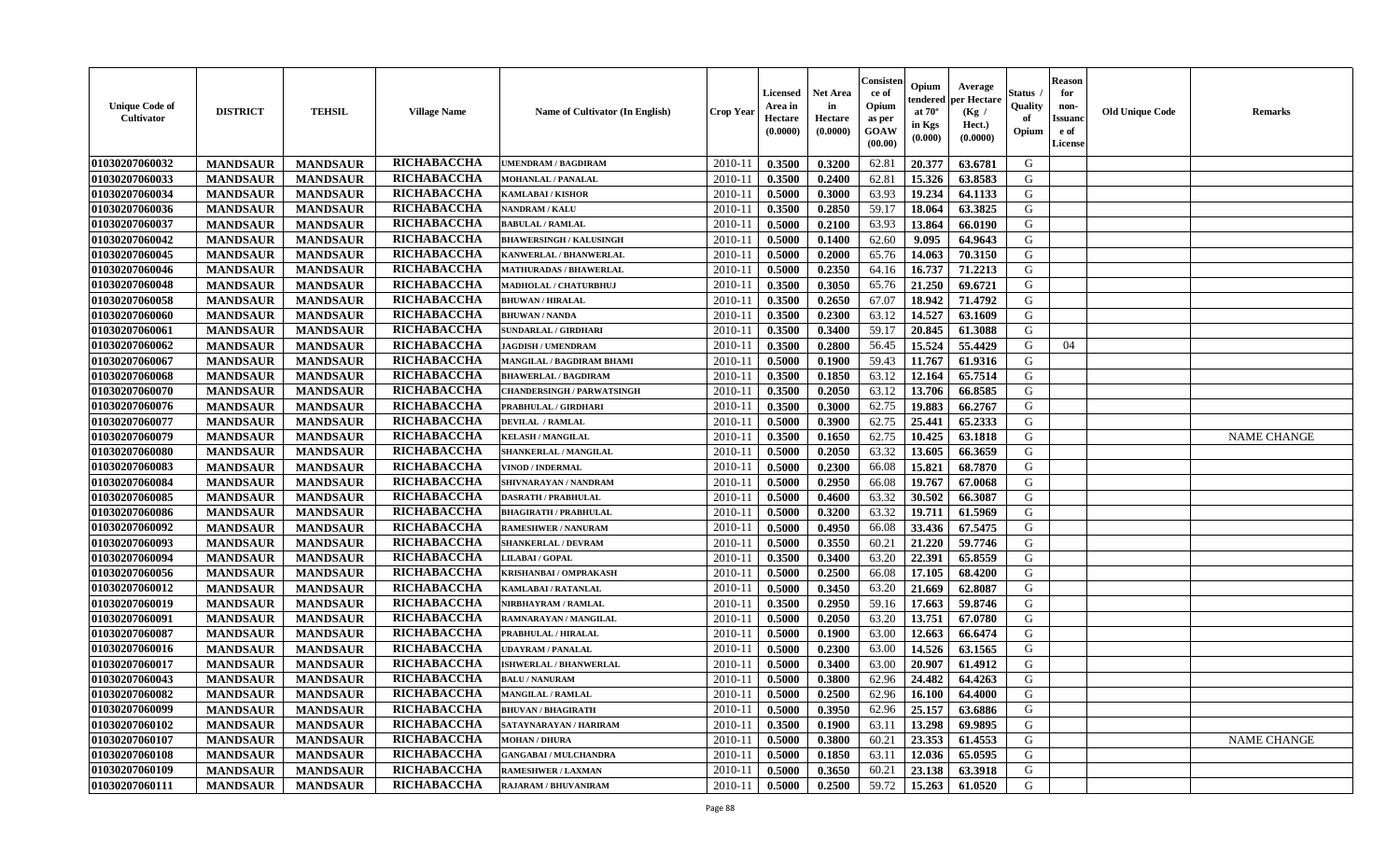| <b>Unique Code of</b><br><b>Cultivator</b> | <b>DISTRICT</b> | <b>TEHSIL</b>   | <b>Village Name</b> | Name of Cultivator (In English)  | <b>Crop Year</b> | <b>Licensed</b><br>Area in<br>Hectare<br>(0.0000) | <b>Net Area</b><br>in<br>Hectare<br>(0.0000) | Consister<br>ce of<br>Opium<br>as per<br>GOAW<br>(00.00) | Opium<br>endered<br>at $70^{\circ}$<br>in Kgs<br>(0.000) | Average<br>per Hectare<br>(Kg /<br>Hect.)<br>(0.0000) | <b>Status</b> .<br>Quality<br>of<br>Opium | <b>Reason</b><br>for<br>non-<br><b>Issuanc</b><br>e of<br>License | <b>Old Unique Code</b> | <b>Remarks</b>     |
|--------------------------------------------|-----------------|-----------------|---------------------|----------------------------------|------------------|---------------------------------------------------|----------------------------------------------|----------------------------------------------------------|----------------------------------------------------------|-------------------------------------------------------|-------------------------------------------|-------------------------------------------------------------------|------------------------|--------------------|
| 01030207060112                             | <b>MANDSAUR</b> | <b>MANDSAUR</b> | RICHABACCHA         | MUNNIBAI / NANALAL               | 2010-11          | 0.3500                                            | 0.2400                                       | 63.11                                                    | 15.823                                                   | 65.9292                                               | G                                         |                                                                   |                        |                    |
| 01030207060071                             | <b>MANDSAUR</b> | <b>MANDSAUR</b> | RICHABACCHA         | <b>BHERULAL / SHUNDERLAL</b>     | $2010 - 11$      | 0.3500                                            | 0.3050                                       | 59.72                                                    | 19.136                                                   | 62.7410                                               | G                                         |                                                                   |                        |                    |
| 01030207060088                             | <b>MANDSAUR</b> | <b>MANDSAUR</b> | RICHABACCHA         | <b>PERSRAM / DEVRAM</b>          | 2010-11          | 0.5000                                            | 0.4500                                       | 64.48                                                    | 29.799                                                   | 66.2200                                               | G                                         |                                                                   |                        |                    |
| 01030207060052                             | <b>MANDSAUR</b> | <b>MANDSAUR</b> | RICHABACCHA         | <b>NANDA / GULAB</b>             | 2010-11          | 0.3500                                            | 0.1950                                       | 61.88                                                    | 12.783                                                   | 65.5538                                               | G                                         |                                                                   |                        |                    |
| 01030207060055                             | <b>MANDSAUR</b> | <b>MANDSAUR</b> | RICHABACCHA         | <b>BANSIDAS / RAGHUDAS</b>       | 2010-11          | 0.5000                                            | 0.1200                                       | 65.58                                                    | 7.823                                                    | 65.1917                                               | G                                         |                                                                   |                        |                    |
| 01030207060041                             | <b>MANDSAUR</b> | <b>MANDSAUR</b> | RICHABACCHA         | <b>AYODHYABAI/NANDA</b>          | $2010 - 11$      | 0.5000                                            | 0.3250                                       | 59.72                                                    | 19.221                                                   | 59.1415                                               | G                                         |                                                                   |                        |                    |
| 01030207060063                             | <b>MANDSAUR</b> | <b>MANDSAUR</b> | RICHABACCHA         | <b>DHANA / NAGGA</b>             | $2010 - 1$       | 0.3500                                            | 0.2850                                       | 61.88                                                    | 18.122                                                   | 63.5860                                               | G                                         |                                                                   |                        |                    |
| 01030207060047                             | <b>MANDSAUR</b> | <b>MANDSAUR</b> | RICHABACCHA         | <b>JADURAM / NANURAM</b>         | 2010-11          | 0.5000                                            | 0.1100                                       | 61.88                                                    | 6.568                                                    | 59.7091                                               | G                                         |                                                                   |                        |                    |
| 01030207060104                             | <b>MANDSAUR</b> | <b>MANDSAUR</b> | RICHABACCHA         | <b>NARSINGH / HIRALAL</b>        | 2010-11          | 0.5000                                            | 0.2250                                       | 64.76                                                    | 15.394                                                   | 68.4178                                               | G                                         |                                                                   |                        |                    |
| 01030207060100                             | <b>MANDSAUR</b> | <b>MANDSAUR</b> | RICHABACCHA         | <b>ONKAR / SHIVLAL</b>           | 2010-11          | 0.5000                                            | 0.4650                                       | 62.42                                                    | 29.828                                                   | 64.1462                                               | G                                         |                                                                   |                        |                    |
| 01030207060030                             | <b>MANDSAUR</b> | <b>MANDSAUR</b> | RICHABACCHA         | MANGIBAI / GANGARAM              | 2010-11          | 0.3500                                            | 0.2050                                       | 62.42                                                    | 12.983                                                   | 63.3317                                               | G                                         |                                                                   |                        |                    |
| 01030207060038                             | <b>MANDSAUR</b> | <b>MANDSAUR</b> | RICHABACCHA         | <b>BHANWARLAL / MAGNIRAM</b>     | 2010-11          | 0.3500                                            | 0.1950                                       | 64.87                                                    | 13.465                                                   | 69.0513                                               | G                                         |                                                                   |                        |                    |
| 01030207060089                             | <b>MANDSAUR</b> | <b>MANDSAUR</b> | RICHABACCHA         | <b>MADHULAL / BHANWERLAL</b>     | 2010-11          | 0.3500                                            | 0.2000                                       | 65.58                                                    | 13.416                                                   | 67.0800                                               | G                                         |                                                                   |                        |                    |
| 01030207060103                             | <b>MANDSAUR</b> | <b>MANDSAUR</b> | RICHABACCHA         | <b>JULFIKAR / GUL KHA</b>        | 2010-11          | 0.3500                                            | 0.1850                                       | 53.55                                                    | 10.014                                                   | 54.1297                                               | G                                         | 04                                                                |                        |                    |
| 01030207060106                             | <b>MANDSAUR</b> | <b>MANDSAUR</b> | <b>RICHABACCHA</b>  | DASHRATH / PRATAPSINGH           | $2010 - 1$       | 0.3500                                            | 0.3150                                       | 65.58                                                    | 20.957                                                   | 66.5302                                               | ${\bf G}$                                 |                                                                   |                        |                    |
| 01030207060115                             | <b>MANDSAUR</b> | <b>MANDSAUR</b> | RICHABACCHA         | <b>SURAJKUNWER / ISHWERSINGH</b> | 2010-11          | 0.3500                                            | 0.1000                                       | 62.42                                                    | 6.777                                                    | 67.7700                                               | G                                         |                                                                   |                        |                    |
| 01030207060116                             | <b>MANDSAUR</b> | <b>MANDSAUR</b> | <b>RICHABACCHA</b>  | <b>MAGANBAI / BHUWAN</b>         | 2010-11          | 0.3500                                            | 0.2450                                       | 59.63                                                    | 14.686                                                   | 59.9429                                               | G                                         |                                                                   | 01030207034020         |                    |
| 01030207109001                             | <b>MANDSAUR</b> | <b>MANDSAUR</b> | <b>SETKHEDI</b>     | <b>BANSHILAL / MANGILAL</b>      | 2010-11          | 0.5000                                            | 0.1200                                       | 61.75                                                    | 7.657                                                    | 63.8083                                               | G                                         |                                                                   |                        |                    |
| 01030207109002                             | <b>MANDSAUR</b> | <b>MANDSAUR</b> | <b>SETKHEDI</b>     | DASRATHLAL / MANGILAL            | 2010-11          | 0.5000                                            | 0.1900                                       | 61.75                                                    | 11.909                                                   | 62.6789                                               | G                                         |                                                                   |                        |                    |
|                                            |                 |                 | <b>SETKHEDI</b>     | <b>OMPRAKASH / VERDICHAND</b>    | 2010-11          | 0.3500                                            | 0.2200                                       | 61.43                                                    | 13.997                                                   | 63.6227                                               | G                                         |                                                                   |                        |                    |
| 01030207109008                             | <b>MANDSAUR</b> | <b>MANDSAUR</b> | <b>SETKHEDI</b>     |                                  |                  |                                                   |                                              |                                                          |                                                          | 59.5950                                               | G                                         |                                                                   |                        |                    |
| 01030207109009                             | <b>MANDSAUR</b> | <b>MANDSAUR</b> | <b>SETKHEDI</b>     | <b>OMPRAKASH / BHAGWATILAL</b>   | 2010-11          | 0.3500                                            | 0.2000                                       | 59.64                                                    | 11.919<br>13.095                                         | 65.4750                                               |                                           |                                                                   |                        |                    |
| 01030207109010                             | <b>MANDSAUR</b> | <b>MANDSAUR</b> | <b>SETKHEDI</b>     | <b>GOPAL / MANGILAL</b>          | 2010-11          | 0.5000                                            | 0.2000                                       | 59.64                                                    |                                                          |                                                       | G                                         |                                                                   |                        |                    |
| 01030207109011                             | <b>MANDSAUR</b> | <b>MANDSAUR</b> |                     | <b>GULABCHAND / CHATURBHUJ</b>   | $2010 - 11$      | 0.5000                                            | 0.3800                                       | 63.81                                                    | 24.184                                                   | 63.6421                                               | G                                         |                                                                   |                        |                    |
| 01030207109021                             | <b>MANDSAUR</b> | <b>MANDSAUR</b> | <b>SETKHEDI</b>     | <b>RAMLAL / TULSIRAM</b>         | 2010-11          | 0.3500                                            | 0.2900                                       | 58.00                                                    | 16.944                                                   | 58.4276                                               | G                                         |                                                                   |                        |                    |
| 01030207109022                             | <b>MANDSAUR</b> | <b>MANDSAUR</b> | <b>SETKHEDI</b>     | <b>BADRILAL / DOLATRAM</b>       | 2010-11          | 0.5000                                            | 0.2400                                       | 56.29                                                    | 14.274                                                   | 59.4750                                               | G                                         |                                                                   |                        |                    |
| 01030207109023                             | <b>MANDSAUR</b> | <b>MANDSAUR</b> | <b>SETKHEDI</b>     | VARDICHANDRA / HIRALAL           | 2010-11          | 0.3500                                            | 0.2850                                       | 67.08                                                    | 19,271                                                   | 67.6175                                               | G                                         |                                                                   |                        |                    |
| 01030207109024                             | <b>MANDSAUR</b> | <b>MANDSAUR</b> | <b>SETKHEDI</b>     | <b>GOVINDRAM / KISHAN</b>        | 2010-11          | 0.5000                                            | 0.2350                                       | 66.12                                                    | 14.735                                                   | 62.7021                                               | G                                         |                                                                   |                        |                    |
| 01030207109025                             | <b>MANDSAUR</b> | <b>MANDSAUR</b> | <b>SETKHEDI</b>     | <b>JANIBAI/KARU</b>              | 2010-11          | 0.3500                                            | 0.3000                                       | 58.00                                                    | 17.905                                                   | 59.6833                                               | G                                         |                                                                   |                        |                    |
| 01030207109027                             | <b>MANDSAUR</b> | <b>MANDSAUR</b> | <b>SETKHEDI</b>     | <b>MANGILAL / GANESHRAM</b>      | 2010-11          | 0.5000                                            | 0.2800                                       | 61.43                                                    | 18.350                                                   | 65.5357                                               | G                                         |                                                                   |                        |                    |
| 01030207109029                             | <b>MANDSAUR</b> | <b>MANDSAUR</b> | <b>SETKHEDI</b>     | <b>MANGU / KISHAN</b>            | 2010-11          | 0.3500                                            | 0.3400                                       | 63.81                                                    | 21.076                                                   | 61.9882                                               | G                                         |                                                                   |                        |                    |
| 01030207109032                             | <b>MANDSAUR</b> | <b>MANDSAUR</b> | <b>SETKHEDI</b>     | KACHANBAI / BHANWERLAL           | $2010 - 11$      | 0.5000                                            | 0.4000                                       | 62.84                                                    | 25.800                                                   | 64.5000                                               | G                                         |                                                                   |                        |                    |
| 01030207109033                             | <b>MANDSAUR</b> | <b>MANDSAUR</b> | <b>SETKHEDI</b>     | <b>BHAGWATILAL / GANESHRAM</b>   | 2010-11          | 0.3500                                            | 0.1500                                       | 55.00                                                    | 8.305                                                    | 55.3667                                               | G                                         | 04                                                                |                        |                    |
| 01030207109036                             | <b>MANDSAUR</b> | <b>MANDSAUR</b> | <b>SETKHEDI</b>     | <b>BHERULAL / KANIRAM</b>        | 2010-11          | 0.5000                                            | 0.2850                                       | 62.56                                                    | 18.482                                                   | 64.8491                                               | G                                         |                                                                   |                        |                    |
| 01030207109041                             | <b>MANDSAUR</b> | <b>MANDSAUR</b> | <b>SETKHEDI</b>     | <b>DEVIBAI/RATANLAL</b>          | 2010-11          | 0.3500                                            | 0.2500                                       | 61.43                                                    | 16.033                                                   | 64.1320                                               | G                                         |                                                                   |                        |                    |
| 01030207109043                             | <b>MANDSAUR</b> | <b>MANDSAUR</b> | <b>SETKHEDI</b>     | <b>BHERULAL / AMERCHAND</b>      | 2010-11          | 0.5000                                            | 0.2350                                       | 62.84                                                    | 14.687                                                   | 62.4979                                               | ${\bf G}$                                 |                                                                   |                        |                    |
| 01030207109051                             | <b>MANDSAUR</b> | <b>MANDSAUR</b> | <b>SETKHEDI</b>     | <b>NANDRAM / RAMA</b>            | 2010-11          | 0.3500                                            | 0.3550                                       | 61.43                                                    | 22.203                                                   | 62.5437                                               | G                                         |                                                                   |                        |                    |
| 01030207109015                             | <b>MANDSAUR</b> | <b>MANDSAUR</b> | <b>SETKHEDI</b>     | <b>SHYAMLAL / BADRILAL</b>       | 2010-11          | 0.5000                                            | 0.3300                                       | 59.64                                                    | 18.838                                                   | 57.0848                                               | G                                         |                                                                   |                        |                    |
| 01030207109055                             | <b>MANDSAUR</b> | <b>MANDSAUR</b> | <b>SETKHEDI</b>     | <b>UDEYRAM / KACHRU</b>          | 2010-11          | 0.3500                                            | 0.1900                                       | 65.13                                                    | 12.682                                                   | 66.7474                                               | G                                         |                                                                   |                        |                    |
| 01030207109056                             | <b>MANDSAUR</b> | <b>MANDSAUR</b> | <b>SETKHEDI</b>     | NANDLAL / SITARAM                | $2010 - 11$      | 0.5000                                            | 0.2500                                       | 66.12                                                    | 17.220                                                   | 68.8800                                               | G                                         |                                                                   |                        |                    |
| 01030207109034                             | <b>MANDSAUR</b> | <b>MANDSAUR</b> | <b>SETKHEDI</b>     | <b>UDEYRAM / KALURAM</b>         | $2010 - 11$      | 0.5000                                            | 0.2050                                       | 60.31                                                    | 12.389                                                   | 60.4341                                               | ${\bf G}$                                 |                                                                   |                        |                    |
| 01030207109039                             | <b>MANDSAUR</b> | <b>MANDSAUR</b> | <b>SETKHEDI</b>     | <b>GANGABAI / DOLATRAM</b>       | 2010-11          | 0.5000                                            | 0.2650                                       | 58.00                                                    | 15.577                                                   | 58.7811                                               | G                                         |                                                                   |                        |                    |
| 01030207109018                             | <b>MANDSAUR</b> | <b>MANDSAUR</b> | <b>SETKHEDI</b>     | <b>RAMCHAND / NARAYAN</b>        | 2010-11          | 0.5000                                            | 0.4600                                       | 60.31                                                    | 28.940                                                   | 62.9130                                               | G                                         |                                                                   |                        | <b>NAME CHANGE</b> |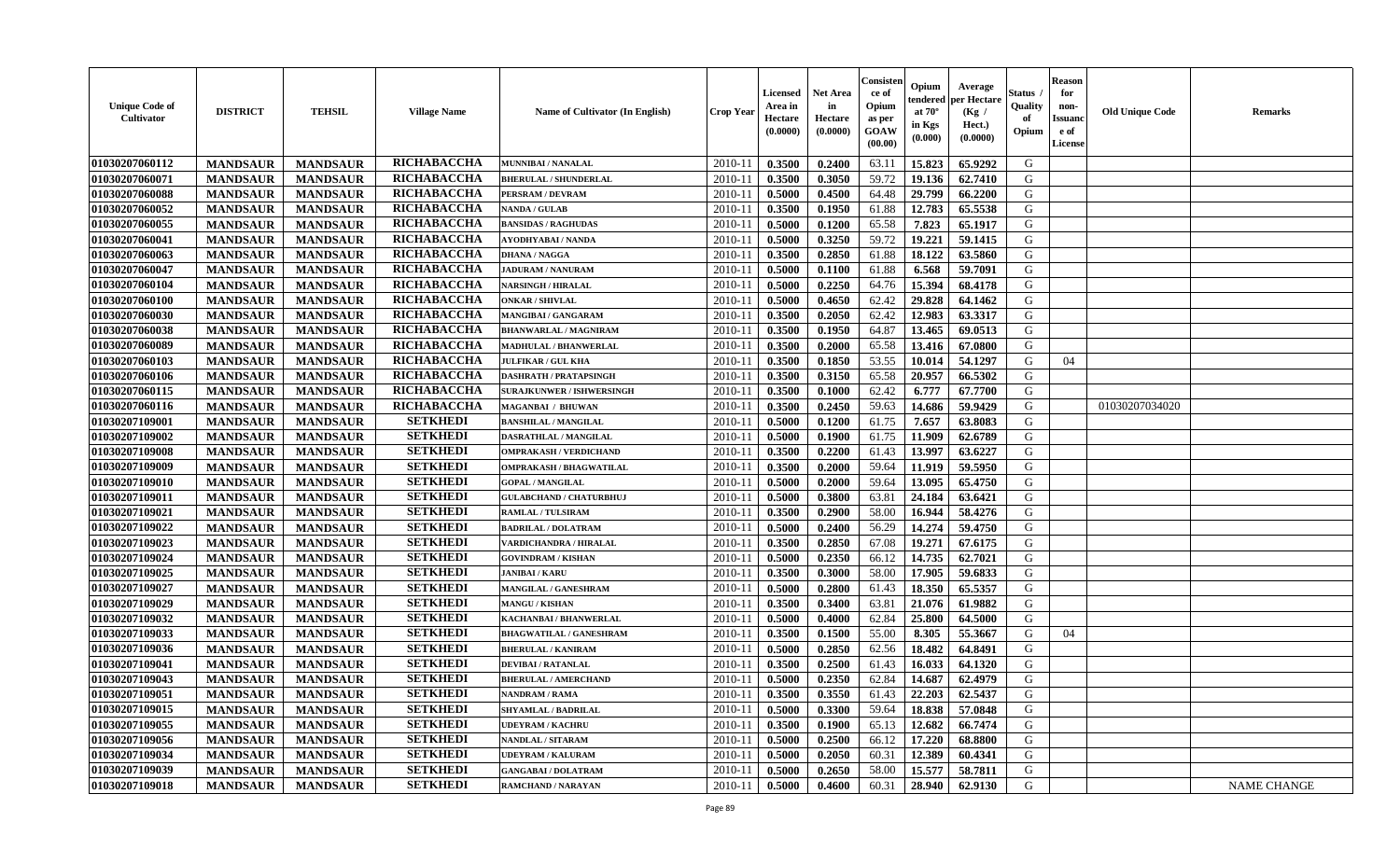| 60.31<br>23.926<br>G<br><b>MANDSAUR</b><br>2010-11<br>0.5000<br>0.3900<br>61.3487<br><b>MANDSAUR</b><br>SHANKARLAL / RUPNARAYAN<br><b>SETKHEDI</b><br>28.827<br><b>MANDSAUR</b><br><b>MANDSAUR</b><br>$2010 - 1$<br>0.5000<br>61.88<br>61.9935<br>G<br>0.4650<br><b>BHUWANIRAM / NANDRAM</b><br><b>SETKHEDI</b><br>01030207109044<br><b>MANDSAUR</b><br><b>MANDSAUR</b><br>0.3050<br>64.27<br>20.282<br>66.4984<br>G<br><b>MANGILAL / RATANLAL</b><br>2010-11<br>0.5000<br><b>SETKHEDI</b><br>64.27<br>14.351<br>66.7488<br>G<br>01030207109017<br><b>MANDSAUR</b><br><b>MANDSAUR</b><br>$2010 - 11$<br>0.5000<br>0.2150<br><b>JAGDISH / LAXMINARAYAN</b><br><b>SETKHEDI</b><br>G<br>17.013<br>65.4346<br>01030207109035<br><b>MANDSAUR</b><br><b>MANDSAUR</b><br>2010-11<br>0.5000<br>0.2600<br>64.27<br><b>SURAJMAL / KANIRAM</b><br><b>SETKHEDI</b><br>G<br><b>MANDSAUR</b><br><b>MANDSAUR</b><br>0.3500<br>0.0950<br>61.75<br>5.372<br>56.5474<br><b>IMRAN KHA / IDRISH KHA</b><br>2010-11<br><b>SETKHEDI</b><br>62.3200<br><b>MANDSAUR</b><br><b>MANDSAUR</b><br>0.3500<br>0.2000<br>61.88<br>12.464<br>G<br><b>GOVARDHAN / CHUNNILAL</b><br>$2010 - 11$<br>01030207034019<br>01030207112006<br><b>TAKARDA</b><br>64.88<br>32.273<br>G<br><b>MANDSAUR</b><br><b>MANDSAUR</b><br>$2010 - 11$<br>0.5000<br>68.6660<br><b>KARUSINGH / FATESINGH</b><br>0.4700<br><b>TAKARDA</b><br>G<br>01030207112007<br><b>MANDSAUR</b><br><b>MANDSAUR</b><br>2010-11<br>0.3500<br>0.3200<br>64.88<br>19.362<br>60.5063<br><b>KESHURAM / ONKAR</b><br><b>TAKARDA</b><br>64.88<br>32.255<br>G<br>01030207112010<br>$2010 - 11$<br>0.5000<br>0.4850<br>66.5052<br><b>MANDSAUR</b><br><b>MANDSAUR</b><br><b>BALWANTSINGH / FATESINGH</b><br><b>TAKARDA</b><br><b>MANDSAUR</b><br><b>MANDSAUR</b><br>0.1750<br>11.159<br>63.7657<br>G<br>01030207112011<br>$2010 - 11$<br>0.3500<br>61.41<br>RAMPRASAD / JHUJHARLAL<br><b>TAKARDA</b><br>G<br>01030207112012<br><b>MANDSAUR</b><br><b>MANDSAUR</b><br>0.5000<br>0.4750<br>61.41<br>29.556<br>62.2232<br><b>GANGABAI/KACHRU</b><br>$2010 - 11$<br><b>TAKARDA</b><br>01030207112022<br>59.31<br>13.091<br><b>MANDSAUR</b><br><b>MANDSAUR</b><br>0.3500<br>0.2200<br>59.5045<br>G<br>$2010 - 11$<br>RAMA / NAURAM<br><b>TAKARDA</b><br>01030207112018<br><b>MANDSAUR</b><br><b>MANDSAUR</b><br>0.3500<br>0.3000<br>62.81<br>18.690<br>62.3000<br>G<br>2010-11<br><b>RAMNIVAS / DEVA</b><br>01030207114011<br><b>MANDSAUR</b><br>0.5000<br>0.4800<br>62.09<br>30.610<br>63.7708<br>G<br><b>MANDSAUR</b><br><b>AKYA FATTU</b><br>$2010 - 11$<br><b>BASANTIBAI / MOHANLAL</b><br>01030207114034<br><b>AKYA FATTU</b><br>0.2250<br>14.629<br>G<br><b>MANDSAUR</b><br><b>MANDSAUR</b><br>2010-11<br>0.5000<br>64.08<br>65.0178<br><b>BABULAL / UDA JI</b><br>G<br>01030207114038<br><b>AKYA FATTU</b><br>58.71<br>18.905<br><b>MANDSAUR</b><br><b>MANDSAUR</b><br>2010-11<br>0.3500<br>0.2900<br>65.1897<br>PARASRAM / MOTILAL<br>01030207114040<br><b>AKYA FATTU</b><br>64.08<br>G<br><b>MANDSAUR</b><br><b>MANDSAUR</b><br>2010-11<br>0.2350<br>15.013<br>63.8851<br><b>RAJARAM / MOTILAL</b><br>0.3500<br>17.292<br>G<br>01030207114047<br><b>MANDSAUR</b><br><b>MANDSAUR</b><br><b>AKYA FATTU</b><br>0.5000<br>0.2500<br>64.08<br>69.1680<br>NIRBHAYRAM / KACHRU<br>$2010-11$<br>01030207114052<br><b>MANDSAUR</b><br><b>MANDSAUR</b><br><b>AKYA FATTU</b><br>0.5000<br>0.2500<br>62.09<br>16.773<br>67.0920<br>G<br><b>GORDHAN / MAGAN JI</b><br>2010-11<br>59.5735<br>01030207114056<br>0.3500<br>0.3400<br>58.71<br>20.255<br>G<br><b>MANDSAUR</b><br><b>MANDSAUR</b><br><b>AKYA FATTU</b><br>2010-11<br>RADHIBAI / RAMLAL<br>15.305<br>G<br><b>MANDSAUR</b><br><b>MANDSAUR</b><br><b>AKYA FATTU</b><br>0.3500<br>0.2500<br>60.12<br>61.2200<br>01030207114076<br>2010-11<br><b>KARU/HIRA</b><br>01030207114071<br><b>MANDSAUR</b><br><b>AKYA FATTU</b><br>0.2350<br>58.31<br>14.977<br>63.7319<br>G<br><b>NAME CHANGE</b><br><b>MANDSAUR</b><br>RUKMANIBAI / MANGILAL<br>2010-11<br>0.3500<br>01030207114045<br><b>AKYA FATTU</b><br>58.31<br>19.076<br>G<br><b>MANDSAUR</b><br><b>MANDSAUR</b><br>$2010 - 11$<br>0.3500<br>0.3300<br>57.8061<br>MADHUSINGH / MANGILAL<br>01030207114036<br><b>AKYA FATTU</b><br>58.31<br>27.939<br>G<br><b>MANDSAUR</b><br><b>MANDSAUR</b><br>2010-11<br>58.2063<br>0.5000<br>0.4800<br><b>NAME CHANGE</b><br>PANNALAL / RADHU<br>55.34<br>G<br>01030207114002<br><b>MANDSAUR</b><br><b>AKYA FATTU</b><br>2010-11<br>0.3500<br>0.3300<br>18.136<br>54.9576<br>04<br><b>MANDSAUR</b><br><b>SHYAMKALA / DASHRATH</b><br>64.82<br>17.826<br>63.6643<br>G<br>01030207114061<br><b>MANDSAUR</b><br><b>MANDSAUR</b><br><b>AKYA FATTU</b><br>2010-11<br>0.3500<br>0.2800<br>SATYANARAYAN / KASHIRAM<br>13.271<br>G<br>01030207114009<br><b>MANDSAUR</b><br><b>MANDSAUR</b><br><b>AKYA FATTU</b><br>0.3500<br>0.2100<br>61.85<br>63.1952<br>2010-11<br>FAKIRCHAND / SATYANARAYAN<br>01030207114022<br><b>MANDSAUR</b><br><b>MANDSAUR</b><br><b>AKYA FATTU</b><br>61.85<br>21.815<br>G<br><b>GANGARAM / NANALAL</b><br>2010-11<br>0.3500<br>0.3300<br>66.1061<br>12.849<br>G<br>01030207114008<br><b>MANDSAUR</b><br><b>MANDSAUR</b><br><b>AKYA FATTU</b><br>58.71<br>64.2450<br>2010-11<br>0.3500<br>0.2000<br>PRABHULAL / KASHIRAM<br>01030207114032<br><b>MANDSAUR</b><br><b>MANDSAUR</b><br><b>AKYA FATTU</b><br>0.3250<br>55.02<br>18.943<br>58.2862<br>G<br>RAMCHANDRA / MOHANLAL<br>2010-11<br>0.3500<br>01030207114026<br>G<br><b>AKYA FATTU</b><br>$2010 - 11$<br>0.3400<br>61.85<br>22.301<br>65.5912<br><b>MANDSAUR</b><br><b>MANDSAUR</b><br>0.3500<br>SATYANARAYAN / PANNALAL<br>01030207115001<br><b>BADRI</b><br>G<br>2010-11<br>1.0000<br><b>MANDSAUR</b><br><b>MANDSAUR</b><br>0.0000<br><b>EXPERIMENTAL</b><br><b>FARM INCHARGE</b><br>G<br>01030207115002<br><b>MANDSAUR</b><br><b>BADRI</b><br>0.1500<br>92.98<br>8.793<br>58.6200<br><b>MANDSAUR</b><br>2010-11<br>0.5000<br><b>EXPERIMENTAL</b><br>PROJECT INCHARGE<br>01030207116001<br><b>BEHKHEDA</b><br>0.3500<br>0.1750<br>11.792<br>67.3829<br>G<br><b>MANDSAUR</b><br><b>MANDSAUR</b><br>2010-11<br>66.89<br><b>GATTUBAI/MAGNIRAM</b><br>01030207116002<br>$2010-11$ 0.3500<br>G<br><b>MANDSAUR</b><br>MANDSAUR<br><b>BEHKHEDA</b><br><b>RAMLAL / BHERULAL</b><br>0.1250<br>62.91<br>8.457 67.6560<br><b>MANDSAUR</b><br><b>BEHKHEDA</b><br>2010-11<br>0.3500<br>0.1800<br>62.91<br>11.611<br>64.5056<br>G<br><b>MANDSAUR</b><br><b>DEUBAI/AMBALAL</b><br><b>BEHKHEDA</b><br>15.699<br>62.7960<br>01030207116012<br><b>MANDSAUR</b><br><b>MANDSAUR</b><br>MOHANBAI / BHAVARLAL<br>2010-11<br>0.5000<br>0.2500<br>61.22<br>G<br>01030207116015<br><b>MANDSAUR</b><br><b>MANDSAUR</b><br><b>BEHKHEDA</b><br>G<br>2010-11<br>0.3500<br>0.3200<br>62.91<br>19.484<br>60.8875<br><b>RAMNIVAS / RAMLAL</b><br>01030207116032<br>G<br><b>MANDSAUR</b><br><b>MANDSAUR</b><br><b>BEHKHEDA</b><br>0.5000<br>61.05<br>8.870<br>61.1724<br><b>SHUHAGBAI/NANDRAM</b><br>2010-11<br>0.1450<br>01030207116040<br><b>MANDSAUR</b><br><b>BEHKHEDA</b><br>62.29<br>G<br><b>MANDSAUR</b><br><b>HARISING / RAMSING</b><br>2010-11<br>0.3500<br>0.0950<br>6.256<br>65.8526 | <b>Unique Code of</b><br><b>Cultivator</b> | <b>DISTRICT</b> | <b>TEHSIL</b>   | <b>Village Name</b> | Name of Cultivator (In English) | <b>Crop Year</b> | <b>Licensed</b><br>Area in<br>Hectare<br>(0.0000) | <b>Net Area</b><br>in<br>Hectare<br>(0.0000) | Consister<br>ce of<br>Opium<br>as per<br><b>GOAW</b><br>(00.00) | Opium<br>endered<br>at $70^{\circ}$<br>in Kgs<br>$(\mathbf{0.000})$ | Average<br>per Hectare<br>(Kg /<br>Hect.)<br>(0.0000) | Status<br>Quality<br>of<br>Opium | <b>Reason</b><br>for<br>non-<br><b>Issuanc</b><br>e of<br>License | <b>Old Unique Code</b> | <b>Remarks</b> |
|--------------------------------------------------------------------------------------------------------------------------------------------------------------------------------------------------------------------------------------------------------------------------------------------------------------------------------------------------------------------------------------------------------------------------------------------------------------------------------------------------------------------------------------------------------------------------------------------------------------------------------------------------------------------------------------------------------------------------------------------------------------------------------------------------------------------------------------------------------------------------------------------------------------------------------------------------------------------------------------------------------------------------------------------------------------------------------------------------------------------------------------------------------------------------------------------------------------------------------------------------------------------------------------------------------------------------------------------------------------------------------------------------------------------------------------------------------------------------------------------------------------------------------------------------------------------------------------------------------------------------------------------------------------------------------------------------------------------------------------------------------------------------------------------------------------------------------------------------------------------------------------------------------------------------------------------------------------------------------------------------------------------------------------------------------------------------------------------------------------------------------------------------------------------------------------------------------------------------------------------------------------------------------------------------------------------------------------------------------------------------------------------------------------------------------------------------------------------------------------------------------------------------------------------------------------------------------------------------------------------------------------------------------------------------------------------------------------------------------------------------------------------------------------------------------------------------------------------------------------------------------------------------------------------------------------------------------------------------------------------------------------------------------------------------------------------------------------------------------------------------------------------------------------------------------------------------------------------------------------------------------------------------------------------------------------------------------------------------------------------------------------------------------------------------------------------------------------------------------------------------------------------------------------------------------------------------------------------------------------------------------------------------------------------------------------------------------------------------------------------------------------------------------------------------------------------------------------------------------------------------------------------------------------------------------------------------------------------------------------------------------------------------------------------------------------------------------------------------------------------------------------------------------------------------------------------------------------------------------------------------------------------------------------------------------------------------------------------------------------------------------------------------------------------------------------------------------------------------------------------------------------------------------------------------------------------------------------------------------------------------------------------------------------------------------------------------------------------------------------------------------------------------------------------------------------------------------------------------------------------------------------------------------------------------------------------------------------------------------------------------------------------------------------------------------------------------------------------------------------------------------------------------------------------------------------------------------------------------------------------------------------------------------------------------------------------------------------------------------------------------------------------------------------------------------------------------------------------------------------------------------------------------------------------------------------------------------------------------------------------------------------------------------------------------------------------------------------------------------------------------------------------------------------------------------------------------------------------------------------------------------------------------------------------------------------------------------------------------------------------------------------------------------------------------------------------------------------------------------------------------------------------------------------------------------------------------------------------------------------------------------------------------------------------------------------------------------------------------------------------------------------------------------------------------------------------------------------------------------------------------------------------------------------------------------------------------------------------------------------------------------------------------------------------------------------------------------------------------------------------------------------------------------------------------------------------------------------------------------------------------------------------------------------------------------------------------------------------------------------------------------------------------------------------------------------------------------------------------------------------------------------------------------------------------------------------|--------------------------------------------|-----------------|-----------------|---------------------|---------------------------------|------------------|---------------------------------------------------|----------------------------------------------|-----------------------------------------------------------------|---------------------------------------------------------------------|-------------------------------------------------------|----------------------------------|-------------------------------------------------------------------|------------------------|----------------|
|                                                                                                                                                                                                                                                                                                                                                                                                                                                                                                                                                                                                                                                                                                                                                                                                                                                                                                                                                                                                                                                                                                                                                                                                                                                                                                                                                                                                                                                                                                                                                                                                                                                                                                                                                                                                                                                                                                                                                                                                                                                                                                                                                                                                                                                                                                                                                                                                                                                                                                                                                                                                                                                                                                                                                                                                                                                                                                                                                                                                                                                                                                                                                                                                                                                                                                                                                                                                                                                                                                                                                                                                                                                                                                                                                                                                                                                                                                                                                                                                                                                                                                                                                                                                                                                                                                                                                                                                                                                                                                                                                                                                                                                                                                                                                                                                                                                                                                                                                                                                                                                                                                                                                                                                                                                                                                                                                                                                                                                                                                                                                                                                                                                                                                                                                                                                                                                                                                                                                                                                                                                                                                                                                                                                                                                                                                                                                                                                                                                                                                                                                                                                                                                                                                                                                                                                                                                                                                                                                                                                                                                                                                                                                                                            | 01030207109028                             |                 |                 | <b>SETKHEDI</b>     |                                 |                  |                                                   |                                              |                                                                 |                                                                     |                                                       |                                  |                                                                   |                        |                |
|                                                                                                                                                                                                                                                                                                                                                                                                                                                                                                                                                                                                                                                                                                                                                                                                                                                                                                                                                                                                                                                                                                                                                                                                                                                                                                                                                                                                                                                                                                                                                                                                                                                                                                                                                                                                                                                                                                                                                                                                                                                                                                                                                                                                                                                                                                                                                                                                                                                                                                                                                                                                                                                                                                                                                                                                                                                                                                                                                                                                                                                                                                                                                                                                                                                                                                                                                                                                                                                                                                                                                                                                                                                                                                                                                                                                                                                                                                                                                                                                                                                                                                                                                                                                                                                                                                                                                                                                                                                                                                                                                                                                                                                                                                                                                                                                                                                                                                                                                                                                                                                                                                                                                                                                                                                                                                                                                                                                                                                                                                                                                                                                                                                                                                                                                                                                                                                                                                                                                                                                                                                                                                                                                                                                                                                                                                                                                                                                                                                                                                                                                                                                                                                                                                                                                                                                                                                                                                                                                                                                                                                                                                                                                                                            | 01030207109026                             |                 |                 |                     |                                 |                  |                                                   |                                              |                                                                 |                                                                     |                                                       |                                  |                                                                   |                        |                |
|                                                                                                                                                                                                                                                                                                                                                                                                                                                                                                                                                                                                                                                                                                                                                                                                                                                                                                                                                                                                                                                                                                                                                                                                                                                                                                                                                                                                                                                                                                                                                                                                                                                                                                                                                                                                                                                                                                                                                                                                                                                                                                                                                                                                                                                                                                                                                                                                                                                                                                                                                                                                                                                                                                                                                                                                                                                                                                                                                                                                                                                                                                                                                                                                                                                                                                                                                                                                                                                                                                                                                                                                                                                                                                                                                                                                                                                                                                                                                                                                                                                                                                                                                                                                                                                                                                                                                                                                                                                                                                                                                                                                                                                                                                                                                                                                                                                                                                                                                                                                                                                                                                                                                                                                                                                                                                                                                                                                                                                                                                                                                                                                                                                                                                                                                                                                                                                                                                                                                                                                                                                                                                                                                                                                                                                                                                                                                                                                                                                                                                                                                                                                                                                                                                                                                                                                                                                                                                                                                                                                                                                                                                                                                                                            |                                            |                 |                 |                     |                                 |                  |                                                   |                                              |                                                                 |                                                                     |                                                       |                                  |                                                                   |                        |                |
|                                                                                                                                                                                                                                                                                                                                                                                                                                                                                                                                                                                                                                                                                                                                                                                                                                                                                                                                                                                                                                                                                                                                                                                                                                                                                                                                                                                                                                                                                                                                                                                                                                                                                                                                                                                                                                                                                                                                                                                                                                                                                                                                                                                                                                                                                                                                                                                                                                                                                                                                                                                                                                                                                                                                                                                                                                                                                                                                                                                                                                                                                                                                                                                                                                                                                                                                                                                                                                                                                                                                                                                                                                                                                                                                                                                                                                                                                                                                                                                                                                                                                                                                                                                                                                                                                                                                                                                                                                                                                                                                                                                                                                                                                                                                                                                                                                                                                                                                                                                                                                                                                                                                                                                                                                                                                                                                                                                                                                                                                                                                                                                                                                                                                                                                                                                                                                                                                                                                                                                                                                                                                                                                                                                                                                                                                                                                                                                                                                                                                                                                                                                                                                                                                                                                                                                                                                                                                                                                                                                                                                                                                                                                                                                            |                                            |                 |                 |                     |                                 |                  |                                                   |                                              |                                                                 |                                                                     |                                                       |                                  |                                                                   |                        |                |
|                                                                                                                                                                                                                                                                                                                                                                                                                                                                                                                                                                                                                                                                                                                                                                                                                                                                                                                                                                                                                                                                                                                                                                                                                                                                                                                                                                                                                                                                                                                                                                                                                                                                                                                                                                                                                                                                                                                                                                                                                                                                                                                                                                                                                                                                                                                                                                                                                                                                                                                                                                                                                                                                                                                                                                                                                                                                                                                                                                                                                                                                                                                                                                                                                                                                                                                                                                                                                                                                                                                                                                                                                                                                                                                                                                                                                                                                                                                                                                                                                                                                                                                                                                                                                                                                                                                                                                                                                                                                                                                                                                                                                                                                                                                                                                                                                                                                                                                                                                                                                                                                                                                                                                                                                                                                                                                                                                                                                                                                                                                                                                                                                                                                                                                                                                                                                                                                                                                                                                                                                                                                                                                                                                                                                                                                                                                                                                                                                                                                                                                                                                                                                                                                                                                                                                                                                                                                                                                                                                                                                                                                                                                                                                                            |                                            |                 |                 |                     |                                 |                  |                                                   |                                              |                                                                 |                                                                     |                                                       |                                  |                                                                   |                        |                |
|                                                                                                                                                                                                                                                                                                                                                                                                                                                                                                                                                                                                                                                                                                                                                                                                                                                                                                                                                                                                                                                                                                                                                                                                                                                                                                                                                                                                                                                                                                                                                                                                                                                                                                                                                                                                                                                                                                                                                                                                                                                                                                                                                                                                                                                                                                                                                                                                                                                                                                                                                                                                                                                                                                                                                                                                                                                                                                                                                                                                                                                                                                                                                                                                                                                                                                                                                                                                                                                                                                                                                                                                                                                                                                                                                                                                                                                                                                                                                                                                                                                                                                                                                                                                                                                                                                                                                                                                                                                                                                                                                                                                                                                                                                                                                                                                                                                                                                                                                                                                                                                                                                                                                                                                                                                                                                                                                                                                                                                                                                                                                                                                                                                                                                                                                                                                                                                                                                                                                                                                                                                                                                                                                                                                                                                                                                                                                                                                                                                                                                                                                                                                                                                                                                                                                                                                                                                                                                                                                                                                                                                                                                                                                                                            | 01030207109007                             |                 |                 |                     |                                 |                  |                                                   |                                              |                                                                 |                                                                     |                                                       |                                  |                                                                   |                        |                |
|                                                                                                                                                                                                                                                                                                                                                                                                                                                                                                                                                                                                                                                                                                                                                                                                                                                                                                                                                                                                                                                                                                                                                                                                                                                                                                                                                                                                                                                                                                                                                                                                                                                                                                                                                                                                                                                                                                                                                                                                                                                                                                                                                                                                                                                                                                                                                                                                                                                                                                                                                                                                                                                                                                                                                                                                                                                                                                                                                                                                                                                                                                                                                                                                                                                                                                                                                                                                                                                                                                                                                                                                                                                                                                                                                                                                                                                                                                                                                                                                                                                                                                                                                                                                                                                                                                                                                                                                                                                                                                                                                                                                                                                                                                                                                                                                                                                                                                                                                                                                                                                                                                                                                                                                                                                                                                                                                                                                                                                                                                                                                                                                                                                                                                                                                                                                                                                                                                                                                                                                                                                                                                                                                                                                                                                                                                                                                                                                                                                                                                                                                                                                                                                                                                                                                                                                                                                                                                                                                                                                                                                                                                                                                                                            | 01030207109057                             |                 |                 |                     |                                 |                  |                                                   |                                              |                                                                 |                                                                     |                                                       |                                  |                                                                   |                        |                |
|                                                                                                                                                                                                                                                                                                                                                                                                                                                                                                                                                                                                                                                                                                                                                                                                                                                                                                                                                                                                                                                                                                                                                                                                                                                                                                                                                                                                                                                                                                                                                                                                                                                                                                                                                                                                                                                                                                                                                                                                                                                                                                                                                                                                                                                                                                                                                                                                                                                                                                                                                                                                                                                                                                                                                                                                                                                                                                                                                                                                                                                                                                                                                                                                                                                                                                                                                                                                                                                                                                                                                                                                                                                                                                                                                                                                                                                                                                                                                                                                                                                                                                                                                                                                                                                                                                                                                                                                                                                                                                                                                                                                                                                                                                                                                                                                                                                                                                                                                                                                                                                                                                                                                                                                                                                                                                                                                                                                                                                                                                                                                                                                                                                                                                                                                                                                                                                                                                                                                                                                                                                                                                                                                                                                                                                                                                                                                                                                                                                                                                                                                                                                                                                                                                                                                                                                                                                                                                                                                                                                                                                                                                                                                                                            |                                            |                 |                 |                     |                                 |                  |                                                   |                                              |                                                                 |                                                                     |                                                       |                                  |                                                                   |                        |                |
|                                                                                                                                                                                                                                                                                                                                                                                                                                                                                                                                                                                                                                                                                                                                                                                                                                                                                                                                                                                                                                                                                                                                                                                                                                                                                                                                                                                                                                                                                                                                                                                                                                                                                                                                                                                                                                                                                                                                                                                                                                                                                                                                                                                                                                                                                                                                                                                                                                                                                                                                                                                                                                                                                                                                                                                                                                                                                                                                                                                                                                                                                                                                                                                                                                                                                                                                                                                                                                                                                                                                                                                                                                                                                                                                                                                                                                                                                                                                                                                                                                                                                                                                                                                                                                                                                                                                                                                                                                                                                                                                                                                                                                                                                                                                                                                                                                                                                                                                                                                                                                                                                                                                                                                                                                                                                                                                                                                                                                                                                                                                                                                                                                                                                                                                                                                                                                                                                                                                                                                                                                                                                                                                                                                                                                                                                                                                                                                                                                                                                                                                                                                                                                                                                                                                                                                                                                                                                                                                                                                                                                                                                                                                                                                            |                                            |                 |                 |                     |                                 |                  |                                                   |                                              |                                                                 |                                                                     |                                                       |                                  |                                                                   |                        |                |
|                                                                                                                                                                                                                                                                                                                                                                                                                                                                                                                                                                                                                                                                                                                                                                                                                                                                                                                                                                                                                                                                                                                                                                                                                                                                                                                                                                                                                                                                                                                                                                                                                                                                                                                                                                                                                                                                                                                                                                                                                                                                                                                                                                                                                                                                                                                                                                                                                                                                                                                                                                                                                                                                                                                                                                                                                                                                                                                                                                                                                                                                                                                                                                                                                                                                                                                                                                                                                                                                                                                                                                                                                                                                                                                                                                                                                                                                                                                                                                                                                                                                                                                                                                                                                                                                                                                                                                                                                                                                                                                                                                                                                                                                                                                                                                                                                                                                                                                                                                                                                                                                                                                                                                                                                                                                                                                                                                                                                                                                                                                                                                                                                                                                                                                                                                                                                                                                                                                                                                                                                                                                                                                                                                                                                                                                                                                                                                                                                                                                                                                                                                                                                                                                                                                                                                                                                                                                                                                                                                                                                                                                                                                                                                                            |                                            |                 |                 |                     |                                 |                  |                                                   |                                              |                                                                 |                                                                     |                                                       |                                  |                                                                   |                        |                |
|                                                                                                                                                                                                                                                                                                                                                                                                                                                                                                                                                                                                                                                                                                                                                                                                                                                                                                                                                                                                                                                                                                                                                                                                                                                                                                                                                                                                                                                                                                                                                                                                                                                                                                                                                                                                                                                                                                                                                                                                                                                                                                                                                                                                                                                                                                                                                                                                                                                                                                                                                                                                                                                                                                                                                                                                                                                                                                                                                                                                                                                                                                                                                                                                                                                                                                                                                                                                                                                                                                                                                                                                                                                                                                                                                                                                                                                                                                                                                                                                                                                                                                                                                                                                                                                                                                                                                                                                                                                                                                                                                                                                                                                                                                                                                                                                                                                                                                                                                                                                                                                                                                                                                                                                                                                                                                                                                                                                                                                                                                                                                                                                                                                                                                                                                                                                                                                                                                                                                                                                                                                                                                                                                                                                                                                                                                                                                                                                                                                                                                                                                                                                                                                                                                                                                                                                                                                                                                                                                                                                                                                                                                                                                                                            |                                            |                 |                 |                     |                                 |                  |                                                   |                                              |                                                                 |                                                                     |                                                       |                                  |                                                                   |                        |                |
|                                                                                                                                                                                                                                                                                                                                                                                                                                                                                                                                                                                                                                                                                                                                                                                                                                                                                                                                                                                                                                                                                                                                                                                                                                                                                                                                                                                                                                                                                                                                                                                                                                                                                                                                                                                                                                                                                                                                                                                                                                                                                                                                                                                                                                                                                                                                                                                                                                                                                                                                                                                                                                                                                                                                                                                                                                                                                                                                                                                                                                                                                                                                                                                                                                                                                                                                                                                                                                                                                                                                                                                                                                                                                                                                                                                                                                                                                                                                                                                                                                                                                                                                                                                                                                                                                                                                                                                                                                                                                                                                                                                                                                                                                                                                                                                                                                                                                                                                                                                                                                                                                                                                                                                                                                                                                                                                                                                                                                                                                                                                                                                                                                                                                                                                                                                                                                                                                                                                                                                                                                                                                                                                                                                                                                                                                                                                                                                                                                                                                                                                                                                                                                                                                                                                                                                                                                                                                                                                                                                                                                                                                                                                                                                            |                                            |                 |                 |                     |                                 |                  |                                                   |                                              |                                                                 |                                                                     |                                                       |                                  |                                                                   |                        |                |
|                                                                                                                                                                                                                                                                                                                                                                                                                                                                                                                                                                                                                                                                                                                                                                                                                                                                                                                                                                                                                                                                                                                                                                                                                                                                                                                                                                                                                                                                                                                                                                                                                                                                                                                                                                                                                                                                                                                                                                                                                                                                                                                                                                                                                                                                                                                                                                                                                                                                                                                                                                                                                                                                                                                                                                                                                                                                                                                                                                                                                                                                                                                                                                                                                                                                                                                                                                                                                                                                                                                                                                                                                                                                                                                                                                                                                                                                                                                                                                                                                                                                                                                                                                                                                                                                                                                                                                                                                                                                                                                                                                                                                                                                                                                                                                                                                                                                                                                                                                                                                                                                                                                                                                                                                                                                                                                                                                                                                                                                                                                                                                                                                                                                                                                                                                                                                                                                                                                                                                                                                                                                                                                                                                                                                                                                                                                                                                                                                                                                                                                                                                                                                                                                                                                                                                                                                                                                                                                                                                                                                                                                                                                                                                                            |                                            |                 |                 |                     |                                 |                  |                                                   |                                              |                                                                 |                                                                     |                                                       |                                  |                                                                   |                        |                |
|                                                                                                                                                                                                                                                                                                                                                                                                                                                                                                                                                                                                                                                                                                                                                                                                                                                                                                                                                                                                                                                                                                                                                                                                                                                                                                                                                                                                                                                                                                                                                                                                                                                                                                                                                                                                                                                                                                                                                                                                                                                                                                                                                                                                                                                                                                                                                                                                                                                                                                                                                                                                                                                                                                                                                                                                                                                                                                                                                                                                                                                                                                                                                                                                                                                                                                                                                                                                                                                                                                                                                                                                                                                                                                                                                                                                                                                                                                                                                                                                                                                                                                                                                                                                                                                                                                                                                                                                                                                                                                                                                                                                                                                                                                                                                                                                                                                                                                                                                                                                                                                                                                                                                                                                                                                                                                                                                                                                                                                                                                                                                                                                                                                                                                                                                                                                                                                                                                                                                                                                                                                                                                                                                                                                                                                                                                                                                                                                                                                                                                                                                                                                                                                                                                                                                                                                                                                                                                                                                                                                                                                                                                                                                                                            |                                            |                 |                 |                     |                                 |                  |                                                   |                                              |                                                                 |                                                                     |                                                       |                                  |                                                                   |                        |                |
|                                                                                                                                                                                                                                                                                                                                                                                                                                                                                                                                                                                                                                                                                                                                                                                                                                                                                                                                                                                                                                                                                                                                                                                                                                                                                                                                                                                                                                                                                                                                                                                                                                                                                                                                                                                                                                                                                                                                                                                                                                                                                                                                                                                                                                                                                                                                                                                                                                                                                                                                                                                                                                                                                                                                                                                                                                                                                                                                                                                                                                                                                                                                                                                                                                                                                                                                                                                                                                                                                                                                                                                                                                                                                                                                                                                                                                                                                                                                                                                                                                                                                                                                                                                                                                                                                                                                                                                                                                                                                                                                                                                                                                                                                                                                                                                                                                                                                                                                                                                                                                                                                                                                                                                                                                                                                                                                                                                                                                                                                                                                                                                                                                                                                                                                                                                                                                                                                                                                                                                                                                                                                                                                                                                                                                                                                                                                                                                                                                                                                                                                                                                                                                                                                                                                                                                                                                                                                                                                                                                                                                                                                                                                                                                            |                                            |                 |                 |                     |                                 |                  |                                                   |                                              |                                                                 |                                                                     |                                                       |                                  |                                                                   |                        |                |
|                                                                                                                                                                                                                                                                                                                                                                                                                                                                                                                                                                                                                                                                                                                                                                                                                                                                                                                                                                                                                                                                                                                                                                                                                                                                                                                                                                                                                                                                                                                                                                                                                                                                                                                                                                                                                                                                                                                                                                                                                                                                                                                                                                                                                                                                                                                                                                                                                                                                                                                                                                                                                                                                                                                                                                                                                                                                                                                                                                                                                                                                                                                                                                                                                                                                                                                                                                                                                                                                                                                                                                                                                                                                                                                                                                                                                                                                                                                                                                                                                                                                                                                                                                                                                                                                                                                                                                                                                                                                                                                                                                                                                                                                                                                                                                                                                                                                                                                                                                                                                                                                                                                                                                                                                                                                                                                                                                                                                                                                                                                                                                                                                                                                                                                                                                                                                                                                                                                                                                                                                                                                                                                                                                                                                                                                                                                                                                                                                                                                                                                                                                                                                                                                                                                                                                                                                                                                                                                                                                                                                                                                                                                                                                                            |                                            |                 |                 |                     |                                 |                  |                                                   |                                              |                                                                 |                                                                     |                                                       |                                  |                                                                   |                        |                |
|                                                                                                                                                                                                                                                                                                                                                                                                                                                                                                                                                                                                                                                                                                                                                                                                                                                                                                                                                                                                                                                                                                                                                                                                                                                                                                                                                                                                                                                                                                                                                                                                                                                                                                                                                                                                                                                                                                                                                                                                                                                                                                                                                                                                                                                                                                                                                                                                                                                                                                                                                                                                                                                                                                                                                                                                                                                                                                                                                                                                                                                                                                                                                                                                                                                                                                                                                                                                                                                                                                                                                                                                                                                                                                                                                                                                                                                                                                                                                                                                                                                                                                                                                                                                                                                                                                                                                                                                                                                                                                                                                                                                                                                                                                                                                                                                                                                                                                                                                                                                                                                                                                                                                                                                                                                                                                                                                                                                                                                                                                                                                                                                                                                                                                                                                                                                                                                                                                                                                                                                                                                                                                                                                                                                                                                                                                                                                                                                                                                                                                                                                                                                                                                                                                                                                                                                                                                                                                                                                                                                                                                                                                                                                                                            |                                            |                 |                 |                     |                                 |                  |                                                   |                                              |                                                                 |                                                                     |                                                       |                                  |                                                                   |                        |                |
|                                                                                                                                                                                                                                                                                                                                                                                                                                                                                                                                                                                                                                                                                                                                                                                                                                                                                                                                                                                                                                                                                                                                                                                                                                                                                                                                                                                                                                                                                                                                                                                                                                                                                                                                                                                                                                                                                                                                                                                                                                                                                                                                                                                                                                                                                                                                                                                                                                                                                                                                                                                                                                                                                                                                                                                                                                                                                                                                                                                                                                                                                                                                                                                                                                                                                                                                                                                                                                                                                                                                                                                                                                                                                                                                                                                                                                                                                                                                                                                                                                                                                                                                                                                                                                                                                                                                                                                                                                                                                                                                                                                                                                                                                                                                                                                                                                                                                                                                                                                                                                                                                                                                                                                                                                                                                                                                                                                                                                                                                                                                                                                                                                                                                                                                                                                                                                                                                                                                                                                                                                                                                                                                                                                                                                                                                                                                                                                                                                                                                                                                                                                                                                                                                                                                                                                                                                                                                                                                                                                                                                                                                                                                                                                            |                                            |                 |                 |                     |                                 |                  |                                                   |                                              |                                                                 |                                                                     |                                                       |                                  |                                                                   |                        |                |
|                                                                                                                                                                                                                                                                                                                                                                                                                                                                                                                                                                                                                                                                                                                                                                                                                                                                                                                                                                                                                                                                                                                                                                                                                                                                                                                                                                                                                                                                                                                                                                                                                                                                                                                                                                                                                                                                                                                                                                                                                                                                                                                                                                                                                                                                                                                                                                                                                                                                                                                                                                                                                                                                                                                                                                                                                                                                                                                                                                                                                                                                                                                                                                                                                                                                                                                                                                                                                                                                                                                                                                                                                                                                                                                                                                                                                                                                                                                                                                                                                                                                                                                                                                                                                                                                                                                                                                                                                                                                                                                                                                                                                                                                                                                                                                                                                                                                                                                                                                                                                                                                                                                                                                                                                                                                                                                                                                                                                                                                                                                                                                                                                                                                                                                                                                                                                                                                                                                                                                                                                                                                                                                                                                                                                                                                                                                                                                                                                                                                                                                                                                                                                                                                                                                                                                                                                                                                                                                                                                                                                                                                                                                                                                                            |                                            |                 |                 |                     |                                 |                  |                                                   |                                              |                                                                 |                                                                     |                                                       |                                  |                                                                   |                        |                |
|                                                                                                                                                                                                                                                                                                                                                                                                                                                                                                                                                                                                                                                                                                                                                                                                                                                                                                                                                                                                                                                                                                                                                                                                                                                                                                                                                                                                                                                                                                                                                                                                                                                                                                                                                                                                                                                                                                                                                                                                                                                                                                                                                                                                                                                                                                                                                                                                                                                                                                                                                                                                                                                                                                                                                                                                                                                                                                                                                                                                                                                                                                                                                                                                                                                                                                                                                                                                                                                                                                                                                                                                                                                                                                                                                                                                                                                                                                                                                                                                                                                                                                                                                                                                                                                                                                                                                                                                                                                                                                                                                                                                                                                                                                                                                                                                                                                                                                                                                                                                                                                                                                                                                                                                                                                                                                                                                                                                                                                                                                                                                                                                                                                                                                                                                                                                                                                                                                                                                                                                                                                                                                                                                                                                                                                                                                                                                                                                                                                                                                                                                                                                                                                                                                                                                                                                                                                                                                                                                                                                                                                                                                                                                                                            |                                            |                 |                 |                     |                                 |                  |                                                   |                                              |                                                                 |                                                                     |                                                       |                                  |                                                                   |                        |                |
|                                                                                                                                                                                                                                                                                                                                                                                                                                                                                                                                                                                                                                                                                                                                                                                                                                                                                                                                                                                                                                                                                                                                                                                                                                                                                                                                                                                                                                                                                                                                                                                                                                                                                                                                                                                                                                                                                                                                                                                                                                                                                                                                                                                                                                                                                                                                                                                                                                                                                                                                                                                                                                                                                                                                                                                                                                                                                                                                                                                                                                                                                                                                                                                                                                                                                                                                                                                                                                                                                                                                                                                                                                                                                                                                                                                                                                                                                                                                                                                                                                                                                                                                                                                                                                                                                                                                                                                                                                                                                                                                                                                                                                                                                                                                                                                                                                                                                                                                                                                                                                                                                                                                                                                                                                                                                                                                                                                                                                                                                                                                                                                                                                                                                                                                                                                                                                                                                                                                                                                                                                                                                                                                                                                                                                                                                                                                                                                                                                                                                                                                                                                                                                                                                                                                                                                                                                                                                                                                                                                                                                                                                                                                                                                            |                                            |                 |                 |                     |                                 |                  |                                                   |                                              |                                                                 |                                                                     |                                                       |                                  |                                                                   |                        |                |
|                                                                                                                                                                                                                                                                                                                                                                                                                                                                                                                                                                                                                                                                                                                                                                                                                                                                                                                                                                                                                                                                                                                                                                                                                                                                                                                                                                                                                                                                                                                                                                                                                                                                                                                                                                                                                                                                                                                                                                                                                                                                                                                                                                                                                                                                                                                                                                                                                                                                                                                                                                                                                                                                                                                                                                                                                                                                                                                                                                                                                                                                                                                                                                                                                                                                                                                                                                                                                                                                                                                                                                                                                                                                                                                                                                                                                                                                                                                                                                                                                                                                                                                                                                                                                                                                                                                                                                                                                                                                                                                                                                                                                                                                                                                                                                                                                                                                                                                                                                                                                                                                                                                                                                                                                                                                                                                                                                                                                                                                                                                                                                                                                                                                                                                                                                                                                                                                                                                                                                                                                                                                                                                                                                                                                                                                                                                                                                                                                                                                                                                                                                                                                                                                                                                                                                                                                                                                                                                                                                                                                                                                                                                                                                                            |                                            |                 |                 |                     |                                 |                  |                                                   |                                              |                                                                 |                                                                     |                                                       |                                  |                                                                   |                        |                |
|                                                                                                                                                                                                                                                                                                                                                                                                                                                                                                                                                                                                                                                                                                                                                                                                                                                                                                                                                                                                                                                                                                                                                                                                                                                                                                                                                                                                                                                                                                                                                                                                                                                                                                                                                                                                                                                                                                                                                                                                                                                                                                                                                                                                                                                                                                                                                                                                                                                                                                                                                                                                                                                                                                                                                                                                                                                                                                                                                                                                                                                                                                                                                                                                                                                                                                                                                                                                                                                                                                                                                                                                                                                                                                                                                                                                                                                                                                                                                                                                                                                                                                                                                                                                                                                                                                                                                                                                                                                                                                                                                                                                                                                                                                                                                                                                                                                                                                                                                                                                                                                                                                                                                                                                                                                                                                                                                                                                                                                                                                                                                                                                                                                                                                                                                                                                                                                                                                                                                                                                                                                                                                                                                                                                                                                                                                                                                                                                                                                                                                                                                                                                                                                                                                                                                                                                                                                                                                                                                                                                                                                                                                                                                                                            |                                            |                 |                 |                     |                                 |                  |                                                   |                                              |                                                                 |                                                                     |                                                       |                                  |                                                                   |                        |                |
|                                                                                                                                                                                                                                                                                                                                                                                                                                                                                                                                                                                                                                                                                                                                                                                                                                                                                                                                                                                                                                                                                                                                                                                                                                                                                                                                                                                                                                                                                                                                                                                                                                                                                                                                                                                                                                                                                                                                                                                                                                                                                                                                                                                                                                                                                                                                                                                                                                                                                                                                                                                                                                                                                                                                                                                                                                                                                                                                                                                                                                                                                                                                                                                                                                                                                                                                                                                                                                                                                                                                                                                                                                                                                                                                                                                                                                                                                                                                                                                                                                                                                                                                                                                                                                                                                                                                                                                                                                                                                                                                                                                                                                                                                                                                                                                                                                                                                                                                                                                                                                                                                                                                                                                                                                                                                                                                                                                                                                                                                                                                                                                                                                                                                                                                                                                                                                                                                                                                                                                                                                                                                                                                                                                                                                                                                                                                                                                                                                                                                                                                                                                                                                                                                                                                                                                                                                                                                                                                                                                                                                                                                                                                                                                            |                                            |                 |                 |                     |                                 |                  |                                                   |                                              |                                                                 |                                                                     |                                                       |                                  |                                                                   |                        |                |
|                                                                                                                                                                                                                                                                                                                                                                                                                                                                                                                                                                                                                                                                                                                                                                                                                                                                                                                                                                                                                                                                                                                                                                                                                                                                                                                                                                                                                                                                                                                                                                                                                                                                                                                                                                                                                                                                                                                                                                                                                                                                                                                                                                                                                                                                                                                                                                                                                                                                                                                                                                                                                                                                                                                                                                                                                                                                                                                                                                                                                                                                                                                                                                                                                                                                                                                                                                                                                                                                                                                                                                                                                                                                                                                                                                                                                                                                                                                                                                                                                                                                                                                                                                                                                                                                                                                                                                                                                                                                                                                                                                                                                                                                                                                                                                                                                                                                                                                                                                                                                                                                                                                                                                                                                                                                                                                                                                                                                                                                                                                                                                                                                                                                                                                                                                                                                                                                                                                                                                                                                                                                                                                                                                                                                                                                                                                                                                                                                                                                                                                                                                                                                                                                                                                                                                                                                                                                                                                                                                                                                                                                                                                                                                                            |                                            |                 |                 |                     |                                 |                  |                                                   |                                              |                                                                 |                                                                     |                                                       |                                  |                                                                   |                        |                |
|                                                                                                                                                                                                                                                                                                                                                                                                                                                                                                                                                                                                                                                                                                                                                                                                                                                                                                                                                                                                                                                                                                                                                                                                                                                                                                                                                                                                                                                                                                                                                                                                                                                                                                                                                                                                                                                                                                                                                                                                                                                                                                                                                                                                                                                                                                                                                                                                                                                                                                                                                                                                                                                                                                                                                                                                                                                                                                                                                                                                                                                                                                                                                                                                                                                                                                                                                                                                                                                                                                                                                                                                                                                                                                                                                                                                                                                                                                                                                                                                                                                                                                                                                                                                                                                                                                                                                                                                                                                                                                                                                                                                                                                                                                                                                                                                                                                                                                                                                                                                                                                                                                                                                                                                                                                                                                                                                                                                                                                                                                                                                                                                                                                                                                                                                                                                                                                                                                                                                                                                                                                                                                                                                                                                                                                                                                                                                                                                                                                                                                                                                                                                                                                                                                                                                                                                                                                                                                                                                                                                                                                                                                                                                                                            |                                            |                 |                 |                     |                                 |                  |                                                   |                                              |                                                                 |                                                                     |                                                       |                                  |                                                                   |                        |                |
|                                                                                                                                                                                                                                                                                                                                                                                                                                                                                                                                                                                                                                                                                                                                                                                                                                                                                                                                                                                                                                                                                                                                                                                                                                                                                                                                                                                                                                                                                                                                                                                                                                                                                                                                                                                                                                                                                                                                                                                                                                                                                                                                                                                                                                                                                                                                                                                                                                                                                                                                                                                                                                                                                                                                                                                                                                                                                                                                                                                                                                                                                                                                                                                                                                                                                                                                                                                                                                                                                                                                                                                                                                                                                                                                                                                                                                                                                                                                                                                                                                                                                                                                                                                                                                                                                                                                                                                                                                                                                                                                                                                                                                                                                                                                                                                                                                                                                                                                                                                                                                                                                                                                                                                                                                                                                                                                                                                                                                                                                                                                                                                                                                                                                                                                                                                                                                                                                                                                                                                                                                                                                                                                                                                                                                                                                                                                                                                                                                                                                                                                                                                                                                                                                                                                                                                                                                                                                                                                                                                                                                                                                                                                                                                            |                                            |                 |                 |                     |                                 |                  |                                                   |                                              |                                                                 |                                                                     |                                                       |                                  |                                                                   |                        |                |
|                                                                                                                                                                                                                                                                                                                                                                                                                                                                                                                                                                                                                                                                                                                                                                                                                                                                                                                                                                                                                                                                                                                                                                                                                                                                                                                                                                                                                                                                                                                                                                                                                                                                                                                                                                                                                                                                                                                                                                                                                                                                                                                                                                                                                                                                                                                                                                                                                                                                                                                                                                                                                                                                                                                                                                                                                                                                                                                                                                                                                                                                                                                                                                                                                                                                                                                                                                                                                                                                                                                                                                                                                                                                                                                                                                                                                                                                                                                                                                                                                                                                                                                                                                                                                                                                                                                                                                                                                                                                                                                                                                                                                                                                                                                                                                                                                                                                                                                                                                                                                                                                                                                                                                                                                                                                                                                                                                                                                                                                                                                                                                                                                                                                                                                                                                                                                                                                                                                                                                                                                                                                                                                                                                                                                                                                                                                                                                                                                                                                                                                                                                                                                                                                                                                                                                                                                                                                                                                                                                                                                                                                                                                                                                                            |                                            |                 |                 |                     |                                 |                  |                                                   |                                              |                                                                 |                                                                     |                                                       |                                  |                                                                   |                        |                |
|                                                                                                                                                                                                                                                                                                                                                                                                                                                                                                                                                                                                                                                                                                                                                                                                                                                                                                                                                                                                                                                                                                                                                                                                                                                                                                                                                                                                                                                                                                                                                                                                                                                                                                                                                                                                                                                                                                                                                                                                                                                                                                                                                                                                                                                                                                                                                                                                                                                                                                                                                                                                                                                                                                                                                                                                                                                                                                                                                                                                                                                                                                                                                                                                                                                                                                                                                                                                                                                                                                                                                                                                                                                                                                                                                                                                                                                                                                                                                                                                                                                                                                                                                                                                                                                                                                                                                                                                                                                                                                                                                                                                                                                                                                                                                                                                                                                                                                                                                                                                                                                                                                                                                                                                                                                                                                                                                                                                                                                                                                                                                                                                                                                                                                                                                                                                                                                                                                                                                                                                                                                                                                                                                                                                                                                                                                                                                                                                                                                                                                                                                                                                                                                                                                                                                                                                                                                                                                                                                                                                                                                                                                                                                                                            |                                            |                 |                 |                     |                                 |                  |                                                   |                                              |                                                                 |                                                                     |                                                       |                                  |                                                                   |                        |                |
|                                                                                                                                                                                                                                                                                                                                                                                                                                                                                                                                                                                                                                                                                                                                                                                                                                                                                                                                                                                                                                                                                                                                                                                                                                                                                                                                                                                                                                                                                                                                                                                                                                                                                                                                                                                                                                                                                                                                                                                                                                                                                                                                                                                                                                                                                                                                                                                                                                                                                                                                                                                                                                                                                                                                                                                                                                                                                                                                                                                                                                                                                                                                                                                                                                                                                                                                                                                                                                                                                                                                                                                                                                                                                                                                                                                                                                                                                                                                                                                                                                                                                                                                                                                                                                                                                                                                                                                                                                                                                                                                                                                                                                                                                                                                                                                                                                                                                                                                                                                                                                                                                                                                                                                                                                                                                                                                                                                                                                                                                                                                                                                                                                                                                                                                                                                                                                                                                                                                                                                                                                                                                                                                                                                                                                                                                                                                                                                                                                                                                                                                                                                                                                                                                                                                                                                                                                                                                                                                                                                                                                                                                                                                                                                            |                                            |                 |                 |                     |                                 |                  |                                                   |                                              |                                                                 |                                                                     |                                                       |                                  |                                                                   |                        |                |
|                                                                                                                                                                                                                                                                                                                                                                                                                                                                                                                                                                                                                                                                                                                                                                                                                                                                                                                                                                                                                                                                                                                                                                                                                                                                                                                                                                                                                                                                                                                                                                                                                                                                                                                                                                                                                                                                                                                                                                                                                                                                                                                                                                                                                                                                                                                                                                                                                                                                                                                                                                                                                                                                                                                                                                                                                                                                                                                                                                                                                                                                                                                                                                                                                                                                                                                                                                                                                                                                                                                                                                                                                                                                                                                                                                                                                                                                                                                                                                                                                                                                                                                                                                                                                                                                                                                                                                                                                                                                                                                                                                                                                                                                                                                                                                                                                                                                                                                                                                                                                                                                                                                                                                                                                                                                                                                                                                                                                                                                                                                                                                                                                                                                                                                                                                                                                                                                                                                                                                                                                                                                                                                                                                                                                                                                                                                                                                                                                                                                                                                                                                                                                                                                                                                                                                                                                                                                                                                                                                                                                                                                                                                                                                                            |                                            |                 |                 |                     |                                 |                  |                                                   |                                              |                                                                 |                                                                     |                                                       |                                  |                                                                   |                        |                |
|                                                                                                                                                                                                                                                                                                                                                                                                                                                                                                                                                                                                                                                                                                                                                                                                                                                                                                                                                                                                                                                                                                                                                                                                                                                                                                                                                                                                                                                                                                                                                                                                                                                                                                                                                                                                                                                                                                                                                                                                                                                                                                                                                                                                                                                                                                                                                                                                                                                                                                                                                                                                                                                                                                                                                                                                                                                                                                                                                                                                                                                                                                                                                                                                                                                                                                                                                                                                                                                                                                                                                                                                                                                                                                                                                                                                                                                                                                                                                                                                                                                                                                                                                                                                                                                                                                                                                                                                                                                                                                                                                                                                                                                                                                                                                                                                                                                                                                                                                                                                                                                                                                                                                                                                                                                                                                                                                                                                                                                                                                                                                                                                                                                                                                                                                                                                                                                                                                                                                                                                                                                                                                                                                                                                                                                                                                                                                                                                                                                                                                                                                                                                                                                                                                                                                                                                                                                                                                                                                                                                                                                                                                                                                                                            |                                            |                 |                 |                     |                                 |                  |                                                   |                                              |                                                                 |                                                                     |                                                       |                                  |                                                                   |                        |                |
|                                                                                                                                                                                                                                                                                                                                                                                                                                                                                                                                                                                                                                                                                                                                                                                                                                                                                                                                                                                                                                                                                                                                                                                                                                                                                                                                                                                                                                                                                                                                                                                                                                                                                                                                                                                                                                                                                                                                                                                                                                                                                                                                                                                                                                                                                                                                                                                                                                                                                                                                                                                                                                                                                                                                                                                                                                                                                                                                                                                                                                                                                                                                                                                                                                                                                                                                                                                                                                                                                                                                                                                                                                                                                                                                                                                                                                                                                                                                                                                                                                                                                                                                                                                                                                                                                                                                                                                                                                                                                                                                                                                                                                                                                                                                                                                                                                                                                                                                                                                                                                                                                                                                                                                                                                                                                                                                                                                                                                                                                                                                                                                                                                                                                                                                                                                                                                                                                                                                                                                                                                                                                                                                                                                                                                                                                                                                                                                                                                                                                                                                                                                                                                                                                                                                                                                                                                                                                                                                                                                                                                                                                                                                                                                            |                                            |                 |                 |                     |                                 |                  |                                                   |                                              |                                                                 |                                                                     |                                                       |                                  |                                                                   |                        |                |
|                                                                                                                                                                                                                                                                                                                                                                                                                                                                                                                                                                                                                                                                                                                                                                                                                                                                                                                                                                                                                                                                                                                                                                                                                                                                                                                                                                                                                                                                                                                                                                                                                                                                                                                                                                                                                                                                                                                                                                                                                                                                                                                                                                                                                                                                                                                                                                                                                                                                                                                                                                                                                                                                                                                                                                                                                                                                                                                                                                                                                                                                                                                                                                                                                                                                                                                                                                                                                                                                                                                                                                                                                                                                                                                                                                                                                                                                                                                                                                                                                                                                                                                                                                                                                                                                                                                                                                                                                                                                                                                                                                                                                                                                                                                                                                                                                                                                                                                                                                                                                                                                                                                                                                                                                                                                                                                                                                                                                                                                                                                                                                                                                                                                                                                                                                                                                                                                                                                                                                                                                                                                                                                                                                                                                                                                                                                                                                                                                                                                                                                                                                                                                                                                                                                                                                                                                                                                                                                                                                                                                                                                                                                                                                                            |                                            |                 |                 |                     |                                 |                  |                                                   |                                              |                                                                 |                                                                     |                                                       |                                  |                                                                   |                        |                |
|                                                                                                                                                                                                                                                                                                                                                                                                                                                                                                                                                                                                                                                                                                                                                                                                                                                                                                                                                                                                                                                                                                                                                                                                                                                                                                                                                                                                                                                                                                                                                                                                                                                                                                                                                                                                                                                                                                                                                                                                                                                                                                                                                                                                                                                                                                                                                                                                                                                                                                                                                                                                                                                                                                                                                                                                                                                                                                                                                                                                                                                                                                                                                                                                                                                                                                                                                                                                                                                                                                                                                                                                                                                                                                                                                                                                                                                                                                                                                                                                                                                                                                                                                                                                                                                                                                                                                                                                                                                                                                                                                                                                                                                                                                                                                                                                                                                                                                                                                                                                                                                                                                                                                                                                                                                                                                                                                                                                                                                                                                                                                                                                                                                                                                                                                                                                                                                                                                                                                                                                                                                                                                                                                                                                                                                                                                                                                                                                                                                                                                                                                                                                                                                                                                                                                                                                                                                                                                                                                                                                                                                                                                                                                                                            |                                            |                 |                 |                     |                                 |                  |                                                   |                                              |                                                                 |                                                                     |                                                       |                                  |                                                                   |                        |                |
|                                                                                                                                                                                                                                                                                                                                                                                                                                                                                                                                                                                                                                                                                                                                                                                                                                                                                                                                                                                                                                                                                                                                                                                                                                                                                                                                                                                                                                                                                                                                                                                                                                                                                                                                                                                                                                                                                                                                                                                                                                                                                                                                                                                                                                                                                                                                                                                                                                                                                                                                                                                                                                                                                                                                                                                                                                                                                                                                                                                                                                                                                                                                                                                                                                                                                                                                                                                                                                                                                                                                                                                                                                                                                                                                                                                                                                                                                                                                                                                                                                                                                                                                                                                                                                                                                                                                                                                                                                                                                                                                                                                                                                                                                                                                                                                                                                                                                                                                                                                                                                                                                                                                                                                                                                                                                                                                                                                                                                                                                                                                                                                                                                                                                                                                                                                                                                                                                                                                                                                                                                                                                                                                                                                                                                                                                                                                                                                                                                                                                                                                                                                                                                                                                                                                                                                                                                                                                                                                                                                                                                                                                                                                                                                            |                                            |                 |                 |                     |                                 |                  |                                                   |                                              |                                                                 |                                                                     |                                                       |                                  |                                                                   |                        |                |
|                                                                                                                                                                                                                                                                                                                                                                                                                                                                                                                                                                                                                                                                                                                                                                                                                                                                                                                                                                                                                                                                                                                                                                                                                                                                                                                                                                                                                                                                                                                                                                                                                                                                                                                                                                                                                                                                                                                                                                                                                                                                                                                                                                                                                                                                                                                                                                                                                                                                                                                                                                                                                                                                                                                                                                                                                                                                                                                                                                                                                                                                                                                                                                                                                                                                                                                                                                                                                                                                                                                                                                                                                                                                                                                                                                                                                                                                                                                                                                                                                                                                                                                                                                                                                                                                                                                                                                                                                                                                                                                                                                                                                                                                                                                                                                                                                                                                                                                                                                                                                                                                                                                                                                                                                                                                                                                                                                                                                                                                                                                                                                                                                                                                                                                                                                                                                                                                                                                                                                                                                                                                                                                                                                                                                                                                                                                                                                                                                                                                                                                                                                                                                                                                                                                                                                                                                                                                                                                                                                                                                                                                                                                                                                                            | 01030207116004                             |                 |                 |                     |                                 |                  |                                                   |                                              |                                                                 |                                                                     |                                                       |                                  |                                                                   |                        |                |
|                                                                                                                                                                                                                                                                                                                                                                                                                                                                                                                                                                                                                                                                                                                                                                                                                                                                                                                                                                                                                                                                                                                                                                                                                                                                                                                                                                                                                                                                                                                                                                                                                                                                                                                                                                                                                                                                                                                                                                                                                                                                                                                                                                                                                                                                                                                                                                                                                                                                                                                                                                                                                                                                                                                                                                                                                                                                                                                                                                                                                                                                                                                                                                                                                                                                                                                                                                                                                                                                                                                                                                                                                                                                                                                                                                                                                                                                                                                                                                                                                                                                                                                                                                                                                                                                                                                                                                                                                                                                                                                                                                                                                                                                                                                                                                                                                                                                                                                                                                                                                                                                                                                                                                                                                                                                                                                                                                                                                                                                                                                                                                                                                                                                                                                                                                                                                                                                                                                                                                                                                                                                                                                                                                                                                                                                                                                                                                                                                                                                                                                                                                                                                                                                                                                                                                                                                                                                                                                                                                                                                                                                                                                                                                                            |                                            |                 |                 |                     |                                 |                  |                                                   |                                              |                                                                 |                                                                     |                                                       |                                  |                                                                   |                        |                |
|                                                                                                                                                                                                                                                                                                                                                                                                                                                                                                                                                                                                                                                                                                                                                                                                                                                                                                                                                                                                                                                                                                                                                                                                                                                                                                                                                                                                                                                                                                                                                                                                                                                                                                                                                                                                                                                                                                                                                                                                                                                                                                                                                                                                                                                                                                                                                                                                                                                                                                                                                                                                                                                                                                                                                                                                                                                                                                                                                                                                                                                                                                                                                                                                                                                                                                                                                                                                                                                                                                                                                                                                                                                                                                                                                                                                                                                                                                                                                                                                                                                                                                                                                                                                                                                                                                                                                                                                                                                                                                                                                                                                                                                                                                                                                                                                                                                                                                                                                                                                                                                                                                                                                                                                                                                                                                                                                                                                                                                                                                                                                                                                                                                                                                                                                                                                                                                                                                                                                                                                                                                                                                                                                                                                                                                                                                                                                                                                                                                                                                                                                                                                                                                                                                                                                                                                                                                                                                                                                                                                                                                                                                                                                                                            |                                            |                 |                 |                     |                                 |                  |                                                   |                                              |                                                                 |                                                                     |                                                       |                                  |                                                                   |                        |                |
|                                                                                                                                                                                                                                                                                                                                                                                                                                                                                                                                                                                                                                                                                                                                                                                                                                                                                                                                                                                                                                                                                                                                                                                                                                                                                                                                                                                                                                                                                                                                                                                                                                                                                                                                                                                                                                                                                                                                                                                                                                                                                                                                                                                                                                                                                                                                                                                                                                                                                                                                                                                                                                                                                                                                                                                                                                                                                                                                                                                                                                                                                                                                                                                                                                                                                                                                                                                                                                                                                                                                                                                                                                                                                                                                                                                                                                                                                                                                                                                                                                                                                                                                                                                                                                                                                                                                                                                                                                                                                                                                                                                                                                                                                                                                                                                                                                                                                                                                                                                                                                                                                                                                                                                                                                                                                                                                                                                                                                                                                                                                                                                                                                                                                                                                                                                                                                                                                                                                                                                                                                                                                                                                                                                                                                                                                                                                                                                                                                                                                                                                                                                                                                                                                                                                                                                                                                                                                                                                                                                                                                                                                                                                                                                            |                                            |                 |                 |                     |                                 |                  |                                                   |                                              |                                                                 |                                                                     |                                                       |                                  |                                                                   |                        |                |
|                                                                                                                                                                                                                                                                                                                                                                                                                                                                                                                                                                                                                                                                                                                                                                                                                                                                                                                                                                                                                                                                                                                                                                                                                                                                                                                                                                                                                                                                                                                                                                                                                                                                                                                                                                                                                                                                                                                                                                                                                                                                                                                                                                                                                                                                                                                                                                                                                                                                                                                                                                                                                                                                                                                                                                                                                                                                                                                                                                                                                                                                                                                                                                                                                                                                                                                                                                                                                                                                                                                                                                                                                                                                                                                                                                                                                                                                                                                                                                                                                                                                                                                                                                                                                                                                                                                                                                                                                                                                                                                                                                                                                                                                                                                                                                                                                                                                                                                                                                                                                                                                                                                                                                                                                                                                                                                                                                                                                                                                                                                                                                                                                                                                                                                                                                                                                                                                                                                                                                                                                                                                                                                                                                                                                                                                                                                                                                                                                                                                                                                                                                                                                                                                                                                                                                                                                                                                                                                                                                                                                                                                                                                                                                                            |                                            |                 |                 |                     |                                 |                  |                                                   |                                              |                                                                 |                                                                     |                                                       |                                  |                                                                   |                        |                |
|                                                                                                                                                                                                                                                                                                                                                                                                                                                                                                                                                                                                                                                                                                                                                                                                                                                                                                                                                                                                                                                                                                                                                                                                                                                                                                                                                                                                                                                                                                                                                                                                                                                                                                                                                                                                                                                                                                                                                                                                                                                                                                                                                                                                                                                                                                                                                                                                                                                                                                                                                                                                                                                                                                                                                                                                                                                                                                                                                                                                                                                                                                                                                                                                                                                                                                                                                                                                                                                                                                                                                                                                                                                                                                                                                                                                                                                                                                                                                                                                                                                                                                                                                                                                                                                                                                                                                                                                                                                                                                                                                                                                                                                                                                                                                                                                                                                                                                                                                                                                                                                                                                                                                                                                                                                                                                                                                                                                                                                                                                                                                                                                                                                                                                                                                                                                                                                                                                                                                                                                                                                                                                                                                                                                                                                                                                                                                                                                                                                                                                                                                                                                                                                                                                                                                                                                                                                                                                                                                                                                                                                                                                                                                                                            | 01030207116041                             | <b>MANDSAUR</b> | <b>MANDSAUR</b> | <b>BEHKHEDA</b>     | <b>KELASH D.P. / RAMSUKH</b>    | 2010-11          | 0.3500                                            | 0.1750                                       | 61.05                                                           | 10.832                                                              | 61.8971                                               | G                                |                                                                   |                        |                |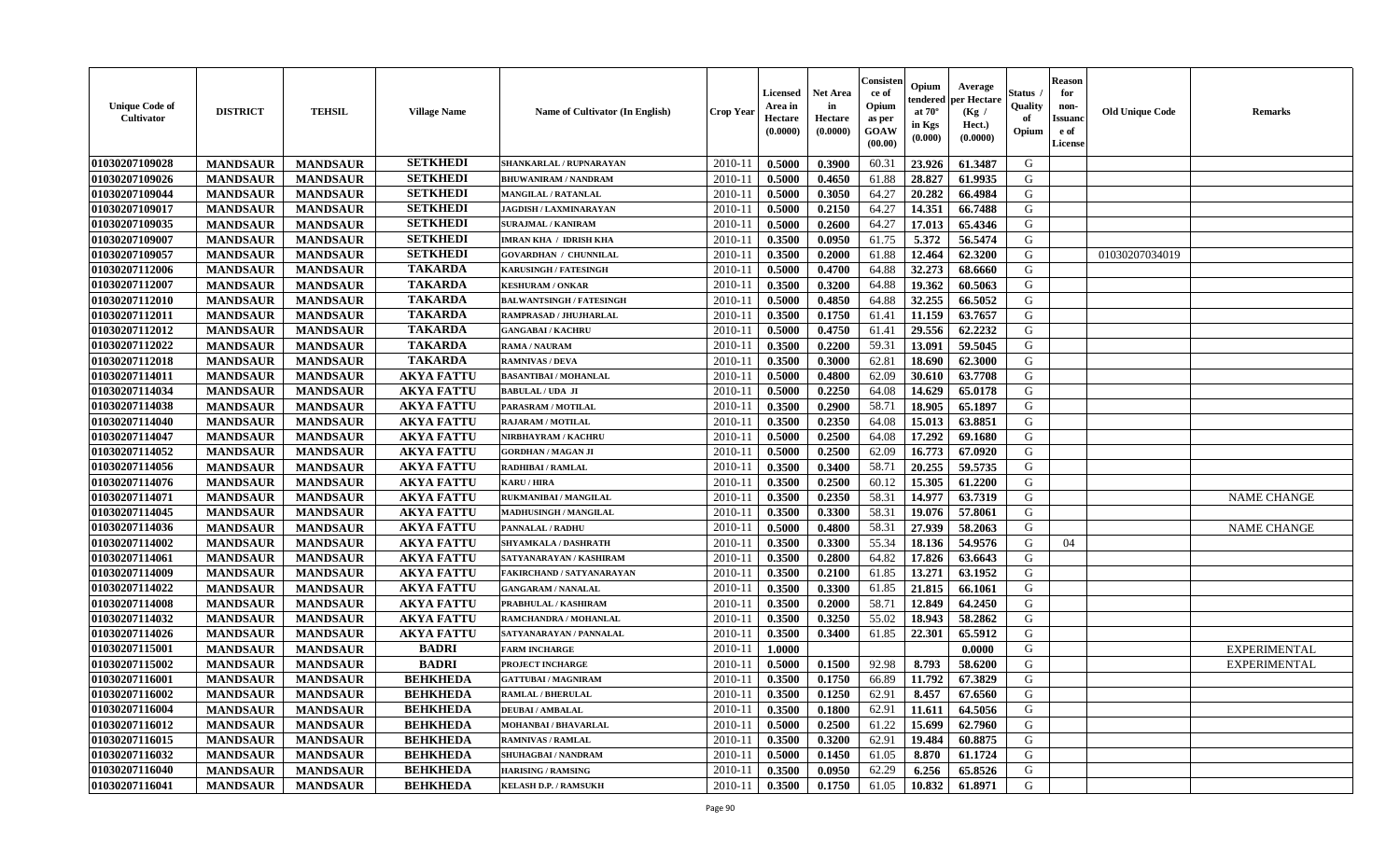| <b>Unique Code of</b><br><b>Cultivator</b> | <b>DISTRICT</b> | <b>TEHSIL</b>   | <b>Village Name</b>  | Name of Cultivator (In English) | <b>Crop Year</b> | <b>Licensed</b><br>Area in<br>Hectare<br>(0.0000) | <b>Net Area</b><br>in<br>Hectare<br>(0.0000) | Consisteı<br>ce of<br>Opium<br>as per<br>GOAW<br>(00.00) | Opium<br>endered<br>at $70^\circ$<br>in Kgs<br>(0.000) | Average<br>per Hectare<br>(Kg /<br>Hect.)<br>(0.0000) | Status<br>Quality<br>of<br>Opium | <b>Reason</b><br>for<br>non-<br><b>Issuand</b><br>e of<br>License | <b>Old Unique Code</b> | <b>Remarks</b> |
|--------------------------------------------|-----------------|-----------------|----------------------|---------------------------------|------------------|---------------------------------------------------|----------------------------------------------|----------------------------------------------------------|--------------------------------------------------------|-------------------------------------------------------|----------------------------------|-------------------------------------------------------------------|------------------------|----------------|
| 01030207116009                             | <b>MANDSAUR</b> | <b>MANDSAUR</b> | <b>BEHKHEDA</b>      | MOHANKUVAR / RODSINGH           | 2010-11          | 0.3500                                            | 0.1600                                       | 62.29                                                    | 9.299                                                  | 58.1188                                               | G                                |                                                                   |                        |                |
| 01030207116017                             | <b>MANDSAUR</b> | <b>MANDSAUR</b> | <b>BEHKHEDA</b>      | MOHANBAI / UDAYRAM              | 2010-11          | 0.5000                                            | 0.1250                                       | 62.29                                                    | 8.053                                                  | 64.4240                                               | G                                |                                                                   |                        |                |
| 01030207116008                             | <b>MANDSAUR</b> | <b>MANDSAUR</b> | <b>BEHKHEDA</b>      | <b>DHAPUBAI/NATHLAL</b>         | 2010-11          | 0.5000                                            | 0.2800                                       | 60.04                                                    | 16.785                                                 | 59.9464                                               | G                                |                                                                   |                        |                |
| 01030207116034                             | <b>MANDSAUR</b> | <b>MANDSAUR</b> | <b>BEHKHEDA</b>      | <b>RAMSING / BHERUSING</b>      | 2010-11          | 0.5000                                            | 0.0950                                       | 61.22                                                    | 6.174                                                  | 64.9895                                               | G                                |                                                                   |                        |                |
| 01030207006042                             | <b>MANDSAUR</b> | <b>MANDSAUR</b> | <b>BHUKHI ADHARI</b> | <b>GHISIBAI/BAGDIRAM</b>        | 2010-11          | 0.3500                                            | 0.3300                                       | 58.10                                                    | 20.119                                                 | 60.9667                                               | G                                |                                                                   |                        |                |
| 01030207006035                             | <b>MANDSAUR</b> | <b>MANDSAUR</b> | <b>BHUKHI ADHARI</b> | NANDLAL URF NANDA / DHANNA      | $2010-11$        | 0.3500                                            | 0.3350                                       | 58.14                                                    | 19.801                                                 | 59.1075                                               | G                                |                                                                   |                        |                |
| 01030207006011                             | <b>MANDSAUR</b> | <b>MANDSAUR</b> | <b>BHUKHI ADHARI</b> | <b>HARKUNVAR / RANGLAL</b>      | 2010-11          | 0.3500                                            | 0.3200                                       | 55.56                                                    | 18.970                                                 | 59.2813                                               | G                                |                                                                   |                        |                |
| 01030207006038                             | <b>MANDSAUR</b> | <b>MANDSAUR</b> | <b>BHUKHI ADHARI</b> | <b>NANURAM / HANSRAJ</b>        | 2010-11          | 0.3500                                            | 0.2900                                       | 52.69                                                    | 17.320                                                 | 59.7241                                               | G                                | 04                                                                |                        |                |
| 01030207006049                             | <b>MANDSAUR</b> | <b>MANDSAUR</b> | <b>BHUKHI ADHARI</b> | <b>BHONIBAI/RAMLAL</b>          | 2010-11          | 0.3500                                            | 0.1950                                       | 61.60                                                    | 12.549                                                 | 64.3538                                               | G                                |                                                                   |                        |                |
| 01030207006001                             | <b>MANDSAUR</b> | <b>MANDSAUR</b> | <b>BHUKHI ADHARI</b> | <b>RAMSINGH / KUKA</b>          | 2010-11          | 0.5000                                            | 0.4350                                       | 57.91                                                    | 29.129                                                 | 66.9632                                               | G                                |                                                                   |                        |                |
| 01030207006005                             | <b>MANDSAUR</b> | <b>MANDSAUR</b> | <b>BHUKHI ADHARI</b> | PYARA / KACHRU                  | 2010-11          | 0.5000                                            | 0.3950                                       | 56.54                                                    | 23.189                                                 | 58.7063                                               | $\mathbf G$                      |                                                                   |                        |                |
| 01030207006008                             | <b>MANDSAUR</b> | <b>MANDSAUR</b> | <b>BHUKHI ADHARI</b> | <b>KALU / KANIRAM</b>           | 2010-11          | 0.3500                                            | 0.3200                                       | 61.08                                                    | 20.689                                                 | 64.6531                                               | G                                |                                                                   |                        |                |
| 01030207006009                             | <b>MANDSAUR</b> | <b>MANDSAUR</b> | <b>BHUKHI ADHARI</b> | <b>DEVICHAND / BHANVARLAL</b>   | 2010-11          | 0.3500                                            | 0.2250                                       | 61.08                                                    | 14.781                                                 | 65.6933                                               | G                                |                                                                   |                        |                |
| 01030207006045                             | <b>MANDSAUR</b> | <b>MANDSAUR</b> | <b>BHUKHI ADHARI</b> | RADHABAI / PANNALAL             | $2010 - 11$      | 0.3500                                            | 0.3350                                       | 61.08                                                    | 22.137                                                 | 66.0806                                               | G                                |                                                                   |                        |                |
| 01030207006051                             | <b>MANDSAUR</b> | <b>MANDSAUR</b> | <b>BHUKHI ADHARI</b> | <b>RAMESHVAR / KANIRAM</b>      | 2010-11          | 0.3500                                            | 0.3400                                       | 60.11                                                    | 21.966                                                 | 64.6059                                               | G                                |                                                                   |                        |                |
| 01030207006010                             | <b>MANDSAUR</b> | <b>MANDSAUR</b> | <b>BHUKHI ADHARI</b> | <b>BHUVANILAL / GIRDHARI</b>    | 2010-11          | 0.5000                                            | 0.2250                                       | 59.56                                                    | 14.269                                                 | 63.4178                                               | G                                |                                                                   |                        |                |
| 01030207006030                             | <b>MANDSAUR</b> | <b>MANDSAUR</b> | <b>BHUKHI ADHARI</b> | <b>GITABAI/MANGILAL</b>         | 2010-11          | 0.3500                                            | 0.3050                                       | 54.96                                                    | 19.472                                                 | 63.8426                                               | G                                | 04                                                                |                        |                |
| 01030207006029                             | <b>MANDSAUR</b> | <b>MANDSAUR</b> | <b>BHUKHI ADHARI</b> | <b>GULABBAI/NANDA</b>           | 2010-11          | 0.3500                                            | 0.3000                                       | 60.11                                                    | 21.262                                                 | 70.8733                                               | G                                |                                                                   |                        |                |
| 01030207119002                             | <b>MANDSAUR</b> | <b>MANDSAUR</b> | <b>CHIKLIYA</b>      | <b>MANSING / SHIVRAM</b>        | 2010-11          | 0.3500                                            | 0.1550                                       | 63.04                                                    | 10.230                                                 | 66.0000                                               | G                                |                                                                   |                        |                |
| 01030207119007                             | <b>MANDSAUR</b> | <b>MANDSAUR</b> | <b>CHIKLIYA</b>      | <b>CHAGANLAL / BHAWARLAL</b>    | 2010-11          | 0.3500                                            | 0.2100                                       | 67.19                                                    | 15.598                                                 | 74.2762                                               | G                                |                                                                   |                        |                |
| 01030207119008                             | <b>MANDSAUR</b> | <b>MANDSAUR</b> | <b>CHIKLIYA</b>      | RAMCHANDRAA / BHAVARLAL         | 2010-11          | 0.3500                                            | 0.2050                                       | 67.19                                                    | 14.916                                                 | 72.7610                                               | G                                |                                                                   |                        |                |
| 01030207119018                             | <b>MANDSAUR</b> | <b>MANDSAUR</b> | <b>CHIKLIYA</b>      | <b>DHAPUBAI/BHAVARLAI</b>       | 2010-11          | 0.3500                                            | 0.2000                                       | 67.19                                                    | 14.494                                                 | 72.4700                                               | G                                |                                                                   |                        |                |
| 01030207119019                             | <b>MANDSAUR</b> | <b>MANDSAUR</b> | <b>CHIKLIYA</b>      | <b>MANGILAL / KANIRAM</b>       | $2010 - 11$      | 0.3500                                            | 0.3300                                       | 56.69                                                    | 20.182                                                 | 61.1576                                               | G                                |                                                                   |                        |                |
| 01030207119020                             | <b>MANDSAUR</b> | <b>MANDSAUR</b> | <b>CHIKLIYA</b>      | RAMSUKHIBAI / UMRAVSING         | 2010-11          | 0.5000                                            | 0.1600                                       | 59.88                                                    | 10.744                                                 | 67.1500                                               | G                                |                                                                   |                        |                |
| 01030207119013                             | <b>MANDSAUR</b> | <b>MANDSAUR</b> | <b>CHIKLIYA</b>      | <b>BASANTILAL / KACHRULAL</b>   | 2010-11          | 0.3500                                            | 0.2800                                       | 56.69                                                    | 16.861                                                 | 60.2179                                               | G                                |                                                                   |                        |                |
| 01030207119001                             | <b>MANDSAUR</b> | <b>MANDSAUR</b> | <b>CHIKLIYA</b>      | RAMESHCHAND / SHIVRAM           | 2010-11          | 0.5000                                            | 0.4500                                       | 59.88                                                    | 28.554                                                 | 63.4533                                               | G                                |                                                                   |                        |                |
| 01030207119003                             | <b>MANDSAUR</b> | <b>MANDSAUR</b> | <b>CHIKLIYA</b>      | <b>GOPAL / SHIVRAM</b>          | 2010-11          | 0.3500                                            | 0.3500                                       | 57.10                                                    | 22.285                                                 | 63.6714                                               | G                                |                                                                   |                        |                |
| 01030207120010                             | <b>MANDSAUR</b> | <b>MANDSAUR</b> | <b>DAMDAM</b>        | <b>JAVAHARLAL / KARULAL</b>     | 2010-11          | 0.3500                                            | 0.2200                                       | 64.20                                                    | 15.270                                                 | 69.4091                                               | G                                |                                                                   |                        |                |
| 01030207120019                             | <b>MANDSAUR</b> | <b>MANDSAUR</b> | <b>DAMDAM</b>        | <b>BABULAL / KAVARLAL</b>       | 2010-11          | 0.3500                                            | 0.1850                                       | 64.20                                                    | 12.473                                                 | 67.4216                                               | G                                |                                                                   |                        |                |
| 01030207120033                             | <b>MANDSAUR</b> | <b>MANDSAUR</b> | <b>DAMDAM</b>        | <b>SUKHLAL / RATANLAL</b>       | 2010-11          | 0.5000                                            | 0.4200                                       | 64.20                                                    | 29.339                                                 | 69.8548                                               | G                                |                                                                   |                        |                |
| 01030207120034                             | <b>MANDSAUR</b> | <b>MANDSAUR</b> | <b>DAMDAM</b>        | <b>BHAVARLAL / LAKSHMAN</b>     | $2010 - 1$       | 0.3500                                            | 0.1900                                       | 64.32                                                    | 13.176                                                 | 69.3474                                               | ${\bf G}$                        |                                                                   |                        |                |
| 01030207120036                             | <b>MANDSAUR</b> | <b>MANDSAUR</b> | $\mathbf{DAMDAM}$    | <b>BHERULAL / DEVA</b>          | 2010-11          | 0.3500                                            | 0.2450                                       | 62.93                                                    | 16.137                                                 | 65.8653                                               | G                                |                                                                   |                        |                |
| 01030207120075                             | <b>MANDSAUR</b> | <b>MANDSAUR</b> | <b>DAMDAM</b>        | <b>KACHRUSING / DULESING</b>    | 2010-11          | 0.3500                                            | 0.2600                                       | 59.63                                                    | 15.921                                                 | 61.2346                                               | G                                |                                                                   |                        |                |
| 01030207120001                             | <b>MANDSAUR</b> | <b>MANDSAUR</b> | <b>DAMDAM</b>        | <b>PYARCHAND / GORA</b>         | 2010-11          | 0.3500                                            | 0.3000                                       | 59.63                                                    | 20.623                                                 | 68.7433                                               | G                                |                                                                   |                        |                |
| 01030207120028                             | <b>MANDSAUR</b> | <b>MANDSAUR</b> | <b>DAMDAM</b>        | <b>SHANTILAL / NARAYAN</b>      | 2010-11          | 0.3500                                            | 0.1400                                       | 62.93                                                    | 9.242                                                  | 66.0143                                               | G                                |                                                                   |                        |                |
| 01030207120012                             | <b>MANDSAUR</b> | <b>MANDSAUR</b> | <b>DAMDAM</b>        | <b>BHAGIRATH / RAMLAL</b>       | 2010-11          | 0.3500                                            | 0.2000                                       | 67.33                                                    | 14.870                                                 | 74.3500                                               | G                                |                                                                   |                        |                |
| 01030207120006                             | <b>MANDSAUR</b> | <b>MANDSAUR</b> | <b>DAMDAM</b>        | <b>KAVARLAL / BHERULAL</b>      | 2010-11          | 0.3500                                            | 0.3000                                       | 64.36                                                    | 19.639                                                 | 65.4633                                               | G                                |                                                                   |                        |                |
| 01030207120040                             | <b>MANDSAUR</b> | <b>MANDSAUR</b> | <b>DAMDAM</b>        | SHAYAMLAL / MANGILAL            | 2010-11          | 0.3500                                            | 0.2650                                       | 59.63                                                    | 15.989                                                 | 60.3358                                               | G                                |                                                                   |                        |                |
| 01030207120050                             | <b>MANDSAUR</b> | <b>MANDSAUR</b> | <b>DAMDAM</b>        | <b>MANABAI/HIRALAL</b>          | 2010-11          | 0.3500                                            | 0.3300                                       | 64.36                                                    | 21.331                                                 | 64.6394                                               | ${\bf G}$                        |                                                                   |                        |                |
| 01030207120011                             | <b>MANDSAUR</b> | <b>MANDSAUR</b> | <b>DAMDAM</b>        | NANDRAM / PYARJI                | $2010 - 11$      | 0.3500                                            | 0.1900                                       | 64.36                                                    | 12.210                                                 | 64.2632                                               | G                                |                                                                   |                        |                |
| 01030207120061                             | <b>MANDSAUR</b> | <b>MANDSAUR</b> | <b>DAMDAM</b>        | <b>AMRATRAM / BHERULAL</b>      | 2010-11          | 0.3500                                            | 0.1950                                       | 59.68                                                    | 12.107                                                 | 62.0872                                               | G                                |                                                                   |                        |                |
| 01030207120079                             | <b>MANDSAUR</b> | <b>MANDSAUR</b> | <b>DAMDAM</b>        | <b>NANDRAN / RAMLAL</b>         | 2010-11          | 0.3500                                            | 0.3500                                       | 62.93                                                    | 21,774                                                 | 62.2114                                               | G                                |                                                                   | 01030207126014         |                |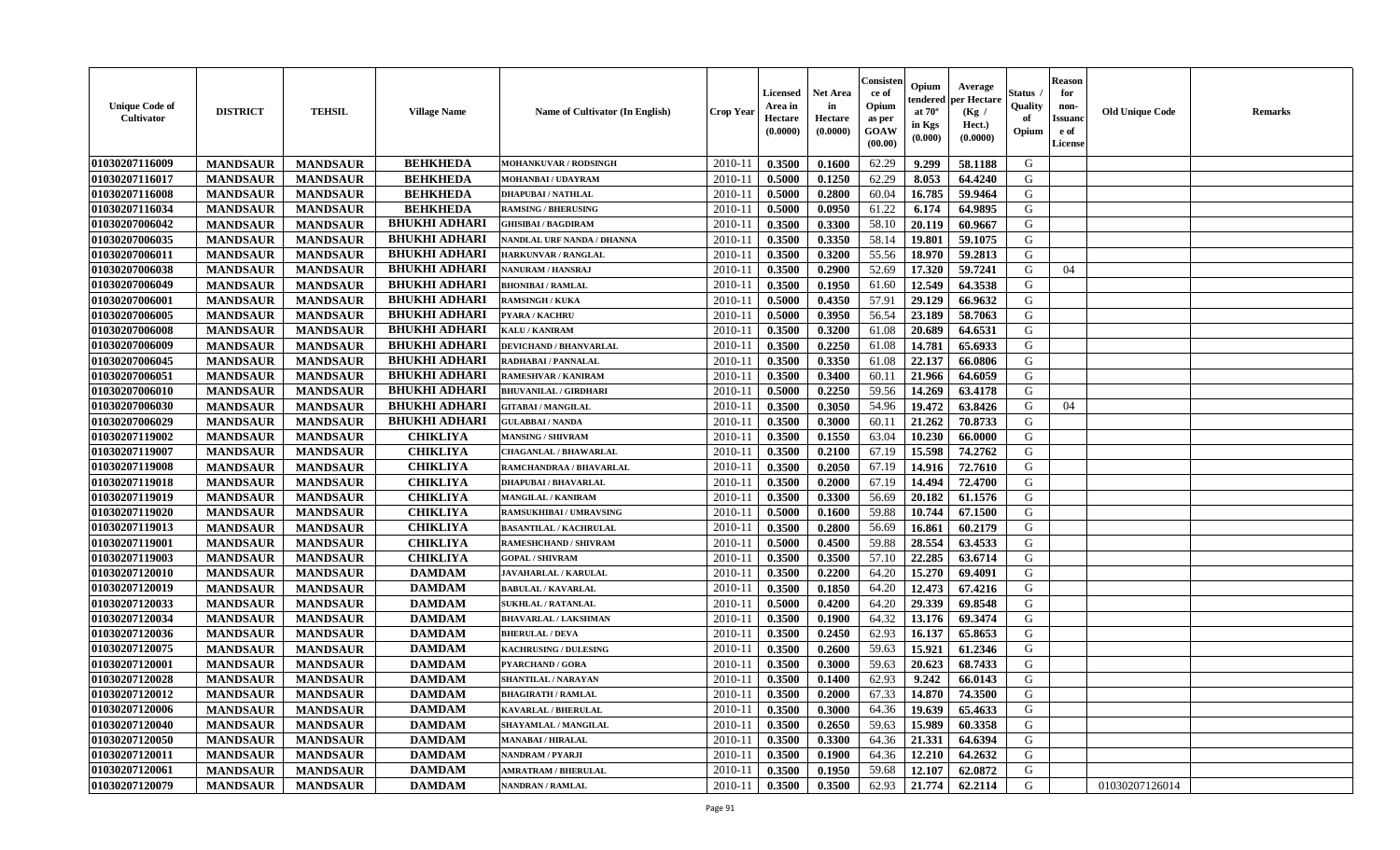| <b>Unique Code of</b><br><b>Cultivator</b> | <b>DISTRICT</b> | <b>TEHSIL</b>   | <b>Village Name</b> | <b>Name of Cultivator (In English)</b> | <b>Crop Year</b> | <b>Licensed</b><br>Area in<br>Hectare<br>(0.0000) | <b>Net Area</b><br>in<br>Hectare<br>(0.0000) | Consister<br>ce of<br>Opium<br>as per<br><b>GOAW</b><br>(00.00) | Opium<br>endered<br>at $70^\circ$<br>in Kgs<br>$(\mathbf{0.000})$ | Average<br>per Hectare<br>(Kg)<br>Hect.)<br>(0.0000) | Status<br>Quality<br>of<br>Opium | <b>Reason</b><br>for<br>non-<br><b>Issuano</b><br>e of<br>License | <b>Old Unique Code</b> | <b>Remarks</b>     |
|--------------------------------------------|-----------------|-----------------|---------------------|----------------------------------------|------------------|---------------------------------------------------|----------------------------------------------|-----------------------------------------------------------------|-------------------------------------------------------------------|------------------------------------------------------|----------------------------------|-------------------------------------------------------------------|------------------------|--------------------|
| 01030207123001                             | <b>MANDSAUR</b> | <b>MANDSAUR</b> | <b>DHIKOLA</b>      | PANNALAL / CHAMPALAL                   | 2010-11          | 0.3500                                            | 0.2200                                       | 61.08                                                           | 14.162                                                            | 64.3727                                              | G                                |                                                                   |                        |                    |
| 01030207123011                             | <b>MANDSAUR</b> | <b>MANDSAUR</b> | <b>DHIKOLA</b>      | RAMLAL / KANIRAM                       | $2010 - 11$      | 0.3500                                            | 0.2950                                       | 57.64                                                           | 17.753                                                            | 60.1797                                              | G                                |                                                                   |                        |                    |
| 01030207123012                             | <b>MANDSAUR</b> | <b>MANDSAUR</b> | <b>DHIKOLA</b>      | RATANLAL / RAMLAL BADA                 | $2010 - 1$       | 0.5000                                            | 0.4850                                       | 61.08                                                           | 30.078                                                            | 62.0165                                              | G                                |                                                                   |                        |                    |
| 01030207123031                             | <b>MANDSAUR</b> | <b>MANDSAUR</b> | <b>DHIKOLA</b>      | <b>RAMIBAI/KALU</b>                    | 2010-11          | 0.3500                                            | 0.2200                                       | 66.68                                                           | 16.251                                                            | 73.8682                                              | G                                |                                                                   |                        |                    |
| 01030207123036                             | <b>MANDSAUR</b> | <b>MANDSAUR</b> | <b>DHIKOLA</b>      | MOHANALAL / BHUVANILAL                 | 2010-11          | 0.3500                                            | 0.3250                                       | 58.04                                                           | 20.405                                                            | 62.7846                                              | G                                |                                                                   |                        |                    |
| 01030207123042                             | <b>MANDSAUR</b> | <b>MANDSAUR</b> | <b>DHIKOLA</b>      | <b>FULANDEVI / BHAGATRAM</b>           | $2010 - 11$      | 0.3500                                            | 0.3100                                       | 58.04                                                           | 19.394                                                            | 62.5613                                              | G                                |                                                                   |                        |                    |
| 01030207123058                             | <b>MANDSAUR</b> | <b>MANDSAUR</b> | <b>DHIKOLA</b>      | <b>MADHULAL / KACHARU</b>              | 2010-11          | 0.3500                                            | 0.3200                                       | 61.08                                                           | 22.748                                                            | 71.0875                                              | G                                |                                                                   |                        |                    |
| 01030207123075                             | <b>MANDSAUR</b> | <b>MANDSAUR</b> | <b>DHIKOLA</b>      | <b>MANGILAL / PARMANAD</b>             | 2010-11          | 0.3500                                            | 0.2000                                       | 64.64                                                           | 14.359                                                            | 71.7950                                              | G                                |                                                                   |                        |                    |
| 01030207123004                             | <b>MANDSAUR</b> | <b>MANDSAUR</b> | <b>DHIKOLA</b>      | RAMLAL / HEMRAJMOTA                    | 2010-11          | 0.5000                                            | 0.2100                                       | 55.97                                                           | 12.449                                                            | 59.2810                                              | G                                |                                                                   |                        |                    |
| 01030207123016                             | <b>MANDSAUR</b> | <b>MANDSAUR</b> | <b>DHIKOLA</b>      | RAMIBAI / KACHRULAL                    | $2010 - 11$      | 0.3500                                            | 0.3300                                       | 62.44                                                           | 22.469                                                            | 68.0879                                              | G                                |                                                                   |                        |                    |
| 01030207123073                             | <b>MANDSAUR</b> | <b>MANDSAUR</b> | <b>DHIKOLA</b>      | <b>SUKHLAL / PANNALAL</b>              | 2010-11          | 0.3500                                            | 0.3100                                       | 64.64                                                           | 20.648                                                            | 66.6065                                              | G                                |                                                                   |                        |                    |
| 01030207123019                             | <b>MANDSAUR</b> | <b>MANDSAUR</b> | <b>DHIKOLA</b>      | <b>GANPATLAL / BHANVARLAL</b>          | 2010-11          | 0.3500                                            | 0.1550                                       | 60.84                                                           | 9.986                                                             | 64.4258                                              | G                                |                                                                   |                        |                    |
| 01030207123067                             | <b>MANDSAUR</b> | <b>MANDSAUR</b> | <b>DHIKOLA</b>      | <b>BHAGATRAM / PANNALAL</b>            | 2010-11          | 0.3500                                            | 0.3050                                       | 60.84                                                           | 19.043                                                            | 62.4361                                              | G                                |                                                                   |                        |                    |
| 01030207123083                             | <b>MANDSAUR</b> | <b>MANDSAUR</b> | <b>DHIKOLA</b>      | NANURAM / KISHANLAL                    | $2010 - 11$      | 0.3500                                            | 0.3300                                       | 63.95                                                           | 20.839                                                            | 63.1485                                              | G                                |                                                                   |                        | <b>NAME CHANGE</b> |
| 01030207123085                             | <b>MANDSAUR</b> | <b>MANDSAUR</b> | <b>DHIKOLA</b>      | <b>GOPAL / PREMCHAND</b>               | $2010 - 11$      | 0.3500                                            | 0.3300                                       | 64.35                                                           | 22.660                                                            | 68.6667                                              | G                                |                                                                   |                        |                    |
| 01030207123086                             | <b>MANDSAUR</b> | <b>MANDSAUR</b> | <b>DHIKOLA</b>      | <b>SHIVRAM / JETRAM</b>                | 2010-11          | 0.3500                                            | 0.2050                                       | 60.84                                                           | 13.185                                                            | 64.3171                                              | G                                |                                                                   |                        |                    |
| 01030207123061                             | <b>MANDSAUR</b> | <b>MANDSAUR</b> | <b>DHIKOLA</b>      | <b>CHAGANLAL / KACHRU</b>              | 2010-11          | 0.3500                                            | 0.2650                                       | 58.04                                                           | 15.911                                                            | 60.0415                                              | G                                |                                                                   |                        |                    |
| 01030207123043                             | <b>MANDSAUR</b> | <b>MANDSAUR</b> | <b>DHIKOLA</b>      | <b>GOPAL / RAGHUNATH</b>               | 2010-11          | 0.3500                                            | 0.3200                                       | 58.04                                                           | 19.593                                                            | 61.2281                                              | G                                |                                                                   |                        |                    |
| 01030207121079                             | <b>MANDSAUR</b> | <b>MANDSAUR</b> | <b>DIGAON MALI</b>  | KISHANLAL / ONKARLAL                   | 2010-11          | 0.3500                                            | 0.1950                                       | 66.11                                                           | 13.770                                                            | 70.6154                                              | G                                |                                                                   |                        |                    |
| 01030207121001                             | <b>MANDSAUR</b> | <b>MANDSAUR</b> | <b>DIGAON MALI</b>  | RAGHUNATHSINGH / KISHANSINGH           | 2010-11          | 0.3500                                            | 0.2400                                       | 70.60                                                           | 17.660                                                            | 73.5833                                              | G                                |                                                                   |                        |                    |
| 01030207121002                             | <b>MANDSAUR</b> | <b>MANDSAUR</b> | <b>DIGAON MALI</b>  | <b>ONKARLAL / GOTAM</b>                | $2010 - 11$      | 0.5000                                            | 0.4500                                       | 67.28                                                           | 30.814                                                            | 68.4756                                              | G                                |                                                                   |                        |                    |
| 01030207121003                             | <b>MANDSAUR</b> | <b>MANDSAUR</b> | <b>DIGAON MALI</b>  | <b>GOPAL / GOTAM</b>                   | 2010-11          | 0.5000                                            | 0.2950                                       | 70.60                                                           | 21.321                                                            | 72.2746                                              | G                                |                                                                   |                        |                    |
| 01030207121005                             | <b>MANDSAUR</b> | <b>MANDSAUR</b> | <b>DIGAON MALI</b>  | <b>GOPAL / KASHIRAM</b>                | 2010-11          | 0.5000                                            | 0.2800                                       | 65.39                                                           | 18.449                                                            | 65.8893                                              | G                                |                                                                   |                        |                    |
| 01030207121007                             | <b>MANDSAUR</b> | <b>MANDSAUR</b> | <b>DIGAON MALI</b>  | <b>SUGANBAI/BALU</b>                   | $2010 - 11$      | 0.3500                                            | 0.3400                                       | 59.64                                                           | 20.652                                                            | 60.7412                                              | G                                |                                                                   |                        |                    |
| 01030207121014                             | <b>MANDSAUR</b> | <b>MANDSAUR</b> | <b>DIGAON MALI</b>  | <b>BHAGIRATH / HARIRAM</b>             | $2010 - 11$      | 0.3500                                            | 0.3350                                       | 62.59                                                           | 21.602                                                            | 64.4836                                              | G                                |                                                                   |                        |                    |
| 01030207121018                             | <b>MANDSAUR</b> | <b>MANDSAUR</b> | <b>DIGAON MALI</b>  | <b>CHATURBHUJ / UDAKUMHR</b>           | 2010-11          | 0.3500                                            | 0.3550                                       | 65.23                                                           | 23.213                                                            | 65.3887                                              | G                                |                                                                   |                        |                    |
| 01030207121019                             | <b>MANDSAUR</b> | <b>MANDSAUR</b> | <b>DIGAON MALI</b>  | <b>BAGDIRAM / BHANA</b>                | 2010-11          | 0.3500                                            | 0.3400                                       | 62.16                                                           | 21.605                                                            | 63.5441                                              | G                                |                                                                   |                        |                    |
| 01030207121021                             | <b>MANDSAUR</b> | <b>MANDSAUR</b> | <b>DIGAON MALI</b>  | <b>MANGU / BHUVAN</b>                  | 2010-11          | 0.3500                                            | 0.1100                                       | 62.59                                                           | 7.126                                                             | 64.7818                                              | G                                |                                                                   |                        |                    |
| 01030207121028                             | <b>MANDSAUR</b> | <b>MANDSAUR</b> | <b>DIGAON MALI</b>  | <b>SHANTILAL / KACHRU</b>              | 2010-11          | 0.5000                                            | 0.5000                                       | 66.18                                                           | 35.586                                                            | 71.1720                                              | G                                |                                                                   |                        |                    |
| 01030207121032                             | <b>MANDSAUR</b> | <b>MANDSAUR</b> | <b>DIGAON MALI</b>  | JIVANSINGH / SUNDARLAL                 | $2010 - 11$      | 0.3500                                            | 0.3250                                       | 62.16                                                           | 20.273                                                            | 62.3785                                              | G                                |                                                                   |                        |                    |
| 01030207121034                             | <b>MANDSAUR</b> | <b>MANDSAUR</b> | <b>DIGAON MALI</b>  | TARABAI / BADRILAL                     | 2010-11          | 0.3500                                            | 0.2000                                       | 63.73                                                           | 12.828                                                            | 64.1400                                              | G                                |                                                                   |                        |                    |
| 01030207121036                             | <b>MANDSAUR</b> | <b>MANDSAUR</b> | <b>DIGAON MALI</b>  | RADHESHYAM / KACHRU                    | 2010-11          | 0.3500                                            | 0.3400                                       | 65.43                                                           | 22.312                                                            | 65.6235                                              | G                                |                                                                   |                        |                    |
| 01030207121037                             | <b>MANDSAUR</b> | <b>MANDSAUR</b> | <b>DIGAON MALI</b>  | AMRITRAJ / BAJERAM                     | $2010 - 11$      | 0.3500                                            | 0.3250                                       | 63.73                                                           | 20.831                                                            | 64.0954                                              | G                                |                                                                   |                        |                    |
| 01030207121040                             | <b>MANDSAUR</b> | <b>MANDSAUR</b> | <b>DIGAON MALI</b>  | <b>RANCHOR / BAJERAM</b>               | 2010-11          | 0.3500                                            | 0.3450                                       | 65.43                                                           | 22,274                                                            | 64.5623                                              | G                                |                                                                   |                        |                    |
| 01030207121041                             | <b>MANDSAUR</b> | <b>MANDSAUR</b> | <b>DIGAON MALI</b>  | PAVAN / BHUVAN                         | 2010-11          | 0.3500                                            | 0.2350                                       | 67.28                                                           | 15.051                                                            | 64.0468                                              | G                                |                                                                   |                        |                    |
| 01030207121042                             | <b>MANDSAUR</b> | <b>MANDSAUR</b> | <b>DIGAON MALI</b>  | <b>DURGASHANKER / PAYARCHAND</b>       | $2010-11$ 0.5000 |                                                   | 0.3850                                       | 65.43                                                           | 24.564                                                            | 63.8026                                              | G                                |                                                                   |                        |                    |
| 01030207121050                             | <b>MANDSAUR</b> | <b>MANDSAUR</b> | <b>DIGAON MALI</b>  | <b>GOVINDARAM / RUPA</b>               | 2010-11          | 0.3500                                            | 0.1500                                       | 64.53                                                           | 9.845                                                             | 65.6333                                              | G                                |                                                                   |                        |                    |
| 01030207121052                             | <b>MANDSAUR</b> | <b>MANDSAUR</b> | <b>DIGAON MALI</b>  | <b>JAGDISH / NANURAM</b>               | 2010-11          | 0.5000                                            | 0.4950                                       | 70.65                                                           | 34.619                                                            | 69.9374                                              | G                                |                                                                   |                        |                    |
| 01030207121053                             | <b>MANDSAUR</b> | <b>MANDSAUR</b> | <b>DIGAON MALI</b>  | RUGANATHASINGH / JAGADISH              | 2010-11          | 0.5000                                            | 0.5000                                       | 70.60                                                           | 34.826                                                            | 69.6520                                              | G                                |                                                                   |                        |                    |
| 01030207121062                             | <b>MANDSAUR</b> | <b>MANDSAUR</b> | <b>DIGAON MALI</b>  | <b>LILABAI/BHAVARLAL</b>               | 2010-11          | 0.3500                                            | 0.1700                                       | 64.53                                                           | 10.859                                                            | 63.8765                                              | G                                |                                                                   |                        |                    |
| 01030207121067                             | <b>MANDSAUR</b> | <b>MANDSAUR</b> | <b>DIGAON MALI</b>  | <b>RATANLAL / RUPA</b>                 | 2010-11          | 0.5000                                            | 0.2450                                       | 66.95                                                           | 16.900                                                            | 68.9796                                              | G                                |                                                                   |                        |                    |
| 01030207121068                             | <b>MANDSAUR</b> | <b>MANDSAUR</b> | <b>DIGAON MALI</b>  | <b>BAHADURSINGH / KACHRU</b>           | $2010-11$        | 0.5000                                            | 0.4950                                       | 69.79                                                           | 35.244                                                            | 71.2000                                              | G                                |                                                                   |                        |                    |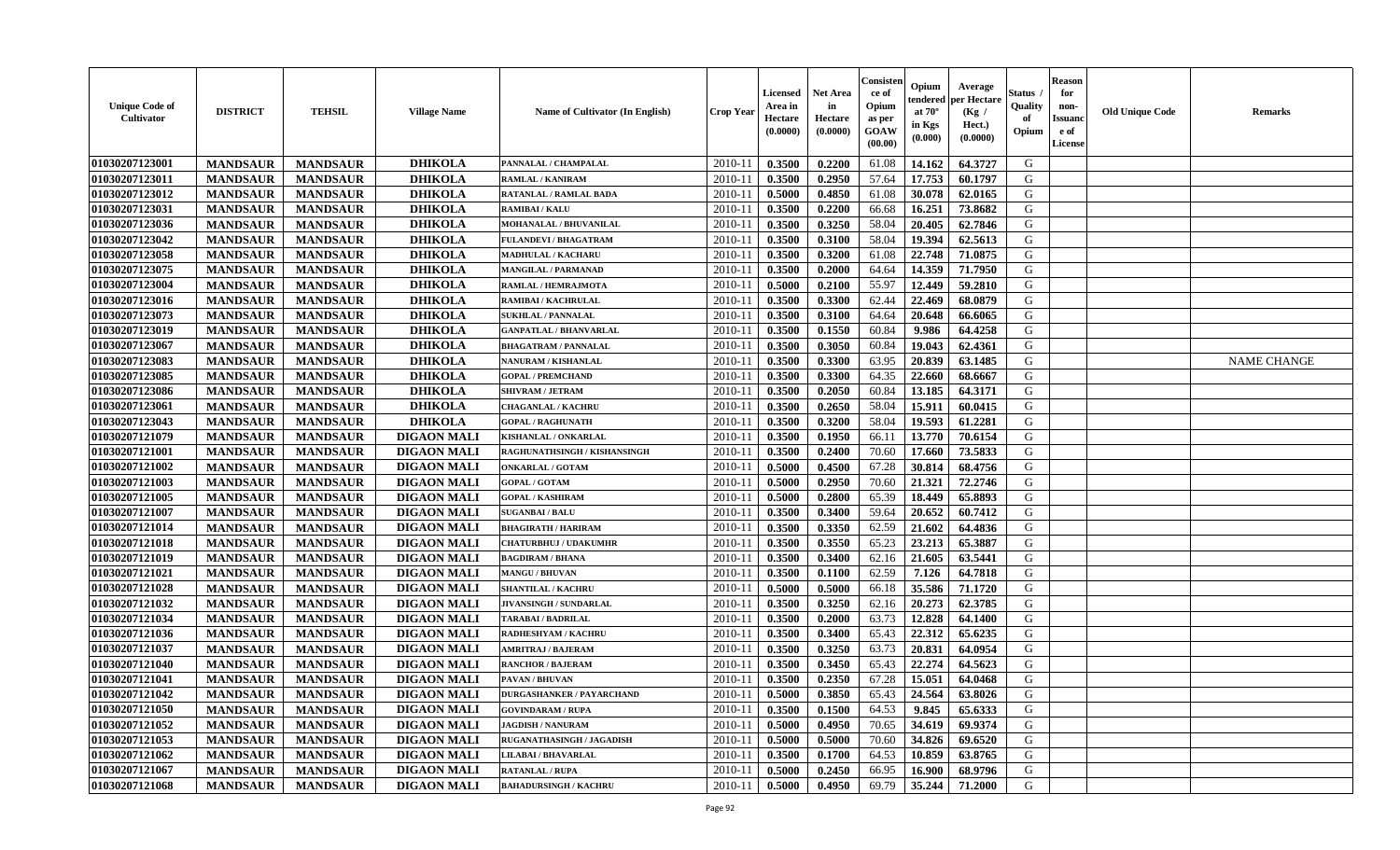| <b>Unique Code of</b><br><b>Cultivator</b> | <b>DISTRICT</b> | <b>TEHSIL</b>   | <b>Village Name</b> | Name of Cultivator (In English) | <b>Crop Year</b> | <b>Licensed</b><br>Area in<br>Hectare<br>(0.0000) | <b>Net Area</b><br>in<br>Hectare<br>(0.0000) | Consister<br>ce of<br>Opium<br>as per<br><b>GOAW</b><br>(00.00) | Opium<br>endered<br>at $70^\circ$<br>in Kgs<br>$(\mathbf{0.000})$ | Average<br>per Hectare<br>(Kg)<br>Hect.)<br>(0.0000) | Status<br>Quality<br>of<br>Opium | <b>Reason</b><br>for<br>non-<br><b>Issuano</b><br>e of<br>License | <b>Old Unique Code</b> | <b>Remarks</b>        |
|--------------------------------------------|-----------------|-----------------|---------------------|---------------------------------|------------------|---------------------------------------------------|----------------------------------------------|-----------------------------------------------------------------|-------------------------------------------------------------------|------------------------------------------------------|----------------------------------|-------------------------------------------------------------------|------------------------|-----------------------|
| 01030207121073                             | <b>MANDSAUR</b> | <b>MANDSAUR</b> | <b>DIGAON MALI</b>  | SHANKARLAL / ONKARLAL           | 2010-11          | 0.3500                                            | 0.1900                                       | 59.41                                                           | 11.245                                                            | 59.1842                                              | G                                |                                                                   |                        |                       |
| 01030207121074                             | <b>MANDSAUR</b> | <b>MANDSAUR</b> | <b>DIGAON MALI</b>  | <b>GOPAL / D.P. KACHRU</b>      | $2010 - 11$      | 0.5000                                            | 0.1800                                       | 70.65                                                           | 13.585                                                            | 75.4722                                              | G                                |                                                                   |                        |                       |
| 01030207121077                             | <b>MANDSAUR</b> | <b>MANDSAUR</b> | <b>DIGAON MALI</b>  | <b>BHUVANDAS / UDAYRAM</b>      | $2010 - 1$       | 0.3500                                            | 0.3450                                       | 64.53                                                           | 22.576                                                            | 65.4377                                              | G                                |                                                                   |                        |                       |
| 01030207121078                             | <b>MANDSAUR</b> | <b>MANDSAUR</b> | <b>DIGAON MALI</b>  | KACHANBAI / MADANLAL            | 2010-11          | 0.3500                                            | 0.3100                                       | 66.16                                                           | 21.729                                                            | 70.0935                                              | G                                |                                                                   |                        |                       |
| 01030207121080                             | <b>MANDSAUR</b> | <b>MANDSAUR</b> | <b>DIGAON MALI</b>  | NANDLAL / HIRALAL               | 2010-11          | 0.3500                                            | 0.3450                                       | 64.12                                                           | 22.360                                                            | 64.8116                                              | G                                |                                                                   |                        |                       |
| 01030207121082                             | <b>MANDSAUR</b> | <b>MANDSAUR</b> | <b>DIGAON MALI</b>  | KACHARULAL D.PU. AMAR JI        | $2010 - 11$      | 0.5000                                            | 0.2100                                       | 64.12                                                           | 13.090                                                            | 62.3333                                              | G                                |                                                                   |                        |                       |
| 01030207121083                             | <b>MANDSAUR</b> | <b>MANDSAUR</b> | <b>DIGAON MALI</b>  | <b>AASUBAI / MOHAMMAD KHAN</b>  | 2010-11          | 0.3500                                            | 0.2200                                       | 57.58                                                           | 12.750                                                            | 57.9545                                              | G                                |                                                                   |                        |                       |
| 01030207121090                             | <b>MANDSAUR</b> | <b>MANDSAUR</b> | <b>DIGAON MALI</b>  | JAGHANNATH / BHAVARLAL          | 2010-11          | 0.3500                                            | 0.3100                                       | 64.12                                                           | 20.912                                                            | 67.4581                                              | G                                |                                                                   |                        |                       |
| 01030207121092                             | <b>MANDSAUR</b> | <b>MANDSAUR</b> | <b>DIGAON MALI</b>  | <b>GOVERDHAN / MODIRAM</b>      | 2010-11          | 0.3500                                            | 0.1000                                       | 64.95                                                           | 6.588                                                             | 65.8800                                              | G                                |                                                                   |                        |                       |
| 01030207121097                             | <b>MANDSAUR</b> | <b>MANDSAUR</b> | <b>DIGAON MALI</b>  | <b>JAGDISH / PRITHVIRAJ</b>     | $2010 - 11$      | 0.5000                                            | 0.2850                                       | 68.28                                                           | 18.592                                                            | 65.2351                                              | G                                |                                                                   |                        |                       |
| 01030207121098                             | <b>MANDSAUR</b> | <b>MANDSAUR</b> | <b>DIGAON MALI</b>  | <b>CHATURBHUJ / ONKAR</b>       | 2010-11          | 0.3500                                            | 0.3600                                       | 68.28                                                           | 23.654                                                            | 65.7056                                              | G                                |                                                                   |                        |                       |
| 01030207121099                             | <b>MANDSAUR</b> | <b>MANDSAUR</b> | <b>DIGAON MALI</b>  | SAVITRIBAI / BALARAM            | 2010-11          | 0.3500                                            | 0.3300                                       | 64.95                                                           | 21.331                                                            | 64.6394                                              | G                                |                                                                   |                        |                       |
| 01030207121101                             | <b>MANDSAUR</b> | <b>MANDSAUR</b> | <b>DIGAON MALI</b>  | <b>CHUNNILAL / BHAGIRATH</b>    | 2010-11          | 0.5000                                            | 0.4000                                       | 59.41                                                           | 24.562                                                            | 61.4050                                              | G                                |                                                                   |                        |                       |
| 01030207121103                             | <b>MANDSAUR</b> | <b>MANDSAUR</b> | <b>DIGAON MALI</b>  | RADHESHYAM / DEVAJI             | $2010 - 11$      | 0.3500                                            | 0.1500                                       | 68.05                                                           | 10.373                                                            | 69.1533                                              | G                                |                                                                   |                        |                       |
| 01030207121104                             | <b>MANDSAUR</b> | <b>MANDSAUR</b> | <b>DIGAON MALI</b>  | <b>RAMLAL / BAJERAM</b>         | $2010 - 11$      | 0.3500                                            | 0.3300                                       | 64.95                                                           | 21.489                                                            | 65.1182                                              | G                                |                                                                   |                        |                       |
| 01030207121105                             | <b>MANDSAUR</b> | <b>MANDSAUR</b> | <b>DIGAON MALI</b>  | <b>BHAVARLAL / RAMLAL</b>       | 2010-11          | 0.3500                                            | 0.1500                                       | 59.41                                                           | 9.149                                                             | 60.9933                                              | G                                |                                                                   |                        |                       |
| 01030207121123                             | <b>MANDSAUR</b> | <b>MANDSAUR</b> | <b>DIGAON MALI</b>  | <b>MANGILAL / RAJARAM</b>       | 2010-11          | 0.3500                                            | 0.2600                                       | 66.07                                                           | 17.688                                                            | 68.0308                                              | G                                |                                                                   |                        |                       |
| 01030207121127                             | <b>MANDSAUR</b> | <b>MANDSAUR</b> | <b>DIGAON MALI</b>  | <b>RATANLAL / BHAGVAN</b>       | 2010-11          | 0.3500                                            | 0.2750                                       | 63.45                                                           | 17.195                                                            | 62.5273                                              | G                                |                                                                   |                        |                       |
| 01030207121149                             | <b>MANDSAUR</b> | <b>MANDSAUR</b> | <b>DIGAON MALI</b>  | <b>AMRITLAL / SUNDARLAL</b>     | 2010-11          | 0.3500                                            | 0.3250                                       | 63.45                                                           | 20.703                                                            | 63.7015                                              | G                                |                                                                   |                        |                       |
| 01030207121150                             | <b>MANDSAUR</b> | <b>MANDSAUR</b> | <b>DIGAON MALI</b>  | <b>GANPATLAL / BHERULAL</b>     | 2010-11          | 0.3500                                            | 0.3450                                       | 62.25                                                           | 21.814                                                            | 63.2290                                              | G                                |                                                                   |                        |                       |
| 01030207121156                             | <b>MANDSAUR</b> | <b>MANDSAUR</b> | <b>DIGAON MALI</b>  | <b>VARDICHAND / RUPA</b>        | 2010-11          | 0.3500                                            | 0.1450                                       | 62.13                                                           | 8.796                                                             | 60.6621                                              | G                                |                                                                   |                        |                       |
| 01030207121158                             | <b>MANDSAUR</b> | <b>MANDSAUR</b> | <b>DIGAON MALI</b>  | KANIYALAL / JAGDISH             | 2010-11          | 0.5000                                            | 0.3050                                       | 65.29                                                           | 20.921                                                            | 68.5934                                              | G                                |                                                                   |                        |                       |
| 01030207121161                             | <b>MANDSAUR</b> | <b>MANDSAUR</b> | <b>DIGAON MALI</b>  | VIJAYSINGH / SUNDARLAL          | 2010-11          | 0.5000                                            | 0.4650                                       | 61.19                                                           | 28.777                                                            | 61.8860                                              | G                                |                                                                   |                        |                       |
| 01030207121164                             | <b>MANDSAUR</b> | <b>MANDSAUR</b> | <b>DIGAON MALI</b>  | <b>BALMUKAND / RADHAKISHAN</b>  | $2010 - 11$      | 0.5000                                            | 0.3100                                       | 65.29                                                           | 20.072                                                            | 64.7484                                              | G                                |                                                                   |                        | TRANSFER/GUJARBARDIYA |
| 01030207121038                             | <b>MANDSAUR</b> | <b>MANDSAUR</b> | <b>DIGAON MALI</b>  | <b>BASANTIBAI / BHUVAN</b>      | $2010 - 11$      | 0.3500                                            | 0.1900                                       | 65.29                                                           | 13.468                                                            | 70.8842                                              | G                                |                                                                   |                        |                       |
| 01030207121039                             | <b>MANDSAUR</b> | <b>MANDSAUR</b> | <b>DIGAON MALI</b>  | KACHANBAI / BALARAM             | 2010-11          | 0.3500                                            | 0.1500                                       | 62.12                                                           | 9.212                                                             | 61.4133                                              | G                                |                                                                   |                        |                       |
| 01030207121047                             | <b>MANDSAUR</b> | <b>MANDSAUR</b> | <b>DIGAON MALI</b>  | RAMESHCHAND / BAGDIRAM          | 2010-11          | 0.3500                                            | 0.3400                                       | 62.12                                                           | 12.424                                                            | 36.5412                                              | G                                | 04                                                                |                        |                       |
| 01030207121069                             | <b>MANDSAUR</b> | <b>MANDSAUR</b> | <b>DIGAON MALI</b>  | <b>BHAGWAN / RUPA JI</b>        | 2010-11          | 0.5000                                            | 0.2450                                       | 61.19                                                           | 15.534                                                            | 63.4041                                              | G                                |                                                                   |                        |                       |
| 01030207121075                             | <b>MANDSAUR</b> | <b>MANDSAUR</b> | <b>DIGAON MALI</b>  | <b>GULAB / BHUVAN</b>           | 2010-11          | 0.3500                                            | 0.2450                                       | 61.19                                                           | 16.198                                                            | 66.1143                                              | G                                |                                                                   |                        |                       |
| 01030207121086                             | <b>MANDSAUR</b> | <b>MANDSAUR</b> | <b>DIGAON MALI</b>  | <b>MADANLAL / ONKARLAL</b>      | $2010 - 11$      | 0.3500                                            | 0.3000                                       | 62.12                                                           | 18.290                                                            | 60.9667                                              | G                                |                                                                   |                        |                       |
| 01030207121091                             | <b>MANDSAUR</b> | <b>MANDSAUR</b> | <b>DIGAON MALI</b>  | <b>SURAJBAI / PANALAL</b>       | 2010-11          | 0.5000                                            | 0.2850                                       | 63.18                                                           | 18.521                                                            | 64.9860                                              | G                                |                                                                   |                        |                       |
| 01030207121132                             | <b>MANDSAUR</b> | <b>MANDSAUR</b> | <b>DIGAON MALI</b>  | RAMKANYABAI / SHANKARLAL        | 2010-11          | 0.5000                                            | 0.4250                                       | 67.43                                                           | 28.533                                                            | 67.1365                                              | G                                |                                                                   |                        |                       |
| 01030207121159                             | <b>MANDSAUR</b> | <b>MANDSAUR</b> | <b>DIGAON MALI</b>  | OMPRAKASH / MADHOLAL            | $2010 - 11$      | 0.3500                                            | 0.3500                                       | 62.02                                                           | 21.902                                                            | 62.5771                                              | G                                |                                                                   |                        |                       |
| 01030207121081                             | <b>MANDSAUR</b> | <b>MANDSAUR</b> | <b>DIGAON MALI</b>  | <b>BALURAM / RAMJI</b>          | 2010-11          | 0.3500                                            | 0.0500                                       | 68.05                                                           | 3.490                                                             | 69.8000                                              | G                                |                                                                   |                        |                       |
| 01030207121049                             | <b>MANDSAUR</b> | <b>MANDSAUR</b> | <b>DIGAON MALI</b>  | VISHRAM / RAMLAL                | 2010-11          | 0.5000                                            | 0.2250                                       | 63.18                                                           | 14.053                                                            | 62.4578                                              | G                                |                                                                   |                        |                       |
| 01030207121059                             | <b>MANDSAUR</b> | <b>MANDSAUR</b> | <b>DIGAON MALI</b>  | RAMKANYABAI / RANCHOR           | $2010-11$ 0.3500 |                                                   | 0.2100                                       |                                                                 | 68.56 14.642                                                      | 69.7238                                              | G                                |                                                                   |                        |                       |
| 01030207121154                             | <b>MANDSAUR</b> | <b>MANDSAUR</b> | <b>DIGAON MALI</b>  | SHAMBHULAL / BHANVARLAL         | 2010-11          | 0.3500                                            | 0.2000                                       | 62.15                                                           | 13.194                                                            | 65.9700                                              | G                                |                                                                   |                        |                       |
| 01030207121166                             | <b>MANDSAUR</b> | <b>MANDSAUR</b> | <b>DIGAON MALI</b>  | <b>CHATURBHUJ / KACHRU</b>      | 2010-11          | 0.3500                                            | 0.3050                                       | 68.05                                                           | 21.125                                                            | 69.2623                                              | G                                |                                                                   |                        |                       |
| 01030207121167                             | <b>MANDSAUR</b> | <b>MANDSAUR</b> | <b>DIGAON MALI</b>  | <b>KISHANLAL / BAJERAM</b>      | 2010-11          | 0.3500                                            | 0.3500                                       | 62.18                                                           | 21.683                                                            | 61.9514                                              | G                                |                                                                   |                        |                       |
| 01030207121024                             | <b>MANDSAUR</b> | <b>MANDSAUR</b> | <b>DIGAON MALI</b>  | MOHANLAL / MANGILAL             | 2010-11          | 0.3500                                            | 0.2000                                       | 63.93                                                           | 13.827                                                            | 69.1350                                              | G                                |                                                                   |                        |                       |
| 01030207121084                             | <b>MANDSAUR</b> | <b>MANDSAUR</b> | <b>DIGAON MALI</b>  | <b>GANGABAI / MOHANLAL</b>      | 2010-11          | 0.3500                                            | 0.1550                                       | 62.02                                                           | 9.400                                                             | 60.6452                                              | G                                |                                                                   |                        |                       |
| 01030207121051                             | <b>MANDSAUR</b> | <b>MANDSAUR</b> | <b>DIGAON MALI</b>  | NARAYANSINGH / KISHANSINGH      | $2010-11$        | 0.3500                                            | 0.2050                                       | 65.58                                                           | 13.884                                                            | 67.7268                                              | G                                |                                                                   |                        |                       |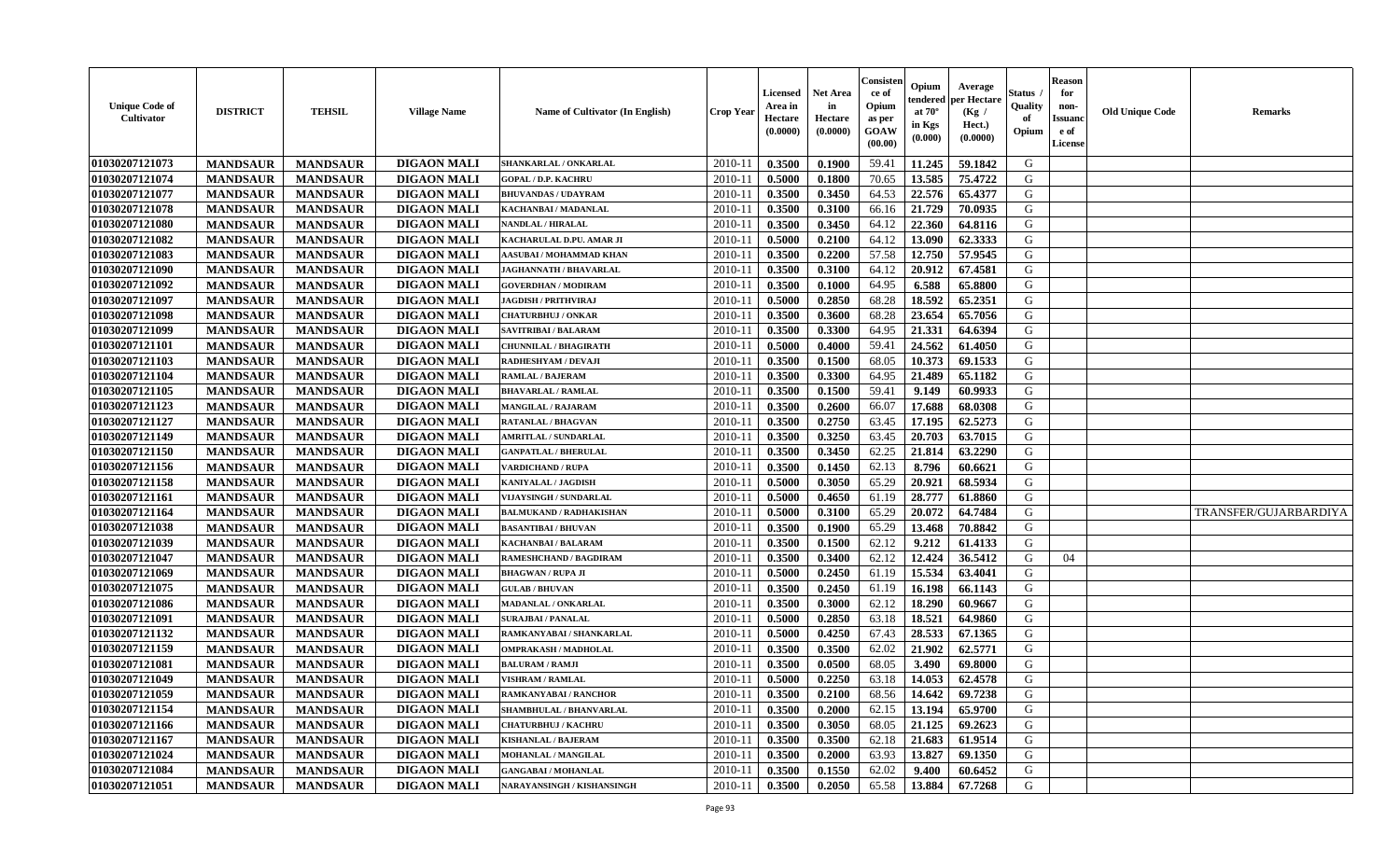| <b>Unique Code of</b><br>Cultivator | <b>DISTRICT</b> | <b>TEHSIL</b>   | <b>Village Name</b> | <b>Name of Cultivator (In English)</b> | Crop Year   | <b>Licensed</b><br>Area in<br>Hectare<br>(0.0000) | Net Area<br>in<br>Hectare<br>(0.0000) | Consisteı<br>ce of<br>Opium<br>as per<br><b>GOAW</b><br>(00.00) | Opium<br>endered<br>at $70^\circ$<br>in Kgs<br>(0.000) | Average<br><b>per Hectare</b><br>(Kg /<br>Hect.)<br>(0.0000) | Status<br>Quality<br>of<br>Opium | <b>Reason</b><br>for<br>non-<br>Issuand<br>e of<br>License | <b>Old Unique Code</b> | <b>Remarks</b>     |
|-------------------------------------|-----------------|-----------------|---------------------|----------------------------------------|-------------|---------------------------------------------------|---------------------------------------|-----------------------------------------------------------------|--------------------------------------------------------|--------------------------------------------------------------|----------------------------------|------------------------------------------------------------|------------------------|--------------------|
| 01030207121071                      | <b>MANDSAUR</b> | <b>MANDSAUR</b> | <b>DIGAON MALI</b>  | PANNALAL / ONKARLAL                    | 2010-11     | 0.3500                                            | 0.3200                                | 65.58                                                           | 21.595                                                 | 67.4844                                                      | G                                |                                                            |                        |                    |
| 01030207121060                      | <b>MANDSAUR</b> | <b>MANDSAUR</b> | <b>DIGAON MALI</b>  | <b>BIHARILAL / ONKARLAL</b>            | 2010-11     | 0.3500                                            | 0.1000                                | 65.58                                                           | 6.699                                                  | 66.9900                                                      | G                                |                                                            |                        |                    |
| 01030207121114                      | <b>MANDSAUR</b> | <b>MANDSAUR</b> | <b>DIGAON MALI</b>  | <b>JAMUNABAI / KACHRU</b>              | 2010-11     | 0.3500                                            | 0.3500                                | 64.46                                                           | 22.607                                                 | 64.5914                                                      | G                                |                                                            |                        |                    |
| 01030207121033                      | <b>MANDSAUR</b> | <b>MANDSAUR</b> | <b>DIGAON MALI</b>  | <b>SHANTIBAI / RAMLAL</b>              | 2010-11     | 0.5000                                            | 0.2000                                | 65.39                                                           | 13.835                                                 | 69.1750                                                      | G                                |                                                            |                        |                    |
| 01030207121162                      | <b>MANDSAUR</b> | <b>MANDSAUR</b> | <b>DIGAON MALI</b>  | <b>RAMLAL / HIRALAL</b>                | 2010-11     | 0.3500                                            | 0.1500                                | 61.15                                                           | 9.164                                                  | 61.0933                                                      | G                                |                                                            |                        |                    |
| 01030207121147                      | <b>MANDSAUR</b> | <b>MANDSAUR</b> | <b>DIGAON MALI</b>  | MOTYABAI / MADHODAS                    | $2010 - 1$  | 0.3500                                            | 0.3350                                | 59.81                                                           | 20.002                                                 | 59.7075                                                      | G                                |                                                            |                        |                    |
| 01030207121160                      | <b>MANDSAUR</b> | <b>MANDSAUR</b> | <b>DIGAON MALI</b>  | <b>MANOHAR / KASHIRAM</b>              | 2010-11     | 0.3500                                            | 0.1500                                | 60.67                                                           | 9.473                                                  | 63.1533                                                      | G                                |                                                            |                        |                    |
| 01030207121044                      | <b>MANDSAUR</b> | <b>MANDSAUR</b> | <b>DIGAON MALI</b>  | <b>GORDHAN / VARDA</b>                 | 2010-11     | 0.3500                                            | 0.3400                                | 59.76                                                           | 20.114                                                 | 59.1588                                                      | G                                |                                                            |                        |                    |
| 01030207121143                      | <b>MANDSAUR</b> | <b>MANDSAUR</b> | <b>DIGAON MALI</b>  | <b>MANOHARDAS / RUPADAS</b>            | 2010-11     | 0.3500                                            | 0.3450                                | 61.15                                                           | 22.014                                                 | 63.8087                                                      | G                                |                                                            |                        |                    |
| 01030207121118                      | <b>MANDSAUR</b> | <b>MANDSAUR</b> | <b>DIGAON MALI</b>  | <b>SHANTIBAI / VARDA</b>               | 2010-11     | 0.3500                                            | 0.3400                                | 61.15                                                           | 20.774                                                 | 61.1000                                                      | G                                |                                                            |                        |                    |
| 01030207121020                      | <b>MANDSAUR</b> | <b>MANDSAUR</b> | <b>DIGAON MALI</b>  | <b>RAMLAL / NANDA</b>                  | 2010-11     | 0.3500                                            | 0.2000                                | 64.01                                                           | 13.012                                                 | 65.0600                                                      | G                                |                                                            |                        |                    |
| 01030207121025                      | <b>MANDSAUR</b> | <b>MANDSAUR</b> | <b>DIGAON MALI</b>  | <b>BABULAL / VARDA</b>                 | 2010-11     | 0.3500                                            | 0.2750                                | 64.01                                                           | 17.648                                                 | 64.1745                                                      | G                                |                                                            |                        |                    |
| 01030207121045                      | <b>MANDSAUR</b> | <b>MANDSAUR</b> | <b>DIGAON MALI</b>  | <b>BHERULAL / DHANNA</b>               | 2010-11     | 0.3500                                            | 0.2450                                | 60.67                                                           | 15.133                                                 | 61.7673                                                      | G                                |                                                            |                        |                    |
| 01030207121004                      | <b>MANDSAUR</b> | <b>MANDSAUR</b> | <b>DIGAON MALI</b>  | <b>DEVILAL / PRABHULAL</b>             | $2010 - 11$ | 0.5000                                            | 0.4900                                | 66.76                                                           | 32.379                                                 | 66.0796                                                      | G                                |                                                            |                        |                    |
| 01030207121085                      | <b>MANDSAUR</b> | <b>MANDSAUR</b> | <b>DIGAON MALI</b>  | <b>KAMERIBAI / DEVA</b>                | 2010-11     | 0.3500                                            | 0.3450                                | 64.01                                                           | 22.083                                                 | 64.0087                                                      | G                                |                                                            |                        |                    |
| 01030207121173                      | <b>MANDSAUR</b> | <b>MANDSAUR</b> | <b>DIGAON MALI</b>  | <b>GANGARAM / RUPA</b>                 | 2010-11     | 0.3500                                            | 0.3350                                | 64.04                                                           | 21.975                                                 | 65.5970                                                      | G                                |                                                            |                        |                    |
| 01030207121168                      | <b>MANDSAUR</b> | <b>MANDSAUR</b> | <b>DIGAON MALI</b>  | KACHRIBAI / GORDHANLAL                 | 2010-11     | 0.5000                                            | 0.4750                                | 65.39                                                           | 32.219                                                 | 67.8295                                                      | G                                |                                                            |                        |                    |
| 01030207121030                      | <b>MANDSAUR</b> | <b>MANDSAUR</b> | <b>DIGAON MALI</b>  | KISHANLAL / BHERULAL                   | $2010 - 11$ | 0.3500                                            | 0.3050                                | 59.76                                                           | 17.629                                                 | 57.8000                                                      | G                                |                                                            |                        |                    |
| 01030207121128                      | <b>MANDSAUR</b> | <b>MANDSAUR</b> | <b>DIGAON MALI</b>  | <b>BADRILAL / RAMLAL</b>               | 2010-11     | 0.3500                                            | 0.2050                                | 64.04                                                           | 13.540                                                 | 66.0488                                                      | G                                |                                                            |                        |                    |
| 01030207121129                      | <b>MANDSAUR</b> | <b>MANDSAUR</b> | <b>DIGAON MALI</b>  | <b>RAMESHVAR / DHANNA</b>              | 2010-11     | 0.3500                                            | 0.2800                                | 65.39                                                           | 18.169                                                 | 64.8893                                                      | G                                |                                                            |                        |                    |
| 01030207121169                      | <b>MANDSAUR</b> | <b>MANDSAUR</b> | <b>DIGAON MALI</b>  | <b>PUSHKAR / HEMRAJ</b>                | 2010-11     | 0.3500                                            | 0.3350                                | 59.76                                                           | 20.677                                                 | 61.7224                                                      | G                                |                                                            |                        |                    |
| 01030207121170                      | <b>MANDSAUR</b> | <b>MANDSAUR</b> | <b>DIGAON MALI</b>  | <b>RAMLAL / SUKHLAL</b>                | $2010-11$   | 0.3500                                            | 0.2150                                | 64.04                                                           | 12.781                                                 | 59.4465                                                      | G                                |                                                            | 01030207107014         | <b>NAME CHANGE</b> |
| 01030207124008                      | <b>MANDSAUR</b> | <b>MANDSAUR</b> | <b>GANDHIGRAM</b>   | PRABHULAL / SHANKARLAL                 | $2010 - 11$ | 0.3500                                            | 0.2750                                | 62.26                                                           | 18.073                                                 | 65.7200                                                      | G                                |                                                            |                        |                    |
| 01030207124005                      | <b>MANDSAUR</b> | <b>MANDSAUR</b> | <b>GANDHIGRAM</b>   | <b>GANPATLAL / SHANKARLAL</b>          | 2010-11     | 0.3500                                            | 0.3350                                | 58.34                                                           | 20.911                                                 | 62.4209                                                      | G                                |                                                            |                        |                    |
| 01030207124006                      | <b>MANDSAUR</b> | <b>MANDSAUR</b> | <b>GANDHIGRAM</b>   | <b>MANOHARSINGH / BHAIRULAL</b>        | 2010-11     | 0.5000                                            | 0.1850                                | 64.69                                                           | 12.670                                                 | 68.4865                                                      | G                                |                                                            |                        |                    |
| 01030207124007                      | <b>MANDSAUR</b> | <b>MANDSAUR</b> | <b>GANDHIGRAM</b>   | PURALAL / JAGANNATH                    | 2010-11     | 0.3500                                            | 0.3300                                | 57.91                                                           | 20.376                                                 | 61.7455                                                      | G                                |                                                            |                        |                    |
| 01030207124009                      | <b>MANDSAUR</b> | <b>MANDSAUR</b> | <b>GANDHIGRAM</b>   | <b>JANIBAI / BHERULAL</b>              | 2010-11     | 0.3500                                            | 0.1300                                | 64.69                                                           | 8.964                                                  | 68.9538                                                      | G                                |                                                            |                        |                    |
| 01030207124011                      | <b>MANDSAUR</b> | <b>MANDSAUR</b> | <b>GANDHIGRAM</b>   | <b>DEVILAL / MODA</b>                  | 2010-11     | 0.5000                                            | 0.1950                                | 62.26                                                           | 12.719                                                 | 65.2256                                                      | G                                |                                                            |                        | <b>NAME CHANGE</b> |
| 01030207124012                      | <b>MANDSAUR</b> | <b>MANDSAUR</b> | <b>GANDHIGRAM</b>   | <b>BHAGVAN / BAGDIRAM</b>              | 2010-11     | 0.3500                                            | 0.1300                                | 60.90                                                           | 8.326                                                  | 64.0462                                                      | G                                |                                                            |                        |                    |
| 01030207124004                      | <b>MANDSAUR</b> | <b>MANDSAUR</b> | <b>GANDHIGRAM</b>   | <b>BHARATSINGH / SHANKARLAL</b>        | 2010-11     | 0.3500                                            | 0.2200                                | 57.89                                                           | 13.604                                                 | 61.8364                                                      | G                                |                                                            |                        |                    |
| 01030207124015                      | <b>MANDSAUR</b> | <b>MANDSAUR</b> | <b>GANDHIGRAM</b>   | <b>BALVANTSINGH / DEV JI</b>           | $2010 - 11$ | 0.3500                                            | 0.3250                                | 60.90                                                           | 20.515                                                 | 63.1231                                                      | G                                |                                                            |                        |                    |
| 01030207124022                      | <b>MANDSAUR</b> | <b>MANDSAUR</b> | <b>GANDHIGRAM</b>   | <b>VARADA / KESHURAM</b>               | 2010-11     | 0.3500                                            | 0.2100                                | 60.90                                                           | 13.146                                                 | 62.6000                                                      | G                                |                                                            |                        |                    |
| 01030207124023                      | <b>MANDSAUR</b> | <b>MANDSAUR</b> | <b>GANDHIGRAM</b>   | <b>GANESHRAM / BHERA</b>               | 2010-11     | 0.3500                                            | 0.1600                                | 60.90                                                           | 10.109                                                 | 63.1813                                                      | G                                |                                                            |                        | <b>NAME CHANGE</b> |
| 01030207124003                      | <b>MANDSAUR</b> | <b>MANDSAUR</b> | <b>GANDHIGRAM</b>   | <b>HIRALAL / NANDA</b>                 | 2010-11     | 0.3500                                            | 0.3200                                | 62.23                                                           | 20.287                                                 | 63.3969                                                      | G                                |                                                            |                        |                    |
| 01030207124027                      | <b>MANDSAUR</b> | <b>MANDSAUR</b> | <b>GANDHIGRAM</b>   | RAMESHVAR / JAVAHARLAL                 | 2010-11     | 0.3500                                            | 0.1800                                | 54.94                                                           | 10.258                                                 | 56.9889                                                      | G                                | 0.5                                                        |                        |                    |
| 01030207124034                      | <b>MANDSAUR</b> | <b>MANDSAUR</b> | <b>GANDHIGRAM</b>   | <b>HEMRAJ / HIRALAL</b>                | 2010-11     | 0.3500                                            | 0.0950                                | 62.23                                                           | 6.259                                                  | 65.8842                                                      | G                                |                                                            |                        |                    |
| 01030207124035                      | <b>MANDSAUR</b> | <b>MANDSAUR</b> | <b>GANDHIGRAM</b>   | RUKAMANBAI / BADRILAL                  | 2010-11     | 0.3500                                            | 0.3150                                | 60.97                                                           | 19.171                                                 | 60.8603                                                      | G                                |                                                            |                        | <b>NAME CHANGE</b> |
| 01030207124036                      | <b>MANDSAUR</b> | <b>MANDSAUR</b> | <b>GANDHIGRAM</b>   | <b>JAYSINGH / SHOBHARAM</b>            | 2010-11     | 0.5000                                            | 0.2150                                | 62.26                                                           | 13.653                                                 | 63.5023                                                      | G                                |                                                            |                        |                    |
| 01030207124024                      | <b>MANDSAUR</b> | <b>MANDSAUR</b> | <b>GANDHIGRAM</b>   | <b>NANDLAL / RAMPRATAP</b>             | 2010-11     | 0.3500                                            | 0.2150                                | 60.97                                                           | 13.553                                                 | 63.0372                                                      | G                                |                                                            |                        |                    |
| 01030207124014                      | <b>MANDSAUR</b> | <b>MANDSAUR</b> | <b>GANDHIGRAM</b>   | <b>GIRADHARI / UDA JI</b>              | $2010 - 11$ | 0.3500                                            | 0.1050                                | 62.23                                                           | 6.143                                                  | 58.5048                                                      | G                                | 08                                                         |                        |                    |
| 01030207124037                      | <b>MANDSAUR</b> | <b>MANDSAUR</b> | <b>GANDHIGRAM</b>   | <b>RATNIBAI / GANGARAM</b>             | 2010-11     | 0.3500                                            | 0.1900                                | 60.97                                                           | 11.227                                                 | 59.0895                                                      | G                                |                                                            |                        | <b>NAME CHANGE</b> |
| 01030207128006                      | <b>MANDSAUR</b> | <b>MANDSAUR</b> | <b>JAGGAKHEDI</b>   | RADHESHYAM / RATANLAL                  | 2010-11     | 0.3500                                            | 0.3050                                | 64.45                                                           | 20.412                                                 | 66.9246                                                      | G                                |                                                            |                        |                    |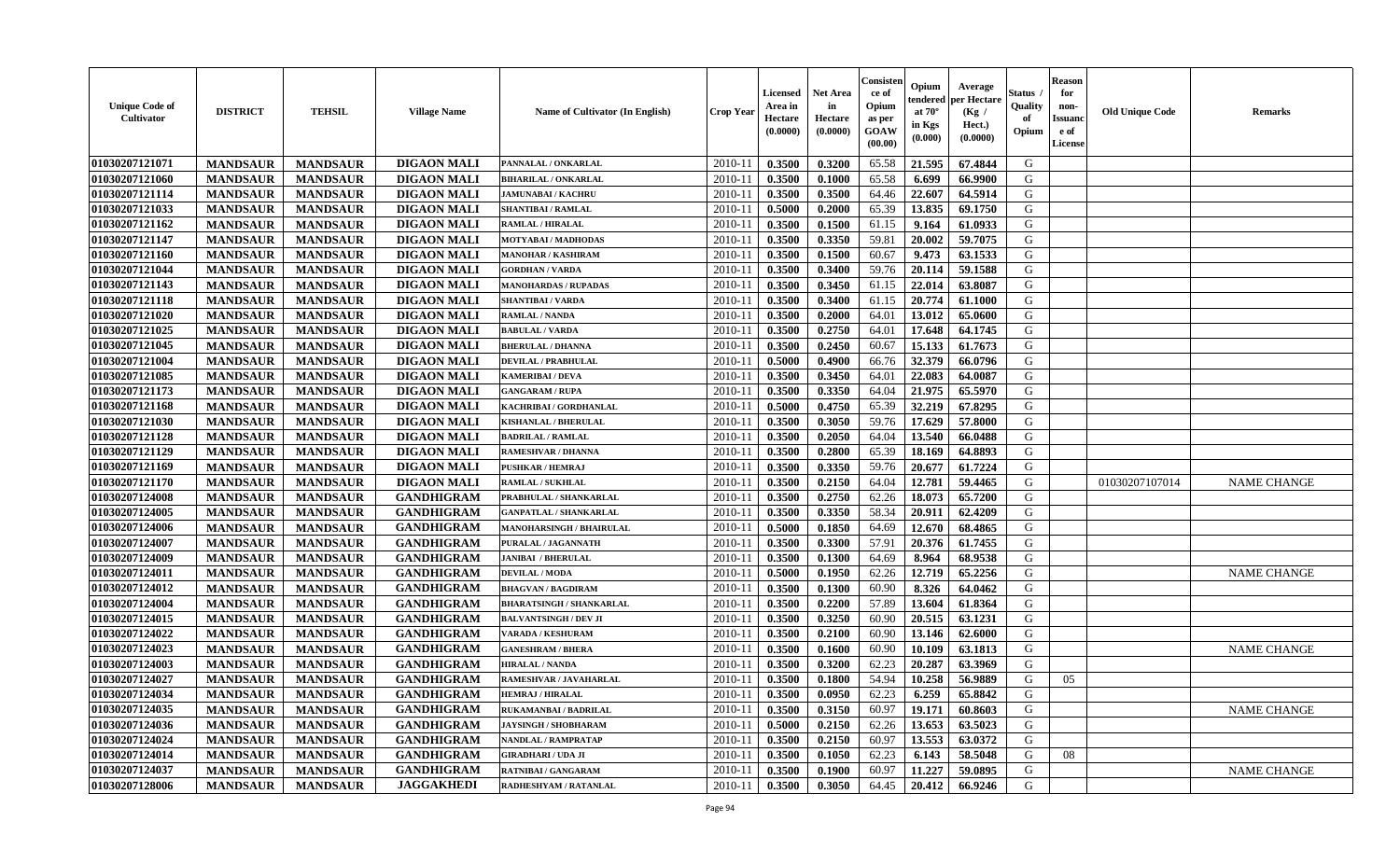| <b>Unique Code of</b><br>Cultivator | <b>DISTRICT</b> | <b>TEHSIL</b>   | <b>Village Name</b>                             | Name of Cultivator (In English)                   | <b>Crop Year</b> | Licensed<br>Area in<br>Hectare<br>(0.0000) | <b>Net Area</b><br>in<br>Hectare<br>(0.0000) | Consisten<br>ce of<br>Opium<br>as per<br><b>GOAW</b><br>(00.00) | Opium<br>tendered<br>at $70^\circ$<br>in Kgs<br>$(\mathbf{0.000})$ | Average<br>per Hectare<br>(Kg /<br>Hect.)<br>(0.0000) | Status<br>Quality<br>of<br>Opium | <b>Reason</b><br>for<br>non-<br><b>Issuand</b><br>e of<br>License | <b>Old Unique Code</b> | <b>Remarks</b> |
|-------------------------------------|-----------------|-----------------|-------------------------------------------------|---------------------------------------------------|------------------|--------------------------------------------|----------------------------------------------|-----------------------------------------------------------------|--------------------------------------------------------------------|-------------------------------------------------------|----------------------------------|-------------------------------------------------------------------|------------------------|----------------|
| 01030207128012                      | <b>MANDSAUR</b> | <b>MANDSAUR</b> | <b>JAGGAKHEDI</b>                               | <b>KANKUBAI/SURATRAM</b>                          | 2010-11          | 0.5000                                     | 0.1650                                       | 67.42                                                           | 11.606                                                             | 70.3394                                               | G                                |                                                                   |                        |                |
| 01030207128013                      | <b>MANDSAUR</b> | <b>MANDSAUR</b> | <b>JAGGAKHEDI</b>                               | KHIMA / CHATURBHUJ                                | 2010-1           | 0.3500                                     | 0.3250                                       | 64.45                                                           | 21.536                                                             | 66.2646                                               | G                                |                                                                   |                        |                |
| 01030207128026                      | <b>MANDSAUR</b> | <b>MANDSAUR</b> | <b>JAGGAKHEDI</b>                               | <b>GITABAI/BHERULAL</b>                           | 2010-1           | 0.5000                                     | 0.1250                                       | 62.52                                                           | 8.378                                                              | 67.0240                                               | G                                |                                                                   |                        |                |
| 01030207128066                      | <b>MANDSAUR</b> | <b>MANDSAUR</b> | <b>JAGGAKHEDI</b>                               | KACHRULAL / NANURAM                               | $2010 - 1$       | 0.5000                                     | 0.1550                                       | 61.70                                                           | 9.960                                                              | 64.2581                                               | G                                |                                                                   |                        |                |
| 01030207128078                      | <b>MANDSAUR</b> | <b>MANDSAUR</b> | <b>JAGGAKHEDI</b>                               | <b>JARESINGH / TEJSINGH</b>                       | 2010-11          | 0.3500                                     | 0.2500                                       | 60.41                                                           | 15.551                                                             | 62.2040                                               | G                                |                                                                   |                        |                |
| 01030207128081                      | <b>MANDSAUR</b> | <b>MANDSAUR</b> | <b>JAGGAKHEDI</b>                               | <b>CHANDMAL / RAMLAL</b>                          | $2010-1$         | 0.5000                                     | 0.1500                                       | 57.63                                                           | 9.657                                                              | 64.3800                                               | G                                |                                                                   |                        |                |
| 01030207128009                      | <b>MANDSAUR</b> | <b>MANDSAUR</b> | <b>JAGGAKHEDI</b>                               | <b>RADHESHYAM / NANDRAM</b>                       | $2010 - 11$      | 0.5000                                     | 0.2150                                       | 61.70                                                           | 13.451                                                             | 62.5628                                               | G                                |                                                                   |                        |                |
| 01030207128074                      | <b>MANDSAUR</b> | <b>MANDSAUR</b> | <b>JAGGAKHEDI</b>                               | <b>KAMALDAS / GARIBDAS</b>                        | 2010-11          | 0.3500                                     | 0.3050                                       | 61.70                                                           | 21.577                                                             | 70.7443                                               | G                                |                                                                   |                        |                |
| 01030207128025                      | <b>MANDSAUR</b> | <b>MANDSAUR</b> | <b>JAGGAKHEDI</b>                               | <b>HIRABAI/ CHAMPALAL</b>                         | 2010-11          | 0.5000                                     | 0.3500                                       | 63.90                                                           | 24.766                                                             | 70.7600                                               | G                                |                                                                   |                        |                |
| 01030207128017                      | <b>MANDSAUR</b> | <b>MANDSAUR</b> | <b>JAGGAKHEDI</b>                               | JAWAHARLAL. / NARAYAN                             | $2010 - 1$       | 0.5000                                     | 0.0950                                       | 60.11                                                           | 6.131                                                              | 64.5368                                               | G                                |                                                                   |                        |                |
| 01030207128064                      | <b>MANDSAUR</b> | <b>MANDSAUR</b> | <b>JAGGAKHEDI</b>                               | <b>VAJESINGH / TEJSINGH</b>                       | 2010-11          | 0.3500                                     | 0.1000                                       | 60.11                                                           | 6.329                                                              | 63.2900                                               | G                                |                                                                   |                        |                |
| 01030207128053                      | <b>MANDSAUR</b> | <b>MANDSAUR</b> | <b>JAGGAKHEDI</b>                               | RAMKANYABAI / HIRALAL                             | 2010-11          | 0.5000                                     | 0.2450                                       | 63.90                                                           | 16.021                                                             | 65.3918                                               | G                                |                                                                   |                        |                |
| 01030207128048                      | <b>MANDSAUR</b> | <b>MANDSAUR</b> | <b>JAGGAKHEDI</b>                               | <b>BASNTIBAI / MOHANLAL</b>                       | $2010 - 11$      | 0.3500                                     | 0.2500                                       | 57.63                                                           | 15.206                                                             | 60.8240                                               | G                                |                                                                   |                        |                |
| 01030207128042                      | <b>MANDSAUR</b> | <b>MANDSAUR</b> | <b>JAGGAKHEDI</b>                               | PUNAMCHANDRA / RATANLAL                           | $2010-1$         | 0.5000                                     | 0.4250                                       | 62.52                                                           | 28.482                                                             | 67.0165                                               | G                                |                                                                   |                        |                |
| 01030207128085                      | <b>MANDSAUR</b> | <b>MANDSAUR</b> | <b>JAGGAKHEDI</b>                               | <b>MANGILAL / DHURA</b>                           | $2010 - 1$       | 0.3500                                     | 0.3100                                       | 60.11                                                           | 19.759                                                             | 63.7387                                               | G                                |                                                                   |                        |                |
| 01030207128086                      | <b>MANDSAUR</b> | <b>MANDSAUR</b> | <b>JAGGAKHEDI</b>                               | <b>BHANVARBAI/BHANVARLAL</b>                      | $2010 - 1$       | 0.3500                                     | 0.2400                                       | 61.70                                                           | 16.677                                                             | 69.4875                                               | G                                |                                                                   |                        |                |
| 01030207130004                      | <b>MANDSAUR</b> | <b>MANDSAUR</b> |                                                 | KHANDERIYA MARU RAMCHANDRA / LAKSHMICHANDRA       | 2010-11          | 0.5000                                     | 0.1000                                       | 62.11                                                           | 6.388                                                              | 63.8800                                               | G                                |                                                                   |                        |                |
| 01030207130011                      | <b>MANDSAUR</b> | <b>MANDSAUR</b> | <b>KHANDERIYA MARU</b>                          | NATHULAL / PANNALAI                               | $2010 - 11$      | 0.5000                                     | 0.2650                                       | 59.51                                                           | 16.425                                                             | 61.9811                                               | G                                |                                                                   |                        |                |
| 01030207130019                      | <b>MANDSAUR</b> | <b>MANDSAUR</b> | <b>KHANDERIYA MARU</b>                          | <b>BHAGIRATH / SHIVLAL</b>                        | 2010-11          | 0.5000                                     | 0.3300                                       | 65.16                                                           | 22.117                                                             | 67.0212                                               | G                                |                                                                   |                        |                |
| 01030207130022                      | <b>MANDSAUR</b> | <b>MANDSAUR</b> | <b>KHANDERIYA MARU</b>                          | <b>BADRILAL / RAMLAL</b>                          | $2010 - 11$      | 0.3500                                     | 0.3150                                       | 62.94                                                           | 21.939                                                             | 69.6476                                               | G                                |                                                                   |                        |                |
| 01030207130030                      | <b>MANDSAUR</b> | <b>MANDSAUR</b> | <b>KHANDERIYA MARU</b>                          | RAMLAL / LAKSHMAN CHAMAR                          | $2010 - 1$       | 0.5000                                     | 0.3900                                       | 63.47                                                           | 26.530                                                             | 68.0256                                               | G                                |                                                                   |                        |                |
| 01030207130032                      | <b>MANDSAUR</b> | <b>MANDSAUR</b> | <b>KHANDERIYA MARU LAKSHMAN / BHUVAN</b>        |                                                   | 2010-11          | 0.3500                                     | 0.1350                                       | 62.31                                                           | 8.990                                                              | 66.5926                                               | G                                |                                                                   |                        |                |
| 01030207130035                      | <b>MANDSAUR</b> | <b>MANDSAUR</b> | <b>KHANDERIYA MARUBHARATSINGH/NANURAM</b>       |                                                   | 2010-11          | 0.5000                                     | 0.1900                                       | 62.31                                                           | 12.569                                                             | 66.1526                                               | G                                |                                                                   |                        |                |
| 01030207130045                      | <b>MANDSAUR</b> | <b>MANDSAUR</b> | KHANDERIYA MARU MODIRAM / HAMERA                |                                                   | 2010-1           | 0.5000                                     | 0.2800                                       | 63.74                                                           | 18.658                                                             | 66.6357                                               | G                                |                                                                   |                        |                |
| 01030207130055                      | <b>MANDSAUR</b> | <b>MANDSAUR</b> | KHANDERIYA MARU HEMRAJ / RAMLAL                 |                                                   | $2010-1$         | 0.5000                                     | 0.4550                                       | 62.31                                                           | 28.903                                                             | 63.5231                                               | G                                |                                                                   |                        |                |
| 01030207130058                      | <b>MANDSAUR</b> | <b>MANDSAUR</b> | <b>KHANDERIYA MARU</b>                          | <b>GANGABAI/KASTURA</b>                           | 2010-11          | 0.5000                                     | 0.3300                                       | 61.61                                                           | 20.833                                                             | 63.1303                                               | G                                |                                                                   |                        |                |
| 01030207130060                      | <b>MANDSAUR</b> | <b>MANDSAUR</b> |                                                 | <b>KHANDERIYA MARU RAJKUNVAR / D.PUTRI KISHOR</b> | $2010 - 1$       | 0.3500                                     | 0.1900                                       | 61.33                                                           | 12.100                                                             | 63.6842                                               | G                                |                                                                   |                        |                |
| 01030207130067                      | <b>MANDSAUR</b> | <b>MANDSAUR</b> | KHANDERIYA MARUMANGILAL / BHAGVAN               |                                                   | 2010-11          | 0.5000                                     | 0.2000                                       | 64.19                                                           | 13.131                                                             | 65.6550                                               | G                                |                                                                   |                        |                |
| 01030207130078                      | <b>MANDSAUR</b> | <b>MANDSAUR</b> | KHANDERIYA MARUSHIVLAL / MAGNIRAM               |                                                   | 2010-11          | 0.3500                                     | 0.3250                                       | 64.19                                                           | 21.770                                                             | 66.9846                                               | G                                |                                                                   |                        |                |
| 01030207130105                      | <b>MANDSAUR</b> | <b>MANDSAUR</b> | KHANDERIYA MARUSHIVALAL / KACHRU                |                                                   | $2010 - 1$       | 0.3500                                     | 0.2200                                       | 58.62                                                           | 13.382                                                             | 60.8273                                               | G                                |                                                                   |                        |                |
| 01030207130052                      | <b>MANDSAUR</b> | <b>MANDSAUR</b> | KHANDERIYA MARU RAMSINGH / BHUVAN               |                                                   | $2010 - 11$      | 0.5000                                     | 0.4450                                       | 62.12                                                           | 27.927                                                             | 62.7573                                               |                                  | 02                                                                |                        |                |
| 01030207130096                      | <b>MANDSAUR</b> | <b>MANDSAUR</b> | <b>KHANDERIYA MARU</b>                          | <b>SONABAI / CHUNNILAL</b>                        | 2010-11          | 0.3500                                     | 0.2250                                       | 61.61                                                           | 14.170                                                             | 62.9778                                               | G                                |                                                                   |                        |                |
| 01030207130104                      | <b>MANDSAUR</b> | <b>MANDSAUR</b> | <b>KHANDERIYA MARU KAWARLAL / SHANKARLAL</b>    |                                                   | 2010-1           | 0.5000                                     | 0.1000                                       | 64.19                                                           | 6.722                                                              | 67.2200                                               | G                                |                                                                   |                        |                |
| 01030207130013                      | <b>MANDSAUR</b> | <b>MANDSAUR</b> | <b>KHANDERIYA MARU DHANRAJ / GAMER</b>          |                                                   | 2010-11          | 0.3500                                     | 0.3250                                       | 59.51                                                           | 21.143                                                             | 65.0554                                               | G                                |                                                                   |                        |                |
| 01030207130014                      | <b>MANDSAUR</b> | <b>MANDSAUR</b> | KHANDERIYA MARURATANLAL / KARU                  |                                                   | 2010-11          | 0.3500                                     | 0.1750                                       | 63.05                                                           | 11.304                                                             | 64.5943                                               | G                                |                                                                   |                        |                |
| 01030207130042                      | <b>MANDSAUR</b> |                 | MANDSAUR   KHANDERIYA MARU BHAGIRATH / JAYSINGH |                                                   | 2010-11          | 0.3500                                     |                                              |                                                                 |                                                                    | 0.0000                                                | N                                |                                                                   |                        | NAME CHANGE    |
| 01030207130049                      | <b>MANDSAUR</b> | <b>MANDSAUR</b> | KHANDERIYA MARU MANNALAL / KARULAL              |                                                   | 2010-11          | 0.5000                                     | 0.2050                                       | 61.61                                                           | 13.413                                                             | 65.4293                                               | G                                |                                                                   |                        |                |
| 01030207130070                      | <b>MANDSAUR</b> | <b>MANDSAUR</b> | KHANDERIYA MARU AASHARAM / UDA                  |                                                   | 2010-11          | 0.3500                                     | 0.2000                                       | 61.61                                                           | 13.387                                                             | 66.9350                                               | G                                |                                                                   |                        |                |
| 01030207130081                      | <b>MANDSAUR</b> | <b>MANDSAUR</b> | KHANDERIYA MARU SITARAM / GIRDHARI              |                                                   | 2010-11          | 0.3500                                     | 0.1700                                       | 59.51                                                           | 10.763                                                             | 63.3118                                               | G                                |                                                                   |                        |                |
| 01030207130041                      | <b>MANDSAUR</b> | <b>MANDSAUR</b> | <b>KHANDERIYA MARU BANSHIDAS / GOPALDAS</b>     |                                                   | 2010-11          | 0.3500                                     | 0.1900                                       | 62.25                                                           | 12.672                                                             | 66.6947                                               | G                                |                                                                   |                        |                |
| 01030207130034                      | <b>MANDSAUR</b> | <b>MANDSAUR</b> | KHANDERIYA MARUSAYRABAI/KAMAL                   |                                                   | 2010-11          | 0.3500                                     | 0.1100                                       | 64.19                                                           | 7.648                                                              | 69.5273                                               | $\mathsf G$                      |                                                                   |                        |                |
| 01030207130064                      | <b>MANDSAUR</b> |                 | MANDSAUR   KHANDERIYA MARU BAGDIBAI / RUGNATH   |                                                   | 2010-11          | 0.3500                                     | 0.1800                                       | 62.25                                                           | 11.436                                                             | 63.5333                                               | G                                |                                                                   |                        |                |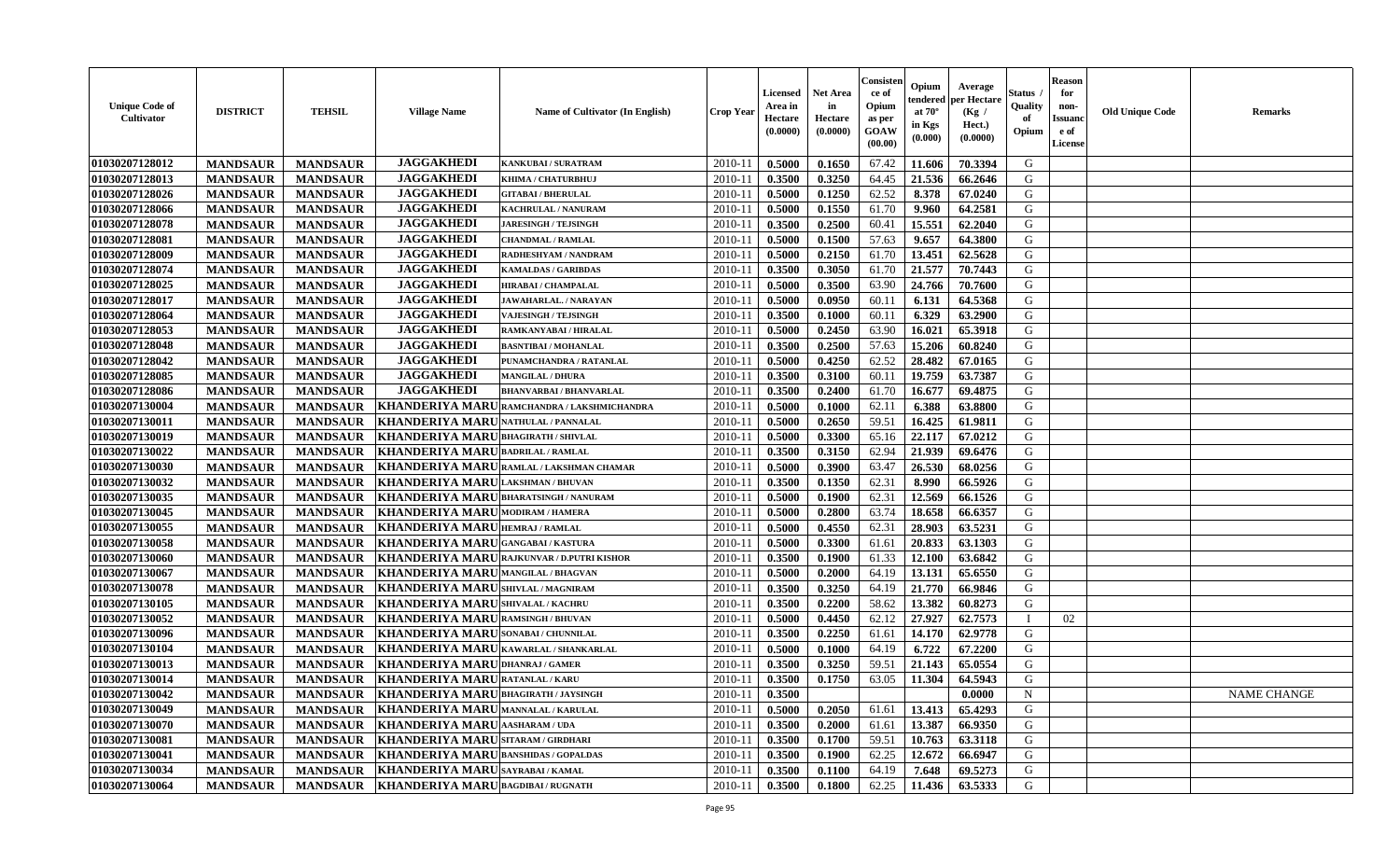| <b>Unique Code of</b><br>Cultivator | <b>DISTRICT</b> | <b>TEHSIL</b>   | <b>Village Name</b>           | <b>Name of Cultivator (In English)</b> | <b>Crop Year</b> | <b>Licensed</b><br>Area in<br>Hectare<br>(0.0000) | <b>Net Area</b><br>in<br>Hectare<br>(0.0000) | Consisten<br>ce of<br>Opium<br>as per<br><b>GOAW</b><br>(00.00) | Opium<br>tendered<br>at $70^\circ$<br>in Kgs<br>(0.000) | Average<br>per Hectare<br>(Kg /<br>Hect.)<br>(0.0000) | Status .<br>Quality<br>of<br>Opium | <b>Reason</b><br>for<br>non-<br><b>Issuanc</b><br>e of<br>License | <b>Old Unique Code</b> | <b>Remarks</b>     |
|-------------------------------------|-----------------|-----------------|-------------------------------|----------------------------------------|------------------|---------------------------------------------------|----------------------------------------------|-----------------------------------------------------------------|---------------------------------------------------------|-------------------------------------------------------|------------------------------------|-------------------------------------------------------------------|------------------------|--------------------|
| 01030207130069                      | <b>MANDSAUR</b> | <b>MANDSAUR</b> | KHANDERIYA MARUGANGABAI/GAMER |                                        | 2010-11          | 0.3500                                            | 0.2250                                       | 59.25                                                           | 13.839                                                  | 61.5067                                               | G                                  |                                                                   |                        |                    |
| 01030207129036                      | <b>MANDSAUR</b> | <b>MANDSAUR</b> | <b>KOLWA</b>                  | <b>PRITHVIRAJ / HIRA</b>               | $2010 - 11$      | 0.3500                                            | 0.2550                                       | 64.83                                                           | 17.587                                                  | 68.9686                                               | G                                  |                                                                   |                        |                    |
| 01030207129002                      | <b>MANDSAUR</b> | <b>MANDSAUR</b> | <b>KOLWA</b>                  | <b>MANGILAL / NANDA</b>                | $2010 - 1$       | 0.3500                                            | 0.3300                                       | 61.01                                                           | 20.090                                                  | 60.8788                                               | G                                  |                                                                   |                        |                    |
| 01030207129008                      | <b>MANDSAUR</b> | <b>MANDSAUR</b> | <b>KOLWA</b>                  | KHEMCHAND / RAGHUNATH                  | 2010-11          | 0.3500                                            | 0.3050                                       | 61.01                                                           | 20.351                                                  | 66.7246                                               | G                                  |                                                                   |                        |                    |
| 01030207129013                      | <b>MANDSAUR</b> | <b>MANDSAUR</b> | <b>KOLWA</b>                  | <b>VINESH / RAMCHANDRA</b>             | 2010-11          | 0.5000                                            | 0.2500                                       | 62.70                                                           | 17.269                                                  | 69.0760                                               | G                                  |                                                                   |                        |                    |
| 01030207129014                      | <b>MANDSAUR</b> | <b>MANDSAUR</b> | <b>KOLWA</b>                  | SATAYNARAYAN / MOTILAL                 | $2010 - 11$      | 0.5000                                            | 0.3050                                       | 58.71                                                           | 18.536                                                  | 60.7738                                               | G                                  |                                                                   |                        |                    |
| 01030207129030                      | <b>MANDSAUR</b> | <b>MANDSAUR</b> | <b>KOLWA</b>                  | <b>MADHU / HIRA</b>                    | 2010-11          | 0.3500                                            | 0.1500                                       | 59.42                                                           | 9.219                                                   | 61.4600                                               | G                                  |                                                                   |                        |                    |
| 01030207129035                      | <b>MANDSAUR</b> | <b>MANDSAUR</b> | <b>KOLWA</b>                  | <b>KALABAI/MANGUDAS</b>                | $2010 - 11$      | 0.5000                                            | 0.2050                                       | 61.01                                                           | 13.117                                                  | 63.9854                                               | G                                  |                                                                   |                        |                    |
| 01030207129045                      | <b>MANDSAUR</b> | <b>MANDSAUR</b> | <b>KOLWA</b>                  | <b>HARIDAS / KAMLADAS</b>              | 2010-11          | 0.5000                                            | 0.3750                                       | 59.42                                                           | 22.987                                                  | 61.2987                                               | G                                  |                                                                   |                        |                    |
| 01030207129046                      | <b>MANDSAUR</b> | <b>MANDSAUR</b> | <b>KOLWA</b>                  | SATAYNARAYAN / HARLAL                  | 2010-11          | 0.5000                                            | 0.4750                                       | 52.79                                                           | 26.380                                                  | 55.5368                                               | G                                  | 04                                                                |                        |                    |
| 01030207129067                      | <b>MANDSAUR</b> | <b>MANDSAUR</b> | <b>KOLWA</b>                  | MAGANLAL / LAKSHMICHANDRA              | $2010 - 11$      | 0.5000                                            | 0.3500                                       | 61.01                                                           | 21.641                                                  | 61.8314                                               | G                                  |                                                                   |                        |                    |
| 01030207129076                      | <b>MANDSAUR</b> | <b>MANDSAUR</b> | <b>KOLWA</b>                  | <b>BAGDIRAM / NARAYAN</b>              | 2010-11          | 0.3500                                            | 0.1800                                       | 61.01                                                           | 12.324                                                  | 68.4667                                               | G                                  |                                                                   |                        |                    |
| 01030207129051                      | <b>MANDSAUR</b> | <b>MANDSAUR</b> | <b>KOLWA</b>                  | <b>MOHANBAI/SHANKARLAL</b>             | $2010 - 11$      | 0.5000                                            | 0.4100                                       | 61.17                                                           | 25.552                                                  | 62.3220                                               | G                                  |                                                                   |                        |                    |
| 01030207129088                      | <b>MANDSAUR</b> | <b>MANDSAUR</b> | <b>KOLWA</b>                  | RANGLAL / HEMRAJ                       | $2010 - 1$       | 0.3500                                            | 0.3450                                       | 61.17                                                           | 21.916                                                  | 63.5246                                               | G                                  |                                                                   |                        |                    |
| 01030207129001                      | <b>MANDSAUR</b> | <b>MANDSAUR</b> | <b>KOLWA</b>                  | <b>KAMLABAI/RAMLAL</b>                 | 2010-11          | 0.3500                                            | 0.1900                                       | 61.17                                                           | 12.304                                                  | 64.7579                                               | G                                  |                                                                   |                        |                    |
| 01030207129011                      | <b>MANDSAUR</b> | <b>MANDSAUR</b> | <b>KOLWA</b>                  | <b>GOPAL / FAKIRCHAND</b>              | 2010-11          | 0.3500                                            | 0.3050                                       | 62.70                                                           | 19.965                                                  | 65.4590                                               | G                                  |                                                                   |                        |                    |
| 01030207129018                      | <b>MANDSAUR</b> | <b>MANDSAUR</b> | <b>KOLWA</b>                  | SHAMBHULAL / SHANKARLAL                | $2010 - 11$      | 0.3500                                            | 0.3150                                       | 62.70                                                           | 20.234                                                  | 64.2349                                               | G                                  |                                                                   |                        |                    |
| 01030207129009                      | <b>MANDSAUR</b> | <b>MANDSAUR</b> | <b>KOLWA</b>                  | <b>KELASH / BHANVARLAL</b>             | 2010-11          | 0.3500                                            | 0.3050                                       | 61.17                                                           | 19.426                                                  | 63.6918                                               | G                                  |                                                                   |                        |                    |
| 01030207129082                      | <b>MANDSAUR</b> | <b>MANDSAUR</b> | <b>KOLWA</b>                  | <b>KANHEYALAL / PANNALAL</b>           | $2010 - 11$      | 0.3500                                            | 0.2700                                       | 61.17                                                           | 16.717                                                  | 61.9148                                               | G                                  |                                                                   |                        |                    |
| 01030207129089                      | <b>MANDSAUR</b> | <b>MANDSAUR</b> | <b>KOLWA</b>                  | NANDUBAI/LAKSHMAN                      | 2010-11          | 0.3500                                            | 0.2150                                       | 59.42                                                           | 13.072                                                  | 60.8000                                               | G                                  |                                                                   |                        |                    |
| 01030207131016                      | <b>MANDSAUR</b> | <b>MANDSAUR</b> | <b>LABDARI</b>                | <b>BAGDIRAM / UDAYLAL</b>              | 2010-11          | 0.3500                                            | 0.3250                                       | 65.73                                                           | 21.869                                                  | 67.2892                                               | G                                  |                                                                   |                        | <b>NAME CHANGE</b> |
| 01030207131005                      | <b>MANDSAUR</b> | <b>MANDSAUR</b> | <b>LABDARI</b>                | KANIRAM / KANVARLAL                    | $2010 - 11$      | 0.3500                                            | 0.3300                                       | 65.73                                                           | 22.198                                                  | 67.2667                                               | G                                  |                                                                   |                        |                    |
| 01030207131014                      | <b>MANDSAUR</b> | <b>MANDSAUR</b> | <b>LABDARI</b>                | <b>GANESHRAM / KAVNRLAL</b>            | 2010-11          | 0.3500                                            | 0.2900                                       | 64.26                                                           | 19.608                                                  | 67.6138                                               | G                                  |                                                                   |                        |                    |
| 01030207131019                      | <b>MANDSAUR</b> | <b>MANDSAUR</b> | <b>LABDARI</b>                | <b>MEHATABBAI/KARU</b>                 | 2010-11          | 0.5000                                            | 0.4000                                       | 61.12                                                           | 26.360                                                  | 65.9000                                               | G                                  |                                                                   |                        |                    |
| 01030207131024                      | <b>MANDSAUR</b> | <b>MANDSAUR</b> | <b>LABDARI</b>                | <b>BHERULAL / NANURAM</b>              | $2010 - 1$       | 0.5000                                            | 0.1850                                       | 64.26                                                           | 12.200                                                  | 65.9459                                               | G                                  |                                                                   |                        |                    |
| 01030207131025                      | <b>MANDSAUR</b> | <b>MANDSAUR</b> | <b>LABDARI</b>                | <b>BHANVARLAL / SALAGRAM</b>           | 2010-11          | 0.5000                                            | 0.3250                                       | 64.54                                                           | 20.468                                                  | 62.9785                                               | G                                  |                                                                   |                        |                    |
| 01030207131021                      | <b>MANDSAUR</b> | <b>MANDSAUR</b> | <b>LABDARI</b>                | <b>BHAGIRATH / UDAYLAL</b>             | $2010-11$        | 0.3500                                            | 0.3350                                       | 56.34                                                           | 21.546                                                  | 64.3164                                               | G                                  |                                                                   |                        |                    |
| 01030207131012                      | <b>MANDSAUR</b> | <b>MANDSAUR</b> | <b>LABDARI</b>                | RAMPRASAD / LAKSHMAN                   | 2010-11          | 0.3500                                            | 0.3300                                       | 64.95                                                           | 22.259                                                  | 67.4515                                               | G                                  |                                                                   |                        |                    |
| 01030207131010                      | <b>MANDSAUR</b> | <b>MANDSAUR</b> | <b>LABDARI</b>                | TEKCHANDRA / BHAGIRATH                 | 2010-11          | 0.5000                                            | 0.4950                                       | 64.26                                                           | 32.828                                                  | 66.3192                                               | G                                  |                                                                   |                        |                    |
| 01030207131023                      | <b>MANDSAUR</b> | <b>MANDSAUR</b> | <b>LABDARI</b>                | <b>LAKSHMAN / BADRILAL</b>             | $2010 - 11$      | 0.5000                                            | 0.3150                                       | 64.10                                                           | 20.823                                                  | 66.1048                                               | G                                  |                                                                   |                        |                    |
| 01030207131026                      | <b>MANDSAUR</b> | <b>MANDSAUR</b> | <b>LABDARI</b>                | RUKMANBAI / PURALAL                    | 2010-11          | 0.3500                                            | 0.1900                                       | 64.31                                                           | 12.044                                                  | 63.3895                                               | G                                  |                                                                   |                        |                    |
| 01030207131031                      | <b>MANDSAUR</b> | <b>MANDSAUR</b> | <b>LABDARI</b>                | <b>KANHIYALAL / GULAB</b>              | 2010-11          | 0.5000                                            | 0.2000                                       | 61.93                                                           | 12.395                                                  | 61.9750                                               | G                                  |                                                                   |                        |                    |
| 01030207019002                      | <b>MANDSAUR</b> | <b>MANDSAUR</b> | <b>LALGHATI</b>               | <b>HITESH / BANSILAL</b>               | $2010 - 11$      | 0.3500                                            | 0.2700                                       | 66.93                                                           | 17.870                                                  | 66.1852                                               | G                                  |                                                                   |                        |                    |
| 01030207019007                      | <b>MANDSAUR</b> | <b>MANDSAUR</b> | <b>LALGHATI</b>               | <b>DEUBAI/KISANLAL</b>                 | 2010-11          | 0.5000                                            | 0.1300                                       | 64.48                                                           | 8.871                                                   | 68.2385                                               | G                                  |                                                                   |                        |                    |
| 01030207019010                      | <b>MANDSAUR</b> | <b>MANDSAUR</b> | <b>LALGHATI</b>               | <b>MANGILAL / RAMLAL</b>               | 2010-11          | 0.5000                                            | 0.1900                                       | 66.93                                                           | 12.698                                                  | 66.8316                                               | G                                  |                                                                   |                        |                    |
| 01030207019041                      | <b>MANDSAUR</b> | <b>MANDSAUR</b> | <b>LALGHATI</b>               | <b>GATTUBAI / DEVICHANDRA</b>          |                  | $2010-11$ 0.3500                                  | 0.1350                                       | 60.99                                                           | 8.739                                                   | 64.7333                                               | G                                  |                                                                   |                        |                    |
| 01030207019001                      | <b>MANDSAUR</b> | <b>MANDSAUR</b> | <b>LALGHATI</b>               | <b>MANGIAL / KASTURCHAND</b>           | 2010-11          | 0.3500                                            | 0.1250                                       | 64.63                                                           | 8.356                                                   | 66.8480                                               | G                                  |                                                                   |                        |                    |
| 01030207019003                      | <b>MANDSAUR</b> | <b>MANDSAUR</b> | <b>LALGHATI</b>               | RUKAMANIBAI / KASTURCHANDRA            | 2010-11          | 0.3500                                            | 0.1200                                       | 66.93                                                           | 8.012                                                   | 66.7667                                               | G                                  |                                                                   |                        | <b>NAME CHANGE</b> |
| 01030207019006                      | <b>MANDSAUR</b> | <b>MANDSAUR</b> | <b>LALGHATI</b>               | MANGIBAI / PANNALAL                    | 2010-11          | 0.3500                                            | 0.3050                                       | 63.45                                                           | 18.890                                                  | 61.9344                                               | G                                  |                                                                   |                        |                    |
| 01030207019012                      | <b>MANDSAUR</b> | <b>MANDSAUR</b> | <b>LALGHATI</b>               | <b>BANSILAL / MOHANLAL</b>             | 2010-11          | 0.3500                                            | 0.3100                                       | 63.57                                                           | 20.079                                                  | 64.7710                                               | G                                  |                                                                   |                        |                    |
| 01030207019013                      | <b>MANDSAUR</b> | <b>MANDSAUR</b> | <b>LALGHATI</b>               | SATYNARAYAN / BAPULAL                  | 2010-11          | 0.3500                                            | 0.1550                                       | 60.99                                                           | 10.185                                                  | 65.7097                                               | G                                  |                                                                   |                        |                    |
| 01030207019016                      | <b>MANDSAUR</b> | <b>MANDSAUR</b> | <b>LALGHATI</b>               | <b>MADANLAL / PANNALAL</b>             | $2010 - 11$      | 0.3500                                            | 0.0750                                       | 63.45                                                           | 5.112                                                   | 68.1600                                               | G                                  |                                                                   |                        |                    |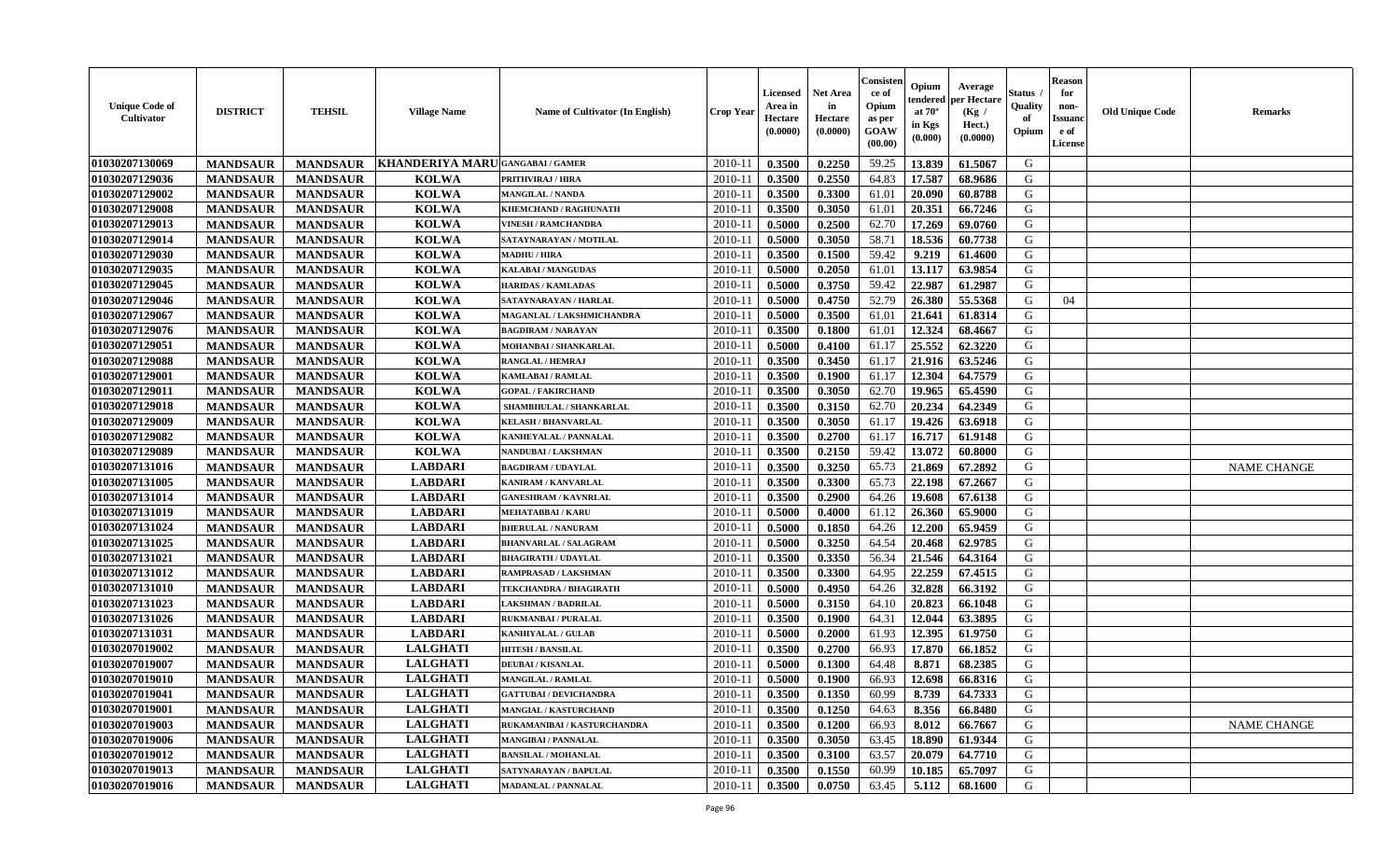| <b>Unique Code of</b><br><b>Cultivator</b> | <b>DISTRICT</b> | <b>TEHSIL</b>   | <b>Village Name</b>    | <b>Name of Cultivator (In English)</b> | <b>Crop Year</b> | <b>Licensed</b><br>Area in<br>Hectare<br>(0.0000) | Net Area<br>in<br>Hectare<br>(0.0000) | Consister<br>ce of<br>Opium<br>as per<br>GOAW<br>(00.00) | Opium<br>endereo<br>at $70^\circ$<br>in Kgs<br>(0.000) | Average<br>per Hectare<br>(Kg /<br>Hect.)<br>(0.0000) | Status<br>Quality<br>of<br>Opium | <b>Reason</b><br>for<br>non-<br>Issuan<br>e of<br><b>License</b> | <b>Old Unique Code</b> | <b>Remarks</b>                         |
|--------------------------------------------|-----------------|-----------------|------------------------|----------------------------------------|------------------|---------------------------------------------------|---------------------------------------|----------------------------------------------------------|--------------------------------------------------------|-------------------------------------------------------|----------------------------------|------------------------------------------------------------------|------------------------|----------------------------------------|
| 01030207019021                             | <b>MANDSAUR</b> | <b>MANDSAUR</b> | <b>LALGHATI</b>        | <b>BHERULAL / MANGILAL</b>             | 2010-11          | 0.3500                                            | 0.1200                                | 65.51                                                    | 7.871                                                  | 65.5917                                               | G                                |                                                                  |                        |                                        |
| 01030207019023                             | <b>MANDSAUR</b> | <b>MANDSAUR</b> | <b>LALGHATI</b>        | <b>GOPAL / MANGILAL</b>                | $2010 - 1$       | 0.3500                                            | 0.3550                                | 65.51                                                    | 23.284                                                 | 65.5887                                               | G                                |                                                                  |                        |                                        |
| 01030207019024                             | <b>MANDSAUR</b> | <b>MANDSAUR</b> | <b>LALGHATI</b>        | SHIVNARAYAN / GOPAL                    | $2010 - 1$       | 0.3500                                            | 0.3350                                | 65.51                                                    | 21.805                                                 | 65.0896                                               | G                                |                                                                  |                        |                                        |
| 01030207019025                             | <b>MANDSAUR</b> | <b>MANDSAUR</b> | <b>LALGHATI</b>        | <b>SURESH / BAPULAI</b>                | 2010-11          | 0.3500                                            | 0.1750                                | 65.76                                                    | 12.560                                                 | 71.7714                                               | G                                |                                                                  |                        |                                        |
| 01030207019031                             | <b>MANDSAUR</b> | <b>MANDSAUR</b> | <b>LALGHATI</b>        | <b>ONKARLAL / UDAYRAM</b>              | 2010-11          | 0.3500                                            | 0.1700                                | 65.76                                                    | 12.006                                                 | 70.6235                                               | G                                |                                                                  |                        |                                        |
| 01030207019032                             | <b>MANDSAUR</b> | <b>MANDSAUR</b> | <b>LALGHATI</b>        | <b>JUMMABAI/RATANLAL</b>               | 2010-11          | 0.3500                                            | 0.1450                                | 65.76                                                    | 10.005                                                 | 69.0000                                               | G                                |                                                                  |                        |                                        |
| 01030207019035                             | <b>MANDSAUR</b> | <b>MANDSAUR</b> | <b>LALGHATI</b>        | PRABHULAL / KASTURCHANDRA              | 2010-11          | 0.3500                                            | 0.2200                                | 66.61                                                    | 14.607                                                 | 66.3955                                               | G                                |                                                                  |                        |                                        |
| 01030207019037                             | <b>MANDSAUR</b> | <b>MANDSAUR</b> | <b>LALGHATI</b>        | <b>GATUBAI/BAGDIRAM</b>                | $2010 - 1$       | 0.3500                                            | 0.2750                                | 68.86                                                    | 19.694                                                 | 71.6145                                               | G                                |                                                                  |                        |                                        |
| 01030207019039                             | <b>MANDSAUR</b> | <b>MANDSAUR</b> | <b>LALGHATI</b>        | SHIVNARAYAN / RAMLAL                   | 2010-11          | 0.3500                                            | 0.2000                                | 61.68                                                    | 13.349                                                 | 66.7450                                               | $\blacksquare$                   | 02                                                               |                        |                                        |
| 01030207019045                             | <b>MANDSAUR</b> | <b>MANDSAUR</b> | <b>LALGHATI</b>        | KANVARLAL / KANIRAM                    | 2010-11          | 0.3500                                            | 0.1750                                | 63.45                                                    | 11.593                                                 | 66.2457                                               | G                                |                                                                  |                        |                                        |
| 01030207019026                             | <b>MANDSAUR</b> | <b>MANDSAUR</b> | <b>LALGHATI</b>        | <b>DASHRATH / GOPAL</b>                | 2010-11          | 0.3500                                            | 0.2450                                | 60.99                                                    | 14.812                                                 | 60.4571                                               | G                                |                                                                  |                        |                                        |
| 01030207019048                             | <b>MANDSAUR</b> | <b>MANDSAUR</b> | <b>LALGHATI</b>        | KANIRAM / GIRDHARILAL                  | 2010-11          | 0.3500                                            | 0.2450                                | 65.91                                                    | 17.184                                                 | 70.1388                                               | G                                |                                                                  |                        |                                        |
| 01030207019049                             | <b>MANDSAUR</b> | <b>MANDSAUR</b> | <b>LALGHATI</b>        | <b>BHUVANILAL / KANIRAM</b>            | 2010-11          | 0.3500                                            | 0.2000                                | 68.23                                                    | 14.475                                                 | 72.3750                                               | G                                |                                                                  |                        |                                        |
| 01030207019018                             | <b>MANDSAUR</b> | <b>MANDSAUR</b> | <b>LALGHATI</b>        | RAMLAL / KISHANLAL                     | $2010-1$         | 0.3500                                            | 0.1550                                | 66.50                                                    | 11.125                                                 | 71,7742                                               | G                                |                                                                  |                        |                                        |
| 01030207019053                             | <b>MANDSAUR</b> | <b>MANDSAUR</b> | <b>LALGHATI</b>        | <b>DASRATH / PREMCHAND</b>             | 2010-11          | 0.5000                                            | 0.1500                                | 66.50                                                    | 10.023                                                 | 66.8200                                               | G                                |                                                                  |                        |                                        |
| 01030207019054                             | <b>MANDSAUR</b> | <b>MANDSAUR</b> | <b>LALGHATI</b>        | RADHESHYAM / KARULAL                   | 2010-11          | 0.3500                                            | 0.2500                                | 63.81                                                    | 16.736                                                 | 66.9440                                               | G                                |                                                                  |                        |                                        |
| 01030207019055                             | <b>MANDSAUR</b> | <b>MANDSAUR</b> | <b>LALGHATI</b>        | <b>FAKIRCHAND / KACRU</b>              | $2010 - 11$      | 0.5000                                            | 0.2300                                | 63.81                                                    | 14.357                                                 | 62,4217                                               | G                                |                                                                  |                        |                                        |
| 01030207019027                             | <b>MANDSAUR</b> | <b>MANDSAUR</b> | <b>LALGHATI</b>        | <b>KANVARLAL / HANSRAJ</b>             | 2010-11          | 0.3500                                            | 0.1550                                | 63.81                                                    | 10.884                                                 | 70.2194                                               | G                                |                                                                  |                        |                                        |
| 01030207019015                             | <b>MANDSAUR</b> | <b>MANDSAUR</b> | <b>LALGHATI</b>        | <b>NANIBAI/UDAYLAL</b>                 | $2010 - 1$       | 0.3500                                            | 0.2600                                | 60.40                                                    | 16.981                                                 | 65.3115                                               | G                                |                                                                  |                        |                                        |
| 01030207132030                             | <b>MANDSAUR</b> | <b>MANDSAUR</b> | <b>LILDA</b>           | <b>SAJJANSINGH / SHIVSINGH</b>         | 2010-11          | 0.5000                                            | 0.4200                                | 62.26                                                    | 26.229                                                 | 62.4500                                               | G                                |                                                                  |                        |                                        |
| 01030207132001                             | <b>MANDSAUR</b> | <b>MANDSAUR</b> | <b>LILDA</b>           | <b>BHAVSINGH / CHANDA</b>              | 2010-11          | 0.3500                                            | 0.2700                                | 54.00                                                    | 15.552                                                 | 57.6000                                               | G                                | 05                                                               |                        |                                        |
| 01030207132007                             | <b>MANDSAUR</b> | <b>MANDSAUR</b> | <b>LILDA</b>           | PANIBAI / BHAGVATSINGH                 | $2010 - 1$       | 0.3500                                            | 0.3500                                | 59.43                                                    | 20.911                                                 | 59.7457                                               |                                  | 02                                                               |                        |                                        |
| 01030207132013                             | <b>MANDSAUR</b> | <b>MANDSAUR</b> | <b>LILDA</b>           | <b>UMMEDSINGH / KARANSINGH</b>         | 2010-11          | 0.3500                                            | 0.3050                                | 53.91                                                    | 17.028                                                 | 55.8295                                               | G                                | 04                                                               |                        |                                        |
| 01030207132014                             | <b>MANDSAUR</b> | <b>MANDSAUR</b> | <b>LILDA</b>           | <b>BALVANTSINGH / BHAGVATSINGH</b>     | 2010-11          | 0.3500                                            | 0.3250                                | 62.26                                                    | 20.395                                                 | 62.7538                                               | G                                |                                                                  |                        |                                        |
| 01030207132016                             | <b>MANDSAUR</b> | <b>MANDSAUR</b> | <b>LILDA</b>           | <b>GOVINDSINGH / NIRBHESINGH</b>       | 2010-1           | 0.3500                                            | 0.2800                                | 58.69                                                    | 17.783                                                 | 63.5107                                               | G                                |                                                                  |                        |                                        |
| 01030207132044                             | <b>MANDSAUR</b> | <b>MANDSAUR</b> | <b>LILDA</b>           | <b>MAGANBAI/DULESINGH</b>              | 2010-11          | 0.3500                                            | 0.2100                                | 64.20                                                    | 13.812                                                 | 65.7714                                               | G                                |                                                                  |                        |                                        |
| 01030207132046                             | <b>MANDSAUR</b> | <b>MANDSAUR</b> | <b>LILDA</b>           | <b>DHAPUBAI/GORIYA</b>                 | $2010 - 1$       | 0.3500                                            | 0.3350                                | 62.26                                                    | 21.337                                                 | 63.6925                                               | G                                |                                                                  |                        | TRANSFER/KOLWA                         |
| 01030207132062                             | <b>MANDSAUR</b> | <b>MANDSAUR</b> | <b>LILDA</b>           | NANDRAM / BHANVARLAL                   | 2010-11          | 0.3500                                            | 0.3300                                | 58.69                                                    | 19.670                                                 | 59.6061                                               | G                                |                                                                  |                        |                                        |
| 01030207132063                             | <b>MANDSAUR</b> | <b>MANDSAUR</b> | <b>LILDA</b>           | <b>AMARA / MEGHA</b>                   | 2010-11          | 0.3500                                            | 0.2950                                | 64.20                                                    | 19.168                                                 | 64.9763                                               | G                                |                                                                  |                        | <b>TRANSFER/KOLWA</b>                  |
| 01030207132064                             | <b>MANDSAUR</b> | <b>MANDSAUR</b> | <b>LILDA</b>           | <b>DURGABAI/GULJARKISHOR</b>           | $2010 - 1$       | 0.3500                                            | 0.3300                                | 64.20                                                    | 21.507                                                 | 65.1727                                               | G                                |                                                                  |                        |                                        |
| 01030207132070                             | <b>MANDSAUR</b> | <b>MANDSAUR</b> | <b>LILDA</b>           | KHUMANSINGH / NAHARSINGH               | 2010-11          | 0.3500                                            | 0.3250                                | 55.73                                                    | 18.041                                                 | 55.5108                                               | G                                | 04                                                               |                        |                                        |
| 01030207132081                             | <b>MANDSAUR</b> | <b>MANDSAUR</b> | <b>LILDA</b>           | MANGILAL / HAJARILAL                   | 2010-11          | 0.3500                                            | 0.1800                                | 46.42                                                    | 8.283                                                  | 46.0167                                               | G                                | 04                                                               |                        |                                        |
| 01030207132012                             | <b>MANDSAUR</b> | <b>MANDSAUR</b> | <b>LILDA</b>           | <b>BHARATSINGH / KARANSINGH</b>        | $2010 - 1$       | 0.3500                                            | 0.3000                                | 55.61                                                    | 17.398                                                 | 57.9933                                               | G                                |                                                                  |                        |                                        |
| 01030207132060                             | <b>MANDSAUR</b> | <b>MANDSAUR</b> | <b>LILDA</b>           | <b>JIVARAJ / BHUVAN</b>                | 2010-11          | 0.5000                                            | 0.4500                                | 57.11                                                    | 27.845                                                 | 61.8778                                               | G                                |                                                                  |                        | <b>NAME CHANGE</b>                     |
| 01030207132050                             | <b>MANDSAUR</b> | <b>MANDSAUR</b> | <b>LILDA</b>           | <b>UDAYSINGH / NAHARSINGH</b>          | 2010-11          | 0.3500                                            | 0.3000                                | 60.95                                                    | 18.755                                                 | 62.5167                                               |                                  | 02                                                               |                        |                                        |
| 01030207132068                             | <b>MANDSAUR</b> | <b>MANDSAUR</b> | <b>LILDA</b>           | KACHRUSINGH / NAWALSINGH               | 2010-11          | 0.3500                                            | 0.2800                                | 61.31                                                    | 17.911                                                 | 63.9679                                               | G                                |                                                                  |                        |                                        |
| 01030207132139                             | <b>MANDSAUR</b> | <b>MANDSAUR</b> | <b>LILDA</b>           | <b>BHERUSINGH / BHUVANSINGH</b>        | 2010-11          | 0.3500                                            | 0.3500                                | 64.20                                                    | 22.929                                                 | 65.5114                                               | G                                |                                                                  | 01040209103060         | TRANSFER/DORWADA M-II                  |
| 01030207132140                             | <b>MANDSAUR</b> | <b>MANDSAUR</b> | <b>LILDA</b>           | MANGU SINGH / RUP SINGH                | 2010-11          | 0.5000                                            | 0.4000                                | 61.31                                                    | 25.829                                                 | 64.5725                                               | G                                |                                                                  | 01040209112063         |                                        |
| 01030207132141                             | <b>MANDSAUR</b> | <b>MANDSAUR</b> | <b>LILDA</b>           | <b>HARISING / BHAGGA</b>               | 2010-11          | 0.5000                                            | 0.2900                                | 58.69                                                    | 18.429                                                 | 63.5483                                               | G                                |                                                                  | 01040209112012         | <b>TRANSFER/BHANGI PIPLIYA</b><br>M-II |
| 01030207133049                             | <b>MANDSAUR</b> | <b>MANDSAUR</b> | <b>MALYA KHERKHEDA</b> | <b>SUKHLAL / BAGDIRAM</b>              | 2010-11          | 0.5000                                            | 0.4550                                | 65.13                                                    | 32.695                                                 | 71.8571                                               | G                                |                                                                  |                        |                                        |
| 01030207133002                             | <b>MANDSAUR</b> | <b>MANDSAUR</b> | <b>MALYA KHERKHEDA</b> | <b>DEVILAL / VAJERAM</b>               | 2010-11          | 0.3500                                            | 0.3450                                | 59.93                                                    | 21.720                                                 | 62.9565                                               | G                                |                                                                  |                        |                                        |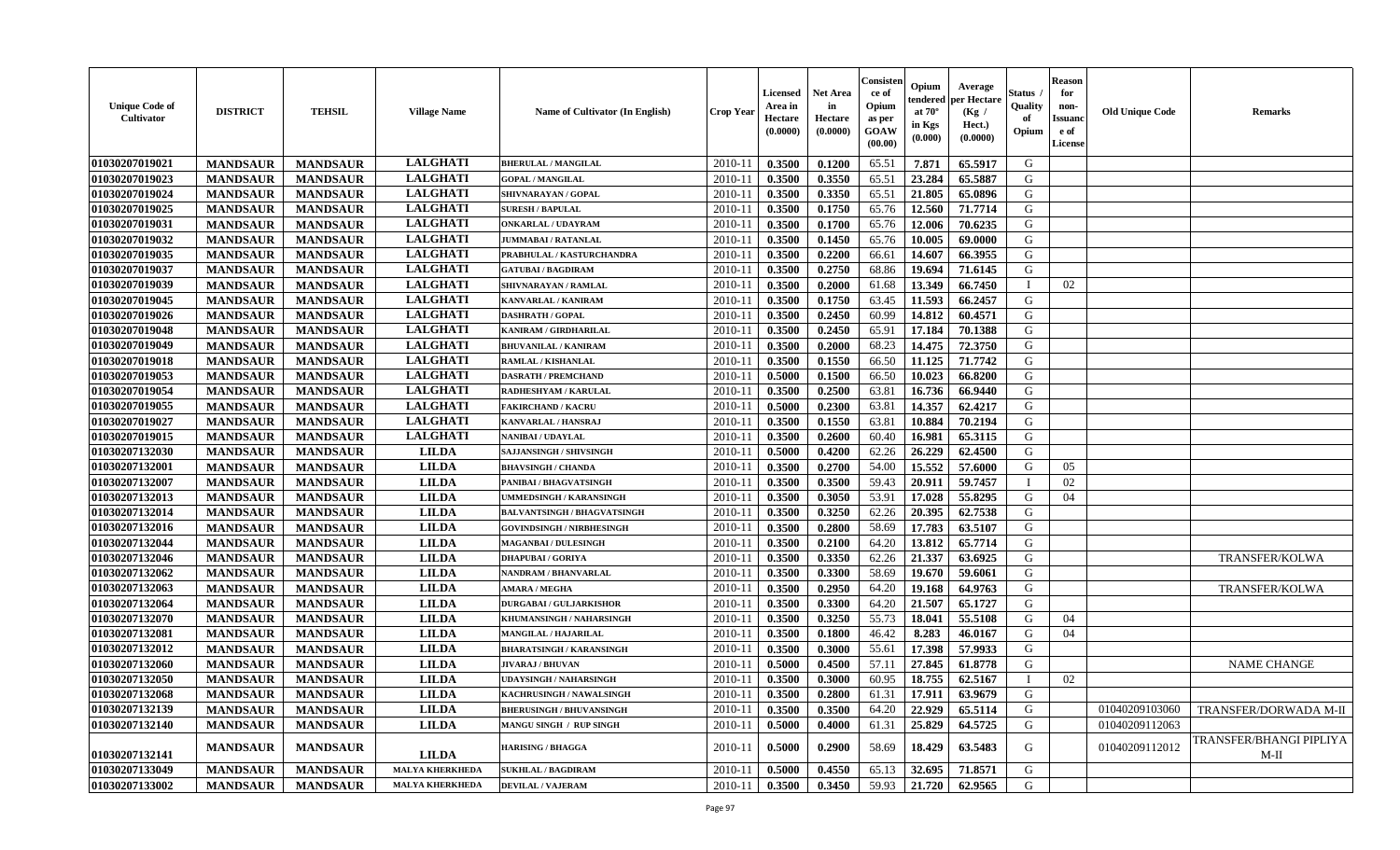| <b>Unique Code of</b><br>Cultivator | <b>DISTRICT</b> | <b>TEHSIL</b>   | <b>Village Name</b>    | <b>Name of Cultivator (In English)</b> | <b>Crop Year</b> | <b>Licensed</b><br>Area in<br>Hectare<br>(0.0000) | <b>Net Area</b><br>in<br>Hectare<br>(0.0000) | Consister<br>ce of<br>Opium<br>as per<br><b>GOAW</b><br>(00.00) | Opium<br>endered<br>at $70^\circ$<br>in Kgs<br>$(\mathbf{0.000})$ | Average<br>per Hectare<br>(Kg)<br>Hect.)<br>(0.0000) | Status<br>Quality<br>of<br>Opium | <b>Reason</b><br>for<br>non-<br><b>Issuanc</b><br>e of<br>License | <b>Old Unique Code</b> | <b>Remarks</b>              |
|-------------------------------------|-----------------|-----------------|------------------------|----------------------------------------|------------------|---------------------------------------------------|----------------------------------------------|-----------------------------------------------------------------|-------------------------------------------------------------------|------------------------------------------------------|----------------------------------|-------------------------------------------------------------------|------------------------|-----------------------------|
| 01030207133008                      | <b>MANDSAUR</b> | <b>MANDSAUR</b> | <b>MALYA KHERKHEDA</b> | <b>MOHANLAL / KACHRU</b>               | 2010-11          | 0.5000                                            | 0.4150                                       | 61.93                                                           | 28.603                                                            | 68.9229                                              | G                                |                                                                   |                        |                             |
| 01030207133009                      | <b>MANDSAUR</b> | <b>MANDSAUR</b> | <b>MALYA KHERKHEDA</b> | <b>BHARATSINGH / KISHANSINGH</b>       | 2010-1           | 0.3500                                            | 0.3100                                       | 65.13                                                           | 20.228                                                            | 65.2516                                              | G                                |                                                                   |                        |                             |
| 01030207133011                      | <b>MANDSAUR</b> | <b>MANDSAUR</b> | <b>MALYA KHERKHEDA</b> | <b>GORILAL / MOHANLAL</b>              | 2010-11          | 0.5000                                            | 0.5000                                       | 61.93                                                           | 30.691                                                            | 61.3820                                              | G                                |                                                                   |                        |                             |
| 01030207133013                      | <b>MANDSAUR</b> | <b>MANDSAUR</b> | <b>MALYA KHERKHEDA</b> | <b>PARASRAM / MADHU</b>                | $2010 - 11$      | 0.3500                                            | 0.3400                                       | 64.35                                                           | 21.759                                                            | 63.9971                                              | G                                |                                                                   |                        |                             |
| 01030207133005                      | <b>MANDSAUR</b> | <b>MANDSAUR</b> | <b>MALYA KHERKHEDA</b> | <b>GOPIBAI/KANVARLAL</b>               | 2010-11          | 0.3500                                            | 0.2900                                       | 64.71                                                           | 9.614                                                             | 33.1517                                              |                                  | 02                                                                |                        |                             |
| 01030207133015                      | <b>MANDSAUR</b> | <b>MANDSAUR</b> | <b>MALYA KHERKHEDA</b> | MOHANLAL / MANNALAL                    | 2010-11          | 0.5000                                            | 0.4900                                       | 64.35                                                           | 33.848                                                            | 69.0776                                              | G                                |                                                                   |                        |                             |
| 01030207133017                      | <b>MANDSAUR</b> | <b>MANDSAUR</b> | <b>MALYA KHERKHEDA</b> | MADANLAL / GANGAJI                     | $2010 - 11$      | 0.5000                                            | 0.4150                                       | 59.93                                                           | 27.088                                                            | 65.2723                                              | G                                |                                                                   |                        |                             |
| 01030207133020                      | <b>MANDSAUR</b> | <b>MANDSAUR</b> | <b>MALYA KHERKHEDA</b> | RAMESHVAR / KANA                       | $2010 - 11$      | 0.3500                                            | 0.2450                                       | 62.60                                                           | 15.570                                                            | 63.5510                                              |                                  | 02                                                                |                        |                             |
| 01030207133025                      | <b>MANDSAUR</b> | <b>MANDSAUR</b> | <b>MALYA KHERKHEDA</b> | <b>GOPAL / JAVAHARLAL</b>              | 2010-11          | 0.3500                                            | 0.3050                                       | 63.83                                                           | 19.085                                                            | 62.5738                                              | G                                |                                                                   |                        |                             |
| 01030207133026                      | <b>MANDSAUR</b> | <b>MANDSAUR</b> | <b>MALYA KHERKHEDA</b> | <b>DASHRATH / KISHAN</b>               | $2010 - 11$      | 0.3500                                            | 0.2600                                       | 60.87                                                           | 16.357                                                            | 62.9115                                              | G                                |                                                                   |                        |                             |
| 01030207133027                      | <b>MANDSAUR</b> | <b>MANDSAUR</b> | <b>MALYA KHERKHEDA</b> | <b>HIRALAL / DEV JI</b>                | $2010-11$        | 0.5000                                            | 0.4300                                       | 59.85                                                           | 26.582                                                            | 61.8186                                              | G                                |                                                                   |                        |                             |
| 01030207133030                      | <b>MANDSAUR</b> | <b>MANDSAUR</b> | <b>MALYA KHERKHEDA</b> | <b>KACHRU / NATHU</b>                  | $2010 - 11$      | 0.3500                                            | 0.2000                                       | 61.25                                                           | 12.976                                                            | 64.8800                                              | G                                |                                                                   |                        |                             |
| 01030207133031                      | <b>MANDSAUR</b> | <b>MANDSAUR</b> | <b>MALYA KHERKHEDA</b> | <b>SHANKAR / JORJI</b>                 | $2010 - 11$      | 0.5000                                            | 0.2200                                       | 65.13                                                           | 14.608                                                            | 66.4000                                              | G                                |                                                                   |                        |                             |
| 01030207133034                      | <b>MANDSAUR</b> | <b>MANDSAUR</b> | <b>MALYA KHERKHEDA</b> | KAMLABAI / RAMCHANDRA                  | $2010 - 11$      | 0.3500                                            | 0.2050                                       | 58.99                                                           | 12.194                                                            | 59.4829                                              | G                                |                                                                   |                        |                             |
| 01030207133035                      | <b>MANDSAUR</b> | <b>MANDSAUR</b> | <b>MALYA KHERKHEDA</b> | NARAYANSINGH / GANESHRAM               | $2010 - 11$      | 0.5000                                            | 0.3550                                       | 61.91                                                           | 23.977                                                            | 67.5408                                              | G                                |                                                                   |                        |                             |
| 01030207133038                      | <b>MANDSAUR</b> | <b>MANDSAUR</b> | <b>MALYA KHERKHEDA</b> | KISHANDAS / KANHIYADAS                 | $2010 - 11$      | 0.3500                                            | 0.3000                                       | 61.91                                                           | 19.944                                                            | 66.4800                                              | G                                |                                                                   |                        |                             |
| 01030207133040                      | <b>MANDSAUR</b> | <b>MANDSAUR</b> | <b>MALYA KHERKHEDA</b> | JIVANSINGH / NARAYANSINGH              | 2010-11          | 0.5000                                            | 0.3450                                       | 64.33                                                           | 22.800                                                            | 66.0870                                              | G                                |                                                                   |                        |                             |
| 01030207133044                      | <b>MANDSAUR</b> | <b>MANDSAUR</b> | <b>MALYA KHERKHEDA</b> | <b>SHIVLAL / GOVINDA</b>               | $2010-11$        | 0.5000                                            | 0.5050                                       | 61.91                                                           | 31.627                                                            | 62.6277                                              | G                                |                                                                   |                        |                             |
| 01030207133046                      | <b>MANDSAUR</b> | <b>MANDSAUR</b> | <b>MALYA KHERKHEDA</b> | <b>BASANTILAL / MOHANLAL</b>           | $2010 - 11$      | 0.3500                                            | 0.2650                                       | 59.85                                                           | 15.989                                                            | 60.3358                                              | G                                |                                                                   |                        |                             |
| 01030207133058                      | <b>MANDSAUR</b> | <b>MANDSAUR</b> | <b>MALYA KHERKHEDA</b> | <b>RAMCHANDRA / KARU</b>               | $2010 - 11$      | 0.5000                                            | 0.4500                                       | 63.40                                                           | 30.387                                                            | 67.5267                                              | G                                |                                                                   |                        |                             |
| 01030207133059                      | <b>MANDSAUR</b> | <b>MANDSAUR</b> | <b>MALYA KHERKHEDA</b> | <b>MANSINGH / BAHADUR SINGH</b>        | $2010 - 11$      | 0.3500                                            | 0.2850                                       | 57.79                                                           | 18.262                                                            | 64.0772                                              | G                                |                                                                   |                        |                             |
| 01030207133060                      | <b>MANDSAUR</b> | <b>MANDSAUR</b> | <b>MALYA KHERKHEDA</b> | <b>GAVRILAL / BHERUSING</b>            | $2010 - 11$      | 0.3500                                            | 0.1800                                       | 63.40                                                           | 11.575                                                            | 64.3056                                              | G                                |                                                                   |                        |                             |
| 01030207133073                      | <b>MANDSAUR</b> | <b>MANDSAUR</b> | <b>MALYA KHERKHEDA</b> | <b>BHERULAL / GUMAN</b>                | $2010 - 11$      | 0.5000                                            | 0.3350                                       | 64.33                                                           | 22.166                                                            | 66.1672                                              | G                                |                                                                   |                        |                             |
| 01030207133074                      | <b>MANDSAUR</b> | <b>MANDSAUR</b> | <b>MALYA KHERKHEDA</b> | <b>BADRILAL / MOTILAL</b>              | $2010 - 1$       | 0.5000                                            | 0.3550                                       | 64.33                                                           | 23.315                                                            | 65.6761                                              | G                                |                                                                   |                        |                             |
| 01030207133078                      | <b>MANDSAUR</b> | <b>MANDSAUR</b> | <b>MALYA KHERKHEDA</b> | <b>JAGDISH / KACHRU</b>                | 2010-11          | 0.3500                                            | 0.2350                                       | 59.85                                                           | 15.980                                                            | 68.0000                                              | G                                |                                                                   |                        |                             |
| 01030207133082                      | <b>MANDSAUR</b> | <b>MANDSAUR</b> | <b>MALYA KHERKHEDA</b> | PRABHUBAI / KACHRU                     | 2010-11          | 0.5000                                            | 0.4450                                       | 65.94                                                           | 30.982                                                            | 69.6225                                              | G                                |                                                                   |                        |                             |
| 01030207133091                      | <b>MANDSAUR</b> | <b>MANDSAUR</b> | <b>MALYA KHERKHEDA</b> | <b>HEMANTBAI/NARAYAN</b>               | 2010-11          | 0.5000                                            | 0.3000                                       | 63.40                                                           | 20.034                                                            | 66.7800                                              | G                                |                                                                   |                        |                             |
| 01030207133095                      | <b>MANDSAUR</b> | <b>MANDSAUR</b> | <b>MALYA KHERKHEDA</b> | <b>DEVA / NANURAM</b>                  | 2010-11          | 0.5000                                            | 0.4100                                       | 59.93                                                           | 25.188                                                            | 61.4341                                              | G                                |                                                                   |                        |                             |
| 01030207133099                      | <b>MANDSAUR</b> | <b>MANDSAUR</b> | <b>MALYA KHERKHEDA</b> | <b>LAKSHMAN / BALU</b>                 | 2010-11          | 0.5000                                            | 0.4600                                       | 65.73                                                           | 30.987                                                            | 67.3630                                              | G                                |                                                                   |                        |                             |
| 01030207133100                      | <b>MANDSAUR</b> | <b>MANDSAUR</b> | <b>MALYA KHERKHEDA</b> | KALURAM / KANAJI                       | $2010 - 11$      | 0.5000                                            | 0.4800                                       | 62.74                                                           | 31.029                                                            | 64.6438                                              | G                                |                                                                   |                        |                             |
| 01030207133104                      | <b>MANDSAUR</b> | <b>MANDSAUR</b> | <b>MALYA KHERKHEDA</b> | <b>DEVILAL / BALARAM</b>               | 2010-11          | 0.3500                                            | 0.2750                                       | 56.26                                                           | 16.548                                                            | 60.1745                                              | G                                |                                                                   |                        |                             |
| 01030207133105                      | <b>MANDSAUR</b> | <b>MANDSAUR</b> | <b>MALYA KHERKHEDA</b> | <b>MANNA / BHERA</b>                   | $2010 - 1$       | 0.5000                                            | 0.5000                                       | 62.88                                                           | 32.626                                                            | 65.2520                                              |                                  | 02                                                                |                        |                             |
| 01030207133106                      | <b>MANDSAUR</b> | <b>MANDSAUR</b> | <b>MALYA KHERKHEDA</b> | <b>BHERULAL / KESHURAM</b>             | $2010-11$        | 0.5000                                            | 0.4050                                       | 63.46                                                           | 25.728                                                            | 63.5259                                              | G                                |                                                                   |                        |                             |
| 01030207133109                      | <b>MANDSAUR</b> | <b>MANDSAUR</b> | <b>MALYA KHERKHEDA</b> | PRABHULAL / RAMLAL DHOBI               | $2010-11$        | 0.5000                                            | 0.3300                                       | 62.83                                                           | 20.886                                                            | 63.2909                                              | G                                |                                                                   |                        |                             |
| 01030207133112                      | <b>MANDSAUR</b> | <b>MANDSAUR</b> | <b>MALYA KHERKHEDA</b> | KELASHCHANDRA / BADRILAL               | 2010-11          | 0.5000                                            | 0.4400                                       | 62.83                                                           | 29.925                                                            | 68.0114                                              | G                                |                                                                   |                        |                             |
| 01030207133113                      | <b>MANDSAUR</b> | <b>MANDSAUR</b> | <b>MALYA KHERKHEDA</b> | <b>GANPATLAL / MADHO</b>               | 2010-11          | 0.3500                                            | 0.3050                                       | 62.83                                                           | 20.016                                                            | 65.6262                                              | G                                |                                                                   |                        | TRANSFER/JAGGAKHEDI<br>KALA |
| 01030207133115                      | <b>MANDSAUR</b> | <b>MANDSAUR</b> | <b>MALYA KHERKHEDA</b> | <b>DEVILAL / UDAJI</b>                 | 2010-11          | 0.3500                                            | 0.3500                                       | 62.20                                                           | 22.436                                                            | 64.1029                                              | G                                |                                                                   |                        |                             |
| 01030207133131                      | <b>MANDSAUR</b> | <b>MANDSAUR</b> | <b>MALYA KHERKHEDA</b> | <b>JAGDISH / NATHULAL</b>              | 2010-11          | 0.3500                                            | 0.3000                                       | 60.53                                                           | 16.620                                                            | 55.4000                                              | G                                | 04                                                                |                        |                             |
| 01030207133135                      | <b>MANDSAUR</b> | <b>MANDSAUR</b> | <b>MALYA KHERKHEDA</b> | <b>MANGILAL / BHERULAL</b>             | 2010-11          | 0.3500                                            | 0.3050                                       | 60.53                                                           | 18.479                                                            | 60.5869                                              | G                                |                                                                   |                        |                             |
| 01030207133148                      | <b>MANDSAUR</b> | <b>MANDSAUR</b> | <b>MALYA KHERKHEDA</b> | SITABAI / JORJI                        | 2010-11          | 0.3500                                            | 0.2100                                       | 67.19                                                           | 14.263                                                            | 67.9190                                              | G                                |                                                                   |                        |                             |
| 01030207133158                      | <b>MANDSAUR</b> | <b>MANDSAUR</b> | <b>MALYA KHERKHEDA</b> | <b>BHANVARLAL / SHANKARLAL</b>         | 2010-11          | 0.3500                                            | 0.3200                                       | 60.53                                                           | 19.352                                                            | 60.4750                                              | G                                |                                                                   |                        |                             |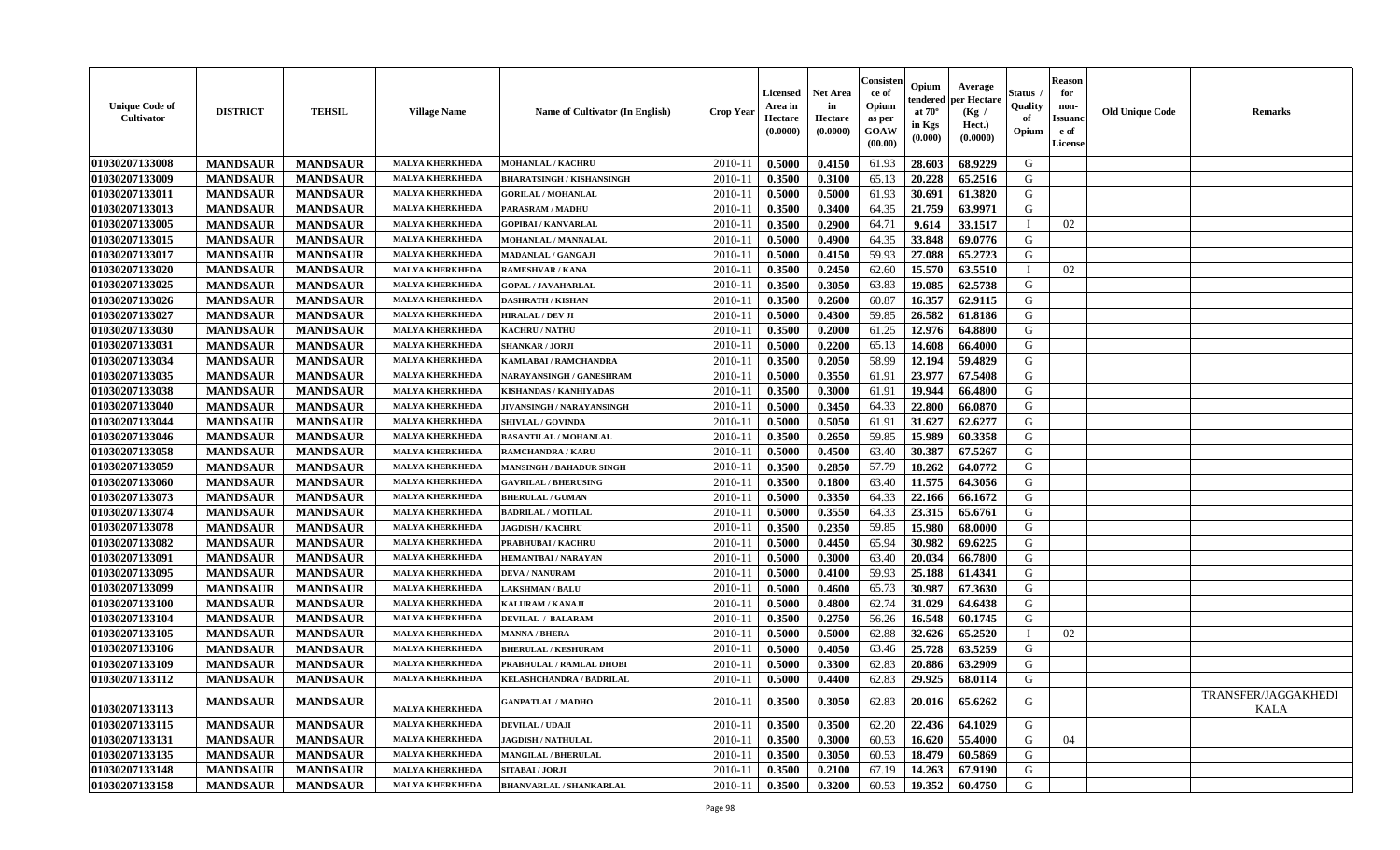| <b>Unique Code of</b><br><b>Cultivator</b> | <b>DISTRICT</b> | <b>TEHSIL</b>   | <b>Village Name</b>    | Name of Cultivator (In English) | <b>Crop Year</b> | <b>Licensed</b><br>Area in<br>Hectare<br>(0.0000) | <b>Net Area</b><br>in<br>Hectare<br>(0.0000) | Consister<br>ce of<br>Opium<br>as per<br>GOAW<br>(00.00) | Opium<br>endered<br>at $70^{\circ}$<br>in Kgs<br>(0.000) | Average<br>per Hectare<br>(Kg /<br>Hect.)<br>(0.0000) | Status<br>Quality<br>of<br>Opium | <b>Reason</b><br>for<br>non-<br><b>Issuand</b><br>e of<br>License | <b>Old Unique Code</b> | <b>Remarks</b> |
|--------------------------------------------|-----------------|-----------------|------------------------|---------------------------------|------------------|---------------------------------------------------|----------------------------------------------|----------------------------------------------------------|----------------------------------------------------------|-------------------------------------------------------|----------------------------------|-------------------------------------------------------------------|------------------------|----------------|
| 01030207133163                             | <b>MANDSAUR</b> | <b>MANDSAUR</b> | <b>MALYA KHERKHEDA</b> | KANCHANBAI / BAGDIRAM           | 2010-11          | 0.3500                                            | 0.2900                                       | 62.20                                                    | 18.154                                                   | 62.6000                                               | G                                |                                                                   |                        |                |
| 01030207133170                             | <b>MANDSAUR</b> | <b>MANDSAUR</b> | <b>MALYA KHERKHEDA</b> | RUGNATHSINGH / KAILASHCHANDRA   | $2010 - 1$       | 0.3500                                            | 0.3200                                       | 62.20                                                    | 20.144                                                   | 62.9500                                               | G                                |                                                                   |                        |                |
| 01030207133172                             | <b>MANDSAUR</b> | <b>MANDSAUR</b> | <b>MALYA KHERKHEDA</b> | NARAYANDAS / KANHAIYALAL        | 2010-11          | 0.5000                                            | 0.3500                                       | 67.26                                                    | 24.031                                                   | 68.6600                                               | G                                |                                                                   |                        |                |
| 01030207133175                             | <b>MANDSAUR</b> | <b>MANDSAUR</b> | <b>MALYA KHERKHEDA</b> | <b>DHURIBAI / KACHRU</b>        | 2010-11          | 0.5000                                            | 0.2950                                       | 61.94                                                    | 19.440                                                   | 65.8983                                               | G                                |                                                                   |                        |                |
| 01030207133176                             | <b>MANDSAUR</b> | <b>MANDSAUR</b> | <b>MALYA KHERKHEDA</b> | <b>JAWAHARLAL / KACHRU</b>      | 2010-11          | 0.5000                                            | 0.2950                                       | 61.97                                                    | 19.459                                                   | 65.9627                                               | G                                |                                                                   |                        |                |
| 01030207133180                             | <b>MANDSAUR</b> | <b>MANDSAUR</b> | MALYA KHERKHEDA        | <b>DASHRATH / SHANKARLAL</b>    | $2010-11$        | 0.3500                                            | 0.2450                                       | 65.73                                                    | 16.310                                                   | 66.5714                                               |                                  | 02                                                                |                        |                |
| 01030207133184                             | <b>MANDSAUR</b> | <b>MANDSAUR</b> | <b>MALYA KHERKHEDA</b> | MOHANLAL / FATTA JI             | $2010 - 1$       | 0.3500                                            | 0.3000                                       | 61.97                                                    | 19.388                                                   | 64.6267                                               | ${\bf G}$                        |                                                                   |                        |                |
| 01030207133185                             | <b>MANDSAUR</b> | <b>MANDSAUR</b> | <b>MALYA KHERKHEDA</b> | <b>BALURAM / KISHAN JI</b>      | 2010-11          | 0.3500                                            | 0.3200                                       | 60.04                                                    | 19.916                                                   | 62.2375                                               | G                                |                                                                   |                        |                |
| 01030207133189                             | <b>MANDSAUR</b> | <b>MANDSAUR</b> | <b>MALYA KHERKHEDA</b> | <b>BADRILAL / JAVAHARLAL</b>    | 2010-11          | 0.5000                                            | 0.2400                                       | 62.75                                                    | 16.270                                                   | 67.7917                                               | G                                |                                                                   |                        |                |
| 01030207133157                             | <b>MANDSAUR</b> | <b>MANDSAUR</b> | <b>MALYA KHERKHEDA</b> | <b>MIRABAI / BALIBAI</b>        | 2010-11          | 0.3500                                            | 0.2500                                       | 64.82                                                    | 16.881                                                   | 67.5240                                               | G                                |                                                                   |                        |                |
| 01030207133212                             | <b>MANDSAUR</b> | <b>MANDSAUR</b> | <b>MALYA KHERKHEDA</b> | <b>SURESH / ANANTNARAYAN</b>    | 2010-11          | 0.3500                                            | 0.3450                                       | 67.04                                                    | 9.951                                                    | 28.8435                                               | $\mathbf{I}$                     | 02                                                                |                        |                |
| 01030207133085                             | <b>MANDSAUR</b> | <b>MANDSAUR</b> | <b>MALYA KHERKHEDA</b> | <b>BHAGATRAM / RUPA</b>         | 2010-11          | 0.3500                                            | 0.1750                                       | 59.21                                                    | 10.827                                                   | 61.8686                                               | G                                |                                                                   |                        |                |
| 01030207133010                             | <b>MANDSAUR</b> | <b>MANDSAUR</b> | <b>MALYA KHERKHEDA</b> | <b>SHRILAL / MANNALAL</b>       | 2010-11          | 0.5000                                            | 0.3450                                       | 57.67                                                    | 19.740                                                   | 57.2174                                               | G                                |                                                                   |                        |                |
| 01030207133092                             | <b>MANDSAUR</b> | <b>MANDSAUR</b> | <b>MALYA KHERKHEDA</b> | SHRILAL / D.P.RATANLAL          | $2010 - 11$      | 0.5000                                            | 0.4600                                       | 59.06                                                    | 29.429                                                   | 63.9761                                               | G                                |                                                                   |                        |                |
| 01030207133202                             | <b>MANDSAUR</b> | <b>MANDSAUR</b> | <b>MALYA KHERKHEDA</b> | MADANLAL / MADHO JI             | $2010 - 11$      | 0.5000                                            | 0.4850                                       | 62.75                                                    | 31.931                                                   | 65.8371                                               | G                                |                                                                   |                        |                |
| 01030207133156                             | <b>MANDSAUR</b> | <b>MANDSAUR</b> | <b>MALYA KHERKHEDA</b> | <b>AMBALAL / GOPIBAI</b>        | 2010-11          | 0.3500                                            | 0.3400                                       | 62.75                                                    | 23.002                                                   | 67.6529                                               | G                                |                                                                   |                        |                |
| 01030207133012                             | <b>MANDSAUR</b> | <b>MANDSAUR</b> | <b>MALYA KHERKHEDA</b> | KISHANDAS / SHANKARDAS          | 2010-11          | 0.5000                                            | 0.2600                                       | 59.21                                                    | 15.792                                                   | 60.7385                                               | G                                |                                                                   |                        |                |
| 01030207133143                             | <b>MANDSAUR</b> | <b>MANDSAUR</b> | <b>MALYA KHERKHEDA</b> | MOHANLAL / BHAGVAN              | 2010-11          | 0.3500                                            | 0.2000                                       | 65.65                                                    | 13.515                                                   | 67.5750                                               | G                                |                                                                   |                        |                |
| 01030207133183                             | <b>MANDSAUR</b> | <b>MANDSAUR</b> | <b>MALYA KHERKHEDA</b> | <b>GANPATLAL / SHANKARLAL</b>   | 2010-11          | 0.3500                                            | 0.3000                                       | 61.55                                                    | 18.087                                                   | 60.2900                                               | G                                |                                                                   |                        |                |
| 01030207133116                             | <b>MANDSAUR</b> | <b>MANDSAUR</b> | MALYA KHERKHEDA        | JAWAHERLAL / MANNALAL           | 2010-11          | 0.3500                                            | 0.3600                                       | 59.11                                                    | 21.828                                                   | 60.6333                                               | G                                |                                                                   |                        |                |
| 01030207133114                             | <b>MANDSAUR</b> | <b>MANDSAUR</b> | <b>MALYA KHERKHEDA</b> | KAMALSINGH / MADHOJI            | 2010-11          | 0.3500                                            | 0.3500                                       | 56.32                                                    | 19.833                                                   | 56.6657                                               | G                                |                                                                   |                        |                |
| 01030207133065                             | <b>MANDSAUR</b> | <b>MANDSAUR</b> | MALYA KHERKHEDA        | <b>VISHNUDAS / AANANDDAS</b>    | $2010 - 11$      | 0.5000                                            | 0.1950                                       | 61.55                                                    | 13.778                                                   | 70.6564                                               | G                                |                                                                   |                        |                |
| 01030207133103                             | <b>MANDSAUR</b> | <b>MANDSAUR</b> | <b>MALYA KHERKHEDA</b> | ANANT NARAYAN / PANNALAL        | $2010 - 11$      | 0.3500                                            | 0.1850                                       | 67.15                                                    | 13.718                                                   | 74.1514                                               | G                                |                                                                   |                        | NAME CHANGE    |
| 01030207133181                             | <b>MANDSAUR</b> | <b>MANDSAUR</b> | <b>MALYA KHERKHEDA</b> | KELASHCHAND / ANTERNARAYAN      | $2010 - 11$      | 0.3500                                            | 0.2000                                       | 64.94                                                    | 12.997                                                   | 64.9850                                               | G                                |                                                                   |                        |                |
| 01030207133214                             | <b>MANDSAUR</b> | <b>MANDSAUR</b> | <b>MALYA KHERKHEDA</b> | <b>AANANDDAS / GARIBDAS</b>     | 2010-11          | 0.3500                                            | 0.2800                                       | 61.55                                                    | 17.779                                                   | 63.4964                                               | G                                |                                                                   |                        |                |
| 01030207134021                             | <b>MANDSAUR</b> | <b>MANDSAUR</b> | <b>NAWANKHEDI</b>      | PRABHULAL / PRAKASH             | 2010-11          | 0.5000                                            | 0.4450                                       | 60.62                                                    | 29.193                                                   | 65.6022                                               | G                                |                                                                   |                        |                |
| 01030207134031                             | <b>MANDSAUR</b> | <b>MANDSAUR</b> | <b>NAWANKHEDI</b>      | PRABHULAL / NANURAM             | 2010-11          | 0.3500                                            | 0.2650                                       | 60.62                                                    | 16.238                                                   | 61.2755                                               | G                                |                                                                   |                        |                |
| 01030207134043                             | <b>MANDSAUR</b> | <b>MANDSAUR</b> | <b>NAWANKHEDI</b>      | LAXMINARAYAN / HARIRAM          | 2010-11          | 0.3500                                            | 0.1900                                       | 67.17                                                    | 12.983                                                   | 68.3316                                               | G                                |                                                                   |                        |                |
| 01030207134029                             | <b>MANDSAUR</b> | <b>MANDSAUR</b> | <b>NAWANKHEDI</b>      | SHANTIBAI / OMPRAKASH           | 2010-11          | 0.5000                                            | 0.4900                                       | 60.45                                                    | 31.926                                                   | 65.1551                                               | G                                |                                                                   |                        |                |
| 01030207134034                             | <b>MANDSAUR</b> | <b>MANDSAUR</b> | <b>NAWANKHEDI</b>      | SHANTIBAI / SHANKARLAL          | 2010-11          | 0.3500                                            | 0.1850                                       | 60.50                                                    | 11.772                                                   | 63.6324                                               | G                                |                                                                   |                        |                |
| 01030207134025                             | <b>MANDSAUR</b> | <b>MANDSAUR</b> | <b>NAWANKHEDI</b>      | PRABHUBAI / KARULAL             | $2010 - 11$      | 0.3500                                            | 0.2450                                       | 56.50                                                    | 14.133                                                   | 57.6857                                               | ${\bf G}$                        |                                                                   |                        |                |
| 01030207134012                             | <b>MANDSAUR</b> | <b>MANDSAUR</b> | <b>NAWANKHEDI</b>      | KAILASH / BHAGIRATH             | $2010 - 11$      | 0.5000                                            | 0.1500                                       | 59.67                                                    | 10.221                                                   | 68.1400                                               | G                                |                                                                   |                        |                |
| 01030207135039                             | <b>MANDSAUR</b> | <b>MANDSAUR</b> | <b>NIRDHARI</b>        | MOHANLAL / KISHANLAL            | 2010-11          | 0.5000                                            | 0.1800                                       | 65.71                                                    | 13.095                                                   | 72.7500                                               | G                                |                                                                   |                        |                |
| 01030207135001                             | <b>MANDSAUR</b> | <b>MANDSAUR</b> | <b>NIRDHARI</b>        | RAMDAS / MATHURADAS             | 2010-11          | 0.3500                                            | 0.3500                                       | 63.39                                                    | 22.250                                                   | 63.5714                                               | G                                |                                                                   |                        |                |
| 01030207135003                             | <b>MANDSAUR</b> | <b>MANDSAUR</b> | <b>NIRDHARI</b>        | <b>BHANVARDAS / NARSINGDAS</b>  | 2010-11          | 0.3500                                            | 0.2500                                       | 63.39                                                    | 16.327                                                   | 65.3080                                               | G                                |                                                                   |                        |                |
| 01030207135006                             | <b>MANDSAUR</b> | <b>MANDSAUR</b> | <b>NIRDHARI</b>        | <b>MANGILAL / BHANWERLAL</b>    | 2010-11          | 0.5000                                            | 0.4300                                       | 59.90                                                    | 25.680                                                   | 59.7209                                               | G                                |                                                                   |                        |                |
| 01030207135009                             | <b>MANDSAUR</b> | <b>MANDSAUR</b> | <b>NIRDHARI</b>        | <b>KHEMA / BAGDIRAM</b>         | 2010-11          | 0.5000                                            | 0.1950                                       | 59.57                                                    | 12.791                                                   | 65.5949                                               | G                                |                                                                   |                        |                |
| 01030207135010                             | <b>MANDSAUR</b> | <b>MANDSAUR</b> | <b>NIRDHARI</b>        | HULASHIBAI / KISHANDAS          | 2010-11          | 0.3500                                            | 0.2950                                       | 67.53                                                    | 22.140                                                   | 75.0508                                               | G                                |                                                                   |                        |                |
| 01030207135011                             |                 |                 | <b>NIRDHARI</b>        | <b>BHAGVAN / VARDA</b>          |                  |                                                   |                                              | 59.57                                                    | 12.067                                                   |                                                       | ${\bf G}$                        |                                                                   |                        |                |
|                                            | <b>MANDSAUR</b> | <b>MANDSAUR</b> | <b>NIRDHARI</b>        |                                 | $2010 - 11$      | 0.5000                                            | 0.1900                                       |                                                          | 30.185                                                   | 63.5105                                               | G                                |                                                                   |                        |                |
| 01030207135014                             | <b>MANDSAUR</b> | <b>MANDSAUR</b> |                        | <b>JANIBAI / FAKIRCHND</b>      | $2010 - 11$      | 0.5000                                            | 0.4900                                       | 61.89                                                    |                                                          | 61.6020                                               | G                                |                                                                   |                        |                |
| 01030207135016                             | <b>MANDSAUR</b> | <b>MANDSAUR</b> | <b>NIRDHARI</b>        | <b>DHAPUBAI/BHAGVAN</b>         | 2010-11          | 0.3500                                            | 0.2700                                       | 62.62                                                    | 17.471                                                   | 64.7074                                               | G                                |                                                                   |                        |                |
| 01030207135018                             | <b>MANDSAUR</b> | <b>MANDSAUR</b> | <b>NIRDHARI</b>        | <b>JAGANNATH / KALURAM</b>      | 2010-11          | 0.5000                                            | 0.3600                                       | 65.71                                                    | 23.721                                                   | 65.8917                                               |                                  |                                                                   |                        |                |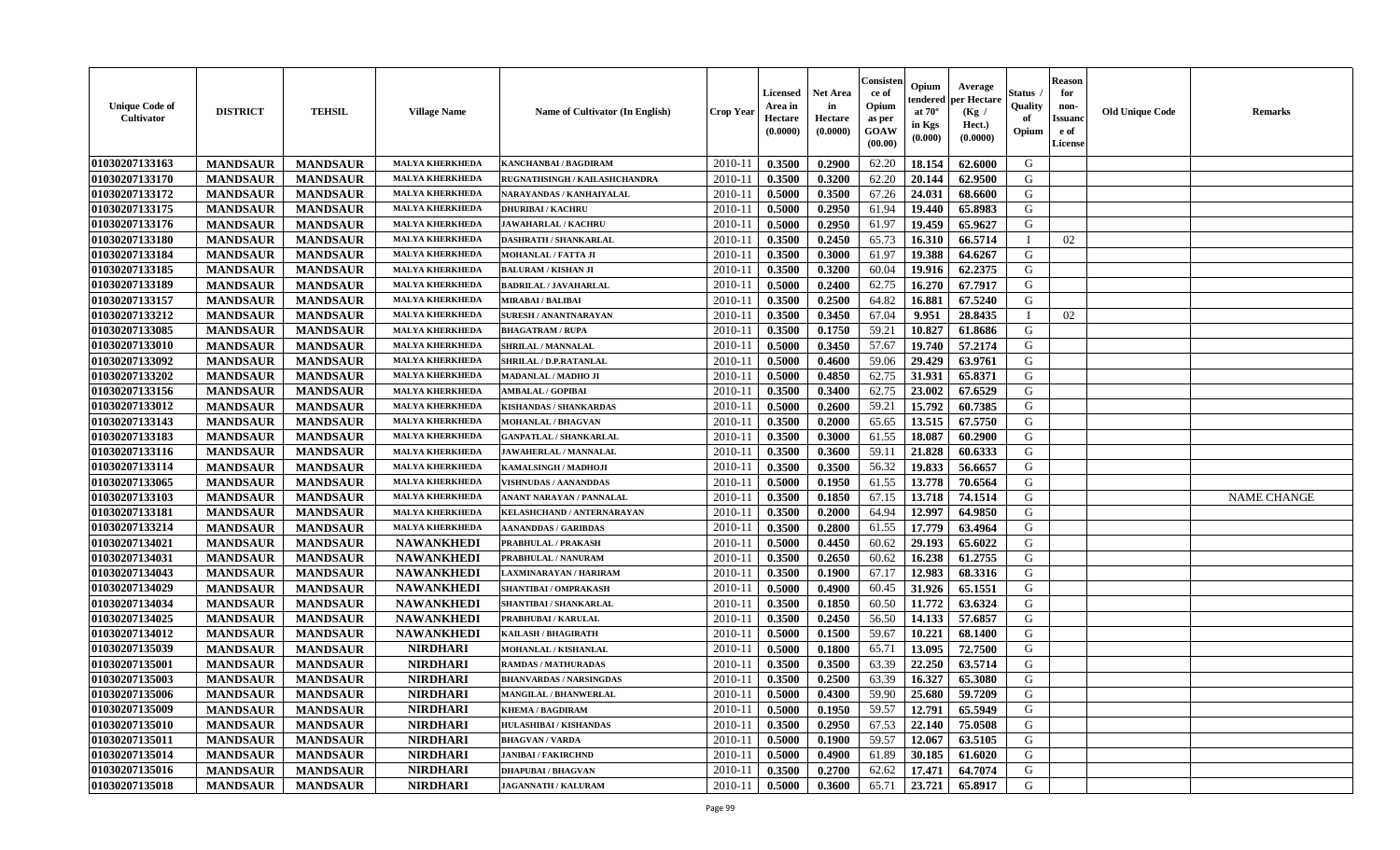| <b>Unique Code of</b><br><b>Cultivator</b> | <b>DISTRICT</b> | <b>TEHSIL</b>   | <b>Village Name</b> | <b>Name of Cultivator (In English)</b> | <b>Crop Year</b> | Licensed<br>Area in<br>Hectare<br>(0.0000) | <b>Net Area</b><br>in<br>Hectare<br>(0.0000) | Consister<br>ce of<br>Opium<br>as per<br>GOAW<br>(00.00) | Opium<br>endered<br>at $70^{\circ}$<br>in Kgs<br>$(\mathbf{0.000})$ | Average<br>per Hectare<br>(Kg /<br>Hect.)<br>(0.0000) | <b>Status</b> .<br>Quality<br>of<br>Opium | <b>Reason</b><br>for<br>non-<br><b>Issuanc</b><br>e of<br>License | <b>Old Unique Code</b> | <b>Remarks</b>     |
|--------------------------------------------|-----------------|-----------------|---------------------|----------------------------------------|------------------|--------------------------------------------|----------------------------------------------|----------------------------------------------------------|---------------------------------------------------------------------|-------------------------------------------------------|-------------------------------------------|-------------------------------------------------------------------|------------------------|--------------------|
| 01030207135020                             | <b>MANDSAUR</b> | <b>MANDSAUR</b> | <b>NIRDHARI</b>     | RAMESHVER / LAKHMICHAND                | 2010-11          | 0.5000                                     | 0.3600                                       | 67.53                                                    | 25.198                                                              | 69.9944                                               | G                                         |                                                                   |                        |                    |
| 01030207135022                             | <b>MANDSAUR</b> | <b>MANDSAUR</b> | <b>NIRDHARI</b>     | <b>BHERULAL / D.P. BAGDIRAM</b>        | $2010 - 11$      | 0.5000                                     | 0.3650                                       | 62.62                                                    | 23.071                                                              | 63.2082                                               | G                                         |                                                                   |                        |                    |
| 01030207135024                             | <b>MANDSAUR</b> | <b>MANDSAUR</b> | <b>NIRDHARI</b>     | <b>GITABAI/MANGUDAS</b>                | 2010-11          | 0.3500                                     | 0.2900                                       | 62.62                                                    | 17.337                                                              | 59.7828                                               | G                                         |                                                                   |                        |                    |
| 01030207135026                             | <b>MANDSAUR</b> | <b>MANDSAUR</b> | <b>NIRDHARI</b>     | <b>KAILASH / JAGANNATH</b>             | 2010-11          | 0.5000                                     | 0.3000                                       | 65.71                                                    | 19.966                                                              | 66.5533                                               | G                                         |                                                                   |                        |                    |
| 01030207135027                             | <b>MANDSAUR</b> | <b>MANDSAUR</b> | <b>NIRDHARI</b>     | <b>VARDICHANDRA / BHERULAL</b>         | 2010-11          | 0.5000                                     | 0.2400                                       | 65.50                                                    | 16.197                                                              | 67.4875                                               | G                                         |                                                                   |                        |                    |
| 01030207135031                             | <b>MANDSAUR</b> | <b>MANDSAUR</b> | <b>NIRDHARI</b>     | SAWARUPIBAI / BHANA                    | $2010 - 11$      | 0.3500                                     | 0.3500                                       | 63.45                                                    | 21.999                                                              | 62.8543                                               | G                                         |                                                                   |                        |                    |
| 01030207135032                             | <b>MANDSAUR</b> | <b>MANDSAUR</b> | <b>NIRDHARI</b>     | <b>ONKARDAS / RATANDAS</b>             | $2010 - 1$       | 0.5000                                     | 0.1650                                       | 63.06                                                    | 10.720                                                              | 64.9697                                               | G                                         |                                                                   |                        |                    |
| 01030207135033                             | <b>MANDSAUR</b> | <b>MANDSAUR</b> | <b>NIRDHARI</b>     | <b>BANSHILAL / VAJERAM</b>             | 2010-11          | 0.3500                                     | 0.3100                                       | 63.06                                                    | 19.873                                                              | 64.1065                                               | G                                         |                                                                   |                        |                    |
| 01030207135034                             | <b>MANDSAUR</b> | <b>MANDSAUR</b> | <b>NIRDHARI</b>     | <b>JANIBAI / MANGILAL</b>              | 2010-11          | 0.5000                                     | 0.2000                                       | 56.93                                                    | 12.142                                                              | 60.7100                                               | G                                         |                                                                   |                        |                    |
| 01030207135037                             | <b>MANDSAUR</b> | <b>MANDSAUR</b> | <b>NIRDHARI</b>     | KALURAM / RAMLAL                       | 2010-11          | 0.5000                                     | 0.3300                                       | 58.17                                                    | 20.285                                                              | 61.4697                                               | G                                         |                                                                   |                        |                    |
| 01030207135040                             | <b>MANDSAUR</b> | <b>MANDSAUR</b> | <b>NIRDHARI</b>     | RAMIBAI / JAGANNATH                    | 2010-11          | 0.5000                                     | 0.4450                                       | 65.50                                                    | 29.653                                                              | 66.6360                                               | G                                         |                                                                   |                        |                    |
| 01030207135041                             | <b>MANDSAUR</b> | <b>MANDSAUR</b> | <b>NIRDHARI</b>     | <b>KALURAM / BHERULAL</b>              | 2010-11          | 0.3500                                     | 0.3500                                       | 67.53                                                    | 24.687                                                              | 70.5343                                               | G                                         |                                                                   |                        |                    |
| 01030207135042                             | <b>MANDSAUR</b> | <b>MANDSAUR</b> | <b>NIRDHARI</b>     | <b>MANGIBAI/SALAGRAM</b>               | 2010-11          | 0.5000                                     | 0.3150                                       | 65.50                                                    | 20.923                                                              | 66.4222                                               | G                                         |                                                                   |                        |                    |
| 01030207135045                             | <b>MANDSAUR</b> | <b>MANDSAUR</b> | <b>NIRDHARI</b>     | <b>GOKULSINGH / UDAYSINGH</b>          | 2010-11          | 0.3500                                     | 0.2250                                       | 59.57                                                    | 13.990                                                              | 62.1778                                               | G                                         |                                                                   |                        |                    |
| 01030207135048                             | <b>MANDSAUR</b> | <b>MANDSAUR</b> | <b>NIRDHARI</b>     | <b>BAGDIRAM / KISHANALAL</b>           | $2010 - 1$       | 0.5000                                     | 0.2000                                       | 63.06                                                    | 13.207                                                              | 66.0350                                               | ${\bf G}$                                 |                                                                   |                        |                    |
| 01030207135051                             | <b>MANDSAUR</b> | <b>MANDSAUR</b> | <b>NIRDHARI</b>     | <b>GITABAI/BALARAM</b>                 | 2010-11          | 0.5000                                     | 0.3200                                       | 59.66                                                    | 19.049                                                              | 59.5281                                               | G                                         |                                                                   |                        |                    |
| 01030207135055                             | <b>MANDSAUR</b> | <b>MANDSAUR</b> | <b>NIRDHARI</b>     | FULKUNWAR / MOHANSINGH                 | 2010-11          | 0.5000                                     | 0.3050                                       | 63.99                                                    | 19.800                                                              | 64.9180                                               | G                                         |                                                                   |                        |                    |
| 01030207135056                             | <b>MANDSAUR</b> | <b>MANDSAUR</b> | <b>NIRDHARI</b>     | KANHAIYALAL / DEVJI RAWAT              | 2010-11          | 0.5000                                     | 0.2550                                       | 63.25                                                    | 16.689                                                              | 65.4471                                               | G                                         |                                                                   |                        |                    |
| 01030207135059                             | <b>MANDSAUR</b> | <b>MANDSAUR</b> | <b>NIRDHARI</b>     | RAGHUVIRDAS / MATHURADAS               | 2010-11          | 0.5000                                     | 0.5050                                       | 59.57                                                    | 29.751                                                              | 58.9129                                               | G                                         |                                                                   |                        |                    |
| 01030207135061                             | <b>MANDSAUR</b> | <b>MANDSAUR</b> | <b>NIRDHARI</b>     | <b>MANNUBAI/AMBARAM</b>                | 2010-11          | 0.5000                                     | 0.2500                                       | 67.53                                                    | 17.056                                                              | 68.2240                                               | G                                         |                                                                   |                        |                    |
| 01030207135063                             | <b>MANDSAUR</b> | <b>MANDSAUR</b> | <b>NIRDHARI</b>     | KANHAIYALAL / DEVILAL BANJARA          | 2010-11          | 0.5000                                     | 0.4850                                       | 63.25                                                    | 32.339                                                              | 66.6784                                               | G                                         |                                                                   |                        |                    |
| 01030207135067                             | <b>MANDSAUR</b> | <b>MANDSAUR</b> | <b>NIRDHARI</b>     | PREMABAI / DULICHANDRA                 | 2010-11          | 0.3500                                     | 0.3450                                       | 66.66                                                    | 23.036                                                              | 66.7710                                               | G                                         |                                                                   |                        |                    |
| 01030207135071                             | <b>MANDSAUR</b> | <b>MANDSAUR</b> | <b>NIRDHARI</b>     | <b>MANNALAL / HIRALAL</b>              | $2010 - 11$      | 0.5000                                     | 0.3550                                       | 59.84                                                    | 21.235                                                              | 59.8169                                               | ${\bf G}$                                 |                                                                   |                        |                    |
| 01030207135073                             | <b>MANDSAUR</b> | <b>MANDSAUR</b> | <b>NIRDHARI</b>     | <b>KAMALDAS / NARAYANDAS</b>           | 2010-11          | 0.5000                                     | 0.4900                                       | 59.84                                                    | 29.570                                                              | 60.3469                                               | ${\bf G}$                                 |                                                                   |                        | <b>NAME CHANGE</b> |
| 01030207135075                             | <b>MANDSAUR</b> | <b>MANDSAUR</b> | <b>NIRDHARI</b>     | <b>FAKIRCHAND / MANGILAL</b>           | 2010-11          | 0.5000                                     | 0.2900                                       | 59.84                                                    | 17.337                                                              | 59.7828                                               | G                                         |                                                                   |                        |                    |
| 01030207135076                             | <b>MANDSAUR</b> | <b>MANDSAUR</b> | <b>NIRDHARI</b>     | <b>GOPAL / RAMESHVAR</b>               | 2010-11          | 0.5000                                     | 0.4250                                       | 63.39                                                    | 27.720                                                              | 65.2235                                               | G                                         |                                                                   |                        |                    |
| 01030207135080                             | <b>MANDSAUR</b> | <b>MANDSAUR</b> | <b>NIRDHARI</b>     | <b>RAGHUVIRSING / UDAYSING</b>         | 2010-11          | 0.5000                                     | 0.1950                                       | 63.25                                                    | 12.614                                                              | 64.6872                                               | G                                         |                                                                   |                        |                    |
| 01030207135005                             | <b>MANDSAUR</b> | <b>MANDSAUR</b> | <b>NIRDHARI</b>     | <b>KHEMRAJ / VAJERAM</b>               | 2010-11          | 0.5000                                     | 0.3150                                       | 63.24                                                    | 20.038                                                              | 63.6127                                               | G                                         |                                                                   |                        |                    |
| 01030207135028                             | <b>MANDSAUR</b> | <b>MANDSAUR</b> | <b>NIRDHARI</b>     | <b>KASHIBAI / KACHRU</b>               | 2010-11          | 0.5000                                     | 0.2500                                       | 61.18                                                    | 15.522                                                              | 62.0880                                               | G                                         |                                                                   |                        |                    |
| 01030207135036                             | <b>MANDSAUR</b> | <b>MANDSAUR</b> | <b>NIRDHARI</b>     | <b>MADHU / JAYRAM</b>                  | 2010-11          | 0.3500                                     | 0.1900                                       | 58.63                                                    | 11.332                                                              | 59.6421                                               | G                                         |                                                                   |                        |                    |
| 01030207136003                             | <b>MANDSAUR</b> | <b>MANDSAUR</b> | PADLIYA MARU        | <b>BHAIRULAL / VENIRAM</b>             | $2010 - 11$      | 0.5000                                     | 0.4650                                       | 63.41                                                    | 29.911                                                              | 64.3247                                               | G                                         |                                                                   |                        | <b>NAME CHANGE</b> |
| 01030207136005                             | <b>MANDSAUR</b> | <b>MANDSAUR</b> | PADLIYA MARU        | <b>SHIVLAL / VENIRAM</b>               | 2010-11          | 0.5000                                     | 0.4900                                       | 65.45                                                    | 32.454                                                              | 66.2327                                               | G                                         |                                                                   |                        | <b>NAME CHANGE</b> |
| 01030207136009                             | <b>MANDSAUR</b> | <b>MANDSAUR</b> | <b>PADLIYA MARU</b> | SHANKARLAL / DHANSUKKH                 | 2010-11          | 0.5000                                     | 0.4000                                       | 63.90                                                    | 25.925                                                              | 64.8125                                               | G                                         |                                                                   |                        |                    |
| 01030207136010                             | <b>MANDSAUR</b> | <b>MANDSAUR</b> | PADLIYA MARU        | <b>MOTILAL / HIRALAL</b>               | 2010-11          | 0.5000                                     | 0.5000                                       | 60.70                                                    | 30.523                                                              | 61.0460                                               | Л                                         | 02                                                                |                        |                    |
| 01030207136011                             | <b>MANDSAUR</b> | <b>MANDSAUR</b> | PADLIYA MARU        | NIRBHAYRAM / DEVILAL                   | 2010-11          | 0.5000                                     | 0.1450                                       | 63.41                                                    | 9.367                                                               | 64.6000                                               | G                                         |                                                                   |                        |                    |
| 01030207136012                             | <b>MANDSAUR</b> | <b>MANDSAUR</b> | PADLIYA MARU        | HARDEVRAM / KISHANLAL                  | 2010-11          | 0.5000                                     | 0.3100                                       | 63.41                                                    | 19.911                                                              | 64.2290                                               | G                                         |                                                                   |                        |                    |
| 01030207136013                             | <b>MANDSAUR</b> | <b>MANDSAUR</b> | PADLIYA MARU        | TULSIRAM / BHERULAL                    | 2010-11          | 0.3500                                     | 0.3200                                       | 65.45                                                    | 21.243                                                              | 66.3844                                               | G                                         |                                                                   |                        |                    |
| 01030207136015                             | <b>MANDSAUR</b> | <b>MANDSAUR</b> | PADLIYA MARU        | PRABHULAL / SUKHLAL                    | 2010-11          | 0.3500                                     | 0.1300                                       | 67.81                                                    | 8.902                                                               | 68.4769                                               | G                                         |                                                                   |                        |                    |
| 01030207136016                             | <b>MANDSAUR</b> | <b>MANDSAUR</b> | PADLIYA MARU        | <b>DULICHAND / CHUNNILAL</b>           | $2010 - 11$      | 0.5000                                     | 0.3550                                       | 66.86                                                    | 23.334                                                              | 65.7296                                               | G                                         |                                                                   |                        |                    |
| 01030207136017                             | <b>MANDSAUR</b> | <b>MANDSAUR</b> | PADLIYA MARU        | TULSIBAI / NIRBHYARAM                  | $2010 - 11$      | 0.5000                                     | 0.4400                                       | 62.73                                                    | 27.879                                                              | 63.3614                                               | ${\bf G}$                                 |                                                                   |                        |                    |
| 01030207136024                             | <b>MANDSAUR</b> | <b>MANDSAUR</b> | <b>PADLIYA MARU</b> | <b>MOTIRAM / BHUVAN</b>                | 2010-11          | 0.3500                                     | 0.3050                                       | 62.73                                                    | 20.181                                                              | 66.1672                                               | G                                         |                                                                   |                        |                    |
| 01030207136029                             | <b>MANDSAUR</b> | <b>MANDSAUR</b> | <b>PADLIYA MARU</b> | MOHANLAL / DHANSUKHLAL                 | 2010-11          | 0.5000                                     | 0.3900                                       | 65.04                                                    | 26.759                                                              | 68.6128                                               | G                                         |                                                                   |                        |                    |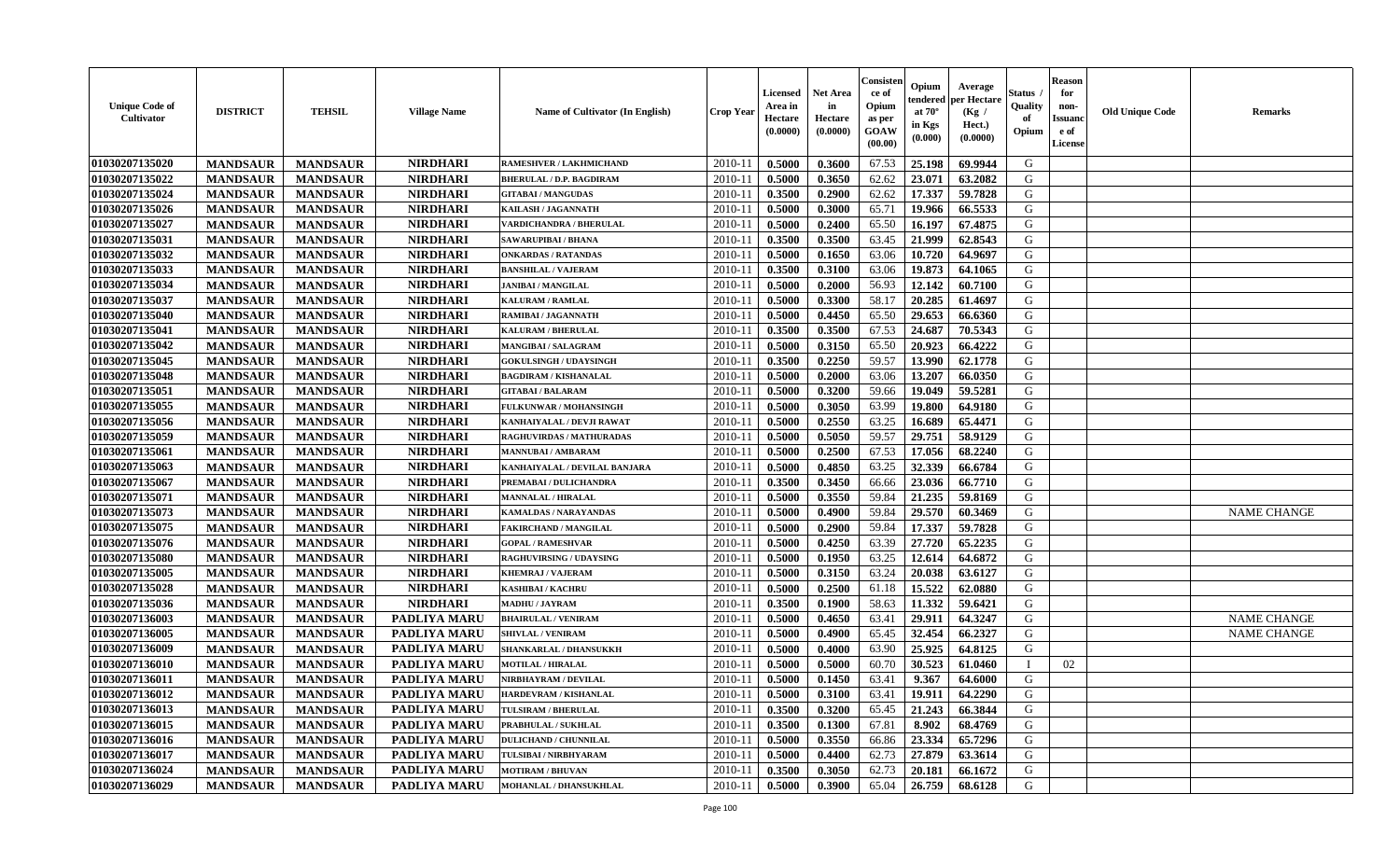| <b>Unique Code of</b><br><b>Cultivator</b> | <b>DISTRICT</b> | <b>TEHSIL</b>   | <b>Village Name</b> | Name of Cultivator (In English) | <b>Crop Year</b> | <b>Licensed</b><br>Area in<br>Hectare<br>(0.0000) | <b>Net Area</b><br>in<br>Hectare<br>(0.0000) | Consister<br>ce of<br>Opium<br>as per<br>GOAW<br>(00.00) | Opium<br>endered<br>at $70^\circ$<br>in Kgs<br>(0.000) | Average<br>per Hectare<br>(Kg /<br>Hect.)<br>(0.0000) | Status<br>Quality<br>of<br>Opium | <b>Reason</b><br>for<br>non-<br><b>Issuand</b><br>e of<br><b>License</b> | <b>Old Unique Code</b> | <b>Remarks</b> |
|--------------------------------------------|-----------------|-----------------|---------------------|---------------------------------|------------------|---------------------------------------------------|----------------------------------------------|----------------------------------------------------------|--------------------------------------------------------|-------------------------------------------------------|----------------------------------|--------------------------------------------------------------------------|------------------------|----------------|
| 01030207136030                             | <b>MANDSAUR</b> | <b>MANDSAUR</b> | <b>PADLIYA MARU</b> | <b>BAPULAL / RAMLAL</b>         | 2010-11          | 0.3500                                            | 0.3300                                       | 61.59                                                    | 20.606                                                 | 62.4424                                               | G                                |                                                                          |                        |                |
| 01030207136031                             | <b>MANDSAUR</b> | <b>MANDSAUR</b> | <b>PADLIYA MARU</b> | PANNALAL / BHERULAL             | 2010-11          | 0.3500                                            | 0.3400                                       | 64.34                                                    | 20.552                                                 | 60.4471                                               | G                                |                                                                          |                        |                |
| 01030207136032                             | <b>MANDSAUR</b> | <b>MANDSAUR</b> | PADLIYA MARU        | HANGAMIBAI / GANGARAM           | 2010-11          | 0.3500                                            | 0.3200                                       | 68.04                                                    | 21.559                                                 | 67.3719                                               | G                                |                                                                          |                        |                |
| 01030207136038                             | <b>MANDSAUR</b> | <b>MANDSAUR</b> | <b>PADLIYA MARU</b> | <b>DHAPUBAI/BHANA JI</b>        | 2010-11          | 0.5000                                            | 0.4950                                       | 59.07                                                    | 30.303                                                 | 61.2182                                               | G                                |                                                                          |                        |                |
| 01030207136041                             | <b>MANDSAUR</b> | <b>MANDSAUR</b> | <b>PADLIYA MARU</b> | <b>BANSHILAL / RAMCHANDRA</b>   | 2010-11          | 0.5000                                            | 0.2400                                       | 68.04                                                    | 16.514                                                 | 68.8083                                               | G                                |                                                                          |                        |                |
| 01030207136042                             | <b>MANDSAUR</b> | <b>MANDSAUR</b> | PADLIYA MARU        | <b>MOTILAL / KARULAL</b>        | 2010-11          | 0.5000                                            | 0.1950                                       | 68.04                                                    | 13.355                                                 | 68.4872                                               | G                                |                                                                          |                        |                |
| 01030207136050                             | <b>MANDSAUR</b> | <b>MANDSAUR</b> | PADLIYA MARU        | NANIBAI / GANGARAM              | 2010-11          | 0.3500                                            | 0.3000                                       | 64.34                                                    | 19.670                                                 | 65.5667                                               | G                                |                                                                          |                        |                |
| 01030207136051                             | <b>MANDSAUR</b> | <b>MANDSAUR</b> | <b>PADLIYA MARU</b> | <b>KASTURIBAI / NANDA</b>       | 2010-11          | 0.5000                                            | 0.4000                                       | 60.39                                                    | 24.268                                                 | 60.6700                                               | G                                |                                                                          |                        |                |
| 01030207136052                             | <b>MANDSAUR</b> | <b>MANDSAUR</b> | PADLIYA MARU        | <b>BHAVRIBAI / SITARAM DAS</b>  | 2010-11          | 0.5000                                            | 0.1950                                       | 64.34                                                    | 13.374                                                 | 68.5846                                               | G                                |                                                                          |                        |                |
| 01030207136054                             | <b>MANDSAUR</b> | <b>MANDSAUR</b> | PADLIYA MARU        | KARULAL / MOTILAL               | 2010-11          | 0.5000                                            | 0.3750                                       | 61.54                                                    | 23.543                                                 | 62.7813                                               | G                                |                                                                          |                        |                |
| 01030207136055                             | <b>MANDSAUR</b> | <b>MANDSAUR</b> | <b>PADLIYA MARU</b> | SHIVNARAYAN / KEVELRAM          | 2010-11          | 0.5000                                            | 0.1000                                       | 61.54                                                    | 6.629                                                  | 66.2900                                               | $\mathbf G$                      |                                                                          |                        |                |
| 01030207136056                             | <b>MANDSAUR</b> | <b>MANDSAUR</b> | PADLIYA MARU        | RADHESHYAM / DEVILAL            | 2010-11          | 0.5000                                            | 0.1950                                       | 59.17                                                    | 12.214                                                 | 62.6359                                               | G                                |                                                                          |                        |                |
| 01030207136061                             | <b>MANDSAUR</b> | <b>MANDSAUR</b> | PADLIYA MARU        | RAMBILAS / RAMNARAYAN           | 2010-11          | 0.5000                                            | 0.3950                                       | 65.45                                                    | 26.713                                                 | 67.6278                                               | G                                |                                                                          |                        |                |
| 01030207136065                             | <b>MANDSAUR</b> | <b>MANDSAUR</b> | PADLIYA MARU        | <b>RAMESHVAR / SUKHLAL</b>      | 2010-11          | 0.3500                                            | 0.2000                                       | 67.17                                                    | 13.472                                                 | 67.3600                                               | G                                |                                                                          |                        |                |
| 01030207136071                             | <b>MANDSAUR</b> | <b>MANDSAUR</b> | PADLIYA MARU        | <b>BHIMA / NATHU</b>            | 2010-11          | 0.3500                                            | 0.2000                                       | 61.49                                                    | 12.658                                                 | 63.2900                                               | G                                |                                                                          |                        |                |
| 01030207136072                             | <b>MANDSAUR</b> | <b>MANDSAUR</b> | PADLIYA MARU        | MANGILAL / KISHANLAL            | 2010-11          | 0.5000                                            | 0.4650                                       | 68.01                                                    | 32.363                                                 | 69.5978                                               | G                                |                                                                          |                        |                |
| 01030207136076                             | <b>MANDSAUR</b> | <b>MANDSAUR</b> | PADLIYA MARU        | <b>MANGIBAI/BADRILAL</b>        | 2010-11          | 0.5000                                            | 0.3400                                       | 64.63                                                    | 22.168                                                 | 65.2000                                               | G                                |                                                                          |                        |                |
| 01030207136077                             | <b>MANDSAUR</b> | <b>MANDSAUR</b> | <b>PADLIYA MARU</b> | <b>BHANVARLAL / RAMA</b>        | 2010-11          | 0.3500                                            | 0.3400                                       | 62.52                                                    | 9.298                                                  | 27.3471                                               | G                                | 04                                                                       |                        |                |
| 01030207136079                             | <b>MANDSAUR</b> | <b>MANDSAUR</b> | PADLIYA MARU        | <b>BHANVARLAL / HIRALAL</b>     | 2010-11          | 0.5000                                            | 0.3600                                       | 67.02                                                    | 24.031                                                 | 66.7528                                               | G                                |                                                                          |                        |                |
| 01030207136080                             | <b>MANDSAUR</b> | <b>MANDSAUR</b> | <b>PADLIYA MARU</b> | <b>KANIYALAL / RATANLAL</b>     | 2010-11          | 0.3500                                            | 0.2600                                       | 65.10                                                    | 17.624                                                 | 67.7846                                               | G                                |                                                                          |                        |                |
| 01030207136084                             | <b>MANDSAUR</b> | <b>MANDSAUR</b> | PADLIYA MARU        | <b>JANIBAI / KANCHANBAI</b>     | 2010-11          | 0.5000                                            | 0.4500                                       | 61.74                                                    | 28.171                                                 | 62.6022                                               | G                                |                                                                          |                        |                |
| 01030207136085                             | <b>MANDSAUR</b> | <b>MANDSAUR</b> | PADLIYA MARU        | <b>BHANVARLAL / KACHRULAL</b>   | 2010-11          | 0.3500                                            | 0.3500                                       | 61.74                                                    | 21.935                                                 | 62.6714                                               | G                                |                                                                          |                        |                |
| 01030207136089                             | <b>MANDSAUR</b> | <b>MANDSAUR</b> | PADLIYA MARU        | <b>BAGATRAM / DHANSUKHLAL</b>   | $2010 - 11$      | 0.3500                                            | 0.3200                                       | 64.97                                                    | 21.394                                                 | 66.8563                                               | G                                |                                                                          |                        |                |
| 01030207136095                             | <b>MANDSAUR</b> | <b>MANDSAUR</b> | PADLIYA MARU        | RADHESHYAM / BHERULAL           | 2010-11          | 0.3500                                            | 0.3350                                       | 68.45                                                    | 23.596                                                 | 70.4358                                               | G                                |                                                                          |                        |                |
| 01030207136096                             | <b>MANDSAUR</b> | <b>MANDSAUR</b> | <b>PADLIYA MARU</b> | <b>BANSHILAL / RAMGOPAL</b>     | 2010-11          | 0.5000                                            | 0.3350                                       | 67.17                                                    | 22.732                                                 | 67.8567                                               | G                                |                                                                          |                        |                |
| 01030207136100                             | <b>MANDSAUR</b> | <b>MANDSAUR</b> | PADLIYA MARU        | <b>BANSHIDAS / SITARAMDAS</b>   | 2010-11          | 0.5000                                            | 0.1050                                       | 67.17                                                    | 7.360                                                  | 70.0952                                               | G                                |                                                                          |                        |                |
| 01030207136103                             | <b>MANDSAUR</b> | <b>MANDSAUR</b> | PADLIYA MARU        | <b>HANSRAJ / KALURAM</b>        | 2010-11          | 0.3500                                            | 0.1350                                       | 67.29                                                    | 9.373                                                  | 69.4296                                               | G                                |                                                                          |                        |                |
| 01030207136105                             | <b>MANDSAUR</b> | <b>MANDSAUR</b> | <b>PADLIYA MARU</b> | MANOHARLAL / CHUNNILAL          | 2010-11          | 0.3500                                            | 0.2100                                       | 65.82                                                    | 14.433                                                 | 68.7286                                               | G                                |                                                                          |                        |                |
| 01030207136106                             | <b>MANDSAUR</b> | <b>MANDSAUR</b> | PADLIYA MARU        | RAMGOAPL / CHUNNILAL            | 2010-11          | 0.3500                                            | 0.2100                                       | 65.10                                                    | 14.173                                                 | 67.4905                                               | G                                |                                                                          |                        |                |
| 01030207136108                             | <b>MANDSAUR</b> | <b>MANDSAUR</b> | PADLIYA MARU        | <b>DURGASHANKAR / BAGDIRAM</b>  | 2010-11          | 0.5000                                            | 0.3200                                       | 65.10                                                    | 20.441                                                 | 63.8781                                               | G                                |                                                                          |                        |                |
| 01030207136109                             | <b>MANDSAUR</b> | <b>MANDSAUR</b> | PADLIYA MARU        | <b>HARIKISHAN / SHIVLAL</b>     | $2010 - 11$      | 0.5000                                            | 0.3250                                       | 65.10                                                    | 20.953                                                 | 64.4708                                               | ${\bf G}$                        |                                                                          |                        |                |
| 01030207136112                             | <b>MANDSAUR</b> | <b>MANDSAUR</b> | <b>PADLIYA MARU</b> | <b>KESHVRAM / MOTILAL</b>       | 2010-11          | 0.3500                                            | 0.2900                                       | 64.19                                                    | 19.633                                                 | 67.7000                                               | G                                |                                                                          |                        |                |
| 01030207136117                             | <b>MANDSAUR</b> | <b>MANDSAUR</b> | PADLIYA MARU        | <b>BHRATRAM / BAPULAL</b>       | 2010-11          | 0.3500                                            | 0.2200                                       | 67.02                                                    | 15.080                                                 | 68.5455                                               | G                                |                                                                          |                        |                |
| 01030207136118                             | <b>MANDSAUR</b> | <b>MANDSAUR</b> | PADLIYA MARU        | UDAYLAL / DHANRAJ               | 2010-11          | 0.3500                                            | 0.3200                                       | 61.74                                                    | 19.748                                                 | 61.7125                                               | G                                |                                                                          |                        |                |
| 01030207136121                             | <b>MANDSAUR</b> | <b>MANDSAUR</b> | <b>PADLIYA MARU</b> | <b>SALGRAM / DEVILAL</b>        | 2010-11          | 0.5000                                            | 0.3800                                       | 64.19                                                    | 24.842                                                 | 65.3737                                               | G                                |                                                                          |                        |                |
| 01030207136124                             | <b>MANDSAUR</b> | <b>MANDSAUR</b> | <b>PADLIYA MARU</b> | RATANLAL / ONKARLAL             | 2010-11          | 0.5000                                            | 0.2950                                       | 62.06                                                    | 18.387                                                 | 62.3288                                               | G                                |                                                                          |                        |                |
| 01030207136082                             | <b>MANDSAUR</b> | <b>MANDSAUR</b> | PADLIYA MARU        | <b>DHURALAL / MANGILAL</b>      | 2010-11          | 0.5000                                            | 0.4750                                       | 62.06                                                    | 30.427                                                 | 64.0568                                               | G                                |                                                                          |                        |                |
| 01030207136040                             | <b>MANDSAUR</b> | <b>MANDSAUR</b> | PADLIYA MARU        | RAMESHVAR / KASHIRAM            | 2010-11          | 0.3500                                            | 0.2250                                       | 64.19                                                    | 14.388                                                 | 63.9467                                               | G                                |                                                                          |                        |                |
| 01030207136099                             | <b>MANDSAUR</b> | <b>MANDSAUR</b> | PADLIYA MARU        | SHYAMLAL / UDAYRAM              | 2010-11          | 0.3500                                            | 0.0900                                       | 64.19                                                    | 6.162                                                  | 68.4667                                               | ${\bf G}$                        |                                                                          |                        |                |
| 01030207136127                             | <b>MANDSAUR</b> | <b>MANDSAUR</b> | PADLIYA MARU        | <b>GORULAL / NATHU JI</b>       | $2010 - 11$      | 0.3500                                            | 0.2500                                       | 59.15                                                    | 14.990                                                 | 59.9600                                               | G                                |                                                                          |                        |                |
| 01030207136066                             | <b>MANDSAUR</b> | <b>MANDSAUR</b> | PADLIYA MARU        | SITABAI / HAJARILAL             | 2010-11          | 0.3500                                            | 0.2800                                       | 62.06                                                    | 17.776                                                 | 63.4857                                               | G                                |                                                                          |                        |                |
| 01030207136091                             | <b>MANDSAUR</b> | <b>MANDSAUR</b> | PADLIYA MARU        | KACHRULAL / GULABNATH           | 2010-11          | 0.3500                                            | 0.1850                                       | 62.06                                                    | 11.614                                                 | 62.7784                                               | G                                |                                                                          |                        |                |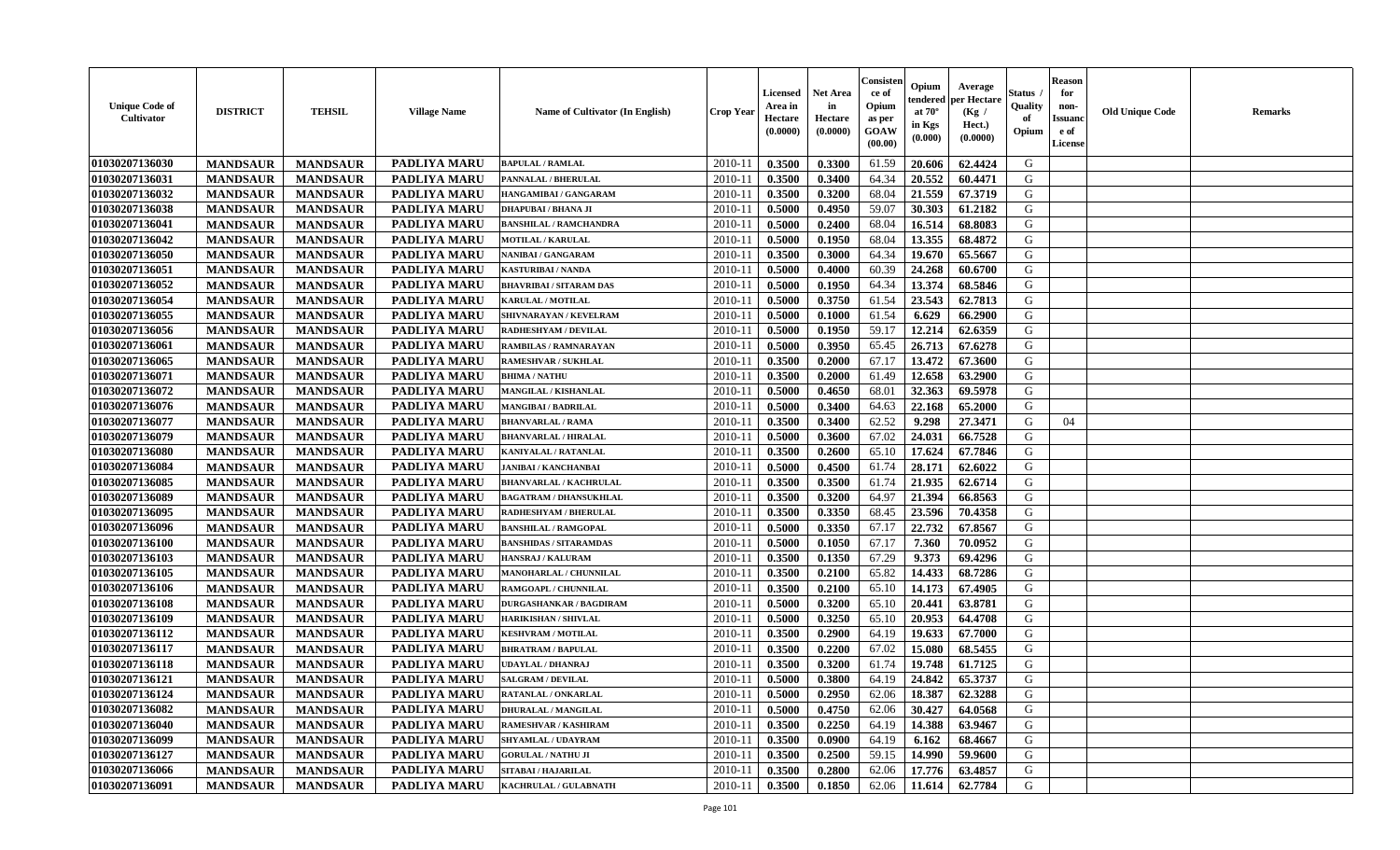| <b>Unique Code of</b><br>Cultivator | <b>DISTRICT</b> | <b>TEHSIL</b>   | <b>Village Name</b> | <b>Name of Cultivator (In English)</b> | <b>Crop Year</b> | <b>Licensed</b><br>Area in<br>Hectare<br>(0.0000) | Net Area<br>in<br>Hectare<br>(0.0000) | Consisten<br>ce of<br>Opium<br>as per<br>GOAW<br>(00.00) | Opium<br>tendered<br>at $70^\circ$<br>in Kgs<br>(0.000) | Average<br><b>per Hectare</b><br>(Kg /<br>Hect.)<br>(0.0000) | Status<br>Quality<br>Opium | <b>Reason</b><br>for<br>non-<br>Issuanc<br>e of<br>License | <b>Old Unique Code</b> | Remarks            |
|-------------------------------------|-----------------|-----------------|---------------------|----------------------------------------|------------------|---------------------------------------------------|---------------------------------------|----------------------------------------------------------|---------------------------------------------------------|--------------------------------------------------------------|----------------------------|------------------------------------------------------------|------------------------|--------------------|
| 01030207136093                      | <b>MANDSAUR</b> | <b>MANDSAUR</b> | <b>PADLIYA MARU</b> | MANGILAL / HARDEVRAM                   | 2010-11          | 0.3500                                            | 0.3250                                | 64.94                                                    | 21.226                                                  | 65.3108                                                      | G                          |                                                            |                        |                    |
| 01030207136039                      | <b>MANDSAUR</b> | <b>MANDSAUR</b> | PADLIYA MARU        | <b>ANANDILAL / BANSILAL</b>            | 2010-11          | 0.3500                                            | 0.3300                                | 64.30                                                    | 21.375                                                  | 64.7727                                                      | G                          |                                                            |                        |                    |
| 01030207136126                      | <b>MANDSAUR</b> | <b>MANDSAUR</b> | PADLIYA MARU        | <b>SURAJMAL / DURGA</b>                | 2010-11          | 0.3500                                            | 0.3100                                | 64.30                                                    | 20.493                                                  | 66.1065                                                      | G                          |                                                            |                        |                    |
| 01030207136137                      | <b>MANDSAUR</b> | <b>MANDSAUR</b> | PADLIYA MARU        | KANVARLAL / BHANVARLAL                 | 2010-11          | 0.3500                                            | 0.2500                                | 59.39                                                    | 16.510                                                  | 66.0400                                                      | G                          |                                                            |                        |                    |
| 01030207136122                      | <b>MANDSAUR</b> | <b>MANDSAUR</b> | <b>PADLIYA MARU</b> | KACHRULAL / BHANVARLAL                 | 2010-11          | 0.3500                                            | 0.0550                                | 67.02                                                    | 4.203                                                   | 76.4182                                                      | G                          |                                                            |                        |                    |
| 01030207136007                      | <b>MANDSAUR</b> | <b>MANDSAUR</b> | <b>PADLIYA MARU</b> | HEMRAJ / KALU                          | 2010-11          | 0.3500                                            | 0.1000                                | 64.30                                                    | 6.669                                                   | 66.6900                                                      | G                          |                                                            |                        |                    |
| 01030207136123                      | <b>MANDSAUR</b> | <b>MANDSAUR</b> | PADLIYA MARU        | PRABHULAL / BHANVARLAL                 | 2010-11          | 0.3500                                            | 0.1850                                | 64.30                                                    | 12.924                                                  | 69.8595                                                      | ${\bf G}$                  |                                                            |                        |                    |
| 01030207137199                      | <b>MANDSAUR</b> | <b>MANDSAUR</b> | PIPLIYA KARADIYA    | <b>RAMNIVAS / SURATRAM</b>             | 2010-11          | 0.5000                                            | 0.4900                                | 65.21                                                    | 31.124                                                  | 63.5184                                                      | G                          |                                                            |                        |                    |
| 01030207137001                      | <b>MANDSAUR</b> | <b>MANDSAUR</b> | PIPLIYA KARADIYA    | <b>JAGDISH / NANDRAM</b>               | 2010-11          | 0.5000                                            | 0.1950                                | 65.21                                                    | 13.722                                                  | 70.3692                                                      | G                          |                                                            |                        |                    |
| 01030207137002                      | <b>MANDSAUR</b> | <b>MANDSAUR</b> | PIPLIYA KARADIYA    | <b>MADANLAL / NANDRAM</b>              | 2010-11          | 0.5000                                            | 0.2100                                | 64.42                                                    | 14.384                                                  | 68.4952                                                      | G                          |                                                            |                        |                    |
| 01030207137009                      | <b>MANDSAUR</b> | <b>MANDSAUR</b> | PIPLIYA KARADIYA    | <b>MADHOLAL / LAKSHMAN</b>             | 2010-11          | 0.5000                                            | 0.1650                                | 66.94                                                    | 10.883                                                  | 65.9576                                                      | G                          |                                                            |                        |                    |
| 01030207137017                      | <b>MANDSAUR</b> | <b>MANDSAUR</b> | PIPLIYA KARADIYA    | SHANKERSING / WAKTAVARSING             | 2010-11          | 0.3500                                            | 0.3300                                | 61.91                                                    | 21.403                                                  | 64.8576                                                      | G                          |                                                            |                        |                    |
| 01030207137025                      | <b>MANDSAUR</b> | <b>MANDSAUR</b> | PIPLIYA KARADIYA    | PREMGIR / KACHUGIR                     | 2010-11          | 0.3500                                            | 0.3450                                | 55.99                                                    | 19.796                                                  | 57.3797                                                      |                            | 02                                                         |                        |                    |
| 01030207137026                      | <b>MANDSAUR</b> | <b>MANDSAUR</b> | PIPLIYA KARADIYA    | <b>DASHRATHSING / SHAMBHUSINNNNG</b>   | 2010-11          | 0.5000                                            | 0.2800                                | 64.42                                                    | 18.258                                                  | 65.2071                                                      | G                          |                                                            |                        |                    |
| 01030207137029                      | <b>MANDSAUR</b> | <b>MANDSAUR</b> | PIPLIYA KARADIYA    | <b>BALWANTSINGH / DHANSINGH</b>        | 2010-11          | 0.5000                                            | 0.2900                                | 66.94                                                    | 17.385                                                  | 59.9483                                                      | G                          |                                                            |                        |                    |
| 01030207137031                      | <b>MANDSAUR</b> | <b>MANDSAUR</b> | PIPLIYA KARADIYA    | GORDHANSINGH / SHAMBHUSINGH            | 2010-11          | 0.5000                                            | 0.2750                                | 66.94                                                    | 18.915                                                  | 68.7818                                                      | G                          |                                                            |                        |                    |
| 01030207137042                      | <b>MANDSAUR</b> | <b>MANDSAUR</b> | PIPLIYA KARADIYA    | NARMADABAI / KALURAM                   | 2010-11          | 0.5000                                            | 0.2900                                | 64.42                                                    | 20.163                                                  | 69.5276                                                      | G                          |                                                            |                        |                    |
| 01030207137044                      | <b>MANDSAUR</b> | <b>MANDSAUR</b> | PIPLIYA KARADIYA    | <b>RAMCHANDRA / CHOTELAL</b>           | 2010-11          | 0.5000                                            | 0.4300                                | 64.42                                                    | 28.142                                                  | 65.4465                                                      | G                          |                                                            |                        |                    |
| 01030207137046                      | <b>MANDSAUR</b> | <b>MANDSAUR</b> | PIPLIYA KARADIYA    | <b>GANESHRAM / ONKARLAL</b>            | 2010-11          | 0.3500                                            | 0.2500                                | 66.94                                                    | 17.137                                                  | 68.5480                                                      | G                          |                                                            |                        |                    |
| 01030207137047                      | <b>MANDSAUR</b> | <b>MANDSAUR</b> | PIPLIYA KARADIYA    | <b>BHAGIRATH / NANDRAM</b>             | 2010-11          | 0.5000                                            | 0.3000                                | 61.50                                                    | 20.058                                                  | 66.8600                                                      | G                          |                                                            |                        |                    |
| 01030207137051                      | <b>MANDSAUR</b> | <b>MANDSAUR</b> | PIPLIYA KARADIYA    | <b>JAGDISHRAM / NATHU</b>              | 2010-11          | 0.3500                                            | 0.2450                                | 65.28                                                    | 17.430                                                  | 71.1429                                                      | G                          |                                                            |                        | <b>NAME CHANGE</b> |
| 01030207137053                      | <b>MANDSAUR</b> | <b>MANDSAUR</b> | PIPLIYA KARADIYA    | KANHAIYALAL / HIRALAL                  | 2010-11          | 0.5000                                            | 0.3300                                | 65.76                                                    | 21.024                                                  | 63.7091                                                      | G                          |                                                            |                        |                    |
| 01030207137054                      | <b>MANDSAUR</b> | <b>MANDSAUR</b> | PIPLIYA KARADIYA    | <b>JUJHARLAL / BHERULAL</b>            | 2010-11          | 0.5000                                            | 0.2450                                | 61.50                                                    | 15.489                                                  | 63.2204                                                      | G                          |                                                            |                        |                    |
| 01030207137055                      | <b>MANDSAUR</b> | <b>MANDSAUR</b> | PIPLIYA KARADIYA    | <b>RAMNIVAS / BHANVARLAL</b>           | 2010-11          | 0.3500                                            | 0.2400                                | 63.08                                                    | 15.464                                                  | 64.4333                                                      | G                          |                                                            |                        |                    |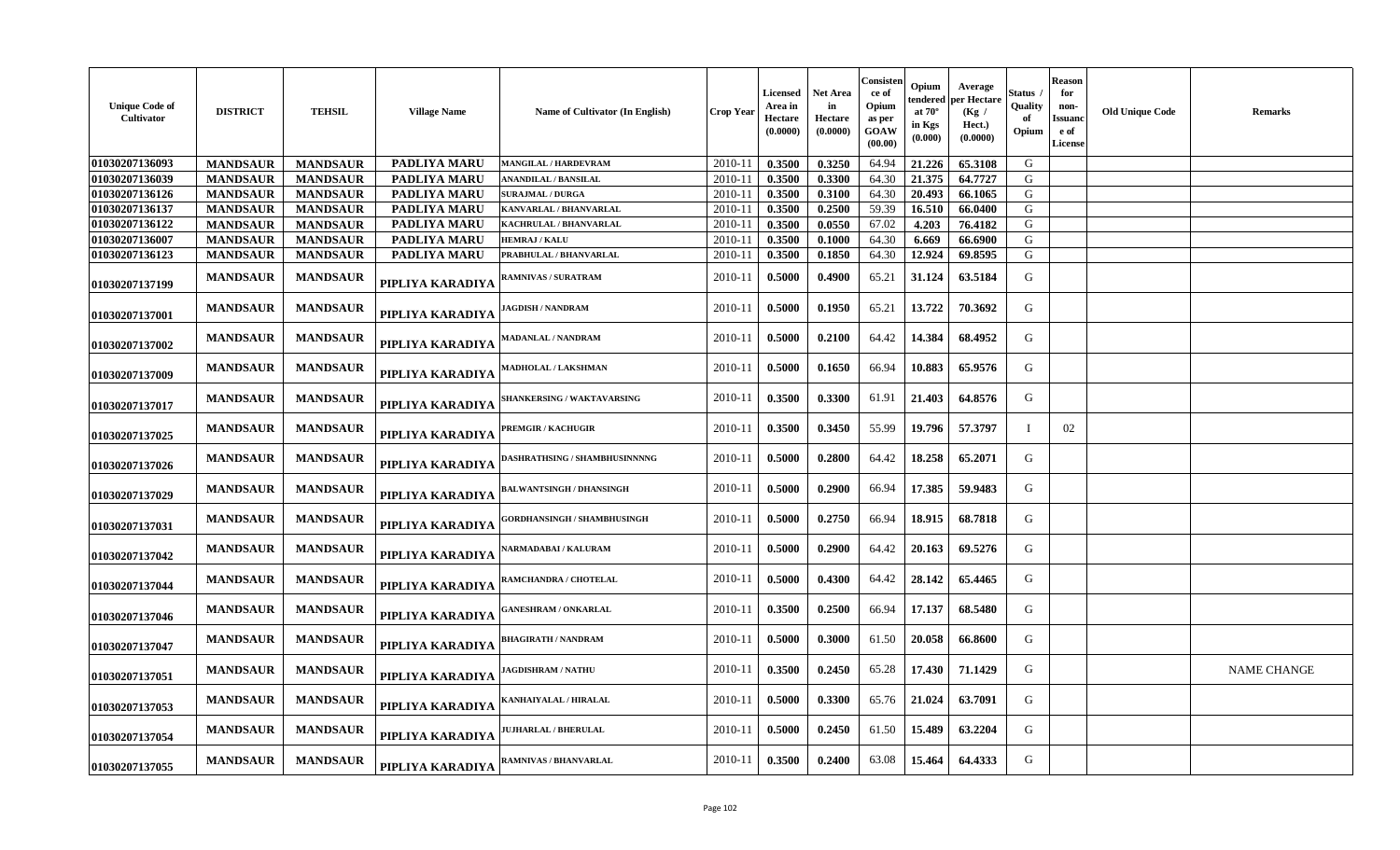| <b>Unique Code of</b><br>Cultivator | <b>DISTRICT</b> | <b>TEHSIL</b>   | <b>Village Name</b> | Name of Cultivator (In English) | <b>Crop Year</b> | <b>Licensed</b><br>Area in<br>Hectare<br>(0.0000) | <b>Net Area</b><br>in<br>Hectare<br>(0.0000) | Consister<br>ce of<br>Opium<br>as per<br>GOAW<br>(00.00) | Opium<br>Average<br>endered per Hectare<br>at $70^\circ$<br>(Kg /<br>in Kgs<br>Hect.)<br>(0.000)<br>(0.0000) | <b>Status</b><br>Quality<br>of<br>Opium | Reason<br>for<br>non-<br><b>Issuand</b><br>e of<br>License | <b>Old Unique Code</b> | <b>Remarks</b>     |
|-------------------------------------|-----------------|-----------------|---------------------|---------------------------------|------------------|---------------------------------------------------|----------------------------------------------|----------------------------------------------------------|--------------------------------------------------------------------------------------------------------------|-----------------------------------------|------------------------------------------------------------|------------------------|--------------------|
| 01030207137059                      | <b>MANDSAUR</b> | <b>MANDSAUR</b> | PIPLIYA KARADIYA    | <b>NATHULAL / KALURAM</b>       | 2010-11          | 0.3500                                            | 0.1800                                       | 68.56                                                    | 12.537<br>69.6500                                                                                            | G                                       |                                                            |                        |                    |
| 01030207137063                      | <b>MANDSAUR</b> | <b>MANDSAUR</b> | PIPLIYA KARADIYA    | 'ARDICHAND / KALURAM            | 2010-11          | 0.3500                                            | 0.1900                                       | 61.91                                                    | 11.683<br>61.4895                                                                                            | G                                       |                                                            |                        |                    |
| 01030207137065                      | <b>MANDSAUR</b> | <b>MANDSAUR</b> | PIPLIYA KARADIYA    | RAMESHCHANDRA / SURATRAM        | 2010-11          | 0.5000                                            | 0.2950                                       | 63.57                                                    | 18.762<br>63.6000                                                                                            | G                                       |                                                            |                        |                    |
| 01030207137067                      | <b>MANDSAUR</b> | <b>MANDSAUR</b> | PIPLIYA KARADIYA    | <b>BASNTILAL / PRABHULAL</b>    | 2010-11          | 0.5000                                            | 0.3550                                       | 61.91                                                    | 22.464<br>63.2789                                                                                            | G                                       |                                                            |                        |                    |
| 01030207137068                      | <b>MANDSAUR</b> | <b>MANDSAUR</b> | PIPLIYA KARADIYA    | <b>\ATHULAL / RAMLAL</b>        | 2010-11          | 0.5000                                            | 0.2500                                       | 63.57                                                    | 16.555<br>66.2200                                                                                            | G                                       |                                                            |                        |                    |
| 01030207137069                      | <b>MANDSAUR</b> | <b>MANDSAUR</b> | PIPLIYA KARADIYA    | <b>BADRILAL / AASHARAM</b>      | 2010-11          | 0.3500                                            | 0.3500                                       | 61.91                                                    | 21.907<br>62.5914                                                                                            | G                                       |                                                            |                        |                    |
| 01030207137070                      | <b>MANDSAUR</b> | <b>MANDSAUR</b> | PIPLIYA KARADIYA    | <b>HAMPALAL / CHUNNILAL</b>     | 2010-11          | 0.3500                                            | 0.2050                                       | 63.57                                                    | 13.313<br>64.9415                                                                                            | G                                       |                                                            |                        |                    |
| 01030207137071                      | <b>MANDSAUR</b> | <b>MANDSAUR</b> | PIPLIYA KARADIYA    | KALURAM / NANDRAM               | 2010-11          | 0.5000                                            | 0.3000                                       | 63.02                                                    | 65.3000<br>19.590                                                                                            | $\mathbf I$                             | 02                                                         |                        |                    |
| 01030207137073                      | <b>MANDSAUR</b> | <b>MANDSAUR</b> | PIPLIYA KARADIYA    | BARJUBAI / NANDRAM              | 2010-11          | 0.5000                                            | 0.1750                                       | 65.28                                                    | 12.002<br>68.5829                                                                                            | G                                       |                                                            |                        | <b>NAME CHANGE</b> |
| 01030207137074                      | <b>MANDSAUR</b> | <b>MANDSAUR</b> | PIPLIYA KARADIYA    | <b>BHAGATRAM / CHUNNILAL</b>    | 2010-11          | 0.3500                                            | 0.2200                                       | 63.50                                                    | 14.306<br>65.0273                                                                                            | G                                       |                                                            |                        |                    |
| 01030207137075                      | <b>MANDSAUR</b> | <b>MANDSAUR</b> | PIPLIYA KARADIYA    | SHANKARLAL / NANDRAM            | 2010-11          | 0.5000                                            | 0.2050                                       | 65.45                                                    | 13.380<br>65.2683                                                                                            | G                                       |                                                            |                        |                    |
| 01030207137078                      | <b>MANDSAUR</b> | <b>MANDSAUR</b> | PIPLIYA KARADIYA    | <b>DEVA / RAMA</b>              | 2010-11          | 0.3500                                            | 0.2300                                       | 63.50                                                    | 63.9348<br>14.705                                                                                            | G                                       |                                                            |                        |                    |
| 01030207137079                      | <b>MANDSAUR</b> | <b>MANDSAUR</b> | PIPLIYA KARADIYA    | MANGILAL / BHANVARLAL           | 2010-11          | 0.3500                                            | 0.1950                                       | 63.50                                                    | 12.818<br>65.7333                                                                                            | G                                       |                                                            |                        |                    |
| 01030207137084                      | <b>MANDSAUR</b> | <b>MANDSAUR</b> | PIPLIYA KARADIYA    | <b>BHULIBAI / BHERULAL</b>      | 2010-11          | 0.5000                                            | 0.2300                                       | 63.14                                                    | 14.847<br>64.5522                                                                                            | G                                       |                                                            |                        |                    |
| 01030207137086                      | <b>MANDSAUR</b> | <b>MANDSAUR</b> | PIPLIYA KARADIYA    | <b>MOTILAL / UDA</b>            | 2010-11          | 0.5000                                            | 0.3000                                       | 59.63                                                    | 63.5767<br>19.073                                                                                            | G                                       |                                                            |                        |                    |
| 01030207137087                      | <b>MANDSAUR</b> | <b>MANDSAUR</b> | PIPLIYA KARADIYA    | <b>SHAMBHUSINGH / AMARSINGH</b> | 2010-11          | 0.3500                                            | 0.3050                                       | 63.14                                                    | 19.213<br>62.9934                                                                                            | G                                       |                                                            |                        |                    |
| 01030207137090                      | <b>MANDSAUR</b> | <b>MANDSAUR</b> | PIPLIYA KARADIYA    | <b>JUJHARLAL / NATHU</b>        | 2010-11          | 0.5000                                            | 0.4700                                       | 63.14                                                    | 65.4809<br>30.776                                                                                            | G                                       |                                                            |                        |                    |
| 01030207137092                      | <b>MANDSAUR</b> | <b>MANDSAUR</b> | PIPLIYA KARADIYA    | RATANLAL / NATHULAL             | 2010-11          | 0.5000                                            | 0.1200                                       | 65.45                                                    | 8.163<br>68.0250                                                                                             | G                                       |                                                            |                        |                    |
| 01030207137098                      | <b>MANDSAUR</b> | <b>MANDSAUR</b> | PIPLIYA KARADIYA    | <b>DHANSINGH / MAGANSINGH</b>   | 2010-11          | 0.5000                                            | 0.2700                                       | 65.45                                                    | 15.914<br>58.9407                                                                                            | G                                       |                                                            |                        |                    |
| 01030207137101                      | <b>MANDSAUR</b> | <b>MANDSAUR</b> | PIPLIYA KARADIYA    | GANESHRAM / RADHAKISHAN         | 2010-11          | 0.3500                                            | 0.2650                                       | 62.07                                                    | 16.590<br>62.6038                                                                                            | G                                       |                                                            |                        |                    |
| 01030207137107                      | <b>MANDSAUR</b> | <b>MANDSAUR</b> | PIPLIYA KARADIYA    | RAJARAM / VARDICHAND            | 2010-11          | 0.3500                                            | 0.2900                                       | 59.63                                                    | 60.3655<br>17.506                                                                                            | G                                       |                                                            |                        |                    |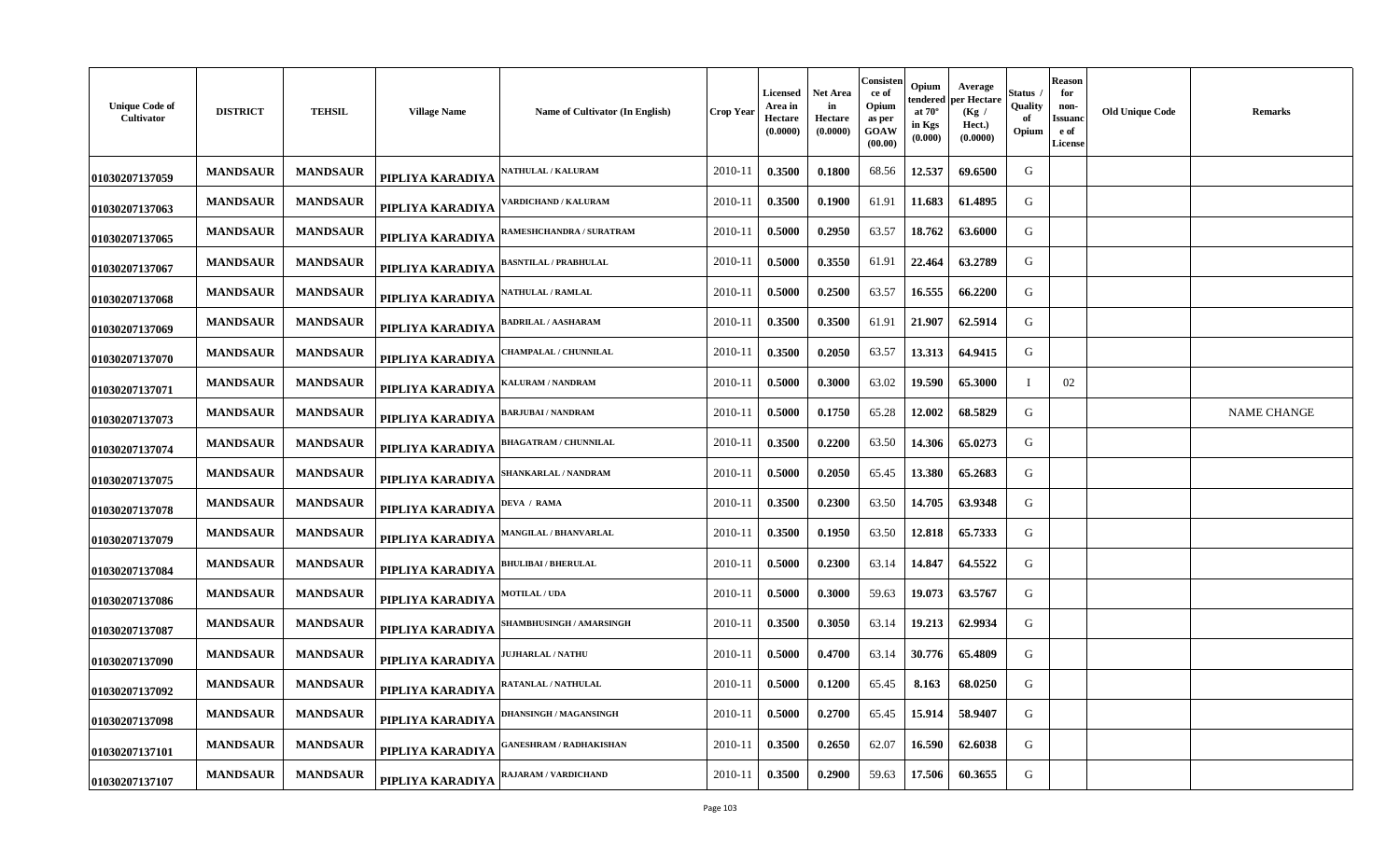| <b>Unique Code of</b><br>Cultivator | <b>DISTRICT</b> | <b>TEHSIL</b>   | <b>Village Name</b> | Name of Cultivator (In English)  | Crop Year | Licensed<br>Area in<br>Hectare<br>(0.0000) | Net Area<br>in<br>Hectare<br>(0.0000) | Consisten<br>ce of<br>Opium<br>as per<br>GOAW<br>(00.00) | Opium<br>tendered<br>at $70^\circ$<br>in Kgs<br>(0.000) | Average<br>oer Hectare<br>(Kg)<br>Hect.)<br>(0.0000) | Status<br>Quality<br>-of<br>Opium | <b>Reason</b><br>for<br>non-<br>Issuano<br>e of<br><b>License</b> | <b>Old Unique Code</b> | <b>Remarks</b> |
|-------------------------------------|-----------------|-----------------|---------------------|----------------------------------|-----------|--------------------------------------------|---------------------------------------|----------------------------------------------------------|---------------------------------------------------------|------------------------------------------------------|-----------------------------------|-------------------------------------------------------------------|------------------------|----------------|
| 01030207137041                      | <b>MANDSAUR</b> | <b>MANDSAUR</b> | PIPLIYA KARADIYA    | <b>BHERULAL / MATHURALAL</b>     | 2010-11   | 0.5000                                     | 0.2950                                | 64.33                                                    | 19.887                                                  | 67.4136                                              | G                                 |                                                                   |                        |                |
| 01030207137113                      | <b>MANDSAUR</b> | <b>MANDSAUR</b> | PIPLIYA KARADIYA    | <b>MANGILAL / DHURAJI</b>        | 2010-11   | 0.5000                                     | 0.3100                                | 63.81                                                    | 22.179                                                  | 71.5452                                              | - 1                               | 02                                                                |                        |                |
| 01030207137120                      | <b>MANDSAUR</b> | <b>MANDSAUR</b> | PIPLIYA KARADIYA    | <b>BHANVARLAL / NANDRAM</b>      | 2010-11   | 0.5000                                     | 0.2300                                | 66.42                                                    | 15.798                                                  | 68.6870                                              | G                                 |                                                                   |                        |                |
| 01030207137123                      | <b>MANDSAUR</b> | <b>MANDSAUR</b> | PIPLIYA KARADIYA    | <b>(ACHRU / KALU</b>             | 2010-11   | 0.5000                                     | 0.2850                                | 62.07                                                    | 17.646                                                  | 61.9158                                              | G                                 |                                                                   |                        |                |
| 01030207137125                      | <b>MANDSAUR</b> | <b>MANDSAUR</b> | PIPLIYA KARADIYA    | <b>AANGIBAI / BHANVARLAL</b>     | 2010-11   | 0.5000                                     | 0.1150                                | 62.07                                                    | 7.333                                                   | 63.7652                                              | G                                 |                                                                   |                        |                |
| 01030207137132                      | <b>MANDSAUR</b> | <b>MANDSAUR</b> | PIPLIYA KARADIYA    | <b>MMADSINGH / FATTESINGH</b>    | 2010-11   | 0.5000                                     | 0.2000                                | 61.02                                                    | 13.320                                                  | 66.6000                                              | G                                 |                                                                   |                        |                |
| 01030207137140                      | <b>MANDSAUR</b> | <b>MANDSAUR</b> | PIPLIYA KARADIYA    | <b>ALGRAM / RATANLAL</b>         | 2010-11   | 0.3500                                     | 0.1700                                | 61.02                                                    | 10.975                                                  | 64.5588                                              | G                                 |                                                                   |                        |                |
| 01030207137141                      | <b>MANDSAUR</b> | <b>MANDSAUR</b> | PIPLIYA KARADIYA    | <b>APPUSINGH / RAGHUVIRSINGH</b> | 2010-11   | 0.3500                                     | 0.2000                                | 61.02                                                    | 12.893                                                  | 64.4650                                              | G                                 |                                                                   |                        |                |
| 01030207137145                      | <b>MANDSAUR</b> | <b>MANDSAUR</b> | PIPLIYA KARADIYA    | <b>IDHYASAGAR / SURATRAM</b>     | 2010-11   | 0.5000                                     | 0.2200                                | 66.42                                                    | 15.334                                                  | 69.7000                                              | G                                 |                                                                   |                        |                |
| 01030207137146                      | <b>MANDSAUR</b> | <b>MANDSAUR</b> | PIPLIYA KARADIYA    | <b>BHERULAL / PREMCHANDRA</b>    | 2010-11   | 0.3500                                     | 0.2150                                | 62.24                                                    | 14.440                                                  | 67.1628                                              | G                                 |                                                                   |                        |                |
| 01030207137147                      | <b>MANDSAUR</b> | <b>MANDSAUR</b> | PIPLIYA KARADIYA    | HIRALAL / KALU                   | 2010-11   | 0.5000                                     | 0.1950                                | 64.33                                                    | 12.912                                                  | 66.2154                                              | G                                 |                                                                   |                        |                |
| 01030207137149                      | <b>MANDSAUR</b> | <b>MANDSAUR</b> | PIPLIYA KARADIYA    | <b>SAMRATH / MANGILAL</b>        | 2010-11   | 0.5000                                     | 0.2250                                | 64.33                                                    | 14.346                                                  | 63.7600                                              | G                                 |                                                                   |                        |                |
| 01030207137151                      | <b>MANDSAUR</b> | <b>MANDSAUR</b> | PIPLIYA KARADIYA    | <b>(AMLABAI / DALURAM</b>        | 2010-11   | 0.5000                                     | 0.1500                                | 63.63                                                    | 10.508                                                  | 70.0533                                              | $\mathbf{I}$                      | 02                                                                |                        |                |
| 01030207137159                      | <b>MANDSAUR</b> | <b>MANDSAUR</b> | PIPLIYA KARADIYA    | <b>HANVARBAI/MANGILAL</b>        | 2010-11   | 0.5000                                     | 0.2200                                | 62.24                                                    | 14.866                                                  | 67.5727                                              | G                                 |                                                                   |                        |                |
| 01030207137164                      | <b>MANDSAUR</b> | <b>MANDSAUR</b> | PIPLIYA KARADIYA    | <b>BHANWERLAL / TEKCHNDRA</b>    | 2010-11   | 0.3500                                     | 0.2150                                | 64.48                                                    | 14.840                                                  | 69.0233                                              | G                                 |                                                                   |                        |                |
| 01030207137167                      | <b>MANDSAUR</b> | <b>MANDSAUR</b> | PIPLIYA KARADIYA    | <b>NATHULAL / BADRILAL</b>       | 2010-11   | 0.5000                                     | 0.3950                                | 62.24                                                    | 25.189                                                  | 63.7696                                              | G                                 |                                                                   |                        |                |
| 01030207137171                      | <b>MANDSAUR</b> | <b>MANDSAUR</b> | PIPLIYA KARADIYA    | <b>ANNALAL / RAMLAL</b>          | 2010-11   | 0.5000                                     | 0.4350                                | 67.13                                                    | 30.180                                                  | 69.3793                                              | G                                 |                                                                   |                        |                |
| 01030207137172                      | <b>MANDSAUR</b> | <b>MANDSAUR</b> | PIPLIYA KARADIYA    | BHAGIRATH / LAKSHMAN             | 2010-11   | 0.5000                                     | 0.1700                                | 61.59                                                    | 10.893                                                  | 64.0765                                              | G                                 |                                                                   |                        |                |
| 01030207137177                      | <b>MANDSAUR</b> | <b>MANDSAUR</b> | PIPLIYA KARADIYA    | <b>ANIBAI / BAGDIRAM</b>         | 2010-11   | 0.5000                                     | 0.2000                                | 64.48                                                    | 13.357                                                  | 66.7850                                              | G                                 |                                                                   |                        |                |
| 01030207137183                      | <b>MANDSAUR</b> | <b>MANDSAUR</b> | PIPLIYA KARADIYA    | <b>GOTAM / KARURAM</b>           | 2010-11   | 0.3500                                     | 0.1500                                | 64.83                                                    | 10.002                                                  | 66.6800                                              | G                                 |                                                                   |                        |                |
| 01030207137185                      | <b>MANDSAUR</b> | <b>MANDSAUR</b> | PIPLIYA KARADIYA    | <b>SHYAMLAL / PRITHVIRAJ</b>     | 2010-11   | 0.5000                                     | 0.3100                                | 64.83                                                    | 20.310                                                  | 65.5161                                              | G                                 |                                                                   |                        |                |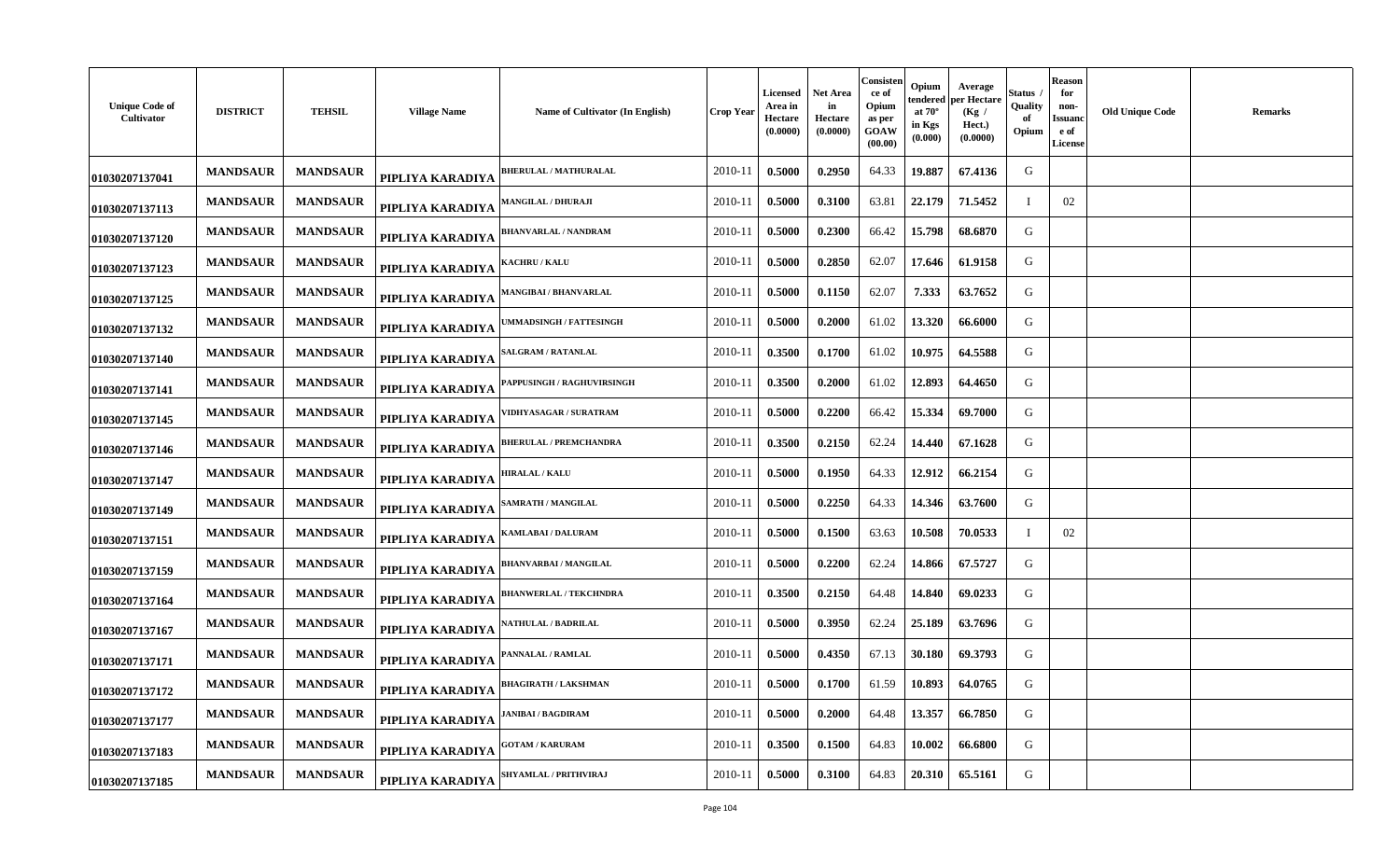| <b>Unique Code of</b><br>Cultivator | <b>DISTRICT</b> | <b>TEHSIL</b>   | <b>Village Name</b> | Name of Cultivator (In English)  | <b>Crop Year</b> | Licensed<br>Area in<br>Hectare<br>(0.0000) | Net Area<br>in<br>Hectare<br>(0.0000) | Consisten<br>ce of<br>Opium<br>as per<br>GOAW<br>(00.00) | Opium<br>tendered<br>at $70^\circ$<br>in Kgs<br>(0.000) | Average<br>per Hectare<br>(Kg)<br>Hect.)<br>(0.0000) | Status<br>Quality<br>of<br>Opium | <b>Reason</b><br>for<br>non-<br>Issuanc<br>e of<br><b>License</b> | <b>Old Unique Code</b> | <b>Remarks</b> |
|-------------------------------------|-----------------|-----------------|---------------------|----------------------------------|------------------|--------------------------------------------|---------------------------------------|----------------------------------------------------------|---------------------------------------------------------|------------------------------------------------------|----------------------------------|-------------------------------------------------------------------|------------------------|----------------|
| 01030207137191                      | <b>MANDSAUR</b> | <b>MANDSAUR</b> | PIPLIYA KARADIYA    | <b>DAYRAM / BHERULAL</b>         | 2010-11          | 0.5000                                     | 0.1800                                | 61.59                                                    | 12.019                                                  | 66.7722                                              | G                                |                                                                   |                        |                |
| 01030207137195                      | <b>MANDSAUR</b> | <b>MANDSAUR</b> | PIPLIYA KARADIYA    | ADHESHYAM / BHERULAL             | 2010-11          | 0.5000                                     | 0.3350                                | 64.83                                                    | 22.598                                                  | 67.4567                                              | G                                |                                                                   |                        |                |
| 01030207137200                      | <b>MANDSAUR</b> | <b>MANDSAUR</b> | PIPLIYA KARADIYA    | SHYAMDAS / LAKSHMANDAS           | 2010-11          | 0.5000                                     | 0.2200                                | 64.83                                                    | 14.040                                                  | 63.8182                                              | G                                |                                                                   |                        |                |
| 01030207137203                      | <b>MANDSAUR</b> | <b>MANDSAUR</b> | PIPLIYA KARADIYA    | ATANKUNVAR / UDAYSINGH           | 2010-11          | 0.3500                                     | 0.2000                                | 58.45                                                    | 13.151                                                  | 65.7550                                              | G                                |                                                                   |                        |                |
| 01030207137207                      | <b>MANDSAUR</b> | <b>MANDSAUR</b> | PIPLIYA KARADIYA    | <b>SHOK / MADHOLAL</b>           | 2010-11          | 0.5000                                     | 0.4200                                | 66.23                                                    | 27.921                                                  | 66.4786                                              | G                                |                                                                   |                        |                |
| 01030207137208                      | <b>MANDSAUR</b> | <b>MANDSAUR</b> | PIPLIYA KARADIYA    | <b>DMPRAKASH / SHANTILAL</b>     | 2010-11          | 0.5000                                     | 0.3950                                | 66.23                                                    | 28.413                                                  | 71.9316                                              | G                                |                                                                   |                        |                |
| 01030207137217                      | <b>MANDSAUR</b> | <b>MANDSAUR</b> | PIPLIYA KARADIYA    | ANVARLAL / PRABHULAL             | 2010-11          | 0.5000                                     | 0.4850                                | 61.59                                                    | 31.789                                                  | 65.5443                                              | G                                |                                                                   |                        |                |
| 01030207137221                      | <b>MANDSAUR</b> | <b>MANDSAUR</b> | PIPLIYA KARADIYA    | <b>GITABAI / KANHAIYALAL</b>     | 2010-11          | 0.3500                                     | 0.1950                                | 67.13                                                    | 13.723                                                  | 70.3744                                              | G                                |                                                                   |                        |                |
| 01030207137066                      | <b>MANDSAUR</b> | <b>MANDSAUR</b> | PIPLIYA KARADIYA    | ANHIYALAL / BAGDIRAM             | 2010-11          | 0.5000                                     | 0.2000                                | 66.23                                                    | 14.268                                                  | 71.3400                                              | G                                |                                                                   |                        |                |
| 01030207137080                      | <b>MANDSAUR</b> | <b>MANDSAUR</b> | PIPLIYA KARADIYA    | <b>IAYRAM / BHERAJI</b>          | 2010-11          | 0.5000                                     | 0.1100                                | 63.04                                                    | 6.979                                                   | 63.4455                                              | G                                |                                                                   |                        |                |
| 01030207137034                      | <b>MANDSAUR</b> | <b>MANDSAUR</b> | PIPLIYA KARADIYA    | <b>AGDISH / RAMESHVER</b>        | 2010-11          | 0.5000                                     | 0.1050                                | 65.25                                                    | 7.000                                                   | 66.6667                                              | G                                |                                                                   |                        |                |
| 01030207137040                      | <b>MANDSAUR</b> | <b>MANDSAUR</b> | PIPLIYA KARADIYA    | <b>SHAKUNTALABAI / BHAGATGIR</b> | 2010-11          | 0.5000                                     | 0.2000                                | 58.45                                                    | 12.016                                                  | 60.0800                                              | G                                |                                                                   |                        |                |
| 01030207137091                      | <b>MANDSAUR</b> | <b>MANDSAUR</b> | PIPLIYA KARADIYA    | <b>SHANTABAI / MOHANDAS</b>      | 2010-11          | 0.5000                                     | 0.2450                                | 65.25                                                    | 17.953                                                  | 73.2776                                              | G                                |                                                                   |                        |                |
| 01030207137100                      | <b>MANDSAUR</b> | <b>MANDSAUR</b> | PIPLIYA KARADIYA    | <b>ADRILAL / KESHURAM</b>        | 2010-11          | 0.5000                                     | 0.2600                                | 63.04                                                    | 17.435                                                  | 67.0577                                              | G                                |                                                                   |                        |                |
| 01030207137118                      | <b>MANDSAUR</b> | <b>MANDSAUR</b> | PIPLIYA KARADIYA    | <b>PRAHLADSINGH / UDAYSINGH</b>  | 2010-11          | 0.5000                                     | 0.3100                                | 63.04                                                    | 21.857                                                  | 70.5065                                              | G                                |                                                                   |                        |                |
| 01030207137122                      | <b>MANDSAUR</b> | <b>MANDSAUR</b> | PIPLIYA KARADIYA    | <b>ATANLAL / CHOTELAL</b>        | 2010-11          | 0.5000                                     | 0.3100                                | 63.81                                                    | 20.437                                                  | 65.9258                                              | G                                |                                                                   |                        |                |
| 01030207137169                      | <b>MANDSAUR</b> | <b>MANDSAUR</b> | PIPLIYA KARADIYA    | <b>HARIOM / RAMJAS</b>           | 2010-11          | 0.5000                                     | 0.3200                                | 63.81                                                    | 21.139                                                  | 66.0594                                              | G                                |                                                                   |                        |                |
| 01030207137088                      | <b>MANDSAUR</b> | <b>MANDSAUR</b> | PIPLIYA KARADIYA    | <b>ASTURIBAI / RATANLAL</b>      | 2010-11          | 0.5000                                     | 0.2000                                | 62.38                                                    | 12.850                                                  | 64.2500                                              | G                                |                                                                   |                        |                |
| 01030207137050                      | <b>MANDSAUR</b> | <b>MANDSAUR</b> | PIPLIYA KARADIYA    | AURLIDAS / LAKSHMANDAS           | 2010-11          | 0.5000                                     | 0.3900                                | 64.48                                                    | 28.638                                                  | 73.4308                                              | G                                |                                                                   |                        |                |
| 01030207137192                      | <b>MANDSAUR</b> | <b>MANDSAUR</b> | PIPLIYA KARADIYA    | <b>MANGILAL / BALMUKUND</b>      | 2010-11          | 0.5000                                     | 0.2600                                | 63.98                                                    | 16.205                                                  | 62.3269                                              | G                                |                                                                   |                        |                |
| 01030207137222                      | <b>MANDSAUR</b> | <b>MANDSAUR</b> | PIPLIYA KARADIYA    | <b>HARMENDRKUMAR / BALARAM</b>   | 2010-11          | 0.3500                                     | 0.1150                                | 63.81                                                    | 7.657                                                   | 66.5826                                              | G                                |                                                                   |                        |                |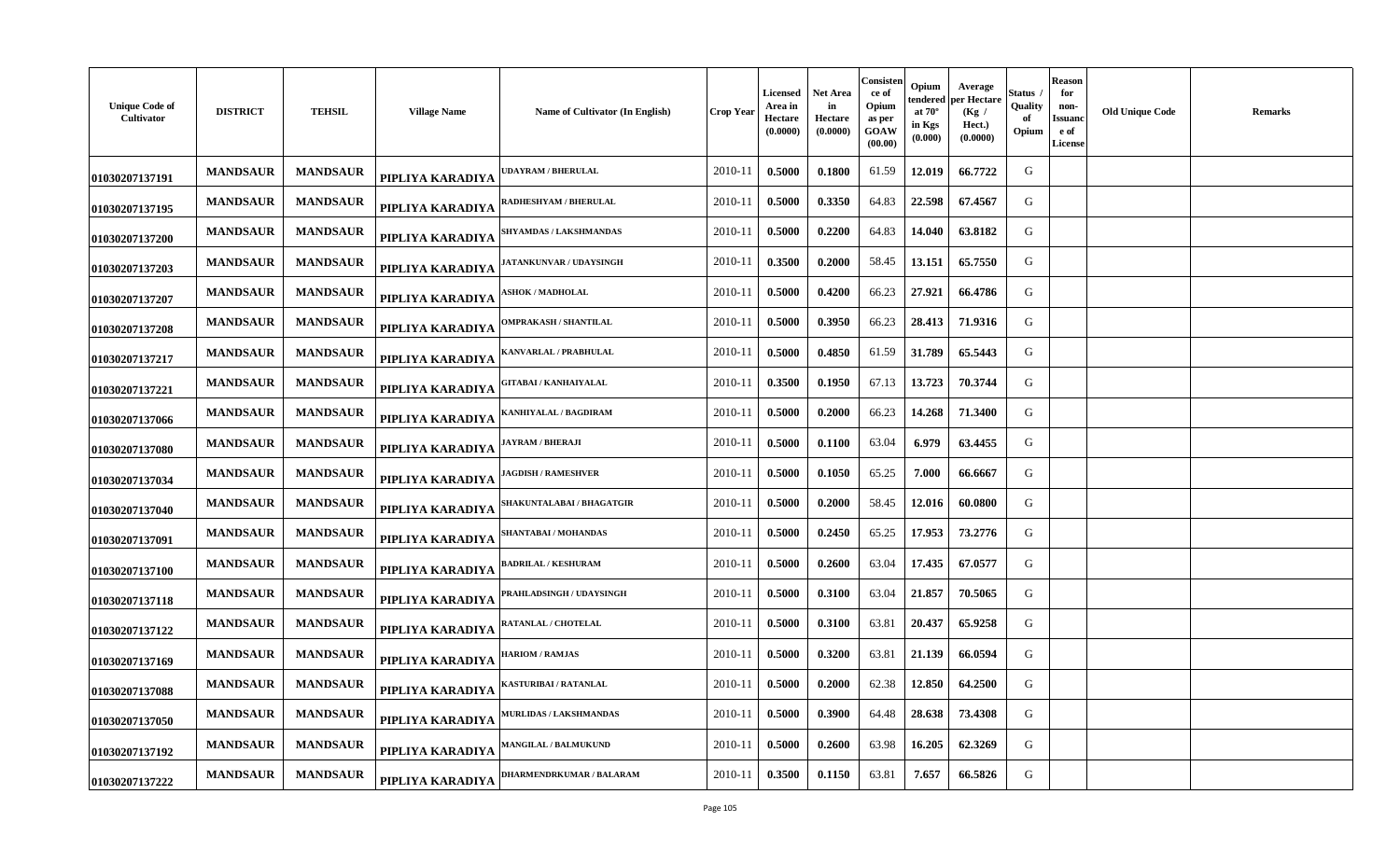| <b>Unique Code of</b><br>Cultivator | <b>DISTRICT</b> | <b>TEHSIL</b>   | <b>Village Name</b> | Name of Cultivator (In English) | <b>Crop Year</b> | <b>Licensed</b><br>Area in<br>Hectare<br>(0.0000) | <b>Net Area</b><br>in<br>Hectare<br>(0.0000) | Consister<br>ce of<br>Opium<br>as per<br>GOAW<br>(00.00) | Opium<br>Average<br>endered per Hectare<br>at $70^\circ$<br>(Kg /<br>in Kgs<br>Hect.)<br>(0.000)<br>(0.0000) | <b>Status</b><br>Quality<br>of<br>Opium | Reason<br>for<br>non-<br><b>Issuano</b><br>e of<br>License | <b>Old Unique Code</b> | <b>Remarks</b>     |
|-------------------------------------|-----------------|-----------------|---------------------|---------------------------------|------------------|---------------------------------------------------|----------------------------------------------|----------------------------------------------------------|--------------------------------------------------------------------------------------------------------------|-----------------------------------------|------------------------------------------------------------|------------------------|--------------------|
| 01030207137082                      | <b>MANDSAUR</b> | <b>MANDSAUR</b> | PIPLIYA KARADIYA    | RAMESHVAR / NANDRAM             | 2010-11          | 0.5000                                            | 0.1250                                       | 62.38                                                    | 8.136<br>65.0880                                                                                             | G                                       |                                                            |                        |                    |
| 01030207137115                      | <b>MANDSAUR</b> | <b>MANDSAUR</b> | PIPLIYA KARADIYA    | DASHRATH / JAGDISH              | 2010-11          | 0.5000                                            | 0.2050                                       | 62.38                                                    | 13.831<br>67.4683                                                                                            | G                                       |                                                            |                        |                    |
| 01030207137165                      | <b>MANDSAUR</b> | <b>MANDSAUR</b> | PIPLIYA KARADIYA    | RADHESHYAM / KISHAN             | 2010-11          | 0.5000                                            | 0.2050                                       | 62.52                                                    | 13.156<br>64.1756                                                                                            | G                                       |                                                            |                        |                    |
| 01030207137232                      | <b>MANDSAUR</b> | <b>MANDSAUR</b> | PIPLIYA KARADIYA    | SHYAMLAL D.P. CHINRAM           | 2010-11          | 0.5000                                            | 0.2500                                       | 61.66                                                    | 16.181<br>64.7240                                                                                            | G                                       |                                                            |                        |                    |
| 01030207137234                      | <b>MANDSAUR</b> | <b>MANDSAUR</b> | PIPLIYA KARADIYA    | <b>;IRJABAI / SITABAI</b>       | 2010-11          | 0.3500                                            | 0.2000                                       | 61.66                                                    | 12.614<br>63.0700                                                                                            | G                                       |                                                            |                        |                    |
| 01030207137236                      | <b>MANDSAUR</b> | <b>MANDSAUR</b> | PIPLIYA KARADIYA    | RADHESHYAM / BHANWARLAL         | 2010-11          | 0.5000                                            | 0.2550                                       | 64.32                                                    | 16.751<br>65.6902                                                                                            | G                                       |                                                            |                        |                    |
| 01030207137058                      | <b>MANDSAUR</b> | <b>MANDSAUR</b> | PIPLIYA KARADIYA    | <b>SURAJBAI / JAGANNATH</b>     | 2010-11          | 0.5000                                            | 0.2500                                       | 67.43                                                    | 17.310<br>69.2400                                                                                            |                                         | 02                                                         |                        |                    |
| 01030207137194                      | <b>MANDSAUR</b> | <b>MANDSAUR</b> | PIPLIYA KARADIYA    | CHENRAM / SHANTILAL             | 2010-11          | 0.5000                                            | 0.2350                                       | 64.32                                                    | 14.996<br>63.8128                                                                                            | G                                       |                                                            |                        |                    |
| 01030207137210                      | <b>MANDSAUR</b> | <b>MANDSAUR</b> | PIPLIYA KARADIYA    | KELASHKUNVAR / AMARSINGH        | 2010-11          | 0.3500                                            | 0.2700                                       | 64.32                                                    | 17.679<br>65.4778                                                                                            | G                                       |                                                            |                        | <b>NAME CHANGE</b> |
| 01030207137215                      | <b>MANDSAUR</b> | <b>MANDSAUR</b> | PIPLIYA KARADIYA    | <b>RAMJAS / ONKAR</b>           | 2010-11          | 0.3500                                            | 0.2450                                       | 61.66                                                    | 15.397<br>62.8449                                                                                            | G                                       |                                                            |                        |                    |
| 01030207137108                      | <b>MANDSAUR</b> | <b>MANDSAUR</b> | PIPLIYA KARADIYA    | <b>RAMPRASAD / BHERULAL</b>     | 2010-11          | 0.3500                                            | 0.1050                                       | 58.45                                                    | 6.313<br>60.1238                                                                                             | G                                       |                                                            |                        |                    |
| 01030207137230                      | <b>MANDSAUR</b> | <b>MANDSAUR</b> | PIPLIYA KARADIYA    | <b>MOHANBAI / BHUVAN</b>        | 2010-11          | 0.5000                                            | 0.1050                                       | 61.01                                                    | 6.851<br>65.2476                                                                                             | G                                       |                                                            |                        |                    |
| 01030207137016                      | <b>MANDSAUR</b> | <b>MANDSAUR</b> | PIPLIYA KARADIYA    | PAPPUSINGH / WAKTAVARSINGH      | 2010-11          | 0.5000                                            | 0.4050                                       | 58.41                                                    | 24.641<br>60.8420                                                                                            | G                                       |                                                            |                        |                    |
| 01030207137060                      | <b>MANDSAUR</b> | <b>MANDSAUR</b> | PIPLIYA KARADIYA    | SHIVNARAYAN / LAKSHMINARAYAN    | 2010-11          | 0.3500                                            | 0.1000                                       | 66.93                                                    | 6.511<br>65.1100                                                                                             | G                                       |                                                            |                        |                    |
| 01030207137023                      | <b>MANDSAUR</b> | <b>MANDSAUR</b> | PIPLIYA KARADIYA    | MOHANBAI / PURAN GAYRI          | 2010-11          | 0.3500                                            | 0.2100                                       | 58.22                                                    | 12.434<br>59.2095                                                                                            | G                                       |                                                            |                        |                    |
| 01030207137197                      | <b>MANDSAUR</b> | <b>MANDSAUR</b> | PIPLIYA KARADIYA    | <b>BALURAM / RATANLAL</b>       | 2010-11          | 0.3500                                            | 0.3250                                       | 61.01                                                    | 19.445<br>59.8308                                                                                            | G                                       |                                                            |                        |                    |
| 01030207137049                      | <b>MANDSAUR</b> | <b>MANDSAUR</b> | PIPLIYA KARADIYA    | <b>/ARDICHAND / KANA</b>        | 2010-11          | 0.5000                                            | 0.1550                                       | 61.50                                                    | 68.0194<br>10.543                                                                                            | G                                       |                                                            |                        |                    |
| 01030207137181                      | <b>MANDSAUR</b> | <b>MANDSAUR</b> | PIPLIYA KARADIYA    | <b>MADHU / NAWALJI</b>          | 2010-11          | 0.5000                                            | 0.3600                                       | 64.32                                                    | 23.559<br>65.4417                                                                                            | G                                       |                                                            |                        |                    |
| 01030207137209                      | <b>MANDSAUR</b> | <b>MANDSAUR</b> | PIPLIYA KARADIYA    | <b>CHAGANLAL / SURATRAM</b>     | 2010-11          | 0.5000                                            | 0.2250                                       | 65.21                                                    | 16.293<br>72.4133                                                                                            | G                                       |                                                            |                        |                    |
| 01030207137182                      | <b>MANDSAUR</b> | <b>MANDSAUR</b> | PIPLIYA KARADIYA    | PREMBAI / NANURAM               | 2010-11          | 0.3500                                            | 0.3050                                       | 65.21                                                    | 22.125<br>72.5410                                                                                            | G                                       |                                                            |                        |                    |
| 01030207137179                      | <b>MANDSAUR</b> | <b>MANDSAUR</b> | PIPLIYA KARADIYA    | RAMGOPAL / BADRILAL             | 2010-11          | 0.3500                                            | 0.3100                                       | 61.50                                                    | 19.680<br>63.4839                                                                                            | G                                       |                                                            |                        |                    |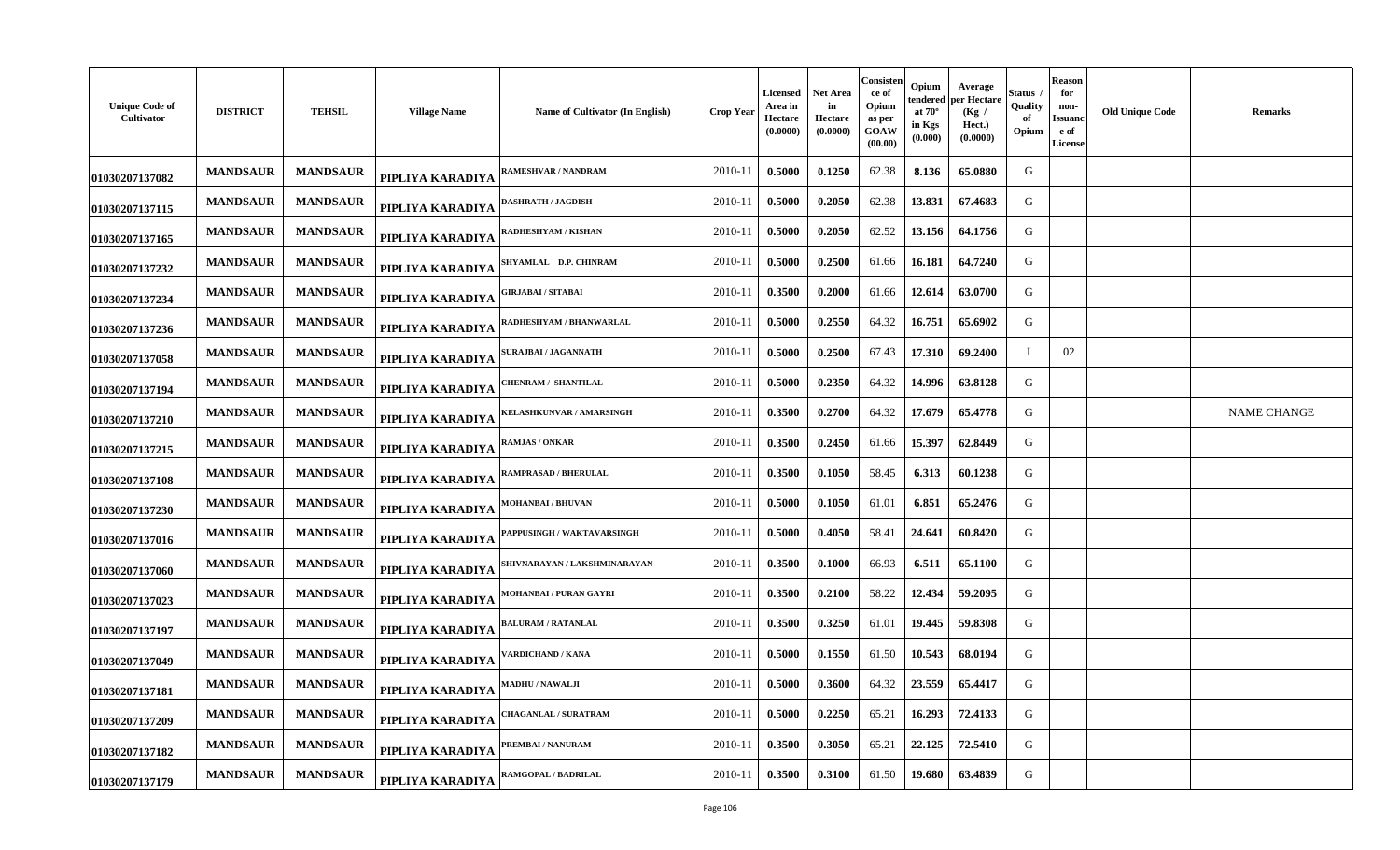| <b>Unique Code of</b><br>Cultivator | <b>DISTRICT</b> | <b>TEHSIL</b>   | <b>Village Name</b>                         | Name of Cultivator (In English)   | Crop Year   | Licensed<br>Area in<br>Hectare<br>(0.0000) | <b>Net Area</b><br>in<br>Hectare<br>(0.0000) | Consister<br>ce of<br>Opium<br>as per<br>GOAW<br>(00.00) | Opium<br>endered<br>at $70^\circ$<br>in Kgs<br>$(\mathbf{0.000})$ | Average<br>per Hectare<br>(Kg /<br>Hect.)<br>(0.0000) | Status<br>Quality<br>Opium | <b>Reason</b><br>for<br>non-<br><b>Issuanc</b><br>e of<br>License | <b>Old Unique Code</b> | Remarks |
|-------------------------------------|-----------------|-----------------|---------------------------------------------|-----------------------------------|-------------|--------------------------------------------|----------------------------------------------|----------------------------------------------------------|-------------------------------------------------------------------|-------------------------------------------------------|----------------------------|-------------------------------------------------------------------|------------------------|---------|
| 01030207137212                      | <b>MANDSAUR</b> | <b>MANDSAUR</b> | PIPLIYA KARADIYA                            | <b>RAJENDRASINGH / BAGDUSINGH</b> | 2010-11     | 0.3500                                     | 0.3000                                       | 58.41                                                    | 18.791                                                            | 62.6367                                               | G                          |                                                                   |                        |         |
| 01030207138024                      | <b>MANDSAUR</b> | <b>MANDSAUR</b> | T <b>HAKHEDI NAHARGA</b> sabba / mangu      |                                   | 2010-11     | 0.5000                                     | 0.4050                                       | 57.84                                                    | 26.218                                                            | 64.7358                                               | G                          |                                                                   |                        |         |
| 01030207138005                      | <b>MANDSAUR</b> | <b>MANDSAUR</b> | THAKHEDI NAHARGA SURAJMAL / DHURAJI         |                                   | 2010-11     | 0.5000                                     | 0.4950                                       | 57.76                                                    | 30.118                                                            | 60.8444                                               | G                          |                                                                   |                        |         |
| 01030207138006                      | <b>MANDSAUR</b> | <b>MANDSAUR</b> | THAKHEDI NAHARGA TEJA / KANIRAM             |                                   | 2010-11     | 0.5000                                     | 0.4850                                       | 62.10                                                    | 32.833                                                            | 67.6969                                               | G                          |                                                                   |                        |         |
| 01030207138018                      | <b>MANDSAUR</b> | <b>MANDSAUR</b> | THAKHEDI NAHARGA MANGILAL / DEVAJI          |                                   | 2010-1      | 0.5000                                     | 0.4850                                       | 53.94                                                    | 28.157                                                            | 58.0557                                               | G                          | 05                                                                |                        |         |
| 01030207138027                      | <b>MANDSAUR</b> | <b>MANDSAUR</b> | THAKHEDI NAHARGA DHURIBAI / RATANLAL        |                                   | 2010-11     | 0.5000                                     | 0.4950                                       | 57.96                                                    | 30.288                                                            | 61.1879                                               | G                          |                                                                   |                        |         |
| 01030207138022                      | <b>MANDSAUR</b> | <b>MANDSAUR</b> | THAKHEDI NAHARGA MANGU / BHAGGA             |                                   | 2010-11     | 0.5000                                     | 0.4600                                       | 60.05                                                    | 31.432                                                            | 68.3304                                               | G                          |                                                                   |                        |         |
| 01030207138015                      | <b>MANDSAUR</b> | <b>MANDSAUR</b> | THAKHEDI NAHARGA BAGDIRAM / GABBA           |                                   | 2010-11     | 0.5000                                     | 0.5050                                       | 61.58                                                    | 38.787                                                            | 76.8059                                               | G                          |                                                                   |                        |         |
| 01030207138013                      | <b>MANDSAUR</b> | <b>MANDSAUR</b> | 'HAKHEDI NAHARGA DHURILAL / MANGILAL        |                                   | 2010-11     | 0.5000                                     | 0.4850                                       | 56.22                                                    | 30.230                                                            | 62.3299                                               | G                          |                                                                   |                        |         |
| 01030207138001                      | <b>MANDSAUR</b> | <b>MANDSAUR</b> | <b>HAKHEDI NAHARGA MANGILAL / BHAVSINGH</b> |                                   | 2010-11     | 0.5000                                     | 0.4800                                       | 60.01                                                    | 29.842                                                            | 62.1708                                               | G                          |                                                                   |                        |         |
| 01030207138009                      | <b>MANDSAUR</b> | <b>MANDSAUR</b> | THAKHEDI NAHARGA RODILAL / BIHARI           |                                   | 2010-11     | 0.3500                                     | 0.3550                                       | 59.93                                                    | 23.407                                                            | 65.9352                                               | G                          |                                                                   |                        |         |
| 01030207029001                      | <b>MANDSAUR</b> | <b>MANDSAUR</b> | <b>RUPAWALI KHURD</b>                       | <b>MANGILAL / JAYSING</b>         | 2010-11     | 0.3500                                     | 0.3350                                       | 62.78                                                    | 23.040                                                            | 68.7761                                               | G                          |                                                                   |                        |         |
| 01030207029003                      | <b>MANDSAUR</b> | <b>MANDSAUR</b> | <b>RUPAWALI KHURD</b>                       | <b>GOPALPURI / MOHANPURI</b>      | 2010-11     | 0.3500                                     | 0.3100                                       | 58.97                                                    | 19.603                                                            | 63.2355                                               | G                          |                                                                   |                        |         |
| 01030207029005                      | <b>MANDSAUR</b> | <b>MANDSAUR</b> | <b>RUPAWALI KHURD</b>                       | <b>BAPULAL / RAGHUNATH</b>        | 2010-11     | 0.3500                                     | 0.2400                                       | 62.78                                                    | 16.215                                                            | 67.5625                                               | G                          |                                                                   |                        |         |
| 01030207029006                      | <b>MANDSAUR</b> | <b>MANDSAUR</b> | <b>RUPAWALI KHURD</b>                       | DEVILAL / MANNALAL                | 2010-11     | 0.3500                                     | 0.1700                                       | 58.97                                                    | 10.935                                                            | 64.3235                                               | G                          |                                                                   |                        |         |
| 01030207029010                      | <b>MANDSAUR</b> | <b>MANDSAUR</b> | <b>RUPAWALI KHURD</b>                       | DHANRAJ / JAYSING                 | 2010-11     | 0.3500                                     | 0.2950                                       | 62.78                                                    | 20.717                                                            | 70.2271                                               | G                          |                                                                   |                        |         |
| 01030207029028                      | <b>MANDSAUR</b> | <b>MANDSAUR</b> | <b>RUPAWALI KHURD</b>                       | <b>MOTILAL / KANIRAM</b>          | 2010-11     | 0.5000                                     | 0.2400                                       | 61.35                                                    | 16.258                                                            | 67.7417                                               | G                          |                                                                   |                        |         |
| 01030207029007                      | <b>MANDSAUR</b> | <b>MANDSAUR</b> | <b>RUPAWALI KHURD</b>                       | PANNALAL / BHUVAN                 | 2010-11     | 0.3500                                     | 0.2800                                       | 58.97                                                    | 16.680                                                            | 59.5714                                               | G                          |                                                                   |                        |         |
| 01030207029016                      | <b>MANDSAUR</b> | <b>MANDSAUR</b> | <b>RUPAWALI KHURD</b>                       | KASTURBAI / HIRALAL               | 2010-11     | 0.3500                                     | 0.2800                                       | 61.35                                                    | 18.379                                                            | 65.6393                                               | G                          | 09                                                                |                        |         |
| 01030207029031                      | <b>MANDSAUR</b> | <b>MANDSAUR</b> | <b>RUPAWALI KHURD</b>                       | <b>GATTUBAI/SUKHLAL</b>           | 2010-11     | 0.3500                                     | 0.2250                                       | 67.01                                                    | 15.690                                                            | 69.7333                                               | G                          |                                                                   |                        |         |
| 01030207029021                      | <b>MANDSAUR</b> | <b>MANDSAUR</b> | <b>RUPAWALI KHURD</b>                       | <b>SHIVPURI / GANESHPURI</b>      | 2010-11     | 0.3500                                     | 0.3150                                       | 61.35                                                    | 19.991                                                            | 63.4635                                               | G                          |                                                                   |                        |         |
| 01030207140010                      | <b>MANDSAUR</b> | <b>MANDSAUR</b> | <b>SEMLI</b>                                | <b>GOPAL / PARTHA</b>             | $2010 - 1$  | 0.5000                                     | 0.3600                                       | 70.84                                                    | 25.705                                                            | 71.4028                                               | G                          |                                                                   |                        |         |
| 01030207140004                      | <b>MANDSAUR</b> | <b>MANDSAUR</b> | <b>SEMLI</b>                                | LAKSHMINARAYAN / BHUVAN           | $2010 - 1$  | 0.5000                                     | 0.1500                                       | 65.78                                                    | 9.905                                                             | 66.0333                                               | G                          |                                                                   |                        |         |
| 01030207140005                      | <b>MANDSAUR</b> | <b>MANDSAUR</b> | <b>SEMLI</b>                                | <b>ABBAS / MOHAMMAD</b>           | 2010-11     | 0.5000                                     | 0.3550                                       | 59.65                                                    | 21.227                                                            | 59.7944                                               | G                          |                                                                   |                        |         |
| 01030207140008                      | <b>MANDSAUR</b> | <b>MANDSAUR</b> | <b>SEMLI</b>                                | PARSRAM / HANSRAJ                 | 2010-11     | 0.5000                                     | 0.3850                                       | 65.78                                                    | 25,457                                                            | 66.1221                                               | G                          |                                                                   |                        |         |
| 01030207140009                      | <b>MANDSAUR</b> | <b>MANDSAUR</b> | <b>SEMLI</b>                                | <b>JAKIR / MOHMMD</b>             | $2010 - 11$ | 0.3500                                     | 0.3050                                       | 64.59                                                    | 19.894                                                            | 65.2262                                               | G                          |                                                                   |                        |         |
| 01030207140011                      | <b>MANDSAUR</b> | <b>MANDSAUR</b> | <b>SEMLI</b>                                | <b>MOHANLAL / HANSRAJ</b>         | 2010-11     | 0.5000                                     | 0.2400                                       | 67.17                                                    | 16.342                                                            | 68.0917                                               | G                          |                                                                   |                        |         |
| 01030207140015                      | <b>MANDSAUR</b> | <b>MANDSAUR</b> | <b>SEMLI</b>                                | <b>GANESHRAM / NARAYAN</b>        | 2010-11     | 0.5000                                     | 0.4800                                       | 66.60                                                    | 32.301                                                            | 67.2938                                               | G                          |                                                                   |                        |         |
| 01030207140017                      | <b>MANDSAUR</b> | <b>MANDSAUR</b> | <b>SEMLI</b>                                | <b>MOHANLAL / NARAYAN</b>         | 2010-11     | 0.5000                                     | 0.2050                                       | 67.17                                                    | 13.693                                                            | 66.7951                                               | G                          |                                                                   |                        |         |
| 01030207140025                      | <b>MANDSAUR</b> | <b>MANDSAUR</b> | <b>SEMLI</b>                                | <b>JAMAL / FAKIRA</b>             | $2010-1$    | 0.5000                                     | 0.2850                                       | 64.20                                                    | 18.104                                                            | 63.5228                                               |                            | 02                                                                |                        |         |
| 01030207140030                      | <b>MANDSAUR</b> | <b>MANDSAUR</b> | <b>SEMLI</b>                                | <b>KASAM / RAJU</b>               | 2010-11     | 0.5000                                     | 0.1600                                       | 64.28                                                    | 10.496                                                            | 65.6000                                               | G                          |                                                                   |                        |         |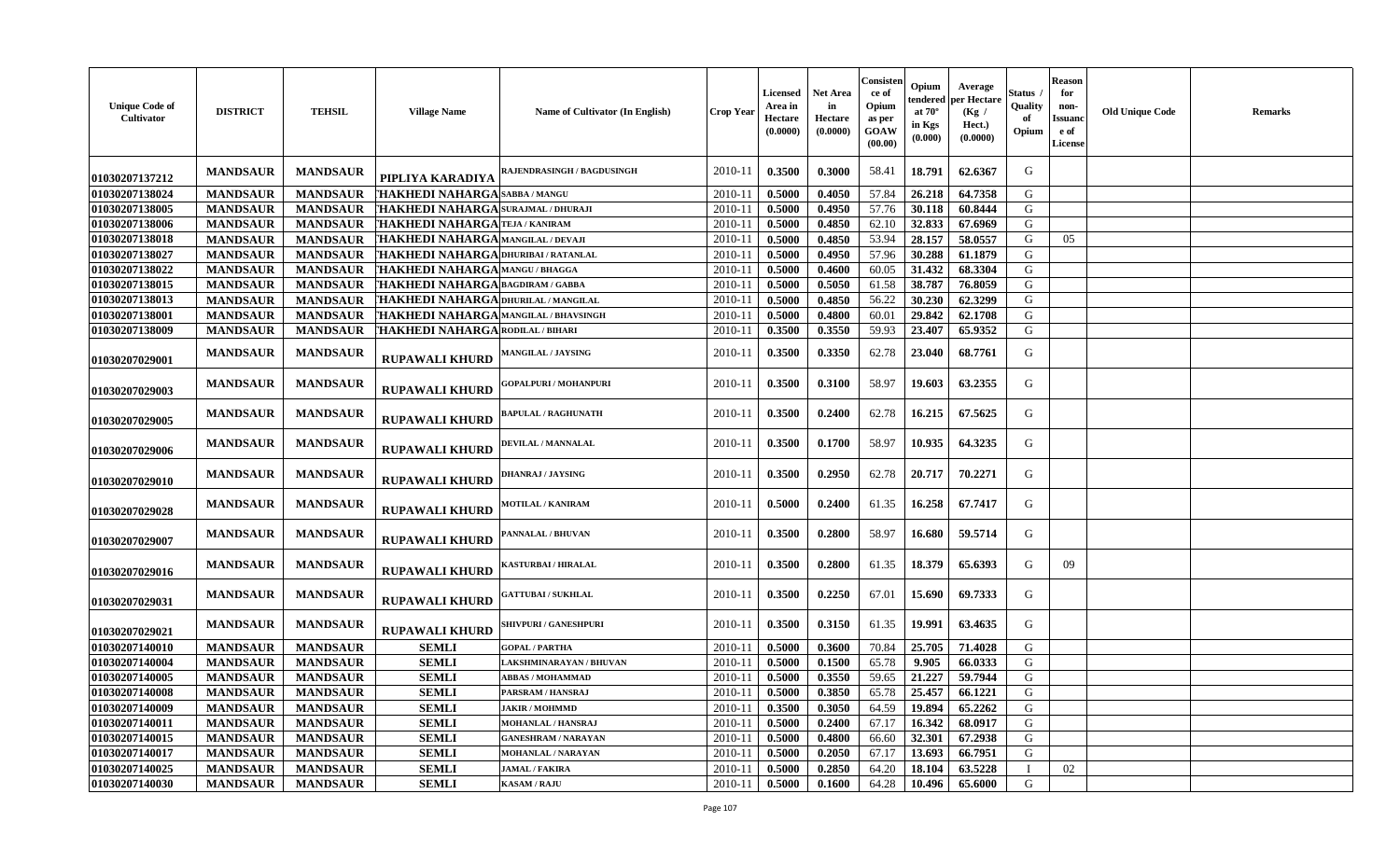| <b>Unique Code of</b><br><b>Cultivator</b> | <b>DISTRICT</b> | <b>TEHSIL</b>   | <b>Village Name</b> | Name of Cultivator (In English) | <b>Crop Year</b> | <b>Licensed</b><br>Area in<br>Hectare<br>(0.0000) | <b>Net Area</b><br>in<br>Hectare<br>(0.0000) | Consister<br>ce of<br>Opium<br>as per<br><b>GOAW</b><br>(00.00) | Opium<br>endered<br>at $70^\circ$<br>in Kgs<br>(0.000) | Average<br>per Hectare<br>(Kg /<br>Hect.)<br>(0.0000) | Status<br>Quality<br>of<br>Opium | <b>Reason</b><br>for<br>non-<br><b>Issuand</b><br>e of<br><b>License</b> | <b>Old Unique Code</b> | <b>Remarks</b> |
|--------------------------------------------|-----------------|-----------------|---------------------|---------------------------------|------------------|---------------------------------------------------|----------------------------------------------|-----------------------------------------------------------------|--------------------------------------------------------|-------------------------------------------------------|----------------------------------|--------------------------------------------------------------------------|------------------------|----------------|
| 01030207140036                             | <b>MANDSAUR</b> | <b>MANDSAUR</b> | <b>SEMLI</b>        | <b>SUGRABAI/KHAJU</b>           | 2010-11          | 0.5000                                            | 0.3000                                       | 64.28                                                           | 19.495                                                 | 64.9833                                               | G                                |                                                                          |                        |                |
| 01030207140039                             | <b>MANDSAUR</b> | <b>MANDSAUR</b> | <b>SEMLI</b>        | <b>BHUVAN / NANDLAL</b>         | 2010-11          | 0.5000                                            | 0.1000                                       | 65.26                                                           | 6.629                                                  | 66.2900                                               | G                                |                                                                          |                        |                |
| 01030207140042                             | <b>MANDSAUR</b> | <b>MANDSAUR</b> | <b>SEMLI</b>        | <b>JAGDISH / RADHAKISHAN</b>    | 2010-11          | 0.5000                                            | 0.1900                                       | 65.26                                                           | 12.726                                                 | 66.9789                                               | G                                |                                                                          |                        |                |
| 01030207140043                             | <b>MANDSAUR</b> | <b>MANDSAUR</b> | <b>SEMLI</b>        | <b>HEMRAJ / HANSRAJ</b>         | 2010-11          | 0.5000                                            | 0.3500                                       | 67.17                                                           | 23.308                                                 | 66.5943                                               | G                                |                                                                          |                        |                |
| 01030207140044                             | <b>MANDSAUR</b> | <b>MANDSAUR</b> | <b>SEMLI</b>        | NURIBAI / NURAMOHAMMAD          | 2010-11          | 0.5000                                            | 0.2000                                       | 67.15                                                           | 13.488                                                 | 67.4400                                               | G                                |                                                                          |                        |                |
| 01030207140048                             | <b>MANDSAUR</b> | <b>MANDSAUR</b> | <b>SEMLI</b>        | <b>ANWAR / KASAM</b>            | 2010-11          | 0.3500                                            | 0.1500                                       | 63.67                                                           | 9.387                                                  | 62.5800                                               | $\mathbf I$                      | 02                                                                       |                        |                |
| 01030207140049                             | <b>MANDSAUR</b> | <b>MANDSAUR</b> | <b>SEMLI</b>        | <b>GAFFUR / GHASI</b>           | 2010-11          | 0.5000                                            | 0.1550                                       | 70.84                                                           | 11.092                                                 | 71.5613                                               | G                                |                                                                          |                        |                |
| 01030207140051                             | <b>MANDSAUR</b> | <b>MANDSAUR</b> | <b>SEMLI</b>        | <b>BAGDIRAM / GODHA</b>         | 2010-11          | 0.5000                                            | 0.4800                                       | 65.37                                                           | 31.284                                                 | 65.1750                                               | G                                |                                                                          |                        |                |
| 01030207140061                             | <b>MANDSAUR</b> | <b>MANDSAUR</b> | <b>SEMLI</b>        | <b>VALIBAI/ALLARAKH</b>         | 2010-11          | 0.5000                                            | 0.1600                                       | 65.37                                                           | 10.282                                                 | 64.2625                                               | G                                |                                                                          |                        |                |
| 01030207140065                             | <b>MANDSAUR</b> | <b>MANDSAUR</b> | <b>SEMLI</b>        | RADHESHYAM / MANGILAL           | 2010-11          | 0.3500                                            | 0.1550                                       | 67.15                                                           | 10.600                                                 | 68.3871                                               | G                                |                                                                          |                        |                |
| 01030207140077                             | <b>MANDSAUR</b> | <b>MANDSAUR</b> | <b>SEMLI</b>        | <b>MANGILAL / NANDRAM</b>       | 2010-11          | 0.5000                                            | 0.3000                                       | 67.15                                                           | 20.049                                                 | 66.8300                                               | G                                |                                                                          |                        |                |
| 01030207140069                             | <b>MANDSAUR</b> | <b>MANDSAUR</b> | <b>SEMLI</b>        | MOHHMAD HUSAIN / ALLAKH         | 2010-11          | 0.5000                                            | 0.0950                                       | 67.64                                                           | 5.933                                                  | 62.4526                                               | G                                |                                                                          |                        |                |
| 01030207140021                             | <b>MANDSAUR</b> | <b>MANDSAUR</b> | <b>SEMLI</b>        | <b>IBRAHIM / KHANU</b>          | 2010-11          | 0.5000                                            | 0.1400                                       | 65.16                                                           | 9.160                                                  | 65.4286                                               | G                                |                                                                          |                        |                |
| 01030207140081                             | <b>MANDSAUR</b> | <b>MANDSAUR</b> | <b>SEMLI</b>        | MOHD. HUSSAIN / ALLARAKH        | 2010-11          | 0.5000                                            | 0.3300                                       | 67.64                                                           | 22.582                                                 | 68.4303                                               | G                                |                                                                          |                        |                |
| 01030207140062                             | <b>MANDSAUR</b> | <b>MANDSAUR</b> | <b>SEMLI</b>        | <b>ASARAPH / ALLARAKH</b>       | $2010 - 11$      | 0.3500                                            | 0.1400                                       | 65.16                                                           | 9.318                                                  | 66.5571                                               | ${\bf G}$                        |                                                                          |                        |                |
| 01030207140041                             | <b>MANDSAUR</b> | <b>MANDSAUR</b> | <b>SEMLI</b>        | <b>KASAM / GHASI</b>            | 2010-11          | 0.5000                                            | 0.2500                                       | 63.33                                                           | 15.914                                                 | 63.6560                                               | G                                |                                                                          |                        |                |
| 01030207140029                             | <b>MANDSAUR</b> | <b>MANDSAUR</b> | <b>SEMLI</b>        | <b>AHMEDNUR / KHAJU</b>         | 2010-11          | 0.5000                                            | 0.2100                                       | 65.54                                                           | 13.773                                                 | 65.5857                                               | G                                |                                                                          |                        |                |
| 01030207140058                             | <b>MANDSAUR</b> | <b>MANDSAUR</b> | <b>SEMLI</b>        | <b>AAMIN / KHAJU</b>            | 2010-11          | 0.5000                                            | 0.2100                                       | 65.54                                                           | 13.745                                                 | 65.4524                                               | G                                |                                                                          |                        |                |
| 01030207140079                             | <b>MANDSAUR</b> | <b>MANDSAUR</b> | <b>SEMLI</b>        | <b>GOPAL / RATANLAL</b>         | 2010-11          | 0.5000                                            | 0.2000                                       | 67.26                                                           | 13.548                                                 | 67.7400                                               | G                                |                                                                          |                        |                |
| 01030207140046                             | <b>MANDSAUR</b> | <b>MANDSAUR</b> | <b>SEMLI</b>        | <b>GATTUBAI/PARTHA</b>          | 2010-11          | 0.5000                                            | 0.2500                                       | 71.20                                                           | 17,444                                                 | 69.7760                                               | G                                |                                                                          |                        |                |
| 01030207140003                             | <b>MANDSAUR</b> | <b>MANDSAUR</b> | <b>SEMLI</b>        | <b>GOPALIBAI/MANGILAL</b>       | 2010-11          | 0.3500                                            | 0.2050                                       | 65.54                                                           | 13.174                                                 | 64.2634                                               | G                                |                                                                          |                        |                |
| 01030207140012                             | <b>MANDSAUR</b> | <b>MANDSAUR</b> | <b>SEMLI</b>        | <b>KISHOR / PARTHA</b>          | 2010-11          | 0.5000                                            | 0.3000                                       | 71.20                                                           | 21.329                                                 | 71.0967                                               | G                                |                                                                          |                        |                |
| 01030207140040                             | <b>MANDSAUR</b> | <b>MANDSAUR</b> | <b>SEMLI</b>        | <b>DHAPUBAI/NAGAJI</b>          | $2010 - 11$      | 0.5000                                            | 0.2100                                       | 65.65                                                           | 15.615                                                 | 74.3571                                               | ${\bf G}$                        |                                                                          |                        |                |
| 01030207140047                             | <b>MANDSAUR</b> | <b>MANDSAUR</b> | <b>SEMLI</b>        | <b>SALGRAM / DEVBAI</b>         | 2010-11          | 0.5000                                            | 0.2150                                       | 67.26                                                           | 16.123                                                 | 74.9907                                               | G                                |                                                                          |                        |                |
| 01030207140053                             | <b>MANDSAUR</b> | <b>MANDSAUR</b> | <b>SEMLI</b>        | <b>SHAFI MOHD. / RAJU</b>       | 2010-11          | 0.3500                                            | 0.2450                                       | 65.65                                                           | 16.187                                                 | 66.0694                                               | G                                |                                                                          |                        |                |
| 01030207140056                             | <b>MANDSAUR</b> | <b>MANDSAUR</b> | <b>SEMLI</b>        | <b>MADANLAL / NAGAJI</b>        | 2010-11          | 0.5000                                            | 0.2100                                       | 67.26                                                           | 16.075                                                 | 76.5476                                               | G                                |                                                                          |                        |                |
| 01030207140073                             | <b>MANDSAUR</b> | <b>MANDSAUR</b> | <b>SEMLI</b>        | <b>NANDKISHOR / RAMLAL</b>      | 2010-11          | 0.5000                                            | 0.1000                                       | 65.65                                                           | 6.246                                                  | 62.4600                                               | G                                |                                                                          |                        |                |
| 01030207140014                             | <b>MANDSAUR</b> | <b>MANDSAUR</b> | <b>SEMLI</b>        | <b>HUSAIN / BHIMA</b>           | 2010-11          | 0.5000                                            | 0.0900                                       | 67.76                                                           | 6.118                                                  | 67.9778                                               | G                                |                                                                          |                        |                |
| 01030207140068                             | <b>MANDSAUR</b> | <b>MANDSAUR</b> | <b>SEMLI</b>        | KANCHANBAI / PYARCHANDRA        | 2010-11          | 0.3500                                            | 0.1050                                       | 67.76                                                           | 7.047                                                  | 67.1143                                               | G                                |                                                                          |                        |                |
| 01030207140032                             | <b>MANDSAUR</b> | <b>MANDSAUR</b> | <b>SEMLI</b>        | <b>AYYUB / JAMAL</b>            | 2010-11          | 0.5000                                            | 0.2050                                       | 62.95                                                           | 13.094                                                 | 63.8732                                               | G                                |                                                                          |                        |                |
| 01030207140070                             | <b>MANDSAUR</b> | <b>MANDSAUR</b> | <b>SEMLI</b>        | <b>JAIBUNBAI / MOHMMAD</b>      | $2010 - 11$      | 0.3500                                            | 0.2050                                       | 67.76                                                           | 13.658                                                 | 66.6244                                               | $\mathbf G$                      |                                                                          |                        |                |
| 01030207140084                             | <b>MANDSAUR</b> | <b>MANDSAUR</b> | <b>SEMLI</b>        | <b>SHAKINABAI/SATTAR</b>        | 2010-11          | 0.5000                                            | 0.1150                                       | 62.95                                                           | 7.554                                                  | 65.6870                                               | G                                |                                                                          |                        |                |
| 01030207140085                             | <b>MANDSAUR</b> | <b>MANDSAUR</b> | <b>SEMLI</b>        | <b>MEHABUB / RAJU</b>           | 2010-11          | 0.5000                                            | 0.3500                                       | 62.74                                                           | 21.609                                                 | 61.7400                                               | T                                | 02                                                                       |                        |                |
| 01030207140086                             | <b>MANDSAUR</b> | <b>MANDSAUR</b> | <b>SEMLI</b>        | SHIVNARAYAN / BHUVAN            | 2010-11          | 0.5000                                            | 0.1500                                       | 70.84                                                           | 10.626                                                 | 70.8400                                               | G                                |                                                                          |                        |                |
| 01030207140090                             | <b>MANDSAUR</b> | <b>MANDSAUR</b> | <b>SEMLI</b>        | VALI MO. / HAJI KASAM           | 2010-11          | 0.5000                                            | 0.2150                                       | 62.95                                                           | 13.184                                                 | 61.3209                                               | G                                |                                                                          |                        |                |
| 01030207140080                             | <b>MANDSAUR</b> | <b>MANDSAUR</b> | <b>SEMLI</b>        | <b>SHAFHI MO. / KASAM</b>       | 2010-11          | 0.5000                                            | 0.1850                                       | 62.29                                                           | 11.800                                                 | 63.7838                                               | G                                |                                                                          |                        |                |
| 01030207140087                             | <b>MANDSAUR</b> | <b>MANDSAUR</b> | <b>SEMLI</b>        | <b>BATUNBAI/GAFUR</b>           | 2010-11          | 0.5000                                            | 0.2000                                       | 61.29                                                           | 12.057                                                 | 60.2850                                               | $\mathbf I$                      | 02                                                                       |                        |                |
| 01030207140064                             | <b>MANDSAUR</b> | <b>MANDSAUR</b> | <b>SEMLI</b>        | KALLUBAI / FAKRU                | 2010-11          | 0.5000                                            | 0.1150                                       | 64.93                                                           | 7.634                                                  | 66.3826                                               | G                                |                                                                          |                        |                |
| 01030207140074                             | <b>MANDSAUR</b> | <b>MANDSAUR</b> | <b>SEMLI</b>        | PAPPUBAI / RAMRATAN             | 2010-11          | 0.5000                                            | 0.1950                                       | 64.93                                                           | 12.930                                                 | 66.3077                                               | G                                |                                                                          |                        |                |
| 01030207140018                             | <b>MANDSAUR</b> | <b>MANDSAUR</b> | <b>SEMLI</b>        | RAMNIVAS / NANDA                | $2010 - 11$      | 0.5000                                            | 0.1650                                       | 65.78                                                           | 10.995                                                 | 66.6364                                               | G                                |                                                                          |                        |                |
| 01030207140006                             | <b>MANDSAUR</b> | <b>MANDSAUR</b> | <b>SEMLI</b>        | <b>SHANTILAL / BHUVAN</b>       | 2010-11          | 0.5000                                            | 0.1450                                       | 64.97                                                           | 9.950                                                  | 68.6207                                               | G                                |                                                                          |                        |                |
| 01030207139047                             | <b>MANDSAUR</b> | <b>MANDSAUR</b> | <b>SURI</b>         | <b>GOPAL / CHAMPALAL</b>        | 2010-11          | 0.5000                                            | 0.1900                                       | 61.44                                                           | 12.051                                                 | 63.4263                                               | G                                |                                                                          |                        |                |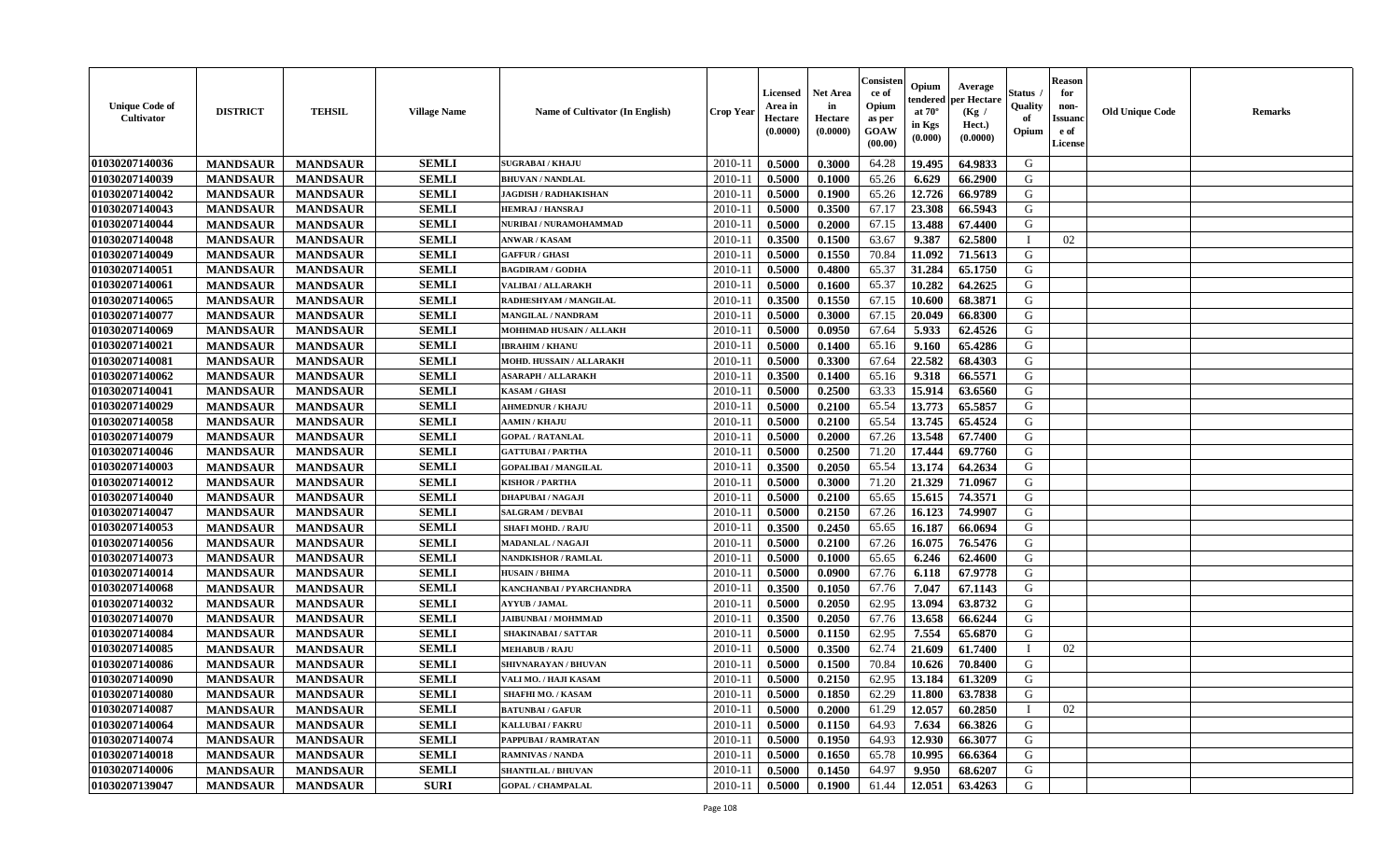| <b>Unique Code of</b><br><b>Cultivator</b> | <b>DISTRICT</b> | <b>TEHSIL</b>   | <b>Village Name</b> | Name of Cultivator (In English)   | <b>Crop Year</b> | Licensed<br>Area in<br>Hectare<br>(0.0000) | <b>Net Area</b><br>in<br>Hectare<br>(0.0000) | Consisteı<br>ce of<br>Opium<br>as per<br>GOAW<br>(00.00) | Opium<br>endered<br>at $70^\circ$<br>in Kgs<br>(0.000) | Average<br>per Hectare<br>(Kg /<br>Hect.)<br>(0.0000) | Status<br>Quality<br>of<br>Opium | <b>Reason</b><br>for<br>non-<br><b>Issuand</b><br>e of<br><b>License</b> | <b>Old Unique Code</b> | <b>Remarks</b>     |
|--------------------------------------------|-----------------|-----------------|---------------------|-----------------------------------|------------------|--------------------------------------------|----------------------------------------------|----------------------------------------------------------|--------------------------------------------------------|-------------------------------------------------------|----------------------------------|--------------------------------------------------------------------------|------------------------|--------------------|
| 01030207139007                             | <b>MANDSAUR</b> | <b>MANDSAUR</b> | <b>SURI</b>         | <b>BANSHILAL / PRABHULAL</b>      | 2010-11          | 0.5000                                     | 0.1400                                       | 61.44                                                    | 8.961                                                  | 64.0071                                               | G                                |                                                                          |                        |                    |
| 01030207139008                             | <b>MANDSAUR</b> | <b>MANDSAUR</b> | <b>SURI</b>         | <b>OMAPRAKASH / RAMLAL</b>        | 2010-11          | 0.5000                                     | 0.1800                                       | 66.12                                                    | 12.119                                                 | 67.3278                                               | G                                |                                                                          |                        |                    |
| 01030207139014                             | <b>MANDSAUR</b> | <b>MANDSAUR</b> | <b>SURI</b>         | PARASRAM / BAPULAL                | 2010-11          | 0.5000                                     | 0.3650                                       | 60.24                                                    | 22.788                                                 | 62.4329                                               | G                                |                                                                          |                        |                    |
| 01030207139015                             | <b>MANDSAUR</b> | <b>MANDSAUR</b> | <b>SURI</b>         | <b>MOHANLAL / KALURAM</b>         | 2010-11          | 0.5000                                     | 0.2050                                       | 60.24                                                    | 12.590                                                 | 61.4146                                               | G                                |                                                                          |                        |                    |
| 01030207139016                             | <b>MANDSAUR</b> | <b>MANDSAUR</b> | <b>SURI</b>         | <b>PRAHALAD / RAMSUKH</b>         | 2010-11          | 0.5000                                     | 0.2150                                       | 66.12                                                    | 14.291                                                 | 66.4698                                               | G                                |                                                                          |                        |                    |
| 01030207139020                             | <b>MANDSAUR</b> | <b>MANDSAUR</b> | <b>SURI</b>         | <b>MANGILAL / BHERULAL</b>        | 2010-11          | 0.5000                                     | 0.2700                                       | 59.98                                                    | 17.231                                                 | 63.8185                                               | G                                |                                                                          |                        |                    |
| 01030207139021                             | <b>MANDSAUR</b> | <b>MANDSAUR</b> | <b>SURI</b>         | <b>JAGDISH / RAMSUKH</b>          | 2010-11          | 0.5000                                     | 0.2000                                       | 66.12                                                    | 13.281                                                 | 66.4050                                               | G                                |                                                                          |                        |                    |
| 01030207139023                             | <b>MANDSAUR</b> | <b>MANDSAUR</b> | <b>SURI</b>         | RAMGOPAL / KALURAM                | 2010-11          | 0.5000                                     | 0.2000                                       | 65.50                                                    | 13.203                                                 | 66.0150                                               | G                                |                                                                          |                        |                    |
| 01030207139025                             | <b>MANDSAUR</b> | <b>MANDSAUR</b> | <b>SURI</b>         | <b>KESHURAM / PRABHULAL</b>       | 2010-11          | 0.5000                                     | 0.2450                                       | 65.50                                                    | 16.403                                                 | 66.9510                                               | G                                |                                                                          |                        |                    |
| 01030207139027                             | <b>MANDSAUR</b> | <b>MANDSAUR</b> | <b>SURI</b>         | <b>BAPULAL / KACHRU</b>           | 2010-11          | 0.5000                                     | 0.1100                                       | 61.15                                                    | 7.067                                                  | 64.2455                                               | G                                |                                                                          |                        |                    |
| 01030207139033                             | <b>MANDSAUR</b> | <b>MANDSAUR</b> | <b>SURI</b>         | RAMNARAYAN / DHANNA               | 2010-11          | 0.5000                                     | 0.2150                                       | 59.98                                                    | 13.161                                                 | 61.2140                                               | G                                |                                                                          |                        |                    |
| 01030207139040                             | <b>MANDSAUR</b> | <b>MANDSAUR</b> | <b>SURI</b>         | <b>RAMSING / BHANVARSINGH</b>     | 2010-11          | 0.5000                                     | 0.1550                                       | 59.98                                                    | 9.468                                                  | 61.0839                                               | G                                |                                                                          |                        |                    |
| 01030207139041                             | <b>MANDSAUR</b> | <b>MANDSAUR</b> | <b>SURI</b>         | TULSIBAI / JAGNNATH               | 2010-11          | 0.5000                                     | 0.2000                                       | 65.39                                                    | 13.816                                                 | 69.0800                                               | G                                |                                                                          |                        |                    |
| 01030207139043                             | <b>MANDSAUR</b> | <b>MANDSAUR</b> | <b>SURI</b>         | VASHIBAI / KARULAL                | $2010 - 11$      | 0.5000                                     | 0.0850                                       | 64.41                                                    | 5.889                                                  | 69.2824                                               | G                                |                                                                          |                        |                    |
| 01030207139045                             | <b>MANDSAUR</b> | <b>MANDSAUR</b> | <b>SURI</b>         | <b>SHAMBHU / BHUVAN</b>           | 2010-11          | 0.5000                                     | 0.1300                                       | 65.50                                                    | 9.114                                                  | 70.1077                                               | G                                |                                                                          |                        |                    |
| 01030207139053                             | <b>MANDSAUR</b> | <b>MANDSAUR</b> | <b>SURI</b>         | <b>BAGDIRAM / BAPULAL</b>         | 2010-11          | 0.5000                                     | 0.2450                                       | 61.44                                                    | 16.045                                                 | 65.4898                                               | G                                |                                                                          |                        |                    |
| 01030207139055                             | <b>MANDSAUR</b> | <b>MANDSAUR</b> | <b>SURI</b>         | LAKSHMINARAYAN / RAMLAL           | 2010-11          | 0.5000                                     | 0.2050                                       | 63.32                                                    | 13.180                                                 | 64.2927                                               | G                                |                                                                          |                        |                    |
| 01030207139056                             | <b>MANDSAUR</b> | <b>MANDSAUR</b> | <b>SURI</b>         | KANIYALAL / KALURAM               | 2010-11          | 0.5000                                     | 0.1650                                       | 64.12                                                    | 10.653                                                 | 64.5636                                               | G                                |                                                                          |                        |                    |
| 01030207139057                             | <b>MANDSAUR</b> | <b>MANDSAUR</b> | <b>SURI</b>         | <b>KANVARLAL / BHERULAL</b>       | 2010-11          | 0.5000                                     | 0.2950                                       | 59.98                                                    | 19.142                                                 | 64.8881                                               | G                                |                                                                          |                        |                    |
| 01030207139059                             | <b>MANDSAUR</b> | <b>MANDSAUR</b> | <b>SURI</b>         | SAMPATBAI / RADHESHYAM            | 2010-11          | 0.5000                                     | 0.2700                                       | 62.42                                                    | 17.460                                                 | 64.6667                                               | G                                |                                                                          |                        |                    |
| 01030207139076                             | <b>MANDSAUR</b> | <b>MANDSAUR</b> | <b>SURI</b>         | PRABHULAL / RATANLAL              | 2010-11          | 0.5000                                     | 0.2750                                       | 62.42                                                    | 18.548                                                 | 67.4473                                               | G                                |                                                                          |                        | <b>NAME CHANGE</b> |
| 01030207139078                             | <b>MANDSAUR</b> | <b>MANDSAUR</b> | <b>SURI</b>         | KANHEYALAL / MANNALAL             | 2010-11          | 0.5000                                     |                                              |                                                          |                                                        | 0.0000                                                | $\mathbf N$                      |                                                                          |                        |                    |
| 01030207139081                             | <b>MANDSAUR</b> | <b>MANDSAUR</b> | <b>SURI</b>         | <b>DEVISINGH / RODSINGH</b>       | $2010 - 11$      | 0.3500                                     | 0.2050                                       | 57.69                                                    | 12.156                                                 | 59.2976                                               | G                                |                                                                          |                        |                    |
| 01030207139083                             | <b>MANDSAUR</b> | <b>MANDSAUR</b> | <b>SURI</b>         | SOHANBAI / NANDRAM                | 2010-11          | 0.3500                                     | 0.1850                                       | 62.42                                                    | 11.887                                                 | 64.2541                                               | G                                |                                                                          |                        |                    |
| 01030207139085                             | <b>MANDSAUR</b> | <b>MANDSAUR</b> | <b>SURI</b>         | <b>BANSHILAL / MANNALAL</b>       | 2010-11          | 0.5000                                     | 0.2100                                       | 62.42                                                    | 13.162                                                 | 62.6762                                               | G                                |                                                                          |                        |                    |
| 01030207139092                             | <b>MANDSAUR</b> | <b>MANDSAUR</b> | <b>SURI</b>         | PANNALAL / NANURAM                | 2010-11          | 0.5000                                     | 0.2700                                       | 62.42                                                    | 17.023                                                 | 63.0481                                               | G                                |                                                                          |                        |                    |
| 01030207139097                             | <b>MANDSAUR</b> | <b>MANDSAUR</b> | <b>SURI</b>         | PRAKASHCHAND / MADANLAL           | 2010-11          | 0.5000                                     | 0.1400                                       | 62.52                                                    | 8.887                                                  | 63.4786                                               | G                                |                                                                          |                        |                    |
| 01030207139100                             | <b>MANDSAUR</b> | <b>MANDSAUR</b> | <b>SURI</b>         | SITBAI / JAGDISH                  | 2010-11          | 0.5000                                     | 0.3800                                       | 59.98                                                    | 23.838                                                 | 62.7316                                               | G                                |                                                                          |                        |                    |
| 01030207139106                             | <b>MANDSAUR</b> | <b>MANDSAUR</b> | <b>SURI</b>         | <b>GANESH / BHERULAL</b>          | 2010-11          | 0.5000                                     | 0.1900                                       | 62.52                                                    | 12.325                                                 | 64.8684                                               | G                                |                                                                          |                        |                    |
| 01030207139108                             | <b>MANDSAUR</b> | <b>MANDSAUR</b> | <b>SURI</b>         | SHANTILAL / KISHANLAL             | 2010-11          | 0.5000                                     | 0.3450                                       | 61.22                                                    | 22.905                                                 | 66.3913                                               | G                                |                                                                          |                        |                    |
| 01030207139030                             | <b>MANDSAUR</b> | <b>MANDSAUR</b> | <b>SURI</b>         | <b>AATMARAM / RAMLAL</b>          | $2010 - 1$       | 0.5000                                     | 0.1600                                       | 65.88                                                    | 10.738                                                 | 67.1125                                               | ${\bf G}$                        |                                                                          |                        |                    |
| 01030207139006                             | <b>MANDSAUR</b> | <b>MANDSAUR</b> | <b>SURI</b>         | LAKSHMINARAYAN / BHANVARLAL       | 2010-11          | 0.5000                                     | 0.1400                                       | 61.22                                                    | 9.017                                                  | 64.4071                                               | G                                |                                                                          |                        |                    |
| 01030207139013                             | <b>MANDSAUR</b> | <b>MANDSAUR</b> | <b>SURI</b>         | <b>DEVILAL / NANURAM</b>          | 2010-11          | 0.5000                                     | 0.2550                                       | 62.52                                                    | 16.184                                                 | 63.4667                                               | G                                |                                                                          |                        |                    |
| 01030207139018                             | <b>MANDSAUR</b> | <b>MANDSAUR</b> | <b>SURI</b>         | <b>NAGESHVAR / NANURAM</b>        | 2010-11          | 0.5000                                     | 0.2400                                       | 62.52                                                    | 15.407                                                 | 64.1958                                               | G                                |                                                                          |                        |                    |
| 01030207139022                             | <b>MANDSAUR</b> | <b>MANDSAUR</b> | <b>SURI</b>         | <b>DOLATRAM / RAMNIVAS</b>        | 2010-11          | 0.5000                                     | 0.2050                                       | 61.44                                                    | 12.727                                                 | 62.0829                                               | G                                |                                                                          |                        |                    |
| 01030207139026                             | <b>MANDSAUR</b> | <b>MANDSAUR</b> | <b>SURI</b>         | <b>DEVILAL / LACCHIRAM</b>        | 2010-11          | 0.5000                                     | 0.2350                                       | 61.44                                                    | 15.026                                                 | 63.9404                                               | G                                |                                                                          |                        |                    |
| 01030207139035                             | <b>MANDSAUR</b> | <b>MANDSAUR</b> | <b>SURI</b>         | <b>SHOBHARAM / UDA</b>            | 2010-11          | 0.5000                                     | 0.1400                                       | 61.22                                                    | 9.061                                                  | 64.7214                                               | G                                |                                                                          |                        |                    |
| 01030207139037                             | <b>MANDSAUR</b> | <b>MANDSAUR</b> | <b>SURI</b>         | <b>KANVARLAL / NANURAM</b>        | 2010-11          | 0.5000                                     | 0.2050                                       | 65.98                                                    | 13.950                                                 | 68.0488                                               | G                                |                                                                          |                        |                    |
| 01030207139039                             | <b>MANDSAUR</b> | <b>MANDSAUR</b> | <b>SURI</b>         | PRAKASHCHAND / MANGILAL / CHENRAM | $2010 - 11$      | 0.5000                                     | 0.2150                                       | 65.24                                                    | 14.194                                                 | 66.0186                                               | G                                |                                                                          |                        |                    |
| 01030207139048                             | <b>MANDSAUR</b> | <b>MANDSAUR</b> | <b>SURI</b>         | KANVARLAL / KISHANLAL             | $2010 - 11$      | 0.5000                                     | 0.1950                                       | 61.22                                                    | 12.882                                                 | 66.0615                                               | G                                |                                                                          |                        |                    |
| 01030207139049                             | <b>MANDSAUR</b> | <b>MANDSAUR</b> | <b>SURI</b>         | <b>RAMDAYAL / NANURAM</b>         | 2010-11          | 0.5000                                     | 0.4600                                       | 62.90                                                    | 31.225                                                 | 67.8804                                               | G                                |                                                                          |                        |                    |
| 01030207139052                             | <b>MANDSAUR</b> | <b>MANDSAUR</b> | <b>SURI</b>         | <b>GOKUL / BHUVAN</b>             | 2010-11          | 0.5000                                     | 0.1000                                       | 64.96                                                    | 6.895                                                  | 68.9500                                               | G                                |                                                                          |                        |                    |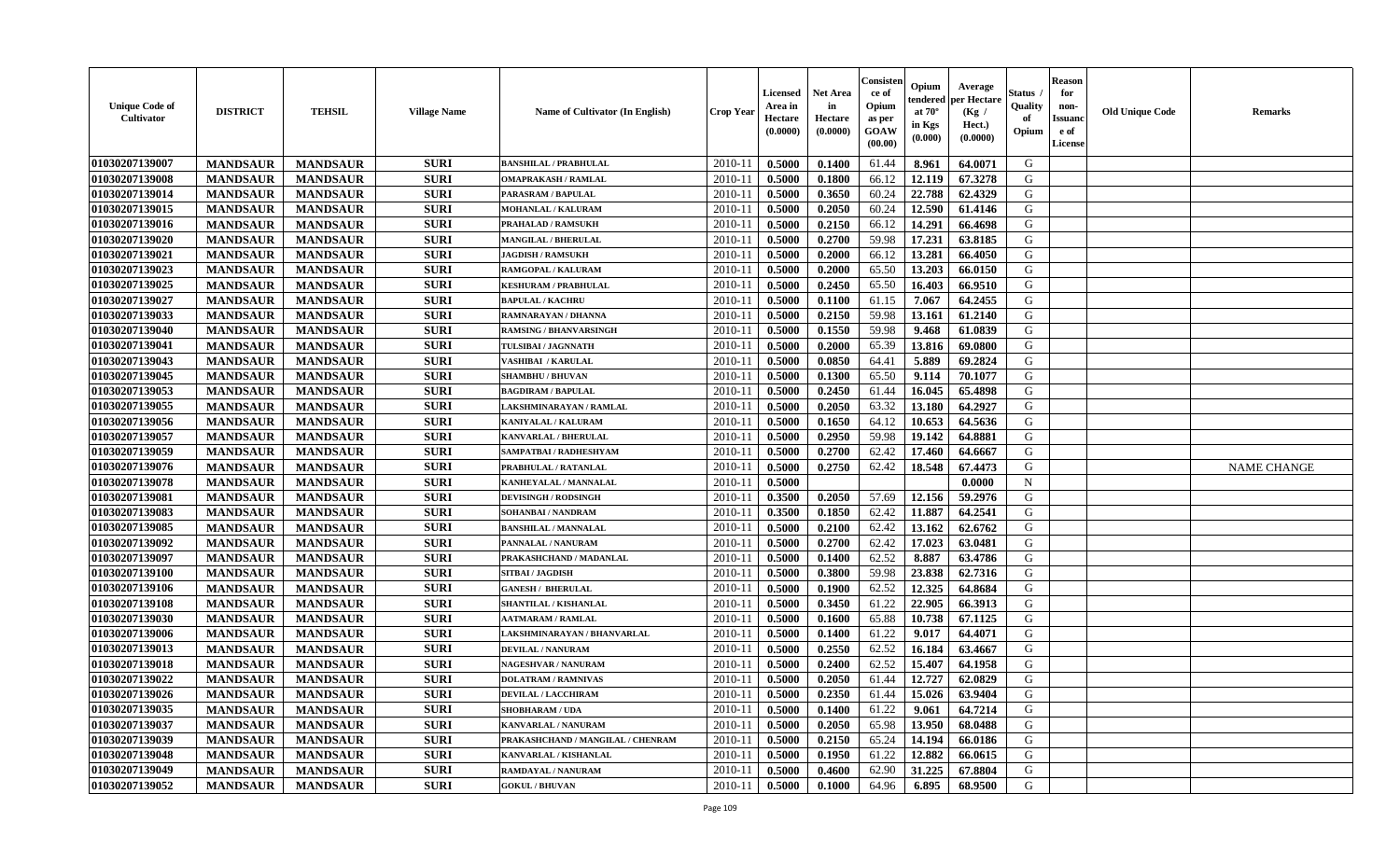| <b>Unique Code of</b><br>Cultivator | <b>DISTRICT</b> | <b>TEHSIL</b>   | <b>Village Name</b> | <b>Name of Cultivator (In English)</b> | <b>Crop Year</b> | <b>Licensed</b><br>Area in<br>Hectare<br>(0.0000) | Net Area<br>in<br>Hectare<br>(0.0000) | Consisteı<br>-ce of<br>Opium<br>as per<br><b>GOAW</b><br>(00.00) | Opium<br>endered<br>at $70^\circ$<br>in Kgs<br>(0.000) | Average<br>per Hectare<br>(Kg /<br>Hect.)<br>(0.0000) | Status<br>Quality<br>of<br>Opium | <b>Reason</b><br>for<br>non-<br><b>Issuanc</b><br>e of<br><b>License</b> | <b>Old Unique Code</b> | Remarks            |
|-------------------------------------|-----------------|-----------------|---------------------|----------------------------------------|------------------|---------------------------------------------------|---------------------------------------|------------------------------------------------------------------|--------------------------------------------------------|-------------------------------------------------------|----------------------------------|--------------------------------------------------------------------------|------------------------|--------------------|
| 01030207139067                      | <b>MANDSAUR</b> | <b>MANDSAUR</b> | <b>SURI</b>         | <b>SURAJBAI / BHERULAL</b>             | 2010-11          | 0.5000                                            | 0.3450                                | 61.22                                                            | 21.995                                                 | 63.7536                                               | G                                |                                                                          |                        |                    |
| 01030207139082                      | <b>MANDSAUR</b> | <b>MANDSAUR</b> | <b>SURI</b>         | <b>SAGARKUNVAR / MULCHAND</b>          | 2010-11          | 0.5000                                            | 0.1800                                | 63.53                                                            | 11.690                                                 | 64.9444                                               | G                                |                                                                          |                        |                    |
| 01030207139087                      | <b>MANDSAUR</b> | <b>MANDSAUR</b> | <b>SURI</b>         | <b>SITARAM / KISHAN</b>                | 2010-11          | 0.5000                                            | 0.2100                                | 63.53                                                            | 14.476                                                 | 68.9333                                               | G                                |                                                                          |                        |                    |
| 01030207139091                      | <b>MANDSAUR</b> | <b>MANDSAUR</b> | <b>SURI</b>         | RADHESHYAM / RAMNARAYAN                | 2010-11          | 0.5000                                            | 0.3200                                | 63.53                                                            | 20.938                                                 | 65.4313                                               | G                                |                                                                          |                        |                    |
| 01030207139099                      | <b>MANDSAUR</b> | <b>MANDSAUR</b> | <b>SURI</b>         | <b>GANESH / ONKAR</b>                  | 2010-11          | 0.5000                                            | 0.2050                                | 63.53                                                            | 13.251                                                 | 64.6390                                               | G                                |                                                                          |                        |                    |
| 01030207139104                      | <b>MANDSAUR</b> | <b>MANDSAUR</b> | <b>SURI</b>         | <b>DEUBAI/GOBA</b>                     | $2010 - 11$      | 0.3500                                            | 0.1550                                | 60.04                                                            | 10.018                                                 | 64.6323                                               | G                                |                                                                          |                        |                    |
| 01030207139107                      | <b>MANDSAUR</b> | <b>MANDSAUR</b> | <b>SURI</b>         | <b>BHUVANIBAI / RAMJAS</b>             | 2010-11          | 0.5000                                            | 0.4150                                | 59.28                                                            | 24.906                                                 | 60.0145                                               | G                                |                                                                          |                        |                    |
| 01030207139114                      | <b>MANDSAUR</b> | <b>MANDSAUR</b> | <b>SURI</b>         | NIRBHAYRAM / RAMNARAYAN                | 2010-11          | 0.5000                                            | 0.2000                                | 62.85                                                            | 13.243                                                 | 66.2150                                               | G                                |                                                                          |                        |                    |
| 01030207139115                      | <b>MANDSAUR</b> | <b>MANDSAUR</b> | <b>SURI</b>         | <b>KAMLABAI/NATHULAL</b>               | 2010-11          | 0.5000                                            | 0.1000                                | 62.85                                                            | 6.716                                                  | 67.1600                                               | G                                |                                                                          |                        |                    |
| 01030207139036                      | <b>MANDSAUR</b> | <b>MANDSAUR</b> | <b>SURI</b>         | <b>RAMESHVER / GANGARAM</b>            | 2010-11          | 0.3500                                            | 0.2350                                | 62.85                                                            | 14.779                                                 | 62.8894                                               | G                                |                                                                          |                        |                    |
| 01030207139093                      | <b>MANDSAUR</b> | <b>MANDSAUR</b> | <b>SURI</b>         | SALGRAM / SHANKARLAL                   | 2010-11          | 0.5000                                            | 0.1700                                | 60.04                                                            | 10.790                                                 | 63.4706                                               | G                                |                                                                          |                        |                    |
| 01030207139116                      | <b>MANDSAUR</b> | <b>MANDSAUR</b> | <b>SURI</b>         | <b>GOBARIYA / UNKARLAL</b>             | 2010-11          | 0.5000                                            | 0.4900                                | 59.53                                                            | 31.134                                                 | 63.5388                                               | G                                |                                                                          |                        |                    |
| 01030207139024                      | <b>MANDSAUR</b> | <b>MANDSAUR</b> | <b>SURI</b>         | <b>MANGYA / BAGDIRAM</b>               | 2010-11          | 0.5000                                            | 0.2500                                | 62.85                                                            | 16.440                                                 | 65.7600                                               | G                                |                                                                          |                        | <b>NAME CHANGE</b> |
| 01030207139118                      | <b>MANDSAUR</b> | <b>MANDSAUR</b> | <b>SURI</b>         | <b>SHANTIBAI / RAMESHVR</b>            | $2010 - 11$      | 0.3500                                            |                                       |                                                                  |                                                        | 0.0000                                                | $\mathbf N$                      |                                                                          |                        |                    |
| 01030207139009                      | <b>MANDSAUR</b> | <b>MANDSAUR</b> | <b>SURI</b>         | MOHANLAL / BALURAM                     | 2010-11          | 0.3500                                            | 0.2400                                | 62.14                                                            | 15.810                                                 | 65.8750                                               | G                                |                                                                          |                        |                    |
| 01030207139034                      | <b>MANDSAUR</b> | <b>MANDSAUR</b> | <b>SURI</b>         | <b>BADRILAL / BHERULAL</b>             | 2010-11          | 0.3500                                            | 0.1900                                | 62.14                                                            | 12.304                                                 | 64.7579                                               | G                                |                                                                          |                        |                    |
| 01030207139123                      | <b>MANDSAUR</b> | <b>MANDSAUR</b> | <b>SURI</b>         | <b>GITABAI/SALGRAM</b>                 | 2010-11          | 0.5000                                            | 0.1150                                | 60.04                                                            | 7.393                                                  | 64.2870                                               | G                                |                                                                          |                        |                    |
| 01030207139011                      | <b>MANDSAUR</b> | <b>MANDSAUR</b> | <b>SURI</b>         | <b>MANOHARLAL / DEVILAL</b>            | 2010-11          | 0.5000                                            | 0.2950                                | 62.82                                                            | 18.783                                                 | 63.6712                                               | G                                |                                                                          |                        |                    |
| 01030207139062                      | <b>MANDSAUR</b> | <b>MANDSAUR</b> | <b>SURI</b>         | <b>BAPULAL / PANNA</b>                 | 2010-11          | 0.5000                                            | 0.3950                                | 65.98                                                            | 26.948                                                 | 68.2228                                               | G                                |                                                                          |                        |                    |
| 01030207139121                      | <b>MANDSAUR</b> | <b>MANDSAUR</b> | <b>SURI</b>         | <b>AMARIBAI/GANGARAM</b>               | 2010-11          | 0.3500                                            | 0.3300                                | 60.04                                                            | 20.697                                                 | 62.7182                                               | G                                |                                                                          |                        |                    |
| 01030207139060                      | <b>MANDSAUR</b> | <b>MANDSAUR</b> | <b>SURI</b>         | <b>RAMLAL / MOTILAL</b>                | 2010-11          | 0.5000                                            | 0.1000                                | 60.24                                                            | 6.515                                                  | 65.1500                                               | G                                |                                                                          |                        |                    |
| 01030207139063                      | <b>MANDSAUR</b> | <b>MANDSAUR</b> | <b>SURI</b>         | <b>BHAGWANTIBAI/GANGARAM</b>           | $2010 - 11$      | 0.3500                                            | 0.2400                                | 65.98                                                            | 16.306                                                 | 67.9417                                               | G                                |                                                                          |                        |                    |
| 01030207139122                      | <b>MANDSAUR</b> | <b>MANDSAUR</b> | <b>SURI</b>         | TULSIBAI / KANHAIYALAL                 | $2010 - 11$      | 0.5000                                            | 0.3900                                | 60.24                                                            | 24.285                                                 | 62.2692                                               | G                                |                                                                          |                        |                    |
| 01030207139012                      | <b>MANDSAUR</b> | <b>MANDSAUR</b> | <b>SURI</b>         | DEVILAL / MANGILAL                     | 2010-11          | 0.5000                                            | 0.1350                                | 65.01                                                            | 9.176                                                  | 67.9704                                               | G                                |                                                                          |                        |                    |
| 01030207139117                      | <b>MANDSAUR</b> | <b>MANDSAUR</b> | <b>SURI</b>         | LAKHMINARAYAN / KANIRAM                | 2010-11          | 0.5000                                            | 0.4900                                | 60.24                                                            | 29.896                                                 | 61.0122                                               | G                                |                                                                          |                        |                    |
| 01030207139029                      | <b>MANDSAUR</b> | <b>MANDSAUR</b> | <b>SURI</b>         | <b>GITBAI/MANGILAL</b>                 | 2010-11          | 0.5000                                            | 0.0950                                | 62.14                                                            | 6.400                                                  | 67.3684                                               | G                                |                                                                          |                        |                    |
| 01030207139103                      | <b>MANDSAUR</b> | <b>MANDSAUR</b> | <b>SURI</b>         | <b>BHANVARSING / NATHUSING</b>         | 2010-11          | 0.3500                                            | 0.0900                                | 59.55                                                            | 5.487                                                  | 60.9667                                               | G                                |                                                                          |                        |                    |
| 01030207139031                      | <b>MANDSAUR</b> | <b>MANDSAUR</b> | <b>SURI</b>         | <b>MANGILAL / KALURAM</b>              | 2010-11          | 0.5000                                            | 0.2350                                | 60.97                                                            | 14.955                                                 | 63.6383                                               | G                                |                                                                          |                        |                    |
| 01030207139089                      | <b>MANDSAUR</b> | <b>MANDSAUR</b> | <b>SURI</b>         | <b>GANGARAM / BHUVAN</b>               | 2010-11          | 0.5000                                            | 0.1100                                | 62.14                                                            | 7.270                                                  | 66.0909                                               | G                                |                                                                          |                        |                    |
| 01030207139124                      | <b>MANDSAUR</b> | <b>MANDSAUR</b> | <b>SURI</b>         | <b>BHUVANISINGH / MODSINGH</b>         | 2010-11          | 0.3500                                            | 0.1000                                | 60.54                                                            | 6.192                                                  | 61.9200                                               | G                                |                                                                          |                        |                    |
| 01030207139126                      | <b>MANDSAUR</b> | <b>MANDSAUR</b> | <b>SURI</b>         | PRABHULAL / GANGARAM PATIDAR           | $2010 - 11$      | 0.3500                                            | 0.3050                                | 60.54                                                            | 18.473                                                 | 60.5672                                               | G                                |                                                                          |                        |                    |
| 01030207139125                      | <b>MANDSAUR</b> | <b>MANDSAUR</b> | <b>SURI</b>         | SONI.BAI / NANDA                       | 2010-11          | 0.3500                                            | 0.3300                                | 60.54                                                            | 19.935                                                 | 60.4091                                               | G                                |                                                                          | 01030207055015         |                    |
| 01030207143038                      | <b>MANDSAUR</b> | <b>MANDSAUR</b> | <b>UDPURA</b>       | <b>BHERULAL / RAGHUNATH</b>            | 2010-11          | 0.5000                                            | 0.4700                                | 62.93                                                            | 29.379                                                 | 62.5085                                               | G                                |                                                                          |                        |                    |
| 01030207143002                      | <b>MANDSAUR</b> | <b>MANDSAUR</b> | <b>UDPURA</b>       | <b>KISHOR / KHEMRAJ</b>                | 2010-11          | 0.5000                                            | 0.4450                                | 56.77                                                            | 24.768                                                 | 55.6584                                               | G                                | 04                                                                       |                        |                    |
| 01030207143003                      | <b>MANDSAUR</b> | <b>MANDSAUR</b> | <b>UDPURA</b>       | <b>SALAGRAM / PURALAL</b>              | 2010-11          | 0.3500                                            | 0.2900                                | 62.94                                                            | 19.017                                                 | 65.5759                                               | G                                |                                                                          |                        |                    |
| 01030207143007                      | <b>MANDSAUR</b> | <b>MANDSAUR</b> | <b>UDPURA</b>       | PARASRAM / NANDRAM                     | 2010-11          | 0.5000                                            | 0.2550                                | 62.62                                                            | 16.058                                                 | 62.9725                                               | G                                |                                                                          |                        |                    |
| 01030207143009                      | <b>MANDSAUR</b> | <b>MANDSAUR</b> | <b>UDPURA</b>       | <b>RAJPURI / MOHANPURI</b>             | 2010-11          | 0.3500                                            | 0.2000                                | 65.36                                                            | 13.782                                                 | 68.9100                                               | G                                |                                                                          |                        |                    |
| 01030207143012                      | <b>MANDSAUR</b> | <b>MANDSAUR</b> | <b>UDPURA</b>       | <b>RODIRAM / NANDRAM</b>               | 2010-11          | 0.5000                                            | 0.2900                                | 59.16                                                            | 17.300                                                 | 59.6552                                               | G                                |                                                                          |                        |                    |
| 01030207143017                      | <b>MANDSAUR</b> | <b>MANDSAUR</b> | <b>UDPURA</b>       | <b>KARI / NANDRAM</b>                  | $2010 - 11$      | 0.5000                                            | 0.4800                                | 65.36                                                            | 32.988                                                 | 68.7250                                               | G                                |                                                                          |                        |                    |
| 01030207143018                      | <b>MANDSAUR</b> | <b>MANDSAUR</b> | <b>UDPURA</b>       | <b>MANGILAL / SHIVLAL</b>              | $2010 - 11$      | 0.5000                                            | 0.2050                                | 64.84                                                            | 12.653                                                 | 61.7220                                               | G                                |                                                                          |                        |                    |
| 01030207143019                      | <b>MANDSAUR</b> | <b>MANDSAUR</b> | <b>UDPURA</b>       | SHIVKALABAI / RATANLAL                 | 2010-11          | 0.5000                                            | 0.2100                                | 62.62                                                            | 13.535                                                 | 64.4524                                               | G                                |                                                                          |                        |                    |
| 01030207143025                      | <b>MANDSAUR</b> | <b>MANDSAUR</b> | <b>UDPURA</b>       | <b>DEVILAL / BHANVARLAL</b>            | 2010-11          | 0.3500                                            | 0.1200                                | 64.84                                                            | 8.327                                                  | 69.3917                                               | G                                |                                                                          |                        |                    |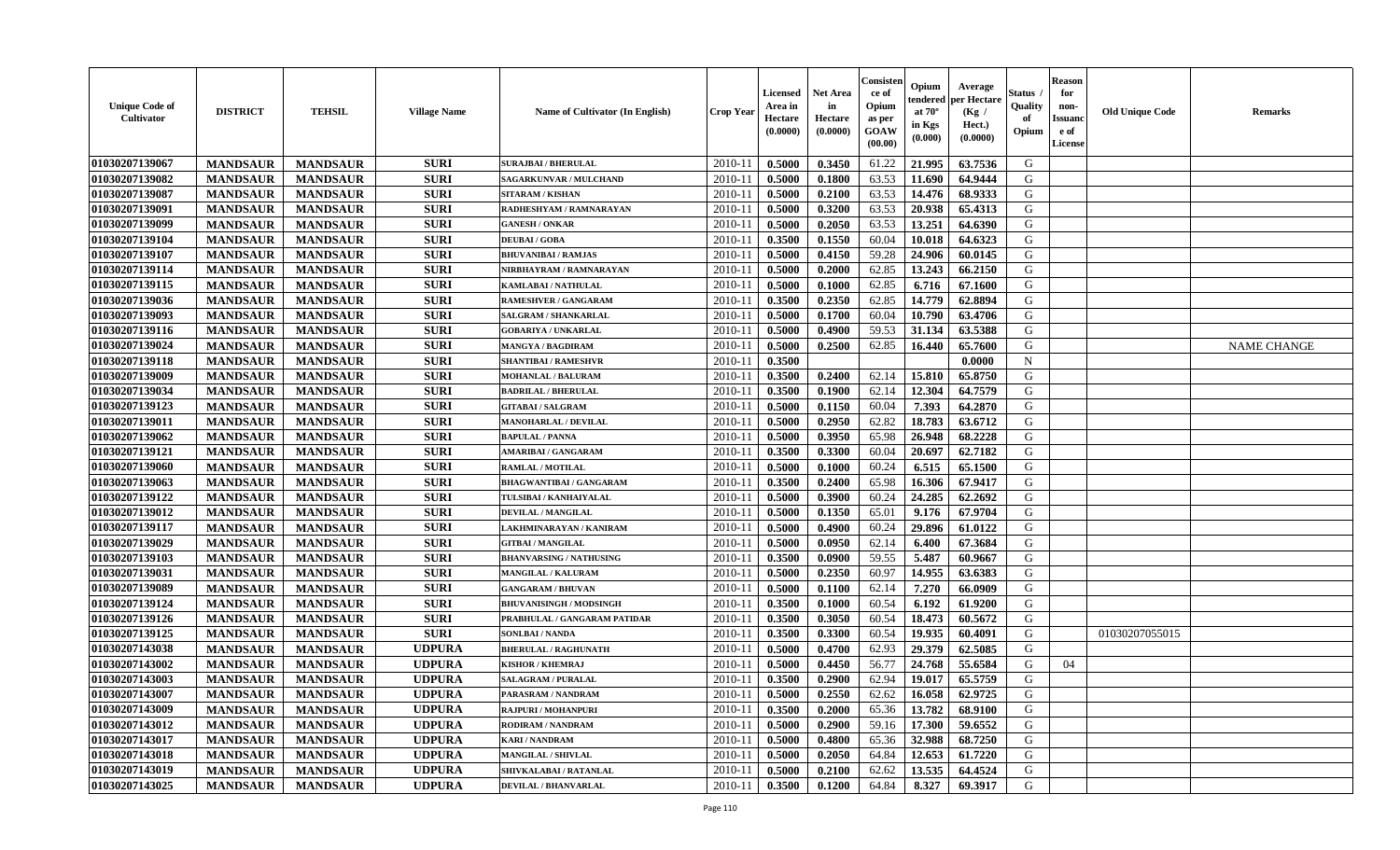| <b>Unique Code of</b><br><b>Cultivator</b> | <b>DISTRICT</b> | <b>TEHSIL</b>   | <b>Village Name</b> | Name of Cultivator (In English) | <b>Crop Year</b> | <b>Licensed</b><br>Area in<br>Hectare<br>(0.0000) | <b>Net Area</b><br>in<br>Hectare<br>(0.0000) | Consisteı<br>ce of<br>Opium<br>as per<br>GOAW<br>(00.00) | Opium<br>endered<br>at $70^{\circ}$<br>in Kgs<br>(0.000) | Average<br>per Hectare<br>(Kg /<br>Hect.)<br>(0.0000) | Status<br>Quality<br>of<br>Opium | <b>Reason</b><br>for<br>non-<br><b>Issuand</b><br>e of<br><b>License</b> | <b>Old Unique Code</b> | <b>Remarks</b> |
|--------------------------------------------|-----------------|-----------------|---------------------|---------------------------------|------------------|---------------------------------------------------|----------------------------------------------|----------------------------------------------------------|----------------------------------------------------------|-------------------------------------------------------|----------------------------------|--------------------------------------------------------------------------|------------------------|----------------|
| 01030207143026                             | <b>MANDSAUR</b> | <b>MANDSAUR</b> | <b>UDPURA</b>       | <b>BADRILAL / BHANVARLAL</b>    | 2010-11          | 0.3500                                            | 0.3350                                       | 62.62                                                    | 22.239                                                   | 66.3851                                               | G                                |                                                                          |                        |                |
| 01030207143028                             | <b>MANDSAUR</b> | <b>MANDSAUR</b> | <b>UDPURA</b>       | <b>BAPULAL / JAGNNATH</b>       | 2010-11          | 0.5000                                            | 0.4000                                       | 68.66                                                    | 27.317                                                   | 68.2925                                               | G                                |                                                                          |                        |                |
| 01030207143029                             | <b>MANDSAUR</b> | <b>MANDSAUR</b> | <b>UDPURA</b>       | <b>KARANSINGH / MOHANLAL</b>    | 2010-11          | 0.5000                                            | 0.1700                                       | 67.60                                                    | 11.492                                                   | 67.6000                                               | G                                |                                                                          |                        |                |
| 01030207143030                             | <b>MANDSAUR</b> | <b>MANDSAUR</b> | <b>UDPURA</b>       | <b>AMBALAL / MOTILAL</b>        | 2010-11          | 0.5000                                            | 0.5000                                       | 62.62                                                    | 31.382                                                   | 62.7640                                               | G                                |                                                                          |                        |                |
| 01030207143032                             | <b>MANDSAUR</b> | <b>MANDSAUR</b> | <b>UDPURA</b>       | <b>RAMESHLAL / BALU</b>         | 2010-11          | 0.3500                                            | 0.1950                                       | 64.84                                                    | 12.662                                                   | 64.9333                                               | G                                |                                                                          |                        |                |
| 01030207143033                             | <b>MANDSAUR</b> | <b>MANDSAUR</b> | <b>UDPURA</b>       | <b>MOHANPURI / NATHPURI</b>     | $2010 - 11$      | 0.3500                                            | 0.3250                                       | 61.72                                                    | 20.174                                                   | 62.0738                                               | G                                |                                                                          |                        |                |
| 01030207143036                             | <b>MANDSAUR</b> | <b>MANDSAUR</b> | <b>UDPURA</b>       | SAMRTHPUTI D.P. MADANPURI       | 2010-11          | 0.3500                                            | 0.1800                                       | 70.79                                                    | 13.228                                                   | 73.4889                                               | G                                |                                                                          |                        |                |
| 01030207143041                             | <b>MANDSAUR</b> | <b>MANDSAUR</b> | <b>UDPURA</b>       | MANGILAL / AASHARAM             | 2010-11          | 0.3500                                            | 0.1600                                       | 61.72                                                    | 9.955                                                    | 62.2188                                               | G                                |                                                                          |                        |                |
| 01030207143042                             | <b>MANDSAUR</b> | <b>MANDSAUR</b> | <b>UDPURA</b>       | <b>BANSHIDAS / MUKANDDAS</b>    | 2010-11          | 0.5000                                            | 0.2250                                       | 61.72                                                    | 14.972                                                   | 66.5422                                               | G                                |                                                                          |                        |                |
| 01030207143045                             | <b>MANDSAUR</b> | <b>MANDSAUR</b> | <b>UDPURA</b>       | MADNALAL / UDAJI                | 2010-11          | 0.5000                                            | 0.2000                                       | 64.84                                                    | 13.042                                                   | 65.2100                                               | G                                |                                                                          |                        |                |
| 01030207143052                             | <b>MANDSAUR</b> | <b>MANDSAUR</b> | <b>UDPURA</b>       | <b>BALAKARAMDAS / MANSHARAM</b> | 2010-11          | 0.5000                                            | 0.4250                                       | 65.36                                                    | 27.741                                                   | 65.2729                                               | G                                |                                                                          |                        |                |
| 01030207143056                             | <b>MANDSAUR</b> | <b>MANDSAUR</b> | <b>UDPURA</b>       | <b>BHERULAL / NATHU</b>         | 2010-11          | 0.5000                                            | 0.4000                                       | 65.11                                                    | 26.249                                                   | 65.6225                                               | G                                | 06                                                                       |                        |                |
| 01030207143057                             | <b>MANDSAUR</b> | <b>MANDSAUR</b> | <b>UDPURA</b>       | <b>RUPCHANDA / BAPULAL</b>      | 2010-11          | 0.5000                                            | 0.1650                                       | 61.72                                                    | 10.140                                                   | 61.4545                                               | G                                |                                                                          |                        |                |
| 01030207143060                             | <b>MANDSAUR</b> | <b>MANDSAUR</b> | <b>UDPURA</b>       | <b>BAGDIRAM / NANDA TELI</b>    | $2010 - 11$      | 0.5000                                            | 0.2050                                       | 65.48                                                    | 13.816                                                   | 67.3951                                               | G                                |                                                                          |                        |                |
| 01030207143061                             | <b>MANDSAUR</b> | <b>MANDSAUR</b> | <b>UDPURA</b>       | <b>BHAGVANTIBAI / PRAHALAD</b>  | 2010-11          | 0.5000                                            | 0.4350                                       | 61.72                                                    | 26.866                                                   | 61.7609                                               | G                                |                                                                          |                        |                |
| 01030207143062                             | <b>MANDSAUR</b> | <b>MANDSAUR</b> | <b>UDPURA</b>       | <b>SHANKARLAL / KACHRU</b>      | 2010-11          | 0.5000                                            | 0.2450                                       | 65.48                                                    | 15.846                                                   | 64.6776                                               | G                                |                                                                          |                        |                |
| 01030207143063                             | <b>MANDSAUR</b> | <b>MANDSAUR</b> | <b>UDPURA</b>       | <b>AMBALAL / MUKAND DAS</b>     | 2010-11          | 0.5000                                            | 0.1500                                       | 59.79                                                    | 9.396                                                    | 62.6400                                               | G                                |                                                                          |                        |                |
| 01030207143069                             | <b>MANDSAUR</b> | <b>MANDSAUR</b> | <b>UDPURA</b>       | SALAGRAM / NIRBHAYRAM           | 2010-11          | 0.5000                                            | 0.2100                                       | 62.94                                                    | 13.235                                                   | 63.0238                                               | G                                |                                                                          |                        |                |
| 01030207143074                             | <b>MANDSAUR</b> | <b>MANDSAUR</b> | <b>UDPURA</b>       | RAMESHCHAND / RADHAKISHAN       | 2010-11          | 0.3500                                            | 0.3050                                       | 62.94                                                    | 19.502                                                   | 63.9410                                               | G                                |                                                                          |                        |                |
| 01030207143075                             | <b>MANDSAUR</b> | <b>MANDSAUR</b> | <b>UDPURA</b>       | <b>KUSHALIBAI / DHURILAL</b>    | 2010-11          | 0.3500                                            | 0.3300                                       | 67.61                                                    | 21.896                                                   | 66.3515                                               | G                                |                                                                          |                        |                |
| 01030207143076                             | <b>MANDSAUR</b> | <b>MANDSAUR</b> | <b>UDPURA</b>       | <b>PRABHULAL / DEVRAM</b>       | 2010-11          | 0.5000                                            | 0.4400                                       | 64.87                                                    | 29.117                                                   | 66.1750                                               | G                                |                                                                          |                        |                |
| 01030207143079                             | <b>MANDSAUR</b> | <b>MANDSAUR</b> | <b>UDPURA</b>       | <b>BHAGWANTABAI / CHENRAM</b>   | $2010 - 11$      | 0.5000                                            | 0.2850                                       | 63.11                                                    | 18.031                                                   | 63.2667                                               | G                                |                                                                          |                        |                |
| 01030207143080                             | <b>MANDSAUR</b> | <b>MANDSAUR</b> | <b>UDPURA</b>       | <b>BAPULAL / BHERULAL</b>       | $2010 - 11$      | 0.5000                                            | 0.3300                                       | 61.73                                                    | 20.565                                                   | 62.3182                                               | G                                |                                                                          |                        |                |
| 01030207143083                             | <b>MANDSAUR</b> | <b>MANDSAUR</b> | <b>UDPURA</b>       | <b>GANESHRAM / BAGDIRAM</b>     | 2010-11          | 0.5000                                            | 0.1600                                       | 59.29                                                    | 9.808                                                    | 61.3000                                               | G                                |                                                                          |                        |                |
| 01030207143084                             | <b>MANDSAUR</b> | <b>MANDSAUR</b> | <b>UDPURA</b>       | RAMLAL / MOHANLAL               | 2010-11          | 0.3500                                            | 0.1700                                       | 61.73                                                    | 10.715                                                   | 63.0294                                               | G                                |                                                                          |                        |                |
| 01030207143087                             | <b>MANDSAUR</b> | <b>MANDSAUR</b> | <b>UDPURA</b>       | <b>MASTRAM / GOTAM</b>          | 2010-11          | 0.5000                                            | 0.2350                                       | 67.61                                                    | 15.772                                                   | 67.1149                                               | G                                |                                                                          |                        |                |
| 01030207143088                             | <b>MANDSAUR</b> | <b>MANDSAUR</b> | <b>UDPURA</b>       | <b>RATANLAL / UDAYRAM</b>       | 2010-11          | 0.5000                                            | 0.1950                                       | 62.00                                                    | 12.303                                                   | 63.0923                                               | G                                |                                                                          |                        |                |
| 01030207143090                             | <b>MANDSAUR</b> | <b>MANDSAUR</b> | <b>UDPURA</b>       | <b>NANDKISHOR / BAGDIRAM</b>    | 2010-11          | 0.3500                                            | 0.2200                                       | 65.36                                                    | 14.809                                                   | 67.3136                                               | G                                |                                                                          |                        |                |
| 01030207143092                             | <b>MANDSAUR</b> | <b>MANDSAUR</b> | <b>UDPURA</b>       | PUSHKAR / HARIKISHAN            | 2010-11          | 0.5000                                            | 0.2050                                       | 64.87                                                    | 13.076                                                   | 63.7854                                               | G                                |                                                                          |                        |                |
| 01030207143095                             | <b>MANDSAUR</b> | <b>MANDSAUR</b> | <b>UDPURA</b>       | <b>BADRILAL / NARAYAN</b>       | 2010-11          | 0.5000                                            | 0.2550                                       | 62.94                                                    | 16.095                                                   | 63.1176                                               | G                                |                                                                          |                        |                |
| 01030207143098                             | <b>MANDSAUR</b> | <b>MANDSAUR</b> | <b>UDPURA</b>       | <b>RAJESH / RUPCHAND</b>        | $2010 - 11$      | 0.5000                                            | 0.2450                                       | 59.29                                                    | 14.492                                                   | 59.1510                                               | ${\bf G}$                        |                                                                          |                        |                |
| 01030207143100                             | <b>MANDSAUR</b> | <b>MANDSAUR</b> | <b>UDPURA</b>       | NIRBHYARAM / PRABHULAL          | 2010-11          | 0.5000                                            | 0.2300                                       | 64.87                                                    | 15.754                                                   | 68.4957                                               | G                                |                                                                          |                        |                |
| 01030207143101                             | <b>MANDSAUR</b> | <b>MANDSAUR</b> | <b>UDPURA</b>       | RADHESHYAM / PRABHULAL          | 2010-11          | 0.3500                                            | 0.2800                                       | 67.60                                                    | 19.150                                                   | 68.3929                                               | G                                |                                                                          |                        |                |
| 01030207143001                             | <b>MANDSAUR</b> | <b>MANDSAUR</b> | <b>UDPURA</b>       | RAHDESHYAM / MAGNIRAM           | 2010-11          | 0.3500                                            | 0.2950                                       | 61.73                                                    | 18.149                                                   | 61.5220                                               | G                                |                                                                          |                        |                |
| 01030207143133                             | <b>MANDSAUR</b> | <b>MANDSAUR</b> | <b>UDPURA</b>       | NANIBAI / PYAR                  | 2010-11          | 0.3500                                            | 0.2900                                       | 59.29                                                    | 17.804                                                   | 61.3931                                               | G                                |                                                                          |                        |                |
| 01030207143059                             | <b>MANDSAUR</b> | <b>MANDSAUR</b> | <b>UDPURA</b>       | <b>BAGDIRAM / NANDA DARJI</b>   | 2010-11          | 0.3500                                            | 0.2100                                       | 64.87                                                    | 13.372                                                   | 63.6762                                               | G                                |                                                                          |                        |                |
| 01030207143072                             | <b>MANDSAUR</b> | <b>MANDSAUR</b> | <b>UDPURA</b>       | RADHESHYAM / GANPATLAL          | 2010-11          | 0.5000                                            | 0.2850                                       | 59.16                                                    | 16.658                                                   | 58.4491                                               | G                                |                                                                          |                        |                |
| 01030207143065                             | <b>MANDSAUR</b> | <b>MANDSAUR</b> | <b>UDPURA</b>       | <b>BHERULAL / NANURAM</b>       | 2010-11          | 0.5000                                            | 0.3850                                       | 59.16                                                    | 22.177                                                   | 57.6026                                               | G                                |                                                                          |                        |                |
| 01030207143093                             | <b>MANDSAUR</b> | <b>MANDSAUR</b> | <b>UDPURA</b>       | KANCHANBAI / KACHRULAL          | $2010 - 11$      | 0.3500                                            | 0.2100                                       | 61.73                                                    | 13.378                                                   | 63.7048                                               | ${\bf G}$                        |                                                                          |                        |                |
| 01030207143008                             | <b>MANDSAUR</b> | <b>MANDSAUR</b> | <b>UDPURA</b>       | RAMESHPURI / RATANPURI          | $2010 - 11$      | 0.3500                                            | 0.2550                                       | 67.60                                                    | 17.595                                                   | 69.0000                                               | G                                |                                                                          |                        |                |
| 01030207143081                             | <b>MANDSAUR</b> | <b>MANDSAUR</b> | <b>UDPURA</b>       | <b>GAUTAM / BAGDIRAM</b>        | 2010-11          | 0.5000                                            | 0.3350                                       | 59.16                                                    | 20.740                                                   | 61.9104                                               | G                                |                                                                          |                        |                |
| 01030207143064                             | <b>MANDSAUR</b> | <b>MANDSAUR</b> | <b>UDPURA</b>       | <b>MANGILAL / BAPULAL</b>       | 2010-11          | 0.3500                                            | 0.2550                                       | 54.85                                                    | 15.617                                                   | 61.2431                                               | G                                | 05                                                                       |                        |                |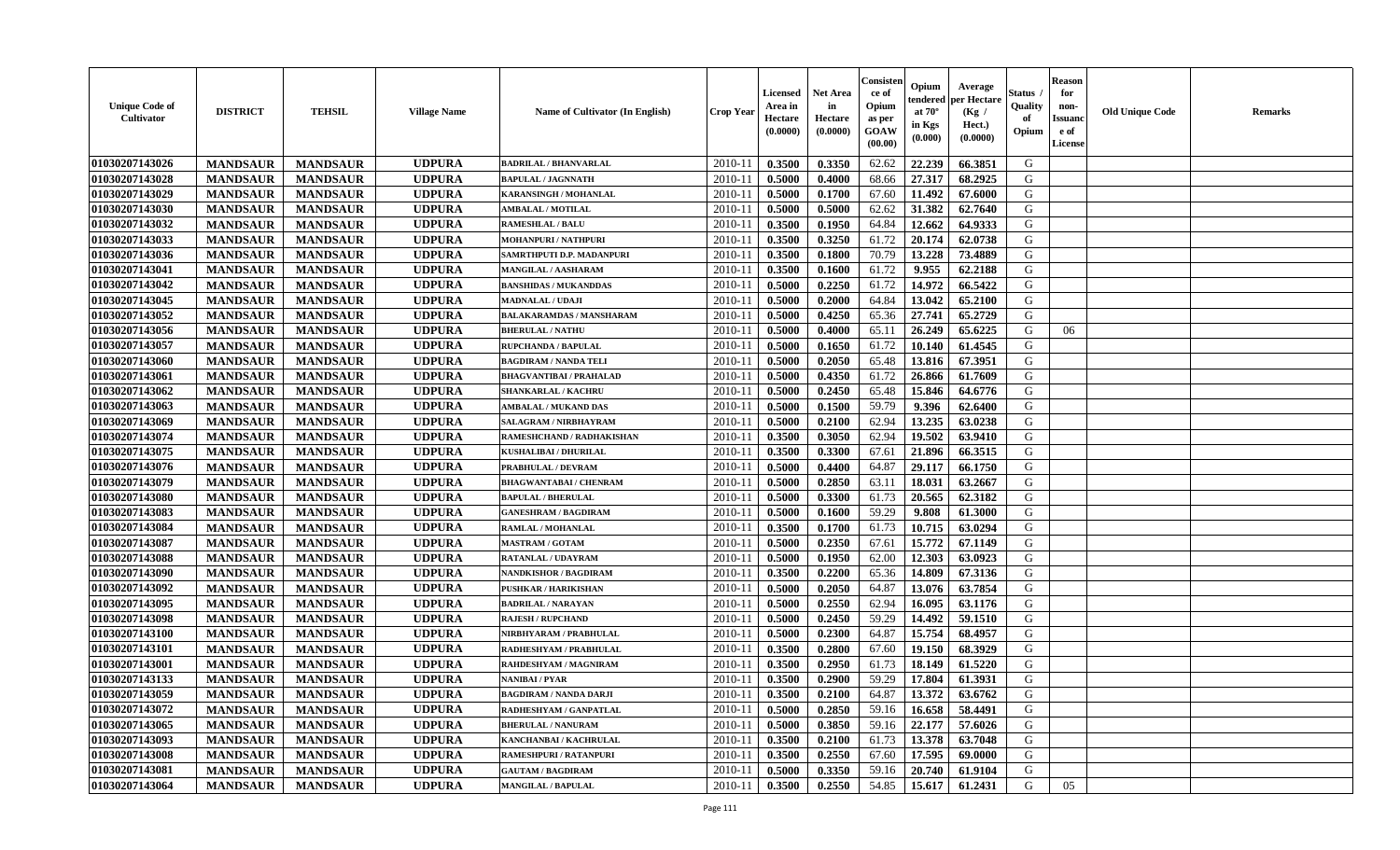| <b>Unique Code of</b><br><b>Cultivator</b> | <b>DISTRICT</b> | <b>TEHSIL</b>   | <b>Village Name</b>                     | Name of Cultivator (In English)          | <b>Crop Year</b> | Licensed<br>Area in<br>Hectare<br>(0.0000) | <b>Net Area</b><br>in<br>Hectare<br>(0.0000) | Consisteı<br>ce of<br>Opium<br>as per<br>GOAW<br>(00.00) | Opium<br>endered<br>at $70^\circ$<br>in Kgs<br>(0.000) | Average<br>per Hectare<br>(Kg /<br>Hect.)<br>(0.0000) | Status<br>Quality<br>of<br>Opium | <b>Reason</b><br>for<br>non-<br>Issuano<br>e of<br>License | <b>Old Unique Code</b> | <b>Remarks</b>     |
|--------------------------------------------|-----------------|-----------------|-----------------------------------------|------------------------------------------|------------------|--------------------------------------------|----------------------------------------------|----------------------------------------------------------|--------------------------------------------------------|-------------------------------------------------------|----------------------------------|------------------------------------------------------------|------------------------|--------------------|
| 01030207144003                             | <b>MANDSAUR</b> | <b>MANDSAUR</b> | <b>AFZALPUR</b>                         | SHIVANARAYAN / KACHRULAL                 | 2010-11          | 0.3500                                     | 0.1050                                       | 63.48                                                    | 6.466                                                  | 61.5810                                               | G                                |                                                            |                        |                    |
| 01030207144033                             | <b>MANDSAUR</b> | <b>MANDSAUR</b> | <b>AFZALPUR</b>                         | VIJAYASINGH / KACHARULAL                 | 2010-11          | 0.3500                                     | 0.0950                                       | 64.32                                                    | 6.055                                                  | 63.7368                                               | G                                |                                                            |                        |                    |
| 01030207144083                             | <b>MANDSAUR</b> | <b>MANDSAUR</b> | <b>AFZALPUR</b>                         | <b>TULASIRAM / VARDA</b>                 | 2010-11          | 0.3500                                     | 0.1450                                       | 58.61                                                    | 9.143                                                  | 63.0552                                               | G                                |                                                            |                        |                    |
| 01030207144014                             | <b>MANDSAUR</b> | <b>MANDSAUR</b> | <b>AFZALPUR</b>                         | <b>DEVILAL / BHUVAN</b>                  | 2010-11          | 0.3500                                     | 0.1900                                       | 62.60                                                    | 11.814                                                 | 62.1789                                               | G                                |                                                            |                        |                    |
| 01030207144070                             | <b>MANDSAUR</b> | <b>MANDSAUR</b> | <b>AFZALPUR</b>                         | RAMKUNWERBAI / GANGARAM                  | 2010-11          | 0.3500                                     | 0.3550                                       | 63.91                                                    | 22.953                                                 | 64.6563                                               | G                                |                                                            |                        |                    |
| 01030207144012                             | <b>MANDSAUR</b> | <b>MANDSAUR</b> | <b>AFZALPUR</b>                         | <b>MADHUSINGH / NANURAM</b>              | 2010-11          | 0.3500                                     | 0.2350                                       | 66.05                                                    | 16.654                                                 | 70.8681                                               | G                                |                                                            |                        |                    |
| 01030207144054                             | <b>MANDSAUR</b> | <b>MANDSAUR</b> | <b>AFZALPUR</b>                         | <b>GITABAI/GOPAL</b>                     | 2010-11          | 0.3500                                     | 0.1600                                       | 61.55                                                    | 10.033                                                 | 62.7063                                               | G                                |                                                            |                        |                    |
| 01030207144085                             | <b>MANDSAUR</b> | <b>MANDSAUR</b> | <b>AFZALPUR</b>                         | AMARASINGH / MANGILAL                    | 2010-11          | 0.3500                                     | 0.3350                                       | 63.76                                                    | 22.444                                                 | 66.9970                                               | G                                |                                                            |                        |                    |
| 01030207144058                             | <b>MANDSAUR</b> | <b>MANDSAUR</b> | <b>AFZALPUR</b>                         | <b>JAMANABAI/ONKAR</b>                   | 2010-11          | 0.3500                                     | 0.1600                                       | 65.59                                                    | 11.253                                                 | 70.3313                                               | <sup>1</sup>                     | 02                                                         |                        |                    |
| 01030207144091                             | <b>MANDSAUR</b> | <b>MANDSAUR</b> | <b>AFZALPUR</b>                         | <b>JARELAL / BAGDIRAM</b>                | 2010-11          | 0.3500                                     | 0.2700                                       | 64.98                                                    | 16.626                                                 | 61.5778                                               | G                                |                                                            |                        |                    |
| 01030207145001                             | <b>MANDSAUR</b> | <b>MANDSAUR</b> | RNIYA NIZAMUDDINSAFHI MO. / ALARAKH     |                                          | 2010-11          | 0.5000                                     | 0.4350                                       | 64.24                                                    | 28.165                                                 | 64.7471                                               | $\mathbf G$                      |                                                            |                        |                    |
| 01030207145003                             | <b>MANDSAUR</b> | <b>MANDSAUR</b> | <b>RNIYA NIZAMUDDINFAKRUDIN/TAJU</b>    |                                          | 2010-11          | 0.5000                                     | 0.2100                                       | 62.15                                                    | 13.824                                                 | 65.8286                                               | G                                |                                                            |                        | <b>NAME CHANGE</b> |
| 01030207145027                             | <b>MANDSAUR</b> | <b>MANDSAUR</b> | <b>RNIYA NIZAMUDDIN</b> LALIBAI/LALU    |                                          | 2010-11          | 0.3500                                     | 0.2050                                       | 64.24                                                    | 12.710                                                 | 62.0000                                               | G                                |                                                            |                        |                    |
| 01030207145039                             | <b>MANDSAUR</b> | <b>MANDSAUR</b> |                                         | ARNIYA NIZAMUDDINSATAYNARAYAN/HARIVALABH | $2010 - 11$      | 0.3500                                     | 0.2950                                       | 65.48                                                    | 18.615                                                 | 63.1017                                               | G                                |                                                            |                        |                    |
| 01030207145057                             | <b>MANDSAUR</b> | <b>MANDSAUR</b> | RNIYA NIZAMUDDIN SHAKINABAI/MOHMMAD     |                                          | 2010-11          | 0.3500                                     | 0.1000                                       | 62.15                                                    | 6.304                                                  | 63.0400                                               | G                                |                                                            |                        |                    |
| 01030207145059                             | <b>MANDSAUR</b> | <b>MANDSAUR</b> | <b>RNIYA NIZAMUDDIN</b> BATUNBAI/GAFUR  |                                          | 2010-11          | 0.3500                                     | 0.1200                                       | 62.15                                                    | 7.636                                                  | 63.6333                                               | G                                |                                                            |                        |                    |
| 01030207145066                             | <b>MANDSAUR</b> | <b>MANDSAUR</b> | RNIYA NIZAMUDDINFAKRUDIN/NASRUDIN.      |                                          | 2010-11          | 0.5000                                     | 0.3300                                       | 61.88                                                    | 21.013                                                 | 63.6758                                               | G                                |                                                            |                        |                    |
| 01030207145062                             | <b>MANDSAUR</b> | <b>MANDSAUR</b> | ARNIYA NIZAMUDDIN BHAGWANTIBAI/KACHRU   |                                          | 2010-11          | 0.3500                                     | 0.1000                                       | 64.24                                                    | 6.534                                                  | 65.3400                                               | G                                |                                                            |                        |                    |
| 01030207145019                             | <b>MANDSAUR</b> | <b>MANDSAUR</b> | RNIYA NIZAMUDDINMOHAMAD HUSSAIN / LADU  |                                          | 2010-11          | 0.3500                                     | 0.1900                                       | 61.88                                                    | 11.607                                                 | 61.0895                                               | G                                |                                                            |                        |                    |
| 01030207145007                             | <b>MANDSAUR</b> | <b>MANDSAUR</b> | <b>RNIYA NIZAMUDDIN</b> RAMCHAND / RAMA |                                          | 2010-11          | 0.3500                                     | 0.2650                                       | 61.88                                                    | 15.514                                                 | 58.5434                                               | G                                |                                                            |                        |                    |
| 01030207145047                             | <b>MANDSAUR</b> | <b>MANDSAUR</b> | RNIYA NIZAMUDDINHURABAI/NYAJMOHAMAD     |                                          | 2010-11          | 0.3500                                     | 0.1000                                       | 62.68                                                    | 6.519                                                  | 65.1900                                               | G                                |                                                            |                        |                    |
| 01030207145051                             | <b>MANDSAUR</b> | <b>MANDSAUR</b> | <b>RNIYA NIZAMUDDINMUMTAJ/GAFUR</b>     |                                          | 2010-11          | 0.3500                                     | 0.1250                                       | 67.04                                                    | 8.457                                                  | 67.6560                                               | G                                |                                                            |                        |                    |
| 01030207145069                             | <b>MANDSAUR</b> | <b>MANDSAUR</b> | RNIYA NIZAMUDDINISMAIL/JAMA             |                                          | $2010 - 11$      | 0.3500                                     | 0.1950                                       | 64.23                                                    | 13.158                                                 | 67.4769                                               | G                                |                                                            |                        |                    |
| 01030207145071                             | <b>MANDSAUR</b> | <b>MANDSAUR</b> | RNIYA NIZAMUDDINBANSILAL / GOTAM        |                                          | 2010-11          | 0.3500                                     | 0.2100                                       | 63.28                                                    | 12.846                                                 | 61.1714                                               | G                                |                                                            | 01030207121063         |                    |
| 01030207147007                             | <b>MANDSAUR</b> | <b>MANDSAUR</b> | <b>BANSAKHEDI</b>                       | <b>SHAWRAM / MOTILAL</b>                 | 2010-11          | 0.3500                                     | 0.2250                                       | 63.31                                                    | 15.339                                                 | 68.1733                                               | G                                |                                                            |                        |                    |
| 01030207147003                             | <b>MANDSAUR</b> | <b>MANDSAUR</b> | <b>BANSAKHEDI</b>                       | <b>BHULIBAI / DHURA</b>                  | 2010-11          | 0.3500                                     | 0.2000                                       | 59.96                                                    | 12.198                                                 | 60.9900                                               | G                                |                                                            |                        |                    |
| 01030207147004                             | <b>MANDSAUR</b> | <b>MANDSAUR</b> | <b>BANSAKHEDI</b>                       | <b>BANSHILAL / BHAWERLAL</b>             | 2010-11          | 0.5000                                     | 0.2650                                       | 60.85                                                    | 17.064                                                 | 64.3925                                               | G                                |                                                            |                        |                    |
| 01030207147010                             | <b>MANDSAUR</b> | <b>MANDSAUR</b> | <b>BANSAKHEDI</b>                       | <b>BHERULAL / ONKARLAL</b>               | 2010-11          | 0.3500                                     | 0.2500                                       | 60.85                                                    | 15.751                                                 | 63.0040                                               | G                                |                                                            |                        |                    |
| 01030207147011                             | <b>MANDSAUR</b> | <b>MANDSAUR</b> | <b>BANSAKHEDI</b>                       | <b>GANESHRAM / TULSHIRAM</b>             | 2010-11          | 0.3500                                     | 0.1900                                       | 63.31                                                    | 11.730                                                 | 61.7368                                               | G                                |                                                            |                        |                    |
| 01030207147012                             | <b>MANDSAUR</b> | <b>MANDSAUR</b> | <b>BANSAKHEDI</b>                       | <b>CHAMPALAL / KALURAM</b>               | 2010-11          | 0.3500                                     | 0.2900                                       | 60.85                                                    | 18.820                                                 | 64.8966                                               | G                                |                                                            |                        |                    |
| 01030207147013                             | <b>MANDSAUR</b> | <b>MANDSAUR</b> | <b>BANSAKHEDI</b>                       | NANDA / PANALAL                          | 2010-11          | 0.3500                                     | 0.3000                                       | 64.92                                                    | 20.441                                                 | 68.1367                                               | ${\bf G}$                        |                                                            |                        |                    |
| 01030207147022                             | <b>MANDSAUR</b> | <b>MANDSAUR</b> | <b>BANSAKHEDI</b>                       | <b>BHULIBAI/GOPAL</b>                    | 2010-11          | 0.3500                                     | 0.1900                                       | 64.92                                                    | 12.455                                                 | 65.5526                                               | G                                |                                                            |                        |                    |
| 01030207147028                             | <b>MANDSAUR</b> | <b>MANDSAUR</b> | <b>BANSAKHEDI</b>                       | LAXMINARAYAN / RAJARAM                   | 2010-11          | 0.3500                                     | 0.3350                                       | 64.92                                                    | 20.941                                                 | 62.5104                                               | G                                |                                                            |                        |                    |
| 01030207147030                             | <b>MANDSAUR</b> | <b>MANDSAUR</b> | <b>BANSAKHEDI</b>                       | <b>RAMSINGH / PANNALAL</b>               | 2010-11          | 0.3500                                     | 0.3300                                       | 63.08                                                    | 21.943                                                 | 66.4939                                               | G                                |                                                            |                        |                    |
| 01030207147032                             | <b>MANDSAUR</b> | <b>MANDSAUR</b> | <b>BANSAKHEDI</b>                       | <b>BHAGATRAM / PANALAL</b>               | 2010-11          | 0.3500                                     | 0.2900                                       | 62.03                                                    | 19.610                                                 | 67.6207                                               | G                                |                                                            |                        |                    |
| 01030207147033                             | <b>MANDSAUR</b> | <b>MANDSAUR</b> | <b>BANSAKHEDI</b>                       | <b>GOTAM / RAMA</b>                      | 2010-11          | 0.3500                                     | 0.2600                                       | 64.49                                                    | 17.210                                                 | 66.1923                                               | G                                |                                                            |                        | <b>NAME CHANGE</b> |
| 01030207147037                             | <b>MANDSAUR</b> | <b>MANDSAUR</b> | <b>BANSAKHEDI</b>                       | <b>INDARAML / SHIVARAM</b>               | 2010-11          | 0.5000                                     | 0.1950                                       | 60.09                                                    | 11.906                                                 | 61.0564                                               | G                                |                                                            |                        |                    |
| 01030207147039                             | <b>MANDSAUR</b> | <b>MANDSAUR</b> | <b>BANSAKHEDI</b>                       | NONDRAM / DHURALAL                       | 2010-11          | 0.3500                                     | 0.2100                                       | 60.09                                                    | 13.288                                                 | 63.2762                                               | G                                |                                                            |                        |                    |
| 01030207147044                             | <b>MANDSAUR</b> | <b>MANDSAUR</b> | <b>BANSAKHEDI</b>                       | PANALAL / RAJARAM                        | $2010 - 11$      | 0.5000                                     | 0.4600                                       | 60.09                                                    | 28.148                                                 | 61.1913                                               | G                                |                                                            |                        |                    |
| 01030207147045                             | <b>MANDSAUR</b> | <b>MANDSAUR</b> | <b>BANSAKHEDI</b>                       | <b>BADRILAL / BHERULAL</b>               | $2010 - 11$      | 0.3500                                     | 0.1200                                       | 62.03                                                    | 7.674                                                  | 63.9500                                               | G                                |                                                            |                        |                    |
| 01030207147050                             | <b>MANDSAUR</b> | <b>MANDSAUR</b> | <b>BANSAKHEDI</b>                       | <b>ASHOKKUMAR / MANGILAL</b>             | 2010-11          | 0.5000                                     | 0.1450                                       | 64.49                                                    | 9.655                                                  | 66.5862                                               | G                                |                                                            |                        |                    |
| 01030207147042                             | <b>MANDSAUR</b> | <b>MANDSAUR</b> | <b>BANSAKHEDI</b>                       | <b>ONKAR / NANURAM</b>                   | 2010-11          | 0.3500                                     | 0.2400                                       | 62.03                                                    | 15.330                                                 | 63.8750                                               | G                                |                                                            |                        |                    |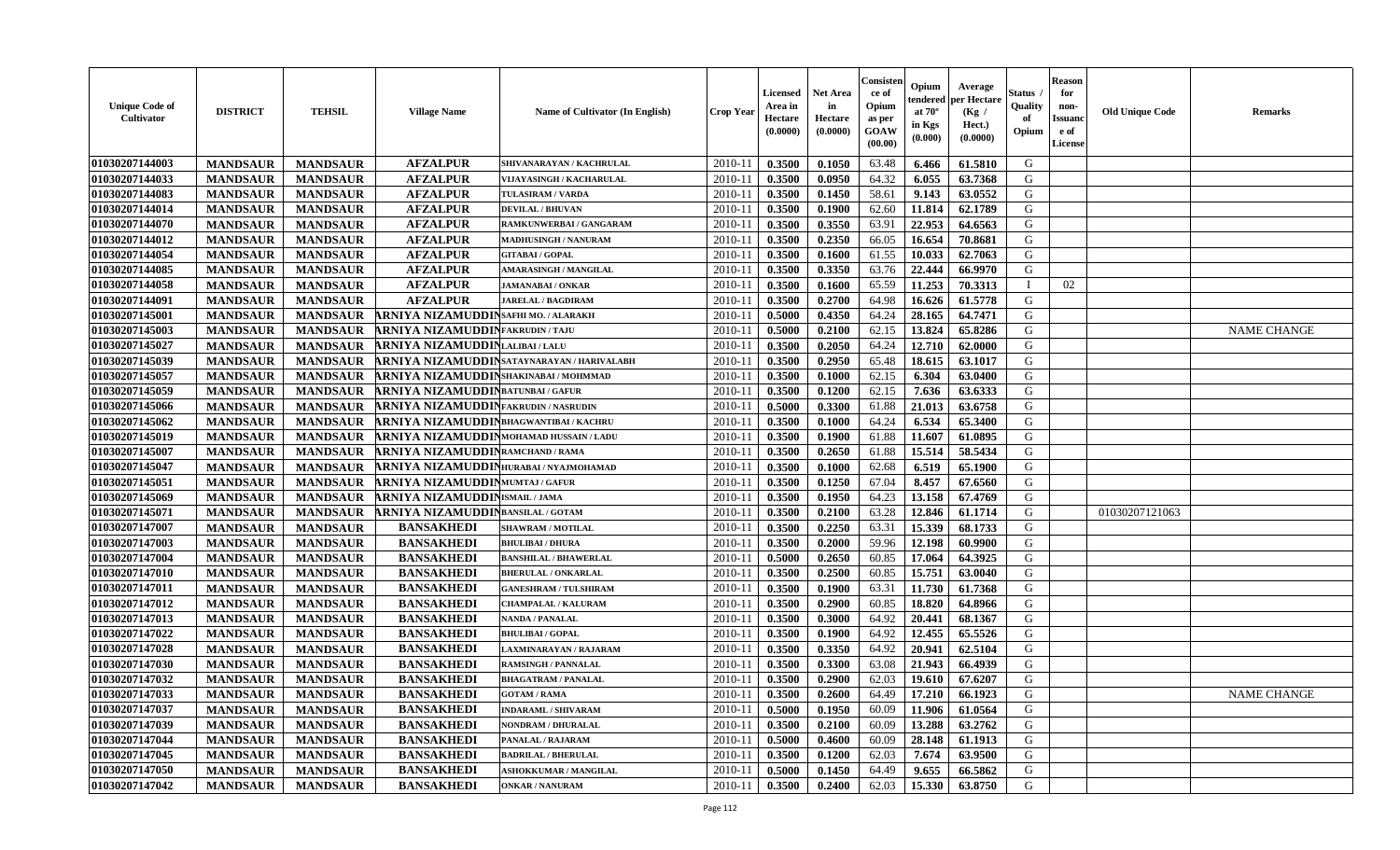| <b>Unique Code of</b><br><b>Cultivator</b> | <b>DISTRICT</b> | <b>TEHSIL</b>   | <b>Village Name</b> | Name of Cultivator (In English) | <b>Crop Year</b> | Licensed<br>Area in<br>Hectare<br>(0.0000) | <b>Net Area</b><br>in<br>Hectare<br>(0.0000) | Consisteı<br>ce of<br>Opium<br>as per<br>GOAW<br>(00.00) | Opium<br>endered<br>at $70^\circ$<br>in Kgs<br>(0.000) | Average<br>per Hectare<br>(Kg /<br>Hect.)<br>(0.0000) | Status<br>Quality<br>of<br>Opium | <b>Reason</b><br>for<br>non-<br><b>Issuand</b><br>e of<br>License | <b>Old Unique Code</b> | <b>Remarks</b> |
|--------------------------------------------|-----------------|-----------------|---------------------|---------------------------------|------------------|--------------------------------------------|----------------------------------------------|----------------------------------------------------------|--------------------------------------------------------|-------------------------------------------------------|----------------------------------|-------------------------------------------------------------------|------------------------|----------------|
| 01030207147051                             | <b>MANDSAUR</b> | <b>MANDSAUR</b> | <b>BANSAKHEDI</b>   | PANALAL / BHAWERLAL             | 2010-11          | 0.3500                                     | 0.2250                                       | 61.72                                                    | 14.010                                                 | 62.2667                                               | G                                |                                                                   |                        |                |
| 01030207147031                             | <b>MANDSAUR</b> | <b>MANDSAUR</b> | <b>BANSAKHEDI</b>   | <b>BHARATRAM / PANALAL</b>      | 2010-11          | 0.5000                                     | 0.2500                                       | 63.31                                                    | 16.081                                                 | 64.3240                                               | G                                |                                                                   |                        |                |
| 01030207147049                             | <b>MANDSAUR</b> | <b>MANDSAUR</b> | <b>BANSAKHEDI</b>   | KISHORKUMAR / MANGILAL          | 2010-11          | 0.5000                                     | 0.1300                                       | 64.49                                                    | 8.328                                                  | 64.0615                                               | G                                |                                                                   |                        |                |
| 01030207147034                             | <b>MANDSAUR</b> | <b>MANDSAUR</b> | <b>BANSAKHEDI</b>   | <b>RAMSINGH / MANGILAL</b>      | 2010-11          | 0.3500                                     | 0.2650                                       | 63.65                                                    | 18.131                                                 | 68.4189                                               | G                                |                                                                   |                        |                |
| 01030207147014                             | <b>MANDSAUR</b> | <b>MANDSAUR</b> | <b>BANSAKHEDI</b>   | <b>HAMERIBAI / BHANWERLAL</b>   | 2010-11          | 0.3500                                     | 0.2000                                       | 61.72                                                    | 12.723                                                 | 63.6150                                               | G                                |                                                                   |                        |                |
| 01030207148032                             | <b>MANDSAUR</b> | <b>MANDSAUR</b> | <b>BARDIYAKHEDI</b> | <b>SHYAMLAL / SHANTILAL</b>     | 2010-11          | 0.3500                                     | 0.1750                                       | 66.05                                                    | 12.332                                                 | 70.4686                                               | G                                |                                                                   |                        |                |
| 01030207148008                             | <b>MANDSAUR</b> | <b>MANDSAUR</b> | <b>BARDIYAKHEDI</b> | <b>KANCHANBAI / BAGDIRAM</b>    | 2010-11          | 0.3500                                     | 0.2450                                       | 59.66                                                    | 16.321                                                 | 66.6163                                               | G                                |                                                                   |                        |                |
| 01030207148011                             | <b>MANDSAUR</b> | <b>MANDSAUR</b> | <b>BARDIYAKHEDI</b> | KANVARLAL / PUNAMCHAND          | 2010-11          | 0.5000                                     | 0.3900                                       | 59.66                                                    | 23.915                                                 | 61.3205                                               | G                                |                                                                   |                        |                |
| 01030207148013                             | <b>MANDSAUR</b> | <b>MANDSAUR</b> | <b>BARDIYAKHEDI</b> | NATHULAL / NANURAM              | 2010-11          | 0.3500                                     | 0.1450                                       | 59.66                                                    | 9.946                                                  | 68.5931                                               | G                                |                                                                   |                        |                |
| 01030207148016                             | <b>MANDSAUR</b> | <b>MANDSAUR</b> | <b>BARDIYAKHEDI</b> | PANNALAL / KESHURAM             | 2010-11          | 0.3500                                     | 0.1850                                       | 62.02                                                    | 13.086                                                 | 70.7351                                               | G                                |                                                                   |                        |                |
| 01030207148023                             | <b>MANDSAUR</b> | <b>MANDSAUR</b> | <b>BARDIYAKHEDI</b> | <b>JAGDISH / BHERULAL</b>       | 2010-11          | 0.3500                                     | 0.1800                                       | 62.02                                                    | 11.350                                                 | 63.0556                                               | $\mathbf G$                      |                                                                   |                        |                |
| 01030207148027                             | <b>MANDSAUR</b> | <b>MANDSAUR</b> | <b>BARDIYAKHEDI</b> | <b>BHARATRAM / MOTILAL</b>      | 2010-11          | 0.5000                                     | 0.1600                                       | 62.02                                                    | 10.747                                                 | 67.1688                                               | G                                |                                                                   |                        |                |
| 01030207148037                             | <b>MANDSAUR</b> | <b>MANDSAUR</b> | <b>BARDIYAKHEDI</b> | <b>SURAJBAI / PUNUMCHAND</b>    | 2010-11          | 0.3500                                     | 0.2050                                       | 62.55                                                    | 13.841                                                 | 67.5171                                               | G                                |                                                                   |                        |                |
| 01030207148038                             | <b>MANDSAUR</b> | <b>MANDSAUR</b> | <b>BARDIYAKHEDI</b> | <b>RUPA / GOTAM</b>             | $2010 - 11$      | 0.5000                                     | 0.3300                                       | 66.05                                                    | 22.457                                                 | 68.0515                                               | G                                |                                                                   |                        |                |
| 01030207148046                             | <b>MANDSAUR</b> | <b>MANDSAUR</b> | <b>BARDIYAKHEDI</b> | <b>GANGABAI / CHAGANLAL</b>     | 2010-11          | 0.5000                                     | 0.1000                                       | 66.71                                                    | 6.852                                                  | 68.5200                                               | G                                |                                                                   |                        |                |
| 01030207148048                             | <b>MANDSAUR</b> | <b>MANDSAUR</b> | <b>BARDIYAKHEDI</b> | <b>RAMLAL / DHURA</b>           | 2010-11          | 0.3500                                     | 0.2000                                       | 60.37                                                    | 12.712                                                 | 63.5600                                               | G                                |                                                                   |                        |                |
| 01030207148057                             | <b>MANDSAUR</b> | <b>MANDSAUR</b> | <b>BARDIYAKHEDI</b> | <b>KAMLABAI/KACHRU</b>          | 2010-11          | 0.5000                                     | 0.1600                                       | 62.55                                                    | 11.357                                                 | 70.9813                                               | G                                |                                                                   |                        |                |
| 01030207148058                             | <b>MANDSAUR</b> | <b>MANDSAUR</b> | <b>BARDIYAKHEDI</b> | <b>GITABAI/MOTILAL</b>          | 2010-11          | 0.3500                                     | 0.2900                                       | 60.37                                                    | 18.301                                                 | 63.1069                                               | G                                |                                                                   |                        |                |
| 01030207148067                             | <b>MANDSAUR</b> | <b>MANDSAUR</b> | <b>BARDIYAKHEDI</b> | RODA / GHASI                    | 2010-11          | 0.3500                                     | 0.1900                                       | 60.37                                                    | 12.341                                                 | 64.9526                                               | G                                |                                                                   |                        |                |
| 01030207148002                             | <b>MANDSAUR</b> | <b>MANDSAUR</b> | <b>BARDIYAKHEDI</b> | <b>MANDALAL / GANESHRAM</b>     | 2010-11          | 0.3500                                     | 0.1050                                       | 62.55                                                    | 6.630                                                  | 63.1429                                               | G                                |                                                                   |                        |                |
| 01030207148012                             | <b>MANDSAUR</b> | <b>MANDSAUR</b> | <b>BARDIYAKHEDI</b> | <b>RAMLAL / KACHRU</b>          | 2010-11          | 0.3500                                     | 0.1450                                       | 62.39                                                    | 9.350                                                  | 64.4828                                               | G                                |                                                                   |                        |                |
| 01030207148014                             | <b>MANDSAUR</b> | <b>MANDSAUR</b> | <b>BARDIYAKHEDI</b> | <b>SUKHLAL / MOHANLAL</b>       | 2010-11          | 0.5000                                     | 0.1300                                       | 66.05                                                    | 8.926                                                  | 68.6615                                               | G                                |                                                                   |                        |                |
| 01030207148034                             | <b>MANDSAUR</b> | <b>MANDSAUR</b> | <b>BARDIYAKHEDI</b> | MOHANLAL / KASTURA              | $2010 - 11$      | 0.3500                                     | 0.2700                                       | 60.08                                                    | 16.651                                                 | 61.6704                                               |                                  | 02                                                                |                        |                |
| 01030207148036                             | <b>MANDSAUR</b> | <b>MANDSAUR</b> | <b>BARDIYAKHEDI</b> | <b>DHAPUBAI/MODIRAM</b>         | 2010-11          | 0.3500                                     | 0.0800                                       | 62.39                                                    | 4.938                                                  | 61.7250                                               | G                                |                                                                   |                        |                |
| 01030207148043                             | <b>MANDSAUR</b> | <b>MANDSAUR</b> | <b>BARDIYAKHEDI</b> | <b>GANGARAM / KESHURAM</b>      | 2010-11          | 0.5000                                     | 0.2500                                       | 60.77                                                    | 16.226                                                 | 64.9040                                               | G                                |                                                                   |                        |                |
| 01030207148045                             | <b>MANDSAUR</b> | <b>MANDSAUR</b> | <b>BARDIYAKHEDI</b> | <b>BALURAM / DHURA</b>          | 2010-11          | 0.5000                                     | 0.1150                                       | 62.39                                                    | 7.112                                                  | 61.8435                                               | G                                |                                                                   |                        |                |
| 01030207148051                             | <b>MANDSAUR</b> | <b>MANDSAUR</b> | <b>BARDIYAKHEDI</b> | <b>MOTILAL / GULALB</b>         | 2010-11          | 0.5000                                     | 0.2600                                       | 63.09                                                    | 16.448                                                 | 63.2615                                               | G                                |                                                                   |                        |                |
| 01030207148030                             | <b>MANDSAUR</b> | <b>MANDSAUR</b> | <b>BARDIYAKHEDI</b> | <b>RAMESHVER / RUPA</b>         | 2010-11          | 0.5000                                     | 0.1900                                       | 66.86                                                    | 12.703                                                 | 66.8579                                               | G                                |                                                                   |                        |                |
| 01030207148069                             | <b>MANDSAUR</b> | <b>MANDSAUR</b> | <b>BARDIYAKHEDI</b> | <b>VAJERAM / NANDA</b>          | 2010-11          | 0.3500                                     | 0.1350                                       | 63.09                                                    | 8.688                                                  | 64.3556                                               | G                                |                                                                   |                        |                |
| 01030207148020                             | <b>MANDSAUR</b> | <b>MANDSAUR</b> | <b>BARDIYAKHEDI</b> | KACHRU / CHAMPALAL              | 2010-11          | 0.5000                                     | 0.2350                                       | 62.41                                                    | 16.343                                                 | 69.5447                                               | G                                |                                                                   |                        |                |
| 01030207148047                             | <b>MANDSAUR</b> | <b>MANDSAUR</b> | <b>BARDIYAKHEDI</b> | <b>HIRALAL / BHANA</b>          | 2010-11          | 0.5000                                     | 0.2100                                       | 62.41                                                    | 13.668                                                 | 65.0857                                               | ${\bf G}$                        |                                                                   |                        |                |
| 01030207148059                             | <b>MANDSAUR</b> | <b>MANDSAUR</b> | <b>BARDIYAKHEDI</b> | PARVATIBAI / JAGHANNATH         | 2010-11          | 0.3500                                     | 0.1650                                       | 62.41                                                    | 11.350                                                 | 68.7879                                               | G                                |                                                                   |                        |                |
| 01030207148065                             | <b>MANDSAUR</b> | <b>MANDSAUR</b> | <b>BARDIYAKHEDI</b> | <b>DHURILAL / NATHULAL</b>      | 2010-11          | 0.5000                                     | 0.1900                                       | 61.83                                                    | 12.287                                                 | 64.6684                                               | G                                |                                                                   |                        |                |
| 01030207148003                             | <b>MANDSAUR</b> | <b>MANDSAUR</b> | <b>BARDIYAKHEDI</b> | <b>KESLASH / KARULAL</b>        | 2010-11          | 0.3500                                     | 0.2950                                       | 59.44                                                    | 17.773                                                 | 60.2475                                               | G                                |                                                                   |                        |                |
| 01030207148044                             | <b>MANDSAUR</b> | <b>MANDSAUR</b> | <b>BARDIYAKHEDI</b> | <b>NANDUBAI/BADRILAL</b>        | 2010-11          | 0.5000                                     | 0.2150                                       | 61.83                                                    | 13.815                                                 | 64.2558                                               | G                                |                                                                   |                        |                |
| 01030207148026                             | <b>MANDSAUR</b> | <b>MANDSAUR</b> | <b>BARDIYAKHEDI</b> | RAMCHANDRAA / JAGANNNATH        | 2010-11          | 0.3500                                     | 0.1200                                       | 55.75                                                    | 7.327                                                  | 61.0583                                               | G                                |                                                                   |                        |                |
| 01030207148029                             | <b>MANDSAUR</b> | <b>MANDSAUR</b> | <b>BARDIYAKHEDI</b> | <b>SHANTILAL / NANDRAM</b>      | 2010-11          | 0.3500                                     | 0.1500                                       | 66.86                                                    | 10.717                                                 | 71.4467                                               | G                                |                                                                   |                        |                |
| 01030207148052                             | <b>MANDSAUR</b> | <b>MANDSAUR</b> | <b>BARDIYAKHEDI</b> | <b>BAGDRIAM / RAM</b>           | 2010-11          | 0.3500                                     | 0.2600                                       | 57.02                                                    | 17.872                                                 | 68.7385                                               | G                                |                                                                   |                        |                |
| 01030207150007                             | <b>MANDSAUR</b> | <b>MANDSAUR</b> | <b>BHATANA</b>      | RADHESHYAM / NANURAM            | $2010 - 11$      | 0.5000                                     | 0.1900                                       | 69.21                                                    | 11.687                                                 | 61.5105                                               | G                                |                                                                   |                        |                |
| 01030207150015                             | <b>MANDSAUR</b> | <b>MANDSAUR</b> | <b>BHATANA</b>      | <b>BANSHILAL / NANURAM</b>      | $2010 - 11$      | 0.5000                                     | 0.1450                                       | 65.41                                                    | 9.298                                                  | 64.1241                                               | G                                |                                                                   |                        |                |
| 01030207150050                             | <b>MANDSAUR</b> | <b>MANDSAUR</b> | <b>BHATANA</b>      | <b>BHANVARLAL / NANURAM</b>     | 2010-11          | 0.5000                                     | 0.4450                                       | 60.95                                                    | 27.793                                                 | 62.4562                                               | G                                |                                                                   |                        |                |
| 01030207150054                             | <b>MANDSAUR</b> | <b>MANDSAUR</b> | <b>BHATANA</b>      | <b>KALU / BAGDIRAM</b>          | 2010-11          | 0.3500                                     | 0.1050                                       | 60.76                                                    | 7.074                                                  | 67.3714                                               | G                                |                                                                   |                        |                |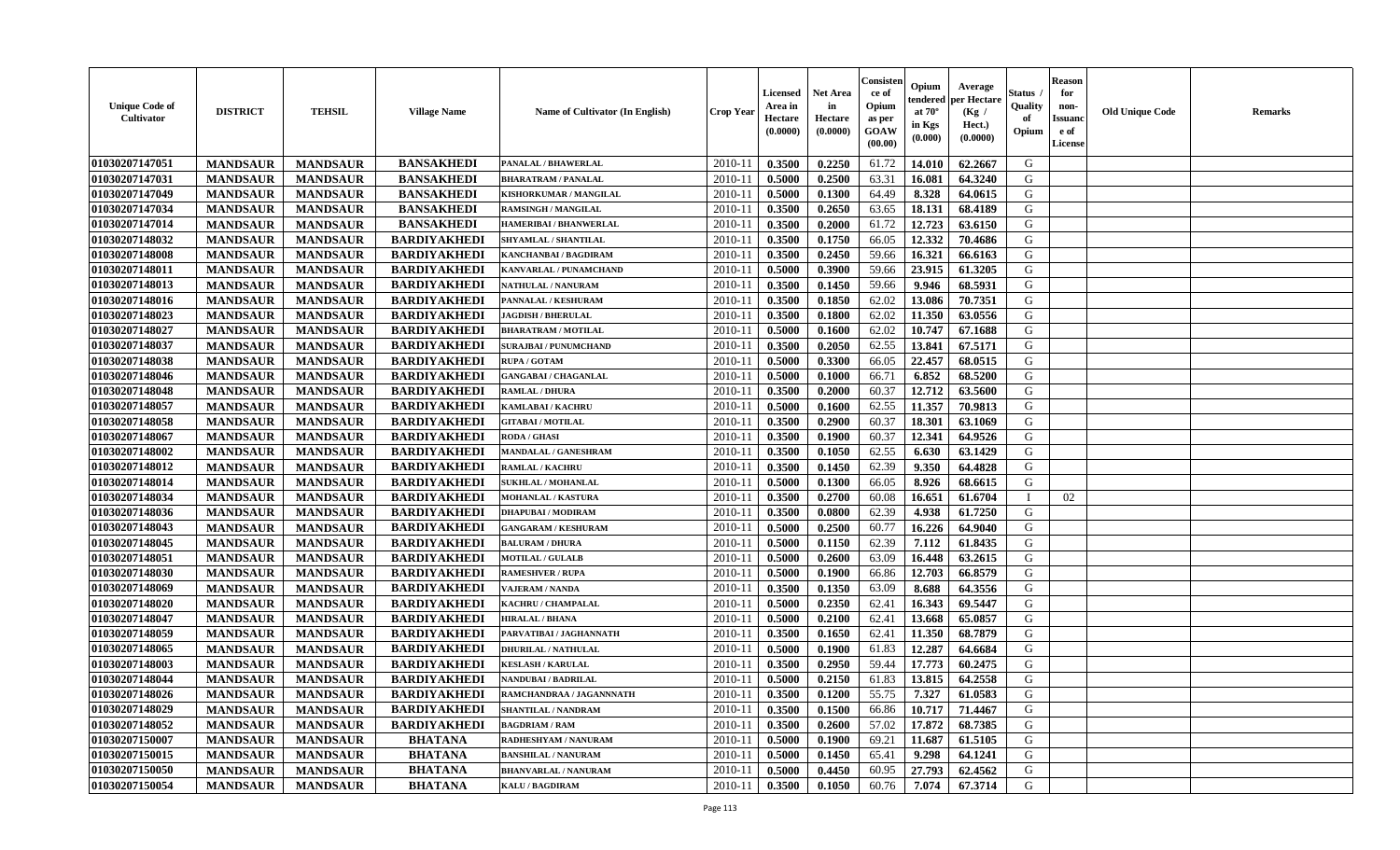| 01030207150019<br><b>BHATANA</b><br>2010-11<br>0.3500<br>0.2000<br>64.98<br>13.358<br>66.7900<br>G<br><b>MANDSAUR</b><br><b>MANDSAUR</b><br><b>JAGDISH / VARDA</b><br>01030207150033<br>7.577<br>G<br><b>MANDSAUR</b><br><b>BHATANA</b><br>$2010 - 11$<br>0.3500<br>66.55<br>68.8818<br><b>MANDSAUR</b><br>0.1100<br><b>MANNALAL / ONKAKR</b><br>62.79<br>8.522<br>G<br>01030207150037<br><b>MANDSAUR</b><br><b>MANDSAUR</b><br><b>BHATANA</b><br><b>HANSRAJ / KISHAN</b><br>2010-11<br>0.3500<br>0.1350<br>63.1259<br>01030207149001<br><b>MANDSAUR</b><br><b>MANDSAUR</b><br><b>BILANTRI</b><br>60.1727<br>G<br><b>SHAMBHUSING / BEGAMSING</b><br>2010-11<br>0.3500<br>0.1100<br>61.78<br>6.619<br>01030207149009<br><b>MANDSAUR</b><br><b>MANDSAUR</b><br><b>BILANTRI</b><br>2010-11<br>0.3500<br>0.3450<br>21.782<br>63.1362<br>G<br>DHULASINGH / JAVANASINGH<br>61.78<br>01030207149014<br><b>MANDSAUR</b><br><b>MANDSAUR</b><br><b>BILANTRI</b><br>0.3500<br>61.78<br>10.688<br>66.8000<br>G<br>$2010 - 11$<br>0.1600<br><b>RUPA / KACHRU</b><br>01030207149017<br>64.18<br>23.747<br>${\bf G}$<br><b>MANDSAUR</b><br><b>MANDSAUR</b><br><b>BILANTRI</b><br>$2010 - 1$<br>0.3500<br>0.3450<br>68.8319<br>SHANIBAI / NANDRAM<br><b>BILANTRI</b><br>01030207149044<br><b>MANDSAUR</b><br>2010-11<br>0.5000<br>61.99<br>32.199<br>66.3897<br>G<br><b>MANDSAUR</b><br>0.4850<br><b>BHARATKUNVAR / RAMSING</b><br>01030207149024<br><b>BILANTRI</b><br><b>MANDSAUR</b><br><b>MANDSAUR</b><br>2010-11<br>0.3500<br>0.3400<br>56.33<br>18.766<br>55.1941<br>G<br>04<br>KHUSHALSING / MANSING<br>01030207149020<br><b>BILANTRI</b><br>G<br>2010-11<br>0.3500<br>0.1500<br>64.18<br>11.543<br>76.9533<br><b>MANDSAUR</b><br><b>MANDSAUR</b><br>RAMCHANDRAA / CHATRA<br>01030207088001<br><b>MANDSAUR</b><br><b>CHIPLANA</b><br>0.3500<br>0.3100<br>67.26<br>20.918<br>67.4774<br>G<br><b>MANDSAUR</b><br>RAGHUNATHSING / KALUSING<br>2010-11<br>01030207088002<br><b>MANDSAUR</b><br><b>MANDSAUR</b><br><b>CHIPLANA</b><br>2010-11<br>0.3550<br>60.10<br>21.052<br>59.3014<br>G<br><b>JHUJHARSNIG / KALUSING</b><br>0.3500<br>01030207088003<br><b>MANDSAUR</b><br><b>MANDSAUR</b><br><b>CHIPLANA</b><br>2010-11<br>0.3500<br>0.3150<br>63.27<br>19.614<br>62.2667<br>G<br><b>JITENDRASINGH / KALUSINGH</b><br>01030207088012<br><b>MANDSAUR</b><br><b>CHIPLANA</b><br>63.27<br>14.010<br>G<br><b>MANDSAUR</b><br>$2010 - 11$<br>0.3500<br>0.2150<br>65.1628<br>VARDICHAND / KESHURAM<br><b>MANDSAUR</b><br><b>CHIPLANA</b><br>0.3500<br>0.3500<br>64.12<br>21.260<br>60.7429<br>G<br>01030207088020<br><b>MANDSAUR</b><br>$2010 - 1$<br>RAMESHCHAND / MANGILAL<br>01030207088023<br>64.72<br>8.025<br>69.7826<br>G<br><b>MANDSAUR</b><br><b>MANDSAUR</b><br><b>CHIPLANA</b><br>2010-11<br>0.3500<br>0.1150<br>PANNALAL / MOTILAL<br>01030207088025<br><b>CHIPLANA</b><br>G<br><b>MANDSAUR</b><br><b>MANDSAUR</b><br>2010-11<br>0.3500<br>0.3100<br>64.12<br>19.923<br>64.2677<br>PREMASINGH / DUNGARASINGH<br>01030207088031<br><b>CHIPLANA</b><br>63.57<br>17.754<br>G<br><b>MANDSAUR</b><br>2010-11<br>0.3500<br>0.2800<br>63.4071<br><b>MANDSAUR</b><br><b>CHUNNILAL / UDAJI</b><br>01030207088035<br><b>MANDSAUR</b><br><b>CHIPLANA</b><br>2010-11<br>0.3500<br>0.2800<br>60.10<br>18.296<br>65.3429<br>G<br><b>MANDSAUR</b><br>RAMNARAYAN / MANGILAL<br>01030207088036<br><b>MANDSAUR</b><br><b>MANDSAUR</b><br><b>CHIPLANA</b><br>2010-11<br>0.3500<br>0.3350<br>63.57<br>21.641<br>64.6000<br>G<br><b>SHANTIBAI / NANURAM</b><br>01030207088038<br><b>MANDSAUR</b><br><b>MANDSAUR</b><br><b>CHIPLANA</b><br>2010-11<br>0.5000<br>0.3500<br>60.10<br>21.370<br>61.0571<br>G<br><b>RAGHUNATHSING / RAMSING</b><br>01030207088043<br><b>MANDSAUR</b><br><b>MANDSAUR</b><br><b>CHIPLANA</b><br>67.67<br>27.996<br>68.2829<br>G<br>$2010 - 11$<br>0.5000<br>0.4100<br><b>GANESH / DHNNA</b><br>${\bf G}$<br>01030207088047<br><b>MANDSAUR</b><br><b>CHIPLANA</b><br>0.3450<br>67.67<br>23.704<br>68.7072<br><b>MANDSAUR</b><br>$2010 - 11$<br>0.3500<br><b>GOPAL / BHERULAL</b><br>63.57<br>01030207088048<br><b>MANDSAUR</b><br><b>CHIPLANA</b><br>2010-11<br>0.5000<br>0.2550<br>15.556<br>61.0039<br>G<br><b>MANDSAUR</b><br><b>RAMSING / LALSINGH</b><br>01030207088049<br><b>MANDSAUR</b><br><b>CHIPLANA</b><br>2010-11<br>61.45<br>13.185<br>62.7857<br>G<br><b>MANDSAUR</b><br>0.5000<br>0.2100<br><b>RAJKUNWAR / HIMMATSINGH</b> | <b>Unique Code of</b><br>Cultivator | <b>DISTRICT</b> | <b>TEHSIL</b>   | <b>Village Name</b> | Name of Cultivator (In English) | <b>Crop Year</b> | <b>Licensed</b><br>Area in<br>Hectare<br>(0.0000) | <b>Net Area</b><br>in<br>Hectare<br>(0.0000) | Consister<br>ce of<br>Opium<br>as per<br>GOAW<br>(00.00) | Opium<br>endered<br>at $70^{\circ}$<br>in Kgs<br>(0.000) | Average<br>per Hectare<br>(Kg /<br>Hect.)<br>(0.0000) | Status<br>Quality<br>of<br>Opium | <b>Reason</b><br>for<br>non-<br><b>Issuand</b><br>e of<br>License | <b>Old Unique Code</b> | <b>Remarks</b> |
|------------------------------------------------------------------------------------------------------------------------------------------------------------------------------------------------------------------------------------------------------------------------------------------------------------------------------------------------------------------------------------------------------------------------------------------------------------------------------------------------------------------------------------------------------------------------------------------------------------------------------------------------------------------------------------------------------------------------------------------------------------------------------------------------------------------------------------------------------------------------------------------------------------------------------------------------------------------------------------------------------------------------------------------------------------------------------------------------------------------------------------------------------------------------------------------------------------------------------------------------------------------------------------------------------------------------------------------------------------------------------------------------------------------------------------------------------------------------------------------------------------------------------------------------------------------------------------------------------------------------------------------------------------------------------------------------------------------------------------------------------------------------------------------------------------------------------------------------------------------------------------------------------------------------------------------------------------------------------------------------------------------------------------------------------------------------------------------------------------------------------------------------------------------------------------------------------------------------------------------------------------------------------------------------------------------------------------------------------------------------------------------------------------------------------------------------------------------------------------------------------------------------------------------------------------------------------------------------------------------------------------------------------------------------------------------------------------------------------------------------------------------------------------------------------------------------------------------------------------------------------------------------------------------------------------------------------------------------------------------------------------------------------------------------------------------------------------------------------------------------------------------------------------------------------------------------------------------------------------------------------------------------------------------------------------------------------------------------------------------------------------------------------------------------------------------------------------------------------------------------------------------------------------------------------------------------------------------------------------------------------------------------------------------------------------------------------------------------------------------------------------------------------------------------------------------------------------------------------------------------------------------------------------------------------------------------------------------------------------------------------------------------------------------------------------------------------------------------------------------------------------------------------------------------------------------------------------------------------------------------------------------------------------------------------------------------------------------------------------------------------------------------------------------------------------------|-------------------------------------|-----------------|-----------------|---------------------|---------------------------------|------------------|---------------------------------------------------|----------------------------------------------|----------------------------------------------------------|----------------------------------------------------------|-------------------------------------------------------|----------------------------------|-------------------------------------------------------------------|------------------------|----------------|
|                                                                                                                                                                                                                                                                                                                                                                                                                                                                                                                                                                                                                                                                                                                                                                                                                                                                                                                                                                                                                                                                                                                                                                                                                                                                                                                                                                                                                                                                                                                                                                                                                                                                                                                                                                                                                                                                                                                                                                                                                                                                                                                                                                                                                                                                                                                                                                                                                                                                                                                                                                                                                                                                                                                                                                                                                                                                                                                                                                                                                                                                                                                                                                                                                                                                                                                                                                                                                                                                                                                                                                                                                                                                                                                                                                                                                                                                                                                                                                                                                                                                                                                                                                                                                                                                                                                                                                                                                                          |                                     |                 |                 |                     |                                 |                  |                                                   |                                              |                                                          |                                                          |                                                       |                                  |                                                                   |                        |                |
|                                                                                                                                                                                                                                                                                                                                                                                                                                                                                                                                                                                                                                                                                                                                                                                                                                                                                                                                                                                                                                                                                                                                                                                                                                                                                                                                                                                                                                                                                                                                                                                                                                                                                                                                                                                                                                                                                                                                                                                                                                                                                                                                                                                                                                                                                                                                                                                                                                                                                                                                                                                                                                                                                                                                                                                                                                                                                                                                                                                                                                                                                                                                                                                                                                                                                                                                                                                                                                                                                                                                                                                                                                                                                                                                                                                                                                                                                                                                                                                                                                                                                                                                                                                                                                                                                                                                                                                                                                          |                                     |                 |                 |                     |                                 |                  |                                                   |                                              |                                                          |                                                          |                                                       |                                  |                                                                   |                        |                |
|                                                                                                                                                                                                                                                                                                                                                                                                                                                                                                                                                                                                                                                                                                                                                                                                                                                                                                                                                                                                                                                                                                                                                                                                                                                                                                                                                                                                                                                                                                                                                                                                                                                                                                                                                                                                                                                                                                                                                                                                                                                                                                                                                                                                                                                                                                                                                                                                                                                                                                                                                                                                                                                                                                                                                                                                                                                                                                                                                                                                                                                                                                                                                                                                                                                                                                                                                                                                                                                                                                                                                                                                                                                                                                                                                                                                                                                                                                                                                                                                                                                                                                                                                                                                                                                                                                                                                                                                                                          |                                     |                 |                 |                     |                                 |                  |                                                   |                                              |                                                          |                                                          |                                                       |                                  |                                                                   |                        |                |
|                                                                                                                                                                                                                                                                                                                                                                                                                                                                                                                                                                                                                                                                                                                                                                                                                                                                                                                                                                                                                                                                                                                                                                                                                                                                                                                                                                                                                                                                                                                                                                                                                                                                                                                                                                                                                                                                                                                                                                                                                                                                                                                                                                                                                                                                                                                                                                                                                                                                                                                                                                                                                                                                                                                                                                                                                                                                                                                                                                                                                                                                                                                                                                                                                                                                                                                                                                                                                                                                                                                                                                                                                                                                                                                                                                                                                                                                                                                                                                                                                                                                                                                                                                                                                                                                                                                                                                                                                                          |                                     |                 |                 |                     |                                 |                  |                                                   |                                              |                                                          |                                                          |                                                       |                                  |                                                                   |                        |                |
|                                                                                                                                                                                                                                                                                                                                                                                                                                                                                                                                                                                                                                                                                                                                                                                                                                                                                                                                                                                                                                                                                                                                                                                                                                                                                                                                                                                                                                                                                                                                                                                                                                                                                                                                                                                                                                                                                                                                                                                                                                                                                                                                                                                                                                                                                                                                                                                                                                                                                                                                                                                                                                                                                                                                                                                                                                                                                                                                                                                                                                                                                                                                                                                                                                                                                                                                                                                                                                                                                                                                                                                                                                                                                                                                                                                                                                                                                                                                                                                                                                                                                                                                                                                                                                                                                                                                                                                                                                          |                                     |                 |                 |                     |                                 |                  |                                                   |                                              |                                                          |                                                          |                                                       |                                  |                                                                   |                        |                |
|                                                                                                                                                                                                                                                                                                                                                                                                                                                                                                                                                                                                                                                                                                                                                                                                                                                                                                                                                                                                                                                                                                                                                                                                                                                                                                                                                                                                                                                                                                                                                                                                                                                                                                                                                                                                                                                                                                                                                                                                                                                                                                                                                                                                                                                                                                                                                                                                                                                                                                                                                                                                                                                                                                                                                                                                                                                                                                                                                                                                                                                                                                                                                                                                                                                                                                                                                                                                                                                                                                                                                                                                                                                                                                                                                                                                                                                                                                                                                                                                                                                                                                                                                                                                                                                                                                                                                                                                                                          |                                     |                 |                 |                     |                                 |                  |                                                   |                                              |                                                          |                                                          |                                                       |                                  |                                                                   |                        |                |
|                                                                                                                                                                                                                                                                                                                                                                                                                                                                                                                                                                                                                                                                                                                                                                                                                                                                                                                                                                                                                                                                                                                                                                                                                                                                                                                                                                                                                                                                                                                                                                                                                                                                                                                                                                                                                                                                                                                                                                                                                                                                                                                                                                                                                                                                                                                                                                                                                                                                                                                                                                                                                                                                                                                                                                                                                                                                                                                                                                                                                                                                                                                                                                                                                                                                                                                                                                                                                                                                                                                                                                                                                                                                                                                                                                                                                                                                                                                                                                                                                                                                                                                                                                                                                                                                                                                                                                                                                                          |                                     |                 |                 |                     |                                 |                  |                                                   |                                              |                                                          |                                                          |                                                       |                                  |                                                                   |                        |                |
|                                                                                                                                                                                                                                                                                                                                                                                                                                                                                                                                                                                                                                                                                                                                                                                                                                                                                                                                                                                                                                                                                                                                                                                                                                                                                                                                                                                                                                                                                                                                                                                                                                                                                                                                                                                                                                                                                                                                                                                                                                                                                                                                                                                                                                                                                                                                                                                                                                                                                                                                                                                                                                                                                                                                                                                                                                                                                                                                                                                                                                                                                                                                                                                                                                                                                                                                                                                                                                                                                                                                                                                                                                                                                                                                                                                                                                                                                                                                                                                                                                                                                                                                                                                                                                                                                                                                                                                                                                          |                                     |                 |                 |                     |                                 |                  |                                                   |                                              |                                                          |                                                          |                                                       |                                  |                                                                   |                        |                |
|                                                                                                                                                                                                                                                                                                                                                                                                                                                                                                                                                                                                                                                                                                                                                                                                                                                                                                                                                                                                                                                                                                                                                                                                                                                                                                                                                                                                                                                                                                                                                                                                                                                                                                                                                                                                                                                                                                                                                                                                                                                                                                                                                                                                                                                                                                                                                                                                                                                                                                                                                                                                                                                                                                                                                                                                                                                                                                                                                                                                                                                                                                                                                                                                                                                                                                                                                                                                                                                                                                                                                                                                                                                                                                                                                                                                                                                                                                                                                                                                                                                                                                                                                                                                                                                                                                                                                                                                                                          |                                     |                 |                 |                     |                                 |                  |                                                   |                                              |                                                          |                                                          |                                                       |                                  |                                                                   |                        |                |
|                                                                                                                                                                                                                                                                                                                                                                                                                                                                                                                                                                                                                                                                                                                                                                                                                                                                                                                                                                                                                                                                                                                                                                                                                                                                                                                                                                                                                                                                                                                                                                                                                                                                                                                                                                                                                                                                                                                                                                                                                                                                                                                                                                                                                                                                                                                                                                                                                                                                                                                                                                                                                                                                                                                                                                                                                                                                                                                                                                                                                                                                                                                                                                                                                                                                                                                                                                                                                                                                                                                                                                                                                                                                                                                                                                                                                                                                                                                                                                                                                                                                                                                                                                                                                                                                                                                                                                                                                                          |                                     |                 |                 |                     |                                 |                  |                                                   |                                              |                                                          |                                                          |                                                       |                                  |                                                                   |                        |                |
|                                                                                                                                                                                                                                                                                                                                                                                                                                                                                                                                                                                                                                                                                                                                                                                                                                                                                                                                                                                                                                                                                                                                                                                                                                                                                                                                                                                                                                                                                                                                                                                                                                                                                                                                                                                                                                                                                                                                                                                                                                                                                                                                                                                                                                                                                                                                                                                                                                                                                                                                                                                                                                                                                                                                                                                                                                                                                                                                                                                                                                                                                                                                                                                                                                                                                                                                                                                                                                                                                                                                                                                                                                                                                                                                                                                                                                                                                                                                                                                                                                                                                                                                                                                                                                                                                                                                                                                                                                          |                                     |                 |                 |                     |                                 |                  |                                                   |                                              |                                                          |                                                          |                                                       |                                  |                                                                   |                        |                |
|                                                                                                                                                                                                                                                                                                                                                                                                                                                                                                                                                                                                                                                                                                                                                                                                                                                                                                                                                                                                                                                                                                                                                                                                                                                                                                                                                                                                                                                                                                                                                                                                                                                                                                                                                                                                                                                                                                                                                                                                                                                                                                                                                                                                                                                                                                                                                                                                                                                                                                                                                                                                                                                                                                                                                                                                                                                                                                                                                                                                                                                                                                                                                                                                                                                                                                                                                                                                                                                                                                                                                                                                                                                                                                                                                                                                                                                                                                                                                                                                                                                                                                                                                                                                                                                                                                                                                                                                                                          |                                     |                 |                 |                     |                                 |                  |                                                   |                                              |                                                          |                                                          |                                                       |                                  |                                                                   |                        |                |
|                                                                                                                                                                                                                                                                                                                                                                                                                                                                                                                                                                                                                                                                                                                                                                                                                                                                                                                                                                                                                                                                                                                                                                                                                                                                                                                                                                                                                                                                                                                                                                                                                                                                                                                                                                                                                                                                                                                                                                                                                                                                                                                                                                                                                                                                                                                                                                                                                                                                                                                                                                                                                                                                                                                                                                                                                                                                                                                                                                                                                                                                                                                                                                                                                                                                                                                                                                                                                                                                                                                                                                                                                                                                                                                                                                                                                                                                                                                                                                                                                                                                                                                                                                                                                                                                                                                                                                                                                                          |                                     |                 |                 |                     |                                 |                  |                                                   |                                              |                                                          |                                                          |                                                       |                                  |                                                                   |                        |                |
|                                                                                                                                                                                                                                                                                                                                                                                                                                                                                                                                                                                                                                                                                                                                                                                                                                                                                                                                                                                                                                                                                                                                                                                                                                                                                                                                                                                                                                                                                                                                                                                                                                                                                                                                                                                                                                                                                                                                                                                                                                                                                                                                                                                                                                                                                                                                                                                                                                                                                                                                                                                                                                                                                                                                                                                                                                                                                                                                                                                                                                                                                                                                                                                                                                                                                                                                                                                                                                                                                                                                                                                                                                                                                                                                                                                                                                                                                                                                                                                                                                                                                                                                                                                                                                                                                                                                                                                                                                          |                                     |                 |                 |                     |                                 |                  |                                                   |                                              |                                                          |                                                          |                                                       |                                  |                                                                   |                        |                |
|                                                                                                                                                                                                                                                                                                                                                                                                                                                                                                                                                                                                                                                                                                                                                                                                                                                                                                                                                                                                                                                                                                                                                                                                                                                                                                                                                                                                                                                                                                                                                                                                                                                                                                                                                                                                                                                                                                                                                                                                                                                                                                                                                                                                                                                                                                                                                                                                                                                                                                                                                                                                                                                                                                                                                                                                                                                                                                                                                                                                                                                                                                                                                                                                                                                                                                                                                                                                                                                                                                                                                                                                                                                                                                                                                                                                                                                                                                                                                                                                                                                                                                                                                                                                                                                                                                                                                                                                                                          |                                     |                 |                 |                     |                                 |                  |                                                   |                                              |                                                          |                                                          |                                                       |                                  |                                                                   |                        |                |
|                                                                                                                                                                                                                                                                                                                                                                                                                                                                                                                                                                                                                                                                                                                                                                                                                                                                                                                                                                                                                                                                                                                                                                                                                                                                                                                                                                                                                                                                                                                                                                                                                                                                                                                                                                                                                                                                                                                                                                                                                                                                                                                                                                                                                                                                                                                                                                                                                                                                                                                                                                                                                                                                                                                                                                                                                                                                                                                                                                                                                                                                                                                                                                                                                                                                                                                                                                                                                                                                                                                                                                                                                                                                                                                                                                                                                                                                                                                                                                                                                                                                                                                                                                                                                                                                                                                                                                                                                                          |                                     |                 |                 |                     |                                 |                  |                                                   |                                              |                                                          |                                                          |                                                       |                                  |                                                                   |                        |                |
|                                                                                                                                                                                                                                                                                                                                                                                                                                                                                                                                                                                                                                                                                                                                                                                                                                                                                                                                                                                                                                                                                                                                                                                                                                                                                                                                                                                                                                                                                                                                                                                                                                                                                                                                                                                                                                                                                                                                                                                                                                                                                                                                                                                                                                                                                                                                                                                                                                                                                                                                                                                                                                                                                                                                                                                                                                                                                                                                                                                                                                                                                                                                                                                                                                                                                                                                                                                                                                                                                                                                                                                                                                                                                                                                                                                                                                                                                                                                                                                                                                                                                                                                                                                                                                                                                                                                                                                                                                          |                                     |                 |                 |                     |                                 |                  |                                                   |                                              |                                                          |                                                          |                                                       |                                  |                                                                   |                        |                |
|                                                                                                                                                                                                                                                                                                                                                                                                                                                                                                                                                                                                                                                                                                                                                                                                                                                                                                                                                                                                                                                                                                                                                                                                                                                                                                                                                                                                                                                                                                                                                                                                                                                                                                                                                                                                                                                                                                                                                                                                                                                                                                                                                                                                                                                                                                                                                                                                                                                                                                                                                                                                                                                                                                                                                                                                                                                                                                                                                                                                                                                                                                                                                                                                                                                                                                                                                                                                                                                                                                                                                                                                                                                                                                                                                                                                                                                                                                                                                                                                                                                                                                                                                                                                                                                                                                                                                                                                                                          |                                     |                 |                 |                     |                                 |                  |                                                   |                                              |                                                          |                                                          |                                                       |                                  |                                                                   |                        |                |
|                                                                                                                                                                                                                                                                                                                                                                                                                                                                                                                                                                                                                                                                                                                                                                                                                                                                                                                                                                                                                                                                                                                                                                                                                                                                                                                                                                                                                                                                                                                                                                                                                                                                                                                                                                                                                                                                                                                                                                                                                                                                                                                                                                                                                                                                                                                                                                                                                                                                                                                                                                                                                                                                                                                                                                                                                                                                                                                                                                                                                                                                                                                                                                                                                                                                                                                                                                                                                                                                                                                                                                                                                                                                                                                                                                                                                                                                                                                                                                                                                                                                                                                                                                                                                                                                                                                                                                                                                                          |                                     |                 |                 |                     |                                 |                  |                                                   |                                              |                                                          |                                                          |                                                       |                                  |                                                                   |                        |                |
|                                                                                                                                                                                                                                                                                                                                                                                                                                                                                                                                                                                                                                                                                                                                                                                                                                                                                                                                                                                                                                                                                                                                                                                                                                                                                                                                                                                                                                                                                                                                                                                                                                                                                                                                                                                                                                                                                                                                                                                                                                                                                                                                                                                                                                                                                                                                                                                                                                                                                                                                                                                                                                                                                                                                                                                                                                                                                                                                                                                                                                                                                                                                                                                                                                                                                                                                                                                                                                                                                                                                                                                                                                                                                                                                                                                                                                                                                                                                                                                                                                                                                                                                                                                                                                                                                                                                                                                                                                          |                                     |                 |                 |                     |                                 |                  |                                                   |                                              |                                                          |                                                          |                                                       |                                  |                                                                   |                        |                |
|                                                                                                                                                                                                                                                                                                                                                                                                                                                                                                                                                                                                                                                                                                                                                                                                                                                                                                                                                                                                                                                                                                                                                                                                                                                                                                                                                                                                                                                                                                                                                                                                                                                                                                                                                                                                                                                                                                                                                                                                                                                                                                                                                                                                                                                                                                                                                                                                                                                                                                                                                                                                                                                                                                                                                                                                                                                                                                                                                                                                                                                                                                                                                                                                                                                                                                                                                                                                                                                                                                                                                                                                                                                                                                                                                                                                                                                                                                                                                                                                                                                                                                                                                                                                                                                                                                                                                                                                                                          |                                     |                 |                 |                     |                                 |                  |                                                   |                                              |                                                          |                                                          |                                                       |                                  |                                                                   |                        |                |
|                                                                                                                                                                                                                                                                                                                                                                                                                                                                                                                                                                                                                                                                                                                                                                                                                                                                                                                                                                                                                                                                                                                                                                                                                                                                                                                                                                                                                                                                                                                                                                                                                                                                                                                                                                                                                                                                                                                                                                                                                                                                                                                                                                                                                                                                                                                                                                                                                                                                                                                                                                                                                                                                                                                                                                                                                                                                                                                                                                                                                                                                                                                                                                                                                                                                                                                                                                                                                                                                                                                                                                                                                                                                                                                                                                                                                                                                                                                                                                                                                                                                                                                                                                                                                                                                                                                                                                                                                                          |                                     |                 |                 |                     |                                 |                  |                                                   |                                              |                                                          |                                                          |                                                       |                                  |                                                                   |                        |                |
|                                                                                                                                                                                                                                                                                                                                                                                                                                                                                                                                                                                                                                                                                                                                                                                                                                                                                                                                                                                                                                                                                                                                                                                                                                                                                                                                                                                                                                                                                                                                                                                                                                                                                                                                                                                                                                                                                                                                                                                                                                                                                                                                                                                                                                                                                                                                                                                                                                                                                                                                                                                                                                                                                                                                                                                                                                                                                                                                                                                                                                                                                                                                                                                                                                                                                                                                                                                                                                                                                                                                                                                                                                                                                                                                                                                                                                                                                                                                                                                                                                                                                                                                                                                                                                                                                                                                                                                                                                          |                                     |                 |                 |                     |                                 |                  |                                                   |                                              |                                                          |                                                          |                                                       |                                  |                                                                   |                        |                |
|                                                                                                                                                                                                                                                                                                                                                                                                                                                                                                                                                                                                                                                                                                                                                                                                                                                                                                                                                                                                                                                                                                                                                                                                                                                                                                                                                                                                                                                                                                                                                                                                                                                                                                                                                                                                                                                                                                                                                                                                                                                                                                                                                                                                                                                                                                                                                                                                                                                                                                                                                                                                                                                                                                                                                                                                                                                                                                                                                                                                                                                                                                                                                                                                                                                                                                                                                                                                                                                                                                                                                                                                                                                                                                                                                                                                                                                                                                                                                                                                                                                                                                                                                                                                                                                                                                                                                                                                                                          |                                     |                 |                 |                     |                                 |                  |                                                   |                                              |                                                          |                                                          |                                                       |                                  |                                                                   |                        |                |
|                                                                                                                                                                                                                                                                                                                                                                                                                                                                                                                                                                                                                                                                                                                                                                                                                                                                                                                                                                                                                                                                                                                                                                                                                                                                                                                                                                                                                                                                                                                                                                                                                                                                                                                                                                                                                                                                                                                                                                                                                                                                                                                                                                                                                                                                                                                                                                                                                                                                                                                                                                                                                                                                                                                                                                                                                                                                                                                                                                                                                                                                                                                                                                                                                                                                                                                                                                                                                                                                                                                                                                                                                                                                                                                                                                                                                                                                                                                                                                                                                                                                                                                                                                                                                                                                                                                                                                                                                                          |                                     |                 |                 |                     |                                 |                  |                                                   |                                              |                                                          |                                                          |                                                       |                                  |                                                                   |                        |                |
|                                                                                                                                                                                                                                                                                                                                                                                                                                                                                                                                                                                                                                                                                                                                                                                                                                                                                                                                                                                                                                                                                                                                                                                                                                                                                                                                                                                                                                                                                                                                                                                                                                                                                                                                                                                                                                                                                                                                                                                                                                                                                                                                                                                                                                                                                                                                                                                                                                                                                                                                                                                                                                                                                                                                                                                                                                                                                                                                                                                                                                                                                                                                                                                                                                                                                                                                                                                                                                                                                                                                                                                                                                                                                                                                                                                                                                                                                                                                                                                                                                                                                                                                                                                                                                                                                                                                                                                                                                          | 01030207088053                      | <b>MANDSAUR</b> | <b>MANDSAUR</b> | <b>CHIPLANA</b>     | RADHESHYAM / BHANVARLAL         | 2010-11          | 0.5000                                            | 0.4100                                       | 63.73                                                    | 26.830                                                   | 65.4390                                               | G                                |                                                                   |                        |                |
| G<br>01030207088057<br><b>MANDSAUR</b><br><b>MANDSAUR</b><br><b>CHIPLANA</b><br>2010-11<br>0.5000<br>0.4950<br>67.67<br>31.998<br>64.6424<br><b>LAKSHMANSINGH / BHUVANSINGH</b>                                                                                                                                                                                                                                                                                                                                                                                                                                                                                                                                                                                                                                                                                                                                                                                                                                                                                                                                                                                                                                                                                                                                                                                                                                                                                                                                                                                                                                                                                                                                                                                                                                                                                                                                                                                                                                                                                                                                                                                                                                                                                                                                                                                                                                                                                                                                                                                                                                                                                                                                                                                                                                                                                                                                                                                                                                                                                                                                                                                                                                                                                                                                                                                                                                                                                                                                                                                                                                                                                                                                                                                                                                                                                                                                                                                                                                                                                                                                                                                                                                                                                                                                                                                                                                                          |                                     |                 |                 |                     |                                 |                  |                                                   |                                              |                                                          |                                                          |                                                       |                                  |                                                                   |                        |                |
| 01030207088059<br><b>MANDSAUR</b><br><b>MANDSAUR</b><br><b>CHIPLANA</b><br>2010-11<br>0.5000<br>0.2950<br>67.67<br>20.195<br>68.4576<br>G<br><b>DILIPSING / SOHANSING</b>                                                                                                                                                                                                                                                                                                                                                                                                                                                                                                                                                                                                                                                                                                                                                                                                                                                                                                                                                                                                                                                                                                                                                                                                                                                                                                                                                                                                                                                                                                                                                                                                                                                                                                                                                                                                                                                                                                                                                                                                                                                                                                                                                                                                                                                                                                                                                                                                                                                                                                                                                                                                                                                                                                                                                                                                                                                                                                                                                                                                                                                                                                                                                                                                                                                                                                                                                                                                                                                                                                                                                                                                                                                                                                                                                                                                                                                                                                                                                                                                                                                                                                                                                                                                                                                                |                                     |                 |                 |                     |                                 |                  |                                                   |                                              |                                                          |                                                          |                                                       |                                  |                                                                   |                        |                |
| <b>MANDSAUR</b><br><b>MANDSAUR</b><br><b>CHIPLANA</b><br>0.2900<br>63.73<br>18.618<br>64.2000<br>G<br>01030207088063<br>2010-11<br>0.5000<br><b>GOPALSINGH / JASTWANTSINGH</b>                                                                                                                                                                                                                                                                                                                                                                                                                                                                                                                                                                                                                                                                                                                                                                                                                                                                                                                                                                                                                                                                                                                                                                                                                                                                                                                                                                                                                                                                                                                                                                                                                                                                                                                                                                                                                                                                                                                                                                                                                                                                                                                                                                                                                                                                                                                                                                                                                                                                                                                                                                                                                                                                                                                                                                                                                                                                                                                                                                                                                                                                                                                                                                                                                                                                                                                                                                                                                                                                                                                                                                                                                                                                                                                                                                                                                                                                                                                                                                                                                                                                                                                                                                                                                                                           |                                     |                 |                 |                     |                                 |                  |                                                   |                                              |                                                          |                                                          |                                                       |                                  |                                                                   |                        |                |
| 01030207088065<br><b>MANDSAUR</b><br><b>MANDSAUR</b><br><b>CHIPLANA</b><br>0.4400<br>67.53<br>29.173<br>66.3023<br>G<br>2010-11<br>0.5000<br>MANOHARASINGH / KALUSINGH                                                                                                                                                                                                                                                                                                                                                                                                                                                                                                                                                                                                                                                                                                                                                                                                                                                                                                                                                                                                                                                                                                                                                                                                                                                                                                                                                                                                                                                                                                                                                                                                                                                                                                                                                                                                                                                                                                                                                                                                                                                                                                                                                                                                                                                                                                                                                                                                                                                                                                                                                                                                                                                                                                                                                                                                                                                                                                                                                                                                                                                                                                                                                                                                                                                                                                                                                                                                                                                                                                                                                                                                                                                                                                                                                                                                                                                                                                                                                                                                                                                                                                                                                                                                                                                                   |                                     |                 |                 |                     |                                 |                  |                                                   |                                              |                                                          |                                                          |                                                       |                                  |                                                                   |                        |                |
| 27.390<br>${\bf G}$<br>01030207088070<br><b>MANDSAUR</b><br><b>MANDSAUR</b><br><b>CHIPLANA</b><br>0.4300<br>63.55<br>63.6977<br>$2010 - 11$<br>0.5000<br>RATANASINGH / MADHOSINGH                                                                                                                                                                                                                                                                                                                                                                                                                                                                                                                                                                                                                                                                                                                                                                                                                                                                                                                                                                                                                                                                                                                                                                                                                                                                                                                                                                                                                                                                                                                                                                                                                                                                                                                                                                                                                                                                                                                                                                                                                                                                                                                                                                                                                                                                                                                                                                                                                                                                                                                                                                                                                                                                                                                                                                                                                                                                                                                                                                                                                                                                                                                                                                                                                                                                                                                                                                                                                                                                                                                                                                                                                                                                                                                                                                                                                                                                                                                                                                                                                                                                                                                                                                                                                                                        |                                     |                 |                 |                     |                                 |                  |                                                   |                                              |                                                          |                                                          |                                                       |                                  |                                                                   |                        |                |
| 63.55<br>G<br>01030207088072<br><b>MANDSAUR</b><br><b>MANDSAUR</b><br><b>CHIPLANA</b><br>$2010 - 11$<br>0.5000<br>0.5050<br>31.639<br>62.6515<br>JIVANASINGH / MADHOSINGH                                                                                                                                                                                                                                                                                                                                                                                                                                                                                                                                                                                                                                                                                                                                                                                                                                                                                                                                                                                                                                                                                                                                                                                                                                                                                                                                                                                                                                                                                                                                                                                                                                                                                                                                                                                                                                                                                                                                                                                                                                                                                                                                                                                                                                                                                                                                                                                                                                                                                                                                                                                                                                                                                                                                                                                                                                                                                                                                                                                                                                                                                                                                                                                                                                                                                                                                                                                                                                                                                                                                                                                                                                                                                                                                                                                                                                                                                                                                                                                                                                                                                                                                                                                                                                                                |                                     |                 |                 |                     |                                 |                  |                                                   |                                              |                                                          |                                                          |                                                       |                                  |                                                                   |                        |                |
| 01030207088073<br><b>CHIPLANA</b><br>63.55<br>20.436<br>G<br><b>MANDSAUR</b><br><b>MANDSAUR</b><br>2010-11<br>0.3500<br>0.3200<br>63.8625<br>RAMESHCHAND / MANGILAL                                                                                                                                                                                                                                                                                                                                                                                                                                                                                                                                                                                                                                                                                                                                                                                                                                                                                                                                                                                                                                                                                                                                                                                                                                                                                                                                                                                                                                                                                                                                                                                                                                                                                                                                                                                                                                                                                                                                                                                                                                                                                                                                                                                                                                                                                                                                                                                                                                                                                                                                                                                                                                                                                                                                                                                                                                                                                                                                                                                                                                                                                                                                                                                                                                                                                                                                                                                                                                                                                                                                                                                                                                                                                                                                                                                                                                                                                                                                                                                                                                                                                                                                                                                                                                                                      |                                     |                 |                 |                     |                                 |                  |                                                   |                                              |                                                          |                                                          |                                                       |                                  |                                                                   |                        |                |
| 01030207088075<br><b>CHIPLANA</b><br>2010-11<br>61.45<br>19.251<br>63.1180<br>G<br><b>MANDSAUR</b><br><b>MANDSAUR</b><br>0.3500<br>0.3050<br>SHAMBHUSINGH / LALSINGH                                                                                                                                                                                                                                                                                                                                                                                                                                                                                                                                                                                                                                                                                                                                                                                                                                                                                                                                                                                                                                                                                                                                                                                                                                                                                                                                                                                                                                                                                                                                                                                                                                                                                                                                                                                                                                                                                                                                                                                                                                                                                                                                                                                                                                                                                                                                                                                                                                                                                                                                                                                                                                                                                                                                                                                                                                                                                                                                                                                                                                                                                                                                                                                                                                                                                                                                                                                                                                                                                                                                                                                                                                                                                                                                                                                                                                                                                                                                                                                                                                                                                                                                                                                                                                                                     |                                     |                 |                 |                     |                                 |                  |                                                   |                                              |                                                          |                                                          |                                                       |                                  |                                                                   |                        |                |
| 61.45<br>20.129<br>G<br>01030207088080<br><b>MANDSAUR</b><br><b>MANDSAUR</b><br><b>CHIPLANA</b><br>2010-11<br>0.3500<br>0.3200<br>62.9031<br>MOHANSINGH / LALSINGH                                                                                                                                                                                                                                                                                                                                                                                                                                                                                                                                                                                                                                                                                                                                                                                                                                                                                                                                                                                                                                                                                                                                                                                                                                                                                                                                                                                                                                                                                                                                                                                                                                                                                                                                                                                                                                                                                                                                                                                                                                                                                                                                                                                                                                                                                                                                                                                                                                                                                                                                                                                                                                                                                                                                                                                                                                                                                                                                                                                                                                                                                                                                                                                                                                                                                                                                                                                                                                                                                                                                                                                                                                                                                                                                                                                                                                                                                                                                                                                                                                                                                                                                                                                                                                                                       |                                     |                 |                 |                     |                                 |                  |                                                   |                                              |                                                          |                                                          |                                                       |                                  |                                                                   |                        |                |
| 01030207088082<br><b>MANDSAUR</b><br><b>MANDSAUR</b><br><b>CHIPLANA</b><br>2010-11<br>0.5000<br>0.4500<br>67.53<br>30.360<br>67.4667<br>G<br><b>KRISHNADAS / MOHANDAS</b>                                                                                                                                                                                                                                                                                                                                                                                                                                                                                                                                                                                                                                                                                                                                                                                                                                                                                                                                                                                                                                                                                                                                                                                                                                                                                                                                                                                                                                                                                                                                                                                                                                                                                                                                                                                                                                                                                                                                                                                                                                                                                                                                                                                                                                                                                                                                                                                                                                                                                                                                                                                                                                                                                                                                                                                                                                                                                                                                                                                                                                                                                                                                                                                                                                                                                                                                                                                                                                                                                                                                                                                                                                                                                                                                                                                                                                                                                                                                                                                                                                                                                                                                                                                                                                                                |                                     |                 |                 |                     |                                 |                  |                                                   |                                              |                                                          |                                                          |                                                       |                                  |                                                                   |                        |                |
| 01030207088083<br><b>MANDSAUR</b><br><b>CHIPLANA</b><br>18.221<br>63.9333<br><b>MANDSAUR</b><br>2010-11<br>0.5000<br>0.2850<br>63.55<br>G<br><b>BANUSINGH / SOHANASINGH</b>                                                                                                                                                                                                                                                                                                                                                                                                                                                                                                                                                                                                                                                                                                                                                                                                                                                                                                                                                                                                                                                                                                                                                                                                                                                                                                                                                                                                                                                                                                                                                                                                                                                                                                                                                                                                                                                                                                                                                                                                                                                                                                                                                                                                                                                                                                                                                                                                                                                                                                                                                                                                                                                                                                                                                                                                                                                                                                                                                                                                                                                                                                                                                                                                                                                                                                                                                                                                                                                                                                                                                                                                                                                                                                                                                                                                                                                                                                                                                                                                                                                                                                                                                                                                                                                              |                                     |                 |                 |                     |                                 |                  |                                                   |                                              |                                                          |                                                          |                                                       |                                  |                                                                   |                        |                |
| 01030207088084<br><b>MANDSAUR</b><br><b>MANDSAUR</b><br><b>CHIPLANA</b><br>2010-11<br>0.3500<br>0.2550<br>59.01<br>15.309<br>60.0353<br>G<br><b>NAHARASINGH / GOKULASINGH</b>                                                                                                                                                                                                                                                                                                                                                                                                                                                                                                                                                                                                                                                                                                                                                                                                                                                                                                                                                                                                                                                                                                                                                                                                                                                                                                                                                                                                                                                                                                                                                                                                                                                                                                                                                                                                                                                                                                                                                                                                                                                                                                                                                                                                                                                                                                                                                                                                                                                                                                                                                                                                                                                                                                                                                                                                                                                                                                                                                                                                                                                                                                                                                                                                                                                                                                                                                                                                                                                                                                                                                                                                                                                                                                                                                                                                                                                                                                                                                                                                                                                                                                                                                                                                                                                            |                                     |                 |                 |                     |                                 |                  |                                                   |                                              |                                                          |                                                          |                                                       |                                  |                                                                   |                        |                |
| ${\bf G}$<br>01030207088089<br><b>MANDSAUR</b><br><b>MANDSAUR</b><br><b>CHIPLANA</b><br>0.2900<br>61.55<br>18.069<br>62.3069<br>$2010 - 11$<br>0.5000<br><b>GANGADAS / BAGDIRAM</b>                                                                                                                                                                                                                                                                                                                                                                                                                                                                                                                                                                                                                                                                                                                                                                                                                                                                                                                                                                                                                                                                                                                                                                                                                                                                                                                                                                                                                                                                                                                                                                                                                                                                                                                                                                                                                                                                                                                                                                                                                                                                                                                                                                                                                                                                                                                                                                                                                                                                                                                                                                                                                                                                                                                                                                                                                                                                                                                                                                                                                                                                                                                                                                                                                                                                                                                                                                                                                                                                                                                                                                                                                                                                                                                                                                                                                                                                                                                                                                                                                                                                                                                                                                                                                                                      |                                     |                 |                 |                     |                                 |                  |                                                   |                                              |                                                          |                                                          |                                                       |                                  |                                                                   |                        |                |
| 63.27<br>5.622<br>G<br>01030207088090<br><b>MANDSAUR</b><br><b>MANDSAUR</b><br><b>CHIPLANA</b><br>$2010 - 11$<br>0.3500<br>0.0850<br>66.1412<br>RAMLAL / KANVARLAL                                                                                                                                                                                                                                                                                                                                                                                                                                                                                                                                                                                                                                                                                                                                                                                                                                                                                                                                                                                                                                                                                                                                                                                                                                                                                                                                                                                                                                                                                                                                                                                                                                                                                                                                                                                                                                                                                                                                                                                                                                                                                                                                                                                                                                                                                                                                                                                                                                                                                                                                                                                                                                                                                                                                                                                                                                                                                                                                                                                                                                                                                                                                                                                                                                                                                                                                                                                                                                                                                                                                                                                                                                                                                                                                                                                                                                                                                                                                                                                                                                                                                                                                                                                                                                                                       |                                     |                 |                 |                     |                                 |                  |                                                   |                                              |                                                          |                                                          |                                                       |                                  |                                                                   |                        |                |
| 01030207088091<br><b>CHIPLANA</b><br>0.3450<br>61.55<br>G<br><b>MANDSAUR</b><br><b>MANDSAUR</b><br>2010-11<br>0.3500<br>21.833<br>63.2841<br>RAMDAYAL / KANCHANBAI                                                                                                                                                                                                                                                                                                                                                                                                                                                                                                                                                                                                                                                                                                                                                                                                                                                                                                                                                                                                                                                                                                                                                                                                                                                                                                                                                                                                                                                                                                                                                                                                                                                                                                                                                                                                                                                                                                                                                                                                                                                                                                                                                                                                                                                                                                                                                                                                                                                                                                                                                                                                                                                                                                                                                                                                                                                                                                                                                                                                                                                                                                                                                                                                                                                                                                                                                                                                                                                                                                                                                                                                                                                                                                                                                                                                                                                                                                                                                                                                                                                                                                                                                                                                                                                                       |                                     |                 |                 |                     |                                 |                  |                                                   |                                              |                                                          |                                                          |                                                       |                                  |                                                                   |                        |                |
| 01030207088093<br><b>CHIPLANA</b><br>2010-11<br>0.3500<br>0.3100<br>67.53<br>21.349<br>68.8677<br>G<br><b>MANDSAUR</b><br><b>MANDSAUR</b><br><b>SURAJABAI / BHULIBAI</b>                                                                                                                                                                                                                                                                                                                                                                                                                                                                                                                                                                                                                                                                                                                                                                                                                                                                                                                                                                                                                                                                                                                                                                                                                                                                                                                                                                                                                                                                                                                                                                                                                                                                                                                                                                                                                                                                                                                                                                                                                                                                                                                                                                                                                                                                                                                                                                                                                                                                                                                                                                                                                                                                                                                                                                                                                                                                                                                                                                                                                                                                                                                                                                                                                                                                                                                                                                                                                                                                                                                                                                                                                                                                                                                                                                                                                                                                                                                                                                                                                                                                                                                                                                                                                                                                 |                                     |                 |                 |                     |                                 |                  |                                                   |                                              |                                                          |                                                          |                                                       |                                  |                                                                   |                        |                |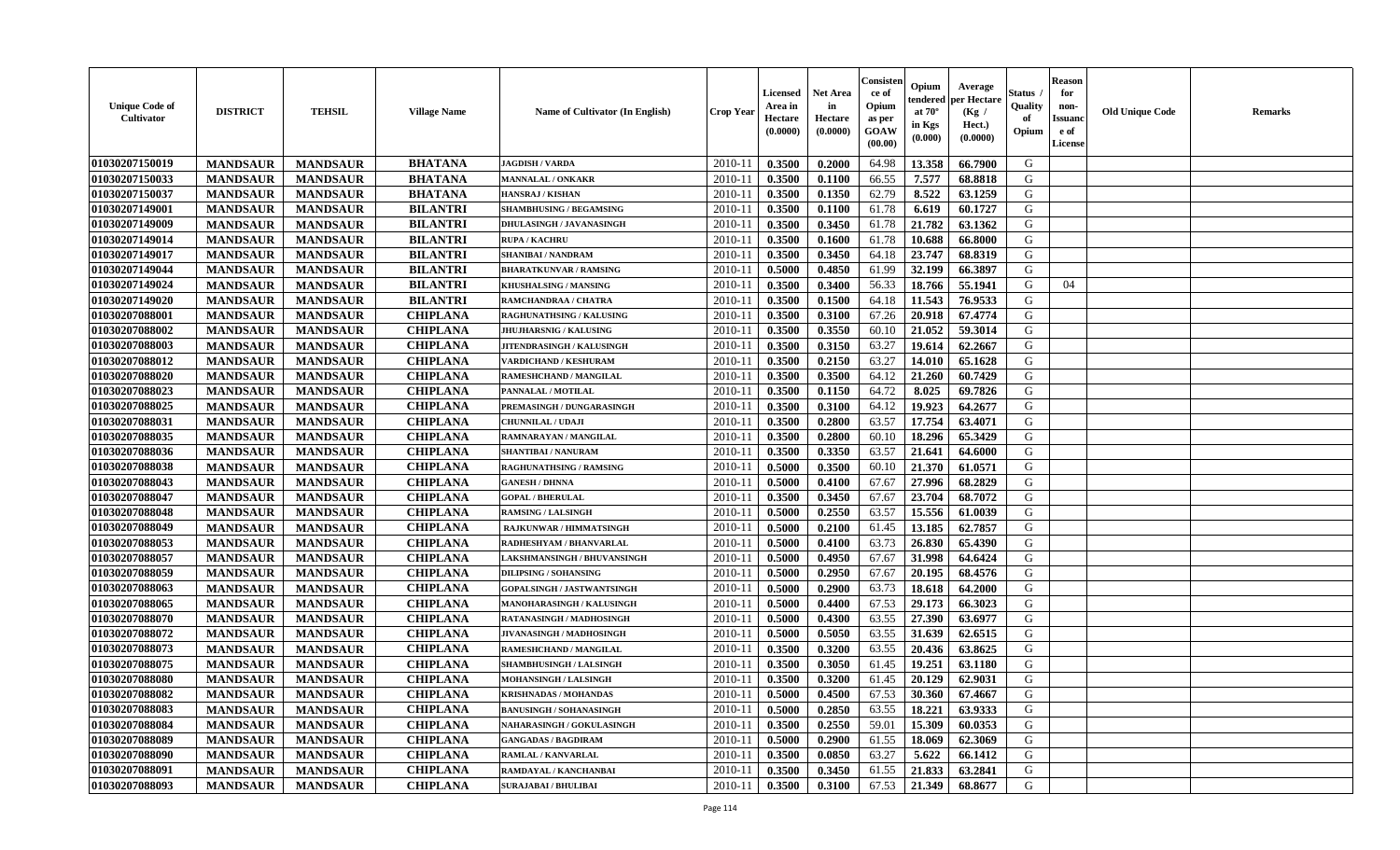| <b>Unique Code of</b><br>Cultivator | <b>DISTRICT</b> | <b>TEHSIL</b>   | <b>Village Name</b> | Name of Cultivator (In English)     | <b>Crop Year</b> | <b>Licensed</b><br>Area in<br>Hectare<br>(0.0000) | <b>Net Area</b><br>in<br>Hectare<br>(0.0000) | Consister<br>ce of<br>Opium<br>as per<br>GOAW<br>(00.00) | Opium<br>endered<br>at $70^\circ$<br>in Kgs<br>$(\mathbf{0.000})$ | Average<br>per Hectare<br>(Kg /<br>Hect.)<br>(0.0000) | <b>Status</b> .<br>Quality<br>of<br>Opium | <b>Reason</b><br>for<br>non-<br><b>Issuand</b><br>e of<br>License | <b>Old Unique Code</b> | <b>Remarks</b>     |
|-------------------------------------|-----------------|-----------------|---------------------|-------------------------------------|------------------|---------------------------------------------------|----------------------------------------------|----------------------------------------------------------|-------------------------------------------------------------------|-------------------------------------------------------|-------------------------------------------|-------------------------------------------------------------------|------------------------|--------------------|
| 01030207088097                      | <b>MANDSAUR</b> | <b>MANDSAUR</b> | <b>CHIPLANA</b>     | <b>BHEULAL/SAWA</b>                 | 2010-11          | 0.5000                                            | 0.1100                                       | 61.55                                                    | 6.823                                                             | 62.0273                                               | G                                         |                                                                   |                        |                    |
| 01030207088100                      | <b>MANDSAUR</b> | <b>MANDSAUR</b> | <b>CHIPLANA</b>     | <b>BASANTIBAI / KESHURAM</b>        | $2010 - 11$      | 0.5000                                            | 0.2150                                       | 62.64                                                    | 13.638                                                            | 63.4326                                               | G                                         |                                                                   |                        |                    |
| 01030207088104                      | <b>MANDSAUR</b> | <b>MANDSAUR</b> | <b>CHIPLANA</b>     | <b>DASHRATH / BAPULAL</b>           | 2010-11          | 0.5000                                            | 0.4800                                       | 60.31                                                    | 29.035                                                            | 60.4896                                               | G                                         |                                                                   |                        |                    |
| 01030207088107                      | <b>MANDSAUR</b> | <b>MANDSAUR</b> | <b>CHIPLANA</b>     | MADHOSINGH / VAKTAVARSINGH          | 2010-11          | 0.5000                                            | 0.5000                                       | 60.31                                                    | 29.750                                                            | 59.5000                                               | G                                         |                                                                   |                        |                    |
| 01030207088112                      | <b>MANDSAUR</b> | <b>MANDSAUR</b> | <b>CHIPLANA</b>     | <b>ISHWARSINGH / FATTESINGH</b>     | 2010-11          | 0.5000                                            | 0.4150                                       | 67.26                                                    | 25.953                                                            | 62.5373                                               | G                                         |                                                                   |                        |                    |
| 01030207088115                      | <b>MANDSAUR</b> | <b>MANDSAUR</b> | <b>CHIPLANA</b>     | <b>SHANKARLAL / BHERULAL</b>        | 2010-11          | 0.3500                                            | 0.3000                                       | 63.26                                                    | 19.339                                                            | 64.4633                                               | G                                         |                                                                   |                        |                    |
| 01030207088122                      | <b>MANDSAUR</b> | <b>MANDSAUR</b> | <b>CHIPLANA</b>     | PRABHULAL / SAVARAM                 | $2010 - 1$       | 0.3500                                            | 0.2200                                       | 64.66                                                    | 14.438                                                            | 65.6273                                               | G                                         |                                                                   |                        |                    |
| 01030207088128                      | <b>MANDSAUR</b> | <b>MANDSAUR</b> | <b>CHIPLANA</b>     | <b>MOHANLAL / BHERA</b>             | 2010-11          | 0.3500                                            | 0.3450                                       | 67.26                                                    | 23.195                                                            | 67.2319                                               | G                                         |                                                                   |                        |                    |
| 01030207088142                      | <b>MANDSAUR</b> | <b>MANDSAUR</b> | <b>CHIPLANA</b>     | <b>DHAPUBAI/MOHANDAS</b>            | 2010-11          | 0.5000                                            | 0.4550                                       | 67.19                                                    | 31.147                                                            | 68.4549                                               | G                                         |                                                                   |                        |                    |
| 01030207088144                      | <b>MANDSAUR</b> | <b>MANDSAUR</b> | <b>CHIPLANA</b>     | <b>BHANVARKUNWAR / GORDHANSINGH</b> | 2010-11          | 0.5000                                            | 0.4500                                       | 63.26                                                    | 28.765                                                            | 63.9222                                               | G                                         |                                                                   |                        |                    |
| 01030207088146                      | <b>MANDSAUR</b> | <b>MANDSAUR</b> | <b>CHIPLANA</b>     | MANGILAL / NATHU                    | 2010-11          | 0.5000                                            | 0.3900                                       | 67.26                                                    | 26.174                                                            | 67.1128                                               | G                                         |                                                                   |                        |                    |
| 01030207088029                      | <b>MANDSAUR</b> | <b>MANDSAUR</b> | <b>CHIPLANA</b>     | RADHESHYAM / NATHULAL               | 2010-11          | 0.3500                                            | 0.3500                                       | 61.30                                                    | 21.473                                                            | 61.3514                                               | G                                         |                                                                   |                        |                    |
| 01030207088088                      | <b>MANDSAUR</b> | <b>MANDSAUR</b> | <b>CHIPLANA</b>     | RAJMAL / KANHAIYALAL                | 2010-11          | 0.5000                                            | 0.2100                                       | 60.31                                                    | 13.656                                                            | 65.0286                                               | G                                         | 08                                                                |                        |                    |
| 01030207088095                      | <b>MANDSAUR</b> | <b>MANDSAUR</b> | <b>CHIPLANA</b>     | <b>BHAGUBAI/RAMLAL</b>              | 2010-11          | 0.3500                                            | 0.3350                                       | 67.19                                                    | 23.046                                                            | 68.7940                                               | G                                         |                                                                   |                        |                    |
| 01030207088098                      | <b>MANDSAUR</b> | <b>MANDSAUR</b> | <b>CHIPLANA</b>     | RATANKUNVAR / ARJUNSINGH            | $2010 - 1$       | 0.5000                                            | 0.3150                                       | 67.19                                                    | 21.520                                                            | 68.3175                                               | ${\bf G}$                                 |                                                                   |                        |                    |
| 01030207088119                      | <b>MANDSAUR</b> | <b>MANDSAUR</b> | <b>CHIPLANA</b>     | KAMLABAI / CHUNNILAL                | 2010-11          | 0.3500                                            | 0.2600                                       | 64.44                                                    | 16.524                                                            | 63.5538                                               | G                                         |                                                                   |                        |                    |
| 01030207088085                      | <b>MANDSAUR</b> | <b>MANDSAUR</b> | <b>CHIPLANA</b>     | <b>SANADKUMAR / GOPAL</b>           | 2010-11          | 0.3500                                            | 0.3500                                       | 60.52                                                    | 21.372                                                            | 61.0629                                               | G                                         |                                                                   |                        |                    |
| 01030207088071                      | <b>MANDSAUR</b> | <b>MANDSAUR</b> | <b>CHIPLANA</b>     | RANAJITASINGH / MODASINGH           | 2010-11          | 0.3500                                            | 0.3400                                       | 60.52                                                    | 20.343                                                            | 59.8324                                               | G                                         |                                                                   |                        |                    |
| 01030207088124                      | <b>MANDSAUR</b> | <b>MANDSAUR</b> | <b>CHIPLANA</b>     | NANDAKUNVAR / SHAMBHUSINGH          | 2010-11          | 0.5000                                            | 0.3650                                       | 64.25                                                    | 23.506                                                            | 64.4000                                               | G                                         |                                                                   |                        |                    |
|                                     |                 |                 |                     | <b>NARAYANSING / KALUSING</b>       | 2010-11          | 0.5000                                            | 0.3000                                       | 67.19                                                    | 20.071                                                            | 66.9033                                               | G                                         |                                                                   |                        |                    |
| 01030207088007<br>01030207088008    | <b>MANDSAUR</b> | <b>MANDSAUR</b> | <b>CHIPLANA</b>     |                                     |                  |                                                   |                                              |                                                          |                                                                   |                                                       |                                           |                                                                   |                        |                    |
|                                     | <b>MANDSAUR</b> | <b>MANDSAUR</b> | <b>CHIPLANA</b>     | <b>JORAWARSING / KALUSING</b>       | 2010-11          | 0.5000                                            | 0.2800                                       | 64.03                                                    | 18.084                                                            | 64.5857                                               | G                                         |                                                                   |                        |                    |
| 01030207088076                      | <b>MANDSAUR</b> | <b>MANDSAUR</b> | <b>CHIPLANA</b>     | <b>CHATARSINGH / KALUSINGH</b>      | 2010-11          | 0.5000                                            | 0.4800                                       | 64.25                                                    | 30.592                                                            | 63.7333                                               | G                                         |                                                                   |                        |                    |
| 01030207088032                      | <b>MANDSAUR</b> | <b>MANDSAUR</b> | <b>CHIPLANA</b>     | <b>BALARAM / DHANNA</b>             | $2010 - 1$       | 0.3500                                            | 0.1950                                       | 68.17                                                    | 13.313                                                            | 68.2718                                               | ${\bf G}$                                 |                                                                   |                        |                    |
| 01030207088102                      | <b>MANDSAUR</b> | <b>MANDSAUR</b> | <b>CHIPLANA</b>     | RAMKUNVARBAI / AMBASHANKAR          | 2010-11          | 0.3500                                            | 0.3250                                       | 64.75                                                    | 21.506                                                            | 66.1723                                               | ${\bf G}$                                 |                                                                   |                        |                    |
| 01030207088125                      | <b>MANDSAUR</b> | <b>MANDSAUR</b> | <b>CHIPLANA</b>     | <b>AMRIBAI / KANIYALAL</b>          | 2010-11          | 0.3500                                            | 0.2450                                       | 64.75                                                    | 14.745                                                            | 60.1837                                               | G                                         |                                                                   |                        |                    |
| 01030207088026                      | <b>MANDSAUR</b> | <b>MANDSAUR</b> | <b>CHIPLANA</b>     | <b>BHAGIRATH / RAMLAL</b>           | 2010-11          | 0.5000                                            | 0.4750                                       | 64.75                                                    | 30.044                                                            | 63.2505                                               | G                                         |                                                                   |                        |                    |
| 01030207088042                      | <b>MANDSAUR</b> | <b>MANDSAUR</b> | <b>CHIPLANA</b>     | <b>RAMNIWAS / BASNTILAL</b>         | 2010-11          | 0.3500                                            | 0.1900                                       | 64.75                                                    | 13.144                                                            | 69.1789                                               | G                                         |                                                                   |                        | <b>NAME CHANGE</b> |
| 01030207088074                      | <b>MANDSAUR</b> | <b>MANDSAUR</b> | <b>CHIPLANA</b>     | PRABHULAL / MOTILAL                 | 2010-11          | 0.5000                                            | 0.4700                                       | 61.30                                                    | 29.082                                                            | 61.8766                                               | G                                         |                                                                   |                        |                    |
| 01030207088131                      | <b>MANDSAUR</b> | <b>MANDSAUR</b> | <b>CHIPLANA</b>     | MODASIH / MADHOSINGH                | 2010-11          | 0.3500                                            | 0.3550                                       | 63.26                                                    | 22.268                                                            | 62.7268                                               | G                                         |                                                                   |                        |                    |
| 01030207088064                      | <b>MANDSAUR</b> | <b>MANDSAUR</b> | <b>CHIPLANA</b>     | <b>MAHESH KUMAR / RAJMAL</b>        | 2010-11          | 0.3500                                            | 0.3000                                       | 62.30                                                    | 19.811                                                            | 66.0367                                               | G                                         | 08                                                                |                        |                    |
| 01030207088054                      | <b>MANDSAUR</b> | <b>MANDSAUR</b> | <b>CHIPLANA</b>     | <b>LAKSHMAN / BHANVARLAL</b>        | $2010 - 11$      | 0.3500                                            | 0.3300                                       | 60.25                                                    | 19.805                                                            | 60.0152                                               | G                                         |                                                                   |                        |                    |
| 01030207088058                      | <b>MANDSAUR</b> | <b>MANDSAUR</b> | <b>CHIPLANA</b>     | RAHDESHYAM / LALA                   | 2010-11          | 0.5000                                            | 0.5000                                       | 60.32                                                    | 30.849                                                            | 61.6980                                               | G                                         |                                                                   |                        |                    |
| 01030207088106                      | <b>MANDSAUR</b> | <b>MANDSAUR</b> | <b>CHIPLANA</b>     | <b>MOHANLAL / LALA</b>              | 2010-11          | 0.3500                                            | 0.2850                                       | 64.25                                                    | 18.302                                                            | 64.2175                                               | G                                         |                                                                   |                        |                    |
| 01030207088101                      | <b>MANDSAUR</b> | <b>MANDSAUR</b> | <b>CHIPLANA</b>     | <b>MOTI / KACHRULAL</b>             | 2010-11          | 0.3500                                            | 0.2050                                       | 64.03                                                    | 13.346                                                            | 65.1024                                               | G                                         |                                                                   |                        |                    |
| 01030207088105                      | <b>MANDSAUR</b> | <b>MANDSAUR</b> | <b>CHIPLANA</b>     | BHNVARAKUNVAR / JUJHARASINGH        | 2010-11          | 0.3500                                            | 0.3550                                       | 65.77                                                    | 22.324                                                            | 62.8845                                               | ${\bf G}$                                 |                                                                   |                        |                    |
| 01030207088110                      | <b>MANDSAUR</b> | <b>MANDSAUR</b> | <b>CHIPLANA</b>     | <b>MANGU / KACHRU</b>               | 2010-11          | 0.3500                                            | 0.2400                                       | 60.32                                                    | 14.692                                                            | 61.2167                                               | G                                         |                                                                   |                        | <b>NAME CHANGE</b> |
| 01030207088113                      | <b>MANDSAUR</b> | <b>MANDSAUR</b> | <b>CHIPLANA</b>     | SOHANBAI / MULCHANDRA               | 2010-11          | 0.3500                                            | 0.2000                                       | 64.25                                                    | 13.199                                                            | 65.9950                                               | G                                         |                                                                   |                        |                    |
| 01030207151005                      | <b>MANDSAUR</b> | <b>MANDSAUR</b> | <b>CHIRMOLIYA</b>   | <b>GOPAL / BHANVARLAL</b>           | 2010-11          | 0.3500                                            | 0.3100                                       | 64.12                                                    | 20.125                                                            | 64.9194                                               | G                                         |                                                                   |                        |                    |
| 01030207151006                      | <b>MANDSAUR</b> | <b>MANDSAUR</b> | <b>CHIRMOLIYA</b>   | <b>MOHANLAL / BHERULAL</b>          | $2010 - 11$      | 0.5000                                            | 0.1500                                       | 64.12                                                    | 9.563                                                             | 63.7533                                               | G                                         |                                                                   |                        |                    |
| 01030207151007                      | <b>MANDSAUR</b> | <b>MANDSAUR</b> | <b>CHIRMOLIYA</b>   | KANIRAM / BHERULAL                  | $2010 - 11$      | 0.3500                                            | 0.1450                                       | 66.94                                                    | 10.184                                                            | 70.2345                                               | ${\bf G}$                                 |                                                                   |                        |                    |
| 01030207151010                      | <b>MANDSAUR</b> | <b>MANDSAUR</b> | <b>CHIRMOLIYA</b>   | PANNALAL / AMRATRAM                 | 2010-11          | 0.3500                                            | 0.2450                                       | 61.08                                                    | 15.462                                                            | 63.1102                                               | G                                         |                                                                   |                        |                    |
| 01030207151015                      | <b>MANDSAUR</b> | <b>MANDSAUR</b> | <b>CHIRMOLIYA</b>   | <b>RAM KUNVAR / NARAYAN</b>         | 2010-11          | 0.5000                                            | 0.3100                                       | 64.12                                                    | 21.581                                                            | 69.6161                                               | G                                         |                                                                   |                        |                    |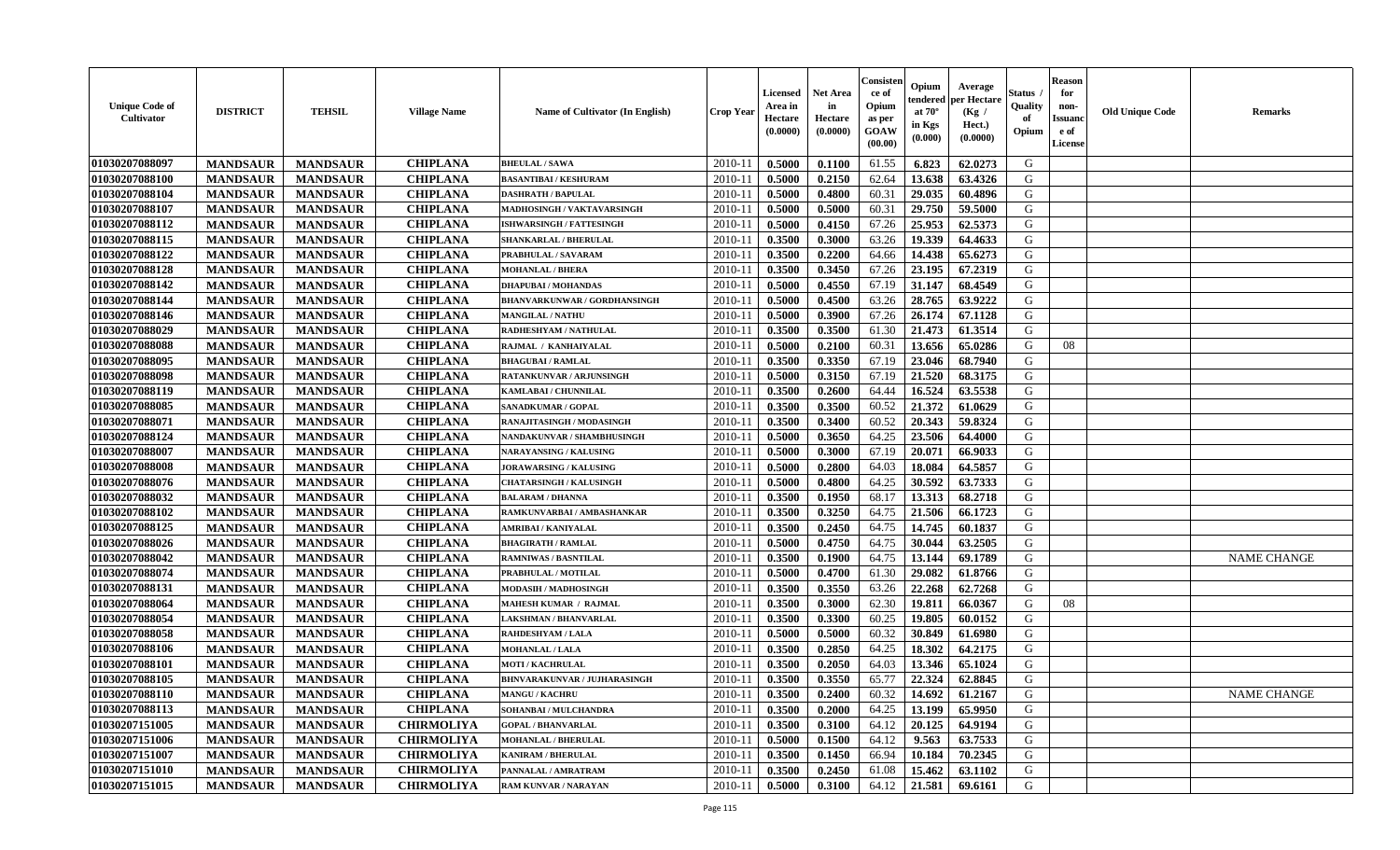| <b>Unique Code of</b><br><b>Cultivator</b> | <b>DISTRICT</b> | <b>TEHSIL</b>   | <b>Village Name</b> | <b>Name of Cultivator (In English)</b> | <b>Crop Year</b> | <b>Licensed</b><br>Area in<br>Hectare<br>(0.0000) | <b>Net Area</b><br>in<br>Hectare<br>(0.0000) | Consisteı<br>ce of<br>Opium<br>as per<br>GOAW<br>(00.00) | Opium<br>endered<br>at $70^\circ$<br>in Kgs<br>(0.000) | Average<br>per Hectare<br>(Kg /<br>Hect.)<br>(0.0000) | Status<br>Quality<br>of<br>Opium | <b>Reason</b><br>for<br>non-<br>Issuano<br>e of<br>License | <b>Old Unique Code</b> | Remarks            |
|--------------------------------------------|-----------------|-----------------|---------------------|----------------------------------------|------------------|---------------------------------------------------|----------------------------------------------|----------------------------------------------------------|--------------------------------------------------------|-------------------------------------------------------|----------------------------------|------------------------------------------------------------|------------------------|--------------------|
| 01030207151017                             | <b>MANDSAUR</b> | <b>MANDSAUR</b> | <b>CHIRMOLIYA</b>   | <b>BAGDIRAM / BHUVANIRAM</b>           | 2010-11          | 0.3500                                            | 0.2150                                       | 64.35                                                    | 14.139                                                 | 65.7628                                               | G                                |                                                            |                        |                    |
| 01030207151019                             | <b>MANDSAUR</b> | <b>MANDSAUR</b> | <b>CHIRMOLIYA</b>   | <b>MEGHA / MANGILAL</b>                | 2010-11          | 0.3500                                            | 0.1800                                       | 61.42                                                    | 11.837                                                 | 65.7611                                               | G                                |                                                            |                        |                    |
| 01030207151021                             | <b>MANDSAUR</b> | <b>MANDSAUR</b> | <b>CHIRMOLIYA</b>   | <b>GATTUBAI/GOPAL</b>                  | 2010-11          | 0.3500                                            | 0.1850                                       | 61.42                                                    | 11.801                                                 | 63.7892                                               | G                                |                                                            |                        |                    |
| 01030207151029                             | <b>MANDSAUR</b> | <b>MANDSAUR</b> | <b>CHIRMOLIYA</b>   | <b>BASANTILAL / PRABHULAL</b>          | 2010-11          | 0.3500                                            | 0.2700                                       | 61.42                                                    | 17.312                                                 | 64.1185                                               | G                                |                                                            |                        |                    |
| 01030207151041                             | <b>MANDSAUR</b> | <b>MANDSAUR</b> | <b>CHIRMOLIYA</b>   | <b>BASANTILAL / JETRAM</b>             | 2010-11          | 0.3500                                            | 0.1850                                       | 58.81                                                    | 11.199                                                 | 60.5351                                               | G                                |                                                            |                        |                    |
| 01030207151043                             | <b>MANDSAUR</b> | <b>MANDSAUR</b> | <b>CHIRMOLIYA</b>   | <b>BHAGIRATH / HIRALAL</b>             | 2010-11          | 0.3500                                            | 0.2800                                       | 62.35                                                    | 17.957                                                 | 64.1321                                               | G                                |                                                            |                        |                    |
| 01030207151044                             | <b>MANDSAUR</b> | <b>MANDSAUR</b> | <b>CHIRMOLIYA</b>   | <b>RAMSINGH / KARUSINGH</b>            | $2010 - 11$      | 0.3500                                            | 0.3400                                       | 58.81                                                    | 22.457                                                 | 66.0500                                               | G                                |                                                            |                        |                    |
| 01030207151045                             | <b>MANDSAUR</b> | <b>MANDSAUR</b> | <b>CHIRMOLIYA</b>   | KARULAL / RAMLAL                       | 2010-11          | 0.3500                                            | 0.3100                                       | 59.19                                                    | 18.552                                                 | 59.8452                                               | G                                |                                                            |                        |                    |
| 01030207151058                             | <b>MANDSAUR</b> | <b>MANDSAUR</b> | <b>CHIRMOLIYA</b>   | <b>KESLASH / BHERULAL</b>              | 2010-11          | 0.3500                                            | 0.1450                                       | 64.19                                                    | 9.564                                                  | 65.9586                                               | G                                |                                                            |                        |                    |
| 01030207151062                             | <b>MANDSAUR</b> | <b>MANDSAUR</b> | <b>CHIRMOLIYA</b>   | <b>RATANLAL / NANDA</b>                | 2010-11          | 0.3500                                            | 0.3150                                       | 62.35                                                    | 20.495                                                 | 65.0635                                               | G                                |                                                            |                        |                    |
| 01030207151064                             | <b>MANDSAUR</b> | <b>MANDSAUR</b> | <b>CHIRMOLIYA</b>   | <b>SUNDARBAI / NANDA</b>               | 2010-11          | 0.3500                                            | 0.1150                                       | 64.19                                                    | 7.675                                                  | 66.7391                                               | G                                |                                                            |                        | <b>NAME CHANGE</b> |
| 01030207151066                             | <b>MANDSAUR</b> | <b>MANDSAUR</b> | <b>CHIRMOLIYA</b>   | <b>DEVRAM / BAGDIRAM</b>               | 2010-11          | 0.3500                                            | 0.3000                                       | 64.19                                                    | 19.734                                                 | 65.7800                                               | G                                |                                                            |                        |                    |
| 01030207151069                             | <b>MANDSAUR</b> | <b>MANDSAUR</b> | <b>CHIRMOLIYA</b>   | <b>GANESHRAM / KACHRU</b>              | 2010-11          | 0.5000                                            | 0.2650                                       | 62.35                                                    | 16.745                                                 | 63.1887                                               | G                                |                                                            |                        |                    |
| 01030207151071                             | <b>MANDSAUR</b> | <b>MANDSAUR</b> | <b>CHIRMOLIYA</b>   | <b>GATTUBAI/KISHANLAL</b>              | 2010-11          | 0.5000                                            | 0.2300                                       | 62.14                                                    | 14.266                                                 | 62.0261                                               | G                                |                                                            |                        |                    |
| 01030207151083                             | <b>MANDSAUR</b> | <b>MANDSAUR</b> | <b>CHIRMOLIYA</b>   | PRABHULAL / HEMRAJ                     | 2010-11          | 0.3500                                            | 0.1650                                       | 61.24                                                    | 10.498                                                 | 63.6242                                               | $\mathbf G$                      |                                                            |                        |                    |
| 01030207151038                             | <b>MANDSAUR</b> | <b>MANDSAUR</b> | <b>CHIRMOLIYA</b>   | <b>MANSINGH / BHERULAL</b>             | 2010-11          | 0.3500                                            | 0.3250                                       | 61.24                                                    | 20.384                                                 | 62.7200                                               | G                                |                                                            |                        |                    |
| 01030207151047                             | <b>MANDSAUR</b> | <b>MANDSAUR</b> | <b>CHIRMOLIYA</b>   | <b>BASANTILAL / RAMLAL</b>             | 2010-11          | 0.3500                                            | 0.2150                                       | 58.83                                                    | 12.682                                                 | 58.9860                                               | G                                |                                                            |                        |                    |
| 01030207151063                             | <b>MANDSAUR</b> | <b>MANDSAUR</b> | <b>CHIRMOLIYA</b>   | <b>BHERULAL / BHULIBAI</b>             | 2010-11          | 0.3500                                            | 0.2850                                       | 58.81                                                    | 16.240                                                 | 56.9825                                               | G                                |                                                            |                        |                    |
| 01030207151012                             | <b>MANDSAUR</b> | <b>MANDSAUR</b> | <b>CHIRMOLIYA</b>   | <b>SHAVRAM / RAJAJRAM</b>              | 2010-11          | 0.3500                                            | 0.2900                                       | 56.63                                                    | 18.445                                                 | 63.6034                                               | G                                |                                                            |                        |                    |
| 01030207151013                             | <b>MANDSAUR</b> | <b>MANDSAUR</b> | <b>CHIRMOLIYA</b>   | <b>DHULICHAND / HEMRAJ</b>             | 2010-11          | 0.5000                                            | 0.4200                                       | 61.24                                                    | 27.234                                                 | 64.8429                                               | G                                |                                                            |                        |                    |
| 01030207151024                             | <b>MANDSAUR</b> | <b>MANDSAUR</b> | <b>CHIRMOLIYA</b>   | <b>GUDDIBAI / MANGILAL</b>             | 2010-11          | 0.3500                                            | 0.3050                                       | 63.88                                                    | 19.730                                                 | 64.6885                                               | $\mathbf{I}$                     | 02                                                         |                        |                    |
| 01030207151025                             | <b>MANDSAUR</b> | <b>MANDSAUR</b> | <b>CHIRMOLIYA</b>   | <b>BAPULAL / CHUNNILAL</b>             | 2010-11          | 0.3500                                            | 0.2600                                       | 58.83                                                    | 16.086                                                 | 61.8692                                               | G                                |                                                            |                        |                    |
| 01030207151020                             | <b>MANDSAUR</b> | <b>MANDSAUR</b> | <b>CHIRMOLIYA</b>   | <b>VISHRAMBAI / AMRATRAM</b>           | 2010-11          | 0.5000                                            | 0.2750                                       | 60.28                                                    | 17.481                                                 | 63.5673                                               |                                  | 02                                                         |                        |                    |
| 01030207151026                             | <b>MANDSAUR</b> | <b>MANDSAUR</b> | <b>CHIRMOLIYA</b>   | <b>FAKIRCHAND / KISHAN</b>             | 2010-11          | 0.5000                                            | 0.2400                                       | 64.10                                                    | 16.666                                                 | 69.4417                                               | G                                |                                                            |                        |                    |
| 01030207151070                             | <b>MANDSAUR</b> | <b>MANDSAUR</b> | <b>CHIRMOLIYA</b>   | <b>GANGABAI/CHAMPALAL</b>              | 2010-11          | 0.3500                                            | 0.1050                                       | 60.66                                                    | 6.716                                                  | 63.9619                                               | G                                |                                                            |                        |                    |
| 01030207151074                             | <b>MANDSAUR</b> | <b>MANDSAUR</b> | <b>CHIRMOLIYA</b>   | KARULAL / RATANLAL                     | 2010-11          | 0.3500                                            | 0.2200                                       | 61.09                                                    | 13.527                                                 | 61.4864                                               | G                                |                                                            |                        |                    |
| 01030207151065                             | <b>MANDSAUR</b> | <b>MANDSAUR</b> | <b>CHIRMOLIYA</b>   | MANGILAL / CHAMPALAL                   | 2010-11          | 0.3500                                            | 0.2100                                       | 61.05                                                    | 13.815                                                 | 65.7857                                               | G                                |                                                            |                        |                    |
| 01030207151059                             | <b>MANDSAUR</b> | <b>MANDSAUR</b> | <b>CHIRMOLIYA</b>   | PANABAI / RAGHUNATH                    | 2010-11          | 0.3500                                            | 0.2100                                       | 65.63                                                    | 14.082                                                 | 67.0571                                               | G                                |                                                            |                        |                    |
| 01030207151031                             | <b>MANDSAUR</b> | <b>MANDSAUR</b> | <b>CHIRMOLIYA</b>   | <b>AMRATRAM / RAMLAL</b>               | 2010-11          | 0.3500                                            | 0.2850                                       | 58.83                                                    | 17.725                                                 | 62.1930                                               | G                                |                                                            |                        |                    |
| 01030207152003                             | <b>MANDSAUR</b> | <b>MANDSAUR</b> | <b>DHATURIYA</b>    | HARKUNVARBAI / RAMSINGH                | 2010-11          | 0.3500                                            | 0.2400                                       | 62.55                                                    | 15.459                                                 | 64.4125                                               | G                                |                                                            |                        |                    |
| 01030207152006                             | <b>MANDSAUR</b> | <b>MANDSAUR</b> | <b>DHATURIYA</b>    | <b>HIRALAL / KACHRU</b>                | 2010-11          | 0.3500                                            | 0.2300                                       | 64.22                                                    | 14.807                                                 | 64.3783                                               | G                                |                                                            |                        |                    |
| 01030207152008                             | <b>MANDSAUR</b> | <b>MANDSAUR</b> | <b>DHATURIYA</b>    | <b>GIRDHARI / RAGHUNATH</b>            | 2010-11          | 0.5000                                            | 0.3200                                       | 62.39                                                    | 18.851                                                 | 58.9094                                               | G                                |                                                            |                        |                    |
| 01030207152009                             | <b>MANDSAUR</b> | <b>MANDSAUR</b> | <b>DHATURIYA</b>    | <b>BHAGIRATH / KARULAL GURJAR</b>      | 2010-11          | 0.3500                                            | 0.2000                                       | 62.39                                                    | 12.621                                                 | 63.1050                                               | G                                |                                                            |                        |                    |
| 01030207152016                             | <b>MANDSAUR</b> | <b>MANDSAUR</b> | <b>DHATURIYA</b>    | <b>MANSINGH / UDA</b>                  | 2010-11          | 0.3500                                            | 0.2450                                       | 66.04                                                    | 15.953                                                 | 65.1143                                               | G                                |                                                            |                        |                    |
| 01030207152017                             | <b>MANDSAUR</b> | <b>MANDSAUR</b> | <b>DHATURIYA</b>    | VAGATRAM / ONKAR                       | 2010-11          | 0.5000                                            | 0.3650                                       | 62.55                                                    | 25.744                                                 | 70.5315                                               | G                                |                                                            |                        |                    |
| 01030207152019                             | <b>MANDSAUR</b> | <b>MANDSAUR</b> | <b>DHATURIYA</b>    | NAGU / GULAB                           | 2010-11          | 0.5000                                            | 0.3600                                       | 64.22                                                    | 23.477                                                 | 65.2139                                               | G                                |                                                            |                        |                    |
| 01030207152024                             | <b>MANDSAUR</b> | <b>MANDSAUR</b> | <b>DHATURIYA</b>    | <b>RAMESHVAR / KACHRU</b>              | 2010-11          | 0.3500                                            | 0.2400                                       | 58.23                                                    | 14.117                                                 | 58.8208                                               | G                                |                                                            |                        |                    |
| 01030207152036                             | <b>MANDSAUR</b> | <b>MANDSAUR</b> | <b>DHATURIYA</b>    | <b>MADHU / RUPA</b>                    | 2010-11          | 0.3500                                            | 0.2450                                       | 64.32                                                    | 15.777                                                 | 64.3959                                               | G                                |                                                            |                        |                    |
| 01030207152005                             | <b>MANDSAUR</b> | <b>MANDSAUR</b> | <b>DHATURIYA</b>    | <b>SONIBAI/GULAB</b>                   | 2010-11          | 0.5000                                            | 0.2850                                       | 64.32                                                    | 18.818                                                 | 66.0281                                               | G                                |                                                            |                        |                    |
| 01030207152002                             | <b>MANDSAUR</b> | <b>MANDSAUR</b> | <b>DHATURIYA</b>    | RANGLAL / GULAB GAYARI                 | 2010-11          | 0.5000                                            | 0.3450                                       | 64.32                                                    | 22.567                                                 | 65.4116                                               | ${\bf G}$                        |                                                            |                        |                    |
| 01030207152049                             | <b>MANDSAUR</b> | <b>MANDSAUR</b> | <b>DHATURIYA</b>    | SHANKARABAI / KANIRAM                  | 2010-11          | 0.3500                                            | 0.3400                                       | 62.39                                                    | 22.264                                                 | 65.4824                                               | G                                |                                                            |                        |                    |
| 01030207152051                             | <b>MANDSAUR</b> | <b>MANDSAUR</b> | <b>DHATURIYA</b>    | SHIVAKANYABAI / MOHANALAL              | 2010-11          | 0.5000                                            | 0.3050                                       | 67.28                                                    | 22.491                                                 | 73.7410                                               | G                                |                                                            |                        |                    |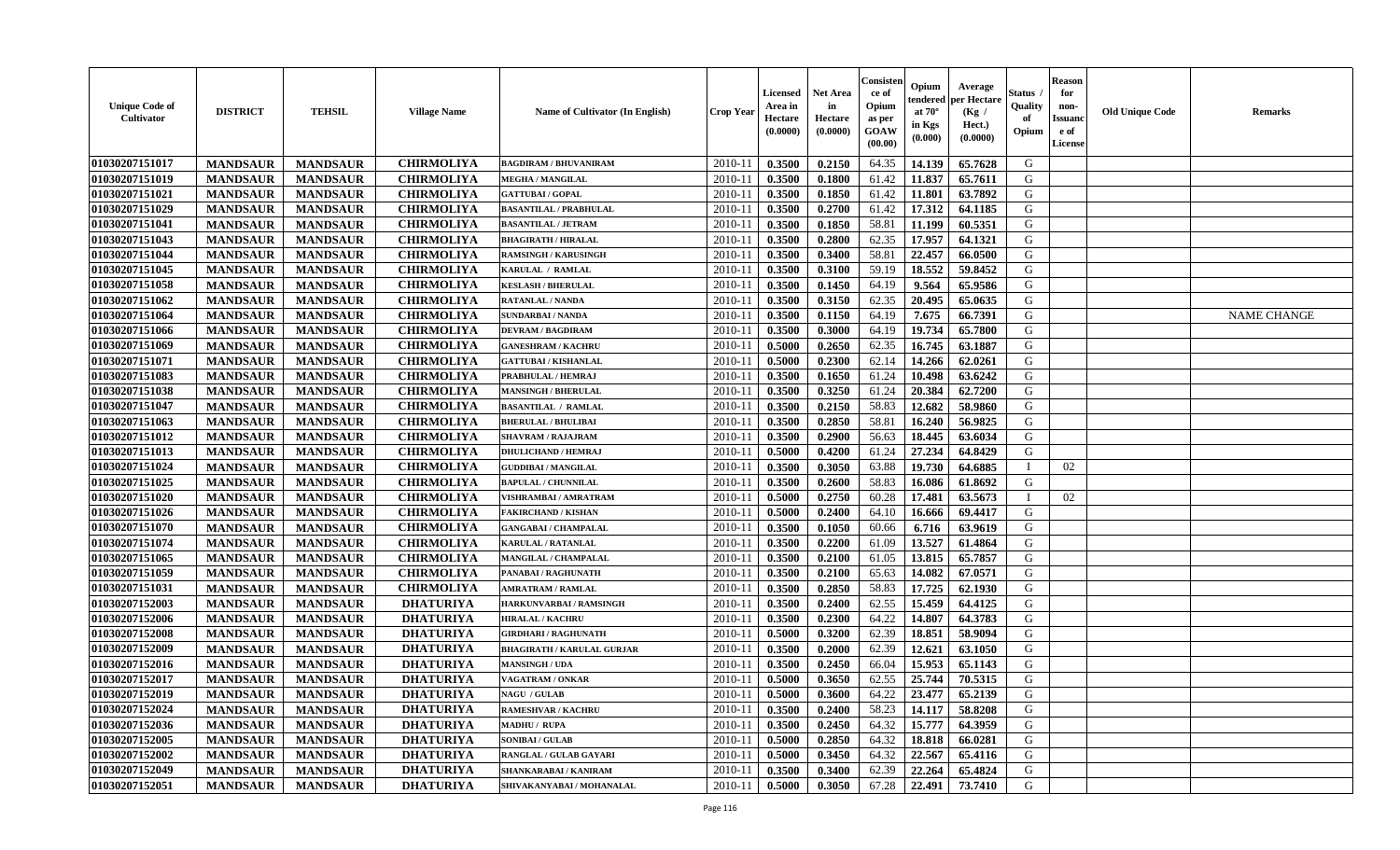| <b>Unique Code of</b><br><b>Cultivator</b> | <b>DISTRICT</b> | <b>TEHSIL</b>   | <b>Village Name</b>  | <b>Name of Cultivator (In English)</b> | <b>Crop Year</b> | <b>Licensed</b><br>Area in<br>Hectare<br>(0.0000) | <b>Net Area</b><br>in<br>Hectare<br>(0.0000) | Consister<br>ce of<br>Opium<br>as per<br><b>GOAW</b><br>(00.00) | Opium<br>endered<br>at $70^\circ$<br>in Kgs<br>$(\mathbf{0.000})$ | Average<br>per Hectare<br>(Kg /<br>Hect.)<br>(0.0000) | Status<br>Quality<br>of<br>Opium | <b>Reason</b><br>for<br>non-<br><b>Issuano</b><br>e of<br>License | <b>Old Unique Code</b> | <b>Remarks</b>     |
|--------------------------------------------|-----------------|-----------------|----------------------|----------------------------------------|------------------|---------------------------------------------------|----------------------------------------------|-----------------------------------------------------------------|-------------------------------------------------------------------|-------------------------------------------------------|----------------------------------|-------------------------------------------------------------------|------------------------|--------------------|
| 01030207152023                             | <b>MANDSAUR</b> | <b>MANDSAUR</b> | <b>DHATURIYA</b>     | <b>KALABAI/BHERULAL</b>                | 2010-11          | 0.3500                                            | 0.2000                                       | 61.96                                                           | 12.339                                                            | 61.6950                                               | G                                |                                                                   |                        |                    |
| 01030207153185                             | <b>MANDSAUR</b> | <b>MANDSAUR</b> | <b>GURJARBARDIYA</b> | <b>MANSINGH / BASNTILAL</b>            | $2010 - 11$      | 0.5000                                            | 0.3450                                       | 65.07                                                           | 26.549                                                            | 76.9536                                               | G                                |                                                                   |                        |                    |
| 01030207153007                             | <b>MANDSAUR</b> | <b>MANDSAUR</b> | <b>GURJARBARDIYA</b> | <b>GORISHANKAR / MADHULAL</b>          | $2010 - 1$       | 0.5000                                            | 0.4850                                       | 65.07                                                           | 32.442                                                            | 66.8907                                               | G                                |                                                                   |                        |                    |
| 01030207153011                             | <b>MANDSAUR</b> | <b>MANDSAUR</b> | <b>GURJARBARDIYA</b> | <b>JAVAHARLAL / UDAYLAL</b>            | 2010-11          | 0.5000                                            | 0.3800                                       | 62.48                                                           | 23.296                                                            | 61.3053                                               | G                                |                                                                   |                        |                    |
| 01030207153014                             | <b>MANDSAUR</b> | <b>MANDSAUR</b> | <b>GURJARBARDIYA</b> | <b>GANGABAI / KARULAL</b>              | 2010-11          | 0.3500                                            | 0.2600                                       | 65.07                                                           | 17.690                                                            | 68.0385                                               | G                                |                                                                   |                        |                    |
| 01030207153017                             | <b>MANDSAUR</b> | <b>MANDSAUR</b> | <b>GURJARBARDIYA</b> | KARULAL / KISHANLAL                    | $2010 - 11$      | 0.5000                                            | 0.5000                                       | 63.24                                                           | 32.442                                                            | 64.8840                                               | G                                |                                                                   |                        |                    |
| 01030207153029                             | <b>MANDSAUR</b> | <b>MANDSAUR</b> | <b>GURJARBARDIYA</b> | <b>BHERULAL / KARULAL</b>              | 2010-11          | 0.3500                                            | 0.1600                                       | 64.68                                                           | 11.513                                                            | 71.9563                                               | G                                |                                                                   |                        |                    |
| 01030207153035                             | <b>MANDSAUR</b> | <b>MANDSAUR</b> | <b>GURJARBARDIYA</b> | SATAYNARAYAN / RAMLAL                  | 2010-11          | 0.3500                                            | 0.2300                                       | 65.44                                                           | 14.892                                                            | 64.7478                                               | G                                |                                                                   |                        |                    |
| 01030207153037                             | <b>MANDSAUR</b> | <b>MANDSAUR</b> | <b>GURJARBARDIYA</b> | <b>SHANTILAL / RAMLAL</b>              | 2010-11          | 0.3500                                            | 0.2700                                       | 62.88                                                           | 17.535                                                            | 64.9444                                               | G                                |                                                                   |                        |                    |
| 01030207153045                             | <b>MANDSAUR</b> | <b>MANDSAUR</b> | <b>GURJARBARDIYA</b> | RAMLAL / LAKSHMINARAYAN                | $2010 - 11$      | 0.5000                                            | 0.1100                                       | 65.44                                                           | 7.488                                                             | 68.0727                                               | G                                |                                                                   |                        |                    |
| 01030207153049                             | <b>MANDSAUR</b> | <b>MANDSAUR</b> | <b>GURJARBARDIYA</b> | SHYAMLAL / PRABHULAL                   | 2010-11          | 0.5000                                            | 0.4550                                       | 61.32                                                           | 28.593                                                            | 62.8418                                               | G                                |                                                                   |                        |                    |
| 01030207153050                             | <b>MANDSAUR</b> | <b>MANDSAUR</b> | <b>GURJARBARDIYA</b> | KAMALSINGH / KANVARLAL                 | 2010-11          | 0.5000                                            | 0.2650                                       | 62.88                                                           | 17.445                                                            | 65.8302                                               | G                                |                                                                   |                        |                    |
| 01030207153057                             | <b>MANDSAUR</b> | <b>MANDSAUR</b> | <b>GURJARBARDIYA</b> | <b>BALURAM / GANESHRAM</b>             | 2010-11          | 0.5000                                            | 0.2650                                       | 62.88                                                           | 16.654                                                            | 62.8453                                               | G                                |                                                                   |                        |                    |
| 01030207153059                             | <b>MANDSAUR</b> | <b>MANDSAUR</b> | <b>GURJARBARDIYA</b> | <b>GOPALDAS / RAMDAYALDAS</b>          | 2010-11          | 0.3500                                            | 0.3050                                       | 61.32                                                           | 19.438                                                            | 63.7311                                               | G                                |                                                                   |                        |                    |
| 01030207153061                             | <b>MANDSAUR</b> | <b>MANDSAUR</b> | <b>GURJARBARDIYA</b> | LAKSHMINARAYAN / BADRILAL              | $2010 - 11$      | 0.5000                                            | 0.2900                                       | 65.44                                                           | 19.277                                                            | 66.4724                                               | G                                |                                                                   |                        |                    |
| 01030207153062                             | <b>MANDSAUR</b> | <b>MANDSAUR</b> | <b>GURJARBARDIYA</b> | SUKHLAL / ONKAR GURJAR CHOTA           | 2010-11          | 0.5000                                            | 0.3000                                       | 61.52                                                           | 20.328                                                            | 67.7600                                               | G                                |                                                                   |                        |                    |
| 01030207153070                             | <b>MANDSAUR</b> | <b>MANDSAUR</b> | <b>GURJARBARDIYA</b> | <b>SAGARMAL / RAMNIVAS</b>             | 2010-11          | 0.5000                                            | 0.3900                                       | 64.67                                                           | 26.505                                                            | 67.9615                                               | G                                |                                                                   |                        |                    |
| 01030207153073                             | <b>MANDSAUR</b> | <b>MANDSAUR</b> | <b>GURJARBARDIYA</b> | <b>GORISHANKAR / BHANVARLAL</b>        | 2010-11          | 0.5000                                            | 0.4850                                       | 63.14                                                           | 33.257                                                            | 68.5711                                               | G                                |                                                                   |                        |                    |
| 01030207153076                             | <b>MANDSAUR</b> | <b>MANDSAUR</b> | <b>GURJARBARDIYA</b> | <b>BHUVANSINGH / BASANTILAL</b>        | 2010-11          | 0.3500                                            | 0.3450                                       | 59.60                                                           | 23.627                                                            | 68.4841                                               | G                                |                                                                   |                        |                    |
| 01030207153078                             | <b>MANDSAUR</b> | <b>MANDSAUR</b> | <b>GURJARBARDIYA</b> | <b>NAGULAL / BADRILAL</b>              | 2010-11          | 0.5000                                            | 0.2850                                       | 59.60                                                           | 17.446                                                            | 61.2140                                               | G                                |                                                                   |                        |                    |
| 01030207153090                             | <b>MANDSAUR</b> | <b>MANDSAUR</b> | <b>GURJARBARDIYA</b> | KANHAIYALAL / RAMLAL                   | $2010 - 11$      | 0.3500                                            | 0.3500                                       | 61.52                                                           | 21.664                                                            | 61.8971                                               | G                                |                                                                   |                        |                    |
| 01030207153097                             | <b>MANDSAUR</b> | <b>MANDSAUR</b> | <b>GURJARBARDIYA</b> | MOTILAL / PYARCHANDRA                  | 2010-11          | 0.3500                                            | 0.2800                                       | 63.04                                                           | 19.371                                                            | 69.1821                                               | $\blacksquare$                   | 02                                                                |                        |                    |
| 01030207153104                             | <b>MANDSAUR</b> | <b>MANDSAUR</b> | <b>GURJARBARDIYA</b> | KANCHANBAI / GOVINDRAM                 | 2010-11          | 0.5000                                            | 0.4000                                       | 64.67                                                           | 26.579                                                            | 66.4475                                               | G                                |                                                                   |                        |                    |
| 01030207153105                             | <b>MANDSAUR</b> | <b>MANDSAUR</b> | <b>GURJARBARDIYA</b> | <b>GOPAL / NATHULAL</b>                | $2010 - 11$      | 0.3500                                            | 0.2950                                       | 61.52                                                           | 18.667                                                            | 63.2780                                               | G                                |                                                                   |                        |                    |
| 01030207153106                             | <b>MANDSAUR</b> | <b>MANDSAUR</b> | <b>GURJARBARDIYA</b> | PANNALAL / HIRALAL                     | $2010 - 11$      | 0.5000                                            | 0.2200                                       | 61.24                                                           | 14.698                                                            | 66.8091                                               | G                                |                                                                   |                        |                    |
| 01030207153107                             | <b>MANDSAUR</b> | <b>MANDSAUR</b> | <b>GURJARBARDIYA</b> | MANGILAL / GABBA JI                    | 2010-11          | 0.3500                                            | 0.1050                                       | 59.60                                                           | 6.726                                                             | 64.0571                                               | G                                |                                                                   |                        | <b>NAME CHANGE</b> |
| 01030207153119                             | <b>MANDSAUR</b> | <b>MANDSAUR</b> | <b>GURJARBARDIYA</b> | <b>JDAYLAL / KARU</b>                  | 2010-11          | 0.3500                                            | 0.3000                                       | 66.57                                                           | 20.551                                                            | 68.5033                                               | G                                |                                                                   |                        |                    |
| 01030207153123                             | <b>MANDSAUR</b> | <b>MANDSAUR</b> | <b>GURJARBARDIYA</b> | VARDIBAI / DEVICHANDRA                 | 2010-11          | 0.3500                                            | 0.3000                                       | 62.48                                                           | 18.931                                                            | 63.1033                                               | G                                |                                                                   |                        |                    |
| 01030207153127                             | <b>MANDSAUR</b> | <b>MANDSAUR</b> | <b>GURJARBARDIYA</b> | <b>HIRALAL / MODIRAM</b>               | 2010-11          | 0.5000                                            | 0.3200                                       | 64.42                                                           | 20.983                                                            | 65.5719                                               | G                                |                                                                   |                        |                    |
| 01030207153135                             | <b>MANDSAUR</b> | <b>MANDSAUR</b> | <b>GURJARBARDIYA</b> | <b>GITABAI/DULICHANDRA</b>             | $2010 - 11$      | 0.3500                                            | 0.2900                                       | 64.42                                                           | 19.151                                                            | 66.0379                                               | G                                |                                                                   |                        |                    |
| 01030207153140                             | <b>MANDSAUR</b> | <b>MANDSAUR</b> | <b>GURJARBARDIYA</b> | SAMPATBAI / NATHU                      | 2010-11          | 0.3500                                            | 0.3300                                       | 62.48                                                           | 20.779                                                            | 62.9667                                               | G                                |                                                                   |                        |                    |
| 01030207153144                             | <b>MANDSAUR</b> | <b>MANDSAUR</b> | <b>GURJARBARDIYA</b> | <b>RAMESHVAR / BHERULAL</b>            | 2010-11          | 0.5000                                            | 0.4900                                       | 61.64                                                           | 34.210                                                            | 69.8163                                               | G                                |                                                                   |                        |                    |
| 01030207153024                             | <b>MANDSAUR</b> | <b>MANDSAUR</b> | <b>GURJARBARDIYA</b> | KESHARBAI / KAMALSINGH                 | $2010 - 11$      | 0.5000                                            | 0.4800                                       | 62.38                                                           | 30.281                                                            | 63.0854                                               | G                                |                                                                   |                        |                    |
| 01030207153109                             | <b>MANDSAUR</b> | <b>MANDSAUR</b> | <b>GURJARBARDIYA</b> | KACHRULAL / CHAMPALAL                  | 2010-11          | 0.5000                                            | 0.2600                                       | 64.42                                                           | 17.136                                                            | 65.9077                                               | G                                |                                                                   |                        |                    |
| 01030207153149                             | <b>MANDSAUR</b> | <b>MANDSAUR</b> | <b>GURJARBARDIYA</b> | SITABAI / KANWERLAL                    | 2010-11          | 0.3500                                            | 0.3100                                       | 62.38                                                           | 19.757                                                            | 63.7323                                               | G                                |                                                                   |                        |                    |
| 01030207153151                             | <b>MANDSAUR</b> | <b>MANDSAUR</b> | <b>GURJARBARDIYA</b> | <b>BHANVARLAL / NATHU</b>              | $2010-11$ 0.3500 |                                                   | 0.3200                                       | 62.39                                                           | 21.293                                                            | 66.5406                                               | G                                |                                                                   |                        |                    |
| 01030207153165                             | <b>MANDSAUR</b> | <b>MANDSAUR</b> | <b>GURJARBARDIYA</b> | <b>KAMLABAI/RAMCHANDRA</b>             | 2010-11          | 0.5000                                            | 0.3400                                       | 62.39                                                           | 21.712                                                            | 63.8588                                               | G                                |                                                                   |                        |                    |
| 01030207153167                             | <b>MANDSAUR</b> | <b>MANDSAUR</b> | <b>GURJARBARDIYA</b> | <b>MANGILAL / BHERULAL</b>             | 2010-11          | 0.5000                                            | 0.4900                                       | 62.39                                                           | 30.001                                                            | 61.2265                                               | G                                |                                                                   |                        |                    |
| 01030207153168                             | <b>MANDSAUR</b> | <b>MANDSAUR</b> | <b>GURJARBARDIYA</b> | <b>KAMLABAI/NANALAL</b>                | 2010-11          | 0.5000                                            | 0.2900                                       | 65.49                                                           | 19.086                                                            | 65.8138                                               | G                                |                                                                   |                        |                    |
| 01030207153171                             | <b>MANDSAUR</b> | <b>MANDSAUR</b> | <b>GURJARBARDIYA</b> | <b>RODIBAI/KASTURA</b>                 | 2010-11          | 0.3500                                            | 0.3400                                       | 63.56                                                           | 21.592                                                            | 63.5059                                               | G                                |                                                                   |                        |                    |
| 01030207153176                             | <b>MANDSAUR</b> | <b>MANDSAUR</b> | <b>GURJARBARDIYA</b> | <b>SITABAI/NANURAM</b>                 | 2010-11          | 0.5000                                            | 0.2900                                       | 62.38                                                           | 18.473                                                            | 63.7000                                               | G                                |                                                                   |                        |                    |
| 01030207153177                             | <b>MANDSAUR</b> | <b>MANDSAUR</b> | <b>GURJARBARDIYA</b> | PARVATIBAI / LAKSHMAN                  | $2010 - 11$      | 0.5000                                            | 0.4350                                       | 65.49                                                           | 28.133                                                            | 64.6736                                               | G                                |                                                                   |                        |                    |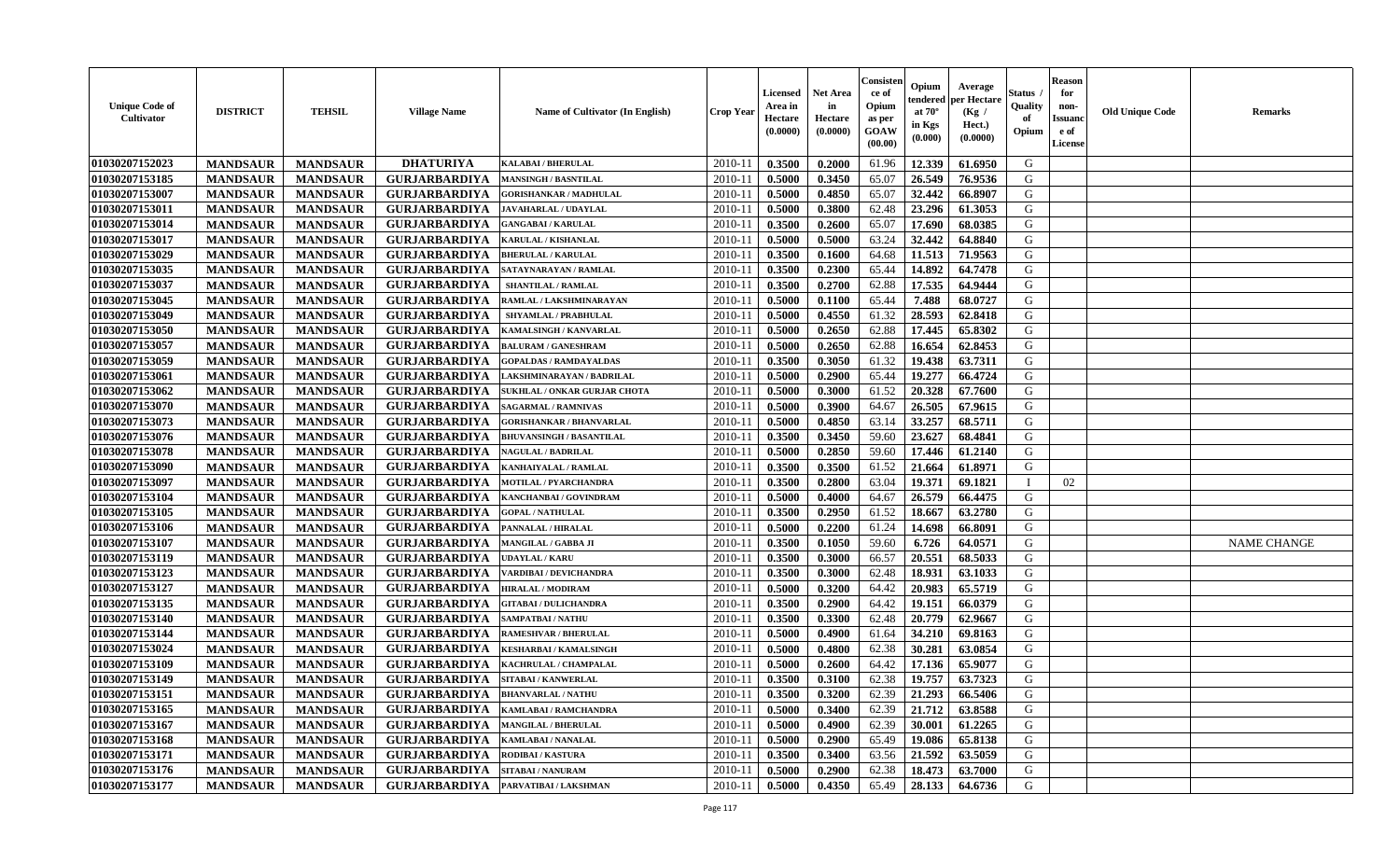| <b>Unique Code of</b><br>Cultivator | <b>DISTRICT</b> | <b>TEHSIL</b>   | <b>Village Name</b>  | Name of Cultivator (In English)  | Crop Year   | Licensed<br>Area in<br>Hectare<br>(0.0000) | <b>Net Area</b><br>in<br>Hectare<br>(0.0000) | Consisten<br>ce of<br>Opium<br>as per<br><b>GOAW</b><br>(00.00) | Opium<br>tendered<br>at $70^\circ$<br>in Kgs<br>$(\mathbf{0.000})$ | Average<br>per Hectare<br>(Kg /<br>Hect.)<br>(0.0000) | Status<br>Quality<br>of<br>Opium | <b>Reason</b><br>for<br>non-<br><b>Issuand</b><br>e of<br>License | <b>Old Unique Code</b> | <b>Remarks</b> |
|-------------------------------------|-----------------|-----------------|----------------------|----------------------------------|-------------|--------------------------------------------|----------------------------------------------|-----------------------------------------------------------------|--------------------------------------------------------------------|-------------------------------------------------------|----------------------------------|-------------------------------------------------------------------|------------------------|----------------|
| 01030207153183                      | <b>MANDSAUR</b> | <b>MANDSAUR</b> | <b>GURJARBARDIYA</b> | VAJIBAI / GANESHRAM              | 2010-11     | 0.3500                                     | 0.2800                                       | 59.77                                                           | 17.274                                                             | 61.6929                                               | G                                |                                                                   |                        |                |
| 01030207153184                      | <b>MANDSAUR</b> | <b>MANDSAUR</b> | <b>GURJARBARDIYA</b> | <b>BADRILAL / AMRITRAM</b>       | 2010-1      | 0.5000                                     | 0.2700                                       | 63.56                                                           | 17.524                                                             | 64.9037                                               | G                                |                                                                   |                        |                |
| 01030207153187                      | <b>MANDSAUR</b> | <b>MANDSAUR</b> | <b>GURJARBARDIYA</b> | <b>GHANSHYAM / BAGDIRAM</b>      | 2010-1      | 0.5000                                     | 0.2400                                       | 64.57                                                           | 15.368                                                             | 64.0333                                               | G                                |                                                                   |                        |                |
| 01030207153189                      | <b>MANDSAUR</b> | <b>MANDSAUR</b> | <b>GURJARBARDIYA</b> | <b>JAGADISH / KACHRULAL</b>      | $2010 - 1$  | 0.5000                                     | 0.2600                                       | 64.57                                                           | 17.249                                                             | 66.3423                                               | G                                |                                                                   |                        |                |
| 01030207153207                      | <b>MANDSAUR</b> | <b>MANDSAUR</b> | <b>GURJARBARDIYA</b> | KAMLIBAI / RAMCHANDRA            | 2010-11     | 0.3500                                     | 0.3350                                       | 67.27                                                           | 10.686                                                             | 31.8985                                               | G                                | 04                                                                |                        |                |
| 01030207153222                      | <b>MANDSAUR</b> | <b>MANDSAUR</b> | <b>GURJARBARDIYA</b> | <b>GOPILAL / RAMLAL</b>          | 2010-1      | 0.5000                                     | 0.1950                                       | 66.57                                                           | 13.428                                                             | 68.8615                                               | G                                |                                                                   |                        |                |
| 01030207153229                      | <b>MANDSAUR</b> | <b>MANDSAUR</b> | <b>GURJARBARDIYA</b> | CHANDRAKALABAI / RAMPRASAD       | $2010-1$    | 0.3500                                     | 0.1850                                       | 65.49                                                           | 12.321                                                             | 66.6000                                               | G                                |                                                                   |                        |                |
| 01030207153232                      | <b>MANDSAUR</b> | <b>MANDSAUR</b> | <b>GURJARBARDIYA</b> | <b>KARULAL / RAMLAL</b>          | $2010 - 1$  | 0.3500                                     | 0.2750                                       | 63.56                                                           | 17.306                                                             | 62.9309                                               | G                                |                                                                   |                        |                |
| 01030207153253                      | <b>MANDSAUR</b> | <b>MANDSAUR</b> | <b>GURJARBARDIYA</b> | VARDICHANDRA / RAMDAYALDAS       | 2010-11     | 0.3500                                     | 0.3000                                       | 59.77                                                           | 17.948                                                             | 59.8267                                               | G                                |                                                                   |                        |                |
| 01030207153255                      | <b>MANDSAUR</b> | <b>MANDSAUR</b> | <b>GURJARBARDIYA</b> | RAMKUNVARBAI / BABULAL           | 2010-1      | 0.3500                                     | 0.2050                                       | 66.54                                                           | 14.449                                                             | 70.4829                                               | G                                |                                                                   |                        |                |
| 01030207153261                      | <b>MANDSAUR</b> | <b>MANDSAUR</b> | <b>GURJARBARDIYA</b> | PANNALAL / KARULAL               | 2010-11     | 0.3500                                     | 0.2050                                       | 63.94                                                           | 13.601                                                             | 66.3463                                               | G                                |                                                                   |                        |                |
| 01030207153264                      | <b>MANDSAUR</b> | <b>MANDSAUR</b> | <b>GURJARBARDIYA</b> | DAYARAM / RADHAKISHAN            | 2010-11     | 0.5000                                     | 0.2700                                       | 63.94                                                           | 17.602                                                             | 65.1926                                               | G                                |                                                                   |                        |                |
| 01030207153267                      | <b>MANDSAUR</b> | <b>MANDSAUR</b> | <b>GURJARBARDIYA</b> | <b>VINOD / KHEMRAJ</b>           | $2010 - 11$ | 0.3500                                     | 0.3450                                       | 64.01                                                           | 22.970                                                             | 66.5797                                               | G                                |                                                                   |                        |                |
| 01030207153284                      | <b>MANDSAUR</b> | <b>MANDSAUR</b> | <b>GURJARBARDIYA</b> | SUNDARBAI / GANESHRAM            | $2010-1$    | 0.3500                                     | 0.3450                                       | 64.01                                                           | 22.989                                                             | 66.6348                                               | G                                |                                                                   |                        |                |
| 01030207153287                      | <b>MANDSAUR</b> | <b>MANDSAUR</b> | <b>GURJARBARDIYA</b> | <b>LALCHANDRA / MANGILAL</b>     | $2010 - 1$  | 0.5000                                     | 0.1850                                       | 65.32                                                           | 12.411                                                             | 67.0865                                               | G                                |                                                                   |                        |                |
| 01030207153288                      | <b>MANDSAUR</b> | <b>MANDSAUR</b> | <b>GURJARBARDIYA</b> | <b>CHANDBEE / NATHE KHAN</b>     | $2010 - 1$  | 0.5000                                     | 0.3850                                       | 62.47                                                           | 25.532                                                             | 66.3169                                               | G                                |                                                                   |                        |                |
| 01030207153290                      | <b>MANDSAUR</b> | <b>MANDSAUR</b> | <b>GURJARBARDIYA</b> | SHAMBULAL / SHIVNARAYAN          | 2010-11     | 0.5000                                     | 0.3600                                       | 59.58                                                           | 21.823                                                             | 60.6194                                               | G                                |                                                                   |                        |                |
| 01030207153273                      | <b>MANDSAUR</b> | <b>MANDSAUR</b> | <b>GURJARBARDIYA</b> | <b>INDRABI/SUKHLAL</b>           | $2010 - 11$ | 0.3500                                     | 0.2400                                       | 57.70                                                           | 13.766                                                             | 57.3583                                               | G                                |                                                                   |                        |                |
| 01030207153294                      | <b>MANDSAUR</b> | <b>MANDSAUR</b> | <b>GURJARBARDIYA</b> | RADHESHYAM / RAMNIVAS            | $2010-1$    | 0.3500                                     | 0.3050                                       | 63.88                                                           | 19.593                                                             | 64.2393                                               | G                                |                                                                   |                        |                |
| 01030207153295                      | <b>MANDSAUR</b> | <b>MANDSAUR</b> | <b>GURJARBARDIYA</b> | <b>BHANVARLAL / BHERULAI</b>     | $2010 - 11$ | 0.5000                                     | 0.4900                                       | 61.15                                                           | 31.711                                                             | 64.7163                                               | G                                |                                                                   |                        |                |
| 01030207153179                      | <b>MANDSAUR</b> | <b>MANDSAUR</b> | <b>GURJARBARDIYA</b> | <b>BHANVARBAI/SHRILAL</b>        | $2010-1$    | 0.3500                                     | 0.3150                                       | 64.11                                                           | 20.808                                                             | 66.0571                                               | G                                |                                                                   |                        |                |
| 01030207153210                      | <b>MANDSAUR</b> | <b>MANDSAUR</b> | <b>GURJARBARDIYA</b> | <b>JETRAM / BHANVARLAL</b>       | 2010-11     | 0.5000                                     | 0.4750                                       | 64.01                                                           | 32.234                                                             | 67.8611                                               | G                                |                                                                   |                        |                |
| 01030207153170                      | <b>MANDSAUR</b> | <b>MANDSAUR</b> | <b>GURJARBARDIYA</b> | <b>BAGDIRAM / AMRITRAM</b>       | 2010-11     | 0.3500                                     | 0.2450                                       | 59.58                                                           | 15.031                                                             | 61.3510                                               | G                                |                                                                   |                        |                |
| 01030207153300                      | <b>MANDSAUR</b> | <b>MANDSAUR</b> | <b>GURJARBARDIYA</b> | <b>BASNTILAL / PANNALAL</b>      | 2010-1      | 0.5000                                     | 0.3950                                       | 64.44                                                           | 26.153                                                             | 66.2101                                               | G                                |                                                                   |                        |                |
| 01030207153113                      | <b>MANDSAUR</b> | <b>MANDSAUR</b> | <b>GURJARBARDIYA</b> | NANDLAL / JAGANNATH              | $2010-1$    | 0.5000                                     | 0.4600                                       | 64.44                                                           | 31.474                                                             | 68.4217                                               | G                                |                                                                   |                        |                |
| 01030207153173                      | <b>MANDSAUR</b> | <b>MANDSAUR</b> | <b>GURJARBARDIYA</b> | <b>RAGHUNATH / GOTAM</b>         | 2010-11     | 0.5000                                     | 0.2500                                       | 65.32                                                           | 16.526                                                             | 66.1040                                               | G                                |                                                                   |                        |                |
| 01030207153131                      | <b>MANDSAUR</b> | <b>MANDSAUR</b> | <b>GURJARBARDIYA</b> | <b>MANGILAL / RAMLAL</b>         | $2010 - 1$  | 0.3500                                     | 0.2000                                       | 69.37                                                           | 14.013                                                             | 70.0650                                               | G                                |                                                                   |                        |                |
| 01030207153148                      | <b>MANDSAUR</b> | <b>MANDSAUR</b> | <b>GURJARBARDIYA</b> | LAXMINARAYAN / AMARA CHOTA       | $2010 - 11$ | 0.3500                                     | 0.3050                                       | 67.59                                                           | 20.702                                                             | 67.8754                                               | G                                |                                                                   |                        |                |
| 01030207153298                      | <b>MANDSAUR</b> | <b>MANDSAUR</b> | <b>GURJARBARDIYA</b> | SHYAMLAL / MOTILAL               | $2010 - 1$  | 0.5000                                     | 0.4100                                       | 64.44                                                           | 26.476                                                             | 64.5756                                               | G                                |                                                                   |                        |                |
| 01030207153182                      | <b>MANDSAUR</b> | <b>MANDSAUR</b> | <b>GURJARBARDIYA</b> | <b>BHAGATRAM / DEVRAM</b>        | $2010 - 1$  | 0.5000                                     | 0.2150                                       | 64.03                                                           | 14.059                                                             | 65.3907                                               | G                                |                                                                   |                        |                |
| 01030207153006                      | <b>MANDSAUR</b> | <b>MANDSAUR</b> | <b>GURJARBARDIYA</b> | SUKHLAL / DEVRAM URF JAMNALAL    | $2010 - 11$ | 0.3500                                     | 0.1900                                       | 67.59                                                           | 13.267                                                             | 69.8263                                               | G                                |                                                                   |                        |                |
| 01030207153245                      | <b>MANDSAUR</b> | <b>MANDSAUR</b> | <b>GURJARBARDIYA</b> | <b>BHUVANIRAM / CHENRAM</b>      | 2010-11     | 0.5000                                     | 0.1700                                       | 62.47                                                           | 11.129                                                             | 65.4647                                               | G                                |                                                                   |                        |                |
| 01030207153044                      | <b>MANDSAUR</b> | <b>MANDSAUR</b> | <b>GURJARBARDIYA</b> | <b>BALMUKAND / AMRITRAM</b>      | 2010-1      | 0.3500                                     | 0.3500                                       | 63.94                                                           | 23.320                                                             | 66.6286                                               | G                                |                                                                   |                        |                |
| 01030207153051                      | <b>MANDSAUR</b> | <b>MANDSAUR</b> | <b>GURJARBARDIYA</b> | <b>SURESHCHANDRA / HAJARILAL</b> | 2010-11     | 0.5000                                     | 0.2750                                       | 63.88                                                           | 18.306                                                             | 66.5673                                               | G                                |                                                                   |                        |                |
| 01030207153145                      | <b>MANDSAUR</b> | <b>MANDSAUR</b> | <b>GURJARBARDIYA</b> | <b>BHAGATRAM / BHAIRULAL</b>     | 2010-11     | 0.3500                                     | 0.3250                                       | 64.06                                                           | 22.238                                                             | 68.4246                                               | G                                |                                                                   |                        |                |
| 01030207153156                      | <b>MANDSAUR</b> | <b>MANDSAUR</b> | <b>GURJARBARDIYA</b> | RUKAMANIBAI / BASANTILAL         | 2010-11     | 0.5000                                     | 0.4100                                       |                                                                 | 61.48   26.182                                                     | 63.8585                                               | G                                |                                                                   |                        |                |
| 01030207153154                      | <b>MANDSAUR</b> | <b>MANDSAUR</b> | <b>GURJARBARDIYA</b> | <b>BHUVANI / KHEMRAJ</b>         | 2010-11     | 0.5000                                     | 0.1850                                       | 67.42                                                           | 12.270                                                             | 66.3243                                               | G                                |                                                                   |                        |                |
| 01030207153081                      | <b>MANDSAUR</b> | <b>MANDSAUR</b> | <b>GURJARBARDIYA</b> | <b>BADRILAL / RAMCHANDRA</b>     | 2010-11     | 0.3500                                     | 0.1550                                       | 61.48                                                           | 11.347                                                             | 73.2065                                               | G                                |                                                                   |                        |                |
| 01030207153152                      | <b>MANDSAUR</b> | <b>MANDSAUR</b> | <b>GURJARBARDIYA</b> | <b>KACHRU / MANGU</b>            | 2010-11     | 0.3500                                     | 0.2800                                       | 62.61                                                           | 17.298                                                             | 61.7786                                               | G                                |                                                                   |                        |                |
| 01030207153282                      | <b>MANDSAUR</b> | <b>MANDSAUR</b> | <b>GURJARBARDIYA</b> | <b>MANGUDAS / SAVADAS</b>        | 2010-11     | 0.5000                                     | 0.2850                                       | 64.06                                                           | 20.408                                                             | 71.6070                                               | G                                |                                                                   |                        |                |
| 01030207153293                      | <b>MANDSAUR</b> | <b>MANDSAUR</b> | <b>GURJARBARDIYA</b> | HARISHANKAR / MADHULAL           | 2010-11     | 0.3500                                     | 0.2800                                       | 64.24                                                           | 18.657                                                             | 66.6321                                               | G                                |                                                                   |                        |                |
| 01030207153169                      | <b>MANDSAUR</b> | <b>MANDSAUR</b> | <b>GURJARBARDIYA</b> | <b>SAMANDLAL / CHAINRAM</b>      | 2010-11     | 0.5000                                     | 0.4600                                       | 65.35                                                           | 30.724                                                             | 66.7913                                               | G                                |                                                                   |                        |                |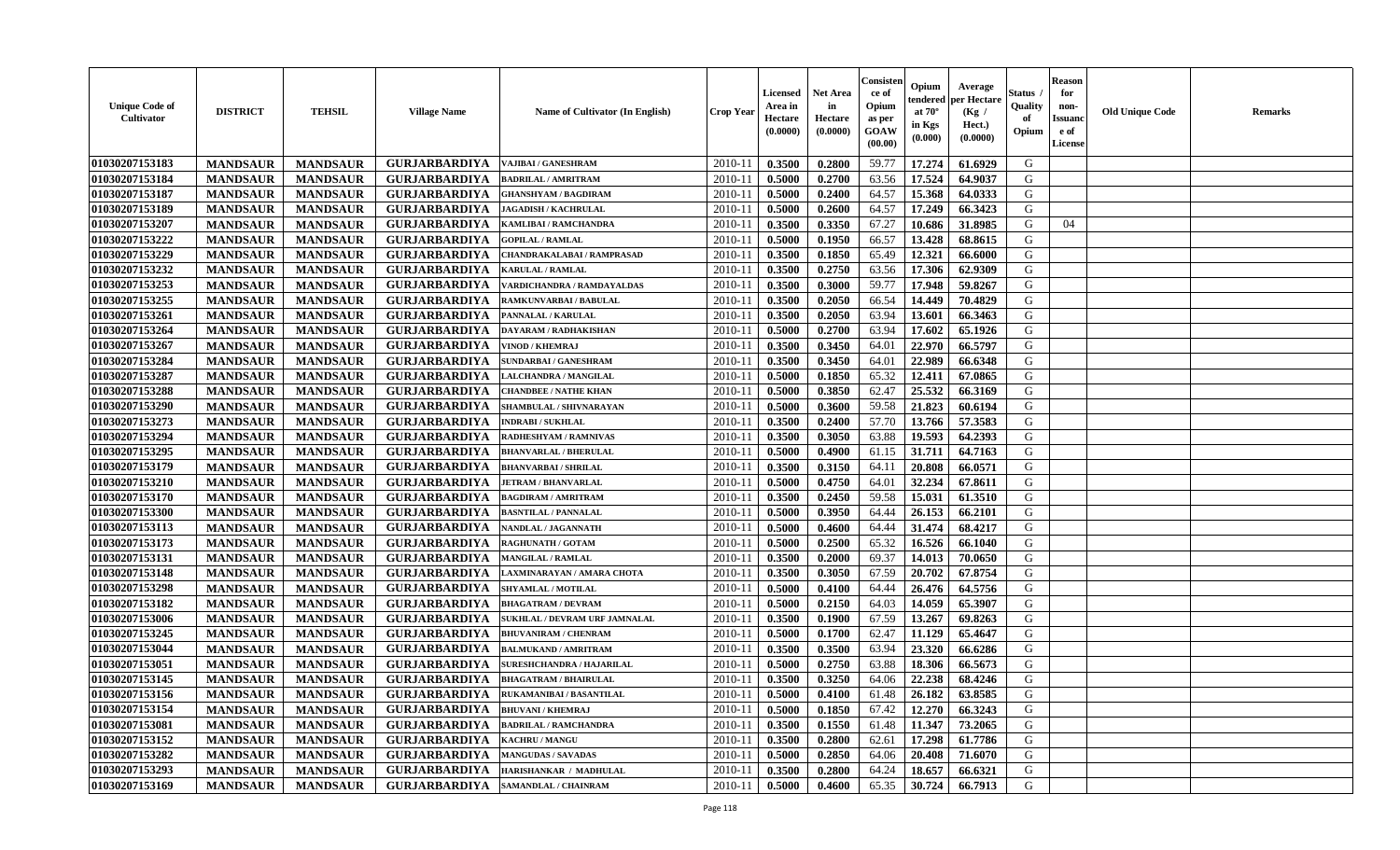| <b>Unique Code of</b><br>Cultivator | <b>DISTRICT</b> | <b>TEHSIL</b>   | <b>Village Name</b>  | <b>Name of Cultivator (In English)</b> | Crop Year   | <b>Licensed</b><br>Area in<br>Hectare<br>(0.0000) | <b>Net Area</b><br>in<br>Hectare<br>(0.0000) | Consister<br>ce of<br>Opium<br>as per<br><b>GOAW</b><br>(00.00) | Opium<br>endered<br>at $70^{\circ}$<br>in Kgs<br>$(\mathbf{0.000})$ | Average<br>per Hectare<br>(Kg /<br>Hect.)<br>(0.0000) | Status<br>Quality<br>of<br>Opium | <b>Reason</b><br>for<br>non-<br><b>Issuanc</b><br>e of<br><b>License</b> | <b>Old Unique Code</b> | <b>Remarks</b> |
|-------------------------------------|-----------------|-----------------|----------------------|----------------------------------------|-------------|---------------------------------------------------|----------------------------------------------|-----------------------------------------------------------------|---------------------------------------------------------------------|-------------------------------------------------------|----------------------------------|--------------------------------------------------------------------------|------------------------|----------------|
| 01030207153175                      | <b>MANDSAUR</b> | <b>MANDSAUR</b> | <b>GURJARBARDIYA</b> | <b>MOTILAL / MANA</b>                  | 2010-11     | 0.3500                                            | 0.2950                                       | 62.61                                                           | 18.711                                                              | 63.4271                                               | G                                | 06                                                                       |                        |                |
| 01030207153250                      | <b>MANDSAUR</b> | <b>MANDSAUR</b> | <b>GURJARBARDIYA</b> | <b>MATHURALAL / PRABHULAL</b>          | 2010-11     | 0.3500                                            | 0.3500                                       | 61.63                                                           | 22.433                                                              | 64.0943                                               | G                                |                                                                          |                        |                |
| 01030207153263                      | <b>MANDSAUR</b> | <b>MANDSAUR</b> | <b>GURJARBARDIYA</b> | SHIVNARAYAN / GUMANIRAM                | 2010-11     | 0.3500                                            | 0.3050                                       | 65.35                                                           | 20.688                                                              | 67.8295                                               | G                                |                                                                          |                        |                |
| 01030207153067                      | <b>MANDSAUR</b> | <b>MANDSAUR</b> | <b>GURJARBARDIYA</b> | <b>KARULAL / MANGILAL</b>              | 2010-11     | 0.3500                                            | 0.3500                                       | 65.35                                                           | 22.406                                                              | 64.0171                                               | G                                |                                                                          |                        |                |
| 01030207153124                      | <b>MANDSAUR</b> | <b>MANDSAUR</b> | <b>GURJARBARDIYA</b> | RAMLAL / MANGILAL GURJAR               | $2010 - 11$ | 0.3500                                            | 0.3250                                       | 60.38                                                           | 20.417                                                              | 62.8215                                               | G                                |                                                                          |                        |                |
| 01030207153211                      | <b>MANDSAUR</b> | <b>MANDSAUR</b> | <b>GURJARBARDIYA</b> | KARU / KISHAN BADA                     | 2010-11     | 0.3500                                            | 0.3000                                       | 62.61                                                           | 19.525                                                              | 65.0833                                               | G                                | 06                                                                       |                        |                |
| 01030207153243                      | <b>MANDSAUR</b> | <b>MANDSAUR</b> | <b>GURJARBARDIYA</b> | <b>RATANBAI/BAPULAL</b>                | 2010-11     | 0.3500                                            | 0.2750                                       | 62.70                                                           | 17.493                                                              | 63.6109                                               | G                                |                                                                          |                        |                |
| 01030207153013                      | <b>MANDSAUR</b> | <b>MANDSAUR</b> | <b>GURJARBARDIYA</b> | KAILASHBAI / GIRADHARILAL              | 2010-11     | 0.3500                                            | 0.2200                                       | 64.63                                                           | 14.616                                                              | 66.4364                                               | G                                |                                                                          |                        |                |
| 01030207153092                      | <b>MANDSAUR</b> | <b>MANDSAUR</b> | <b>GURJARBARDIYA</b> | <b>BHAIRULAL / PYARCHANDRA</b>         | 2010-11     | 0.3500                                            | 0.2350                                       | 59.15                                                           | 13.917                                                              | 59.2213                                               | G                                |                                                                          |                        |                |
| 01030207153181                      | <b>MANDSAUR</b> | <b>MANDSAUR</b> | <b>GURJARBARDIYA</b> | RAMKUVARBAI / UNKARLAL                 | 2010-11     | 0.3500                                            | 0.1950                                       | 62.70                                                           | 13.024                                                              | 66.7897                                               | G                                |                                                                          |                        |                |
| 01030207153247                      | <b>MANDSAUR</b> | <b>MANDSAUR</b> | <b>GURJARBARDIYA</b> | KAMLABAI / GIRDHARI                    | 2010-11     | 0.3500                                            | 0.1850                                       | 59.15                                                           | 11.627                                                              | 62.8486                                               | G                                |                                                                          |                        |                |
| 01030207153063                      | <b>MANDSAUR</b> | <b>MANDSAUR</b> | <b>GURJARBARDIYA</b> | <b>BHAGATRAM / KISHANLAL</b>           | 2010-11     | 0.3500                                            | 0.3500                                       | 57.46                                                           | 20.275                                                              | 57.9286                                               | G                                |                                                                          |                        |                |
| 01030207153286                      | <b>MANDSAUR</b> | <b>MANDSAUR</b> | <b>GURJARBARDIYA</b> | SHYAMUBAI / MANNALAL                   | 2010-11     | 0.5000                                            | 0.3350                                       | 64.34                                                           | 22.096                                                              | 65.9582                                               | G                                |                                                                          |                        |                |
| 01030207153158                      | <b>MANDSAUR</b> | <b>MANDSAUR</b> | <b>GURJARBARDIYA</b> | BHANVARBAI / LAKSHMINARAYAN            | $2010 - 11$ | 0.5000                                            | 0.4150                                       | 66.23                                                           | 27.902                                                              | 67.2337                                               | ${\bf G}$                        |                                                                          |                        |                |
| 01030207153219                      | <b>MANDSAUR</b> | <b>MANDSAUR</b> | <b>GURJARBARDIYA</b> | <b>MOHANLAL / KHEMRAJ</b>              | 2010-11     | 0.3500                                            | 0.2300                                       | 66.23                                                           | 15.176                                                              | 65.9826                                               | G                                |                                                                          |                        |                |
| 01030207154005                      | <b>MANDSAUR</b> | <b>MANDSAUR</b> | <b>ISHAKPUR</b>      | <b>MOTYABAI/DEVRAM</b>                 | 2010-11     | 0.3500                                            | 0.1900                                       | 62.53                                                           | 12.738                                                              | 67.0421                                               | G                                |                                                                          |                        |                |
| 01030207154012                      | <b>MANDSAUR</b> | <b>MANDSAUR</b> | <b>ISHAKPUR</b>      | <b>BHARATSINGH / KALURAM</b>           | 2010-11     | 0.3500                                            | 0.2500                                       | 62.53                                                           | 15.766                                                              | 63.0640                                               | G                                |                                                                          |                        |                |
| 01030207154018                      | <b>MANDSAUR</b> | <b>MANDSAUR</b> | <b>ISHAKPUR</b>      | <b>BHAGVATIBAI / DEVILAL</b>           | 2010-11     | 0.5000                                            | 0.4300                                       | 58.73                                                           | 25.808                                                              | 60.0186                                               | G                                |                                                                          |                        |                |
| 01030207154050                      | <b>MANDSAUR</b> | <b>MANDSAUR</b> | <b>ISHAKPUR</b>      | RAJARAM / RADHAKISHAN                  | 2010-11     | 0.3500                                            | 0.3400                                       | 58.98                                                           | 20.483                                                              | 60.2441                                               | G                                |                                                                          |                        |                |
| 01030207154007                      | <b>MANDSAUR</b> | <b>MANDSAUR</b> | <b>ISHAKPUR</b>      | <b>OMPRAKASH / MANGILAL</b>            | 2010-11     | 0.5000                                            | 0.3150                                       | 58.73                                                           | 19.331                                                              | 61.3683                                               | G                                |                                                                          |                        |                |
| 01030207154028                      | <b>MANDSAUR</b> | <b>MANDSAUR</b> | <b>ISHAKPUR</b>      | <b>KASHIRAM / GULAB</b>                | 2010-11     | 0.5000                                            | 0.3600                                       | 58.73                                                           | 21.453                                                              | 59.5917                                               | G                                |                                                                          |                        |                |
| 01030207154045                      | <b>MANDSAUR</b> | <b>MANDSAUR</b> | <b>ISHAKPUR</b>      | <b>RUKAMANIBAI / RAMA</b>              | $2010 - 11$ | 0.3500                                            | 0.3500                                       | 58.98                                                           | 21.561                                                              | 61.6029                                               | G                                |                                                                          |                        |                |
| 01030207154019                      | <b>MANDSAUR</b> | <b>MANDSAUR</b> | <b>ISHAKPUR</b>      | RAMPRAHALAD / CHHAGANLAL               | 2010-11     | 0.5000                                            | 0.3900                                       | 61.13                                                           | 24.801                                                              | 63.5923                                               | G                                |                                                                          |                        |                |
| 01030207154003                      | <b>MANDSAUR</b> | <b>MANDSAUR</b> | <b>ISHAKPUR</b>      | <b>GITABAI/SUKHLAL</b>                 | 2010-11     | 0.3500                                            | 0.3450                                       | 56.37                                                           | 19.609                                                              | 56.8377                                               | G                                |                                                                          |                        |                |
| 01030207154062                      | <b>MANDSAUR</b> | <b>MANDSAUR</b> | <b>ISHAKPUR</b>      | <b>JETRAM / BRADILAL</b>               | 2010-11     | 0.5000                                            | 0.5000                                       | 60.00                                                           | 31.149                                                              | 62.2980                                               | G                                |                                                                          |                        |                |
| 01030207154039                      | <b>MANDSAUR</b> | <b>MANDSAUR</b> | <b>ISHAKPUR</b>      | <b>NAGULAL / DHURA</b>                 | 2010-11     | 0.3500                                            | 0.1950                                       | 58.98                                                           | 11.956                                                              | 61.3128                                               | G                                |                                                                          |                        |                |
| 01030207154061                      | <b>MANDSAUR</b> | <b>MANDSAUR</b> | <b>ISHAKPUR</b>      | <b>GITABAI/AMARSINGH</b>               | 2010-11     | 0.5000                                            | 0.4100                                       | 56.12                                                           | 23.643                                                              | 57.6659                                               | G                                |                                                                          |                        |                |
| 01030207154014                      | <b>MANDSAUR</b> | <b>MANDSAUR</b> | <b>ISHAKPUR</b>      | <b>BABUBAI/KACHRU</b>                  | 2010-11     | 0.3500                                            | 0.3450                                       | 62.53                                                           | 21.939                                                              | 63.5913                                               | G                                |                                                                          |                        |                |
| 01030207154051                      | <b>MANDSAUR</b> | <b>MANDSAUR</b> | <b>ISHAKPUR</b>      | <b>BHANVARLAL / KHEMRAJ</b>            | 2010-11     | 0.3500                                            | 0.3100                                       | 58.98                                                           | 18.975                                                              | 61.2097                                               | G                                |                                                                          |                        |                |
| 01030207154057                      | <b>MANDSAUR</b> | <b>MANDSAUR</b> | <b>ISHAKPUR</b>      | <b>DHAPUBAI/KANIRAM</b>                | 2010-11     | 0.3500                                            | 0.3000                                       | 58.93                                                           | 17.999                                                              | 59.9967                                               | G                                |                                                                          |                        |                |
| 01030207154013                      | <b>MANDSAUR</b> | <b>MANDSAUR</b> | <b>ISHAKPUR</b>      | FAKIRCHAND / BHUVANIRAM                | 2010-11     | 0.3500                                            | 0.3400                                       | 59.53                                                           | 20.121                                                              | 59.1794                                               | G                                |                                                                          |                        |                |
| 01030207154064                      | <b>MANDSAUR</b> | <b>MANDSAUR</b> | <b>ISHAKPUR</b>      | <b>BALARAM / UDDA</b>                  | 2010-11     | 0.5000                                            | 0.4000                                       | 61.63                                                           | 25.101                                                              | 62.7525                                               | G                                |                                                                          | 01050210138024         |                |
| 01030207155027                      | <b>MANDSAUR</b> | <b>MANDSAUR</b> | <b>KAMALPURA</b>     | <b>GANGABAI / BHAGIRATH</b>            | 2010-11     | 0.5000                                            | 0.2550                                       | 63.26                                                           | 16.357                                                              | 64.1451                                               | G                                |                                                                          |                        |                |
| 01030207155030                      | <b>MANDSAUR</b> | <b>MANDSAUR</b> | <b>KAMALPURA</b>     | <b>JHUJHAR / NANURAM</b>               | 2010-11     | 0.5000                                            | 0.2100                                       | 51.88                                                           | 11.554                                                              | 55.0190                                               | G                                | 04                                                                       |                        |                |
| 01030207155039                      | <b>MANDSAUR</b> | <b>MANDSAUR</b> | <b>KAMALPURA</b>     | <b>JUJHARLAL / MANGILAL</b>            | 2010-11     | 0.5000                                            | 0.1000                                       | 62.70                                                           | 6.718                                                               | 67.1800                                               | G                                |                                                                          |                        |                |
| 01030207155005                      | <b>MANDSAUR</b> | <b>MANDSAUR</b> | <b>KAMALPURA</b>     | <b>KISHANLAL / GANESHRAM</b>           | 2010-11     | 0.5000                                            | 0.1900                                       | 61.28                                                           | 13.324                                                              | 70.1263                                               | G                                |                                                                          |                        |                |
| 01030207155020                      | <b>MANDSAUR</b> | <b>MANDSAUR</b> | <b>KAMALPURA</b>     | <b>SHAKUBAI/NATHU</b>                  | 2010-11     | 0.3500                                            | 0.1150                                       | 61.28                                                           | 7.861                                                               | 68.3565                                               | G                                |                                                                          |                        |                |
| 01030207155036                      | <b>MANDSAUR</b> | <b>MANDSAUR</b> | <b>KAMALPURA</b>     | <b>LALSINGH / AMRASINGH</b>            | 2010-11     | 0.5000                                            | 0.4600                                       | 61.28                                                           | 30.894                                                              | 67.1609                                               | G                                |                                                                          |                        |                |
| 01030207155033                      | <b>MANDSAUR</b> | <b>MANDSAUR</b> | <b>KAMALPURA</b>     | <b>DEVISINGH / BAHADURSINGH</b>        | 2010-11     | 0.3500                                            | 0.0900                                       | 60.24                                                           | 6.084                                                               | 67.6000                                               | G                                |                                                                          |                        |                |
| 01030207155003                      | <b>MANDSAUR</b> | <b>MANDSAUR</b> | <b>KAMALPURA</b>     | <b>NAHARSING / BHUVANISING</b>         | $2010 - 11$ | 0.3500                                            | 0.2000                                       | 60.24                                                           | 12.384                                                              | 61.9200                                               | G                                |                                                                          |                        |                |
| 01030207155007                      | <b>MANDSAUR</b> | <b>MANDSAUR</b> | <b>KAMALPURA</b>     | <b>RAMSINGH / BHANVARSINGH</b>         | 2010-11     | 0.5000                                            | 0.2050                                       | 55.08                                                           | 11.425                                                              | 55.7317                                               | G                                | 04                                                                       |                        |                |
| 01030207155026                      | <b>MANDSAUR</b> | <b>MANDSAUR</b> | <b>KAMALPURA</b>     | <b>RAMLAL / SAWRUP</b>                 | 2010-11     | 0.3500                                            | 0.1000                                       | 60.24                                                           | 6.342                                                               | 63.4200                                               | G                                |                                                                          |                        |                |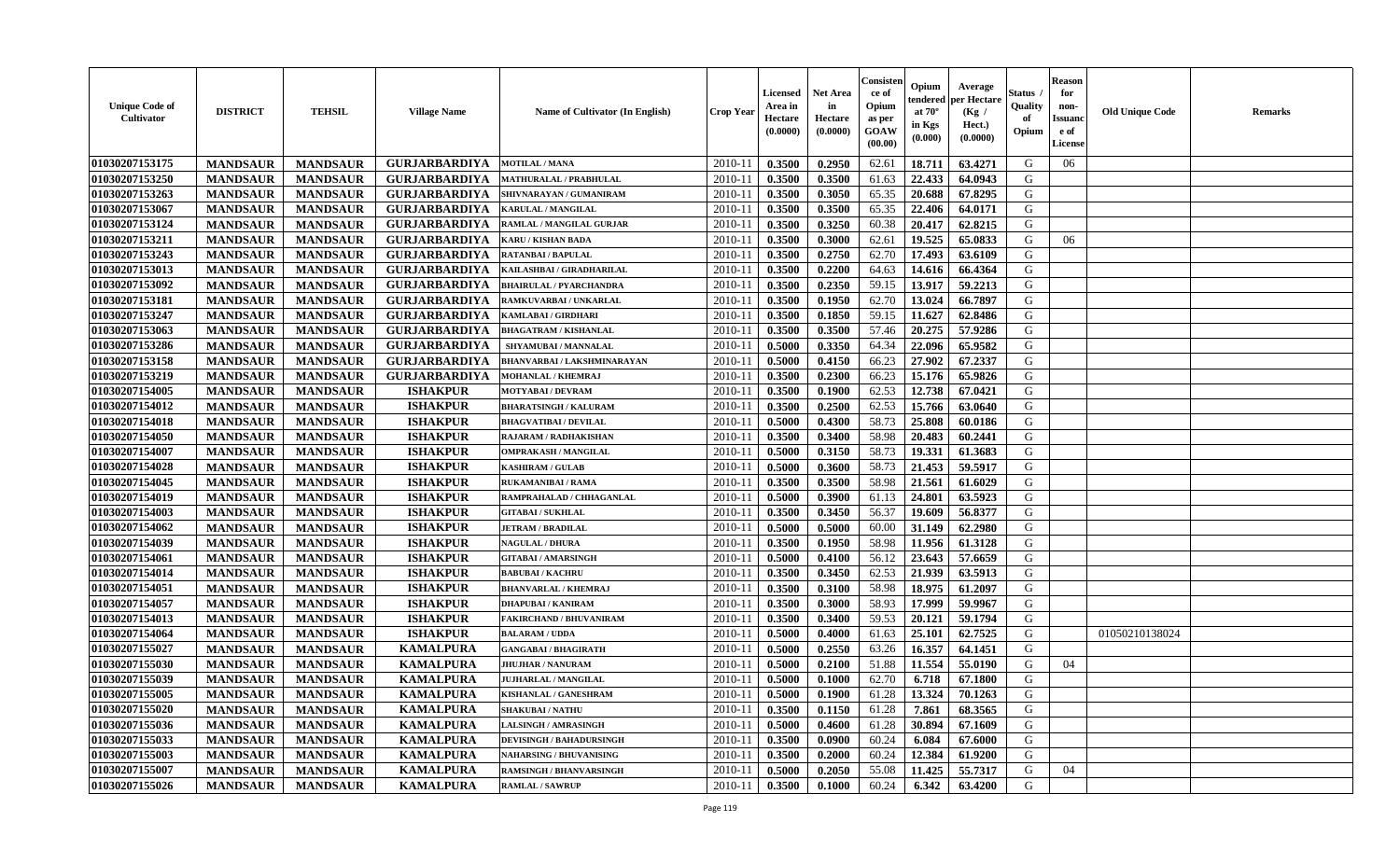| <b>Unique Code of</b><br><b>Cultivator</b> | <b>DISTRICT</b> | <b>TEHSIL</b>   | <b>Village Name</b> | Name of Cultivator (In English) | <b>Crop Year</b> | Licensed<br>Area in<br>Hectare<br>(0.0000) | <b>Net Area</b><br>in<br>Hectare<br>(0.0000) | Consisteı<br>ce of<br>Opium<br>as per<br>GOAW<br>(00.00) | Opium<br>endered<br>at $70^\circ$<br>in Kgs<br>(0.000) | Average<br>per Hectare<br>(Kg /<br>Hect.)<br>(0.0000) | Status<br>Quality<br>of<br>Opium | <b>Reason</b><br>for<br>non-<br>Issuano<br>e of<br>License | <b>Old Unique Code</b> | Remarks            |
|--------------------------------------------|-----------------|-----------------|---------------------|---------------------------------|------------------|--------------------------------------------|----------------------------------------------|----------------------------------------------------------|--------------------------------------------------------|-------------------------------------------------------|----------------------------------|------------------------------------------------------------|------------------------|--------------------|
| 01030207155040                             | <b>MANDSAUR</b> | <b>MANDSAUR</b> | <b>KAMALPURA</b>    | <b>BHAGATRAM / SHIVLAL</b>      | 2010-11          | 0.3500                                     | 0.2900                                       | 66.61                                                    | 19.831                                                 | 68.3828                                               | G                                |                                                            |                        |                    |
| 01030207156017                             | <b>MANDSAUR</b> | <b>MANDSAUR</b> | <b>LACCHAKHEDI</b>  | <b>BAPULAL / KANHAIYALAL</b>    | 2010-11          | 0.5000                                     | 0.3150                                       | 64.33                                                    | 20.236                                                 | 64.2413                                               | G                                |                                                            |                        |                    |
| 01030207156026                             | <b>MANDSAUR</b> | <b>MANDSAUR</b> | <b>LACCHAKHEDI</b>  | <b>BHERULAL / BHAGATRAM</b>     | 2010-11          | 0.5000                                     | 0.3200                                       | 59.72                                                    | 19.725                                                 | 61.6406                                               | G                                |                                                            |                        |                    |
| 01030207156001                             | <b>MANDSAUR</b> | <b>MANDSAUR</b> | <b>LACCHAKHEDI</b>  | <b>SHANTILAL / HIRALAL</b>      | 2010-11          | 0.5000                                     | 0.2850                                       | 61.87                                                    | 18.199                                                 | 63.8561                                               | G                                |                                                            |                        |                    |
| 01030207156003                             | <b>MANDSAUR</b> | <b>MANDSAUR</b> | <b>LACCHAKHEDI</b>  | RADHESHYAM / BAPULAL            | 2010-11          | 0.5000                                     | 0.4050                                       | 65.12                                                    | 26.820                                                 | 66.2222                                               | G                                |                                                            |                        |                    |
| 01030207156005                             | <b>MANDSAUR</b> | <b>MANDSAUR</b> | <b>LACCHAKHEDI</b>  | <b>VISHNULAL / CHAMPALAL</b>    | 2010-11          | 0.5000                                     | 0.4700                                       | 61.87                                                    | 30.007                                                 | 63.8447                                               | G                                |                                                            |                        |                    |
| 01030207156010                             | <b>MANDSAUR</b> | <b>MANDSAUR</b> | <b>LACCHAKHEDI</b>  | <b>MANSINGH / BHANVARLAL</b>    | $2010 - 11$      | 0.5000                                     | 0.2700                                       | 61.87                                                    | 16.643                                                 | 61.6407                                               | G                                |                                                            |                        |                    |
| 01030207156011                             | <b>MANDSAUR</b> | <b>MANDSAUR</b> | <b>LACCHAKHEDI</b>  | <b>BALARAM / BAPULAL</b>        | 2010-11          | 0.5000                                     | 0.4950                                       | 58.35                                                    | 31.501                                                 | 63.6384                                               | G                                |                                                            |                        |                    |
| 01030207156012                             | <b>MANDSAUR</b> | <b>MANDSAUR</b> | <b>LACCHAKHEDI</b>  | <b>BALMUKAND / BHAGATRAM</b>    | 2010-11          | 0.5000                                     | 0.4900                                       | 59.72                                                    | 29.143                                                 | 59.4755                                               | G                                |                                                            |                        |                    |
| 01030207156015                             | <b>MANDSAUR</b> | <b>MANDSAUR</b> | <b>LACCHAKHEDI</b>  | <b>BHAGVATILAL / JAGANNATH</b>  | 2010-11          | 0.5000                                     | 0.4000                                       | 63.28                                                    | 25.637                                                 | 64.0925                                               | G                                |                                                            |                        |                    |
| 01030207156016                             | <b>MANDSAUR</b> | <b>MANDSAUR</b> | <b>LACCHAKHEDI</b>  | MOHANLAL / KESHURAM             | 2010-11          | 0.5000                                     | 0.1000                                       | 65.12                                                    | 6.875                                                  | 68.7500                                               | G                                |                                                            |                        |                    |
| 01030207156018                             | <b>MANDSAUR</b> | <b>MANDSAUR</b> | <b>LACCHAKHEDI</b>  | RAMKANYABAI / RAMGOPAL          | 2010-11          | 0.5000                                     | 0.1500                                       | 59.72                                                    | 9.146                                                  | 60.9733                                               | G                                |                                                            |                        |                    |
| 01030207156019                             | <b>MANDSAUR</b> | <b>MANDSAUR</b> | <b>LACCHAKHEDI</b>  | MEHATABSINGH / ONKARLAL         | 2010-11          | 0.5000                                     | 0.2450                                       | 63.28                                                    | 15.576                                                 | 63.5755                                               | G                                |                                                            |                        |                    |
| 01030207156020                             | <b>MANDSAUR</b> | <b>MANDSAUR</b> | <b>LACCHAKHEDI</b>  | KASTURIBAI / BHERULAL           | 2010-11          | 0.5000                                     | 0.2700                                       | 60.72                                                    | 17.409                                                 | 64.4778                                               | G                                |                                                            |                        |                    |
| 01030207156024                             | <b>MANDSAUR</b> | <b>MANDSAUR</b> | <b>LACCHAKHEDI</b>  | <b>BALDEV / MOHANLAL</b>        | 2010-11          | 0.5000                                     | 0.4200                                       | 63.28                                                    | 27.021                                                 | 64.3357                                               | ${\bf G}$                        |                                                            |                        |                    |
| 01030207156027                             | <b>MANDSAUR</b> | <b>MANDSAUR</b> | <b>LACCHAKHEDI</b>  | <b>JAGANNATH / BHAVARLAL</b>    | 2010-11          | 0.5000                                     | 0.4700                                       | 62.44                                                    | 29.552                                                 | 62.8766                                               | G                                |                                                            |                        | <b>NAME CHANGE</b> |
| 01030207156029                             | <b>MANDSAUR</b> | <b>MANDSAUR</b> | <b>LACCHAKHEDI</b>  | <b>BABULAL / MANGILAL</b>       | 2010-11          | 0.5000                                     | 0.2150                                       | 62.44                                                    | 13.344                                                 | 62.0651                                               | G                                |                                                            |                        |                    |
| 01030207156031                             | <b>MANDSAUR</b> | <b>MANDSAUR</b> | <b>LACCHAKHEDI</b>  | <b>BHERULAL / CHUNNILAL</b>     | 2010-11          | 0.5000                                     | 0.4900                                       | 60.72                                                    | 30.039                                                 | 61.3041                                               | G                                |                                                            |                        |                    |
| 01030207156033                             | <b>MANDSAUR</b> | <b>MANDSAUR</b> | <b>LACCHAKHEDI</b>  | KANHAIYALAL / UDAYRAM           | 2010-11          | 0.5000                                     | 0.4850                                       | 62.44                                                    | 30.854                                                 | 63.6165                                               | G                                |                                                            |                        |                    |
| 01030207156034                             | <b>MANDSAUR</b> | <b>MANDSAUR</b> | <b>LACCHAKHEDI</b>  | <b>DHURILAL / BHAVANIRAM</b>    | 2010-11          | 0.5000                                     | 0.3100                                       | 64.33                                                    | 21.266                                                 | 68.6000                                               | G                                |                                                            |                        |                    |
| 01030207156035                             | <b>MANDSAUR</b> | <b>MANDSAUR</b> | <b>LACCHAKHEDI</b>  | KALURAM / NIRBHAYRAM            | 2010-11          | 0.5000                                     | 0.3100                                       | 60.72                                                    | 19.057                                                 | 61.4742                                               | G                                |                                                            |                        |                    |
| 01030207156040                             | <b>MANDSAUR</b> | <b>MANDSAUR</b> | <b>LACCHAKHEDI</b>  | <b>JHAMKUBAI/KANA</b>           | 2010-11          | 0.5000                                     | 0.1850                                       | 63.79                                                    | 12.521                                                 | 67.6811                                               | G                                |                                                            |                        |                    |
| 01030207156041                             | <b>MANDSAUR</b> | <b>MANDSAUR</b> | <b>LACCHAKHEDI</b>  | RAMSURATBAI / LAXMINARAYAN      | 2010-11          | 0.5000                                     | 0.2950                                       | 63.79                                                    | 19.237                                                 | 65.2102                                               | G                                |                                                            |                        |                    |
| 01030207156043                             | <b>MANDSAUR</b> | <b>MANDSAUR</b> | <b>LACCHAKHEDI</b>  | KALURAM / KISHANLAL             | 2010-11          | 0.3500                                     | 0.2050                                       | 65.12                                                    | 13.154                                                 | 64.1659                                               | G                                |                                                            |                        |                    |
| 01030207156047                             | <b>MANDSAUR</b> | <b>MANDSAUR</b> | <b>LACCHAKHEDI</b>  | RAMCHANDRA / BHAGVAN            | 2010-11          | 0.5000                                     | 0.4900                                       | 63.79                                                    | 32.496                                                 | 66.3184                                               | G                                |                                                            |                        |                    |
| 01030207156048                             | <b>MANDSAUR</b> | <b>MANDSAUR</b> | <b>LACCHAKHEDI</b>  | <b>RAGHUVIR / KISHAN</b>        | 2010-11          | 0.5000                                     | 0.2000                                       | 62.35                                                    | 13.209                                                 | 66.0450                                               | G                                |                                                            |                        |                    |
| 01030207156050                             | <b>MANDSAUR</b> | <b>MANDSAUR</b> | <b>LACCHAKHEDI</b>  | <b>BADRILAL / BHERULAL</b>      | 2010-11          | 0.5000                                     | 0.2450                                       | 62.35                                                    | 15.507                                                 | 63.2939                                               | G                                |                                                            |                        |                    |
| 01030207156053                             | <b>MANDSAUR</b> | <b>MANDSAUR</b> | <b>LACCHAKHEDI</b>  | RAMKANYABAI / FULCHANDRA        | 2010-11          | 0.5000                                     | 0.5050                                       | 64.31                                                    | 33.450                                                 | 66.2376                                               | G                                |                                                            |                        |                    |
| 01030207156056                             | <b>MANDSAUR</b> | <b>MANDSAUR</b> | <b>LACCHAKHEDI</b>  | <b>HUDIBAI/BHABHUTGIR</b>       | 2010-11          | 0.5000                                     | 0.4950                                       | 66.90                                                    | 31.070                                                 | 62.7677                                               | G                                |                                                            |                        |                    |
| 01030207156059                             | <b>MANDSAUR</b> | <b>MANDSAUR</b> | <b>LACCHAKHEDI</b>  | <b>MOHANLAL / BHERULAL</b>      | 2010-11          | 0.5000                                     | 0.1400                                       | 65.08                                                    | 9.390                                                  | 67.0714                                               | G                                |                                                            |                        |                    |
| 01030207156061                             | <b>MANDSAUR</b> | <b>MANDSAUR</b> | <b>LACCHAKHEDI</b>  | <b>DHURILAL / HARDEVRAM</b>     | 2010-11          | 0.3500                                     | 0.2350                                       | 59.90                                                    | 14.239                                                 | 60.5915                                               | G                                |                                                            |                        |                    |
| 01030207156036                             | <b>MANDSAUR</b> | <b>MANDSAUR</b> | <b>LACCHAKHEDI</b>  | <b>BHAGVAN / PRATAP</b>         | 2010-11          | 0.5000                                     | 0.2350                                       | 62.35                                                    | 15.525                                                 | 66.0638                                               | G                                |                                                            |                        |                    |
| 01030207156065                             | <b>MANDSAUR</b> | <b>MANDSAUR</b> | <b>LACCHAKHEDI</b>  | <b>JUJHARSINGH / NANURAM</b>    | 2010-11          | 0.5000                                     | 0.2400                                       | 61.49                                                    | 15.074                                                 | 62.8083                                               | G                                |                                                            |                        |                    |
| 01030207156066                             | <b>MANDSAUR</b> | <b>MANDSAUR</b> | <b>LACCHAKHEDI</b>  | <b>AKARAMKHAN / AAJAD KHAN</b>  | 2010-11          | 0.5000                                     | 0.1550                                       | 61.49                                                    | 9.917                                                  | 63.9806                                               | G                                |                                                            |                        |                    |
| 01030207156067                             | <b>MANDSAUR</b> | <b>MANDSAUR</b> | <b>LACCHAKHEDI</b>  | SAMADBAI / KESHURAM             | 2010-11          | 0.5000                                     | 0.1000                                       | 65.08                                                    | 6.527                                                  | 65.2700                                               | G                                |                                                            |                        |                    |
| 01030207156009                             | <b>MANDSAUR</b> | <b>MANDSAUR</b> | <b>LACCHAKHEDI</b>  | <b>GANPATLAL / DHURILAL</b>     | 2010-11          | 0.3500                                     | 0.1950                                       | 59.90                                                    | 12.074                                                 | 61.9179                                               | G                                |                                                            |                        |                    |
| 01030207156004                             | <b>MANDSAUR</b> | <b>MANDSAUR</b> | <b>LACCHAKHEDI</b>  | <b>ASHOK / RAMESHVAR</b>        | 2010-11          | 0.5000                                     | 0.1750                                       | 61.49                                                    | 11.051                                                 | 63.1486                                               | G                                |                                                            |                        |                    |
| 01030207156007                             | <b>MANDSAUR</b> | <b>MANDSAUR</b> | <b>LACCHAKHEDI</b>  | <b>SHANTILAL / KARULAL</b>      | 2010-11          | 0.5000                                     | 0.1650                                       | 59.90                                                    | 10.919                                                 | 66.1758                                               | G                                |                                                            |                        |                    |
| 01030207156008                             | <b>MANDSAUR</b> | <b>MANDSAUR</b> | <b>LACCHAKHEDI</b>  | SHIVNARAYAN / KARULAL           | $2010 - 11$      | 0.5000                                     | 0.2300                                       | 59.00                                                    | 14.758                                                 | 64.1652                                               | G                                |                                                            |                        |                    |
| 01030207156054                             | <b>MANDSAUR</b> | <b>MANDSAUR</b> | <b>LACCHAKHEDI</b>  | <b>ARDICHAND / BHERULAL</b>     | $2010 - 11$      | 0.5000                                     | 0.2550                                       | 61.21                                                    | 16.221                                                 | 63.6118                                               | ${\bf G}$                        |                                                            |                        |                    |
| 01030207156068                             | <b>MANDSAUR</b> | <b>MANDSAUR</b> | <b>LACCHAKHEDI</b>  | <b>KAMLESH / BHERULAL</b>       | 2010-11          | 0.5000                                     | 0.1800                                       | 59.00                                                    | 11.033                                                 | 61.2944                                               | G                                |                                                            |                        |                    |
| 01030207156052                             | <b>MANDSAUR</b> | <b>MANDSAUR</b> | <b>LACCHAKHEDI</b>  | <b>BALARAM / BHANVARLAL</b>     | 2010-11          | 0.3500                                     | 0.1100                                       | 65.08                                                    | 7.633                                                  | 69.3909                                               | G                                |                                                            |                        |                    |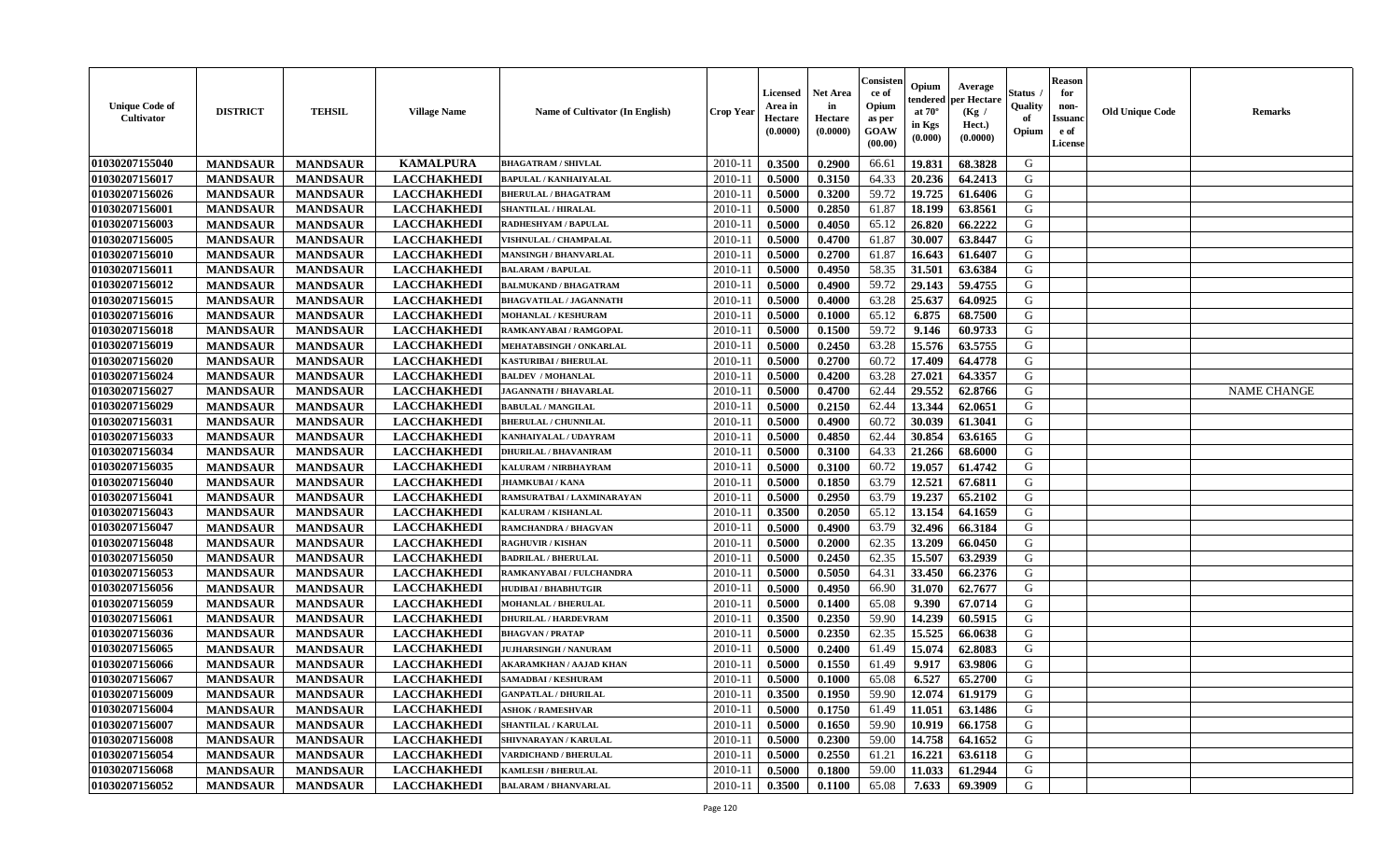| <b>Unique Code of</b><br><b>Cultivator</b> | <b>DISTRICT</b> | <b>TEHSIL</b>   | <b>Village Name</b> | Name of Cultivator (In English) | <b>Crop Year</b> | <b>Licensed</b><br>Area in<br>Hectare<br>(0.0000) | <b>Net Area</b><br>in<br>Hectare<br>(0.0000) | Consister<br>ce of<br>Opium<br>as per<br>GOAW<br>(00.00) | Opium<br>endered<br>at $70^\circ$<br>in Kgs<br>(0.000) | Average<br>per Hectare<br>(Kg /<br>Hect.)<br>(0.0000) | Status<br>Quality<br>of<br>Opium | <b>Reason</b><br>for<br>non-<br><b>Issuand</b><br>e of<br>License | <b>Old Unique Code</b> | <b>Remarks</b>     |
|--------------------------------------------|-----------------|-----------------|---------------------|---------------------------------|------------------|---------------------------------------------------|----------------------------------------------|----------------------------------------------------------|--------------------------------------------------------|-------------------------------------------------------|----------------------------------|-------------------------------------------------------------------|------------------------|--------------------|
| 01030207156063                             | <b>MANDSAUR</b> | <b>MANDSAUR</b> | <b>LACCHAKHEDI</b>  | KARULAL / HARDEVRAM             | 2010-11          | 0.5000                                            | 0.1550                                       | 61.21                                                    | 10.196                                                 | 65.7806                                               | G                                |                                                                   |                        |                    |
| 01030207157003                             | <b>MANDSAUR</b> | <b>MANDSAUR</b> | <b>LASUDI</b>       | <b>RAMESHVAR / BHERULAL</b>     | 2010-11          | 0.5000                                            | 0.3900                                       | 60.37                                                    | 25.709                                                 | 65.9205                                               | G                                |                                                                   |                        |                    |
| 01030207157024                             | <b>MANDSAUR</b> | <b>MANDSAUR</b> | <b>LASUDI</b>       | <b>AMARDAS / HARIDAS</b>        | 2010-11          | 0.5000                                            | 0.2950                                       | 61.70                                                    | 19.321                                                 | 65.4949                                               | G                                |                                                                   |                        |                    |
| 01030207157028                             | <b>MANDSAUR</b> | <b>MANDSAUR</b> | <b>LASUDI</b>       | <b>RAMESHDAS / HARIDAS</b>      | 2010-11          | 0.5000                                            | 0.3000                                       | 63.89                                                    | 19.532                                                 | 65.1067                                               | G                                |                                                                   |                        |                    |
| 01030207157005                             | <b>MANDSAUR</b> | <b>MANDSAUR</b> | <b>LASUDI</b>       | <b>GANGABAI/RATANSING</b>       | 2010-11          | 0.3500                                            | 0.1950                                       | 62.75                                                    | 12.837                                                 | 65.8308                                               | G                                |                                                                   |                        |                    |
| 01030207157006                             | <b>MANDSAUR</b> | <b>MANDSAUR</b> | <b>LASUDI</b>       | <b>MANGILAL / GANGARAM</b>      | 2010-11          | 0.5000                                            | 0.3000                                       | 55.76                                                    | 18.337                                                 | 61.1233                                               | G                                |                                                                   |                        |                    |
| 01030207157004                             | <b>MANDSAUR</b> | <b>MANDSAUR</b> | <b>LASUDI</b>       | HINDUSINGH / BAHADURSINGH       | 2010-11          | 0.3500                                            | 0.3500                                       | 54.71                                                    | 10.833                                                 | 30.9514                                               | G                                | 04                                                                |                        |                    |
| 01030207157019                             | <b>MANDSAUR</b> | <b>MANDSAUR</b> | <b>LASUDI</b>       | <b>JAWAHARLAL / KESHRIMAL</b>   | 2010-11          | 0.5000                                            | 0.4400                                       | 58.42                                                    | 27.891                                                 | 63.3886                                               | G                                |                                                                   |                        |                    |
| 01030207158027                             | <b>MANDSAUR</b> | <b>MANDSAUR</b> | <b>LODH</b>         | RAMCHANDRA / RATANLAL           | 2010-11          | 0.5000                                            | 0.1650                                       | 65.13                                                    | 11.100                                                 | 67.2727                                               | G                                |                                                                   |                        |                    |
| 01030207158002                             | <b>MANDSAUR</b> | <b>MANDSAUR</b> | <b>LODH</b>         | <b>BANSHILAL / RATANLAL</b>     | 2010-11          | 0.5000                                            | 0.1600                                       | 65.30                                                    | 10.980                                                 | 68.6250                                               | G                                |                                                                   |                        |                    |
| 01030207158012                             | <b>MANDSAUR</b> | <b>MANDSAUR</b> | <b>LODH</b>         | <b>BALU / JETRAM</b>            | 2010-11          | 0.5000                                            | 0.1450                                       | 65.30                                                    | 10.373                                                 | 71.5379                                               | $\mathbf G$                      |                                                                   |                        |                    |
| 01030207158014                             | <b>MANDSAUR</b> | <b>MANDSAUR</b> | <b>LODH</b>         | <b>KAILASH / AUKARLAL</b>       | 2010-11          | 0.5000                                            | 0.1550                                       | 62.27                                                    | 9.536                                                  | 61.5226                                               | G                                |                                                                   |                        |                    |
| 01030207158013                             | <b>MANDSAUR</b> | <b>MANDSAUR</b> | <b>LODH</b>         | KOSHALYABAI / BADRILAL          | 2010-11          | 0.5000                                            | 0.2750                                       | 58.40                                                    | 16.294                                                 | 59.2509                                               | G                                |                                                                   |                        |                    |
| 01030207158015                             | <b>MANDSAUR</b> | <b>MANDSAUR</b> | <b>LODH</b>         | <b>PRABHULAL / KISHAN</b>       | $2010 - 11$      | 0.5000                                            | 0.2050                                       | 66.92                                                    | 14.292                                                 | 69.7171                                               | G                                |                                                                   |                        |                    |
| 01030207158016                             | <b>MANDSAUR</b> | <b>MANDSAUR</b> | <b>LODH</b>         | <b>DASHRATH / RATANLAL</b>      | 2010-11          | 0.5000                                            | 0.1450                                       | 65.13                                                    | 10.030                                                 | 69.1724                                               | G                                |                                                                   |                        |                    |
| 01030207158028                             | <b>MANDSAUR</b> | <b>MANDSAUR</b> | <b>LODH</b>         | NATHULAL / BHANVARLAL           | 2010-11          | 0.5000                                            | 0.2150                                       | 65.30                                                    | 14.235                                                 | 66.2093                                               | G                                |                                                                   |                        |                    |
| 01030207158030                             | <b>MANDSAUR</b> | <b>MANDSAUR</b> | <b>LODH</b>         | <b>BHANVARIBAI / GANGARAM</b>   | 2010-11          | 0.3500                                            | 0.2200                                       | 61.81                                                    | 14.234                                                 | 64.7000                                               | G                                |                                                                   |                        |                    |
| 01030207158035                             | <b>MANDSAUR</b> | <b>MANDSAUR</b> | <b>LODH</b>         | <b>MOHANLAL / GOBAR</b>         | 2010-11          | 0.3500                                            | 0.2100                                       | 61.81                                                    | 13.528                                                 | 64.4190                                               | G                                |                                                                   |                        |                    |
| 01030207158037                             | <b>MANDSAUR</b> | <b>MANDSAUR</b> | <b>LODH</b>         | SAMANDARBAI / KARULAL           | 2010-11          | 0.3500                                            | 0.1450                                       | 67.87                                                    | 11.179                                                 | 77.0966                                               | G                                |                                                                   |                        |                    |
| 01030207158044                             | <b>MANDSAUR</b> | <b>MANDSAUR</b> | <b>LODH</b>         | <b>BHERULAL / AMRATRAM</b>      | 2010-11          | 0.3500                                            | 0.1600                                       | 65.30                                                    | 10.802                                                 | 67.5125                                               | G                                |                                                                   |                        |                    |
| 01030207158048                             | <b>MANDSAUR</b> | <b>MANDSAUR</b> | <b>LODH</b>         | RAMNARAYAN / KISHANLAL          | 2010-11          | 0.3500                                            | 0.2100                                       | 64.94                                                    | 13.879                                                 | 66.0905                                               | G                                |                                                                   |                        |                    |
| 01030207158059                             | <b>MANDSAUR</b> | <b>MANDSAUR</b> | <b>LODH</b>         | RATANLAL / HIRALAL GAYARI       | $2010 - 11$      | 0.5000                                            | 0.1400                                       | 64.94                                                    | 9.658                                                  | 68.9857                                               | G                                |                                                                   |                        |                    |
| 01030207158067                             | <b>MANDSAUR</b> | <b>MANDSAUR</b> | <b>LODH</b>         | <b>BHERULAL / NATHULAL</b>      | $2010 - 11$      | 0.5000                                            | 0.1750                                       | 64.94                                                    | 11.745                                                 | 67.1143                                               | G                                |                                                                   |                        |                    |
| 01030207158070                             | <b>MANDSAUR</b> | <b>MANDSAUR</b> | <b>LODH</b>         | SATAYNARAYAN / UDAYLAL          | 2010-11          | 0.5000                                            | 0.1800                                       | 64.94                                                    | 11.949                                                 | 66.3833                                               | G                                |                                                                   |                        |                    |
| 01030207158091                             | <b>MANDSAUR</b> | <b>MANDSAUR</b> | <b>LODH</b>         | RAMKANYABAI / MANGILAL          | 2010-11          | 0.3500                                            | 0.2050                                       | 61.81                                                    | 12.821                                                 | 62.5415                                               | G                                |                                                                   |                        |                    |
| 01030207158163                             | <b>MANDSAUR</b> | <b>MANDSAUR</b> | <b>LODH</b>         | <b>DULESINGH / NATHUSINGH</b>   | 2010-11          | 0.5000                                            | 0.2650                                       | 64.90                                                    | 18.024                                                 | 68.0151                                               | G                                |                                                                   |                        |                    |
| 01030207158154                             | <b>MANDSAUR</b> | <b>MANDSAUR</b> | <b>LODH</b>         | <b>AMARSINGH / GOTAMSINGH</b>   | 2010-11          | 0.5000                                            | 0.2700                                       | 67.19                                                    | 18.688                                                 | 69.2148                                               | G                                |                                                                   |                        |                    |
| 01030207158133                             | <b>MANDSAUR</b> | <b>MANDSAUR</b> | <b>LODH</b>         | <b>KANVARLAL / MOHANLAL</b>     | 2010-11          | 0.5000                                            | 0.4050                                       | 61.81                                                    | 25.483                                                 | 62.9210                                               | G                                |                                                                   |                        |                    |
| 01030207158072                             | <b>MANDSAUR</b> | <b>MANDSAUR</b> | <b>LODH</b>         | <b>DHAPUBAI/MANGILAL</b>        | 2010-11          | 0.5000                                            | 0.1600                                       | 64.90                                                    | 9.772                                                  | 61.0750                                               | G                                |                                                                   |                        |                    |
| 01030207158026                             | <b>MANDSAUR</b> | <b>MANDSAUR</b> | <b>LODH</b>         | <b>RAMESHVAR / BHAGAVAN</b>     | 2010-11          | 0.3500                                            | 0.2300                                       | 64.90                                                    | 15.326                                                 | 66.6348                                               | G                                |                                                                   |                        |                    |
| 01030207158033                             | <b>MANDSAUR</b> | <b>MANDSAUR</b> | <b>LODH</b>         | <b>DASHRATH / NAGULAL</b>       | $2010 - 1$       | 0.3500                                            | 0.3400                                       | 61.16                                                    | 21.240                                                 | 62.4706                                               | ${\bf G}$                        |                                                                   |                        |                    |
| 01030207158099                             | <b>MANDSAUR</b> | <b>MANDSAUR</b> | <b>LODH</b>         | <b>KACHRIBAI/RAMLAL</b>         | 2010-11          | 0.3500                                            | 0.3050                                       | 64.90                                                    | 20.332                                                 | 66.6623                                               | G                                |                                                                   |                        |                    |
| 01030207158116                             | <b>MANDSAUR</b> | <b>MANDSAUR</b> | <b>LODH</b>         | <b>BANSHILAL / CHAMPALAL</b>    | 2010-11          | 0.5000                                            | 0.4600                                       | 61.16                                                    | 28.920                                                 | 62.8696                                               | G                                |                                                                   |                        |                    |
| 01030207158006                             | <b>MANDSAUR</b> | <b>MANDSAUR</b> | <b>LODH</b>         | <b>MANGILAL / SHRILAL</b>       | 2010-11          | 0.3500                                            | 0.2850                                       | 64.98                                                    | 20.097                                                 | 70.5158                                               | G                                |                                                                   |                        |                    |
| 01030207158061                             | <b>MANDSAUR</b> | <b>MANDSAUR</b> | <b>LODH</b>         | <b>JETRAM / AMRITRAM</b>        | 2010-11          | 0.3500                                            | 0.0550                                       | 68.29                                                    | 4.010                                                  | 72.9091                                               | G                                |                                                                   |                        |                    |
| 01030207158056                             | <b>MANDSAUR</b> | <b>MANDSAUR</b> | <b>LODH</b>         | <b>KANCHANBAI / BHAVARLAL</b>   | 2010-11          | 0.3500                                            | 0.2250                                       | 67.55                                                    | 15.479                                                 | 68.7956                                               | G                                |                                                                   |                        |                    |
| 01030207158004                             | <b>MANDSAUR</b> | <b>MANDSAUR</b> | <b>LODH</b>         | <b>DEVILAL / MANGILAL</b>       | 2010-11          | 0.3500                                            | 0.1050                                       | 65.50                                                    | 7.093                                                  | 67.5524                                               | G                                |                                                                   |                        |                    |
| 01030207158088                             | <b>MANDSAUR</b> | <b>MANDSAUR</b> | <b>LODH</b>         | <b>JAGANNATH / MANGILAL</b>     | 2010-11          | 0.3500                                            | 0.3350                                       | 64.98                                                    | 22.084                                                 | 65.9224                                               | G                                |                                                                   |                        |                    |
| 01030207158039                             | <b>MANDSAUR</b> | <b>MANDSAUR</b> | <b>LODH</b>         | <b>DIPKUNVAR / CHENSINGH</b>    | $2010 - 11$      | 0.5000                                            | 0.0850                                       | 58.40                                                    | 5.523                                                  | 64.9765                                               | G                                |                                                                   |                        |                    |
| 01030207158036                             | <b>MANDSAUR</b> | <b>MANDSAUR</b> | <b>LODH</b>         | <b>ONKAR / KACHRULAL</b>        | $2010 - 11$      | 0.3500                                            | 0.2500                                       | 64.98                                                    | 17.155                                                 | 68.6200                                               | G                                |                                                                   |                        |                    |
| 01030207158125                             | <b>MANDSAUR</b> | <b>MANDSAUR</b> | <b>LODH</b>         | <b>ASHOK / MODIRAM</b>          | 2010-11          | 0.3500                                            | 0.1650                                       | 64.98                                                    | 9.979                                                  | 60.4788                                               | G                                |                                                                   |                        | <b>NAME CHANGE</b> |
| 01030207158064                             | <b>MANDSAUR</b> | <b>MANDSAUR</b> | <b>LODH</b>         | <b>DEVILAL HEMRAJ</b>           | 2010-11          | 0.3500                                            | 0.1000                                       | 65.13                                                    | 6.904                                                  | 69.0400                                               | G                                |                                                                   |                        |                    |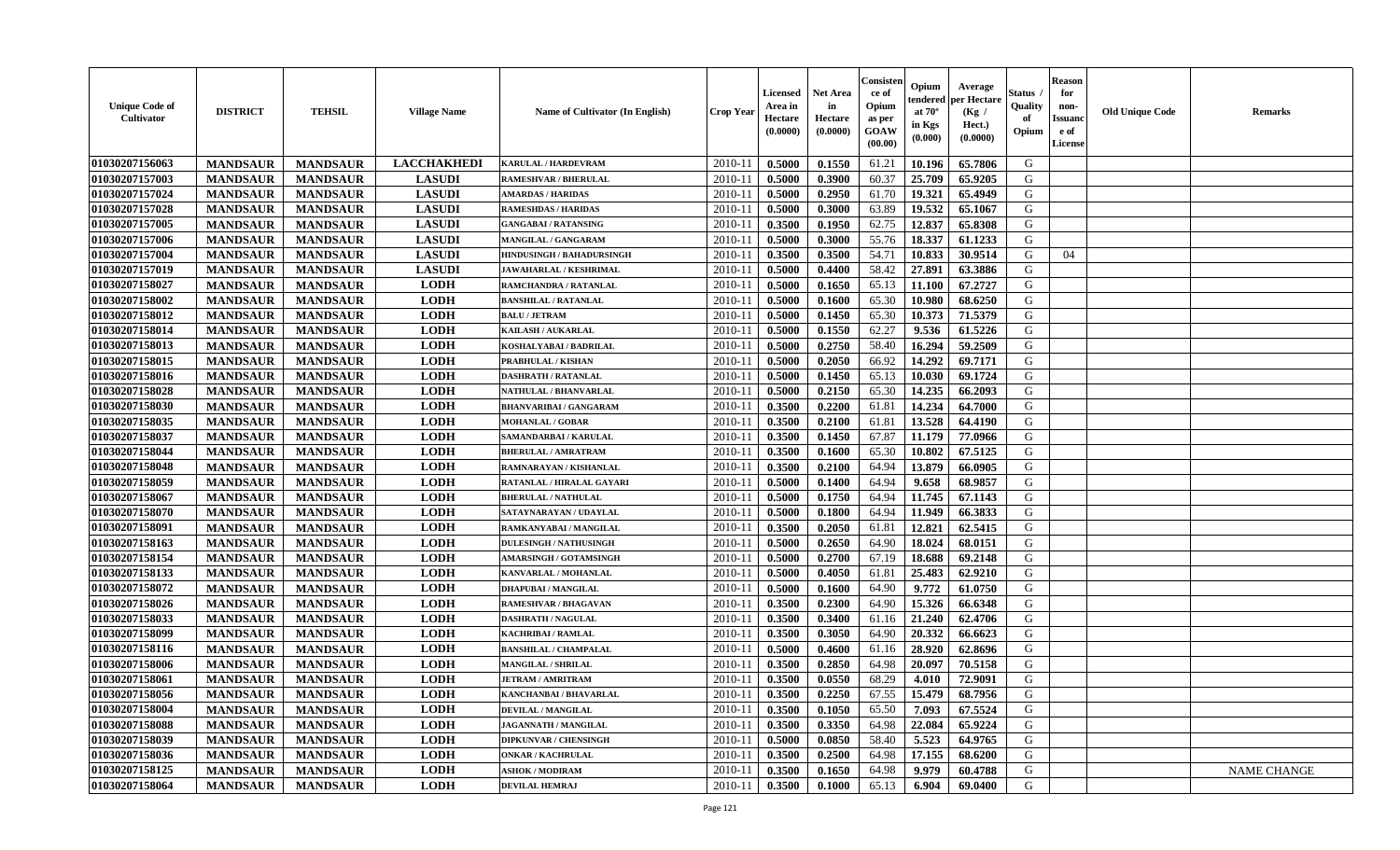| <b>Unique Code of</b><br><b>Cultivator</b> | <b>DISTRICT</b> | <b>TEHSIL</b>   | <b>Village Name</b> | Name of Cultivator (In English) | <b>Crop Year</b> | <b>Licensed</b><br>Area in<br>Hectare<br>(0.0000) | <b>Net Area</b><br>in<br>Hectare<br>(0.0000) | Consisteı<br>ce of<br>Opium<br>as per<br>GOAW<br>(00.00) | Opium<br>endered<br>at $70^\circ$<br>in Kgs<br>(0.000) | Average<br>per Hectare<br>(Kg /<br>Hect.)<br>(0.0000) | Status<br>Quality<br>of<br>Opium | <b>Reason</b><br>for<br>non-<br><b>Issuand</b><br>e of<br><b>License</b> | <b>Old Unique Code</b> | <b>Remarks</b> |
|--------------------------------------------|-----------------|-----------------|---------------------|---------------------------------|------------------|---------------------------------------------------|----------------------------------------------|----------------------------------------------------------|--------------------------------------------------------|-------------------------------------------------------|----------------------------------|--------------------------------------------------------------------------|------------------------|----------------|
| 01030207158051                             | <b>MANDSAUR</b> | <b>MANDSAUR</b> | <b>LODH</b>         | RAMCHANDRA / RATANLAL           | 2010-11          | 0.5000                                            | 0.1500                                       | 64.15                                                    | 9.989                                                  | 66.5933                                               | G                                |                                                                          |                        |                |
| 01030207158137                             | <b>MANDSAUR</b> | <b>MANDSAUR</b> | <b>LODH</b>         | PRABHULAL / AMARCHAND           | 2010-11          | 0.5000                                            | 0.1200                                       | 67.49                                                    | 8.427                                                  | 70.2250                                               | G                                |                                                                          |                        |                |
| 01030207158045                             | <b>MANDSAUR</b> | <b>MANDSAUR</b> | <b>LODH</b>         | VARDIBAI / MANGILAL             | 2010-11          | 0.5000                                            | 0.4150                                       | 61.16                                                    | 25.827                                                 | 62.2337                                               | G                                |                                                                          |                        |                |
| 01030207158093                             | <b>MANDSAUR</b> | <b>MANDSAUR</b> | <b>LODH</b>         | RAHDESHYAM / KALURAM NAI        | 2010-11          | 0.3500                                            | 0.2050                                       | 61.16                                                    | 12.800                                                 | 62.4390                                               | G                                |                                                                          |                        |                |
| 01030207158021                             | <b>MANDSAUR</b> | <b>MANDSAUR</b> | <b>LODH</b>         | RAMNARAYAN / NATHULAL           | 2010-11          | 0.5000                                            | 0.3100                                       | 64.15                                                    | 20.977                                                 | 67.6677                                               | G                                |                                                                          |                        |                |
| 01030207158025                             | <b>MANDSAUR</b> | <b>MANDSAUR</b> | <b>LODH</b>         | <b>BALURAM / RAMCHANDRA</b>     | $2010 - 11$      | 0.3500                                            | 0.1100                                       | 64.15                                                    | 7.304                                                  | 66.4000                                               | G                                |                                                                          |                        |                |
| 01030207158145                             | <b>MANDSAUR</b> | <b>MANDSAUR</b> | <b>LODH</b>         | SHIVNARAYAN / BHAGIRATH         | 2010-11          | 0.3500                                            | 0.1050                                       | 65.00                                                    | 7.531                                                  | 71.7238                                               | G                                |                                                                          |                        |                |
| 01030207158149                             | <b>MANDSAUR</b> | <b>MANDSAUR</b> | <b>LODH</b>         | <b>SURESH / SHANKARLAL</b>      | 2010-11          | 0.3500                                            | 0.3500                                       | 61.87                                                    | 21.442                                                 | 61.2629                                               | G                                |                                                                          |                        |                |
| 01030207158156                             | <b>MANDSAUR</b> | <b>MANDSAUR</b> | <b>LODH</b>         | <b>MANGILAL / RAMLAL</b>        | 2010-11          | 0.5000                                            | 0.1750                                       | 65.00                                                    | 11.951                                                 | 68.2914                                               | G                                |                                                                          |                        |                |
| 01030207158090                             | <b>MANDSAUR</b> | <b>MANDSAUR</b> | <b>LODH</b>         | <b>GANGABAI / BHANVARLAL</b>    | 2010-11          | 0.5000                                            | 0.2150                                       | 61.16                                                    | 13.848                                                 | 64.4093                                               | G                                |                                                                          |                        |                |
| 01030207158081                             | <b>MANDSAUR</b> | <b>MANDSAUR</b> | <b>LODH</b>         | <b>BAGDIRAM / RUPA</b>          | 2010-11          | 0.3500                                            | 0.3500                                       | 64.15                                                    | 22.975                                                 | 65.6429                                               | $\mathbf G$                      |                                                                          |                        |                |
| 01030207158053                             | <b>MANDSAUR</b> | <b>MANDSAUR</b> | <b>LODH</b>         | RAMCHANDRA / GANESHRAM          | 2010-11          | 0.3500                                            | 0.1100                                       | 65.56                                                    | 7.558                                                  | 68.7091                                               | G                                |                                                                          |                        |                |
| 01030207158066                             | <b>MANDSAUR</b> | <b>MANDSAUR</b> | <b>LODH</b>         | <b>DASHRATH / BADRILAL</b>      | 2010-11          | 0.3500                                            | 0.1850                                       | 64.43                                                    | 12.325                                                 | 66.6216                                               | G                                |                                                                          |                        |                |
| 01030207158018                             | <b>MANDSAUR</b> | <b>MANDSAUR</b> | <b>LODH</b>         | <b>BHANVARLAL / SHANKARLAL</b>  | $2010 - 11$      | 0.3500                                            | 0.3150                                       | 64.43                                                    | 21.520                                                 | 68.3175                                               | G                                |                                                                          |                        |                |
| 01030207158071                             | <b>MANDSAUR</b> | <b>MANDSAUR</b> | <b>LODH</b>         | <b>BHANVARLAL / RATANLAL</b>    | 2010-11          | 0.5000                                            | 0.3150                                       | 67.49                                                    | 21.240                                                 | 67.4286                                               | G                                |                                                                          |                        |                |
| 01030207158019                             | <b>MANDSAUR</b> | <b>MANDSAUR</b> | <b>LODH</b>         | <b>OMPRAKASH / RAMCHANDRA</b>   | 2010-11          | 0.5000                                            | 0.3450                                       | 64.27                                                    | 22.421                                                 | 64.9884                                               | G                                |                                                                          |                        |                |
| 01030207158119                             | <b>MANDSAUR</b> | <b>MANDSAUR</b> | <b>LODH</b>         | RAMESHVAR / SHANKARLAL          | 2010-11          | 0.3500                                            | 0.2500                                       | 64.43                                                    | 16.190                                                 | 64.7600                                               | G                                |                                                                          |                        |                |
| 01030207158184                             | <b>MANDSAUR</b> | <b>MANDSAUR</b> | <b>LODH</b>         | DAYARAM / RAMCHANDRAA           | 2010-11          | 0.5000                                            | 0.3000                                       | 64.43                                                    | 19.983                                                 | 66.6100                                               | G                                |                                                                          |                        |                |
| 01030207158041                             | <b>MANDSAUR</b> | <b>MANDSAUR</b> | <b>LODH</b>         | <b>KARULAL / RATANLAL</b>       | 2010-11          | 0.5000                                            | 0.2950                                       | 64.19                                                    | 19.303                                                 | 65.4339                                               | G                                |                                                                          |                        |                |
| 01030207158202                             | <b>MANDSAUR</b> | <b>MANDSAUR</b> | <b>LODH</b>         | <b>ISHWARSING / FATTESING</b>   | 2010-11          | 0.3500                                            | 0.1300                                       | 64.19                                                    | 8.519                                                  | 65.5308                                               | G                                |                                                                          |                        |                |
| 01030207158213                             | <b>MANDSAUR</b> | <b>MANDSAUR</b> | <b>LODH</b>         | <b>BAGWATILAL / BHANVARLAL</b>  | 2010-11          | 0.3500                                            | 0.2300                                       | 64.19                                                    | 14.819                                                 | 64.4304                                               | G                                |                                                                          |                        |                |
| 01030207158078                             | <b>MANDSAUR</b> | <b>MANDSAUR</b> | <b>LODH</b>         | <b>DHAPUBAI / DHANNALAL</b>     | $2010 - 11$      | 0.5000                                            | 0.1600                                       | 67.49                                                    | 11.117                                                 | 69.4813                                               | G                                |                                                                          |                        |                |
| 01030207158052                             | <b>MANDSAUR</b> | <b>MANDSAUR</b> | <b>LODH</b>         | <b>BADAMIBAI / SALAGRAM</b>     | $2010 - 11$      | 0.5000                                            | 0.4050                                       | 65.00                                                    | 25.703                                                 | 63.4642                                               | G                                |                                                                          |                        |                |
| 01030207158057                             | <b>MANDSAUR</b> | <b>MANDSAUR</b> | <b>LODH</b>         | <b>BALURAM / KESHURAM</b>       | 2010-11          | 0.3500                                            | 0.1800                                       | 65.00                                                    | 12.006                                                 | 66.7000                                               | G                                |                                                                          |                        |                |
| 01030207158075                             | <b>MANDSAUR</b> | <b>MANDSAUR</b> | <b>LODH</b>         | <b>KESHARSINGH / ONKARSINGH</b> | 2010-11          | 0.5000                                            | 0.3000                                       | 63.35                                                    | 18.933                                                 | 63.1100                                               | G                                |                                                                          |                        |                |
| 01030207158109                             | <b>MANDSAUR</b> | <b>MANDSAUR</b> | <b>LODH</b>         | <b>JHAMKUBAI / RATANLAL</b>     | 2010-11          | 0.5000                                            | 0.3250                                       | 67.49                                                    | 22.715                                                 | 69.8923                                               | G                                |                                                                          |                        |                |
| 01030207158032                             | <b>MANDSAUR</b> | <b>MANDSAUR</b> | <b>LODH</b>         | <b>BHAGATRAM / MANGILAL</b>     | 2010-11          | 0.3500                                            | 0.1600                                       | 64.19                                                    | 11.004                                                 | 68.7750                                               | G                                |                                                                          |                        |                |
| 01030207158157                             | <b>MANDSAUR</b> | <b>MANDSAUR</b> | <b>LODH</b>         | <b>DASHRATH / BHAGIRATH</b>     | 2010-11          | 0.3500                                            | 0.1000                                       | 65.41                                                    | 6.961                                                  | 69.6100                                               | G                                |                                                                          |                        |                |
| 01030207158111                             | <b>MANDSAUR</b> | <b>MANDSAUR</b> | <b>LODH</b>         | <b>KARULAL / MOTI</b>           | 2010-11          | 0.3500                                            | 0.2100                                       | 65.41                                                    | 14.231                                                 | 67.7667                                               | G                                |                                                                          |                        |                |
| 01030207158162                             | <b>MANDSAUR</b> | <b>MANDSAUR</b> | <b>LODH</b>         | <b>GOTAM / TULSIRAM</b>         | 2010-11          | 0.3500                                            | 0.3000                                       | 58.40                                                    | 18.096                                                 | 60.3200                                               | G                                |                                                                          |                        |                |
| 01030207160004                             | <b>MANDSAUR</b> | <b>MANDSAUR</b> | <b>NETAWALI</b>     | <b>RAMSING / RAGHUNATHSING</b>  | $2010 - 11$      | 0.3500                                            | 0.1750                                       | 67.01                                                    | 13.000                                                 | 74.2857                                               | ${\bf G}$                        |                                                                          |                        |                |
| 01030207160013                             | <b>MANDSAUR</b> | <b>MANDSAUR</b> | <b>NETAWALI</b>     | <b>BAJJIBAI / HEMRAJ</b>        | 2010-11          | 0.3500                                            | 0.1750                                       | 61.45                                                    | 11.351                                                 | 64.8629                                               | G                                |                                                                          |                        |                |
| 01030207160019                             | <b>MANDSAUR</b> | <b>MANDSAUR</b> | <b>NETAWALI</b>     | <b>BASANTILAL / HIRALAL</b>     | 2010-11          | 0.3500                                            | 0.2050                                       | 61.45                                                    | 13.554                                                 | 66.1171                                               | G                                |                                                                          |                        |                |
| 01030207160040                             | <b>MANDSAUR</b> | <b>MANDSAUR</b> | <b>NETAWALI</b>     | <b>NONDRAM / PRITHVIRAJ</b>     | 2010-11          | 0.3500                                            | 0.2950                                       | 58.31                                                    | 17.776                                                 | 60.2576                                               | G                                |                                                                          |                        |                |
| 01030207160049                             | <b>MANDSAUR</b> | <b>MANDSAUR</b> | <b>NETAWALI</b>     | PRABHULAL / PANNALAL            | 2010-11          | 0.3500                                            | 0.1750                                       | 64.96                                                    | 11.962                                                 | 68.3543                                               | G                                |                                                                          |                        |                |
| 01030207160067                             | <b>MANDSAUR</b> | <b>MANDSAUR</b> | <b>NETAWALI</b>     | <b>RUGANATH / MOD JI</b>        | 2010-11          | 0.3500                                            | 0.1400                                       | 66.54                                                    | 9.762                                                  | 69.7286                                               | G                                |                                                                          |                        |                |
| 01030207160073                             | <b>MANDSAUR</b> | <b>MANDSAUR</b> | <b>NETAWALI</b>     | <b>GOPAL / RATANLAL</b>         | 2010-11          | 0.3500                                            | 0.1750                                       | 67.10                                                    | 12.567                                                 | 71.8114                                               | G                                |                                                                          |                        |                |
| 01030207160095                             | <b>MANDSAUR</b> | <b>MANDSAUR</b> | <b>NETAWALI</b>     | <b>DEVRAM / KESHARLAL</b>       | 2010-11          | 0.3500                                            | 0.2450                                       | 61.45                                                    | 15.880                                                 | 64.8163                                               | G                                |                                                                          |                        |                |
| 01030207160089                             | <b>MANDSAUR</b> | <b>MANDSAUR</b> | <b>NETAWALI</b>     | SARDARBAI / CHATARBHUJ          | $2010 - 11$      | 0.3500                                            | 0.2000                                       | 57.34                                                    | 12.590                                                 | 62.9500                                               | G                                |                                                                          |                        |                |
| 01030207160002                             | <b>MANDSAUR</b> | <b>MANDSAUR</b> | <b>NETAWALI</b>     | NANDLAL / KISHANLAL             | $2010 - 11$      | 0.3500                                            | 0.2800                                       | 64.43                                                    | 18.409                                                 | 65.7464                                               | G                                |                                                                          |                        |                |
| 01030207160015                             | <b>MANDSAUR</b> | <b>MANDSAUR</b> | <b>NETAWALI</b>     | <b>DHANRAJ / KANIRAM</b>        | 2010-11          | 0.3500                                            | 0.1750                                       | 61.85                                                    | 10.806                                                 | 61.7486                                               | G                                |                                                                          |                        |                |
| 01030207160083                             | <b>MANDSAUR</b> | <b>MANDSAUR</b> | <b>NETAWALI</b>     | <b>KANIRAM / RAJARAM</b>        | 2010-11          | 0.3500                                            | 0.1750                                       | 64.96                                                    | 11.498                                                 | 65.7029                                               | G                                |                                                                          |                        |                |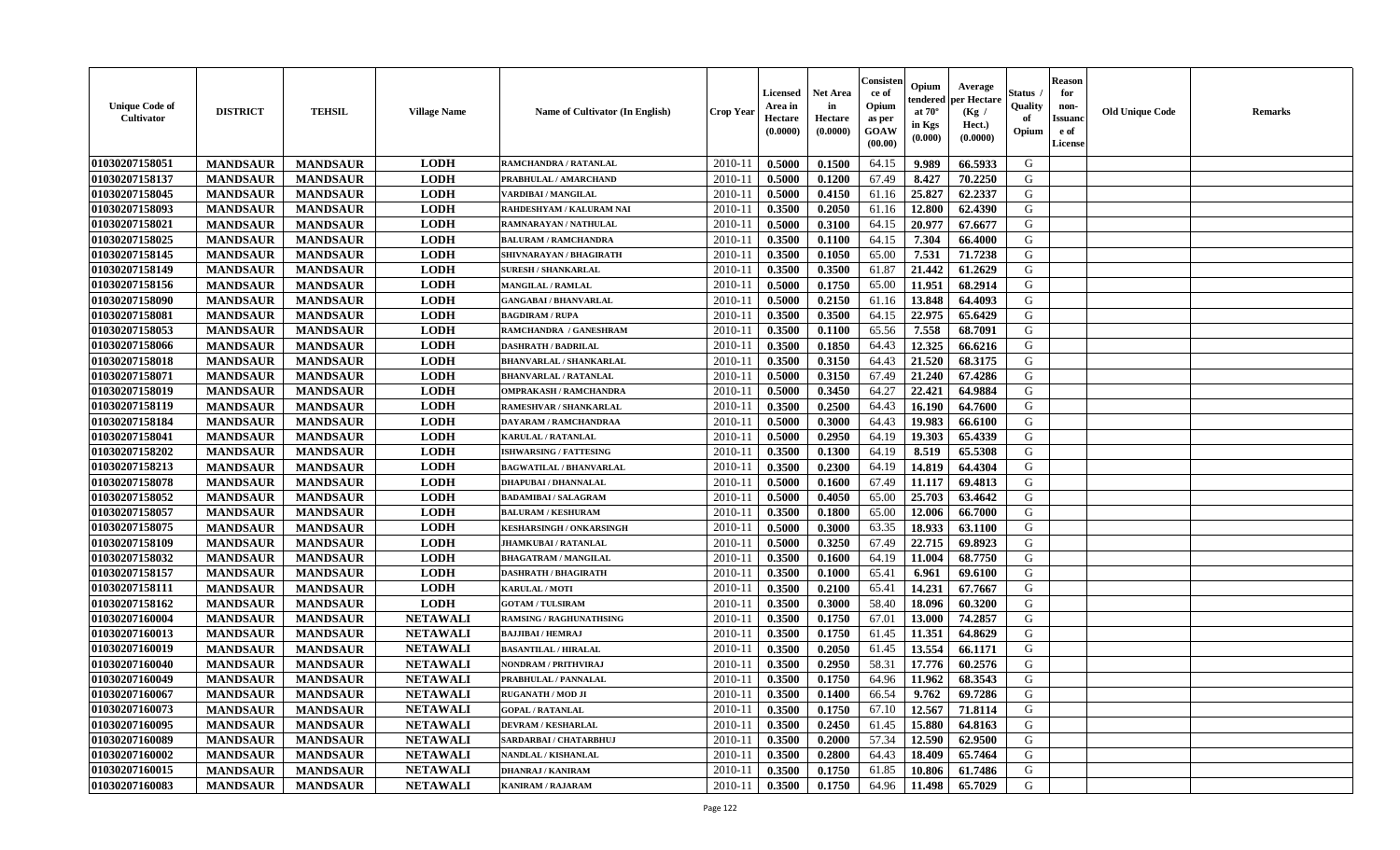| <b>Unique Code of</b><br><b>Cultivator</b> | <b>DISTRICT</b> | <b>TEHSIL</b>   | <b>Village Name</b> | Name of Cultivator (In English) | <b>Crop Year</b> | Licensed<br>Area in<br>Hectare<br>(0.0000) | <b>Net Area</b><br>in<br>Hectare<br>(0.0000) | Consisteı<br>ce of<br>Opium<br>as per<br>GOAW<br>(00.00) | Opium<br>endered<br>at $70^\circ$<br>in Kgs<br>(0.000) | Average<br>oer Hectare<br>(Kg /<br>Hect.)<br>(0.0000) | Status<br>Quality<br>of<br>Opium | <b>Reason</b><br>for<br>non-<br>Issuano<br>e of<br>License | <b>Old Unique Code</b> | <b>Remarks</b>        |
|--------------------------------------------|-----------------|-----------------|---------------------|---------------------------------|------------------|--------------------------------------------|----------------------------------------------|----------------------------------------------------------|--------------------------------------------------------|-------------------------------------------------------|----------------------------------|------------------------------------------------------------|------------------------|-----------------------|
| 01030207162001                             | <b>MANDSAUR</b> | <b>MANDSAUR</b> | <b>PALDI</b>        | KARULAL / CHAMPALAL             | 2010-11          | 0.3500                                     | 0.3300                                       | 62.98                                                    | 20.280                                                 | 61.4545                                               | G                                |                                                            |                        |                       |
| 01030207162004                             | <b>MANDSAUR</b> | <b>MANDSAUR</b> | <b>PALDI</b>        | PRABHULAL / AMRITRAM            | 2010-11          | 0.3500                                     | 0.3250                                       | 61.07                                                    | 19.211                                                 | 59.1108                                               | G                                |                                                            |                        |                       |
| 01030207162006                             | <b>MANDSAUR</b> | <b>MANDSAUR</b> | <b>PALDI</b>        | <b>RAMESHVAR / DEVILAL</b>      | 2010-11          | 0.5000                                     | 0.4900                                       | 65.98                                                    | 32.387                                                 | 66.0959                                               | G                                |                                                            |                        |                       |
| 01030207162007                             | <b>MANDSAUR</b> | <b>MANDSAUR</b> | <b>PALDI</b>        | PARVATIBAI / PRITHVIRAJ         | 2010-11          | 0.5000                                     | 0.3250                                       | 61.07                                                    | 20.275                                                 | 62.3846                                               | G                                |                                                            |                        |                       |
| 01030207162010                             | <b>MANDSAUR</b> | <b>MANDSAUR</b> | <b>PALDI</b>        | <b>BABULAL / DEVILAL</b>        | 2010-11          | 0.5000                                     | 0.3450                                       | 62.98                                                    | 20.810                                                 | 60.3188                                               | G                                |                                                            |                        |                       |
| 01030207162011                             | <b>MANDSAUR</b> | <b>MANDSAUR</b> | <b>PALDI</b>        | PREMBAI / MANOHARSINGH          | $2010 - 11$      | 0.5000                                     | 0.4650                                       | 59.77                                                    | 27.144                                                 | 58.3742                                               | G                                |                                                            |                        |                       |
| 01030207162013                             | <b>MANDSAUR</b> | <b>MANDSAUR</b> | <b>PALDI</b>        | <b>RATANLAL / BHANVARLAL</b>    | 2010-11          | 0.5000                                     | 0.2850                                       | 59.77                                                    | 17.197                                                 | 60.3404                                               | G                                |                                                            |                        |                       |
| 01030207162017                             | <b>MANDSAUR</b> | <b>MANDSAUR</b> | <b>PALDI</b>        | <b>RAMESHVAR / MOTILAL</b>      | 2010-11          | 0.5000                                     | 0.4800                                       | 59.77                                                    | 28.638                                                 | 59.6625                                               | G                                |                                                            |                        |                       |
| 01030207162019                             | <b>MANDSAUR</b> | <b>MANDSAUR</b> | <b>PALDI</b>        | RADHESHYAM / MOHANLAL           | 2010-11          | 0.5000                                     | 0.4050                                       | 64.27                                                    | 25.974                                                 | 64.1333                                               | G                                |                                                            |                        |                       |
| 01030207162023                             | <b>MANDSAUR</b> | <b>MANDSAUR</b> | <b>PALDI</b>        | HARKUNVARBAI / KARULAL          | 2010-11          | 0.3500                                     | 0.3100                                       | 61.07                                                    | 18.330                                                 | 59.1290                                               | G                                | 08                                                         |                        |                       |
| 01030207162024                             | <b>MANDSAUR</b> | <b>MANDSAUR</b> | <b>PALDI</b>        | DEVILAL / MOHANLAL              | 2010-11          | 0.5000                                     | 0.4900                                       | 62.55                                                    | 30.578                                                 | 62.4041                                               | G                                |                                                            |                        |                       |
| 01030207162030                             | <b>MANDSAUR</b> | <b>MANDSAUR</b> | <b>PALDI</b>        | <b>MANGIBAI/VARDICHANDRA</b>    | 2010-11          | 0.5000                                     | 0.4800                                       | 64.27                                                    | 30.960                                                 | 64.5000                                               | G                                |                                                            |                        |                       |
| 01030207162031                             | <b>MANDSAUR</b> | <b>MANDSAUR</b> | <b>PALDI</b>        | <b>ONKARLAL / MOTILAL</b>       | 2010-11          | 0.3500                                     | 0.2450                                       | 62.55                                                    | 15.209                                                 | 62.0776                                               | G                                |                                                            |                        | <b>NAME CHANGE</b>    |
| 01030207162033                             | <b>MANDSAUR</b> | <b>MANDSAUR</b> | <b>PALDI</b>        | <b>MANGILAL / RATANLAL</b>      | $2010 - 11$      | 0.5000                                     | 0.4800                                       | 62.55                                                    | 30.238                                                 | 62.9958                                               | G                                |                                                            |                        |                       |
| 01030207162035                             | <b>MANDSAUR</b> | <b>MANDSAUR</b> | <b>PALDI</b>        | <b>MAHADEV / TULSIRAM</b>       | 2010-11          | 0.5000                                     | 0.3850                                       | 64.27                                                    | 22.651                                                 | 58.8338                                               | G                                |                                                            |                        |                       |
| 01030207162037                             | <b>MANDSAUR</b> | <b>MANDSAUR</b> | <b>PALDI</b>        | <b>BHUVANIRAM / VARDA</b>       | 2010-11          | 0.5000                                     | 0.4750                                       | 64.06                                                    | 29.285                                                 | 61.6526                                               | G                                |                                                            |                        |                       |
| 01030207162045                             | <b>MANDSAUR</b> | <b>MANDSAUR</b> | <b>PALDI</b>        | <b>RAMIBAI / MANGILAL</b>       | 2010-11          | 0.5000                                     | 0.2850                                       | 64.06                                                    | 18.321                                                 | 64.2842                                               | G                                |                                                            |                        |                       |
| 01030207162049                             | <b>MANDSAUR</b> | <b>MANDSAUR</b> | <b>PALDI</b>        | <b>RAMLAL / SAWRUP</b>          | 2010-11          | 0.5000                                     | 0.5000                                       | 62.08                                                    | 31.439                                                 | 62.8780                                               | G                                |                                                            |                        |                       |
| 01030207162040                             | <b>MANDSAUR</b> | <b>MANDSAUR</b> | <b>PALDI</b>        | <b>BAGDIBAI / BALARAM</b>       | 2010-11          | 0.5000                                     | 0.4750                                       | 64.06                                                    | 29.303                                                 | 61.6905                                               | G                                |                                                            |                        |                       |
| 01030207162003                             | <b>MANDSAUR</b> | <b>MANDSAUR</b> | <b>PALDI</b>        | <b>DEVILAL / BHANVARLAL</b>     | 2010-11          | 0.5000                                     | 0.4400                                       | 62.08                                                    | 27.014                                                 | 61.3955                                               | G                                |                                                            |                        |                       |
| 01030207162009                             | <b>MANDSAUR</b> | <b>MANDSAUR</b> | <b>PALDI</b>        | <b>PUSHPABAI/GOPAL</b>          | 2010-11          | 0.5000                                     | 0.4750                                       | 62.57                                                    | 31.276                                                 | 65.8442                                               | G                                |                                                            |                        |                       |
| 01030207162026                             | <b>MANDSAUR</b> | <b>MANDSAUR</b> | <b>PALDI</b>        | <b>MANGILAL / NANDRAM</b>       | $2010 - 11$      | 0.5000                                     | 0.4800                                       | 62.98                                                    | 29.835                                                 | 62.1563                                               | G                                |                                                            |                        |                       |
| 01030207162028                             | <b>MANDSAUR</b> | <b>MANDSAUR</b> | <b>PALDI</b>        | <b>BALARAM / NATHULAL</b>       | $2010 - 11$      | 0.5000                                     | 0.1950                                       | 61.61                                                    | 12.076                                                 | 61.9282                                               | G                                |                                                            |                        |                       |
| 01030207162032                             | <b>MANDSAUR</b> | <b>MANDSAUR</b> | <b>PALDI</b>        | RADHESHYAM / NATHULAL           | 2010-11          | 0.5000                                     | 0.2000                                       | 62.17                                                    | 12.487                                                 | 62.4350                                               | G                                |                                                            |                        |                       |
| 01030207162064                             | <b>MANDSAUR</b> | <b>MANDSAUR</b> | <b>PALDI</b>        | <b>SUKHLAL / CHAMPALAL</b>      | 2010-11          | 0.3500                                     | 0.2000                                       | 62.17                                                    | 12.132                                                 | 60.6600                                               | G                                |                                                            |                        |                       |
| 01030207163030                             | <b>MANDSAUR</b> | <b>MANDSAUR</b> | <b>PANPUR</b>       | <b>MOHANLAL / HIRALAL</b>       | 2010-11          | 0.5000                                     | 0.2150                                       | 58.51                                                    | 13.942                                                 | 64.8465                                               | G                                |                                                            |                        |                       |
| 01030207163003                             | <b>MANDSAUR</b> | <b>MANDSAUR</b> | <b>PANPUR</b>       | <b>SHANIBAI / JAYRAM</b>        | 2010-11          | 0.5000                                     | 0.1450                                       | 61.63                                                    | 10.046                                                 | 69.2828                                               | G                                |                                                            |                        |                       |
| 01030207163007                             | <b>MANDSAUR</b> | <b>MANDSAUR</b> | <b>PANPUR</b>       | <b>BAGDIBAI/LAKSHMAN</b>        | 2010-11          | 0.5000                                     | 0.1350                                       | 68.98                                                    | 9.480                                                  | 70.2222                                               | G                                |                                                            |                        |                       |
| 01030207163011                             | <b>MANDSAUR</b> | <b>MANDSAUR</b> | <b>PANPUR</b>       | <b>BHANVARLAL / BHURA</b>       | 2010-11          | 0.5000                                     | 0.2750                                       | 66.57                                                    | 18.554                                                 | 67.4691                                               | G                                |                                                            |                        | <b>TRANSFER/SEMLI</b> |
| 01030207163012                             | <b>MANDSAUR</b> | <b>MANDSAUR</b> | <b>PANPUR</b>       | <b>DHAPUBAI/BHUVAN</b>          | 2010-11          | 0.5000                                     | 0.2400                                       | 61.63                                                    | 15.214                                                 | 63.3917                                               | G                                |                                                            |                        |                       |
| 01030207163018                             | <b>MANDSAUR</b> | <b>MANDSAUR</b> | <b>PANPUR</b>       | HAMERIBAI / MOHANLAL            | $2010 - 1$       | 0.5000                                     | 0.4250                                       | 67.83                                                    | 29.322                                                 | 68.9929                                               | ${\bf G}$                        |                                                            |                        |                       |
| 01030207163025                             | <b>MANDSAUR</b> | <b>MANDSAUR</b> | <b>PANPUR</b>       | <b>SHIVLAL / HAMERA</b>         | 2010-11          | 0.3500                                     | 0.3350                                       | 62.48                                                    | 21.404                                                 | 63.8925                                               | G                                |                                                            |                        |                       |
| 01030207163029                             | <b>MANDSAUR</b> | <b>MANDSAUR</b> | <b>PANPUR</b>       | <b>RAMA / PYARA</b>             | 2010-11          | 0.5000                                     | 0.3300                                       | 62.48                                                    | 20.797                                                 | 63.0212                                               | G                                |                                                            |                        |                       |
| 01030207163072                             | <b>MANDSAUR</b> | <b>MANDSAUR</b> | <b>PANPUR</b>       | <b>HIRASING / JAYRAM</b>        | 2010-11          | 0.5000                                     | 0.1550                                       | 61.63                                                    | 11.903                                                 | 76.7935                                               | G                                |                                                            |                        |                       |
| 01030207163073                             | <b>MANDSAUR</b> | <b>MANDSAUR</b> | <b>PANPUR</b>       | <b>BABULAL / SHANKARLAL</b>     | 2010-11          | 0.5000                                     | 0.2300                                       | 68.96                                                    | 16.866                                                 | 73.3304                                               | G                                |                                                            |                        |                       |
| 01030207163074                             | <b>MANDSAUR</b> | <b>MANDSAUR</b> | <b>PANPUR</b>       | <b>GIRDHARI / KACHRUMAL</b>     | 2010-11          | 0.5000                                     | 0.4550                                       | 59.53                                                    | 28.744                                                 | 63.1736                                               | G                                |                                                            |                        |                       |
| 01030207163079                             | <b>MANDSAUR</b> | <b>MANDSAUR</b> | <b>PANPUR</b>       | <b>RAMESHVAR / GOVINDRAM</b>    | 2010-11          | 0.5000                                     | 0.3500                                       | 61.30                                                    | 22.611                                                 | 64.6029                                               | G                                |                                                            |                        |                       |
| 01030207163080                             | <b>MANDSAUR</b> | <b>MANDSAUR</b> | <b>PANPUR</b>       | <b>CHINRAM / GOVINDRAM</b>      | 2010-11          | 0.5000                                     | 0.3450                                       | 61.30                                                    | 22.322                                                 | 64.7014                                               | G                                |                                                            |                        |                       |
| 01030207163083                             | <b>MANDSAUR</b> | <b>MANDSAUR</b> | <b>PANPUR</b>       | KANIYALAL / GOVINDRAM           | $2010 - 11$      | 0.5000                                     | 0.3850                                       | 62.48                                                    | 26.286                                                 | 68.2753                                               | G                                |                                                            |                        |                       |
| 01030207163093                             | <b>MANDSAUR</b> | <b>MANDSAUR</b> | <b>PANPUR</b>       | SAMPATBAI / GANPAT              | $2010 - 11$      | 0.5000                                     | 0.1950                                       | 61.30                                                    | 12.365                                                 | 63.4103                                               | G                                |                                                            |                        |                       |
| 01030207163097                             | <b>MANDSAUR</b> | <b>MANDSAUR</b> | <b>PANPUR</b>       | <b>JAGDISH / NANURAM</b>        | 2010-11          | 0.3500                                     | 0.2250                                       | 65.77                                                    | 15.014                                                 | 66.7289                                               | G                                |                                                            |                        |                       |
| 01030207163101                             | <b>MANDSAUR</b> | <b>MANDSAUR</b> | <b>PANPUR</b>       | NIRMALABAI / RADHESHYAM         | 2010-11          | 0.5000                                     | 0.2700                                       | 65.86                                                    | 18.413                                                 | 68.1963                                               | G                                |                                                            |                        |                       |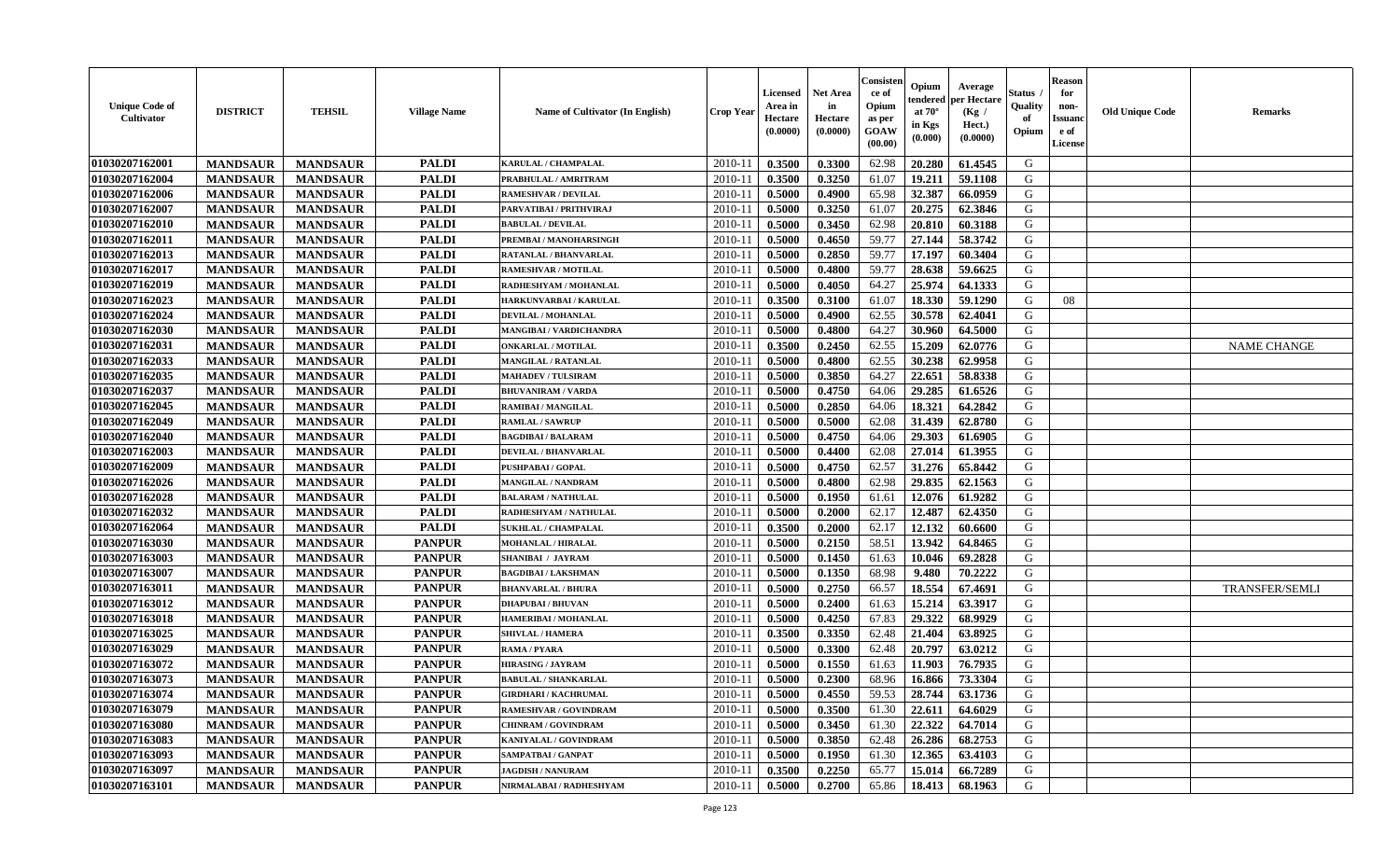| <b>Unique Code of</b><br><b>Cultivator</b> | <b>DISTRICT</b> | <b>TEHSIL</b>   | <b>Village Name</b> | Name of Cultivator (In English)  | <b>Crop Year</b> | Licensed<br>Area in<br>Hectare<br>(0.0000) | <b>Net Area</b><br>in<br>Hectare<br>(0.0000) | Consisteı<br>ce of<br>Opium<br>as per<br>GOAW<br>(00.00) | Opium<br>endered<br>at $70^\circ$<br>in Kgs<br>(0.000) | Average<br>per Hectare<br>(Kg /<br>Hect.)<br>(0.0000) | Status<br>Quality<br>of<br>Opium | <b>Reason</b><br>for<br>non-<br><b>Issuand</b><br>e of<br>License | <b>Old Unique Code</b> | Remarks |
|--------------------------------------------|-----------------|-----------------|---------------------|----------------------------------|------------------|--------------------------------------------|----------------------------------------------|----------------------------------------------------------|--------------------------------------------------------|-------------------------------------------------------|----------------------------------|-------------------------------------------------------------------|------------------------|---------|
| 01030207163037                             | <b>MANDSAUR</b> | <b>MANDSAUR</b> | <b>PANPUR</b>       | KASTURIBAI / HANSRAJ             | 2010-11          | 0.3500                                     | 0.1450                                       | 59.48                                                    | 8.854                                                  | 61.0621                                               | G                                |                                                                   |                        |         |
| 01030207163004                             | <b>MANDSAUR</b> | <b>MANDSAUR</b> | <b>PANPUR</b>       | <b>BANSHIBAI / HARISINGH</b>     | 2010-11          | 0.5000                                     | 0.2450                                       | 59.48                                                    | 15.643                                                 | 63.8490                                               | G                                |                                                                   |                        |         |
| 01030207163008                             | <b>MANDSAUR</b> | <b>MANDSAUR</b> | <b>PANPUR</b>       | <b>MANGILAL / RAMLAL</b>         | 2010-11          | 0.5000                                     | 0.2850                                       | 65.77                                                    | 20.821                                                 | 73.0561                                               | G                                |                                                                   |                        |         |
| 01030207163031                             | <b>MANDSAUR</b> | <b>MANDSAUR</b> | <b>PANPUR</b>       | <b>KAMLABAI/RAMLAL</b>           | 2010-11          | 0.3500                                     | 0.2550                                       | 62.81                                                    | 16.842                                                 | 66.0471                                               | G                                |                                                                   |                        |         |
| 01030207163075                             | <b>MANDSAUR</b> | <b>MANDSAUR</b> | <b>PANPUR</b>       | <b>RADHESHYAM / GULAE</b>        | 2010-11          | 0.5000                                     | 0.3550                                       | 62.81                                                    | 23.904                                                 | 67.3352                                               | G                                |                                                                   |                        |         |
| 01030207163103                             | <b>MANDSAUR</b> | <b>MANDSAUR</b> | <b>PANPUR</b>       | <b>SAID KHA / RODE KHA</b>       | 2010-11          | 0.3500                                     | 0.2150                                       | 62.81                                                    | 13.621                                                 | 63.3535                                               | G                                |                                                                   |                        |         |
| 01030207163104                             | <b>MANDSAUR</b> | <b>MANDSAUR</b> | <b>PANPUR</b>       | <b>DASRATH / KALU</b>            | $2010 - 11$      | 0.5000                                     | 0.1900                                       | 61.99                                                    | 12.380                                                 | 65.1579                                               | G                                |                                                                   | 01030207126009         |         |
| 01030207163105                             | <b>MANDSAUR</b> | <b>MANDSAUR</b> | <b>PANPUR</b>       | PYARCHAND / BALARAM              | 2010-11          | 0.3500                                     | 0.2050                                       | 59.48                                                    | 12.074                                                 | 58.8976                                               | G                                |                                                                   | 01030207126021         |         |
| 01030207163106                             | <b>MANDSAUR</b> | <b>MANDSAUR</b> | <b>PANPUR</b>       | <b>MANGILAL / RAMLAL</b>         | 2010-11          | 0.3500                                     | 0.3050                                       | 61.99                                                    | 18.978                                                 | 62.2230                                               | G                                |                                                                   | 01030207126022         |         |
| 01030207164016                             | <b>MANDSAUR</b> | <b>MANDSAUR</b> | PIPALKHUNTA         | ROSHANBAI / KANWERLAL            | 2010-11          | 0.3500                                     | 0.3400                                       | 59.43                                                    | 20.801                                                 | 61.1794                                               | G                                |                                                                   |                        |         |
| 01030207164002                             | <b>MANDSAUR</b> | <b>MANDSAUR</b> | <b>PIPALKHUNTA</b>  | PRABHULAL / BHUWAN               | 2010-11          | 0.3500                                     | 0.3150                                       | 59.57                                                    | 18.748                                                 | 59.5175                                               | G                                |                                                                   |                        |         |
| 01030207164003                             | <b>MANDSAUR</b> | <b>MANDSAUR</b> | PIPALKHUNTA         | MANOHERSINGH / JAYSINGH          | 2010-11          | 0.3500                                     | 0.2050                                       | 59.89                                                    | 12.380                                                 | 60.3902                                               | G                                |                                                                   |                        |         |
| 01030207164007                             | <b>MANDSAUR</b> | <b>MANDSAUR</b> | PIPALKHUNTA         | <b>GORDHANALAL / MOTI</b>        | 2010-11          | 0.5000                                     | 0.1800                                       | 59.57                                                    | 11.412                                                 | 63.4000                                               | G                                |                                                                   |                        |         |
| 01030207164010                             | <b>MANDSAUR</b> | <b>MANDSAUR</b> | PIPALKHUNTA         | KARULAL / RATANLAL               | 2010-11          | 0.5000                                     | 0.2950                                       | 59.68                                                    | 18.211                                                 | 61.7322                                               | G                                |                                                                   |                        |         |
| 01030207164012                             | <b>MANDSAUR</b> | <b>MANDSAUR</b> | PIPALKHUNTA         | DEVILAL / LALJI                  | $2010 - 11$      | 0.3500                                     | 0.1950                                       | 62.57                                                    | 13.193                                                 | 67.6564                                               | ${\bf G}$                        |                                                                   |                        |         |
| 01030207164014                             | <b>MANDSAUR</b> | <b>MANDSAUR</b> | PIPALKHUNTA         | DASHRATHSINGH / BHANWERSINGH     | 2010-11          | 0.3500                                     | 0.2000                                       | 62.57                                                    | 12.532                                                 | 62.6600                                               | G                                |                                                                   |                        |         |
| 01030207164018                             | <b>MANDSAUR</b> | <b>MANDSAUR</b> | PIPALKHUNTA         | KANWERLAL / GANESHRAM            | 2010-11          | 0.5000                                     | 0.1800                                       | 59.43                                                    | 11.767                                                 | 65.3722                                               | G                                |                                                                   |                        |         |
| 01030207164019                             | <b>MANDSAUR</b> | <b>MANDSAUR</b> | PIPALKHUNTA         | <b>HIRALALA / ONKAR</b>          | 2010-11          | 0.5000                                     | 0.1950                                       | 59.68                                                    | 12.405                                                 | 63.6154                                               | G                                |                                                                   |                        |         |
| 01030207164020                             | <b>MANDSAUR</b> | <b>MANDSAUR</b> | PIPALKHUNTA         | <b>JANIBAI / AMRATRAM</b>        | 2010-11          | 0.5000                                     | 0.3450                                       | 62.57                                                    | 22.588                                                 | 65.4725                                               | G                                |                                                                   |                        |         |
| 01030207164023                             | <b>MANDSAUR</b> | <b>MANDSAUR</b> | PIPALKHUNTA         | <b>RAMA / NATHU BALAI</b>        | 2010-11          | 0.3500                                     | 0.2050                                       | 62.94                                                    | 12.336                                                 | 60.1756                                               | G                                |                                                                   |                        |         |
| 01030207164027                             | <b>MANDSAUR</b> | <b>MANDSAUR</b> | PIPALKHUNTA         | <b>BHERULAL / KACHRU</b>         | 2010-11          | 0.3500                                     | 0.2000                                       | 61.37                                                    | 12.975                                                 | 64.8750                                               | G                                |                                                                   |                        |         |
| 01030207164028                             | <b>MANDSAUR</b> | <b>MANDSAUR</b> | PIPALKHUNTA         | RODIBAI / MANNALAL               | 2010-11          | 0.5000                                     | 0.1800                                       | 61.37                                                    | 11.643                                                 | 64.6833                                               | G                                |                                                                   |                        |         |
| 01030207164031                             | <b>MANDSAUR</b> | <b>MANDSAUR</b> | PIPALKHUNTA         | <b>MANGUSINGH / BHANWERSINGH</b> | 2010-11          | 0.3500                                     | 0.2000                                       | 68.19                                                    | 14.184                                                 | 70.9200                                               | G                                |                                                                   |                        |         |
| 01030207164038                             | <b>MANDSAUR</b> | <b>MANDSAUR</b> | PIPALKHUNTA         | <b>ARJUNSINGH / KALUSINGH</b>    | 2010-11          | 0.3500                                     | 0.1700                                       | 59.57                                                    | 10.195                                                 | 59.9706                                               | G                                |                                                                   |                        |         |
| 01030207164048                             | <b>MANDSAUR</b> | <b>MANDSAUR</b> | PIPALKHUNTA         | <b>KARIBAI/MANNALAL</b>          | 2010-11          | 0.3500                                     | 0.1500                                       | 55.57                                                    | 9.534                                                  | 63.5600                                               | G                                |                                                                   |                        |         |
| 01030207164055                             | <b>MANDSAUR</b> | <b>MANDSAUR</b> | PIPALKHUNTA         | <b>MOHANLAL / LALA</b>           | 2010-11          | 0.3500                                     | 0.1850                                       | 68.19                                                    | 13.930                                                 | 75.2973                                               | G                                |                                                                   |                        |         |
| 01030207164056                             | <b>MANDSAUR</b> | <b>MANDSAUR</b> | <b>PIPALKHUNTA</b>  | <b>KANA / SHAMBU</b>             | 2010-11          | 0.3500                                     | 0.1200                                       | 63.60                                                    | 8.686                                                  | 72.3833                                               | G                                |                                                                   |                        |         |
| 01030207164013                             | <b>MANDSAUR</b> | <b>MANDSAUR</b> | PIPALKHUNTA         | RAMKUNWERBAI / BADANSINGH        | 2010-11          | 0.3500                                     | 0.1450                                       | 67.68                                                    | 10.925                                                 | 75.3448                                               | G                                |                                                                   |                        |         |
| 01030207164004                             | <b>MANDSAUR</b> | <b>MANDSAUR</b> | PIPALKHUNTA         | <b>RAMDAS / UMEDRAM</b>          | 2010-11          | 0.3500                                     | 0.1050                                       | 61.37                                                    | 6.619                                                  | 63.0381                                               | G                                |                                                                   |                        |         |
| 01030207164054                             | <b>MANDSAUR</b> | <b>MANDSAUR</b> | PIPALKHUNTA         | KARULAL / GANGARAM               | 2010-11          | 0.5000                                     | 0.1350                                       | 59.43                                                    | 7.955                                                  | 58.9259                                               | G                                |                                                                   |                        |         |
| 01030207165001                             | <b>MANDSAUR</b> | <b>MANDSAUR</b> | <b>RANAKHEDA</b>    | <b>BHANWERLAL / DEVICHAND</b>    | 2010-11          | 0.3500                                     | 0.1700                                       | 61.22                                                    | 11.431                                                 | 67.2412                                               | G                                |                                                                   |                        |         |
| 01030207165002                             | <b>MANDSAUR</b> | <b>MANDSAUR</b> | <b>RANAKHEDA</b>    | <b>OMPRAKASH / DEVILAL</b>       | 2010-11          | 0.3500                                     | 0.2900                                       | 59.42                                                    | 18.098                                                 | 62.4069                                               | G                                |                                                                   |                        |         |
| 01030207165003                             | <b>MANDSAUR</b> | <b>MANDSAUR</b> | <b>RANAKHEDA</b>    | <b>AMBALAL / RAMESHWER</b>       | 2010-11          | 0.5000                                     | 0.4850                                       | 61.06                                                    | 30.678                                                 | 63.2536                                               | G                                |                                                                   |                        |         |
| 01030207165008                             | <b>MANDSAUR</b> | <b>MANDSAUR</b> | <b>RANAKHEDA</b>    | <b>BADRILAL / CHAMPALAL</b>      | 2010-11          | 0.5000                                     | 0.1650                                       | 61.06                                                    | 10.729                                                 | 65.0242                                               | G                                |                                                                   |                        |         |
| 01030207165009                             | <b>MANDSAUR</b> | <b>MANDSAUR</b> | <b>RANAKHEDA</b>    | RAMSINGH / JAYSINGH              | 2010-11          | 0.5000                                     | 0.1500                                       | 59.42                                                    | 9.949                                                  | 66.3267                                               | G                                |                                                                   |                        |         |
| 01030207165015                             | <b>MANDSAUR</b> | <b>MANDSAUR</b> | <b>RANAKHEDA</b>    | <b>KISHAN/NATHU</b>              | 2010-11          | 0.5000                                     | 0.2300                                       | 61.06                                                    | 14.428                                                 | 62.7304                                               | G                                |                                                                   |                        |         |
| 01030207165016                             | <b>MANDSAUR</b> | <b>MANDSAUR</b> | <b>RANAKHEDA</b>    | <b>FAKIRCHAND / RAMCHAND</b>     | 2010-11          | 0.5000                                     | 0.3300                                       | 59.42                                                    | 20.805                                                 | 63.0455                                               | G                                |                                                                   |                        |         |
| 01030207165017                             | <b>MANDSAUR</b> | <b>MANDSAUR</b> | <b>RANAKHEDA</b>    | <b>JAGDISH / KACHRULAL</b>       | 2010-11          | 0.5000                                     | 0.2700                                       | 64.24                                                    | 18.896                                                 | 69.9852                                               | G                                |                                                                   |                        |         |
| 01030207165023                             | <b>MANDSAUR</b> | <b>MANDSAUR</b> | <b>RANAKHEDA</b>    | <b>BADRILAL / KISHAN</b>         | 2010-11          | 0.3500                                     | 0.1100                                       | 56.77                                                    | 6.529                                                  | 59.3545                                               | G                                |                                                                   |                        |         |
| 01030207165025                             | <b>MANDSAUR</b> | <b>MANDSAUR</b> | <b>RANAKHEDA</b>    | <b>RANCHOR / MANGILAL</b>        | 2010-11          | 0.5000                                     | 0.4450                                       | 61.09                                                    | 28.992                                                 | 65.1506                                               | ${\bf G}$                        |                                                                   |                        |         |
| 01030207165028                             | <b>MANDSAUR</b> | <b>MANDSAUR</b> | <b>RANAKHEDA</b>    | <b>NANDLAL / KACHRU</b>          | 2010-11          | 0.5000                                     | 0.1150                                       | 61.09                                                    | 7.610                                                  | 66.1739                                               | G                                |                                                                   |                        |         |
| 01030207165032                             | <b>MANDSAUR</b> | <b>MANDSAUR</b> | <b>RANAKHEDA</b>    | <b>BALMUKAND / LAKHMICHAND</b>   | 2010-11          | 0.3500                                     |                                              |                                                          |                                                        | 0.0000                                                | $\mathbf{F}$                     |                                                                   |                        |         |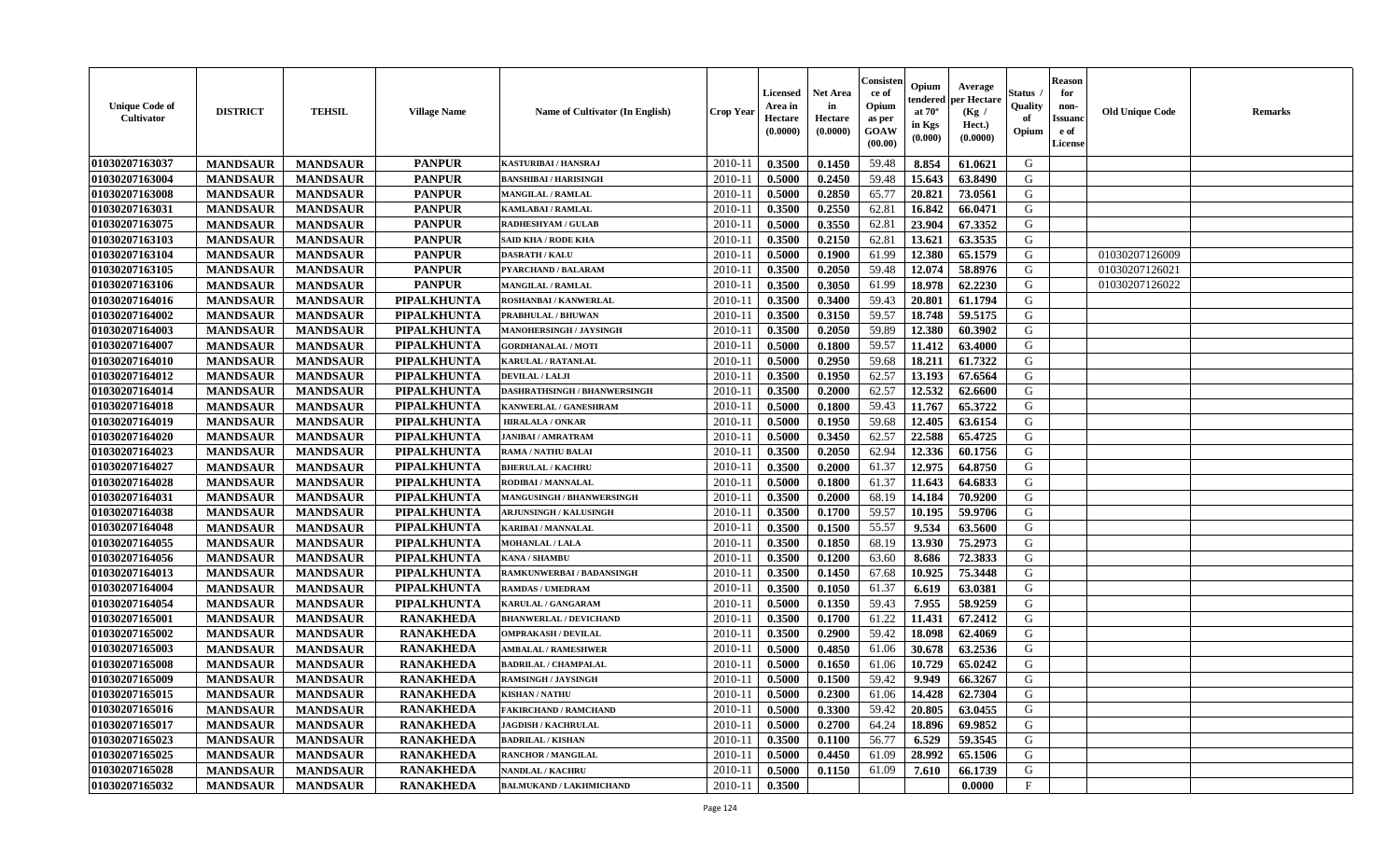| <b>Unique Code of</b><br><b>Cultivator</b> | <b>DISTRICT</b> | <b>TEHSIL</b>   | <b>Village Name</b> | Name of Cultivator (In English) | <b>Crop Year</b> | <b>Licensed</b><br>Area in<br>Hectare<br>(0.0000) | <b>Net Area</b><br>in<br>Hectare<br>(0.0000) | Consisteı<br>ce of<br>Opium<br>as per<br>GOAW<br>(00.00) | Opium<br>endered<br>at $70^\circ$<br>in Kgs<br>(0.000) | Average<br>oer Hectare<br>(Kg /<br>Hect.)<br>(0.0000) | Status<br>Quality<br>of<br>Opium | <b>Reason</b><br>for<br>non-<br>Issuano<br>e of<br>License | <b>Old Unique Code</b> | <b>Remarks</b>     |
|--------------------------------------------|-----------------|-----------------|---------------------|---------------------------------|------------------|---------------------------------------------------|----------------------------------------------|----------------------------------------------------------|--------------------------------------------------------|-------------------------------------------------------|----------------------------------|------------------------------------------------------------|------------------------|--------------------|
| 01030207165037                             | <b>MANDSAUR</b> | <b>MANDSAUR</b> | <b>RANAKHEDA</b>    | PRABHULAL / KISHAN              | 2010-11          | 0.3500                                            | 0.1050                                       | 60.27                                                    | 7.362                                                  | 70.1143                                               | G                                |                                                            |                        |                    |
| 01030207165038                             | <b>MANDSAUR</b> | <b>MANDSAUR</b> | <b>RANAKHEDA</b>    | <b>NANDLAL / PARSRAM</b>        | 2010-11          | 0.5000                                            | 0.4900                                       | 60.43                                                    | 31.510                                                 | 64.3061                                               | G                                |                                                            |                        |                    |
| 01030207165040                             | <b>MANDSAUR</b> | <b>MANDSAUR</b> | <b>RANAKHEDA</b>    | <b>MOHANLAL / RAMESHWAR</b>     | 2010-11          | 0.5000                                            | 0.4500                                       | 60.27                                                    | 27.836                                                 | 61.8578                                               | G                                |                                                            |                        |                    |
| 01030207165047                             | <b>MANDSAUR</b> | <b>MANDSAUR</b> | <b>RANAKHEDA</b>    | DEVKANYABAI / ANOKHILAL         | 2010-11          | 0.5000                                            | 0.3800                                       | 62.45                                                    | 25.417                                                 | 66.8868                                               | G                                |                                                            |                        |                    |
| 01030207165048                             | <b>MANDSAUR</b> | <b>MANDSAUR</b> | <b>RANAKHEDA</b>    | DASRATHSINGH / JUJHARSINGH      | 2010-11          | 0.5000                                            | 0.4700                                       | 62.45                                                    | 32.233                                                 | 68.5809                                               | G                                |                                                            |                        |                    |
| 01030207165049                             | <b>MANDSAUR</b> | <b>MANDSAUR</b> | <b>RANAKHEDA</b>    | <b>BHERUSINGH / UMRAVSINGH</b>  | $2010 - 11$      | 0.5000                                            | 0.2400                                       | 62.67                                                    | 16.464                                                 | 68.6000                                               | G                                |                                                            |                        |                    |
| 01030207165057                             | <b>MANDSAUR</b> | <b>MANDSAUR</b> | <b>RANAKHEDA</b>    | <b>ANUGIR / DARYAVGIR</b>       | 2010-11          | 0.3500                                            | 0.2400                                       | 62.67                                                    | 15.309                                                 | 63.7875                                               | G                                |                                                            |                        |                    |
| 01030207165064                             | <b>MANDSAUR</b> | <b>MANDSAUR</b> | <b>RANAKHEDA</b>    | <b>HIRALAL / PRABHULAL</b>      | 2010-11          | 0.5000                                            | 0.5000                                       | 63.40                                                    | 34.843                                                 | 69.6860                                               | G                                |                                                            |                        |                    |
| 01030207165066                             | <b>MANDSAUR</b> | <b>MANDSAUR</b> | <b>RANAKHEDA</b>    | <b>GOPAL / BHERULAL</b>         | 2010-11          | 0.5000                                            | 0.1850                                       | 62.67                                                    | 12.910                                                 | 69.7838                                               | G                                |                                                            |                        |                    |
| 01030207165069                             | <b>MANDSAUR</b> | <b>MANDSAUR</b> | <b>RANAKHEDA</b>    | <b>DHURIBAI / DEVGIR</b>        | 2010-11          | 0.5000                                            | 0.1800                                       | 60.27                                                    | 11.322                                                 | 62.9000                                               | G                                |                                                            |                        | <b>NAME CHANGE</b> |
| 01030207165071                             | <b>MANDSAUR</b> | <b>MANDSAUR</b> | <b>RANAKHEDA</b>    | <b>DEVILAL / SHANKERLAL</b>     | 2010-11          | 0.3500                                            | 0.2100                                       | 61.87                                                    | 13.541                                                 | 64.4810                                               | $\mathbf G$                      |                                                            |                        |                    |
| 01030207165074                             | <b>MANDSAUR</b> | <b>MANDSAUR</b> | <b>RANAKHEDA</b>    | PARSRAM / KACHRU                | 2010-11          | 0.5000                                            | 0.3550                                       | 60.55                                                    | 23.874                                                 | 67.2507                                               | G                                |                                                            |                        |                    |
| 01030207165075                             | <b>MANDSAUR</b> | <b>MANDSAUR</b> | <b>RANAKHEDA</b>    | <b>MUNNALAL / HARIRAM</b>       | 2010-11          | 0.5000                                            | 0.2550                                       | 60.55                                                    | 16.686                                                 | 65.4353                                               | G                                |                                                            |                        |                    |
| 01030207165076                             | <b>MANDSAUR</b> | <b>MANDSAUR</b> | <b>RANAKHEDA</b>    | <b>BHADURSINGH / JAYSINGH</b>   | $2010 - 11$      | 0.5000                                            | 0.2000                                       | 60.55                                                    | 13.079                                                 | 65.3950                                               | G                                |                                                            |                        |                    |
| 01030207165078                             | <b>MANDSAUR</b> | <b>MANDSAUR</b> | <b>RANAKHEDA</b>    | <b>VERDICHAND / TULSIRAM</b>    | 2010-11          | 0.5000                                            | 0.2900                                       | 61.87                                                    | 19.233                                                 | 66.3207                                               | G                                |                                                            |                        |                    |
| 01030207165080                             | <b>MANDSAUR</b> | <b>MANDSAUR</b> | <b>RANAKHEDA</b>    | <b>RAMESWER / LAXMICHAND</b>    | 2010-11          | 0.5000                                            | 0.3150                                       | 61.87                                                    | 21.451                                                 | 68.0984                                               | G                                |                                                            |                        |                    |
| 01030207165083                             | <b>MANDSAUR</b> | <b>MANDSAUR</b> | <b>RANAKHEDA</b>    | MANGILAL / JAGANATH             | 2010-11          | 0.5000                                            | 0.4800                                       | 61.89                                                    | 31.290                                                 | 65.1875                                               | G                                |                                                            |                        |                    |
| 01030207165088                             | <b>MANDSAUR</b> | <b>MANDSAUR</b> | <b>RANAKHEDA</b>    | <b>CHAMPALAL / RATANLAL</b>     | 2010-11          | 0.5000                                            | 0.3050                                       | 63.10                                                    | 21.012                                                 | 68.8918                                               | G                                |                                                            |                        |                    |
| 01030207165089                             | <b>MANDSAUR</b> | <b>MANDSAUR</b> | <b>RANAKHEDA</b>    | <b>GENDKUNWER / BAGDUSINGH</b>  | 2010-11          | 0.5000                                            | 0.3900                                       | 56.73                                                    | 23.964                                                 | 61.4462                                               | G                                |                                                            |                        |                    |
| 01030207165091                             | <b>MANDSAUR</b> | <b>MANDSAUR</b> | <b>RANAKHEDA</b>    | <b>SHANKERLAL / NANDA</b>       | 2010-11          | 0.5000                                            | 0.2550                                       | 63.10                                                    | 16.649                                                 | 65.2902                                               | G                                |                                                            |                        |                    |
| 01030207165092                             | <b>MANDSAUR</b> | <b>MANDSAUR</b> | <b>RANAKHEDA</b>    | <b>JUJHARSINGH / KALUSINGH</b>  | 2010-11          | 0.5000                                            | 0.1950                                       | 64.24                                                    | 13.289                                                 | 68.1487                                               | G                                |                                                            |                        |                    |
| 01030207165093                             | <b>MANDSAUR</b> | <b>MANDSAUR</b> | <b>RANAKHEDA</b>    | <b>GHASIRAM / TULSIRAM</b>      | 2010-11          | 0.5000                                            | 0.1850                                       | 65.16                                                    | 13.069                                                 | 70.6432                                               | G                                |                                                            |                        |                    |
| 01030207165094                             | <b>MANDSAUR</b> | <b>MANDSAUR</b> | <b>RANAKHEDA</b>    | ISHWERLAL / KAVERIBAI           | $2010 - 11$      | 0.3500                                            | 0.3050                                       | 65.16                                                    | 20.423                                                 | 66.9607                                               | G                                |                                                            |                        |                    |
| 01030207165095                             | <b>MANDSAUR</b> | <b>MANDSAUR</b> | <b>RANAKHEDA</b>    | KAILASHBAI / RAMESHVAR          | 2010-11          | 0.5000                                            | 0.3650                                       | 63.10                                                    | 24.465                                                 | 67.0274                                               | G                                |                                                            |                        |                    |
| 01030207165096                             | <b>MANDSAUR</b> | <b>MANDSAUR</b> | <b>RANAKHEDA</b>    | KACHRU / SHAVRAM                | 2010-11          | 0.5000                                            | 0.1950                                       | 58.15                                                    | 12.859                                                 | 65.9436                                               | G                                |                                                            |                        |                    |
| 01030207165098                             | <b>MANDSAUR</b> | <b>MANDSAUR</b> | <b>RANAKHEDA</b>    | <b>RAMSHUKIBAI / RAMCHAND</b>   | 2010-11          | 0.3500                                            | 0.1700                                       | 65.16                                                    | 12.427                                                 | 73.1000                                               | G                                |                                                            |                        |                    |
| 01030207165099                             | <b>MANDSAUR</b> | <b>MANDSAUR</b> | <b>RANAKHEDA</b>    | RAMLAL / JADAWCHAND             | 2010-11          | 0.5000                                            | 0.4600                                       | 56.93                                                    | 28.237                                                 | 61.3848                                               | G                                |                                                            |                        |                    |
| 01030207165102                             | <b>MANDSAUR</b> | <b>MANDSAUR</b> | <b>RANAKHEDA</b>    | <b>BADRILAL / TULSIRAM</b>      | 2010-11          | 0.5000                                            | 0.3400                                       | 63.10                                                    | 22.752                                                 | 66.9176                                               | G                                |                                                            |                        |                    |
| 01030207165104                             | <b>MANDSAUR</b> | <b>MANDSAUR</b> | <b>RANAKHEDA</b>    | <b>BHERULAL / BHANWERLAL</b>    | 2010-11          | 0.5000                                            | 0.4900                                       | 61.69                                                    | 32.440                                                 | 66.2041                                               | G                                |                                                            |                        |                    |
| 01030207165105                             | <b>MANDSAUR</b> | <b>MANDSAUR</b> | <b>RANAKHEDA</b>    | <b>MOHANLAL / ASHARAM</b>       | 2010-11          | 0.5000                                            | 0.2700                                       | 62.01                                                    | 17.381                                                 | 64.3741                                               | G                                |                                                            |                        |                    |
| 01030207165106                             | <b>MANDSAUR</b> | <b>MANDSAUR</b> | <b>RANAKHEDA</b>    | NANDIBAI / UDAYRAM              | $2010 - 11$      | 0.5000                                            | 0.4500                                       | 60.43                                                    | 29.205                                                 | 64.9000                                               | ${\bf G}$                        |                                                            |                        |                    |
| 01030207165111                             | <b>MANDSAUR</b> | <b>MANDSAUR</b> | <b>RANAKHEDA</b>    | <b>VENIRAM / MANNA</b>          | 2010-11          | 0.5000                                            | 0.2550                                       | 62.01                                                    | 17.487                                                 | 68.5765                                               | G                                |                                                            |                        |                    |
| 01030207165112                             | <b>MANDSAUR</b> | <b>MANDSAUR</b> | <b>RANAKHEDA</b>    | <b>GITABAI/HIRALAL</b>          | 2010-11          | 0.5000                                            | 0.4150                                       | 66.20                                                    | 28.617                                                 | 68.9566                                               | G                                |                                                            |                        |                    |
| 01030207165115                             | <b>MANDSAUR</b> | <b>MANDSAUR</b> | <b>RANAKHEDA</b>    | <b>DEVILAL / DHURA</b>          | 2010-11          | 0.3500                                            | 0.3450                                       | 61.08                                                    | 22.765                                                 | 65.9855                                               | G                                |                                                            |                        |                    |
| 01030207165119                             | <b>MANDSAUR</b> | <b>MANDSAUR</b> | <b>RANAKHEDA</b>    | <b>LAXMAN / PARTHA</b>          | 2010-11          | 0.5000                                            | 0.2850                                       | 57.54                                                    | 17.385                                                 | 61.0000                                               | G                                |                                                            |                        |                    |
| 01030207165120                             | <b>MANDSAUR</b> | <b>MANDSAUR</b> | <b>RANAKHEDA</b>    | NARAYANSINGH / NATHUSINGH       | 2010-11          | 0.3500                                            | 0.3100                                       | 57.13                                                    | 18.796                                                 | 60.6323                                               | G                                |                                                            |                        |                    |
| 01030207165121                             | <b>MANDSAUR</b> | <b>MANDSAUR</b> | <b>RANAKHEDA</b>    | <b>SHANKERGIR / DEVGIR</b>      | 2010-11          | 0.5000                                            | 0.2000                                       | 61.08                                                    | 12.844                                                 | 64.2200                                               | G                                |                                                            |                        |                    |
| 01030207165127                             | <b>MANDSAUR</b> | <b>MANDSAUR</b> | <b>RANAKHEDA</b>    | <b>LAXMICHAND / TULSIRAM</b>    | 2010-11          | 0.3500                                            | 0.2850                                       | 57.72                                                    | 17.745                                                 | 62.2632                                               | G                                |                                                            |                        |                    |
| 01030207165128                             |                 | <b>MANDSAUR</b> | <b>RANAKHEDA</b>    |                                 |                  |                                                   |                                              | 61.08                                                    |                                                        | 66.2800                                               | G                                |                                                            |                        |                    |
|                                            | <b>MANDSAUR</b> |                 |                     | <b>NAHARSINGH / HMERSINGH</b>   | $2010 - 11$      | 0.3500                                            | 0.2500                                       | 63.41                                                    | 16.570<br>14.412                                       |                                                       | G                                |                                                            |                        |                    |
| 01030207165129                             | <b>MANDSAUR</b> | <b>MANDSAUR</b> | <b>RANAKHEDA</b>    | <b>BHERULAL / MANNA</b>         | $2010 - 11$      | 0.5000                                            | 0.2000                                       |                                                          |                                                        | 72.0600                                               | G                                |                                                            |                        |                    |
| 01030207165131                             | <b>MANDSAUR</b> | <b>MANDSAUR</b> | <b>RANAKHEDA</b>    | HARIRAM / AMRATRAM              | 2010-11          | 0.5000                                            | 0.3850                                       | 60.43                                                    | 24.673                                                 | 64.0857                                               | G                                |                                                            |                        |                    |
| 01030207165133                             | <b>MANDSAUR</b> | <b>MANDSAUR</b> | <b>RANAKHEDA</b>    | <b>RODSINGH / ANOPSINGH</b>     | 2010-11          | 0.5000                                            | 0.4700                                       | 60.43                                                    | 29.757                                                 | 63.3128                                               |                                  |                                                            |                        |                    |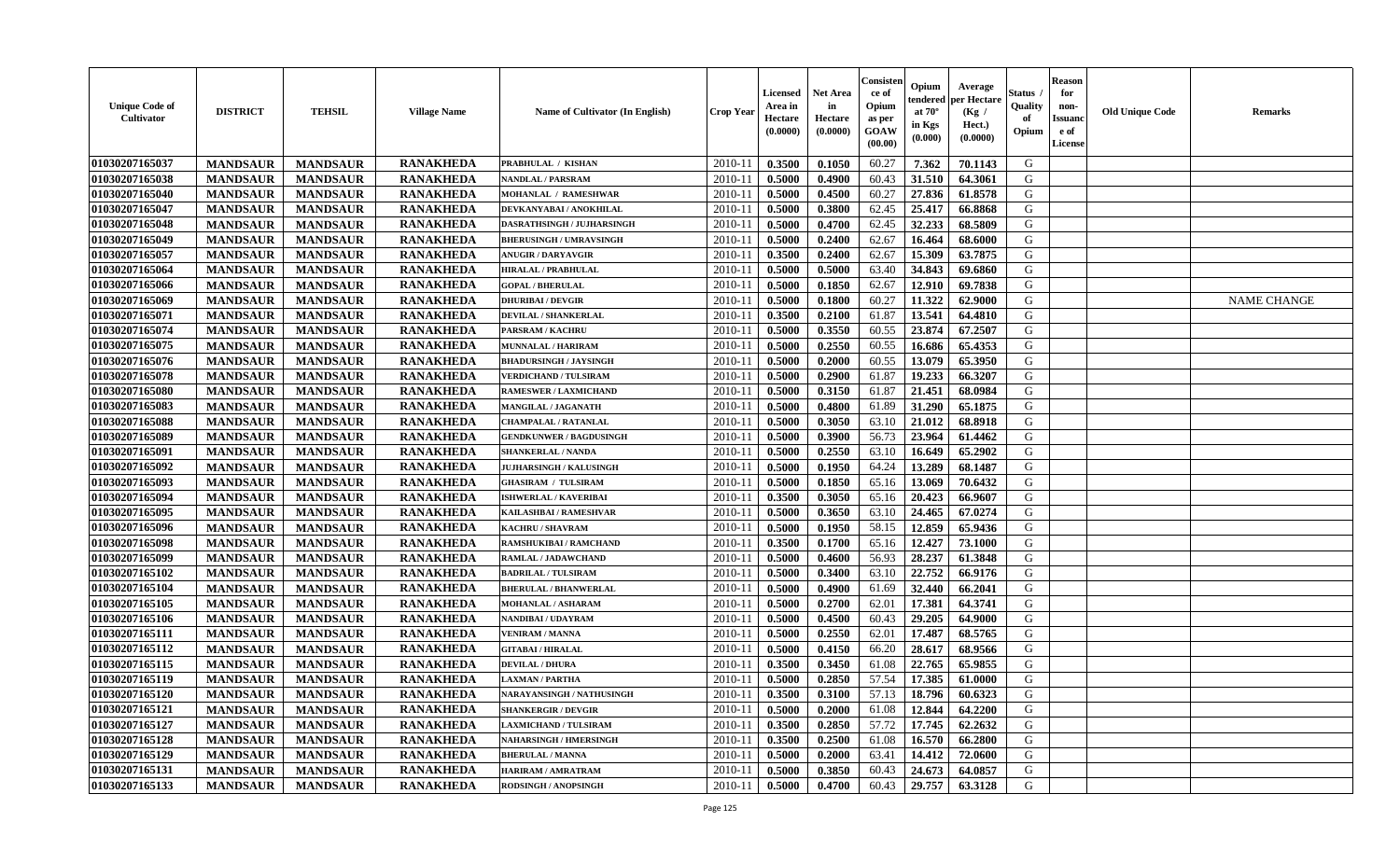| <b>Unique Code of</b><br><b>Cultivator</b> | <b>DISTRICT</b> | <b>TEHSIL</b>   | <b>Village Name</b> | Name of Cultivator (In English) | <b>Crop Year</b> | <b>Licensed</b><br>Area in<br>Hectare<br>(0.0000) | <b>Net Area</b><br>in<br>Hectare<br>(0.0000) | Consister<br>ce of<br>Opium<br>as per<br>GOAW<br>(00.00) | Opium<br>endered<br>at $70^\circ$<br>in Kgs<br>(0.000) | Average<br>per Hectare<br>(Kg /<br>Hect.)<br>(0.0000) | <b>Status</b><br>Quality<br>of<br>Opium | <b>Reason</b><br>for<br>non-<br><b>Issuand</b><br>e of<br>License | <b>Old Unique Code</b> | <b>Remarks</b> |
|--------------------------------------------|-----------------|-----------------|---------------------|---------------------------------|------------------|---------------------------------------------------|----------------------------------------------|----------------------------------------------------------|--------------------------------------------------------|-------------------------------------------------------|-----------------------------------------|-------------------------------------------------------------------|------------------------|----------------|
| 01030207165134                             | <b>MANDSAUR</b> | <b>MANDSAUR</b> | <b>RANAKHEDA</b>    | <b>NARAYAN / TORIRAM</b>        | 2010-11          | 0.5000                                            | 0.5000                                       | 59.77                                                    | 31.806                                                 | 63.6120                                               | G                                       |                                                                   |                        |                |
| 01030207165136                             | <b>MANDSAUR</b> | <b>MANDSAUR</b> | <b>RANAKHEDA</b>    | <b>NAGU / DOLA</b>              | $2010 - 11$      | 0.5000                                            | 0.1500                                       | 62.18                                                    | 10.029                                                 | 66.8600                                               | G                                       |                                                                   |                        |                |
| 01030207165011                             | <b>MANDSAUR</b> | <b>MANDSAUR</b> | <b>RANAKHEDA</b>    | <b>DINESHCHAND / VERDICHAND</b> | 2010-11          | 0.5000                                            | 0.2850                                       | 63.41                                                    | 19.177                                                 | 67.2877                                               | G                                       |                                                                   |                        |                |
| 01030207165012                             | <b>MANDSAUR</b> | <b>MANDSAUR</b> | <b>RANAKHEDA</b>    | <b>KAMLASHANKER / DEVILAL</b>   | 2010-11          | 0.3500                                            | 0.3100                                       | 57.74                                                    | 18.930                                                 | 61.0645                                               | G                                       |                                                                   |                        |                |
| 01030207165013                             | <b>MANDSAUR</b> | <b>MANDSAUR</b> | <b>RANAKHEDA</b>    | <b>MUKESH / BADRILAL</b>        | 2010-11          | 0.5000                                            | 0.2850                                       | 63.01                                                    | 18.804                                                 | 65.9789                                               | G                                       |                                                                   |                        |                |
| 01030207165043                             | <b>MANDSAUR</b> | <b>MANDSAUR</b> | <b>RANAKHEDA</b>    | KARULAL / GHASIRAM              | $2010 - 11$      | 0.5000                                            | 0.2250                                       | 66.20                                                    | 16.191                                                 | 71.9600                                               | G                                       |                                                                   |                        |                |
| 01030207165116                             | <b>MANDSAUR</b> | <b>MANDSAUR</b> | <b>RANAKHEDA</b>    | <b>BHULIBAI / ASHARAM</b>       | $2010 - 1$       | 0.5000                                            | 0.3000                                       | 58.84                                                    | 19.199                                                 | 63.9967                                               | ${\bf G}$                               |                                                                   |                        |                |
| 01030207165118                             | <b>MANDSAUR</b> | <b>MANDSAUR</b> | <b>RANAKHEDA</b>    | SHANKARLAL / AMRATRAM           | 2010-11          | 0.3500                                            | 0.2800                                       | 57.97                                                    | 17.697                                                 | 63.2036                                               | G                                       |                                                                   |                        |                |
| 01030207165042                             | <b>MANDSAUR</b> | <b>MANDSAUR</b> | <b>RANAKHEDA</b>    | <b>RAMESWER / DOLA</b>          | 2010-11          | 0.3500                                            | 0.3150                                       | 58.84                                                    | 20.022                                                 | 63.5619                                               | G                                       |                                                                   |                        |                |
| 01030207165022                             | <b>MANDSAUR</b> | <b>MANDSAUR</b> | <b>RANAKHEDA</b>    | SHYAMLAL / LAXMINARAYAN         | 2010-11          | 0.5000                                            | 0.3250                                       | 58.84                                                    | 20.619                                                 | 63.4431                                               | G                                       |                                                                   |                        |                |
| 01030207165067                             | <b>MANDSAUR</b> | <b>MANDSAUR</b> | <b>RANAKHEDA</b>    | KAMALSINGH / NAHARSINGH         | 2010-11          | 0.3500                                            | 0.3050                                       | 63.41                                                    | 20.708                                                 | 67.8951                                               | ${\bf G}$                               |                                                                   |                        |                |
| 01030207165014                             | <b>MANDSAUR</b> | <b>MANDSAUR</b> | <b>RANAKHEDA</b>    | <b>GANGARAM / NATHU</b>         | 2010-11          | 0.5000                                            | 0.2600                                       | 59.04                                                    | 17.661                                                 | 67.9269                                               | G                                       |                                                                   |                        |                |
| 01030207165039                             | <b>MANDSAUR</b> | <b>MANDSAUR</b> | <b>RANAKHEDA</b>    | <b>GOPALSINGH / BAGDUSINGH</b>  | 2010-11          | 0.3500                                            | 0.1750                                       | 59.04                                                    | 11.378                                                 | 65.0171                                               | G                                       |                                                                   |                        |                |
| 01030207165019                             | <b>MANDSAUR</b> | <b>MANDSAUR</b> | <b>RANAKHEDA</b>    | KACHRULAL / HARIRAM             | 2010-11          | 0.5000                                            | 0.1100                                       | 59.04                                                    | 7.059                                                  | 64.1727                                               | G                                       |                                                                   |                        |                |
| 01030207165058                             | <b>MANDSAUR</b> | <b>MANDSAUR</b> | <b>RANAKHEDA</b>    | RAMCHANDRA / NATHU              | $2010 - 11$      | 0.5000                                            | 0.1200                                       | 56.87                                                    | 7.458                                                  | 62.1500                                               | G                                       |                                                                   |                        |                |
| 01030207165085                             | <b>MANDSAUR</b> | <b>MANDSAUR</b> | <b>RANAKHEDA</b>    | <b>GOKUL / KACHRULAL</b>        | 2010-11          | 0.5000                                            | 0.2900                                       | 62.18                                                    | 19.640                                                 | 67.7241                                               | G                                       |                                                                   |                        |                |
| 01030207165138                             | <b>MANDSAUR</b> | <b>MANDSAUR</b> | <b>RANAKHEDA</b>    | KISHANKUNWER / JUJHARSINGH      | 2010-11          | 0.5000                                            | 0.1200                                       | 54.40                                                    | 7.305                                                  | 60.8750                                               | G                                       | 05                                                                |                        |                |
| 01030207165010                             | <b>MANDSAUR</b> | <b>MANDSAUR</b> | <b>RANAKHEDA</b>    | <b>DILIP / SUNDARLAL</b>        | 2010-11          | 0.5000                                            | 0.4950                                       | 60.16                                                    | 32.323                                                 | 65.2990                                               | G                                       |                                                                   |                        |                |
| 01030207165082                             | <b>MANDSAUR</b> | <b>MANDSAUR</b> | <b>RANAKHEDA</b>    | SUNDERLAL / LAKHMICHAND         | 2010-11          | 0.5000                                            | 0.4300                                       | 61.20                                                    | 28.572                                                 | 66.4465                                               | G                                       |                                                                   |                        |                |
| 01030207165103                             | <b>MANDSAUR</b> | <b>MANDSAUR</b> | <b>RANAKHEDA</b>    | <b>CHENSINGH / KISHORSINGH</b>  | 2010-11          | 0.5000                                            | 0.4350                                       | 58.55                                                    | 26.473                                                 | 60.8575                                               | G                                       |                                                                   |                        |                |
| 01030207165045                             | <b>MANDSAUR</b> | <b>MANDSAUR</b> | <b>RANAKHEDA</b>    | <b>HANSKUNWER / KARUSINGH</b>   | 2010-11          | 0.5000                                            | 0.3900                                       | 59.98                                                    | 24.875                                                 | 63.7821                                               | G                                       |                                                                   |                        |                |
| 01030207165052                             | <b>MANDSAUR</b> | <b>MANDSAUR</b> | <b>RANAKHEDA</b>    | OGHADSINGH / JAYSINGH           | 2010-11          | 0.5000                                            | 0.2400                                       | 60.68                                                    | 16.141                                                 | 67.2542                                               | G                                       |                                                                   |                        |                |
| 01030207165068                             | <b>MANDSAUR</b> | <b>MANDSAUR</b> | <b>RANAKHEDA</b>    | <b>BHANWERLAL / LAXMICHAND</b>  | $2010 - 11$      | 0.5000                                            | 0.4200                                       | 62.18                                                    | 27.555                                                 | 65.6071                                               | ${\bf G}$                               |                                                                   |                        |                |
| 01030207165081                             | <b>MANDSAUR</b> | <b>MANDSAUR</b> | <b>RANAKHEDA</b>    | <b>AMBALAL / PRABHULAL</b>      | 2010-11          | 0.3500                                            | 0.2200                                       | 63.01                                                    | 15.149                                                 | 68.8591                                               | G                                       |                                                                   |                        |                |
| 01030207165087                             | <b>MANDSAUR</b> | <b>MANDSAUR</b> | <b>RANAKHEDA</b>    | <b>CHATURBHUJ / KANIRAM</b>     | 2010-11          | 0.3500                                            | 0.2950                                       | 63.01                                                    | 20.685                                                 | 70.1186                                               | G                                       |                                                                   |                        |                |
| 01030207165123                             | <b>MANDSAUR</b> | <b>MANDSAUR</b> | <b>RANAKHEDA</b>    | PRABHULAL / TULSIRAM            | 2010-11          | 0.5000                                            | 0.3050                                       | 59.98                                                    | 19.930                                                 | 65.3443                                               | G                                       |                                                                   |                        |                |
| 01030207165031                             | <b>MANDSAUR</b> | <b>MANDSAUR</b> | <b>RANAKHEDA</b>    | <b>JHUJHARLAL / BHAGWAN</b>     | 2010-11          | 0.5000                                            | 0.3350                                       | 59.98                                                    | 20.085                                                 | 59.9552                                               | G                                       |                                                                   |                        |                |
| 01030207165079                             | <b>MANDSAUR</b> | <b>MANDSAUR</b> | <b>RANAKHEDA</b>    | <b>MANGILAL / DALU</b>          | 2010-11          | 0.5000                                            | 0.4050                                       | 59.38                                                    | 26.195                                                 | 64.6790                                               | G                                       |                                                                   |                        |                |
| 01030207165033                             | <b>MANDSAUR</b> | <b>MANDSAUR</b> | <b>RANAKHEDA</b>    | <b>PUSHKAR / DEVICHAND</b>      | 2010-11          | 0.3500                                            | 0.1000                                       | 57.26                                                    | 5.963                                                  | 59.6300                                               | G                                       |                                                                   |                        |                |
| 01030207165046                             | <b>MANDSAUR</b> | <b>MANDSAUR</b> | <b>RANAKHEDA</b>    | PARSRAM / VARDA                 | 2010-11          | 0.3500                                            | 0.2500                                       | 59.38                                                    | 15.295                                                 | 61.1800                                               | G                                       |                                                                   |                        |                |
| 01030207165117                             | <b>MANDSAUR</b> | <b>MANDSAUR</b> | <b>RANAKHEDA</b>    | <b>OMPRAKASH / BHERULAL</b>     | $2010 - 11$      | 0.3500                                            | 0.3450                                       | 59.38                                                    | 22.234                                                 | 64.4464                                               | ${\bf G}$                               |                                                                   |                        |                |
| 01030207165100                             | <b>MANDSAUR</b> | <b>MANDSAUR</b> | <b>RANAKHEDA</b>    | <b>KANHIYALAL / VERDA</b>       | 2010-11          | 0.5000                                            | 0.4850                                       | 62.39                                                    | 30.919                                                 | 63.7505                                               | G                                       |                                                                   |                        |                |
| 01030207166001                             | <b>MANDSAUR</b> | <b>MANDSAUR</b> | <b>RATHANA</b>      | MURALIMANOHAR / GORDHAN         | 2010-11          | 0.5000                                            | 0.2100                                       | 62.70                                                    | 15.245                                                 | 72.5952                                               | G                                       |                                                                   |                        |                |
| 01030207166002                             | <b>MANDSAUR</b> | <b>MANDSAUR</b> | <b>RATHANA</b>      | SHOBHRAM / RATANLAL             | 2010-11          | 0.3500                                            | 0.3300                                       | 61.69                                                    | 20.807                                                 | 63.0515                                               | G                                       |                                                                   |                        |                |
| 01030207166003                             | <b>MANDSAUR</b> | <b>MANDSAUR</b> | <b>RATHANA</b>      | <b>KANHIYALAL / BAPULAL</b>     | 2010-11          | 0.3500                                            | 0.3000                                       | 66.74                                                    | 22.272                                                 | 74.2400                                               | G                                       |                                                                   |                        |                |
| 01030207166005                             | <b>MANDSAUR</b> | <b>MANDSAUR</b> | <b>RATHANA</b>      | <b>RAMLAL / KISHAN</b>          | 2010-11          | 0.3500                                            | 0.2300                                       | 65.02                                                    | 16.171                                                 | 70.3087                                               | G                                       |                                                                   |                        |                |
| 01030207166010                             | <b>MANDSAUR</b> | <b>MANDSAUR</b> | <b>RATHANA</b>      | <b>MOTI / RUGHNATH</b>          | 2010-11          | 0.3500                                            | 0.2100                                       | 64.66                                                    | 14.391                                                 | 68.5286                                               | G                                       |                                                                   |                        |                |
| 01030207166011                             | <b>MANDSAUR</b> | <b>MANDSAUR</b> | <b>RATHANA</b>      | <b>KARULAL / BHANWERLAL</b>     | 2010-11          | 0.5000                                            | 0.2250                                       | 61.68                                                    | 14.345                                                 | 63.7556                                               | G                                       |                                                                   |                        |                |
| 01030207166017                             | <b>MANDSAUR</b> | <b>MANDSAUR</b> | <b>RATHANA</b>      | SATYNARAYAN / KARULAL           | $2010 - 11$      | 0.5000                                            | 0.2000                                       | 62.30                                                    | 12.460                                                 | 62.3000                                               | ${\bf G}$                               |                                                                   |                        |                |
| 01030207166020                             | <b>MANDSAUR</b> | <b>MANDSAUR</b> | <b>RATHANA</b>      | <b>SHAMBHULAL / SHIVRAM</b>     | $2010 - 11$      | 0.3500                                            | 0.3050                                       | 65.02                                                    | 20.881                                                 | 68.4623                                               | G                                       |                                                                   |                        |                |
| 01030207166021                             | <b>MANDSAUR</b> | <b>MANDSAUR</b> | <b>RATHANA</b>      | <b>KARULAL / UDERAM</b>         | 2010-11          | 0.3500                                            | 0.3000                                       | 62.27                                                    | 19.748                                                 | 65.8267                                               | G                                       |                                                                   |                        |                |
| 01030207166022                             | <b>MANDSAUR</b> | <b>MANDSAUR</b> | <b>RATHANA</b>      | RADHESHYAM / RATANLAL           | 2010-11          | 0.3500                                            | 0.2950                                       | 58.40                                                    | 17.854                                                 | 60.5220                                               | G                                       |                                                                   |                        |                |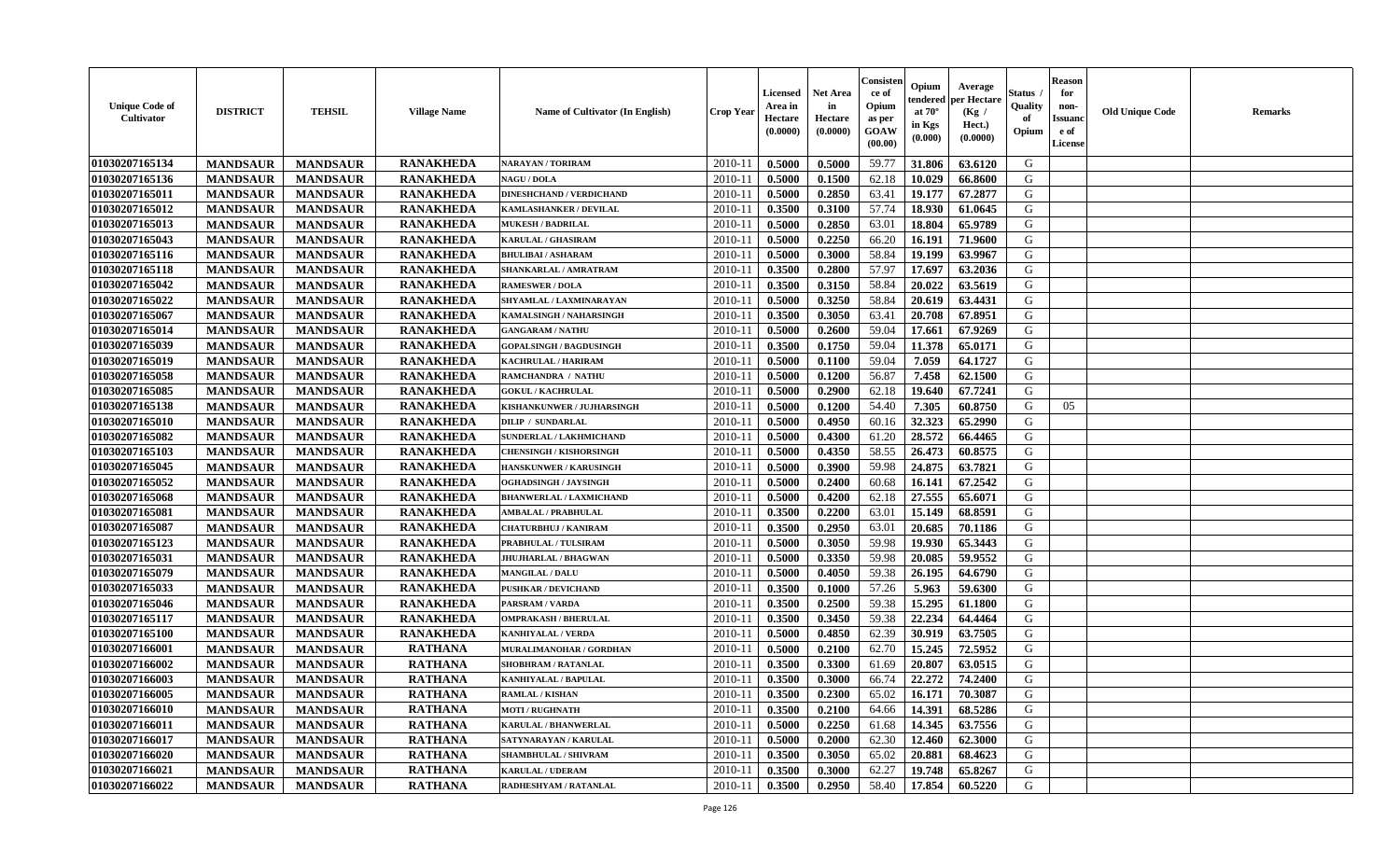| <b>Unique Code of</b><br><b>Cultivator</b> | <b>DISTRICT</b> | <b>TEHSIL</b>   | <b>Village Name</b> | Name of Cultivator (In English)   | <b>Crop Year</b> | <b>Licensed</b><br>Area in<br>Hectare<br>(0.0000) | <b>Net Area</b><br>in<br>Hectare<br>(0.0000) | Consisteı<br>ce of<br>Opium<br>as per<br>GOAW<br>(00.00) | Opium<br>endered<br>at $70^\circ$<br>in Kgs<br>(0.000) | Average<br>per Hectare<br>(Kg /<br>Hect.)<br>(0.0000) | Status<br>Quality<br>of<br>Opium | <b>Reason</b><br>for<br>non-<br><b>Issuand</b><br>e of<br>License | <b>Old Unique Code</b> | Remarks |
|--------------------------------------------|-----------------|-----------------|---------------------|-----------------------------------|------------------|---------------------------------------------------|----------------------------------------------|----------------------------------------------------------|--------------------------------------------------------|-------------------------------------------------------|----------------------------------|-------------------------------------------------------------------|------------------------|---------|
| 01030207166024                             | <b>MANDSAUR</b> | <b>MANDSAUR</b> | <b>RATHANA</b>      | RUGHNATHSINGH / RAMSINGH          | 2010-11          | 0.3500                                            | 0.3450                                       | 64.17                                                    | 22.065                                                 | 63.9565                                               | G                                |                                                                   |                        |         |
| 01030207166029                             | <b>MANDSAUR</b> | <b>MANDSAUR</b> | <b>RATHANA</b>      | UMRAWSINGH / D.P. INDRABAI        | $2010 - 11$      | 0.3500                                            | 0.2700                                       | 62.27                                                    | 17.000                                                 | 62.9630                                               | G                                |                                                                   |                        |         |
| 01030207166030                             | <b>MANDSAUR</b> | <b>MANDSAUR</b> | <b>RATHANA</b>      | NATHULAL / JUJHARLAL              | 2010-11          | 0.3500                                            | 0.2050                                       | 58.87                                                    | 12.926                                                 | 63.0537                                               | G                                |                                                                   |                        |         |
| 01030207166031                             | <b>MANDSAUR</b> | <b>MANDSAUR</b> | <b>RATHANA</b>      | <b>ARJUNSINGH / RAMSINGH</b>      | 2010-11          | 0.3500                                            | 0.1500                                       | 64.17                                                    | 10.570                                                 | 70.4667                                               | G                                |                                                                   |                        |         |
| 01030207166038                             | <b>MANDSAUR</b> | <b>MANDSAUR</b> | <b>RATHANA</b>      | <b>RAMESHWER / HERDEVRAM</b>      | 2010-11          | 0.5000                                            | 0.2100                                       | 64.17                                                    | 14.062                                                 | 66.9619                                               | G                                |                                                                   |                        |         |
| 01030207166039                             | <b>MANDSAUR</b> | <b>MANDSAUR</b> | <b>RATHANA</b>      | <b>GOVERDHAN / JAGANNATH</b>      | $2010 - 11$      | 0.3500                                            | 0.0950                                       | 63.22                                                    | 6.548                                                  | 68.9263                                               | G                                |                                                                   |                        |         |
| 01030207166040                             | <b>MANDSAUR</b> | <b>MANDSAUR</b> | <b>RATHANA</b>      | <b>BHANWARIBAI / UDAYRAM</b>      | $2010 - 11$      | 0.3500                                            | 0.3150                                       | 62.27                                                    | 21.216                                                 | 67.3524                                               | G                                |                                                                   |                        |         |
| 01030207166044                             | <b>MANDSAUR</b> | <b>MANDSAUR</b> | <b>RATHANA</b>      | <b>MANGILAL / DEVA</b>            | 2010-11          | 0.3500                                            | 0.2550                                       | 63.22                                                    | 16.807                                                 | 65.9098                                               | G                                |                                                                   |                        |         |
| 01030207166045                             | <b>MANDSAUR</b> | <b>MANDSAUR</b> | <b>RATHANA</b>      | <b>GITABAI/PRBHULAL</b>           | 2010-11          | 0.3500                                            | 0.2350                                       | 63.22                                                    | 15.859                                                 | 67.4851                                               | G                                |                                                                   |                        |         |
| 01030207166046                             | <b>MANDSAUR</b> | <b>MANDSAUR</b> | <b>RATHANA</b>      | <b>NATHUSINGH / UMRAVSINGH</b>    | 2010-11          | 0.3500                                            | 0.3050                                       | 63.36                                                    | 22.764                                                 | 74.6361                                               | G                                |                                                                   |                        |         |
| 01030207166048                             | <b>MANDSAUR</b> | <b>MANDSAUR</b> | <b>RATHANA</b>      | <b>GULABSINGH / RUGHNATHSINGH</b> | 2010-11          | 0.3500                                            | 0.2900                                       | 65.02                                                    | 19.125                                                 | 65.9483                                               | G                                |                                                                   |                        |         |
| 01030207166056                             | <b>MANDSAUR</b> | <b>MANDSAUR</b> | <b>RATHANA</b>      | MATHURALAL / GANGARAM             | 2010-11          | 0.3500                                            | 0.0900                                       | 64.75                                                    | 6.188                                                  | 68.7556                                               | G                                |                                                                   |                        |         |
| 01030207166057                             | <b>MANDSAUR</b> | <b>MANDSAUR</b> | <b>RATHANA</b>      | <b>RASALKUNWER / DULESINGH</b>    | 2010-11          | 0.3500                                            | 0.3200                                       | 46.96                                                    | 12.282                                                 | 38.3813                                               | $\mathbf{I}$                     | 02                                                                |                        |         |
| 01030207166058                             | <b>MANDSAUR</b> | <b>MANDSAUR</b> | <b>RATHANA</b>      | <b>SHETANKUNWER / RAMSINGH</b>    | 2010-11          | 0.3500                                            | 0.1750                                       | 66.95                                                    | 11.707                                                 | 66.8971                                               | G                                |                                                                   |                        |         |
| 01030207166077                             | <b>MANDSAUR</b> | <b>MANDSAUR</b> | <b>RATHANA</b>      | <b>RAMCHAND / AMRA</b>            | $2010 - 11$      | 0.3500                                            | 0.3000                                       | 58.04                                                    | 18.092                                                 | 60.3067                                               | $\mathbf G$                      |                                                                   |                        |         |
| 01030207166084                             | <b>MANDSAUR</b> | <b>MANDSAUR</b> | <b>RATHANA</b>      | SHIVNARAYAN / BHERULAL            | 2010-11          | 0.5000                                            | 0.4350                                       | 64.75                                                    | 30.497                                                 | 70.1080                                               | G                                |                                                                   |                        |         |
| 01030207166085                             | <b>MANDSAUR</b> | <b>MANDSAUR</b> | <b>RATHANA</b>      | KACHRU / SURATRAM                 | 2010-11          | 0.3500                                            | 0.3000                                       | 59.03                                                    | 19.455                                                 | 64.8500                                               | G                                |                                                                   |                        |         |
| 01030207166088                             | <b>MANDSAUR</b> | <b>MANDSAUR</b> | <b>RATHANA</b>      | <b>BHANWERLAL / NATHULAL</b>      | 2010-11          | 0.3500                                            | 0.1850                                       | 66.20                                                    | 12.937                                                 | 69.9297                                               | G                                |                                                                   |                        |         |
| 01030207166096                             | <b>MANDSAUR</b> | <b>MANDSAUR</b> | <b>RATHANA</b>      | <b>AMRATRAM / DUNGA</b>           | 2010-11          | 0.3500                                            | 0.2050                                       | 61.05                                                    | 12.568                                                 | 61.3073                                               | G                                |                                                                   |                        |         |
| 01030207166098                             | <b>MANDSAUR</b> | <b>MANDSAUR</b> | <b>RATHANA</b>      | RADHESHYAM / GOVERDHAN            | 2010-11          | 0.3500                                            | 0.1050                                       | 61.05                                                    | 6.942                                                  | 66.1143                                               | G                                |                                                                   |                        |         |
| 01030207166104                             | <b>MANDSAUR</b> | <b>MANDSAUR</b> | <b>RATHANA</b>      | <b>RAMDAYAL / DOLATRAM</b>        | 2010-11          | 0.5000                                            | 0.4900                                       | 66.20                                                    | 34.954                                                 | 71.3347                                               | G                                |                                                                   |                        |         |
| 01030207166105                             | <b>MANDSAUR</b> | <b>MANDSAUR</b> | <b>RATHANA</b>      | <b>RAJARAM / DHURILAL</b>         | 2010-11          | 0.3500                                            | 0.3400                                       | 58.35                                                    | 20.372                                                 | 59.9176                                               | G                                |                                                                   |                        |         |
| 01030207166111                             | <b>MANDSAUR</b> | <b>MANDSAUR</b> | <b>RATHANA</b>      | KAILASHBAI / DEVRAM               | 2010-11          | 0.5000                                            | 0.1850                                       | 66.20                                                    | 13.041                                                 | 70.4919                                               | G                                |                                                                   |                        |         |
| 01030207166019                             | <b>MANDSAUR</b> | <b>MANDSAUR</b> | <b>RATHANA</b>      | <b>RAMLAL / DEVA</b>              | 2010-11          | 0.3500                                            | 0.3500                                       | 57.50                                                    | 20.930                                                 | 59.8000                                               | G                                |                                                                   |                        |         |
| 01030207166033                             | <b>MANDSAUR</b> | <b>MANDSAUR</b> | <b>RATHANA</b>      | <b>BHULIBAI/MANGU</b>             | 2010-11          | 0.5000                                            | 0.4850                                       | 61.80                                                    | 31.050                                                 | 64.0206                                               | G                                |                                                                   |                        |         |
| 01030207166068                             | <b>MANDSAUR</b> | <b>MANDSAUR</b> | <b>RATHANA</b>      | <b>RATANKUNWER / CHENSINGH</b>    | 2010-11          | 0.3500                                            | 0.2900                                       | 64.75                                                    | 19.379                                                 | 66.8241                                               | G                                |                                                                   |                        |         |
| 01030207166075                             | <b>MANDSAUR</b> | <b>MANDSAUR</b> | <b>RATHANA</b>      | <b>RAGHUNATH / KALU</b>           | $2010 - 11$      | 0.3500                                            | 0.1050                                       | 62.81                                                    | 7.098                                                  | 67.6000                                               | G                                |                                                                   |                        |         |
| 01030207166086                             | <b>MANDSAUR</b> | <b>MANDSAUR</b> | <b>RATHANA</b>      | KANWERLAL / PRABHULAL             | 2010-11          | 0.3500                                            | 0.2750                                       | 62.81                                                    | 18.708                                                 | 68.0291                                               | G                                |                                                                   |                        |         |
| 01030207166023                             | <b>MANDSAUR</b> | <b>MANDSAUR</b> | <b>RATHANA</b>      | VINOD / NANDA                     | 2010-11          | 0.3500                                            | 0.3350                                       | 62.81                                                    | 21.077                                                 | 62.9164                                               | G                                |                                                                   |                        |         |
| 01030207166009                             | <b>MANDSAUR</b> | <b>MANDSAUR</b> | <b>RATHANA</b>      | <b>KISHAN / NANDA</b>             | 2010-11          | 0.3500                                            | 0.1600                                       | 64.56                                                    | 10.828                                                 | 67.6750                                               | G                                |                                                                   |                        |         |
| 01030207166013                             | <b>MANDSAUR</b> | <b>MANDSAUR</b> | <b>RATHANA</b>      | <b>GANPAT / HIRALAL</b>           | 2010-11          | 0.3500                                            | 0.3450                                       | 68.03                                                    | 24.743                                                 | 71.7188                                               | G                                |                                                                   |                        |         |
| 01030207108001                             | <b>MANDSAUR</b> | <b>MANDSAUR</b> | <b>RINDA</b>        | <b>RAMLAL / BHERULAL</b>          | 2010-11          | 0.5000                                            | 0.3250                                       | 64.04                                                    | 22.899                                                 | 70.4585                                               | G                                |                                                                   |                        |         |
| 01030207108002                             | <b>MANDSAUR</b> | <b>MANDSAUR</b> | <b>RINDA</b>        | <b>BASNTILAL / NANDLAL</b>        | 2010-11          | 0.5000                                            | 0.2800                                       | 61.72                                                    | 17.511                                                 | 62.5393                                               | G                                |                                                                   |                        |         |
| 01030207108003                             | <b>MANDSAUR</b> | <b>MANDSAUR</b> | <b>RINDA</b>        | <b>PUSHKARLAL / BHERULAL</b>      | 2010-11          | 0.5000                                            | 0.5000                                       | 60.09                                                    | 30.457                                                 | 60.9140                                               | G                                |                                                                   |                        |         |
| 01030207108007                             | <b>MANDSAUR</b> | <b>MANDSAUR</b> | <b>RINDA</b>        | <b>RAGHUVIRDAS / GANESHDAS</b>    | 2010-11          | 0.5000                                            | 0.1500                                       | 63.73                                                    | 9.569                                                  | 63.7933                                               | G                                |                                                                   |                        |         |
| 01030207108009                             | <b>MANDSAUR</b> | <b>MANDSAUR</b> | <b>RINDA</b>        | ISHWERLAL / BHUVANISHANKER        | 2010-11          | 0.5000                                            | 0.4350                                       | 64.04                                                    | 28.306                                                 | 65.0713                                               | G                                |                                                                   |                        |         |
| 01030207108013                             | <b>MANDSAUR</b> | <b>MANDSAUR</b> | <b>RINDA</b>        | <b>VIKRAMSINGH / NARAYANSINGH</b> | 2010-11          | 0.3500                                            | 0.3350                                       | 61.45                                                    | 21.946                                                 | 65.5104                                               | G                                |                                                                   |                        |         |
| 01030207108014                             | <b>MANDSAUR</b> | <b>MANDSAUR</b> | <b>RINDA</b>        | <b>MANGILAL / KACHRU</b>          | 2010-11          | 0.5000                                            | 0.2050                                       | 64.04                                                    | 13.723                                                 | 66.9415                                               | G                                |                                                                   |                        |         |
| 01030207108019                             | <b>MANDSAUR</b> | <b>MANDSAUR</b> | <b>RINDA</b>        | <b>JUJHARLAL / AMRATRAM</b>       | $2010 - 11$      | 0.5000                                            | 0.1900                                       | 67.19                                                    | 14.667                                                 | 77.1947                                               | T                                | 02                                                                |                        |         |
| 01030207108023                             | <b>MANDSAUR</b> | <b>MANDSAUR</b> | <b>RINDA</b>        | <b>MUKESH / BALUDAS</b>           | $2010 - 11$      | 0.5000                                            | 0.2950                                       | 64.21                                                    | 19.364                                                 | 65.6407                                               | G                                |                                                                   |                        |         |
| 01030207108026                             | <b>MANDSAUR</b> | <b>MANDSAUR</b> | RINDA               | <b>BHUWANISINGH / ARJUNSINGH</b>  | 2010-11          | 0.5000                                            | 0.5100                                       | 58.37                                                    | 30.728                                                 | 60.2510                                               | G                                |                                                                   |                        |         |
| 01030207108027                             | <b>MANDSAUR</b> | <b>MANDSAUR</b> | RINDA               | <b>MANGILAL / RAMRATAN</b>        | 2010-11          | 0.5000                                            | 0.2050                                       | 62.91                                                    | 13.445                                                 | 65.5854                                               | G                                |                                                                   |                        |         |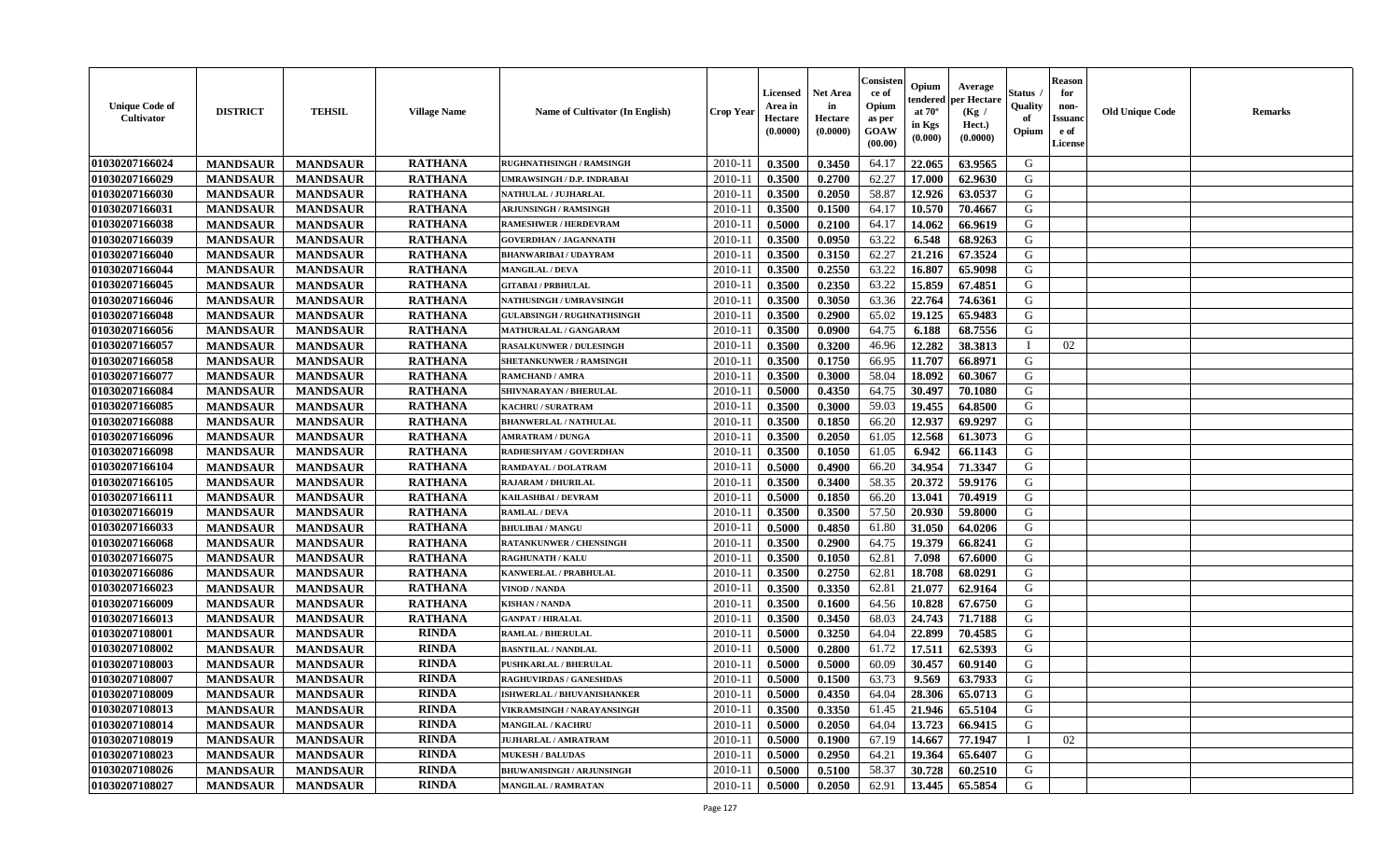| <b>Unique Code of</b><br><b>Cultivator</b> | <b>DISTRICT</b> | <b>TEHSIL</b>   | <b>Village Name</b> | Name of Cultivator (In English)     | <b>Crop Year</b> | <b>Licensed</b><br>Area in<br>Hectare<br>(0.0000) | <b>Net Area</b><br>in<br>Hectare<br>(0.0000) | Consisteı<br>ce of<br>Opium<br>as per<br>GOAW<br>(00.00) | Opium<br>endered<br>at $70^\circ$<br>in Kgs<br>(0.000) | Average<br>oer Hectare<br>(Kg /<br>Hect.)<br>(0.0000) | Status<br>Quality<br>of<br>Opium | <b>Reason</b><br>for<br>non-<br>Issuano<br>e of<br>License | <b>Old Unique Code</b> | Remarks            |
|--------------------------------------------|-----------------|-----------------|---------------------|-------------------------------------|------------------|---------------------------------------------------|----------------------------------------------|----------------------------------------------------------|--------------------------------------------------------|-------------------------------------------------------|----------------------------------|------------------------------------------------------------|------------------------|--------------------|
| 01030207108038                             | <b>MANDSAUR</b> | <b>MANDSAUR</b> | <b>RINDA</b>        | <b>KARULAL / BHERULAL</b>           | 2010-11          | 0.5000                                            | 0.4050                                       | 59.43                                                    | 25.818                                                 | 63.7481                                               | G                                |                                                            |                        |                    |
| 01030207108045                             | <b>MANDSAUR</b> | <b>MANDSAUR</b> | <b>RINDA</b>        | PRAHADPURI / MOHANPURI              | 2010-11          | 0.5000                                            | 0.1950                                       | 61.45                                                    | 12.255                                                 | 62.8462                                               | G                                |                                                            |                        |                    |
| 01030207108052                             | <b>MANDSAUR</b> | <b>MANDSAUR</b> | <b>RINDA</b>        | LAXMINARAYAN / SURATRAM             | 2010-11          | 0.5000                                            | 0.5000                                       | 65.03                                                    | 34.624                                                 | 69.2480                                               | G                                |                                                            |                        |                    |
| 01030207108058                             | <b>MANDSAUR</b> | <b>MANDSAUR</b> | <b>RINDA</b>        | <b>JHAMKUBAI/KARULAL</b>            | 2010-11          | 0.5000                                            | 0.2950                                       | 61.47                                                    | 18.933                                                 | 64.1797                                               | G                                |                                                            |                        |                    |
| 01030207108059                             | <b>MANDSAUR</b> | <b>MANDSAUR</b> | <b>RINDA</b>        | RADHESHYAM / AMRATRAM               | 2010-11          | 0.5000                                            | 0.3300                                       | 61.47                                                    | 21.839                                                 | 66.1788                                               | G                                |                                                            |                        |                    |
| 01030207108060                             | <b>MANDSAUR</b> | <b>MANDSAUR</b> | <b>RINDA</b>        | MOHANPURI / BHAGWANPURI             | $2010 - 11$      | 0.5000                                            | 0.1950                                       | 61.45                                                    | 12.325                                                 | 63.2051                                               | G                                |                                                            |                        |                    |
| 01030207108064                             | <b>MANDSAUR</b> | <b>MANDSAUR</b> | <b>RINDA</b>        | <b>GOPALBAI / BHUWANISHANKER</b>    | $2010 - 11$      | 0.3500                                            | 0.3300                                       | 64.21                                                    | 21.244                                                 | 64.3758                                               | G                                |                                                            |                        |                    |
| 01030207108066                             | <b>MANDSAUR</b> | <b>MANDSAUR</b> | <b>RINDA</b>        | SAMPATBAI / RAMLAL                  | 2010-11          | 0.5000                                            | 0.2350                                       | 64.09                                                    | 15.940                                                 | 67.8298                                               | G                                |                                                            |                        |                    |
| 01030207108070                             | <b>MANDSAUR</b> | <b>MANDSAUR</b> | <b>RINDA</b>        | <b>BHUVANISHANKAR / BAGDIRAM</b>    | 2010-11          | 0.3500                                            | 0.2600                                       | 64.09                                                    | 16.883                                                 | 64.9346                                               | G                                |                                                            |                        |                    |
| 01030207108072                             | <b>MANDSAUR</b> | <b>MANDSAUR</b> | <b>RINDA</b>        | SAMRATH / MANGILAL                  | 2010-11          | 0.3500                                            | 0.3550                                       | 62.00                                                    | 23.108                                                 | 65.0930                                               | G                                |                                                            |                        |                    |
| 01030207108074                             | <b>MANDSAUR</b> | <b>MANDSAUR</b> | <b>RINDA</b>        | <b>FATESINGH / GORDHANSINGH</b>     | 2010-11          | 0.5000                                            | 0.2950                                       | 62.45                                                    | 19.279                                                 | 65.3525                                               | G                                |                                                            |                        |                    |
| 01030207108076                             | <b>MANDSAUR</b> | <b>MANDSAUR</b> | <b>RINDA</b>        | <b>KISHANLAL / BHERULAL</b>         | 2010-11          | 0.5000                                            | 0.3550                                       | 64.09                                                    | 23.082                                                 | 65.0197                                               | G                                |                                                            |                        |                    |
| 01030207108077                             | <b>MANDSAUR</b> | <b>MANDSAUR</b> | <b>RINDA</b>        | <b>BALUDAS / FAKIRDAS</b>           | 2010-11          | 0.5000                                            | 0.2700                                       | 62.45                                                    | 17.085                                                 | 63.2778                                               | G                                |                                                            |                        |                    |
| 01030207108092                             | <b>MANDSAUR</b> | <b>MANDSAUR</b> | <b>RINDA</b>        | <b>SHAMBHUKUNWER / HATESINGH</b>    | 2010-11          | 0.3500                                            | 0.3450                                       | 53.78                                                    | 19.192                                                 | 55.6290                                               | G                                | 04                                                         |                        |                    |
| 01030207108093                             | <b>MANDSAUR</b> | <b>MANDSAUR</b> | <b>RINDA</b>        | <b>BHARTIKUNWER / RAGHUVIRSINGH</b> | $2010 - 11$      | 0.5000                                            | 0.1900                                       | 62.45                                                    | 12.035                                                 | 63.3421                                               | $\mathbf G$                      |                                                            |                        |                    |
| 01030207108094                             | <b>MANDSAUR</b> | <b>MANDSAUR</b> | <b>RINDA</b>        | <b>AASHARAM / SAVRAM</b>            | $2010 - 11$      | 0.3500                                            | 0.3550                                       | 56.37                                                    | 20.623                                                 | 58.0930                                               | G                                |                                                            |                        |                    |
| 01030207108096                             | <b>MANDSAUR</b> | <b>MANDSAUR</b> | <b>RINDA</b>        | KALAWATI / NANDRAM                  | 2010-11          | 0.3500                                            | 0.2100                                       | 61.47                                                    | 13.014                                                 | 61.9714                                               | G                                |                                                            |                        |                    |
| 01030207108112                             | <b>MANDSAUR</b> | <b>MANDSAUR</b> | <b>RINDA</b>        | <b>GANGABAI / RATANLAL</b>          | 2010-11          | 0.5000                                            | 0.2000                                       | 59.43                                                    | 12.192                                                 | 60.9600                                               | G                                |                                                            |                        |                    |
| 01030207108113                             | <b>MANDSAUR</b> | <b>MANDSAUR</b> | <b>RINDA</b>        | <b>GANESHRAM / GANGARAM</b>         | 2010-11          | 0.3500                                            | 0.3600                                       | 62.00                                                    | 23.117                                                 | 64.2139                                               | G                                |                                                            |                        |                    |
| 01030207108123                             | <b>MANDSAUR</b> | <b>MANDSAUR</b> | <b>RINDA</b>        | <b>LILABAI/MATHURADAS</b>           | 2010-11          | 0.5000                                            | 0.4600                                       | 66.51                                                    | 30.405                                                 | 66.0978                                               | G                                |                                                            |                        |                    |
| 01030207108130                             | <b>MANDSAUR</b> | <b>MANDSAUR</b> | <b>RINDA</b>        | <b>KACHANBAI/RAGHUJI</b>            | 2010-11          | 0.5000                                            | 0.4000                                       | 61.07                                                    | 26.757                                                 | 66.8925                                               | G                                |                                                            |                        |                    |
| 01030207108134                             | <b>MANDSAUR</b> | <b>MANDSAUR</b> | <b>RINDA</b>        | NANDA / BHERAJI                     | 2010-11          | 0.3500                                            | 0.1950                                       | 61.07                                                    | 12.729                                                 | 65.2769                                               | G                                |                                                            |                        |                    |
| 01030207108135                             | <b>MANDSAUR</b> | <b>MANDSAUR</b> | <b>RINDA</b>        | KESHERBAI / LAXMINARAYAN            | 2010-11          | 0.5000                                            | 0.3900                                       | 59.43                                                    | 24.213                                                 | 62.0846                                               | G                                |                                                            |                        | <b>NAME CHANGE</b> |
| 01030207108142                             | <b>MANDSAUR</b> | <b>MANDSAUR</b> | <b>RINDA</b>        | <b>NATHU / BAGDIRAM</b>             | 2010-11          | 0.5000                                            | 0.3000                                       | 61.07                                                    | 18.906                                                 | 63.0200                                               | G                                |                                                            |                        |                    |
| 01030207108148                             | <b>MANDSAUR</b> | <b>MANDSAUR</b> | <b>RINDA</b>        | <b>KAMLABAI/NANDA</b>               | 2010-11          | 0.3500                                            | 0.3150                                       | 61.07                                                    | 19.708                                                 | 62.5651                                               | G                                |                                                            |                        |                    |
| 01030207108151                             | <b>MANDSAUR</b> | <b>MANDSAUR</b> | <b>RINDA</b>        | <b>MANGILAL / GORDHAN</b>           | 2010-11          | 0.3500                                            | 0.3600                                       | 56.35                                                    | 20.326                                                 | 56.4611                                               | G                                |                                                            |                        |                    |
| 01030207108176                             | <b>MANDSAUR</b> | <b>MANDSAUR</b> | <b>RINDA</b>        | <b>NABINUR / RASUL KHA</b>          | 2010-11          | 0.5000                                            | 0.3000                                       | 59.43                                                    | 18.941                                                 | 63.1367                                               | G                                |                                                            |                        |                    |
| 01030207108189                             | <b>MANDSAUR</b> | <b>MANDSAUR</b> | <b>RINDA</b>        | <b>GOPAL / BHUWANISHANKER</b>       | 2010-11          | 0.5000                                            | 0.3600                                       | 62.00                                                    | 22.975                                                 | 63.8194                                               | G                                |                                                            |                        |                    |
| 01030207108190                             | <b>MANDSAUR</b> | <b>MANDSAUR</b> | <b>RINDA</b>        | <b>BHARATSINGH / INDRASINGH</b>     | 2010-11          | 0.5000                                            | 0.2600                                       | 63.77                                                    | 16.544                                                 | 63.6308                                               | G                                |                                                            |                        |                    |
| 01030207108192                             | <b>MANDSAUR</b> | <b>MANDSAUR</b> | <b>RINDA</b>        | <b>RAJMAL / HIRALAL</b>             | 2010-11          | 0.5000                                            | 0.4650                                       | 63.77                                                    | 31.694                                                 | 68.1591                                               | G                                |                                                            |                        |                    |
| 01030207108193                             | <b>MANDSAUR</b> | <b>MANDSAUR</b> | <b>RINDA</b>        | <b>BANSHILAL / BHERULAL</b>         | 2010-11          | 0.5000                                            | 0.3400                                       | 61.19                                                    | 21.810                                                 | 64.1471                                               | G                                |                                                            |                        |                    |
| 01030207108209                             | <b>MANDSAUR</b> | <b>MANDSAUR</b> | <b>RINDA</b>        | LALPURI / SHAMBHUPURI               | 2010-11          | 0.5000                                            | 0.4850                                       | 56.45                                                    | 28.459                                                 | 58.6784                                               | G                                |                                                            |                        |                    |
| 01030207108215                             | <b>MANDSAUR</b> | <b>MANDSAUR</b> | <b>RINDA</b>        | <b>SHIVDAS / TULSIRAM</b>           | 2010-11          | 0.5000                                            | 0.4800                                       | 59.34                                                    | 30.619                                                 | 63.7896                                               | G                                |                                                            |                        |                    |
| 01030207108216                             | <b>MANDSAUR</b> | <b>MANDSAUR</b> | <b>RINDA</b>        | <b>SHYAMLAL / RAMRATAN</b>          | 2010-11          | 0.3500                                            | 0.3400                                       | 65.47                                                    | 23.466                                                 | 69.0176                                               | G                                |                                                            |                        |                    |
| 01030207108222                             | <b>MANDSAUR</b> | <b>MANDSAUR</b> | <b>RINDA</b>        | <b>BALARAM / SITARAM</b>            | 2010-11          | 0.5000                                            | 0.3200                                       | 62.72                                                    | 20.187                                                 | 63.0844                                               | G                                |                                                            |                        |                    |
| 01030207108010                             | <b>MANDSAUR</b> | <b>MANDSAUR</b> | <b>RINDA</b>        | <b>SHIVLAL / HIRALAL</b>            | 2010-11          | 0.3500                                            | 0.3550                                       | 59.80                                                    | 21.665                                                 | 61.0282                                               | G                                |                                                            |                        |                    |
| 01030207108226                             | <b>MANDSAUR</b> | <b>MANDSAUR</b> | <b>RINDA</b>        | RAMESHCHAND / BHERULAL              | 2010-11          | 0.5000                                            | 0.4550                                       | 60.20                                                    | 28.965                                                 | 63.6593                                               | G                                |                                                            |                        |                    |
| 01030207108015                             | <b>MANDSAUR</b> | <b>MANDSAUR</b> | <b>RINDA</b>        | <b>RAMNIWAS / PRBHULAL</b>          | 2010-11          | 0.5000                                            | 0.4850                                       | 65.93                                                    | 35.150                                                 | 72.4742                                               | G                                |                                                            |                        |                    |
| 01030207108020                             | <b>MANDSAUR</b> | <b>MANDSAUR</b> | <b>RINDA</b>        | SATAYNARAYAN / MANNALAL             | $2010 - 11$      | 0.5000                                            | 0.2600                                       | 65.47                                                    | 17.583                                                 | 67.6269                                               | G                                |                                                            |                        |                    |
| 01030207108040                             | <b>MANDSAUR</b> | <b>MANDSAUR</b> | <b>RINDA</b>        | <b>SHIVLAL / BHANWERLAI</b>         | $2010 - 11$      | 0.3500                                            | 0.2300                                       | 65.47                                                    | 15.170                                                 | 65.9565                                               | ${\bf G}$                        |                                                            |                        |                    |
| 01030207108042                             | <b>MANDSAUR</b> | <b>MANDSAUR</b> | RINDA               | <b>GOPAL / BHUWANIRAM</b>           | 2010-11          | 0.5000                                            | 0.3550                                       | 65.93                                                    | 24.677                                                 | 69.5127                                               | G                                |                                                            |                        |                    |
| 01030207108051                             | <b>MANDSAUR</b> | <b>MANDSAUR</b> | RINDA               | TULSIBAI / GANESHRAM                | 2010-11          | 0.5000                                            | 0.4500                                       | 59.70                                                    | 27.829                                                 | 61.8422                                               | G                                |                                                            |                        |                    |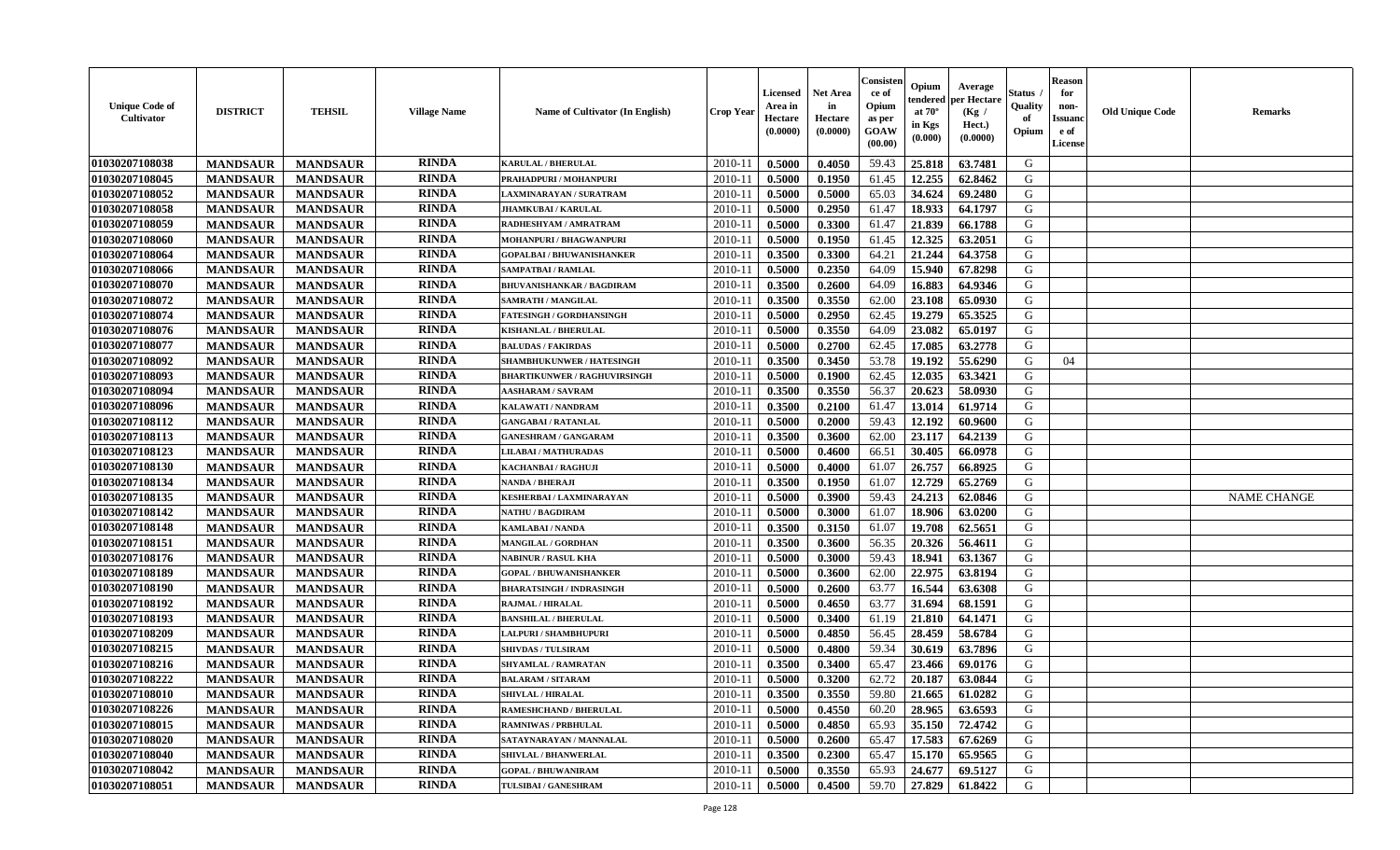| <b>Unique Code of</b><br><b>Cultivator</b> | <b>DISTRICT</b> | <b>TEHSIL</b>   | <b>Village Name</b>  | Name of Cultivator (In English) | <b>Crop Year</b> | <b>Licensed</b><br>Area in<br>Hectare<br>(0.0000) | <b>Net Area</b><br>in<br>Hectare<br>(0.0000) | Consister<br>ce of<br>Opium<br>as per<br><b>GOAW</b><br>(00.00) | Opium<br>endered<br>at $70^\circ$<br>in Kgs<br>$(\mathbf{0.000})$ | Average<br>per Hectare<br>(Kg /<br>Hect.)<br>(0.0000) | Status<br>Quality<br>of<br>Opium | Reason<br>for<br>non-<br>Issuan<br>e of<br><b>License</b> | <b>Old Unique Code</b> | <b>Remarks</b> |
|--------------------------------------------|-----------------|-----------------|----------------------|---------------------------------|------------------|---------------------------------------------------|----------------------------------------------|-----------------------------------------------------------------|-------------------------------------------------------------------|-------------------------------------------------------|----------------------------------|-----------------------------------------------------------|------------------------|----------------|
| 01030207108061                             | <b>MANDSAUR</b> | <b>MANDSAUR</b> | <b>RINDA</b>         | <b>CHOTIBAI / MUNSHISAHA</b>    | 2010-11          | 0.5000                                            | 0.3050                                       | 64.75                                                           | 20.045                                                            | 65.7213                                               | G                                |                                                           |                        |                |
| 01030207108071                             | <b>MANDSAUR</b> | <b>MANDSAUR</b> | <b>RINDA</b>         | <b>JAMUNABAI / NANDA</b>        | $2010 - 11$      | 0.5000                                            | 0.3400                                       | 64.75                                                           | 22.811                                                            | 67.0912                                               | G                                |                                                           |                        |                |
| 01030207108080                             | <b>MANDSAUR</b> | <b>MANDSAUR</b> | <b>RINDA</b>         | KACHRULAL / BHUWANILAL          | 2010-11          | 0.5000                                            | 0.4450                                       | 64.75                                                           | 29.628                                                            | 66.5798                                               | G                                |                                                           |                        |                |
| 01030207108083                             | <b>MANDSAUR</b> | <b>MANDSAUR</b> | <b>RINDA</b>         | PRBHULAL / BHANWERLAL           | 2010-11          | 0.5000                                            | 0.4350                                       | 62.80                                                           | 27.838                                                            | 63.9954                                               | G                                |                                                           |                        |                |
| 01030207108085                             | <b>MANDSAUR</b> | <b>MANDSAUR</b> | <b>RINDA</b>         | <b>BHUWANILAL / SURATRAM</b>    | $2010 - 11$      | 0.5000                                            | 0.3450                                       | 62.80                                                           | 22.195                                                            | 64.3333                                               | G                                |                                                           |                        |                |
| 01030207108090                             | <b>MANDSAUR</b> | <b>MANDSAUR</b> | <b>RINDA</b>         | <b>GITABAI/MANGU</b>            | 2010-11          | 0.5000                                            | 0.2250                                       | 59.70                                                           | 14.089                                                            | 62.6178                                               | G                                |                                                           |                        |                |
| 01030207108099                             | <b>MANDSAUR</b> | <b>MANDSAUR</b> | <b>RINDA</b>         | <b>KANWERLAL / BHERULAL</b>     | 2010-11          | 0.5000                                            | 0.4750                                       | 60.19                                                           | 29.252                                                            | 61.5832                                               | G                                |                                                           |                        |                |
| 01030207108152                             | <b>MANDSAUR</b> | <b>MANDSAUR</b> | <b>RINDA</b>         | <b>SURAJBAI / RAMKISHAN</b>     | $2010 - 1$       | 0.5000                                            | 0.2000                                       | 65.74                                                           | 13.758                                                            | 68.7900                                               | G                                |                                                           |                        |                |
| 01030207108158                             | <b>MANDSAUR</b> | <b>MANDSAUR</b> | <b>RINDA</b>         | SHAMBHULAL / BHAGIRATH          | 2010-11          | 0.5000                                            | 0.3300                                       | 59.73                                                           | 19.882                                                            | 60.2485                                               | G                                |                                                           |                        |                |
| 01030207108165                             | <b>MANDSAUR</b> | <b>MANDSAUR</b> | <b>RINDA</b>         | <b>KARULAL / SHOBHRAM</b>       | 2010-11          | 0.5000                                            | 0.4950                                       | 59.70                                                           | 30.839                                                            | 62.3010                                               | G                                |                                                           |                        |                |
| 01030207108172                             | <b>MANDSAUR</b> | <b>MANDSAUR</b> | <b>RINDA</b>         | RAMCHAND / BHUWANILAL           | $2010 - 11$      | 0.5000                                            | 0.2350                                       | 62.05                                                           | 15.743                                                            | 66.9915                                               | G                                |                                                           |                        |                |
| 01030207108191                             | <b>MANDSAUR</b> | <b>MANDSAUR</b> | <b>RINDA</b>         | SAMPATBAI / JHUJHARLAL          | 2010-11          | 0.5000                                            | 0.3750                                       | 62.05                                                           | 25.263                                                            | 67.3680                                               | G                                |                                                           |                        |                |
| 01030207108201                             | <b>MANDSAUR</b> | <b>MANDSAUR</b> | <b>RINDA</b>         | <b>SHIVLAL / BALARAM</b>        | $2010 - 11$      | 0.5000                                            | 0.4000                                       | 62.05                                                           | 25,281                                                            | 63.2025                                               | G                                |                                                           |                        |                |
| 01030207108202                             | <b>MANDSAUR</b> | <b>MANDSAUR</b> | <b>RINDA</b>         | SHANKERLAL / RADHESHYAM         | $2010 - 11$      | 0.3500                                            | 0.3300                                       | 65.93                                                           | 22.209                                                            | 67.3000                                               | G                                |                                                           |                        |                |
| 01030207108206                             | <b>MANDSAUR</b> | <b>MANDSAUR</b> | <b>RINDA</b>         | MOHANLAL / SALAGRAM             | 2010-11          | 0.5000                                            | 0.2950                                       | 62.12                                                           | 19.097                                                            | 64.7356                                               | G                                |                                                           |                        |                |
| 01030207108210                             | <b>MANDSAUR</b> | <b>MANDSAUR</b> | <b>RINDA</b>         | PRAHLAD / MANNALAL              | 2010-11          | 0.5000                                            | 0.4750                                       | 59.55                                                           | 31.400                                                            | 66.1053                                               | G                                |                                                           |                        |                |
| 01030207108214                             | <b>MANDSAUR</b> | <b>MANDSAUR</b> | <b>RINDA</b>         | <b>IBRAHIM / MUNSHISHAH</b>     | 2010-11          | 0.5000                                            | 0.1500                                       | 59.73                                                           | 9.215                                                             | 61.4333                                               | G                                |                                                           |                        |                |
| 01030207108219                             | <b>MANDSAUR</b> | <b>MANDSAUR</b> | <b>RINDA</b>         | <b>BALMUKAND / BALARAM</b>      | 2010-11          | 0.5000                                            | 0.4250                                       | 62.12                                                           | 26.827                                                            | 63.1224                                               | G                                |                                                           |                        |                |
| 01030207108228                             | <b>MANDSAUR</b> | <b>MANDSAUR</b> | <b>RINDA</b>         | HIRALAL / KISHANLAL             | $2010 - 11$      | 0.5000                                            | 0.4350                                       | 59.73                                                           | 26.349                                                            | 60.5724                                               | G                                |                                                           |                        |                |
| 01030207108247                             | <b>MANDSAUR</b> | <b>MANDSAUR</b> | <b>RINDA</b>         | <b>SAREKUNWER / HIRALAL</b>     | 2010-11          | 0.5000                                            | 0.2050                                       | 62.12                                                           | 12.885                                                            | 62.8537                                               | G                                |                                                           |                        |                |
| 01030207108033                             | <b>MANDSAUR</b> | <b>MANDSAUR</b> | <b>RINDA</b>         | <b>DEVILAL / CHENRAM</b>        | 2010-11          | 0.5000                                            | 0.3100                                       | 55.34                                                           | 18.009                                                            | 58.0935                                               | G                                |                                                           |                        |                |
| 01030207108168                             | <b>MANDSAUR</b> | <b>MANDSAUR</b> | <b>RINDA</b>         | RAMESHWER / JAGANNATH           | $2010 - 11$      | 0.3500                                            | 0.3100                                       | 62.63                                                           | 20.256                                                            | 65.3419                                               | G                                |                                                           |                        |                |
| 01030207108188                             | <b>MANDSAUR</b> | <b>MANDSAUR</b> | <b>RINDA</b>         | <b>RAMESHWER / BIHARILAL</b>    | 2010-11          | 0.3500                                            | 0.2250                                       | 63.86                                                           | 15.135                                                            | 67.2667                                               | G                                |                                                           |                        |                |
| 01030207108245                             | <b>MANDSAUR</b> | <b>MANDSAUR</b> | <b>RINDA</b>         | RAMNARAYAN / MOHANLAL           | $2010 - 11$      | 0.3500                                            | 0.3100                                       | 62.63                                                           | 19.272                                                            | 62.1677                                               | G                                |                                                           |                        |                |
| 01030207108029                             | <b>MANDSAUR</b> | <b>MANDSAUR</b> | RINDA                | <b>KASHIBAI / GULAB</b>         | $2010 - 11$      | 0.3500                                            | 0.2000                                       | 58.89                                                           | 12.215                                                            | 61.0750                                               | G                                |                                                           |                        |                |
| 01030207108187                             | <b>MANDSAUR</b> | <b>MANDSAUR</b> | <b>RINDA</b>         | SAGRAMSINGH / HATESINGH         | $2010 - 11$      | 0.3500                                            | 0.3450                                       | 57.70                                                           | 20.047                                                            | 58.1072                                               | G                                |                                                           |                        |                |
| 01030207108213                             | <b>MANDSAUR</b> | <b>MANDSAUR</b> | <b>RINDA</b>         | RAMKUNWERBAI / KANHIYALAL       | 2010-11          | 0.3500                                            | 0.3300                                       | 62.63                                                           | 21.097                                                            | 63.9303                                               | G                                |                                                           |                        |                |
| 01030207108017                             | <b>MANDSAUR</b> | <b>MANDSAUR</b> | <b>RINDA</b>         | <b>BANSHILAL / KANWERLAL</b>    | 2010-11          | 0.3500                                            | 0.3500                                       | 61.83                                                           | 21.773                                                            | 62.2086                                               | G                                |                                                           |                        |                |
| 01030207108063                             | <b>MANDSAUR</b> | <b>MANDSAUR</b> | <b>RINDA</b>         | NIHALKUNWER / ARJUNSINGH        | 2010-11          | 0.3500                                            | 0.3250                                       | 54.31                                                           | 18.791                                                            | 57.8185                                               | G                                | 05                                                        |                        |                |
| 01030207108065                             | <b>MANDSAUR</b> | <b>MANDSAUR</b> | <b>RINDA</b>         | <b>BALARAM / VENIRAM</b>        | $2010 - 11$      | 0.3500                                            | 0.2900                                       | 54.25                                                           | 16.422                                                            | 56.6276                                               | G                                | 05                                                        |                        |                |
| 01030207108205                             | <b>MANDSAUR</b> | <b>MANDSAUR</b> | <b>RINDA</b>         | JOHARBAI / LAL MOHAMAD          | 2010-11          | 0.3500                                            | 0.3400                                       | 58.89                                                           | 20.477                                                            | 60.2265                                               | G                                |                                                           |                        |                |
| 01030207108137                             | <b>MANDSAUR</b> | <b>MANDSAUR</b> | <b>RINDA</b>         | MOHANLAL / RATANLAL             | $2010 - 11$      | 0.3500                                            | 0.3550                                       | 61.83                                                           | 21.323                                                            | 60.0648                                               | G                                |                                                           |                        |                |
| 01030207108198                             | <b>MANDSAUR</b> | <b>MANDSAUR</b> | <b>RINDA</b>         | <b>GOPAL / MOHANLAL</b>         | 2010-11          | 0.3500                                            | 0.2850                                       | 58.89                                                           | 17.019                                                            | 59.7158                                               | G                                |                                                           |                        |                |
| 01030207108203                             | <b>MANDSAUR</b> | <b>MANDSAUR</b> | <b>RINDA</b>         | <b>BADRILAL / NATHULAL</b>      | 2010-11          | 0.3500                                            | 0.3450                                       | 50.97                                                           | 17.075                                                            | 49.4928                                               |                                  | 02                                                        |                        |                |
| 01030207167010                             | <b>MANDSAUR</b> | <b>MANDSAUR</b> | <b>RUPAWALI KALA</b> | SATAYNARAYAN / PRATHVIDAS       | 2010-11          | 0.3500                                            | 0.1450                                       | 60.00                                                           | 9.369                                                             | 64.6138                                               | G                                |                                                           |                        |                |
| <b>01030207167026</b>                      | <b>MANDSAUR</b> | <b>MANDSAUR</b> | RUPAWALI KALA        | <b>DEVILAL / FAKIRCHAND</b>     | $2010-11$ 0.5000 |                                                   | 0.1900                                       | 62.70                                                           | 13.266                                                            | 69.8211                                               | G                                |                                                           |                        |                |
| 01030207167051                             | <b>MANDSAUR</b> | <b>MANDSAUR</b> | <b>RUPAWALI KALA</b> | <b>KESHERBAI / JANKIDAS</b>     | 2010-11          | 0.3500                                            | 0.3000                                       | 58.69                                                           | 17.959                                                            | 59.8633                                               | G                                |                                                           |                        |                |
| 01030207167054                             | <b>MANDSAUR</b> | <b>MANDSAUR</b> | RUPAWALI KALA        | <b>BHAGUBAI/RAMRATAN</b>        | 2010-11          | 0.5000                                            | 0.3850                                       | 61.31                                                           | 24.060                                                            | 62.4935                                               | G                                |                                                           |                        |                |
| 01030207167058                             | <b>MANDSAUR</b> | <b>MANDSAUR</b> | <b>RUPAWALI KALA</b> | RAMKUNWERBAI / CHAMPALAL        | 2010-11          | 0.3500                                            | 0.3500                                       | 61.31                                                           | 22.510                                                            | 64.3143                                               | G                                |                                                           |                        |                |
| 01030207167002                             | <b>MANDSAUR</b> | <b>MANDSAUR</b> | <b>RUPAWALI KALA</b> | <b>MANSINGH / ONKAR</b>         | 2010-11          | 0.5000                                            | 0.1300                                       | 61.17                                                           | 8.319                                                             | 63.9923                                               | G                                |                                                           |                        |                |
| 01030207167004                             | <b>MANDSAUR</b> | <b>MANDSAUR</b> | <b>RUPAWALI KALA</b> | <b>PURANDAS / PRATHVIDAS</b>    | 2010-11          | 0.3500                                            | 0.0950                                       | 57.72                                                           | 6.382                                                             | 67.1789                                               | G                                |                                                           |                        |                |
| 01030207167043                             | <b>MANDSAUR</b> | <b>MANDSAUR</b> | <b>RUPAWALI KALA</b> | SOHANBAI / GANESHRAM            | 2010-11          | 0.3500                                            | 0.3100                                       | 60.00                                                           | 18.823                                                            | 60.7194                                               | G                                |                                                           |                        |                |
|                                            |                 |                 |                      |                                 |                  |                                                   |                                              |                                                                 |                                                                   |                                                       |                                  |                                                           |                        |                |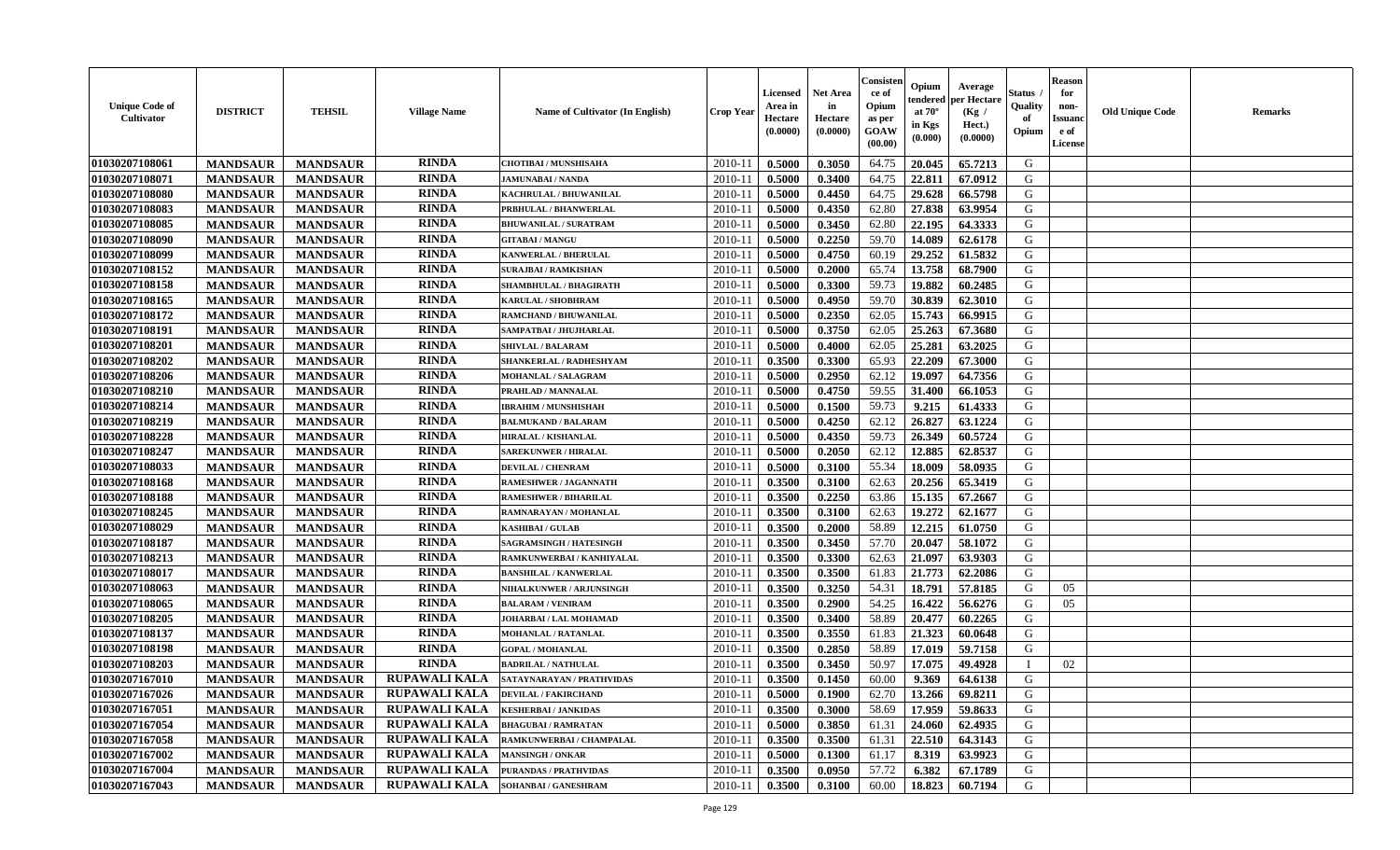| <b>Unique Code of</b><br><b>Cultivator</b> | <b>DISTRICT</b> | <b>TEHSIL</b>   | <b>Village Name</b> | Name of Cultivator (In English)   | <b>Crop Year</b> | <b>Licensed</b><br>Area in<br>Hectare<br>(0.0000) | <b>Net Area</b><br>in<br>Hectare<br>(0.0000) | Consisteı<br>ce of<br>Opium<br>as per<br>GOAW<br>(00.00) | Opium<br>endered<br>at $70^{\circ}$<br>in Kgs<br>(0.000) | Average<br>er Hectare<br>(Kg /<br>Hect.)<br>(0.0000) | Status<br>Quality<br>of<br>Opium | <b>Reason</b><br>for<br>non-<br><b>Issuand</b><br>e of<br>License | <b>Old Unique Code</b> | <b>Remarks</b>     |
|--------------------------------------------|-----------------|-----------------|---------------------|-----------------------------------|------------------|---------------------------------------------------|----------------------------------------------|----------------------------------------------------------|----------------------------------------------------------|------------------------------------------------------|----------------------------------|-------------------------------------------------------------------|------------------------|--------------------|
| 01030207168029                             | <b>MANDSAUR</b> | <b>MANDSAUR</b> | <b>TISAI</b>        | <b>GOKULKUNWER / MANOHERSINGH</b> | 2010-11          | 0.3500                                            | 0.2950                                       | 64.18                                                    | 20.024                                                   | 67.8780                                              | G                                |                                                                   |                        |                    |
| 01030207168007                             | <b>MANDSAUR</b> | <b>MANDSAUR</b> | <b>TISAI</b>        | <b>RATANLAL / PYARJI</b>          | $2010 - 11$      | 0.3500                                            | 0.1600                                       | 64.21                                                    | 11.805                                                   | 73.7813                                              | G                                |                                                                   |                        |                    |
| 01030207168009                             | <b>MANDSAUR</b> | <b>MANDSAUR</b> | <b>TISAI</b>        | <b>BHANVARLAL / RAMCHANDRAA</b>   | 2010-11          | 0.5000                                            | 0.2000                                       | 62.15                                                    | 13.025                                                   | 65.1250                                              | G                                |                                                                   |                        |                    |
| 01030207168017                             | <b>MANDSAUR</b> | <b>MANDSAUR</b> | <b>TISAI</b>        | KANVARLAL / BHANVARLAL            | 2010-11          | 0.3500                                            | 0.3550                                       | 62.15                                                    | 23.058                                                   | 64.9521                                              | G                                |                                                                   |                        |                    |
| 01030207168019                             | <b>MANDSAUR</b> | <b>MANDSAUR</b> | <b>TISAI</b>        | <b>BALWANTSING / JAYSING</b>      | 2010-11          | 0.3500                                            | 0.1950                                       | 61.05                                                    | 12.759                                                   | 65.4308                                              | G                                |                                                                   |                        |                    |
| 01030207168022                             | <b>MANDSAUR</b> | <b>MANDSAUR</b> | <b>TISAI</b>        | <b>KARUSING / MANSING</b>         | 2010-11          | 0.3500                                            | 0.1900                                       | 61.32                                                    | 11.703                                                   | 61.5947                                              | G                                |                                                                   |                        |                    |
| 01030207168025                             | <b>MANDSAUR</b> | <b>MANDSAUR</b> | <b>TISAI</b>        | <b>GOVINKUNVAR / ISHWARSING</b>   | $2010 - 11$      | 0.3500                                            | 0.1750                                       | 64.21                                                    | 11.668                                                   | 66.6743                                              | ${\bf G}$                        |                                                                   |                        |                    |
| 01030207168033                             | <b>MANDSAUR</b> | <b>MANDSAUR</b> | <b>TISAI</b>        | CHNDRIBAI / JAGANNATH             | 2010-11          | 0.3500                                            | 0.1250                                       | 64.21                                                    | 8.650                                                    | 69.2000                                              | G                                |                                                                   |                        | <b>NAME CHANGE</b> |
| 01030207168039                             | <b>MANDSAUR</b> | <b>MANDSAUR</b> | <b>TISAI</b>        | <b>RUKMANIBAI/KACHRU</b>          | 2010-11          | 0.3500                                            | 0.1800                                       | 64.46                                                    | 11.787                                                   | 65.4833                                              | G                                |                                                                   |                        |                    |
| 01030207168040                             | <b>MANDSAUR</b> | <b>MANDSAUR</b> | <b>TISAI</b>        | <b>JAGANNATH / UDERAM</b>         | 2010-11          | 0.5000                                            | 0.2950                                       | 65.29                                                    | 20.744                                                   | 70.3186                                              | G                                |                                                                   |                        |                    |
| 01030207168041                             | <b>MANDSAUR</b> | <b>MANDSAUR</b> | <b>TISAI</b>        | KAMLABAI / BALURAM                | 2010-11          | 0.3500                                            | 0.2050                                       | 65.29                                                    | 13.888                                                   | 67.7463                                              | G                                |                                                                   |                        |                    |
| 01030207168043                             | <b>MANDSAUR</b> | <b>MANDSAUR</b> | <b>TISAI</b>        | <b>BHULIBAI / DEUBAI</b>          | 2010-11          | 0.3500                                            | 0.3500                                       | 65.29                                                    | 23.243                                                   | 66.4086                                              | G                                |                                                                   |                        |                    |
| 01030207168044                             | <b>MANDSAUR</b> | <b>MANDSAUR</b> | <b>TISAI</b>        | <b>VIRMSING / MANSING</b>         | 2010-11          | 0.5000                                            | 0.1850                                       | 62.15                                                    | 12.492                                                   | 67.5243                                              | G                                |                                                                   |                        |                    |
| 01030207168046                             | <b>MANDSAUR</b> | <b>MANDSAUR</b> | <b>TISAI</b>        | PYARA / MAGAN                     | 2010-11          | 0.5000                                            | 0.1650                                       | 64.11                                                    | 11.750                                                   | 71.2121                                              | G                                |                                                                   |                        |                    |
| 01030207168047                             | <b>MANDSAUR</b> | <b>MANDSAUR</b> | <b>TISAI</b>        | <b>HIRALAL / UDA</b>              | 2010-11          | 0.5000                                            | 0.1300                                       | 64.11                                                    | 8.756                                                    | 67.3538                                              | G                                |                                                                   |                        |                    |
| 01030207168055                             | <b>MANDSAUR</b> | <b>MANDSAUR</b> | <b>TISAI</b>        | <b>GULABSING / ANARSING</b>       | 2010-11          | 0.5000                                            | 0.1550                                       | 60.67                                                    | 10.080                                                   | 65.0323                                              | G                                |                                                                   |                        |                    |
| 01030207168061                             | <b>MANDSAUR</b> | <b>MANDSAUR</b> | <b>TISAI</b>        | RAMNARAYAN / RUPA                 | 2010-11          | 0.3500                                            | 0.3000                                       | 61.32                                                    | 19.368                                                   | 64.5600                                              | G                                |                                                                   |                        |                    |
| 01030207168062                             | <b>MANDSAUR</b> | <b>MANDSAUR</b> | <b>TISAI</b>        | <b>SHOBHARAM / UDA</b>            | 2010-11          | 0.3500                                            | 0.3400                                       | 64.11                                                    | 23.025                                                   | 67.7206                                              | G                                |                                                                   |                        |                    |
| 01030207168064                             | <b>MANDSAUR</b> | <b>MANDSAUR</b> | <b>TISAI</b>        | <b>GOPIBAI/BHANVARLAL</b>         | 2010-11          | 0.3500                                            | 0.2500                                       | 60.64                                                    | 15.143                                                   | 60.5720                                              | G                                |                                                                   |                        |                    |
| 01030207168069                             | <b>MANDSAUR</b> | <b>MANDSAUR</b> | <b>TISAI</b>        | <b>CHANDABAI / BALARAM</b>        | 2010-11          | 0.5000                                            | 0.3000                                       | 61.32                                                    | 19.491                                                   | 64.9700                                              | G                                |                                                                   |                        |                    |
| 01030207168074                             | <b>MANDSAUR</b> | <b>MANDSAUR</b> | <b>TISAI</b>        | <b>NANALAL / BHAGAVAN</b>         | 2010-11          | 0.3500                                            | 0.2300                                       | 66.24                                                    | 15.055                                                   | 65.4565                                              | G                                |                                                                   |                        |                    |
| 01030207168045                             | <b>MANDSAUR</b> | <b>MANDSAUR</b> | <b>TISAI</b>        | <b>DUNGARSINGH / JAYSINGH</b>     | 2010-11          | 0.3500                                            | 0.1550                                       | 64.46                                                    | 11.465                                                   | 73.9677                                              | $\mathbf{I}$                     | 02                                                                |                        |                    |
| 01030207168066                             | <b>MANDSAUR</b> | <b>MANDSAUR</b> | <b>TISAI</b>        | <b>/ARDICHANDRA / NANDA</b>       | 2010-11          | 0.3500                                            | 0.1450                                       | 65.88                                                    | 9.270                                                    | 63.9310                                              |                                  | 02                                                                |                        |                    |
| 01030207168065                             | <b>MANDSAUR</b> | <b>MANDSAUR</b> | <b>TISAI</b>        | <b>SHOBHARAM / NANDA</b>          | 2010-11          | 0.3500                                            | 0.2950                                       | 60.56                                                    | 18.471                                                   | 62.6136                                              | G                                |                                                                   |                        |                    |
| 01030207168024                             | <b>MANDSAUR</b> | <b>MANDSAUR</b> | <b>TISAI</b>        | SHIVSINGH / MANSINGH              | 2010-11          | 0.3500                                            | 0.2050                                       | 63.33                                                    | 13.562                                                   | 66.1561                                              | G                                |                                                                   |                        |                    |
| 01030207168072                             | <b>MANDSAUR</b> | <b>MANDSAUR</b> | <b>TISAI</b>        | PRABHULAL / JAGANNATH             | 2010-11          | 0.5000                                            | 0.1550                                       | 57.12                                                    | 9.678                                                    | 62.4387                                              | G                                |                                                                   |                        |                    |
| 01030207168006                             | <b>MANDSAUR</b> | <b>MANDSAUR</b> | <b>TISAI</b>        | MANGILAL / NANURAM                | 2010-11          | 0.3500                                            | 0.1500                                       | 66.92                                                    | 10.220                                                   | 68.1333                                              | G                                |                                                                   |                        |                    |
| 01030207169007                             | <b>MANDSAUR</b> | <b>MANDSAUR</b> | <b>TUMDAWDA</b>     | <b>SHANTILAL / BHANVARLAL</b>     | 2010-11          | 0.3500                                            | 0.3500                                       | 54.48                                                    | 20.547                                                   | 58.7057                                              | G                                | 05                                                                |                        |                    |
| 01030207169013                             | <b>MANDSAUR</b> | <b>MANDSAUR</b> | <b>TUMDAWDA</b>     | <b>GIRDHARI / KANA</b>            | $2010 - 11$      | 0.3500                                            | 0.2200                                       | 59.99                                                    | 13.901                                                   | 63.1864                                              | G                                |                                                                   |                        |                    |
| 01030207169014                             | <b>MANDSAUR</b> | <b>MANDSAUR</b> | <b>TUMDAWDA</b>     | PREMCHAND / DIPCHANDRAA           | 2010-11          | 0.3500                                            | 0.1950                                       | 51.77                                                    | 10.295                                                   | 52.7949                                              | G                                | 05                                                                |                        |                    |
| 01030207169023                             | <b>MANDSAUR</b> | <b>MANDSAUR</b> | <b>TUMDAWDA</b>     | SHNTIBAI / JETRAM                 | 2010-11          | 0.3500                                            | 0.3000                                       | 62.17                                                    | 20.747                                                   | 69.1567                                              | ${\bf G}$                        |                                                                   |                        |                    |
| 01030207169038                             | <b>MANDSAUR</b> | <b>MANDSAUR</b> | <b>TUMDAWDA</b>     | <b>RAMESHVAR / BALMUKUND</b>      | 2010-11          | 0.5000                                            | 0.3450                                       | 59.99                                                    | 21.845                                                   | 63.3188                                              | G                                |                                                                   |                        |                    |
| 01030207169042                             | <b>MANDSAUR</b> | <b>MANDSAUR</b> | <b>TUMDAWDA</b>     | NODERAM / MODIRAM                 | 2010-11          | 0.3500                                            | 0.3000                                       | 59.05                                                    | 17.884                                                   | 59.6133                                              | G                                |                                                                   |                        |                    |
| 01030207169044                             | <b>MANDSAUR</b> | <b>MANDSAUR</b> | <b>TUMDAWDA</b>     | <b>NANDIBAI / BHERULAL</b>        | 2010-11          | 0.3500                                            | 0.2300                                       | 59.05                                                    | 14.189                                                   | 61.6913                                              | G                                |                                                                   |                        |                    |
| 01030207169045                             | <b>MANDSAUR</b> | <b>MANDSAUR</b> | <b>TUMDAWDA</b>     | <b>DHAPUBAI/MODIRAM</b>           | 2010-11          | 0.5000                                            | 0.4900                                       | 62.97                                                    | 31.836                                                   | 64.9714                                              | G                                |                                                                   |                        |                    |
| 01030207169057                             | <b>MANDSAUR</b> | <b>MANDSAUR</b> | <b>TUMDAWDA</b>     | <b>BHAGIRATH / MODIRAM</b>        | 2010-11          | 0.5000                                            | 0.2100                                       | 59.99                                                    | 13.069                                                   | 62.2333                                              | G                                |                                                                   |                        |                    |
| 01030207169058                             | <b>MANDSAUR</b> | <b>MANDSAUR</b> | <b>TUMDAWDA</b>     | SAJJNBAI / NIRBHAYRAM             | $2010 - 11$      | 0.5000                                            | 0.4750                                       | 59.05                                                    | 28.167                                                   | 59.2989                                              | G                                |                                                                   |                        | <b>NAME CHANGE</b> |
| 01030207169063                             | <b>MANDSAUR</b> | <b>MANDSAUR</b> | <b>TUMDAWDA</b>     | VARDA / KACHRU                    | 2010-11          | 0.3500                                            | 0.3000                                       | 60.88                                                    | 18.186                                                   | 60.6200                                              | G                                |                                                                   |                        |                    |
| 01030207169067                             | <b>MANDSAUR</b> | <b>MANDSAUR</b> | <b>TUMDAWDA</b>     | <b>BHANVARLAL / GANESHARAM</b>    | 2010-11          | 0.3500                                            | 0.2900                                       | 59.70                                                    | 18.064                                                   | 62.2897                                              | ${\bf G}$                        |                                                                   |                        |                    |
| 01030207169005                             | <b>MANDSAUR</b> | <b>MANDSAUR</b> | <b>TUMDAWDA</b>     | <b>BHARATRAM / LAKSHMAN</b>       | $2010 - 11$      | 0.3500                                            | 0.3400                                       | 62.97                                                    | 21.716                                                   | 63.8706                                              | G                                |                                                                   |                        |                    |
| 01030207169012                             | <b>MANDSAUR</b> | <b>MANDSAUR</b> | <b>TUMDAWDA</b>     | SARSWATIBAI / KANWARLAL           | 2010-11          | 0.3500                                            | 0.2700                                       | 62.97                                                    | 17.623                                                   | 65.2704                                              | G                                |                                                                   |                        |                    |
| 01030207169016                             | <b>MANDSAUR</b> | <b>MANDSAUR</b> | <b>TUMDAWDA</b>     | ANOKHILAL / CHATURBHUJ            | 2010-11          | 0.5000                                            | 0.4900                                       | 61.88                                                    | 31.656                                                   | 64.6041                                              | G                                |                                                                   |                        |                    |